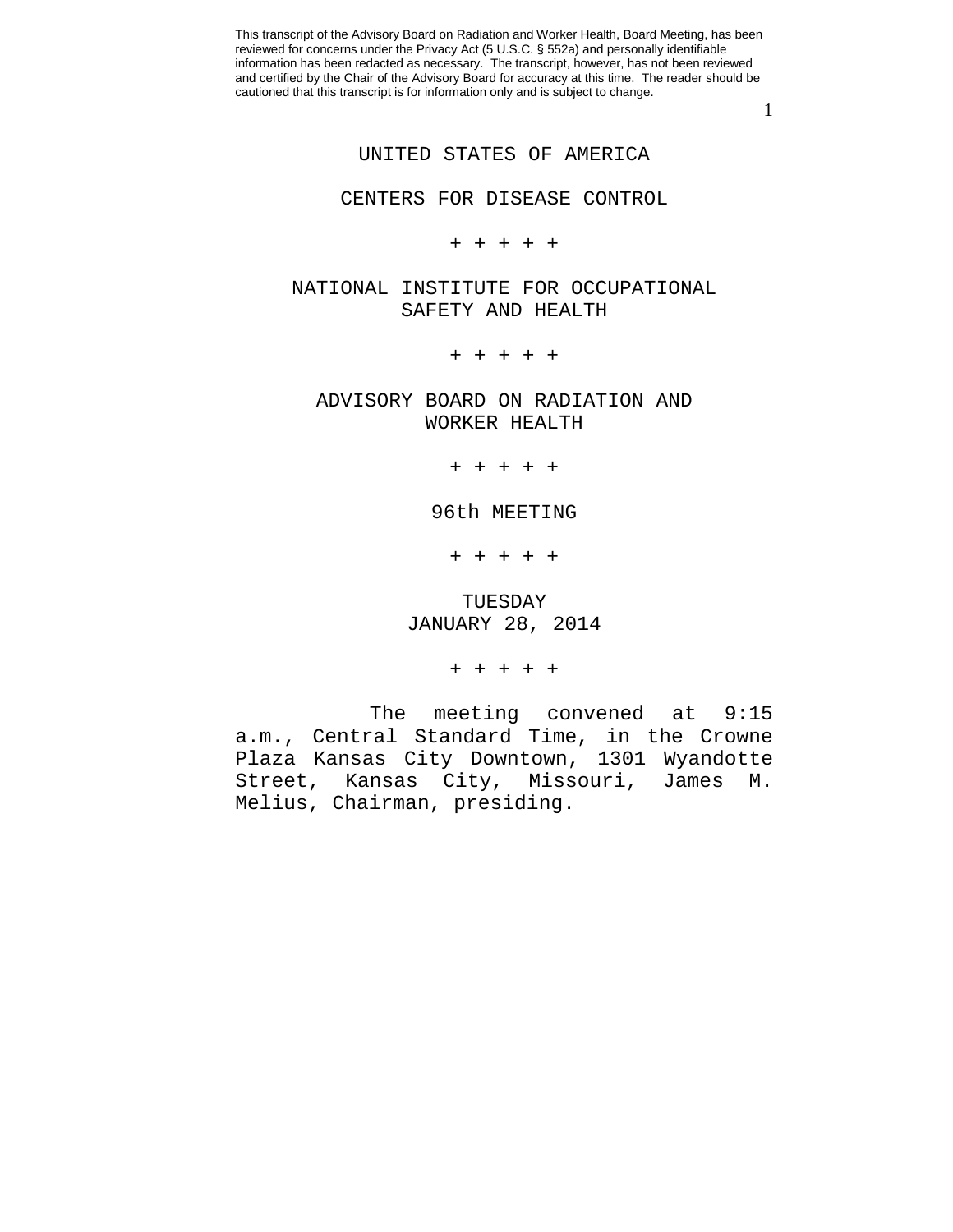PRESENT:

JAMES M. MELIUS, Chairman HENRY ANDERSON, Member JOSIE BEACH, Member BRADLEY P. CLAWSON, Member R. WILLIAM FIELD, Member\* MARK GRIFFON, Member DAVID KOTELCHUCK, Member JAMES E. LOCKEY, Member WANDA I. MUNN, Member JOHN W. POSTON, SR., Member DAVID B. RICHARDSON, Member\* GENEVIEVE S. ROESSLER, Member\* PHILLIP SCHOFIELD, Member LORETTA R. VALERIO, Member\* PAUL L. ZIEMER, Member TED KATZ, Designated Federal Official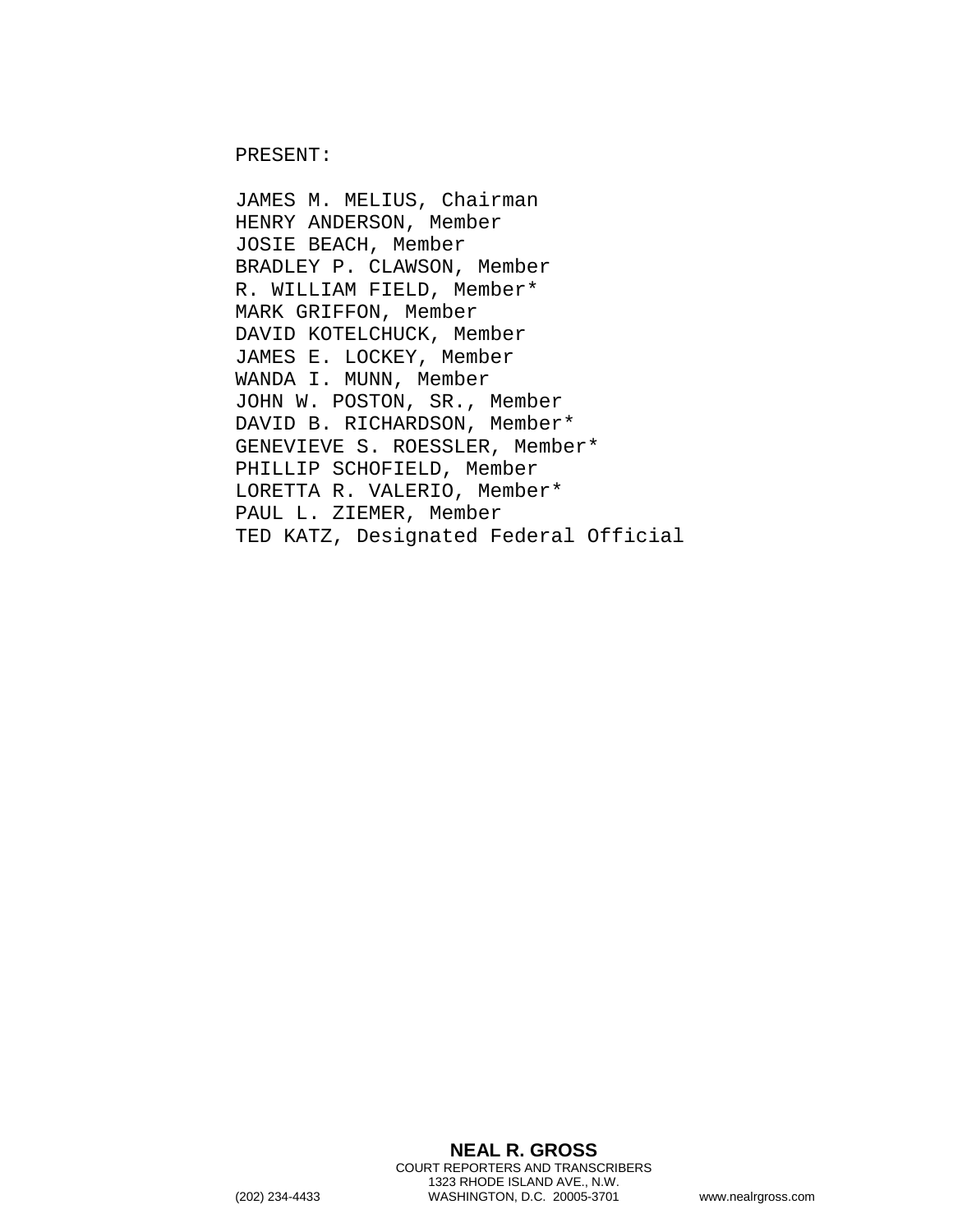3

REGISTERED AND/OR PUBLIC COMMENT PARTICIPANTS ADAMS, NANCY, NIOSH Contractor AL-NABULSI, ISAF, DOE\* BATTS, ALICE BERROTERIAN, LEO BROCK, DENISE, DCAS BURGOS, ZAIDA, NIOSH BURTON, DONALD BURTON, GAYLA BYERS, SLYVIA CALHOUN, GRADY, DCAS CAPRA, JOE CARNAHAN, CLYDITH CHAMBERS II, REED CODY, ELIZABETH COPELAND, MAURICE COUCH, JEANNETTE CRAWFORD, CHRIS, DOL\* CROWLEY, SHARON EVERET, CLARENCE FIGGOUS, JOHNNY FITZGERALD, JOE, SC&A GLOVER, SAM, DCAS\* GOOLSBY, BELINDA GOOLSBY, MAE HAND, DONNA\* HARRIS, J. OLIVER HARTSFIELD, DEKEELY, HHS HAYES, LYNN HINNEFELD, STU, DCAS KINMAN, JOSH, DCAS LONG, SHARON LYNCH, ALICE JACKSON, WILLIE JAYROE, JEFF JOHNSON, FRED KLAMMER, TOM KNOX, WAYNE LEWIS, GREGG, DOE MALONE, ROSE MAY, WALTER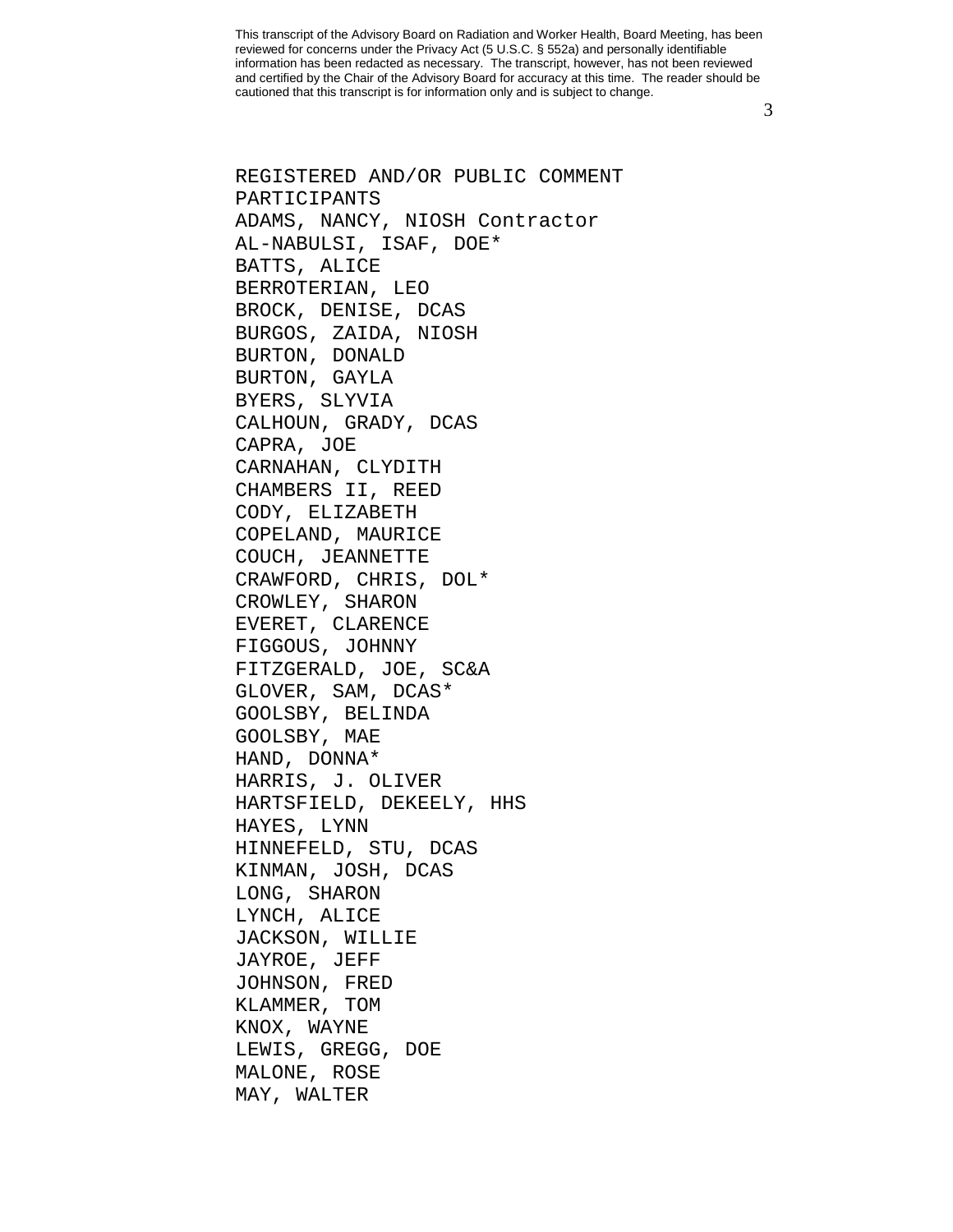MCDANIEL, ARLESTIA MCDANIEL, LEVI REGISTERED AND/OR PUBLIC COMMENT PARTICIPANTS MCFEE, MATT, ORAU Team MCKEEL, DAN\* MOORE, NADINE MOORE, ROBERT MOSLEY, SASTEH MURPHY, DONNA MURPHY, JOHN MURPHY, MARVIN NETON, JIM, DCAS OWSLEY, CAVEN PHILLIPS, THERESA RAMSPOTT, JOHN\* REED, ELOISE REED, JAMES RUTHERFORD, LAVON, DCAS SAWYER, JERRY SHACKELFORD, LARRY SHAW, MONTANO SMITH, MARLON STIVER, JOHN, SC&A TAYLOR, JOHN THURBER, BILL, SC&A\* VALENTINE, JACQUEY WALKER, NINA WASHAM, NORMA WATTS, MAGGIE WORTHINGTON, PATRICIA, DOE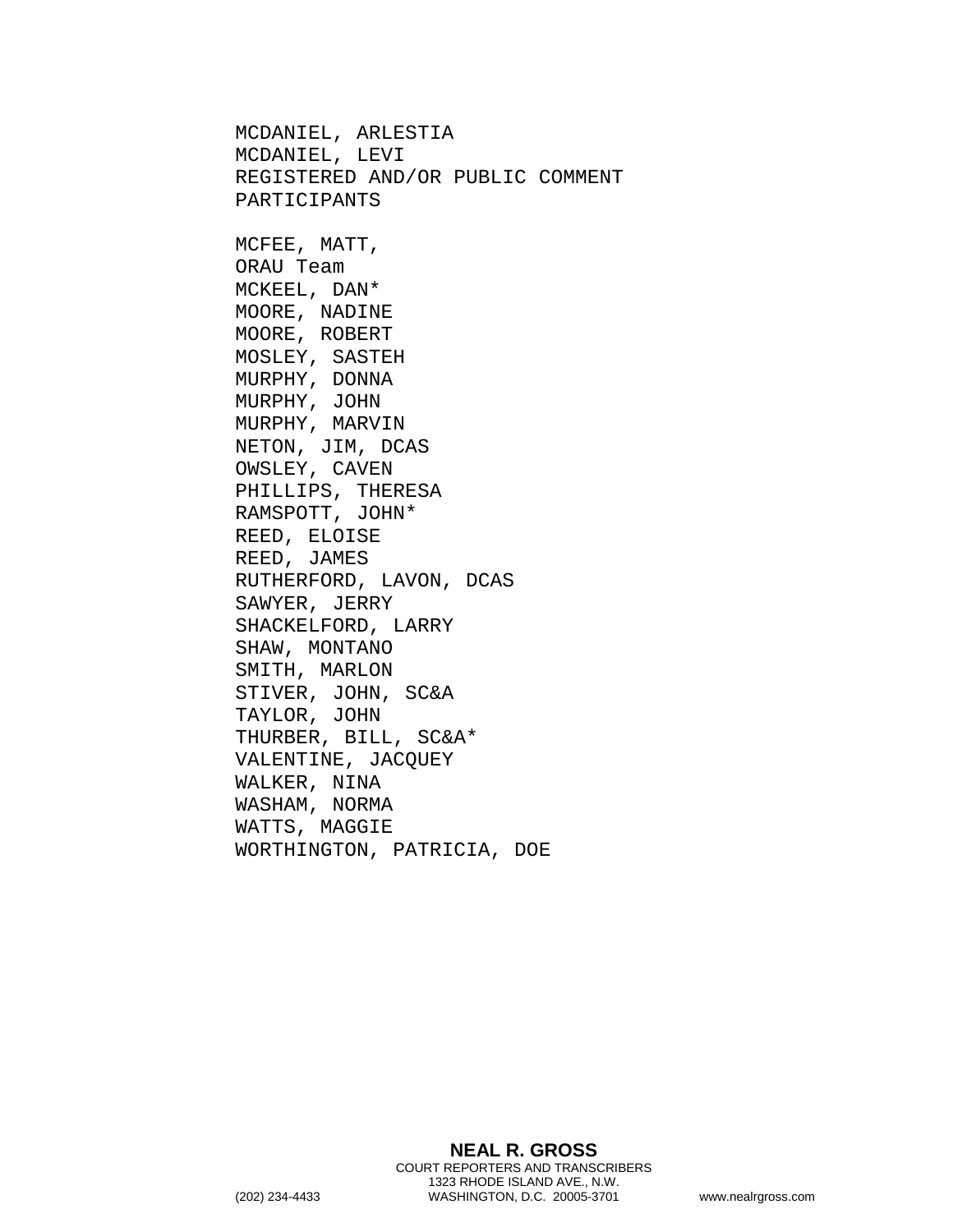5

| *Participating via telephone            |  |  |
|-----------------------------------------|--|--|
| $T - A - B - L - E$ O-F C-O-N-T-E-N-T-S |  |  |

## PAGE

| Welcome and Introduction                   |
|--------------------------------------------|
| Dr. James Melius, Chair  7                 |
|                                            |
| NIOSH Program Update                       |
| Mr. Stuart Hinnefeld  13                   |
| DOE Program Update                         |
| Dr. Patricia Worthington  30               |
| DOL Program Update                         |
| Mr. Chris Crawford  53                     |
| SEC Petitions Status Update                |
| Mr. LaVon Rutherford  65                   |
| Sufficient Accuracy/Coworker Dose Modeling |
| Dr. James Melius, Chair  73                |
| Dr. James Neton  74                        |
| General Steel Industries Technical Basis   |
| Document (TBD) 6000 Review (PV)            |
| Dr. Paul Ziemer  78                        |
| Dr. James Neton  89                        |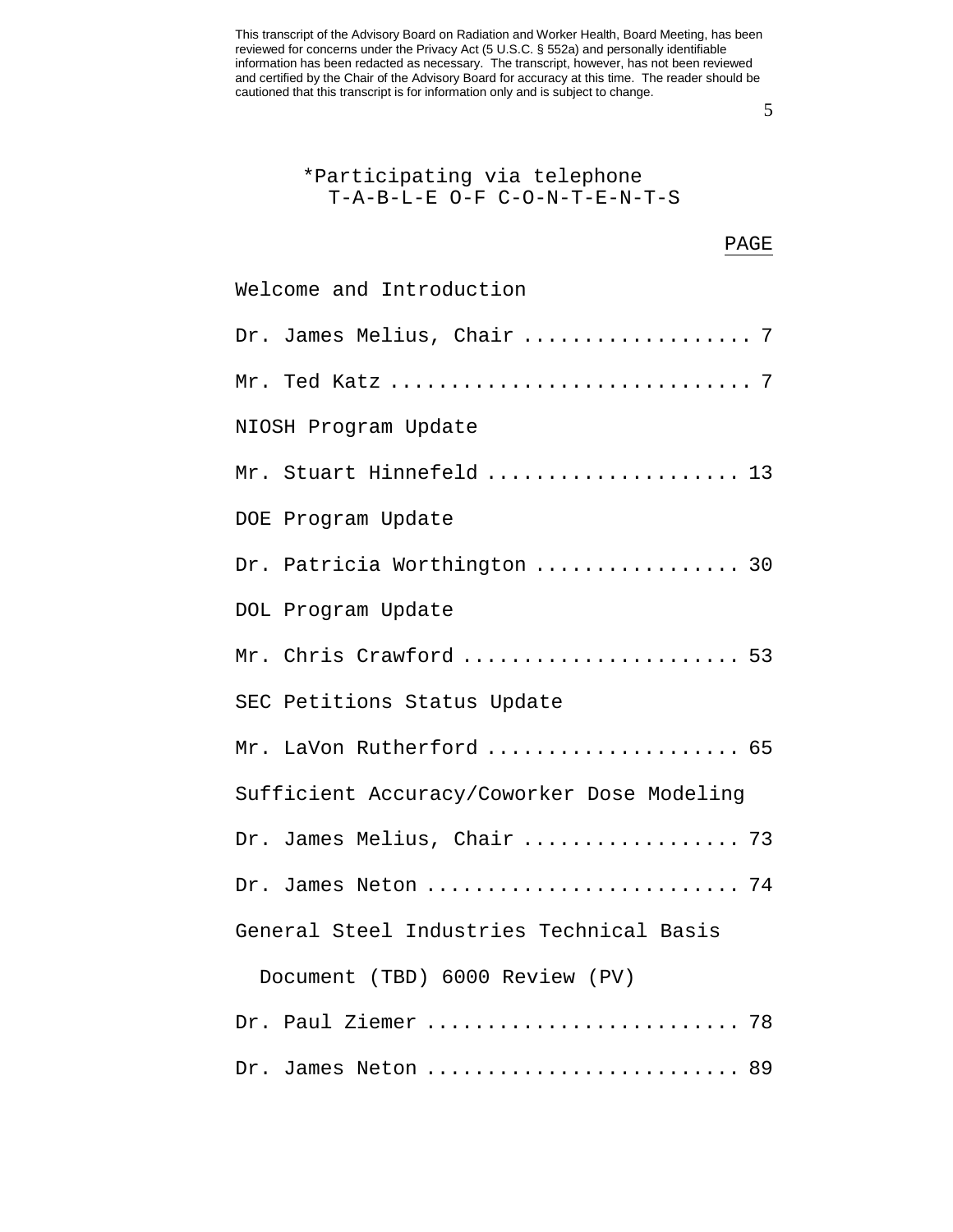Joslyn Manufacturing and Supply Co.

SEC Petition (1948-1952) (PV)

| Dr. James Melius, Chair  109         |  |
|--------------------------------------|--|
| Dr. Paul Ziemer  128                 |  |
| Ms. Kristi Keller (by Ted Katz)  143 |  |

## Board Work Session

October comments

Dr. James Melius, Chair ................. 157 Scheduling meetings Mr. Ted Katz .............................. 175 Work Group Reports

Dr. James Melius, Chair ................. 189

Kansas City Plant SEC

Petition Evaluation (PV)

| Mr. Grady Calhoun, DCAS  235          |  |
|---------------------------------------|--|
| Mr. Maurice Copeland, Petitioner  257 |  |
| Mr. Wayne Knox, Petitioner  272       |  |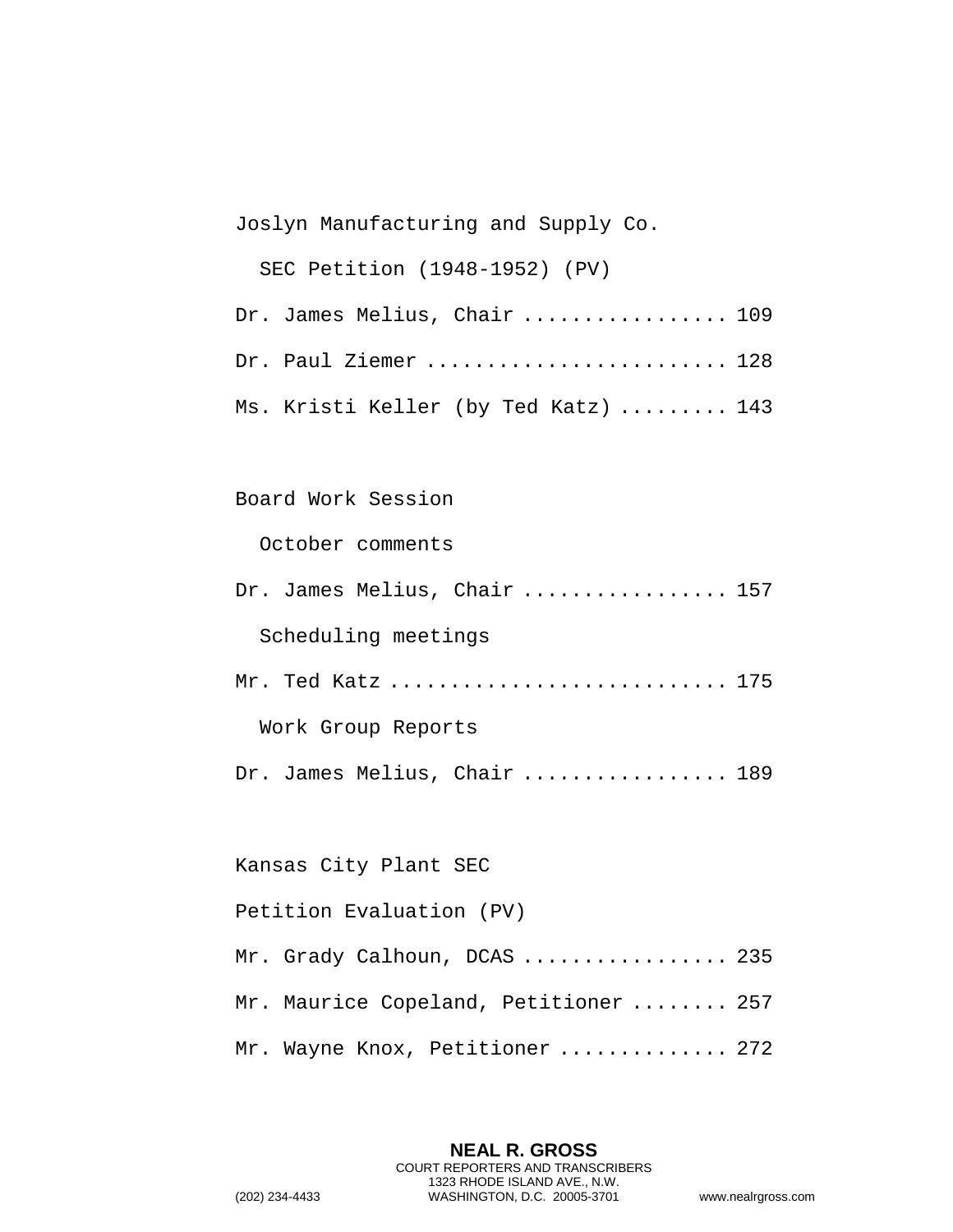Public Comment ............................. 299

| 3              | $P-R-O-C-E-E-D-I-N-G-S$                      |
|----------------|----------------------------------------------|
| $\overline{4}$ | (9:18 a.m.)                                  |
| 5              | CHAIRMAN MELIUS: Okay, we'll                 |
| 6              | convene the 96th Meeting of the Advisory     |
| 7              | Board on Radiation Worker Health. And let    |
| 8              | me turn it over to Ted for introductions.    |
| 9              | MR. KATZ: So, thank you, Jim.                |
| 10             | Welcome, everyone in the room and on the     |
| 11             | line. Let me just tell you a few things      |
| 12             | about this meeting first.                    |
| 13             | Materials, all of the                        |
| 14             | presentations that you'll hear today, are on |
| 15             | the NIOSH website, under the Board section,  |
| 16             | under Meetings for today's date. So you can  |
| 17             | pull up any of those presentations and       |
| 18             | follow along that way.                       |
| 19             | There are also -- all the                    |
| 20             | presentations are being shown on Live        |
| 21             | Meeting, and that is -- the address to find  |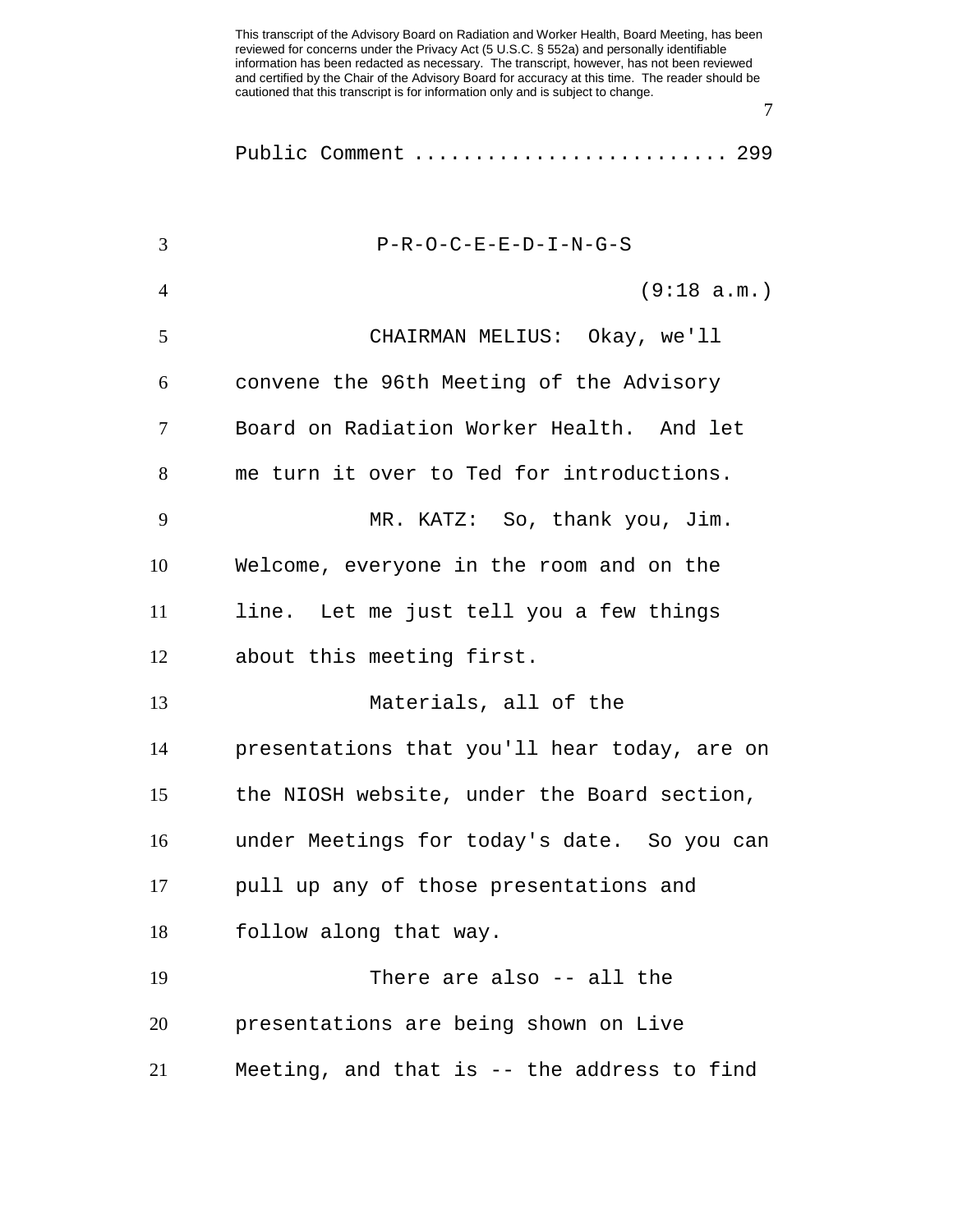that is on the agenda for this meeting which is also on that website. So you can pull up the Live Meeting session and follow along and you'll see the slides, then, turned as they're turned here in the room. Live Meeting does not have a video component of the room, so you're not looking a the Board Members or anything, just the presentations. There's a public comment session, I'll mention this again, it begins at 5:30 this afternoon. So, if you are interested in giving public comment, please be present at the front end of that session. It'll run 5:30 to 6:30, but should we get through sooner it'll end sooner. So, please be in attendance at the beginning of the public comment session. And for people that are listening on the line, please keep your phones muted except when you're contributing, if you're,

for example, a Board Member. But,

otherwise, everyone please keep your phones

**NEAL R. GROSS** COURT REPORTERS AND TRANSCRIBERS 1323 RHODE ISLAND AVE., N.W.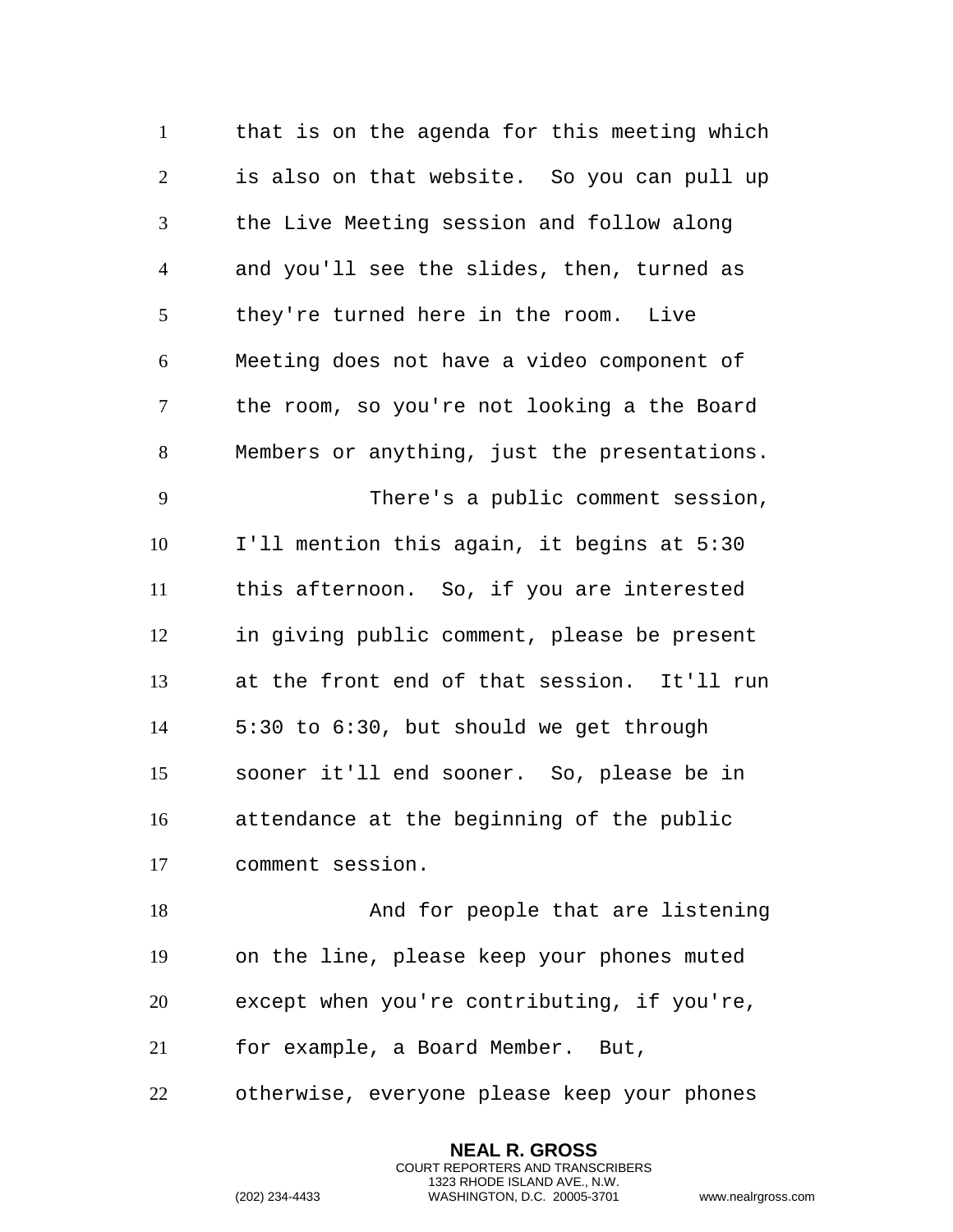| $\mathbf{1}$   | muted because otherwise the audio from your  |
|----------------|----------------------------------------------|
| $\overline{2}$ | phone will detract from everybody's audio    |
| 3              | pleasure in this meeting. To mute your       |
| $\overline{4}$ | phone you just -- if you don't have a mute   |
| 5              | button press *6, and then press *6 again to  |
| 6              | take it off of mute. But please do mute      |
| 7              | your phone at all times.                     |
| $8\,$          | And at no time put the phone on              |
| 9              | hold because that has bad effects for        |
| 10             | everyone else. So, if you need to leave the  |
| 11             | meeting at some point and you're attending   |
| 12             | by phone, just hang up and dial back in.     |
| 13             | So, that covers those issues.                |
| 14             | I'm going to do roll call. And I'm going to  |
| 15             | address, instead of members having to        |
| 16             | address for themselves, I'm going to address |
| 17             | conflicts where they potentially -- where    |
| 18             | the site could be mentioned today. There     |
| 19             | are really no conflicts with the sessions,   |
| 20             | you know, where there's Board action today,  |
| 21             | but I'm going to address the key conflicts   |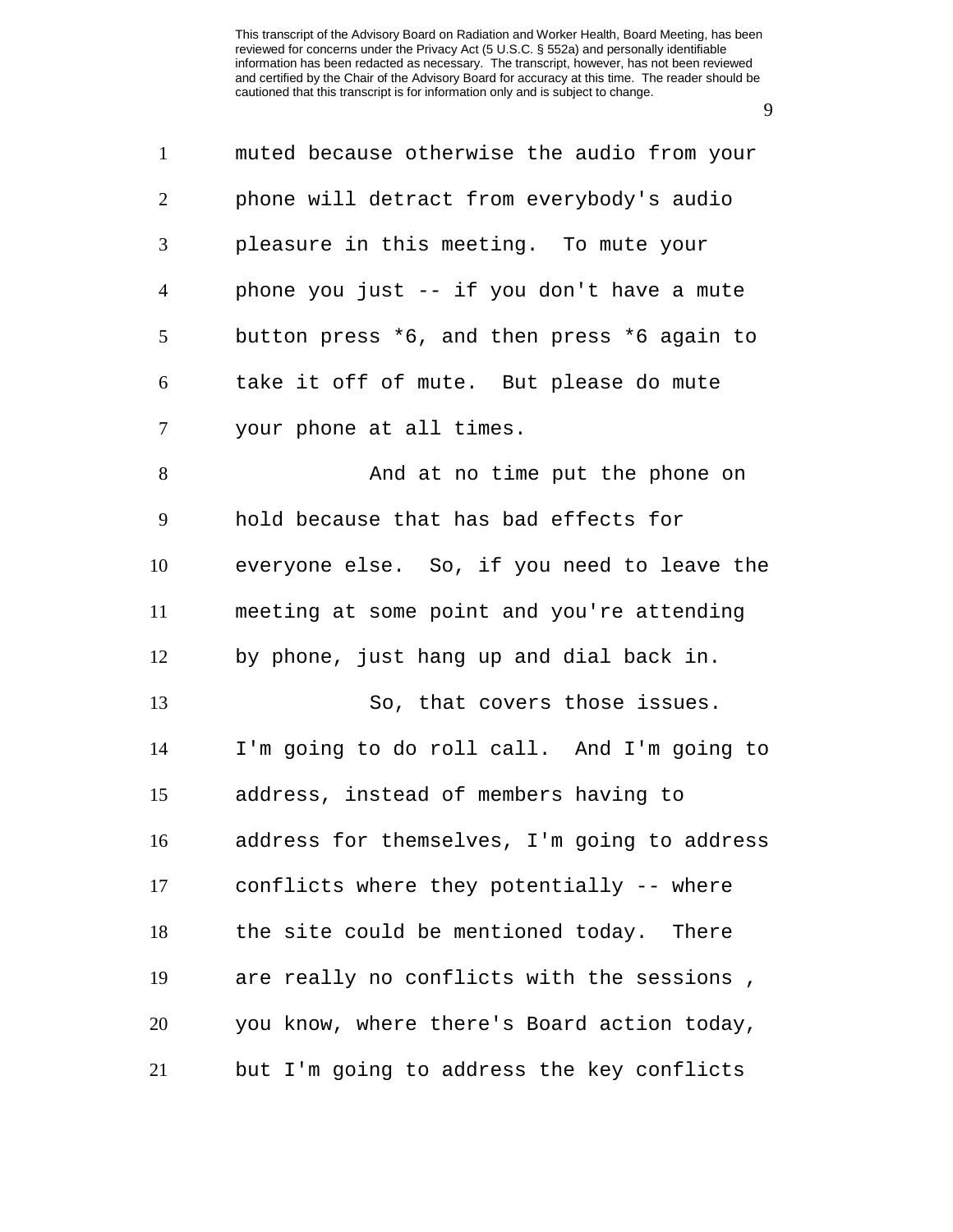for sites that may be mentioned today as we go through roll call. And I'm going to do this alphabetically beginning with Anderson. 5 MEMBER ANDERSON: Here. MR. KATZ: And for Dr. Anderson no conflicts. Beach? 8 MEMBER BEACH: Here. MR. KATZ: And for Beach it's Hanford and Rocky Flats SEC. Clawson? 11 MEMBER CLAWSON: Here. MR. KATZ: And for Clawson it's INL. Bill Field? 14 MEMBER FIELD: Here. MR. KATZ: He's on the line. And for Field it's Lawrence Berkeley National Lab. Mark Griffon is -- I'll get back around to him, he's out of the room at the moment. Dr. Kotelchuck? 21 MEMBER KOTELCHUCK: Here. MR. KATZ: And no conflicts.

> **NEAL R. GROSS** COURT REPORTERS AND TRANSCRIBERS 1323 RHODE ISLAND AVE., N.W.

```
(202) 234-4433 WASHINGTON, D.C. 20005-3701 www.nealrgross.com
```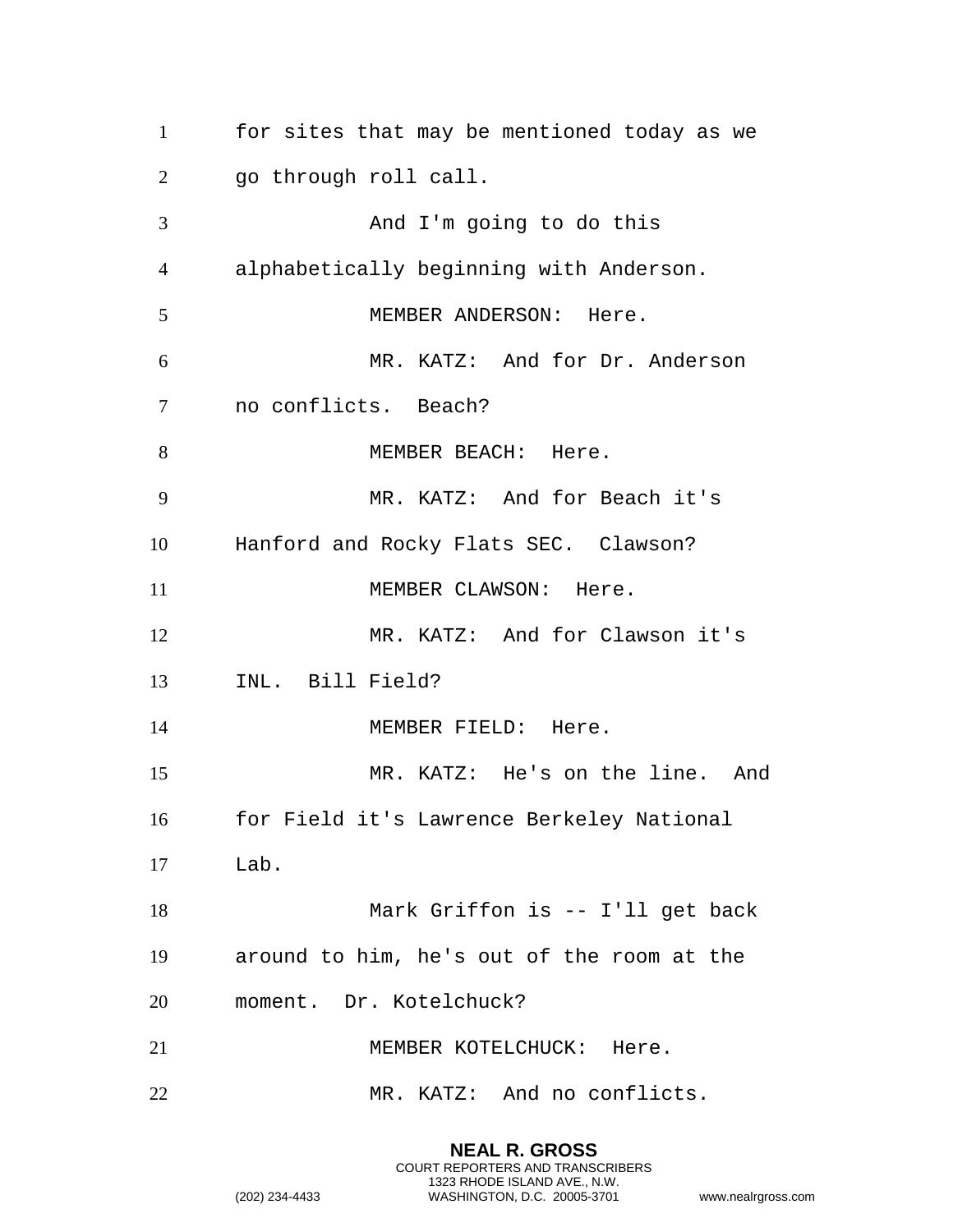| $\mathbf{1}$ | Dr. Lemen? Okay, I'm not -- I                |
|--------------|----------------------------------------------|
| 2            | wasn't sure whether Dick could stay with us  |
| 3            | for the rest of this meeting. He may not be  |
| 4            | in attendance. Dr. Lockey?                   |
| 5            | MEMBER LOCKEY: Here.                         |
| 6            | MR. KATZ: And for Dr. Lockey the             |
| $\tau$       | key ones that might be mentioned today, I    |
| 8            | guess, are Fernald, Portsmouth, Mound, K-25, |
| 9            | and $X-10$ .                                 |
| 10           | Dr. Melius?                                  |
| 11           | CHAIRMAN MELIUS: I'm here.                   |
| 12           | MR. KATZ: He's here. And there               |
| 13           | are no sites that would be addressed today.  |
| 14           | Munn, Wanda Munn?                            |
| 15           | MEMBER MUNN: Here.                           |
| 16           | MR. KATZ: And for Munn it's                  |
| 17           | Hanford. Dr. Poston?                         |
| 18           | MEMBER POSTON: Here.                         |
| 19           | MR. KATZ: And for Poston it's X-             |
| 20           | 10, Sandia National Lab, LANL, and Y-12.     |
| 21           | Dr. Richardson?                              |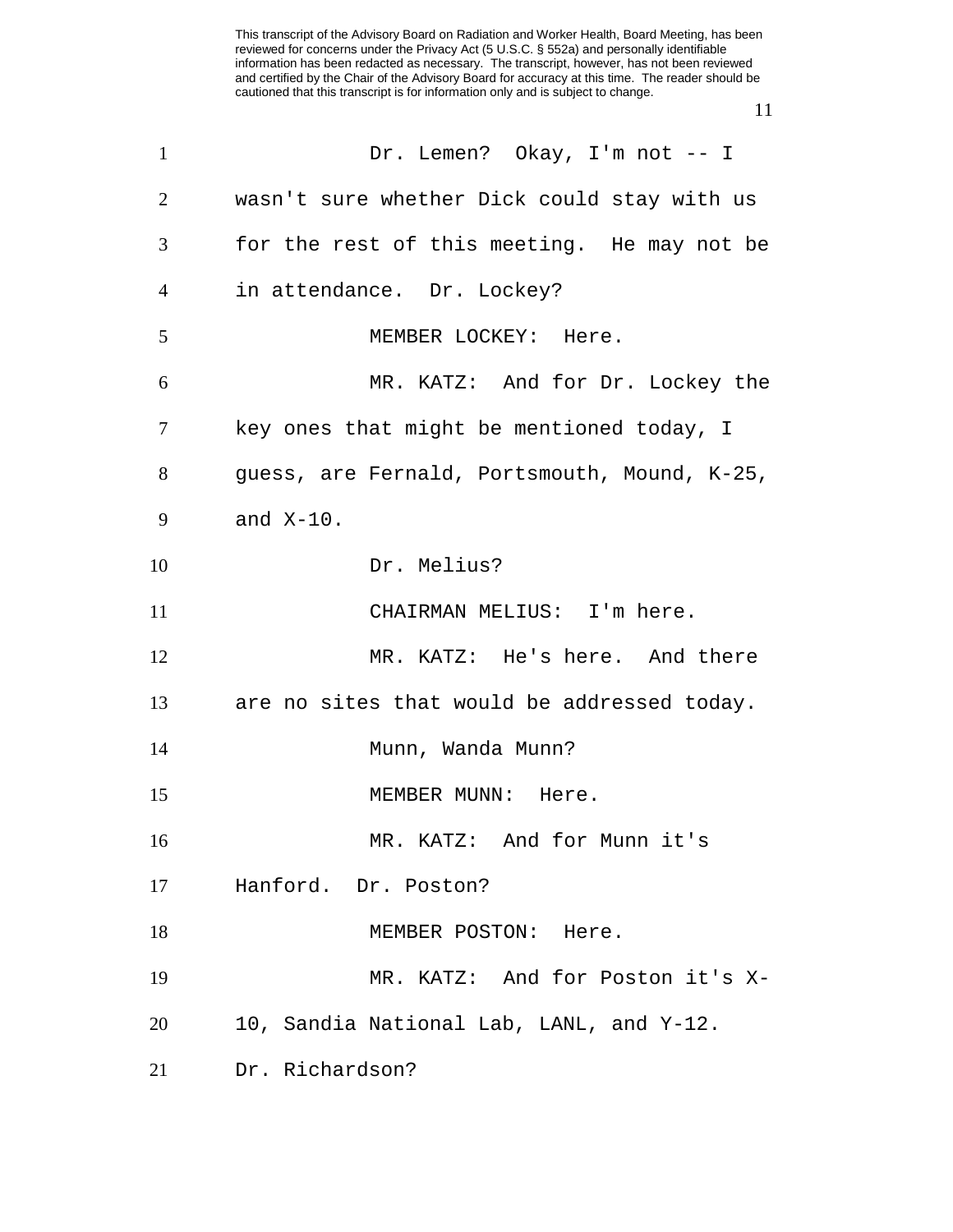| $\mathbf{1}$   | MEMBER RICHARDSON: Here.                    |
|----------------|---------------------------------------------|
| $\overline{2}$ | MR. KATZ: And no sites. Dr.                 |
| 3              | Roessler?                                   |
| $\overline{4}$ | MEMBER ROESSLER: Here.                      |
| 5              | MR. KATZ: Also no sites. Mr.                |
| 6              | Schofield?                                  |
| $\tau$         | MEMBER SCHOFIELD: Here.                     |
| 8              | MR. KATZ: And for Schofield it's            |
| 9              | LANL and Sandia National Lab.               |
| 10             | And Ms. Valerio?                            |
| 11             | MEMBER VALERIO: Here.                       |
| 12             | MR. KATZ: And for Valerio it's              |
| 13             | all sites in New Mexico, as well as NTS and |
| 14             | Pantex.                                     |
| 15             | And Dr. Ziemer?                             |
| 16             | MEMBER ZIEMER: Yes.                         |
| 17             | MR. KATZ: For Dr. Ziemer it's X-            |
| 18             | 10, and LANL after 2000.                    |
| 19             | So, that completes roll call,               |
| 20             | except of Mark Griffon. I will address just |
| 21             | his conflicts, then. He is in attendance,   |
| 22             | he just stepped out of the room, and his    |

**NEAL R. GROSS** COURT REPORTERS AND TRANSCRIBERS 1323 RHODE ISLAND AVE., N.W.

```
(202) 234-4433 WASHINGTON, D.C. 20005-3701 www.nealrgross.com
```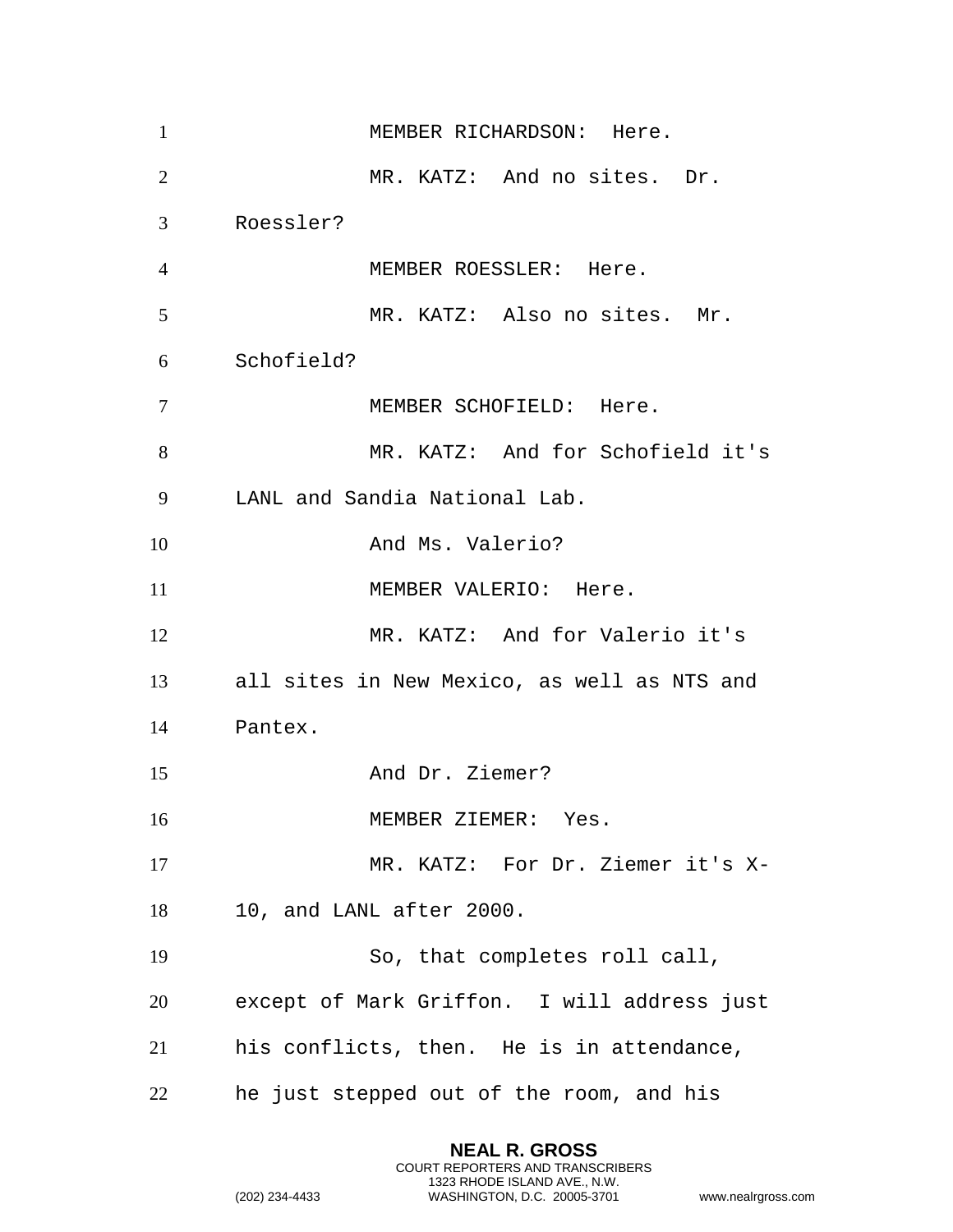| $\mathbf{1}$   | conflicts of relevance for today is just     |
|----------------|----------------------------------------------|
| 2              | Mound.                                       |
| 3              | CHAIRMAN MELIUS: Very good.                  |
| $\overline{4}$ | MR. KATZ: It's your meeting, Dr.             |
| 5              | Melius.                                      |
| 6              | CHAIRMAN MELIUS: Okay. Thank                 |
| $\tau$         | you, Ted. And I'd like to introduce one      |
| 8              | other person who is here, DeKeely            |
| 9              | Hartsfield, who is our new counsel and made  |
| 10             | it to this meeting because the government's  |
| 11             | open, which it wasn't at the last meeting,   |
| 12             | but someone I've had the pleasure of working |
| 13             | with on lots of other issues.                |
| 14             | MS. HARTSFIELD: Thanks.                      |
| 15             | CHAIRMAN MELIUS: So, anyway,                 |
| 16             | welcome to working with us.                  |
| 17             | MS. HARTSFIELD: Thank you.                   |
| 18             | CHAIRMAN MELIUS: And we'll start             |
| 19             | with a NIOSH Program Update from Stu         |
| 20             | Hinnefeld. Stu?                              |
| 21             | MR. HINNEFELD: Thank you, Dr.                |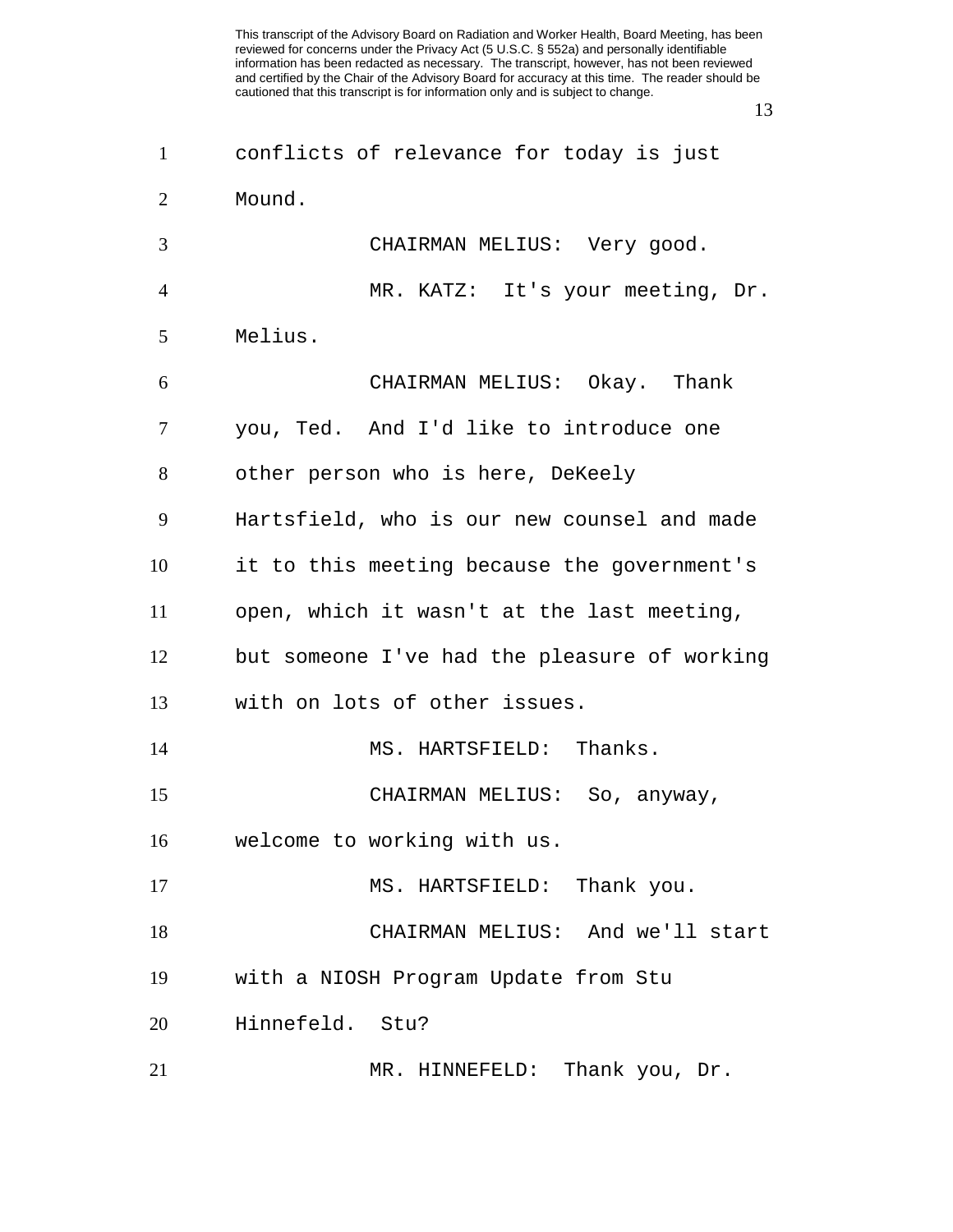Melius. Back here in my same old role again, so, as usual, I -- well, usually my slides work. Okay, operator error, they do work.

 I wanted to spend a little bit about program news and speak about the budget deal, the recent budget deal that the government passed, and what it means.

 In the budget deal that was passed in January there was relief given to some of the sequesters, the reductions, funding reductions, that had been planned, that had been part of the law up until the most recent budget bill. But that relief did not extend to what are called mandatory programs, which is what ours is. Ours is a mandatory program because Congress told the government to specifically do this, run this program. It's called a mandatory program and the sequester was left in place for those programs.

So, we are facing a sequester

**NEAL R. GROSS** COURT REPORTERS AND TRANSCRIBERS 1323 RHODE ISLAND AVE., N.W.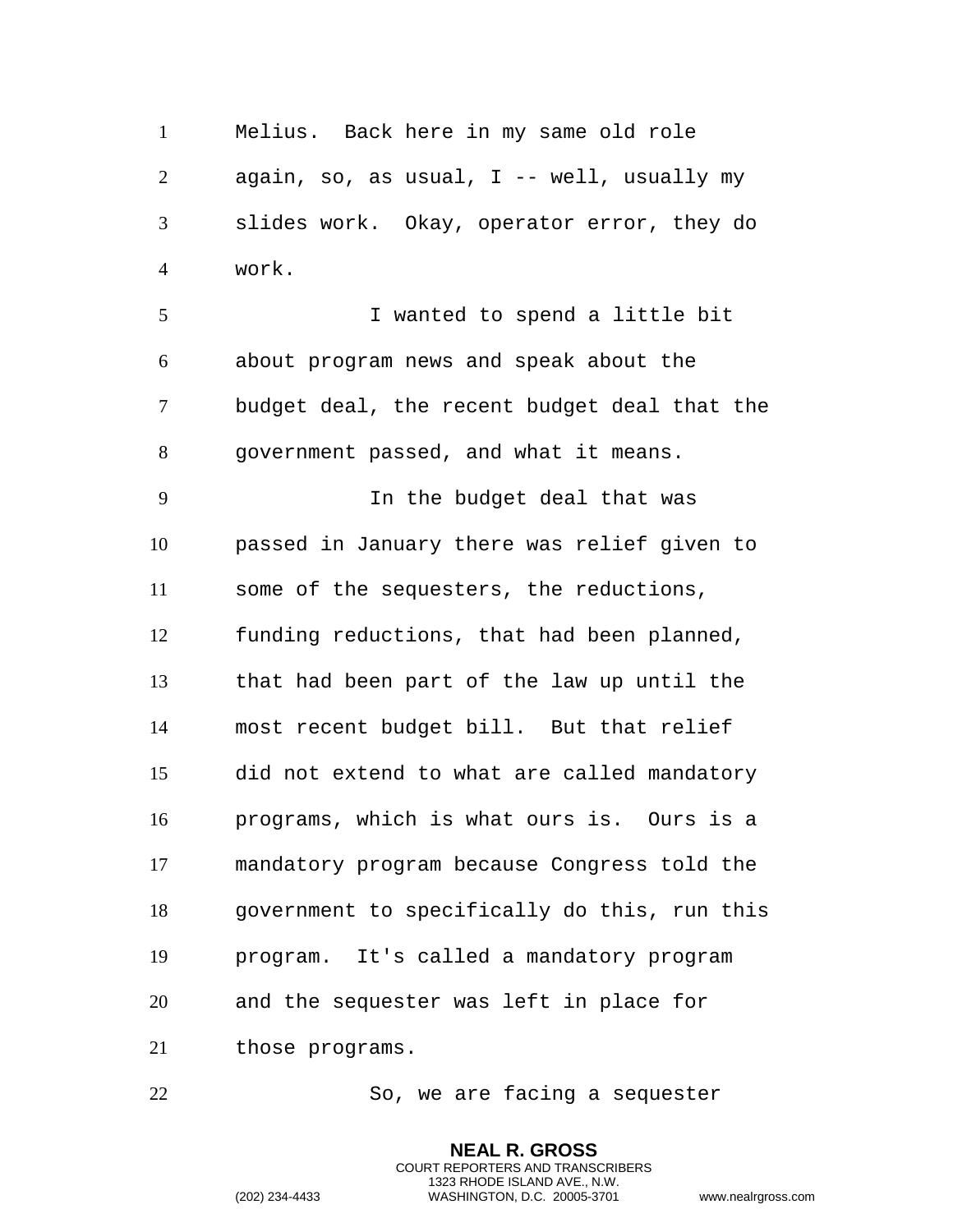again in fiscal 2014. That means that our new budget authority in 2014 will be slightly less than we had in 2013. We had a 7.9 percent sequester in 2013. You know, that means that was 7.9 percent lower than our funding the year before. 7 And this year, when I was told our sequester was 9.8 percent, I about panicked because I thought it meant 9.8 percent lower than last year, but it doesn't. It means 9.8 percent lower than the unsequestered amount back in 2012. So we have a slightly reduced amount of money this year compared to last year because of some things -- I won't get into very much about complications with administrating contracts. We actually probably won't feel too much effect of this year's sequester because we've been spending on the program at such a low rate because the way the 2013 sequester was implemented.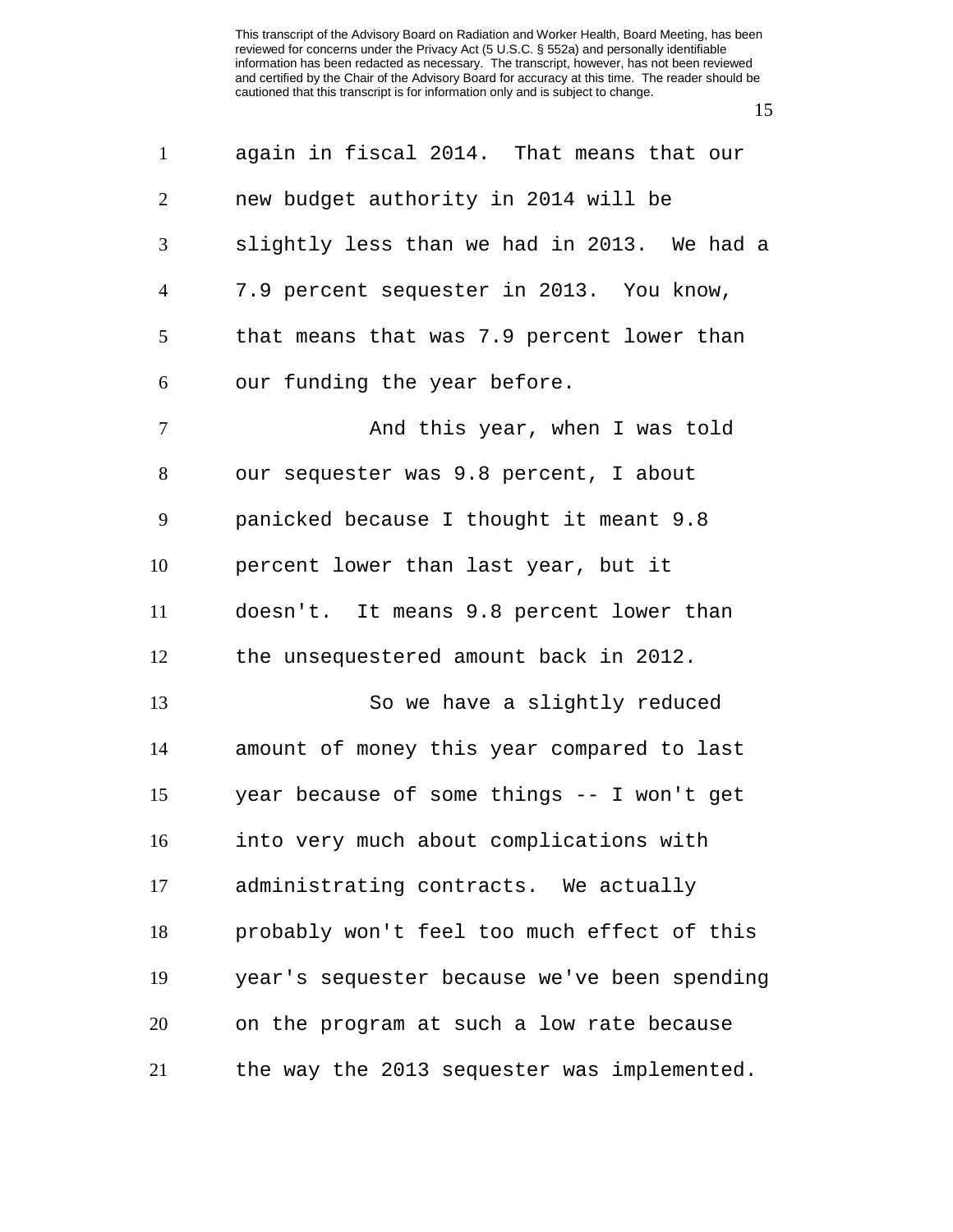So we think that there shouldn't be any less progress, or any slowing of progress this year compared to last, and in fact we might be able to even accelerate progress a little bit. But a lot of that depends upon some administrative things within the Agency and contract awards and things like that. But we think we will at least be no worse off than last year and should be a little better off. 12 I'll try to answer any questions about that, but it's -- there's not a lot more that I know. I do know that we're facing a sequester also in 2015, meaning that we will have less money in 2015 than we had in 2012. I suspect it'll be less than we have this year, but I don't know what the amount is now. I asked and was kind of told I can't know that yet. So, I wish I were making that up.

> **NEAL R. GROSS** COURT REPORTERS AND TRANSCRIBERS 1323 RHODE ISLAND AVE., N.W.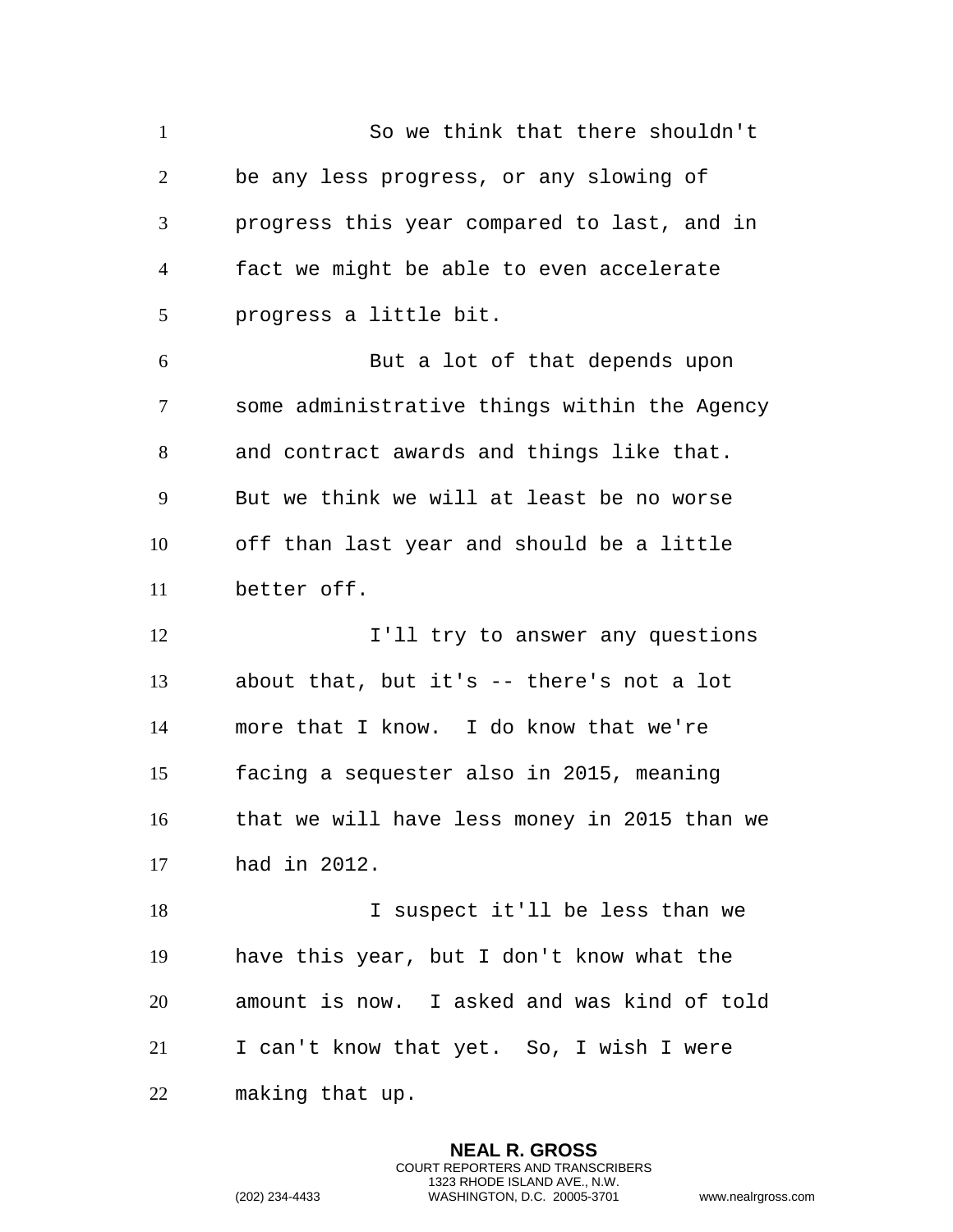| $\mathbf{1}$   | Then the other activities that               |
|----------------|----------------------------------------------|
| 2              | have been going on, we kind of are           |
| 3              | continuing some of our outreach activities.  |
| $\overline{4}$ | I put those up here because those are, while |
| 5              | they're routine -- or we do them on a normal |
| 6              | fashion, none of them are particularly       |
| $\tau$         | routine.                                     |
| 8              | In January of this year, our                 |
| 9              | Ombudsman, Denise Brock, and the DOL         |
| 10             | Ombudsman's Office, sponsored an outreach    |
| 11             | meeting here in Kansas City. And I believe   |
| 12             | -- my reports from that, that was very well  |
| 13             | attended. There was a lot of the             |
| 14             | information shared. I think they probably    |
| 15             | provided a lot of good information to the    |
| 16             | community here concerning our program and    |
| 17             | its effects.                                 |
| 18             | In February of this year there               |
| 19             | will be an outreach meeting in Denver. This  |
| 20             | is mainly sponsored by the Department of     |
| 21             | Labor and this is their SEC town hall        |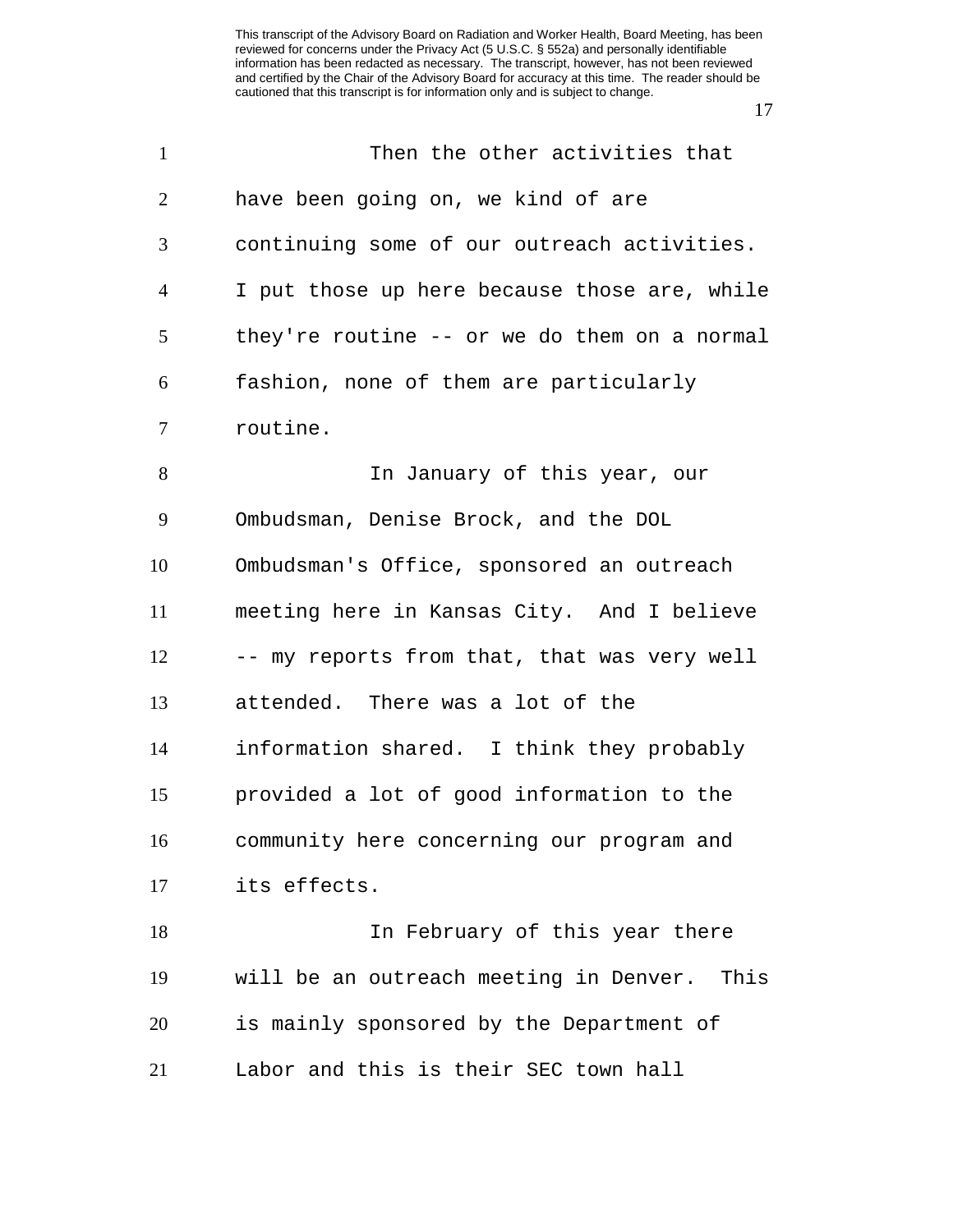meeting. Whenever a new SEC Class is added they usually, very frequently, they'll go to the area of the site where the SEC is, has been added, and have a public meeting to kind of explain how the SEC works to the affected population.

 We attend those routinely in order to answer questions that come up that may, you know, pertain to our part of the program. And so we'll be in Denver later on in February.

**In addition, the three agencies**  involved in the program, the Department of Energy, the Department of Labor and us, have agreed to meet with a collection of

advocates.

 This meeting was arranged by the Department of Labor, really, with -- I think largely with some ANWAG representatives. And so we're going to meet in Denver on February 20th to talk about items of interest to the advocate community, and we'll all three be

> **NEAL R. GROSS** COURT REPORTERS AND TRANSCRIBERS 1323 RHODE ISLAND AVE., N.W.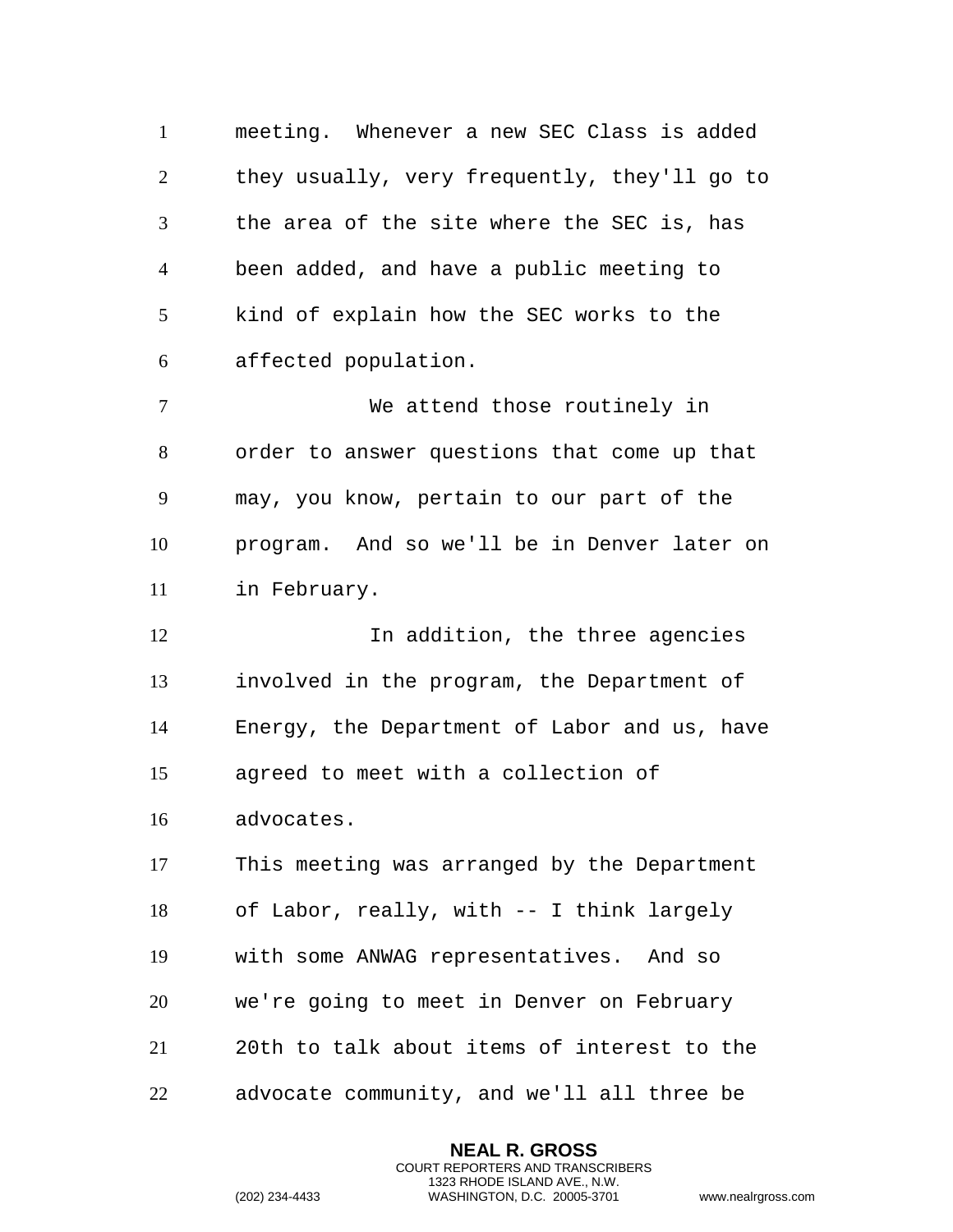doing that.

| $\overline{2}$ | We've done that a few times over             |
|----------------|----------------------------------------------|
| 3              | the years, maybe about once a year, maybe    |
| $\overline{4}$ | less often than that, but I know I've been   |
| 5              | to meetings in Washington with the           |
| 6              | advocates. And Denise hosted a workshop for  |
| 7              | advocates that sort of turned out to have    |
| 8              | the same purpose, because she had all three  |
| 9              | agencies in there.                           |
| 10             | Let's see, that was back in                  |
| 11             | November of 2012. So, it kind of had the     |
| 12             | same purpose of this information exchange    |
| 13             | with the advocates, and it usually turns out |
| 14             | we get some pretty good feedback from that.  |
| 15             | The advocates are appreciative and feel like |
| 16             | they've learned something about the topics   |
| 17             | we cover.                                    |
| 18             | The final item on my list I've               |
| 19             | mentioned because there's a possibility      |
| 20             | it'll effect the functionality of the        |
| 21             | applications that everybody uses on a        |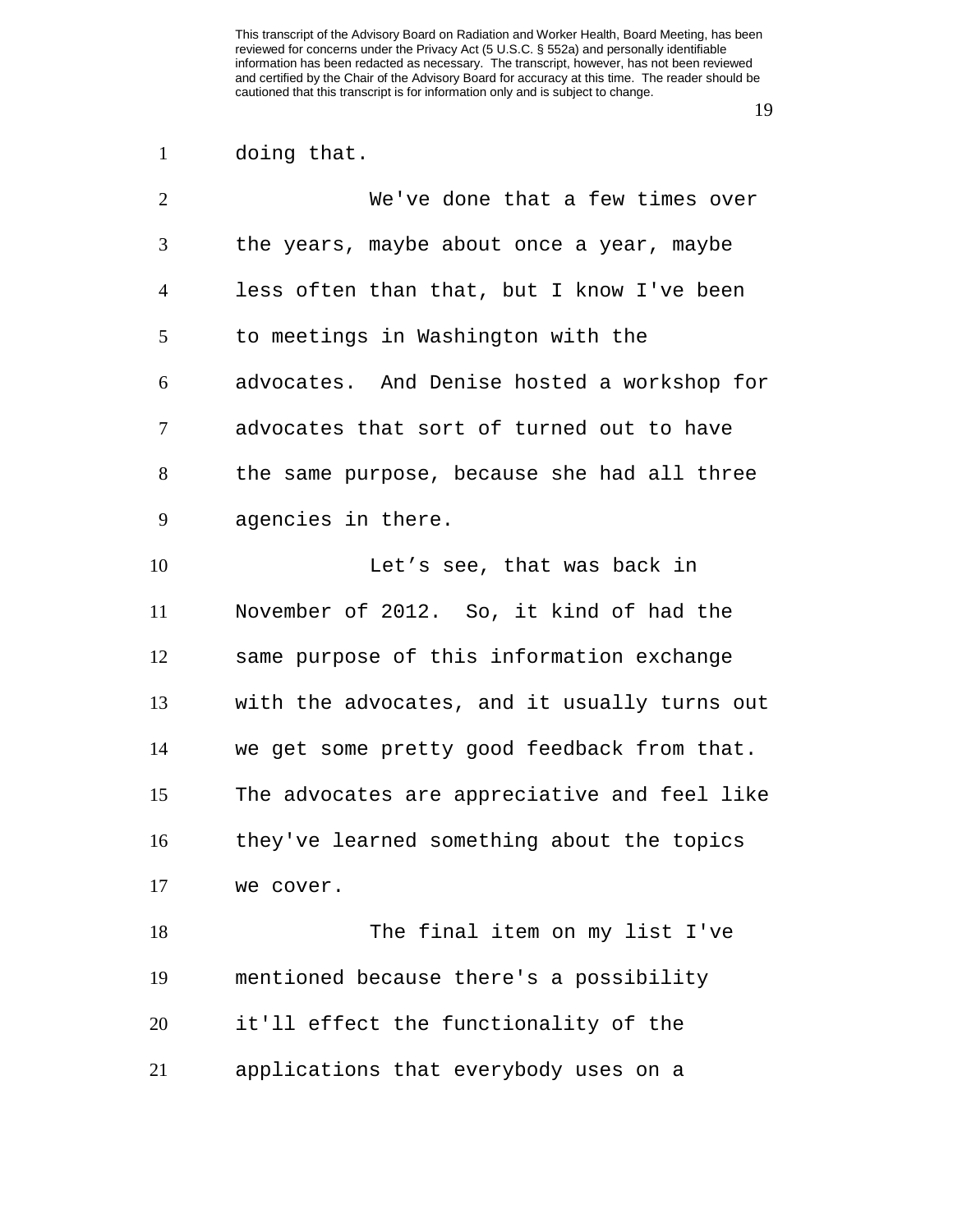program. This is kind of a downstream sort of thing.

 As you know, our program holds a great deal of personally identifiable information, things that have to be held private. The computer systems, the CDC computer systems, treats that information securely as it's transferred within the system so it's encrypted during transfer. **However, it's not encrypted at**  rest, meaning on the servers where it resides. And that is the requirement that we're facing that our servers be encrypted. This is not a simple, technological fix. We've been dealing with our computer gurus for quite a while to arrive at a fix. We are trying to be insistent that our applications should continue to look like they look now, and we should be able to do the things we do now in order to run our program.

So they're struggling with making

**NEAL R. GROSS** COURT REPORTERS AND TRANSCRIBERS 1323 RHODE ISLAND AVE., N.W.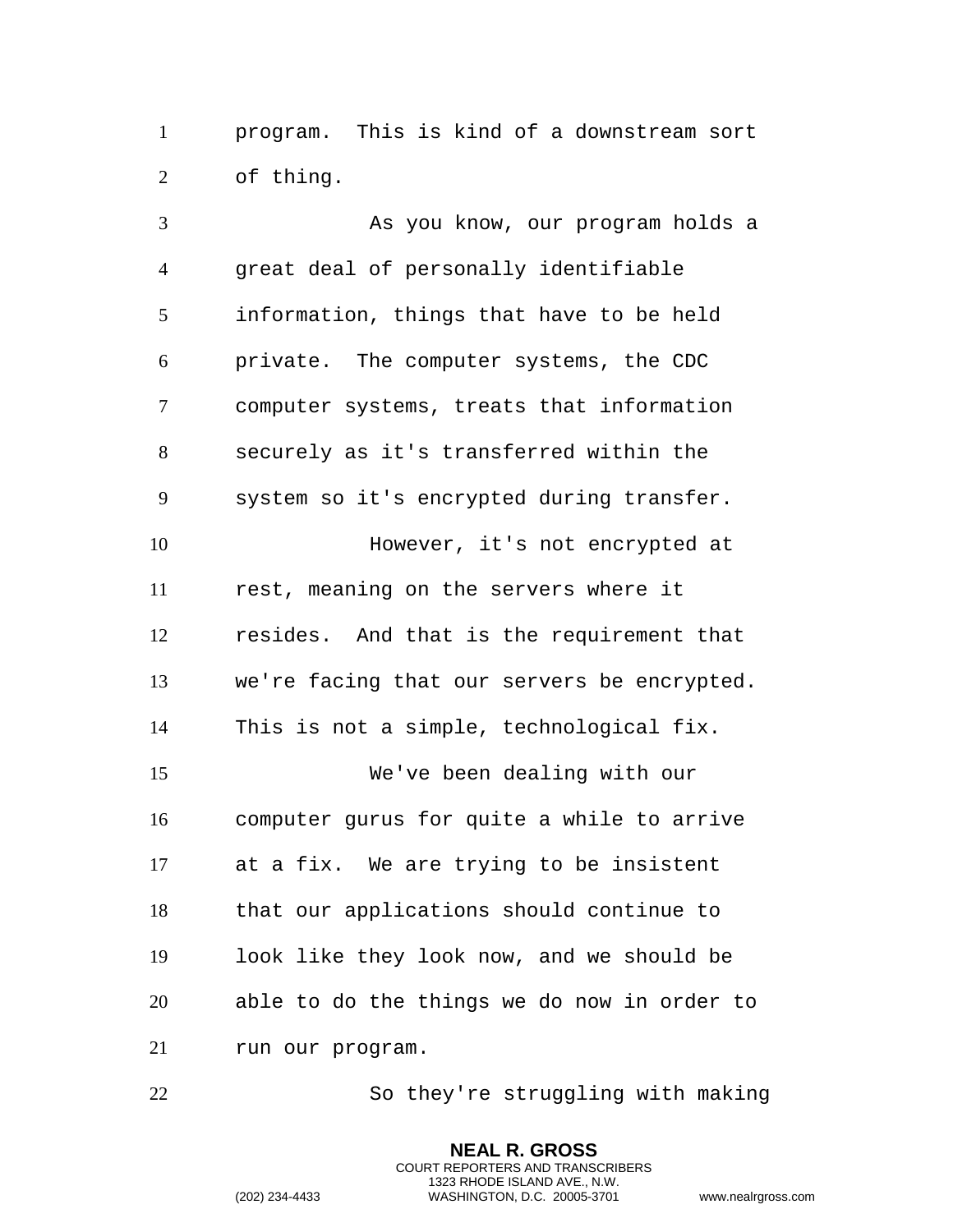| $\mathbf{1}$   | the technology, obtaining the technology,    |
|----------------|----------------------------------------------|
| 2              | that allows us to do that and still allows   |
| 3              | the data to be encrypted at rest. So, it's   |
| $\overline{4}$ | been a longstanding process. It will         |
| 5              | probably cost us some money, cost the        |
| 6              | program some money that will just kind of    |
| $\tau$         | disappear from our available funds. But I    |
| 8              | don't think it's such a great amount that'll |
| 9              | have any particular impact on the program's  |
| 10             | progress.                                    |
| 11             | And it may, in fact, if there is             |
| 12             | no solution, it may be that some of our      |
| 13             | applications and how they look may have to   |
| 14             | be altered in order to accomplish this.      |
| 15             | We've been really been resisting that.       |
| 16             | We've been telling our computer folks, look, |
| 17             | you're the ones that want us to do this,     |
| 18             | give us the technology that supports the     |
| 19             | program. So, that's just kind of an ongoing  |
| 20             | discussion. We've been in these discussions  |
| 21             | probably for a year now, and so on.          |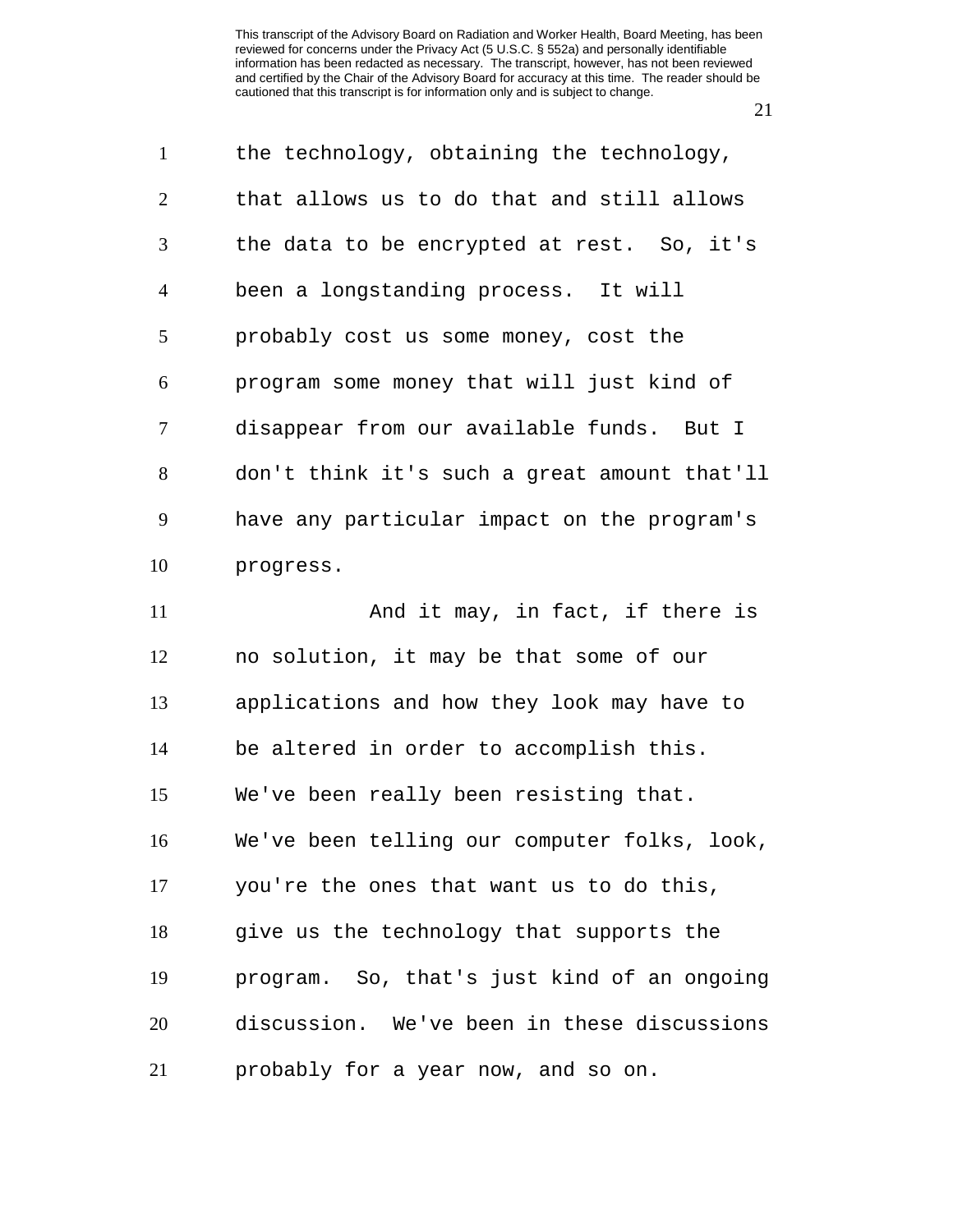1 I'll mention one more piece of news that isn't on my slide because I only learned of it about 15 minutes ago. Most of you know Christina Batt, who is our liaison, works in our Congressional Liaison Office, she let me know 15 minutes ago she's going to be leaving that post in the near future. 8 So, for our next meeting, presumably we'll have a new Congressional Liaison. And I know, you know, she's moving on to another opportunity. I'm always pleased when people go take a job that they feel like they would like better, but it's also very sad for us when one of our people moves on. And I've enjoyed working with Christina and we'll miss her support in that role. So, if anybody wants to say goodbye to her, you can say goodbye to her at the meeting at breaks or something. Of course, I don't think she's going completely

away, she's just changing jobs.

**NEAL R. GROSS** COURT REPORTERS AND TRANSCRIBERS 1323 RHODE ISLAND AVE., N.W.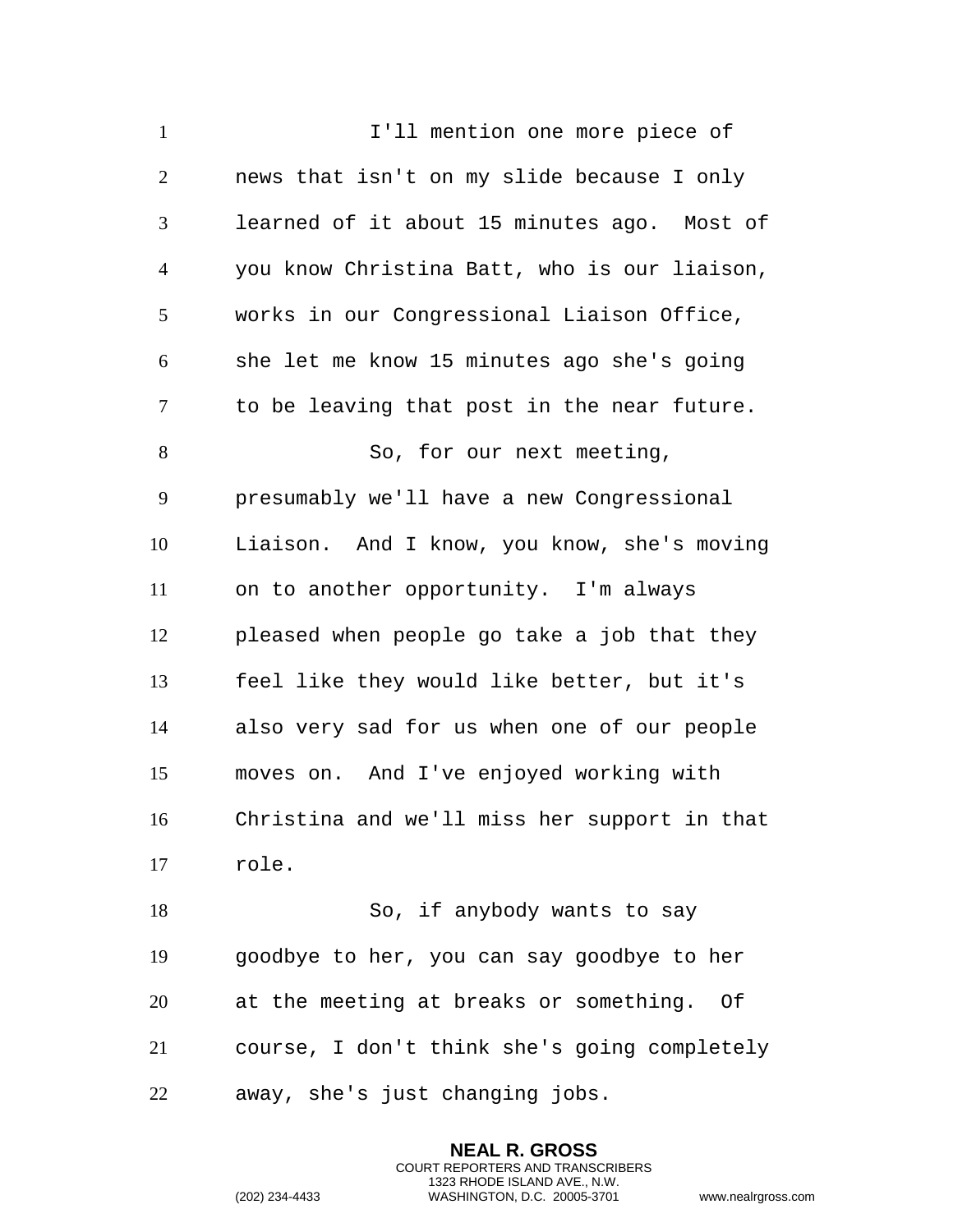| $\mathbf{1}$   | I'll just go very quickly through            |
|----------------|----------------------------------------------|
| $\overline{2}$ | our statistic slides. They're the same       |
| 3              | slides that I show every time, they're just  |
| $\overline{4}$ | updated. The first slide, the numbers tend   |
| 5              | to go up at a rate of about 200 a month.     |
| 6              | That's about how many we get in from DOL,    |
| $\tau$         | new claims, and that's about how many we     |
| 8              | send out.                                    |
| 9              | The number of cases affected by              |
| 10             | SEC is -- that's not the total number of     |
| 11             | cases that have been affected by SECs we've  |
| 12             | added, but that is the number that have the  |
| 13             | status of pulled for SEC in our system. And  |
| 14             | so that's the ones we can easily identify.   |
| 15             | Any claim that came in after we've added an  |
| 16             | SEC, we don't see. So we wouldn't know       |
| 17             | about that. So, we don't really know a true  |
| 18             | count of cases, claims that were affected by |
| 19             | SEC additions.                               |
| 20             | The number of cases with us has              |
| 21             | kind of been pretty steady for awhile.       |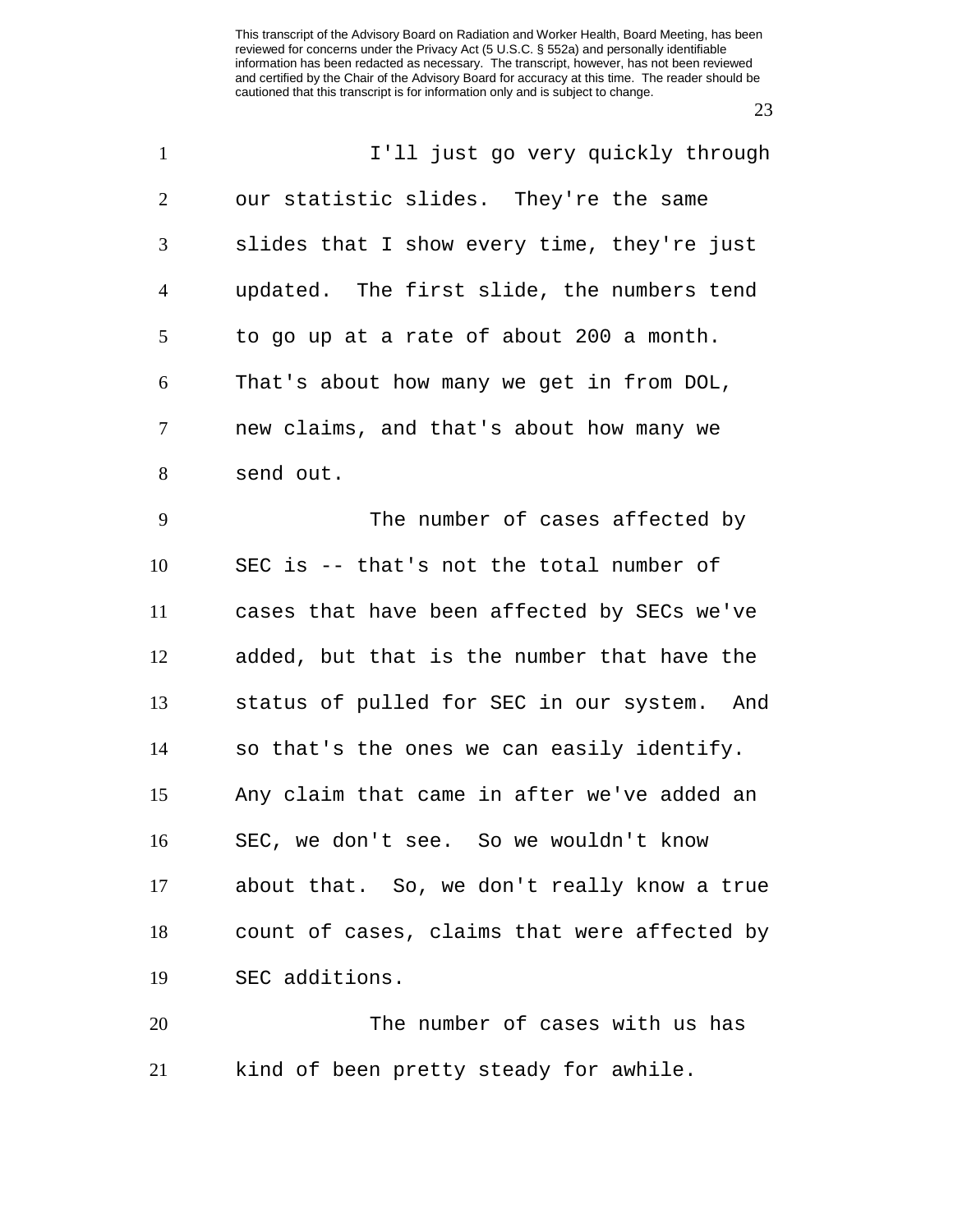We're at the current funding level, we're not making any dents in that, but we managed to maintain the pace, the incoming pace, so it's not going up. And if any additional resources become available, we try to work on site research activities, rather than try to reduce that any further. We feel like that's at a manageable level now. Okay, then just to break down where the cases are, as always, there are a number of cases that we consider with us where we have completed a draft dose reconstruction and the claimant has that draft dose reconstruction in their hands and we're waiting for the return of the OCAS-1 form. So, the actual number of cases we have in front of us is somewhat less than the 1356. And here are the percentages of successful and unsuccessful claims. I think

I did the arithmetic, it's not on the slide,

**NEAL R. GROSS** COURT REPORTERS AND TRANSCRIBERS 1323 RHODE ISLAND AVE., N.W.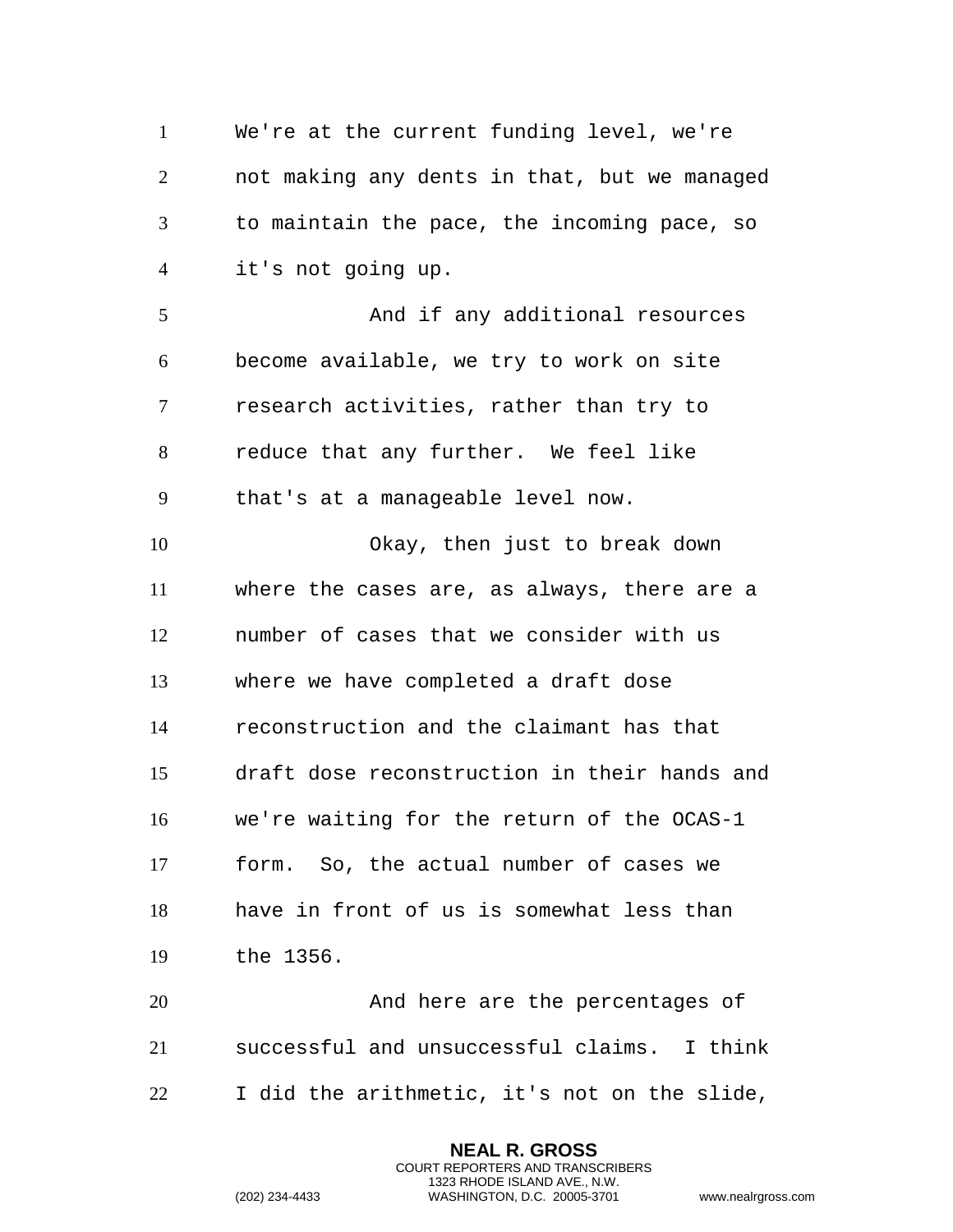| $\mathbf{1}$   | but I think that's about 28 percent of the  |
|----------------|---------------------------------------------|
|                |                                             |
| $\overline{2}$ | claims done through dose reconstruction are |
| 3              | above 50 percent. That number has declined  |
| $\overline{4}$ | a little bit over the last few years and I  |
| 5              | attribute that to the addition of SEC       |
| 6              | Classes during that time.                   |
| 7              | And the removal of those claims,            |
| 8              | then, from dose reconstruction and some of  |
| 9              | the cancers that we're usually most likely  |
| 10             | to have success with, like lung cancer, on  |
| 11             | dose reconstruction are compensated through |
| 12             | the SEC, and so we don't get a successful   |
| 13             | dose reconstruction out of those cases.     |
| 14             | They just go to the SEC.                    |
| 15             | Just our standard submittal                 |
| 16             | versus production, you can see for quite    |
| 17             | some time these are -- yeah, these are      |
| 18             | quarterly numbers, so you can see the line  |
| 19             | of receipts and incoming and outgoing kind  |
| 20             | of, you know, hangs around 600 per quarter  |
| 21             | there for the last few years, actually.     |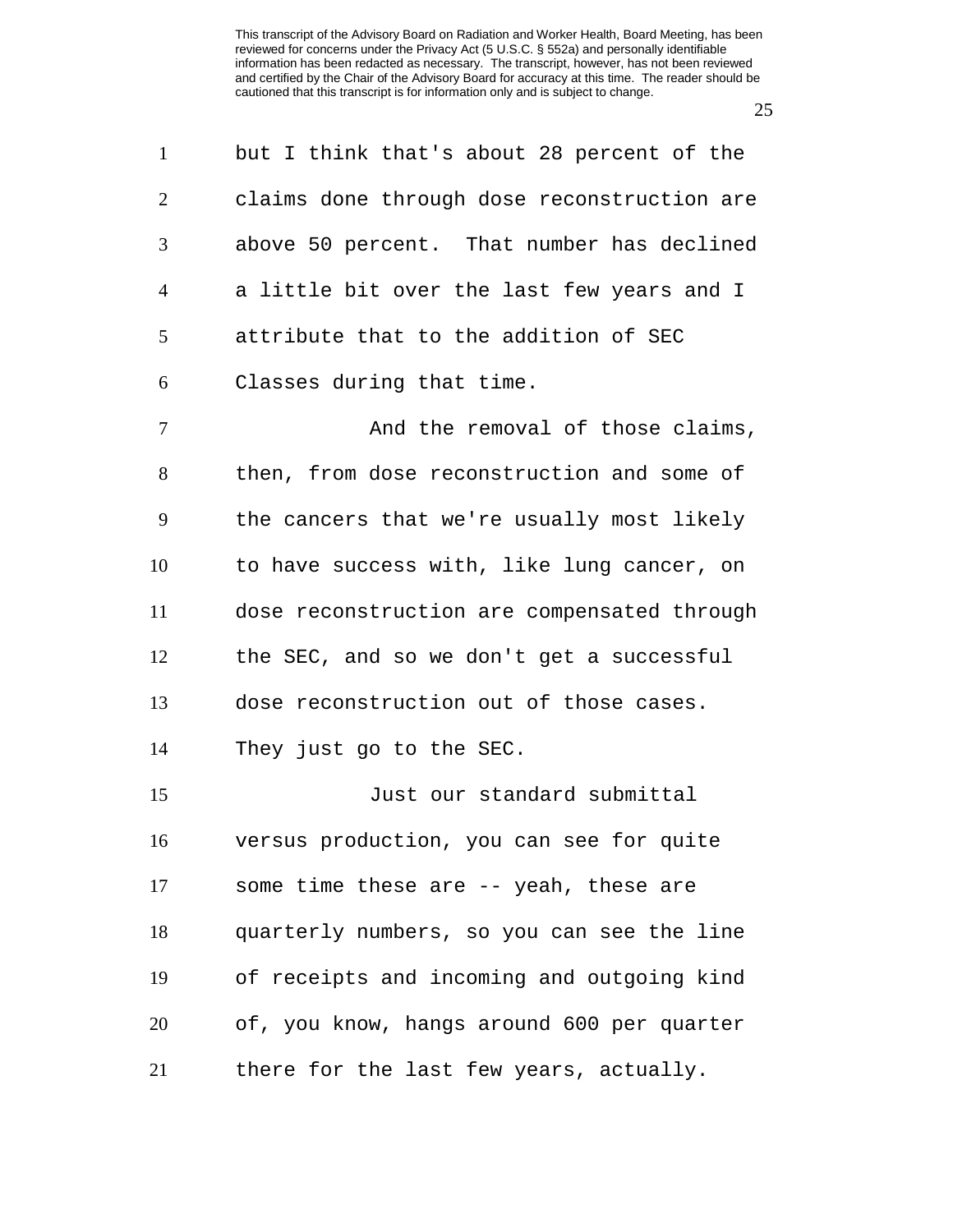| $\mathbf{1}$   | And status of claims and our                |
|----------------|---------------------------------------------|
| 2              | early claims, any claim that's not done or  |
| 3              | claims that have been reinstated recently,  |
| $\overline{4}$ | both for the 5000 and the 10,000. Some of   |
| 5              | these claims, the initial ones were cases   |
| 6              | that were CLL cases that were submitted in  |
| 7              | error originally and then essentially were  |
| 8              | cancelled because CLL wasn't a covered      |
| 9              | condition.                                  |
| 10             | Once it was a covered condition             |
| 11             | then these claims came back, but those are  |
| 12             | all in the process of being completed now   |
| 13             | and we have methods now for doing the CLL   |
| 14             | dose reconstruction for all the claims. So, |
| 15             | we don't have any claims pended for that    |
| 16             | anymore.                                    |
| 17             | This is our count of the DOE                |
| 18             | statistics. You can see, these are -- I     |
| 19             | believe this is a pretty good improvement   |
| 20             | from my last report, especially on the      |
| 21             | greater than 60 days.                       |
| 22             | DOE's electronic transfer system            |

**NEAL R. GROSS** COURT REPORTERS AND TRANSCRIBERS 1323 RHODE ISLAND AVE., N.W.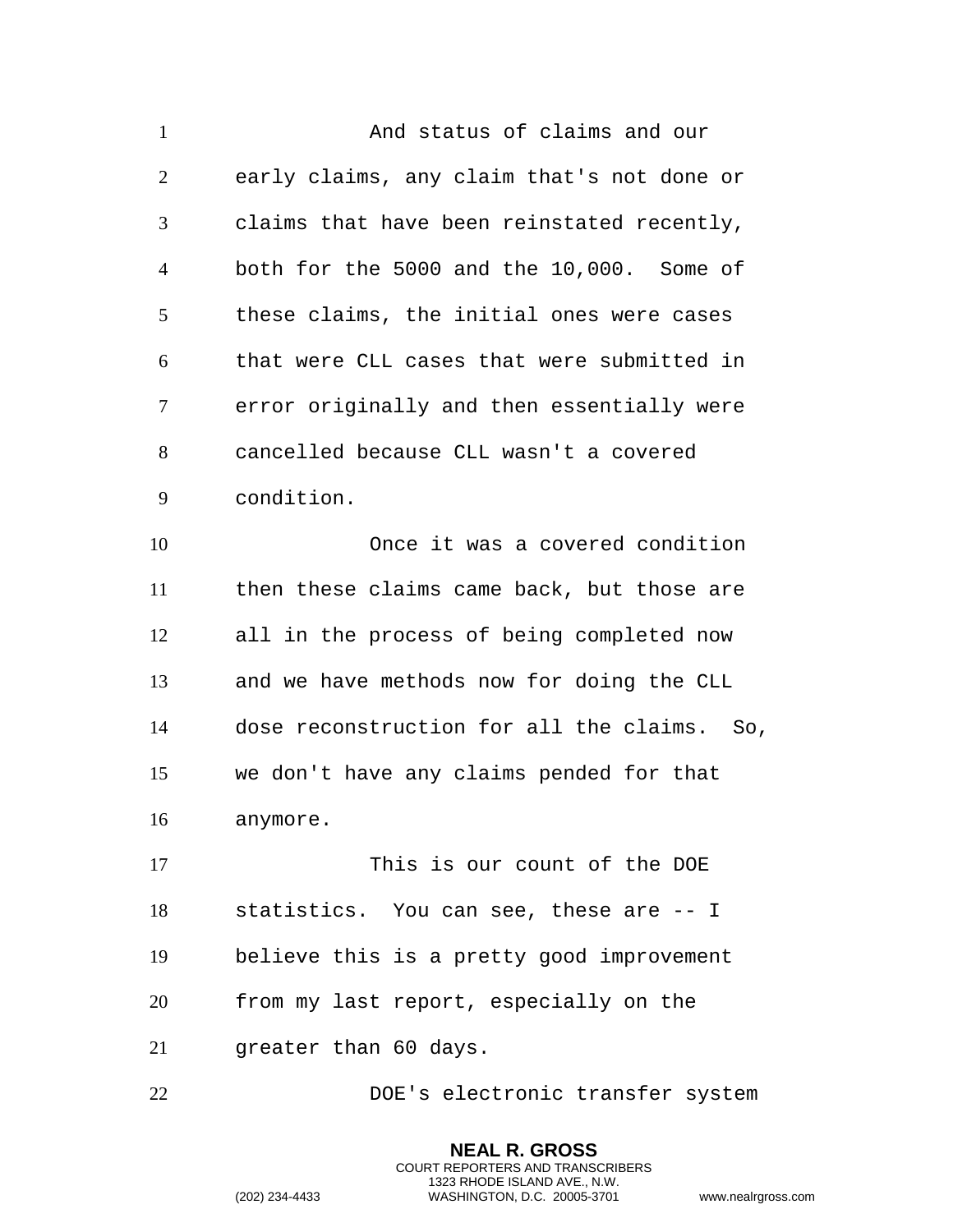| $\mathbf{1}$   | that we're all using, we call SERT, which is |
|----------------|----------------------------------------------|
| $\overline{2}$ | Secure Electronic Records Transfer, allows   |
| 3              | us to submit requests and DOL to submit      |
| $\overline{4}$ | responses electronically rather than sending |
| 5              | paper back and forth. And that's been a      |
| 6              | real good process improvement and is -- I    |
| 7              | think, all of the agencies engaged in that   |
| 8              | are really appreciative of that.             |
| 9              | So, that, I think, is part of                |
| 10             | this, and then the DOE does continue to      |
| 11             | focus on getting these responses to us. The  |
| 12             | SEC summary table, which you'll see again in |
| 13             | LaVon's presentation later on, I won't go    |
| 14             | through that very much, but that's the       |
| 15             | totals on the SEC's activity.                |
| 16             | We took a little effort to make              |
| 17             | sure that this slide in my presentation      |
| 18             | matched the slide in his presentation, so    |
| 19             | unless something changed since Friday they   |
| 20             | should be the same.                          |
| 21             | And I believe that might be the              |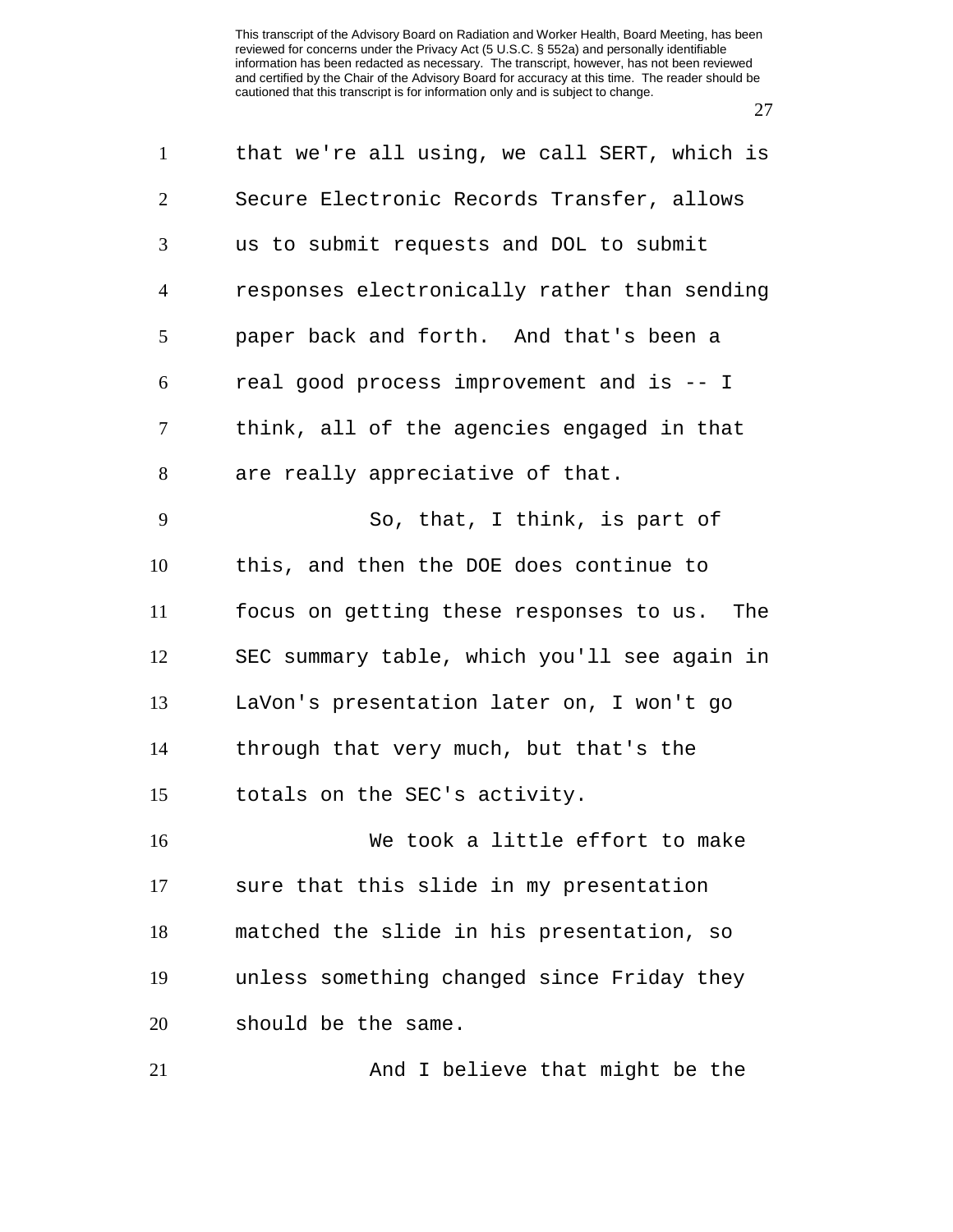last one I have. Any questions? (Pause.) CHAIRMAN MELIUS: Very quiet group today, this morning. Must've been the ethics review. Okay. We'll keep moving, then. Thank you. MEMBER ANDERSON: Just one quick. When do you expect -- the petitions that are under HHS review, when would you expect those to be completed? 12 MR. HINNEFELD: Well, there's no clock on that. That is -- 14 MEMBER ANDERSON: How long have they been there, I guess, is the question? MR. HINNEFELD: Well, General Steel's record is really voluminous and that just got there. 19 MEMBER ANDERSON: Okay. MR. HINNEFELD: So, that just got there. Hooker Electrochemical has been there for a while, and I haven't heard any

> **NEAL R. GROSS** COURT REPORTERS AND TRANSCRIBERS 1323 RHODE ISLAND AVE., N.W.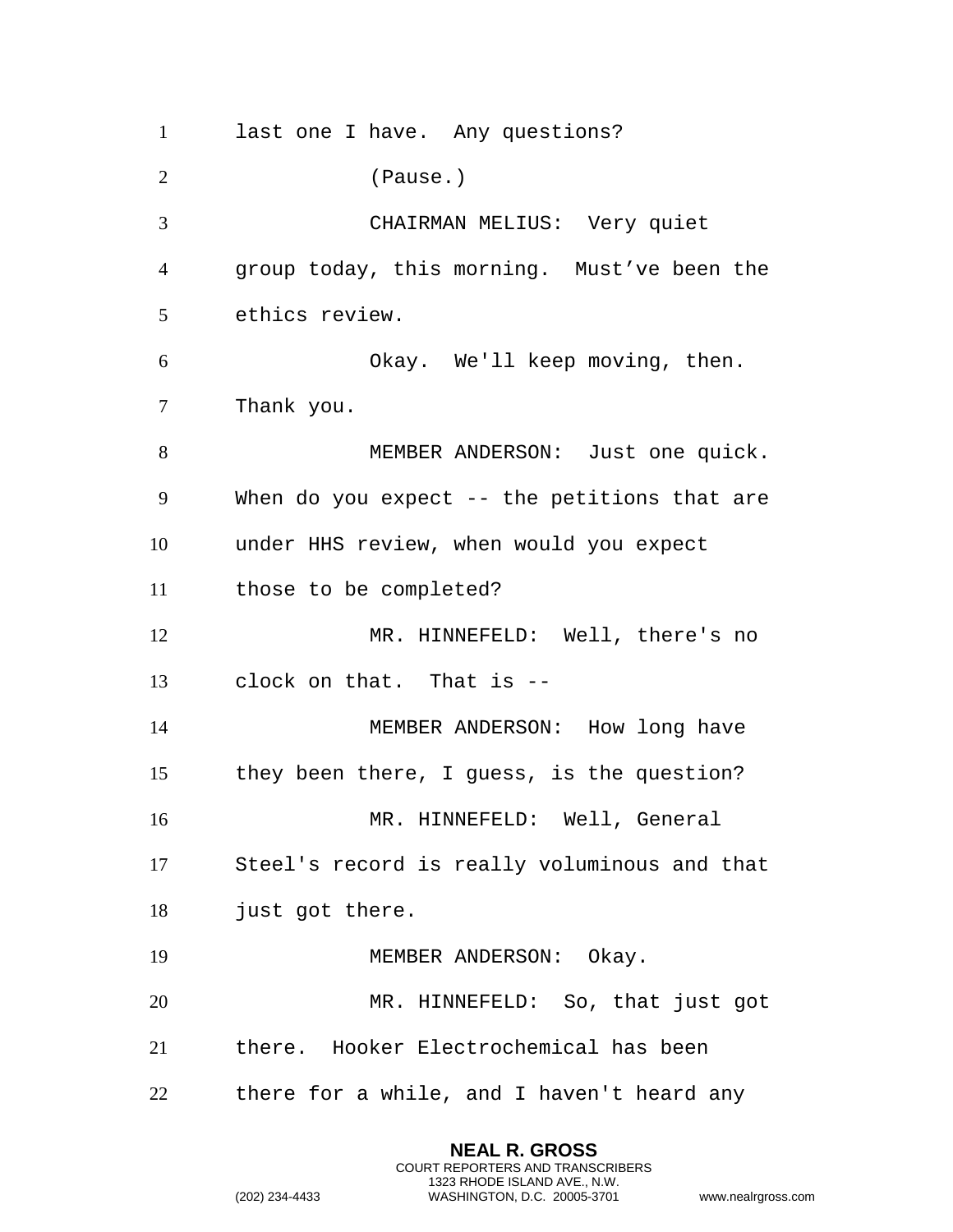| $\mathbf{1}$   | activity on that one very recently.          |
|----------------|----------------------------------------------|
| $\mathbf{2}$   | The Weldon Spring Plant, we                  |
| 3              | received maybe a month ago a series of       |
| $\overline{4}$ | questions from the panel that we then        |
| 5              | responded to at that time. So, you know,     |
| 6              | that's what we know about that.              |
| $\tau$         | The panels, you know, these are              |
| 8              | HHS panels that are empaneled for a specific |
| 9              | site. There's no group of people set aside,  |
| 10             | you know, there's no review organization out |
| 11             | there. It's a group of people who are        |
| 12             | selected and empaneled to do a specific      |
| 13             | review and they tend to work at their own    |
| 14             | pace.                                        |
| 15             | And, honestly, we don't $--$ we're           |
| 16             | not really privy to their operation so we    |
| 17             | don't really hear much unless they have      |
| 18             | questions.                                   |
| 19             | MEMBER ANDERSON: It just seemed              |
| 20             | like a longer list than usual.               |
| 21             | MR. HINNEFELD: Well, the HHS                 |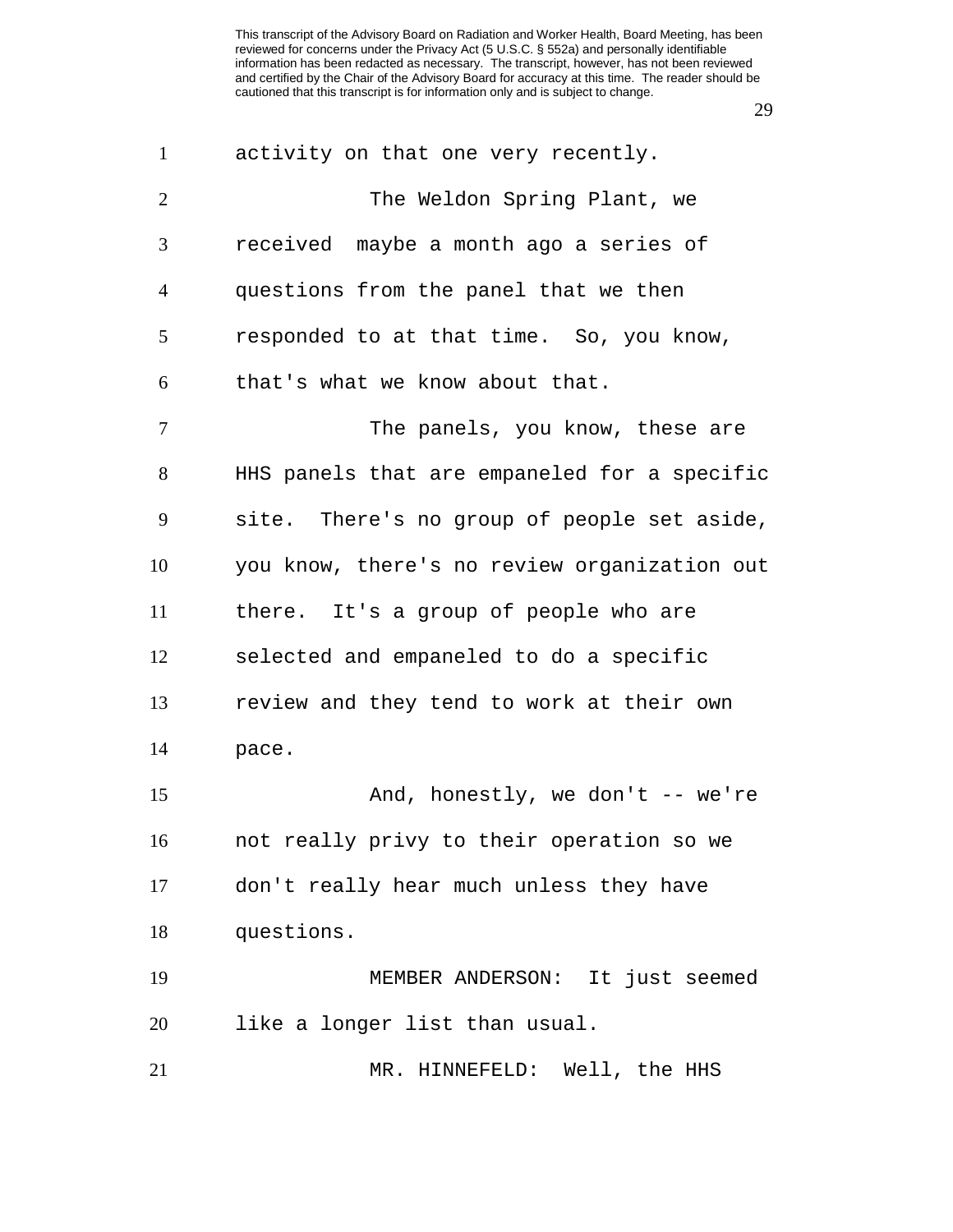reviews are prompted by a petitioner

 appealing the decision of the Advisory Board that a Class is not warranted. And so there have been some of those decisions in the past year or so and so those decisions had been appealed.

 MEMBER ANDERSON: Okay, thanks. CHAIRMAN MELIUS: Just so everybody on the Board knows and so forth, Stu and I have talked with the budget changes and so forth underway, and once Stu gets a better idea on what the impacts may be and so forth we'll be talking some more. If you remember, we did the same thing during the last year with the sequester. And we are trying to, you know, make sure that the higher priority items keep moving along and we have a schedule and that we're coordinated between, you know, the Board's activities and NIOSH's activities so that resources are sort of paired up correctly to, you know, lessen any

> **NEAL R. GROSS** COURT REPORTERS AND TRANSCRIBERS 1323 RHODE ISLAND AVE., N.W.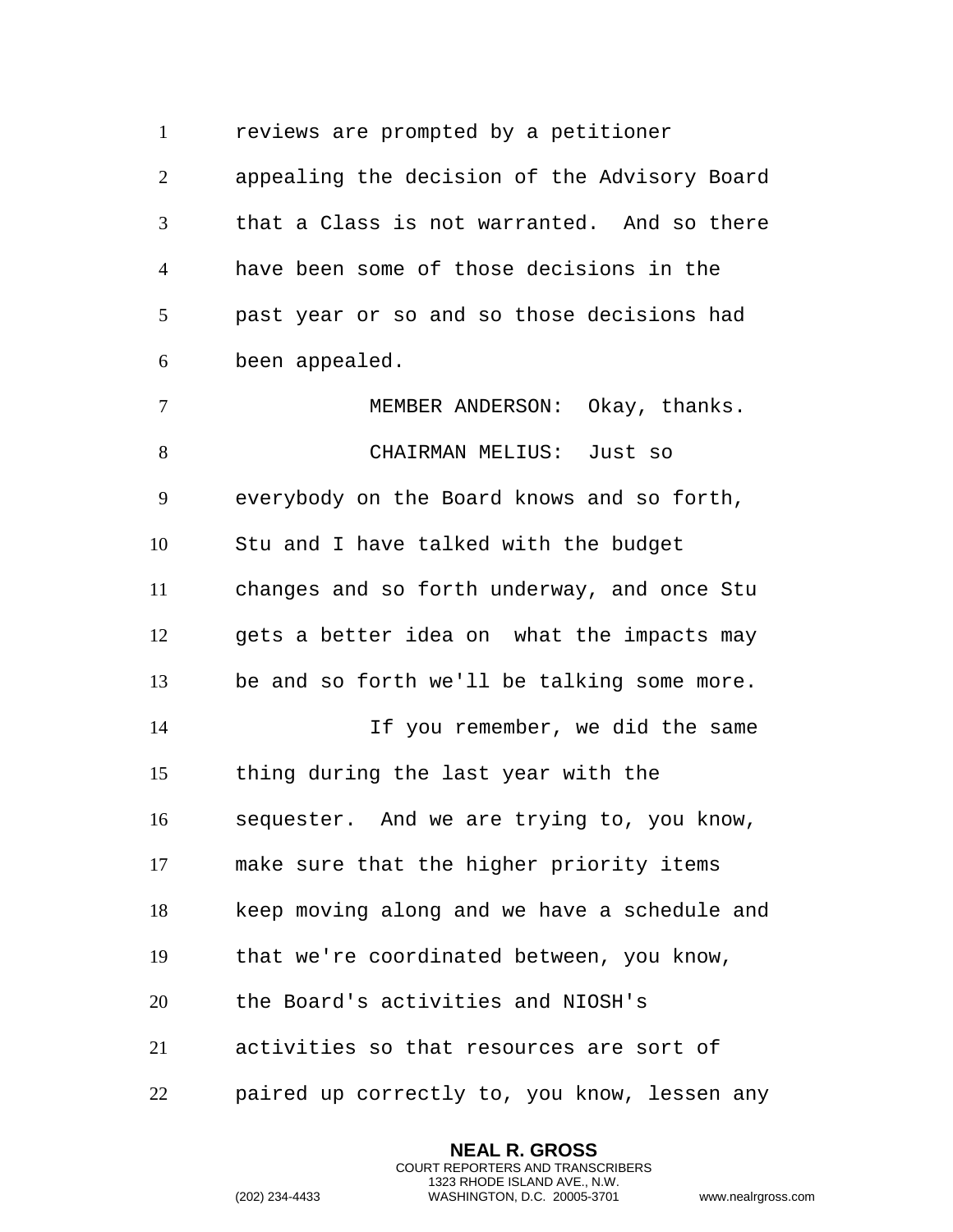| $\mathbf{1}$   | impact of the cutbacks as much as possible.  |
|----------------|----------------------------------------------|
| $\overline{2}$ | So, we'll be keeping you informed            |
| 3              | on that. I think we're a little ways away    |
| $\overline{4}$ | from fully understanding what needs to be    |
| 5              | done, mainly due to some of the contract     |
| 6              | issues.                                      |
| $\overline{7}$ | MR. HINNEFELD: We have really --             |
| $8\,$          | it almost never happens that we have a       |
| 9              | reason to have a priority to do something    |
| 10             | other than what the Board's priority is.     |
| 11             | You know, we will work these in accordance   |
| 12             | with the Board's priority. There might be    |
| 13             | one small exception to that going on right   |
| 14             | now, is that we are trying to get some       |
| 15             | information from U.S. Enrichment Corp, which |
| 16             | is about the Paducah Plant, and this relates |
| 17             | to our gaseous diffusion plant, work as well |
| 18             | as highly enriched uranium neutron dose      |
| 19             | work.                                        |
| 20             | And it's been very difficult,                |
| 21             | since they're not DOE, they're not DOE       |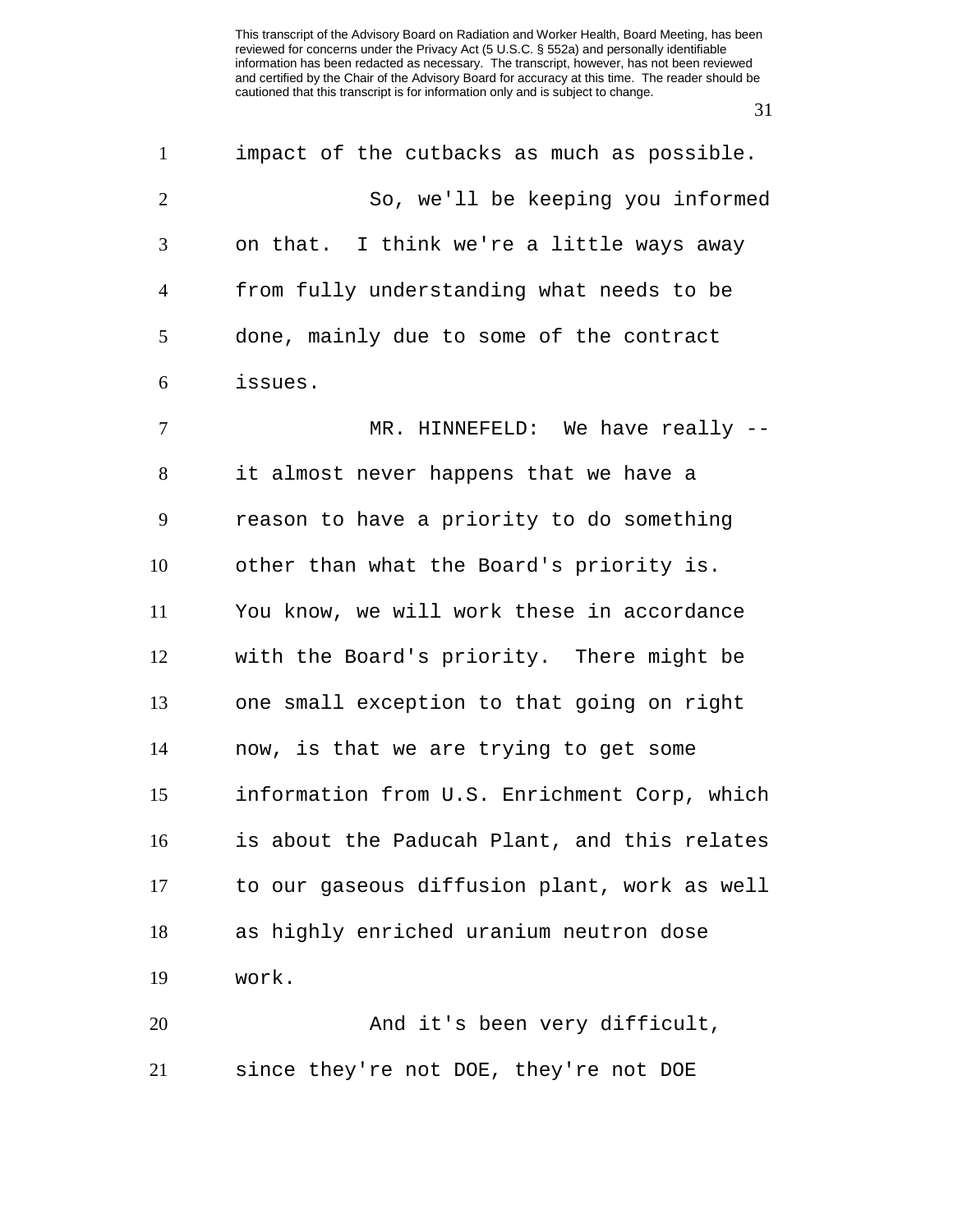funded, it's been sort of a difficult conversation and we finally got an okay to go look at some records that they generated. And so we do want to get that done before they forget about us. But other than that, we just intend to work with the Board's priorities. CHAIRMAN MELIUS: Thank you. Any other questions? If not, thank you, Stu. 10 And next we'll turn to DOE Program Update with Pat Worthington and Greg Lewis. Welcome, Pat, we appreciate you being here with us. We appreciate Greg, too, but we see him all the time. DR. WORTHINGTON: Good morning. It's always a pleasure to come before this Board and talk about a very important program to the Department of Energy and to 19 just remind you of our commitment. So, again, I would like to say good morning. I'm joined today here in the room by Greg Lewis, and Isaf is actually on

> **NEAL R. GROSS** COURT REPORTERS AND TRANSCRIBERS 1323 RHODE ISLAND AVE., N.W.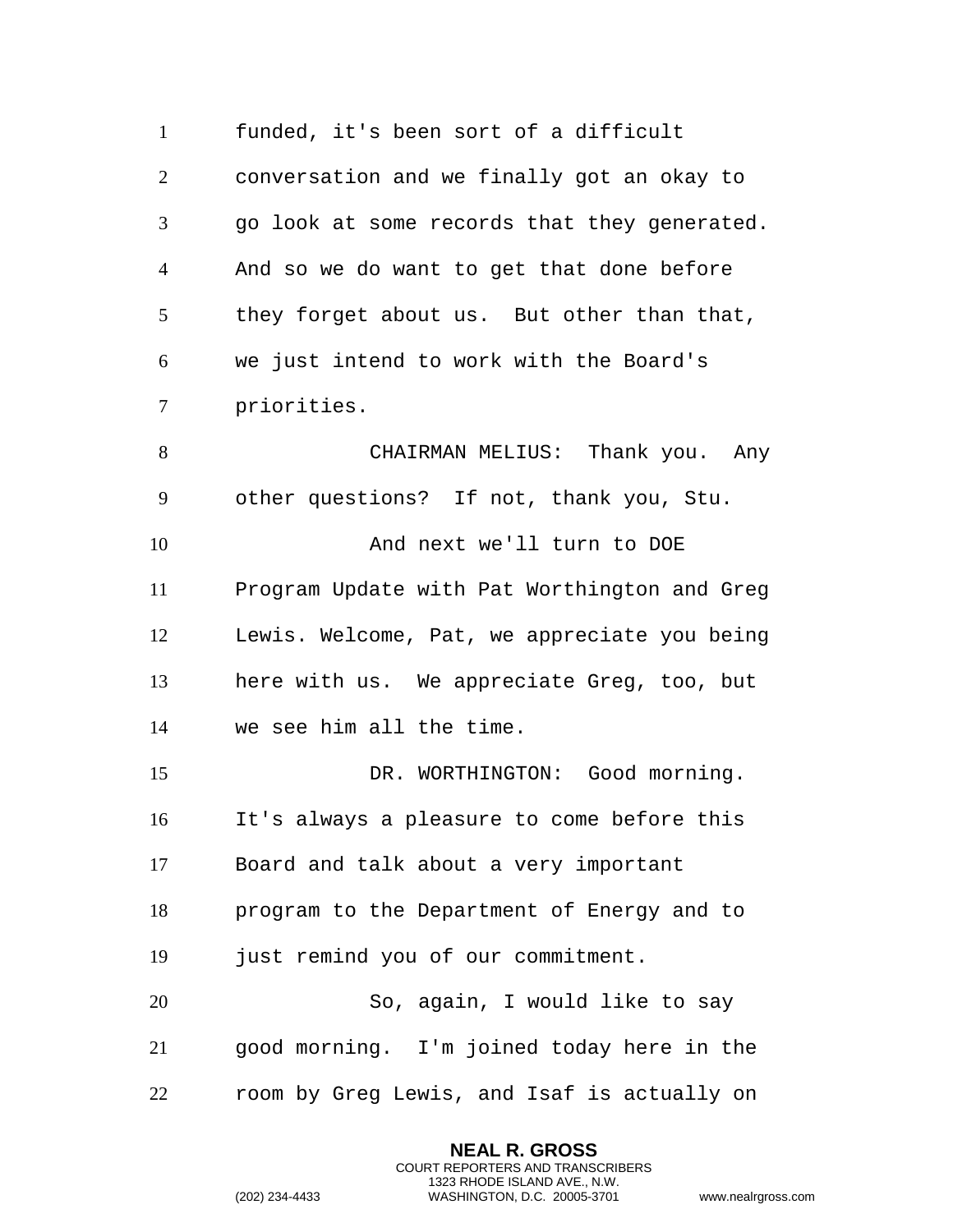| $\mathbf{1}$   | the phone as well.                           |
|----------------|----------------------------------------------|
| $\overline{2}$ | So I want to talk just briefly,              |
| 3              | you've heard many of these things before,    |
| $\overline{4}$ | and to be available along with Greg to       |
| 5              | answer any questions that you might have.    |
| 6              | Our commitment, our purpose, our             |
| 7              | mandate is very clear, it's very simple. On  |
| 8              | behalf of the claimants, we want to make     |
| 9              | sure, because these are in fact DOE workers, |
| 10             | we want to make sure that all of the         |
| 11             | information that's available regarding the   |
| 12             | workers, their records, as well as facility  |
| 13             | information, is made available. And so that  |
| 14             | is our charge.                               |
| 15             | DOE's responsibility splits                  |
| 16             | around a number of areas, and I'll mention   |
| 17             | them just briefly. One is to respond to the  |
| 18             | Department of Labor/NIOSH requests for       |
| 19             | information. It's very important that        |
| 20             | information is made available on employment  |
| 21             | verification exposure records. It's          |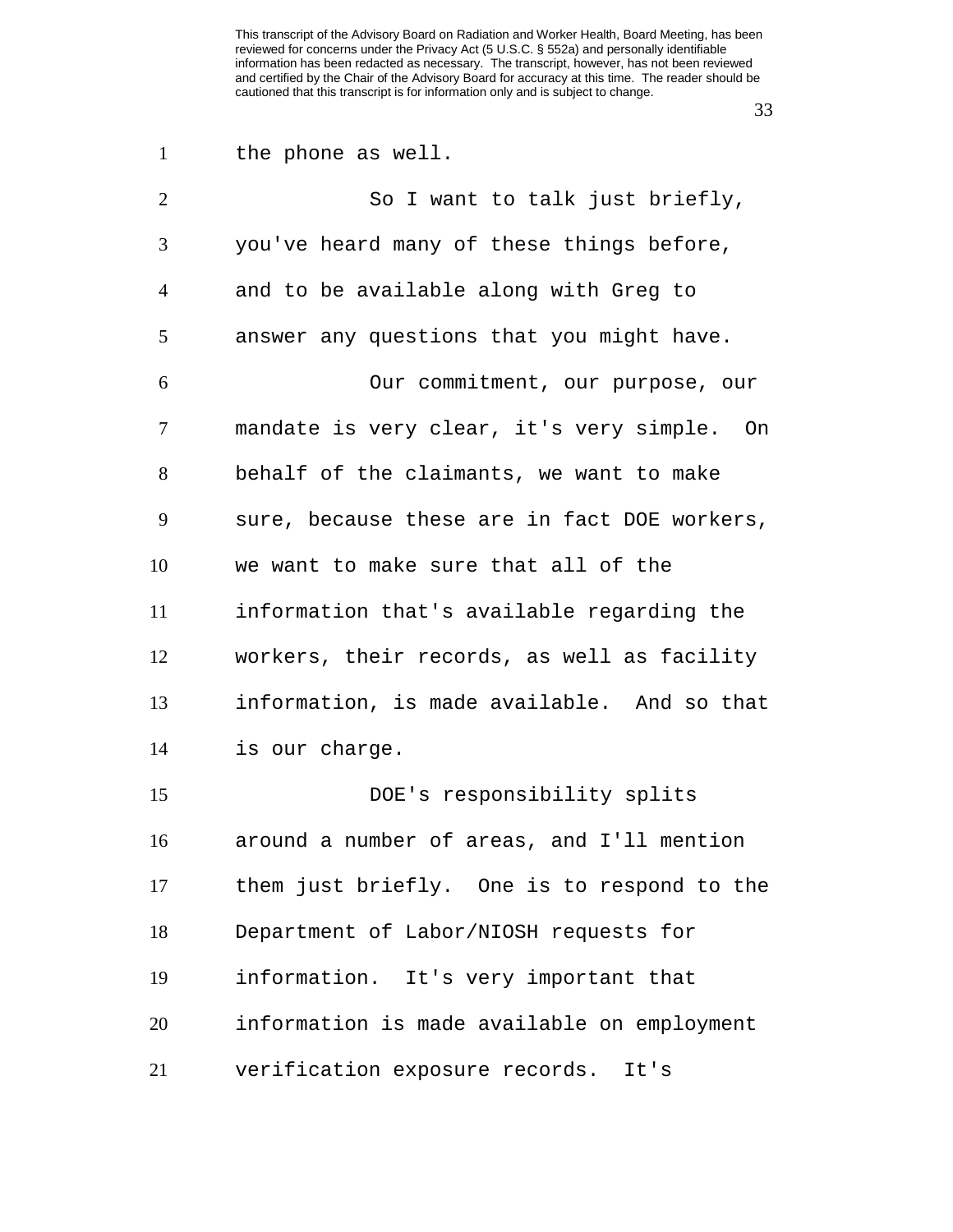important: did they work at DOE and what were they exposed to during the time that they were working here? We want to provide support and assistance to the Department of Labor and NIOSH, as well as the Advisory Board, on large scale research and site characterization projects. These things are important. Conduct research in coordination with DOL and NIOSH as needed to cover information regarding covered facilities. Our roles and responsibilities are clear, but, again, as I said, they're very powerful. And it certainly isn't something that we can do as one individual, and so Greg's office, he works very well with what we call site contacts. The information is pretty much at the sites, it's not at DOE Headquarters in most cases. And so there's a network of individuals that Greg is working with on a

> **NEAL R. GROSS** COURT REPORTERS AND TRANSCRIBERS 1323 RHODE ISLAND AVE., N.W.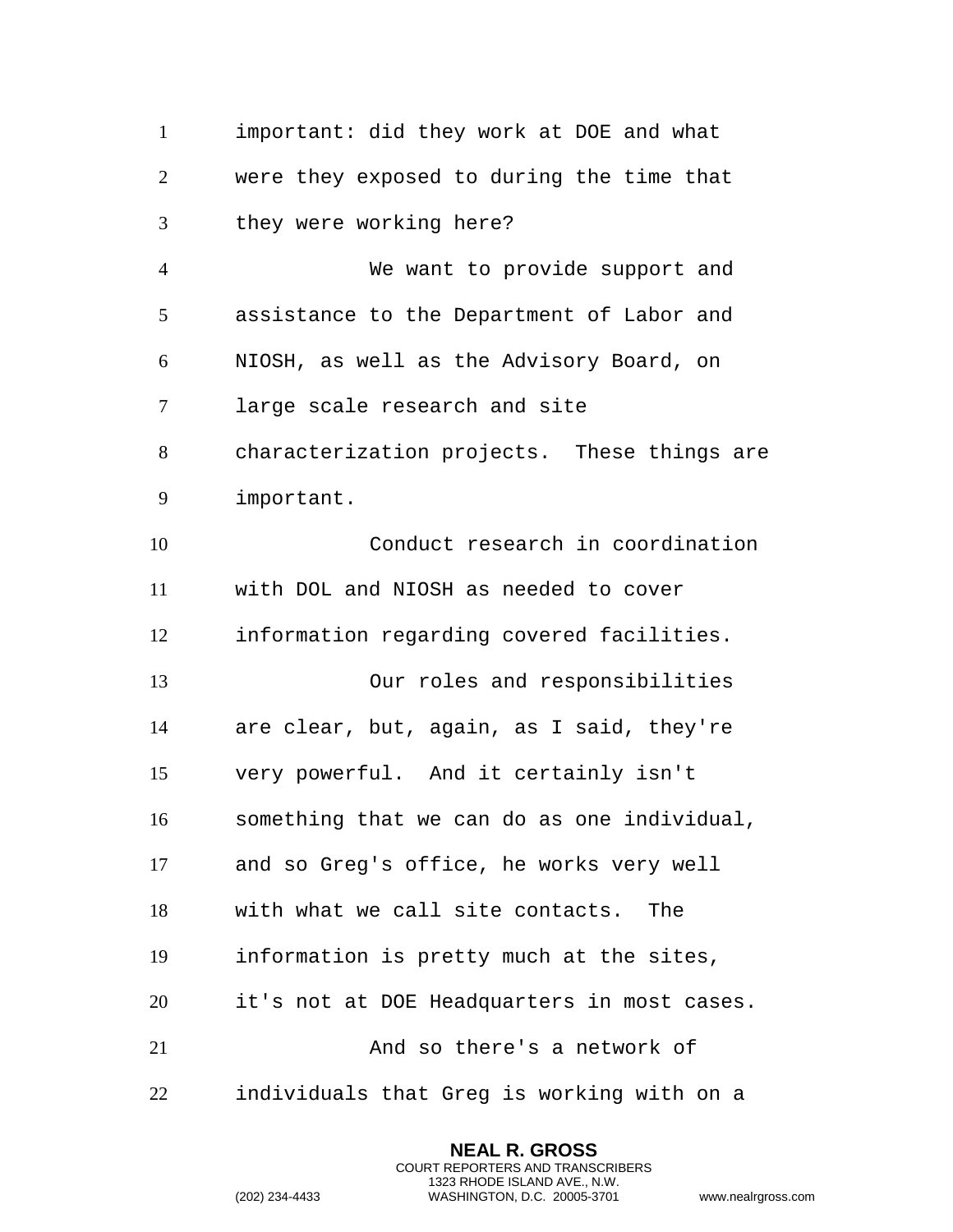| $\mathbf{1}$   | regular basis regarding budgets and          |
|----------------|----------------------------------------------|
| $\overline{2}$ | delivering documents and interfacing to make |
| 3              | sure that NIOSH and DOL can get the          |
| $\overline{4}$ | information, you know, that's needed.        |
| 5              | Individual records. In the end,              |
| 6              | it gets down the individual and what         |
| $\tau$         | information can be provided regarding the    |
| 8              | individuals. Our workload over the years,    |
| 9              | the last few years, has remained pretty      |
| 10             | constant in terms of employment              |
| 11             | verifications: about 6,000 a year; dose      |
| 12             | records for NIOSH, less than 5,000; and for  |
| 13             | DARs, less than 6,000 a year.                |
| 14             | So these are very important                  |
| 15             | things. We continue to work on them and to   |
| 16             | look for ways to improve our efficiencies in |
| 17             | these areas.                                 |
| 18             | We find that in DOE, that in some            |
| 19             | cases workers work at multiple sites, or     |
| 20             | within a site they may work for multiple     |
| 21             | contractors and multiple missions. And so    |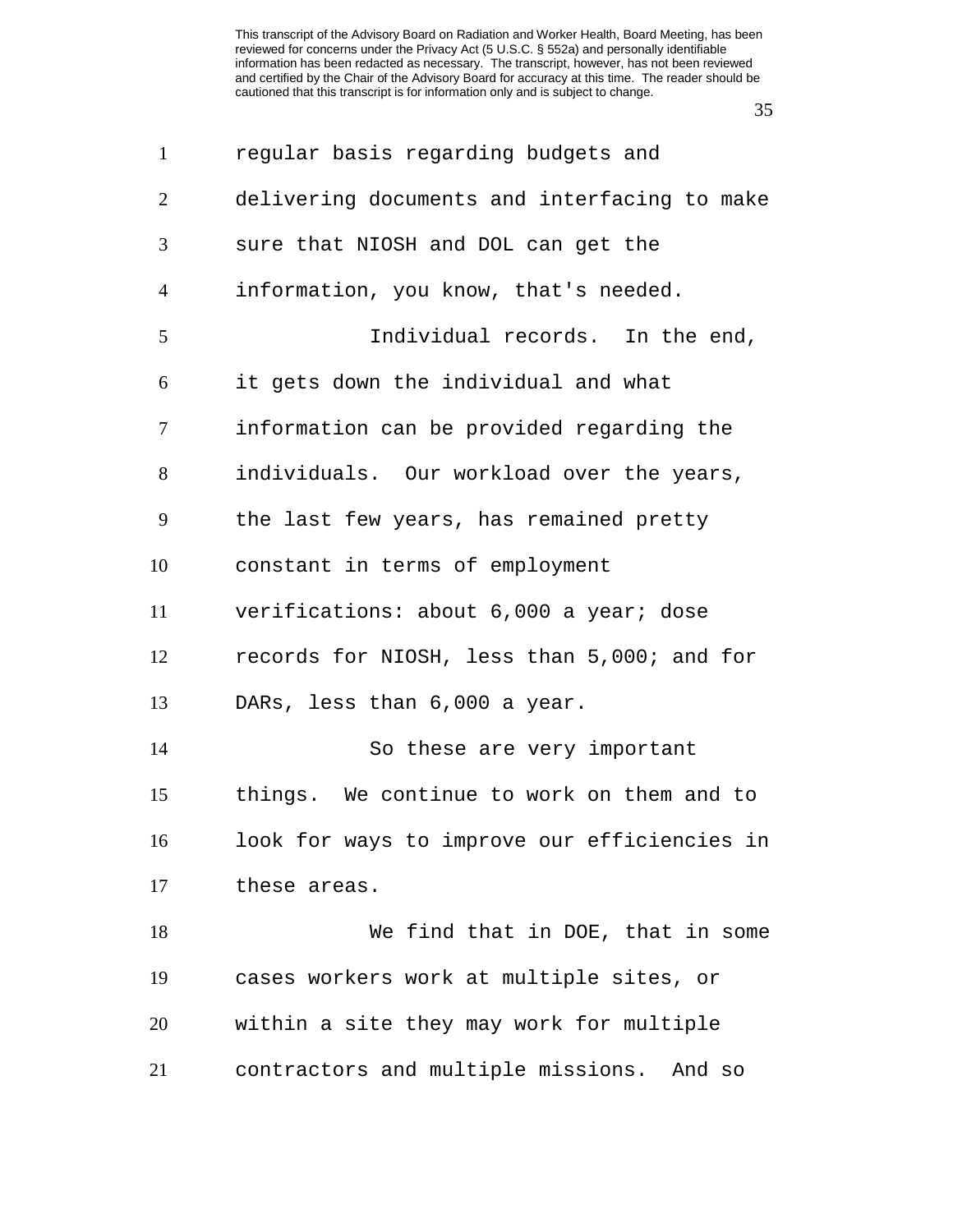sometimes it's a very interesting assignment to search for records over the career, full career of these DOE workers. Our record packages that DOE provides to DOL and NIOSH, sometimes they're simple, one page documents. There could be things that are hundreds of pages. And so, again, we're looking to work on these regardless of scale. Typical work records, many departments over the years, DOE, in terms of delivering the mission, the contractors certainly have been diverse in terms of the way that they're structured and organized. And typically when you have a new group come in, they are certainly different in structure and the way things are done. So you're looking for different -- sometimes the same information, but different department names, locations, and organization structures. 22 But our goal is to make sure that

> **NEAL R. GROSS** COURT REPORTERS AND TRANSCRIBERS 1323 RHODE ISLAND AVE., N.W.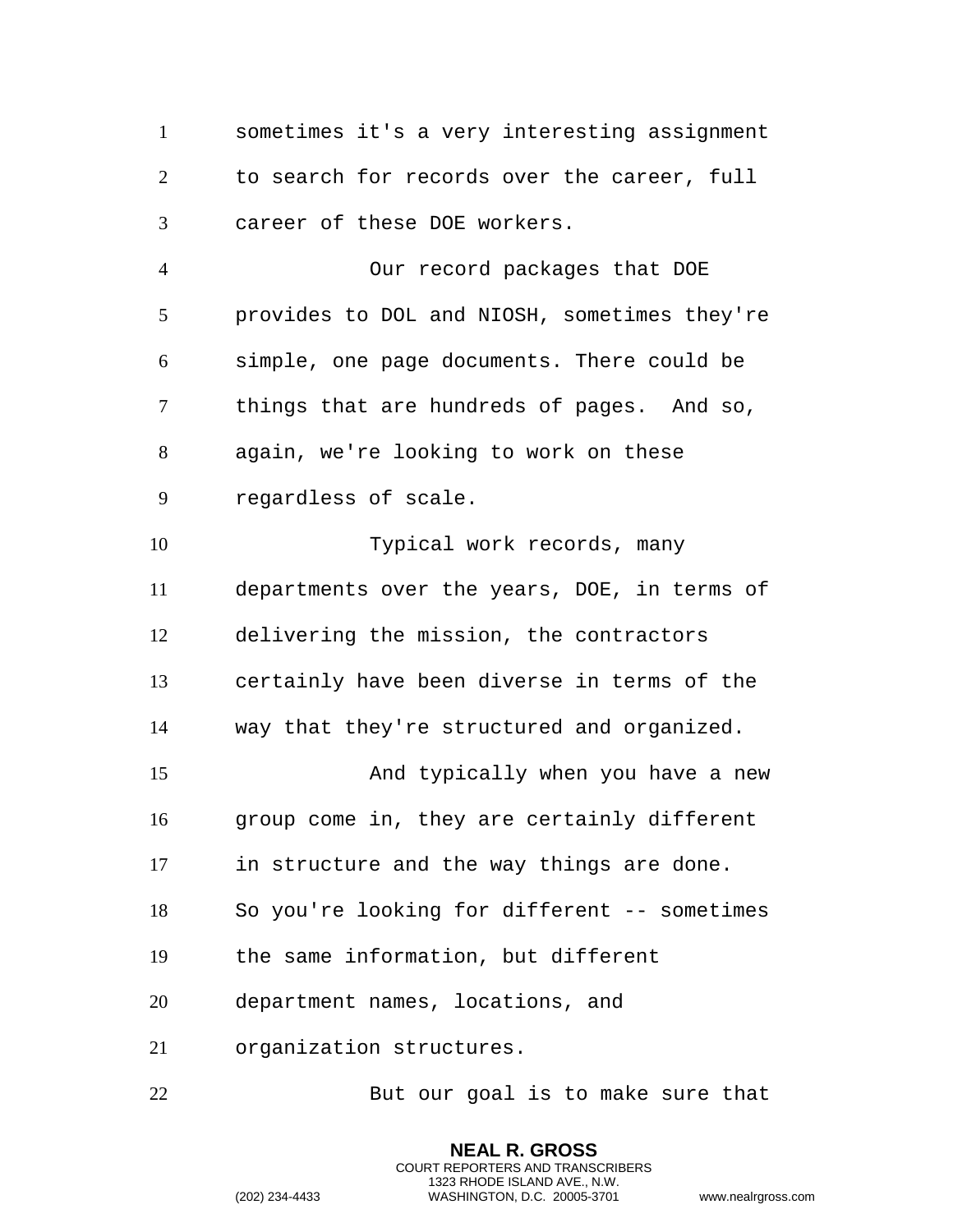| $\mathbf{1}$   | we're able to deliver these documents and    |
|----------------|----------------------------------------------|
| $\overline{2}$ | not return a decision that we cannot locate  |
| 3              | them. And they certainly are provided in     |
| $\overline{4}$ | various forms.                               |
| 5              | The large scale research products            |
| 6              | that are driven by the needs of DOL and      |
| $\tau$         | NIOSH. Again, we're not just offering up     |
| 8              | records, but we're offering up things that   |
| 9              | these organizations have indicated that they |
| 10             | need in order to be able to make a decision. |
| 11             | Some of these projects can be very simple,   |
| 12             | some can be very costly. But again we're     |
| 13             | working to sort of deliver the information.  |
| 14             | At any given time, DOE is                    |
| 15             | supporting multiple large scale projects.    |
| 16             | We are trying to balance these at various    |
| 17             | sites and various organizations to provide   |
| 18             | the information.                             |
| 19             | Currently, here's a list of                  |
| 20             | things that we're working on. It's           |
| 21             | certainly quite extensive: Kansas City,      |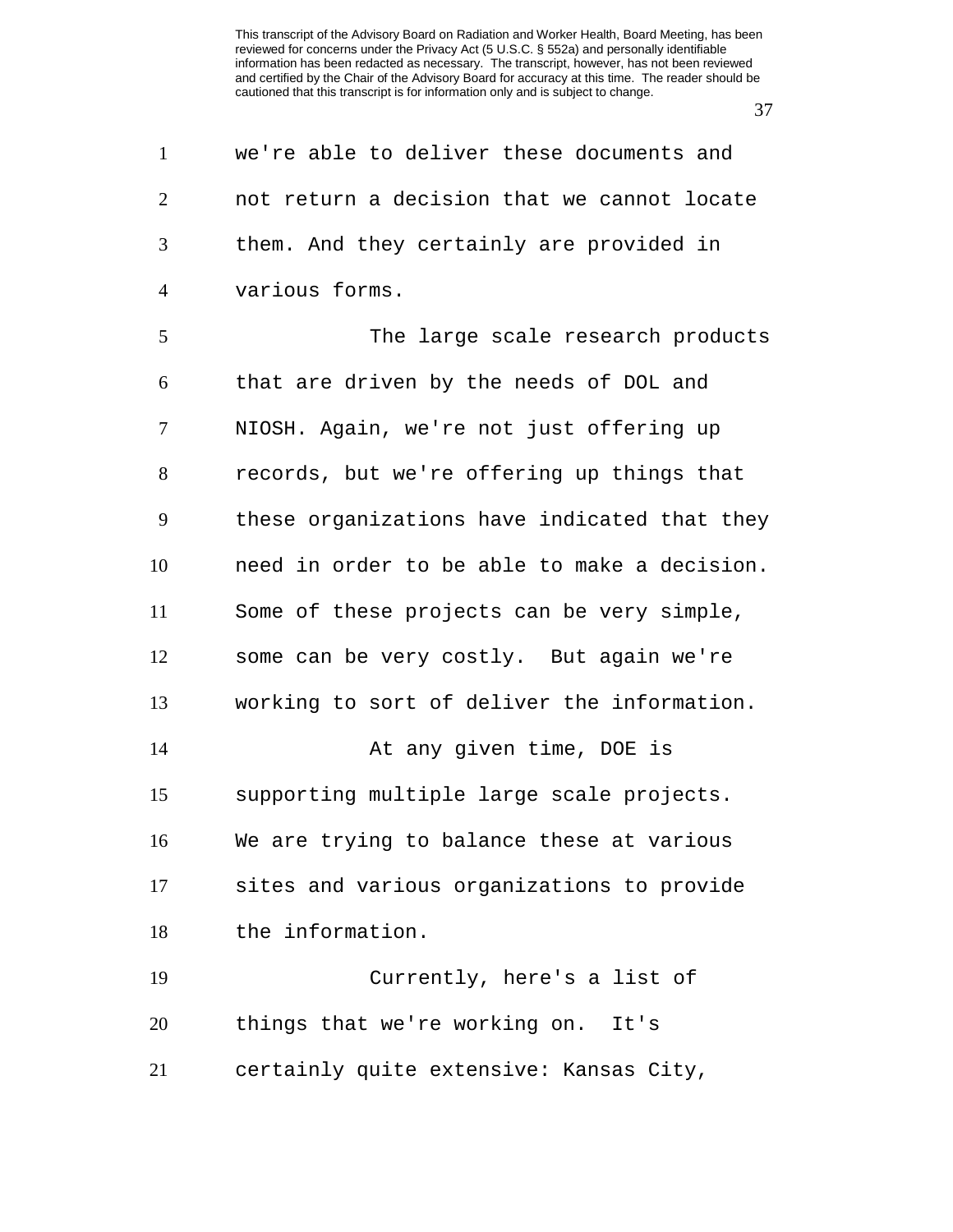Rocky Flats, Savannah River, Hanford, Sandia, Los Alamos, Oak Ridge. Many of these are very large, complex sites, and certainly, you know, a challenge. But I think, over time, we've been able to come up with various ways in terms of being more efficient in delivering. And one of the things that we've mentioned over the years when we've come before this group, that we certainly work very well with organization at DOE called Legacy Management. That organization is very experienced in looking for records. And so we certainly work with them, and I believe that we've been able to improve on our delivering and on the quality and completeness of work in terms of working with Legacy Management. Document reviews, again, we are committed to reviewing documents as needed and returning them in a timely manner. I believe I was before this Board maybe two or

> **NEAL R. GROSS** COURT REPORTERS AND TRANSCRIBERS 1323 RHODE ISLAND AVE., N.W.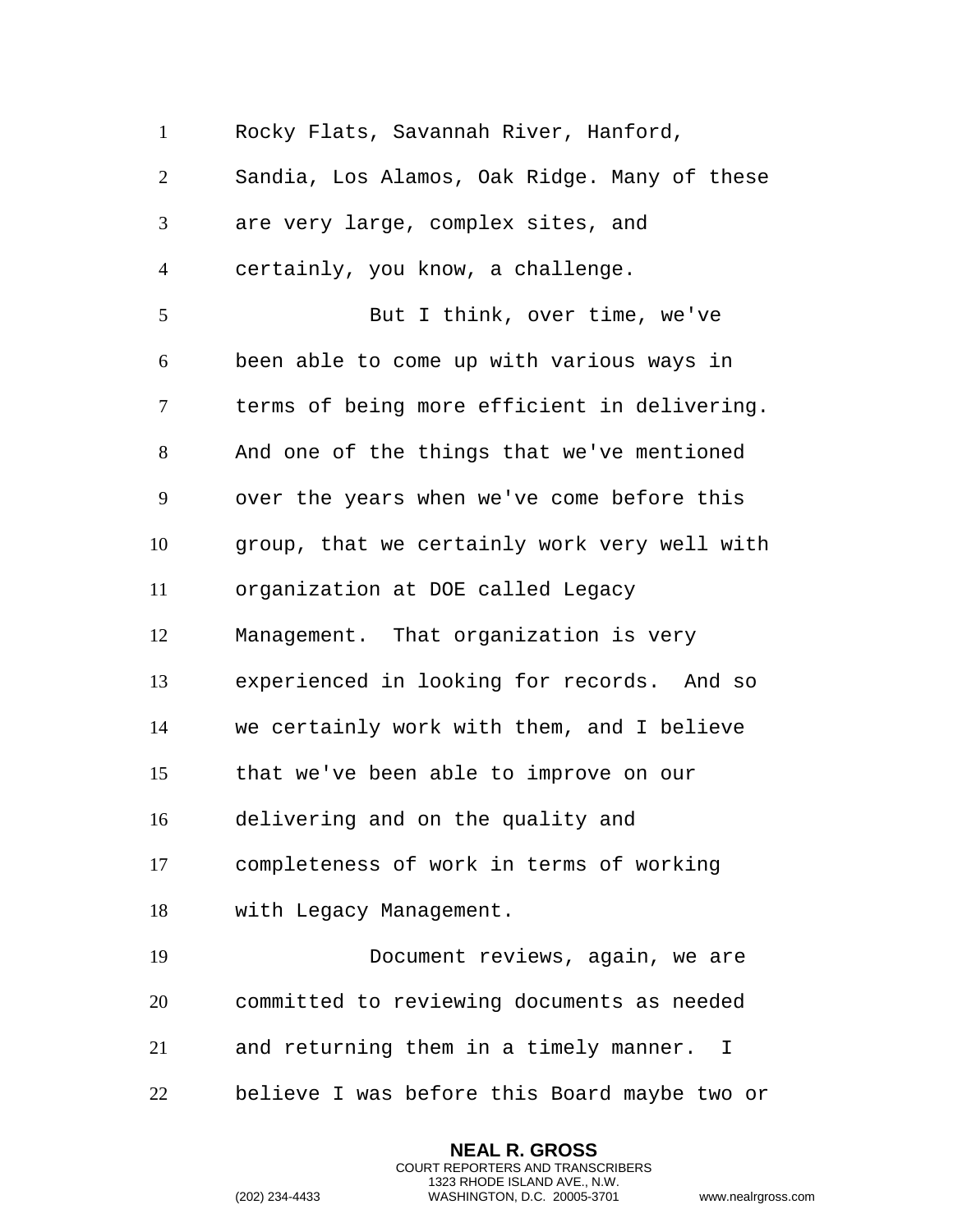| $\mathbf{1}$   | three years ago. It could've actually been   |
|----------------|----------------------------------------------|
| 2              | longer. We were working, I think, with the   |
| 3              | different organizations, with the Board, in  |
| $\overline{4}$ | trying to address security needs that we     |
| 5              | had.                                         |
| 6              | And so we were able to develop, I            |
| 7              | believe, in collaboration with you, with all |
| 8              | of you, a security plan that would work in   |
| 9              | terms of delivering the documents that are   |
| 10             | needed, but also meeting the requirements    |
| 11             | that were placed upon us in terms of         |
| 12             | security.                                    |
| 13             | I mentioned early, in the early              |
| 14             | part of the discussion, that we view         |
| 15             | ourselves as having a responsibility for     |
| 16             | delivering what is needed for the claimant.  |
| 17             | We also have the responsibility of meeting   |
| 18             | certain other requirements, like security.   |
| 19             | And so we are certainly juggling these       |
| 20             | things and trying to -- but I think that our |
| 21             | security plan and working with you and       |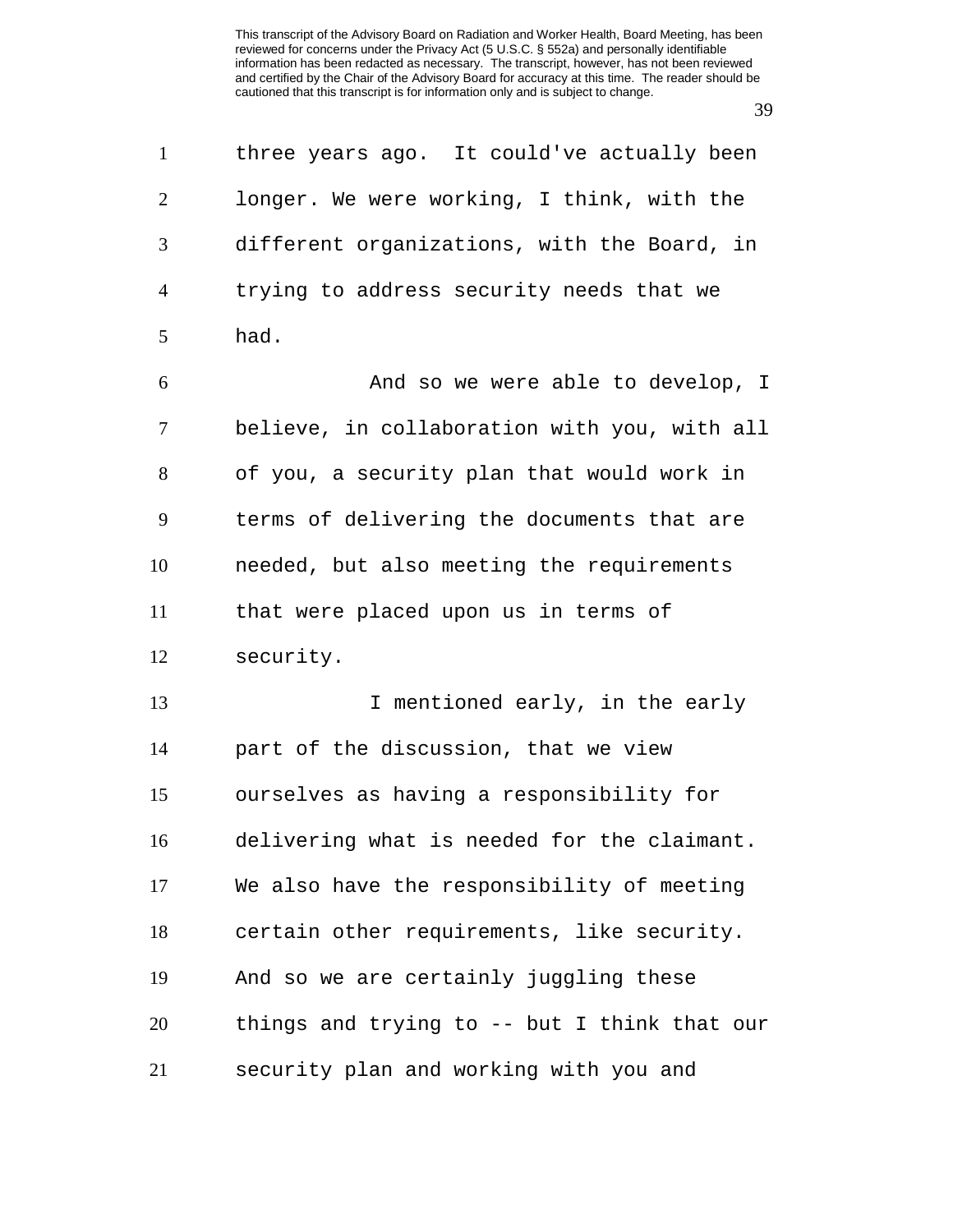getting people to sign up to that plan, I think, has certainly improved across the board in that area.

 The average turnaround time for reviews is typically about eight weeks. But, again, any given review can be shorter or longer. And certainly -- and we understand the need to be flexible. And so when there is a need for expedited review we have the full support of people in headquarters to do that, as well as reach into the sites when we need to have them to review documents as well. Certainly, Glenn, one of the things, because he has safety and security, has been able to, you know, put the pressure on, when we need to do it, to get these things out. Facility research, we have over 300 facilities, covered facilities, under the DOE program here, and the full listing can be found in the website that you see

> **NEAL R. GROSS** COURT REPORTERS AND TRANSCRIBERS 1323 RHODE ISLAND AVE., N.W.

```
(202) 234-4433 WASHINGTON, D.C. 20005-3701 www.nealrgross.com
```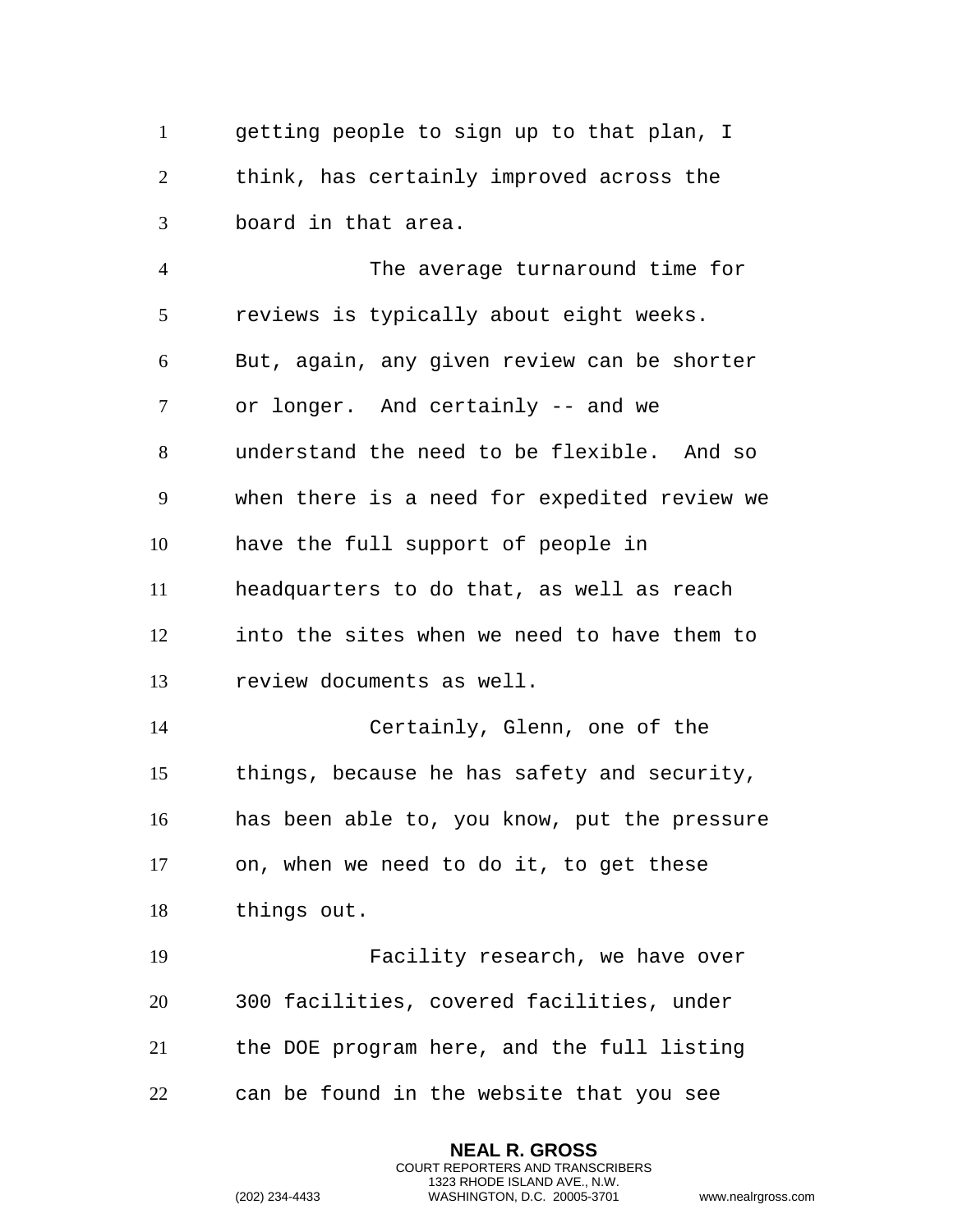| here on this slide. |
|---------------------|
|                     |

| $\overline{2}$ | I believe that Stu mentioned our             |
|----------------|----------------------------------------------|
| 3              | SERT, which is our Secure Electronic Records |
| $\overline{4}$ | Transfer system. We are very proud of that   |
| 5              | system. We had, as you know, some            |
| 6              | challenges over the years in delivering      |
| 7              | things in a secured manner. And many of      |
| 8              | you, probably in your own personal lives as  |
| 9              | well as in your work assignments, are very   |
| 10             | much more aware and more sensitive of        |
| 11             | protecting private information, or PII.      |
| 12             | And so we believe the secured                |
| 13             | network where we can transfer information,   |
| 14             | and quickly and securely, you know, has      |
| 15             | solved a number of issues and also allowed   |
| 16             | us to be more efficient. And also it's       |
| 17             | allowing us to be more transparent. As we    |
| 18             | look at the data that we have there in SERT, |
| 19             | it can tell you, you know, right away, you   |
| 20             | know, how long they've had the records, how  |
| 21             | long the request is out there, what's still  |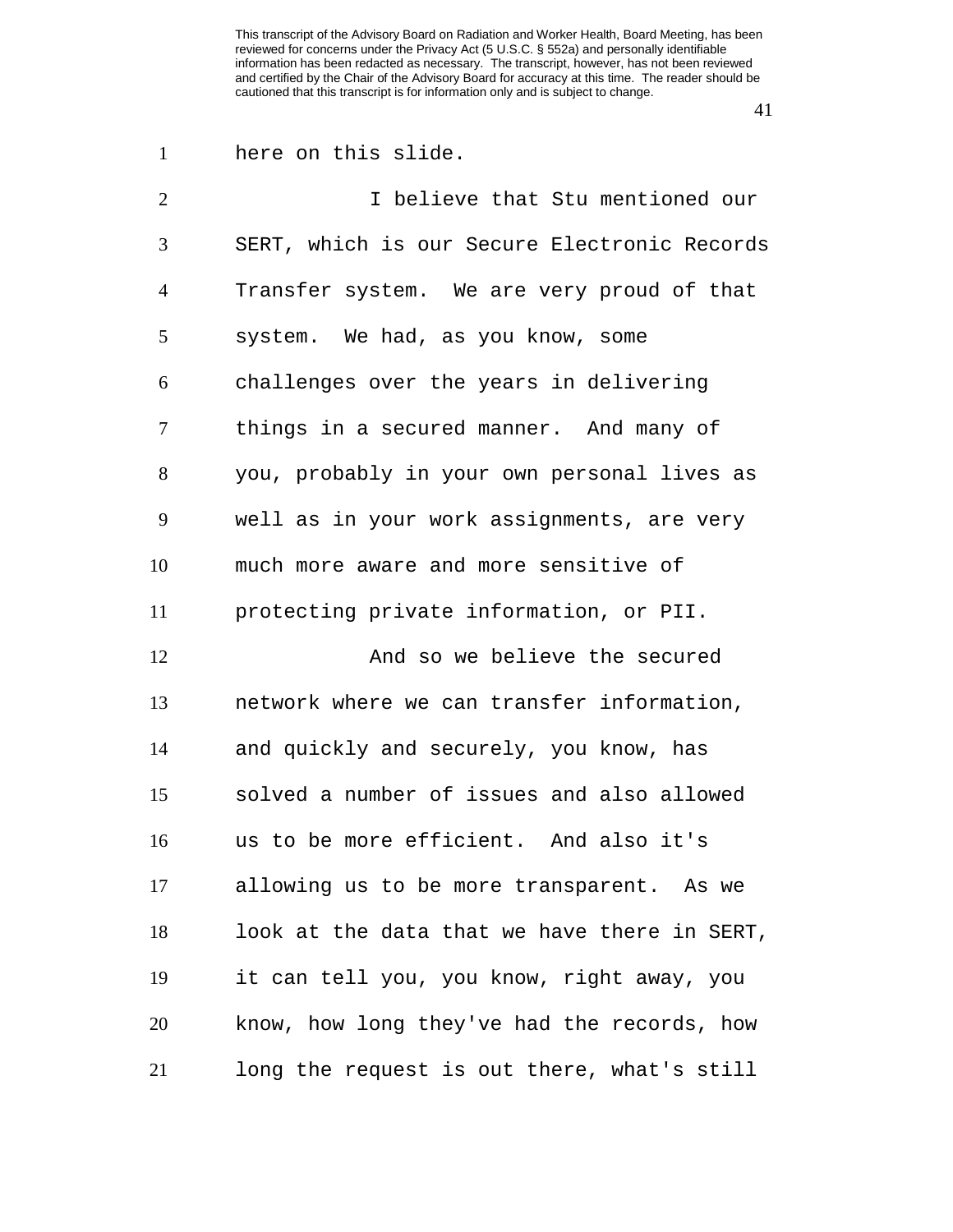outstanding.

| $\overline{2}$ | And I know, for us at DOE, it's a            |
|----------------|----------------------------------------------|
| 3              | driver, it's a reminder, that where we have  |
| $\overline{4}$ | things that are, or becoming a little bit    |
| 5              | too slow, that we need to certainly push on  |
| 6              | that.                                        |
| $\tau$         | And one of the things that Greg              |
| $8\,$          | has been doing in his organization is        |
| 9              | looking at that data and going to the        |
| 10             | various sites and having to work with them   |
| 11             | to get something resolved in terms of moving |
| 12             | forward more quickly, or identifying that    |
| 13             | there's a major issue and what do we do to   |
| 14             | solve that issue.                            |
| 15             | So, I think that SERT's been kind            |
| 16             | of a win-win for all of us. We think it's    |
| 17             | working, but we always welcome feedback in   |
| 18             | terms of how we can improve more.            |
| 19             | Outreach. Outreach is very                   |
| 20             | important. You can have a good program that  |
| 21             | you're working on for improvement, but if    |
| 22             | you're not reaching the people that you need |

**NEAL R. GROSS** COURT REPORTERS AND TRANSCRIBERS 1323 RHODE ISLAND AVE., N.W.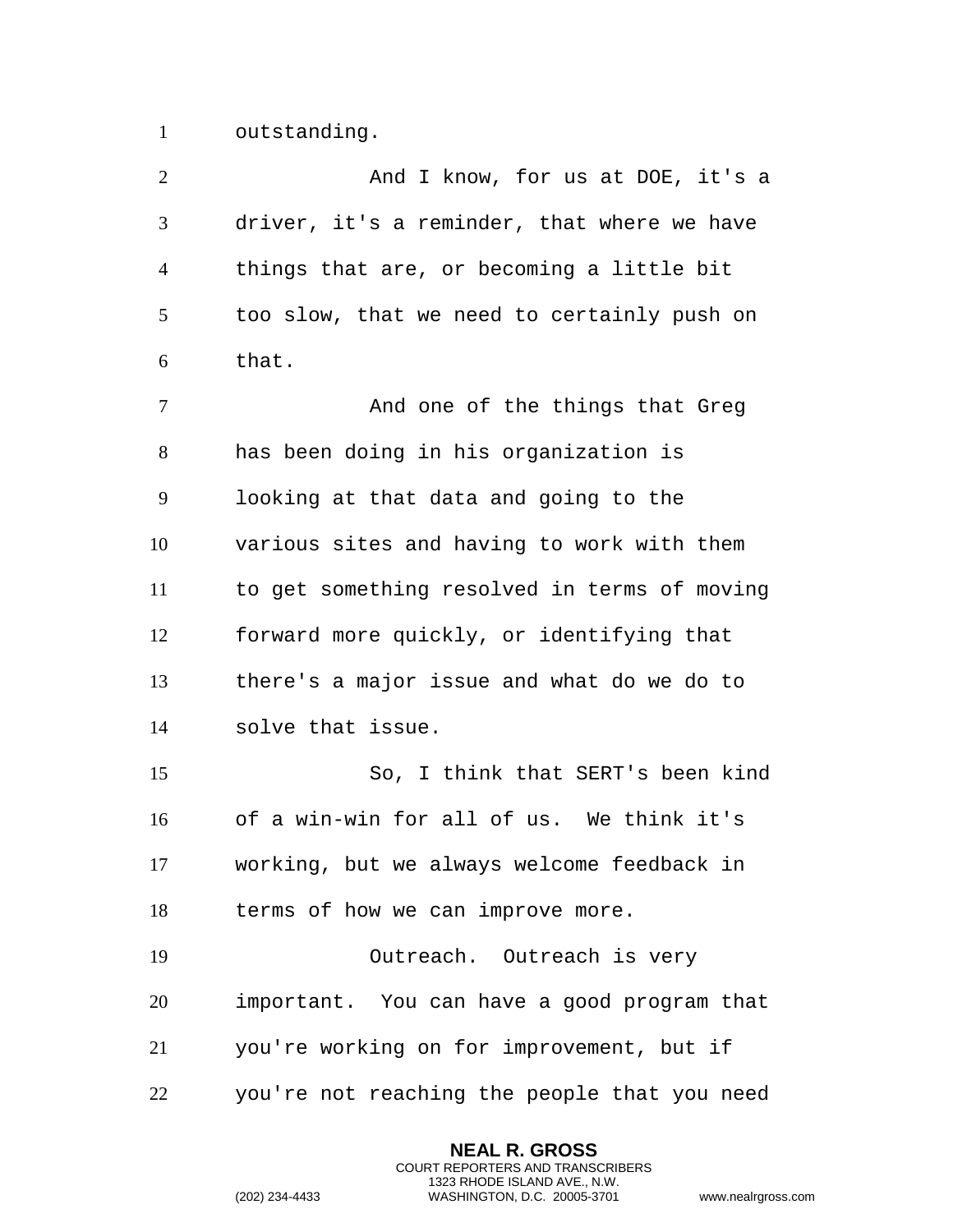| $\mathbf{1}$   | to reach then you're certainly not as          |
|----------------|------------------------------------------------|
| 2              | successful as you want to be.                  |
| 3              | So, we certainly believe that                  |
| $\overline{4}$ | outreach is important and that it's            |
| 5              | important in collaboration with DOL and        |
| 6              | NIOSH. And so we work together. We've had      |
| $\tau$         | town hall meetings and other kinds of          |
| 8              | activities to kind of get out and reach        |
| 9              | people and get the word out. And so we want    |
| 10             | to continue to do this as we move forward.     |
| 11             | A little bit about the Former                  |
| 12             | Worker Medical Screening Program. I talked     |
| 13             | just briefly about kind of our processes and   |
| 14             | where we are on EEOICPA, which is for          |
| 15             | current and former workers.                    |
| 16             | And I'll talk now just about the               |
| 17             | Former Worker Medical Screening Program.<br>We |
| 18             | believe that, you know, this is, you know,     |
| 19             | the right thing to do for the Department,      |
| 20             | for the country, in terms of DOE has some      |
| 21             | very interesting, exciting, and in some        |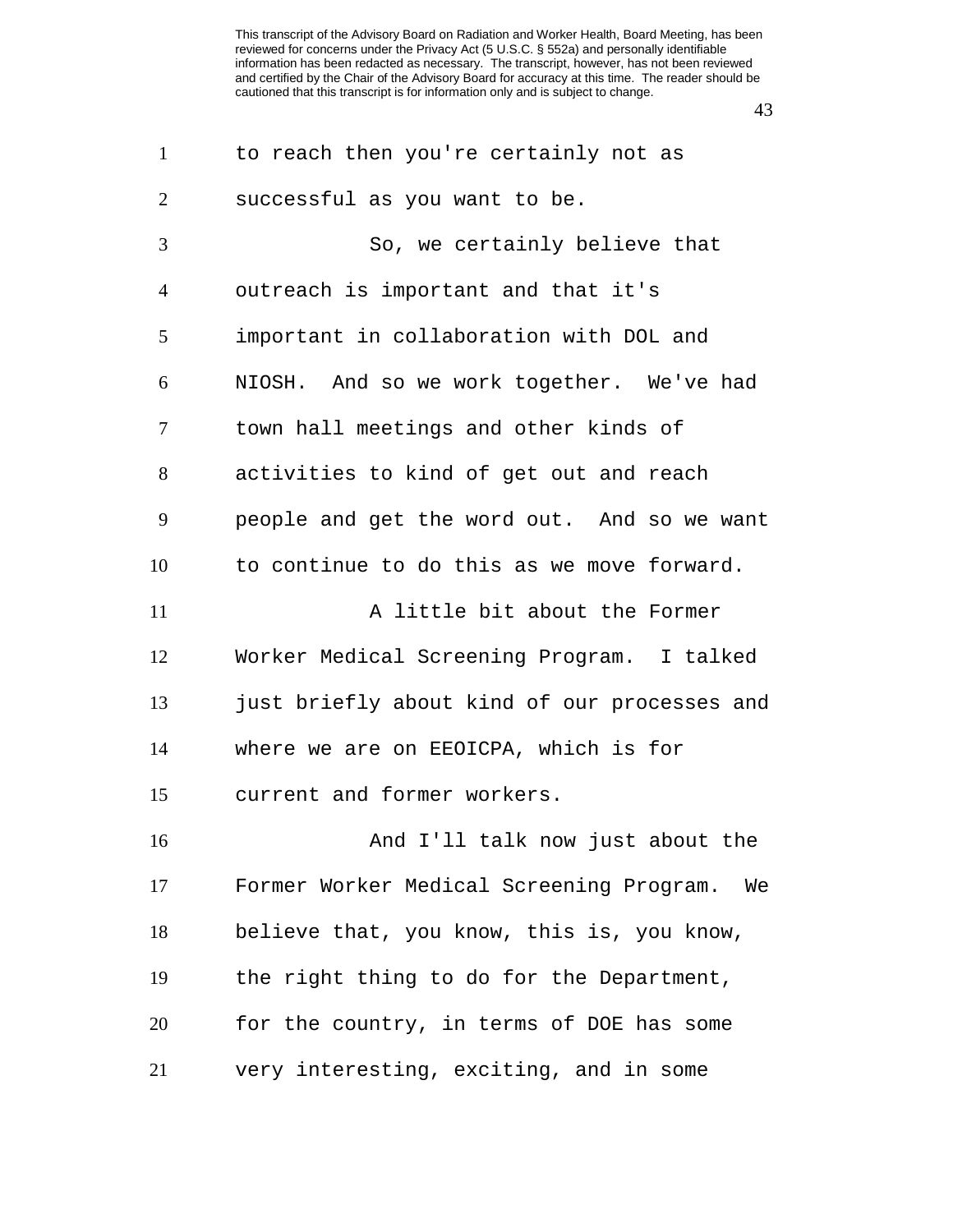cases hazardous work going on.

| $\overline{2}$ | And so this is a program where we            |
|----------------|----------------------------------------------|
| 3              | asked, we offered to former workers so they  |
| $\overline{4}$ | can return to one of the locations for       |
| 5              | Former Worker Medical Screening and get a    |
| 6              | screening that's designed for them, in terms |
| 7              | of here are the hazards you were exposed to  |
| 8              | and here are the kinds of things you should  |
| 9              | be screened for to see if you had any        |
| 10             | adverse health effects.                      |
| 11             | And that's one of the things we              |
| 12             | do with the outreach. It's not just on       |
| 13             | EEOICPA, but it's outreach on Former Worker  |
| 14             | Medical Screening Program as well.           |
| 15             | And there's a link here that, if             |
| 16             | you need more information, certainly you can |
| 17             | go to that link and look for it.             |
| 18             | I'll mention two pieces of the               |
| 19             | Former Worker Medical Screening Program on   |
| 20             | this slide. One is the National              |
| 21             | Supplemental Screening Program. It's a       |
| 22             | program that, wherever you are in the        |

**NEAL R. GROSS** COURT REPORTERS AND TRANSCRIBERS 1323 RHODE ISLAND AVE., N.W.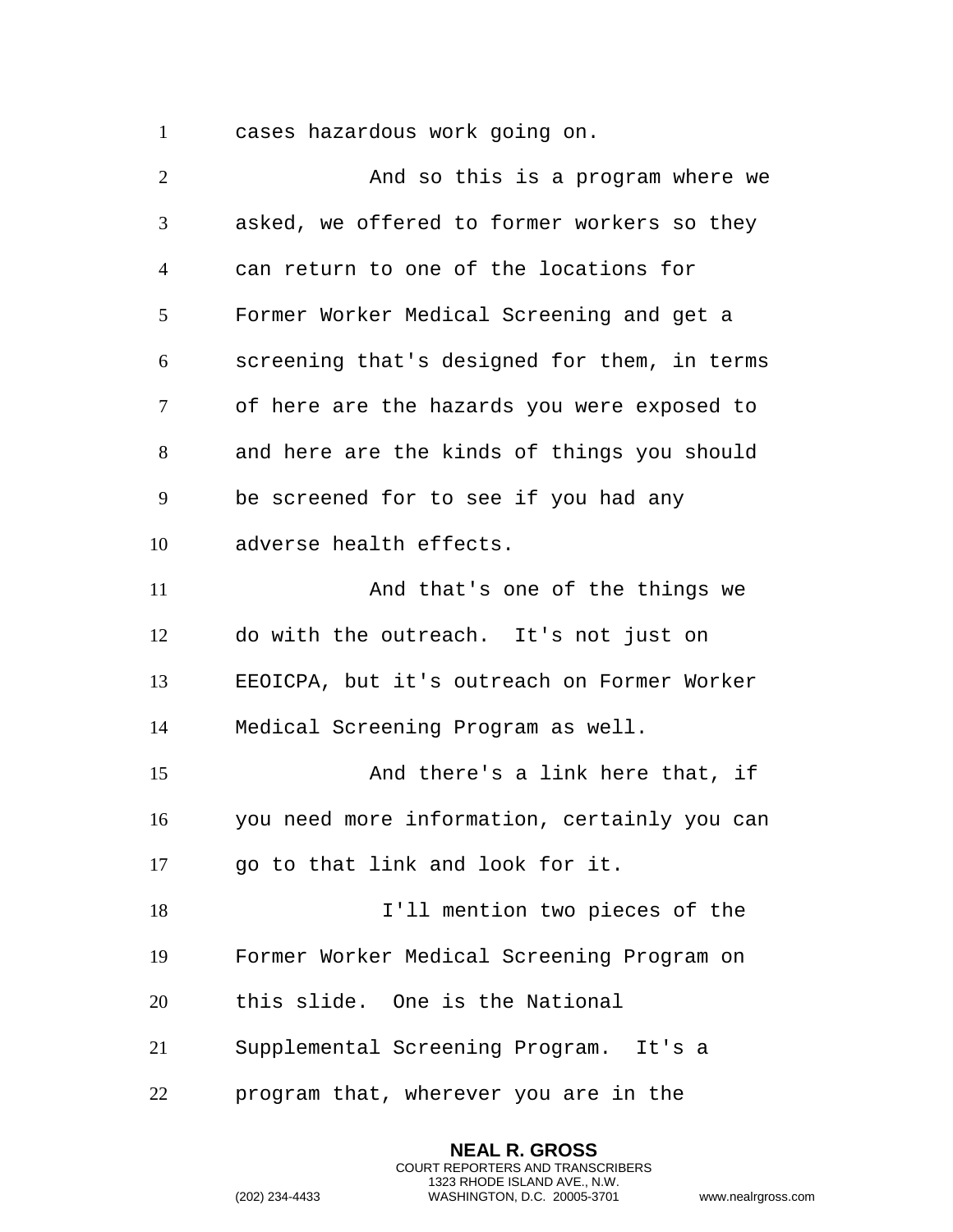| $\mathbf{1}$   | country, if you're a former worker, there's  |
|----------------|----------------------------------------------|
| $\overline{2}$ | a number that you can call and we can        |
| 3              | arrange for a medical screening that's       |
| $\overline{4}$ | unique to the occupational hazards that you  |
| 5              | were exposed to when you were working at     |
| 6              | DOE.                                         |
| $\overline{7}$ | We also have the Building Trades             |
| 8              | National Medical Screening Program. And      |
| 9              | some of them may be here today, at this time |
| 10             | or later on. Those are ones that are         |
| 11             | actually in this area and that could also    |
| 12             | provide -- or wherever you are, screening    |
| 13             | for construction and subcontracted workers.  |
| 14             | This is, I think, a very                     |
| 15             | important one, as all of the medical         |
| 16             | screening programs are, but I'll talk about  |
| 17             | this one just for another minute.            |
| 18             | Construction workers are moving              |
| 19             | around quite a bit. They're exposed to a     |
| 20             | lot of unique hazards. And subcontractors    |
| 21             | are certainly bouncing around and they need, |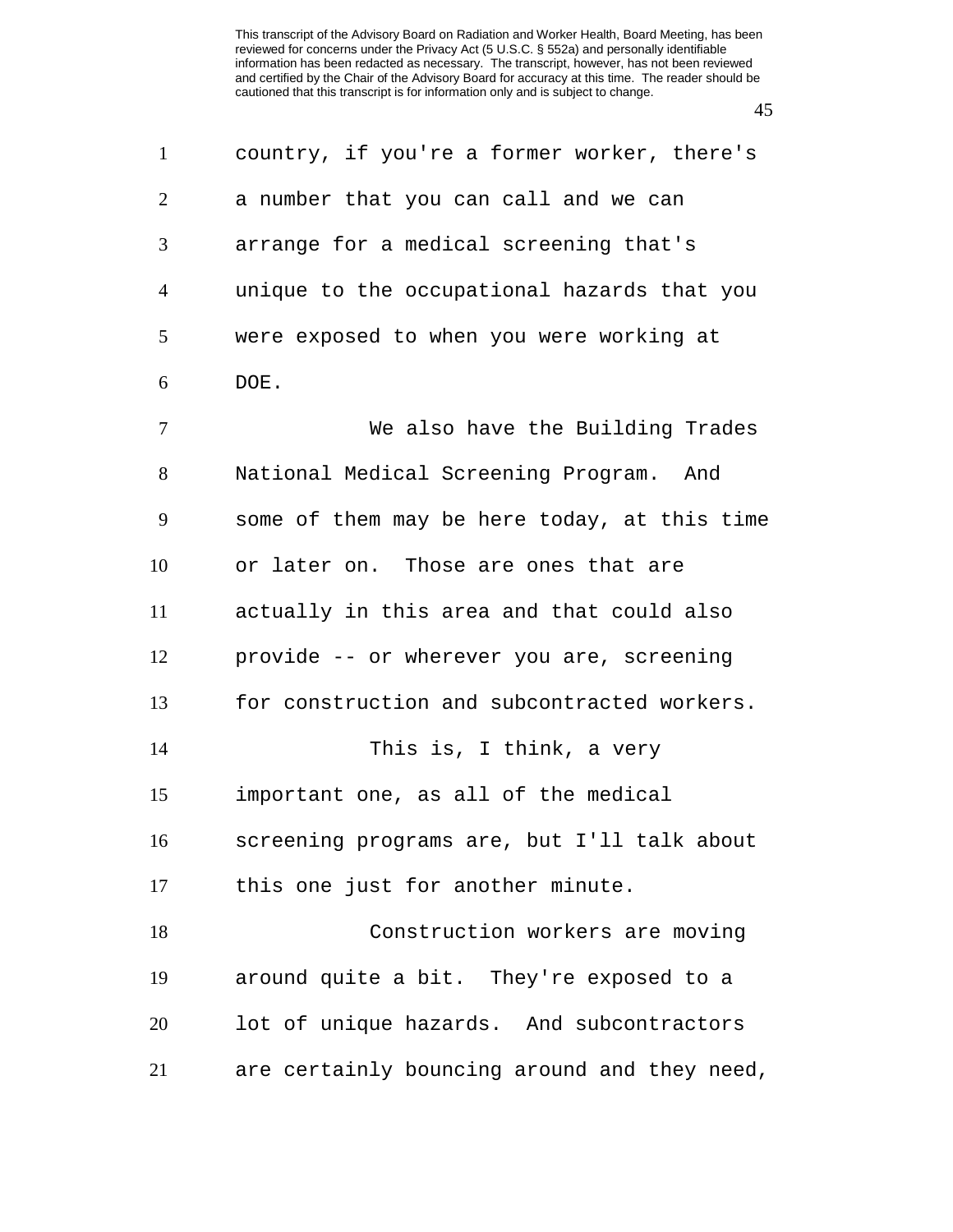you know, at some point when they've the workforce, to kind of reflect on those things that were unique to them, and so this is a great opportunity for them to be screened.

 That was a very quick overview of kind of where we are, here are the things that we've been doing, you know, all along. But I'm here to answer any questions that you may have about -- I see that people are reaching for microphones quickly, so I'll ask Greg to join me here at the podium, and so, collectively, together, we'll answer questions.

 MR. KATZ: And just to remind Board Members, please speak directly into your mics so that it's very audible in the room, but some of the folks on the line are having a hard time hearing Board Members' questions. Thanks.

 CHAIRMAN MELIUS: We'll start with Paul.

> **NEAL R. GROSS** COURT REPORTERS AND TRANSCRIBERS 1323 RHODE ISLAND AVE., N.W.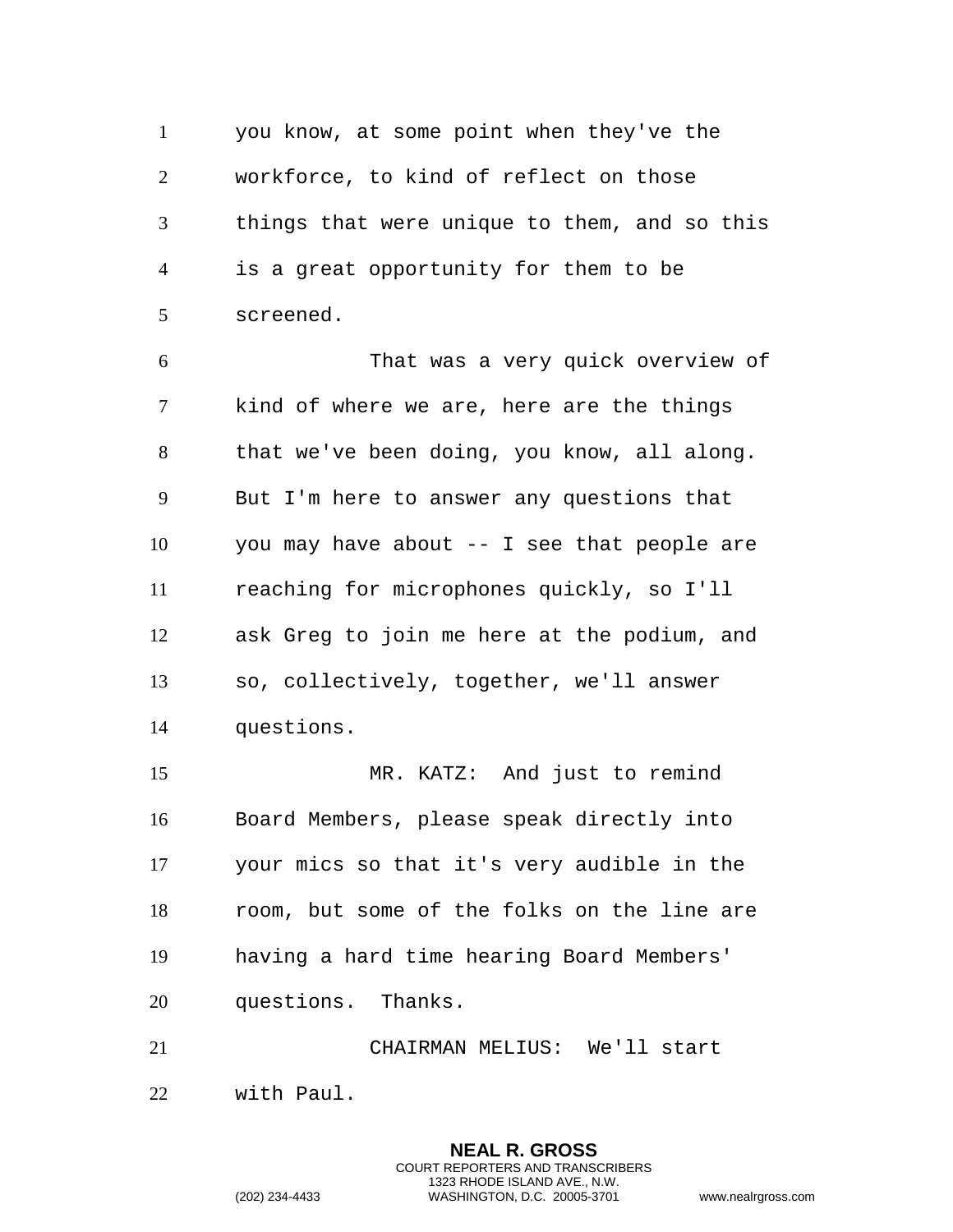| $\mathbf{1}$   | MEMBER ZIEMER: Thank you for the             |
|----------------|----------------------------------------------|
| 2              | presentation. I did notice, on Slide 17, I   |
| 3              | actually clicked on your link there on the   |
| $\overline{4}$ | Former Worker Medical Screening Program.     |
| 5              | But when I click on that link, what I get is |
| 6              | something called "latest enforcement         |
| 7              | documents."                                  |
| 8              | DR. WORTHINGTON: We're not the               |
| 9              | enforcement arm, so --                       |
| 10             | MEMBER ZIEMER: Yeah, I knew                  |
| 11             | that, so it's not so much a question, but    |
| 12             | maybe at some point you can give us the      |
| 13             | correct link.                                |
| 14             | DR. WORTHINGTON: We will                     |
| 15             | certainly look at that and get it back, you  |
| 16             | know, to the Board Members and correct the   |
| 17             | record on that.                              |
| 18             | We've had some issues across the             |
| 19             | Department with some PII breaches and links  |
| 20             | and things like that. And so every time we   |
| 21             | find out that there's one that's broken or   |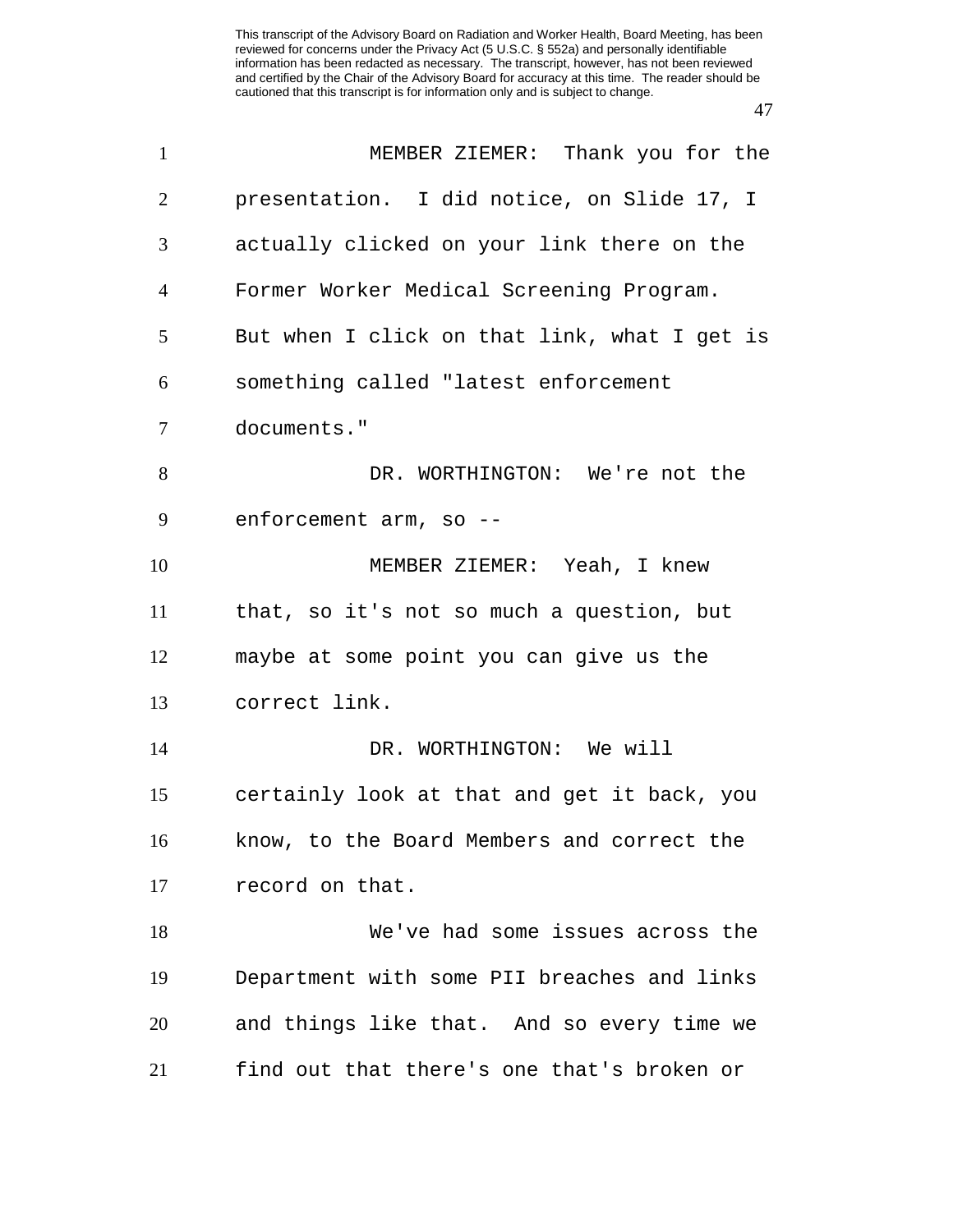incorrect we want to fix it, so thank you for that comment.

 CHAIRMAN MELIUS: Okay. Anybody else with questions? If not, I have a, I guess, question/concern. First of all, we appreciate all of your efforts in sort of putting together a program that's been, you know, very responsive to -- and activity has been very responsive to our needs and the needs of NIOSH and, I believe, the Department of Labor in this program. It's certainly a large task. It's largely hidden from view, to some extent, except when something's delayed or there's a problem, but we do appreciate it. 16 And I will say, in terms of the classification issues, I think that's worked remarkably well given some of the problems there. I guess my question is, is what we had talked about a little bit earlier with Stu was the issue with the budget changes and what's going to happen.

> **NEAL R. GROSS** COURT REPORTERS AND TRANSCRIBERS 1323 RHODE ISLAND AVE., N.W.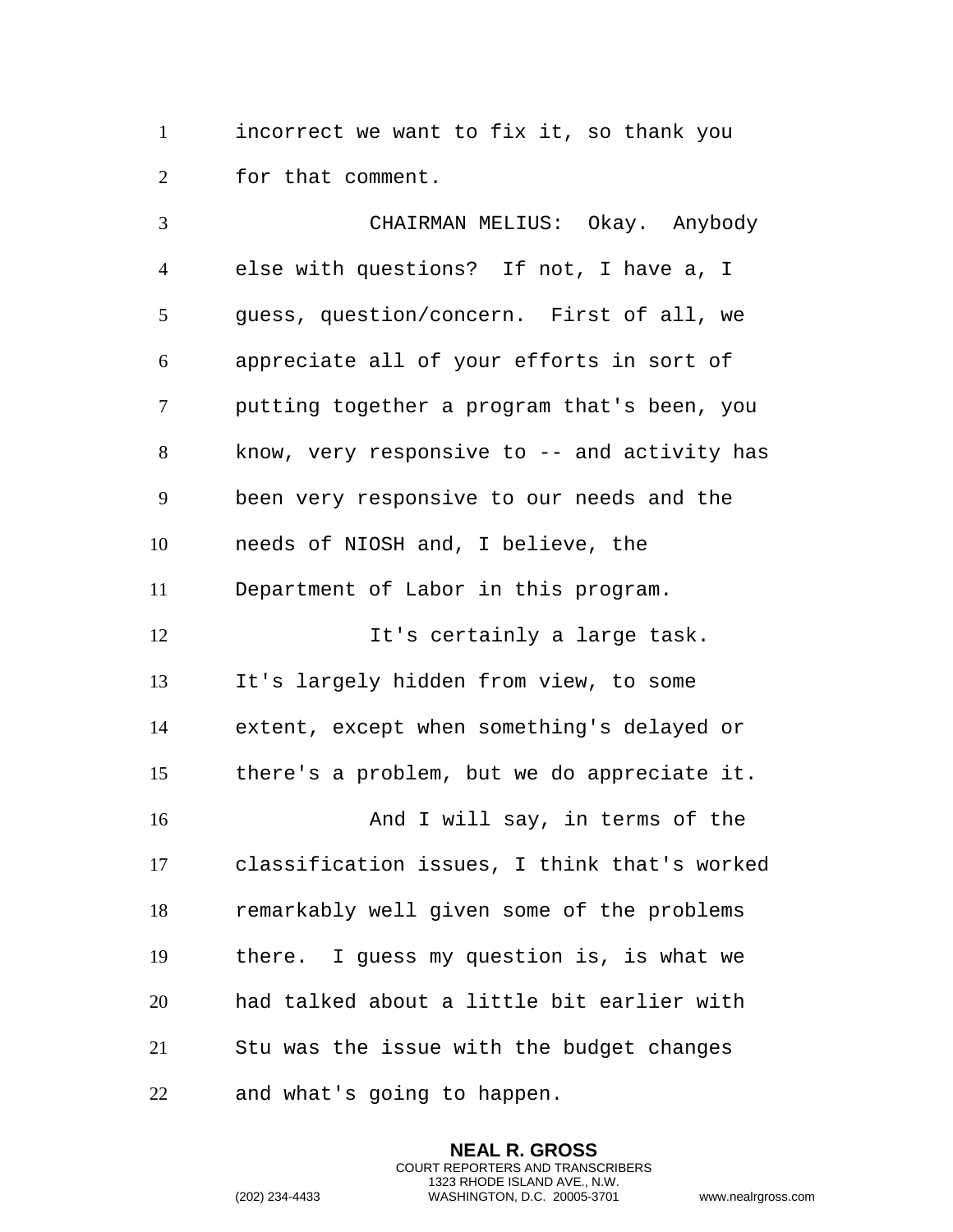| $\mathbf{1}$   | You know, we've had episodes                 |
|----------------|----------------------------------------------|
| 2              | where there have been delays and,            |
| 3              | particularly, with so-called research        |
| $\overline{4}$ | projects where we were asking for, you know, |
| 5              | some additional amount of work from the      |
| 6              | particular sites and, you know, they have    |
| $\tau$         | competing priorities and staffing issues and |
| 8              | budget issues also.                          |
| 9              | And I was wondering if you have              |
| 10             | any comments on where you see that going     |
| 11             | this current sort of fiscal year and beyond  |
| 12             | that? Then I sort of have a follow up        |
| 13             | question.                                    |
| 14             | DR. WORTHINGTON: Sure.<br>In terms           |
| 15             | of the budget, as you know, we were on a CR  |
| 16             | through sometime in January. We actually     |
| 17             | have budget now, but the money, you get the  |
| 18             | okay that you have it, but the money has to  |
| 19             | flow to you. So we don't have the funds in   |
| 20             | the bank for all of the projects yet.        |
| 21             | But in terms of this particular              |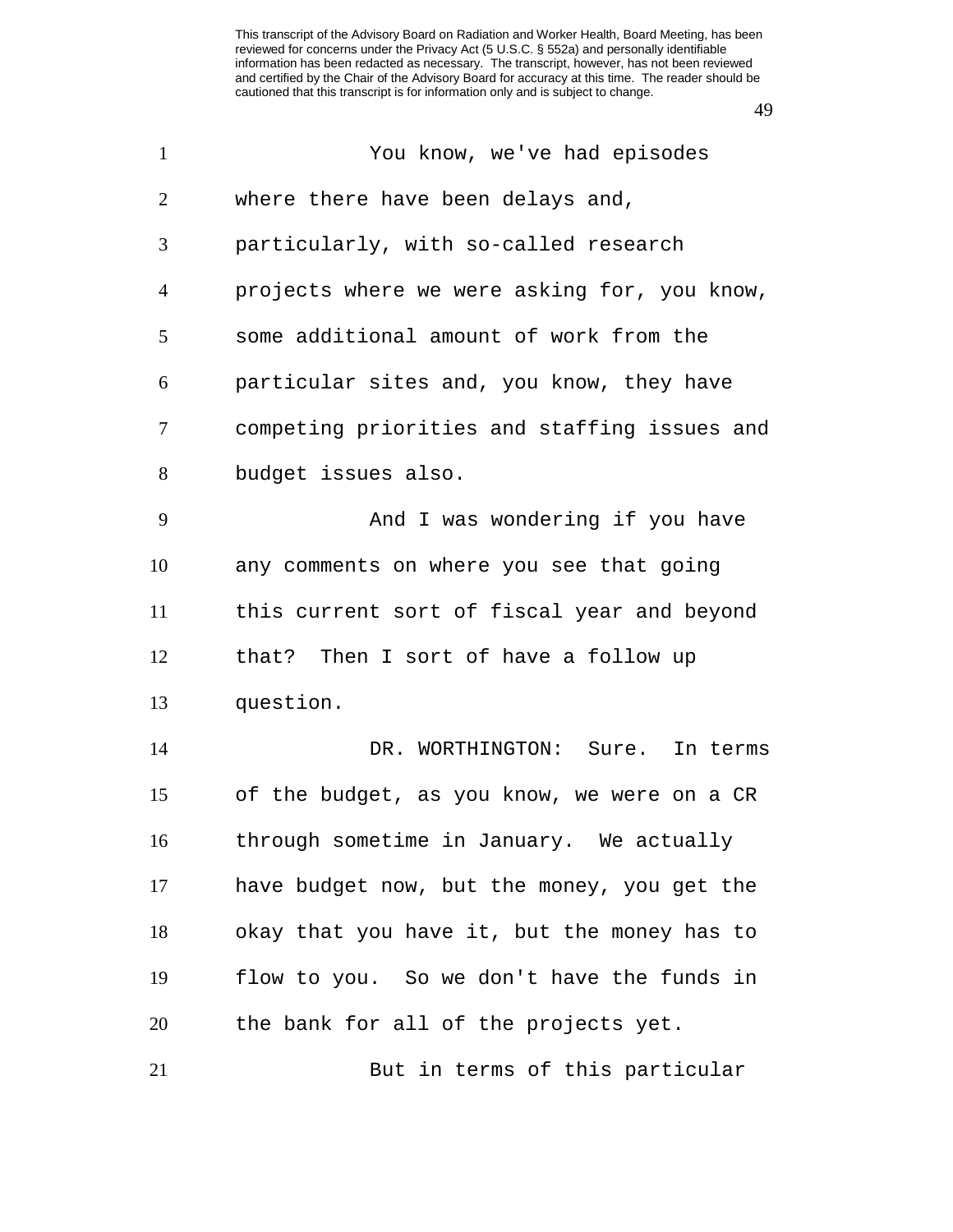program, it has always been, you know, difficult, since the creation of HSS, to determine how many dollars are really needed, you know, for the program. 5 And so Greg is good at those different POCs and the different monies that we have out there in terms of looking at where we are and where we need to move money around. And so when we find that we have a scenario where we're almost on hold or something on a given project, we look within the project in terms of where best to, you know, to shift the funds. I do not believe that we've ever had a scenario where we said that this one is cut down, you're not getting anymore this year, you can't do anything. So we're moving money around, and while there were some delays with the CR, we believe that shortly we'll be able to, you know, put the monies where they need to go and things will

> **NEAL R. GROSS** COURT REPORTERS AND TRANSCRIBERS 1323 RHODE ISLAND AVE., N.W.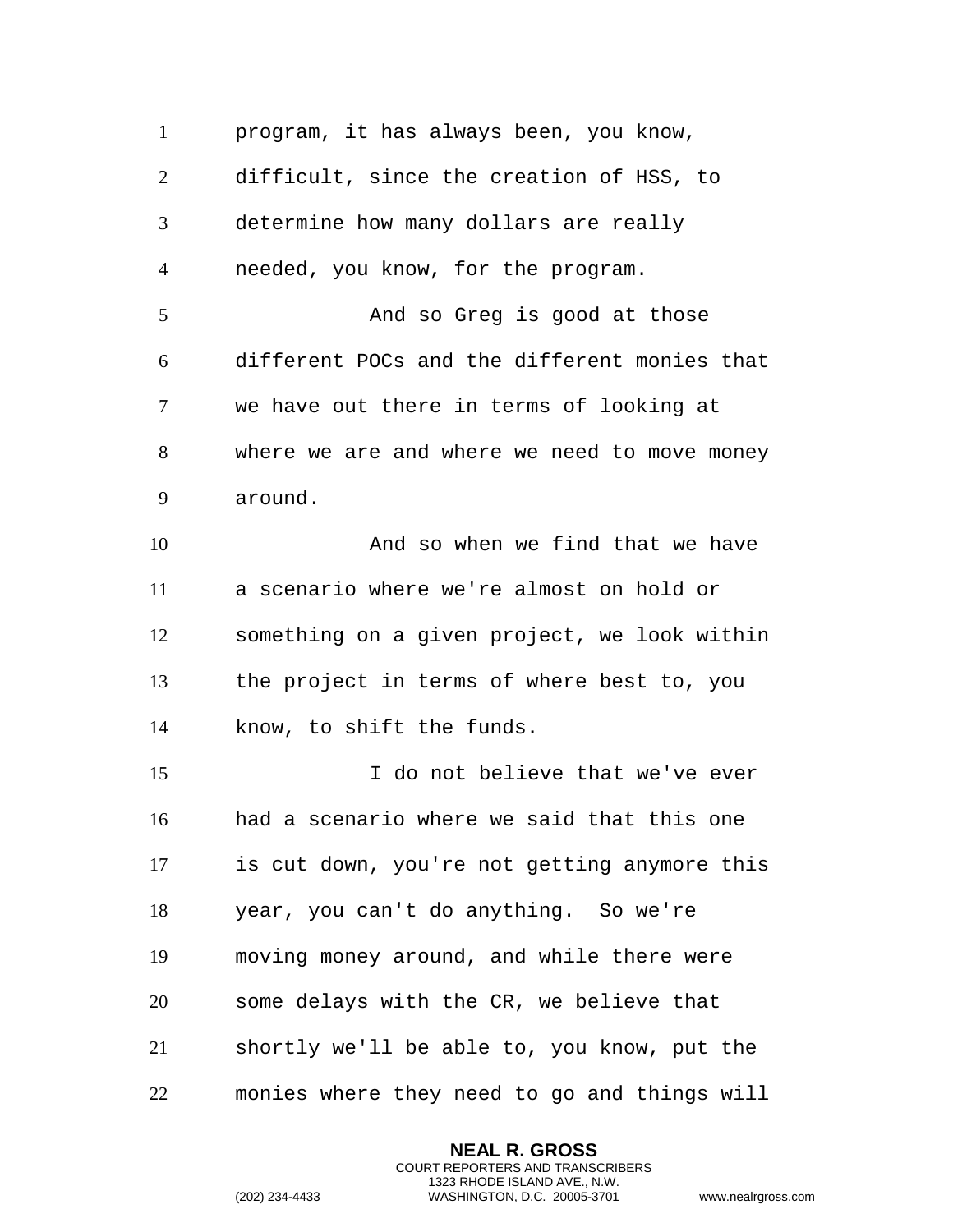| $\mathbf{1}$   | be up and running quickly.                   |
|----------------|----------------------------------------------|
| $\overline{2}$ | And if that's not the case, then             |
| 3              | we always want to hear back, because we      |
| $\overline{4}$ | never want to say, well, we're not looking   |
| 5              | for records anymore at that site until six   |
| 6              | months from now, or three months. It's       |
| $\tau$         | always supposed to be an active program and  |
| 8              | if we need to locate things we will do that. |
| 9              | CHAIRMAN MELIUS: Okay. No, we                |
| 10             | appreciate that. I would just ask that we    |
| 11             | maybe try to coordinate up front a little    |
| 12             | bit in terms of where the priorities are,    |
| 13             | where we see the needs from this program     |
| 14             | going.                                       |
| 15             | Stu and I had breakfast this                 |
| 16             | morning and I noticed one site that was      |
| 17             | missing from your list there, and again not  |
| 18             | your fault, but one where I think we foresee |
| 19             | a fair amount of activity this year is the   |
| 20             | Idaho site, and I think could very well      |
| 21             | develop into a research project.             |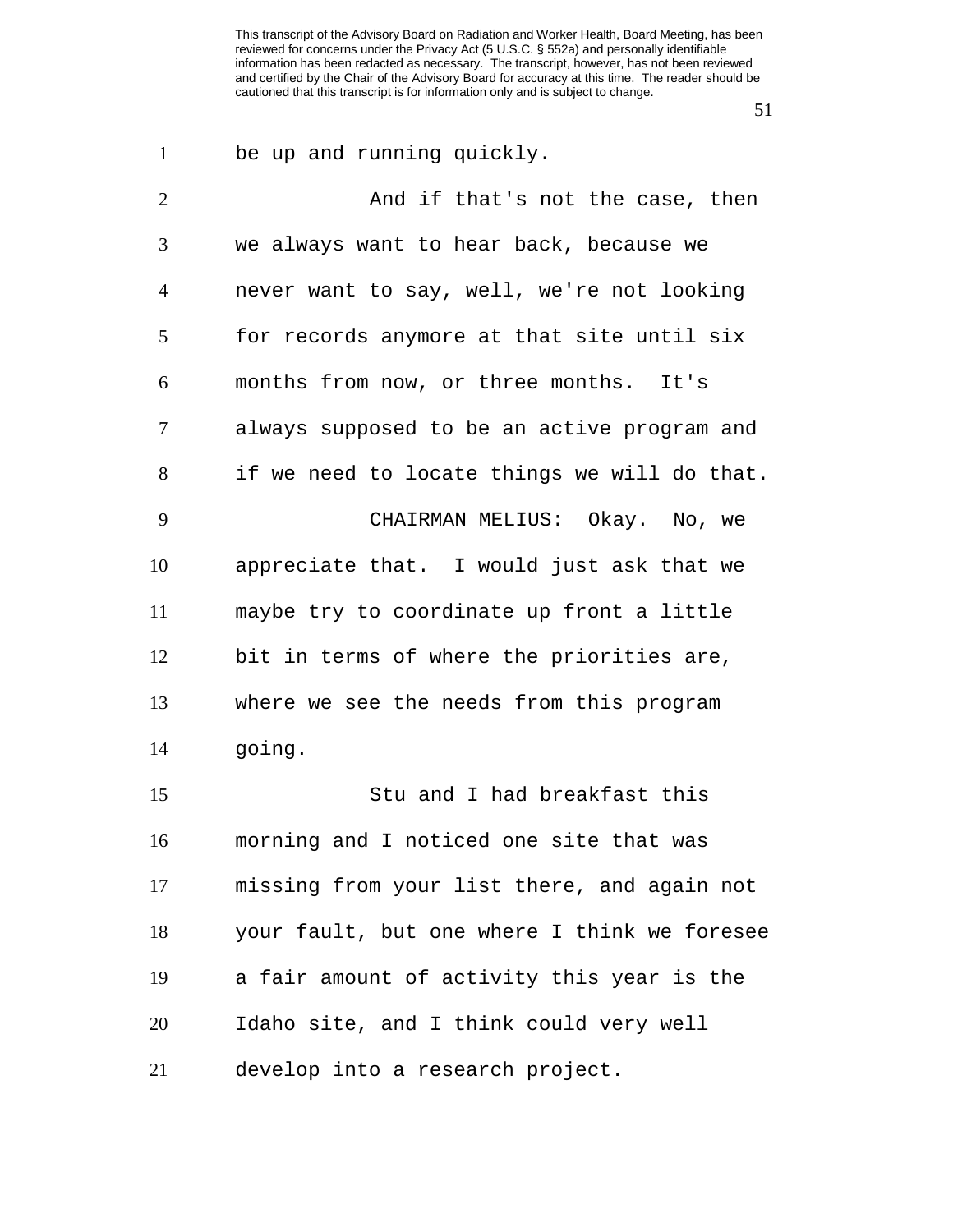| $\mathbf{1}$   | We've just, the Board and NIOSH,             |
|----------------|----------------------------------------------|
| $\overline{2}$ | for various reasons have not really engaged  |
| 3              | in that site. A review of the Site Profile   |
| $\overline{4}$ | there, and I can, you know, envision, you    |
| 5              | know, a fair amount of activity there.       |
| 6              | Again, I don't know what resources are       |
| $\tau$         | already there. There may be other sites,     |
| 8              | too, coming up.                              |
| 9              | So I think it's this sort of                 |
| 10             | budget issues evolves as you sort of, you    |
| 11             | know, DOE and NIOSH and DOL get their handle |
| 12             | on the budget for this year, that we try to  |
| 13             | coordinate and try to see what extent we can |
| 14             | identify where we think, you know, the       |
| 15             | resources will be needed in the coming year  |
| 16             | and try to avoid those delays.               |
| 17             | We certainly want to avoid the               |
| 18             | situation where there are such long delays   |
| 19             | in getting necessary documents that, you     |
| 20             | know, we have to make a decision as to       |
| 21             | whether we recommend basically saying we     |
| 22             | can't complete work on this project, or      |

**NEAL R. GROSS** COURT REPORTERS AND TRANSCRIBERS 1323 RHODE ISLAND AVE., N.W.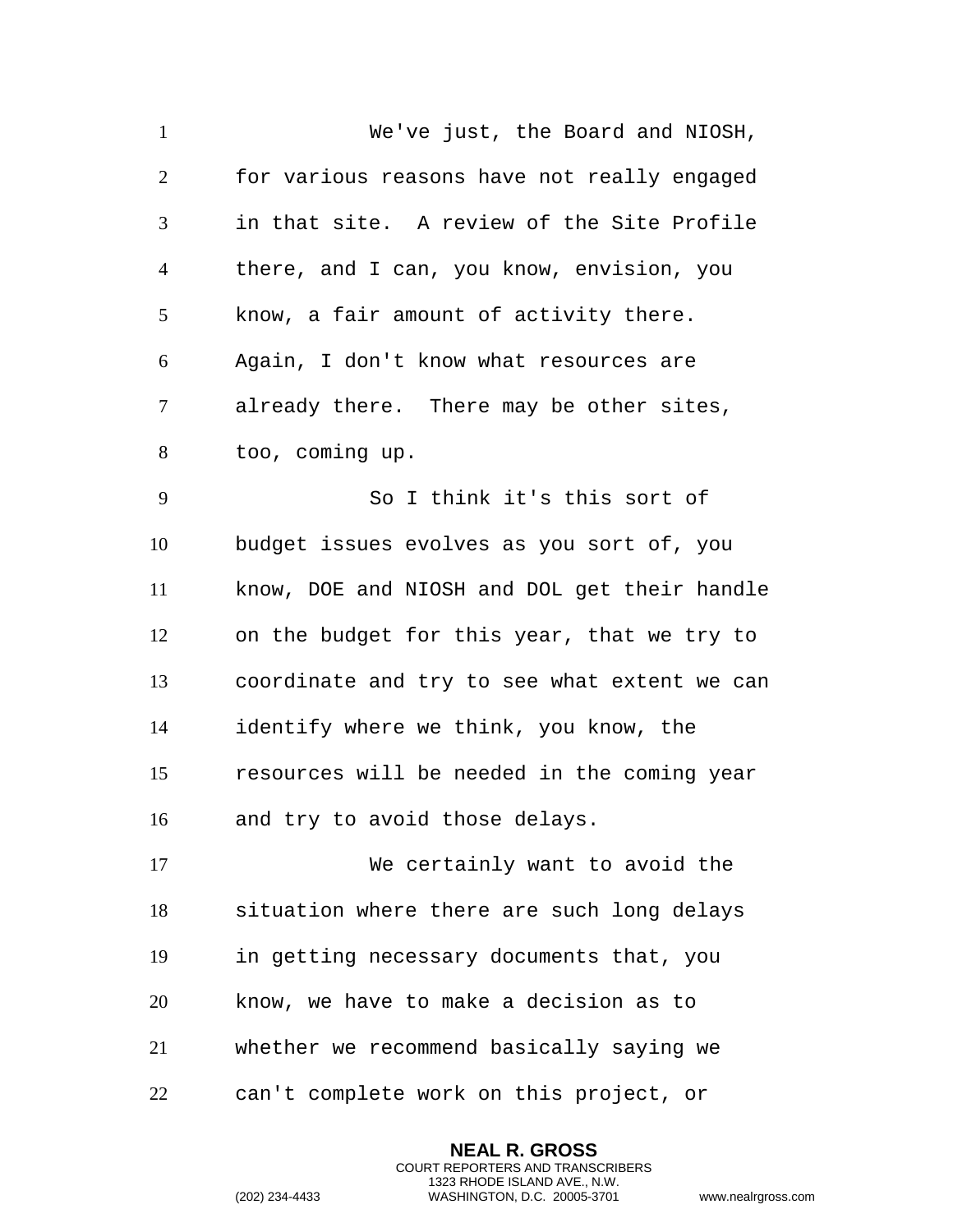| $\mathbf{1}$   | address this SEC issue, because basically    |
|----------------|----------------------------------------------|
| 2              | the information isn't there, available.      |
| 3              | And we've avoided that so far,               |
| $\overline{4}$ | but we've come close, at least one site, and |
| 5              | I think we need to do as best we can to work |
| 6              | together to try to avoid that situation.     |
| $\tau$         | DR. WORTHINGTON: I think the key             |
| 8              | is communication, communication, and it's on |
| 9              | our part, on DOE's part. We need to          |
| 10             | continue to reach out to DOL and to NIOSH,   |
| 11             | as well as our site POCs about, you know,    |
| 12             | about fundings. Priorities do change and we  |
| 13             | need to -- as I said, with this program we   |
| 14             | try to watch where do we need to go and how  |
| 15             | do we need to shift money around.            |
| 16             | And so we hope that we will, you             |
| 17             | know, reach out more, but when we don't just |
| 18             | do it, you know, we need to hear from, you   |
| 19             | know, from our counterparts as well. If you  |
| 20             | see it looks like we're not really, you      |
| 21             | know, watching an area and we need to move   |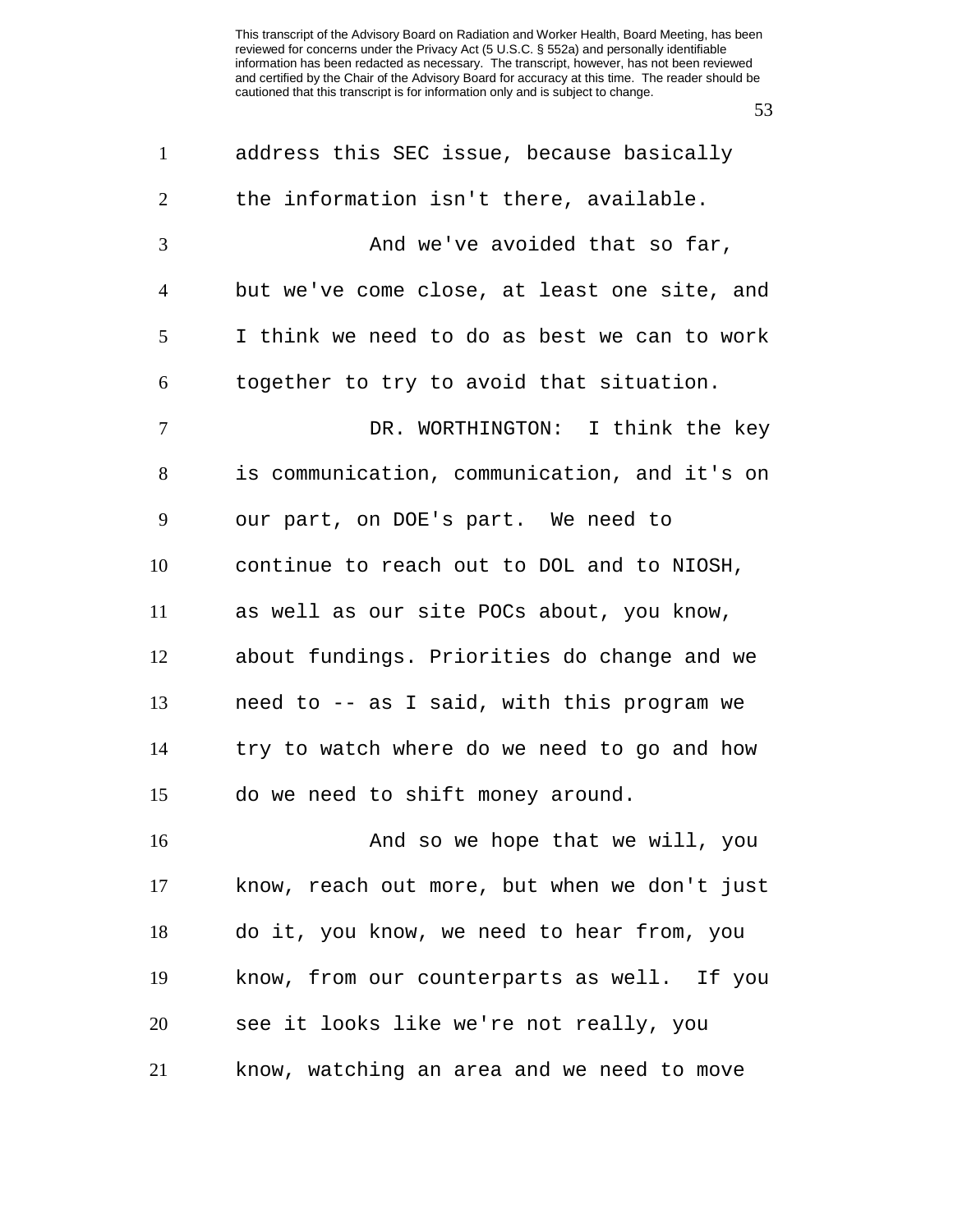forward.

| $\overline{2}$ | CHAIRMAN MELIUS: Any other Board            |
|----------------|---------------------------------------------|
| 3              | Members? Yeah, Dave?                        |
| $\overline{4}$ | MEMBER KOTELCHUCK: I was                    |
| 5              | curious, former colleagues of mine at the   |
| 6              | City University at Queens College, Dr.      |
| $\tau$         | Markowitz and others, are doing medical     |
| 8              | screenings of radiation workers. Is that in |
| 9              | any way affiliated with your Former Worker  |
| 10             | Medical Screening Program?                  |
| 11             | DR. WORTHINGTON: Yes, yes.                  |
| 12             | That's one of our major principal           |
| 13             | investigators for the Former Worker Medical |
| 14             | Screening Program, one of the big pieces of |
| 15             | that program. So, yes.                      |
| 16             | MEMBER KOTELCHUCK: But he does              |
| 17             | also, I think, workers who are not former   |
| 18             | workers, but people who are currently       |
| 19             | working?                                    |
| 20             | DR. WORTHINGTON: There's one                |
| 21             | part of the Former Worker Program, in terms |
| 22             | of the things that he's actually doing,     |

**NEAL R. GROSS** COURT REPORTERS AND TRANSCRIBERS 1323 RHODE ISLAND AVE., N.W.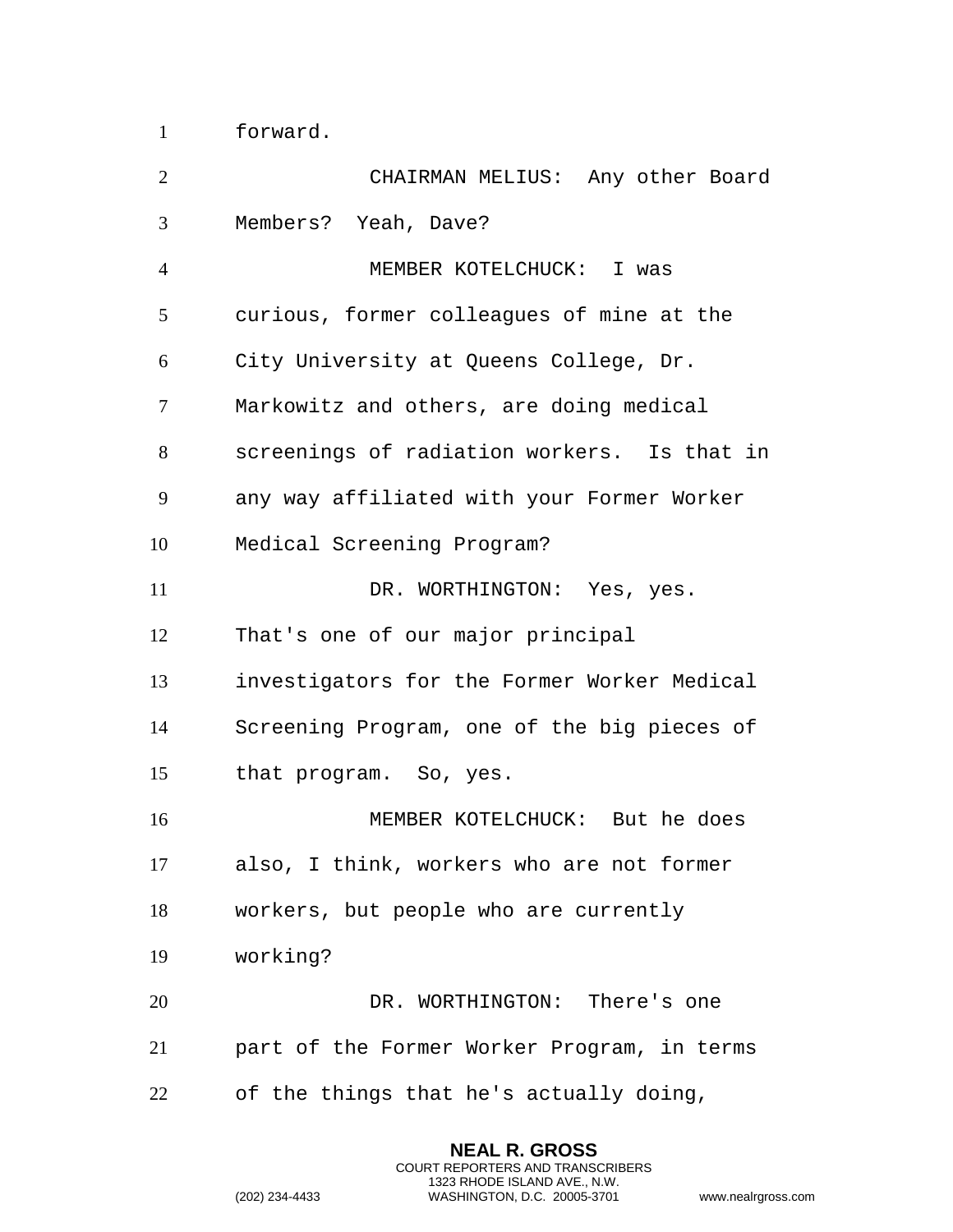| $\mathbf{1}$   | where there are some former workers that get |
|----------------|----------------------------------------------|
| 2              | the CT scans, yes. Current workers, I mean,  |
| 3              | yes. There are a few current workers in his  |
| $\overline{4}$ | program, yes.                                |
| 5              | MEMBER KOTELCHUCK: Thank you.                |
| 6              | DR. WORTHINGTON: By some with a              |
| 7              | different mandate, that's correct.           |
| 8              | CHAIRMAN MELIUS: Any other                   |
| 9              | questions?                                   |
| 10             | MEMBER ROESSLER: Jim, this is                |
| 11             | Gen. I don't know if anybody else is having  |
| 12             | trouble on the line hearing. I can hardly    |
| 13             | hear you. I heard Paul quite well, I hear    |
| 14             | Ted well, the speaker kind of comes and      |
| 15             | goes. I think people need to make sure       |
| 16             | they're speaking into their microphone.      |
| 17             | CHAIRMAN MELIUS: Okay. We'll                 |
| 18             | remind people, Gen.                          |
| 19             | MEMBER ROESSLER: You're still                |
| 20             | very weak. Maybe the microphones need        |
| 21             | adjusting.                                   |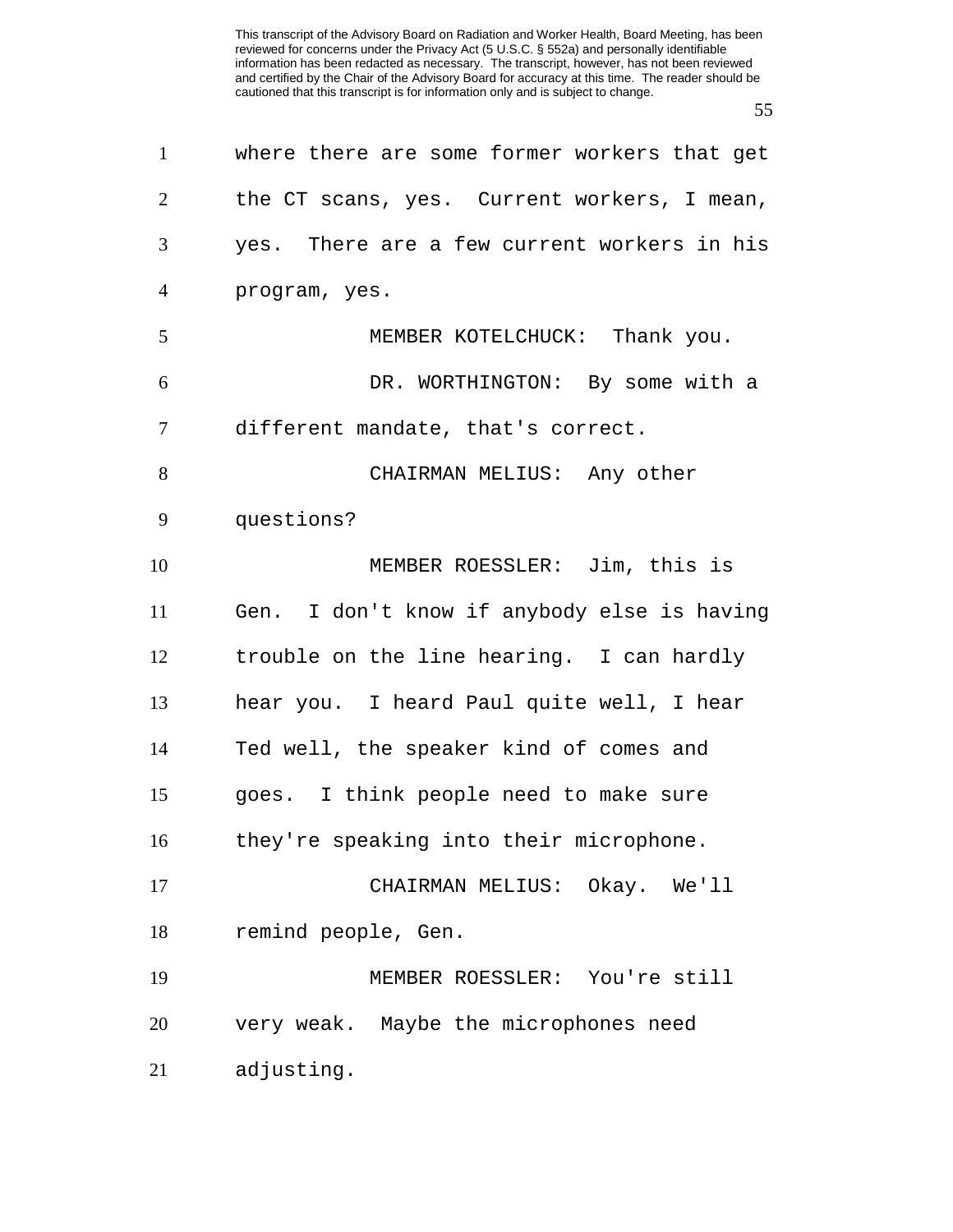| $\mathbf{1}$   | CHAIRMAN MELIUS: Okay. Okay,                 |
|----------------|----------------------------------------------|
| 2              | we'll do the best we can.                    |
| 3              | MEMBER ROESSLER: Thanks.                     |
| $\overline{4}$ | CHAIRMAN MELIUS: And, okay,                  |
| 5              | thank you.                                   |
| 6              | DR. WORTHINGTON: Thank you very              |
| 7              | much.                                        |
| 8              | CHAIRMAN MELIUS: And how are we              |
| 9              | handling the DOL?                            |
| 10             | MR. KATZ: They should be on the              |
| 11             | line.                                        |
| 12             | CHAIRMAN MELIUS: Okay.                       |
| 13             | MR. KATZ: So that's Chris                    |
| 14             | Crawford from DOL, who is speaking for Jeff  |
| 15             | who is out with an illness.                  |
| 16             | CHAIRMAN MELIUS: Okay. Chris,                |
| 17             | are you on the line?                         |
| 18             | MR. CRAWFORD: Yes, I'm here.                 |
| 19             | CHAIRMAN MELIUS: Okay. We can                |
| 20             | hear you fine. And Stu is getting your       |
| 21             | slides up. And Stu's brought in his          |
| 22             | assistant LaVon to handle this presentation. |

**NEAL R. GROSS** COURT REPORTERS AND TRANSCRIBERS 1323 RHODE ISLAND AVE., N.W.

```
(202) 234-4433 WASHINGTON, D.C. 20005-3701 www.nealrgross.com
```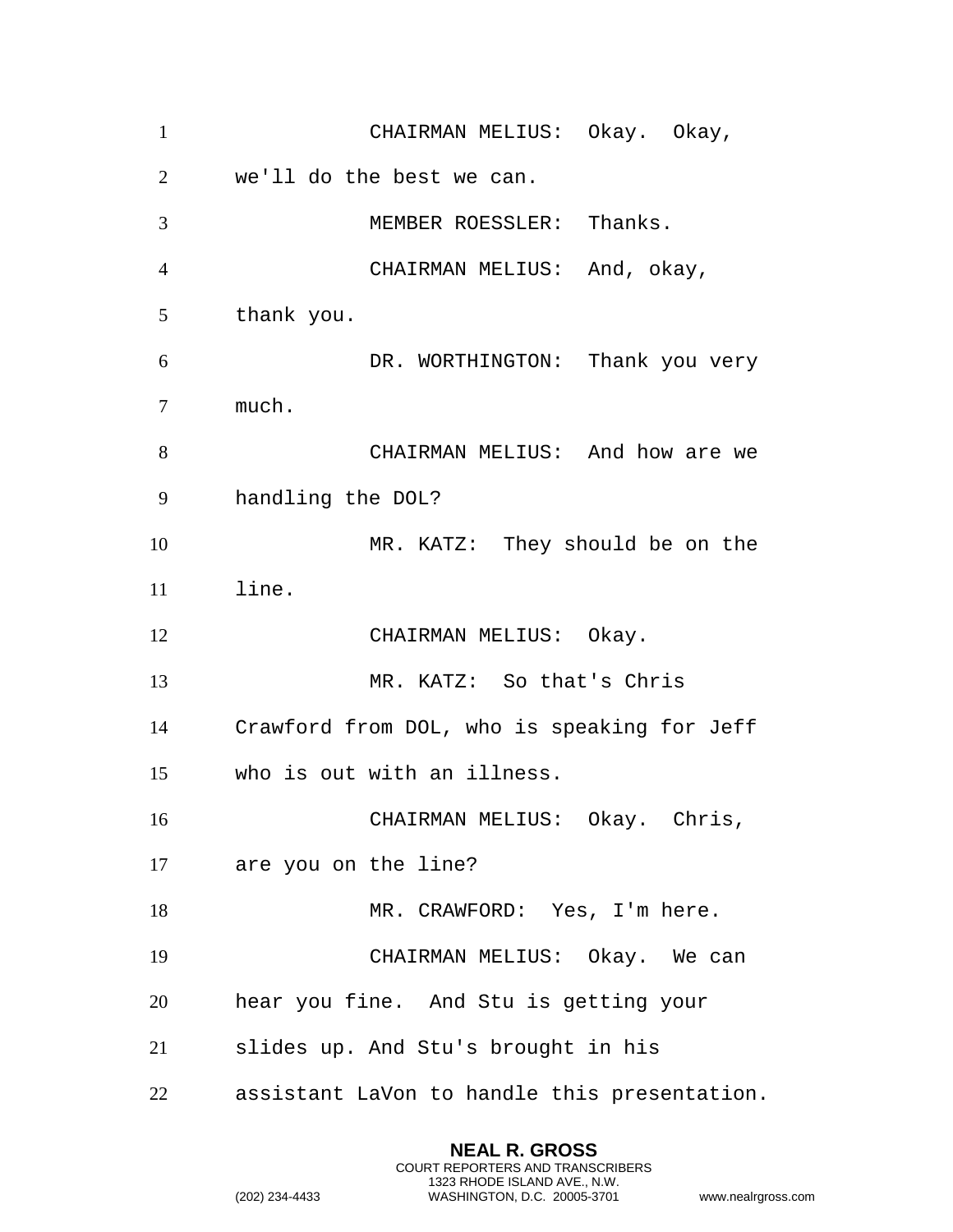| $\mathbf{1}$   | He's ready, so go ahead whenever             |
|----------------|----------------------------------------------|
| $\overline{2}$ | you're ready, Chris.                         |
| 3              | MR. CRAWFORD: Very good. My                  |
| $\overline{4}$ | name is Chris Crawford. I am a health        |
| 5              | physicist and I am filling in for my boss,   |
| 6              | Jeff Kotsch, who had planned to be here, but |
| 7              | unfortunately was unable to. So we're        |
| 8              | having to do this remotely.                  |
| 9              | And I'd like to thank LaVon and              |
| 10             | Stu for putting up the slides.               |
| 11             | MR. RUTHERFORD: No problem, just             |
| 12             | tell me when to turn them.                   |
| 13             | MR. CRAWFORD: Okay. Let's go to              |
| 14             | the second slide. I'm going to just talk     |
| 15             | about some of the changes. I think anybody   |
| 16             | who's interested in the many details on      |
| 17             | these slides, many of which are repetitive   |
| 18             | session-to-session, should please go to the  |
| 19             | Board's website and view them there.         |
| 20             | On this slide we see that there's            |
| 21             | just over 168,000 cases that have been filed |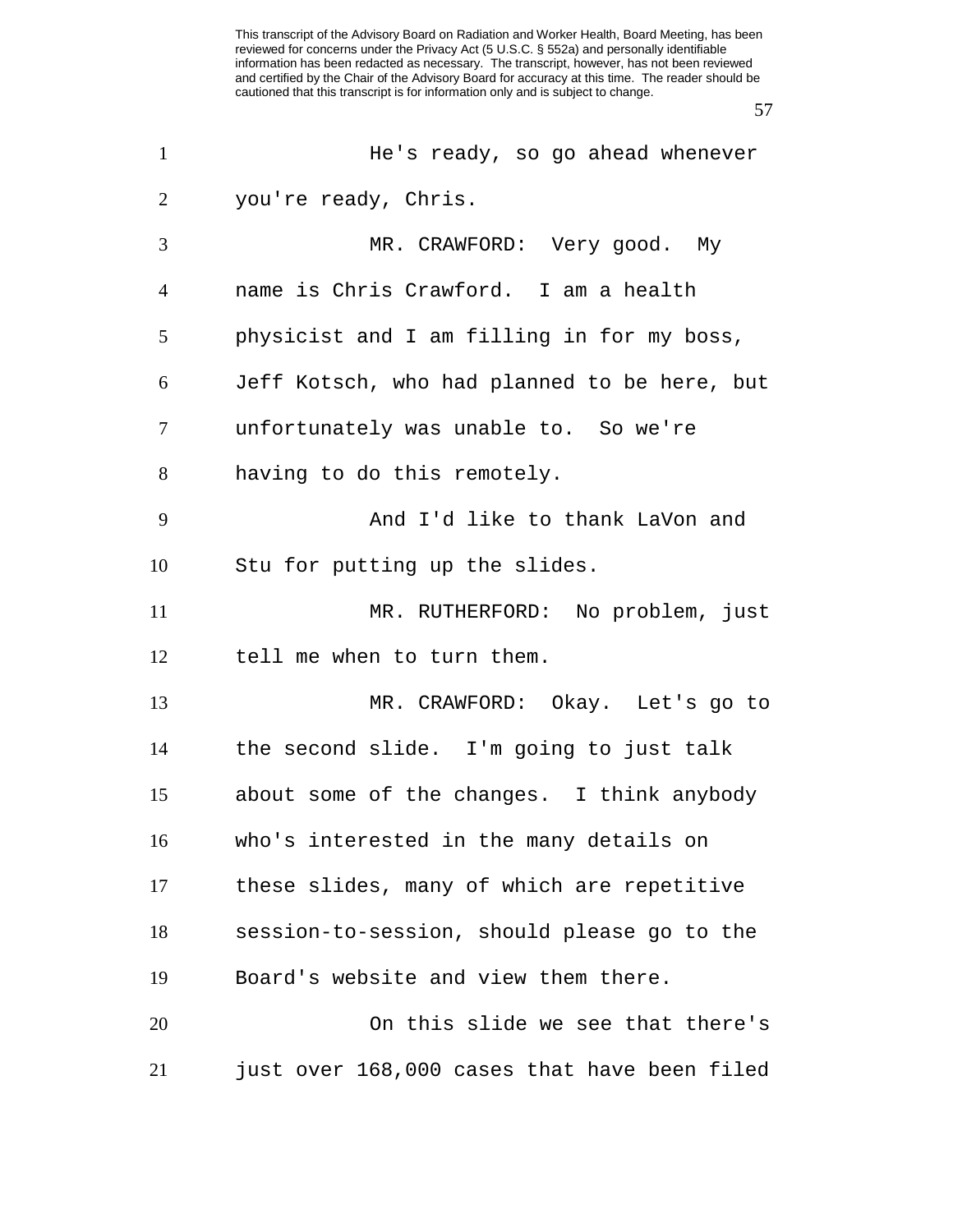under EEOICPA and over \$10 billion in compensation has been paid out to-date. Also we see that there's 41,000 cases that have been sent to NIOSH for dose reconstruction. Thirty-nine thousand cases have been returned by NIOSH; 33,000 with the dose construction and about 5,800 without dose reconstruction. 9 And we show about 2,200 cases currently at NIOSH. I have no doubt that these figures will vary a little bit between NIOSH's figures and ours, but we do the best we can to reconcile them. Let's proceed to the slide with NIOSH-related cases, SEC and DR compensation. So we see that of \$4.34 billion in compensation, based on 46,000 claims, \$1.3 billion was based on dose reconstruction, and that's for 12,500 claims; and another \$3 billion on SEC cases, which accounted for 33,674 claims. Next slide, please. I think the

> **NEAL R. GROSS** COURT REPORTERS AND TRANSCRIBERS 1323 RHODE ISLAND AVE., N.W.

```
(202) 234-4433 WASHINGTON, D.C. 20005-3701 www.nealrgross.com
```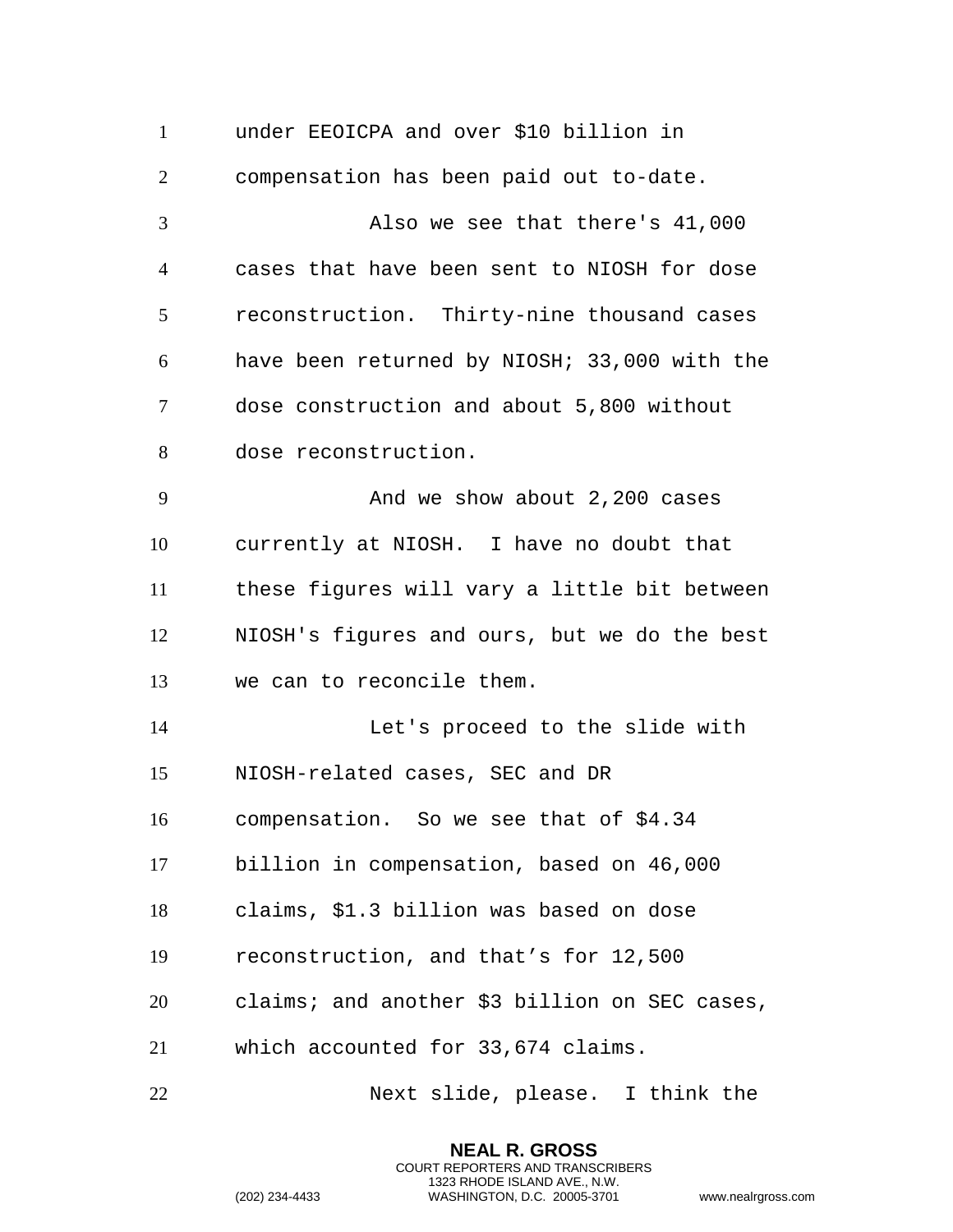| $\mathbf{1}$   | interesting thing here is the                |
|----------------|----------------------------------------------|
| $\overline{2}$ | approval/denial ratio. Of the 27,000 cases   |
| 3              | with a dose reconstruction and a final       |
| $\overline{4}$ | decision, we show 9,559 final approvals and  |
| 5              | 17,506 final denials, or about a 35 percent  |
| 6              | approval rate and a 65 percent denial rate.  |
| $\tau$         | As Stu has already noted, the                |
| 8              | approval rate is slowly declining, and he    |
| 9              | mentioned one factor in that. Another is     |
| 10             | probably that, in a sense, the claimants are |
| 11             | working later in the history of the nuclear  |
| 12             | weapons program. And the later you worked,   |
| 13             | the tighter the standards were, the more     |
| 14             | monitoring there was, so that that probably  |
| 15             | has an impact on how many claims are         |
| 16             | approved because our certainty is higher.    |
| 17             | Next slide, under Part B cases               |
| 18             | filed, this is a nice pie chart. For those   |
| 19             | of you at home it's worth, perhaps, going to |
| 20             | the site to see this. With the Part B        |
| 21             | cases, we show that NIOSH got 34 percent of  |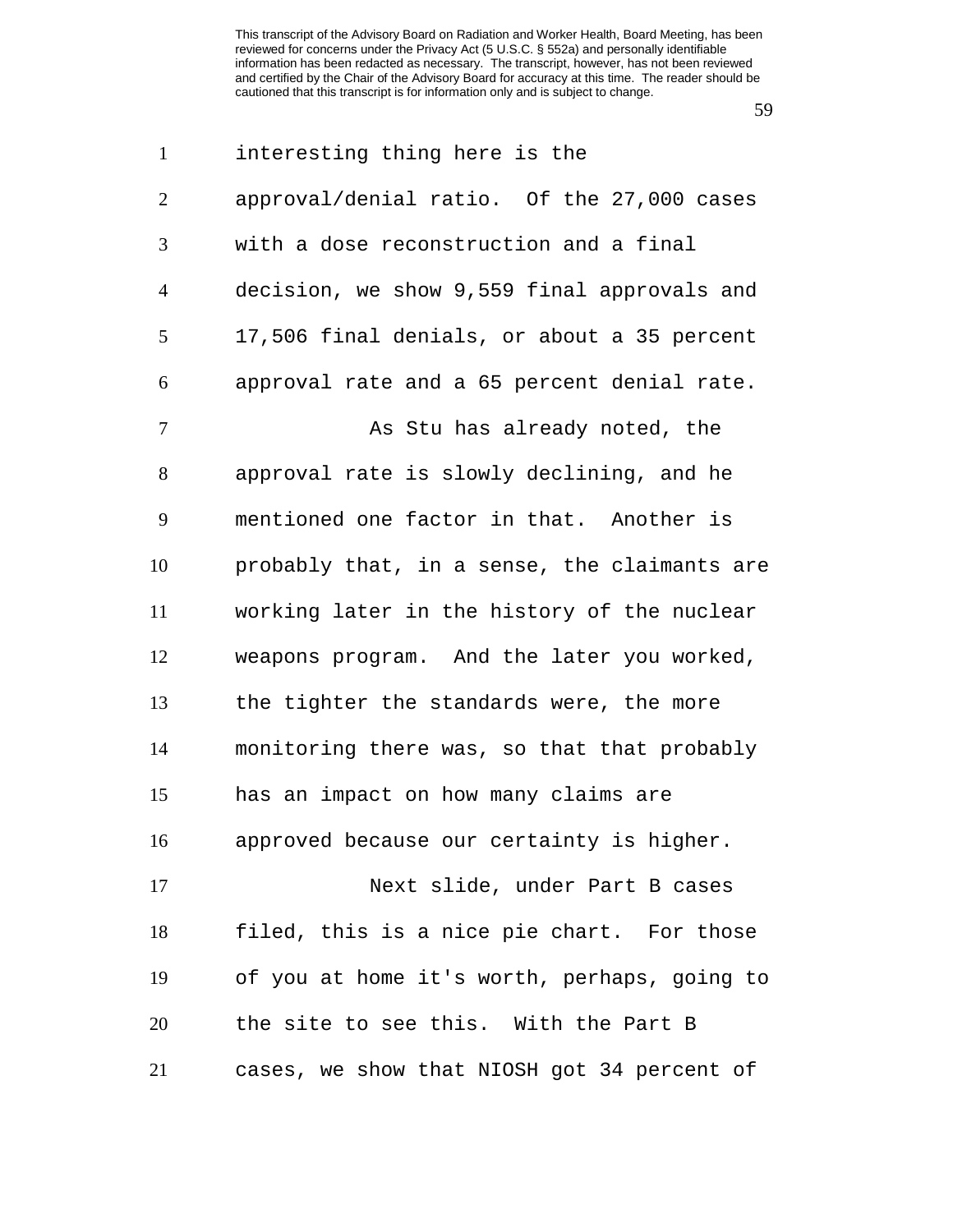1 them, RECA cases were 10 percent of them. SEC cases not referred to NIOSH are 12 percent, and then SEC cases referred to NIOSH are 13 percent. The other 31 percent, I'm not sure what those cases are. Some of them no doubt were cases that actually were rejected by DOL, either because there were no eligible survivors or it wasn't the cancer case or various factors of that type. The next slide, Part B cancer cases with final decision. We show accepted dose reconstruction cases of about 8,800 with \$1.3 billion in paid compensation, and accepted SEC cases just over 20,000 with about \$3 billion in paid compensation. Now, there's another category that overlaps, which is cases accepted both on SEC status and with a Probability of

Causation over 50 percent. You'll see

that's a small number: about 673 and \$100

million paid in compensation. But that is

**NEAL R. GROSS** COURT REPORTERS AND TRANSCRIBERS 1323 RHODE ISLAND AVE., N.W.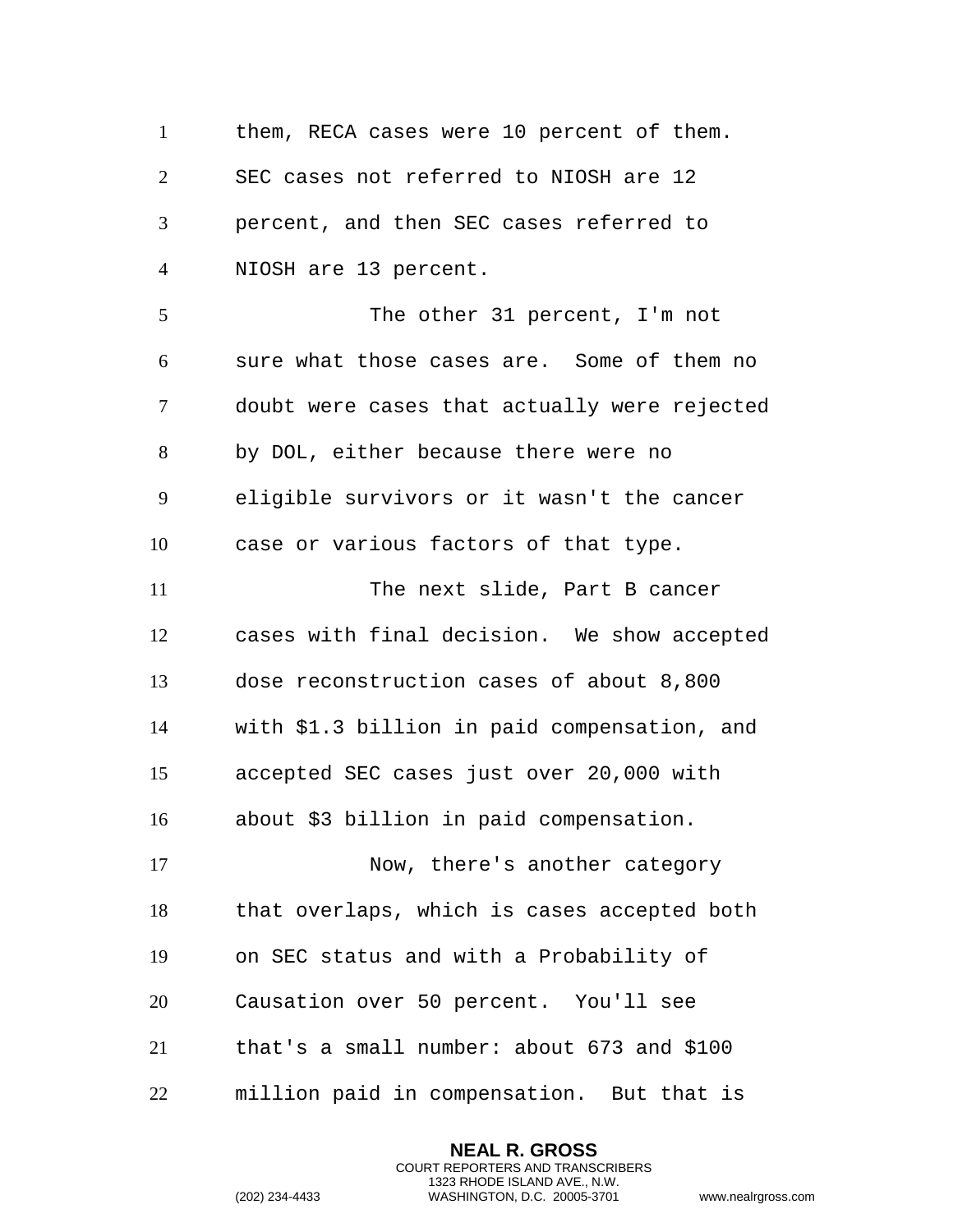normally from those cases where medical benefits are sought and the case is -- a dose reconstruction is generated as well the accepted SEC status. So for all accepted SEC and DR cases we have about 30,000 with \$4.4 billion paid in compensation. The next slide are the top four work sites. I think we have the usual suspects here: Hanford, Savannah, Y-12, Los Alamos are still generating our biggest number of cases. Next slide. We see now that final decisions for denied are 49 percent versus accepted 51 percent. Those are for Part B, of course. Next slide. We look at DOE versus AWE. The only thing notable here is that AWE seems to be abating, only that we have now, I believe, handled a lot of the

AWE sites. There have been quite a few SEC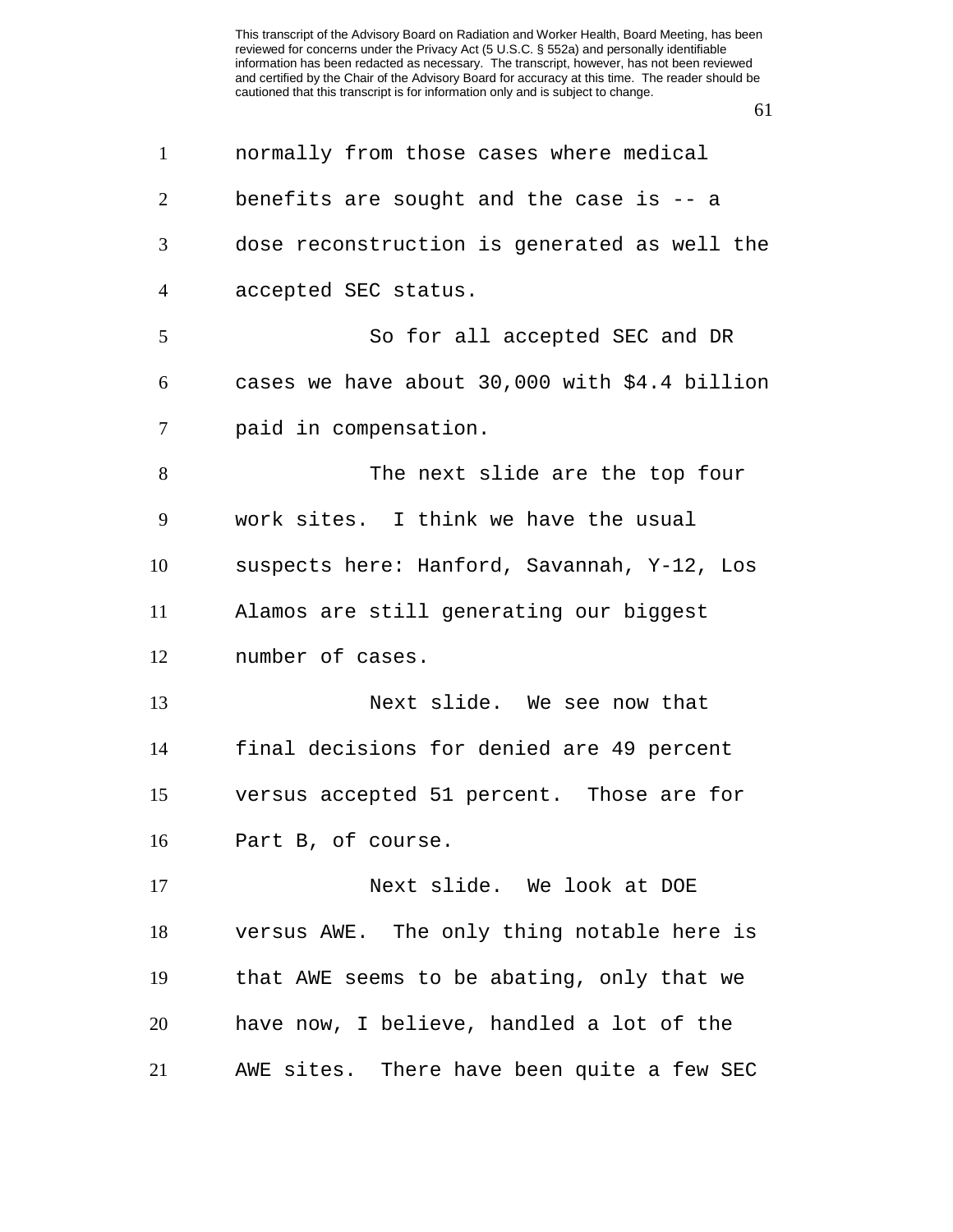determinations and so forth. So less and less of our workload is now AWE cases. Next slide. I'll just mention the outreach events very briefly. We have town hall meetings and the traveling resource centers. Next slide. Under the auspices of the Joint Outreach Task Group, which has members from my own organization, DEEOIC, also the Department of Energy, the Department of Energy Former Worker Program, NIOSH itself, the Ombudsman for NIOSH, and the Ombudsman for EEOICPA. Next slide. We see though for fiscal year 2013 and 2014 we've had outreach meetings in Farmington, New Mexico; Livermore and Emeryville, California; Portsmouth, Ohio; Santa Fe, Albuquerque, and Grants, New Mexico; Bolingbrook, Illinois; Hanford; Knoxville, Tennessee; Los Alamos; Oak Ridge, X-10; then Fermi National Accelerator Laboratory and Argon National

> **NEAL R. GROSS** COURT REPORTERS AND TRANSCRIBERS 1323 RHODE ISLAND AVE., N.W.

```
(202) 234-4433 WASHINGTON, D.C. 20005-3701 www.nealrgross.com
```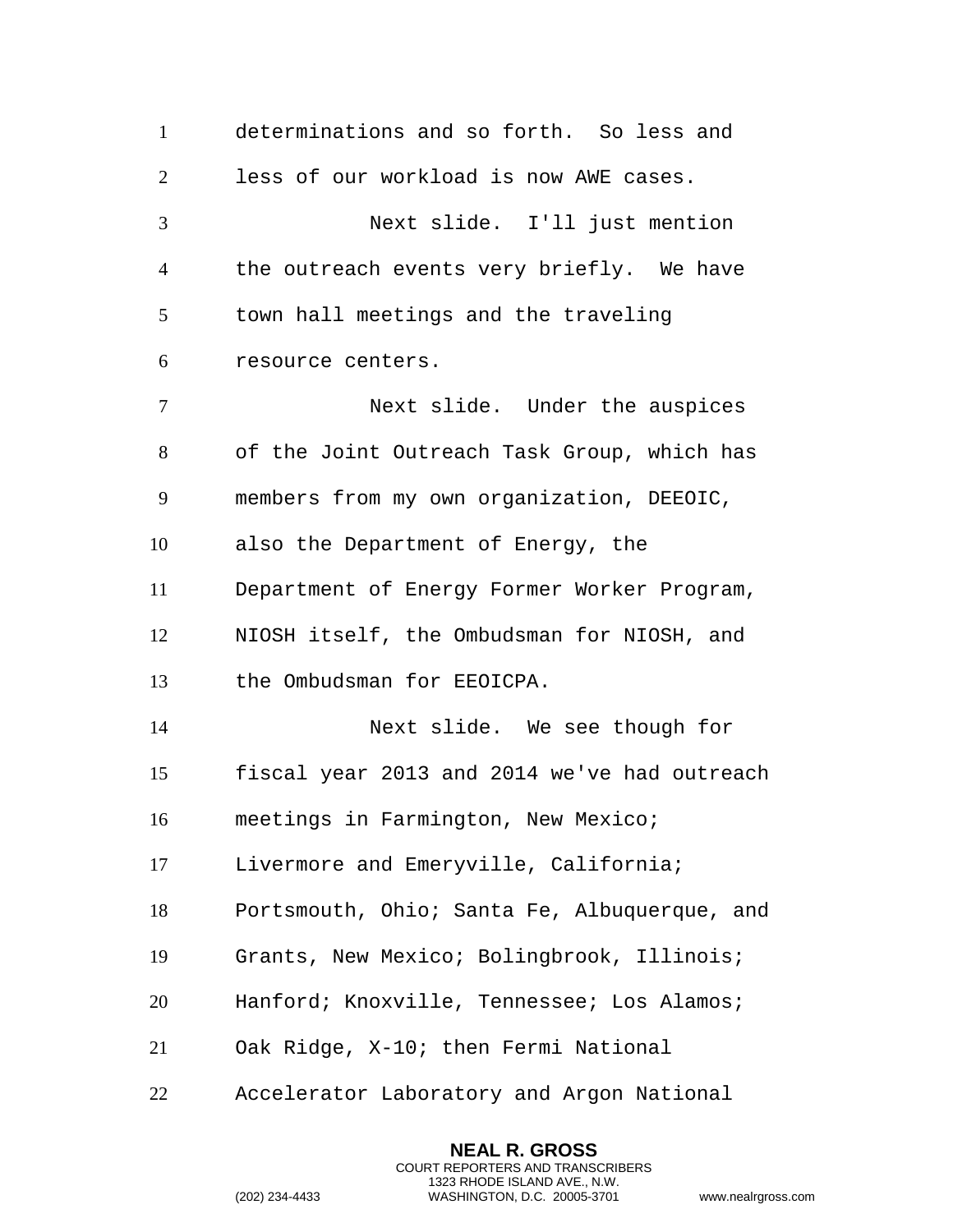Laboratory; Clarksville; Hanford Engineer Works.

 And next slide again. We have a future outreach event, which I believe Stu already mentioned, involving the Rocky Flats SEC event to be held in Denver.

 Next slide. These are the SEC petition site discussions on the agenda. They're useful in the sense that we see how many claims have been submitted in these cases, Part B and Part E claims. I won't go into the individual numbers here unless someone wishes, but they will all be on the site. And we're looking at General Steel, Joslyn and Kansas City today.

 And the next few slides are done for every presentation having to do with employee eligibility, covered conditions, survivor definitions and benefits. I won't go through those individually also. They will all be on the website.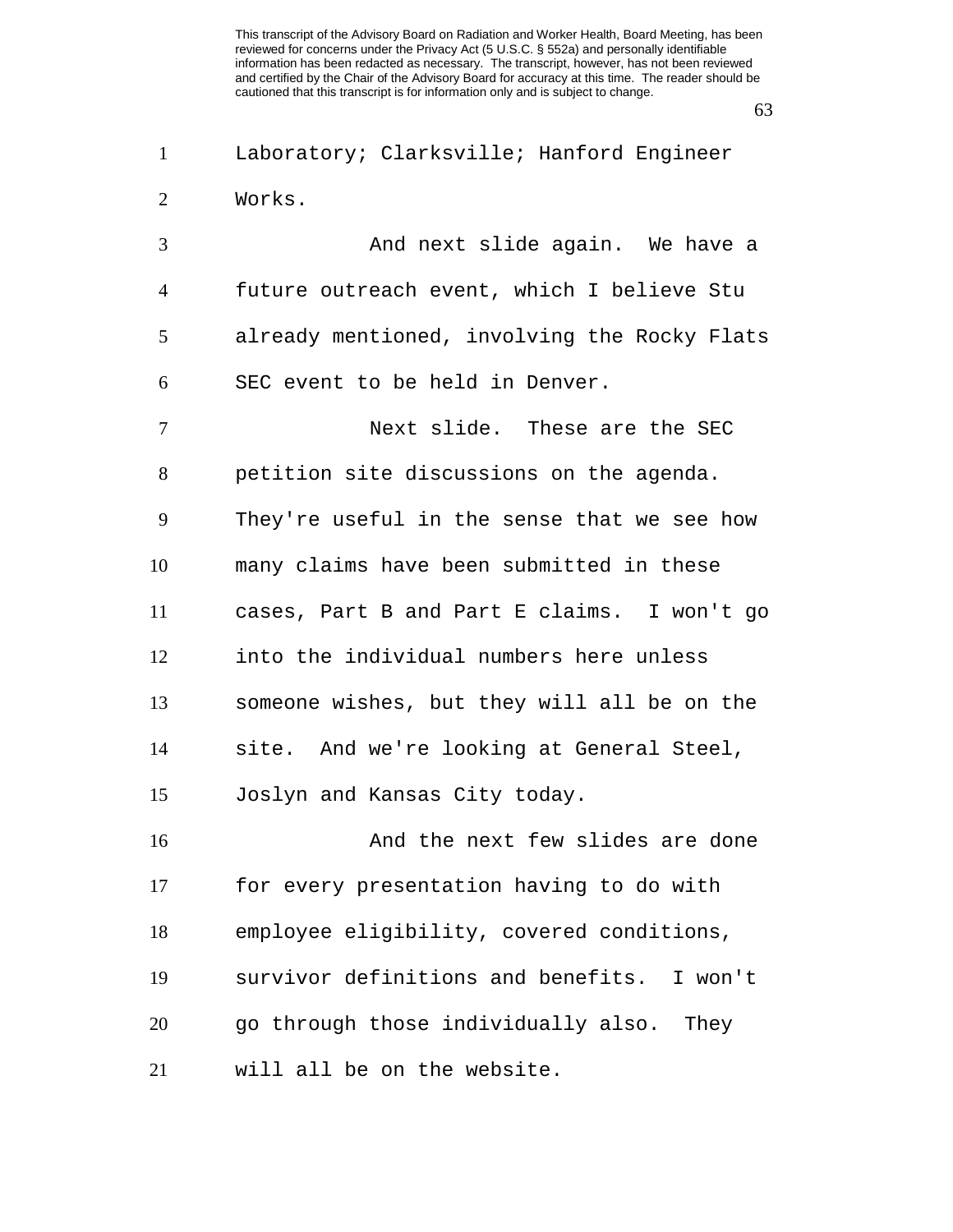Unfortunately, since Jeff can't be with us, I don't have quite his knowledge about strategic direction and management issues, but I'll be happy to entertain any questions. And if I don't know the answers, Jeff and/or I will reply to anybody who asks by email. Any questions? CHAIRMAN MELIUS: Yeah, we have - - first of all, thank you, Chris. And Josie Beach has a question. MEMBER BEACH: Yeah, I just have a question on future outreach events. Have you got anything on the schedule for INL, Idaho? MR. CRAWFORD: I will have to find out. I don't know personally if we do or not. That would seem to be a natural, because we're expecting activity there, but I can't answer you right now, and I'll be happy to send that to the entire Board. 21 MEMBER BEACH: Thank you. CHAIRMAN MELIUS: Any other

> **NEAL R. GROSS** COURT REPORTERS AND TRANSCRIBERS 1323 RHODE ISLAND AVE., N.W.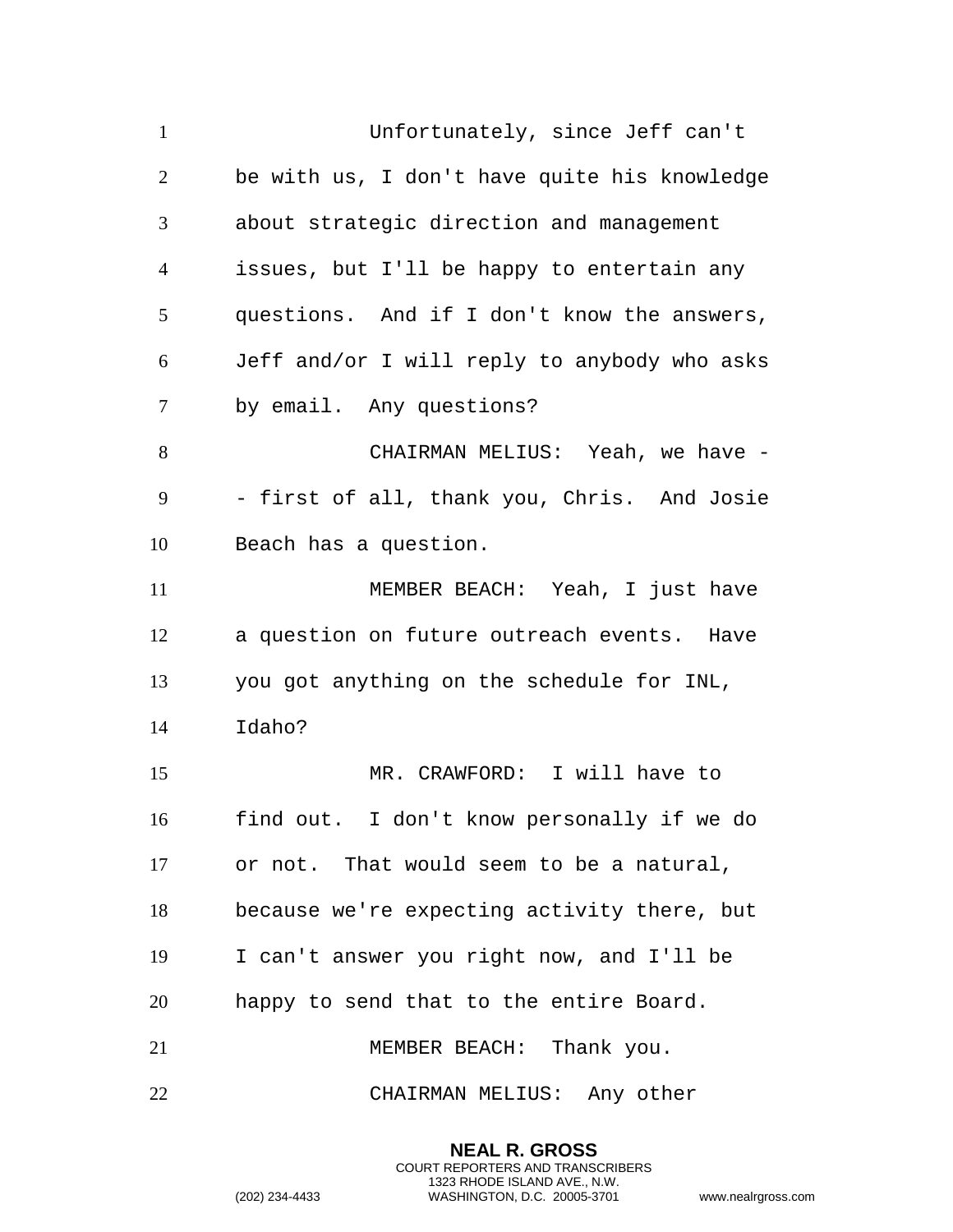| $\mathbf{1}$   | questions from the Board? Yes, Wanda, I     |
|----------------|---------------------------------------------|
| 2              | think, down there?                          |
| 3              | MEMBER MUNN: Thank you, Chris,              |
| $\overline{4}$ | that's very much appreciated.               |
| 5              | In earlier reports that we've had           |
| 6              | from DOL you have given us the statics on   |
| $\tau$         | the larger sites and the amounts that were  |
| 8              | paid specifically by site. I see that that  |
| 9              | is not included in this particular          |
| 10             | presentation. I hope that doesn't drop off  |
| 11             | your radar and that from time to time we    |
| 12             | will continue to see that type of           |
| 13             | information.                                |
| 14             | MR. CRAWFORD: Wanda, I'll be                |
| 15             | happy to put in that request. I don't know  |
| 16             | why it isn't there this time, but no doubt  |
| 17             | there's a good reason for it. But I will    |
| 18             | see if I can get that reinstated, certainly |
| 19             | by the next Board meeting.                  |
| 20             | MEMBER MUNN: Thank you,                     |
| 21             | appreciate that.                            |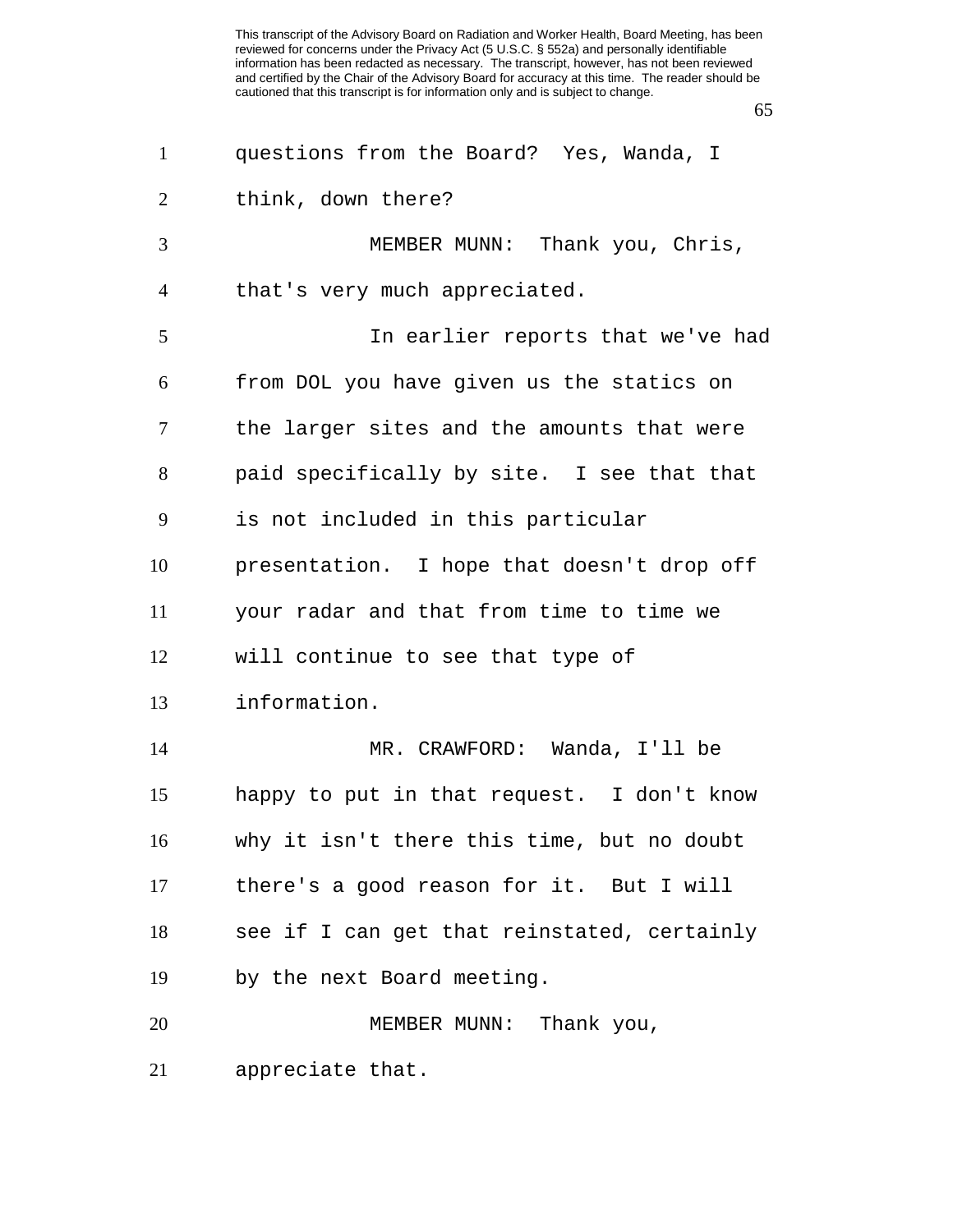1 MR. CRAWFORD: Thank you. CHAIRMAN MELIUS: Brad Clawson? MEMBER CLAWSON: Yes, thanks, Chris. I was just wondering where we are here in Kansas City. Are we looking at having any for Kansas City in the future? MR. CRAWFORD: Are you talking about outreach meetings? MEMBER CLAWSON: Yes. MR. CRAWFORD: Right. Again, I can't answer of my own knowledge, and I'll have to get back to you and the Board on that, which I'll be happy to do in the next day or so. MR. HINNEFELD: This is Stu. About two weeks ago the Ombudsman, our Ombudsman and DOL's Ombudsman, sponsored the outreach, but the other agencies were here as well. I mean, DOE was here and DOL program was here as well. So there was one here about two weeks ago.

MEMBER CLAWSON: Yes, okay. I

**NEAL R. GROSS** COURT REPORTERS AND TRANSCRIBERS 1323 RHODE ISLAND AVE., N.W.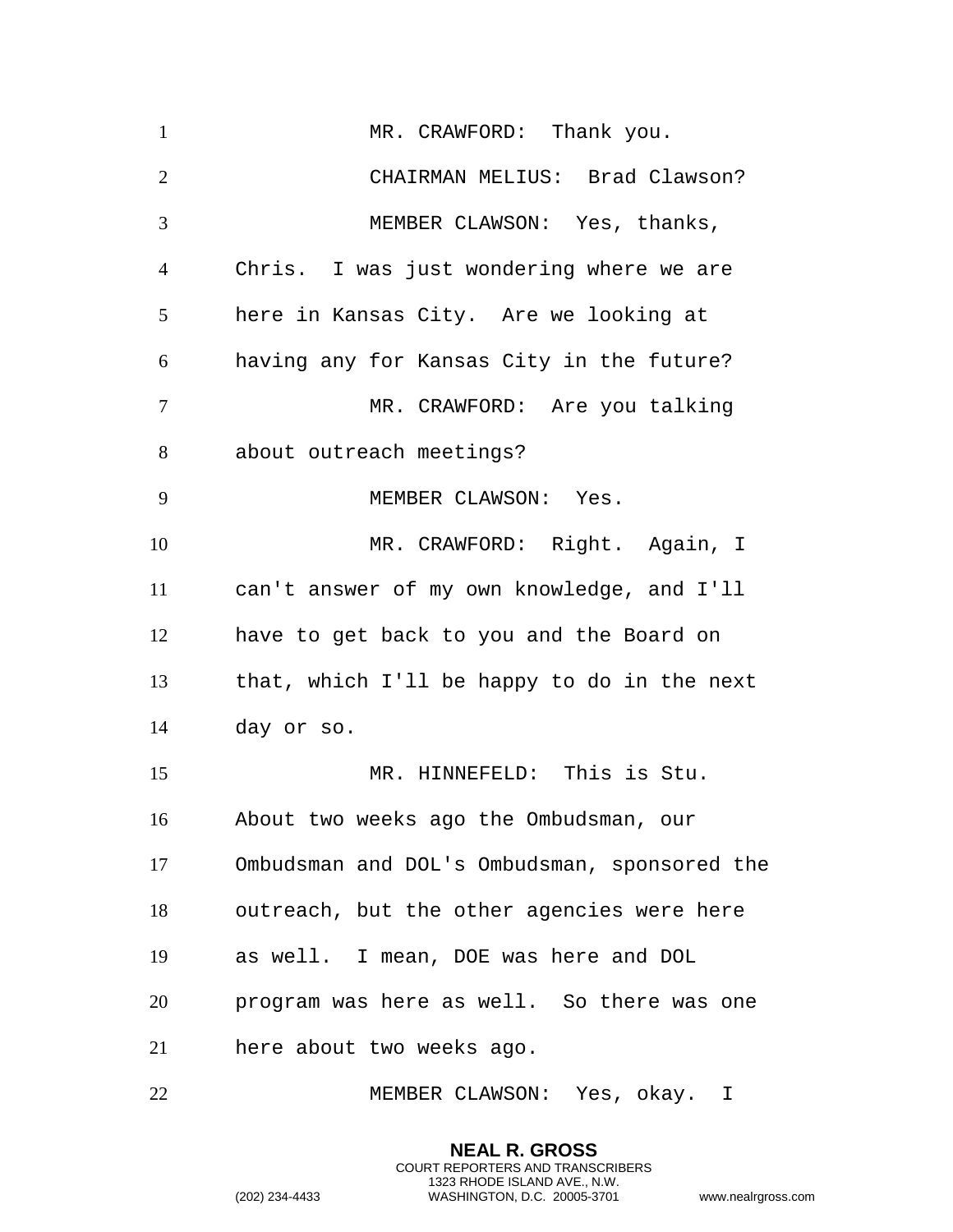| $\mathbf{1}$   | didn't hear that. I just noticed that it    |
|----------------|---------------------------------------------|
| $\overline{2}$ | hadn't made the list so I just wanted to    |
| 3              | make sure.                                  |
| $\overline{4}$ | MR. CRAWFORD: I had to think on             |
| 5              | that, too, Stu.                             |
| 6              | CHAIRMAN MELIUS: Okay. Anybody              |
| 7              | else? Okay, Dave, yes. Dave please in the   |
| 8              | future put up your name. That's the rule, I |
| 9              | can't $--$                                  |
| 10             | MEMBER KOTELCHUCK: Yes, indeed.             |
| 11             | Yes, indeed. Thank you.                     |
| 12             | CHAIRMAN MELIUS: I'm not a mind             |
| 13             | reader.                                     |
| 14             | MEMBER KOTELCHUCK: Under covered            |
| 15             | conditions, what is the condition CBD,      |
| 16             | excuse me?                                  |
| 17             | MR. CRAWFORD: Chronic beryllium             |
| 18             | disease.                                    |
| 19             | MEMBER KOTELCHUCK: Ah, thank                |
| 20             | you.                                        |
| 21             | CHAIRMAN MELIUS: Yes, there's               |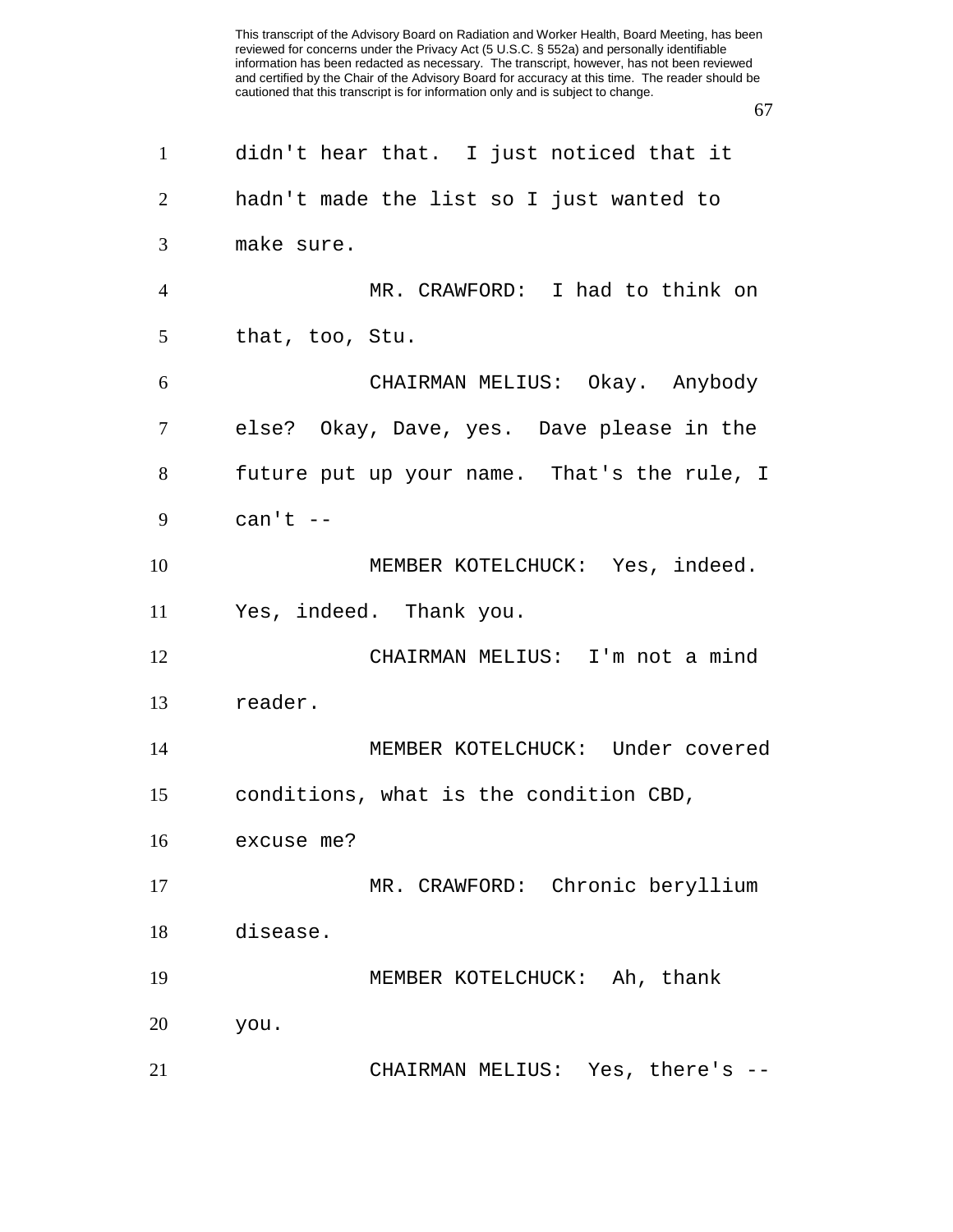MR. CRAWFORD: That was a stumper for me for a few minutes, too. CHAIRMAN MELIUS: Yes, there's a whole section of the original EEOICPA that dealt with that in an ongoing fashion. It's a fairly large program. Anybody else? Okay. Thank you very much, Chris, for filling in and filling in from a distance. 10 MR. CRAWFORD: Thank you. CHAIRMAN MELIUS: Now we have the presentation we've all been waiting for all morning, this session, the highlight of the initial session here. MR. RUTHERFORD: Everybody can go home after this, right? CHAIRMAN MELIUS: Except for you. So, LaVon Rutherford will give us his SEC update. Normally we put this at the end of the day, but it was just, you know, people are just -- 22 MR. RUTHERFORD: Anxiously

> **NEAL R. GROSS** COURT REPORTERS AND TRANSCRIBERS 1323 RHODE ISLAND AVE., N.W.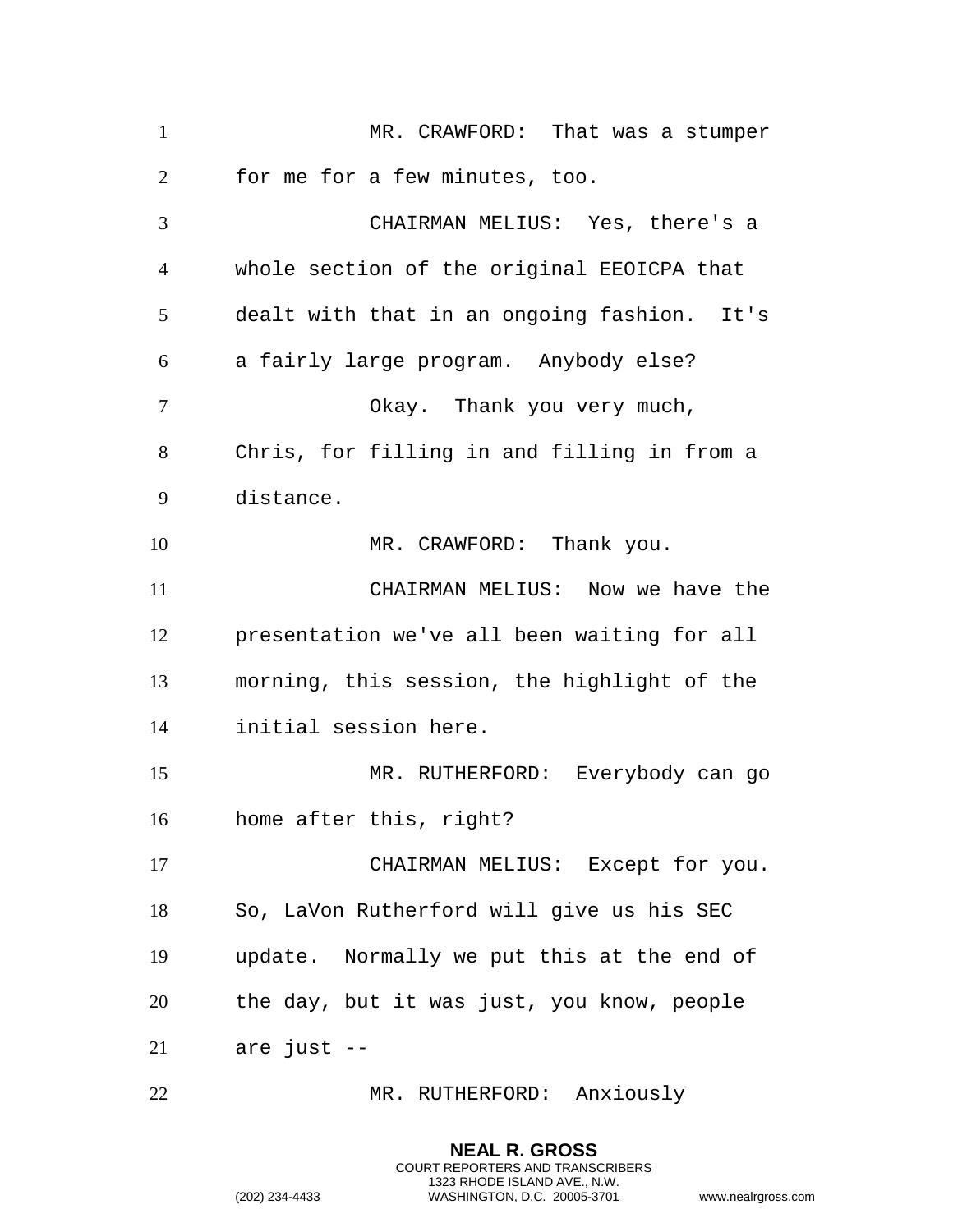awaiting.

| $\overline{2}$ | CHAIRMAN MELIUS: -- too excited,             |
|----------------|----------------------------------------------|
| 3              | couldn't wait.                               |
| $\overline{4}$ | MR. RUTHERFORD: That's right.                |
| 5              | Okay. I'm going to give the status of        |
| 6              | upcoming SEC petitions, which is kind of,    |
| 7              | it's changed over time, upcoming SEC         |
| 8              | petitions are not as many lets put it that   |
| 9              | way.                                         |
| 10             | We provide this update to the                |
| 11             | Board and also during the public, to allow   |
| 12             | the public to know what petitions we have,   |
| 13             | if they're in the qualification phase and    |
| 14             | the evaluation phase, 83.14s that we're      |
| 15             | working on, this allows the Board a chance   |
| 16             | to prepare for upcoming Work Group meeting   |
| 17             | and Advisory Board meetings.                 |
| 18             | And you've seen this slide                   |
| 19             | earlier, Stu had presented it, I will talk a |
| 20             | little about it a little bit more. As you    |
| 21             | notice we're up to 215 petitions that we've  |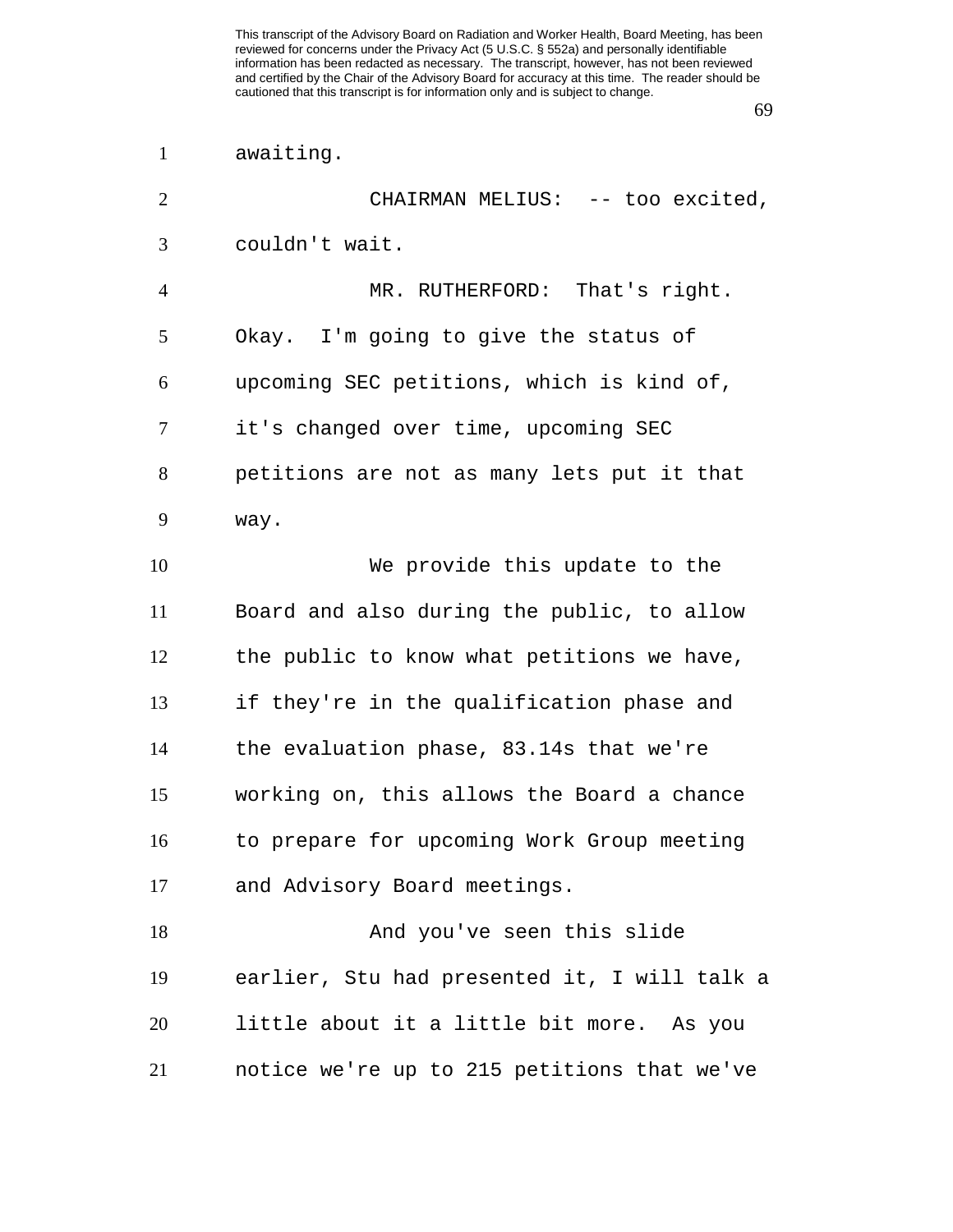received since 2004.

| $\overline{2}$ | We have one petition that is in              |
|----------------|----------------------------------------------|
| 3              | the qualification process, however, I will   |
| $\overline{4}$ | say that that petition is not going to       |
| 5              | qualify. It is for a site that did not have  |
| 6              | any radioactive material and it's going to   |
| 7              | be administratively closed here soon.        |
| 8              | So we really have none in the                |
| 9              | process. We have no evaluations in progress  |
| 10             | at this time, and you can see that we have   |
| 11             | eight evaluations with the Advisory Board    |
| 12             | that are in some phase.                      |
| 13             | Seven of the eight petitions that            |
| 14             | are with the Advisory Board have had some    |
| 15             | action taken by the Advisory Board, meaning  |
| 16             | that a Class has been added, but they have   |
| 17             | left open that petition for additional work, |
| 18             | Hanford, Los Alamos National Lab, Savannah   |
| 19             | River Site, Nuclear Metals, Inc., Joslyn     |
| 20             | Manufacturing, ORNL, and Rocky Flats.        |
| 21             | The Hanford, we have been                    |
| 22             | prioritizing our work because of the         |

**NEAL R. GROSS** COURT REPORTERS AND TRANSCRIBERS 1323 RHODE ISLAND AVE., N.W.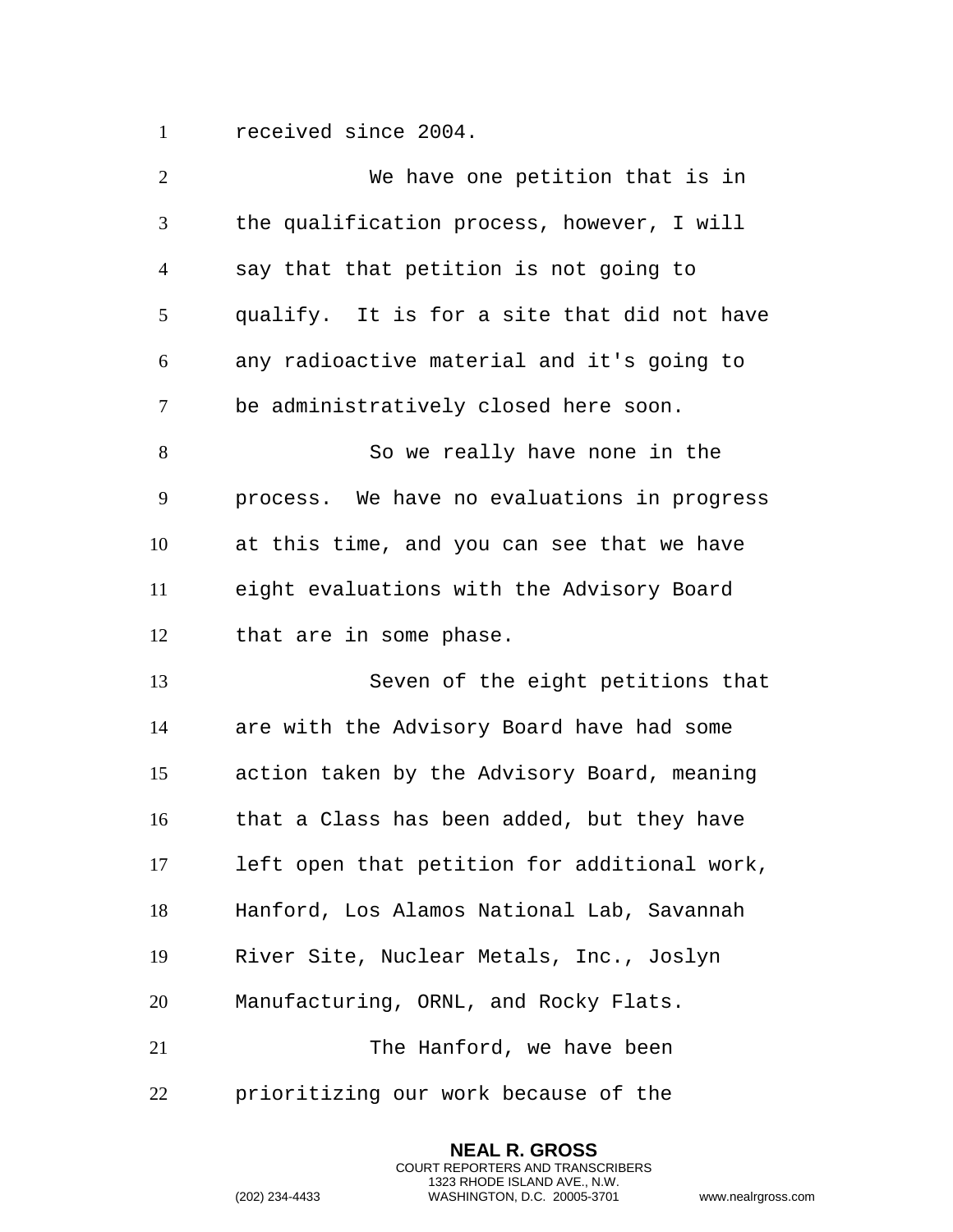| $\mathbf{1}$   | sequestration, the government shutdown, the |
|----------------|---------------------------------------------|
| 2              | CR, some of the sites had very little       |
| 3              | funding to finish out the year last year as |
| $\overline{4}$ | Dr. Worthington had mentioned, and Hanford  |
| 5              | was one of those sites.                     |
| 6              | Los Alamos National Lab, Savannah           |
| 7              | River Site, we were affected by it a little |
| 8              | bit, Oak Ridge National Lab, all of those   |
| 9              | sites had reduced funding in such that they |
| 10             | were unable to complete some of the tasks   |
| 11             | that we needed completed.                   |
| 12             | So Hanford, what we've done was             |
| 13             | we prioritized some of the work to focus on |
| 14             | addressing things that we can address with  |
| 15             | the information that we have available      |
| 16             | currently.                                  |
| 17             | Los Alamos National Lab, we're              |
| 18             | doing, we have a questionnaire with them    |
| 19             | that has gone back and forth to try to      |
| 20             | address some concerns.                      |
| 21             | Savannah River site, we're                  |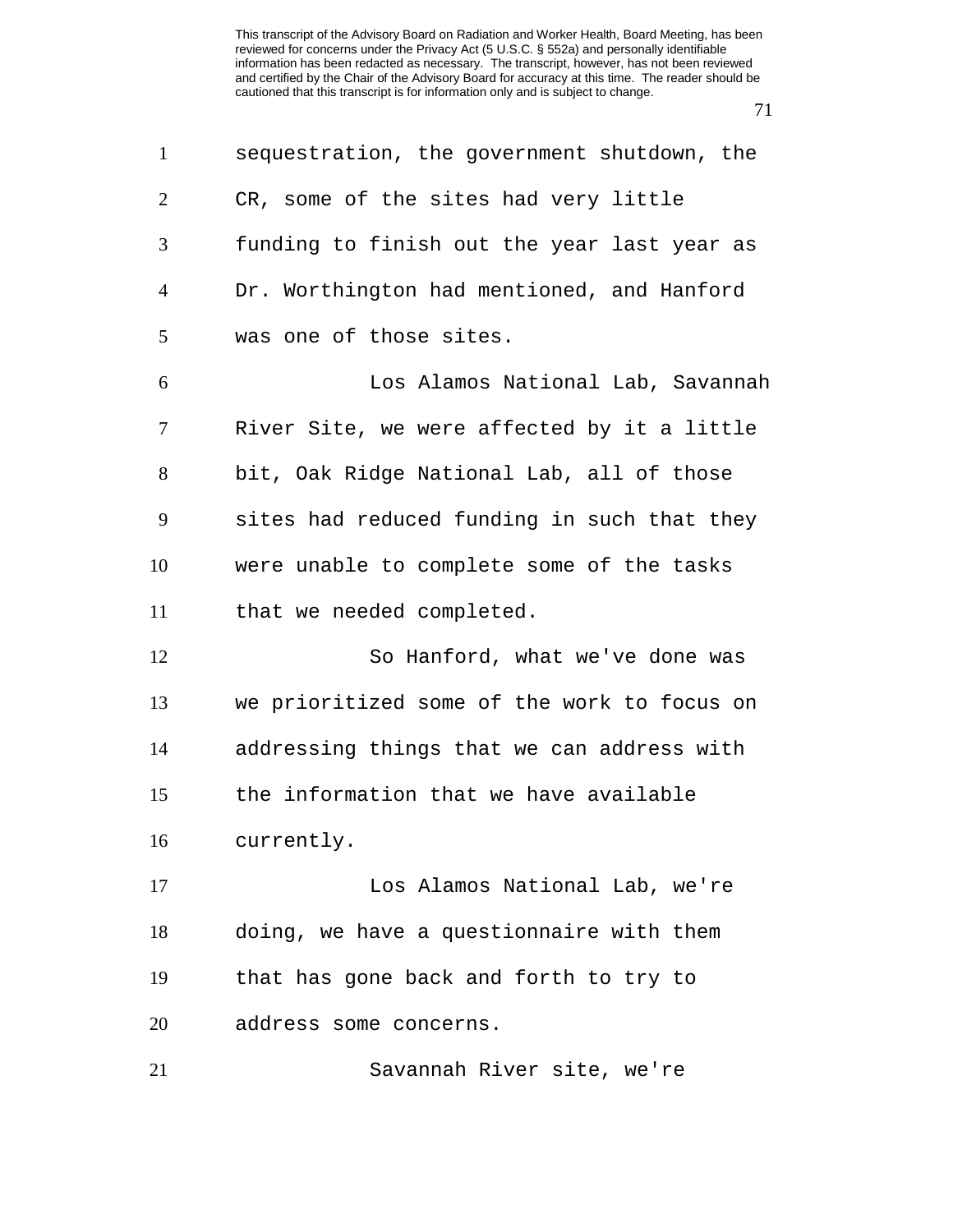working hard to prepare for a February 5th Work Group meeting to try to close out some issues and preparations for the April Advisory Board meeting.

 Nuclear Metals, Inc., we have continued our work on that and we are going to present at the April Board meeting a recommendation for an additional Class for Nuclear Metals, Inc., and I think we can work to closure pretty quick on that one from that point.

 Joslyn is up for discussion at this Board meeting. Oak Ridge National Lab, our goal has been to have ORNL prepared for the April Advisory Board meeting.

 However, we did have this delay as I had mentioned with getting data, so we are still waiting on some data from ORNL to support some final closure work that we have for that site. So the April Board meeting is a little bit in question for us.

22 And Rocky Flats, the Rocky Flats

**NEAL R. GROSS** COURT REPORTERS AND TRANSCRIBERS 1323 RHODE ISLAND AVE., N.W.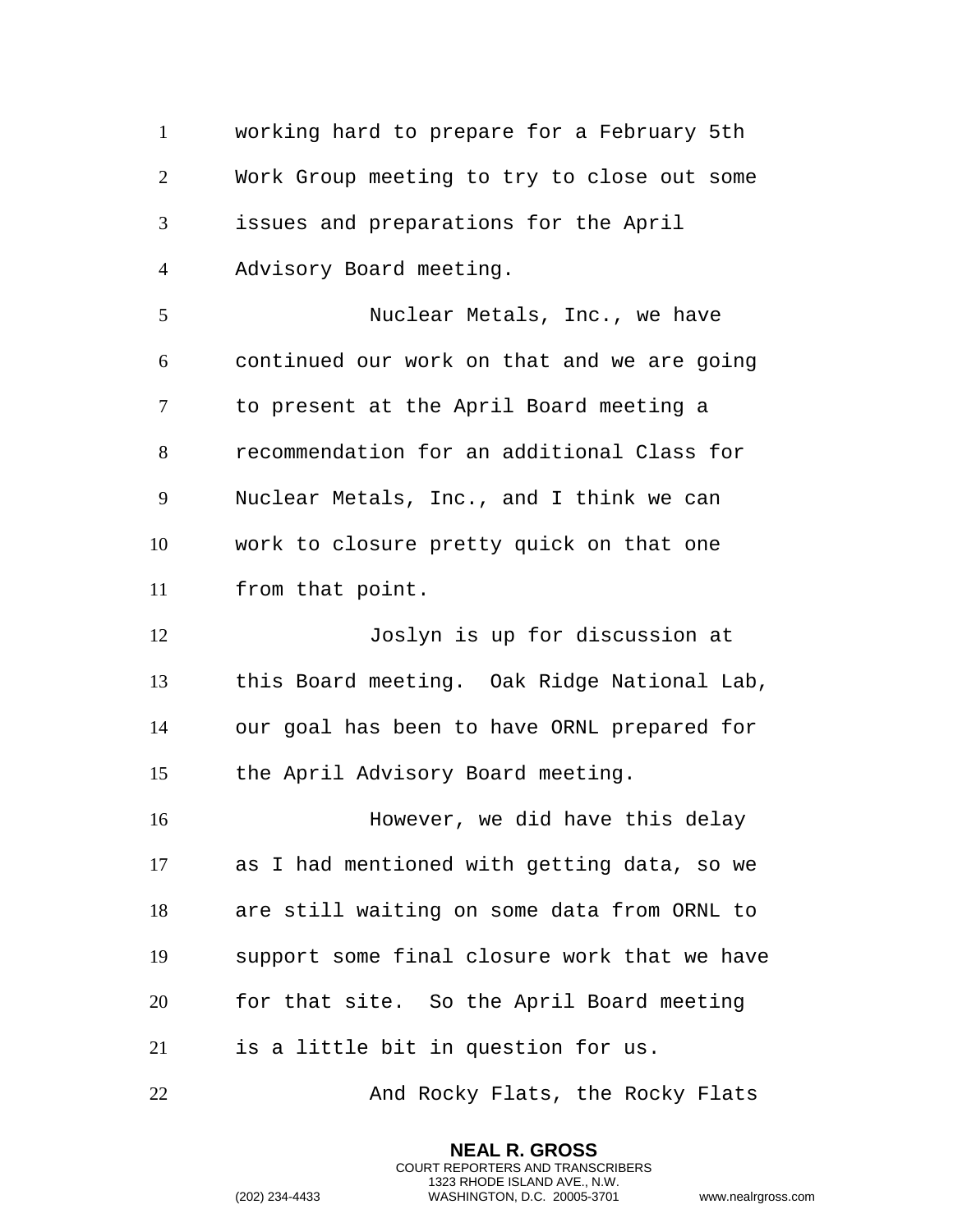| $\mathbf{1}$   | that we had added the Class at the last      |
|----------------|----------------------------------------------|
| $\overline{2}$ | Board meeting and we continue to work on     |
| 3              | four to five issues with that and I really   |
| 4              | can't give you a good end date for that one  |
| 5              | yet.                                         |
| 6              | We have one petition evaluation              |
| 7              | that we recently completed and we will be    |
| 8              | presenting at this Board meeting and that's  |
| 9              | for the Kansas City Plant.                   |
| 10             | Potential SEC petitions, this                |
| 11             | slide hasn't changed much. What we've found  |
| 12             | is that some of these potential SECs getting |
| 13             | a litmus claim to move forward for those     |
| 14             | petitions has been difficult, they're not    |
| 15             | coming through.                              |
| 16             | Sandia National Lab, Albuquerque,            |
| 17             | this was the old Z Division for LANL, 1945   |
| 18             | to 1948. What's happening is we believe      |
| 19             | that most of those claims are being          |
| 20             | processed under the SEC, the previous, the   |
| 21             | LANL SEC, so if any of those claims do move  |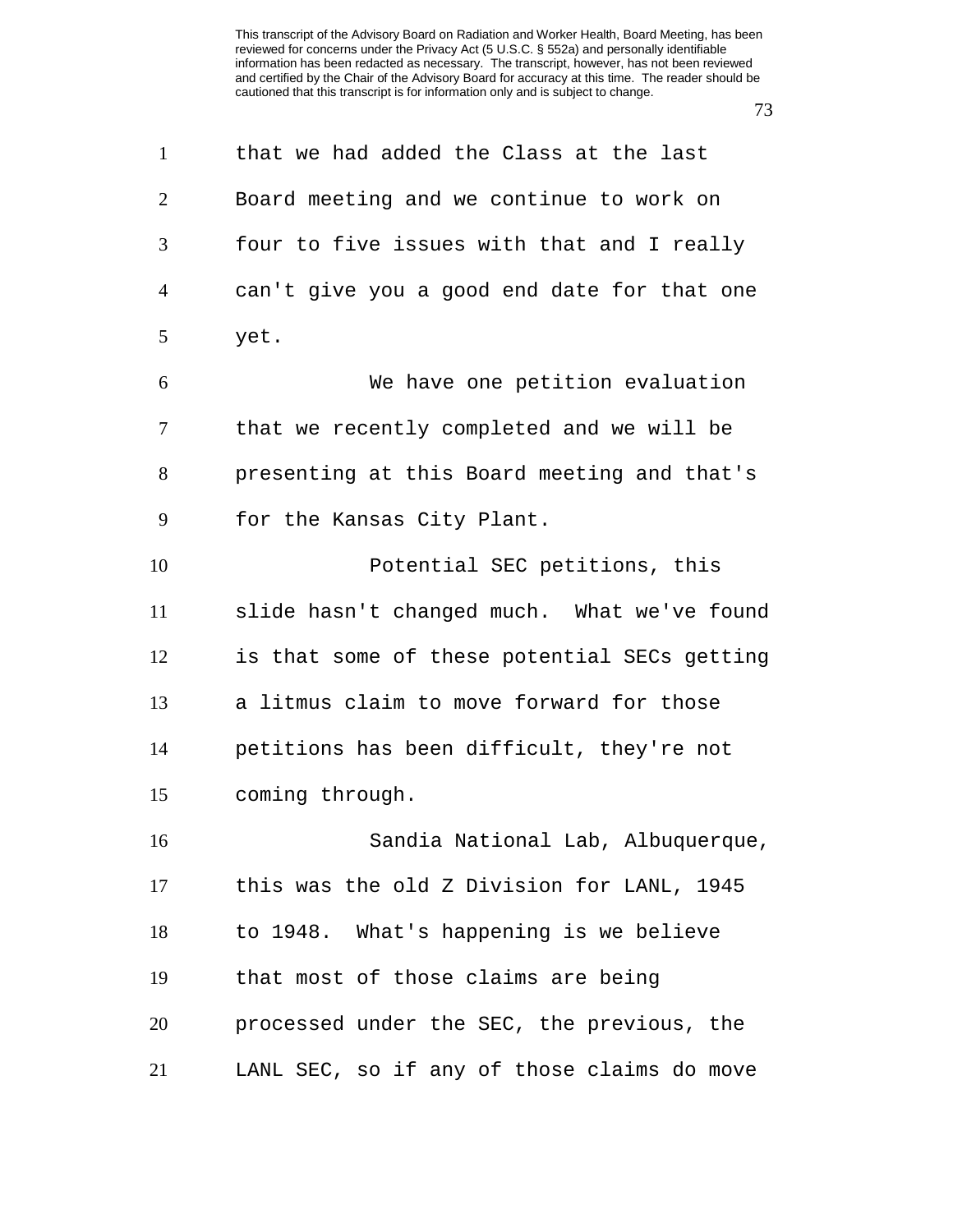forward we will move forward with the 83.14. I think also what we plan to do is when resources are available we will basically draft our Evaluation Reports for these sights and have them prepped and ready to go so when a petition does, a litmus claim does come along we can move them forward quicker. General Atomics, this was an old Class Definition that we've looked to modify to standards of basically how we would identify a Class today. Dayton Project was, we're looking at an 83.14 based on the changes in the facility designation, the change to a DOE site, and also to add a 9-month period where operations shifted from Dayton Project to Mound. Again, as I mentioned, we have one petition in the qualification process and that was Linde Air Products, 1945 to '47, however that petition is not going to

> **NEAL R. GROSS** COURT REPORTERS AND TRANSCRIBERS 1323 RHODE ISLAND AVE., N.W.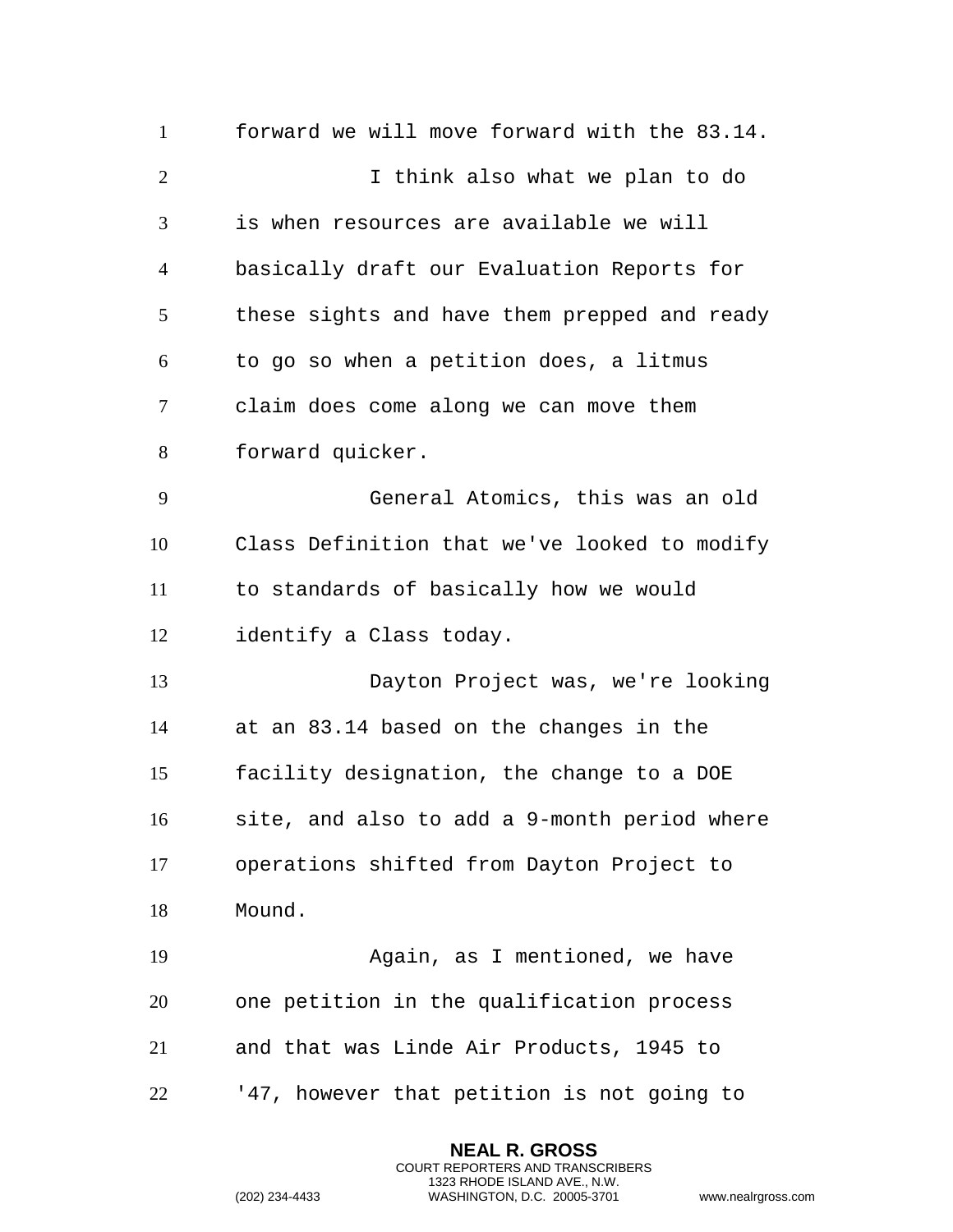qualify and we have no other petitions that are in the evaluation process. And that's it. CHAIRMAN MELIUS: Okay. Questions for LaVon? Maybe we'll save up our questions until the very last thing on the program, but thank you, LaVon. Yes? 8 MR. HINNEFELD: Jim, if I could, I just wanted to clarify one thing I said while giving a response to Dr. Anderson's questions about the administrative reviews. 12 I said the General Steel Industries review had just gotten there. In fact the review was requested in April and essentially was accepted in May, but the record of the GSI discussion covered what five years? 18 And with many, many, many meetings, a lot of information submitted for those meetings, and the task of assembling the record and trying to put it in the, you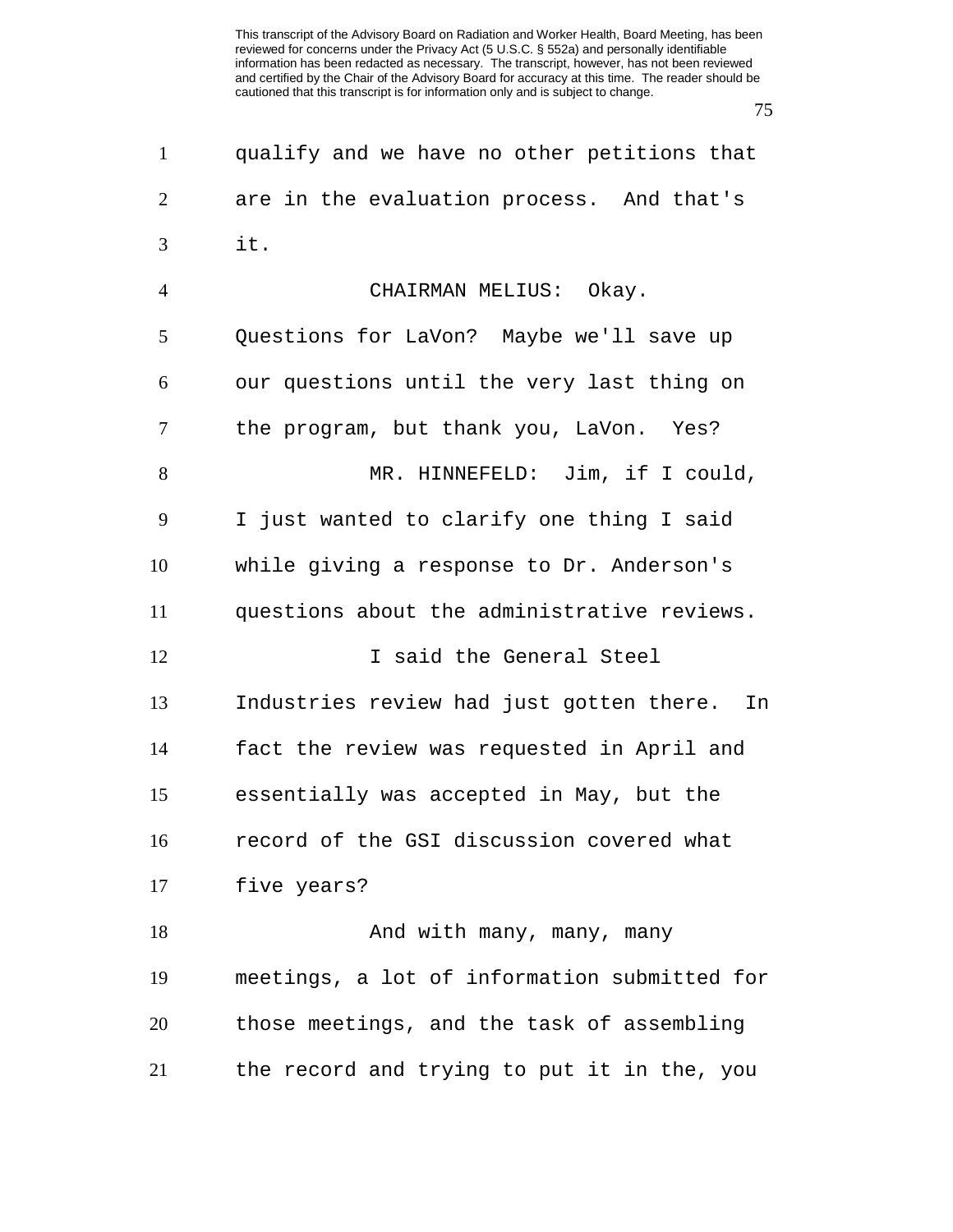know, sorting the information as it's requested and trying to minimize the duplication and putting that information together took quite a long time. And so the entirety of the record didn't get to the administrative panel until pretty late in 2013, I don't remember the actual date, but it was last year, but it was toward the end of the year. CHAIRMAN MELIUS: Okay. Thank you for that clarification, Stu. Any questions for LaVon? So we will try, just for Board Members, since somewhat LaVon predicts is the basis for how long our next Board meetings will last and how busy we will be the week before, since that's when we get all the reports. We will update it at our next Board call and try to get a better idea of where we are and what to plan on for our next meeting the end of the April. We are pretty well set on going

> **NEAL R. GROSS** COURT REPORTERS AND TRANSCRIBERS 1323 RHODE ISLAND AVE., N.W.

```
(202) 234-4433 WASHINGTON, D.C. 20005-3701 www.nealrgross.com
```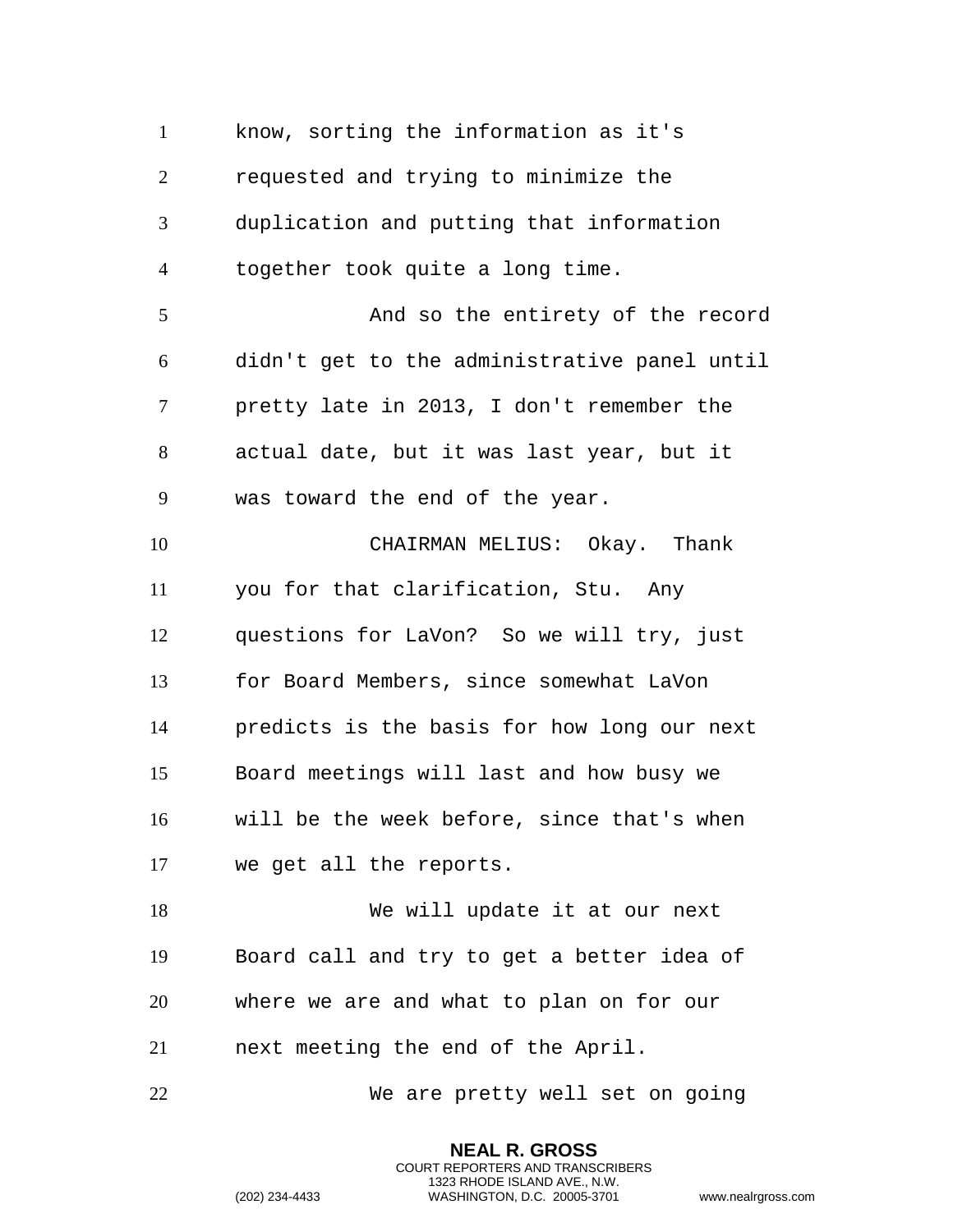| $\mathbf{1}$   | to Augusta and there is a Work Group meeting |
|----------------|----------------------------------------------|
| $\overline{2}$ | set up in early February, so I think we'll   |
| 3              | be, you know, at least have a good idea of   |
| $\overline{4}$ | the schedule and what may be on the agenda   |
| 5              | for that meeting by our Board call.          |
| 6              | So, with that, we are now                    |
| $\tau$         | scheduled for a break and why don't we       |
| 8              | return at 10:45 or so. The first session     |
| 9              | there will be, probably will not take a half |
| 10             | hour, so if you want to stretch the break a  |
| 11             | little bit and maybe come back at ten of or  |
| 12             | so, why don't we plan on that.               |
| 13             | So we'll reconvene at 10:50.                 |
| 14             | Thank you.                                   |
| 15             | (Whereupon, the above-entitled               |
| 16             | matter went off the record at 10:27 a.m. and |
| 17             | resumed at 10:54 a.m.)                       |
| 18             | CHAIRMAN MELIUS: Why don't we                |
| 19             | get seated. We'll get started, I think, if   |
| 20             | we have the key people here. I'll send Ted   |
| 21             | out and round up people.                     |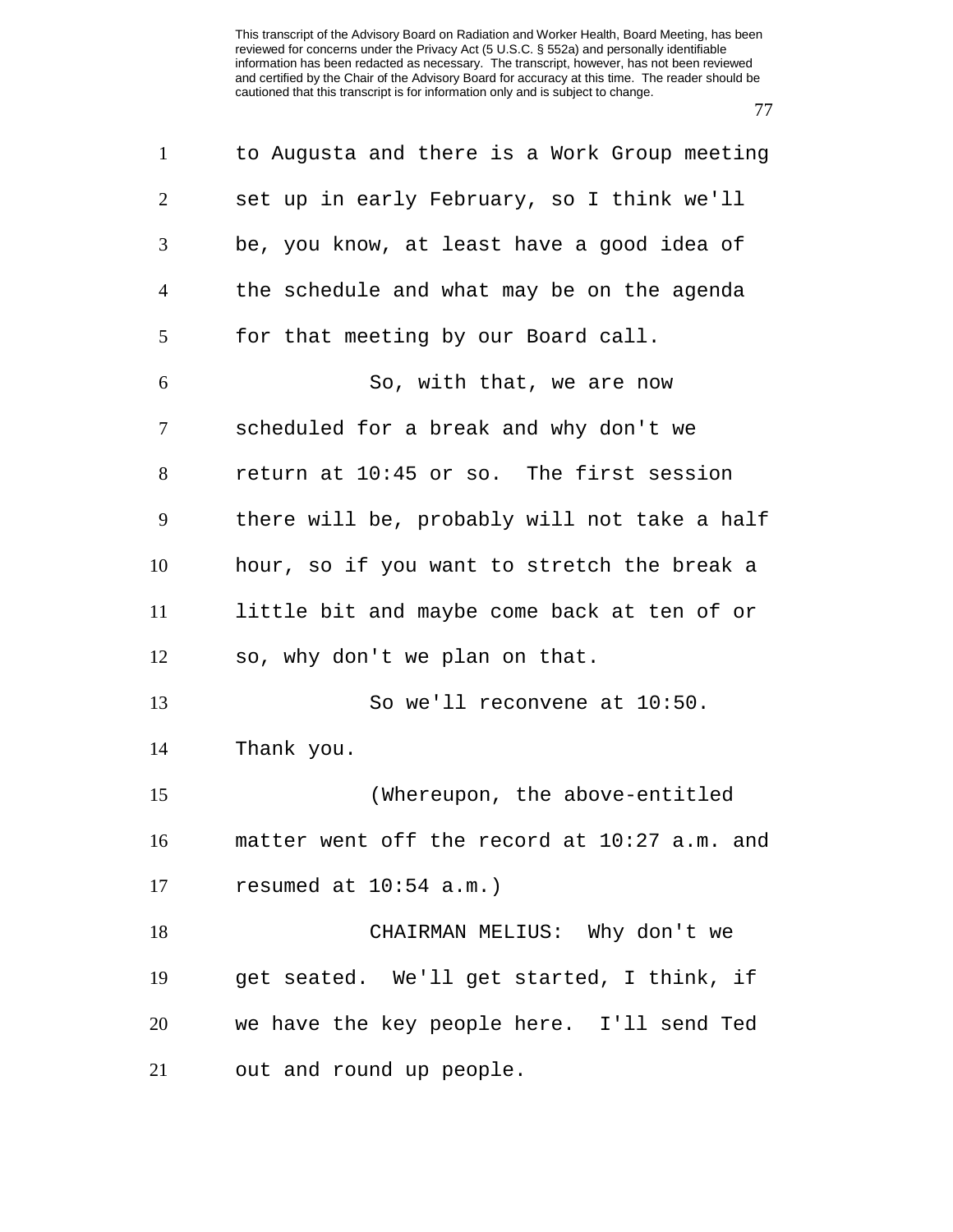Okay. We'll reconvene now and welcome back everybody. And we are going to have an update on the sufficient accuracy/coworker dose modeling. I'll do a brief introduction here and then let Jim Neton say a few words. We've had a short Work Group meeting basically which Jim can sort of update us on in terms of some of the work on sufficient accuracy and so forth. We did this Work Group on Friday and we also had a brief update at that meeting from SC&A about their work on the

one person, one sample, OPOS, or OPUS,

whatever we're calling it, it keeps

changing, work.

17 But both NIOSH and SC&A need to turn their preliminary work into full reports and get those to us. So we will be planning some follow up here, but I'll let Jim Neton, you know, just briefly tell us what, sort of an update on what NIOSH's

> **NEAL R. GROSS** COURT REPORTERS AND TRANSCRIBERS 1323 RHODE ISLAND AVE., N.W.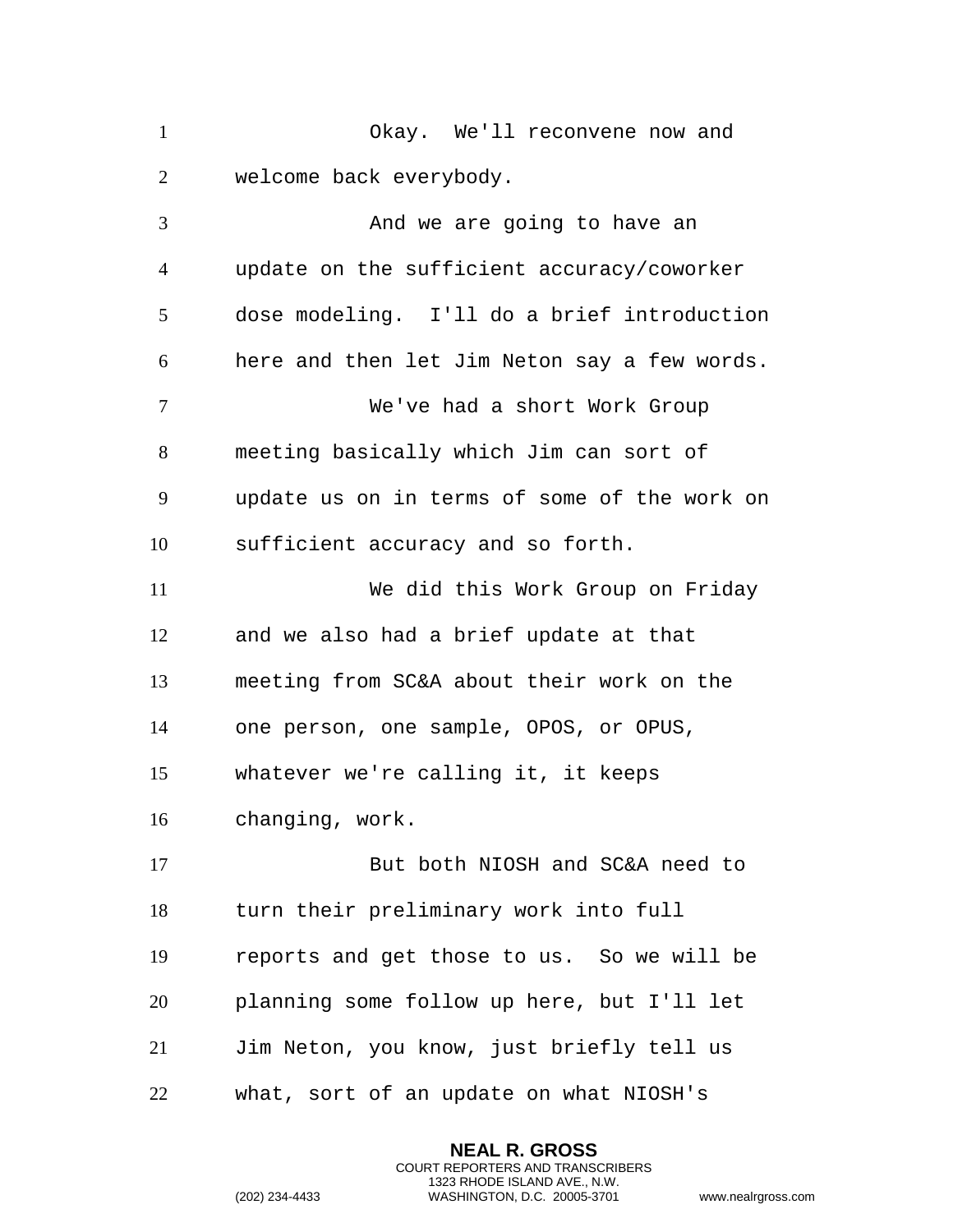progress is and so forth on this issue. Jim?

 DR. NETON: Okay. I don't have any formal slides for this presentation, it'll just be a brief update as to what we've accomplished since the last Working Group meeting, not the Friday one, but the prior one. I forget which date that was. But we were exploring the idea during the Working Group about what would constitute, what we ended up terming a practically significant dose. In other words, how much dose really matters when you start adding the dose reconstructions to affect the Probability of Causation which, of course, is the ultimate analysis. So we had proposed at that Working Group meeting to select from our NOCTS case files cases that had Probability of Causation between 45 and 50 percent and had a single cancer so we could do some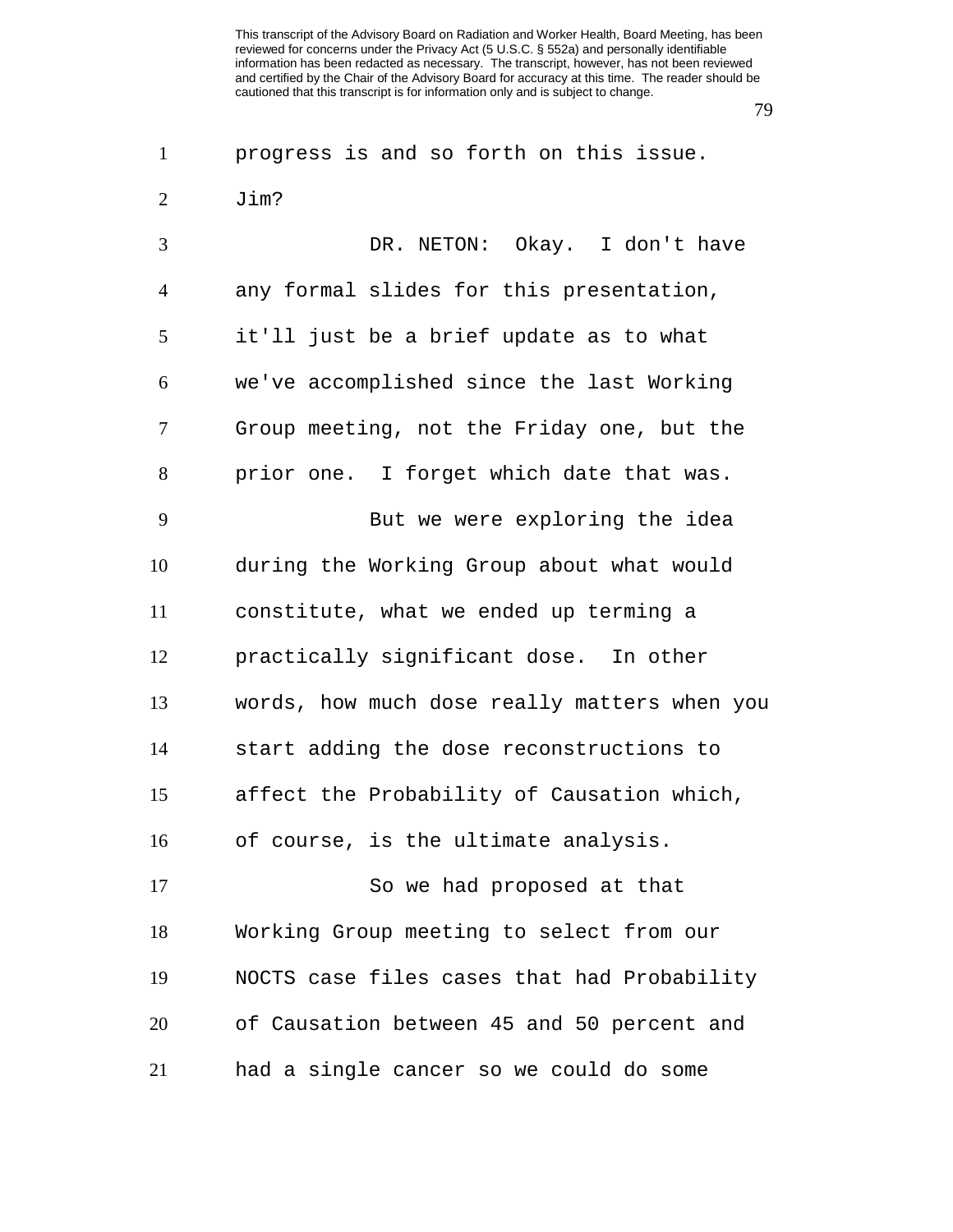direct comparisons.

| 2                        | We ended up looking through                  |
|--------------------------|----------------------------------------------|
| 3                        | 35,000-38,000 dose reconstructions and it    |
| $\overline{4}$           | turns out that only 174 cases had a          |
| 5                        | Probability of Causation with a single       |
| 6                        | cancer between 45 and 50 percent.            |
| $\overline{\mathcal{L}}$ | So we selected that number of                |
| 8                        | cases, 174, and we ended up adding 100       |
| 9                        | millirem dose, external dose only, to each   |
| 10                       | of those cases.                              |
| 11                       | At the point in the exposure                 |
| 12                       | profile where we thought it would make the   |
| 13                       | maximum, had the maximum effect. We reran    |
| 14                       | those and, a considerable effort, I mean we  |
| 15                       | reran these case 30 times at 10,000          |
| 16                       | iterations each. That's the standard         |
| 17                       | protocol for how we analyze a case that      |
| 18                       | falls between 45 and 50.                     |
| 19                       | We reran them adding a zero dose,            |
| 20                       | which would reset the random number seed and |
| 21                       | adding 100 millirem dose using the same      |
| 22                       | random number seed as the zero dose          |

**NEAL R. GROSS** COURT REPORTERS AND TRANSCRIBERS 1323 RHODE ISLAND AVE., N.W.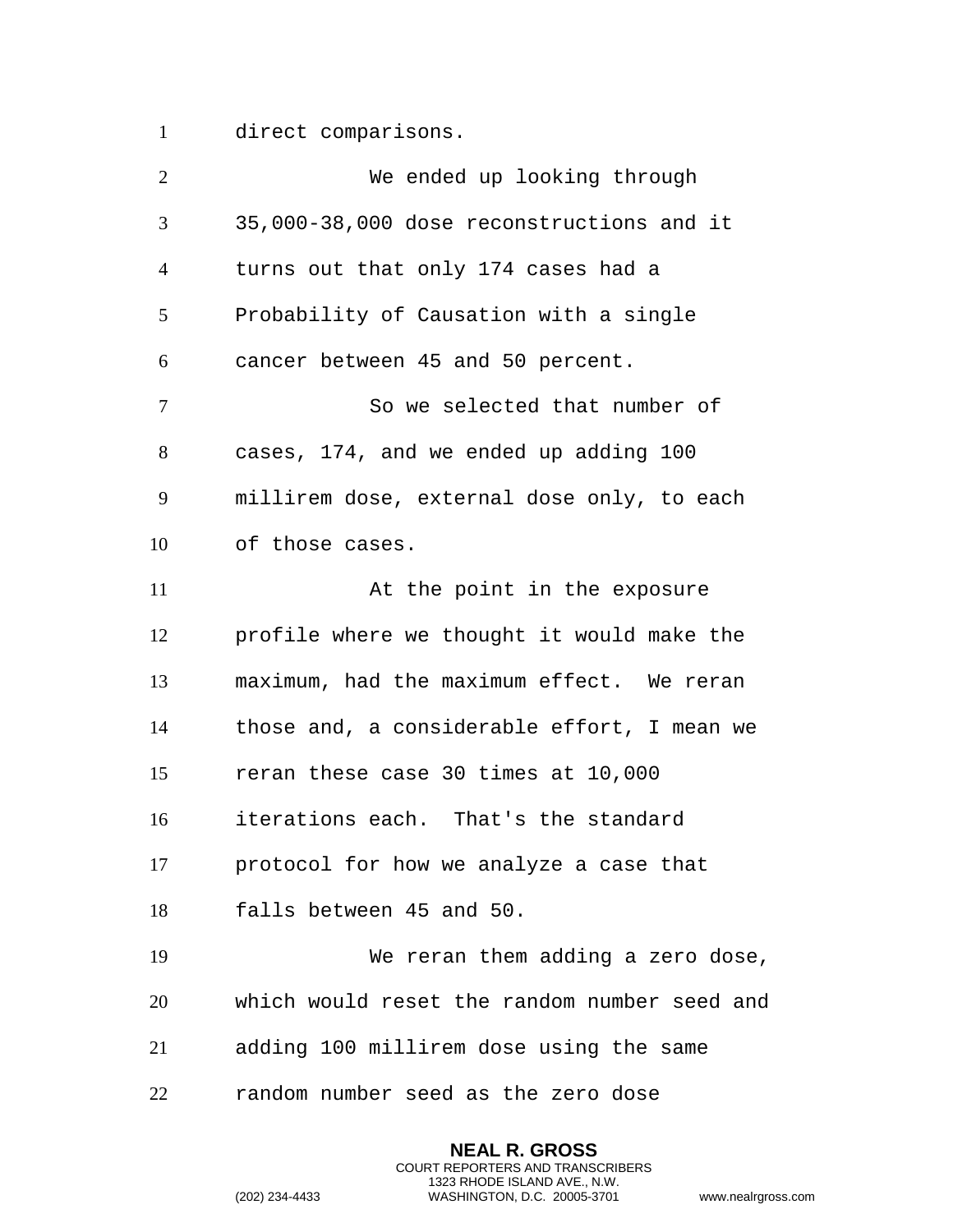| addition. |
|-----------|
|           |

| $\overline{2}$ | And when you directly compare                |
|----------------|----------------------------------------------|
| 3              | those of interest it turns out that none of  |
| 4              | the cases that we analyzed went over 50      |
| 5              | percent, which really surprised me. I        |
| 6              | thought for sure we'd have some that were up |
| 7              | against the edge.                            |
| 8              | It turns out that the mean, the              |
| 9              | average additional PoC added to those 174    |
| 10             | cases was 0.06 percent. So it's a very       |
| 11             | small incremental increase.                  |
| 12             | The distribution of cases was                |
| 13             | somewhat interesting as well. I think lung   |
| 14             | constituted about 50-something cases and     |
| 15             | basal cell carcinoma had another 11 or 20,   |
| 16             | between those two it was about 50 percent of |
| 17             | the cases were represented by those two      |
| 18             | cancers.                                     |
| 19             | The rest were sort of distributed            |
| 20             | randomly about. There didn't seem to be any  |
| 21             | real difference between solid cancers and    |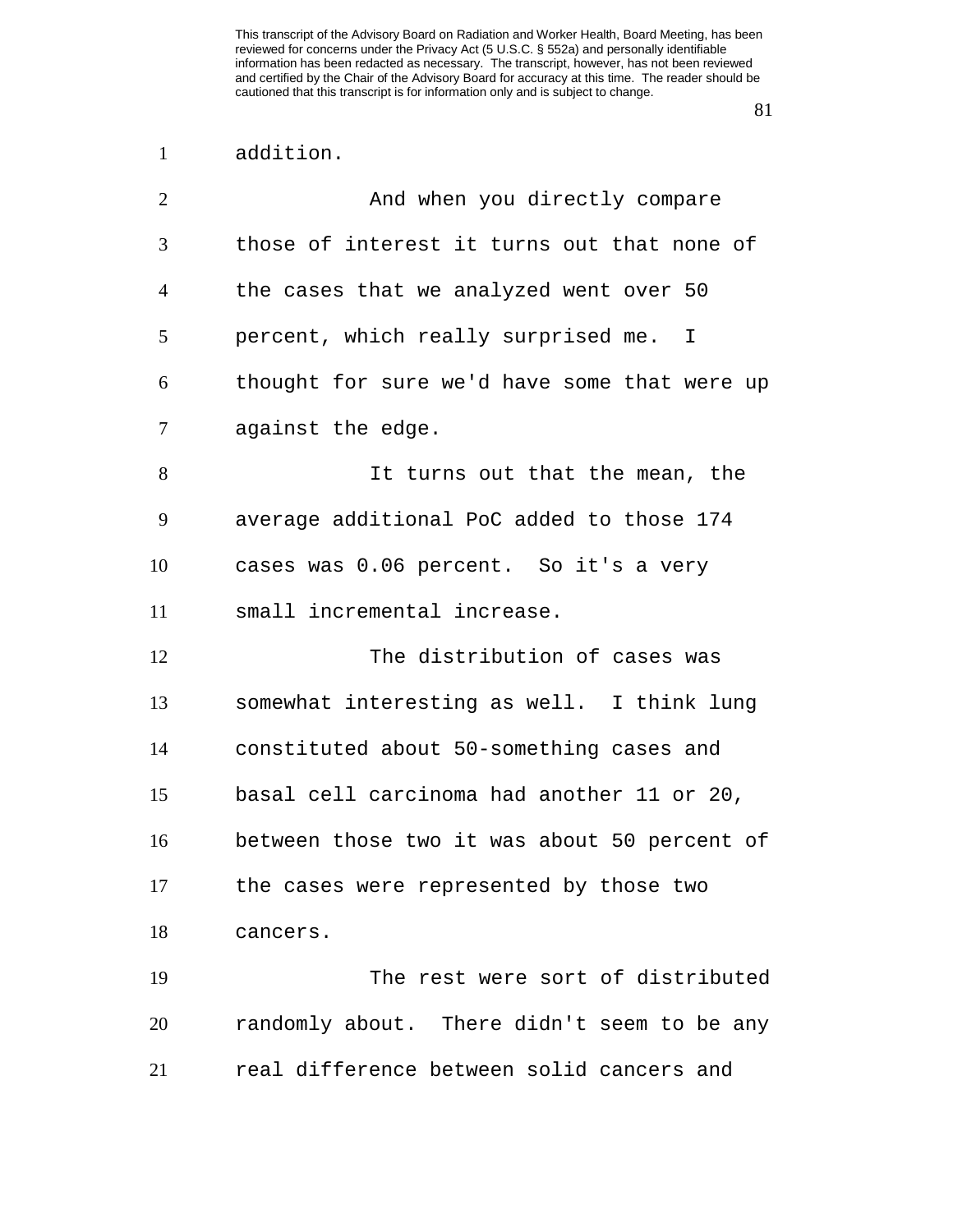leukemias, but we just received these results a few days ago.

 We're analyzing them, and as Dr. Melius said we're going to be providing a full report on this as to what we found, what we think it means, and where we need to go from here. 8 CHAIRMAN MELIUS: Okay. Thanks, Jim. Any questions for Jim? As I said this is a, he said it's sort of a work and those are very preliminary results on that. If you remember this is coming back, some of our struggles to deal with coworker models and we're going to be doing statistical comparisons in determining issues related to coworker models. We sort of need to know how much of a difference are we trying to find? How much a difference is meaningful? Obviously it relates to other dose reconstruction issues, residual periods, but really it,

almost any situation we're dealing with.

**NEAL R. GROSS** COURT REPORTERS AND TRANSCRIBERS 1323 RHODE ISLAND AVE., N.W.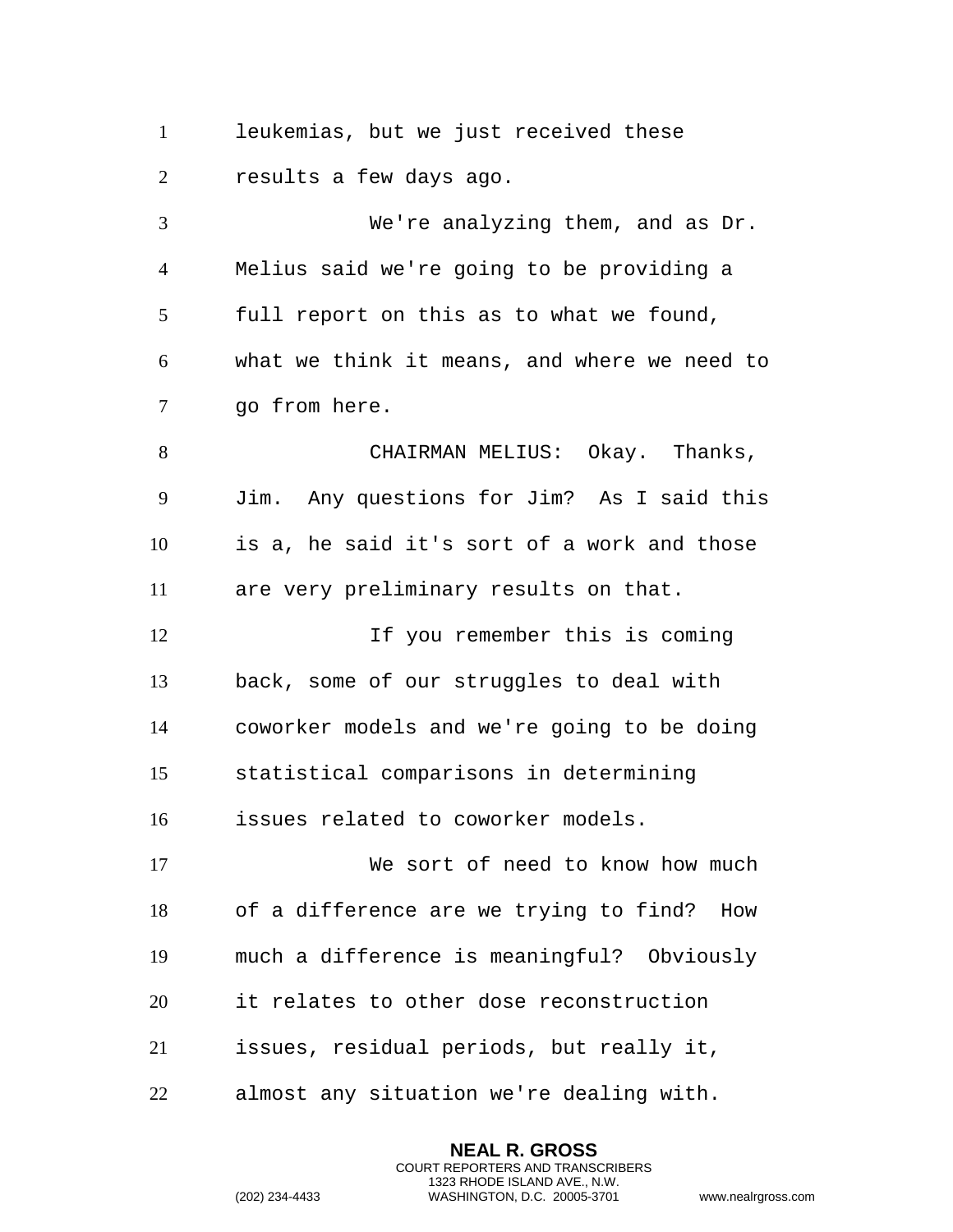| $\mathbf{1}$   | So I think it's, you know, sort             |
|----------------|---------------------------------------------|
| 2              | of an important first step in doing this.   |
| 3              | SC&A had some interesting findings on the,  |
| $\overline{4}$ | comments on the OPOS, the one person, one   |
| 5              | sample issue also.                          |
| 6              | We'll be getting to both of their           |
| $\tau$         | reports. NIOSH will be writing up theirs    |
| 8              | and SC&A will be finishing their report and |
| 9              | we'll have a Work Group meeting and believe |
| 10             | we should have more to report back by the,  |
| 11             | if I'm guessing right, by the April Board   |
| 12             | meeting.                                    |
| 13             | So we are making progress there             |
| 14             | and we'll give feedback to the entire Board |
| 15             | at our April meeting. Our next issue is     |
| 16             | General Steel Industries and the TBD-6000   |
| 17             | Work Group and Paul Ziemer will be          |
| 18             | presenting.                                 |
| 19             | MEMBER ZIEMER: Thank you, Jim.              |
| 20             | While we pull the slides up, oh, I guess    |
| 21             | they're here now.                           |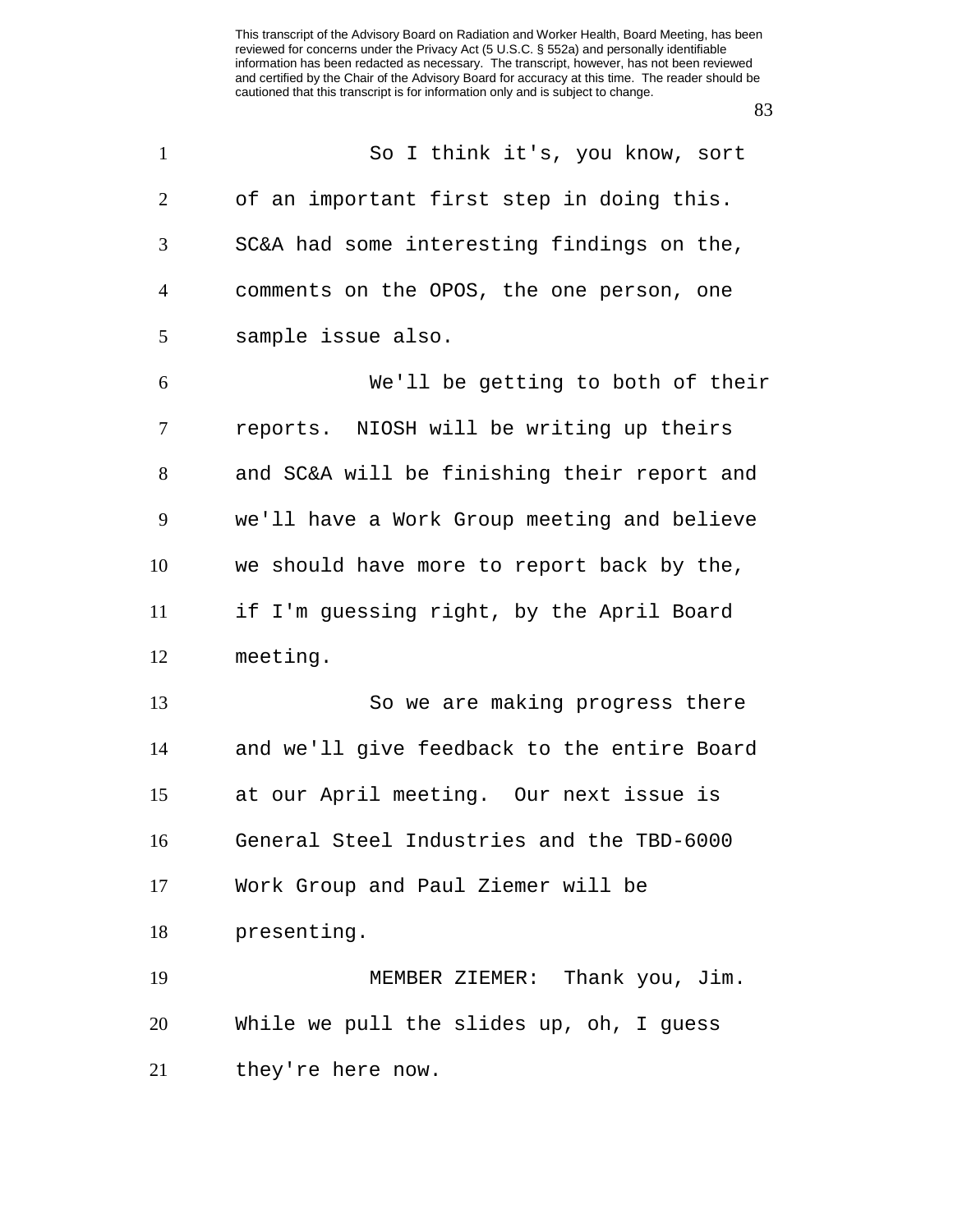1 If I might, Mr. Chairman, as a courtesy make sure that both the co- petitioner and the site expert are on the line. I want to make sure that they're at least present at this part of the presentation. Dr. Dan McKeel and Mr. John Ramspott, are you folks on the line? DR. MCKEEL: Dr. Ziemer, this is Dan McKeel, I'm listening. 11 MEMBER ZIEMER: Thank you. MR. RAMSPOTT: I'm listening as well. Thank you, Doctor. MEMBER ZIEMER: Okay, thank you. Okay, let me proceed through the slides and after I finish Dr. Neton will also have a brief presentation to summarize the NIOSH position on the issue of the lost radium source as well as the summary of how they're handling the various aspects of the dose reconstructions. First of all, I just wanted to

> **NEAL R. GROSS** COURT REPORTERS AND TRANSCRIBERS 1323 RHODE ISLAND AVE., N.W.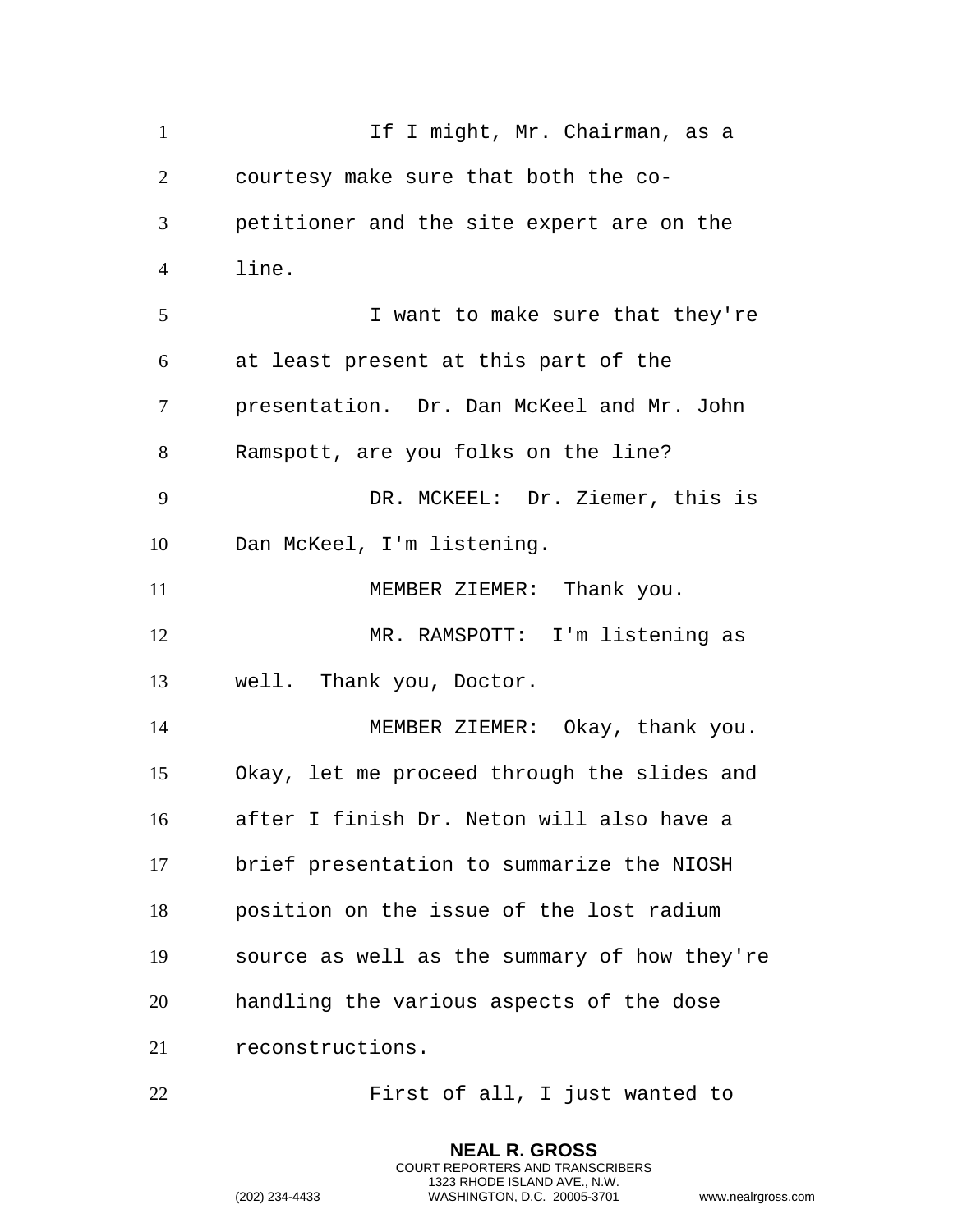| $\mathbf{1}$   | remind you of who the Work Group Members     |
|----------------|----------------------------------------------|
| $\overline{2}$ | are. I serve as Chair, Josie Beach, John     |
| 3              | Poston, and Wanda Munn, are the other        |
| $\overline{4}$ | participants in the Work Group.              |
| 5              | I reported to the Board at the               |
| 6              | telephone conference call on December, in    |
| $\tau$         | mid-December, and since then the Work Group  |
| 8              | has had two conference call meetings. The    |
| 9              | first of which was on December 19th of last  |
| 10             | year and then we met recently on January     |
| 11             | 16th.                                        |
| 12             | At the December 19th meeting,                |
| 13             | I've simply summarized here very briefly     |
| 14             | what issues we were addressing at that time, |
| 15             | and I believe we had reported prior to that  |
| 16             | to the Board that we would be addressing     |
| 17             | these.                                       |
| 18             | Specifically, skin dose                      |
| 19             | calculations and the SC&A review of the      |
| 20             | MCNPX calculations for betatron exposures.   |
| 21             | Also, the DCAS review of the resuspension    |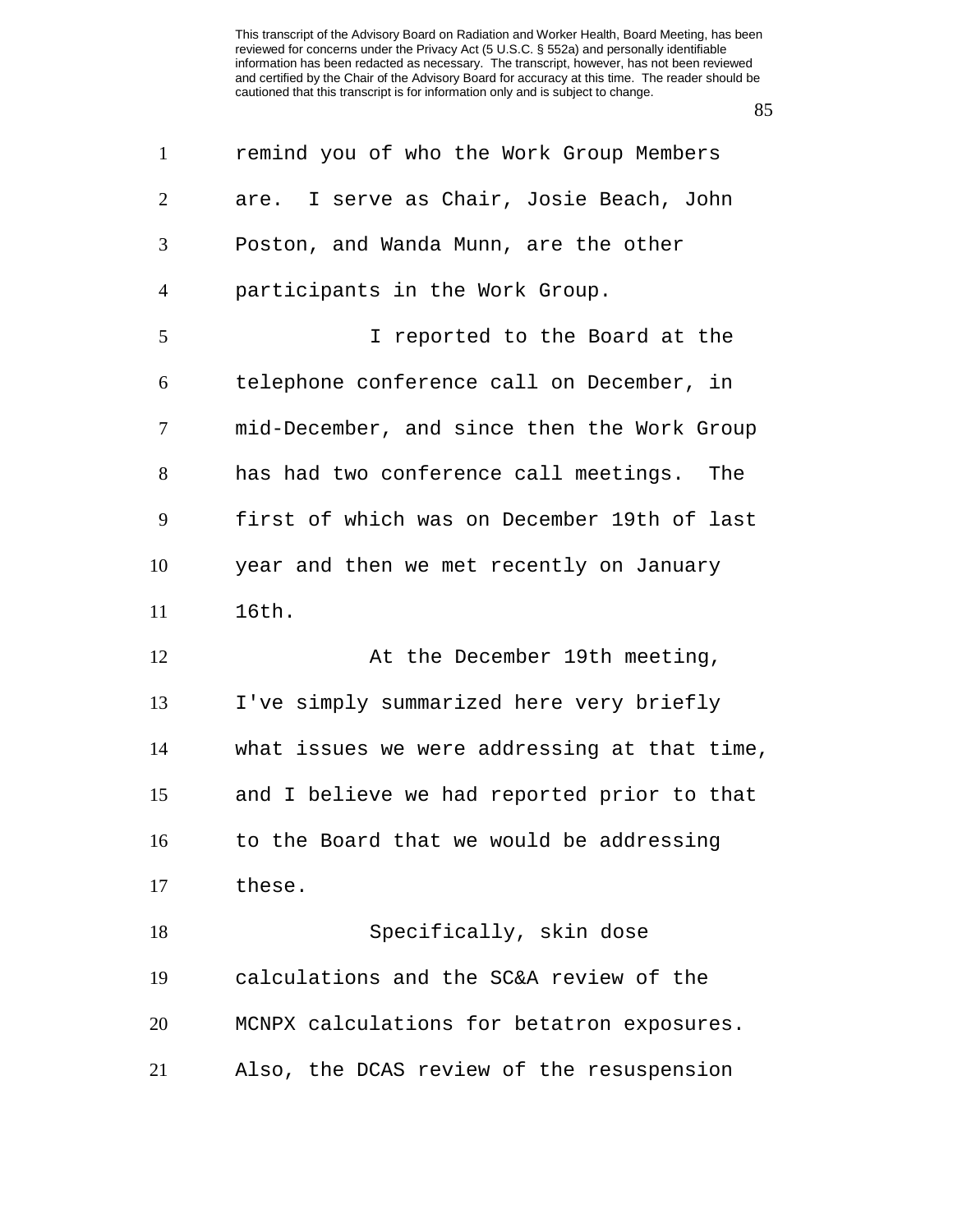factor for the residual period, and then the DCAS review of a report that was provided, or we were made aware of by Dr. McKeel, AEC Report NYO 4699, which was a report on a variety of accelerators that were used around the country and the issue of considering whether or not there was a potential in using some of the, one or more of those sites for surrogate data for the GSI site. And so we had a discussion of

 that and NIOSH's review of that report. And then at our January 16th meeting we focused on the MCNPX calculations for neutron and other external exposures.

 That also involved the issue of whether or not film badges would be used, and I believe the, all of the Board Members have received the interchanges on that, both of the material provided to the Board and also the concerns of the co-petitioner on that issue as to the use of the Landauer

> **NEAL R. GROSS** COURT REPORTERS AND TRANSCRIBERS 1323 RHODE ISLAND AVE., N.W.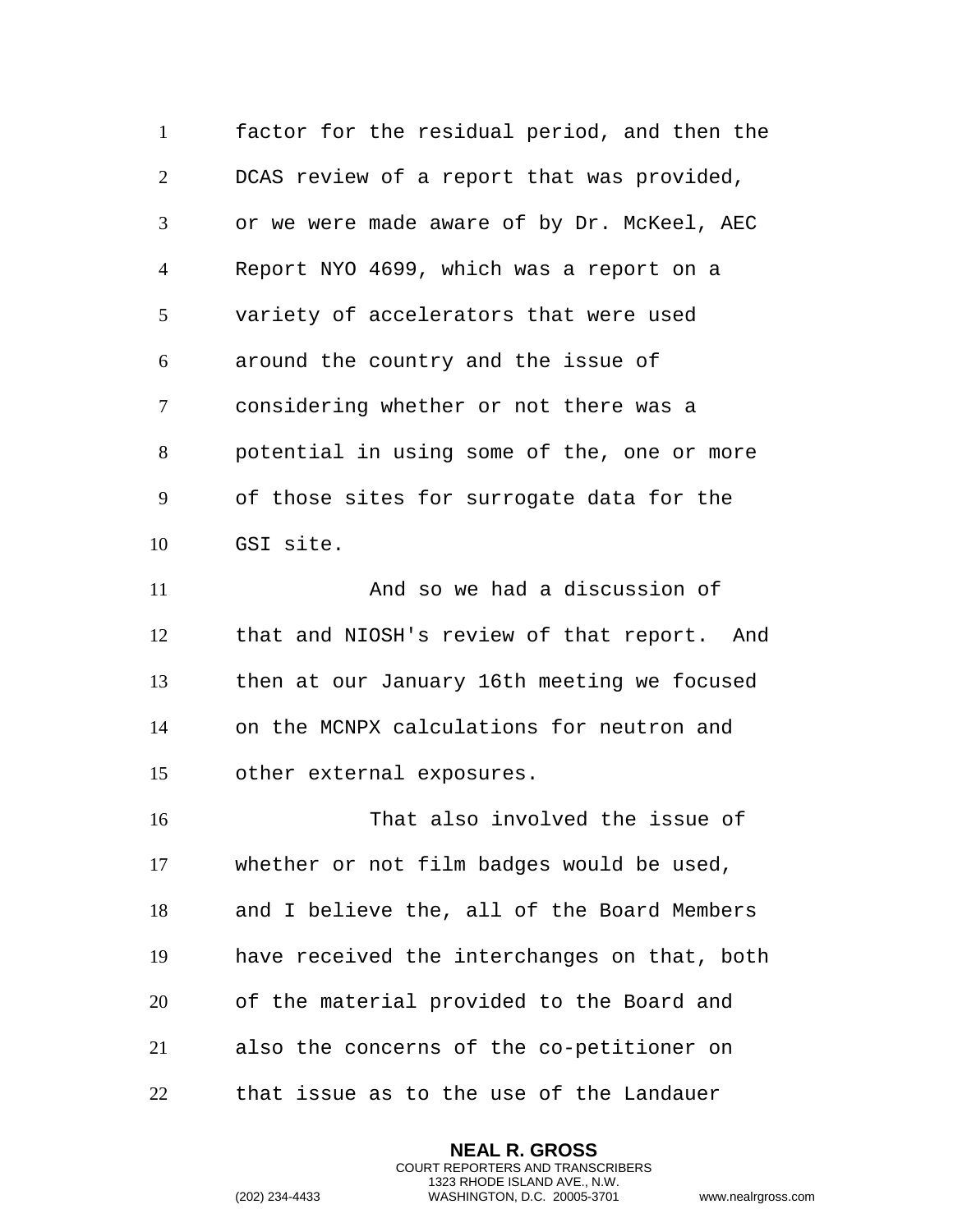| $\mathbf{1}$   | film badges and the NIOSH position on why    |
|----------------|----------------------------------------------|
| $\overline{2}$ | they would not use those any longer.         |
| 3              | We can develop that further if we            |
| $\overline{4}$ | need to in this Board meeting, but I believe |
| 5              | everybody's aware of that. Then we also      |
| 6              | addressed the Appendix BB matrix issues and  |
| 7              | the resolution of those issues and I will    |
| 8              | summarize that here momentarily.             |
| 9              | And then finally at that meeting,            |
| 10             | again the site expert and the co-petitioner  |
| 11             | raised concerns again about the missing      |
| 12             | radium source and whether or not that was    |
| 13             | appropriately considered in the external     |
| 14             | exposure models and I'll address that in a   |
| 15             | little more detail in just a moment.         |
| 16             | Now let me summarize the Appendix            |
| 17             | BB matrix issues, I'll go through them       |
| 18             | individually in a moment, but I'll just      |
| 19             | indicate here in summary.                    |
| 20             | All of the open issues were                  |
| 21             | either closed or designated to be in         |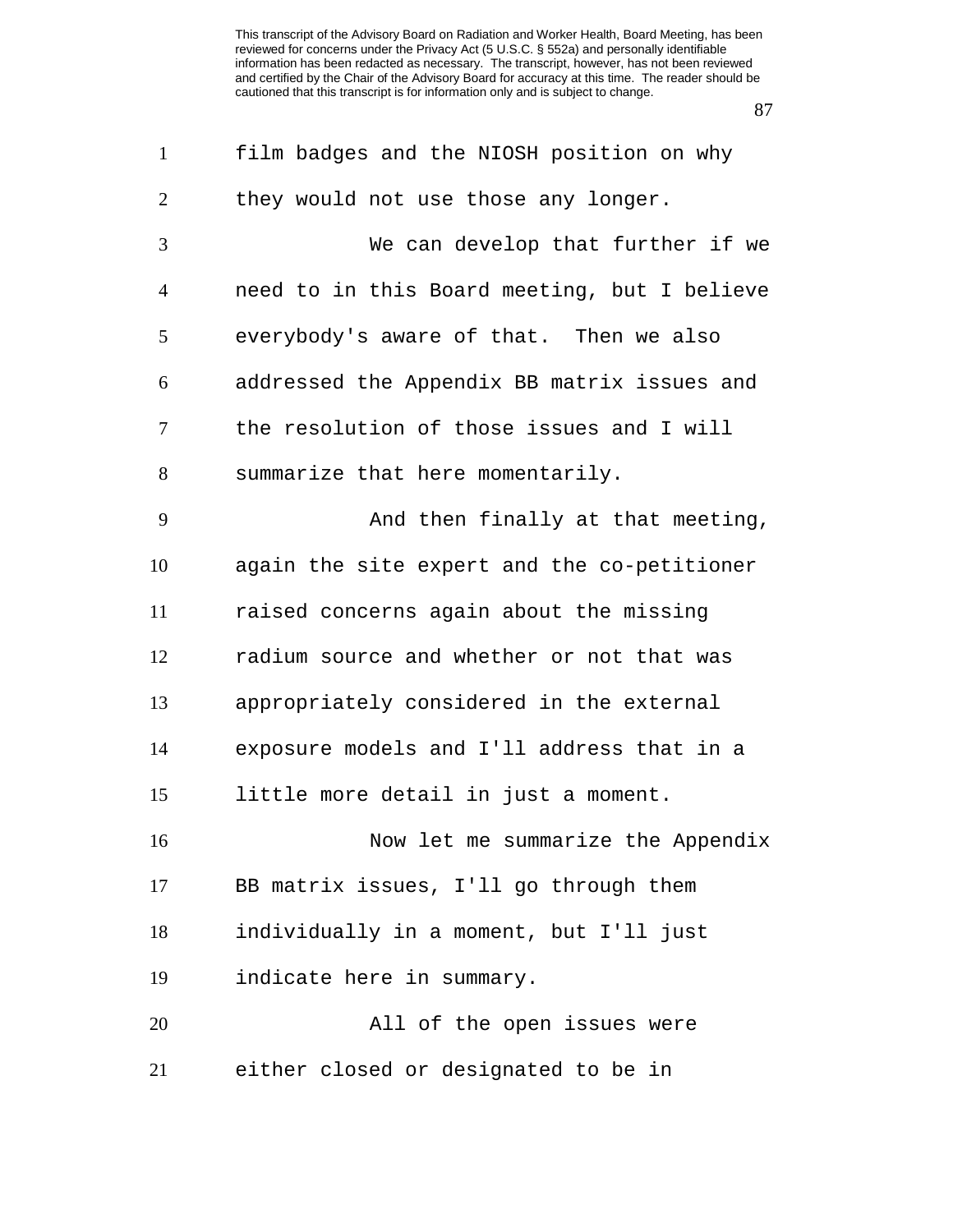abeyance, and by in abeyance, in essence, that means that we have completed our work on the issue and we are awaiting its appearance in a revised Appendix BB to confirm that the agreed to change has actually occurred. This also includes several issues from the SEC Issues Matrix that were transferred to Appendix BB at the time that the Work Group recommended that the SEC Class be denied. 12 And then simply make this comment that with the resolution of these issues the Work Group felt that revision of Appendix BB by NIOSH could get underway. Here is a summary of the Appendix BB Issues Matrix, as far as I know everybody has the latest version of the matrix. It's extremely long and detailed, so I have simply identified the issues by a brief title. I did ask SC&A to review this and

> **NEAL R. GROSS** COURT REPORTERS AND TRANSCRIBERS 1323 RHODE ISLAND AVE., N.W.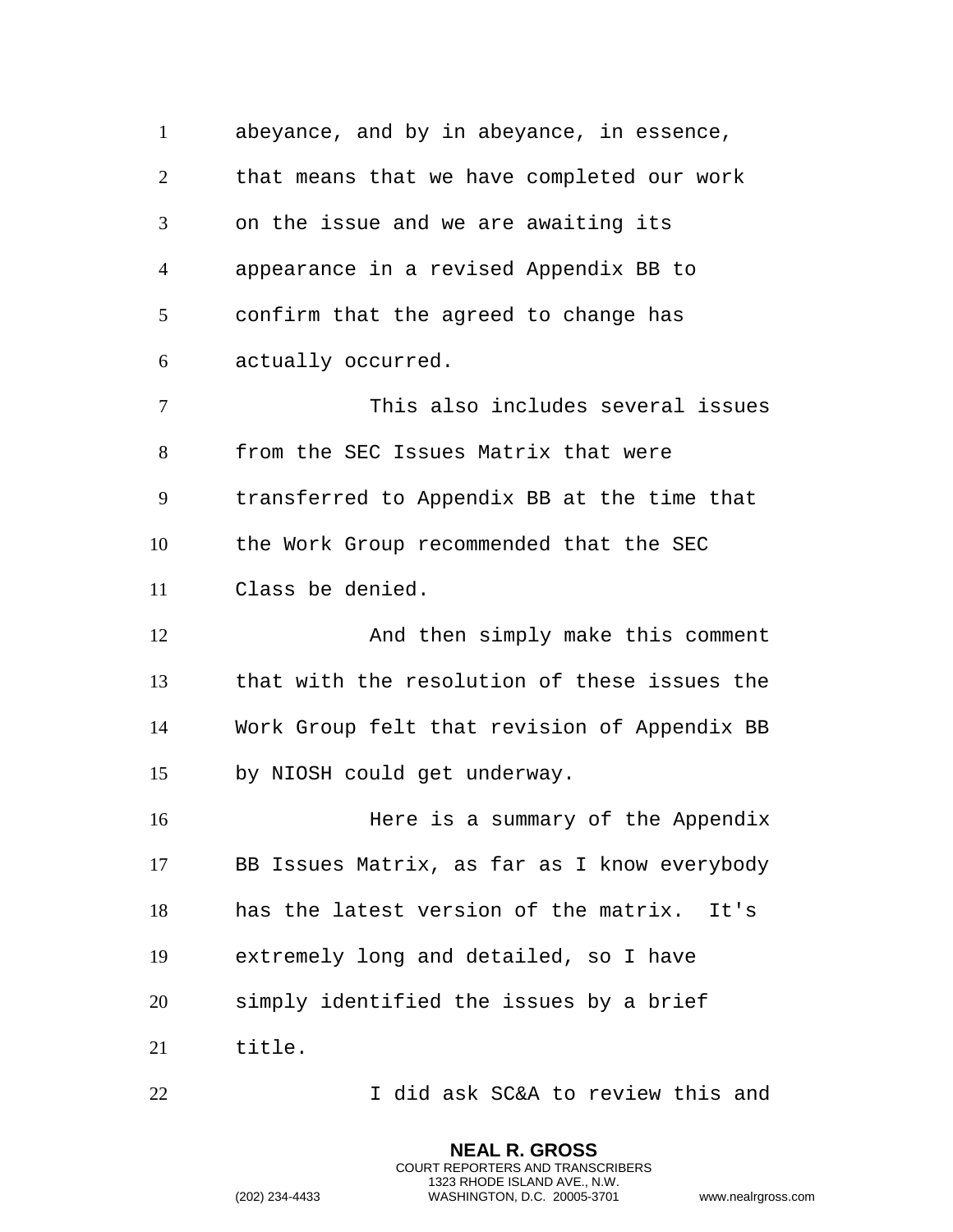| $\mathbf{1}$   | make sure that they were comfortable with    |
|----------------|----------------------------------------------|
| 2              | how I described the actual finding. The      |
| 3              | first finding had to do with the data        |
| $\overline{4}$ | sources and that is now in abeyance by       |
| 5              | action of the Work Group.                    |
| 6              | All of these items were                      |
| $\tau$         | individually voted on by the Work Group and  |
| 8              | we were in agreement on all of them. The     |
| 9              | second item is an old one which had been     |
| 10             | agreed to quite awhile back that the, well   |
| 11             | not -- I'm sorry this is not the one that    |
| 12             | was agreed to a long time ago, this was more |
| 13             | recent.                                      |
| 14             | The period of covered employment             |
| 15             | has changed. There was an earlier period     |
| 16             | that has been added and that issue now is    |
| 17             | agreed to and closed.                        |
| 18             | The issue of the betatron beam               |
| 19             | intensity that was originally questioned by  |
| 20             | SC&A, that now is closed. Under estimate of  |
| 21             | stray betatron radiation, and this one also  |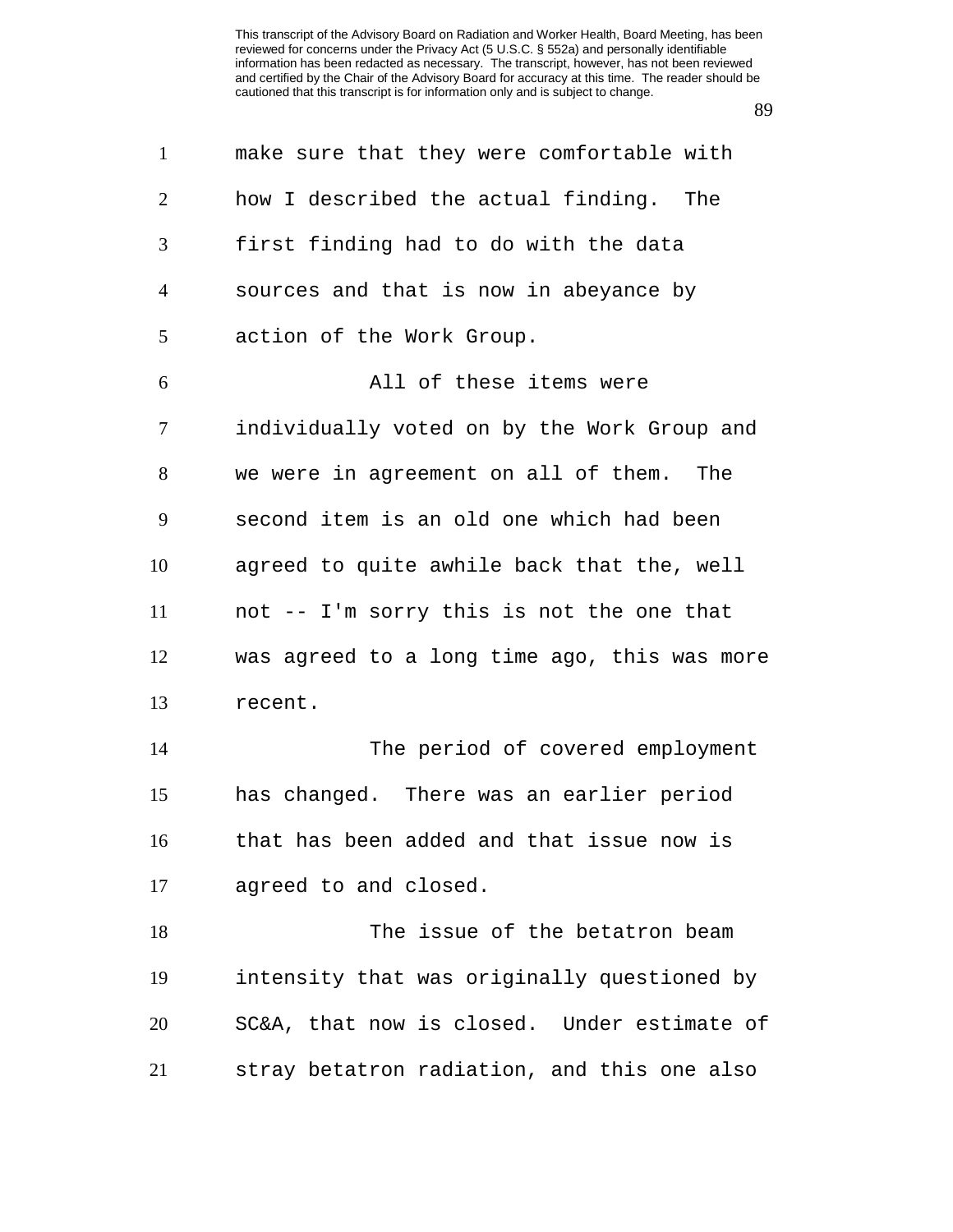included issues from the SEC Issue Matrix, Issues 2, 6, and 8, that now has been agreed to and is in abeyance. The presence of other radiography sources, this includes Issue 3 from SEC Issue Matrix, that has been closed. The handling of skin dose, which was also Issue 9 in the SEC Issues Matrix, that's in abeyance. Residual radiation from betatron apparatus, that's closed. I might add in case there's any confusion, this has nothing to do with the residual period. We're talking about radiation that's present after the betatron is turned off. It lingers for some period of time, sometimes short, sometimes longer, but that has been dealt with. Number 8 is one that was agreed to quite awhile back that the work hours were longer than originally shown in the Appendix BB Matrix and that issue is closed.

> **NEAL R. GROSS** COURT REPORTERS AND TRANSCRIBERS 1323 RHODE ISLAND AVE., N.W.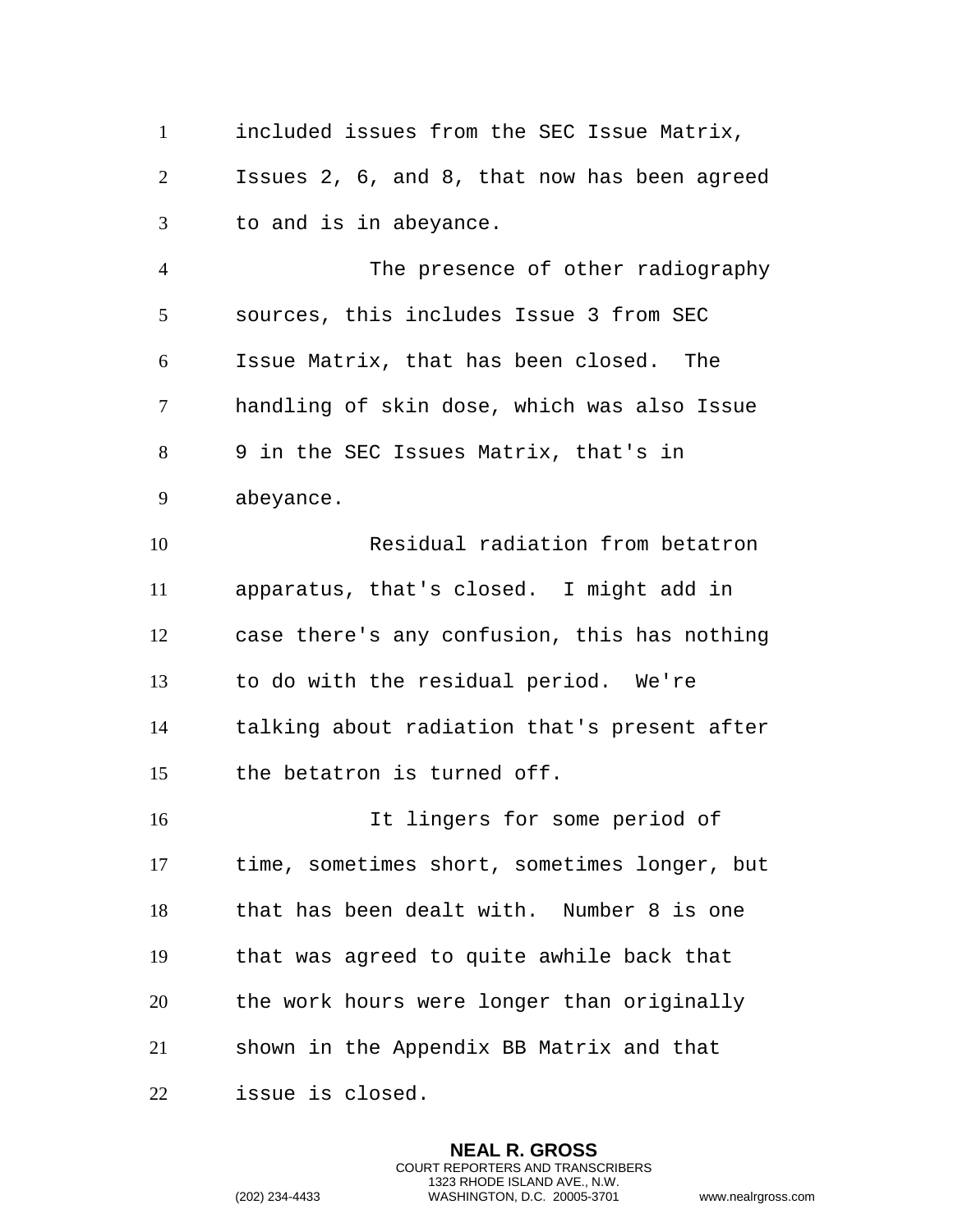| $\mathbf{1}$   | Work practices, that is in                   |
|----------------|----------------------------------------------|
| $\overline{2}$ | abeyance, dose rates from uranium in         |
| 3              | abeyance, dose to other workers, this is     |
| 4              | workers in other parts of the plant, in      |
| 5              | abeyance, and then the surface contamination |
| 6              | and resuspension, those have been agreed to, |
| 7              | this also goes into the residual period and  |
| 8              | that is in abeyance.                         |
| 9              | And there was one that simply                |
| 10             | involves incorrect use of units and that has |
| 11             | been agreed to and is in abeyance and should |
| 12             | show up correctly in the revised report.     |
| 13             | At our last meeting, as I                    |
| 14             | indicated a moment ago, Mr. Ramspott and Dr. |
| 15             | McKeel reiterated particular concerns about  |
| 16             | the lost radium source.                      |
| 17             | You may recall, and I think all              |
| 18             | of you have tracked this issue for several   |
| 19             | years, initially there was debate about      |
| 20             | whether such an incident had actually        |
| 21             | occurred.                                    |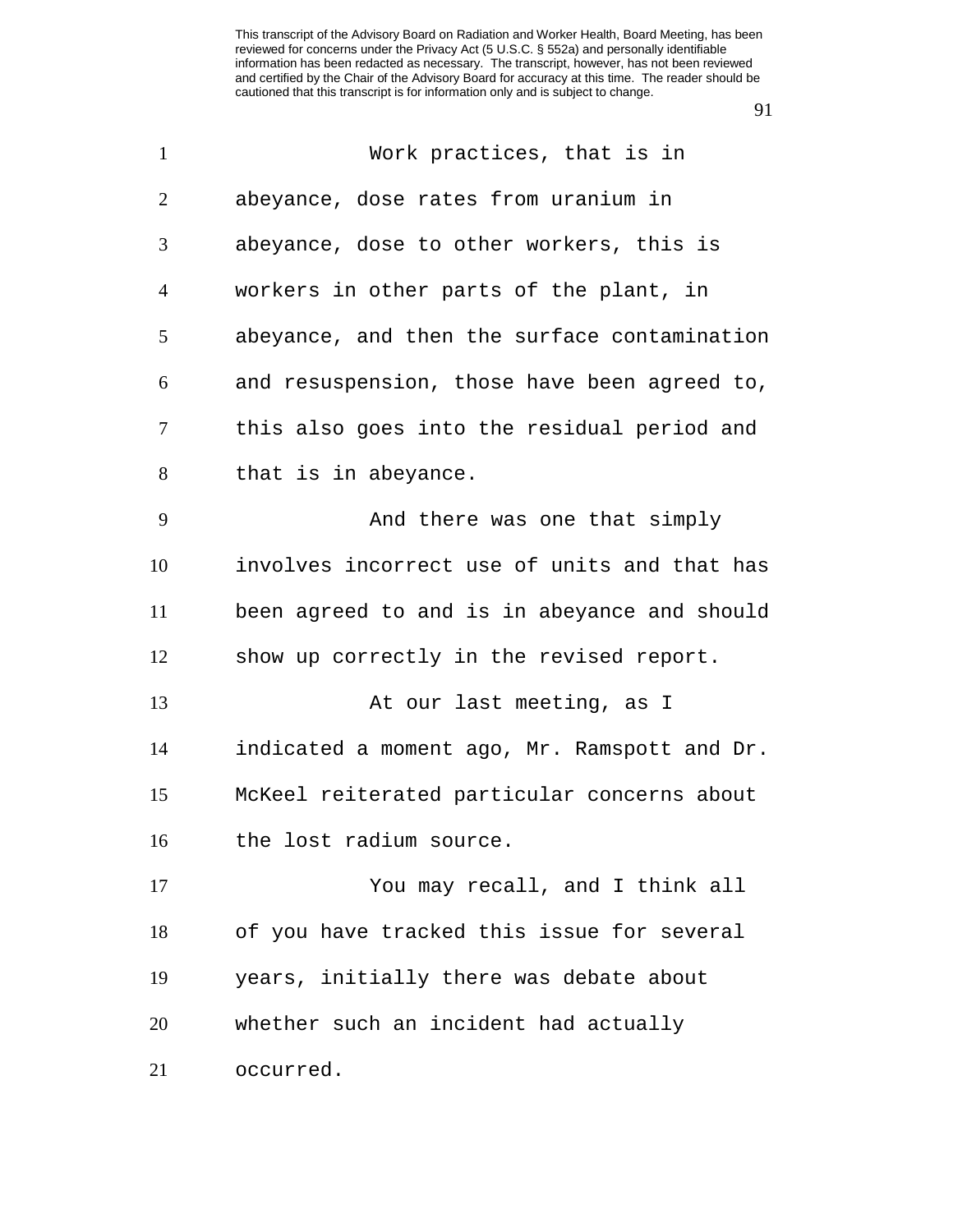1 I know that Dr. McKeel had indicated to us and was concerned about our use of the words "urban legend," and I want to clarify that I have been misquoted on that. I said it may or may not be an urban legend. I never declared that it was. I said it may or may not be, because originally it appeared to be, to have been treated as such and we indicated that it may not be. And indeed the site expert and the co-petitioner were able to find additional documentation confirming that in fact the source, there was a plumb bob type radium source that was missing on that site and that particular source of 500 millicuries I indicate in the second point here had been missing for at least a week and probably closer to ten days in October of 1953.

There were a number of news

**NEAL R. GROSS** COURT REPORTERS AND TRANSCRIBERS 1323 RHODE ISLAND AVE., N.W.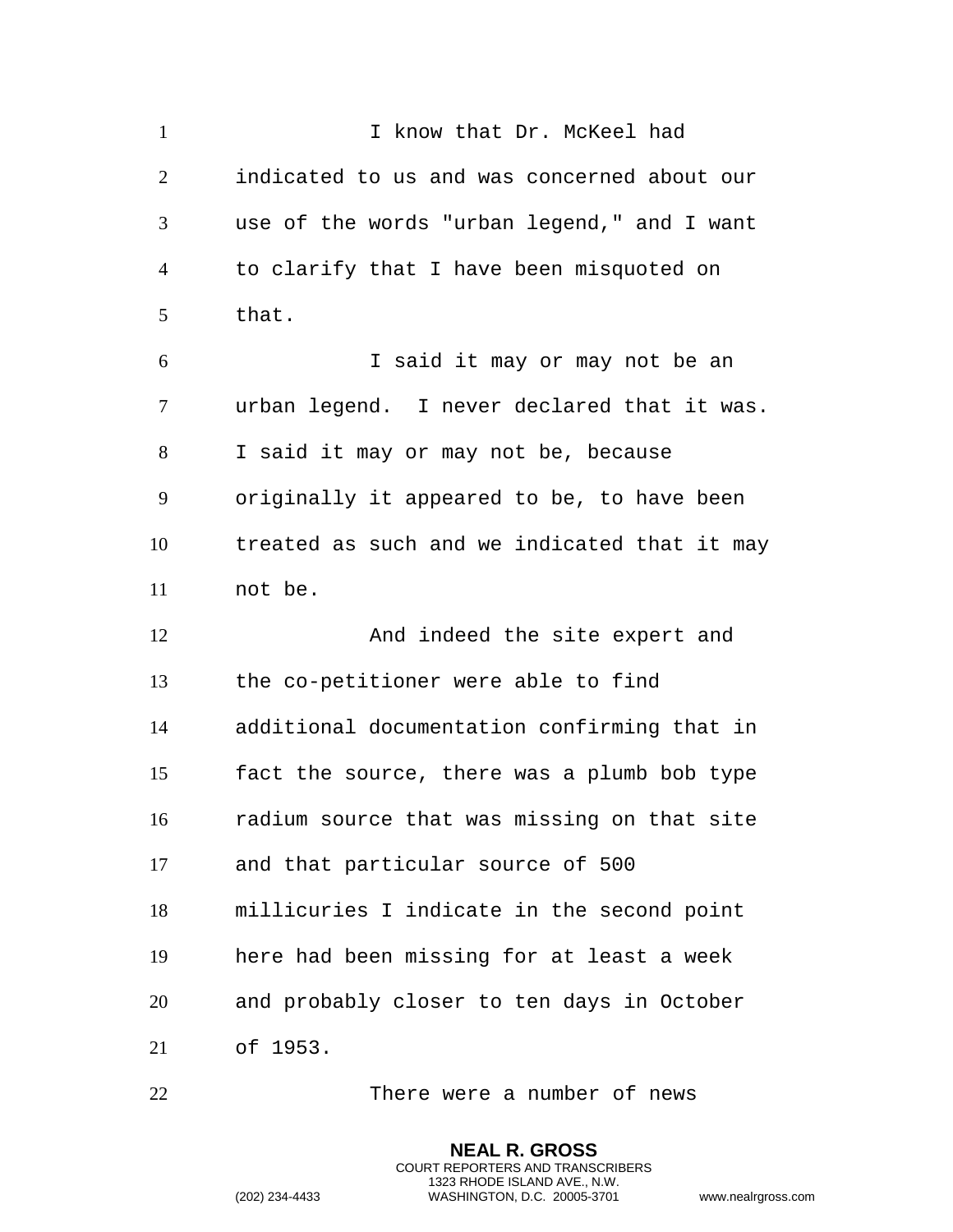| $\mathbf{1}$   | articles and I believe the latest document   |
|----------------|----------------------------------------------|
| $\overline{2}$ | on this, I believe has been distributed to   |
| 3              | all of the Board Members, there were several |
| $\overline{4}$ | news stories there.                          |
| 5              | And some differing things, but               |
| 6              | one news story said that the source was lost |
| $\tau$         | in the plant, another one indicated it was   |
| 8              | found outside the plant, but there appeared  |
| 9              | to be some uncertainty about that in terms   |
| 10             | of when and, between when the source was     |
| 11             | missing and when it was found.               |
| 12             | I added the fourth bullet here,              |
| 13             | and I know Dr. McKeel objected to this,      |
| 14             | indicating that he did not state that the    |
| 15             | person who lost the source died and I agree  |
| 16             | he did not say that.                         |
| 17             | What he told us and what I've                |
| 18             | quoted here is that a clerk reported this to |
| 19             | him and I simply quote this from one of Dr.  |
| 20             | McKeel's reports to us that this shows       |
| 21             | additional uncertainty about what happened.  |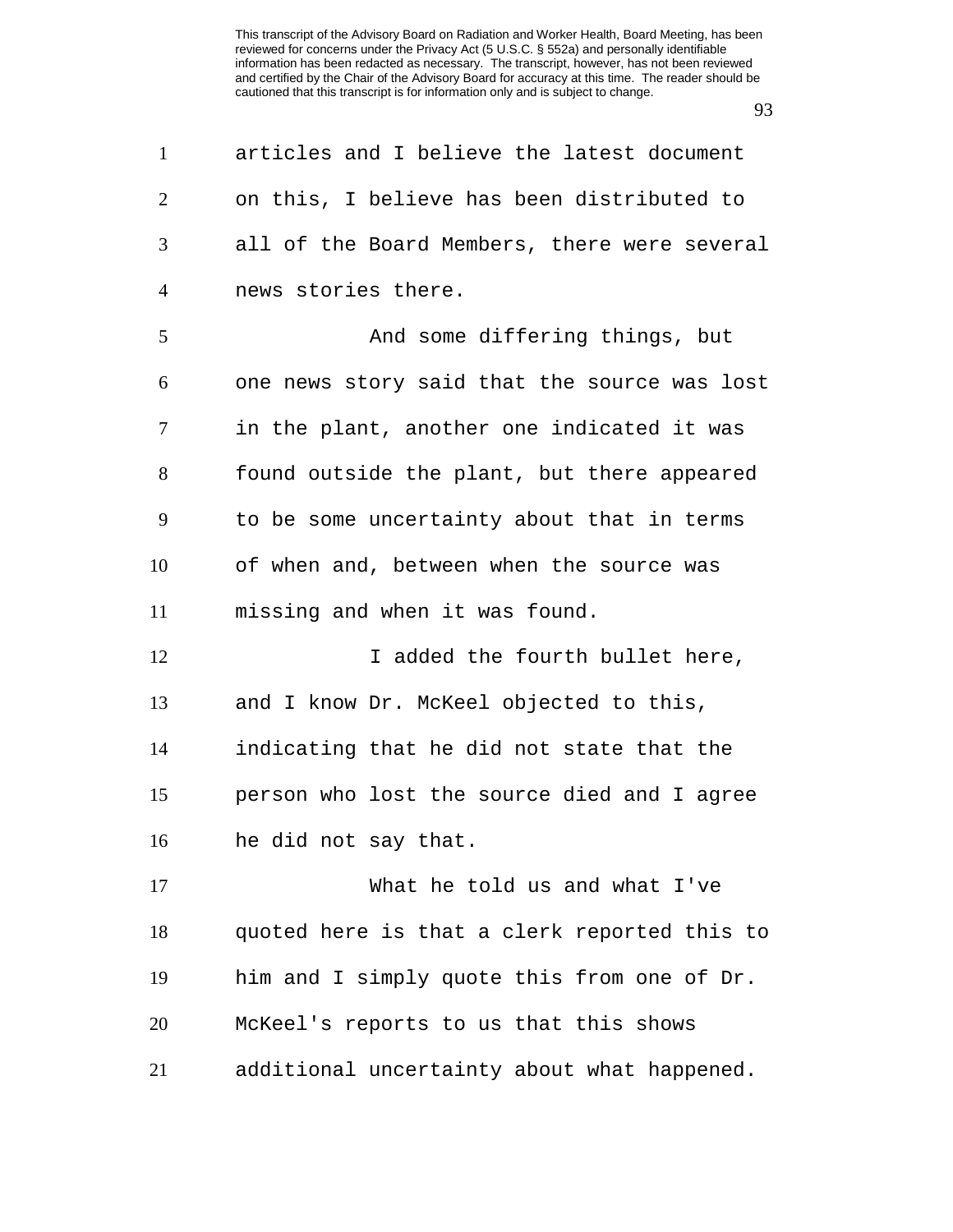1 The official story in the newspaper says no one was hurt. There was one clerk apparently that had a conflicting story. But, in any event, those reports 5 give some uncertainty about this. One thing appears fairly clear from the news reports is that the searching was done with the assistance of a Geiger counter. One recently located news account was not available at the time of the January meeting and Mr. Ramspott had located that and identified that he had found an additional article and we basically agreed to wait and have this distributed to the Work Group and the Board after the meeting so that NIOSH could have a look at any additional information before making a final judgment on how they would handle this lost radium sources part of dose reconstruction, and Jim can report on that in a moment when he speaks.

> **NEAL R. GROSS** COURT REPORTERS AND TRANSCRIBERS 1323 RHODE ISLAND AVE., N.W.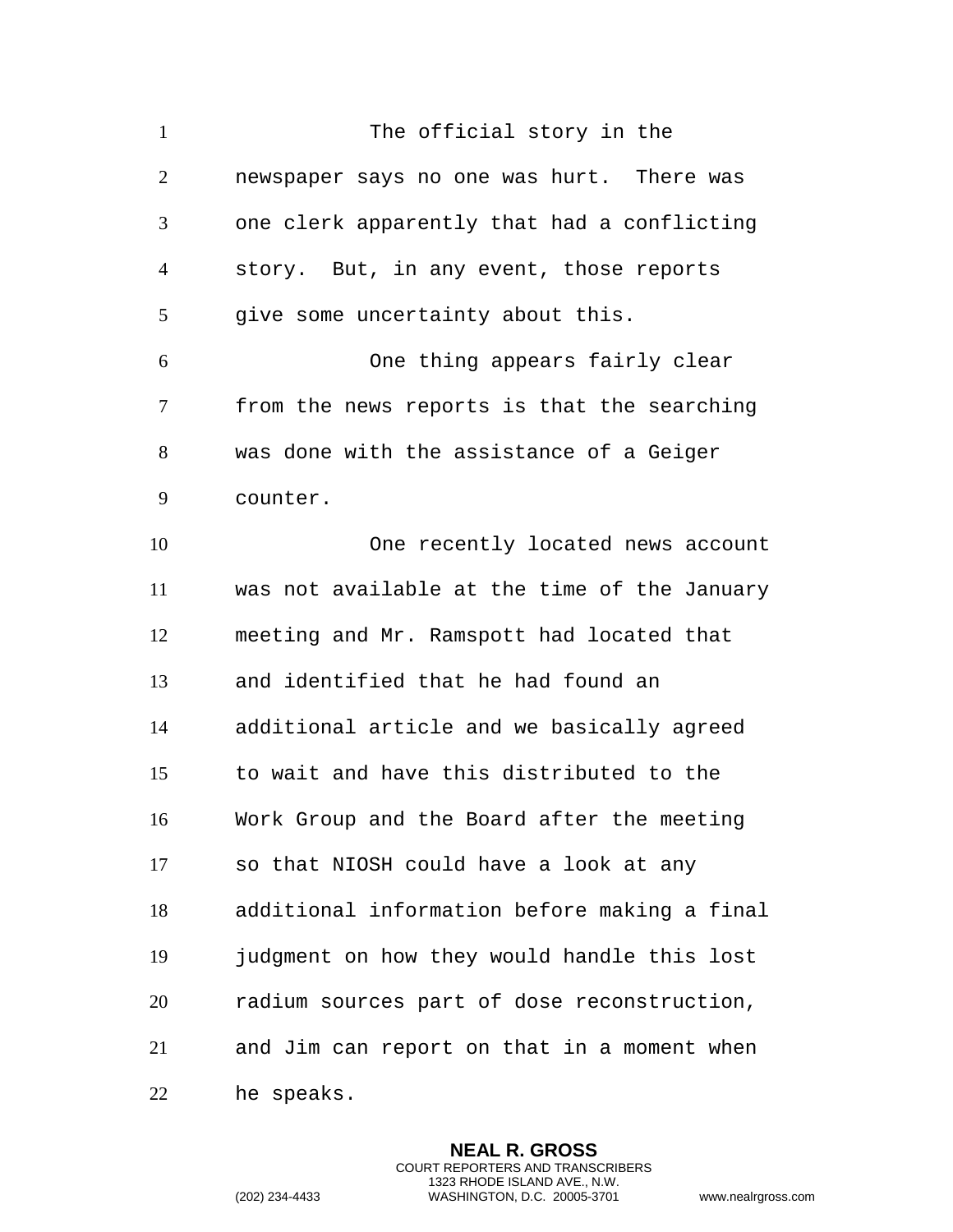| $\mathbf{1}$   | So that summarizes what we                   |
|----------------|----------------------------------------------|
| $\overline{2}$ | covered in the meeting. I think we can open  |
| 3              | it for questions, or perhaps you want to     |
| 4              | hear from Jim first? Mr. Chairman, I leave   |
| 5              | that to you.                                 |
| 6              | CHAIRMAN MELIUS: Yes, why don't              |
| 7              | we let Jim clarify that last issue and then  |
| 8              |                                              |
| 9              | DR. NETON: Well I'm prepared to              |
| 10             | speak on two points, one is the agreed upon  |
| 11             | dose estimates and the other one is to speak |
| 12             | briefly, no, maybe not so briefly, on the    |
| 13             | lost radium source.                          |
| 14             | There's been a lot of                        |
| 15             | deliberation that's gone on with the dose    |
| 16             | calculations at GSI. Ultimately, at the end  |
| 17             | of the day, that we ended up with some       |
| 18             | fairly simple models that are going to be    |
| 19             | applied to only two Classes of workers as it |
| 20             | turns out.                                   |
| 21             | We have administrative personnel             |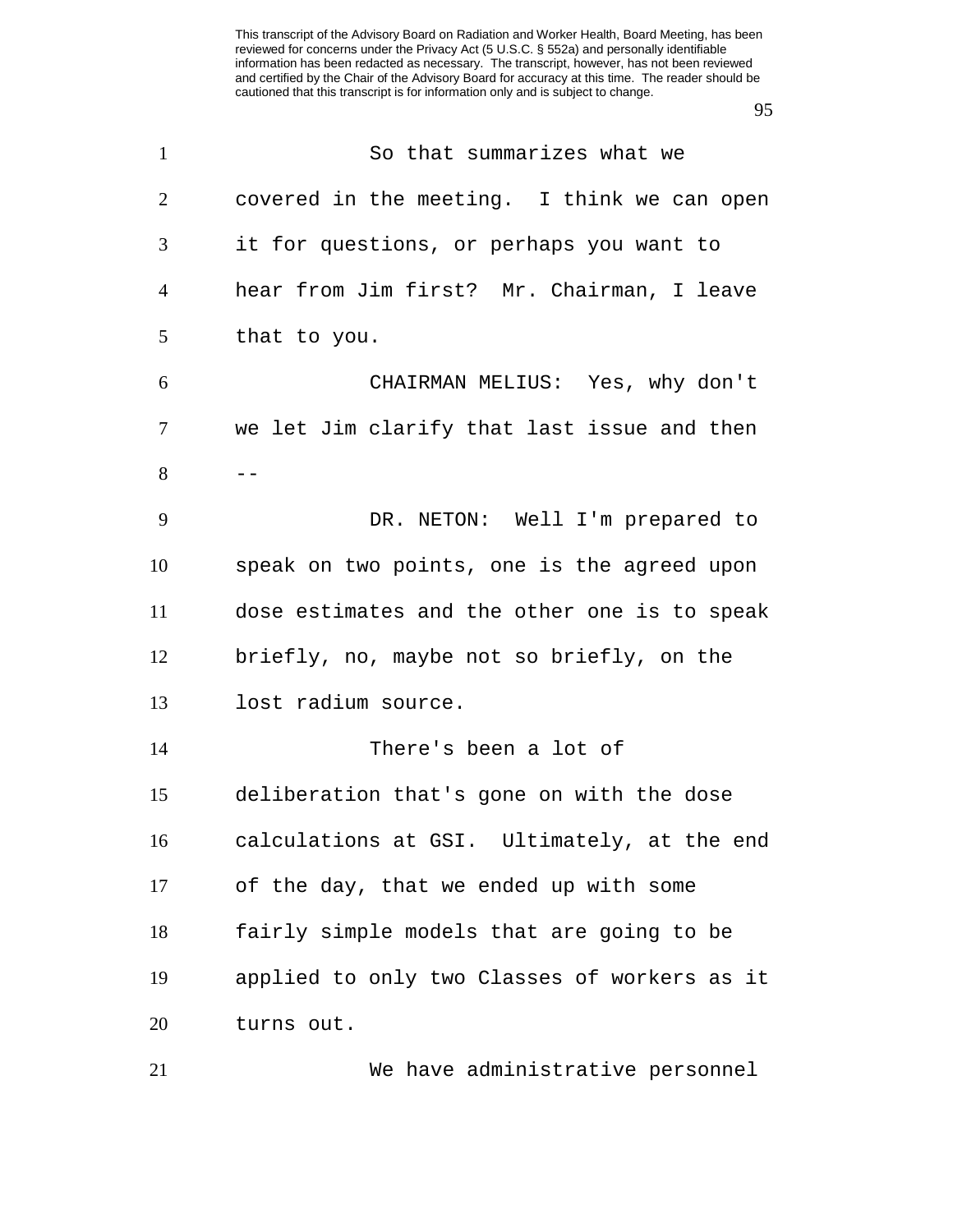and those are people who we conclusively know did not work in the plant, may have walked through the plant on occasion, but really didn't work with sources, and for all years, for all administrative workers, we're going to end up assigning about 570 millirem per year. That was agreed upon at the Working Group level.

 All other workers are going to be bounded by either having, for external exposure by either having worked with radium sources or in what we called the so-called radium era, or later on, are bounded by having been the layout man who was the maximally exposed individual in our estimation when the betatron was being used. So between 1952 and 1960 we have a triangular distribution that's applied with the maximum dose of that triangular distribution being 15 rem, which is equal to the exposure limit recommended at the time. The central estimate is 9.7 rem,

> **NEAL R. GROSS** COURT REPORTERS AND TRANSCRIBERS 1323 RHODE ISLAND AVE., N.W.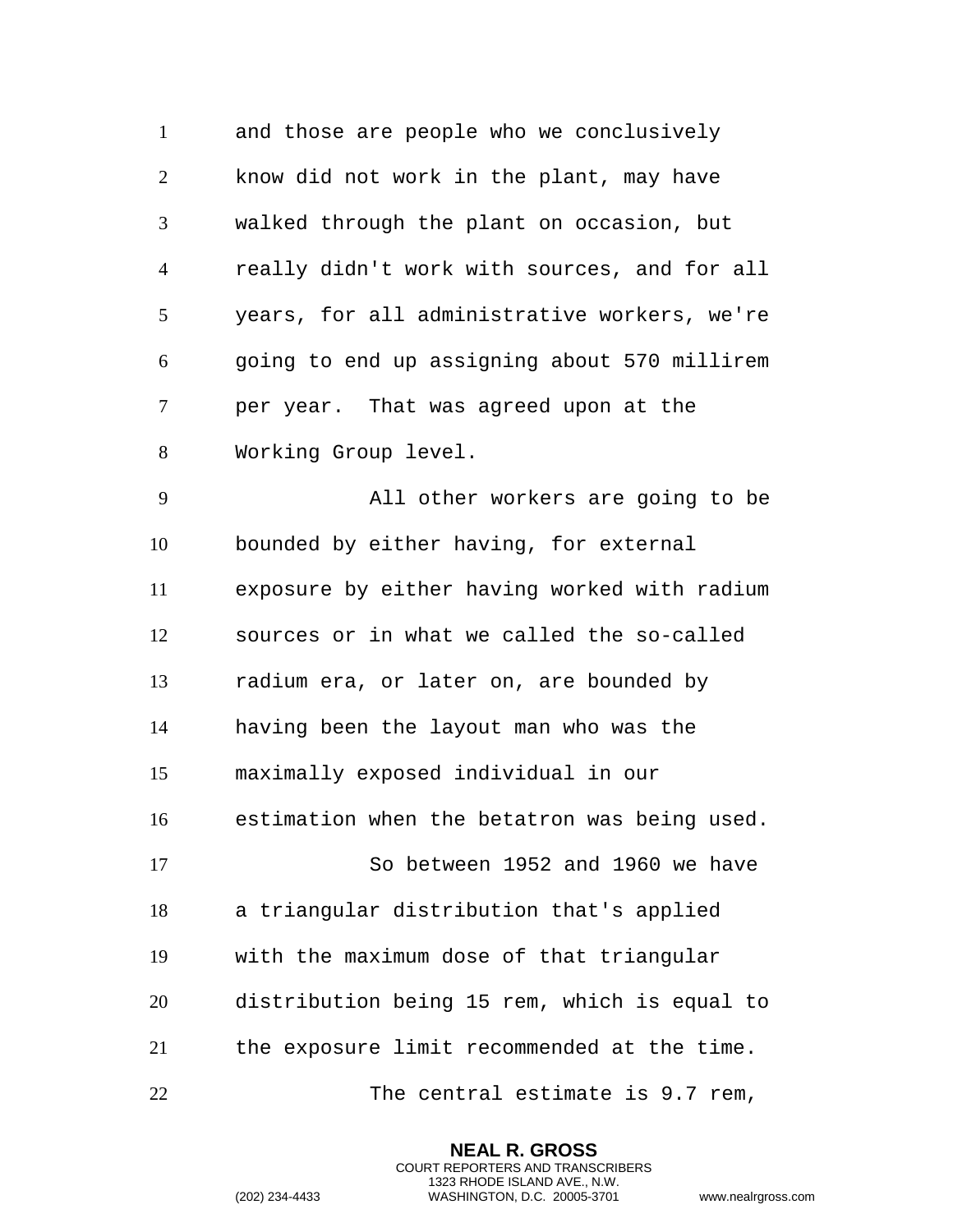| $\mathbf{1}$   | which is based on a workers badge results    |
|----------------|----------------------------------------------|
| 2              | that were interpolated, and the 6.3 rem      |
| 3              | lower bound is based on time-motion studies  |
| $\overline{4}$ | that we've done trying to reproduce what     |
| 5              | might have been a realistic exposure         |
| 6              | scenario.                                    |
| $\tau$         | So for all those years, between              |
| 8              | '53 and 1962, the upper bound will be 15,    |
| 9              | except for '61, '62, it went down to 12 rem  |
| 10             | and that's what will be assigned.            |
| 11             | After '63, that's during what we             |
| 12             | called the radium era, after '63 to '66,     |
| 13             | June of '66, the layout man, who is a person |
| 14             | who is stationed outside the betatron        |
| 15             | working with materials, will receive a gamma |
| 16             | exposure of 9 rem and neutron exposure of    |
| 17             | 557 millirem.                                |
| 18             | So this will be -- we cannot                 |
| 19             | differentiate worker types and Classes at    |
| 20             | GSI so everyone will be, or they're assumed  |
| 21             | to be, a layout man in that era or in the    |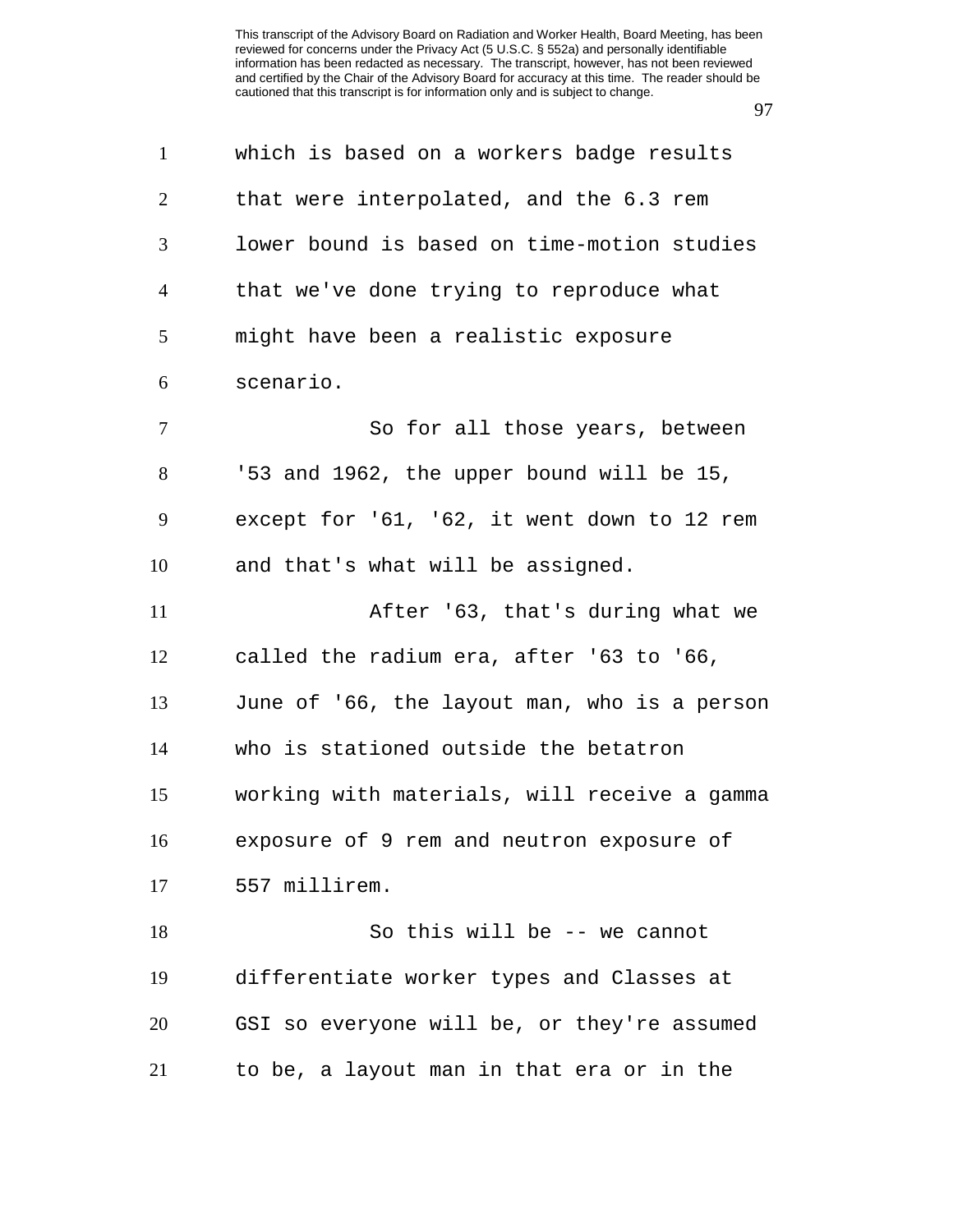earlier years of radiography, unless they were an administrative worker.

 Internal doses, we agreed upon, well I'm not going to give doses because they're intake rates, but we identified, finally settled on a surrogate exposure scenario that resulted in a 68.7 dpm per cubic meter air concentration based on the handling of uranium. That will be assigned to all workers except administrative personnel, and it'll be prorated based on the number of work hours per year that they worked with uranium up to, I think it's about 400 hours was the maximum number of hours we estimated. 17 And we also agreed to use a

 resuspension factor of ten to the minus fifth versus our proposed ten to the minus sixth resuspension factor. That's a brief summary of what the doses are. They're fairly large. They're distributions to

> **NEAL R. GROSS** COURT REPORTERS AND TRANSCRIBERS 1323 RHODE ISLAND AVE., N.W.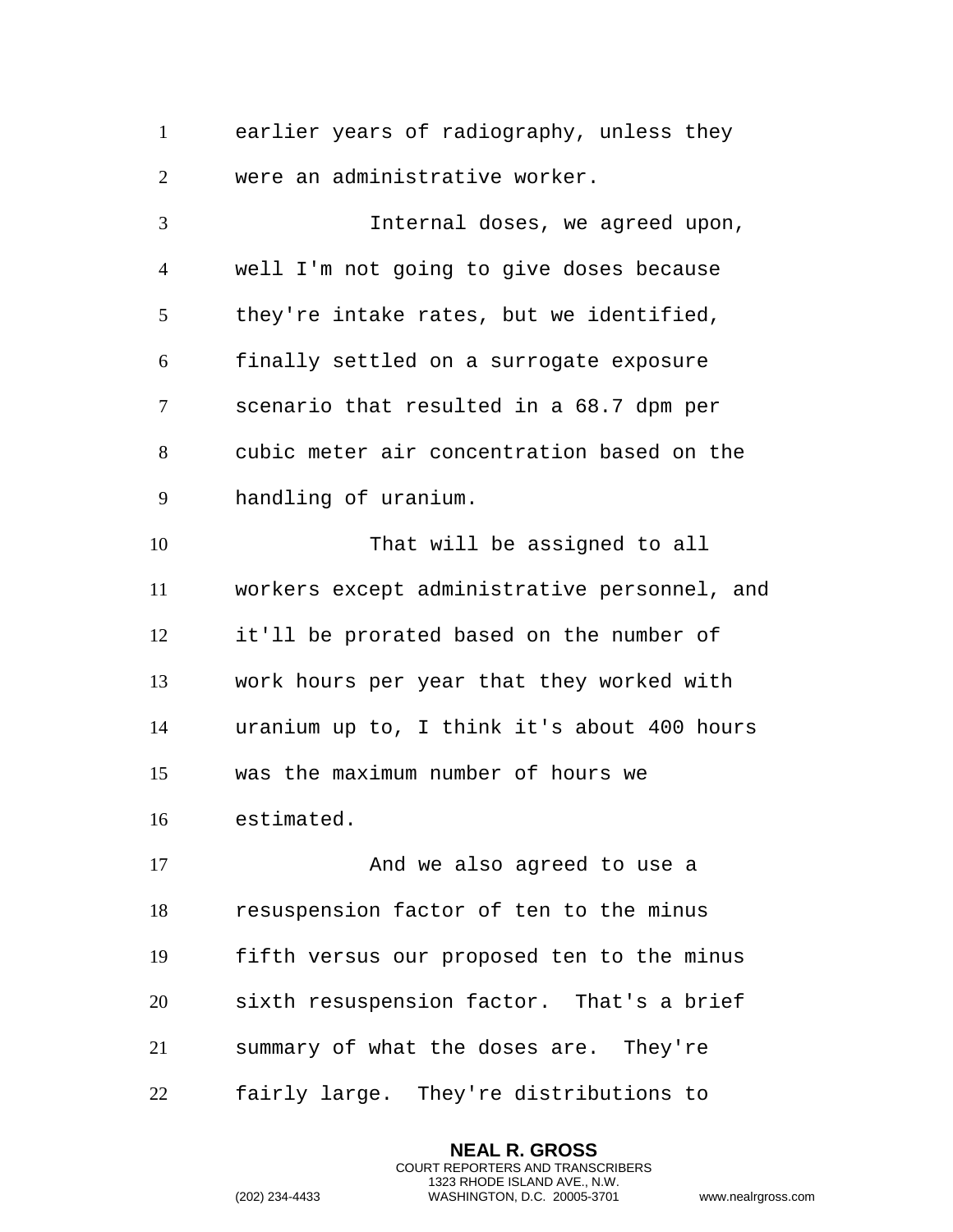| $\mathbf{1}$   | account for uncertainty.                    |
|----------------|---------------------------------------------|
| $\overline{2}$ | We believe that they adequately             |
| 3              | bound all Classes of workers at the site.   |
| 4              | There's a lot of other miscellaneous, not   |
| 5              | miscellaneous, but other types of work that |
| 6              | went on, but we believe that these          |
| 7              | particular doses are put in upper cap on    |
| 8              | what the exposures might have been.         |
| 9              | Unless there's any questions on             |
| 10             | that I can move on to the radium source.    |
| 11             | Brad, do you have a question?               |
| 12             | MEMBER CLAWSON: Help me                     |
| 13             | understand how you're classifying these     |
| 14             | people.                                     |
| 15             | DR. NETON: Okay.                            |
| 16             | MEMBER CLAWSON: Because to be               |
| 17             | right honest with you I guess I'm wondering |
| 18             | because we really haven't been able to do   |
| 19             | that any other site and --                  |
| 20             | DR. NETON: Well, there's only               |
| 21             | two Classes. One is what we call            |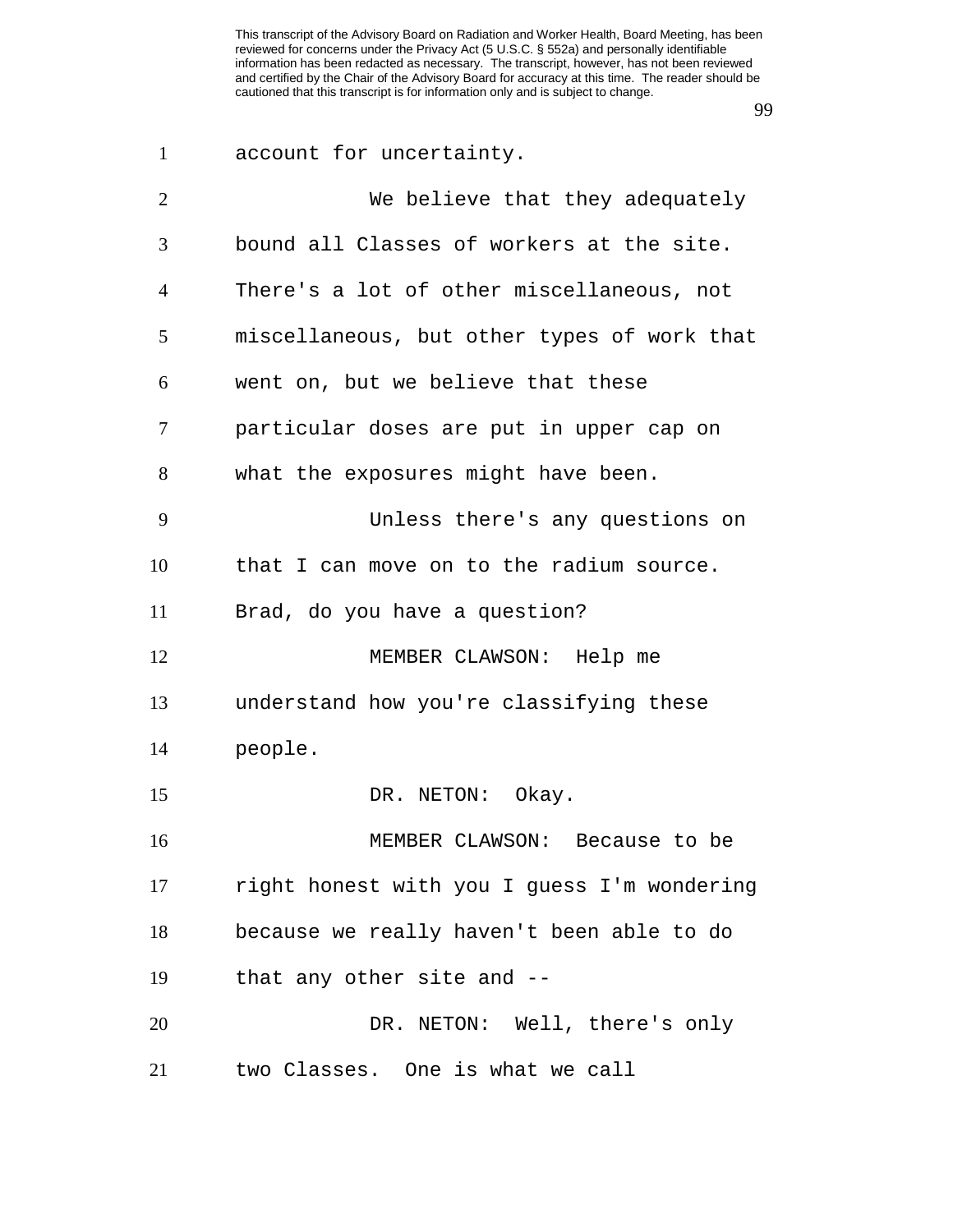administrative and then there's all other workers. Administrative personnel are people who worked in office environments, that sort of thing, where they would not have had routine access to the plant and walking, you know, working with the sources, that sort of thing.

 There aren't going to be very many of those. I mean I've looked through the data set and it's going to be a small number of workers that we would be able to conclusively identify that that was their exposure.

 MEMBER CLAWSON: Well I just look at the time era of this and to be right honest there's a lot of sketchy information and I'm just really trying to get my hands around how you guys will actually be able to do that.

 But, you know, I know this comes to the Work Group and goes from there, but it's, we've done this at other sites and

> **NEAL R. GROSS** COURT REPORTERS AND TRANSCRIBERS 1323 RHODE ISLAND AVE., N.W.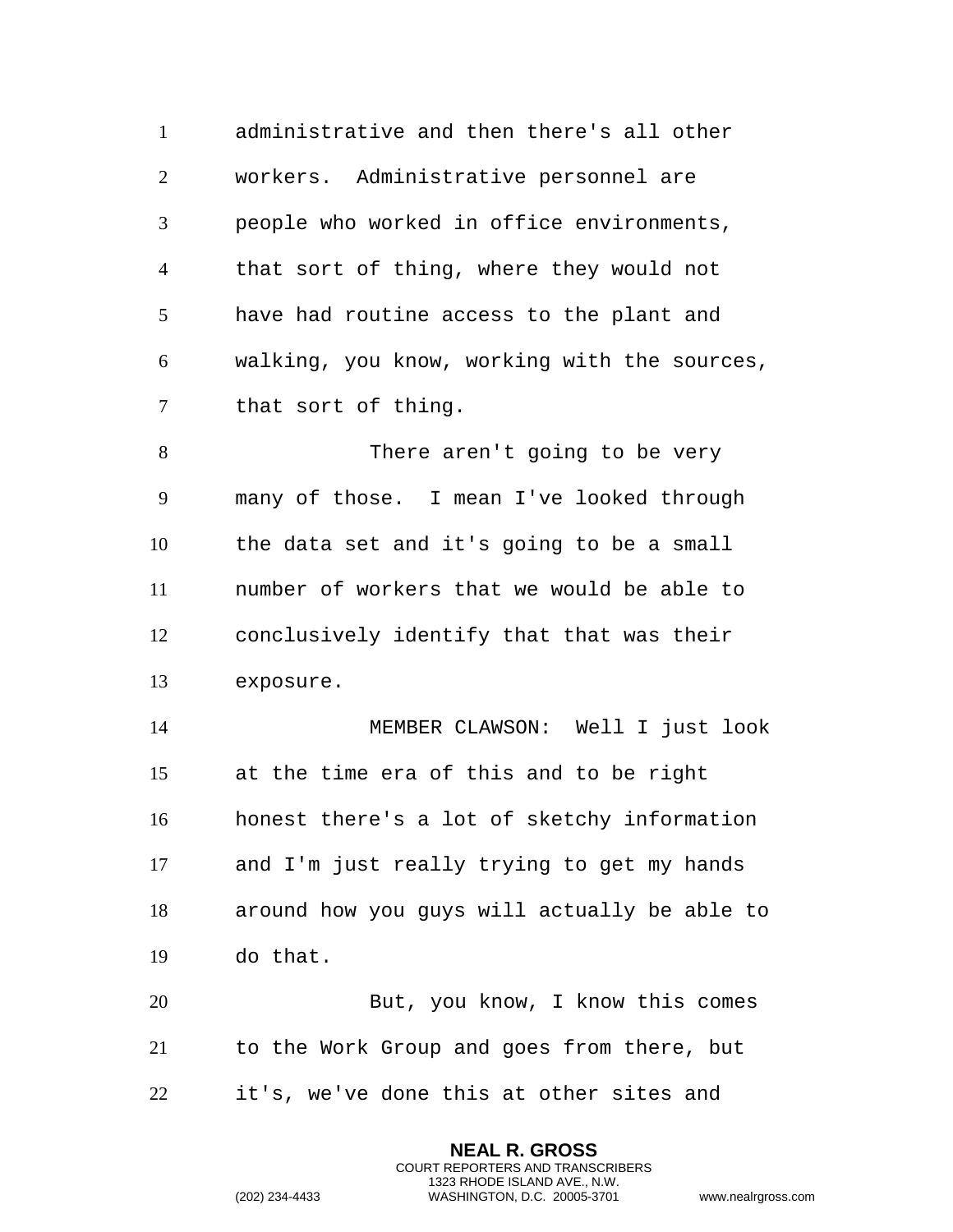| $\mathbf{1}$   | really had a terrible time with it and       |
|----------------|----------------------------------------------|
| $\overline{2}$ | that's why I was just wondering.             |
| $\overline{3}$ | DR. NETON: Yes. I appreciate                 |
| $\overline{4}$ | the comment. Okay. As far as the radium      |
| 5              | source goes, Dr. Melius eluded to the fact   |
| 6              | that John Ramspott and Dr. McKeel had        |
| $\overline{7}$ | provided us newspaper articles that          |
| 8              | substantiated that a source had indeed been  |
| 9              | lost, or reported missing at the GSI         |
| 10             | facility in October of '53.                  |
| 11             | There were three newspaper                   |
| 12             | accounts. One in the Edwardsville            |
| 13             | Intelligencer that stated, and I quote,      |
| 14             | "They believe the plumb bob was misplaced    |
| 15             | and not stolen."                             |
| 16             | I emphasize they believe it was              |
| 17             | misplaced. They didn't say it was lost in    |
| 18             | the plant, but they were looking frantically |
| 19             | at the plant, not frantically, that's        |
| 20             | probably not a good word. They were looking  |
| 21             | for it with Geiger counters lets put it that |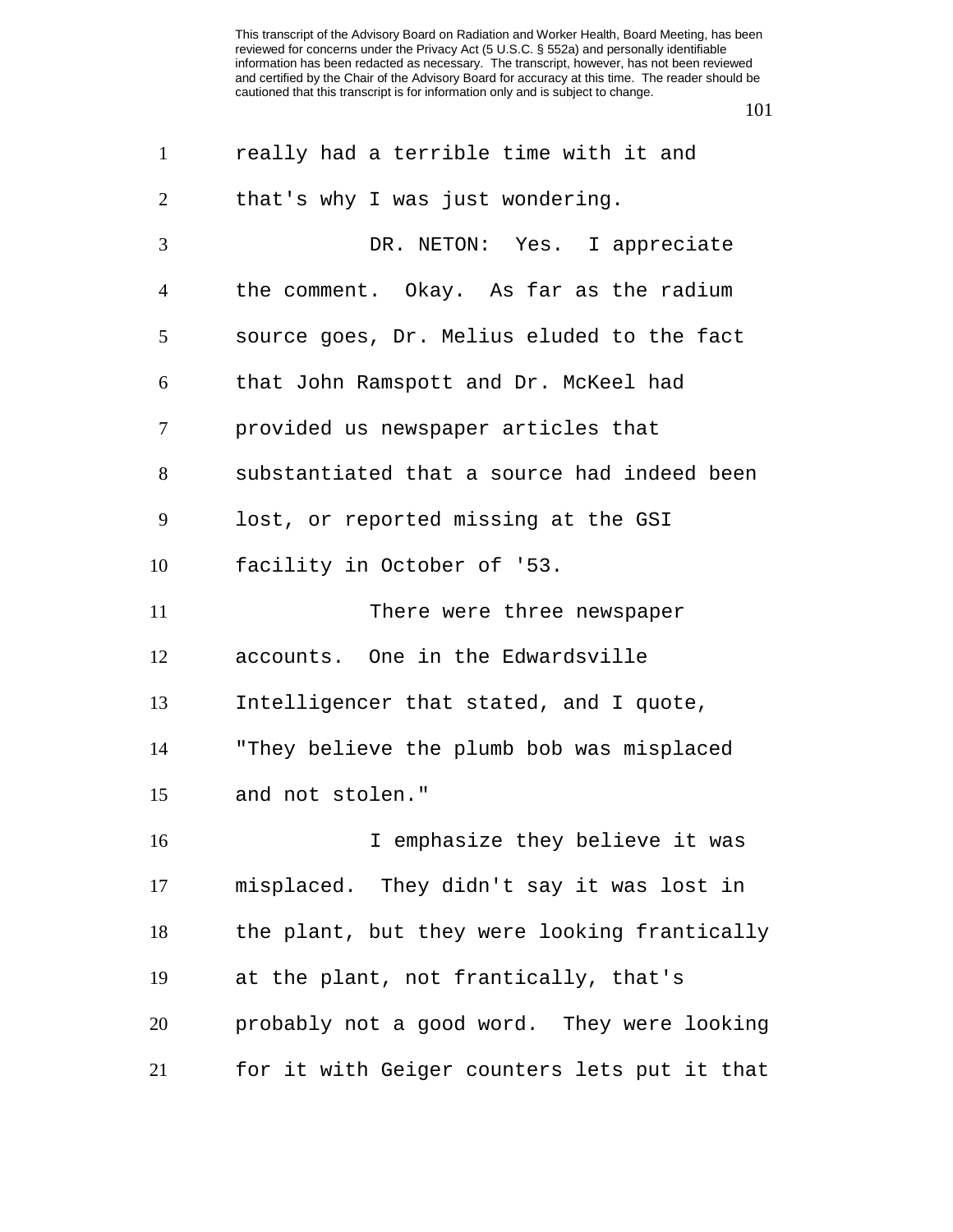way.

| $\overline{2}$ | And the other two articles were              |
|----------------|----------------------------------------------|
| 3              | in the Granite City Press. The first one     |
| $\overline{4}$ | basically reported the same thing as the     |
| 5              | Edwardsville Intelligencer, the plumb bob    |
| 6              | was missing at the plant and search          |
| $\tau$         | continued with Geiger counters at the site.  |
| 8              | So they were looking at, you                 |
| 9              | know, around the site, Geiger counters       |
| 10             | plural, for the source. And the last piece   |
| 11             | was the one that was missing at our last     |
| 12             | meeting, which reported that the missing --  |
| 13             | the Granite City Press reported the missing  |
| 14             | source was recovered from outside the plant. |
| 15             | So those are the three pieces of             |
| 16             | information we have from the press.<br>The   |
| 17             | other information we have is from comments   |
| 18             | by workers, either at a worker outreach      |
| 19             | meeting or via an interview by SC&A.         |
| 20             | In an August 2006 worker outreach            |
| 21             | meeting and an August 2007 worker outreach   |
| 22             | meeting, the same worker spoke about this    |

**NEAL R. GROSS** COURT REPORTERS AND TRANSCRIBERS 1323 RHODE ISLAND AVE., N.W.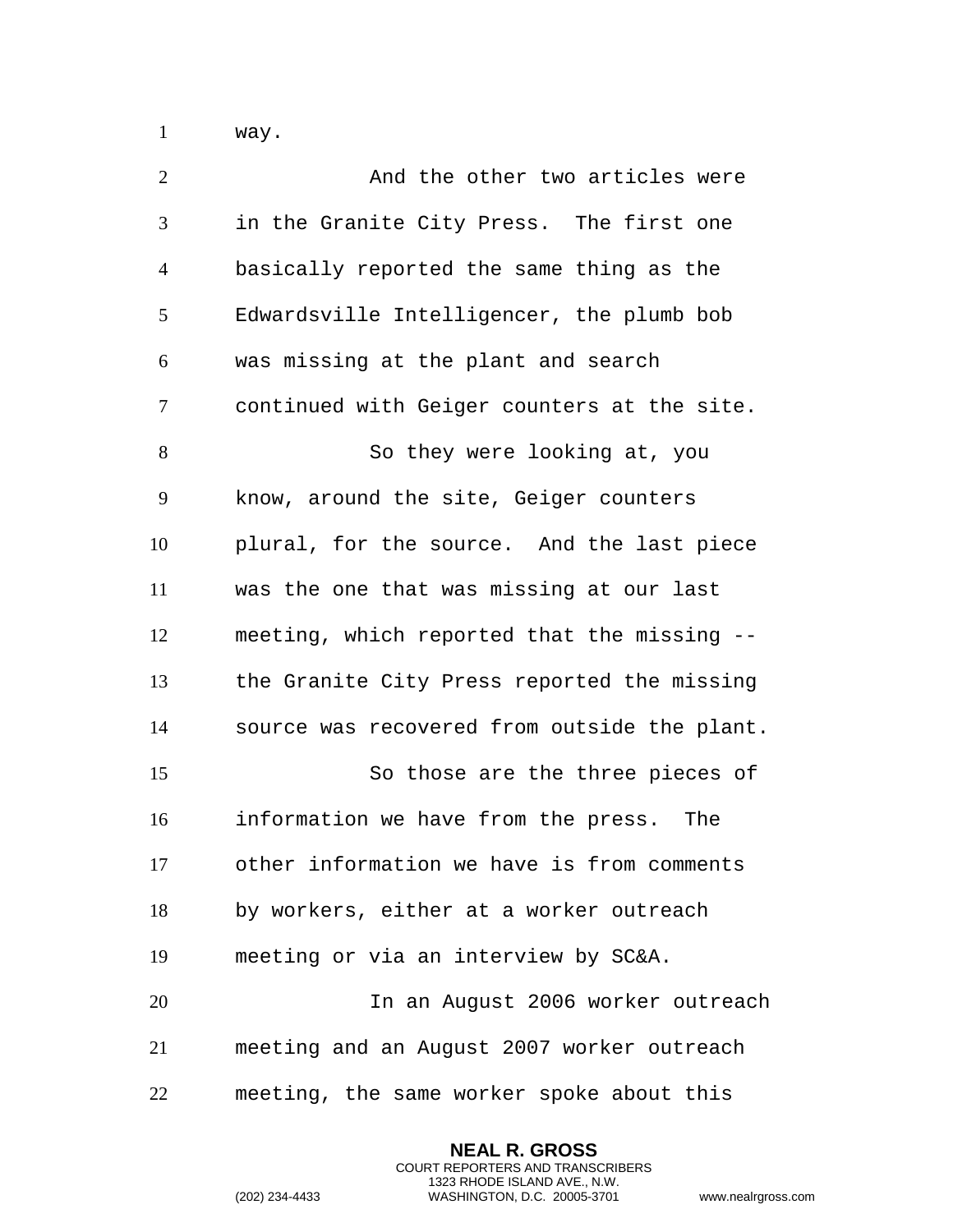## missing source.

| $\overline{2}$ | And one of the meetings actually             |
|----------------|----------------------------------------------|
| 3              | had verbatim transcripts and he was pretty   |
| $\overline{4}$ | specific about what he believed happened.    |
| 5              | I'll just, paraphrasing here, but they went  |
| 6              | all over the plant with the Geiger counters, |
| 7              | first thought it was ground up in the sand   |
| 8              | mill, ended up scattered throughout the      |
| 9              | plant.                                       |
| 10             | But because there was some                   |
| 11             | zirconium sands there that had natural       |
| 12             | radioactive material they realized that was  |
| 13             | not the case. Then he goes on to talk about  |
| 14             | an airplane search with a Geiger counter and |
| 15             | says "the source was easily found in the     |
| 16             | Brooklyn Lovejoy area," I'm not sure what    |
| 17             | that is.                                     |
| 18             | And he further states "some                  |
| 19             | worker thought it was a fishing cork," which |
| 20             | doesn't really make sense, probably thinking |
| 21             | of fishing sinker possibly. "He was a        |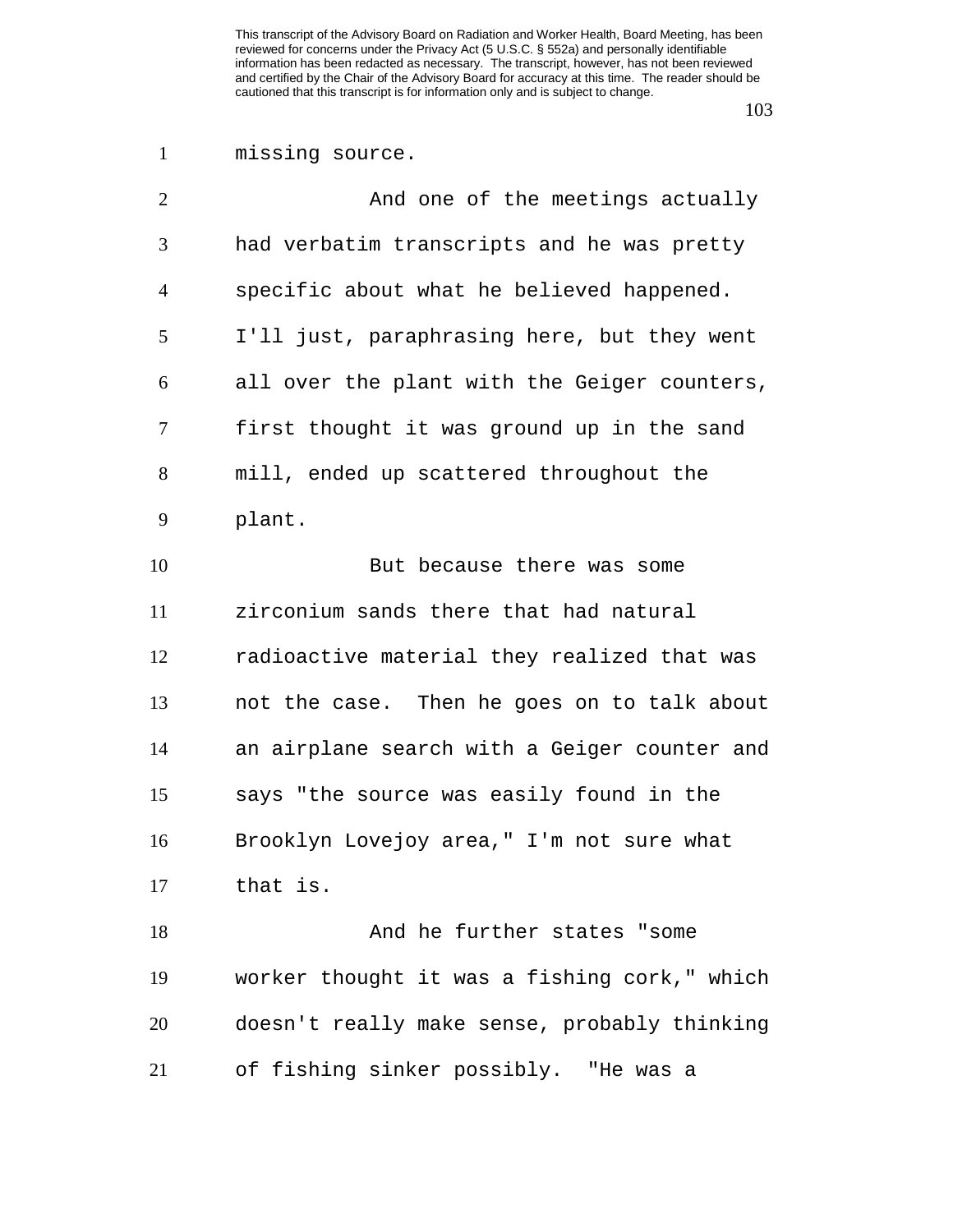laborer in Plant 6 and took it home with him." So that's the statement of one worker.

4 And then in a subsequent interview SC&A had with another worker, he basically independently mentioned that there was a lost source and they searched all over Granite City with a Geiger counter. So two more pieces of information, which are not really inconsistent with the newspaper accounts that the source was lost offsite. So the worker sources are consistent, the source was removed from site, the plant was searched with Geiger counters. It was a strong source, about a 500 millicurie source, so it was fairly strong source as we talked at the Working Group meeting, it was about 400 mR per hour at a meter. So this source would easily be

detected by Geiger counters. I did a --

**NEAL R. GROSS** COURT REPORTERS AND TRANSCRIBERS 1323 RHODE ISLAND AVE., N.W.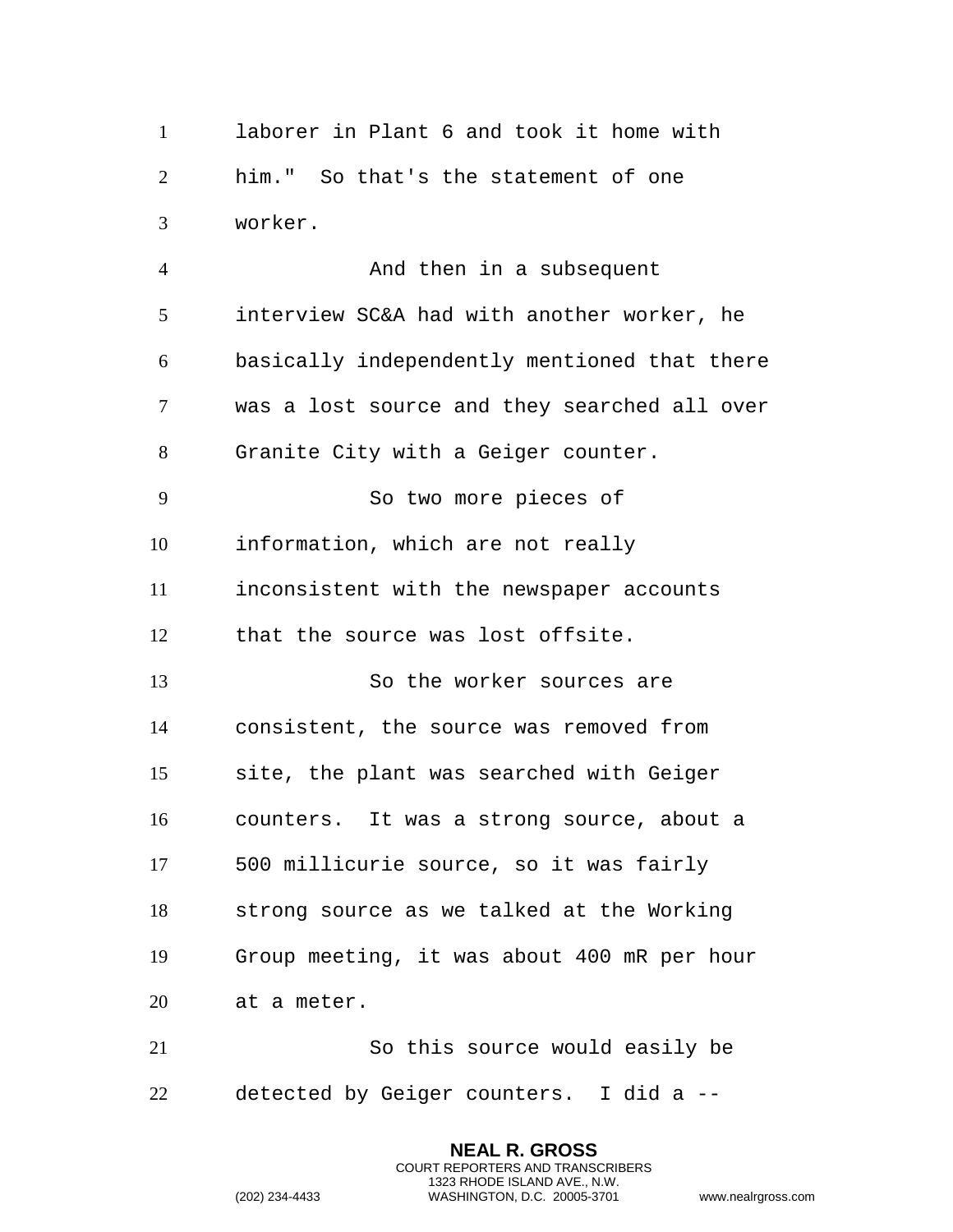| $\mathbf{1}$   | MEMBER FIELD: Hey, Jim?                       |
|----------------|-----------------------------------------------|
| $\overline{2}$ | DR. NETON: Yes, sir?                          |
| 3              | MEMBER FIELD: This is Bill on                 |
| 4              | the phone.                                    |
| 5              | DR. NETON: Yes, who?                          |
| 6              | MEMBER FIELD: Would it be                     |
| 7              | possible to stand closer to the microphone    |
| 8              | we can hardly hear you on the line.           |
| 9              | DR. NETON: I can do that, sorry.              |
| 10             | MEMBER FIELD: Okay, that helps.               |
| 11             | Thanks.                                       |
| 12             | DR. NETON: Yes. This 500                      |
| 13             | millicurie source would've had source         |
| 14             | strength of about 400 mR per hour at a        |
| 15             | meter. Based on the technology and what I     |
| 16             | know about Geiger counters, I think it would  |
| 17             | easily detected at about 100 feet.            |
| 18             | It would probably be 40 times the             |
| 19             | background line of sight from 100 feet.<br>So |
| 20             | if you're going through the plant with        |
| 21             | Geiger counters it would be kind of           |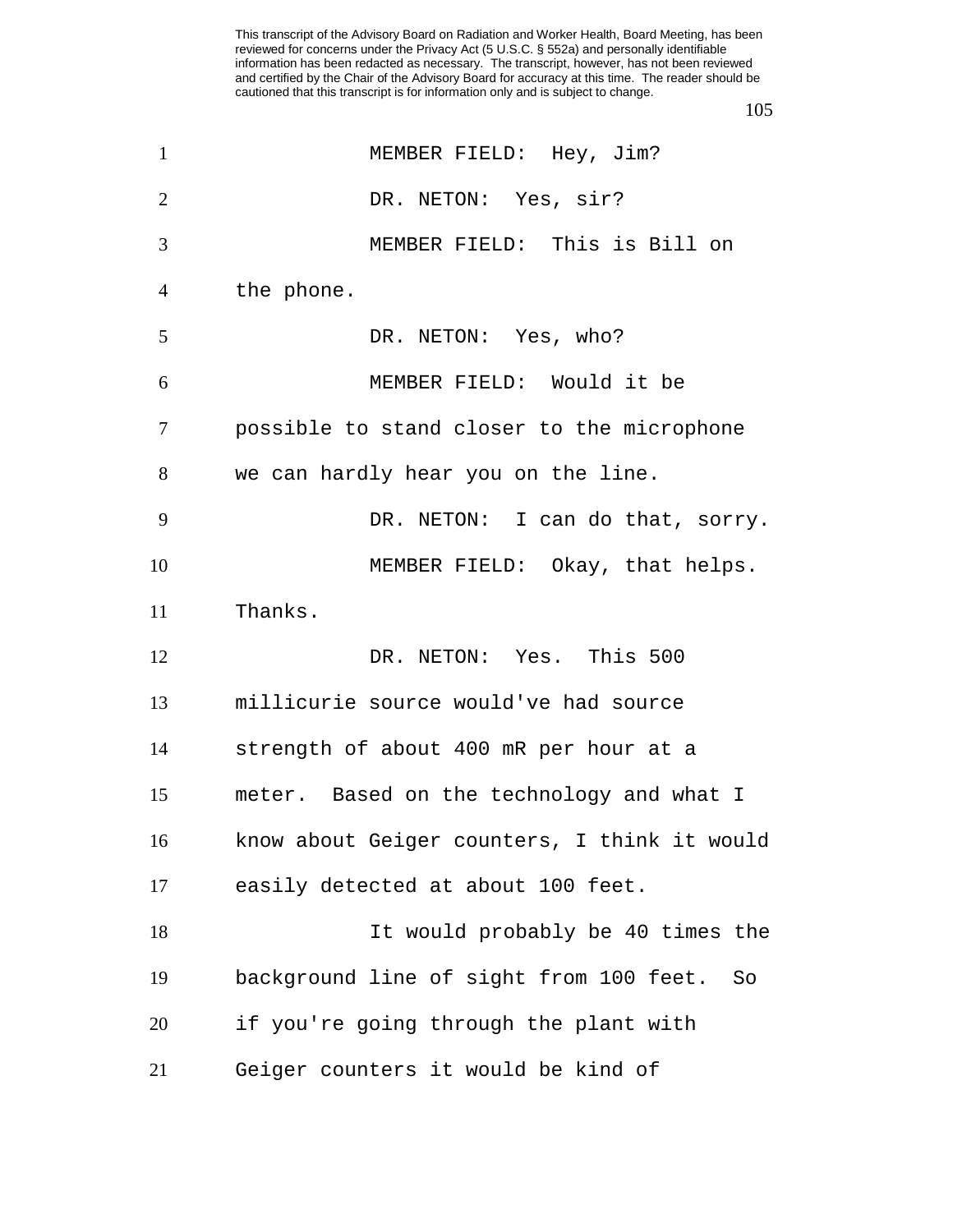implausible to me that you would miss it if it was lost in the plant. That's one other piece of information we have.

 The fourth is concerns raised that, you know, these sources are often lost and they result in over exposures. I went back and pulled out a Public Health Service Report from 1968 that actually categorized sources that were radium incidents going back to 1911.

 Between 1951 and '60 they identified 69 type such incidents. No indication whether the Granite City was in there or not, but nonetheless, based on all those incidents they stated that none of the missing sources involved over exposure of the workers.

 Remember, our upper limit of assignment of dose to workers at GSI is 15 rem during that period. Lets see. So at this point in time we don't think that

there's sufficient evidence to indicate that

**NEAL R. GROSS** COURT REPORTERS AND TRANSCRIBERS 1323 RHODE ISLAND AVE., N.W.

```
(202) 234-4433 WASHINGTON, D.C. 20005-3701 www.nealrgross.com
```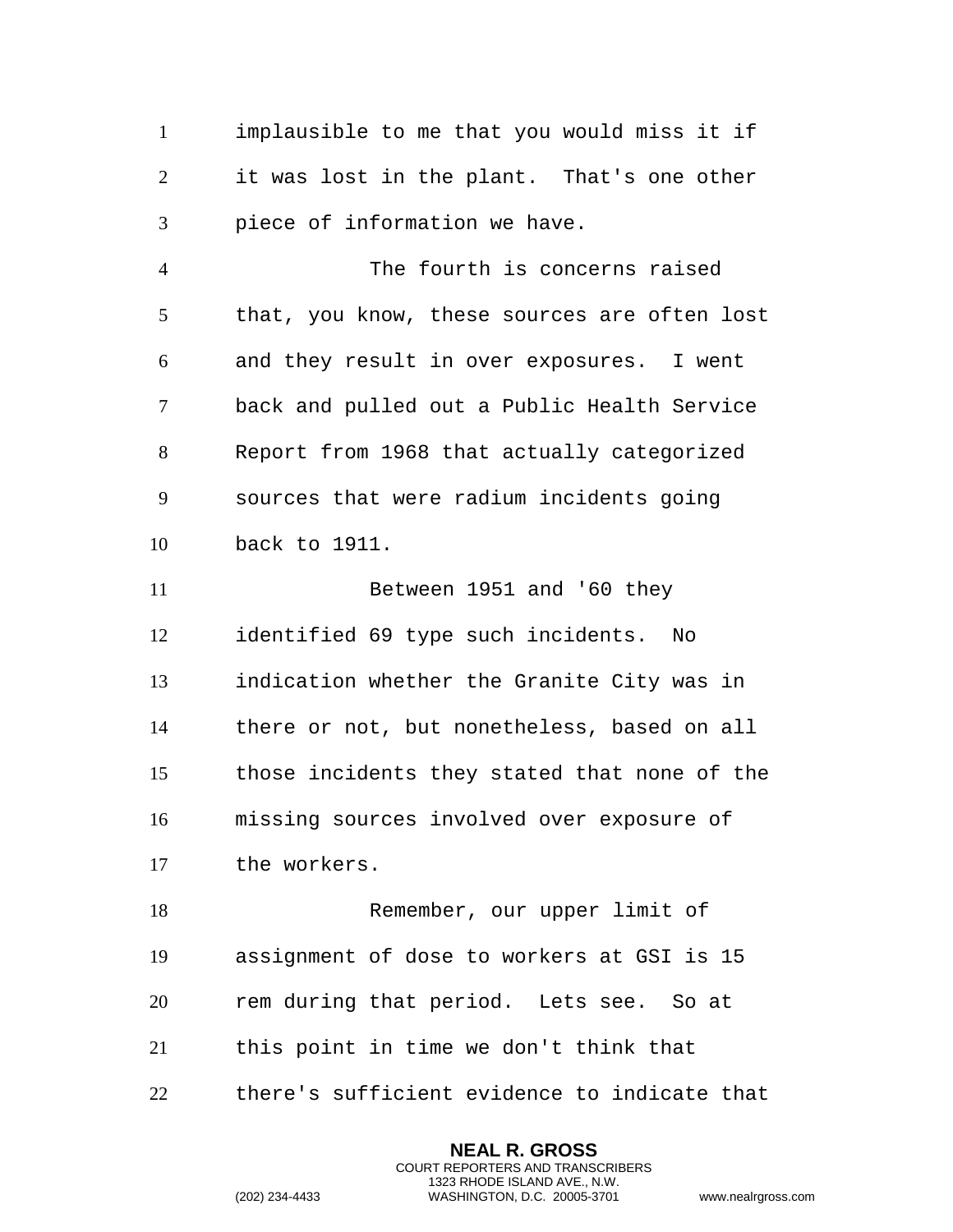| $\mathbf{1}$   | the workers were really, sufficient evidence |
|----------------|----------------------------------------------|
| 2              | to include an incident in 1953 based on the  |
| 3              | radium source.                               |
| $\overline{4}$ | By all accounts are it was taken             |
| 5              | offsite and returned to the site. We're      |
| 6              | certainly open to, if there's additional     |
| 7              | information that comes our way that we will  |
| 8              | modify the Site Profile accordingly, but at  |
| 9              | this point we don't see any reason to do     |
| 10             | that. Thank you.                             |
| 11             | CHAIRMAN MELIUS: Okay. Thank                 |
| 12             | you, Paul and Jim. Any questions from Board  |
| 13             | Members? Dave Kotelchuck?                    |
| 14             | MEMBER KOTELCHUCK: The report                |
| 15             | that was gotten from the worker from the     |
| 16             | meetings with workers --                     |
| 17             | DR. NETON: Right.                            |
| 18             | MEMBER KOTELCHUCK: Did that                  |
| 19             | person give a name of the person who         |
| 20             | apparently had it, the --                    |
| 21             | DR. NETON: I don't believe so.               |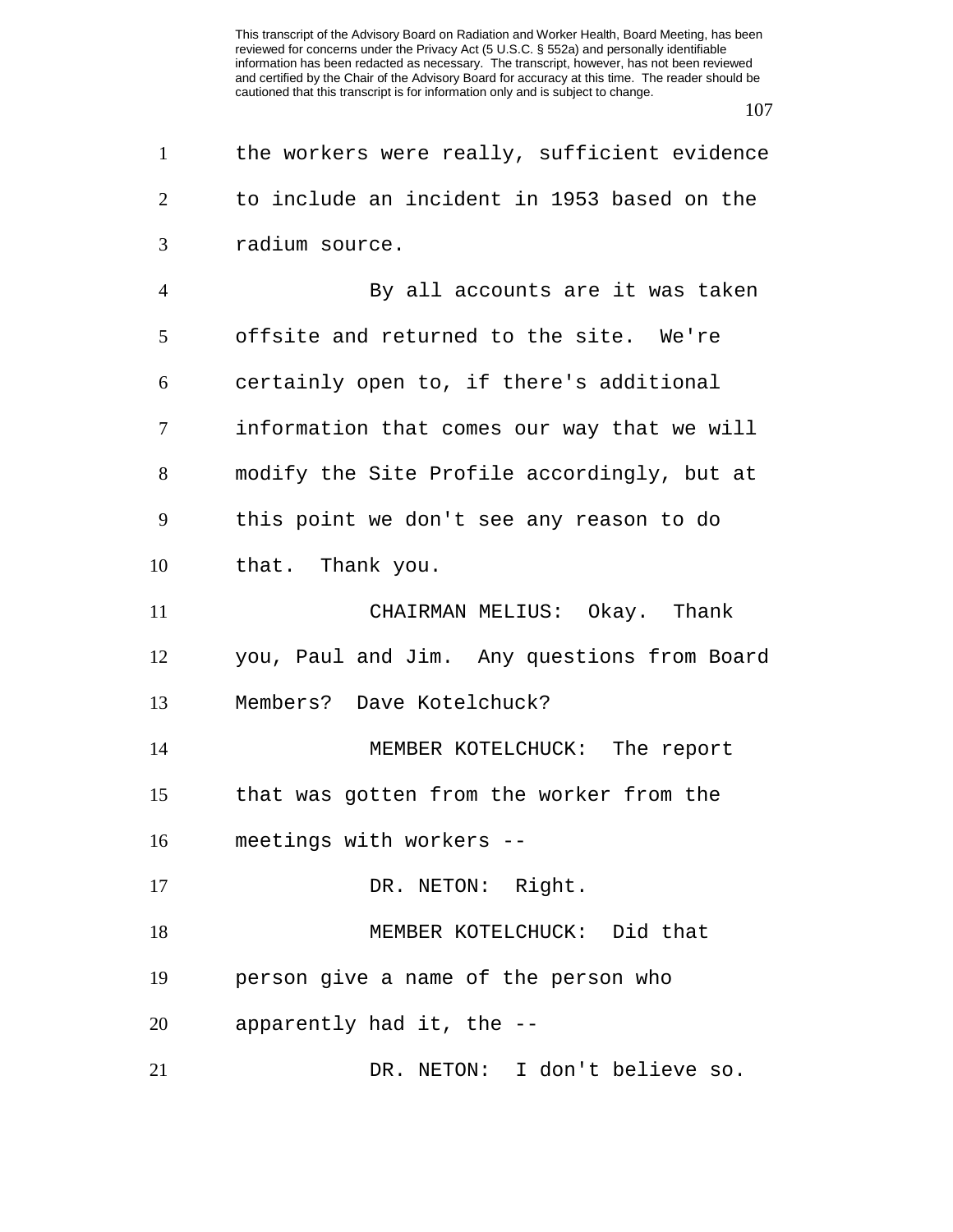| $\mathbf{1}$   | MEMBER KOTELCHUCK: Could that                |
|----------------|----------------------------------------------|
| 2              | person have been asked or can that person be |
| 3              | asked?                                       |
| $\overline{4}$ | DR. NETON: Oh, the person, $I$ --            |
| 5              | MEMBER KOTELCHUCK: The person                |
| 6              | who reported that there was, that it was in  |
| $\tau$         | somebody's home.                             |
| 8              | DR. NETON: Ask for the name of               |
| 9              | the person?                                  |
| 10             | MEMBER KOTELCHUCK: Yes.                      |
| 11             | DR. NETON: I don't know. I mean              |
| 12             | he could be asked I assume.                  |
| 13             | MEMBER KOTELCHUCK: Because if, I             |
| 14             | mean if, as suggested that the person died   |
| 15             | of the radiation --                          |
| 16             | DR. NETON: Yes.                              |
| 17             | MEMBER KOTELCHUCK: -- and it was             |
| 18             | presumably acute and that may have resulted  |
| 19             | either in a work -- if we knew the name of   |
| 20             | the person either in a workers' compensation |
| 21             | case or in a lawsuit and that could be       |
| 22             | fairly easily checked by name, but if we     |

**NEAL R. GROSS** COURT REPORTERS AND TRANSCRIBERS 1323 RHODE ISLAND AVE., N.W.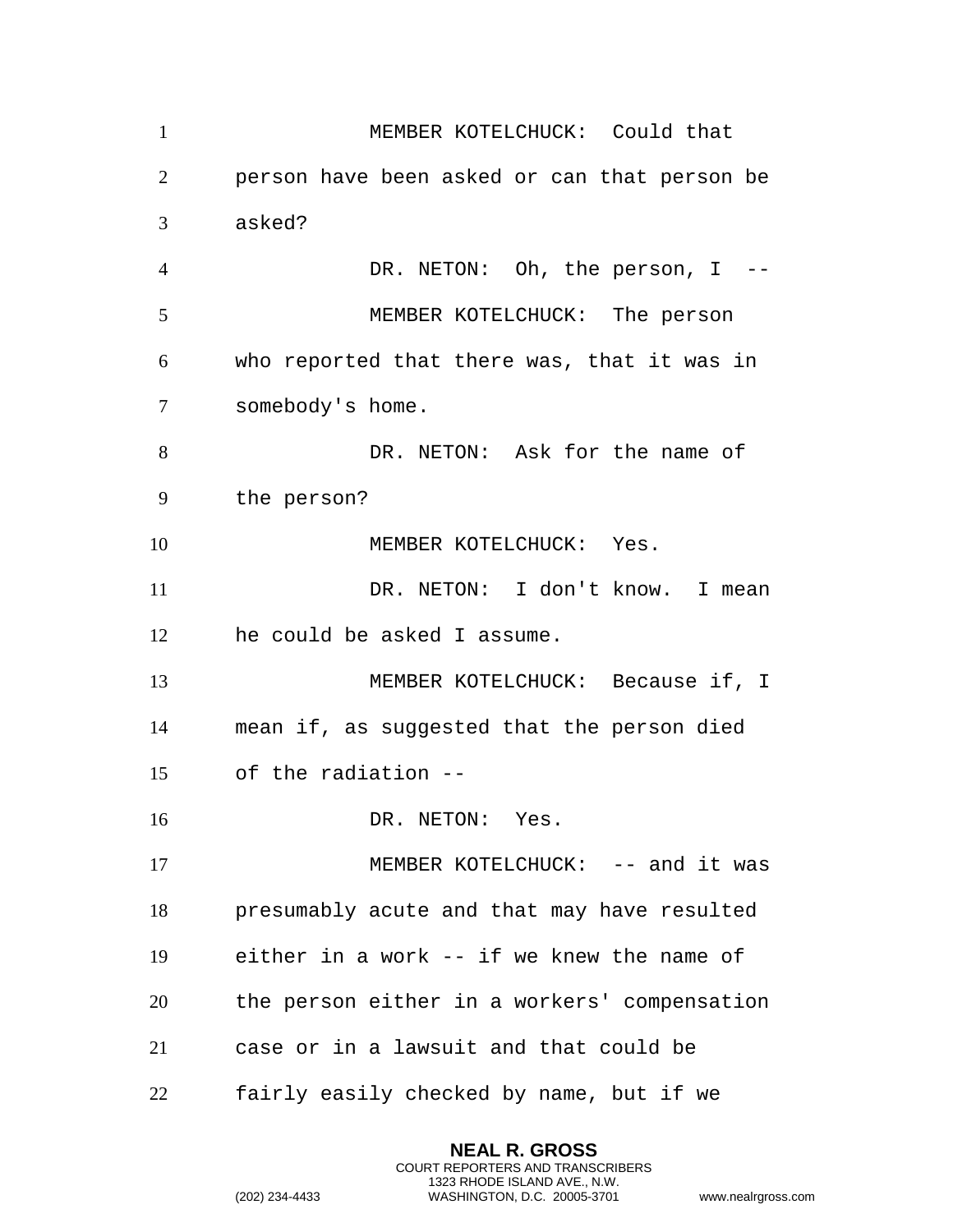| $\mathbf{1}$   | don't know the name of the person then it's  |
|----------------|----------------------------------------------|
| 2              | very hard.                                   |
| 3              | DR. NETON: Yes, going back 60                |
| $\overline{4}$ | years is pretty difficult.                   |
| 5              | MEMBER KOTELCHUCK: Yes.                      |
| 6              | DR. NETON: I understand what                 |
| $\tau$         | you're saying and certainly could look into  |
| 8              | in more detail. I will point out that if     |
| 9              | the source was lost offsite, was taken       |
| 10             | offsite and there was exposure to the worker |
| 11             | it would not be covered under this program,  |
| 12             | because only exposures at that facility are  |
| 13             | covered under EEOICPA.                       |
| 14             | MEMBER KOTELCHUCK: I was                     |
| 15             | thinking about the state workers'            |
| 16             | compensation --                              |
| 17             | DR. NETON: No, I understand. I               |
| 18             | understand.                                  |
| 19             | MEMBER ZIEMER: This is Ziemer.               |
| 20             | I don't believe the name of that person is   |
| 21             | known. I believe if it were certainly Dr.    |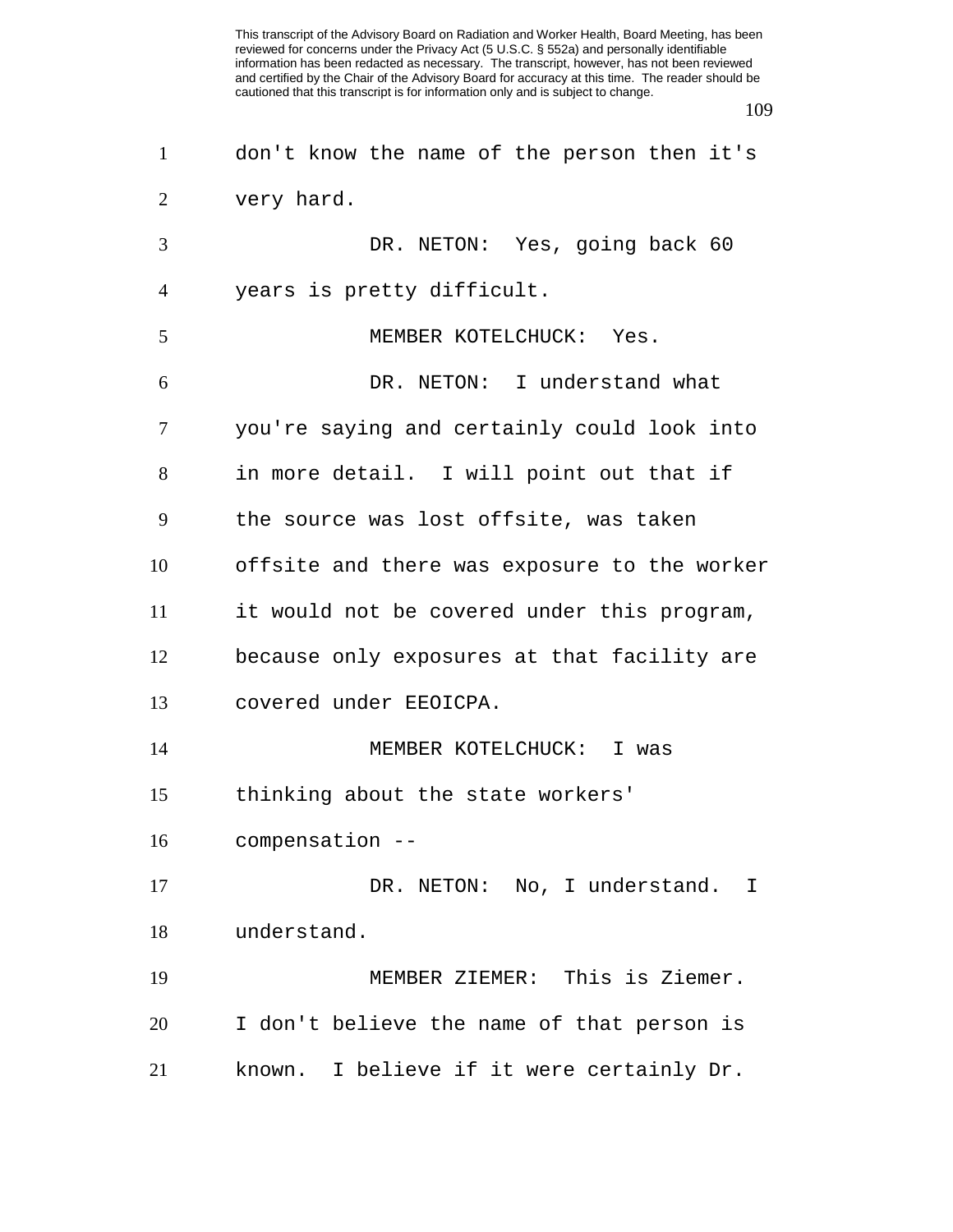McKeel or Mr. Ramspott would've identified it.

 I think they've made efforts to actually track this further. They have continued to look for additional information on this and, you know, have done a good job of identifying these initial new sources. So I'm sure that if there was anything out there they certainly would be able to, you know, or would've tried to get it. 12 I think they did try to identify it further, but I'm not aware that there is any confirming name associated with that. 15 DR. NETON: Right. MEMBER KOTELCHUCK: Thank you for that. CHAIRMAN MELIUS: Anybody else with questions? Anybody? Any of our Board Members on the phone have questions other than  $-$ MEMBER FIELD: This is Bill.

> **NEAL R. GROSS** COURT REPORTERS AND TRANSCRIBERS 1323 RHODE ISLAND AVE., N.W.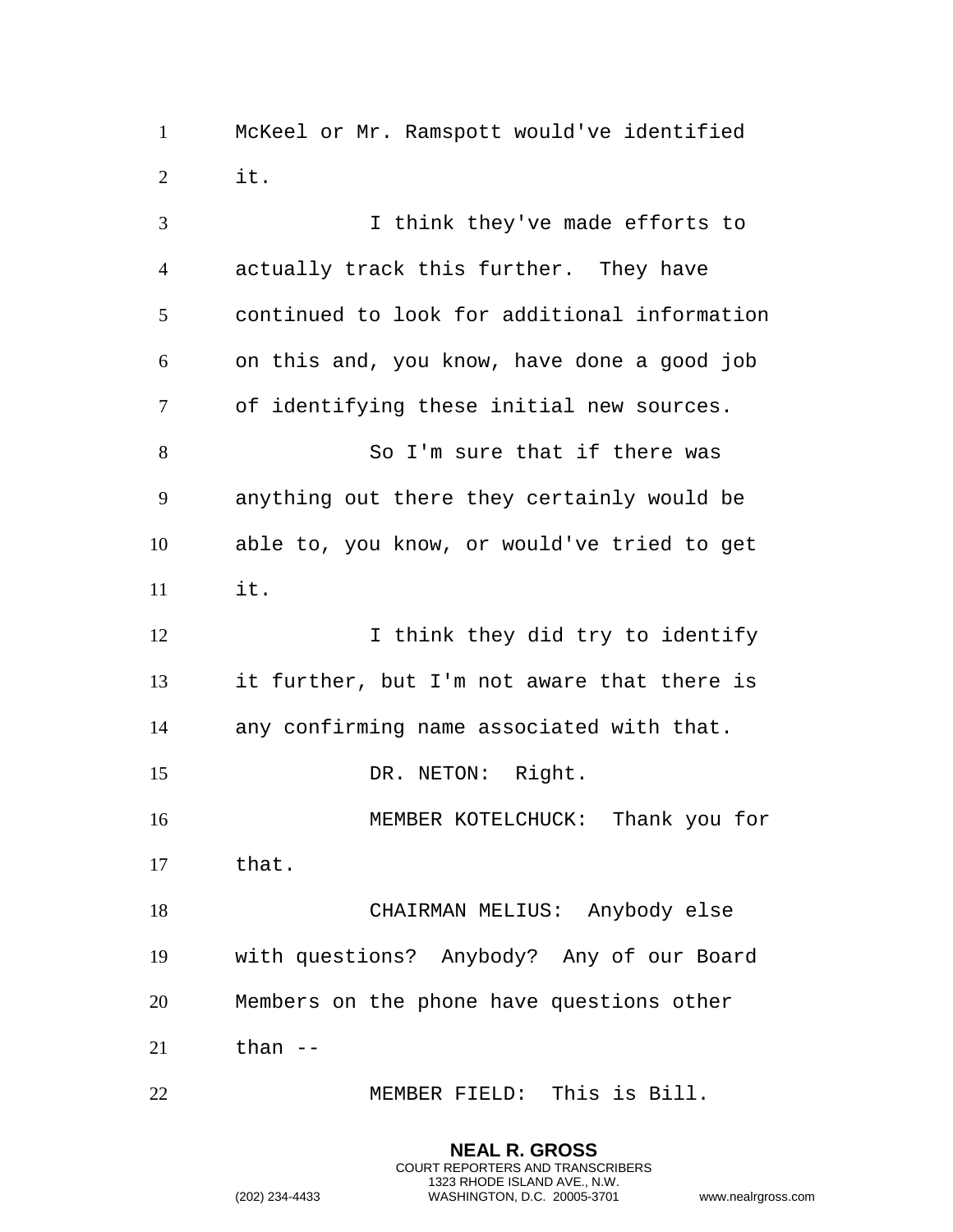| $\mathbf{1}$   | CHAIRMAN MELIUS: Yes. Hi, Bill.              |
|----------------|----------------------------------------------|
| $\overline{2}$ | MEMBER FIELD: I don't have any               |
| 3              | questions, but we really had a hard time     |
| 4              | hearing Jim. I think we missed about two-    |
| 5              | thirds of it.                                |
| 6              | MEMBER ROESSLER: Yes, I'm in on              |
| 7              | that, too. I think the sound in the hotel    |
| 8              | is very variable. I could hear Chris         |
| 9              | Crawford perfectly clear.                    |
| 10             | When Paul was speaking at the                |
| 11             | podium I assume, he came through very        |
| 12             | clearly, but Jim Neton doesn't come through  |
| 13             | at all. I think maybe you should check the   |
| 14             | mike.                                        |
| 15             | CHAIRMAN MELIUS: I think it's                |
| 16             | the -- he was using a different microphone.  |
| 17             | MEMBER ROESSLER: Yes.<br>It's                |
| 18             | almost impossible to participate by phone    |
| 19             | because the sound comes and goes and I'm     |
| 20             | glad to hear Bill verified what I'm hearing  |
| 21             | here, too, which is almost nothing at times. |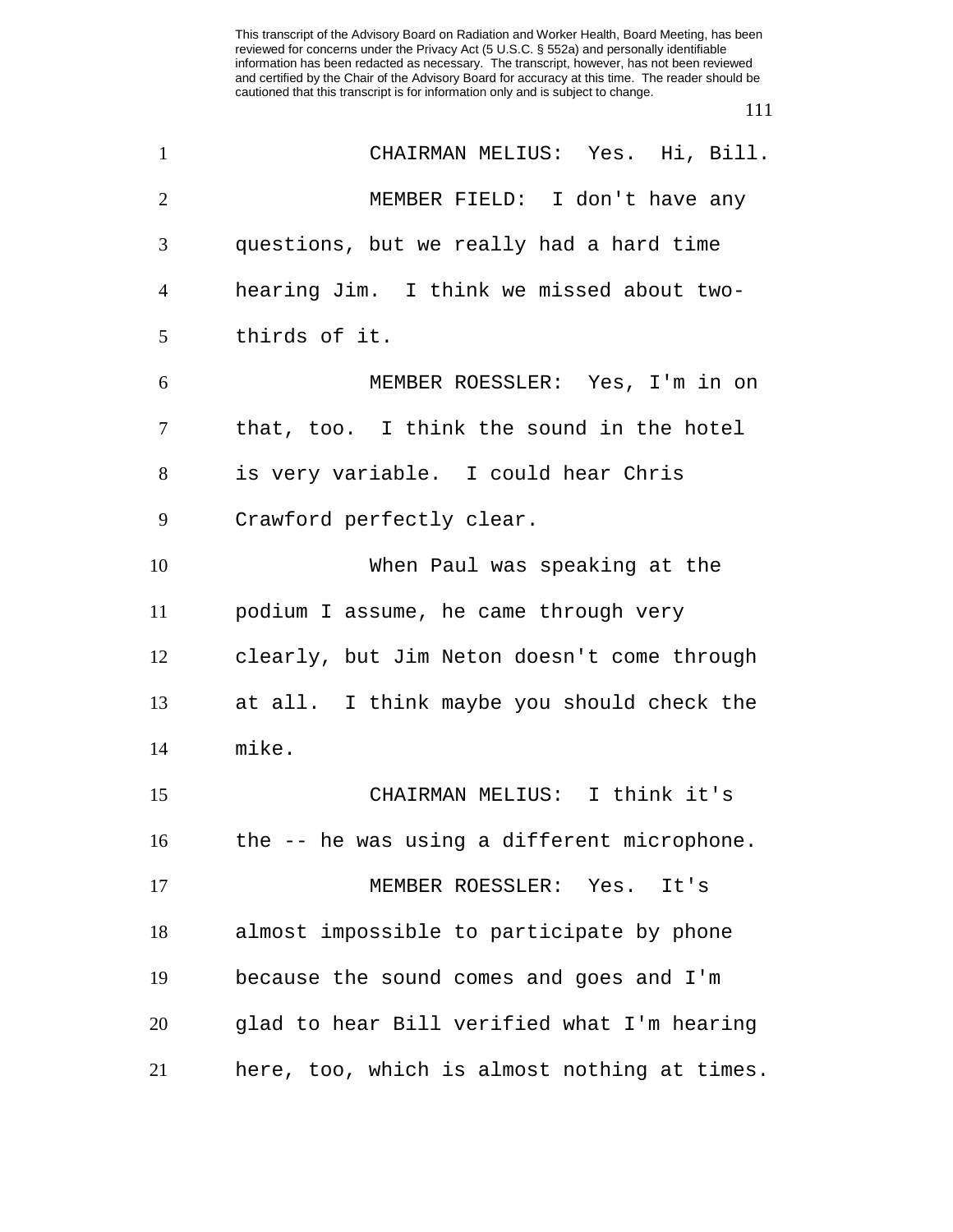| $\mathbf{1}$    | CHAIRMAN MELIUS: Okay. Well                  |
|-----------------|----------------------------------------------|
| $\overline{2}$  | we'll do the best we can.                    |
| 3               | MEMBER ROESSLER: Thanks, Jim.                |
| $\overline{4}$  | CHAIRMAN MELIUS: Any other Board             |
| 5               | Member questions? If not, I, I guess --      |
| 6               | what happens next, Paul?                     |
| $7\phantom{.0}$ | MEMBER ZIEMER: Well my                       |
| 8               | understanding is that NIOSH has information  |
| 9               | that they need to proceed with a revision of |
| 10              | Appendix BB.                                 |
| 11              | Of course once that revision is              |
| 12              | done we will need to review it and SC&A will |
| 13              | help us with that. I don't think anybody's   |
| 14              | talked to me about timetable, but I believe  |
| 15              | that's the next step. Maybe Jim can confirm  |
| 16              | that?                                        |
| 17              | DR. NETON: Yes. The next step                |
| 18              | will be for us to provide a Revision 1 to    |
| 19              | Appendix BB and include all of the doses     |
| 20              | that we've agreed to during the Working      |
| 21              | Group meeting.                               |
| 22              | CHAIRMAN MELIUS: And I would                 |

**NEAL R. GROSS** COURT REPORTERS AND TRANSCRIBERS 1323 RHODE ISLAND AVE., N.W.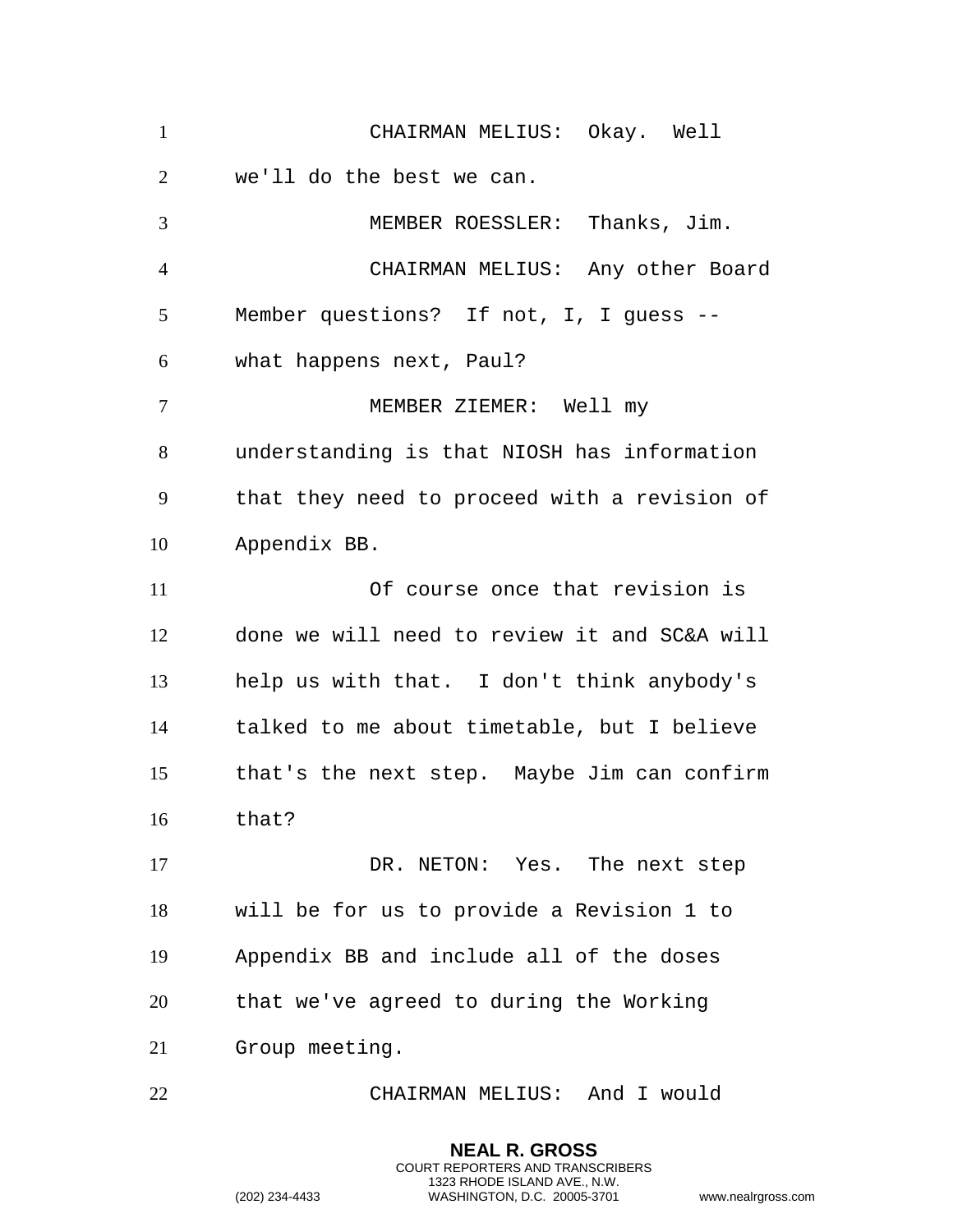| $\mathbf{1}$   | just, as a final comment, seems to me that   |
|----------------|----------------------------------------------|
| $\overline{2}$ | this issue of the missing source has been    |
| 3              | pursued appropriately and I don't really see |
| $\overline{4}$ | anymore action that's needed at this point.  |
| 5              | You know, borrowing new                      |
| 6              | information that may appear. I think it's,   |
| 7              | you've taken into account appropriately in   |
| 8              | the current approach to dose reconstruction. |
| 9              | MEMBER ZIEMER: And let me also               |
| 10             | just mention to the Board, and I assume      |
| 11             | you're aware of this, but I know the co-     |
| 12             | petitioner and the site expert have ongoing  |
| 13             | concerns about some of these issues.         |
| 14             | I believe they've, all of their              |
| 15             | concerns have been distributed and I believe |
| 16             | Dr. McKeel and perhaps John will make        |
| 17             | additional comments during the public        |
| 18             | comment period on this, so I don't want to   |
| 19             | overlook the fact that there are still       |
| 20             | concerns that they have and if additional    |
| 21             | information came to light, such as Jim       |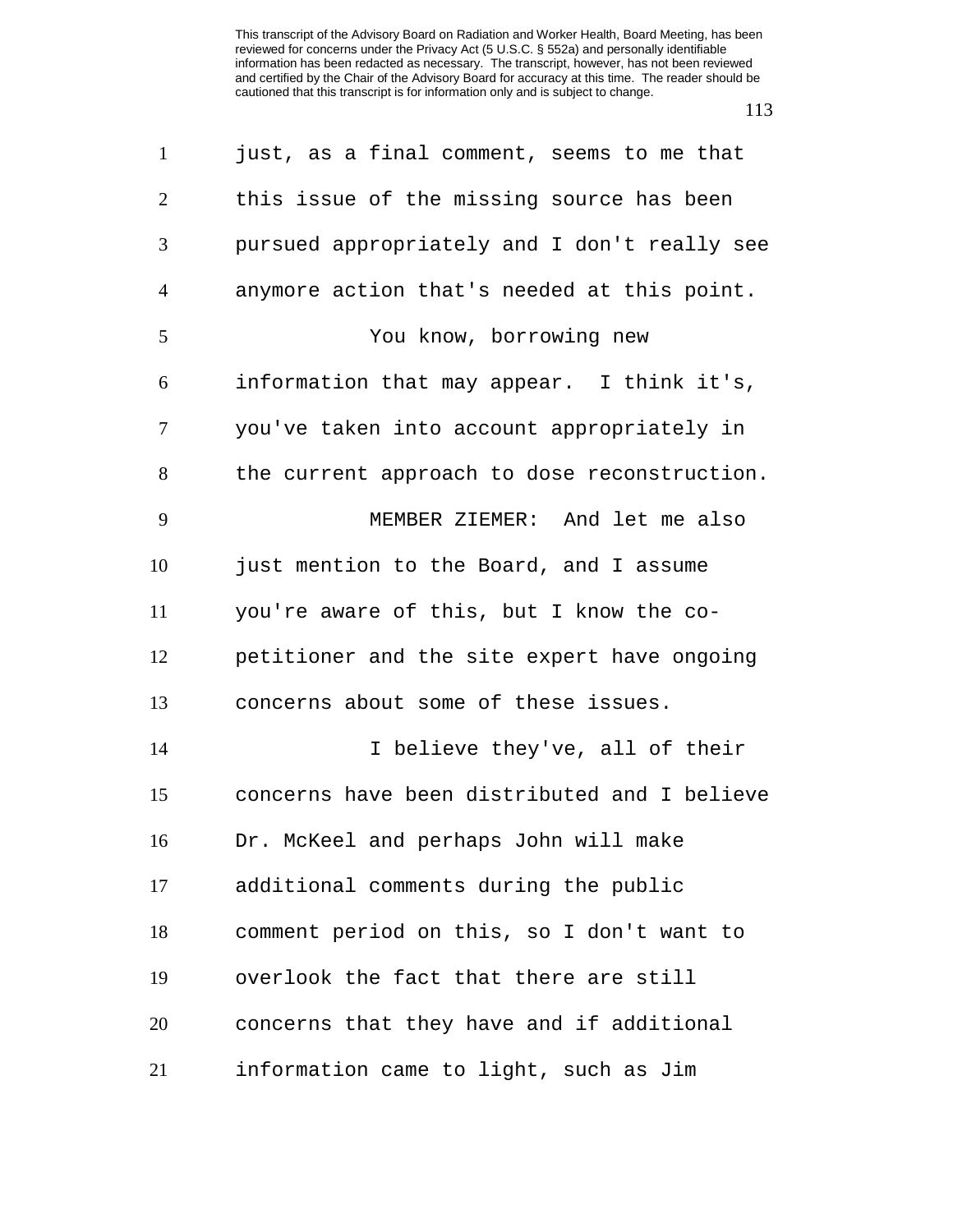mentioned on the source, that could always be taken into consideration. But I do think it's important that we get underway with revising Appendix BB, which I believe, compared to the original dose calculations will be, appear to be, will be favorable to additional individuals. I can't say that for sure, of course, but certainly this is a pretty substantial change in dose reconstruction at that site. CHAIRMAN MELIUS: Okay. Thank you. So I believe that wraps up our discussions for this session. We now have scheduled a lunch break. 17 I will remind the Board that we come back at 1:30. We have Joslyn Manufacturing SEC Petition, essentially an update of something we've previously worked on with an extended period. So we'll have that and that will

> **NEAL R. GROSS** COURT REPORTERS AND TRANSCRIBERS 1323 RHODE ISLAND AVE., N.W.

```
(202) 234-4433 WASHINGTON, D.C. 20005-3701 www.nealrgross.com
```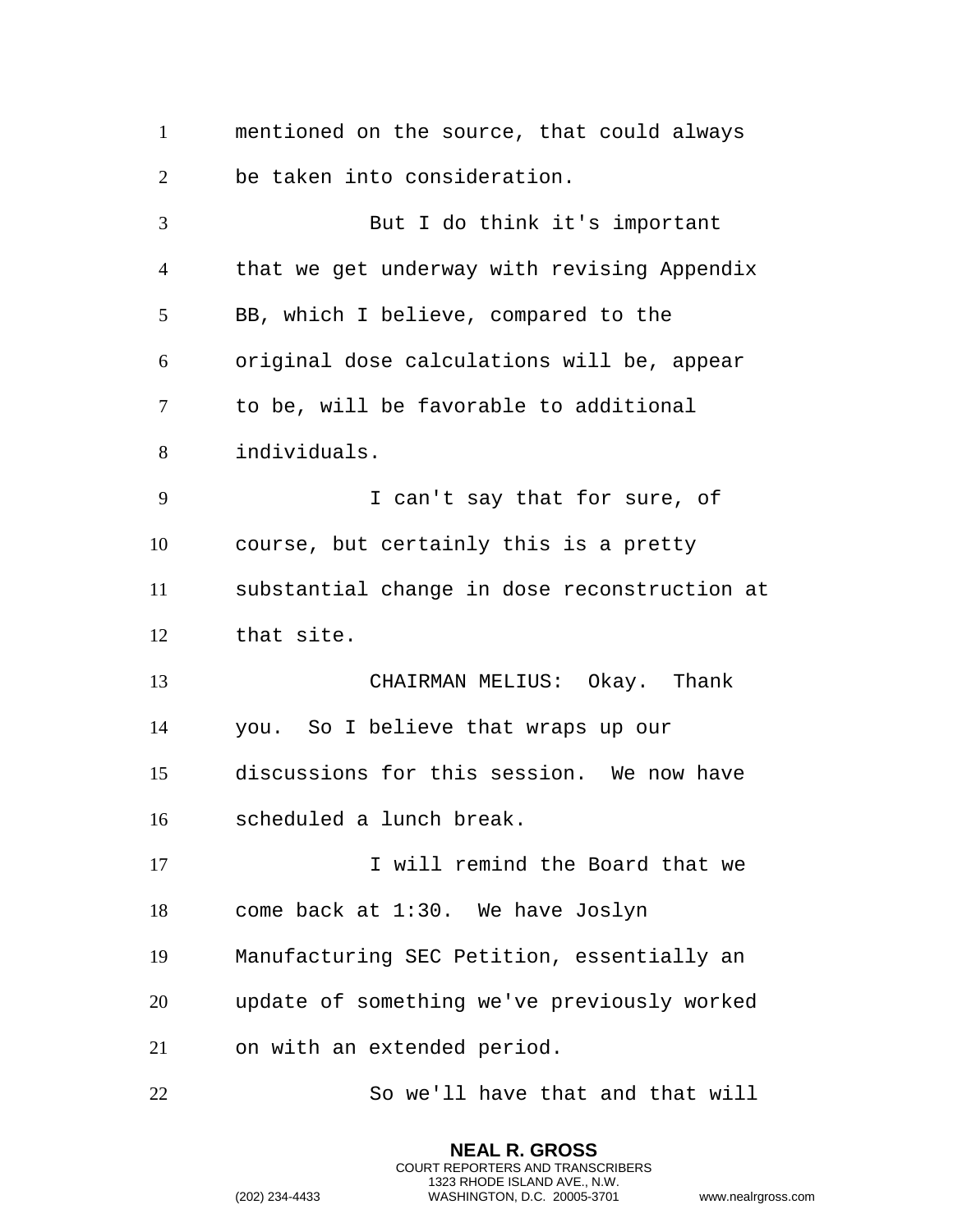| $\mathbf{1}$   | be followed by a Board Work Session. Part      |
|----------------|------------------------------------------------|
| $\overline{2}$ | of that Board Work Session is a set of         |
| 3              | public comments from October, people need to   |
| $\overline{4}$ | review and be ready to comment on their        |
| 5              | disposition and so forth.                      |
| 6              | We will have Work Group reports                |
| $\tau$         | and then there's some issues with scheduling   |
| 8              | some future meetings, and so people need to    |
| 9              | be ready with their calendars and do the       |
| 10             | best we can with that and so we can get some   |
| 11             | additional meetings and that'll take us up     |
| 12             | to a break.                                    |
| 13             | And then after that break, again,              |
| 14             | starting around 4:15 we'll be talking about    |
| 15             | the Kansas City Plant SEC report. So let's     |
| 16             | break now, we'll reconvene at $1:30$ p.m. back |
| 17             | in this room and do Joslyn.                    |
| 18             | So, good. Thanks everybody.                    |
| 19             | (Whereupon, the above-entitled                 |
| 20             | matter went off the record at 11:34 a.m. and   |
| 21             | resumed at 1:37 p.m.)                          |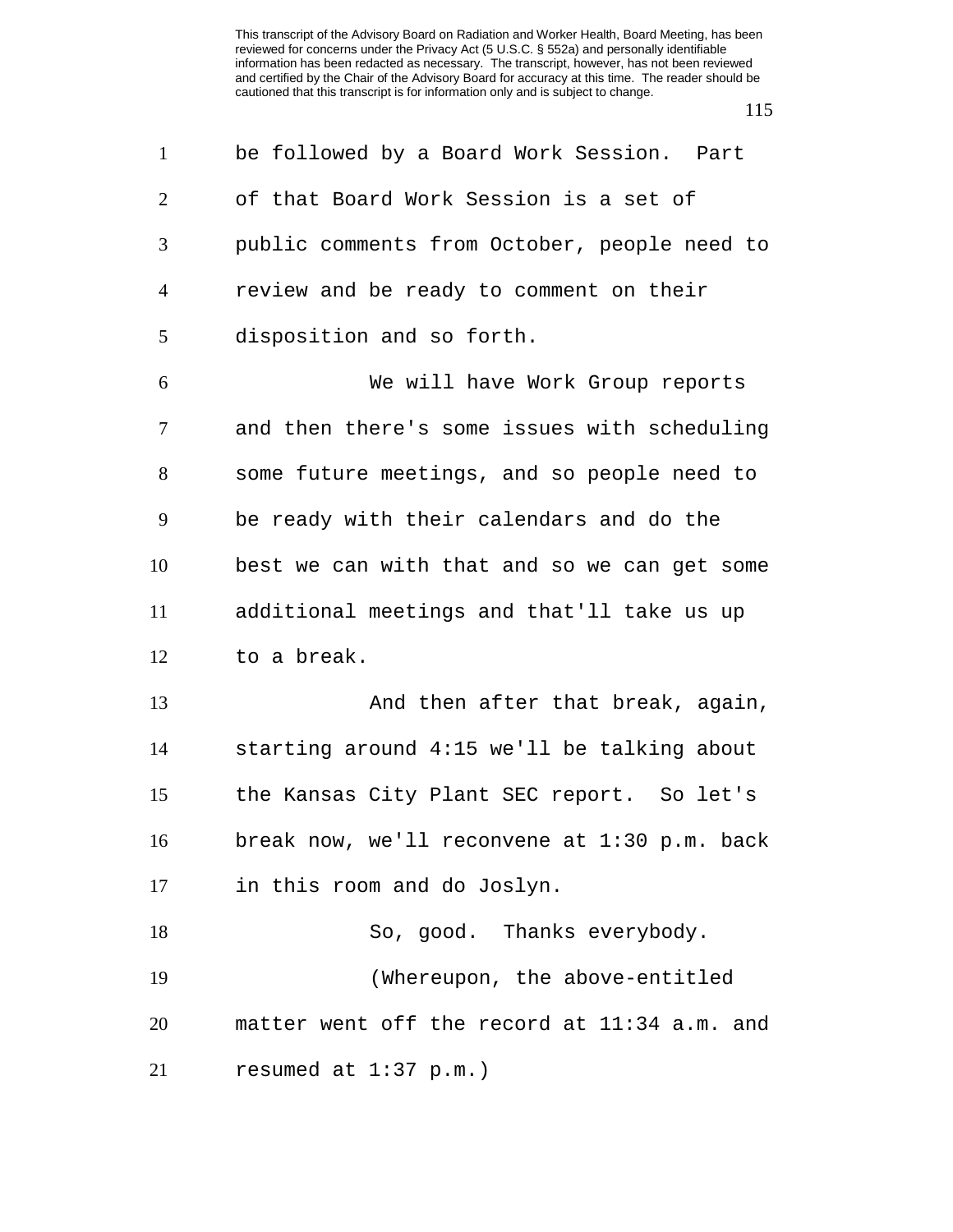CHAIRMAN MELIUS: Okay, why don't we get started again? I think we have the computer working, got our Board Members. Ted, you've been doing housekeeping? MR. KATZ: I just want to check and see first of all which Board Members we have on the line. MEMBER FIELD: Bill Field is on. MEMBER ROESSLER: Gen Roessler. MEMBER VALERIO: Loretta Valerio. MR. KATZ: And then I'm just checking, David Richardson, do we have you on the line? 14 MEMBER RICHARDSON: Yes, I'm here. MR. KATZ: Oh, great. Thank you. And how about Dick Lemen, Richard? Okay. Very good and then just let me ask, remind people who are on the line, too, to mute your phones except when you are speaking. 21 11's star six if you don't have a mute button. Thanks.

> **NEAL R. GROSS** COURT REPORTERS AND TRANSCRIBERS 1323 RHODE ISLAND AVE., N.W.

```
(202) 234-4433 WASHINGTON, D.C. 20005-3701 www.nealrgross.com
```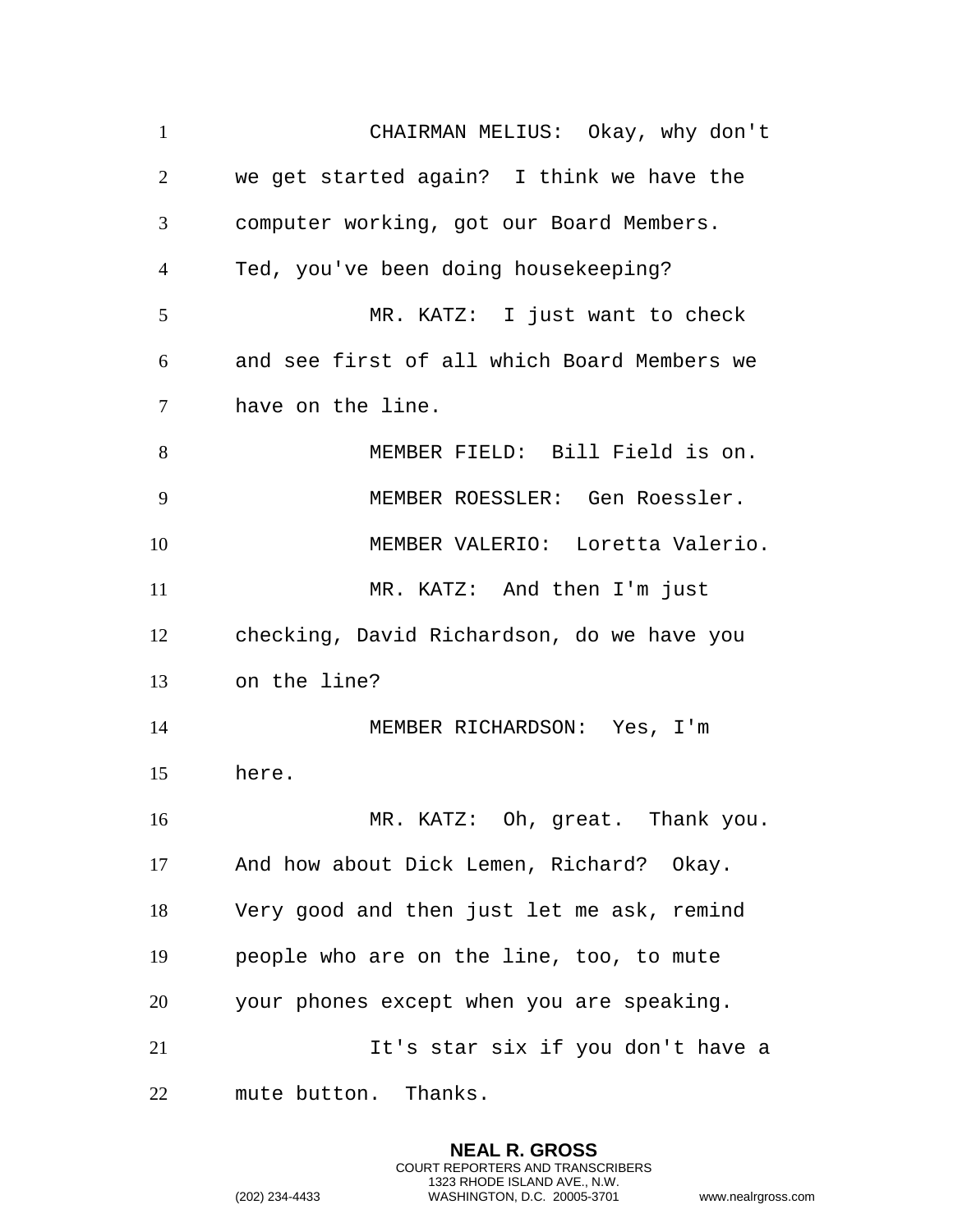| $\mathbf{1}$   | CHAIRMAN MELIUS: Okay. We've                 |
|----------------|----------------------------------------------|
| $\overline{2}$ | heard everybody mute. Okay, we will start    |
| 3              | with Joslyn Manufacturing and Jim Neton will |
| $\overline{4}$ | present and then we'll have some follow-up   |
| 5              | comments from Paul Ziemer, so Jim.           |
| 6              | DR. NETON: Thank you, Dr.                    |
| $\tau$         | Melius. First of all I'd like to make sure   |
| 8              | that the Board Members on the phone can hear |
| 9              | me. Gen, Bill Field, can you guys hear me    |
| 10             | all right?                                   |
| 11             | Apparently. They must be on                  |
| 12             | mute. Okay, I'd like to talk today about     |
| 13             | the Joslyn Manufacturing & Supply Company.   |
| 14             | This is a Special Exposure Cohort Evaluation |
| 15             | Report addendum.                             |
| 16             | The original SEC Evaluation                  |
| 17             | Report was presented to the Board December   |
| 18             | 2012, I believe at the Knoxville, Tennessee  |
| 19             | meeting. We've reconsidered our position,    |
| 20             | at least for a portion of the covered        |
| 21             | period, and that's what I'm here to talk     |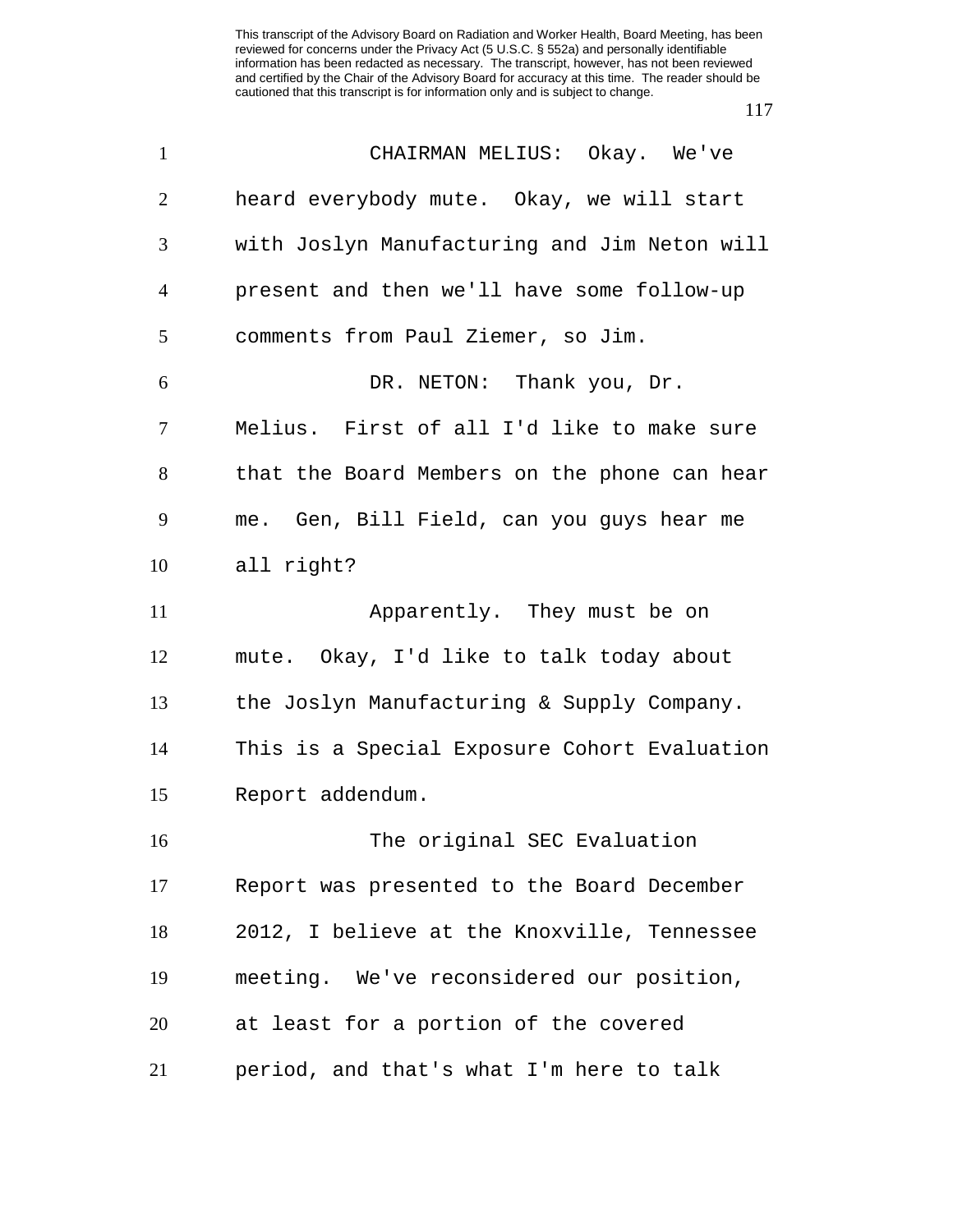about.

| $\overline{2}$ | But before I -- I'd like to                 |
|----------------|---------------------------------------------|
| 3              | mention a little bit about Joslyn, refresh  |
| $\overline{4}$ | your memories as to what the site is about. |
| 5              | We've packaged this one a little            |
| 6              | differently, rather than adding a little    |
| $\tau$         | addendum, a period onto the SEC we've       |
| 8              | essentially just amended the SEC evaluation |
| 9              | designation to cover the whole period       |
| 10             | including the extra time period that I'm    |
| 11             | going to talk about today.                  |
| 12             | So just to refresh your memory              |
| 13             | since it's been a little over a year we     |
| 14             | talked about Joslyn. It's an Atomic Weapons |
| 15             | Employer site that covers a period from     |
| 16             | March '43 to 1952.                          |
| 17             | Originally the covered period               |
| 18             | started in 1944, but NIOSH found some       |
| 19             | documentation that indicated it probably    |
| 20             | should've started earlier, probably March   |
| 21             | 1943.                                       |
| 22             | We communicated that to the                 |

**NEAL R. GROSS** COURT REPORTERS AND TRANSCRIBERS 1323 RHODE ISLAND AVE., N.W.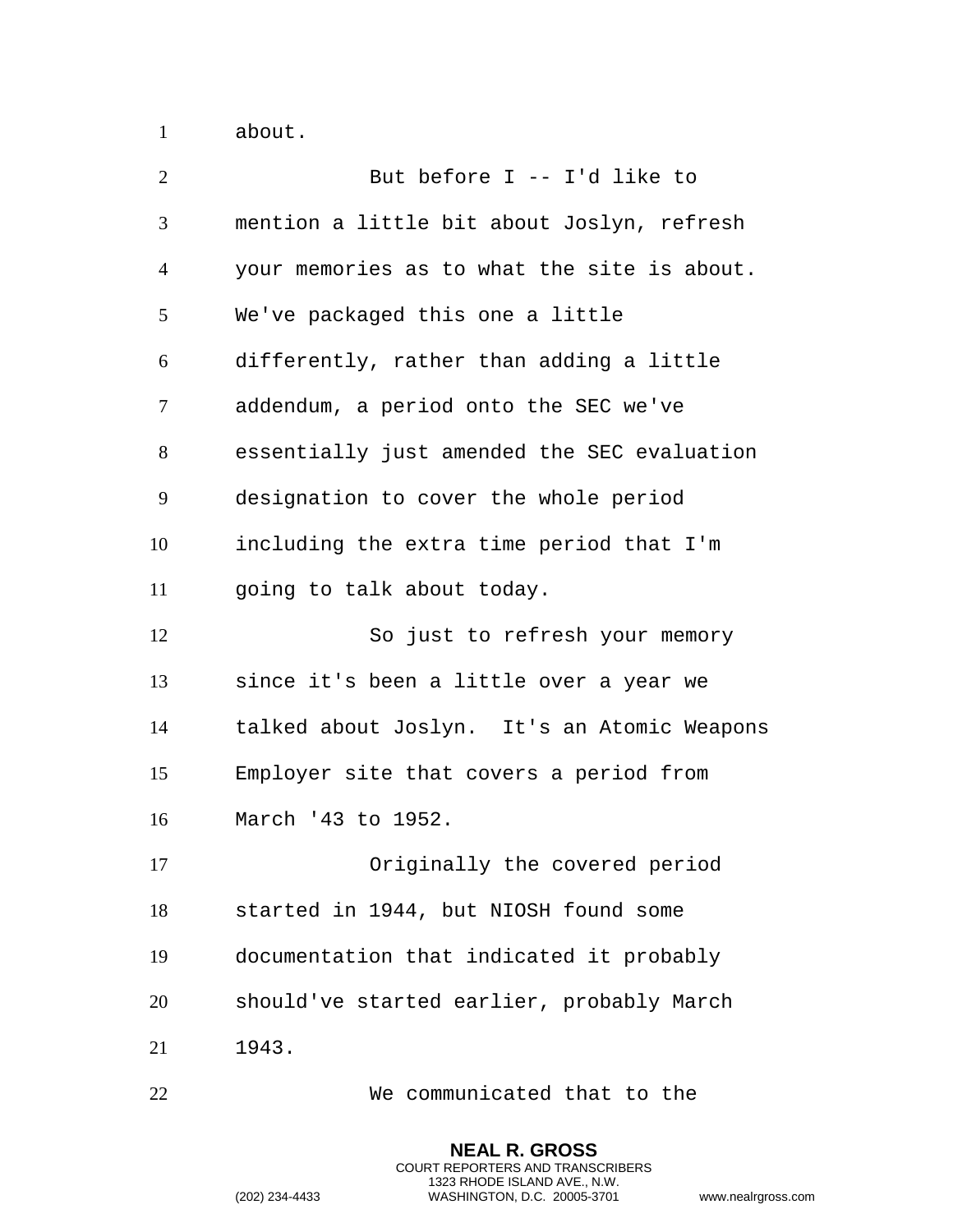| $\mathbf{1}$   | Department of Labor and they agreed with us |
|----------------|---------------------------------------------|
| $\overline{2}$ | and extended the covered period to start in |
| 3              | 1943. As almost all these AWEs, they were   |
| $\overline{4}$ | heavily involved --                         |
| 5              | MEMBER FIELD: Is it possible --             |
| 6              | DR. NETON: Hello?                           |
| $\overline{7}$ | MEMBER FIELD: -- if you speak               |
| 8              | into the mike?                              |
| 9              | DR. NETON: Okay. Hello? That's              |
| 10             | better. Yes, I got to really get close to   |
| 11             | these microphones apparently.               |
| 12             | MEMBER ROESSLER: Nothing's                  |
| 13             | coming through on the telephone.            |
| 14             | DR. NETON: Okay. How about now?             |
| 15             | MEMBER ROESSLER: Sort of.                   |
| 16             | DR. NETON: Sort of.                         |
| 17             | MEMBER ROESSLER: Very vague.                |
| 18             | DR. NETON: Well, we'll have to              |
| 19             | scream in this microphone.                  |
| 20             | DR. NETON: Do you think it's the            |
| 21             | presenter?                                  |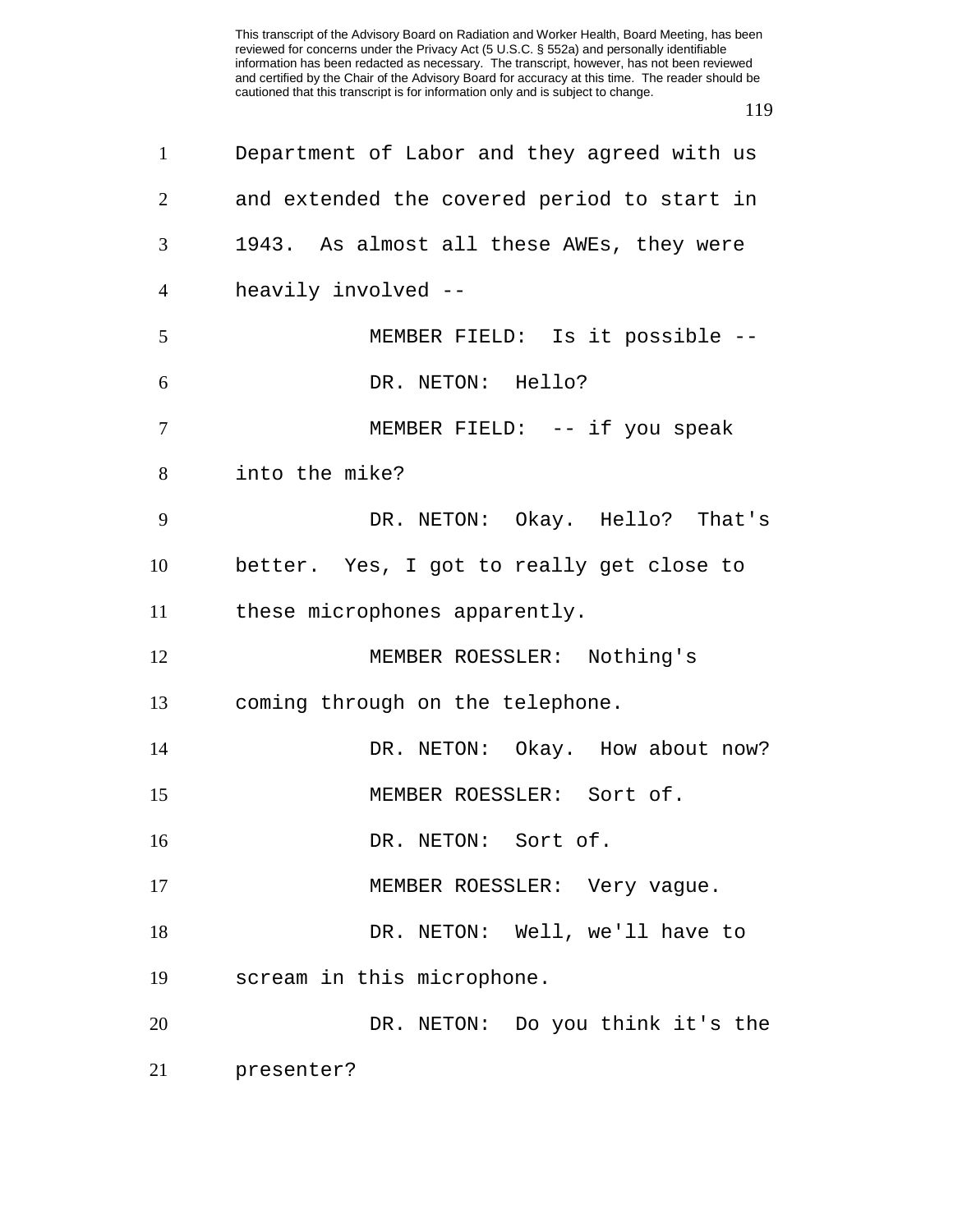| $\mathbf{1}$   | MEMBER ROESSLER: No.                        |
|----------------|---------------------------------------------|
| $\overline{2}$ | (Off the record comments)                   |
| 3              | DR. NETON: Okay, as I was                   |
| $\overline{4}$ | saying, Joslyn was an Atomic Weapons        |
| 5              | Employer from March '43 to '52. Like most   |
| 6              | Atomic Weapons Employers they were heavily  |
| 7              | involved in the machining and rolling of    |
| 8              | uranium rods.                               |
| 9              | They did a little bit of thorium            |
| 10             | work on a couple of occasions prior to July |
| 11             | of, December of 1948, but they were very    |
| 12             | limited in scope, numbering I think five to |
| 13             | ten rods per rolling.                       |
| 14             | This was one of the earliest AWEs           |
| 15             | to work with uranium. In fact they were     |
| 16             | primarily, in the early years, involved in  |
| 17             | developing the techniques and technology    |
| 18             | that would be used at other sites in later  |
| 19             | years.                                      |
| 20             | For instance, you know, the                 |
| 21             | rolling speed, the temperatures, how to     |
| 22             | grind, and what types of machinery would be |

**NEAL R. GROSS** COURT REPORTERS AND TRANSCRIBERS 1323 RHODE ISLAND AVE., N.W.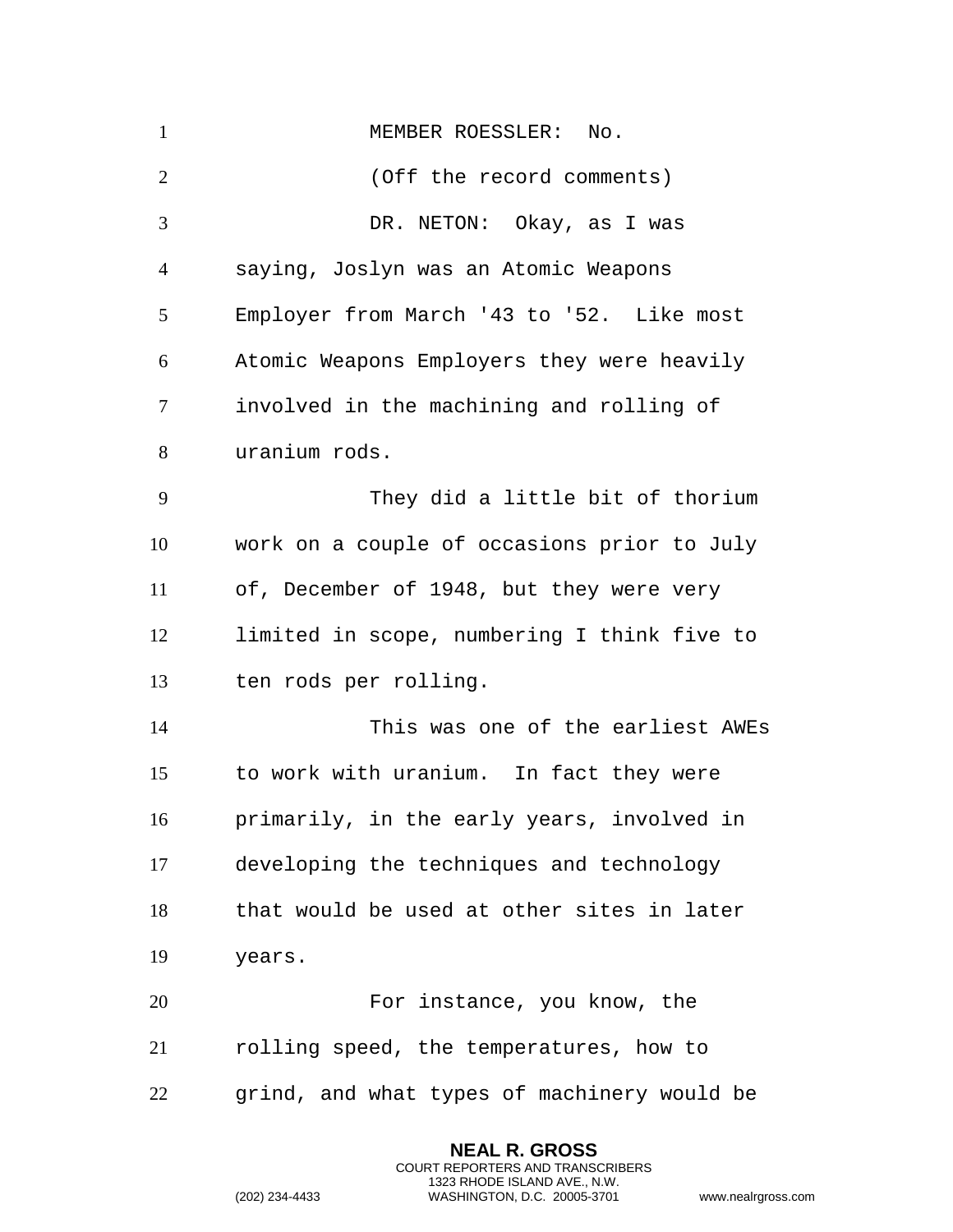| $\mathbf{1}$   | efficient at grinding, that sort of thing.  |
|----------------|---------------------------------------------|
| $\overline{2}$ | Okay. The pre-1948 work was                 |
| 3              | unlike the AWEs that were later involved,   |
| 4              | and this is the activities, the pre-1948    |
| 5              | work was directly involved with production  |
| 6              | for the Hanford operations and it was       |
| 7              | overseen by Hanford operations, which       |
| 8              | created a little bit different oversight    |
| 9              | than we're used to when we see the AEC      |
| 10             | activities from the East Coast with HASL    |
| 11             | being involved.                             |
| 12             | HASL did not get involved in this           |
| 13             | site until later in their operation. I      |
| 14             | mentioned they were developing procedures   |
| 15             | for rolling uranium metals and testing.     |
| 16             | They did a little bit of work for           |
| 17             | other agencies outside -- well, they did    |
| 18             | work for the AEC, but they also did work in |
| 19             | cooperation with the AEC for Chalk River in |
| 20             | Canada and some work for the British, Great |
| 21             | Britain. A very small amount of work.<br>I  |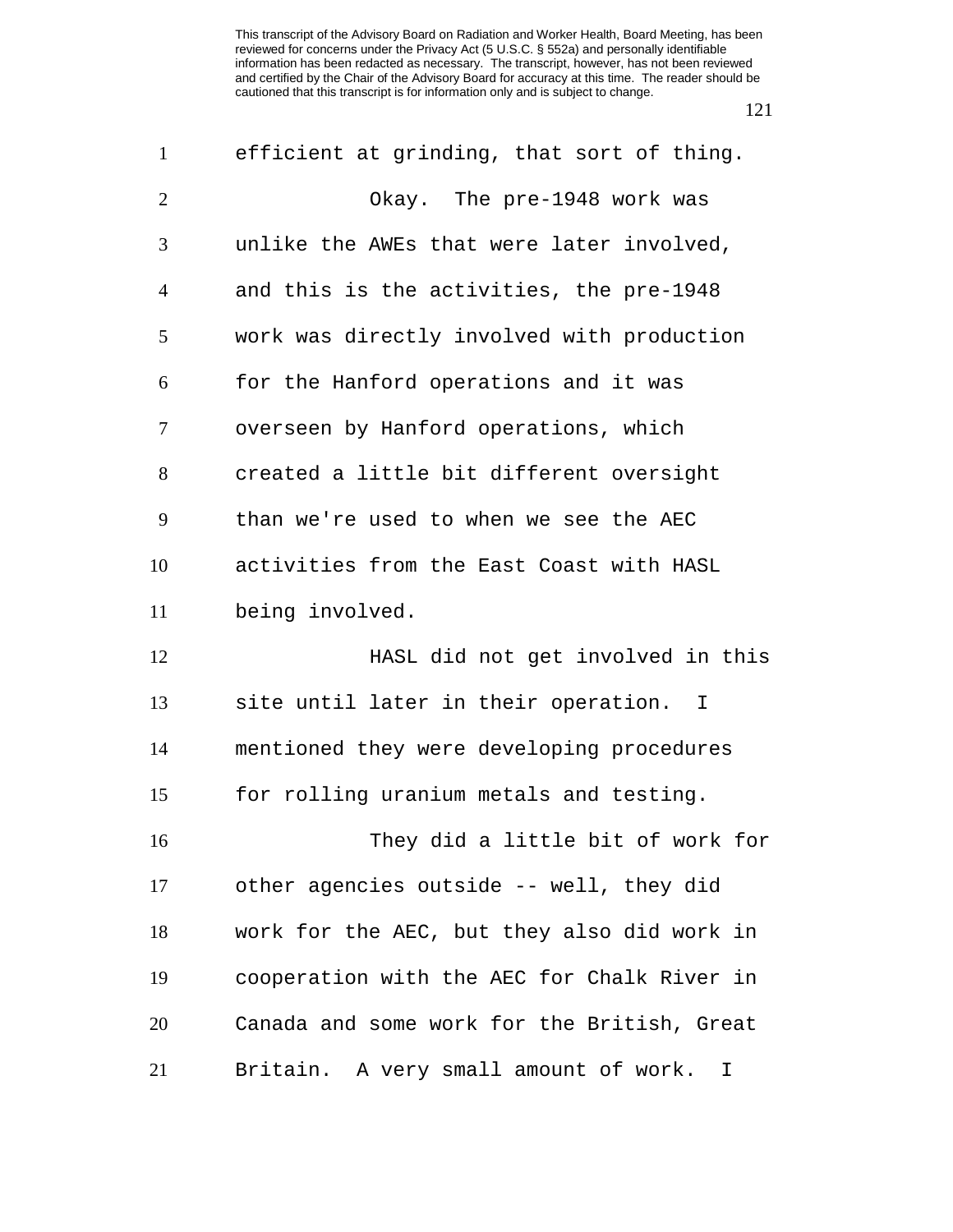1 think they rolled about 30 tons for them. There were three rolling mills at Joslyn that were very close in proximity to each other, unlike a lot of the other sites that we've dealt with. I don't know that you can make this out really well from this slide, but on the far right, there is an 18-inch mill, in the middle there's a 12-inch rolling mill, and on the far left there's a 9-inch rolling mill. And as we'll talk about a little later, when production was really under a crunch they would process and roll uranium simultaneously at all of these three mills, which adds a little bit of complexity to the picture, unlike what we've seen at some of the other sites. Okay, getting back to the petition evaluation, the petition was originally received in March of 2012. It was qualified, and as I mentioned, the

> **NEAL R. GROSS** COURT REPORTERS AND TRANSCRIBERS 1323 RHODE ISLAND AVE., N.W.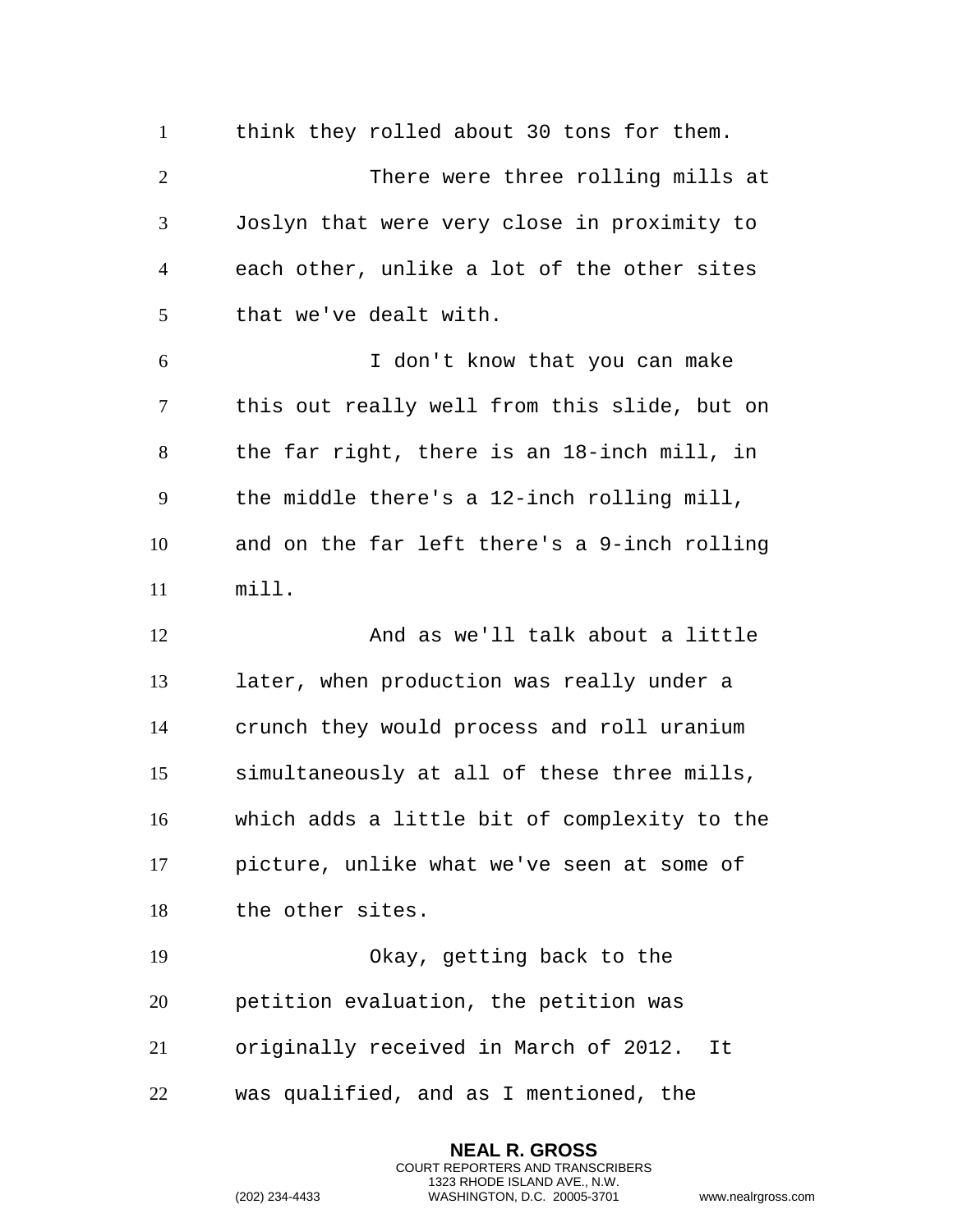| $\mathbf{1}$   | petitioner originally asked for the Class to |
|----------------|----------------------------------------------|
| $\overline{2}$ | cover 1944 to '52 and NIOSH, through         |
| 3              | evaluation, capture of data evaluations and  |
| 4              | reports, determined that March of '43 would  |
| 5              | be a better start date.                      |
| 6              | And, in fact, DOL concurred with             |
| $\tau$         | that and established the Class through that, |
| 8              | from '43 to '52, so that's what we actually  |
| 9              | evaluated.                                   |
| 10             | Okay. The summary of what the                |
| 11             | Board's action has been so far, as I         |
| 12             | mentioned December 2012 at the Knoxville     |
| 13             | Board meeting, the Board concurred with      |
| 14             | NIOSH's recommendation that a Class should   |
| 15             | be added for all employees, that should say  |
| 16             | March 1943 through December 1947, the end of |
| 17             | 1947.                                        |
| 18             | We proposed that dose                        |
| 19             | reconstructions after, or starting in        |
| 20             | January of '48 could be reconstructed using  |
| 21             | a TBD-6000 approach, which we've done at a   |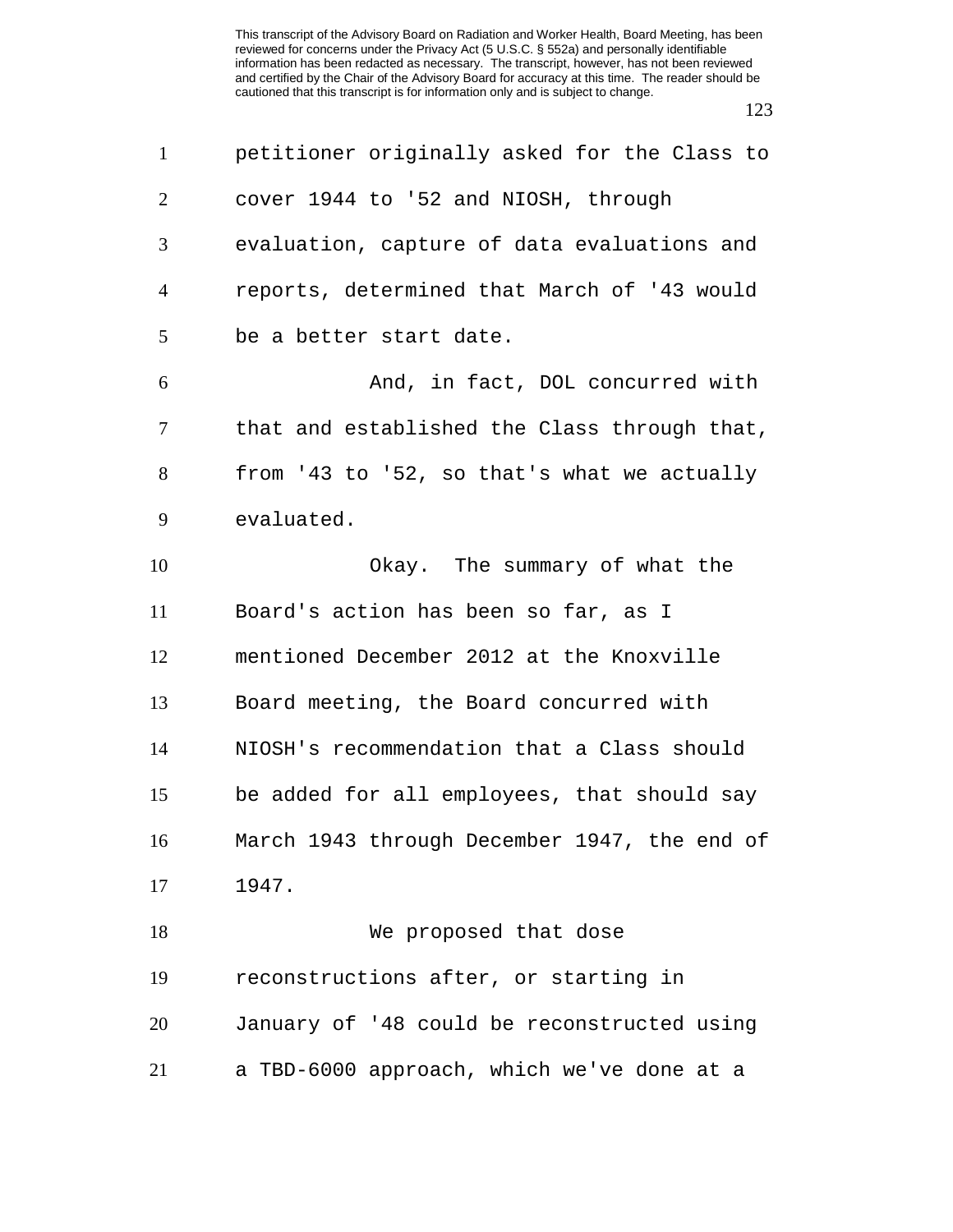lot of sites where we have no monitoring data, and that was our feeling at the time that we presented the report. In December the Board also tasked SC&A at that time, though, with reviewing the period where we recommended that the SEC not be added, and that's the 1948 to '52 period. SC&A did their review and in December of 2013 SC&A submitted a report that had 11, they've identified 11 issues associated with that time period. On January 16th, just recently, the addendum of the issues matrix were provided to the Work Group, and I think Dr. Ziemer's going to provide a summary of the status of where they are with their review of the addendum and the matrix issues. Okay. As far as NIOSH's actions are concerned, since the original ER was written, we have conducted numerous interviews. I think we interviewed five

> **NEAL R. GROSS** COURT REPORTERS AND TRANSCRIBERS 1323 RHODE ISLAND AVE., N.W.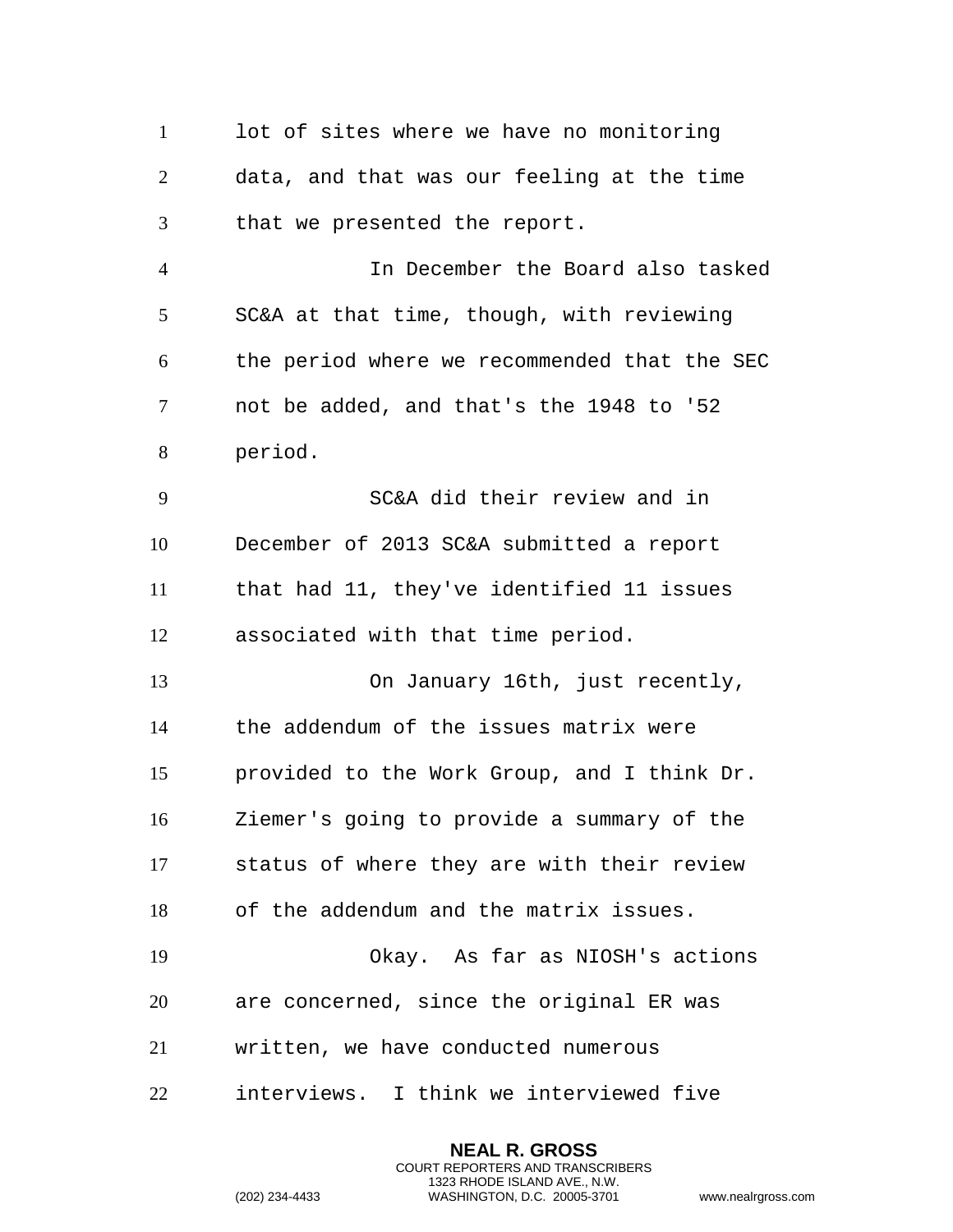| $\mathbf{1}$   | additional people, did some additional data  |
|----------------|----------------------------------------------|
| $\overline{2}$ | captures, and actually had an additional     |
| 3              | site visit at Joslyn to try to flesh out     |
| $\overline{4}$ | some more of the details associated with the |
| 5              | activities at the site.                      |
| 6              | In particular, we were concerned             |
| $\tau$         | about the activities associated with the     |
| 8              | rolling operations that involved water as a  |
| 9              | coolant. This apparently generated a lot of  |
| 10             | steam and concomitantly particulate that is  |
| 11             | unlike what we had experienced at other      |
| 12             | sites.                                       |
| 13             | And also there were some issues              |
| 14             | associated with the burning of uranium,      |
| 15             | fires at the plant and that sort of thing,   |
| 16             | wanted to make sure that the TBD-6000        |
| 17             | methodology would actually capture or bound  |
| 18             | those types of exposures.                    |
| 19             | After reconsidering all of these             |
| 20             | factors, we ended up deciding that we wanted |
| 21             | to recommend a Class that would include an   |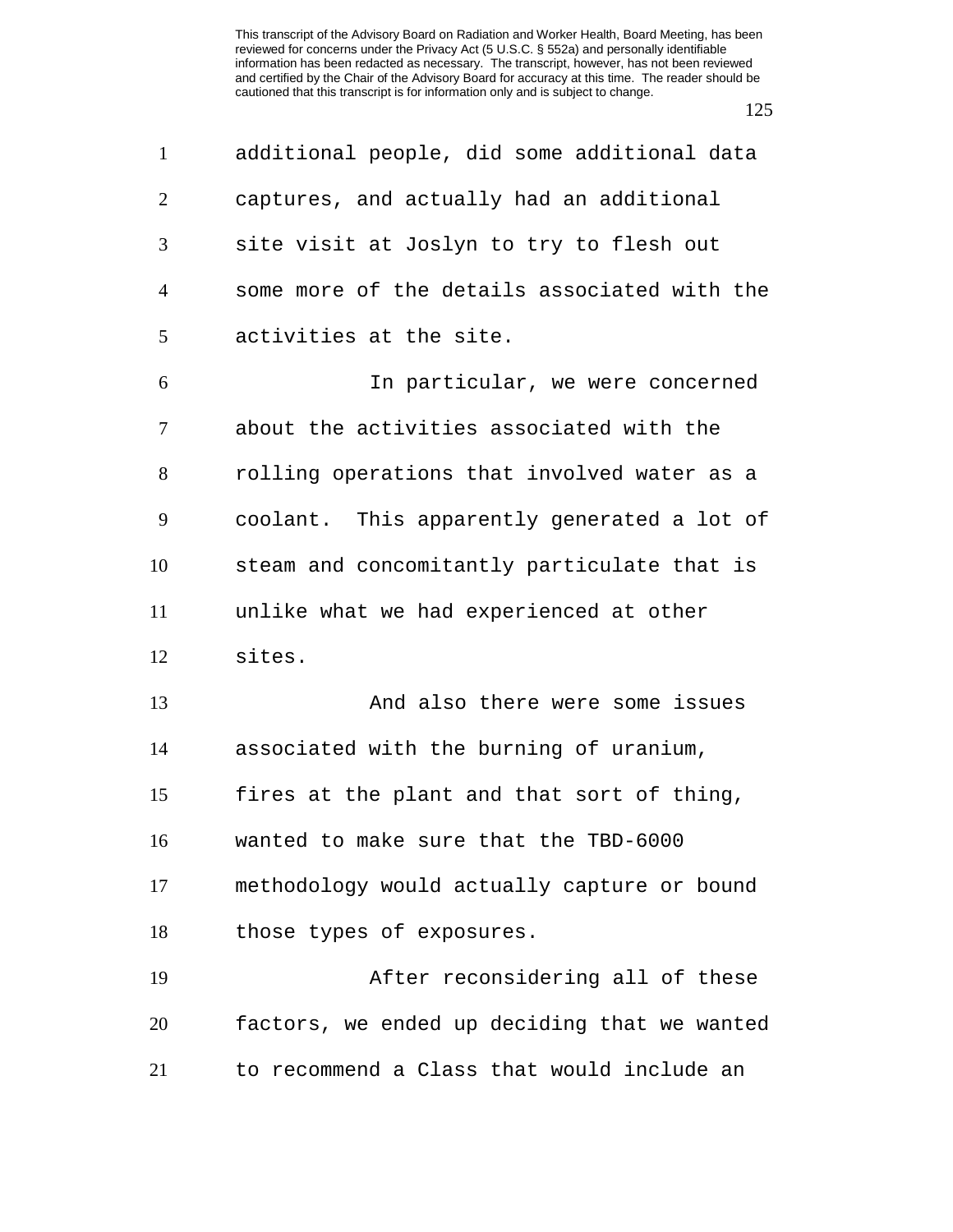additional 6-month period, and that would be from January 1, 1948, to July 31, 1948, due to our inability to reconstruct internal doses, which we're going to talk about in a little bit. Okay. First I'll just go through some of the exposure sources, inhalation, ingestion of uranium is expected here with natural uranium oxide from the rolling and the production and shaping activities. These were hand-operated shops under experimental conditions. They occasionally would use tenting to try to control it, which definitely made air currents a little bit unpredictable. 16 As I mentioned, there was these three co-located rolling mills, the 18, 12, and 9-inch mills where rolling operations were conducted simultaneously. I also talked about the water, water-cooled bearings previously.

Joslyn was responsible, like most

**NEAL R. GROSS** COURT REPORTERS AND TRANSCRIBERS 1323 RHODE ISLAND AVE., N.W.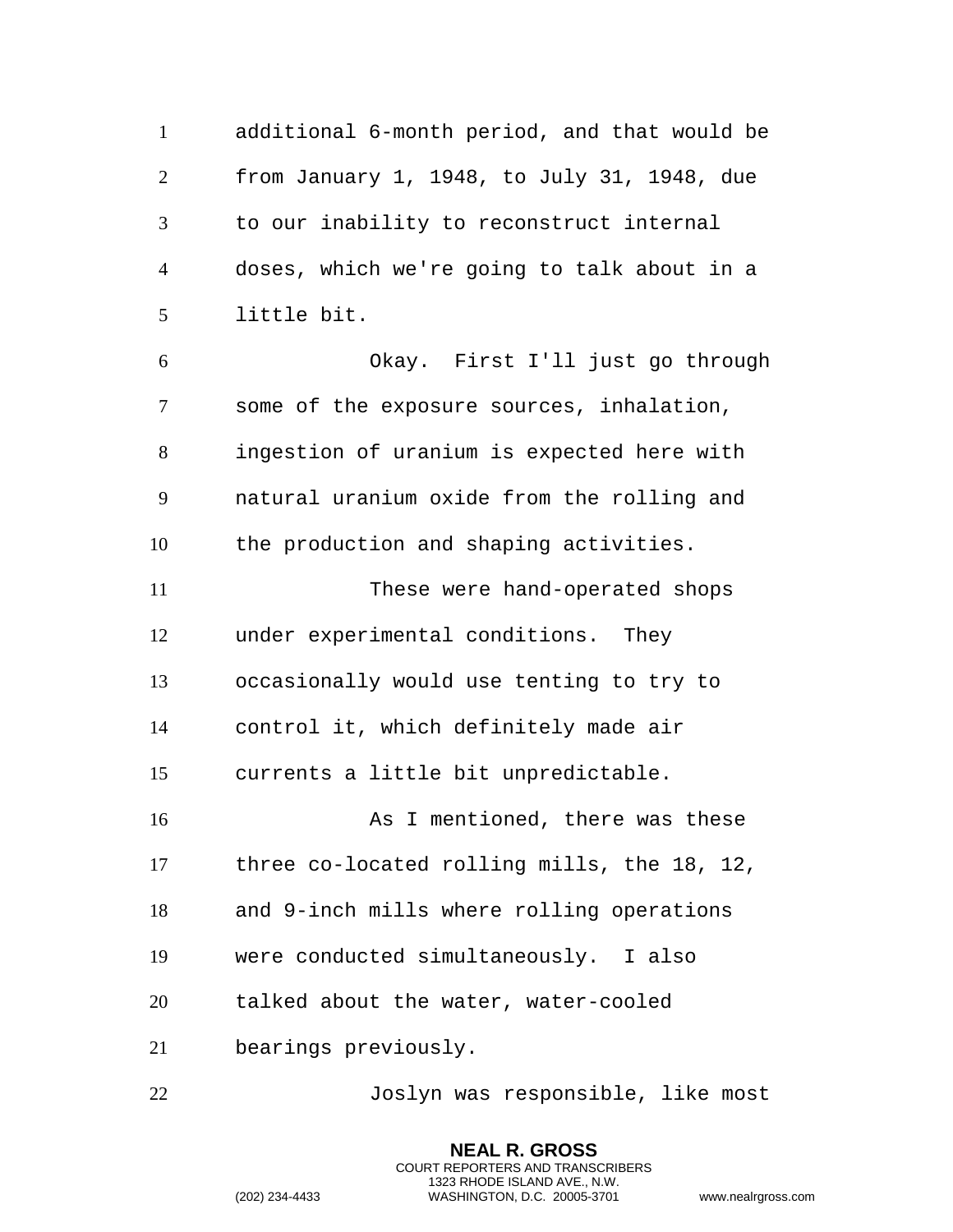| $\mathbf{1}$   | AWEs, for packaging, handling and loading.   |
|----------------|----------------------------------------------|
| $\overline{2}$ | They did all of that on their own. The MED   |
| 3              | kept strict controls of the records, and     |
| $\overline{4}$ | Joslyn also did a lot of cleanup and         |
| 5              | material accountability control activities.  |
| 6              | The Medical Surveillance Program             |
| $\overline{7}$ | was there for Joslyn and we do recommend     |
| 8              | that medical exposures be covered and added. |
| 9              | I did mention briefly earlier there were two |
| 10             | recorded thorium processing periods prior to |
| 11             | '48, and these were prior to the 6-month     |
| 12             | period that we're recommending now.          |
| 13             | In June of '46 they did some                 |
| 14             | grinding of thorium rods. In January of '47  |
| 15             | there was some grinding of some thorium      |
| 16             | rods. There was some concern in the          |
| 17             | findings that SC&A found that we weren't     |
| 18             | very explicit in how we were going to        |
| 19             | reconstruct thorium.                         |
| 20             | We've since added that to a White            |
| 21             | Paper that's being written, and it's         |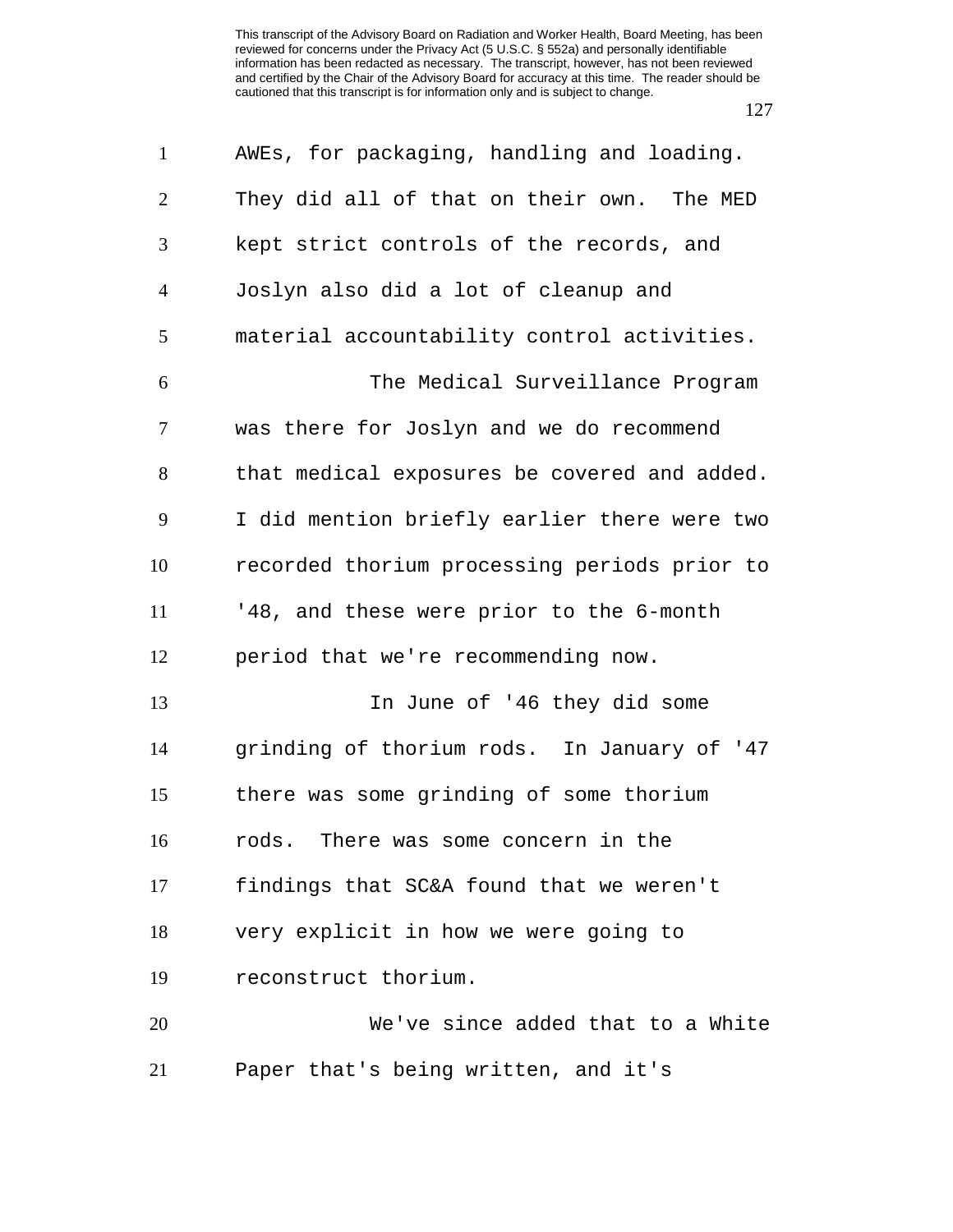essentially a source-term model like we would do for uranium.

 You could do some Monte Carlo simulations based on the, you know, activity present and the shape of the material that they've been working with. This slide is pretty relevant to what we're talking about today. If you look at the production pattern over time, starting in '43, '44, '45, there were some rollings, I think the total package here, they ran a little over one million pounds of uranium through the facility. But if you look at 1948, the first half of '48, which is what we're proposing to add, more than half of that million pounds was run through the plant in that time period. They ran almost 600,000 pounds of uranium in a very short period of time, and this is the period that we're recommending

**NEAL R. GROSS** COURT REPORTERS AND TRANSCRIBERS 1323 RHODE ISLAND AVE., N.W.

be added to the SEC.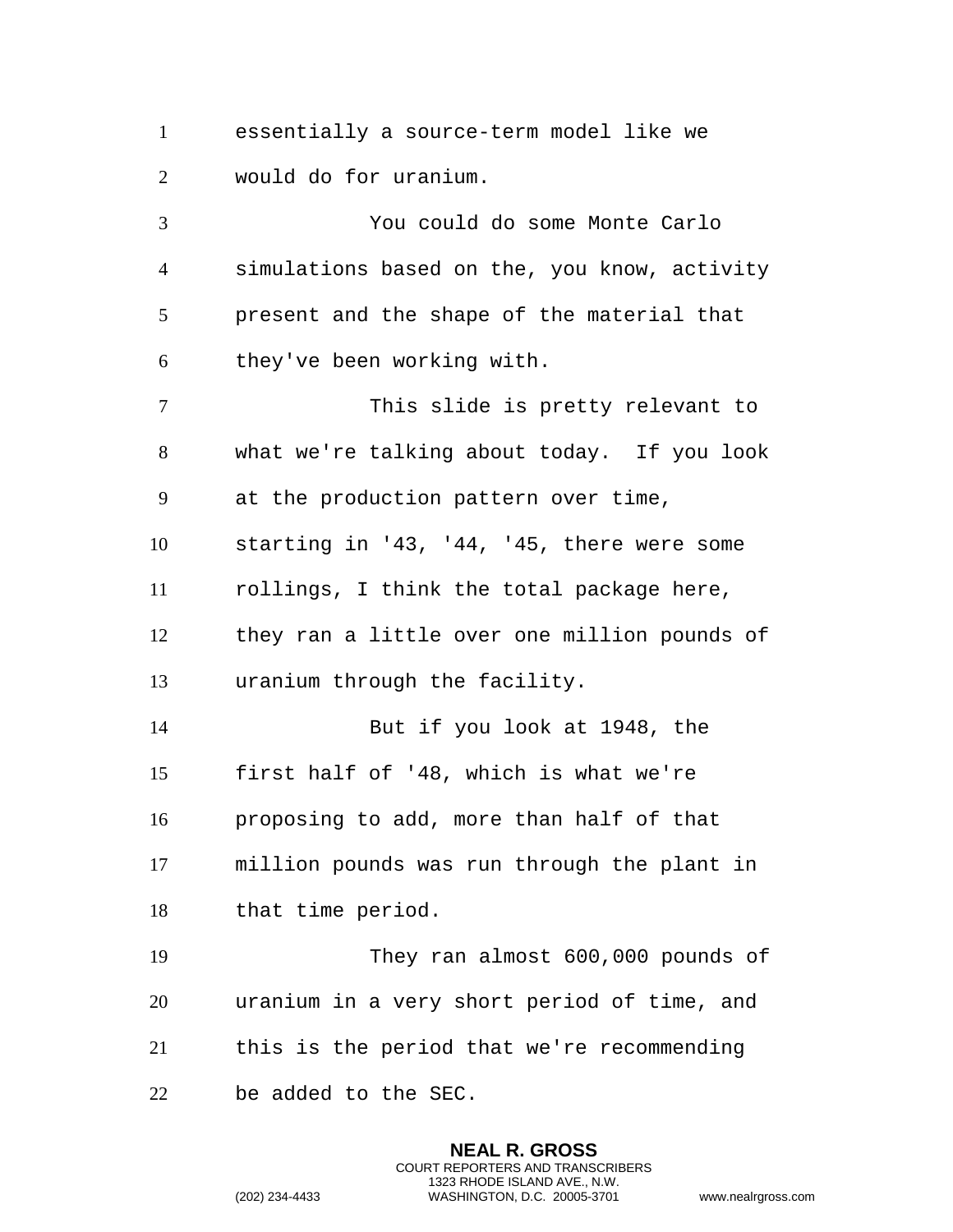| $\mathbf{1}$   | If you look to the right of that            |
|----------------|---------------------------------------------|
| $\overline{2}$ | 600,000 pound rolling you can see that      |
| 3              | there's only three or four, maybe five,     |
| $\overline{4}$ | much, much smaller rollings that were       |
| 5              | conducted on a limited experimental basis   |
| 6              | after that time period, and we believe that |
| $\tau$         | at this point we can reconstruct those      |
| 8              | exposures after the first half of 1948.     |
| 9              | Okay. External, as with many of             |
| 10             | these AWE sites, there's no evidence of any |
| 11             | routine monitoring program, very few        |
| 12             | measurements. The Health and Safety         |
| 13             | Laboratory later on in '49 did come in and  |
| 14             | do a few measurements.                      |
| 15             | Internal monitoring, we have no             |
| 16             | routine air monitoring or bioassay program. |
| 17             | There were limited air samples conducted in |
| 18             | '43, '44, and '51. The early ones were      |
| 19             | limited in scope, mostly GA samples.        |
| 20             | And probably, most importantly,             |
| 21             | these were taken with, unbeknownst to me    |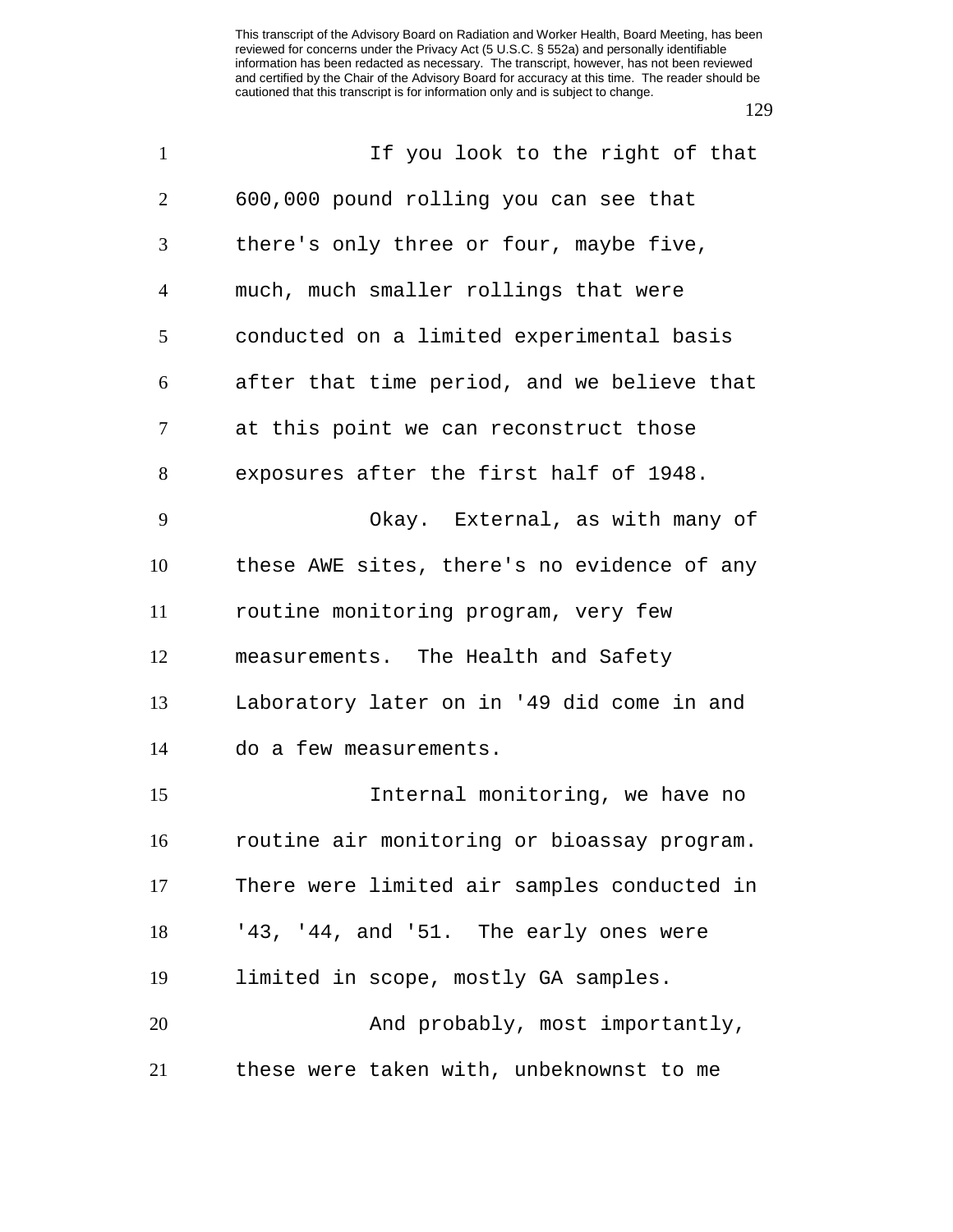before we ran across this, with an electrostatic precipitation technique, which turned out to be abandoned later on as not being a very quantitative procedure. I think they had high expectations that they could precipitate the uranium out with some charge and that really didn't work out to be the case. So those things, those types of measurements are very unreliable and we're nowhere close to what you could, the reproducibility you could get with a HASL, you know, Whatman-41 type high volume air sample program. A substantial study was performed by HASL in '58 where they did a very good, typical HASL time-weighted average study of the various production operations and we believe that that's a very good characterization for the later years after the SEC period that we've added. Okay. The rationale for the

> **NEAL R. GROSS** COURT REPORTERS AND TRANSCRIBERS 1323 RHODE ISLAND AVE., N.W.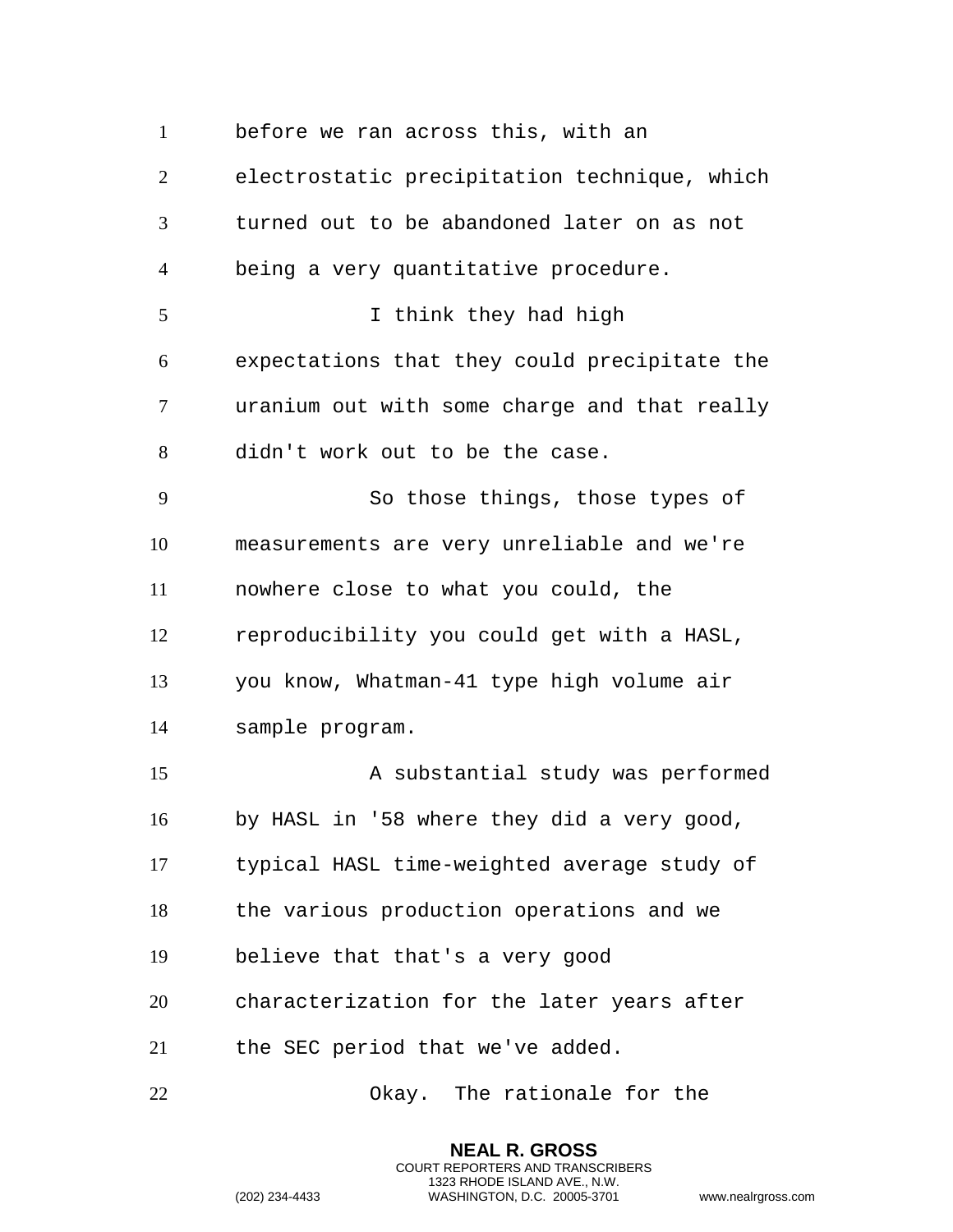| $\mathbf{1}$   | Class addition, the 6-month period that I    |
|----------------|----------------------------------------------|
| $\overline{2}$ | mentioned, again, we previously thought we   |
| 3              | could use the TBD-6000 approach, but we also |
| $\overline{4}$ | felt that we needed to validate that.        |
| 5              | It turns out that the practices              |
| 6              | that were used at the site continued on      |
| $\tau$         | through that first half of 1948. They had    |
| 8              | the same oversight, the Hanford oversight,   |
| 9              | not the HASL involvement.                    |
| 10             | And so, you know, these                      |
| 11             | electrostatic precipitation measurements,    |
| 12             | the concomitant rolling at three different   |
| 13             | rolling mills, it just gave us the pause     |
| 14             | that we could actually do anything with      |
| 15             | sufficient accuracy and ended up with the    |
| 16             | conclusion that TBD-6000 would not be        |
| 17             | appropriate for this time period.            |
| 18             | Here we go over the three co-                |
| 19             | located rolling mills. Interestingly, the    |
| 20             | 1952 study was done at one station at a      |
| 21             | time, and the rollings that were conducted   |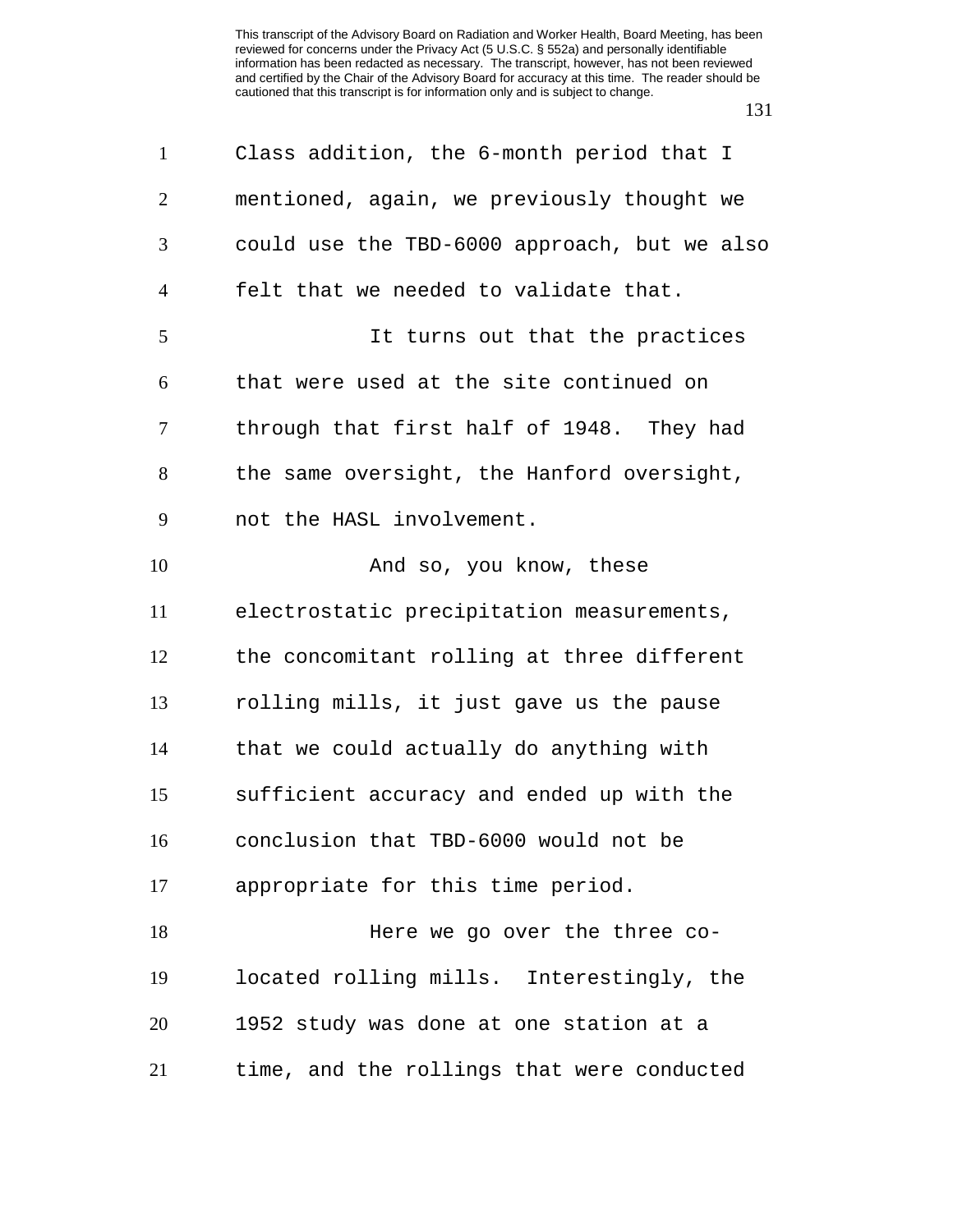after that rolling in 1948, that 600,000 pound rolling, were done at one rolling mill at a time, specifically the 18-inch rolling mill, which in the HASL '52 study show that that was the lowest of the three rolling mills as they operated. So we're fairly comfortable saying that the '52 measurements at HASL will be bounding of the rolling mill operations. Okay. Again, talking about the 1949-'50 rollings, they were very low-volume rollings. These ones in 1949 and '50 were in support of the Chalk River reactor in Canada. These were done to try to get the temperature control down. 17 11 It was very important when you rolled uranium to keep the temperature at a specific value to make sure that the uranium maintained a certain degree of integrity in the lattice structure. So these were almost experimental

> **NEAL R. GROSS** COURT REPORTERS AND TRANSCRIBERS 1323 RHODE ISLAND AVE., N.W.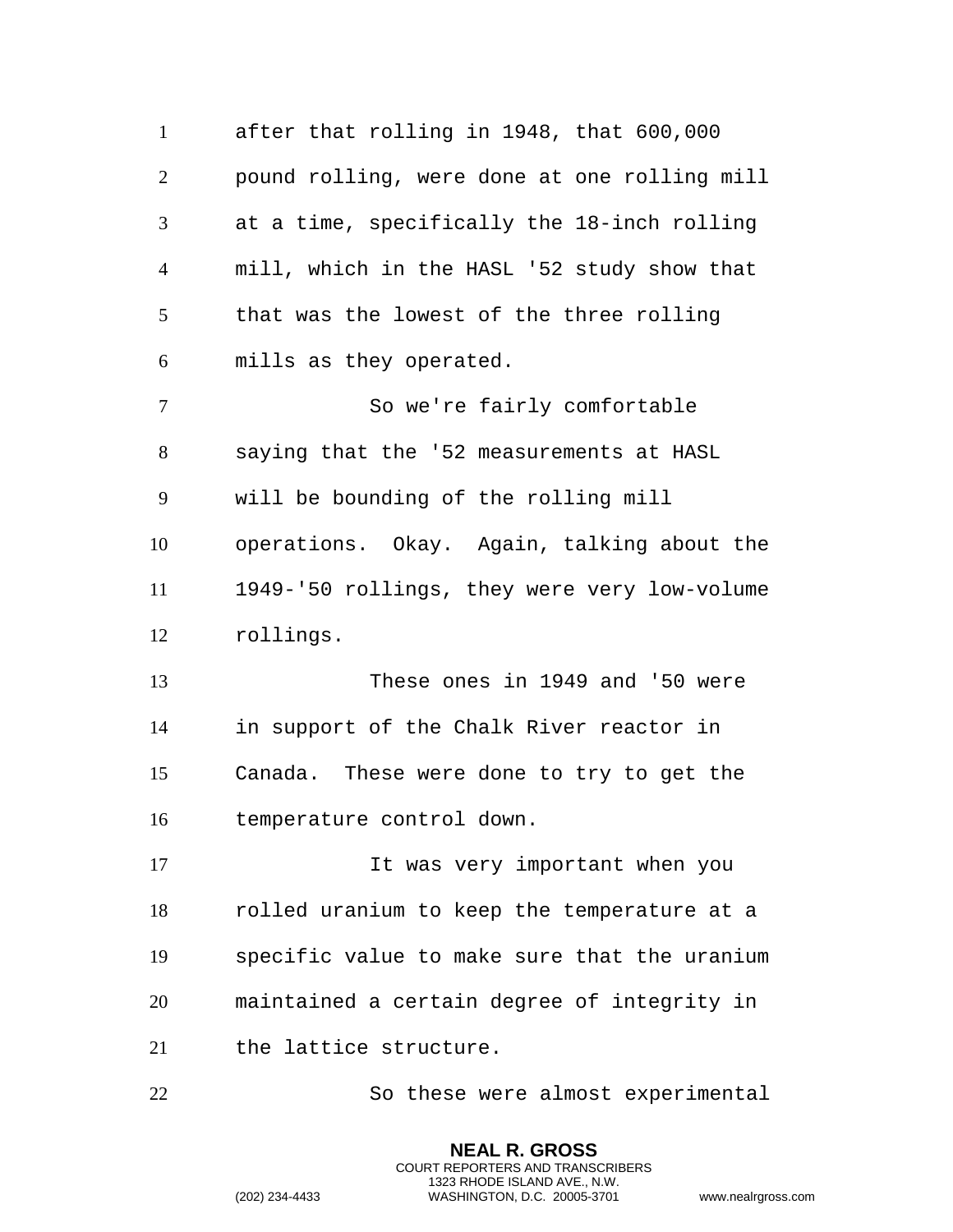| $\mathbf{1}$   | type rollings. And, again, I mentioned that  |
|----------------|----------------------------------------------|
| $\overline{2}$ | they were only done on the 18-inch rolling,  |
| 3              | which was demonstrated by HASL in '52 to be  |
| 4              | the lowest of the rolling mills.             |
| 5              | So, you know, again, suitable DR             |
| 6              | method does not exist and the differences in |
| $\tau$         | operational characteristics from other       |
| 8              | medical working operations, we didn't feel   |
| 9              | that there's any particular surrogate that   |
| 10             | could be used here.                          |
| 11             | Okay. This is our typical slide,             |
| 12             | why is everyone covered? Well we just have   |
| 13             | no idea of the control in the facility of    |
| 14             | who went where and when, you know, movement  |
| 15             | was not prohibited throughout the site.      |
| 16             | So we just feel that this has to             |
| 17             | apply to everyone that was onsite during     |
| 18             | that time period. And I had mentioned        |
| 19             | already why we want to stop in July '48.     |
| 20             | We believe that TBD-6000 is                  |
| 21             | appropriate after July of '48. It can bound  |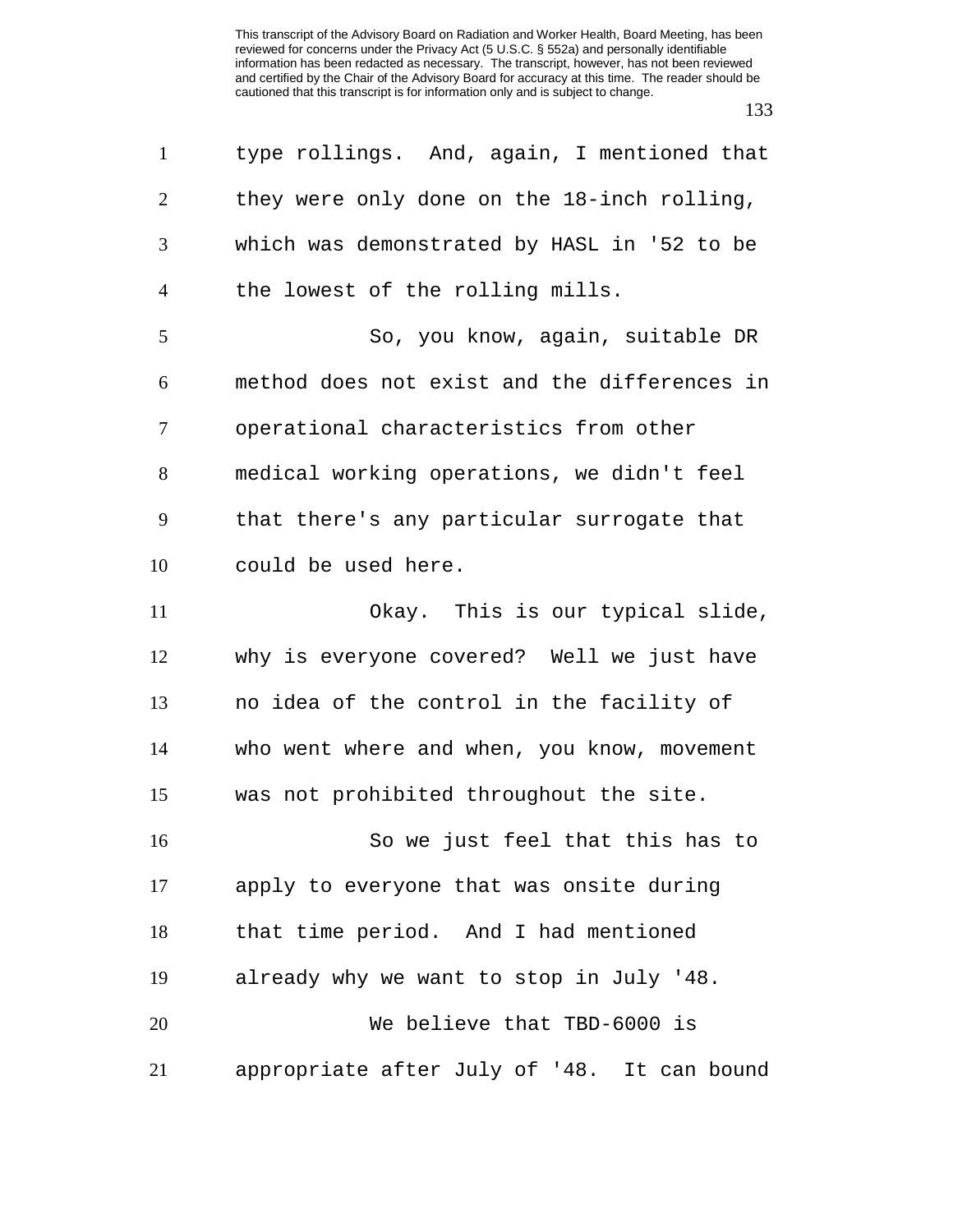the rolling operations, but also there were some grinding operations that were done that we don't have air samples for, but we believe the TBD-6000 can be used to bound those grinding operations in those later years.

 Okay. For those who were not included in the SEC as usual, we'll use any internal monitoring data that we may end up finding in a person's individual case file. We'll perform dose reconstructions during that time period to the best extent we can. The external dose reconstructions we believe we can reconstruct using source- term models and Monte Carlo modeling from '43 to '52, the same as with medical x-rays from '43 to '52. 18 And the internal, of course, we're going to stop the SEC at, we're recommending stopping it at July 31st. For

the rest of that year we believe we can

reconstruct it again using the TBD-6000

**NEAL R. GROSS** COURT REPORTERS AND TRANSCRIBERS 1323 RHODE ISLAND AVE., N.W.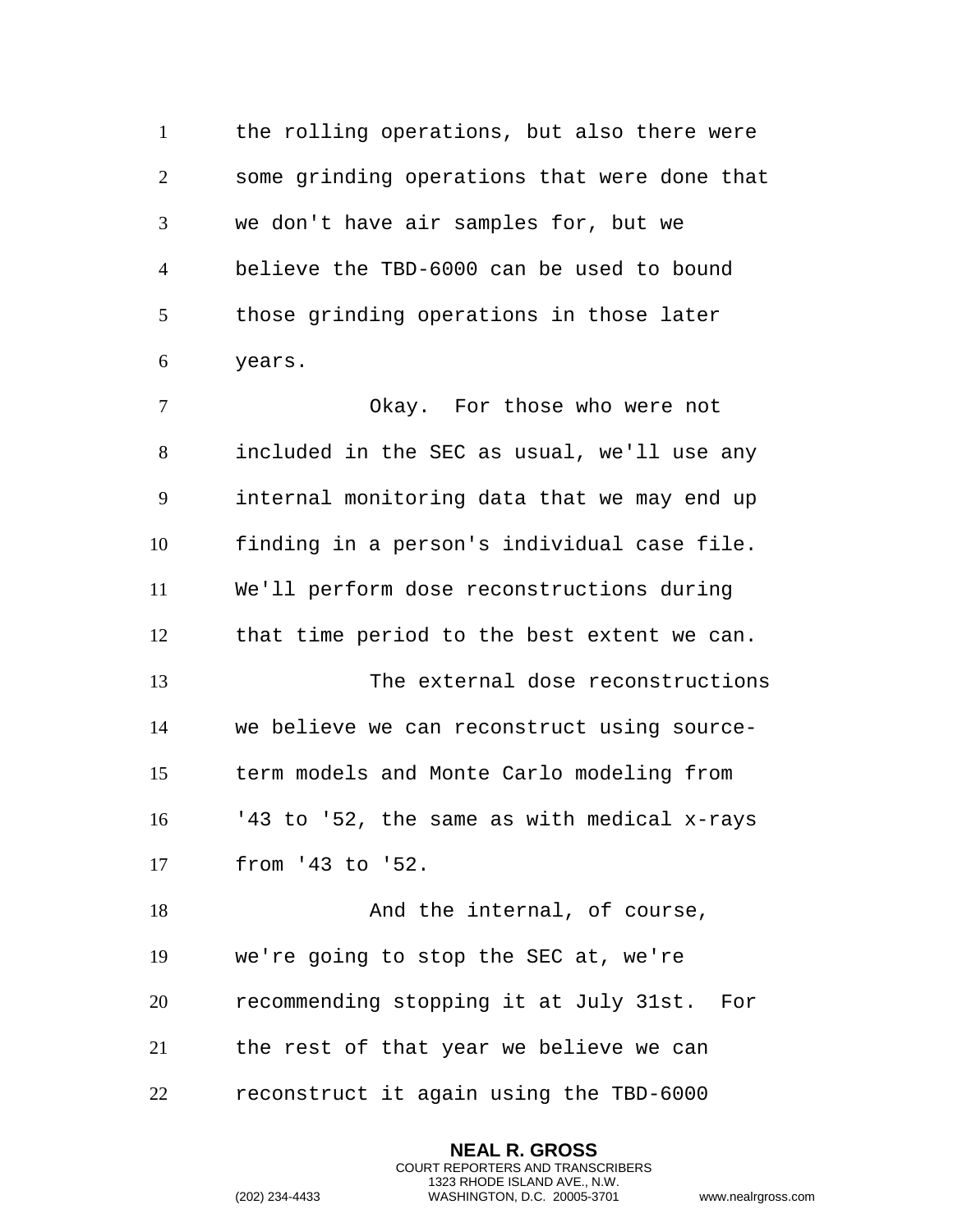## approach.

| $\overline{2}$ | And external dose, we talked                 |
|----------------|----------------------------------------------|
| 3              | about that. There was some onsite storage    |
| $\overline{4}$ | here that was not typical at many of the     |
| 5              | other AWEs, and so we had to account for     |
| 6              | that.                                        |
| $\tau$         | So for the rolling days, when                |
| 8              | people are exposed to billets at one foot,   |
| 9              | or a billet at a foot per rolling day, we're |
| 10             | going to give 7mR per day; in the storage    |
| 11             | we're going to get about a seventh of that.  |
| 12             | Ten hours' exposure to a long                |
| 13             | billet at one meter will give about 1mR per  |
| 14             | day and that's our recommended approach for  |
| 15             | that period.                                 |
| 16             | Again, the evidence reviewed                 |
| 17             | indicates some workers may have accumulated  |
| 18             | chronic exposures. Consequently, we believe  |
| 19             | that health may have been endangered and so  |
| 20             | the workers who were covered by this         |
| 21             | evaluation were employed for a number of     |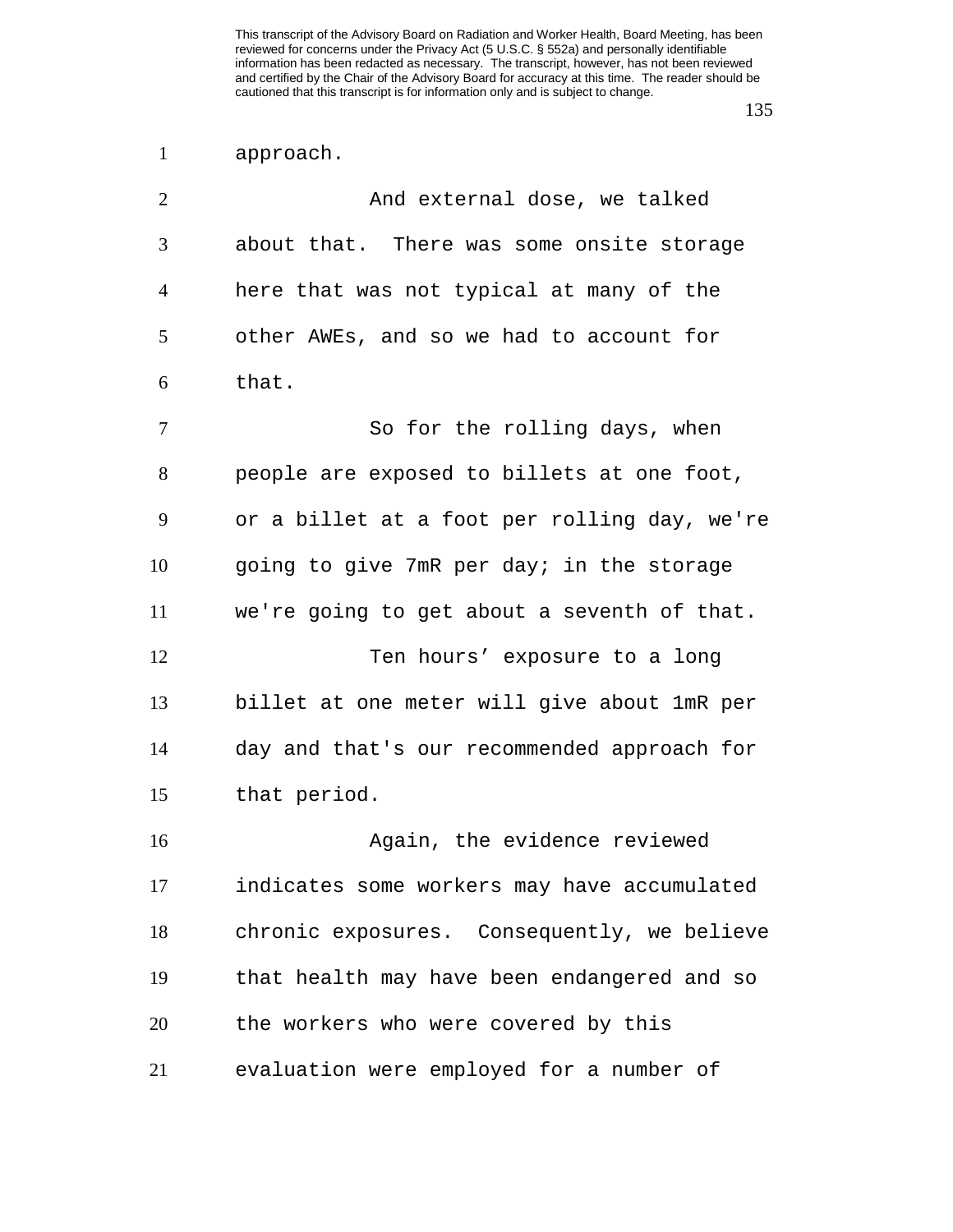work days aggregating at least 250 days. 2 And this is our summary slide of feasibility. It's a little bit busy because of the way we've broken this out, but we believe that reconstruction is feasible from August 1st '48 through 1952 for uranium. For the thorium, between August 1st '48 and '52 there was no thorium processed so that's not applicable. External exposures, we believe we can do all years and medical all years. What's not feasible now is March 1st '43 through July 31, 1948, that adds that 6-month period and it's the same for the thorium, the thorium period is March 1, 1943 through 12/31/1947, because there was no thorium after that. With that, I'll answer any questions that there might be. CHAIRMAN MELIUS: Questions for Jim or do you want to wait till we hear from Paul? Why don't hear from Paul and then --

> **NEAL R. GROSS** COURT REPORTERS AND TRANSCRIBERS 1323 RHODE ISLAND AVE., N.W.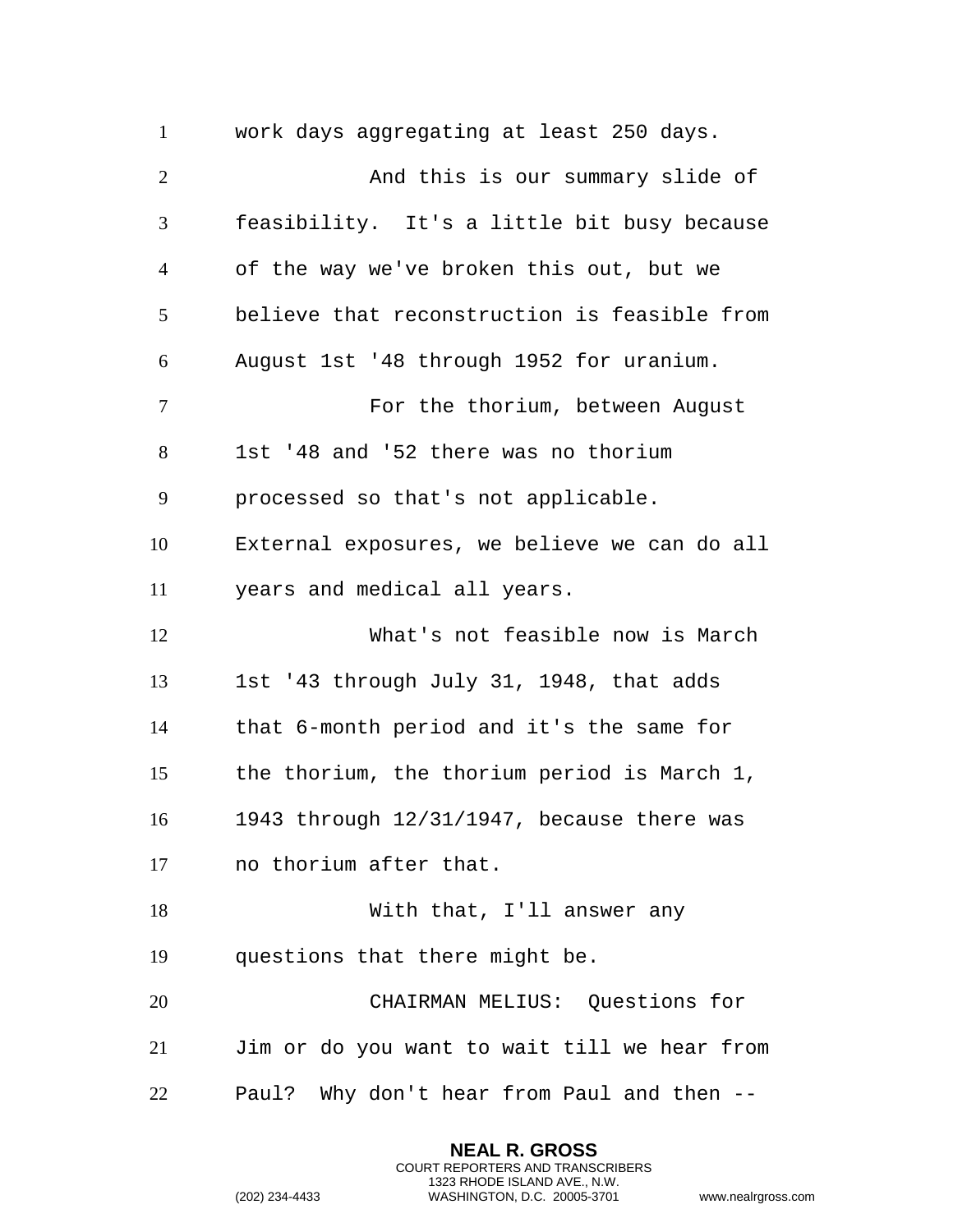| $\mathbf{1}$   | MEMBER ZIEMER: This report,                  |
|----------------|----------------------------------------------|
| $\overline{2}$ | again, comes from the TBD-6000 Work Group    |
| 3              | and was part of our deliberations earlier    |
| $\overline{4}$ | this month. Again, I'll remind you of who    |
| 5              | the Work Group members were. I serve as      |
| 6              | Chair. It's Josie Beach, John Poston and     |
| $\overline{7}$ | Wanda Munn.                                  |
| 8              | Dr. Neton mentioned the idea of              |
| 9              | extending the SEC Class period by six        |
| 10             | months, it's actually seven months. The      |
| 11             | proposed extension is January 1st through    |
| 12             | July 31st of '48.                            |
| 13             | And by unanimous vote, the Work              |
| 14             | Group agreed with NIOSH that dose cannot be  |
| 15             | reconstructed for the period January 1, '48, |
| 16             | through July 31, '48, and thus recommends    |
| 17             | that this time period should be included in  |
| 18             | the SEC Class Definition previously approved |
| 19             | by the Board.                                |
| 20             | So that is a recommendation from             |
| 21             | the Work Group for this Board. And then a    |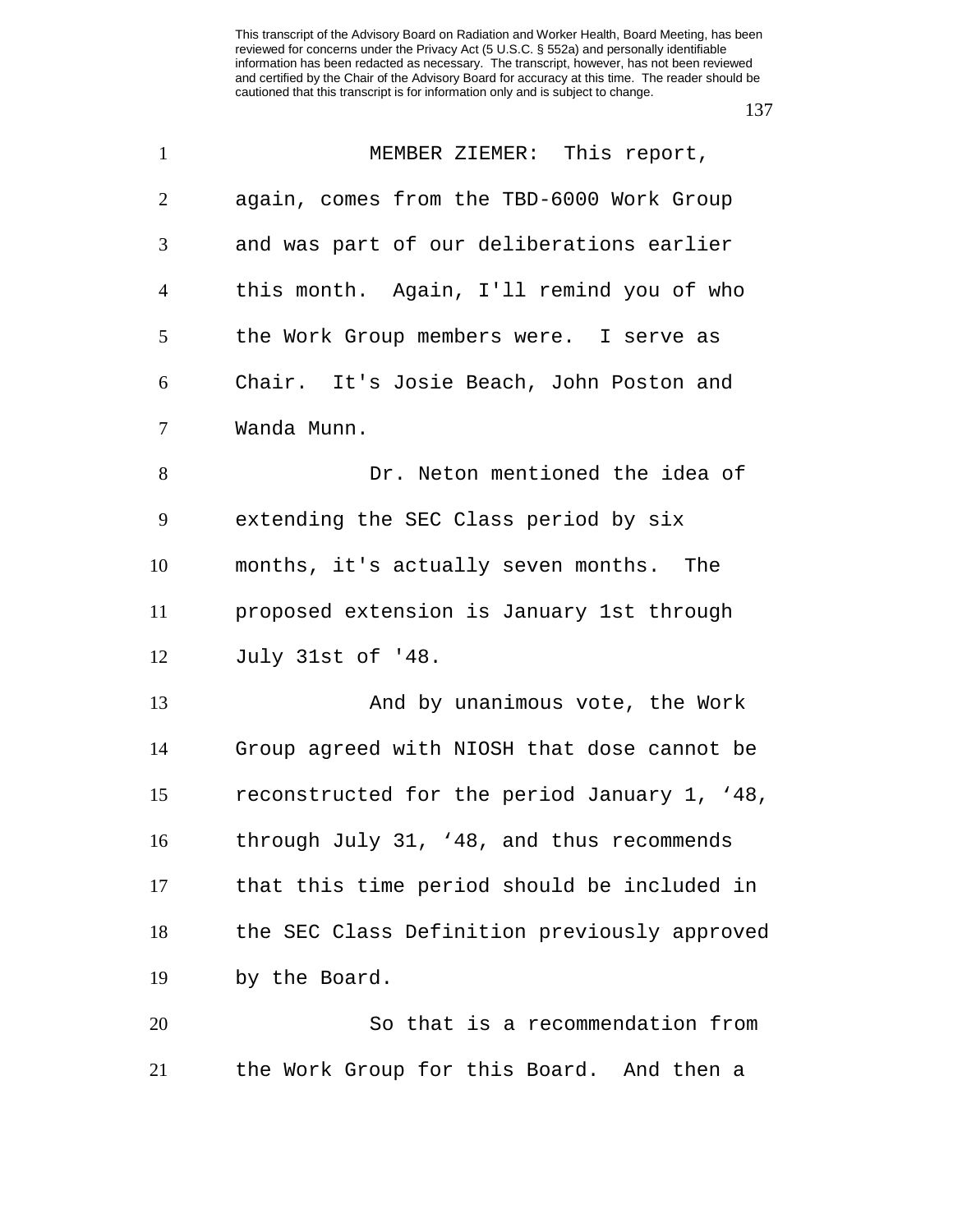related recommendation, and we voted on this separately, by unanimous vote, the Work Group agrees with NIOSH that dose can be reconstructed for the remainder of the covered period, that is, beginning August 1, 1948, and that SEC Class status should not be recommended for work during that time period.

 So those will be our two formal recommendations, Mr. Chairman, when we're finished and you'll also hear from the petitioner. We would consider this to be two motions which you may wish to combine into one, but you understand the thrust of them.

16 And then to elaborate here further -- okay, I need to go backwards, so  $18 - -$ Okay. A brief summary of the

 matrix issues and I might add that many of these matrix issues were rather minor in

nature.

**NEAL R. GROSS** COURT REPORTERS AND TRANSCRIBERS 1323 RHODE ISLAND AVE., N.W. (202) 234-4433 WASHINGTON, D.C. 20005-3701 www.nealrgross.com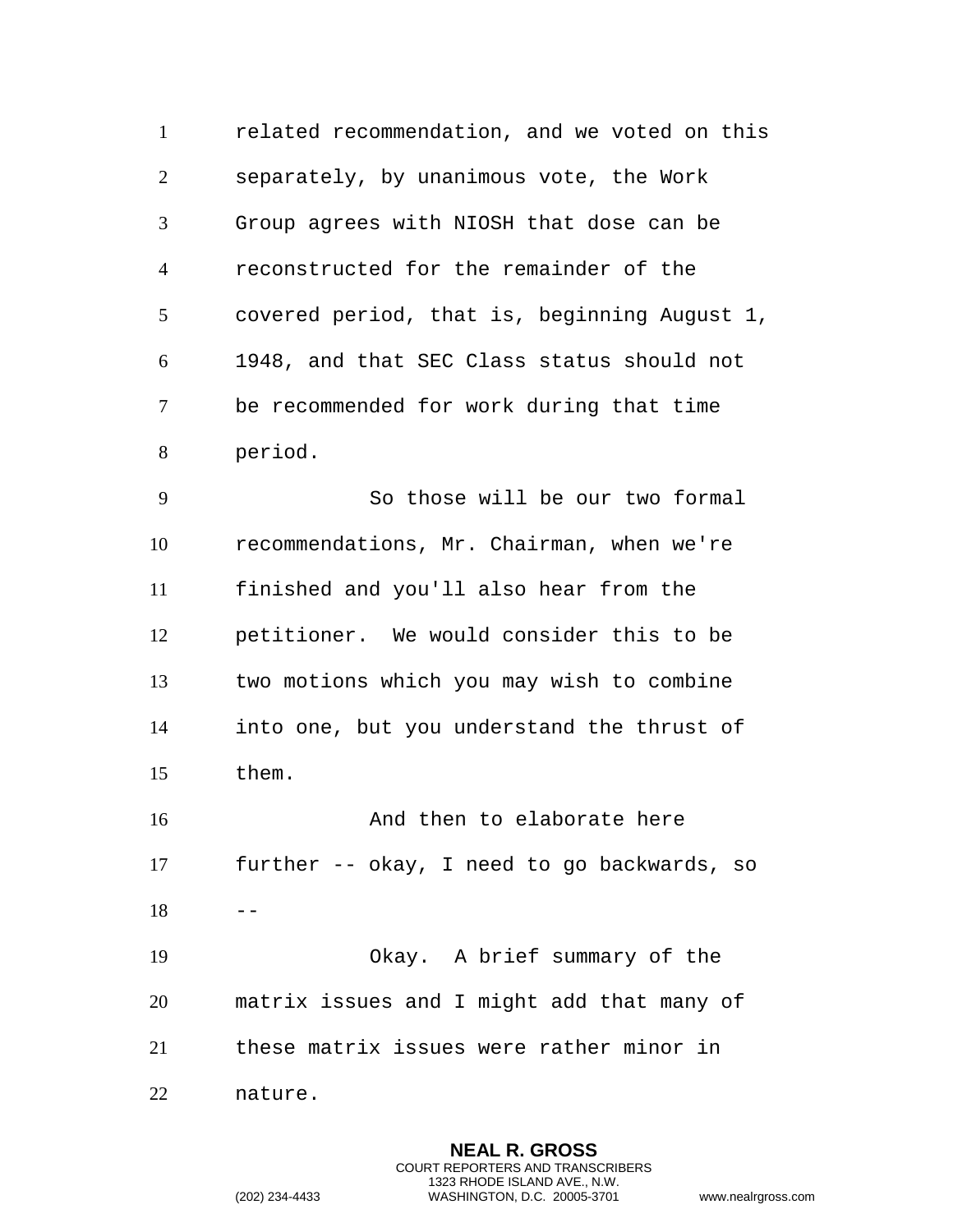| $\mathbf{1}$   | For example, the Table 6-1, the              |
|----------------|----------------------------------------------|
| $\overline{2}$ | first issue had some incorrect units in it   |
| 3              | and NIOSH agreed that those were incorrect   |
| $\overline{4}$ | and we closed that issue.                    |
| 5              | Likewise, in Table 6-2 there were            |
| 6              | incorrect units there and NIOSH agreed and   |
| $\overline{7}$ | we closed that issue. The third issue was    |
| 8              | asking that NIOSH document the 1948 as a     |
| 9              | start date for site surveys.                 |
| 10             | Well that was really resolved by             |
| 11             | the establishing of a new start date for the |
| 12             | period that we are talking about here, the   |
| 13             | new start date August 1, 1948, and it was    |
| 14             | agreed that surveys, it was clear that       |
| 15             | surveys were done, certainly beginning in    |
| 16             | that time period, so that issue was closed.  |
| 17             | Also, in the SEC report, they ask            |
| 18             | that NIOSH correct Table 7-1 to assure that  |
| 19             | comparable units and correct working hours   |
| 20             | were used, and NIOSH agreed with that and    |
| 21             | that was closed.                             |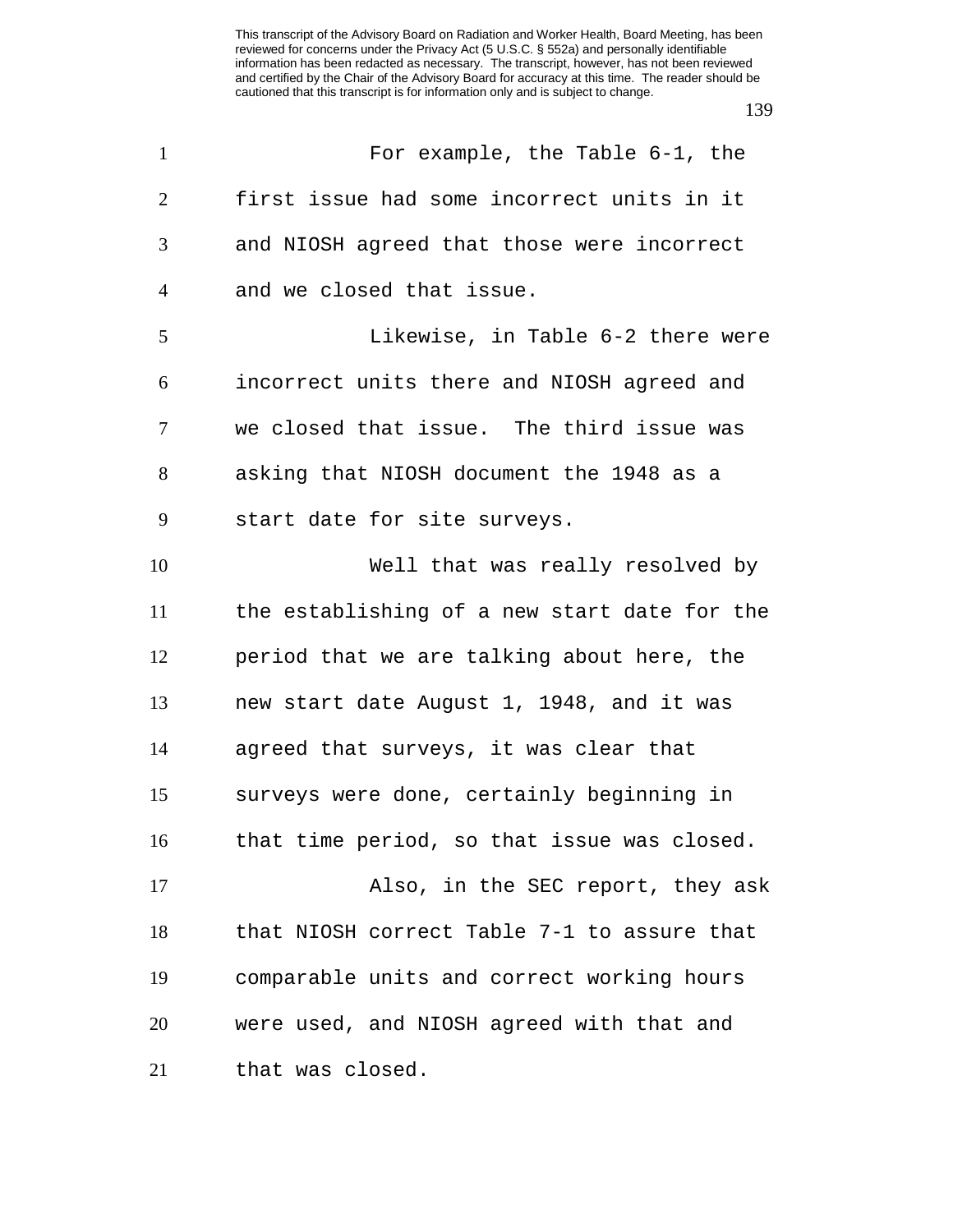| $\mathbf{1}$   | Likewise, there were                        |
|----------------|---------------------------------------------|
| $\overline{2}$ | typographical and calculational errors in   |
| 3              | Table 7-2, and NIOSH agreed and we closed   |
| $\overline{4}$ | that issue. Issue 6, SC&A felt there was an |
| 5              | inadequate description of how TBD dose      |
| 6              | reconstruction methods were to be applied.  |
| $\overline{7}$ | And actually NIOSH is to prepare            |
| 8              | a White Paper on this so this issue remains |
| 9              | open, or in progress, I think, is going to  |
| 10             | be the correct designation there.           |
| 11             | I went the wrong way here.<br>In            |
| 12             | Issue 7, SC&A asked NIOSH to address        |
| 13             | uncertainty as to whether the air           |
| 14             | concentration rates are dependent on        |
| 15             | production rates.                           |
| 16             | This was an issue that had to do            |
| 17             | with the early '48 period and it now would  |
| 18             | become a moot issue since the first seven   |
| 19             | months of '48 will included in the proposed |
| 20             | addition to the SEC Class.                  |
| 21             | SC&A had asked NIOSH to evaluate            |
| 22             | the degree to which pit burning of uranium  |

**NEAL R. GROSS** COURT REPORTERS AND TRANSCRIBERS 1323 RHODE ISLAND AVE., N.W.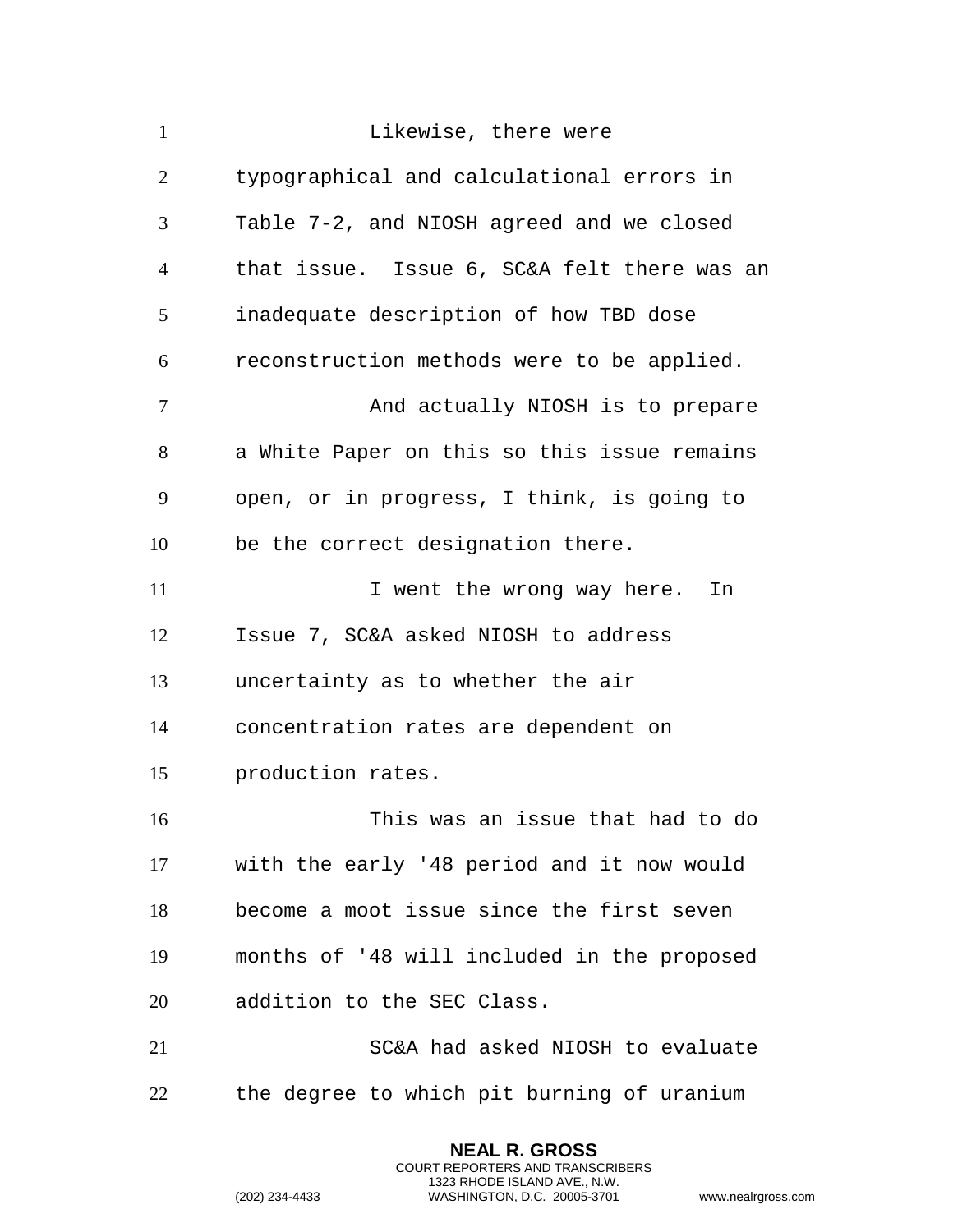| $\mathbf{1}$   | renders TBD-6000 approaches incomplete as    |
|----------------|----------------------------------------------|
| $\overline{2}$ | being a proper surrogate, and actually this  |
| 3              | issue had been addressed earlier.            |
| $\overline{4}$ | We did not address it at this                |
| 5              | last meeting because it had already been     |
| 6              | addressed and closed and SC&A concurred with |
| 7              | NIOSH's White Paper on that issue, so that   |
| 8              | had been previously closed.                  |
| 9              | SC&A asked NIOSH to document the             |
| 10             | basis for 90 percent coverage of uranium as  |
| 11             | a source term and that was agreed to and     |
| 12             | closed. The last two items are open.         |
| 13             | Well, first the need for                     |
| 14             | external, or to revise the external exposure |
| 15             | assumptions, this is a finding that's very   |
| 16             | closely associated with the previous item    |
| 17             | that I said was still open, Item 6. So the   |
| 18             | White Paper that NIOSH is preparing should   |
| 19             | be addressing this issue as well, so that    |
| 20             | remains open or in progress.                 |
| 21             | And then, finally, that NIOSH                |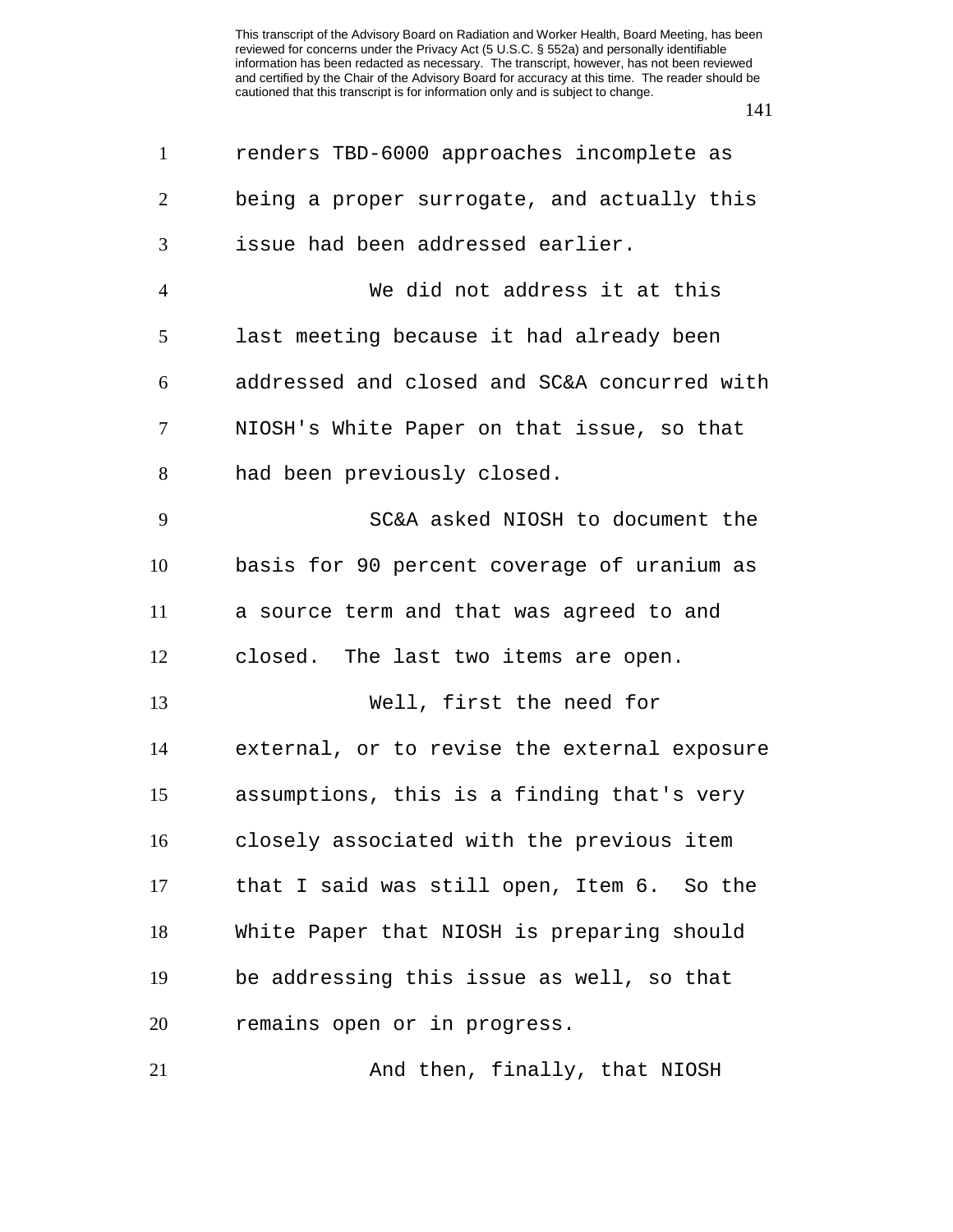document sources of information on the relative hazards of thorium and NIOSH has agreed to provide details on this, and that remains open or in progress. 5 And that completes the report of the Work Group, Mr. Chairman. CHAIRMAN MELIUS: Okay. Thank you. I just -- well, you know, I do agree with NIOSH, so I think, you know, a 6-month estimate is sufficiently accurate for the 7- month -- MEMBER ZIEMER: Plus or minus a month, is that what you're saying? CHAIRMAN MELIUS: Yes. We're close enough. I'm not sure that counsel will agree with us, but -- do that. Board Members with questions, Dave? MEMBER KOTELCHUCK: Yes, for Jim Neton. How do you propose to handle people who began work during the SEC period, but did not complete 250 days until they -- but worked continuously and did not complete the

> **NEAL R. GROSS** COURT REPORTERS AND TRANSCRIBERS 1323 RHODE ISLAND AVE., N.W.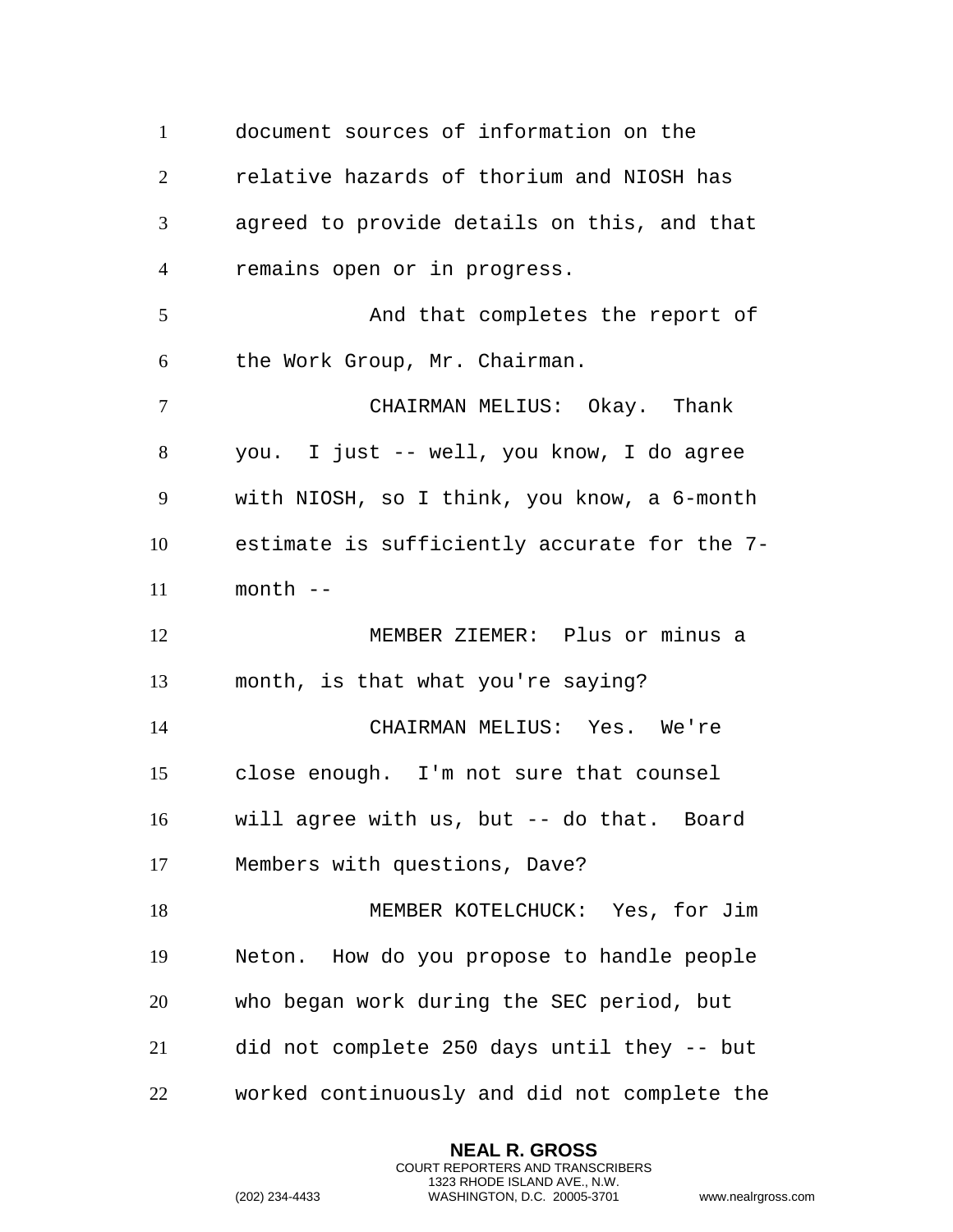| $\mathbf{1}$   | 250 days till later into the assessment      |
|----------------|----------------------------------------------|
| $\overline{2}$ | period where they're not under SEC?          |
| 3              | DR. NETON: Yes. We'd only be                 |
| $\overline{4}$ | able to reconstruct those doses that we can, |
| 5              | so if -- for the periods they worked in the  |
| 6              | SEC, we would not be able to reconstruct the |
| $\tau$         | internal exposures.                          |
| 8              | We would reconstruct their                   |
| 9              | external and medical exposures and then      |
| 10             | once, for the period they're outside of the  |
| 11             | SEC, we would do a full reconstruction.      |
| 12             | MEMBER KOTELCHUCK: But if you                |
| 13             | can't reconstruct -- but then the period in  |
| 14             | which they are in the SEC does not count?    |
| 15             | DR. NETON: The only exposure                 |
| 16             | that we will reconstruct is what we can.     |
| 17             | MEMBER KOTELCHUCK: Oh, to be                 |
| 18             | sure.                                        |
| 19             | DR. NETON: But the internal                  |
| 20             | exposure that we can't reconstruct, we can't |
| 21             | do it. So, yes, it would not be added to     |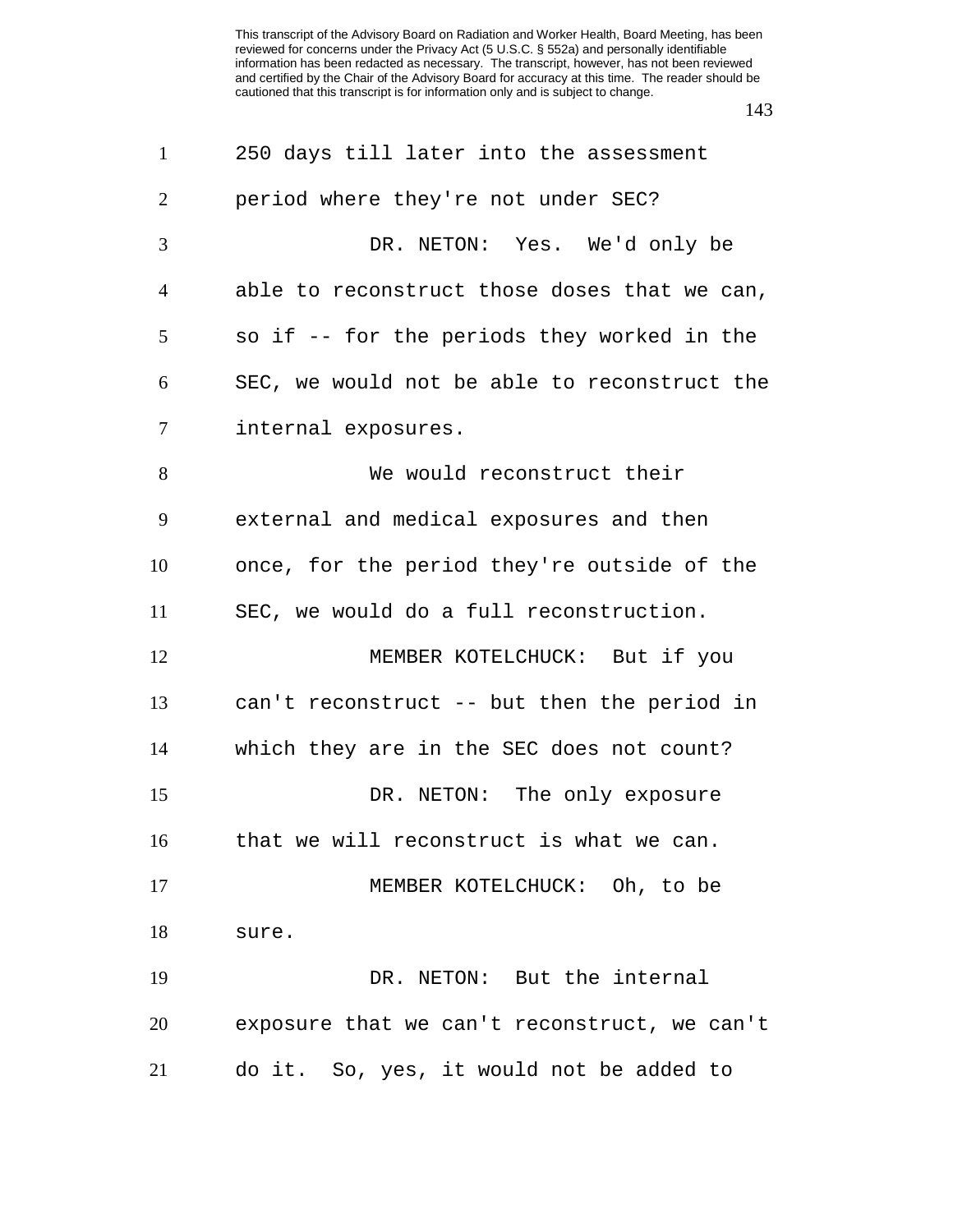their dose.

 CHAIRMAN MELIUS: Can I interject here? MEMBER KOTELCHUCK: Please. CHAIRMAN MELIUS: We wrestled with this issue some years ago when we first passed the -- approved the SEC and reviewed the SEC regulations and there's no good way around this. 10 To be qualified for the SEC you have to have worked for 250 days and if you  $12 - -$ 13 MEMBER KOTELCHUCK: Right. CHAIRMAN MELIUS: -- don't then you are relying on what's available for dose, you know, individual dose reconstruction and that, you know, throughout your work time. And if some of your work time is when some of your dose cannot be reconstructed it just doesn't count. There's no way. The way the, really the law

> **NEAL R. GROSS** COURT REPORTERS AND TRANSCRIBERS 1323 RHODE ISLAND AVE., N.W.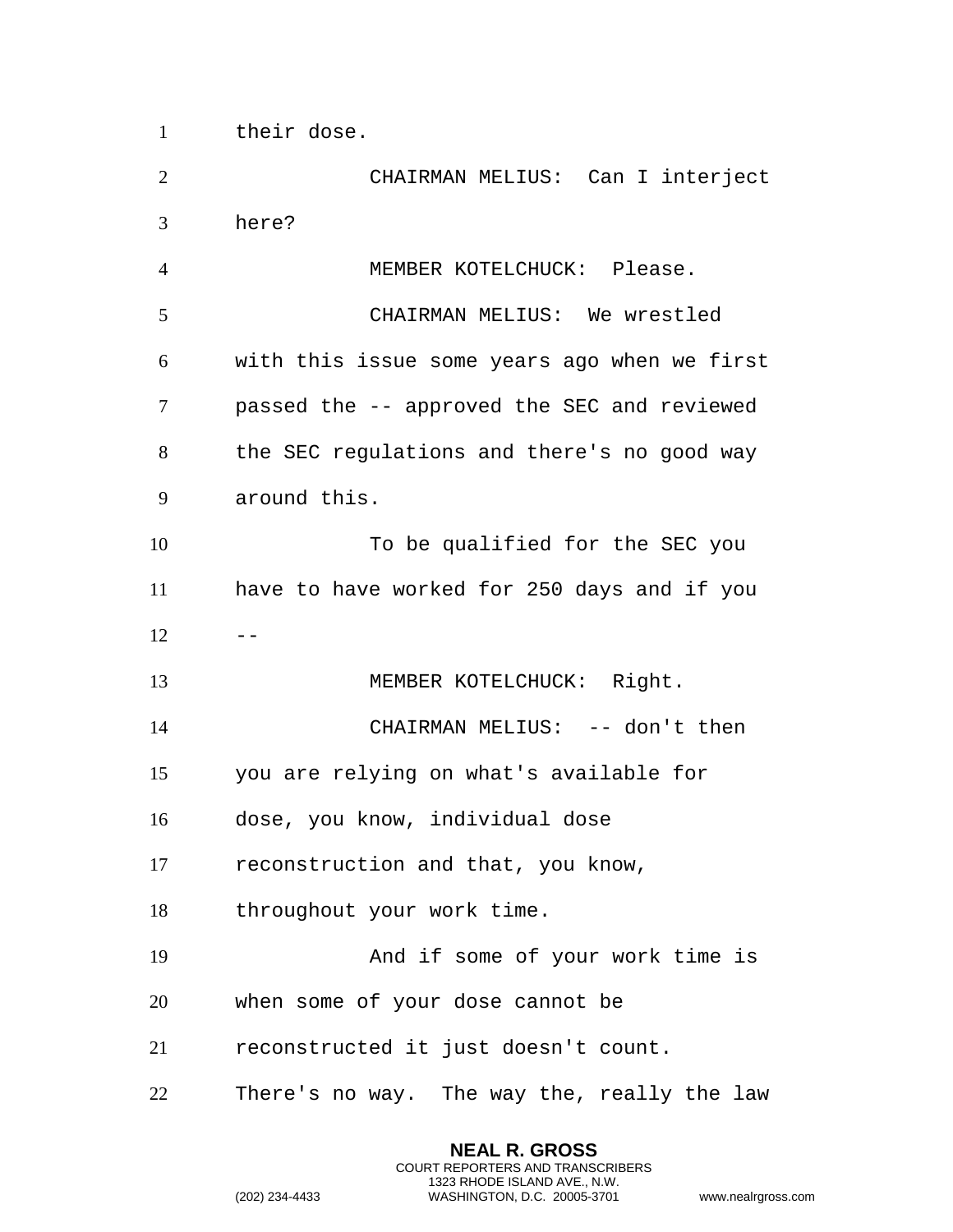| $\mathbf{1}$   | and the regulations that, you know, follow   |
|----------------|----------------------------------------------|
| $\overline{2}$ | that law is set up is you have to be able to |
| 3              | qualify for the SEC or you don't.            |
| $\overline{4}$ | There's no, you can't half                   |
| 5              | qualify and get half credit, or, you know,   |
| 6              | partially qualify and get partial credit in  |
| 7              | terms of the amount of time that you work.   |
| 8              | You either meet the threshold or you don't.  |
| 9              | You can meet the threshold based             |
| 10             | on multiple sites of, you know, work, where  |
| 11             | you've worked where there's multiple, you    |
| 12             | know, SECs at multiple sites, but there's    |
| 13             | just no way of, you know, if you can't       |
| 14             | reconstruct that dose, you just can't        |
| 15             | reconstruct it and so that just doesn't      |
| 16             | count.                                       |
| 17             | Now it may not seem always fair              |
| 18             | to someone, but we really can't sort of say  |
| 19             | that we can or, either we can or we can't,   |
| 20             | you know, do individual dose reconstruction  |
| 21             | based on a particular exposure.              |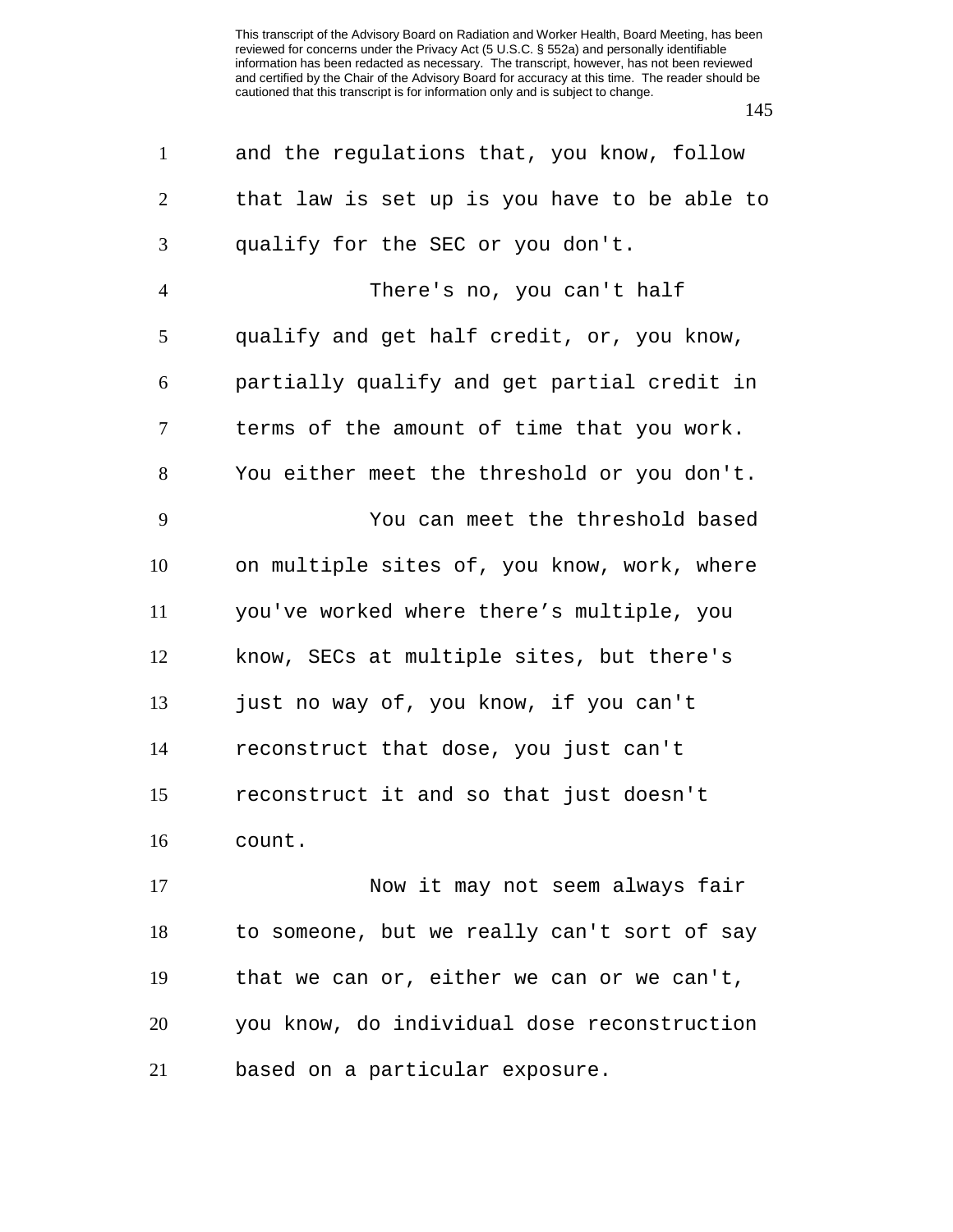1 MEMBER KOTELCHUCK: Right. So basically you're saying that the close reading of the law, that's what was required even though it will, it could adversely affect some people? CHAIRMAN MELIUS: Correct. MEMBER KOTELCHUCK: Who don't work 250 days in the SEC period? CHAIRMAN MELIUS: Correct. That's how you qualify for the SEC is working the 250 days. MEMBER KOTELCHUCK: Yes. Thanks. CHAIRMAN MELIUS: Yes, Jim? DR. NETON: While I'm up here I just want to add one more point of information to Dr. Ziemer's presentation and that is there are three open issues that were identified, but it was agreed by the Board, SC&A and NIOSH that none of those three issues were SEC issues. They were Site Profile implementation issues, that is, you know,

> **NEAL R. GROSS** COURT REPORTERS AND TRANSCRIBERS 1323 RHODE ISLAND AVE., N.W.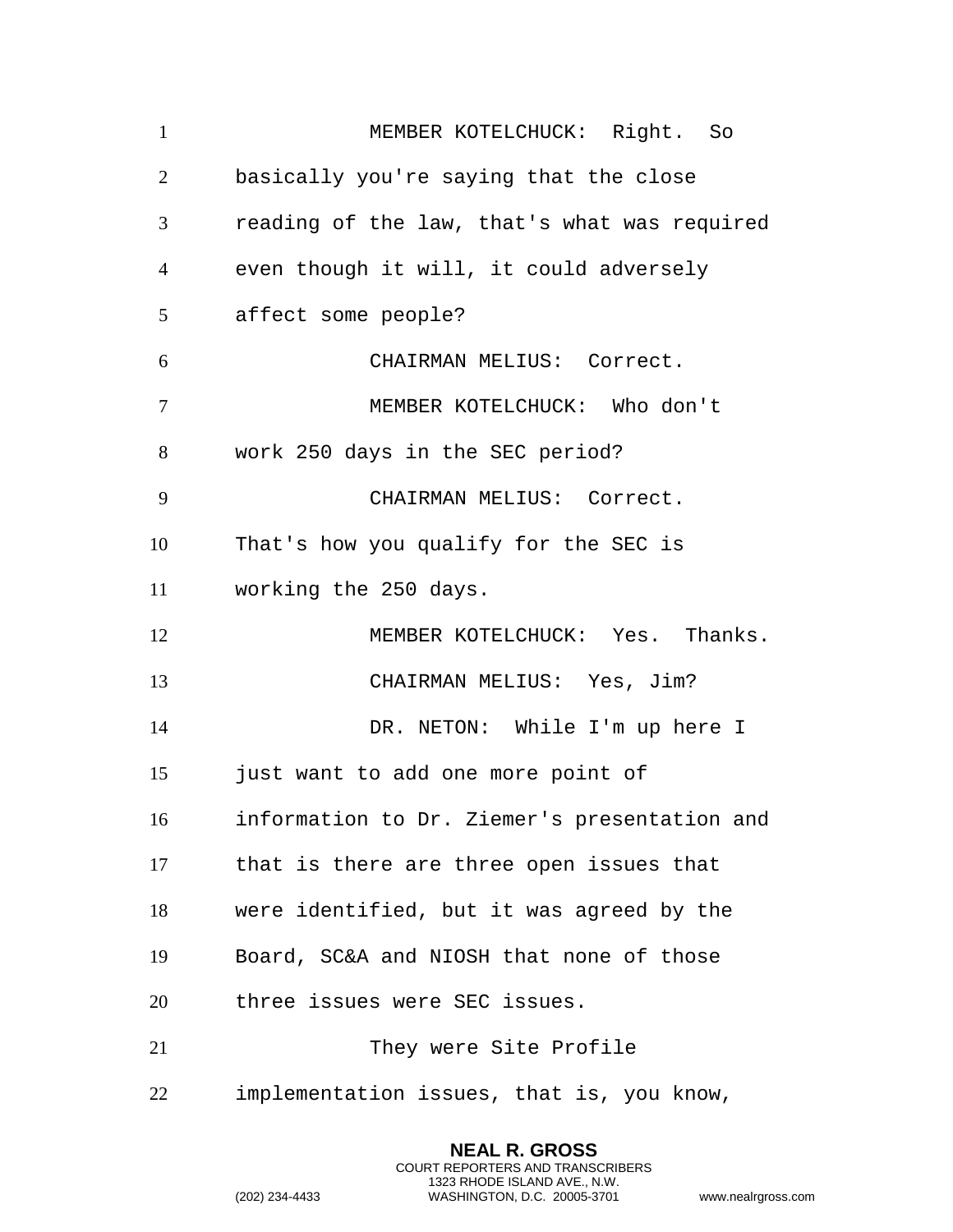| $\mathbf{1}$   | how we would actually apply TBD-6000 to     |
|----------------|---------------------------------------------|
| $\overline{2}$ | those cases.                                |
| 3              | CHAIRMAN MELIUS: Yes. I --                  |
| $\overline{4}$ | don't go away, Jim. I actually have         |
| 5              | questions for both you and Paul here. This  |
| 6              | concerns not the, sort of the SEC period,   |
| 7              | but the post-SEC period.                    |
| 8              | I did not see in your                       |
| 9              | presentation or in the updated report any   |
| 10             | sort of demonstration on how you would be   |
| 11             | utilizing surrogate data and did that meet  |
| 12             | the criteria that both you have set and as  |
| 13             | well as the Board had set for review of the |
| 14             | use of surrogate date and how that would    |
| 15             | then be applied in individual dose          |
| 16             | reconstruction?                             |
| 17             | Now maybe I missed it from an               |
| 18             | earlier presentation or it's hidden away in |
| 19             | a White Paper someplace or something. But   |
| 20             | I'm a little concerned that, sort of asking |
| 21             | the Board to, you know, approve something   |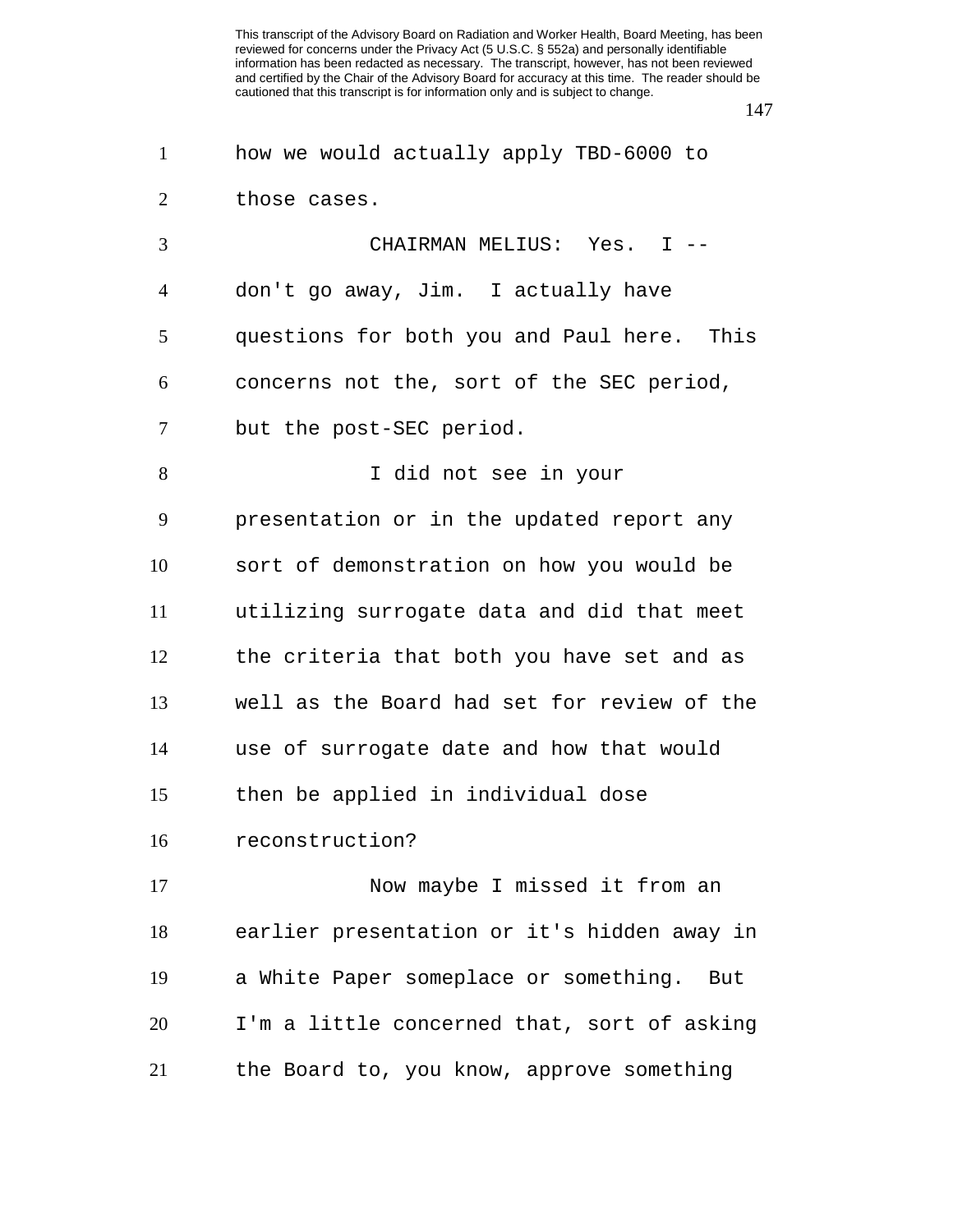| $\mathbf{1}$   | and we really aren't being presented with    |
|----------------|----------------------------------------------|
| $\overline{2}$ | that particular information.                 |
| 3              | DR. NETON: Right.                            |
| $\overline{4}$ | MEMBER ZIEMER: Well --                       |
| 5              | DR. NETON: Right. Well that                  |
| 6              | might have been implied in the addendum, but |
| 7              | we believe that TBD-6000 is applicable after |
| 8              | '48.                                         |
| 9              | TBD-6000 was put together at                 |
| 10             | sites starting in 1948 and covered certain   |
| 11             | operations such as grinding and shaping and  |
| 12             | those type of activities, and that's the     |
| 13             | type of surrogate data that we're talking    |
| 14             | about here.                                  |
| 15             | What we didn't believe was                   |
| 16             | covered in that 6-month period, though, was  |
| 17             | this concomitant rolling of three mills and  |
| 18             | such. After 1948, the middle of '48, HASL    |
| 19             | took over and started doing measurements.    |
| 20             | And we believe the nature of                 |
| 21             | those rolling activities are captured by the |
| 22             | HASL evaluations.                            |

**NEAL R. GROSS** COURT REPORTERS AND TRANSCRIBERS 1323 RHODE ISLAND AVE., N.W.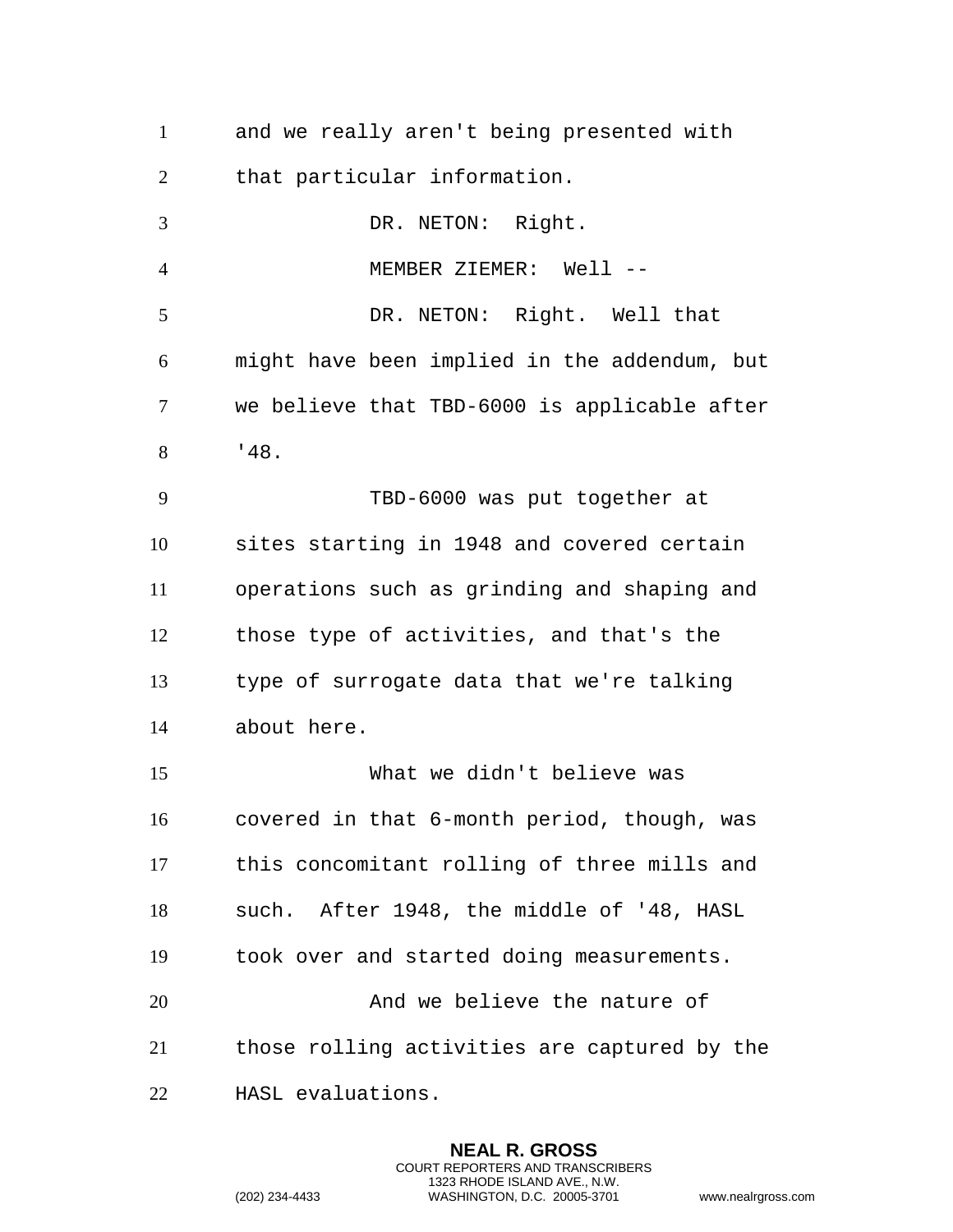| $\mathbf{1}$   | CHAIRMAN MELIUS: Yes, but -- I               |
|----------------|----------------------------------------------|
| 2              | know what you believe, but I want you to be  |
| 3              | able to demonstrate to me that you, you      |
| $\overline{4}$ | know, went through those criteria.           |
| 5              | I thought that was how we agreed             |
| 6              | to approach surrogate data --                |
| $\tau$         | DR. NETON: Well --                           |
| 8              | CHAIRMAN MELIUS: -- as well as               |
| 9              | individual dose reconstruction. And I        |
| 10             | brought this up before and you seemed to be, |
| 11             | you know, not do, stopped doing that         |
| 12             | recently and it applies to the Kansas City   |
| 13             | facility also.                               |
| 14             | And, again, with surrogate data,             |
| 15             | there are a number of Board Members that     |
| 16             | have serious concerns about the use of it.   |
| 17             | There are disagreements on the               |
| 18             | Board and I really think it's important that |
| 19             | we have that information available or        |
| 20             | present it to the Board if you're going to   |
| 21             | ask us to approve the use of surrogate data. |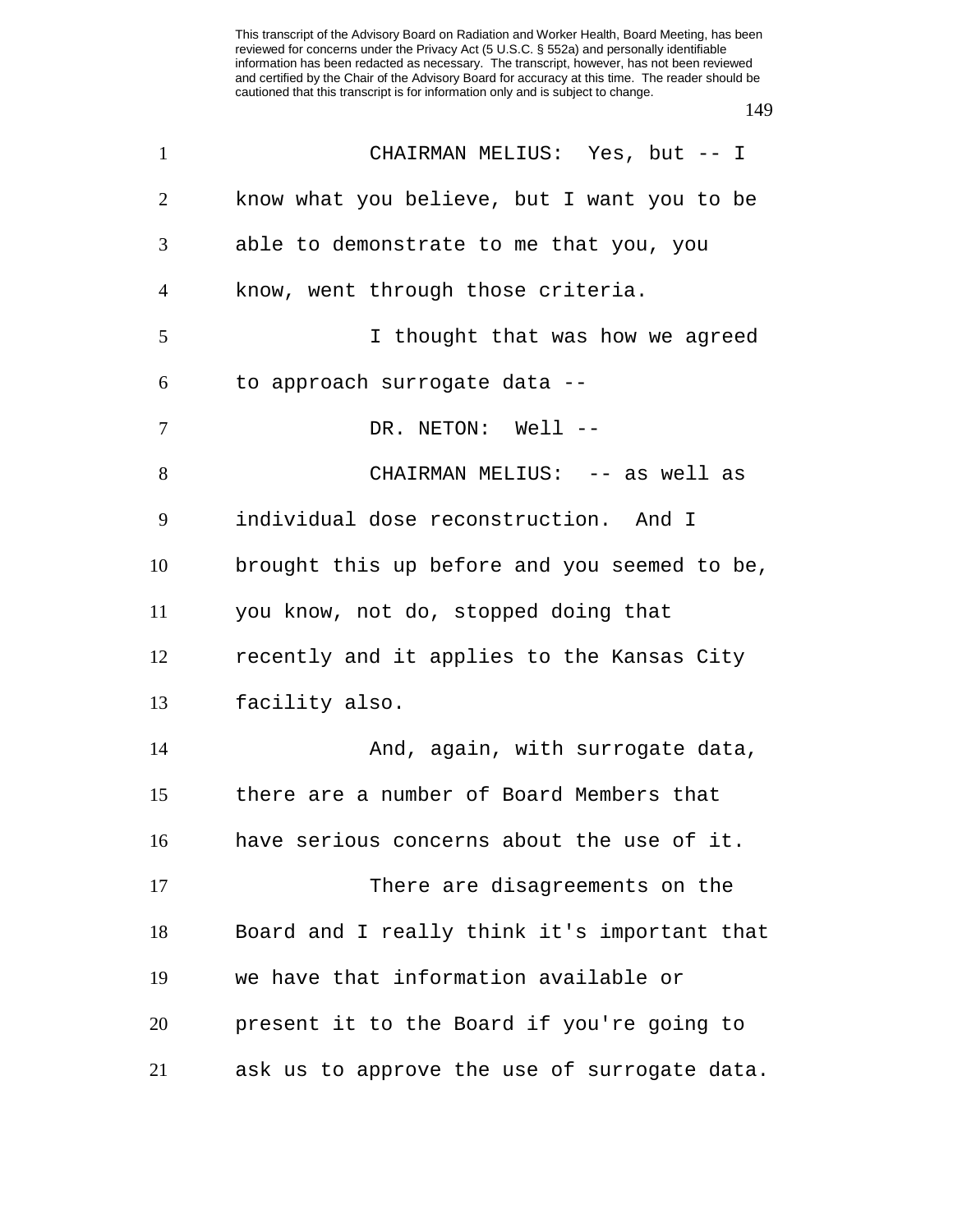And it's a lot easier to do if we can actually see the application and see it applied.

 Now, again, now maybe this is, you know, is going on for some time, maybe it's a better way, maybe the Work Group has, you know, done that, but I'm a little uncomfortable dealing with that part of this, your recommendation and the Work Group's recommendation without seeing that demonstration or understanding that it's been done. 13 DR. NETON: Well -- MR. THURBER: This is Bill Thurber from SC&A. I would mention that in our review of the Petition Evaluation Report, we did address the criteria. And so one of the sections in our report did address the surrogate data criteria. MEMBER ZIEMER: This is Ziemer. Bill is quite right and, in particular, I

> **NEAL R. GROSS** COURT REPORTERS AND TRANSCRIBERS 1323 RHODE ISLAND AVE., N.W.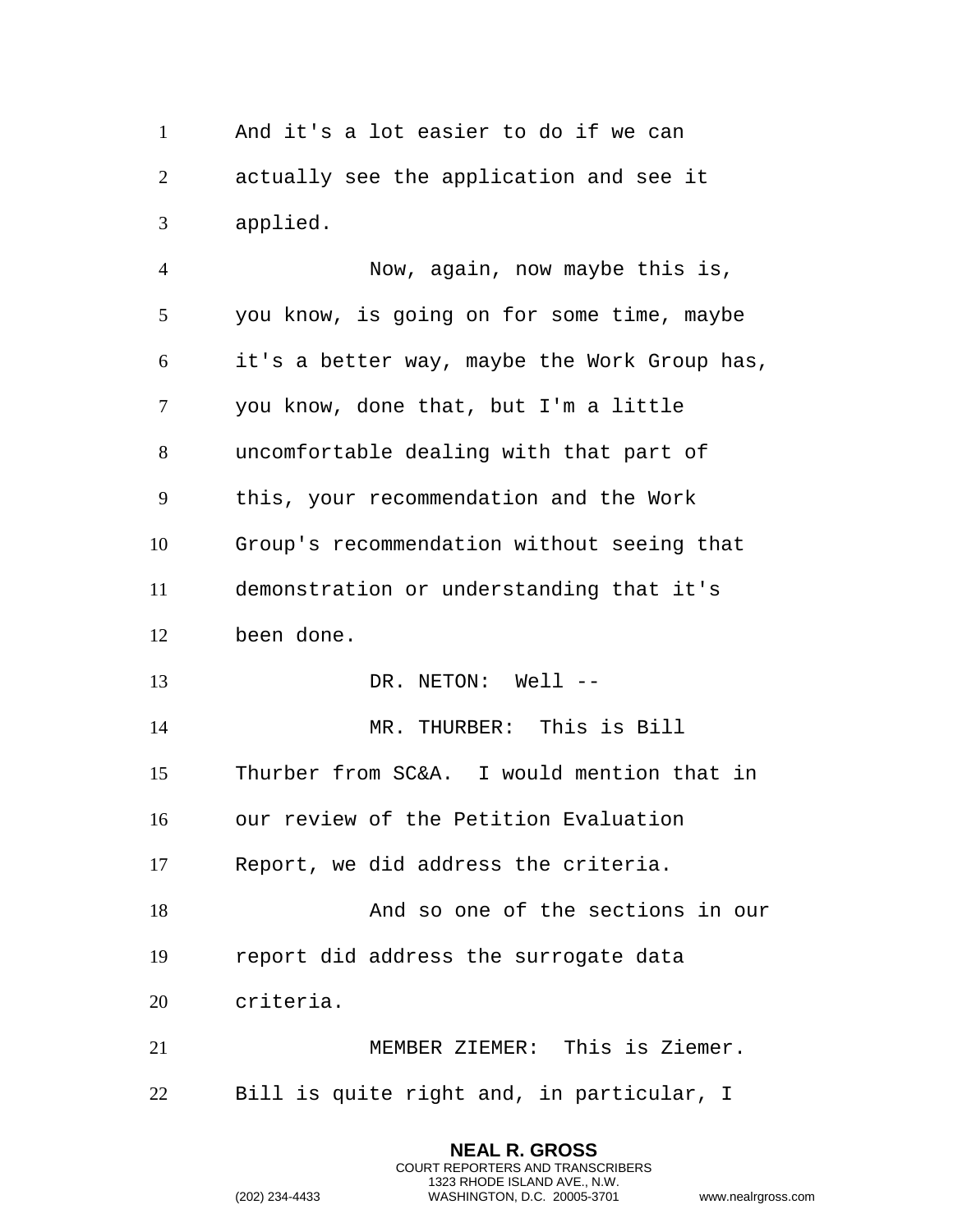| $\mathbf{1}$   | think they went back particularly to the     |
|----------------|----------------------------------------------|
| $\overline{2}$ | Simonds Saw data and did validate the fact   |
| 3              | that the highest data from Simonds Saw,      |
| 4              | which was verified as being part of the TBD- |
| 5              | 6000 supporting material, was a good         |
| 6              | representation here that this type of data   |
| 7              | met the criteria.                            |
| 8              | I don't think the Work Group                 |
| 9              | formally asked the question of SC&A as I --  |
| 10             | or we didn't formally take action to say we  |
| 11             | agree with SC&A that it meets the criteria,  |
| 12             | and perhaps you're asking for that.          |
| 13             | We were dealing with the matrix              |
| 14             | issue and I think we were operating under    |
| 15             | the assumption and SC&A seemed to believe it |
| 16             | did meet the criteria, but we did not        |
| 17             | actually, I don't recall discussing that.    |
| 18             | And maybe Josie or Wanda can help            |
| 19             | me, but I think you're quite right. I don't  |
| 20             | think we specifically discussed it in the    |
| 21             | Work Group.                                  |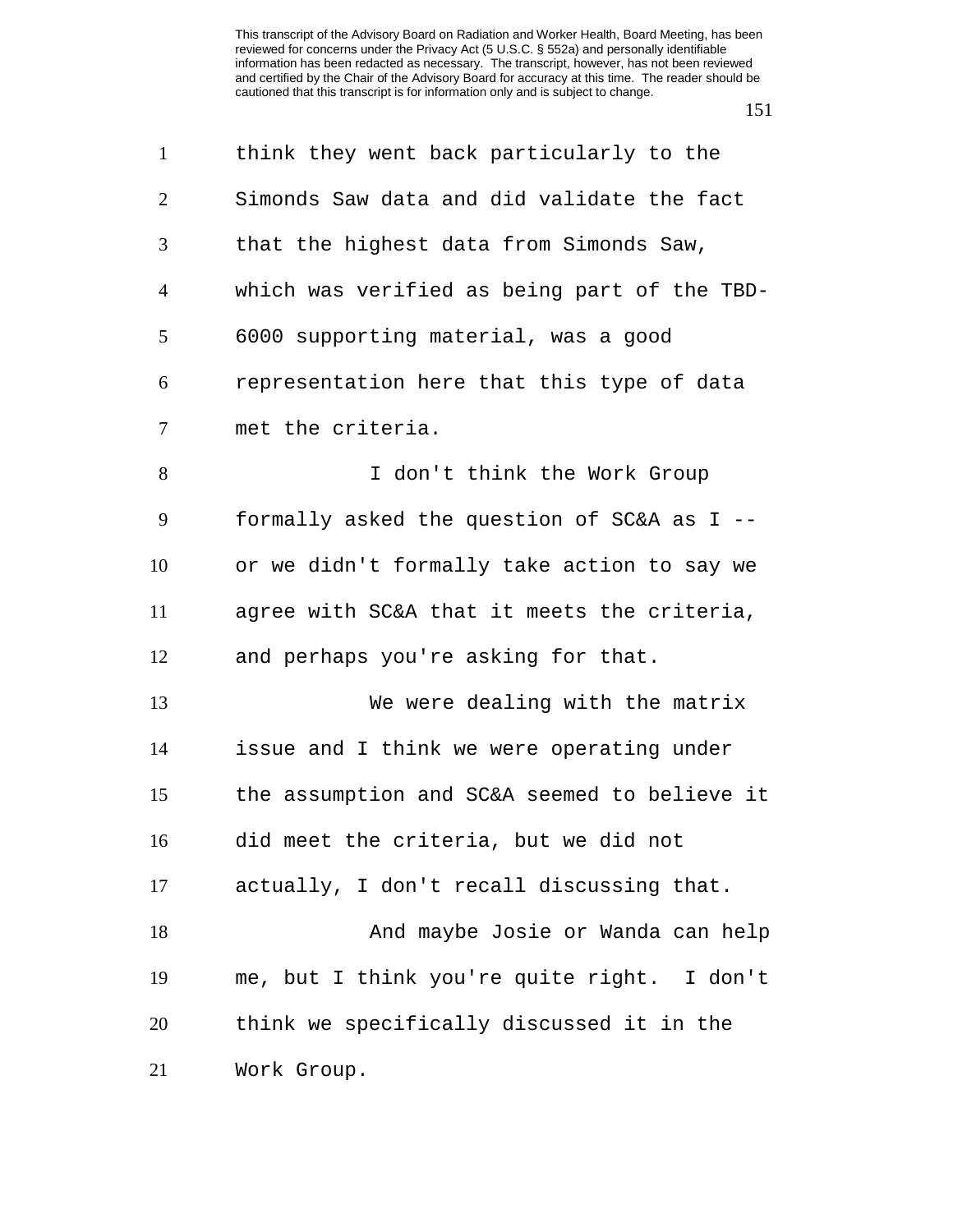1 MEMBER BEACH: For my mind, I remember thinking about the criteria, and I don't remember the specifics of what was discussed that I was okay and comfortable with that criteria being met, and that might have been what was in the report. MR. KATZ: This is Ted just to remind you, so, yes, Bill did discuss it in Work Group Meeting, but you didn't actually, you know, take any action on that specifically, but Bill did present and discuss just what he sort of reiterated very briefly just now on the phone. MR. THURBER: Well there's really (telephonic interference.) MR. KATZ: Bill, we couldn't understand you there. There's something wrong with the audio and your voice was really garbled. Can you repeat what you were saying? MR. THURBER: Yes. What I said was that we had included a section in our

> **NEAL R. GROSS** COURT REPORTERS AND TRANSCRIBERS 1323 RHODE ISLAND AVE., N.W.

```
(202) 234-4433 WASHINGTON, D.C. 20005-3701 www.nealrgross.com
```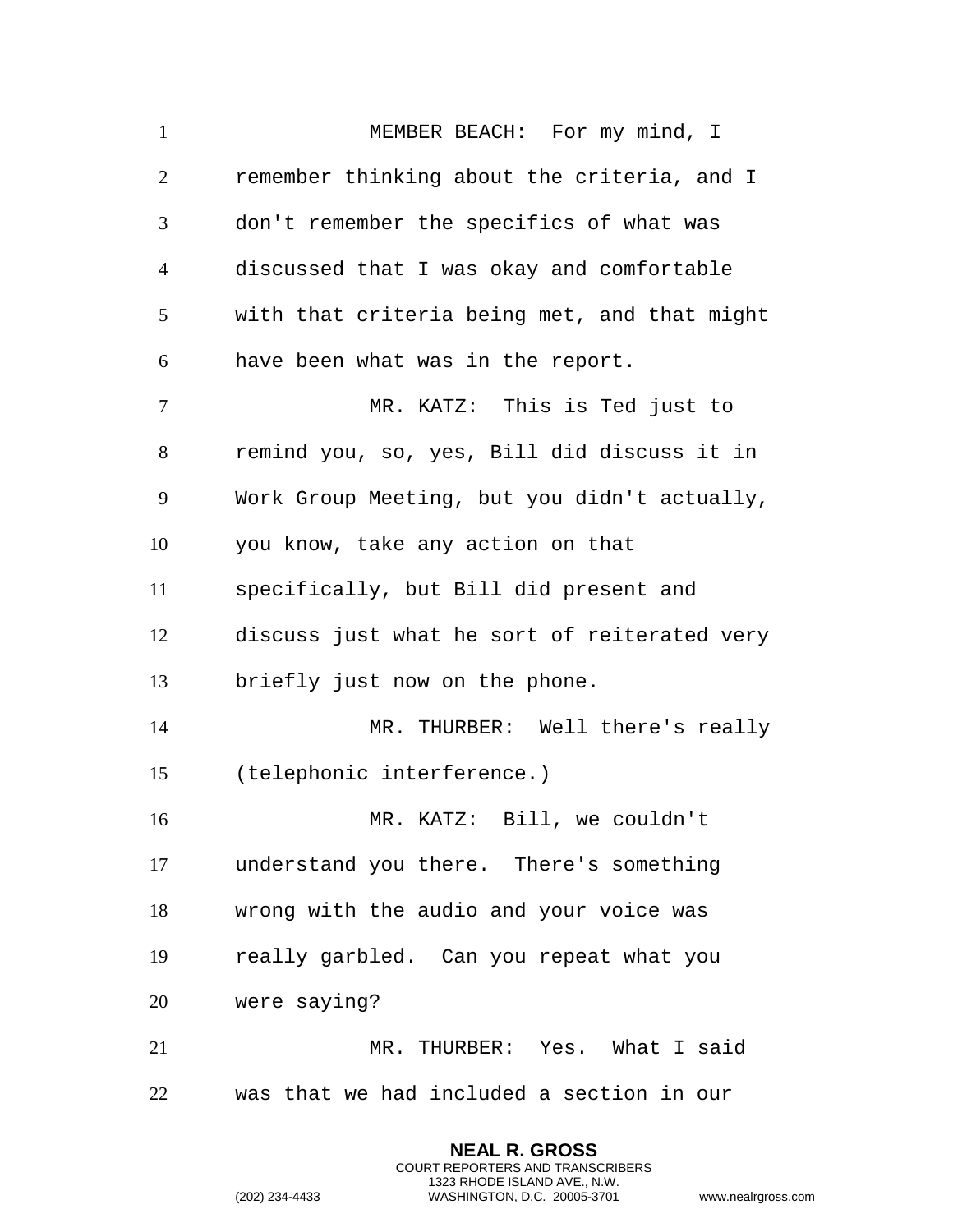| $\mathbf{1}$ | review of the Petition Evaluation Report     |
|--------------|----------------------------------------------|
| 2            | where we addressed the five surrogate data   |
| 3            | criteria and as Paul said, which is          |
| 4            | consistent with my recollection, that it was |
| 5            | not discussed, it was included as part of    |
| 6            | the report.                                  |
| $\tau$       | Did you hear that all right, Ted?            |
| 8            | MR. KATZ: Yes, Bill, we heard                |
| 9            | you. Thanks.                                 |
| 10           | MR. THURBER: Okay. There's some              |
| 11           | other terrible noise in the background       |
| 12           | incidentally.                                |
| 13           | MEMBER SCHOFIELD: I have a                   |
| 14           | question for Jim. I mean you talk about, in  |
| 15           | the data about when they were running all    |
| 16           | three mills how incredibly filthy it got     |
| 17           | there loading the -- my concern is that I    |
| 18           | can't see where they did a real good cleanup |
| 19           | at the, you know, starting in August of '48. |
| 20           | So I'm a little concerned about              |
| 21           | the resuspension factor unless there's some  |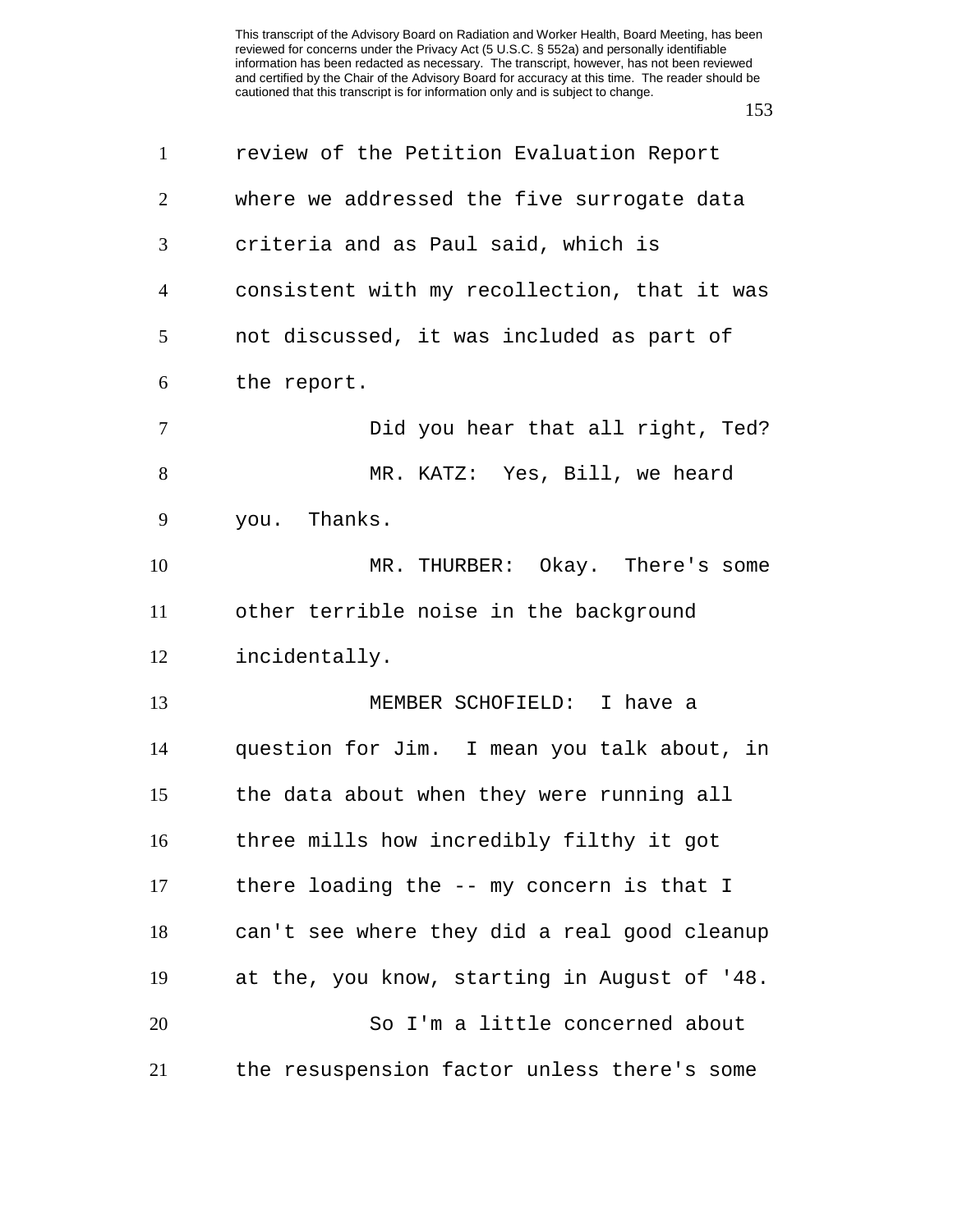documentation that shows -- I mean if we had that much loading in the atmosphere then, you know, what do we have far as resuspension in a mill that probably wasn't cleaned up in '48? DR. NETON: Yes, that's a good question. Sam Glover was on the phone. He might be able to answer that, in a better position to answer than I. Sam, are you on the phone? Sam Glover? 11 DR. GLOVER: Can you hear me? 12 DR. NETON: Yes. 13 DR. GLOVER: Sorry about that. My speaker didn't work on my headphone. So I wanted to address a couple things and hopefully help clarify this. We did, I think, very carefully, go through the Board and NIOSH's criteria. And I want to make sure that we very carefully looked at the area of 1952 to go backwards and then we could really all say okay, now we have a process that matches or

> **NEAL R. GROSS** COURT REPORTERS AND TRANSCRIBERS 1323 RHODE ISLAND AVE., N.W.

```
(202) 234-4433 WASHINGTON, D.C. 20005-3701 www.nealrgross.com
```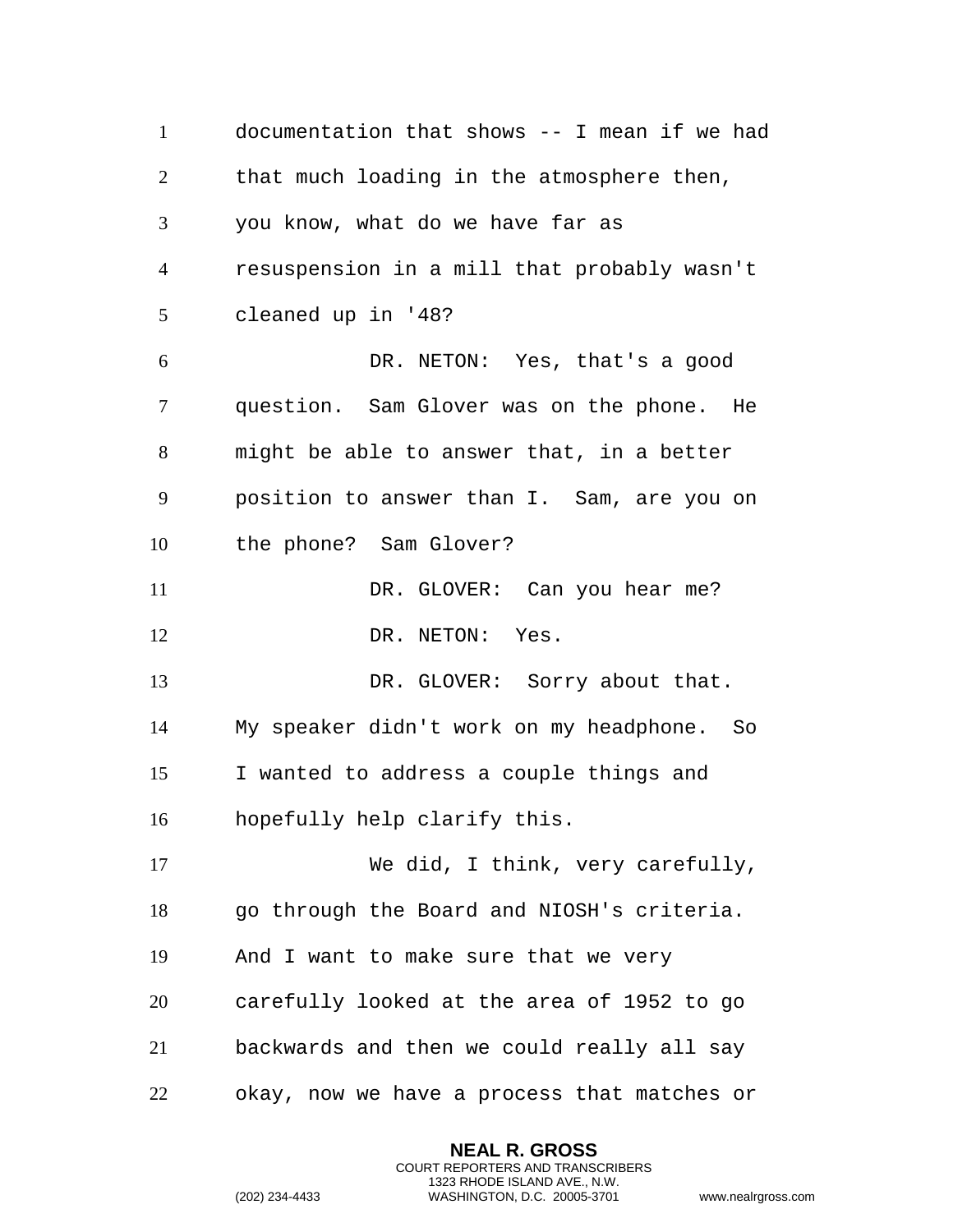| $\overline{2}$ | For residual contamination                   |
|----------------|----------------------------------------------|
| 3              | specifically what we're doing is using the   |
| $\overline{4}$ | TBD-6000 30 straight days of 24-hour         |
| 5              | operations at 100 MAC, air, and we are       |
| 6              | leaving that contaminated that level from    |
| 7              | day one through 1952 using the updated 10 to |
| 8              | the minus 5 resuspension factor.             |
| 9              | And so we were very heavily                  |
| 10             | contaminated again, assuming that it's       |
| 11             | highly contaminated from the very beginning  |
| 12             | and it stays that way.                       |
| 13             | And we are going to use that even            |
| 14             | in the period of the SEC to do external dose |
| 15             | or use that for the residual period, the     |
| 16             | post-SEC period, and there were a couple     |
| 17             | contamination reports in 1949 and then, of   |
| 18             | course, HASL was onsite in 1952.             |
| 19             | As Jim pointed out the nature of             |
| 20             | the rolling after this heavy rolling period, |
| 21             | after that span, 1949, it becomes one rod    |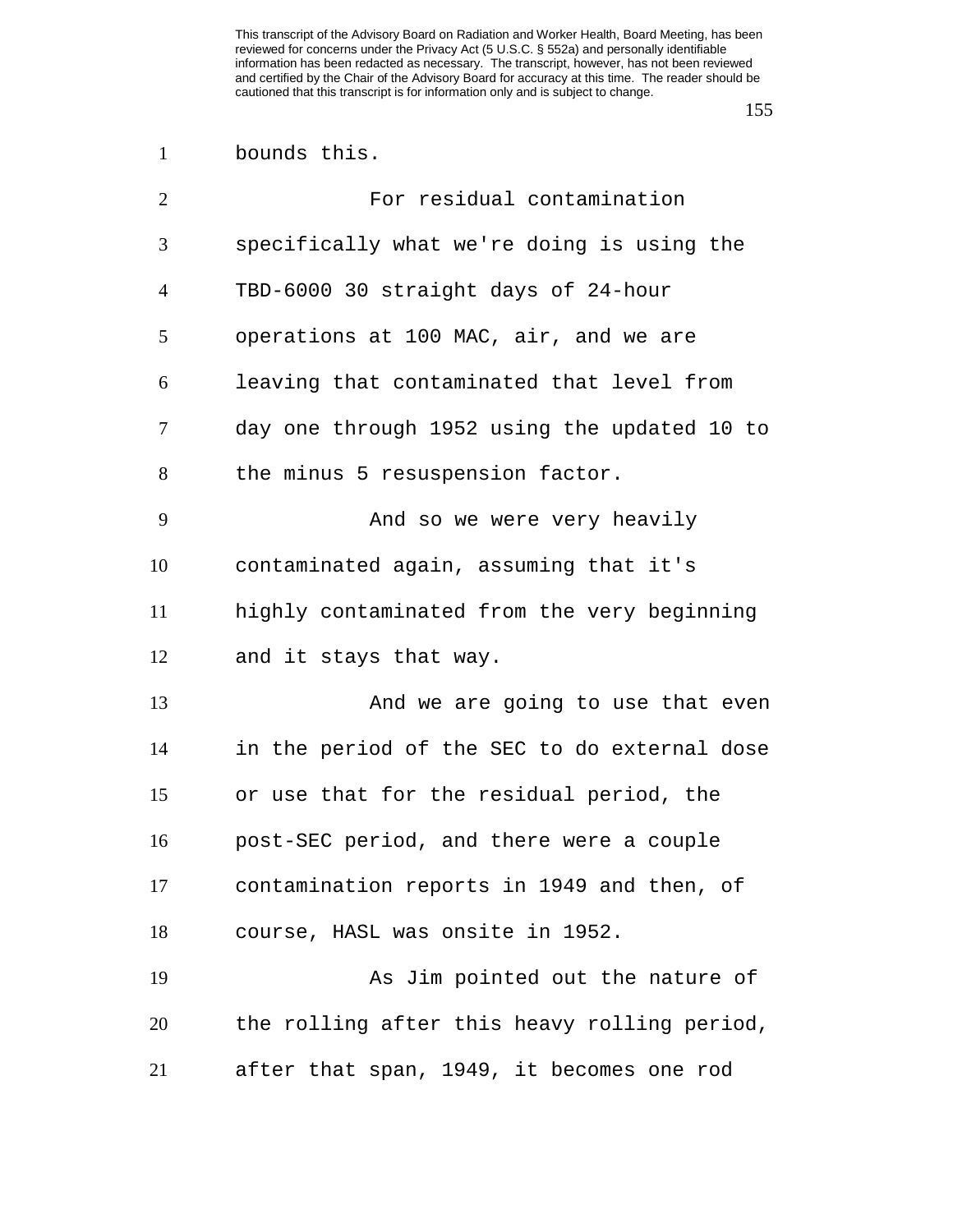going through a very temperature controlled in that one mill, the 18-inch mill, which was shown to be the lowest of the mills that were operated. So we're using the 1952 data as

 one day where they rolled everything. They used all the different mills, they used all the processes so they could understand the contamination at Joslyn.

 And when they went through the threading operations, the grinding operation, we have data for all of those operations. So we feel that, knowing exactly what they did post-July of '48, that we have very carefully examined the criteria and have data that supports that we are bounded by TBD-6000. I hope that helps. CHAIRMAN MELIUS: Any additional Board comments or questions? Okay -- MEMBER RICHARDSON: Yes. This is David Richardson.

CHAIRMAN MELIUS: Yes, go ahead,

**NEAL R. GROSS** COURT REPORTERS AND TRANSCRIBERS 1323 RHODE ISLAND AVE., N.W.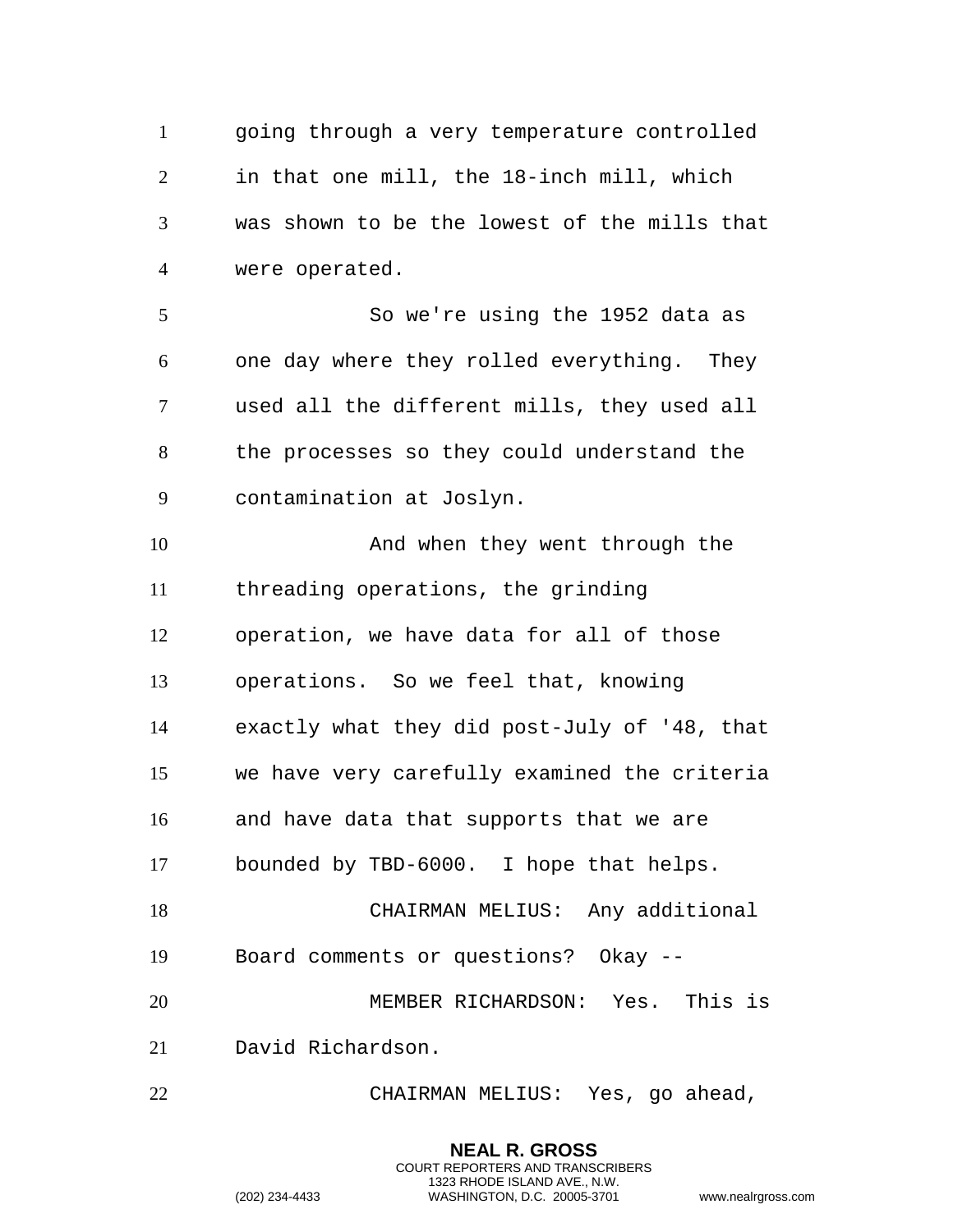Dave.

| $\overline{2}$ | MEMBER RICHARDSON: I had a                   |
|----------------|----------------------------------------------|
| 3              | question that I guess is directed to Dr.     |
| $\overline{4}$ | Ziemer, which was in the matrix of issues,   |
| 5              | Item Number 7 was address uncertainty as to  |
| 6              | whether air concentration rates are          |
| 7              | dependent on production rates.               |
| 8              | And that issue was sort of set               |
| 9              | aside as moot and I was wondering if you     |
| 10             | could comment on, I had wondered about this  |
| 11             | issue I guess, even that the HASL data comes |
| 12             | from 1952, looking at the histogram that Dr. |
| 13             | Neton had, but the production rates are      |
| 14             | very, very low in that year.                 |
| 15             | They're not, they appear to be               |
| 16             | zero in the second half of '52, but real     |
| 17             | close to zero in the first half of '52 when  |
| 18             | the air sampling was done.                   |
| 19             | And so, again, extrapolating back            |
| 20             | to let's say the first half of 1949 and the  |
| 21             | second half of 1950 then the quantities      |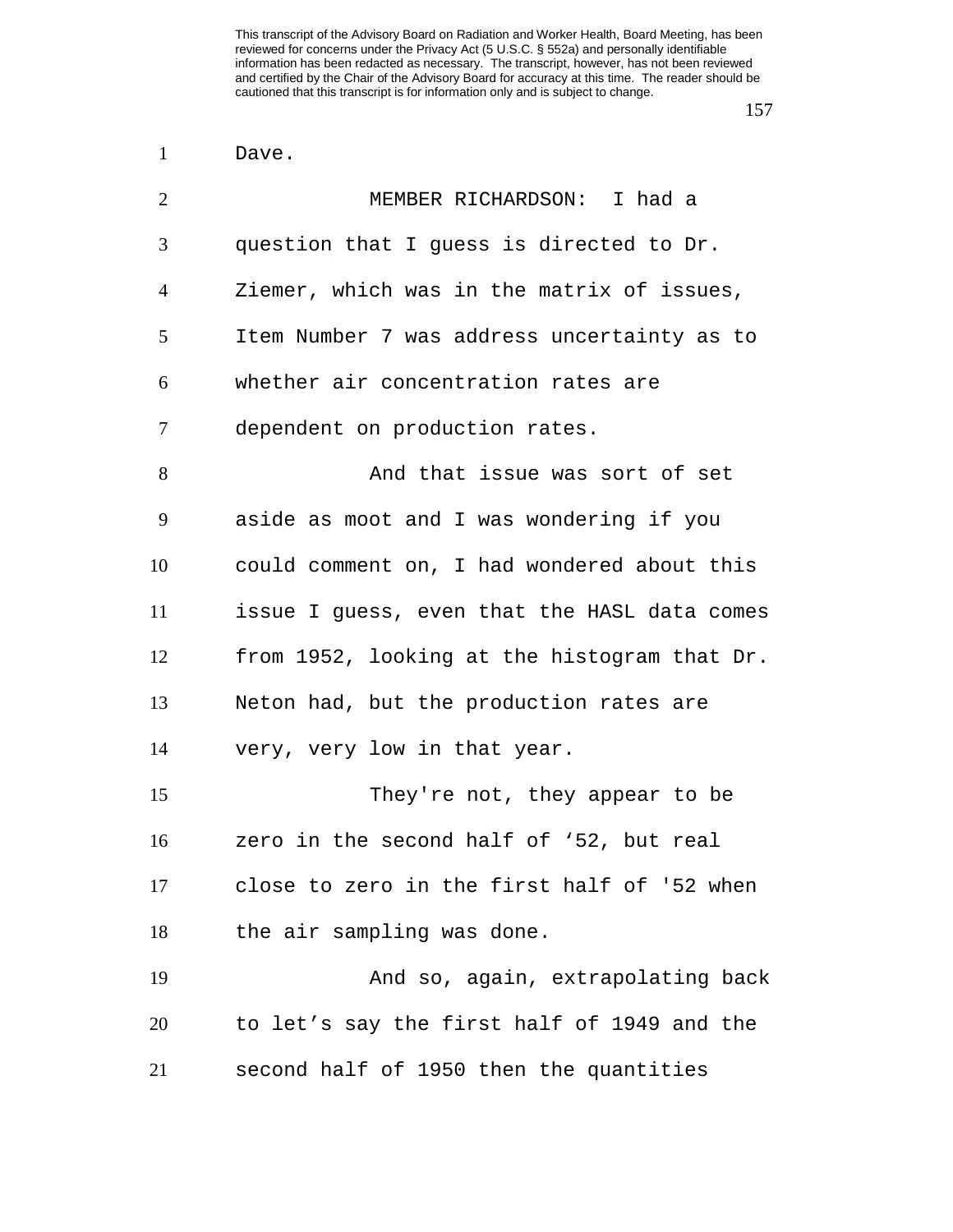being processed would be much higher. If you issued a new report, it would just make it that the evidence that is bounding the 1952 implies it's bounding in 1949. MEMBER ZIEMER: David, I don't think I know the answer to that. The part that I was pointing out as being moot was that we were originally concerned about that large production area, or production rate in 1948, and since that moved into the proposed addition of the SEC that's why that issue became moot to us because that was what the -- or that was the item that raised the issue in the first place. But looking forward, for example, into '52, I would need help on that, maybe Sam can help on that. I don't think I know the answer to that. DR. NETON: Yes, I think Sam basically touched on that in his last discussion, but also I don't think we're just using the rolling operations, we're

> **NEAL R. GROSS** COURT REPORTERS AND TRANSCRIBERS 1323 RHODE ISLAND AVE., N.W.

```
(202) 234-4433 WASHINGTON, D.C. 20005-3701 www.nealrgross.com
```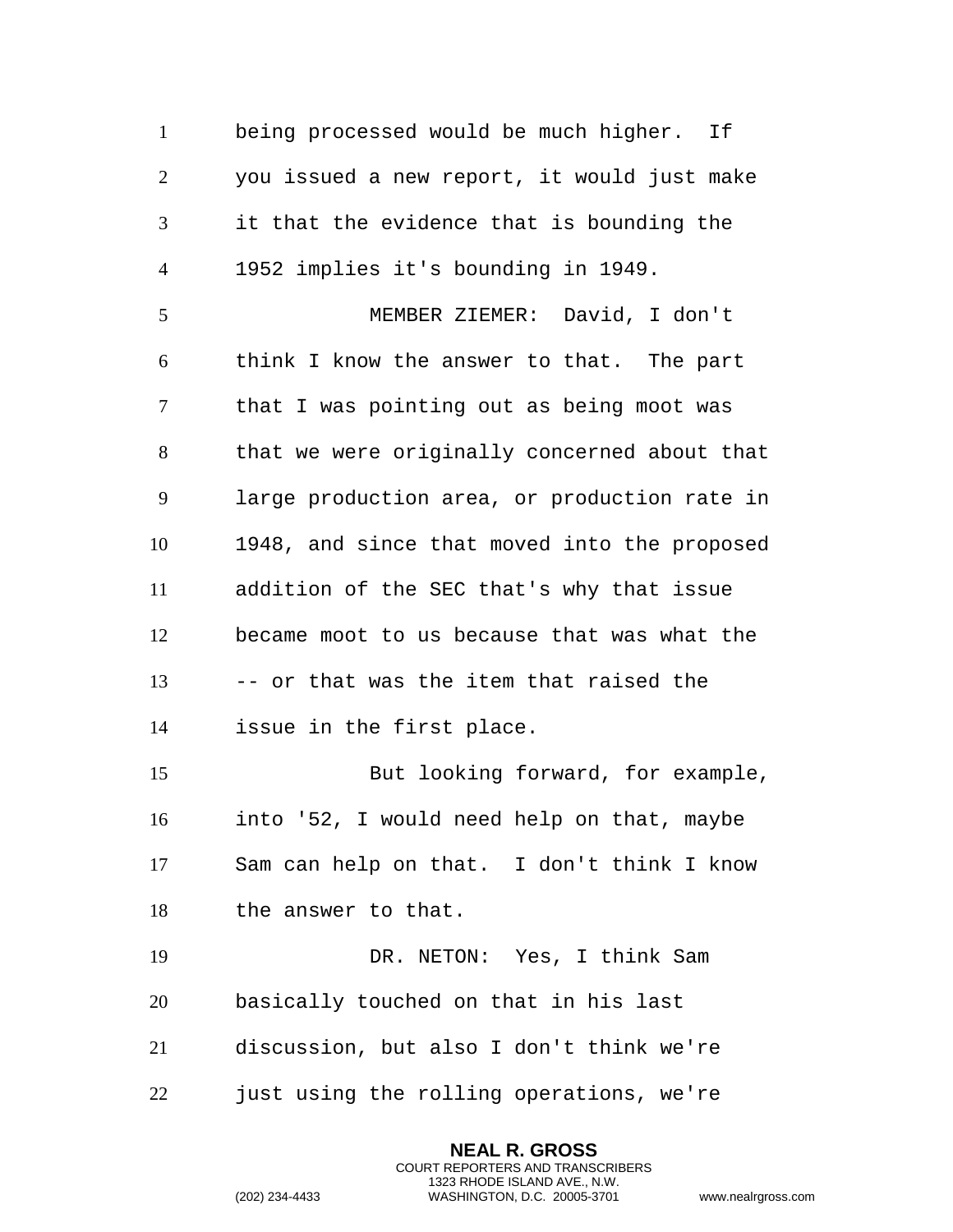also doing some TBD-6000 for grinding operations.

| 3              | Sam, could you talk about that?              |
|----------------|----------------------------------------------|
| $\overline{4}$ | DR. GLOVER: Yes, sir. We are                 |
| 5              | absolutely including both sets. The rolling  |
| 6              | operations are not actually the bounding --  |
| 7              | DR. NETON: Right.                            |
| 8              | DR. GLOVER: -- TBD-6000                      |
| 9              | exposure. It's actually the machining        |
| 10             | operations. And so we are still going to     |
| 11             | use the TBD-6000 machining operations as we  |
| 12             | look at these cases.                         |
| 13             | And so even though -- I talked               |
| 14             | briefly that the data from '52 were done for |
| 15             | short periods of time, just like the Simonds |
| 16             | Saw & Steel with basic HASL when the product |
| 17             | was going through the mill, they made the    |
| 18             | measurement, so they, you know, and then     |
| 19             | they broke it up for later analysis.         |
| 20             | Beginning in the second half of              |
| 21             | '48 forward, August 1st, that's the kind of  |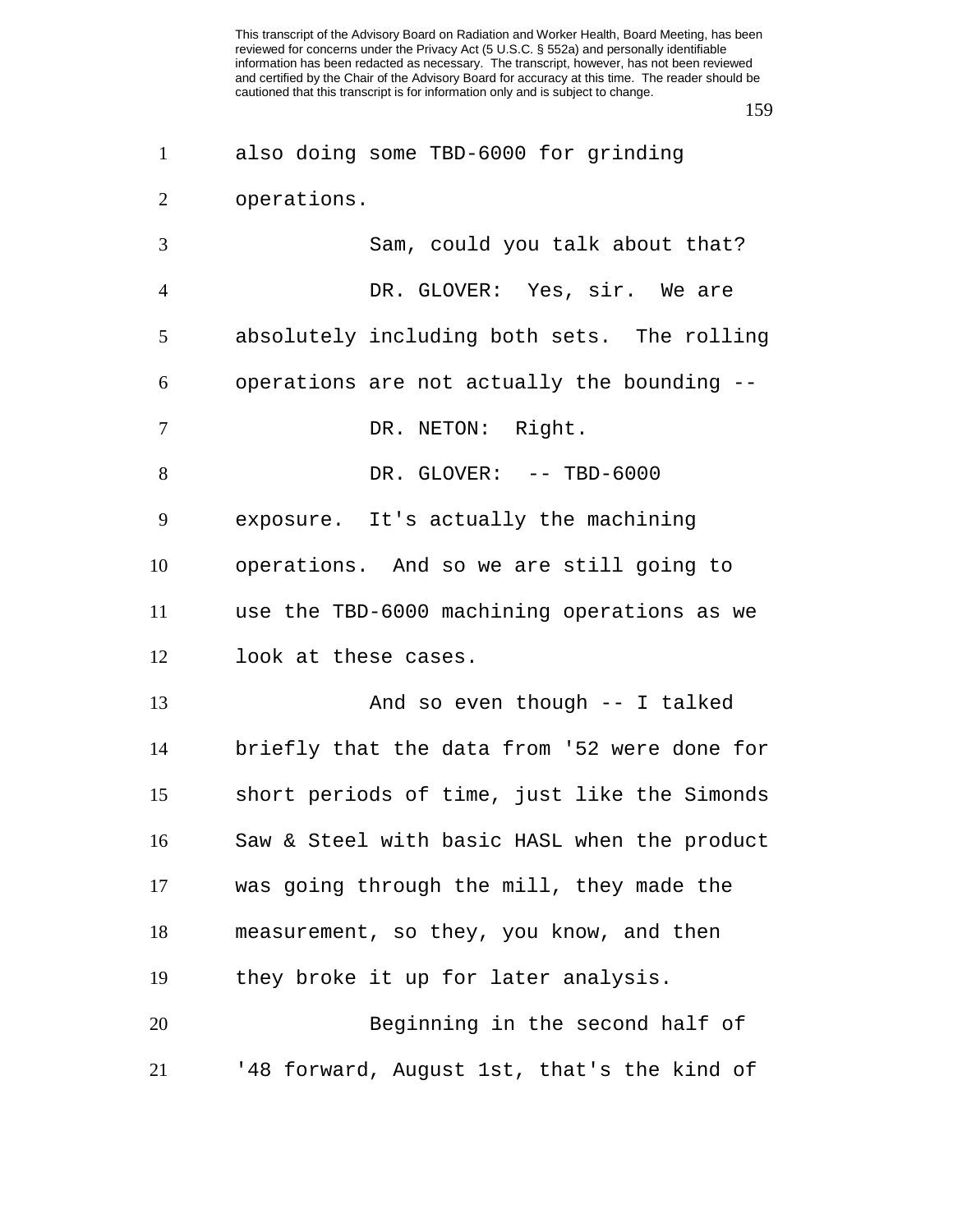rolling that Joslyn did, and even still the data in '52 are on this mill called the 9- inch mill, which from 1944 on, they recognized was very high. But they didn't do those kind of rollings except for one day. And what doesn't come out, is that's why you see those little blips there, those are three or four days of rolling per year. They're not a continuous effort. These are like, we come in, they crank it out in two 8-hour shifts, 16 hours a day, and they get them done. So there's not a long, continued presence at this site. 15 Did I miss anything in there, Jim, that I still need to cover? DR. NETON: No, I think you got that, Sam. But I guess is it true that the machining operations will be bounding over all those years or is it just in certain time periods? DR. GLOVER: It was bounding for

> **NEAL R. GROSS** COURT REPORTERS AND TRANSCRIBERS 1323 RHODE ISLAND AVE., N.W.

```
(202) 234-4433 WASHINGTON, D.C. 20005-3701 www.nealrgross.com
```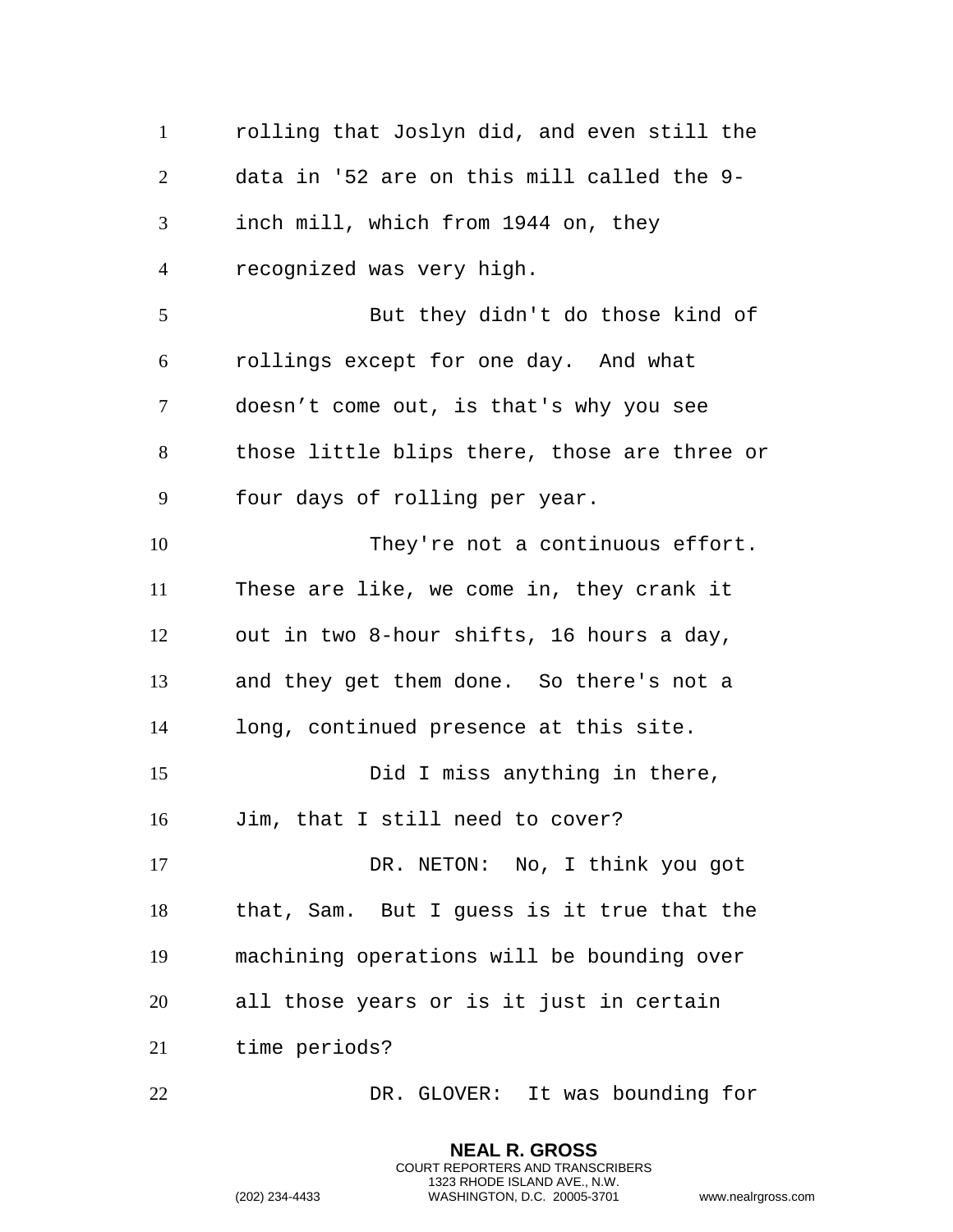| all years. |  |
|------------|--|
|------------|--|

| $\overline{2}$ | DR. NETON: Right. So what I'm                |
|----------------|----------------------------------------------|
| 3              | saying is that, you know, we're confident    |
| $\overline{4}$ | that the HASL values are representative of   |
| 5              | the early years, but those are not the       |
| 6              | bounding values that are going to be used in |
| 7              | the dose reconstructions.                    |
| 8              | The machining operations out of              |
| 9              | TBD-6000 are the ones that will bound the    |
| 10             | exposures.                                   |
| 11             | DR. GLOVER: Yes, and they bound              |
| 12             | all sorts of the machining operations that   |
| 13             | were measured and all air monitoring data    |
| 14             | from the rolling operations.                 |
| 15             | DR. NETON: And correct me if I'm             |
| 16             | wrong, but I think that even though there    |
| 17             | were only three or four days of rolling per  |
| 18             | campaign, the machining operations we're     |
| 19             | going to assign continue on much longer than |
| 20             | that? Is that not correct?                   |
| 21             | DR. GLOVER: The operation days               |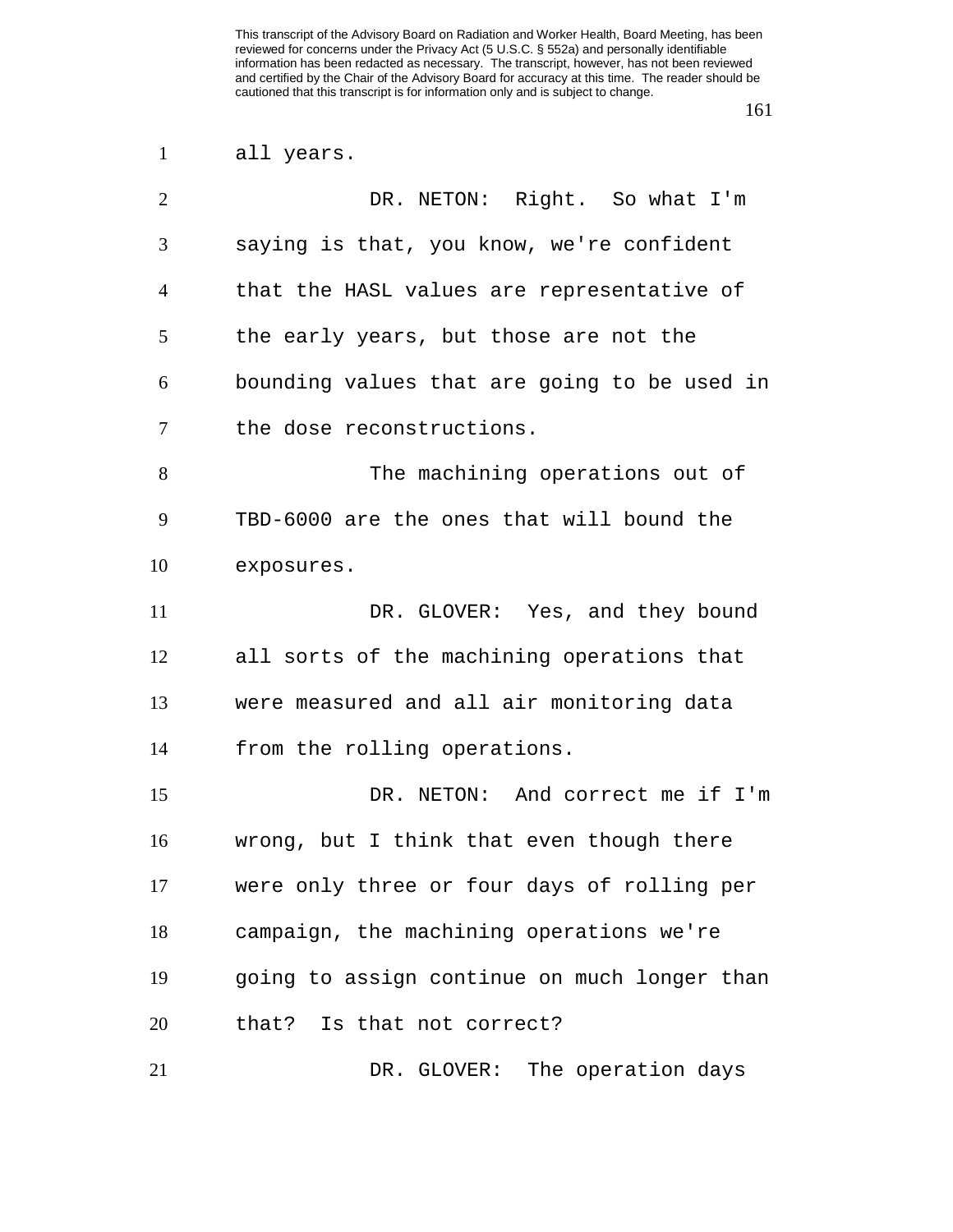we have include the operation days for the machining operations that came in. They rolled a machine and the material. We will still include the onsite storage of product. 5 DR. NETON: Right. DR. GLOVER: You know, post, in the SEC, but we know from the Hanford reports and the operation, you know, when the Chalk River was onsite. We have very detailed records of the number of rolling days, or operational days. DR. NETON: That's right. I had forgotten that they actually were trying to get this all accomplished in a very limited period of time, so the rolling and machining occurred concomitantly, right? 17 DR. GLOVER: That's correct. CHAIRMAN MELIUS: This is Jim Melius again. This is maybe a comment or a question. When I look at the SC&A report, which is from March of last year, I think it refers to the surrogate data use for the

> **NEAL R. GROSS** COURT REPORTERS AND TRANSCRIBERS 1323 RHODE ISLAND AVE., N.W.

```
(202) 234-4433 WASHINGTON, D.C. 20005-3701 www.nealrgross.com
```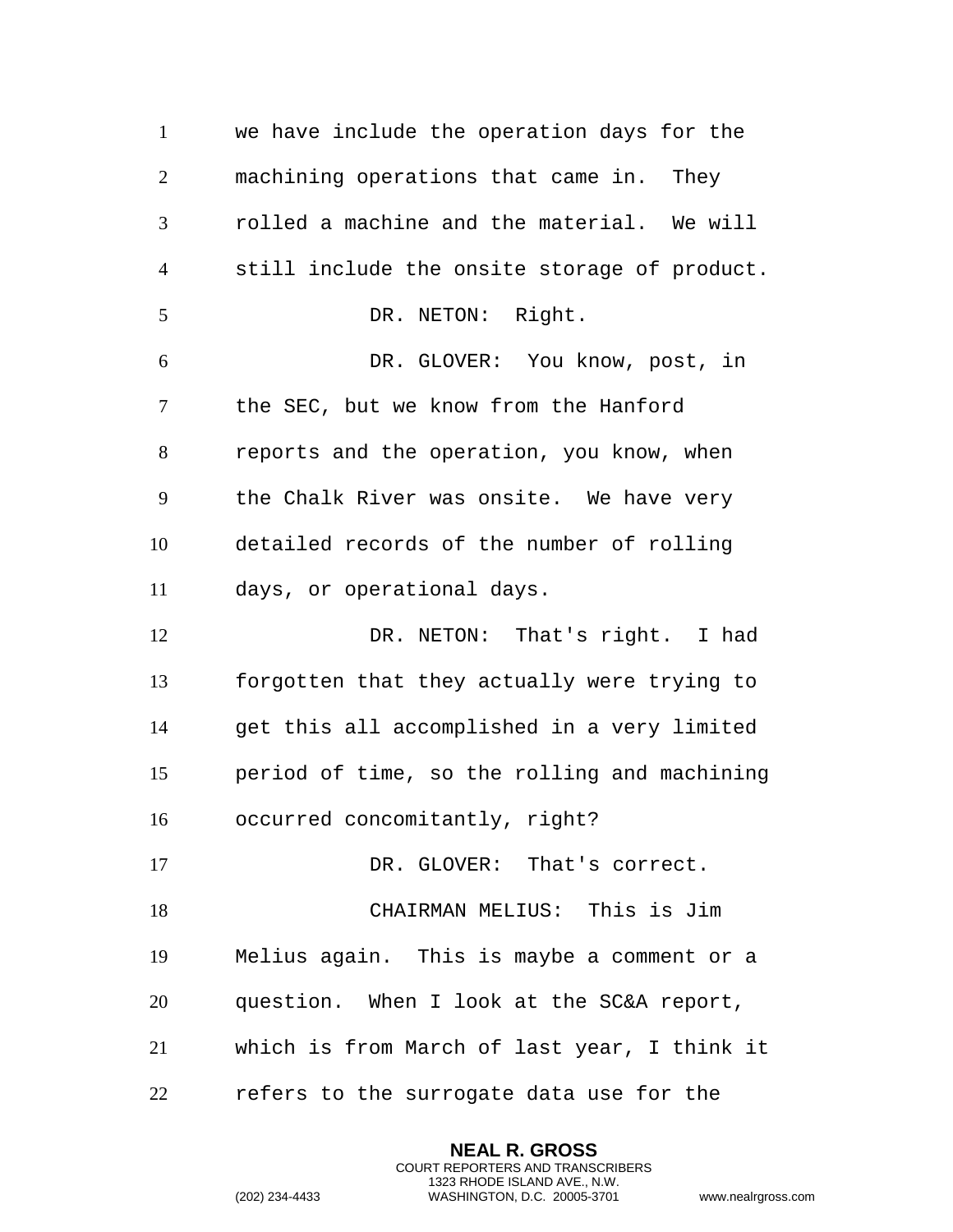| $\mathbf{1}$   | entire '48 to '52 time period.               |
|----------------|----------------------------------------------|
| $\overline{2}$ | So I think it predates this                  |
| 3              | decision to add the six months. Now, yes,    |
| $\overline{4}$ | and again, I'm not trying to be, you know -- |
| 5              | DR. NETON: Well --                           |
| 6              | CHAIRMAN MELIUS: -- picky, but               |
| $\tau$         | they're sort of saying surrogate data was    |
| $8\phantom{1}$ | adequate for use for the six months that you |
| 9              | just added data.                             |
| 10             | DR. NETON: Well, right, but you              |
| 11             | need to look at the six months, it's the     |
| 12             | 600,000 pounds that were rolled. I mean I'm  |
| 13             | not sure what --                             |
| 14             | CHAIRMAN MELIUS: Well --                     |
| 15             | DR. NETON: Yes.                              |
| 16             | CHAIRMAN MELIUS: My question                 |
| 17             | really is, is has this surrogate data issue  |
| 18             | been adequately evaluated?                   |
| 19             | DR. NETON: Well, we believe it               |
| 20             | has, but I mean if you're not comfortable    |
| 21             | with it that's $-$                           |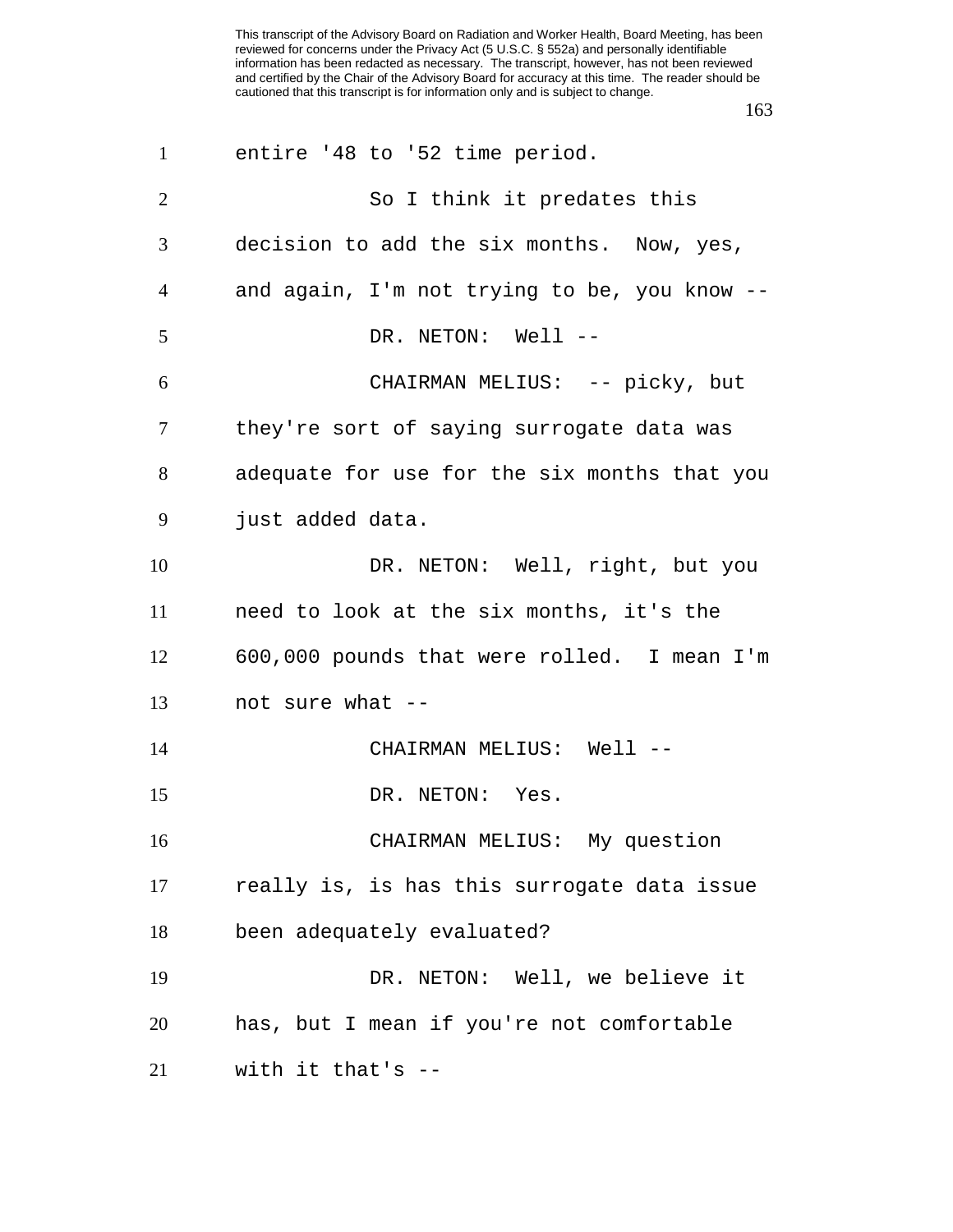CHAIRMAN MELIUS: And I question both whether SC&A -- and I don't think the Work Group has taken this up. And, again, it may very well be valid, I'm not, you know, saying it's not appropriate to do, but I think there's sort of a due diligence issue that we need to -- MR. THURBER: This is Bill Thurber again. In our review -- and you're correct, Dr. Melius, in the time phasing that you just commented on. But in our review of the surrogate data before this decision was made to add the six months, if you go back and look through our report this was one of the concerns that we raised and was tied in with several of our findings that we didn't see how you could average the whole of, the period from January 1 of '48, through '52, and we didn't feel that was right. And in our review of the temporal considerations we again raised this question

> **NEAL R. GROSS** COURT REPORTERS AND TRANSCRIBERS 1323 RHODE ISLAND AVE., N.W.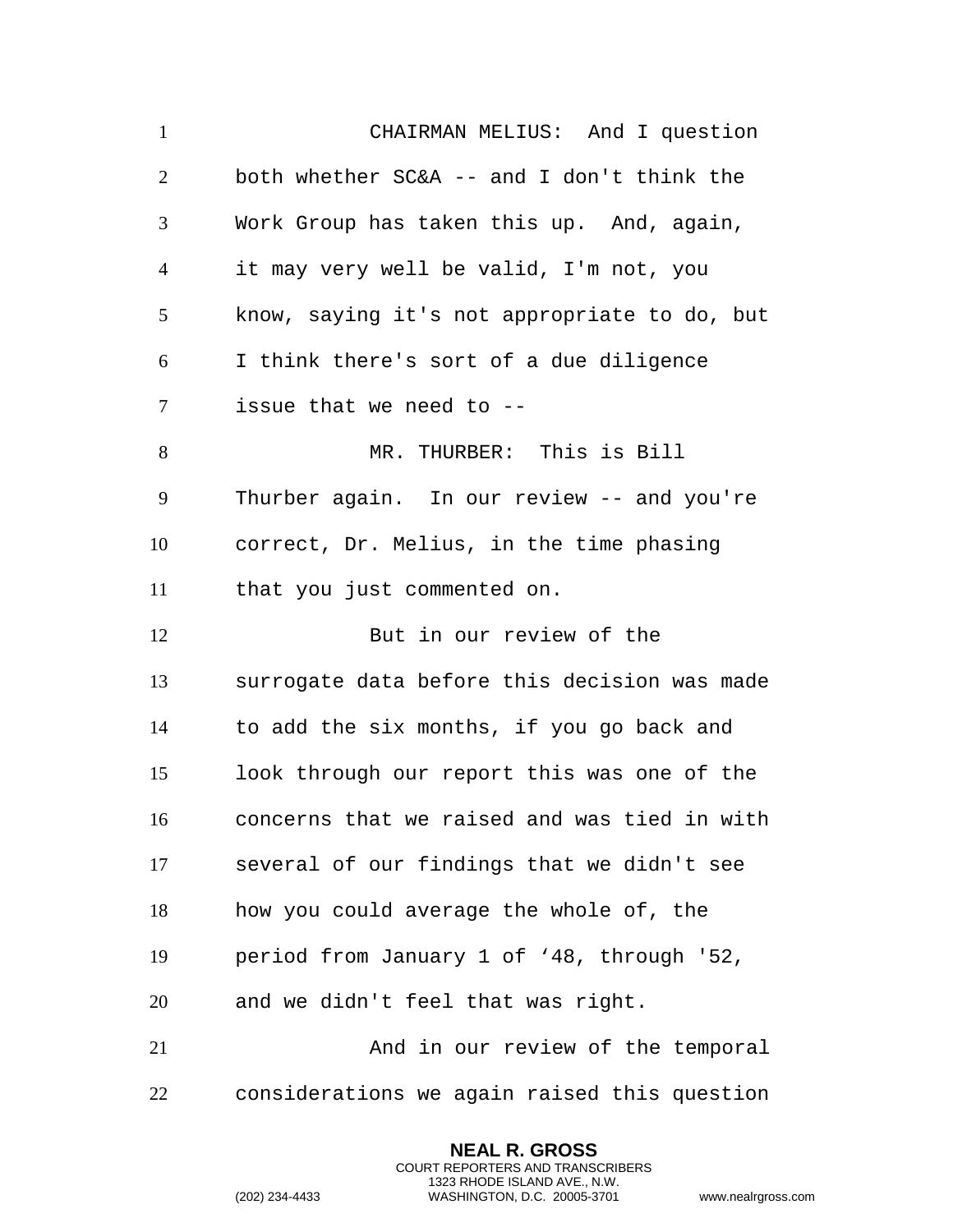| $\mathbf{1}$                     | and said to NIOSH, you need to explain why   |
|----------------------------------|----------------------------------------------|
| $\overline{2}$                   | the data source, which is a document by      |
| 3                                | Harris and Kingsley, who were part of the    |
| $\overline{4}$                   | HASL team, you need to explain clearly how   |
| 5                                | that data covers the period from the         |
| 6                                | beginning of 1948 because that particular    |
| $\tau$                           | document, which is the source document for - |
| 8                                | - for much of the data in TBD-6000, didn't   |
| 9                                | have any dates in it.                        |
| 10                               | And, subsequent to that, and Sam             |
|                                  |                                              |
|                                  | Glover kind of alluded to it, NIOSH did some |
|                                  | additional work and determined by comparing  |
|                                  | some of the data in TBD-6000 to, I believe,  |
|                                  | the data from Simonds Steel & Saw that they  |
|                                  | could pinpoint when the coverage in Harris   |
| 11<br>12<br>13<br>14<br>15<br>16 | and Kingsley began.                          |
| 17                               | So this is a long, kind of winded            |

 time about the temporal considerations and based on the additional work that was -- the research that was done and the change in the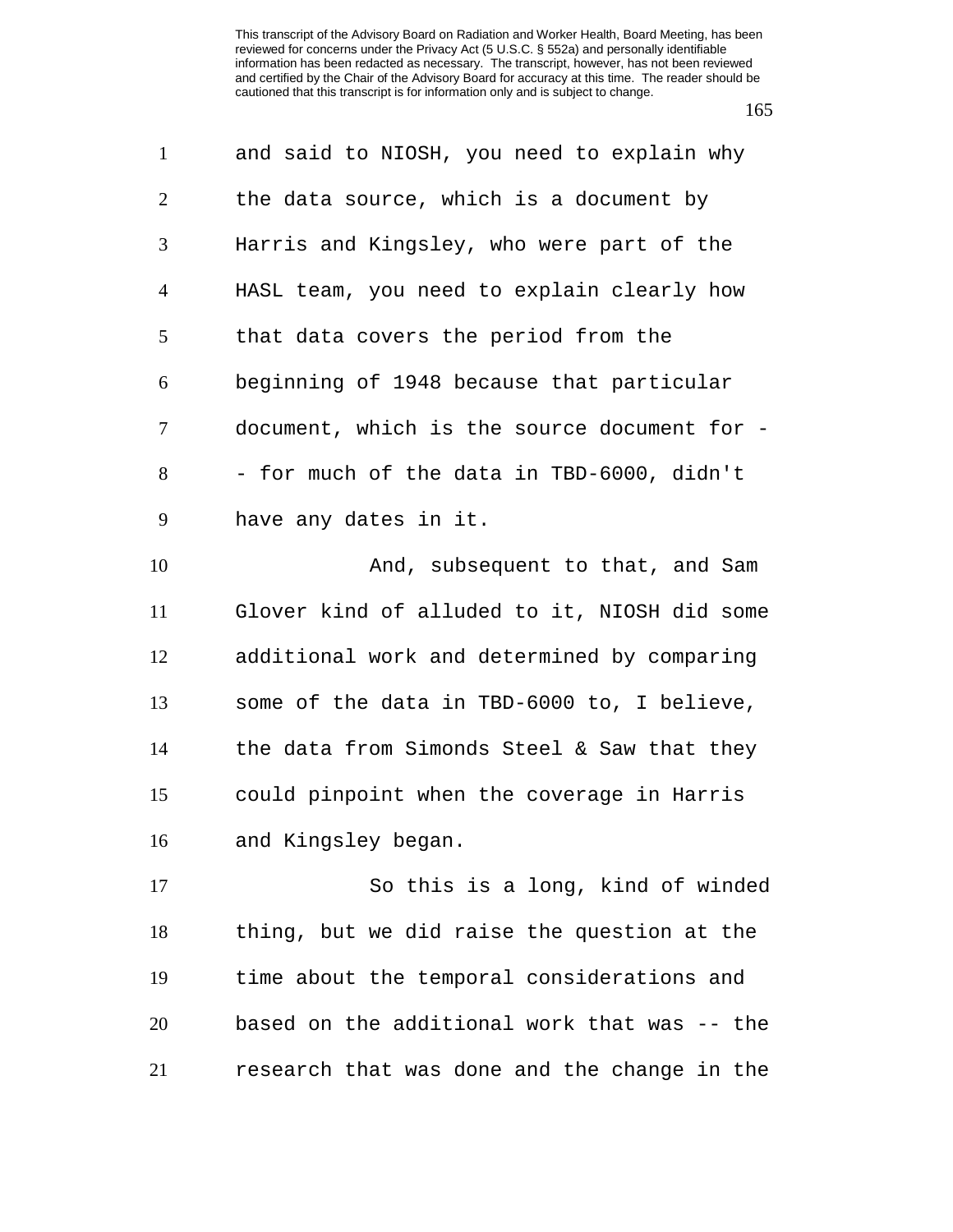finding, that concern I think has been addressed, at least that's my personal opinion.

 CHAIRMAN MELIUS: Okay. Thanks, Bill. Any other questions or comments? I would like to hear the petitioner, I believe has some short comments?

 MR. KATZ: Okay, right. One second, I just need to pull it up. Okay, thanks, and I'm reading because the petitioner, Betty Keller, asked that we just read this into the record for her.

 Our family wishes to extend our appreciation to everyone who has been working with the Joslyn Manufacturing & Supply SEC. We are disappointed that the SEC is not covering the entire period that Joslyn was declared an atomic weapons site, that is through December 31, 1952. We are pleased for those fellow

workers who have benefitted from the SEC.

**NEAL R. GROSS** COURT REPORTERS AND TRANSCRIBERS 1323 RHODE ISLAND AVE., N.W.

We submitted our claim in July 2010 and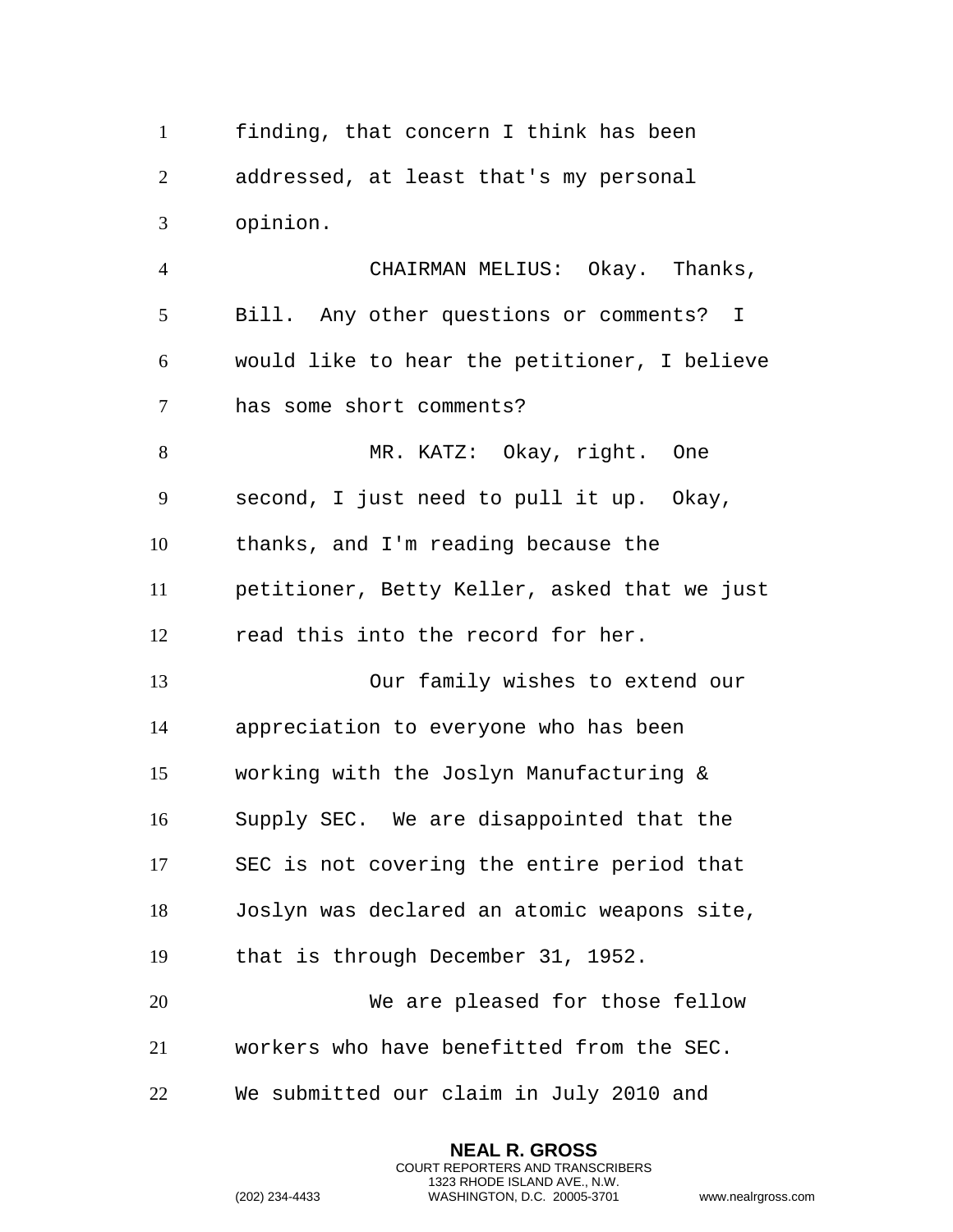| $\mathbf{1}$   | remain confident that our husband, father,   |
|----------------|----------------------------------------------|
| $\overline{2}$ | grandfather, Ernest, Ernie Keller, qualifies |
| 3              | for compensation under EEOICPA.              |
| $\overline{4}$ | Therefore, we will be thankful               |
| 5              | for any consideration that can be given to   |
| 6              | us. And that's signed Betty Keller and       |
| 7              | William and Kristi Keller.                   |
| 8              | CHAIRMAN MELIUS: Okay. Thank                 |
| 9              | you, Ted. We have a motion from the Work     |
| 10             | Group to approve the, I guess the modified   |
| 11             | SEC as NIOSH has included in their addendum  |
| 12             | report and then to, secondarily to also      |
| 13             | approve the fact that the subsequent period, |
| 14             | mid-'48 through '52 not be added to the SEC. |
| 15             | I don't know if those are one or             |
| 16             | two separate motions that we want to --      |
| 17             | MEMBER ZIEMER: I'm going to                  |
| 18             | propose that you make them separate motions  |
| 19             | for the following reason. It seems to me     |
| 20             | that there's no reason not to go ahead with  |
| 21             | the SEC portion today.                       |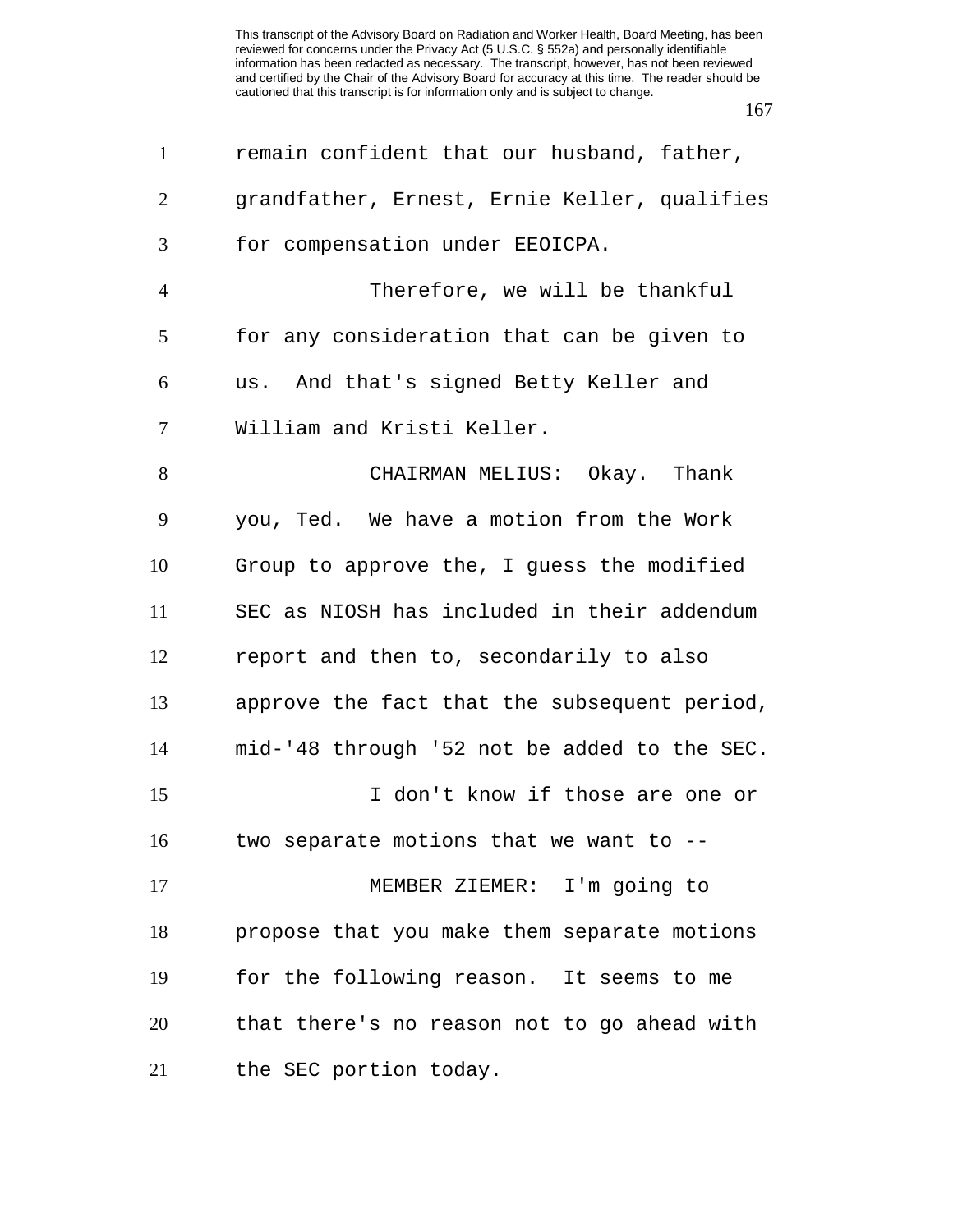| $\mathbf{1}$   | If the Board is not comfortable              |
|----------------|----------------------------------------------|
| $\overline{2}$ | on the issue of the surrogate data for the   |
| 3              | remainder of the period, the Work Group can  |
| $\overline{4}$ | certainly go back and specifically look at   |
| 5              | that and we could delay action on the second |
| 6              | part of the recommendation till next time if |
| $\tau$         | the Board so wishes.                         |
| 8              | But I think it's important to get            |
| 9              | this additional part of the SEC added as     |
| 10             | soon as possible.                            |
| 11             | MEMBER CLAWSON: Second it.                   |
| 12             | CHAIRMAN MELIUS: Okay.                       |
| 13             | MEMBER ZIEMER: Well that wasn't              |
| 14             | a motion. I was suggesting it be two         |
| 15             | motions.                                     |
| 16             | (Laughter.)                                  |
| 17             | CHAIRMAN MELIUS: So we have two              |
| 18             | motions. So the first motion is to approve   |
| 19             | the SEC addition as stated in the NIOSH      |
| 20             | report, the addendum report, and what's been |
| 21             | presented here and what our Work Group has   |
| 22             | agreed to, that.                             |

**NEAL R. GROSS** COURT REPORTERS AND TRANSCRIBERS 1323 RHODE ISLAND AVE., N.W.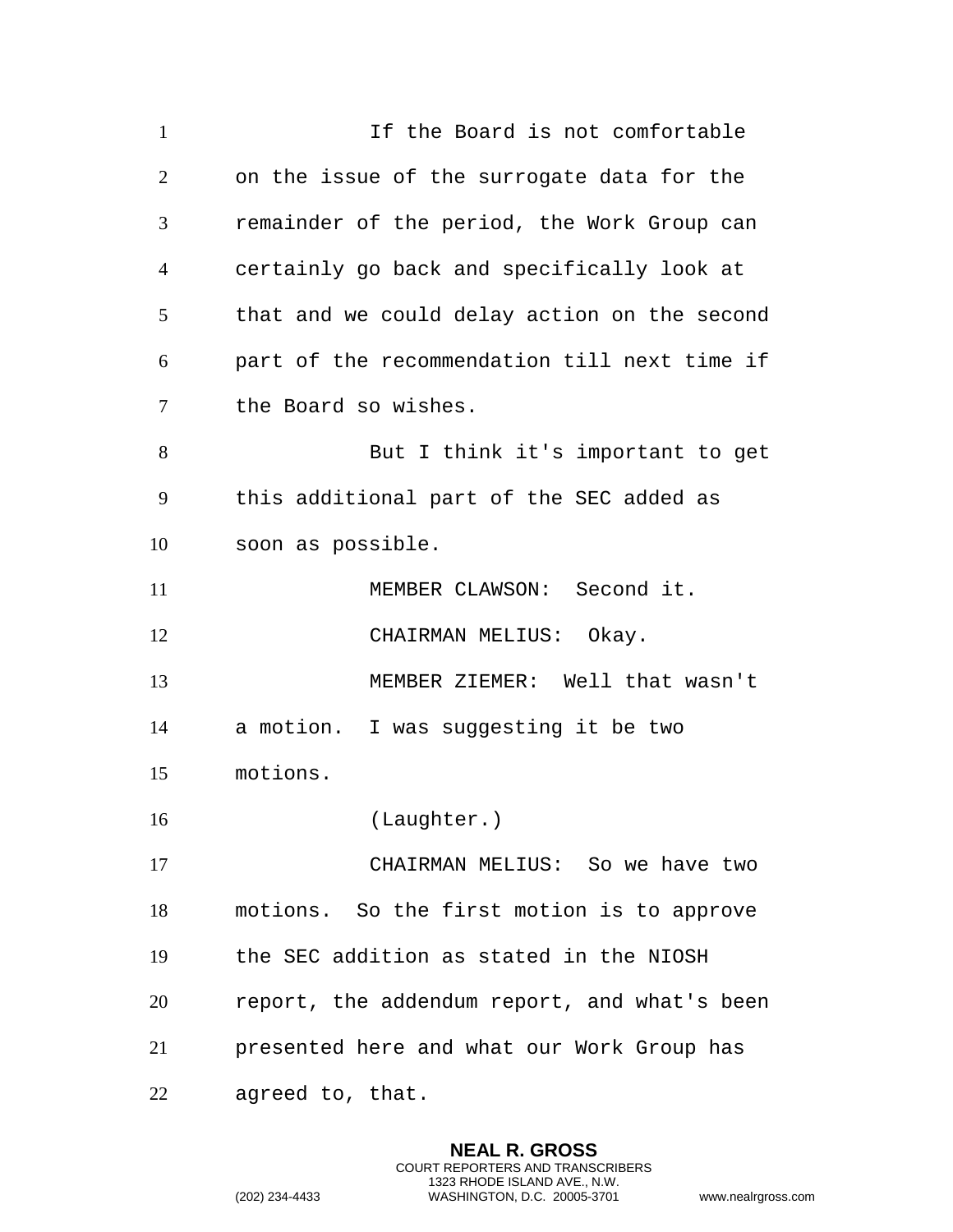| $\mathbf{1}$   | So any further comments or                  |
|----------------|---------------------------------------------|
| 2              | questions on that? If not, Ted, do you want |
| 3              | to do a roll call?                          |
| $\overline{4}$ | MR. KATZ: Yes, thank you. So                |
| 5              | I'll just do this alphabetically, Anderson? |
| 6              | MEMBER ANDERSON: Yes.                       |
| 7              | MR. KATZ: Beach?                            |
| 8              | MEMBER BEACH: Yes.                          |
| 9              | MR. KATZ: Clawson?                          |
| 10             | MEMBER CLAWSON: Yes.                        |
| 11             | MR. KATZ: Field?                            |
| 12             | MEMBER FIELD: Yes.                          |
| 13             | MR. KATZ: Griffon?                          |
| 14             | MEMBER GRIFFON: Yes.                        |
| 15             | MR. KATZ: Kotelchuck?                       |
| 16             | MEMBER KOTELCHUCK: Yes.                     |
| 17             | MR. KATZ: Dr. Lemen is absent.              |
| 18             | Lockey?                                     |
| 19             | MEMBER LOCKEY: Yes.                         |
| 20             | MR. KATZ: Melius?                           |
| 21             | CHAIRMAN MELIUS: Yes.                       |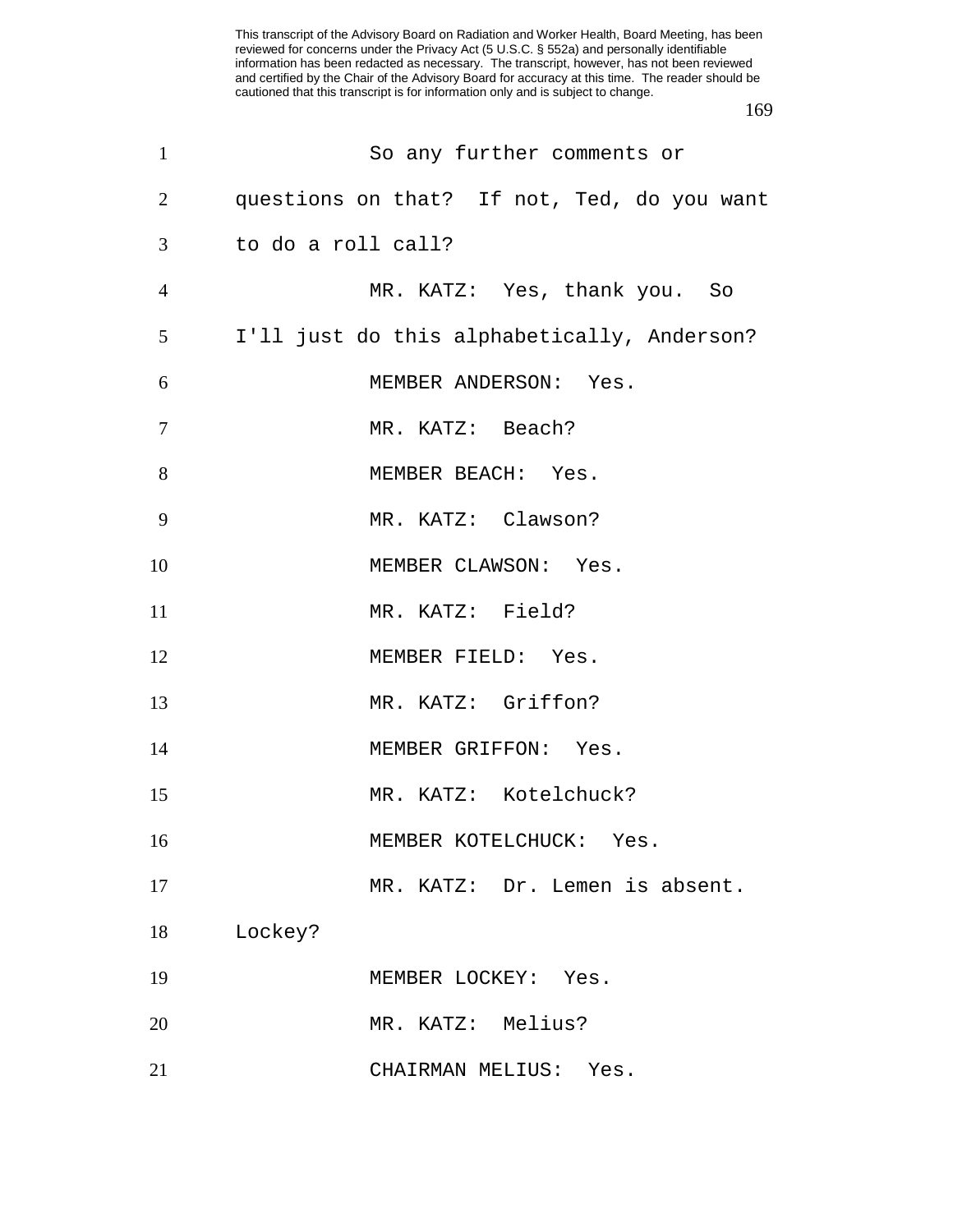| $\mathbf{1}$   |              | MR. KATZ: Munn?                                |
|----------------|--------------|------------------------------------------------|
| $\overline{2}$ |              | MEMBER MUNN: Yes.                              |
| 3              |              | MR. KATZ: Poston?                              |
| $\overline{4}$ |              | MEMBER POSTON: Yes.                            |
| 5              |              | MR. KATZ: Richardson?                          |
| 6              |              | MEMBER RICHARDSON: Yes.                        |
| $\overline{7}$ |              | MR. KATZ: Roessler?                            |
| 8              |              | MEMBER ROESSLER: Yes.                          |
| 9              |              | MR. KATZ: Schofield?                           |
| 10             |              | MEMBER SCHOFIELD: Yes.                         |
| 11             |              | MR. KATZ: Valerio? Loretta, are                |
|                |              |                                                |
|                |              | 12 you on the line? Loretta Valerio, maybe you |
| 13             | are on mute? |                                                |
| 14             |              | MEMBER VALERIO: Can you hear me                |
| 15             | now?         |                                                |
| 16             |              | MR. KATZ: Yes, perfectly. Thank                |
| 17             | you.         |                                                |
| 18             |              | MEMBER VALERIO: Yes.                           |
| 19             |              | MR. KATZ: Next, and Ziemer?                    |
| 20             |              | MEMBER ZIEMER: Yes.                            |
| 21             |              | MR. KATZ: So the motion is                     |

**NEAL R. GROSS** COURT REPORTERS AND TRANSCRIBERS 1323 RHODE ISLAND AVE., N.W.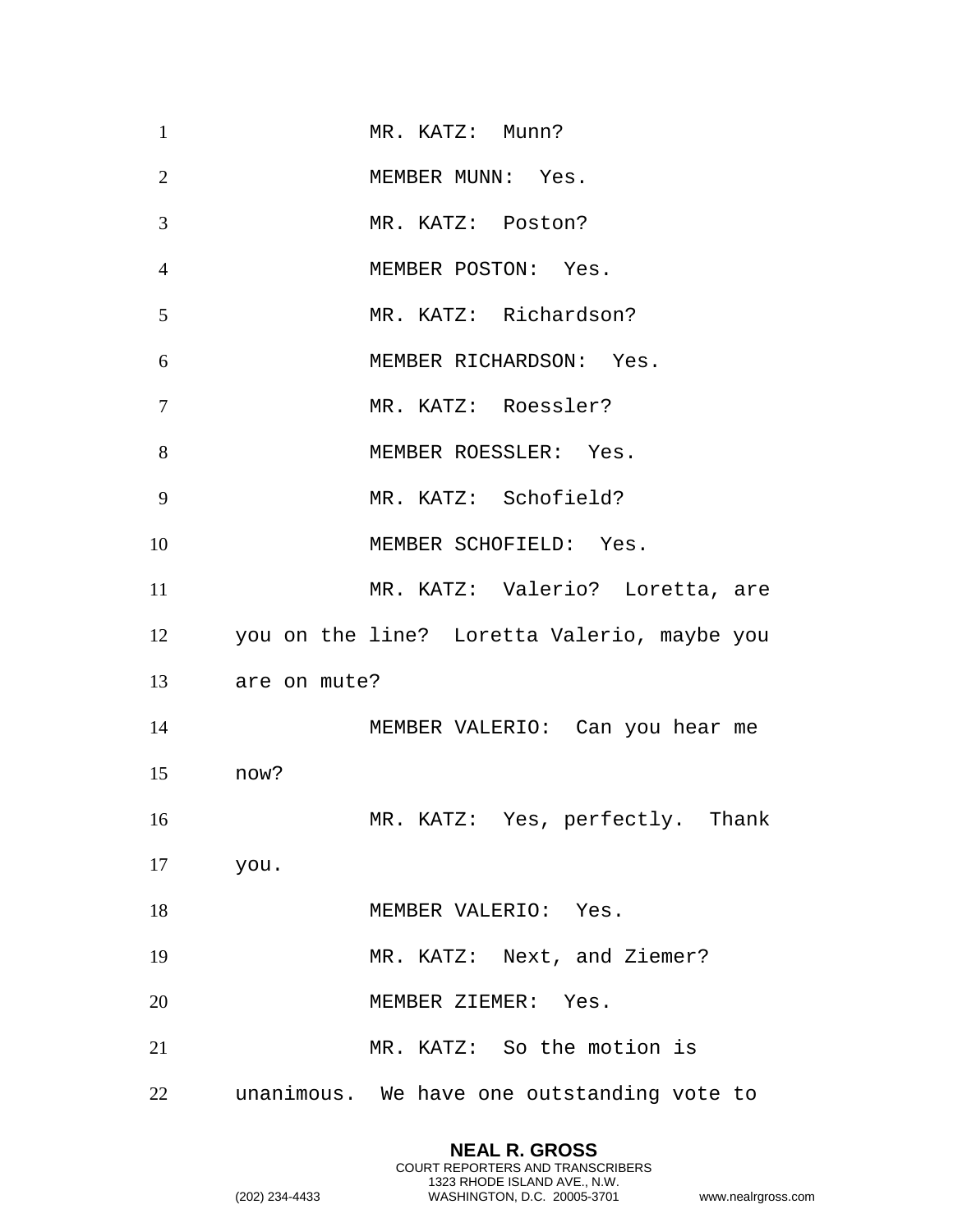| $\mathbf{1}$   | collect, but the motion passes.              |
|----------------|----------------------------------------------|
| $\overline{2}$ | So I'll just run through the                 |
| 3              | second vote then if that's clear to          |
| $\overline{4}$ | everybody. Is that correct? Yes?             |
| 5              | MEMBER KOTELCHUCK: Repeat the                |
| 6              | motion, please.                              |
| $\overline{7}$ | CHAIRMAN MELIUS: I think the                 |
| 8              | second motion from the Work Group is to      |
| 9              | essentially concur that dose reconstruction  |
| 10             | can be done with sufficient accuracy for the |
| 11             | time period from mid-1948 post, I guess,     |
| 12             | August 1, 1948, through the end of 1952,     |
| 13             | which is the period involved with the, the   |
| 14             | range of this SEC petition.                  |
| 15             | So it would be for that time                 |
| 16             | period.                                      |
| 17             | MR. KATZ: Exactly. Okay, let's               |
| 18             | do this again.                               |
| 19             | CHAIRMAN MELIUS: Well first, we              |
| 20             | have that as a motion. Paul also mentioned   |
| 21             | that we can, if people wish, we can postpone |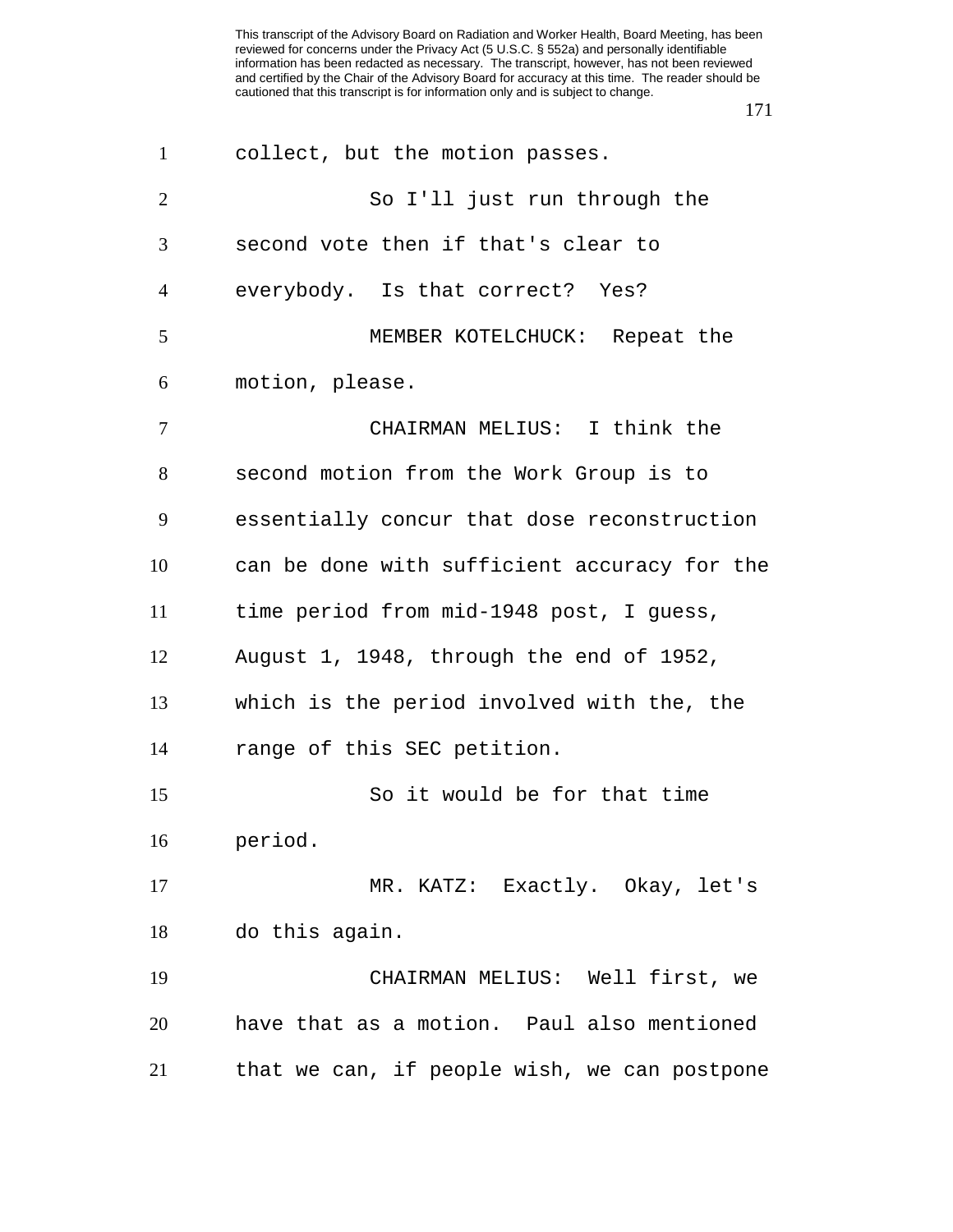this and get further information.

2 1 don't want to make this overly formal or, I guess, so I'm looking is there a second or comments from the Board Members? MEMBER MUNN: Let's take the vote. MEMBER ZIEMER: In terms of procedure, I believe if individuals wish to delay this or postpone it, you can either table it and then ask the Work Group to do something or you can make a motion to defer. MEMBER ZIEMER: Either of those motions supersedes the motion to approve. CHAIRMAN MELIUS: We have the, the mover is also our in-house parliamentarian. (Laughter.) CHAIRMAN MELIUS: So either I need a second or I need a, to the initial motion, or I need someone to make another motion, whatever people wish. MEMBER CLAWSON: Well let's

> **NEAL R. GROSS** COURT REPORTERS AND TRANSCRIBERS 1323 RHODE ISLAND AVE., N.W.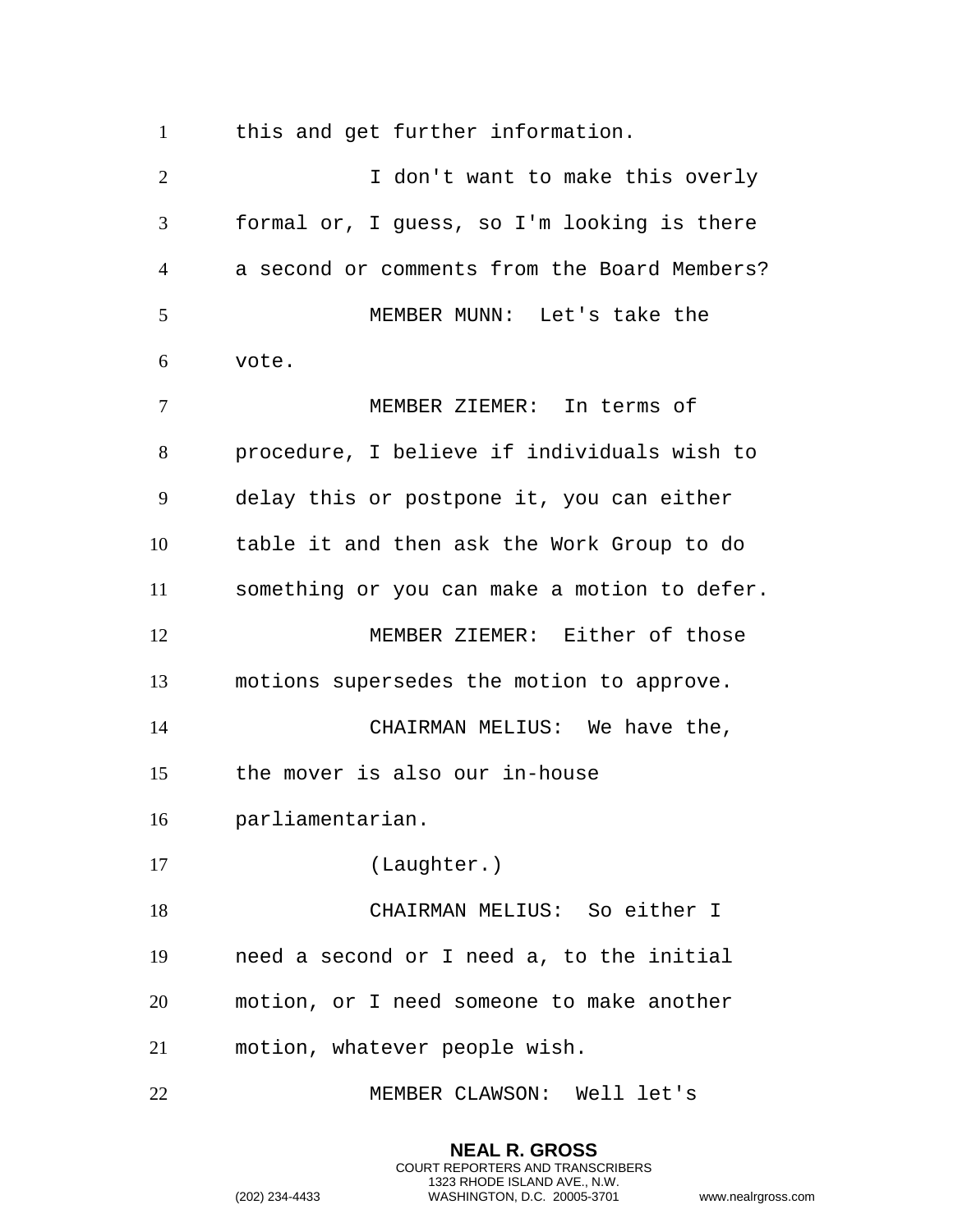| $\mathbf{1}$   | clarify on what your motion was because now  |
|----------------|----------------------------------------------|
| $\overline{2}$ | I'm kind of confused on what --              |
| 3              | MR. KATZ: Can I just say, I'll               |
| $\overline{4}$ | explain. So the motion on the table is the   |
| 5              | motion that came from the Work Group which   |
| 6              | is to concur with NIOSH that it's feasible   |
| 7              | to do the dose reconstruction for the rest   |
| 8              | of the period that's under consideration,    |
| 9              | the rest of the period covered by the        |
| 10             | petition.                                    |
| 11             | But, alternatively, if you don't             |
| 12             | want to deal with that motion right now, you |
| 13             | can table it or defer it and that requires a |
| 14             | motion and a second.                         |
| 15             | MEMBER CLAWSON: I'd like to                  |
| 16             | table it because I don't think it's been     |
| 17             | demonstrated quite yet.                      |
| 18             | I'd say table it right now                   |
| 19             | because there's still some outstanding       |
| 20             | questions.                                   |
| 21             | CHAIRMAN MELIUS: We have a                   |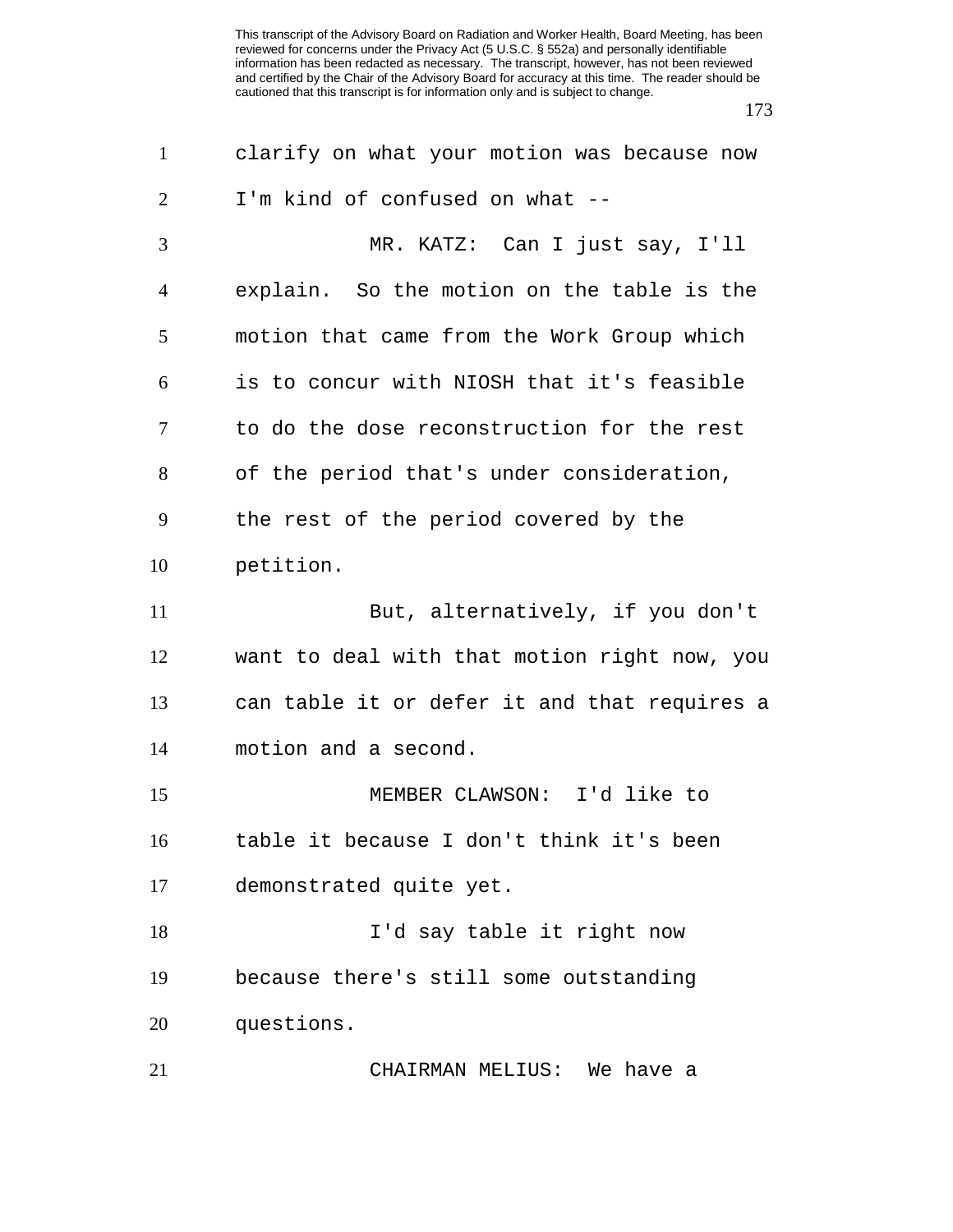motion to table it, do we have a second to that? MALE PARTICIPANT: Second. MALE PARTICIPANT: Second. CHAIRMAN MELIUS: Okay. So I think that's an immediate vote if I recall correctly. 8 MR. KATZ: Exactly. CHAIRMAN MELIUS: Yes, no discussion. So, Ted, go ahead. 11 MR. KATZ: Correct, thank you. So second motion, so it's to table it. Anderson? 14 MEMBER ANDERSON: Table. MR. KATZ: Beach? 16 MEMBER BEACH: Yes. 17 MR. KATZ: Clawson? 18 MEMBER CLAWSON: Yes. MR. KATZ: Field? MEMBER FIELD: Yes. MR. KATZ: Griffon? MEMBER GRIFFON: Yes.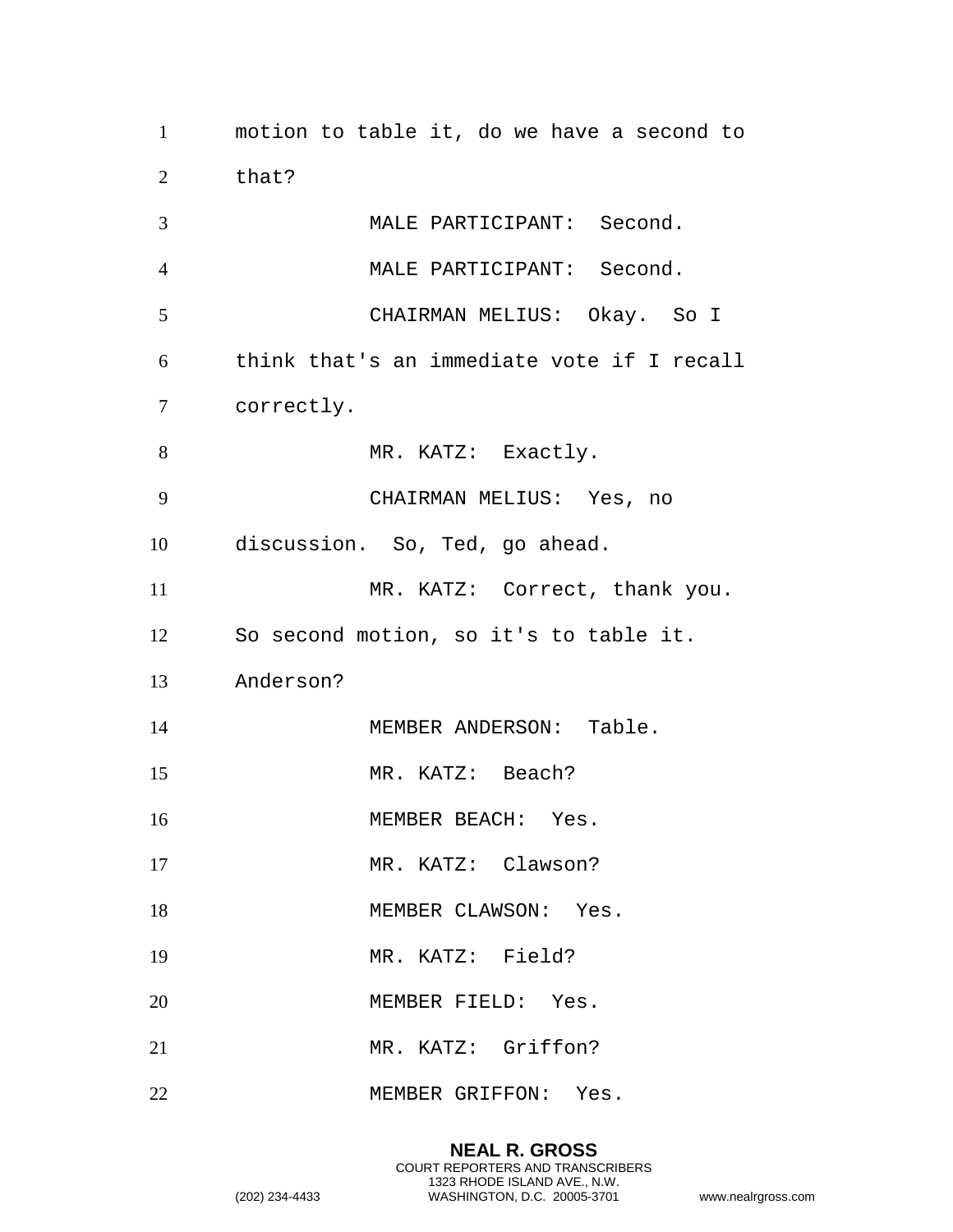| $\mathbf{1}$   | MR. KATZ: Kotelchuck?                    |
|----------------|------------------------------------------|
| $\overline{2}$ | MEMBER KOTELCHUCK: Yes.                  |
| 3              | MR. KATZ: Lockey?                        |
| $\overline{4}$ | MEMBER LOCKEY: Yes.                      |
| 5              | MR. KATZ: Melius?                        |
| 6              | CHAIRMAN MELIUS: Yes.                    |
| 7              | MR. KATZ: Munn?                          |
| 8              | MEMBER MUNN: No.                         |
| 9              | MR. KATZ: Poston?                        |
| 10             | MEMBER POSTON: No.                       |
| 11             | MR. KATZ: Richardson?                    |
| 12             | MEMBER RICHARDSON: Sure, yes.            |
| 13             | MR. KATZ: Roessler?                      |
| 14             | MEMBER ROESSLER: No.                     |
| 15             | MR. KATZ: Schofield?                     |
| 16             | MEMBER SCHOFIELD: Yes.                   |
| 17             | MR. KATZ: Valerio?                       |
| 18             | MEMBER VALERIO: Yes.                     |
| 19             | MR. KATZ: And Ziemer?                    |
| 20             | MEMBER ZIEMER: Well the                  |
| 21             | workload's going to fall on me, but I'll |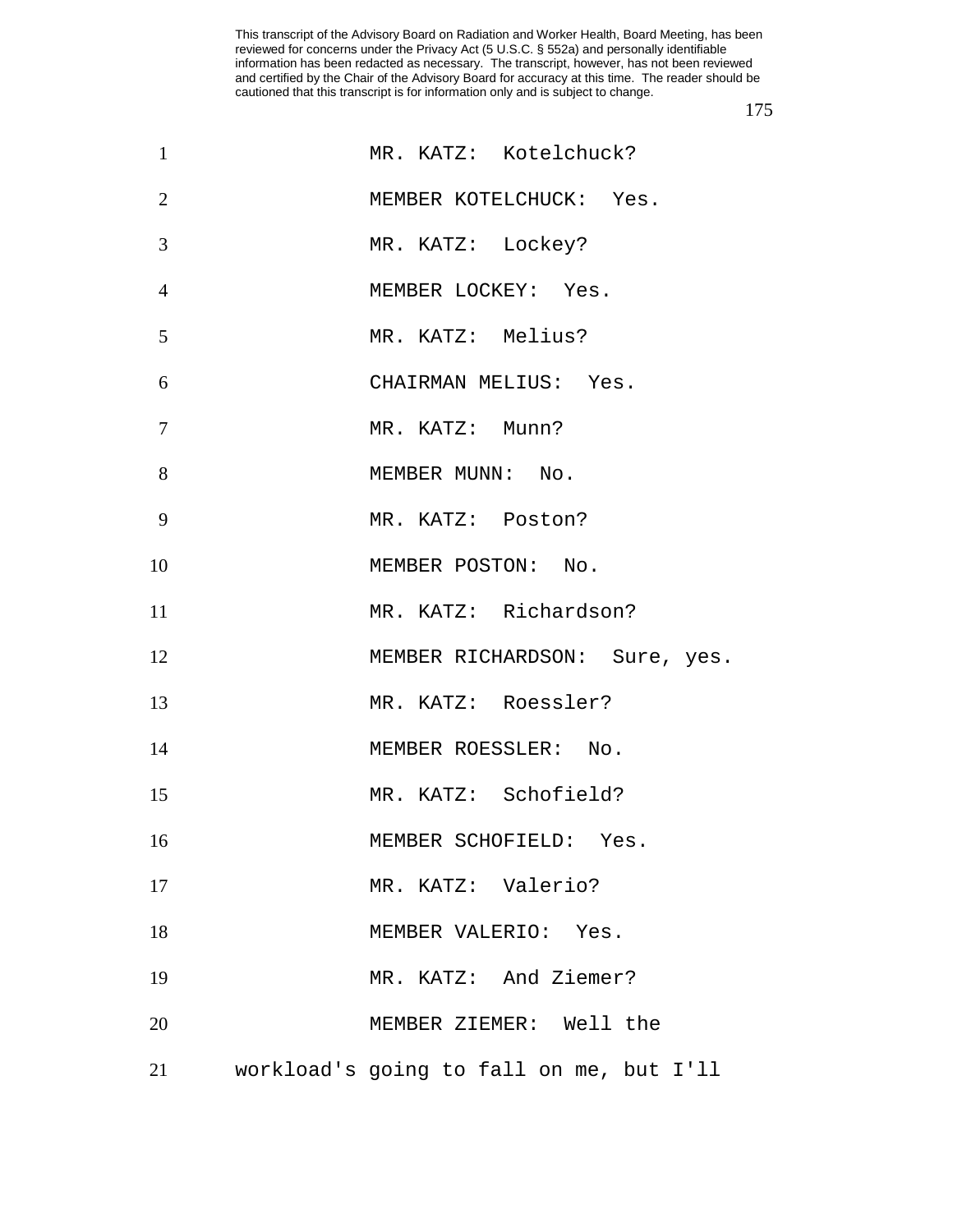vote yes. I'm okay with it. (Laughter.) MR. KATZ: Okay. No, that's good. The motion passes with one absent vote and three no votes, but the motion passes. So it is tabled and deferred. CHAIRMAN MELIUS: So it's tabled, no it's tabled -- 10 MALE PARTICIPANT: Tabled. 11 CHAIRMAN MELIUS: -- and tabled means we take it up at our next meeting -- MR. KATZ: Ah. CHAIRMAN MELIUS: -- which would be at the -- well, it depends on which -- MEMBER ZIEMER: Whenever somebody draws it off the table. CHAIRMAN MELIUS: Yes, yes, yes, yes. Yes, we have to have a vote at the next -- yes, and that. MEMBER BEACH: Yes, there you go. CHAIRMAN MELIUS: So I think what

> **NEAL R. GROSS** COURT REPORTERS AND TRANSCRIBERS 1323 RHODE ISLAND AVE., N.W.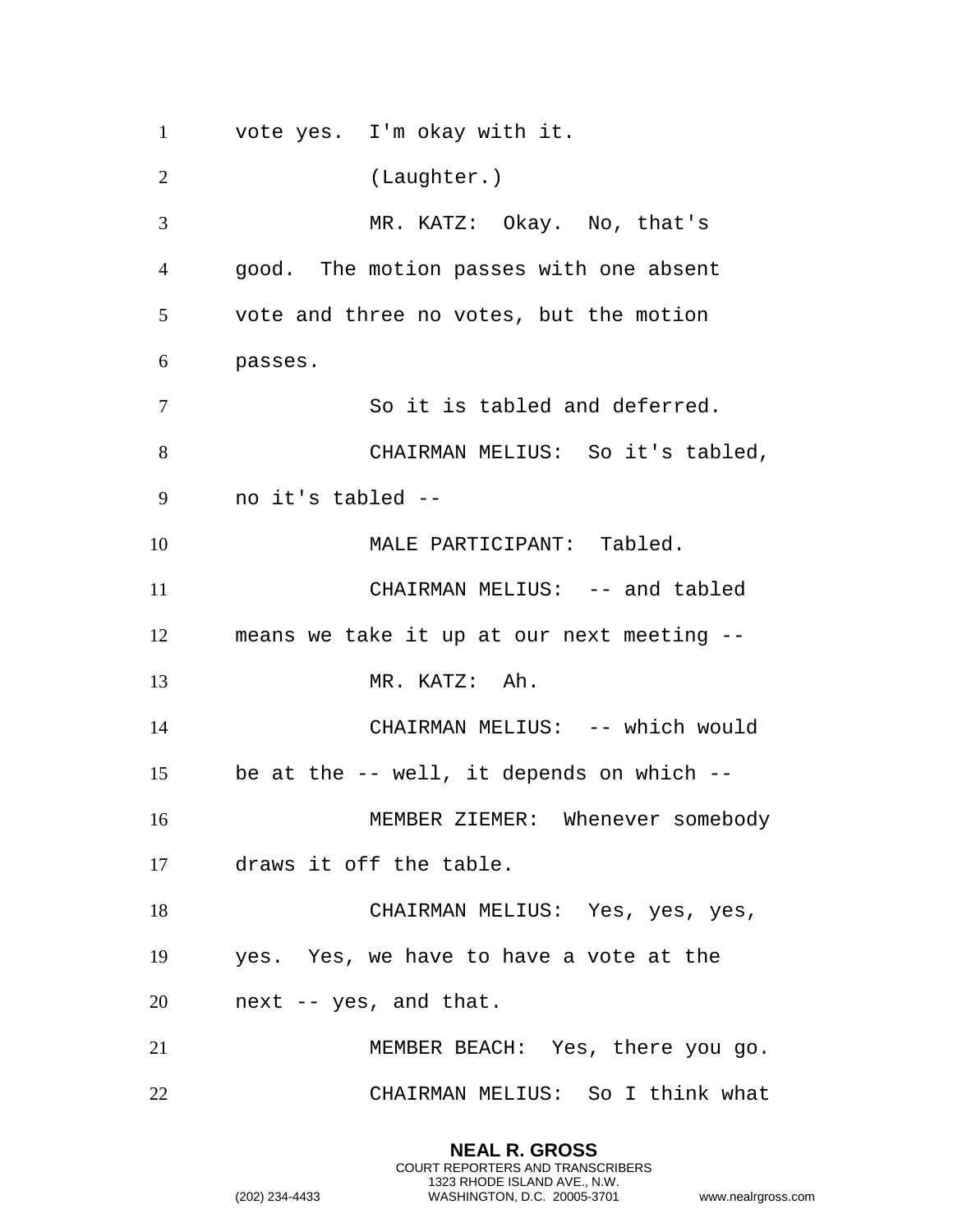| $\mathbf{1}$   | we're asking then is for the Work Group to   |
|----------------|----------------------------------------------|
| $\overline{2}$ | meet and just confirm on the issue on the    |
| 3              | use of surrogate data.                       |
| $\overline{4}$ | And I'll leave it to the Work                |
| 5              | Group to decide whether you want or you need |
| 6              | SC&A to update their initial review that     |
| 7              | we've discussed this afternoon or whether    |
| 8              | that information's adequate based on your    |
| 9              | further deliberations.                       |
| 10             | MEMBER ZIEMER: Well, I'm                     |
| 11             | wondering if we couldn't just ask SC&A to    |
| 12             | look at their report and advise us as to     |
| 13             | whether their recommendation changes with    |
| 14             | this new date change. Is that appropriate?   |
| 15             | CHAIRMAN MELIUS: Yes.                        |
| 16             | I actually have a letter prepared            |
| 17             | on the first motion. The paragraph in red    |
| 18             | is from --                                   |
| 19             | MEMBER ROESSLER: Jim, could you              |
| 20             | turn up the volume again?                    |
| 21             | CHAIRMAN MELIUS: -- our new                  |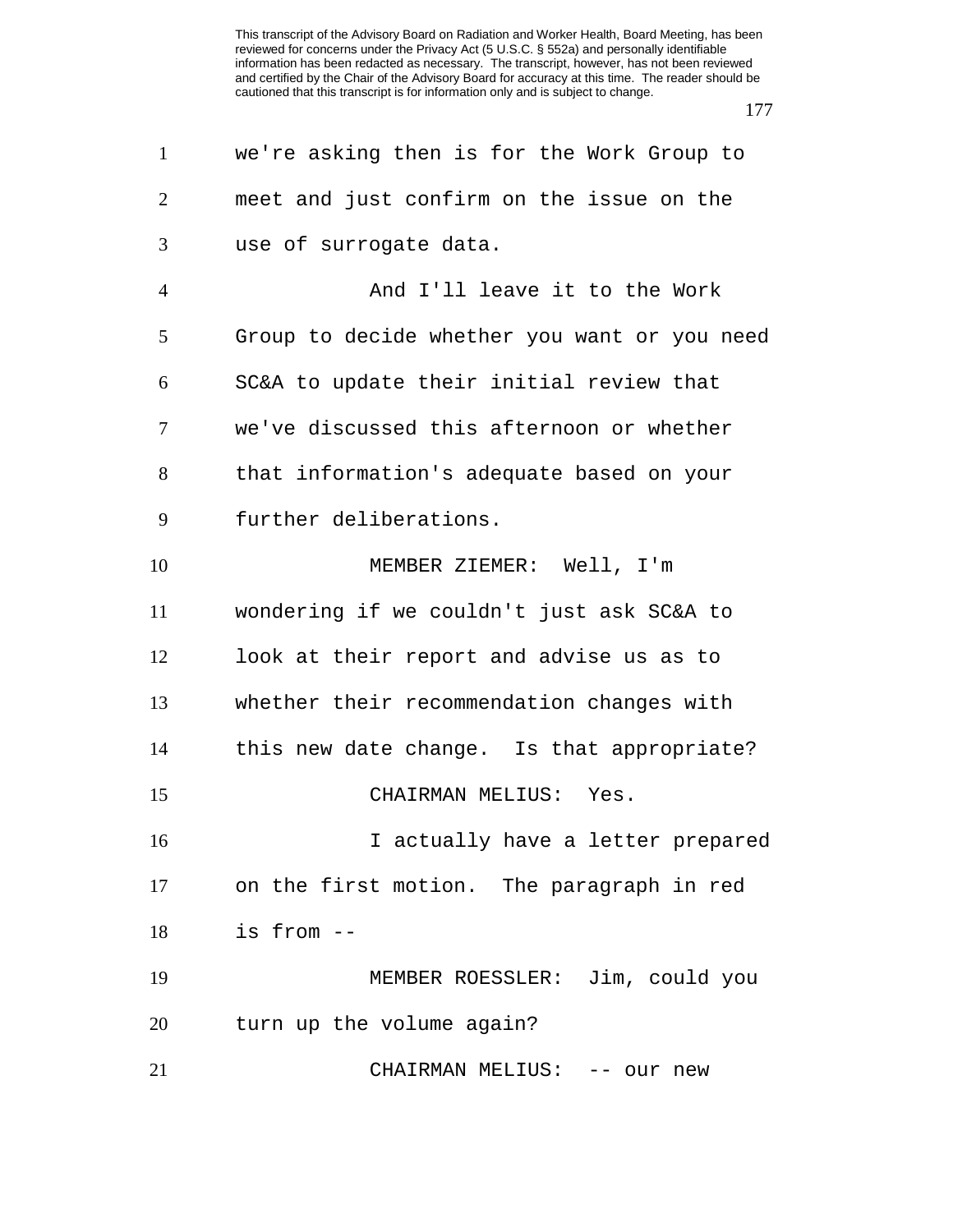counsel. She's chosen red as her color of ink, yes.

 (Off the record comments) CHAIRMAN MELIUS: Okay. I will read this fairly quickly. Advisory Board on Radiation and Worker Health, the Board, has evaluated a Special Exposure Cohort, SEC Petition 00200 concerning workers at the Joslyn Manufacturing & Supply Company in Fort Wayne, Indiana, under the statutory requirements established by the Energy Employees Occupational Illness Compensation Program Act of 2000 incorporated into 42 CFR 83.13. The Board respectfully recommends that SEC status be accorded to, quotation, all Atomic Weapons Employees who worked for Joslyn Manufacturing & Supply Company at the covered facility in Fort Wayne, Indiana, from March 1, 1943, through July 31, 1948, for a number of work days aggregating at least 250 work days occurring either solely

> **NEAL R. GROSS** COURT REPORTERS AND TRANSCRIBERS 1323 RHODE ISLAND AVE., N.W.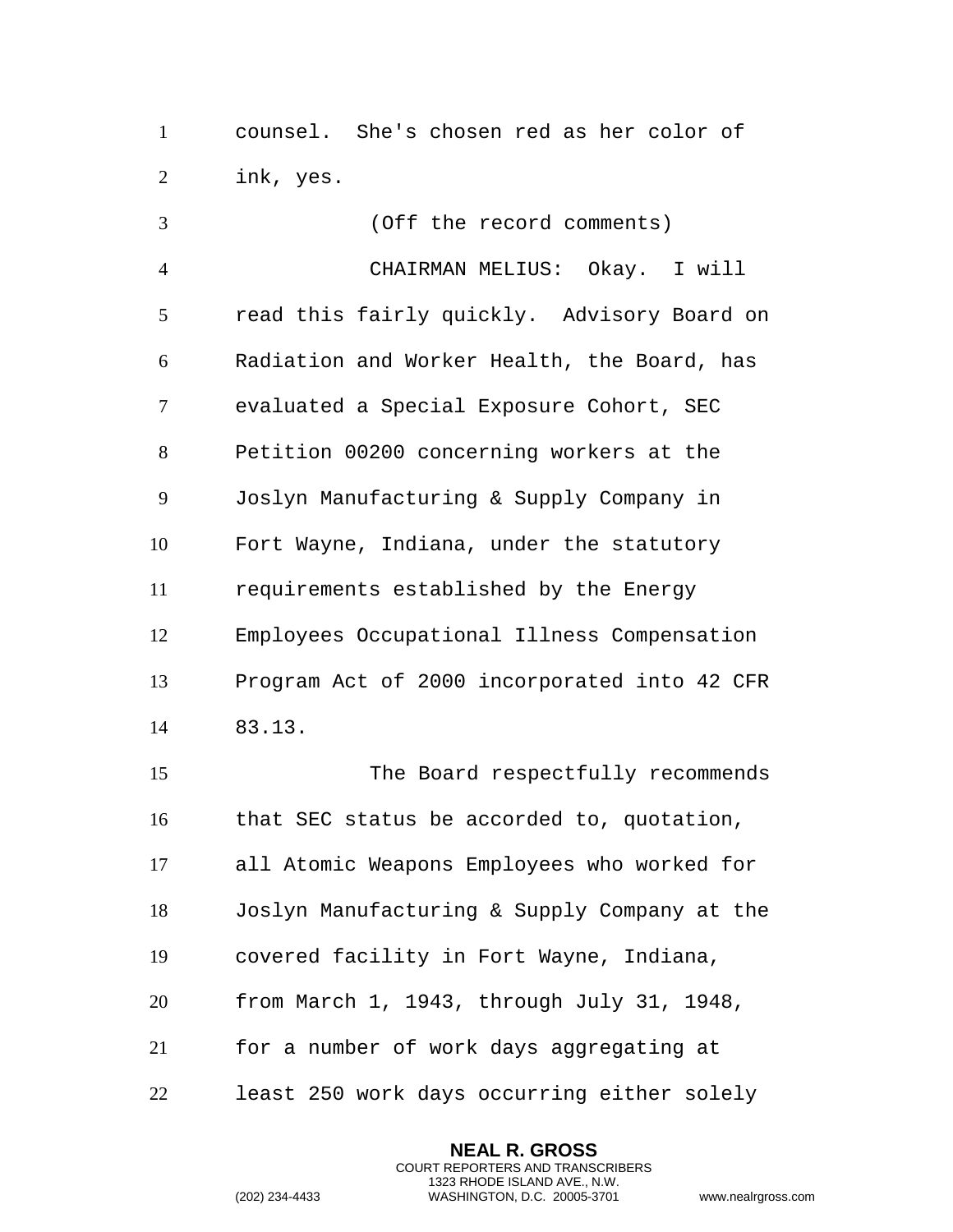| $\mathbf{1}$   | under this employment or in combination with |
|----------------|----------------------------------------------|
| $\mathbf{2}$   | work days within the parameters established  |
| 3              | for one or more other Classes of employees   |
| $\overline{4}$ | included in the Special Exposure Cohort.     |
| 5              | This recommendation to extend the            |
| 6              | SEC Class added for individuals employed at  |
| 7              | the Joslyn Manufacturing & Supply Company    |
| 8              | from the previous end date of December 31,   |
| 9              | 1947 to July 31, 1948.                       |
| 10             | This recommendation is based on              |
| 11             | the following factors. Individuals employed  |
| 12             | at the Joslyn Manufacturing & Supply Company |
| 13             | worked on a number of projects related to    |
| 14             | the manufacture and development of nuclear   |
| 15             | weapons. Two, the National Institute for     |
| 16             | Occupational Safety Health, NIOSH, review of |
| 17             | available monitoring data as well as         |
| 18             | available process and source term            |
| 19             | information for this facility found that     |
| 20             | NIOSH lacked the information necessary to    |
| 21             | complete individual dose reconstructions     |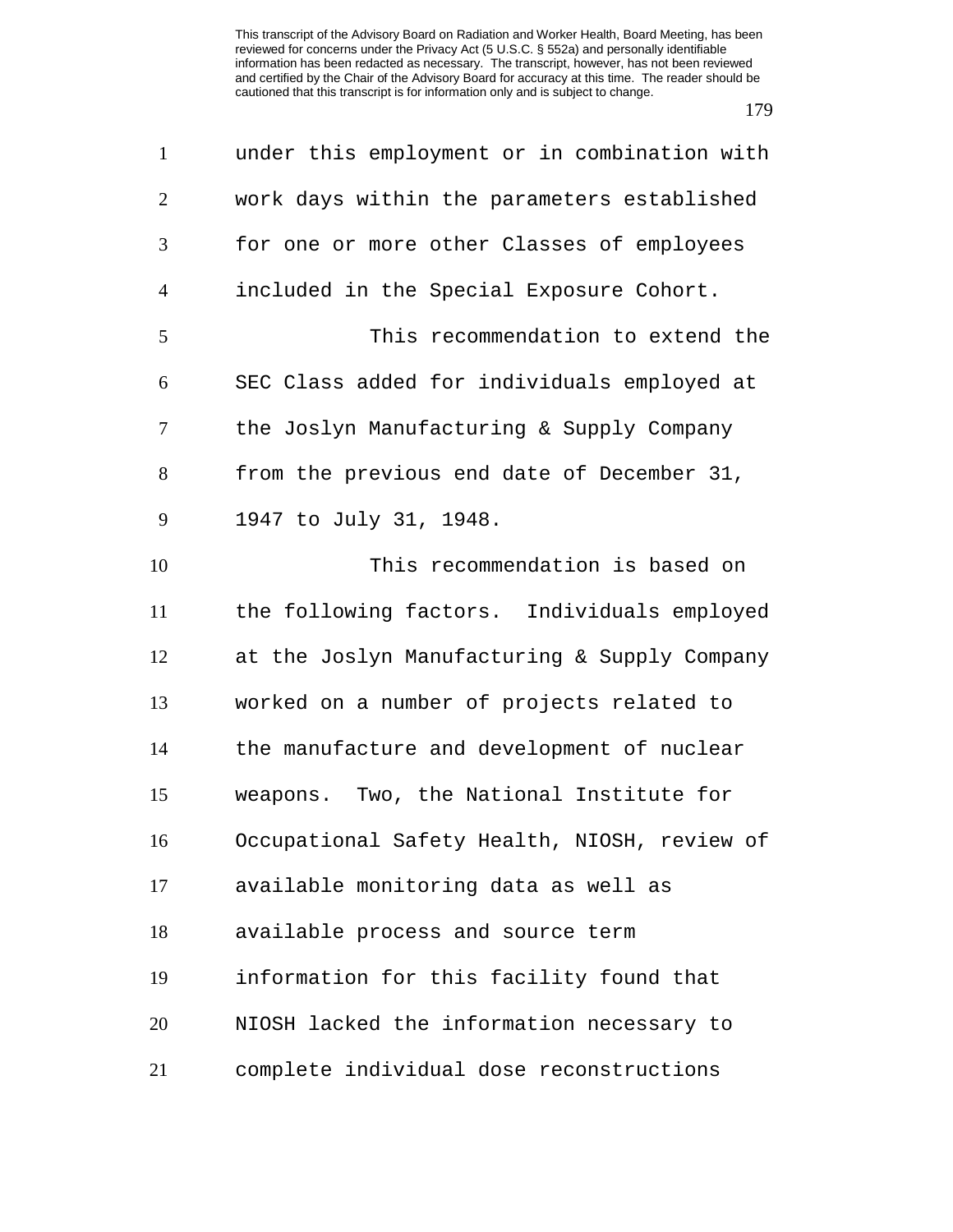with sufficient accuracy for internal radiological exposures from thorium and/or uranium and their progeny to which these workers may have been subjected during the time period in question. The Board concurs with this determination. NIOSH determined that health may have been endangered for these Joslyn Manufacturing & Supply Company employees during the time period in question. The Board also concurs with this determination. Based on these considerations and the discussions at the January 28, 2014, Board meeting held in Kansas City, Missouri, the Board recommends that this Class be added to the SEC. Enclosed is the documentation of the Board meeting where this SEC Class was discussed. Documentation includes copies of the petition and NIOSH review thereof and related materials. If any of these items

are unavailable at this time, they will

**NEAL R. GROSS** COURT REPORTERS AND TRANSCRIBERS 1323 RHODE ISLAND AVE., N.W.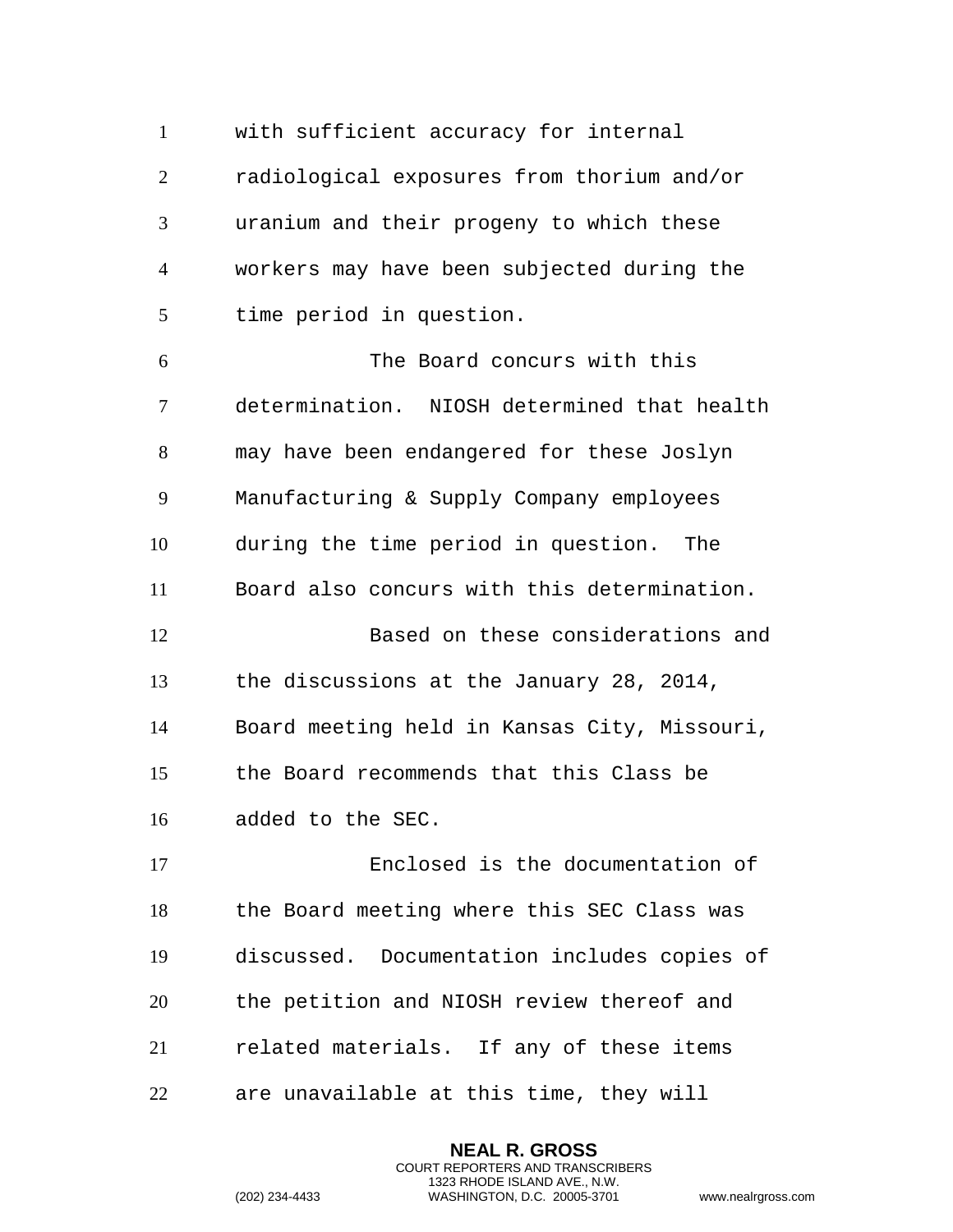| $\mathbf{1}$   | follow shortly.                             |
|----------------|---------------------------------------------|
| $\overline{2}$ | The third bullet there's a                  |
| 3              | misspelling of employees, a P left out, but |
| 4              | any comments, if they are grammatical, if   |
| 5              | people would let me know.                   |
| 6              | Okay. Board work time, not that             |
| 7              | we haven't been working.                    |
| 8              | So if you will all turn to your             |
| 9              | October public comments, and really to the  |
| 10             | spreadsheet, and I will go through these    |
| 11             | relatively quickly, but sort of grouping by |
| 12             | site from our discussions.                  |
| 13             | And we have a -- the first eight            |
| 14             | comments, number of people related to Rocky |
| 15             | Flats, this was, again, the public comment  |
| 16             | period after we had approved the SEC for    |
| 17             | that, so the number of these regarding the, |
| 18             | I think they're relatively straightforward, |
| 19             | either thanking us for doing the SEC or     |
| 20             | thanking NIOSH or people wanting, finding   |
| 21             | additional information related to further   |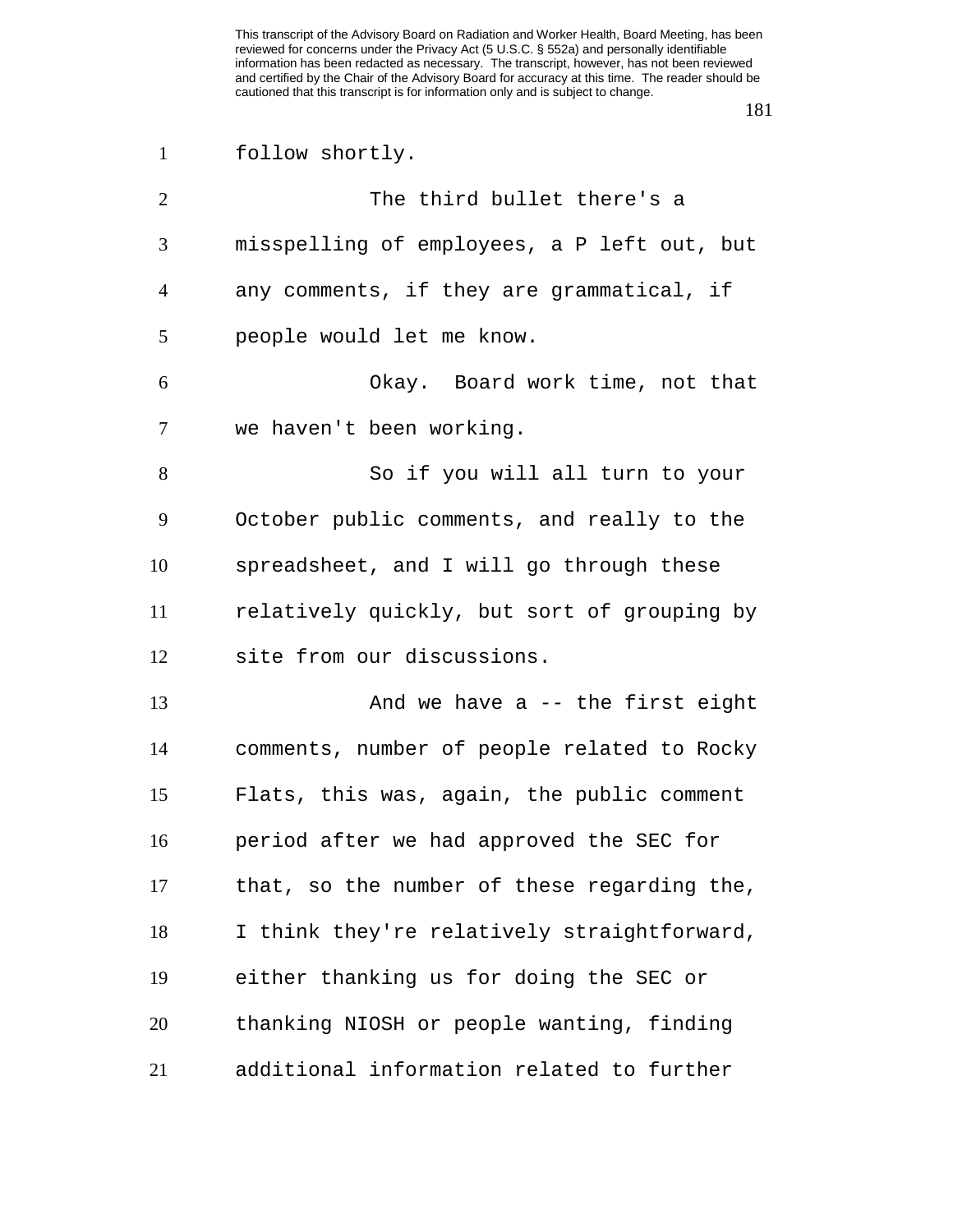work or further follow-up at the Rocky Flats.

 If nobody has questions, I will move on. Then next we have three comments from -- it's actually the petitioner at Hanford. On that, really wanting an update on the Hanford, there's actually been follow-up from that. There seems to be one mistake in the follow-up column here where it refers to Hanford, but she is referred to talk to LaVon and Mark Griffon; wrong Work Group. Unless that's just somehow mislabeled there, I don't know. So, again, I don't think it -- there has been follow-up actually with the petitioner and there will be more regarding the Hanford site, so I think it's sort of moot. And then we have a comment from the petitioner at the Mound facility regarding some of her concerns about the SEC and the implementation of the SEC at that

> **NEAL R. GROSS** COURT REPORTERS AND TRANSCRIBERS 1323 RHODE ISLAND AVE., N.W.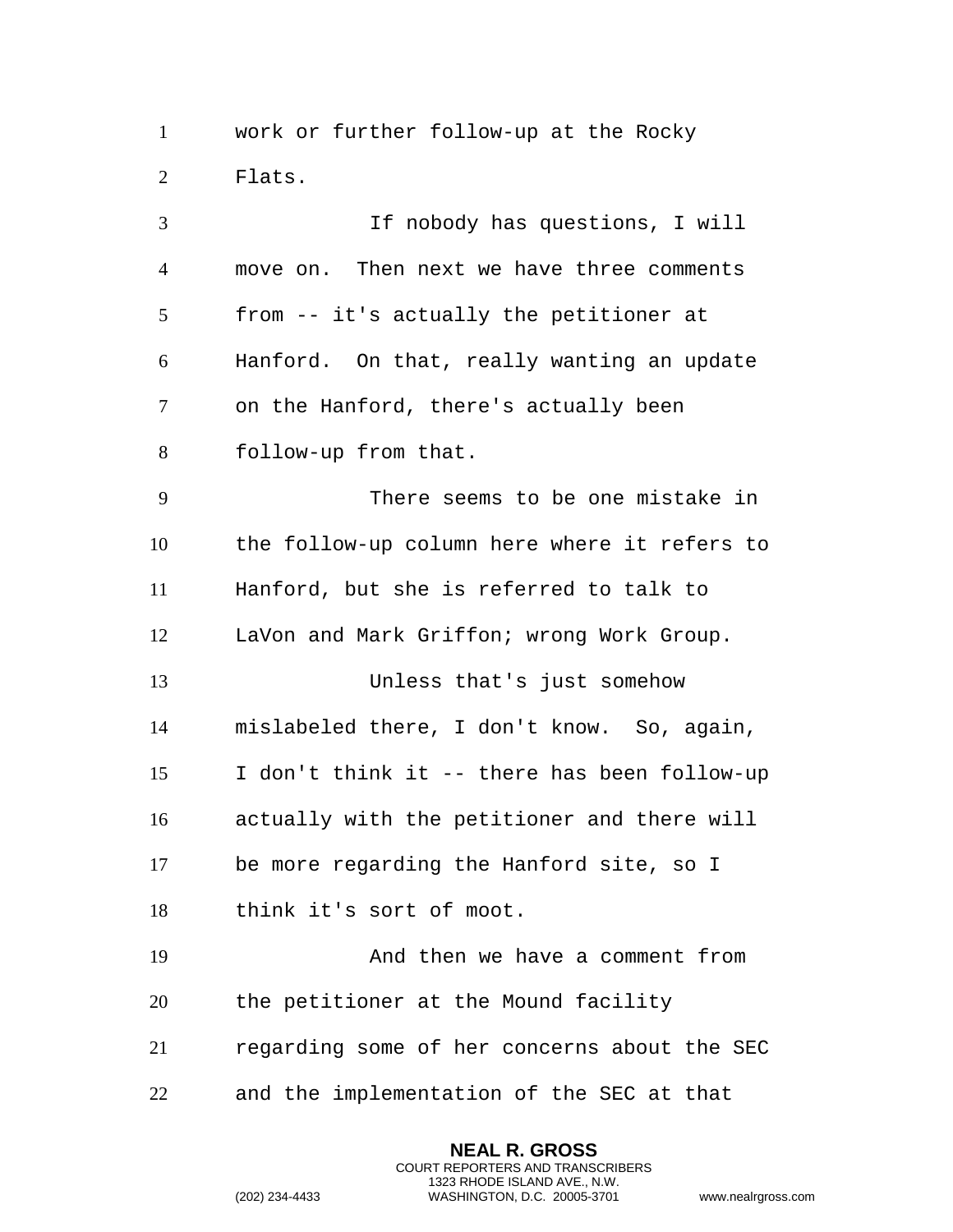|                | site, which as you all you know has been     |
|----------------|----------------------------------------------|
| 2              | complicated.                                 |
| $\mathcal{R}$  | And some, a few comments there.              |
| $\overline{4}$ | I think, it appears that the follow-up is    |
| 5              | appropriate and I can say that the Work      |
| 6              | Group has actually met by phone and actually |

addressed these issues and clarified them.

8 So I think actually it's been taken care of. There's some additional Rocky Flats, starting with Number 16 here, on there. Additional comments from Rocky Flats. Again, I think either they were just comments or they were asking for additional information which has been referred on,

straightforward.

 The next comment is a set of comments from Dan McKeel regarding the General Steel Industries, and those have been referred back and followed up on by DCAS staff, it appears.

21 And comments, questions from the,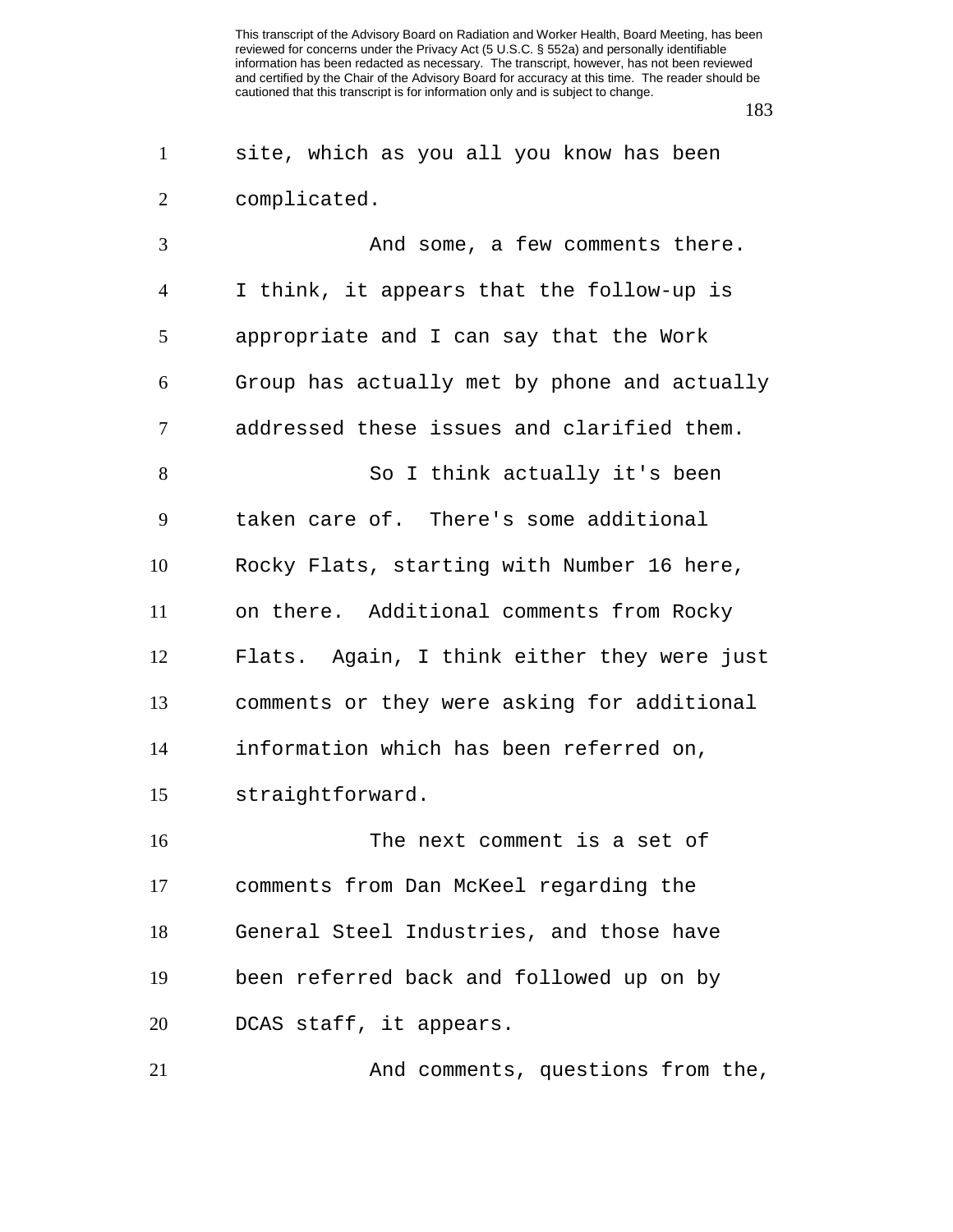I guess sort of procedural questions on Fernald and Pantex regarding timing of some of the letters and the follow-up on Fernald and Pantex and then also a question regarding, sort of a procedural question on coverage for employees at Sandia and Lawrence Livermore and how those would be, sort of under what site people were sort of, that were housed at Lawrence Livermore, but were Sandia Livermore employees, would they be covered by the Livermore SEC, and that has been responded to, do that, done on a case-by-case basis. And I'm not sure why this one is here, there's a comment from the July meeting from [identifying information redacted] regarding the, that the Board Work Group should examine the pages withheld from the FOI request that was put in. I actually, I think the responses, I don't think the Board's in position to review a Freedom of Information

> **NEAL R. GROSS** COURT REPORTERS AND TRANSCRIBERS 1323 RHODE ISLAND AVE., N.W.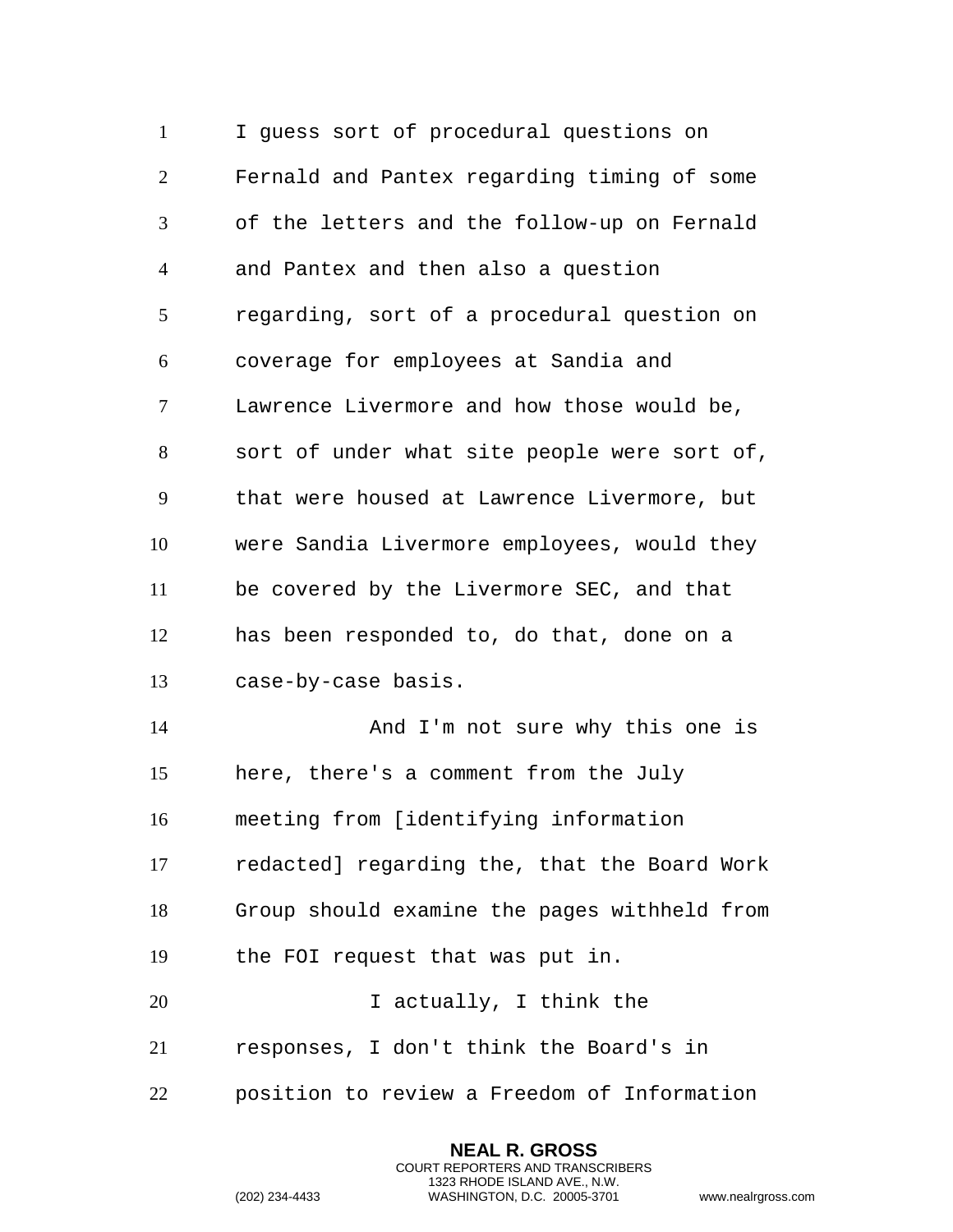request, a withheld Freedom of Information request for emails and so forth because the Board doesn't really have access to them any more than the general public does. I think that's fair to say.

 Okay. Though I will add that the Board, I think, has followed up on the general issue, this is related to the Mound site and the FOI and the Board has followed up on those and I think the earlier response to the Mound petitioner addressed at least the concerns about, that that petitioner had about the Mound SEC implementation.

 And so in that sense it's been addressed, but we as a Board don't really have access to FOIs, email or anything that the general public doesn't have in that sense anyway.

 So any comments or questions on those? If not, I believe we need a motion to just accept our review and follow up that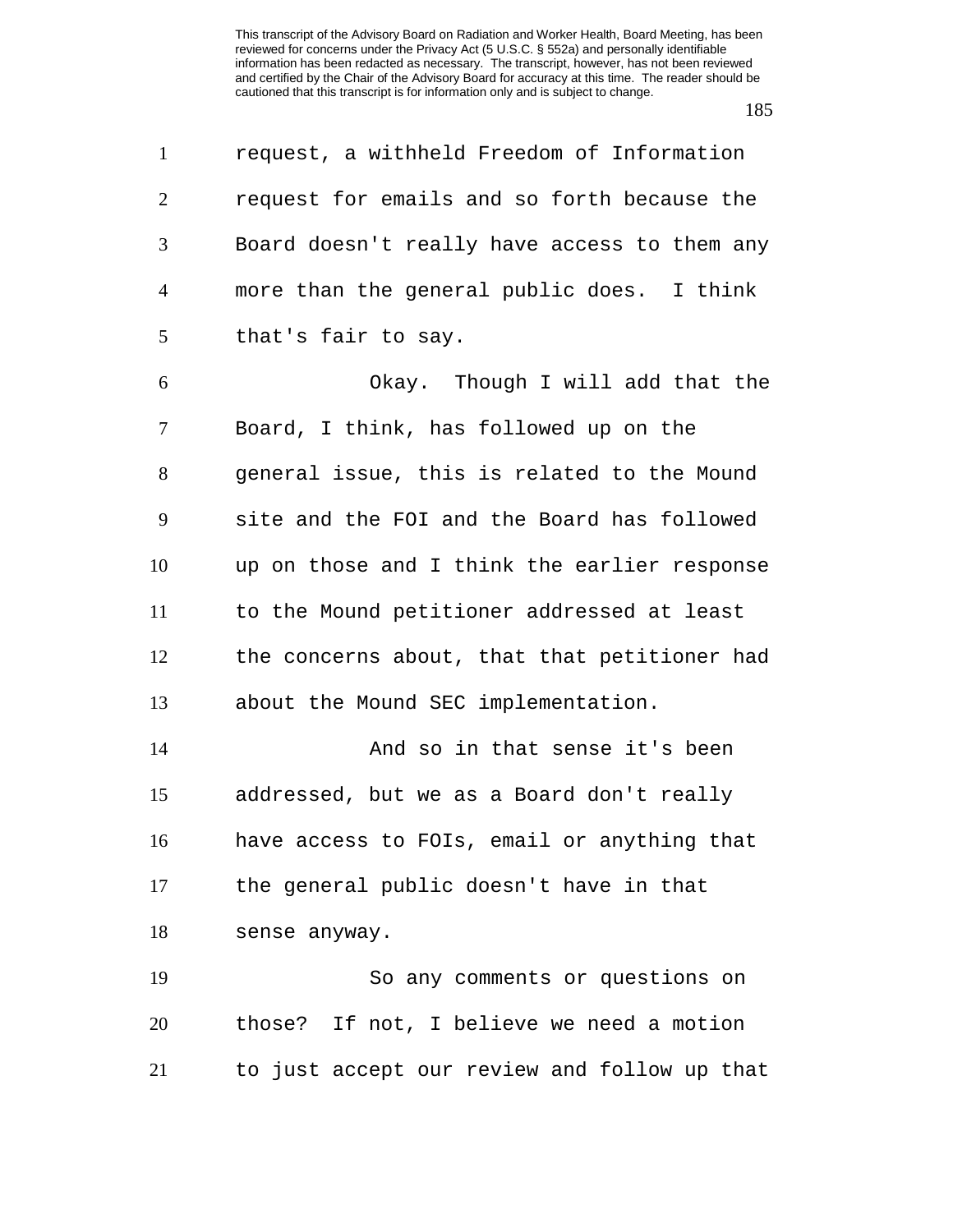we've completed this. Is that -- MR. KATZ: You don't need to -- MEMBER BEACH: Jim, I'll make that motion. CHAIRMAN MELIUS: I guess we don't. Ted tells me we don't. MR. KATZ: It's in the minutes. CHAIRMAN MELIUS: It's in the minutes, okay. It's documented. Why don't we, while we have everyone's attention here, let's jump to meetings and then we'll do Work Group reports. MR. KATZ: So it's a scheduling meetings issue. And when we have, which we don't need to answer right away, but we should answer pretty soon, is a location. We have scheduled the July 29-30 meeting. We haven't talked about a location for that. And, Andy, beside me says Amchitka would be a nice place to go. (Laughter.) MR. KATZ: So you may want to

> **NEAL R. GROSS** COURT REPORTERS AND TRANSCRIBERS 1323 RHODE ISLAND AVE., N.W.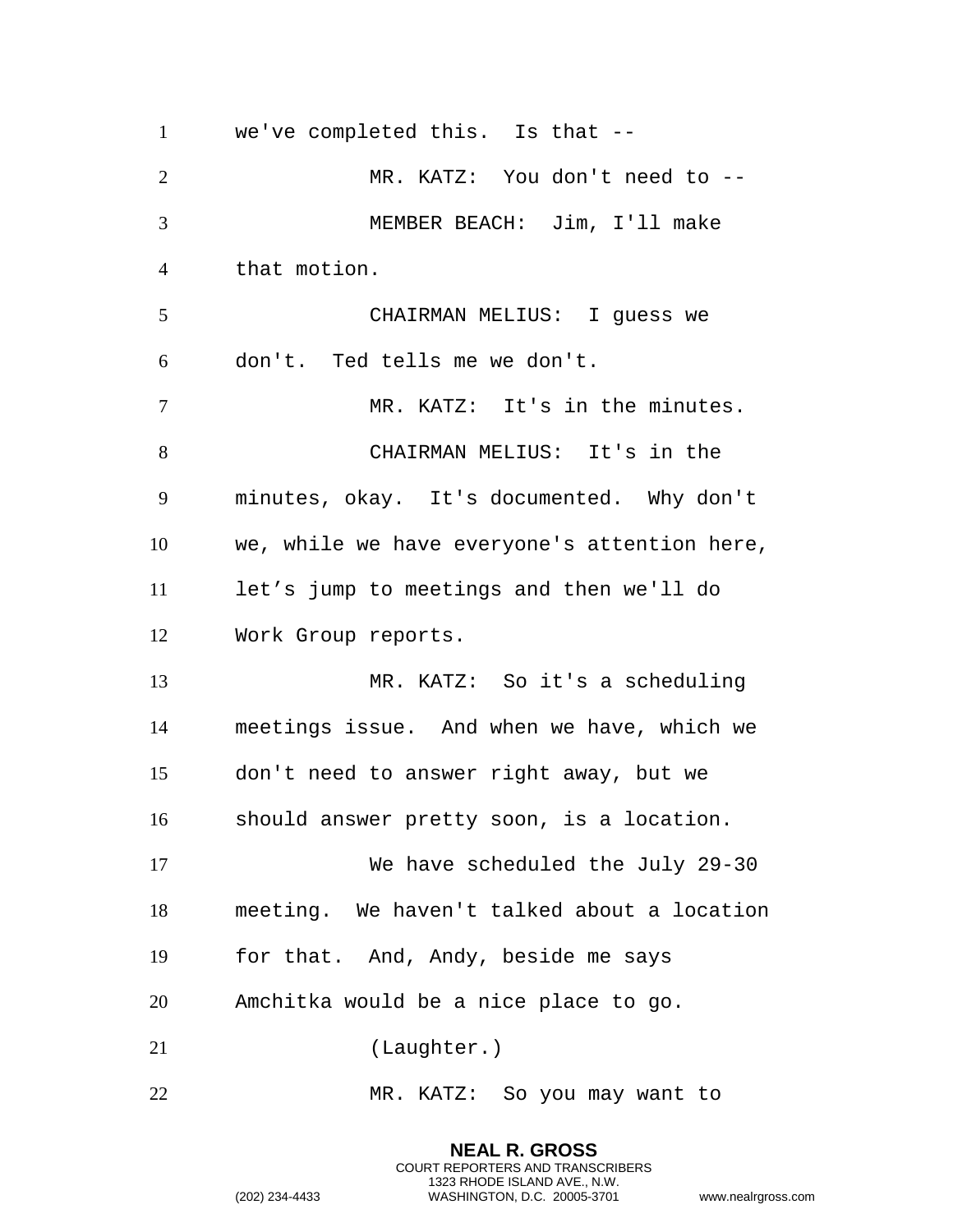| $\mathbf{1}$   | think about sites we haven't been to in a    |
|----------------|----------------------------------------------|
| 2              | while that are still on the Board's plate in |
| 3              | terms of SECs.                               |
| $\overline{4}$ | MEMBER BEACH: Do we know what's              |
| 5              | going to be ready for that time period? I'm  |
| 6              | trying to think back to LaVon's              |
| $\tau$         | presentation. It was four --                 |
| 8              | MEMBER ROESSLER: Would whoever's             |
| 9              | talking please try to make it a little bit   |
| 10             | louder.                                      |
| 11             | CHAIRMAN MELIUS: Yes. Can,                   |
| 12             | again, I remind the Board Members that we    |
| 13             | need to speak closer to mike, including      |
| 14             | myself.                                      |
| 15             | MEMBER ROESSLER: Yes, especially             |
| 16             | yourself, don't forget.                      |
| 17             | (Laughter.)                                  |
| 18             | MEMBER ROESSLER: I didn't hear               |
| 19             | much of the discussion on the public         |
| 20             | comments.                                    |
| 21             | CHAIRMAN MELIUS:<br>Okay.<br>I               |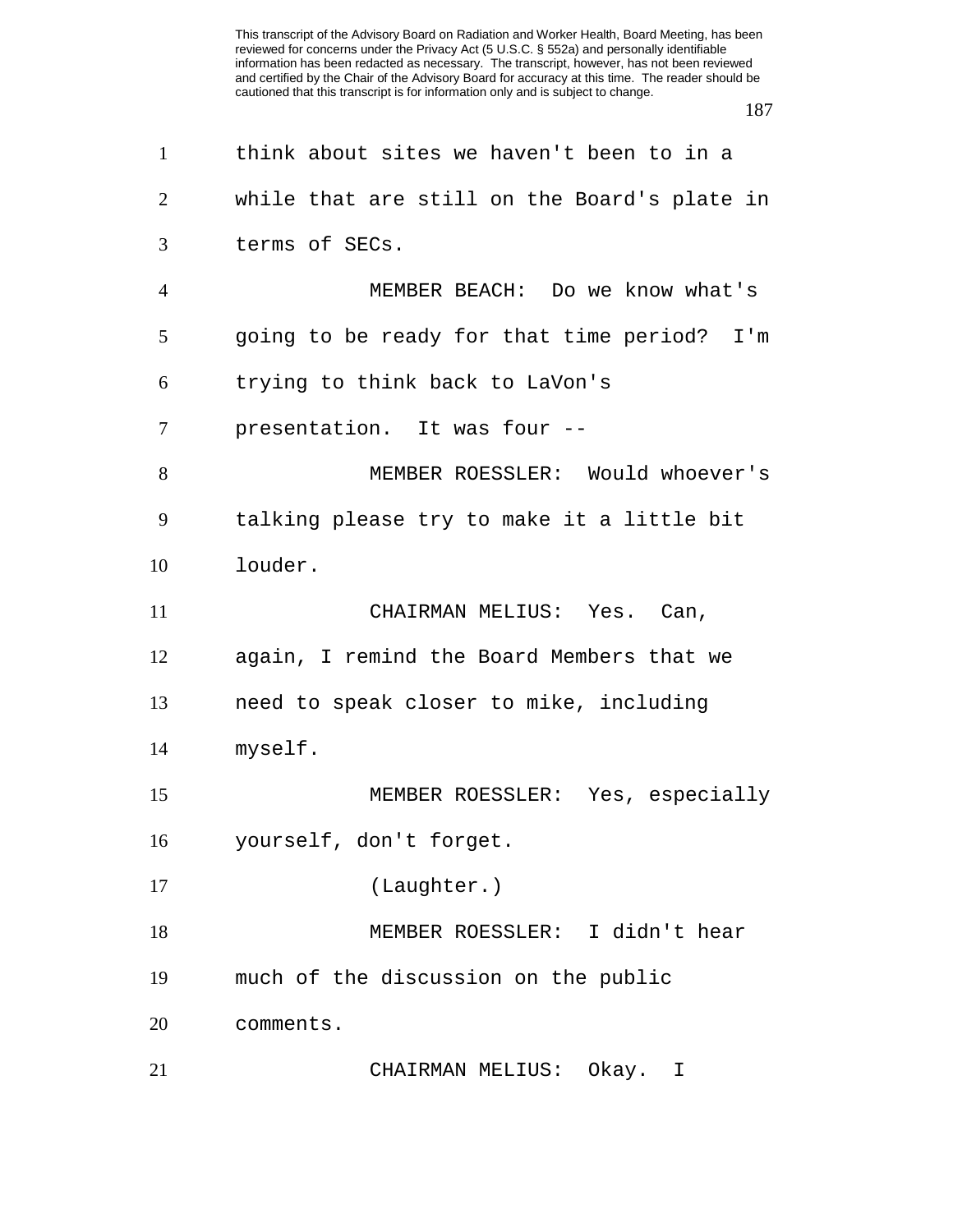apologize, Gen.

2 MR. RUTHERFORD: Ted, are we talking about the August or -- MR. KATZ: We are talking about, not August, but July. MR. RUTHERFORD: July. MR. KATZ: July 29th through 30th. MR. RUTHERFORD: Well, it's really going to depend on if ORNL gets pushed a little bit because of the data capture from down there. 13 I mean right now it's on the cusp of making it, but I would really suspect ORNL's going to slip. So Oak Ridge National Lab, we could be possibly ready for that one. I doubt that Hanford's going to be ready. There's a lot of work that, or a lot of issues they're working through there. The, let me pull my presentation up and I can tell you.

> **NEAL R. GROSS** COURT REPORTERS AND TRANSCRIBERS 1323 RHODE ISLAND AVE., N.W.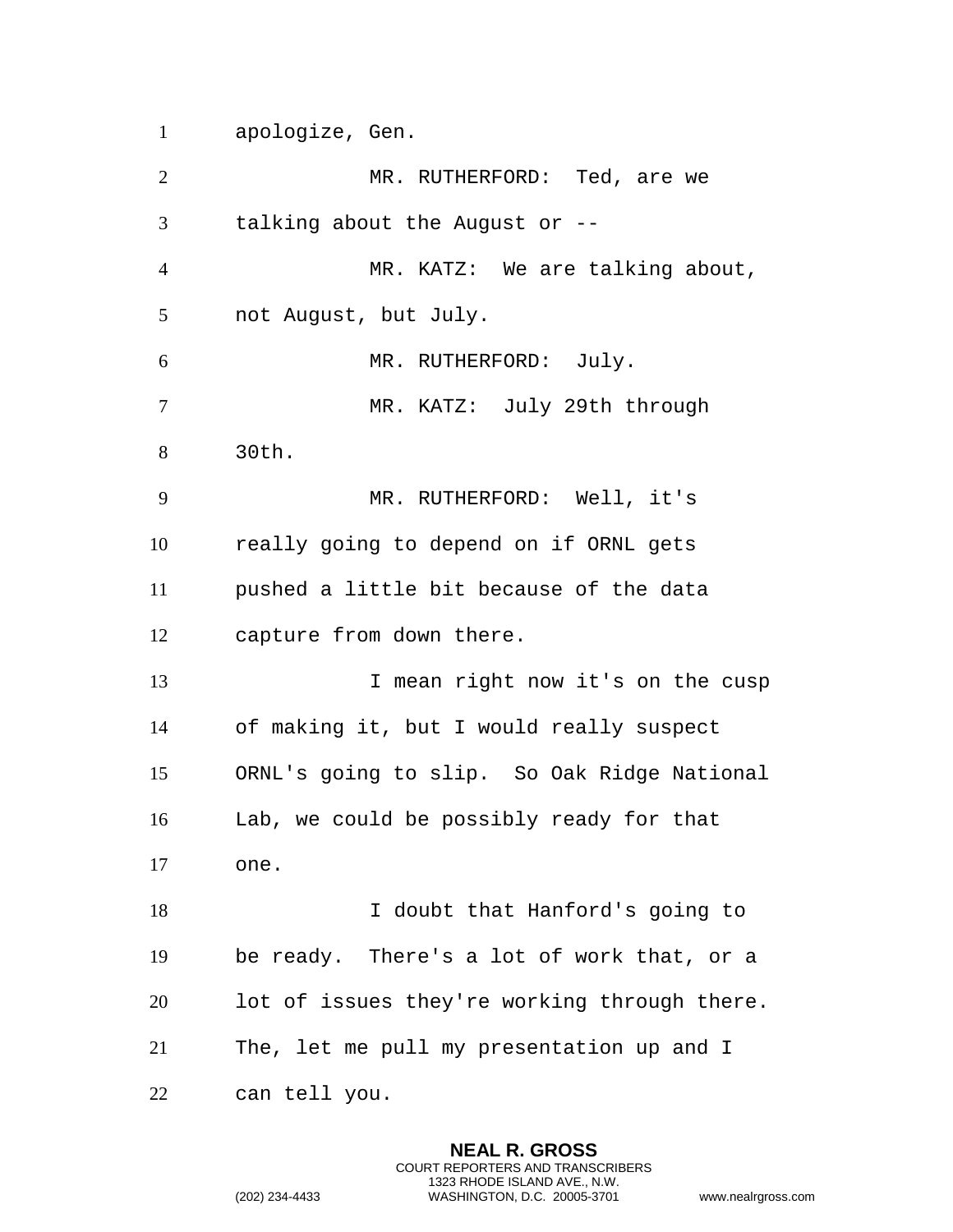| $\mathbf{1}$   | Los Alamos National Lab, we're               |
|----------------|----------------------------------------------|
| $\overline{2}$ | clearly not going to be ready there because  |
| 3              | we're waiting for information back from      |
| $\overline{4}$ | them. At least I wouldn't suspect that we    |
| 5              | would get that information and be ready to   |
| 6              | close that one out.                          |
| 7              | Savannah River Site, we're                   |
| 8              | already talking about. Nuclear Metals is an  |
| 9              | AWE, we will be ready for that one in April. |
| 10             | Joslyn, again, is discussed here. Rocky      |
| 11             | Flats, we could possibly be ready at Rocky   |
| 12             | Flats again. You know, there's five          |
| 13             | remaining issues of Rocky Flats.             |
| 14             | Right now I think our biggest,               |
| 15             | our longest pole in the tent is probably the |
| 16             | data falsification and the neptunium because |
| 17             | we're waiting on information from Los Alamos |
| 18             | National Lab, but, you know, realistically I |
| 19             | think that we could be done with that as     |
| 20             | well.                                        |
| 21             | CHAIRMAN MELIUS: My suggestion               |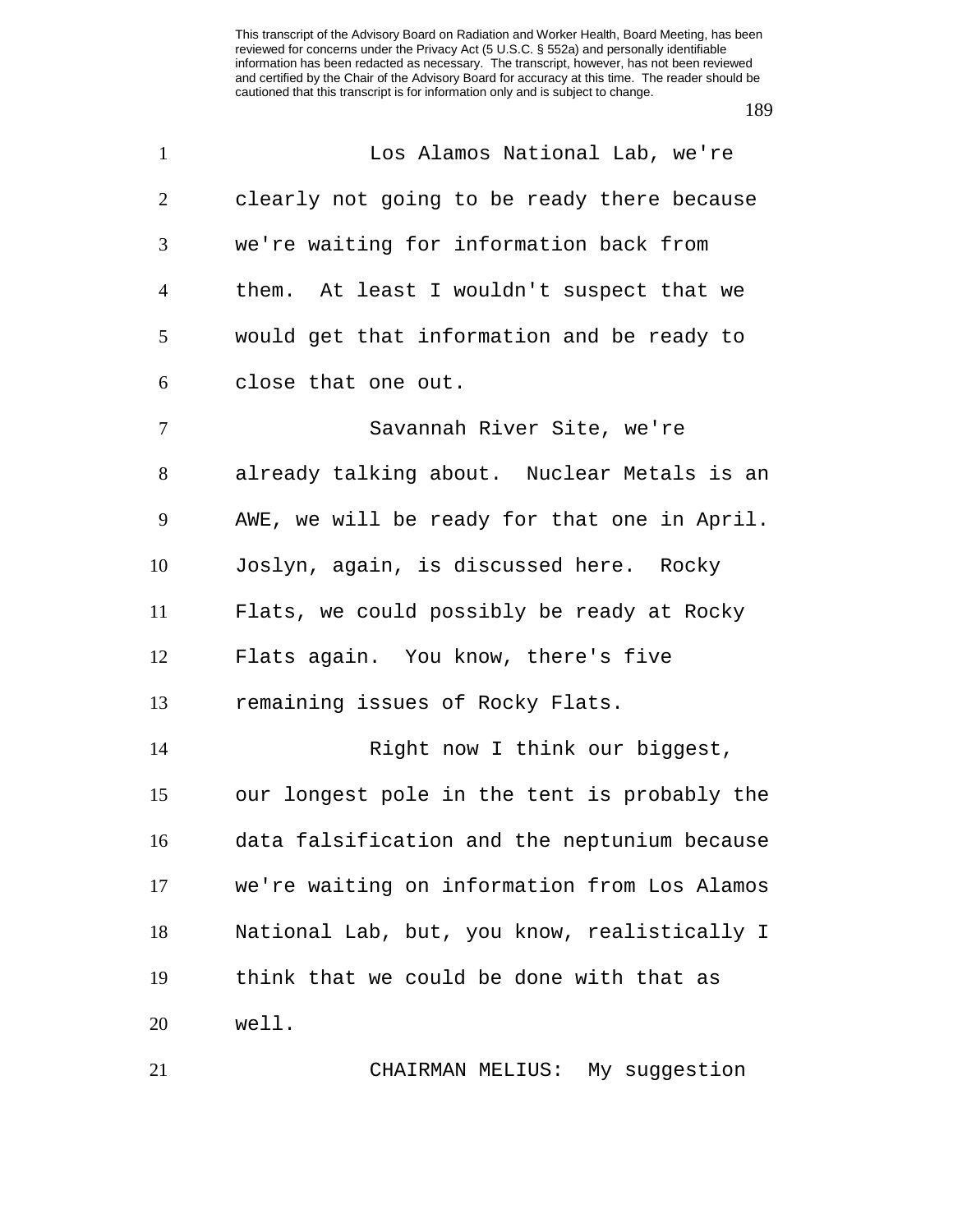is that we wait till, let's bring this issue up again at our next Board call and say that -- I don't think we have to make the decision now, and there's enough uncertainty that  $-$  MR. KATZ: Okay. CHAIRMAN MELIUS: Yes, that -- we could go back and visit Brad, but -- MEMBER CLAWSON: I was going say Idaho is only nice in July. CHAIRMAN MELIUS: It is only nice in July. MEMBER CLAWSON: The temperatures are back in the 30s and 40s. CHAIRMAN MELIUS: Is it. 16 (Laughter.) CHAIRMAN MELIUS: I think Gen has the same in Minnesota, but with a negative, a minus in front of it. Okay, so why don't we -- MR. KATZ: We can wait till the, probably till the teleconference, and if we

> **NEAL R. GROSS** COURT REPORTERS AND TRANSCRIBERS 1323 RHODE ISLAND AVE., N.W.

```
(202) 234-4433 WASHINGTON, D.C. 20005-3701 www.nealrgross.com
```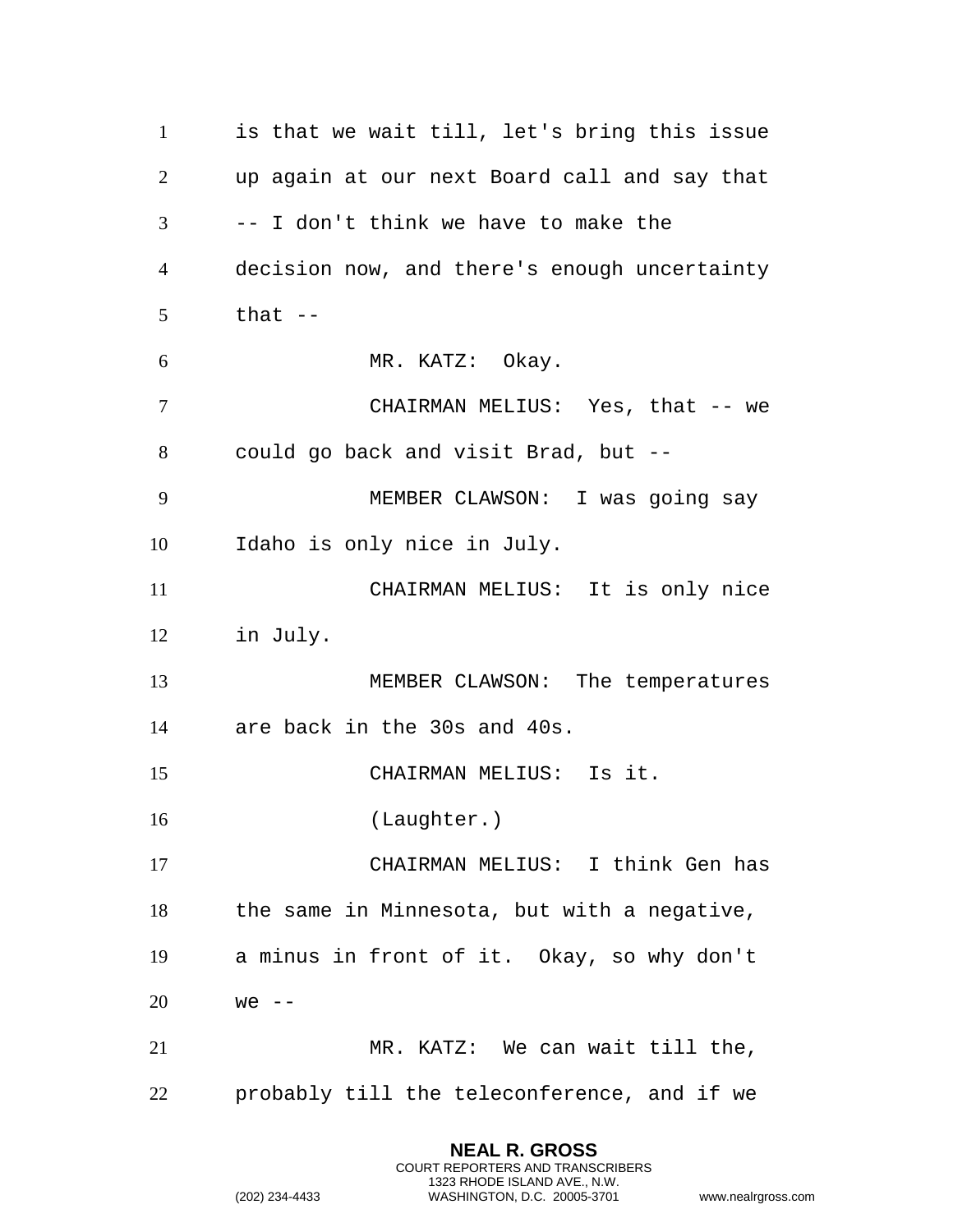| $\mathbf{1}$   | can't wait that long then I'll poll you all |
|----------------|---------------------------------------------|
| $\overline{2}$ | in between.                                 |
| 3              | CHAIRMAN MELIUS: Okay.                      |
| $\overline{4}$ | MR. KATZ: So the next --                    |
| 5              | CHAIRMAN MELIUS: It just takes a            |
| 6              | long time for them to approve it, not to -- |
| 7              | MR. KATZ: Yes, it does. Indeed,             |
| 8              | that's the whole issue is getting it        |
| 9              | cleared.                                    |
| 10             | CHAIRMAN MELIUS: Yes. Okay.                 |
| 11             | MR. KATZ: So then next is just              |
| 12             | scheduling further out another              |
| 13             | teleconference following that meeting in    |
| 14             | July and the right ballpark is the week of  |
| 15             | September 14th through 21st.                |
| 16             | MEMBER MUNN: Teleconference,                |
| 17             | right?                                      |
| 18             | MR. KATZ: So this is just a                 |
| 19             | teleconference.                             |
| 20             | MEMBER MUNN: Did you say                    |
| 21             | October?                                    |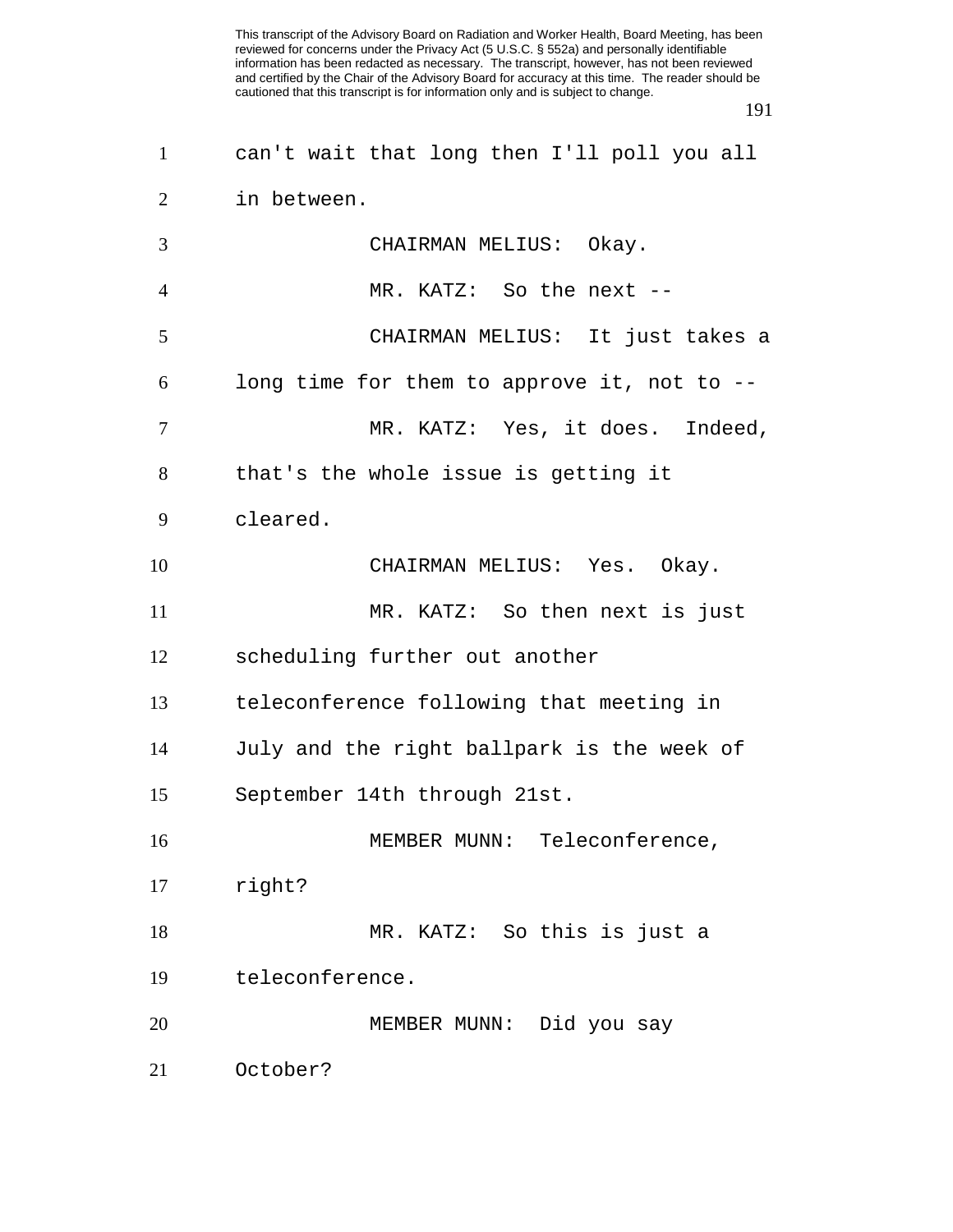MR. KATZ: September we're talking, September 14th through 21st. That week is just about the right timing of it. It's not essential, but it'd be on one of those weeks. MEMBER MUNN: So Tuesday the 16th? CHAIRMAN MELIUS: I'm fine that week. MR. KATZ: Yes. So Wanda suggested for folks on the line the 16th of September? 13 MEMBER MUNN: Yes. 14 MEMBER ROESSLER: Sounds good. MR. KATZ: Gen, that's good for you. David? MEMBER RICHARDSON: It's actually not too good for me, but -- CHAIRMAN MELIUS: Is another day that week better for you, Dave? MEMBER RICHARDSON: Yes, later. MR. KATZ: How about the 17th?

> **NEAL R. GROSS** COURT REPORTERS AND TRANSCRIBERS 1323 RHODE ISLAND AVE., N.W.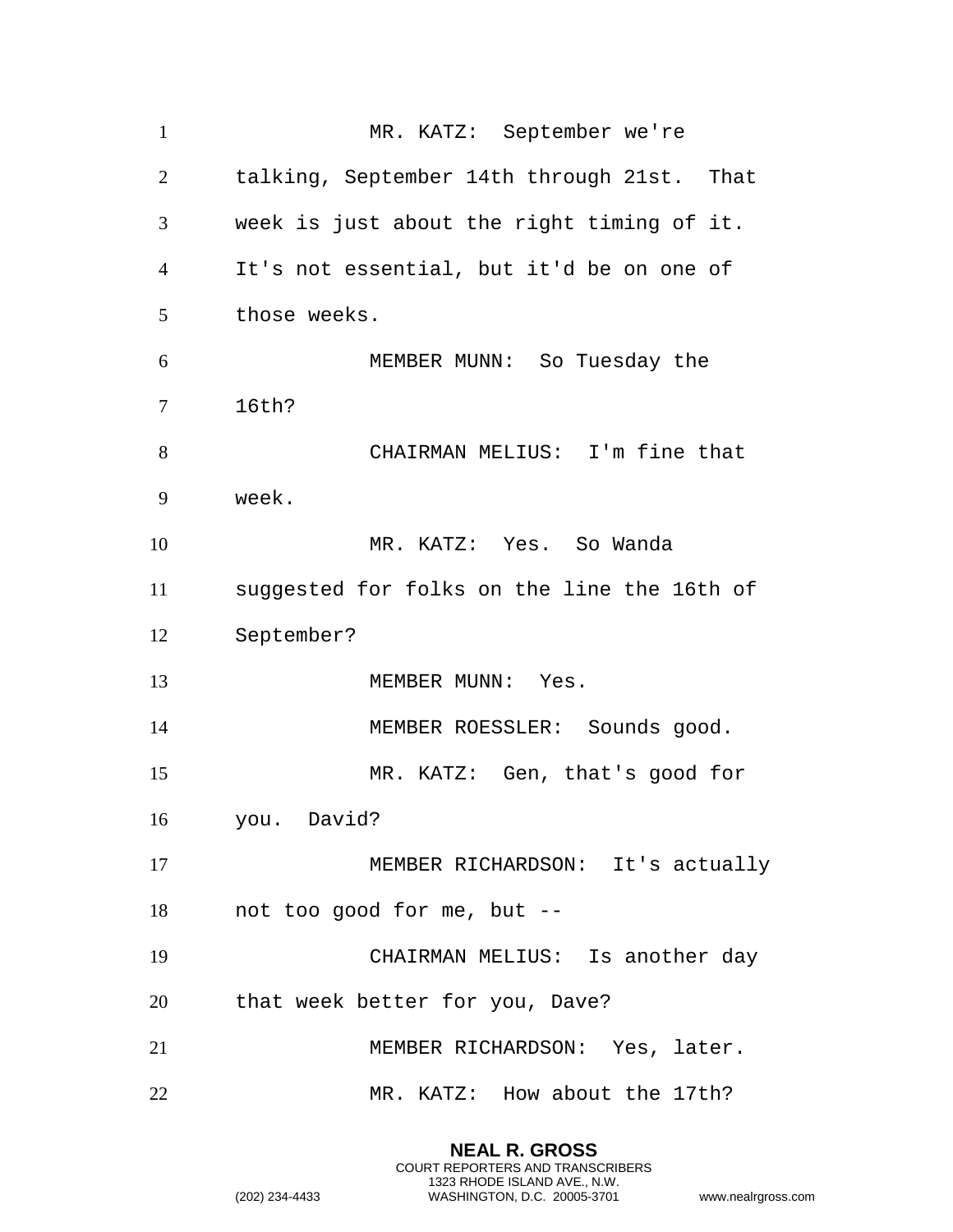| $\mathbf{1}$   | MEMBER RICHARDSON: That's                    |
|----------------|----------------------------------------------|
| $\overline{2}$ | possible.                                    |
| 3              | MR. KATZ: Okay, the 17th, how's              |
| 4              | that? Everyone in the room okay with the     |
| 5              | 17th?                                        |
| 6              | MEMBER MUNN: Fine.                           |
| 7              | MR. KATZ: Okay, so let's say                 |
| 8              | that. Bill Field, is that okay with you,     |
| 9              | too?                                         |
| 10             | MEMBER FIELD: Looks good.                    |
| 11             | MR. KATZ: Okay. And Loretta?                 |
| 12             | MEMBER VALERIO: Works for me.                |
| 13             | MR. KATZ: I'm sorry, September               |
| 14             | 17th for a teleconference. So it's just --   |
| 15             | MEMBER VALERIO: It works for me.             |
| 16             | MR. KATZ: Okay, super.                       |
| 17             | Eleven a.m. Eastern time, unless             |
| 18             | that's a problem. Okay, and then the next    |
| 19             | meeting subsequent to that, the right timing |
| 20             | is October 27th, the week of that, October   |
| 21             | 27th or November 3rd, or November 10th,      |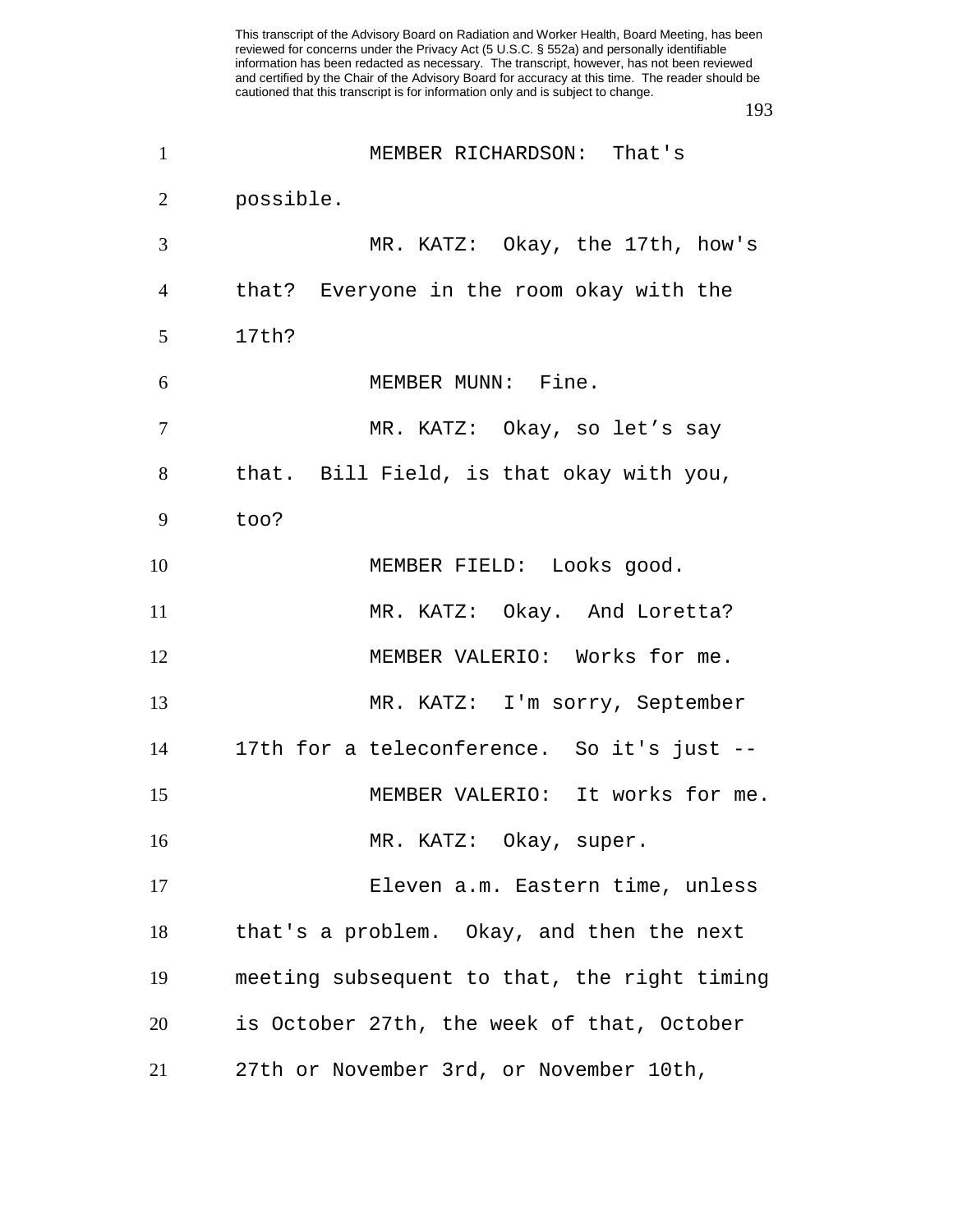those weeks. That's the ballpark.

 MEMBER MUNN: So why not choose Tuesday, I mean Wednesday, the 28th or 29th, no? MR. KATZ: So Wanda is suggesting October 28th and 29th. MEMBER BEACH: Ted, none of those dates work for me. MR. KATZ: Okay. So what about moving on to the week of 11/3, so 11/4, 5, 6. CHAIRMAN MELIUS: The week of 11/3 is problematic for me. It's Election Day and then another meeting. MR. KATZ: Okay. All right, that's Election Day, 11/10, that week? 17 MEMBER BEACH: Not good for me. I'm only good from the 17th, after the 14th, so you may have to schedule without me, November. MEMBER MUNN: What about the week of October 21st, the preceding week?

> **NEAL R. GROSS** COURT REPORTERS AND TRANSCRIBERS 1323 RHODE ISLAND AVE., N.W.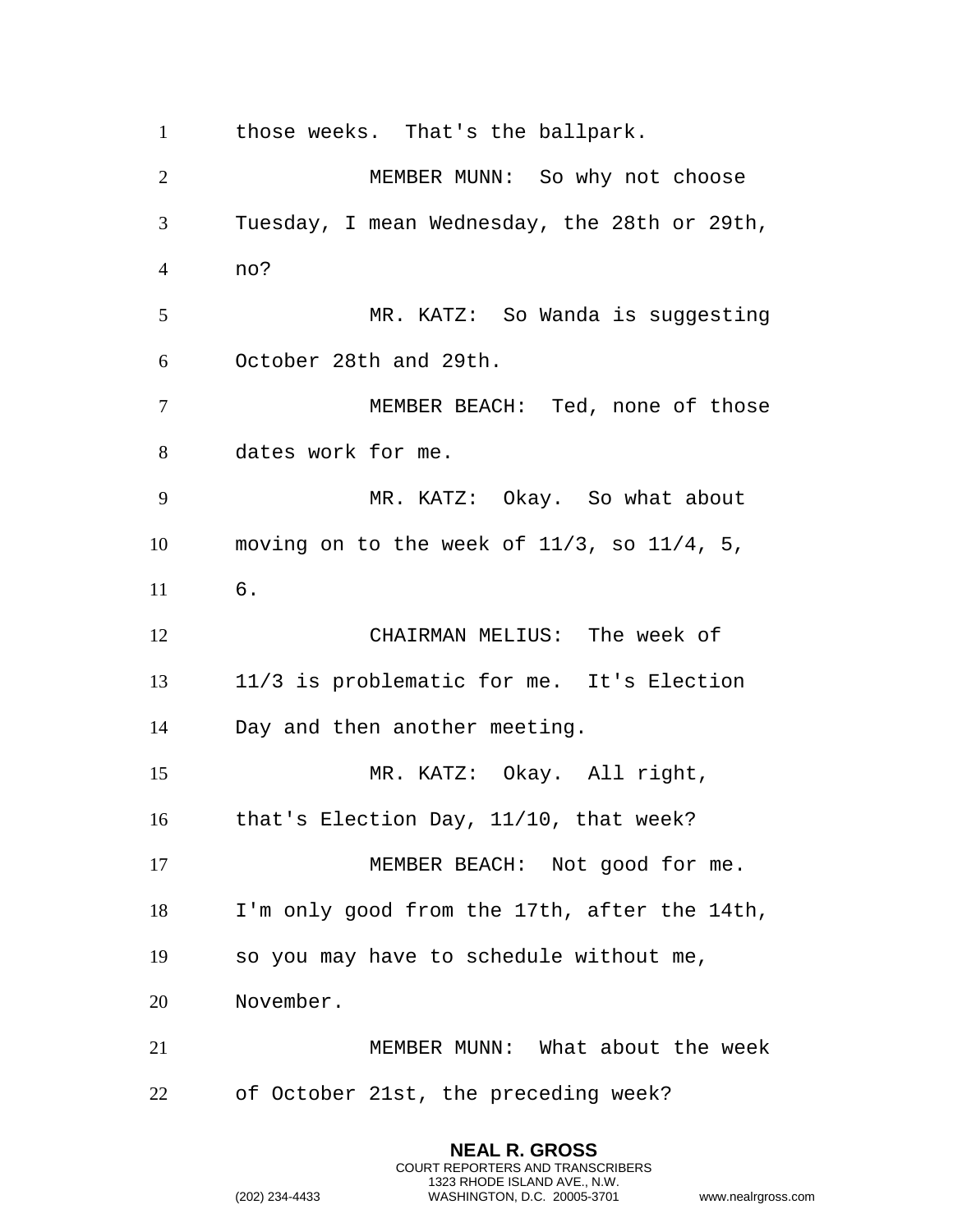This transcript of the Advisory Board on Radiation and Worker Health, Board Meeting, has been reviewed for concerns under the Privacy Act (5 U.S.C. § 552a) and personally identifiable information has been redacted as necessary. The transcript, however, has not been reviewed and certified by the Chair of the Advisory Board for accuracy at this time. The reader should be cautioned that this transcript is for information only and is subject to change. MR. KATZ: Well that's getting to be pretty short time from the preceding Board meeting. MEMBER MUNN: Five weeks? CHAIRMAN MELIUS: It's hard for - - MR. KATZ: Josie, when are you gone? MEMBER BEACH: I'm actually gone the 15th through the 14th, so I may just have to miss this one. 12 MR. KATZ: Okay. MEMBER KOTELCHUCK: I'm fine. I made a mistake in the -- CHAIRMAN MELIUS: Can you speak into your mike, please, Dave? 17 MEMBER KOTELCHUCK: Surely. I think I made a mistake on the 27th. I'm available that week if I was one of those holding us up. MEMBER MUNN: You were the one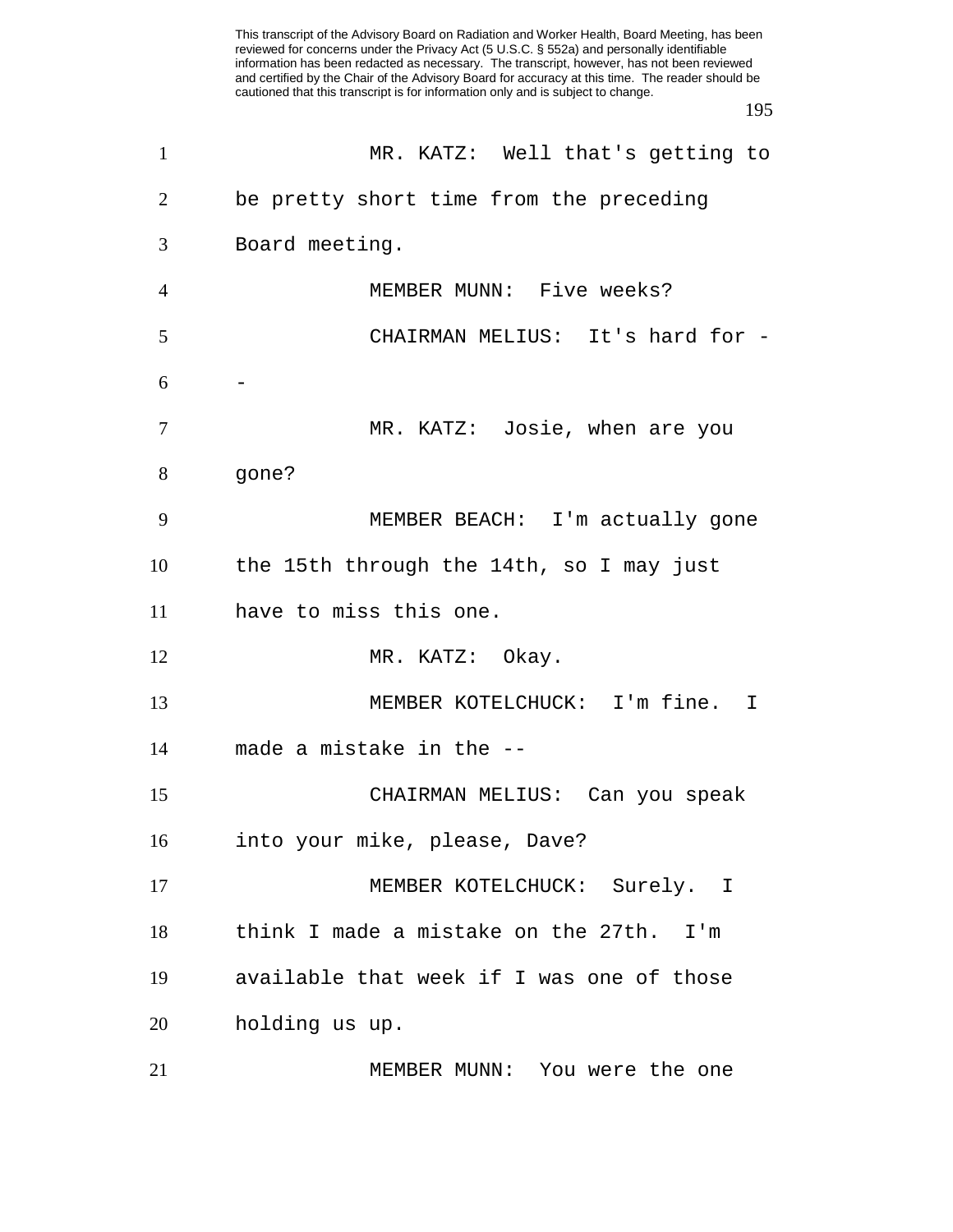holding us up. MEMBER KOTELCHUCK: Okay. Well then that's -- CHAIRMAN MELIUS: No, I was also holding you up. MEMBER KOTELCHUCK: Well, that's all right, okay. MEMBER MUNN: Oh, were you? CHAIRMAN MELIUS: Yes. MEMBER MUNN: You're very quietly holding. CHAIRMAN MELIUS: Well I didn't need to hold up because Dave was holding up. 14 MEMBER KOTELCHUCK: Right. MEMBER MUNN: Is the whole week bad for you -- 17 MEMBER KOTELCHUCK: Or November - CHAIRMAN MELIUS: And if I had stayed quiet Henry would've held up. MEMBER KOTELCHUCK: And then November 3rd, how about that week now?

> **NEAL R. GROSS** COURT REPORTERS AND TRANSCRIBERS 1323 RHODE ISLAND AVE., N.W.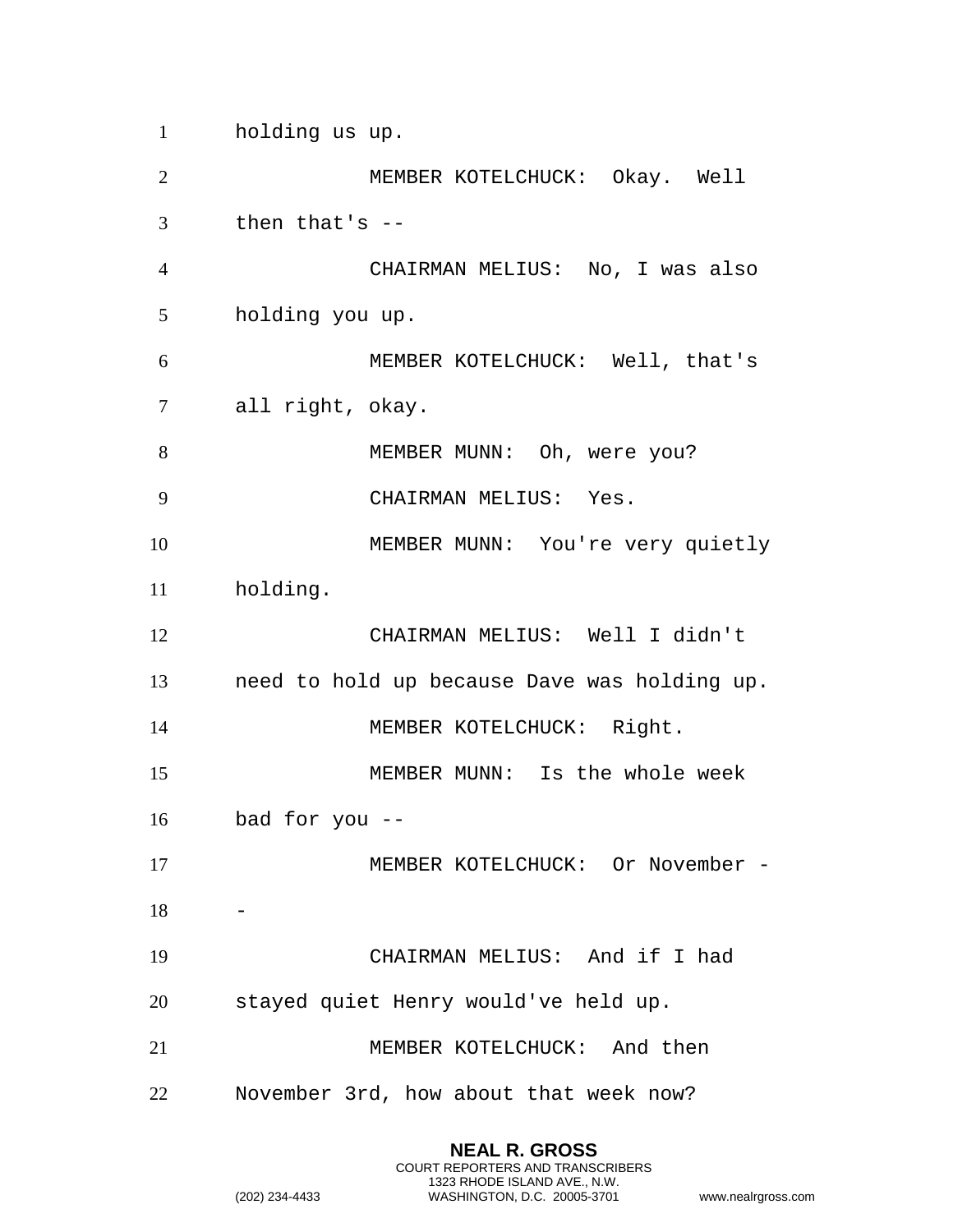| $\mathbf{1}$   | CHAIRMAN MELIUS: Yes, that's --             |
|----------------|---------------------------------------------|
| $\overline{2}$ | MEMBER KOTELCHUCK: Oh, that's               |
| 3              | election week.                              |
| $\overline{4}$ | CHAIRMAN MELIUS: Election Day.              |
| 5              | Yes, election week.                         |
| 6              | MEMBER KOTELCHUCK: How about                |
| 7              | after Election Day? That is Wednesday --    |
| 8              | MR. KATZ: Yes, November --                  |
| 9              | MEMBER KOTELCHUCK: -- Wednesday,            |
| 10             | Thursday, Friday of the week of the third?  |
| 11             | CHAIRMAN MELIUS: I can do                   |
| 12             | Thursday, Friday, or -- the problem the     |
| 13             | following week, there's Veteran's Day. It's |
| 14             | on the 11th, which is Tuesday.              |
| 15             | MEMBER KOTELCHUCK: Yes.                     |
| 16             | MR. KATZ: How about for folks on            |
| 17             | the phone, 11/6 and 7, November 6 and 7?    |
| 18             | MEMBER VALERIO: Sounds okay.                |
| 19             | MEMBER FIELD: That works okay               |
| 20             | with me.                                    |
| 21             | MEMBER RICHARDSON: That seems               |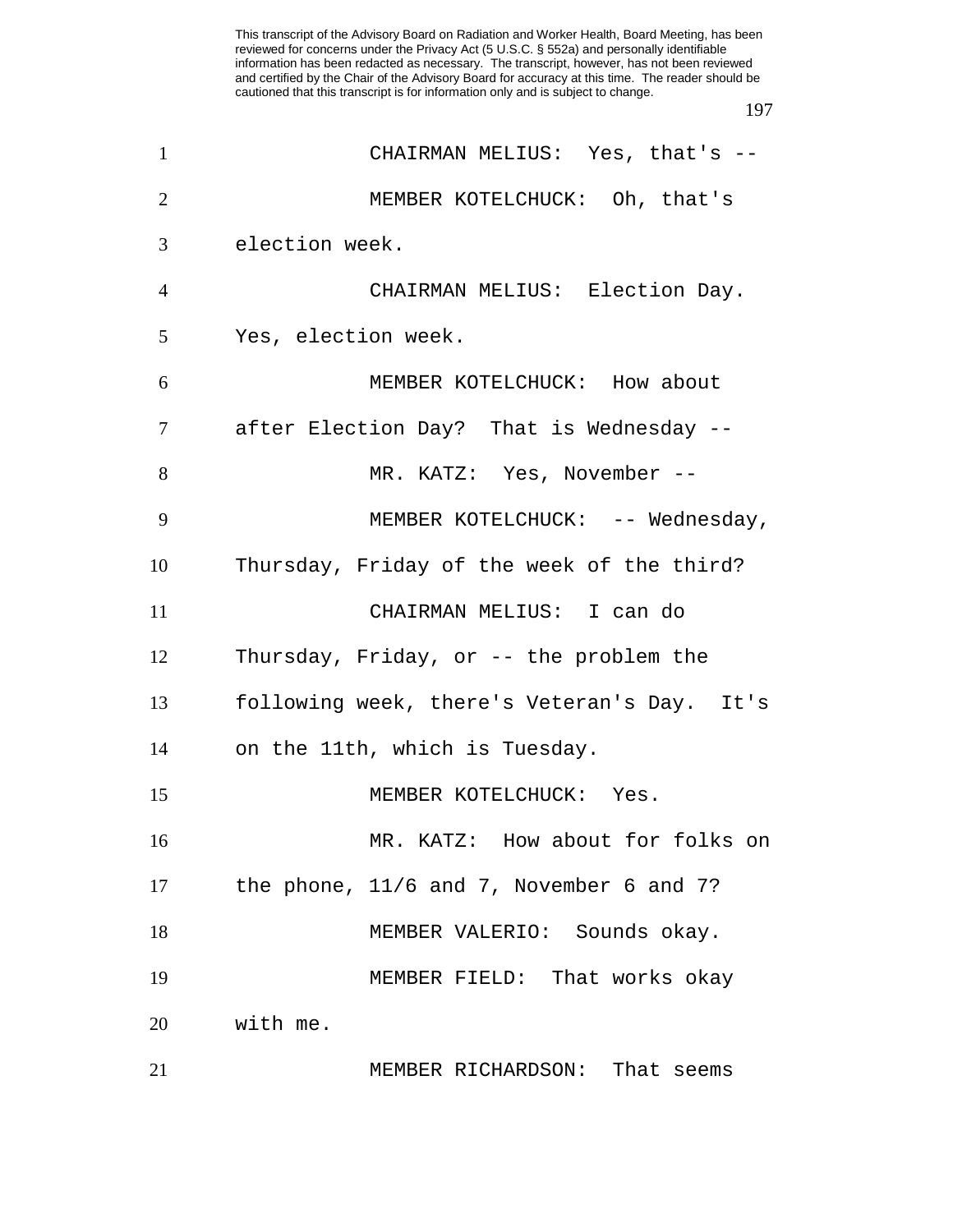MEMBER ROESSLER: That works for me. MR. KATZ: Okay, sold. CHAIRMAN MELIUS: Yes, and given our usual record here we, our meetings last usually about a day and a half at most, so I think people would be able to get home on Friday. 10 MR. KATZ: Oh, for sure, yes. So 11/6 and 7, we're going to hold those. If it's only a 1-day meeting it will just be the sixth. MEMBER MUNN: November -- CHAIRMAN MELIUS: Yes. MEMBER ZIEMER: So, Mr. Chairman, it occurs to me that that November meeting, if I've counted right is meeting number 100, is that correct? CHAIRMAN MELIUS: No. MEMBER ZIEMER: When is 100? MEMBER KOTELCHUCK: This was 96

> **NEAL R. GROSS** COURT REPORTERS AND TRANSCRIBERS 1323 RHODE ISLAND AVE., N.W.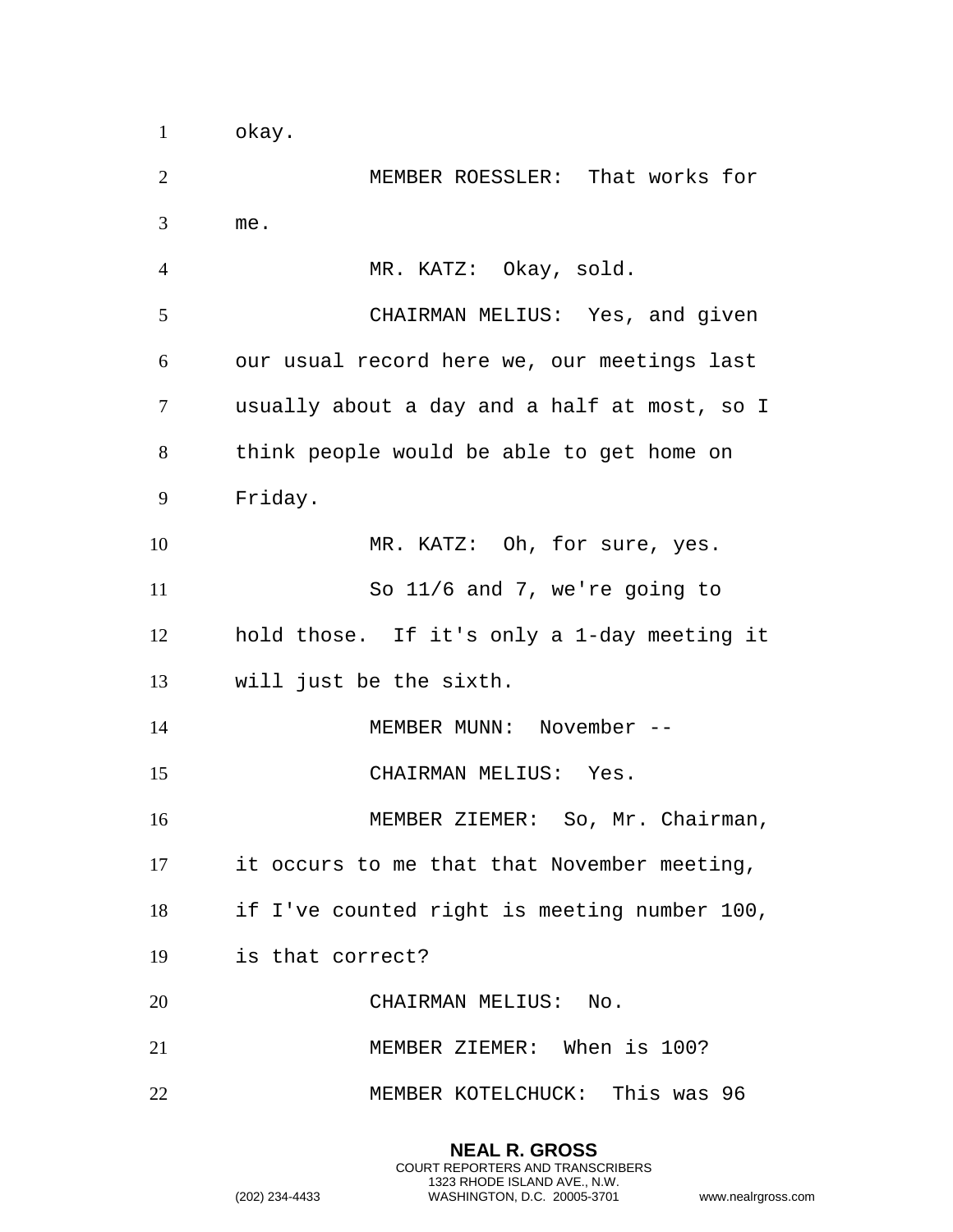| $\mathbf{1}$   | today.                                      |
|----------------|---------------------------------------------|
| $\overline{2}$ | MEMBER ZIEMER: Yes. And I'm                 |
| 3              | counting the others --                      |
| $\overline{4}$ | MR. KATZ: That's correct.                   |
| 5              | MEMBER ZIEMER: So, well, we've              |
| 6              | talked off and on about having a meeting in |
| $\tau$         | Washington, D.C., and I'm wondering if it   |
| 8              | might be appropriate to do that on meeting  |
| 9              | $100 - -$                                   |
| 10             | MEMBER KOTELCHUCK: Yes.                     |
| 11             | MEMBER ZIEMER: -- where our,                |
| 12             | some, you know, we don't have our workers   |
| 13             | there, but we have other constituent groups |
| 14             | there. Just an idea that popped into my     |
| 15             | mind.                                       |
| 16             | MEMBER KOTELCHUCK: It's a nice              |
| 17             | idea, but I believe that's 99, yes? Today   |
| 18             | is 96, we have two more scheduled, this is  |
| 19             | the third one scheduled so --               |
| 20             | MEMBER BEACH: Ninety-nine is the            |
| 21             | call.                                       |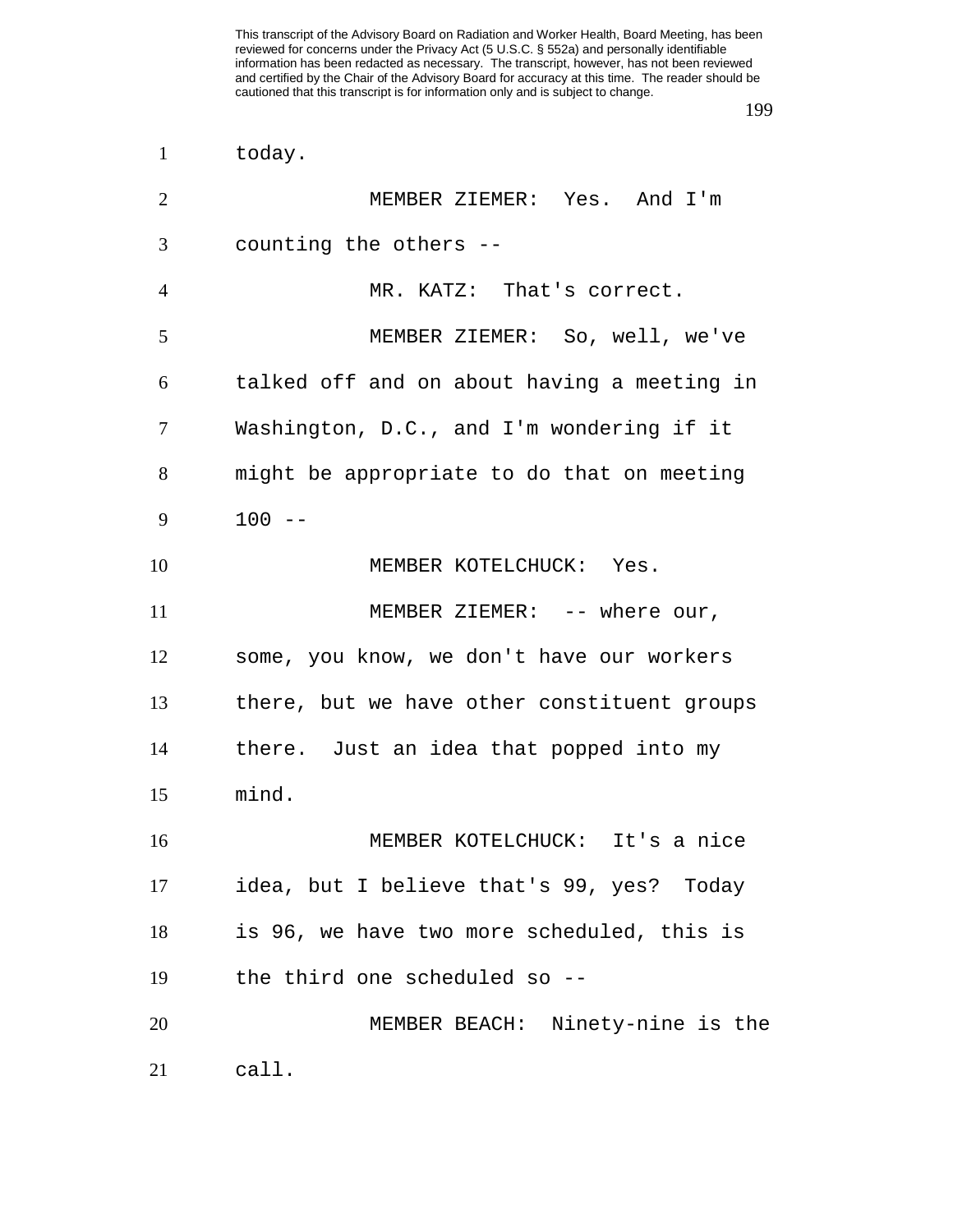| $\mathbf{1}$   | CHAIRMAN MELIUS: Ninety-nine is            |
|----------------|--------------------------------------------|
| 2              | the -- we have calls and the calls count.  |
| 3              | MEMBER KOTELCHUCK: Calls count?            |
| $\overline{4}$ | CHAIRMAN MELIUS: Yes.                      |
| 5              | MEMBER MUNN: Yes, of course they           |
| 6              | do.                                        |
| $\overline{7}$ | MEMBER KOTELCHUCK: Oh, okay.               |
| 8              | Then that would be the 100th. Let's do     |
| 9              | Washington.                                |
| 10             | CHAIRMAN MELIUS: Our new Board             |
| 11             | Member catches on to our tricks.           |
| 12             | You've been feeling so bad for us          |
| 13             | all this time, now you know.               |
| 14             | MEMBER KOTELCHUCK: Who's                   |
| 15             | counting?                                  |
| 16             | MR. KATZ: I think we'll just, we           |
| 17             | can leave open the location at this point. |
| 18             | MEMBER MUNN: We are suggesting             |
| 19             | them.                                      |
| 20             | MEMBER ANDERSON: Are these dates           |
| 21             | set?                                       |
| 22             | CHAIRMAN MELIUS: Yes.                      |

**NEAL R. GROSS** COURT REPORTERS AND TRANSCRIBERS 1323 RHODE ISLAND AVE., N.W. (202) 234-4433 WASHINGTON, D.C. 20005-3701 www.nealrgross.com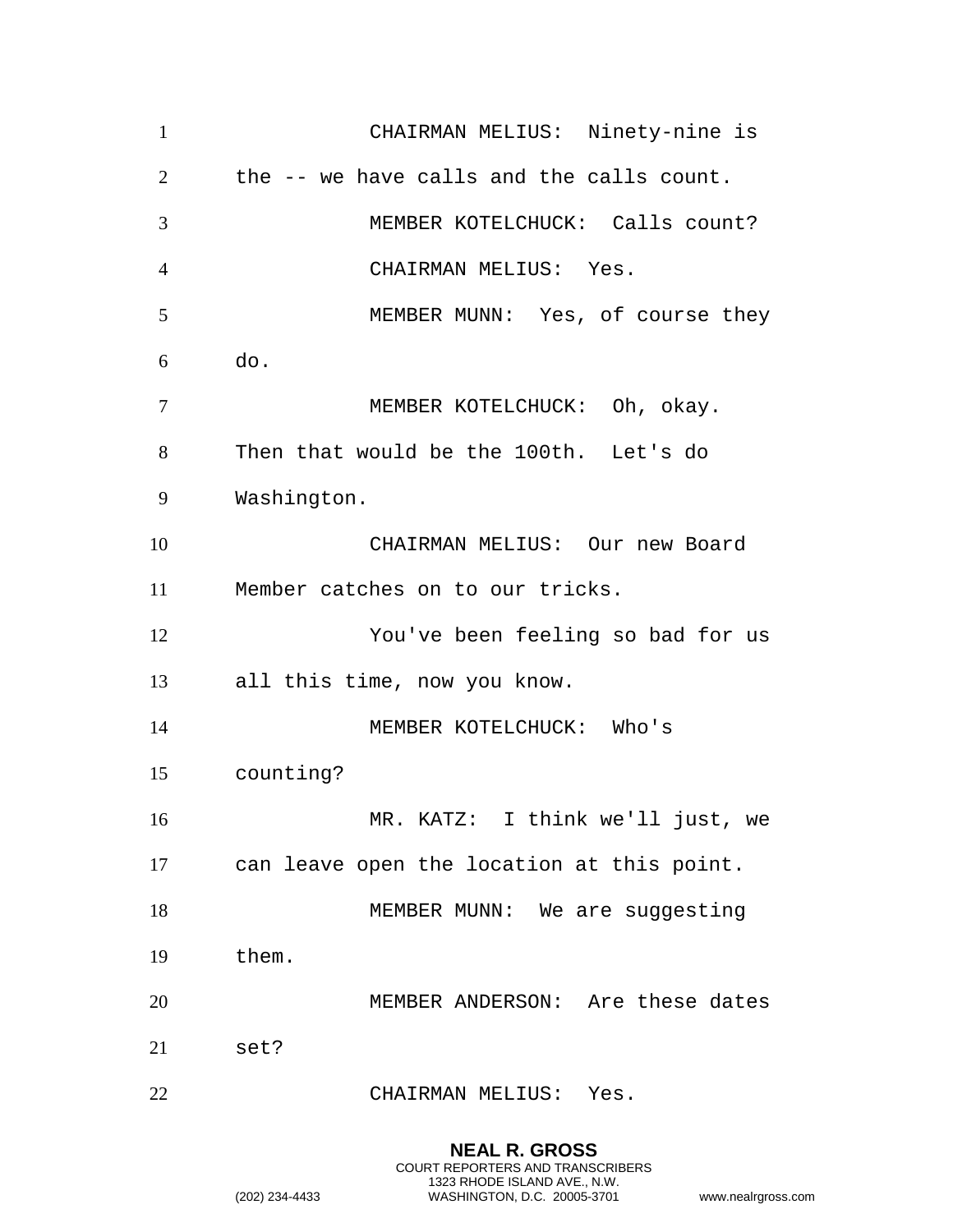| $\mathbf{1}$   | MEMBER ANDERSON: Okay.                       |
|----------------|----------------------------------------------|
| $\overline{2}$ | CHAIRMAN MELIUS: Okay. Work                  |
| 3              | Group and Subcommittee Report update.        |
| $\overline{4}$ | Brookhaven?                                  |
| 5              | MEMBER BEACH: I have no report               |
| 6              | at this time.                                |
| 7              | CHAIRMAN MELIUS: Fernald?                    |
| 8              | MEMBER CLAWSON: I have. At this              |
| 9              | time we're still waiting for NIOSH and to    |
| 10             | set up a time to go over the Site Profile    |
| 11             | issues and with the restraints and stuff     |
| 12             | they said it can be sometime this year.      |
| 13             | CHAIRMAN MELIUS: Okay. Hanford,              |
| 14             | we're actually waiting on a little bit more  |
| 15             | data information. We've got an updated       |
| 16             | matrix and if we just, probably we'll do a   |
| 17             | conference call in the next couple months of |
| 18             | the Work Group to sort of at least update    |
| 19             | everybody on where we are and where we see   |
| 20             | this going.                                  |
| 21             | There's been a little bit of                 |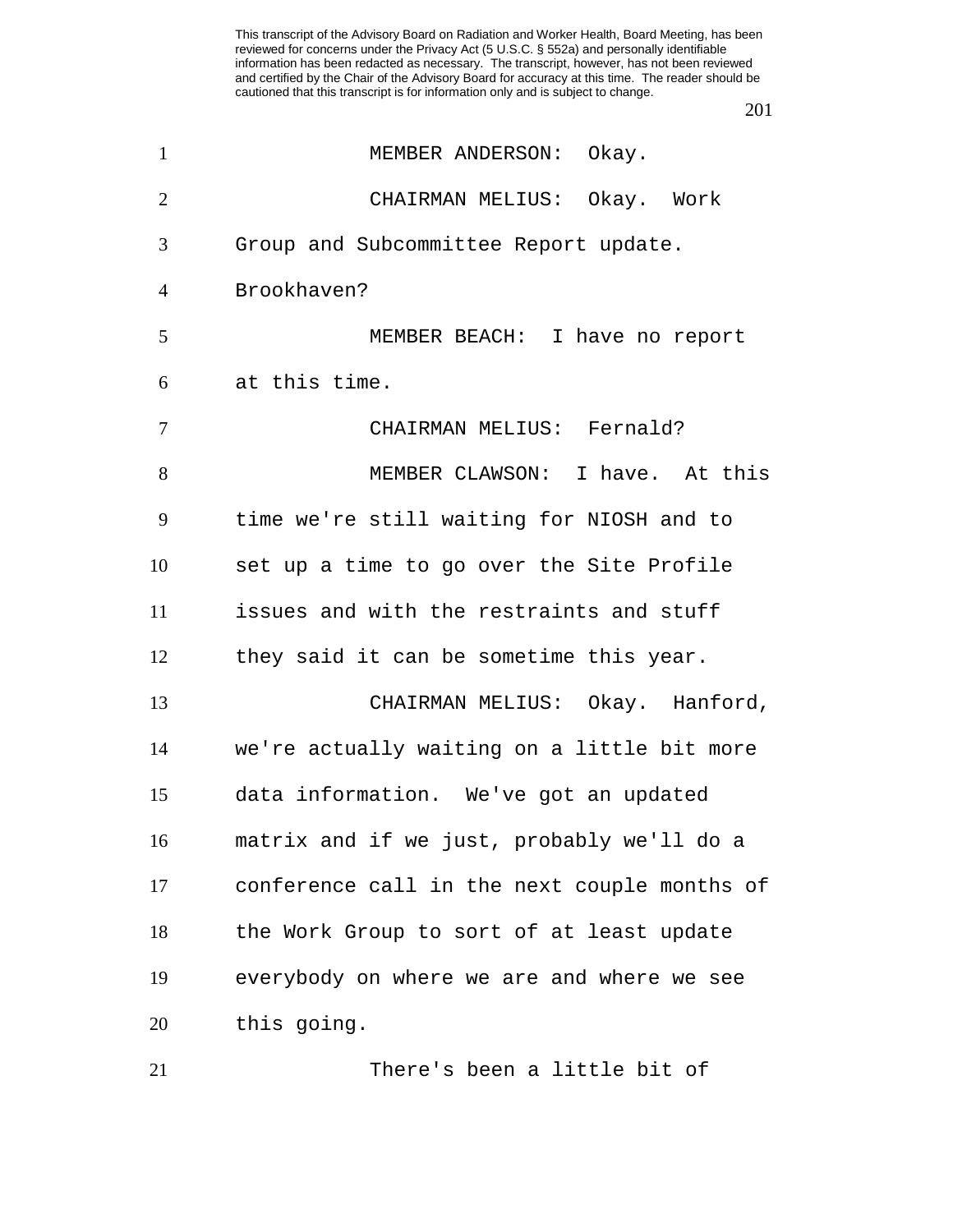| $\mathbf{1}$   | delay in terms of getting some of the                                                |
|----------------|--------------------------------------------------------------------------------------|
| $\overline{2}$ | information, but I think we'll be back on                                            |
| 3              | track now. Okay. Idaho, Bill?                                                        |
| $\overline{4}$ | MEMBER SCHOFIELD: We've got a                                                        |
| 5              | Work Group Meeting scheduled March 5th -- I                                          |
| 6              | got to look at my calendar here, I'm sorry.                                          |
| $\overline{7}$ | My mind's whipping around.                                                           |
| 8              | MEMBER BEACH: Twenty-fifth.                                                          |
| 9              | MEMBER SCHOFIELD: Twenty-fifth,                                                      |
| 10             | okay. March 25th, and hopefully all the                                              |
| 11             | White Papers will be done by then.                                                   |
| 12             | CHAIRMAN MELIUS: Lawrence                                                            |
| 13             | Berkeley?                                                                            |
|                |                                                                                      |
| 14             | MEMBER ZIEMER: Yes, actually                                                         |
| 15             | we're in the process of trying to find a                                             |
| 16             |                                                                                      |
| 17             | date. I think it's going to be at the, it's<br>going to be early March is what we're |
| 18             | looking at.                                                                          |
| 19             | Ted has actually solicited dates                                                     |
| 20             | from the Work Group members. We have all of                                          |
| 21             | the information now from Dr. Hughes and                                              |

**NEAL R. GROSS** COURT REPORTERS AND TRANSCRIBERS 1323 RHODE ISLAND AVE., N.W.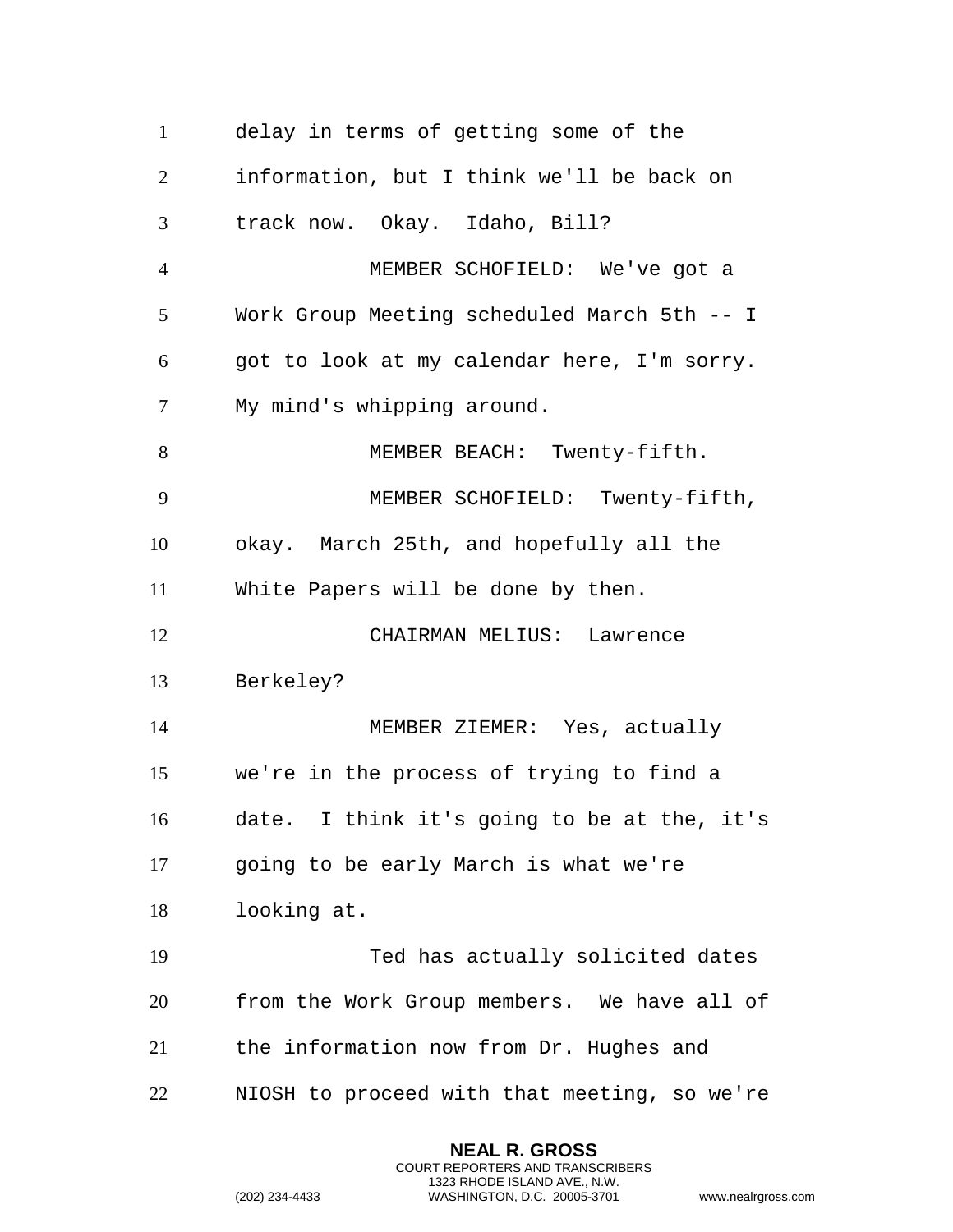| $\mathbf{1}$   | basically ready to go.                       |
|----------------|----------------------------------------------|
| $\overline{2}$ | CHAIRMAN MELIUS: Kansas City?                |
| 3              | MEMBER BEACH: I've just got a                |
| $\overline{4}$ | real brief update. I understand we'll be     |
| 5              | talking about it later.                      |
| 6              | CHAIRMAN MELIUS: Yes.                        |
| 7              | MEMBER BEACH: Let's see, we'll               |
| 8              | be needing to task SC&A with ER review and   |
| 9              | matrix development during our tasking        |
| 10             | portion. We are also in the process of       |
| 11             | working on scheduling a classified document  |
| 12             | review in Germantown for, I'm hoping, the    |
| 13             | end of February, mid-March.                  |
| 14             | All Work Group members are                   |
| 15             | looking at their calendars. And we hope to   |
| 16             | schedule a Work Group meeting in the future, |
| 17             | but I can't give you any dates at this time  |
| 18             | until we come out with the report.           |
| 19             | CHAIRMAN MELIUS: Yes, okay.                  |
| 20             | LANL?                                        |
| 21             | MEMBER GRIFFON: Yes, a very                  |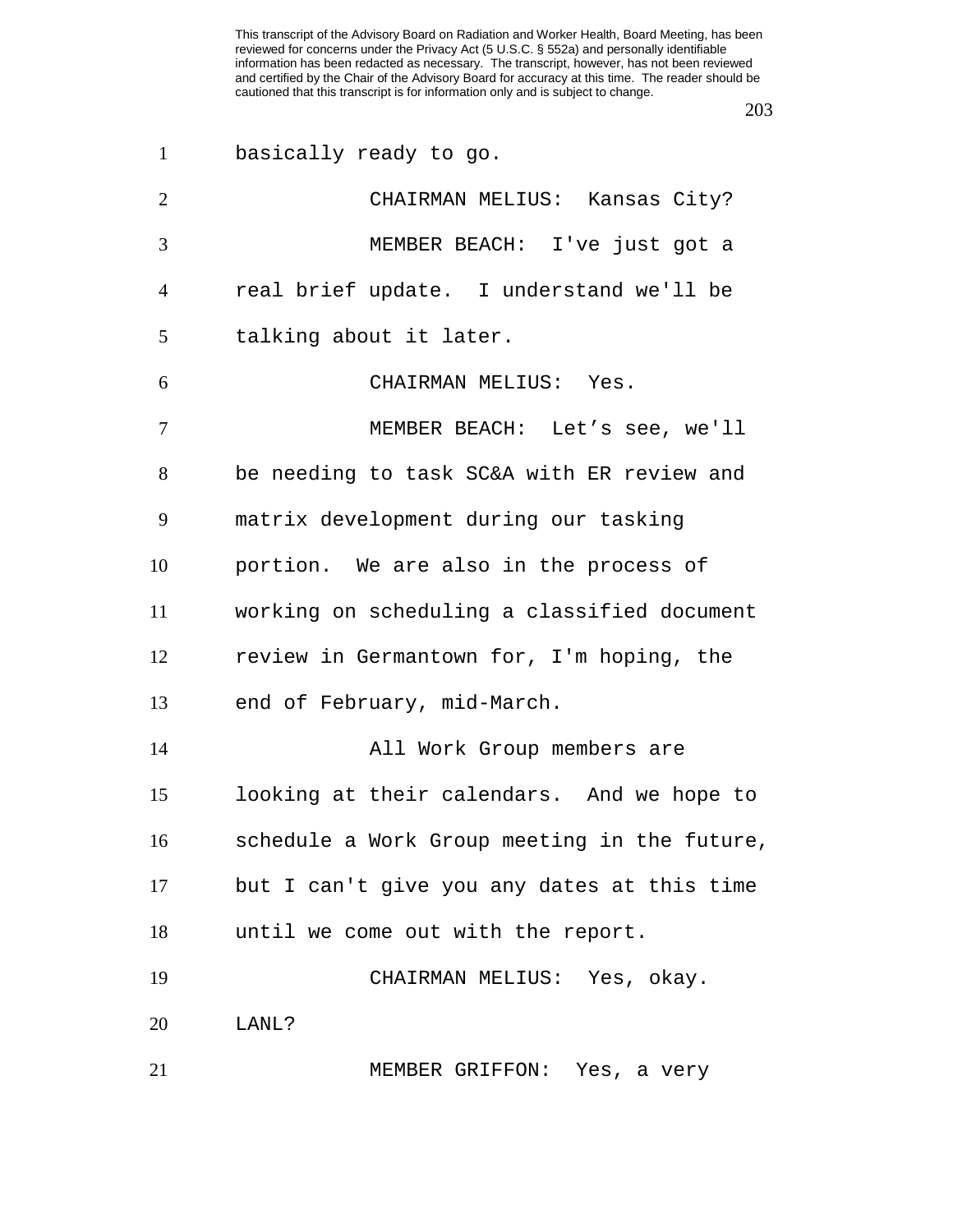brief update. NIOSH is continuing to work with LANL on some questions on the later years with regard to compliance with 10 CFR 835, and we haven't set our Work Group meeting up yet, but as soon as they make some progress on that, we'll probably set a Work Group meeting up. 8 CHAIRMAN MELIUS: Mound? MEMBER BEACH: Yes. I want to give just a brief final update on the Mound log book questions. Mound petitioners had raised concerns at the last Board meeting. The concerns were reliance on tritium log books to generate lists of workers whose recorded tritium bioassays would make them eligible for inclusion in the SEC Class, questions on whether the records were complete and accurate. And, secondly, NIOSH's decision not to make use of the tritium bioassay entries in the MESH electronic database. The Mound Work Group held a teleconference

> **NEAL R. GROSS** COURT REPORTERS AND TRANSCRIBERS 1323 RHODE ISLAND AVE., N.W.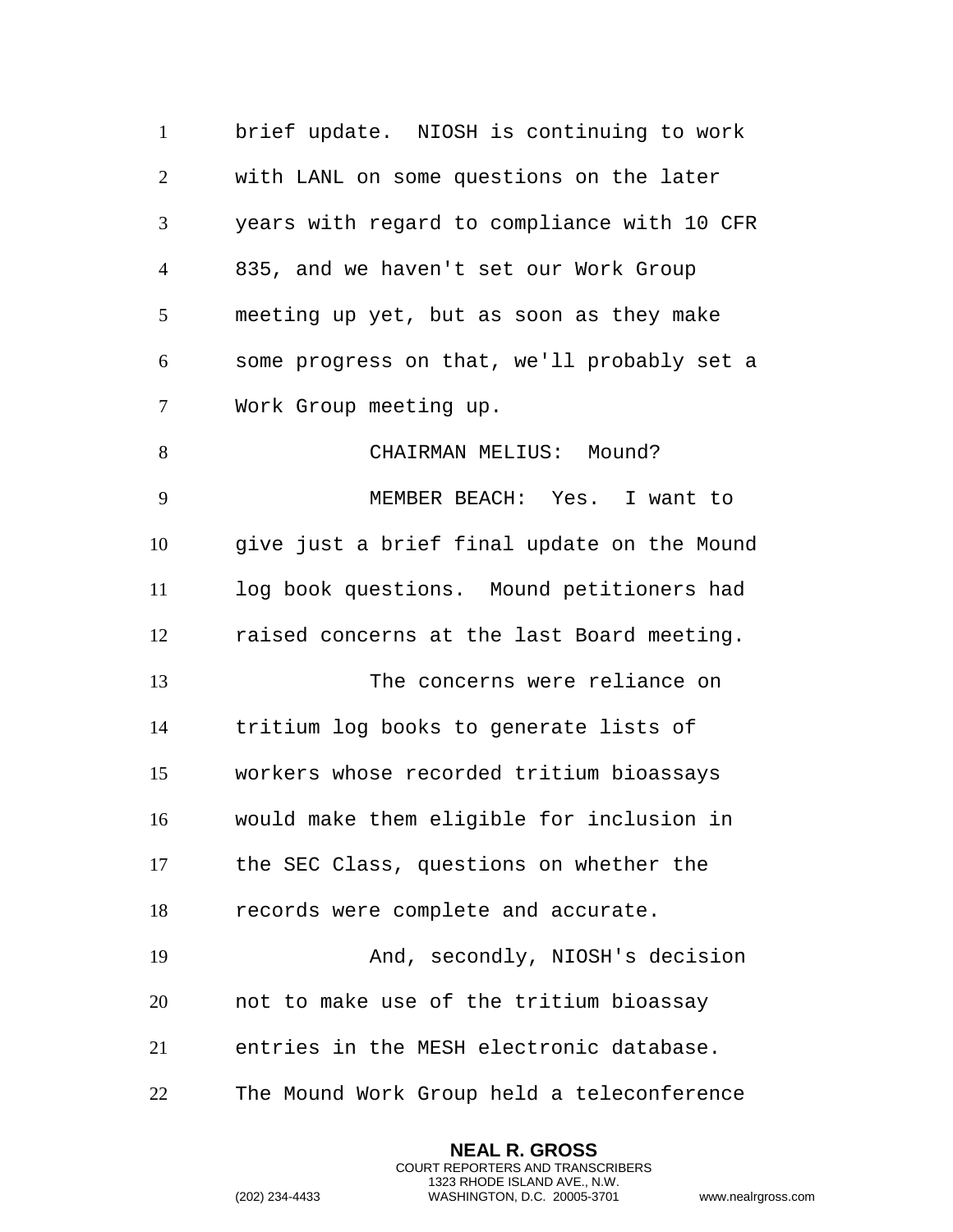on November 26, 2013, with NIOSH and with the petitioners on the line to discuss these concerns.

 NIOSH discussed the MESH database and how tritium bioassay entries were handled, and it was noted that the tritium log books represented the primary record of who would have been given the bioassays, that NIOSH has had no experience with any claimants having a recorded MESH bioassay entry without one in the log books. You remember an 83.14 was granted for those time periods where the log books were missing. NIOSH also discussed what it had done from a quality control standpoint to ensure that the DOL list of tritium bioassay workers was adequately and accurately transcribed. The multiple QC steps included

 line by line reviews by a second reviewer, re-scanning of illegible entries, and final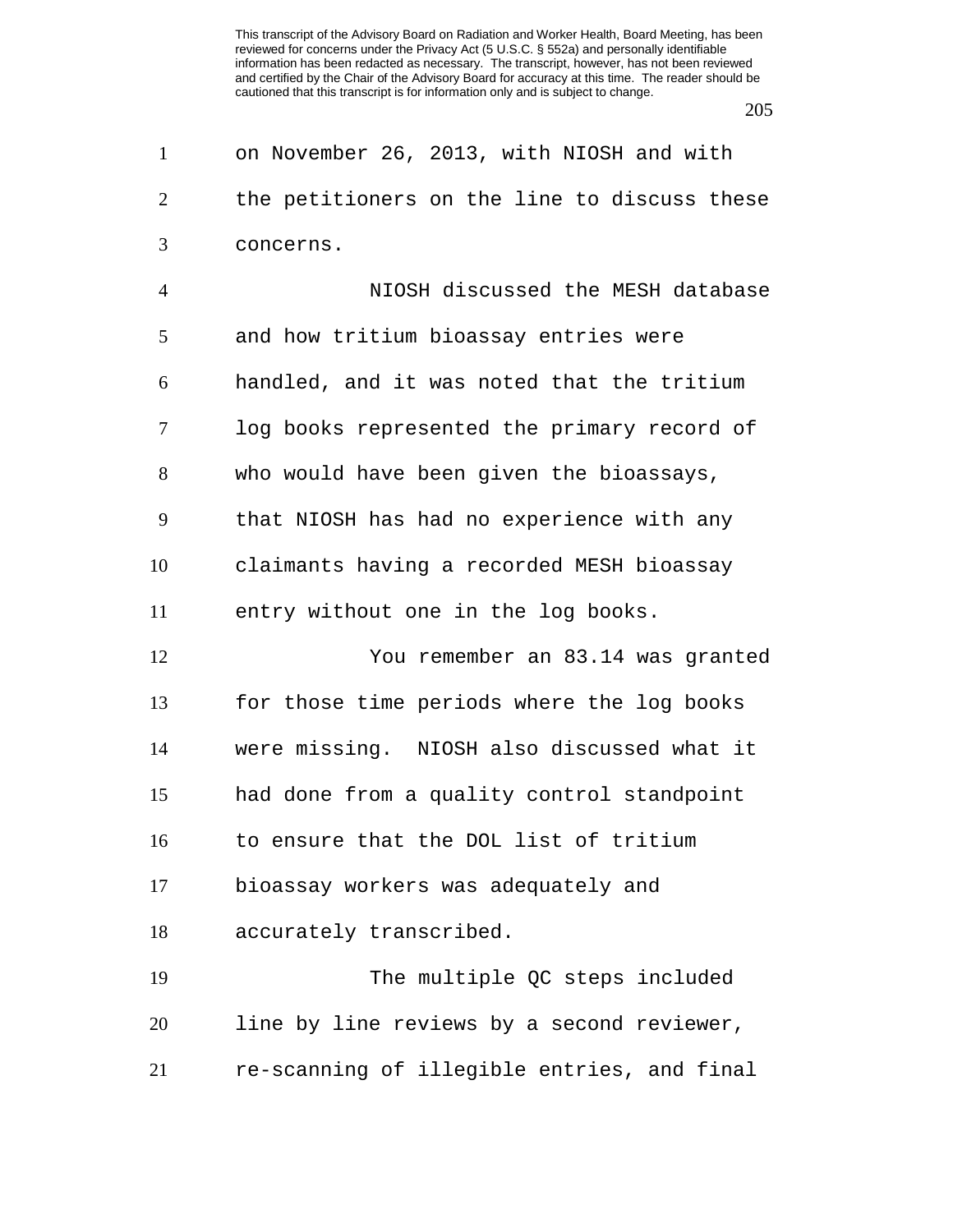analysis by senior QC reviewer.

 Only one name could be positively identified and that name was later confirmed to be a visitor from another DOE site. The petitioner was satisfied with this explanation as was the Work Group. 7 So at this time, I'm considering those issues closed. However, the Work Group is still awaiting Site Profile review from NIOSH, and I don't know if we have a date for that at this time. 12 I would know, but I don't have my computer so I can't pull it up real quick. 14 CHAIRMAN MELIUS: Okay. 15 MEMBER BEACH: Thank you. MR. RUTHERFORD: Yes, we're expecting May of this year. 18 MR. RUTHERFORD: The last excerpt, the last TBD revision is the external TBD revision, and that is the longest one and it's May of 2014. MEMBER BEACH: Thanks. I had

> **NEAL R. GROSS** COURT REPORTERS AND TRANSCRIBERS 1323 RHODE ISLAND AVE., N.W.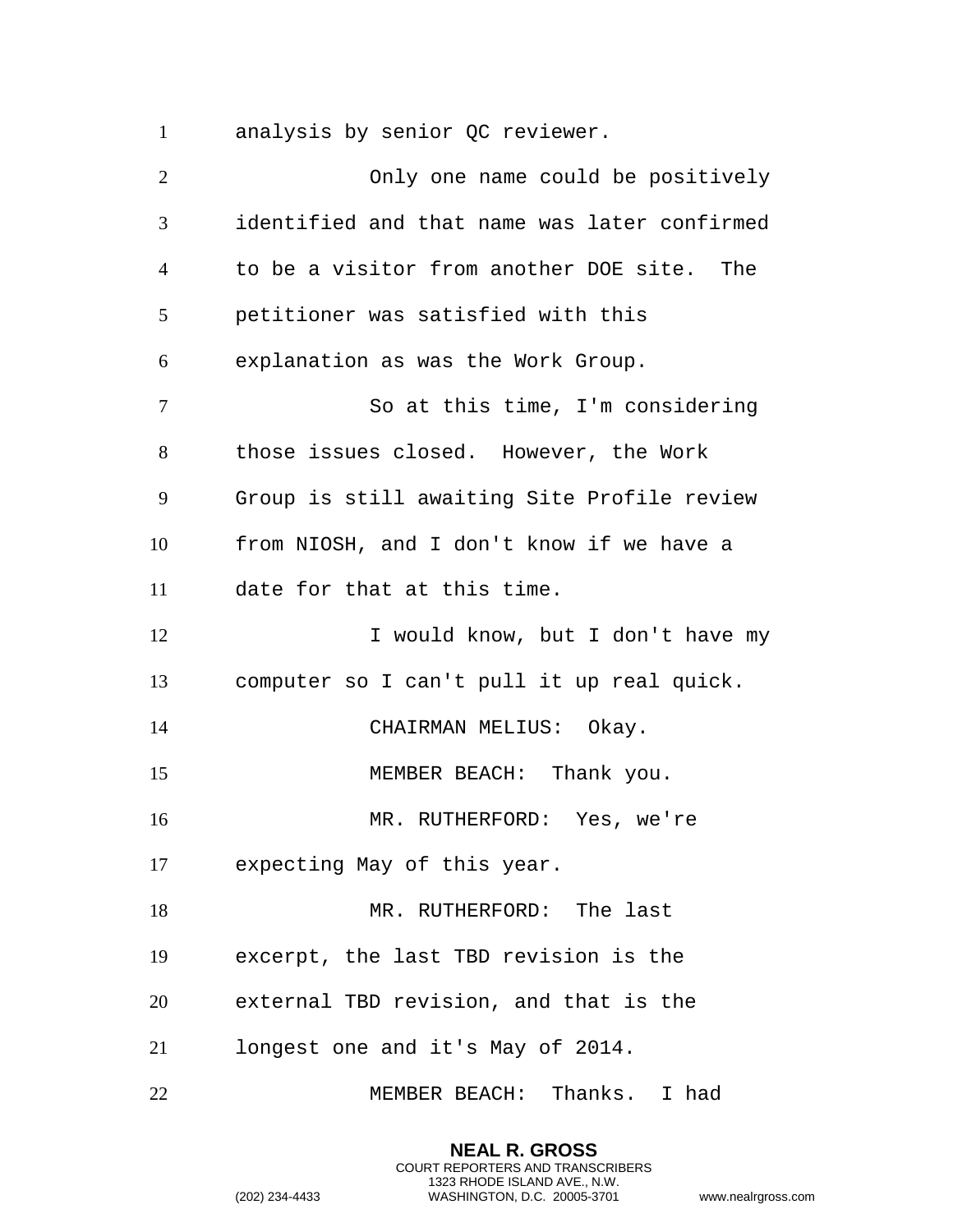| $\mathbf{1}$   | reviewed that and forgotten the date, so I |
|----------------|--------------------------------------------|
| $\overline{2}$ | appreciate your looking that up quickly.   |
| 3              | CHAIRMAN MELIUS: Be ready there,           |
| $\overline{4}$ | LaVon. Yes, and I would just like to thank |
| 5              | the Work Group and NIOSH for following up. |
| 6              | I think, you know, as a result of the FOI  |
| 7              | for emails, I think there's a lot of       |
| 8              | concerns and appropriately on the part of  |
| 9              | the petitioner, and I'm glad that we were  |
| 10             | able to, you know, take actions that would |
| 11             | address their concerns and be able to, you |
| 12             | know, at least keep moving along on this   |
| 13             | site.                                      |
| 14             | MEMBER BEACH: Yes.                         |
| 15             | CHAIRMAN MELIUS: So thank you,             |
| 16             | everybody. Nevada Test Site, Brad?         |
| 17             | MEMBER CLAWSON: That's in the              |
| 18             | same, we've got the matrix from SC&A and   |
| 19             | everybody's had a chance to look at those. |
| 20             | We're just trying to get a date to be able |
| 21             | to sit down and set up a Work Group for    |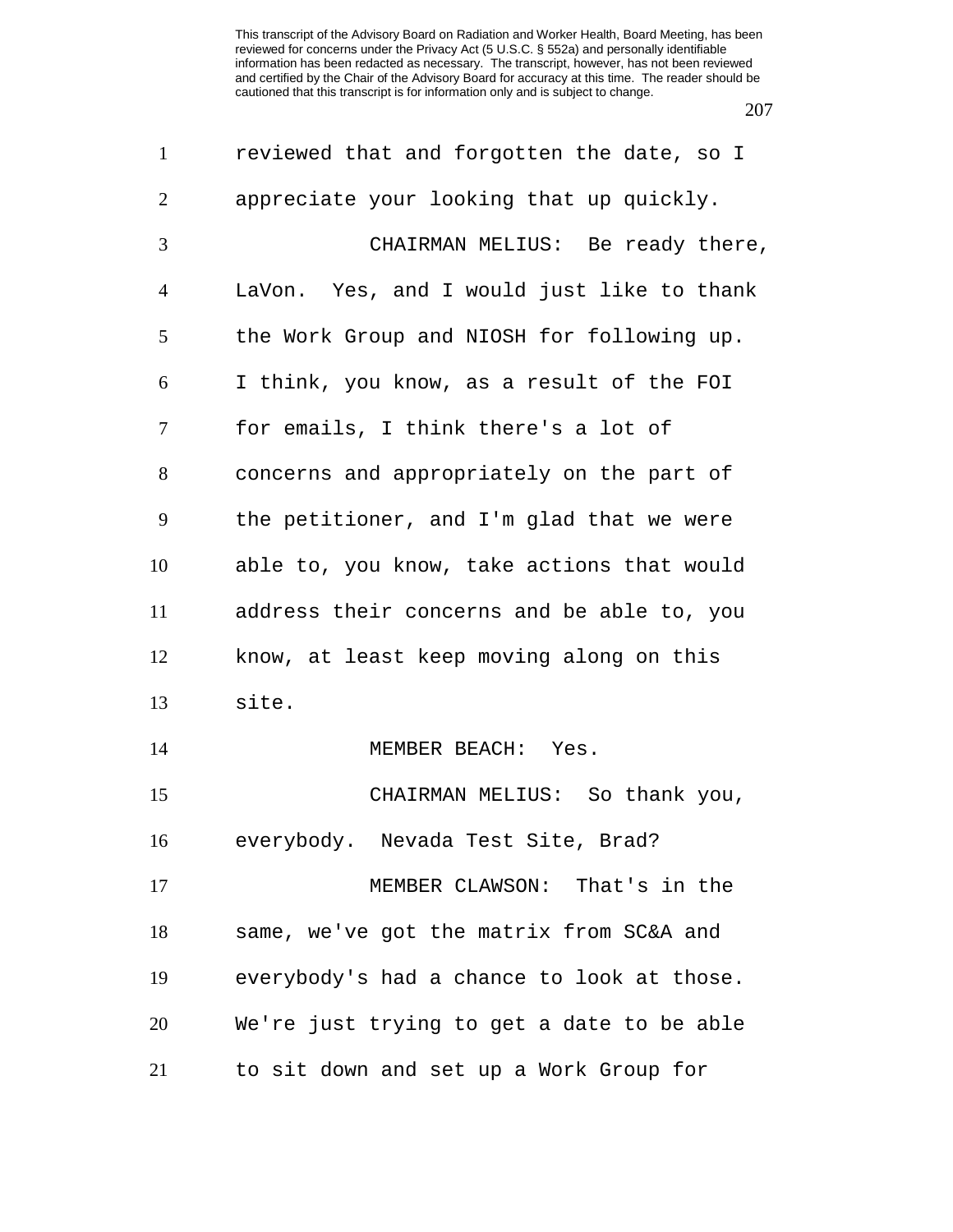that.

| $\overline{2}$ | CHAIRMAN MELIUS: Okay. A Work                |
|----------------|----------------------------------------------|
| 3              | Group meeting, you have a Work Group.        |
| $\overline{4}$ | MEMBER CLAWSON: Yes, Work Group              |
| 5              | meeting, excuse me.                          |
| 6              | CHAIRMAN MELIUS: And you've got              |
| 7              | a computer, too.                             |
| 8              | (Laughter.)                                  |
| 9              | CHAIRMAN MELIUS: No excuses.                 |
| 10             | Oak Ridge National Lab, Gen?                 |
| 11             | MEMBER ROESSLER: This is Gen.                |
| 12             | Can you hear me?                             |
| 13             | CHAIRMAN MELIUS: Yes, we can.                |
| 14             | MEMBER ROESSLER: Oh, good. It's              |
| 15             | kind of one-sided, but anyway, LaVon wanted  |
| 16             | Newburg NIOSH to have their presentations at |
| 17             | the next full meeting, but as you've heard   |
| 18             | from LaVon this morning, there is still some |
| 19             | delay waiting for data to be evaluated.      |
| 20             | We're waiting for data from ORNL,            |
| 21             | so April's in question. But that would       |
| 22             | leave it for probably the next Board meeting |

**NEAL R. GROSS** COURT REPORTERS AND TRANSCRIBERS 1323 RHODE ISLAND AVE., N.W.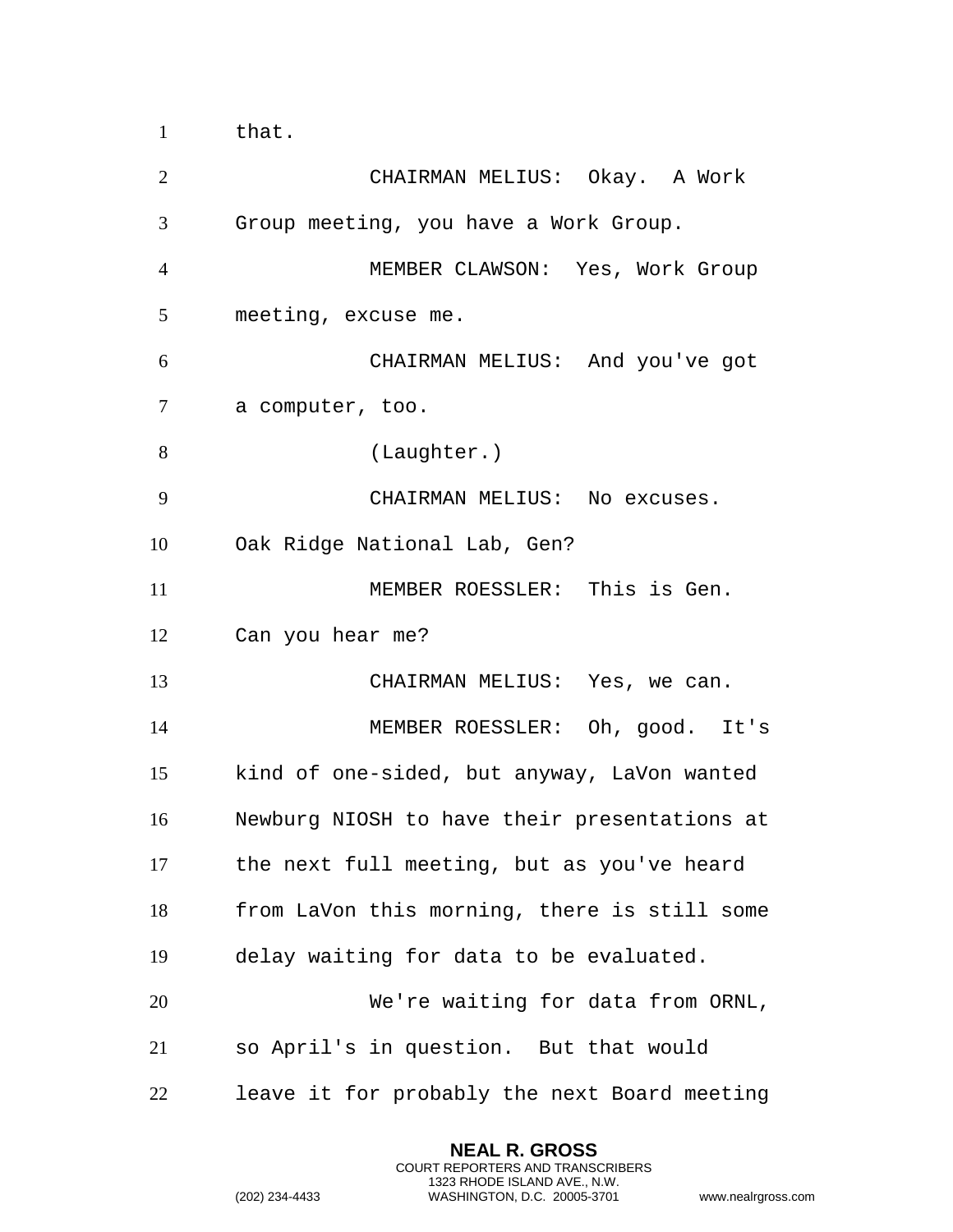| $\mathbf{1}$   | in July and I was not able to hear what      |
|----------------|----------------------------------------------|
| 2              | LaVon said a little bit ago.                 |
| 3              | LaVon, maybe you can comment,                |
| $\overline{4}$ | does that sound like July would be feasible? |
| 5              | MR. RUTHERFORD: Yes, Gen, can                |
| 6              | you hear me?                                 |
| $\tau$         | MEMBER ROESSLER: I can hear you,             |
| 8              | yes.                                         |
| 9              | MR. RUTHERFORD: Okay. Yes, we                |
| 10             | should have all of the information ready for |
| 11             | the July Board meeting. I would suspect it   |
| 12             | would be shortly after the April Board       |
| 13             | meeting, but again that's dependent on the   |
| 14             | site's response on our search requests that  |
| 15             | we had, that last search request.            |
| 16             | MEMBER ROESSLER: Okay, thank                 |
| 17             | you.                                         |
| 18             | CHAIRMAN MELIUS: Yes, and I know             |
| 19             | that DOE is following up on that also.       |
| 20             | Pantex?                                      |
| 21             | MEMBER CLAWSON: We have nothing              |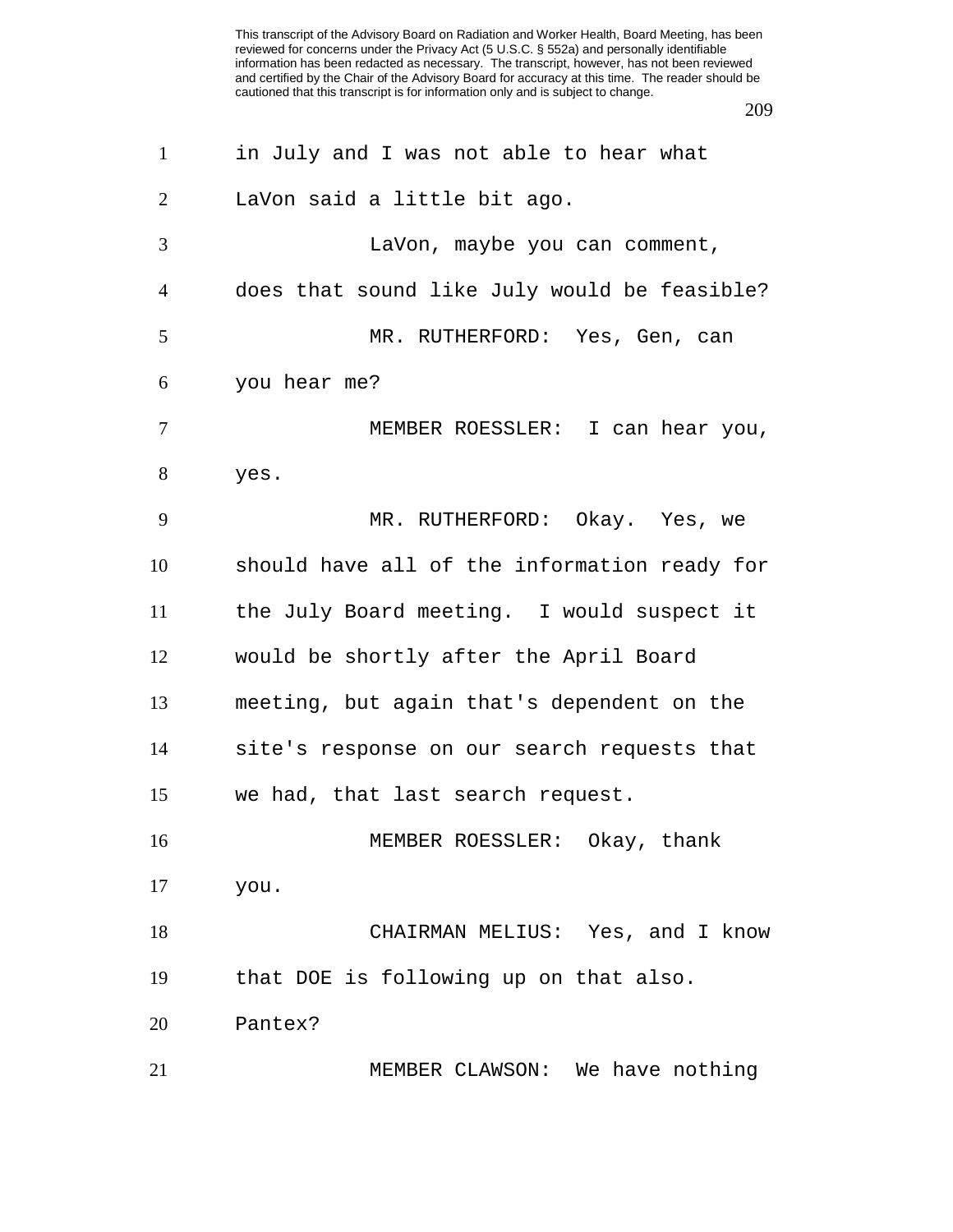at this time.

 CHAIRMAN MELIUS: What might you have in the future? (Laughter.) MEMBER CLAWSON: In the future, when NIOSH has time we still have some Site Profile issues to bring to an end. CHAIRMAN MELIUS: Okay. I knew the answer, but it's on the record. Pinellas? MEMBER SCHOFIELD: Okay. They've done some more interviews on the tritium issues and monitoring. They've also requested a large number of boxes of data to go through. One of the holdups is they're looking at the tritium smear analysis and assessing its impact on unmonitored dose and that's where we stand with Pinellas. CHAIRMAN MELIUS: Yes. If I understood the SC&A report, that there's some concern that methods you have used in

> **NEAL R. GROSS** COURT REPORTERS AND TRANSCRIBERS 1323 RHODE ISLAND AVE., N.W.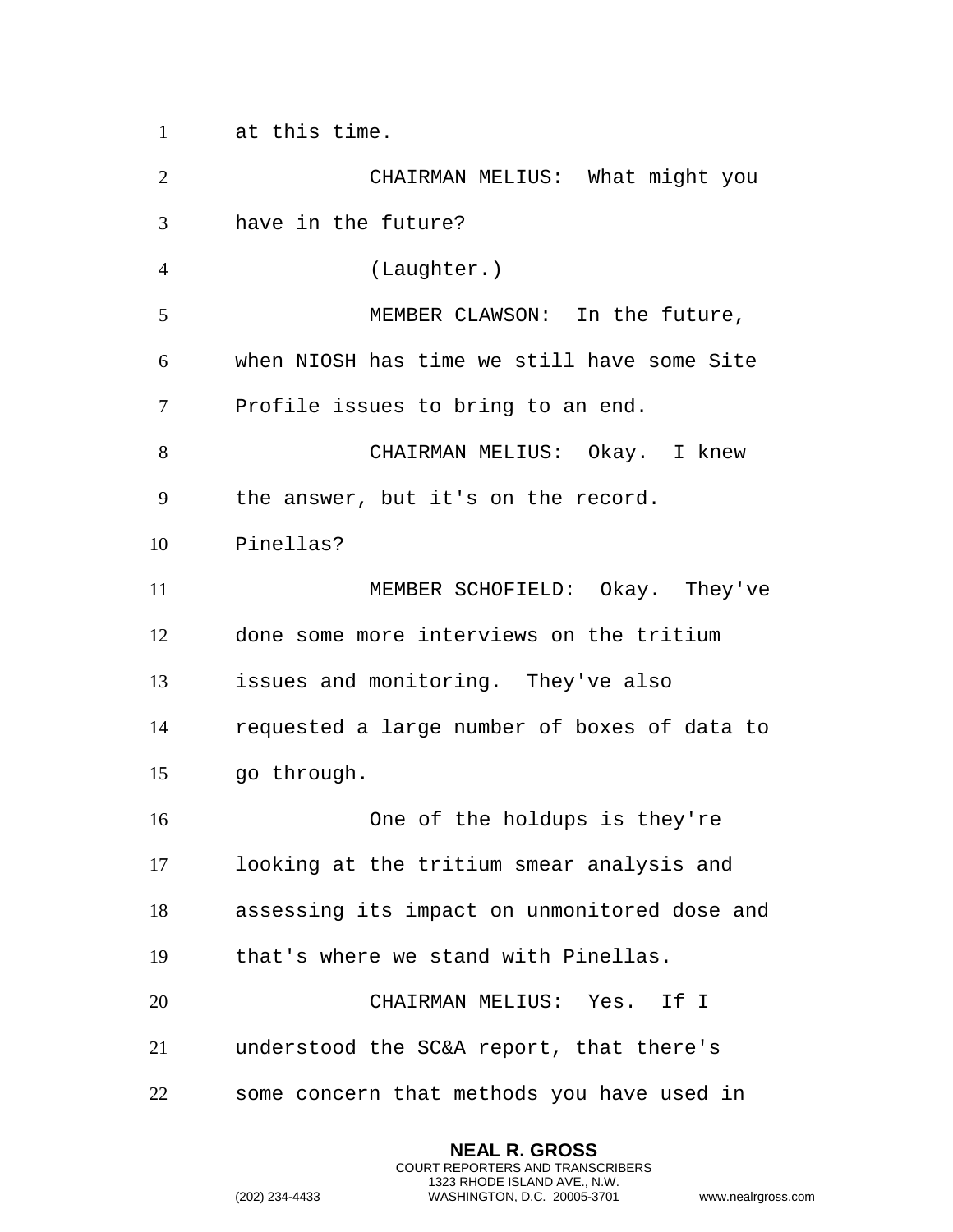| $\mathbf{1}$   | the past for dealing with these issues won't |
|----------------|----------------------------------------------|
| 2              | work or something?                           |
| 3              | DR. NETON: Yes, actually that's              |
| $\overline{4}$ | correct. I'm not sure whether SC&A           |
| 5              | identified it or we did, but --              |
| 6              | CHAIRMAN MELIUS: Well I read                 |
| $\tau$         | their report and $I$ --                      |
| 8              | DR. NETON: Oh, you read the                  |
| 9              | report, okay.                                |
| 10             | The issue is that we're going to             |
| 11             | apply the method that was used at Mound,     |
| 12             | which was the surveys for tritium to bound   |
| 13             | the potential tritide exposure.              |
| 14             | It turns out at least in one                 |
| 15             | procedure it appears that the material was   |
| 16             | dissolved and filtered before it was         |
| 17             | measured, which would filter out any         |
| 18             | tritides.                                    |
| 19             | So we're trying to get to the                |
| 20             | bottom of that. It doesn't seem intuitive    |
| 21             | that they would do that and that's why we    |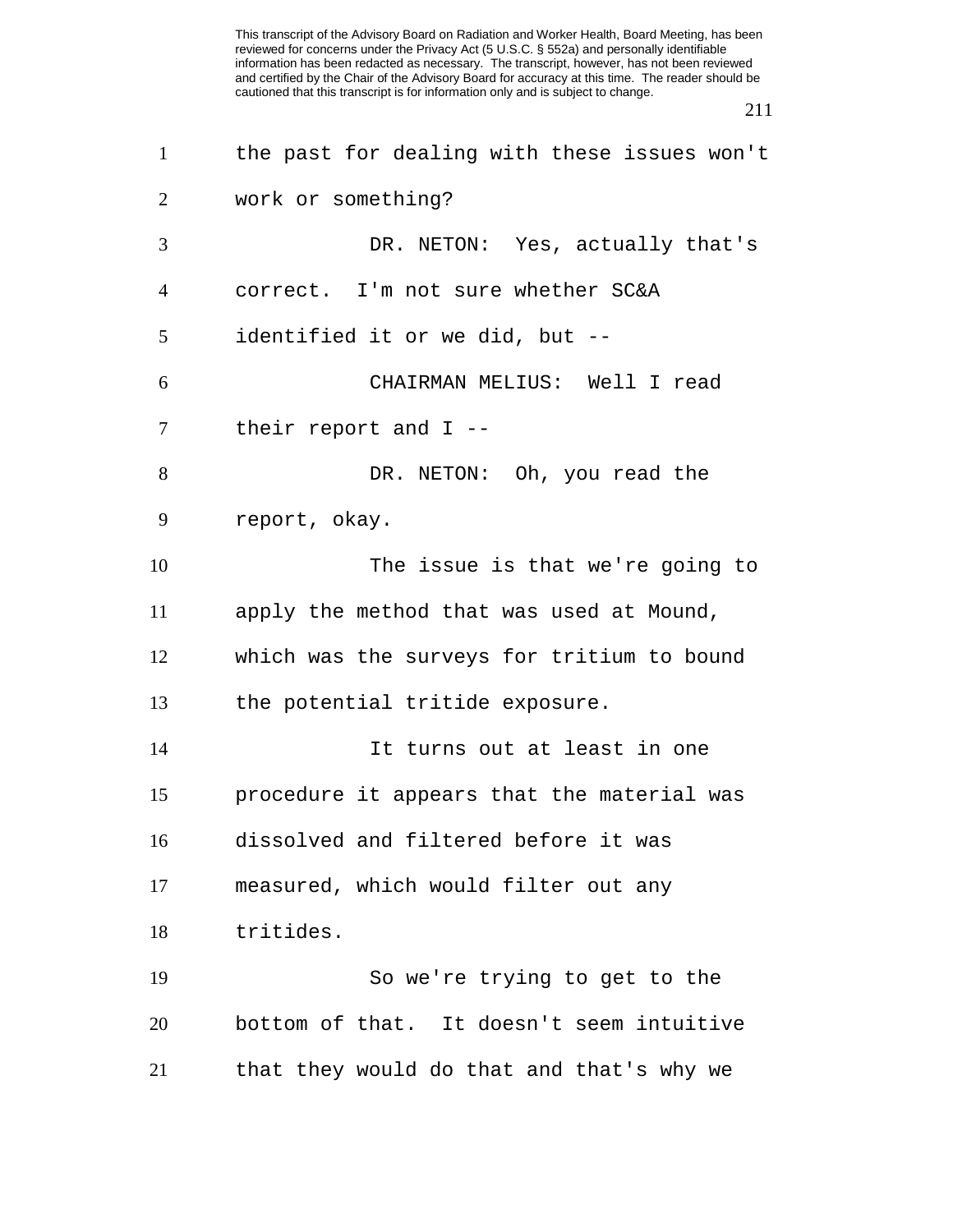conducted the interviews. I guess those didn't really prove to be very fruitful. And so now that we've identified this cash of records, tritium records that we want to go through to see if we can validate what actually happened with those tritium smears. CHAIRMAN MELIUS: I would just add, I mean thanks for the update and I think we understand. I'll just add that's sort of a long standing site, and a hard, difficult one. DR. NETON: And the fact that it's the only remaining issue that I'm aware of. CHAIRMAN MELIUS: Yes. DR. NETON: So we do need to put this bed. It was ready to be closed until we realized that the method that we were using wasn't valid. CHAIRMAN MELIUS: You know the plan was always to -- let's close Mound --

> **NEAL R. GROSS** COURT REPORTERS AND TRANSCRIBERS 1323 RHODE ISLAND AVE., N.W.

```
(202) 234-4433 WASHINGTON, D.C. 20005-3701 www.nealrgross.com
```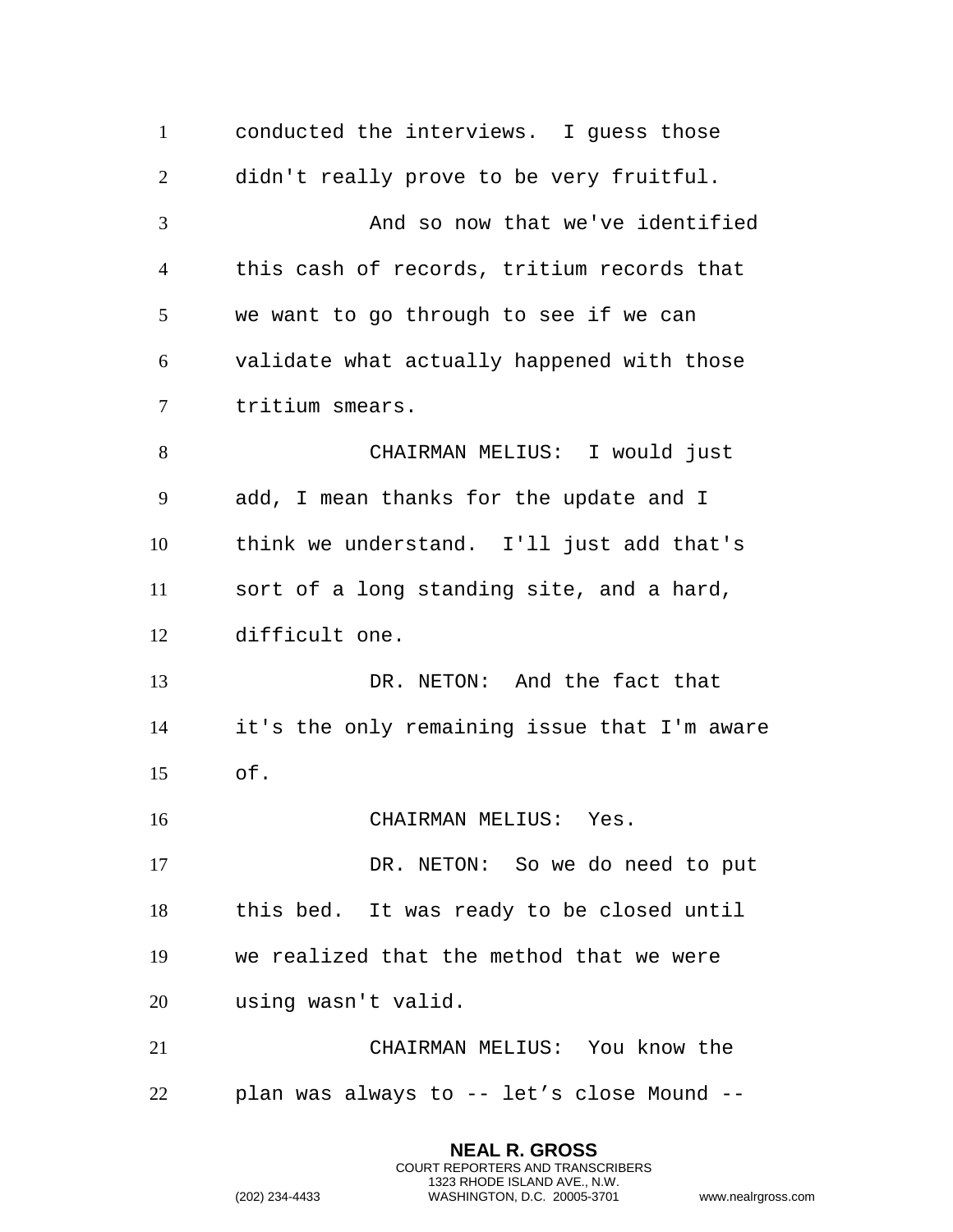| $\mathbf{1}$   | DR. NETON: Yes.                              |
|----------------|----------------------------------------------|
| $\overline{2}$ | CHAIRMAN MELIUS: -- deal with it             |
| 3              | on Mound and then we'll be set. So best      |
| $\overline{4}$ | laid plans, but anyway, thank you, Jim.      |
| 5              | Phil, Fort Smith, Paducah, K-25?             |
| 6              | MEMBER SCHOFIELD: The only                   |
| 7              | outstanding issue is how we're going to deal |
| 8              | with some of the tritium and then we'll be   |
| 9              | able to do a conference call I think to      |
| 10             | finish that out.                             |
| 11             | CHAIRMAN MELIUS: Okay. Mark,                 |
| 12             | Rocky?                                       |
| 13             | MR. RUTHERFORD: Can I correct                |
| 14             | that one little bit? It's actually dealing   |
| 15             | with the high-enriched uranium, the neutron  |
| 16             | exposure; it's not the tritium.              |
| 17             | MEMBER SCHOFIELD: Oh, yes, on                |
| 18             | site.                                        |
| 19             | MR. RUTHERFORD: Yes. And this                |
| 20             | is tied up with the USEC that, getting the   |
| 21             | information from USEC that we're waiting on. |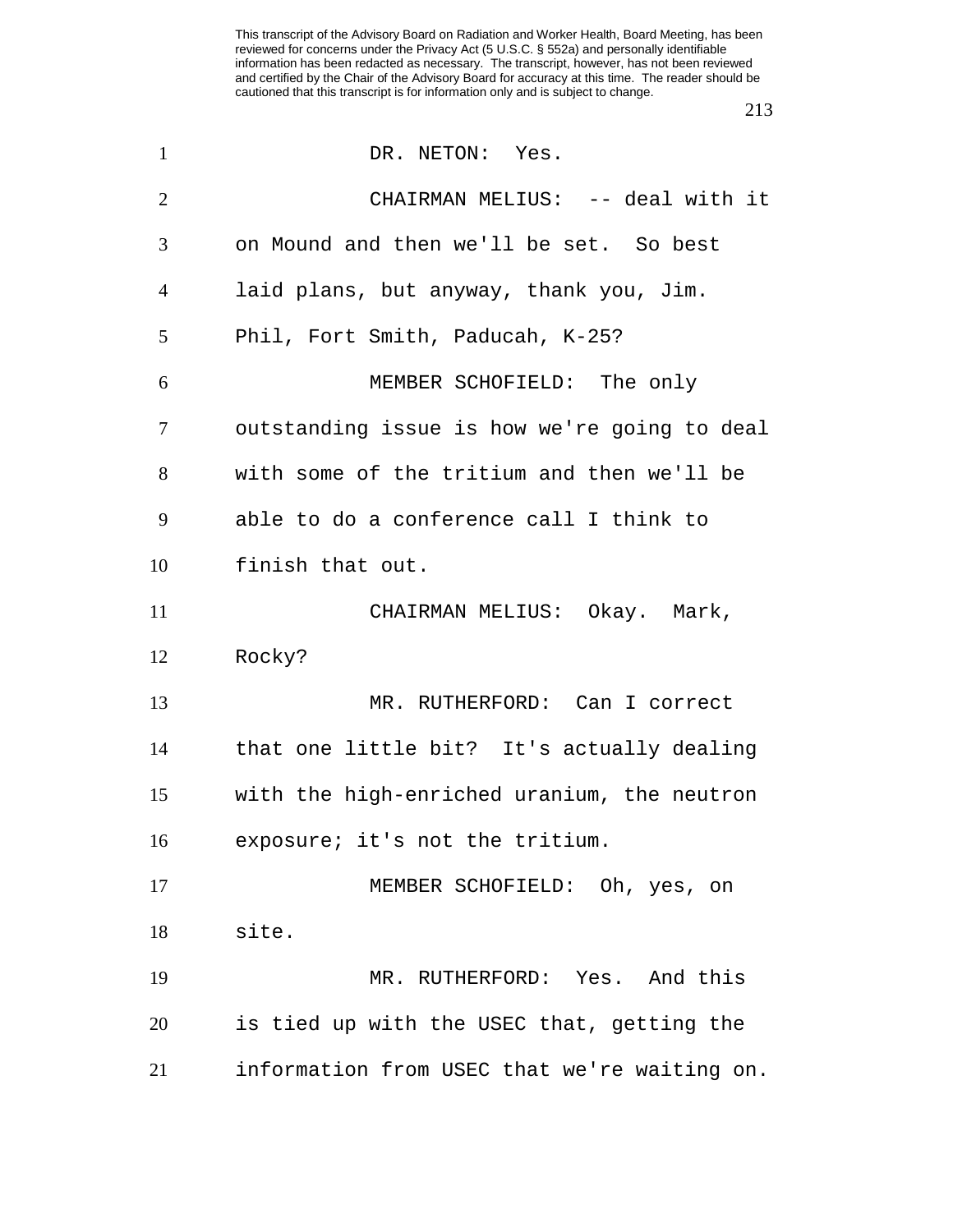MEMBER GRIFFON: I'm Rocky Flats. CHAIRMAN MELIUS: Yes. MEMBER GRIFFON: And I think Stu kind of, I mean LaVon kind of answered this earlier, but they are continuing to work on the data validity questions, the neptunium question, and also I think they've got some more leads on this Tiger Team-like report, the multiple volume report. I think they're trying to still run that down, but have some leads on it is what I understand. So, no scheduled meeting, but they're continuing to work on those issues. CHAIRMAN MELIUS: Okay, great. Sandia? Dick Lemen isn't here. I don't know if anybody knows what's -- MR. RUTHERFORD: Yes. We're looking at the post-1994 period. We are working on scheduling a site visit, too. We want to do some additional interviews also, some data capture to look at the post-'94

> **NEAL R. GROSS** COURT REPORTERS AND TRANSCRIBERS 1323 RHODE ISLAND AVE., N.W.

```
(202) 234-4433 WASHINGTON, D.C. 20005-3701 www.nealrgross.com
```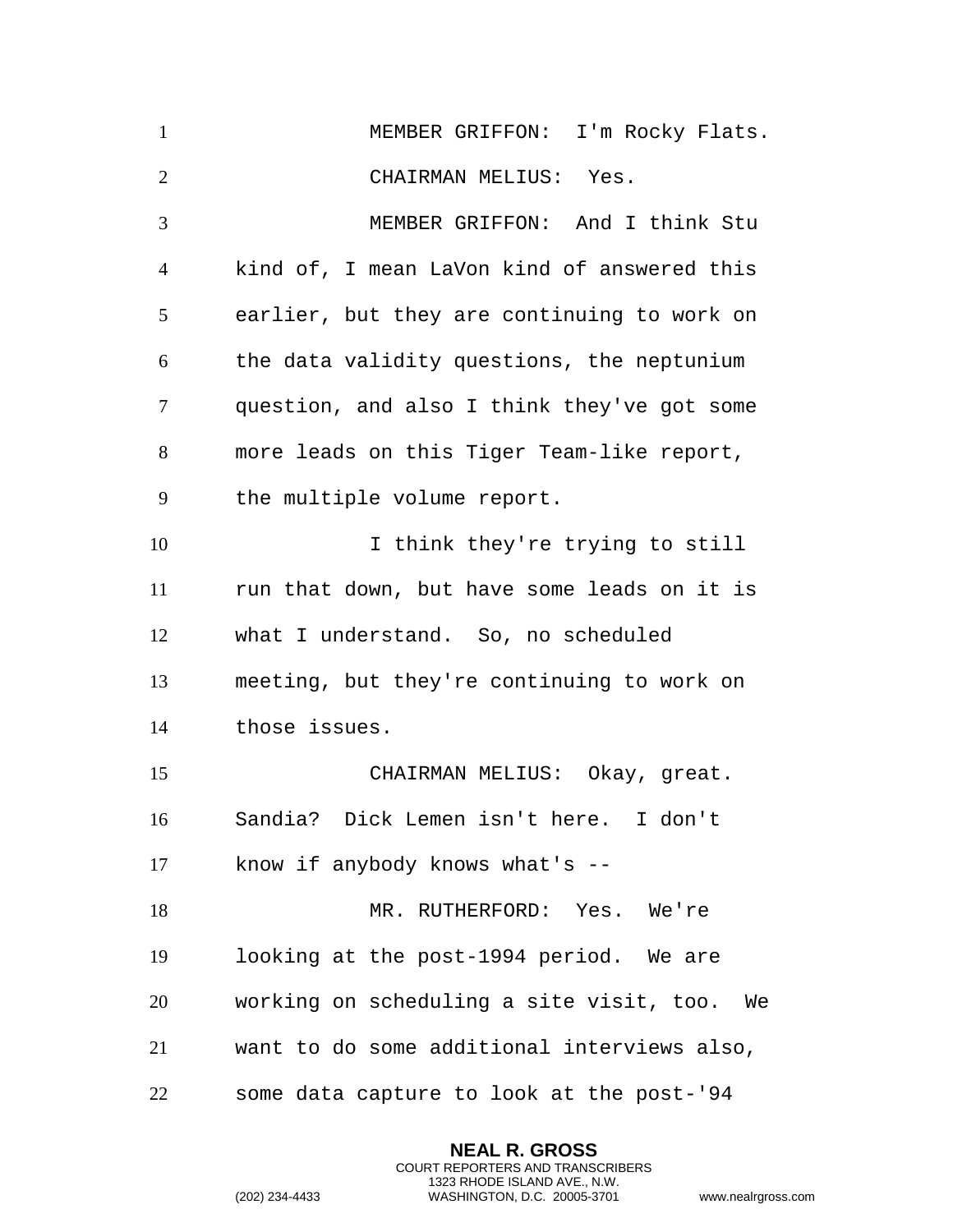period.

| $\overline{2}$ | However, it's kind of pushed out            |
|----------------|---------------------------------------------|
| 3              | a little bit because of priorities and some |
| $\overline{4}$ | of the funding. So I'm thinking April       |
| 5              | timeframe we'll be doing that. It would be  |
| 6              | later in the year before we would have any  |
| 7              | updates on that.                            |
| 8              | CHAIRMAN MELIUS: Okay. Thank                |
| 9              | you. Santa Susana?                          |
| 10             | MEMBER SCHOFIELD: They've                   |
| 11             | actually spent most of last year working on |
| 12             | some files. They had about 14,000 files     |
| 13             | they had to extract. They data-mined by     |
| 14             | hand.                                       |
| 15             | That's been done in both the                |
| 16             | internal and external, data has been        |
| 17             | reviewed and put in for coworker models and |
| 18             | that's undergoing internal review right now |
| 19             | at NIOSH.                                   |
| 20             | CHAIRMAN MELIUS: Okay. Mark,                |
| 21             | Savannah River?                             |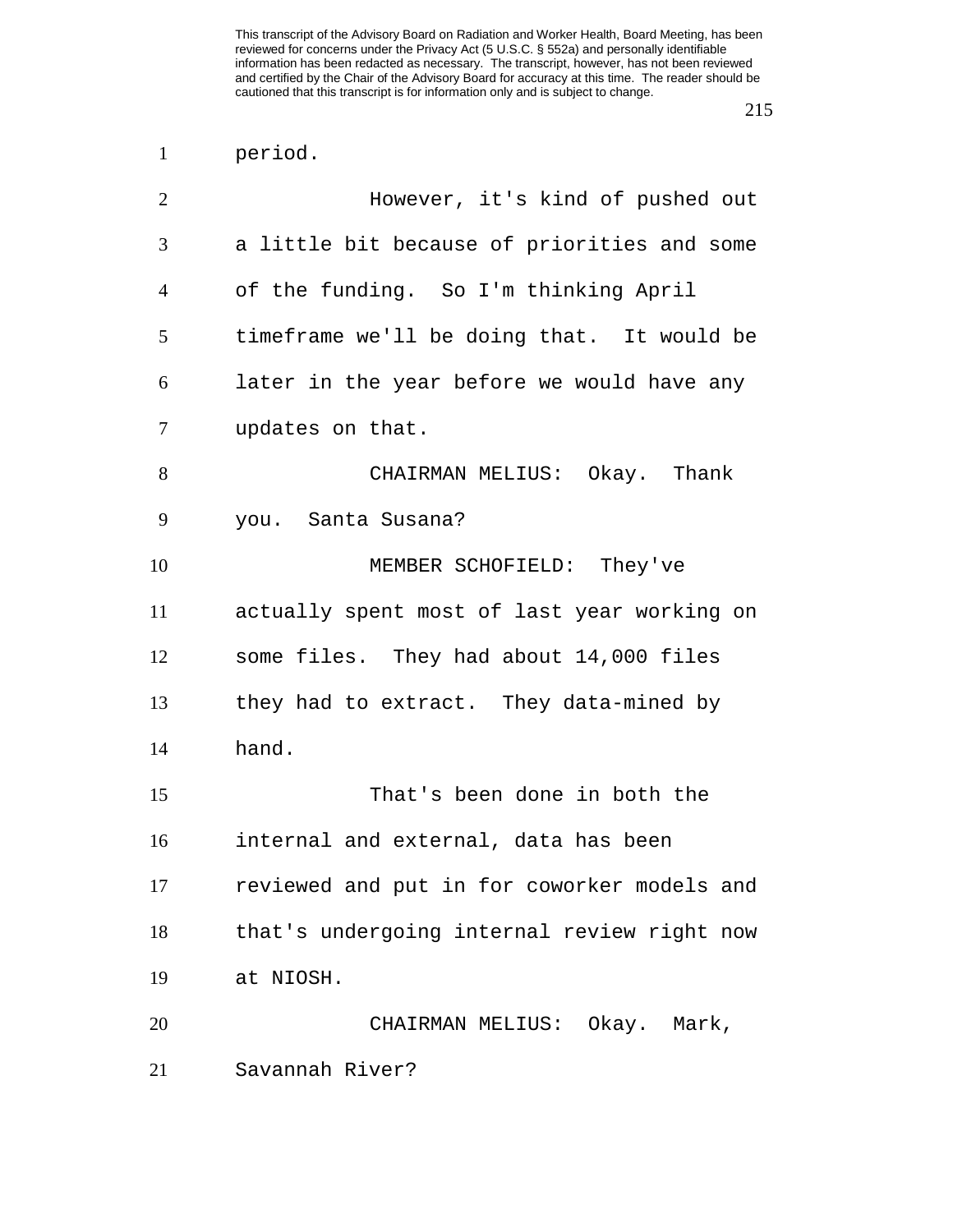MEMBER GRIFFON: Savannah River, we have a meeting scheduled for next work, Work Group meeting, and recently NIOSH provided, I think it was last week or two weeks ago, NIOSH provided SC&A with White Papers on remaining thorium and neptunium issues for Savannah River. I think there are still some questions on this, a sampling plan for this subcontractor database question, and I don't know if NIOSH is going to come forward with that yet. But the notion of whether the issues of the subcontractors' data being available on these databases came up in prior reviews and there's a question about, they want to, I think, sample the database. Yes, go ahead, Jim, if you want to comment on this. DR. NETON: Well I'm not sure that we've decided we want to sample the database.

> **NEAL R. GROSS** COURT REPORTERS AND TRANSCRIBERS 1323 RHODE ISLAND AVE., N.W.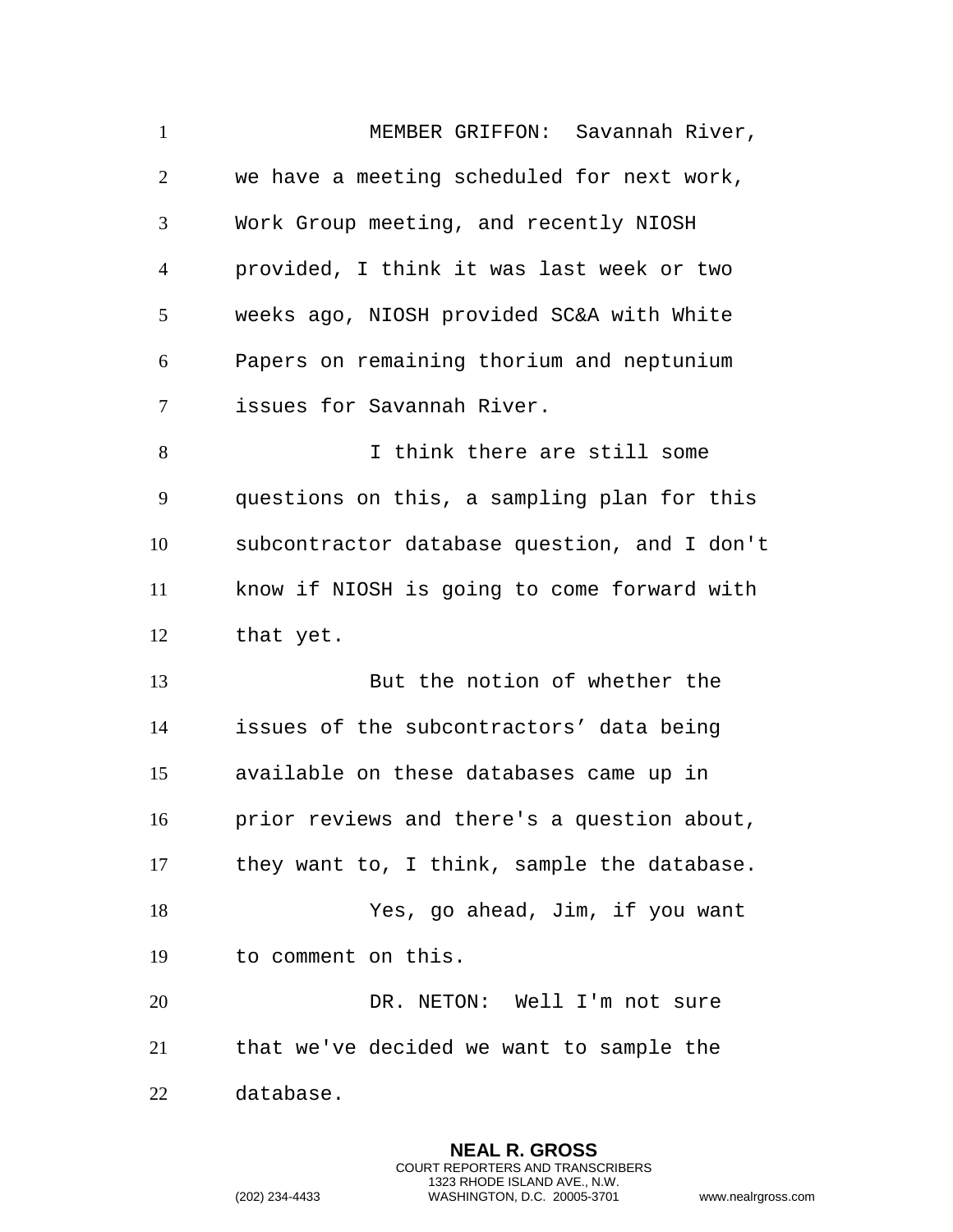| $\mathbf{1}$   | MEMBER GRIFFON: Oh.                         |
|----------------|---------------------------------------------|
| $\overline{2}$ | DR. NETON: Yes, I thought that              |
| 3              | was maybe going to be discussed at the Work |
| 4              | Group meeting whether it was --             |
| 5              | MEMBER GRIFFON: All right.                  |
| 6              | DR. NETON: -- worth going after             |
| 7              | that database.                              |
| 8              | MEMBER GRIFFON: Okay.                       |
| 9              | DR. NETON: Because we had some              |
| 10             | additional -- and we re-interviewed the     |
| 11             | person who made some of those early remarks |
| 12             | and there's additional information to       |
| 13             | discuss.                                    |
| 14             | MEMBER GRIFFON: Yes. Okay. It               |
| 15             | will certainly be a topic of discussion     |
| 16             | anyway.                                     |
| 17             | DR. NETON: Yes. And then after              |
| 18             | that Work Group meeting, we'll make a       |
| 19             | decision as to how to proceed.              |
| 20             | MEMBER GRIFFON: Okay.                       |
| 21             | CHAIRMAN MELIUS: Yes, my                    |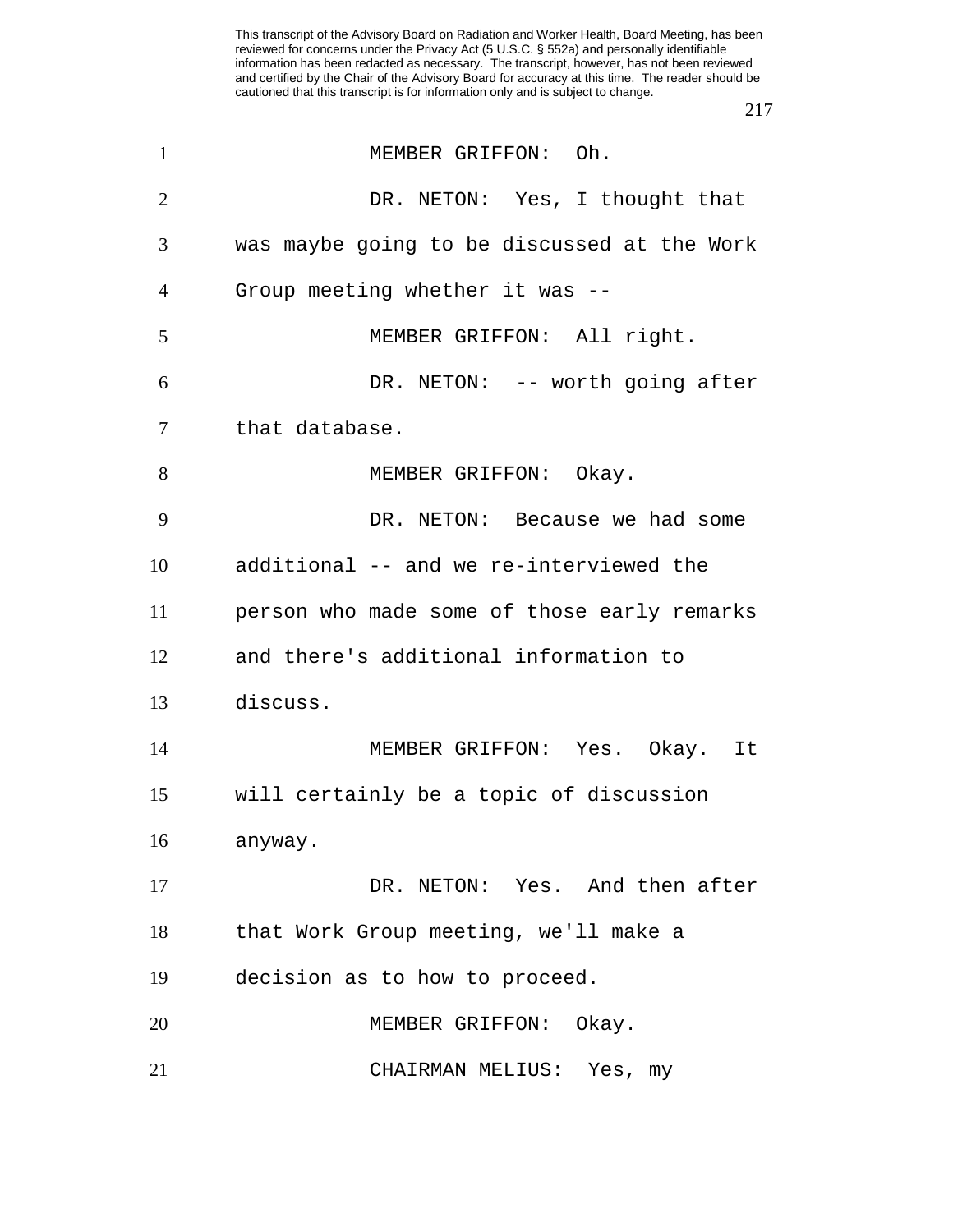understanding from, I think some of the discussions at our prior meeting was that it was a question of, I think it's a question of validation, right? MEMBER GRIFFON: Yes. CHAIRMAN MELIUS: And to validate into the database is going to be a large, very large task, and so I think the Work Group needs to focus on, you know, is there an alternative to that or not, I think. I'm not going to judge that, but -- 12 MEMBER GRIFFON: Yes. CHAIRMAN MELIUS: -- that seems to be the issue because -- 15 MEMBER GRIFFON: Right. CHAIRMAN MELIUS: And it's hard to think how you, you know, if there's questions then they almost, yes, push buttons having to validate them. It's tricky. 21 DR. NETON: Yes. 22 MEMBER GRIFFON: Yes.

> **NEAL R. GROSS** COURT REPORTERS AND TRANSCRIBERS 1323 RHODE ISLAND AVE., N.W. (202) 234-4433 WASHINGTON, D.C. 20005-3701 www.nealrgross.com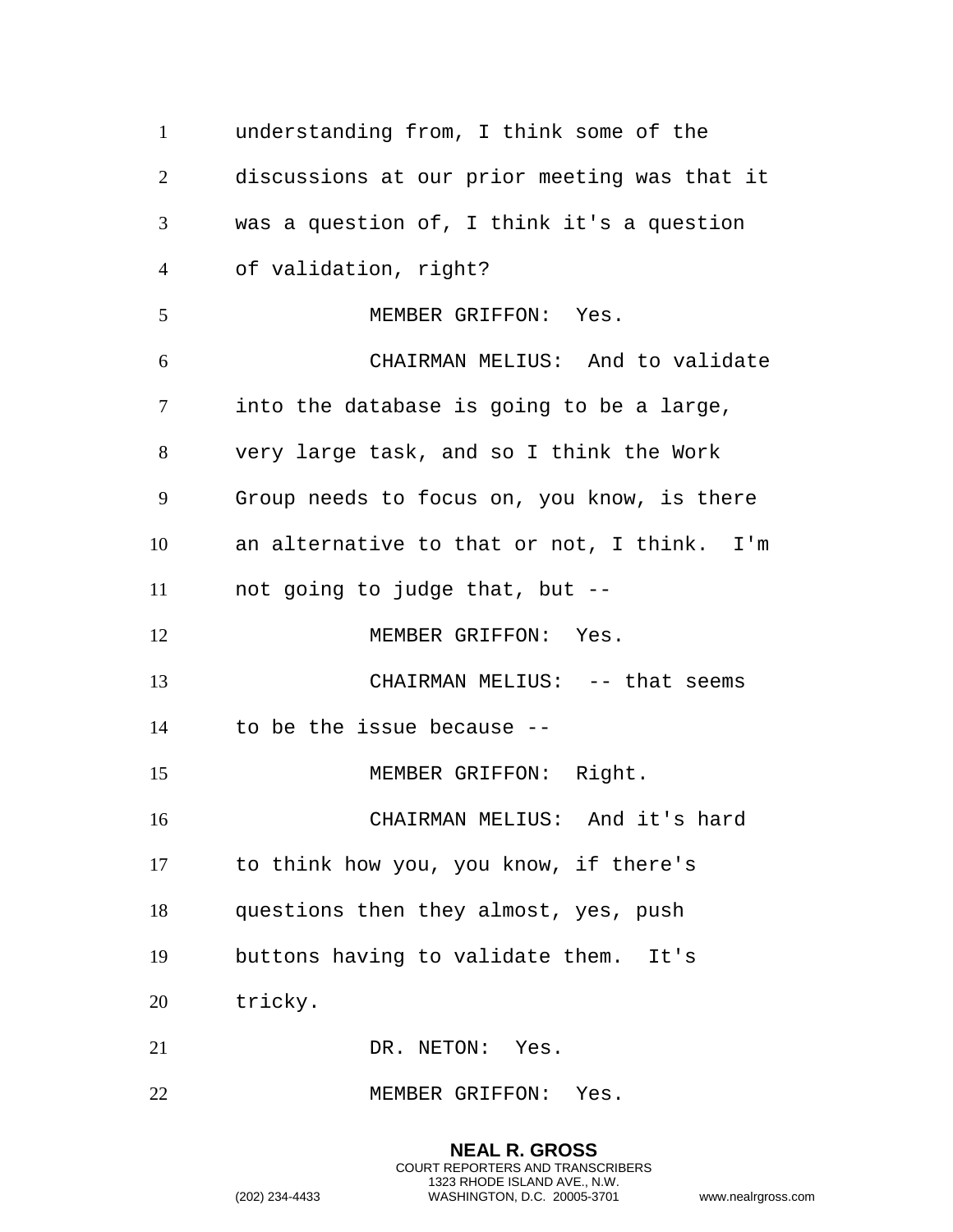| $\mathbf{1}$   | CHAIRMAN MELIUS: Okay. But               |
|----------------|------------------------------------------|
| 2              | you'll have the answer for us next week? |
| 3              | MEMBER GRIFFON: Answer the next          |
| $\overline{4}$ | time, the next meeting, yes.             |
| 5              | CHAIRMAN MELIUS: Dave                    |
| 6              | Richardson, Scientific Issues? Dave, are |
| $\tau$         | you on the line?                         |
| 8              | MEMBER RICHARDSON: Yes, I am.            |
| 9              | CHAIRMAN MELIUS: All right, we           |
| 10             | can hear you.                            |
| 11             | MEMBER RICHARDSON: We didn't             |
| 12             | have a (telephonic interference.)        |
| 13             | CHAIRMAN MELIUS: Hold on, Dave.          |
| 14             | We're having trouble.                    |
| 15             | (Off the record comments)                |
| 16             | MEMBER RICHARDSON: Can you hear          |
| 17             | me?                                      |
| 18             | MR. KATZ: Yes, that's much               |
| 19             | better.                                  |
| 20             | CHAIRMAN MELIUS: Yes, it's               |
| 21             | better now. Yes, go again.               |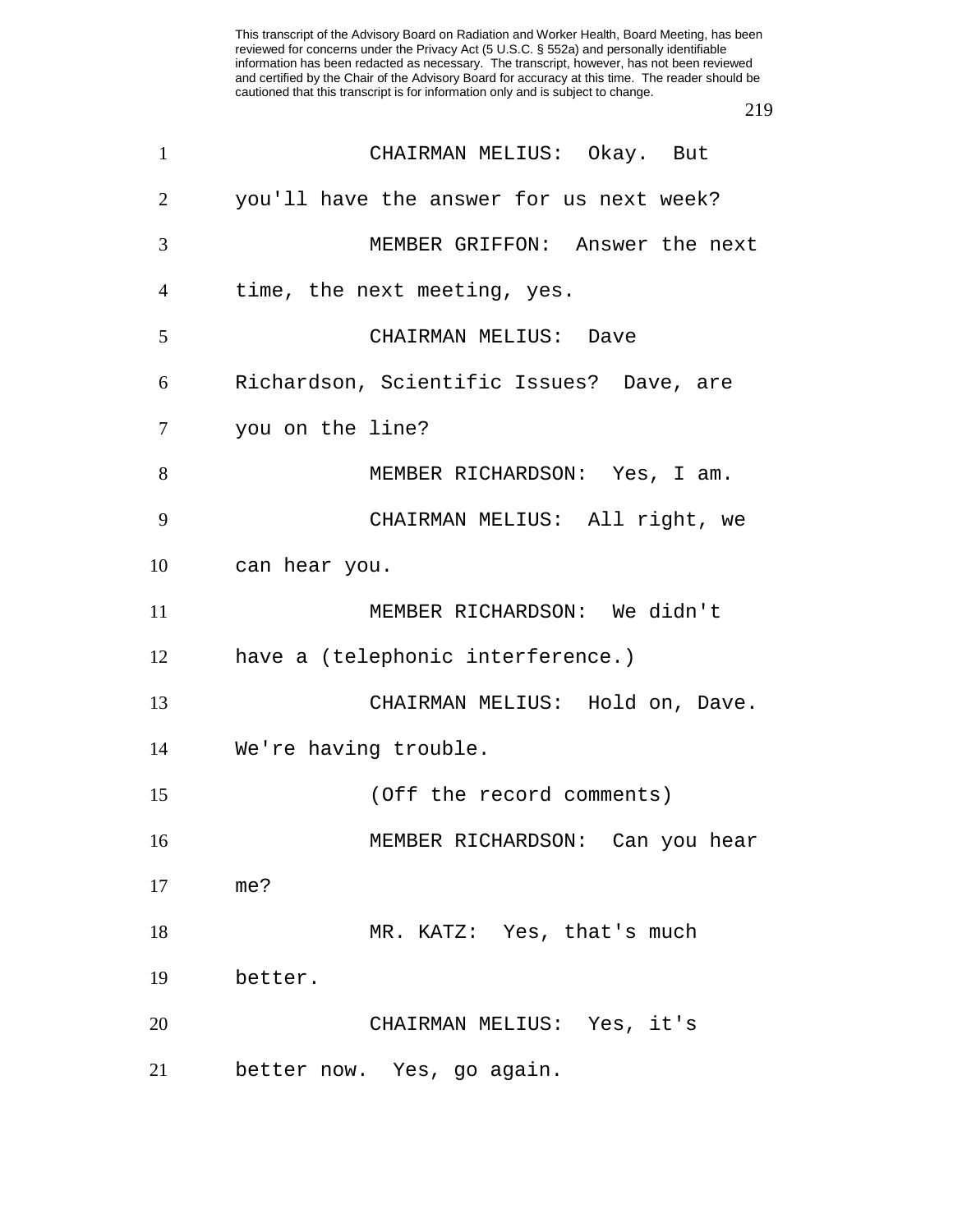MEMBER RICHARDSON: Okay. I had hoped that we were going to, I was going to be able to schedule the meeting before this one, but we haven't met since then. I have nothing to report except that it's high on the intention list. CHAIRMAN MELIUS: Okay, fair enough. Thanks, Dave. SEC Cohort Issues Group, I think we've already reported. It's the 250-day issue, so we're moving along. Dave Kotelchuck, Subcommittee on Dose Reconstruction? MEMBER KOTELCHUCK: Yes. We last met on November 20th. Our next scheduled meeting is this coming Thursday, February 6th at 10:00 a.m. For better and worse we're continuing to do our work by conference calls. In terms of the blind reviews, first Grady at the last meeting reported that they had done nine blind reviews of ORAU data, that is internally, and they had

> **NEAL R. GROSS** COURT REPORTERS AND TRANSCRIBERS 1323 RHODE ISLAND AVE., N.W.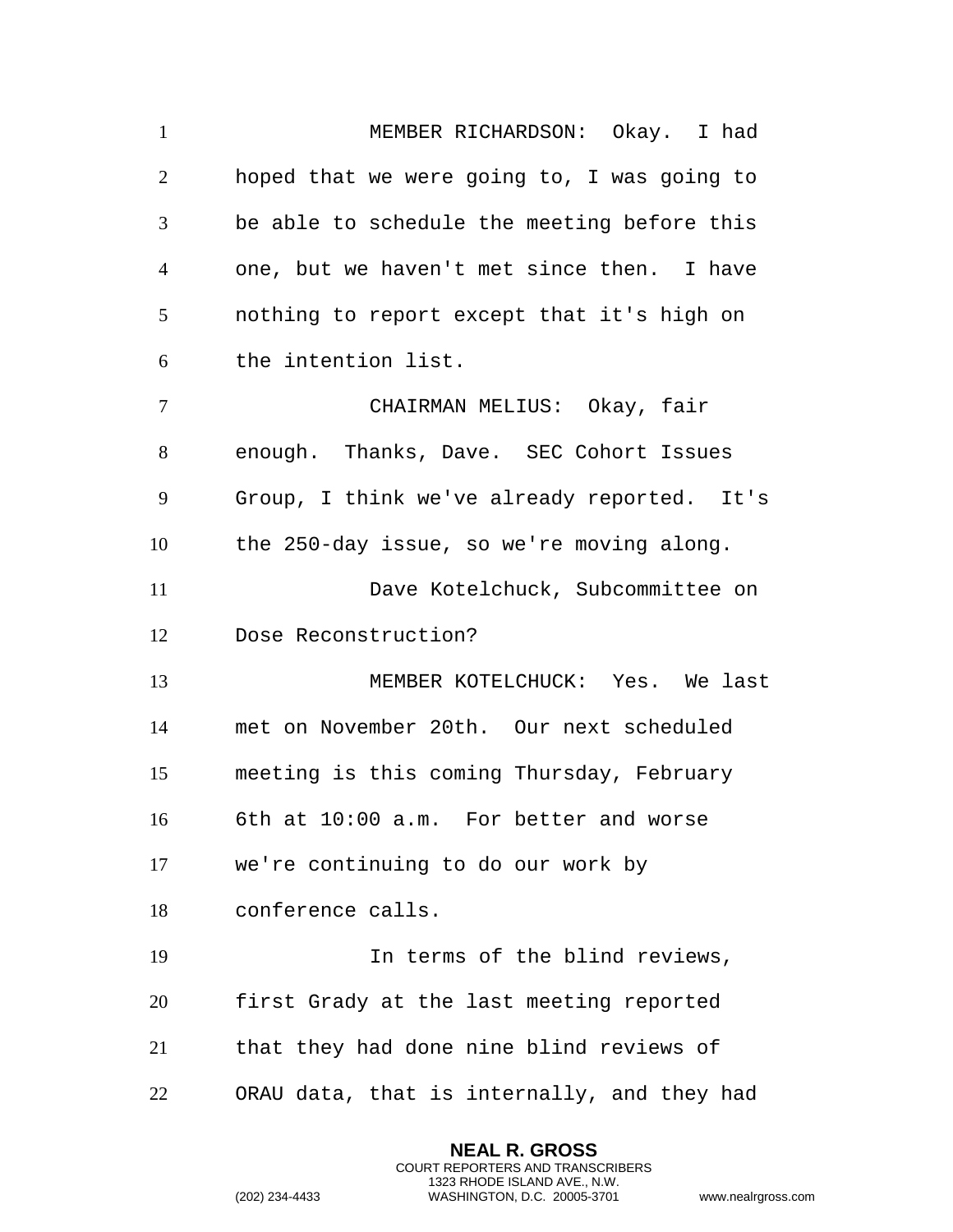| $\mathbf{1}$   | agreement on the decisions in all the cases. |
|----------------|----------------------------------------------|
| $\overline{2}$ | For Set 17, the six blind reviews            |
| 3              | that SC&A is doing, the first three have     |
| $\overline{4}$ | already been long reported. The next two,    |
| 5              | four and five, are almost done, they're      |
| 6              | being done in internal review and we should  |
| $\tau$         | get a report from that soon, and that leaves |
| 8              | one to go.                                   |
| 9              | So we don't have a final result              |
| 10             | on any of the last three, but two-thirds of  |
| 11             | them will be done soon. In our dose          |
| 12             | reconstruction, we still have one case from  |
| 13             | Set 9, from Huntington, it's a TBD issue,    |
| 14             | and hopefully that will get resolved         |
| 15             | sometime soon.                               |
| 16             | On Sets 10 through 13, which                 |
| 17             | we've been working on for a long time, it's  |
| 18             | almost done. We have Rocky Flats, LANL --    |
| 19             | we've finished Rocky Flats, LANL, Paducah,   |
| 20             | Portsmouth, Hanford has one remaining, and   |
| 21             | we chose cases for Set 18 now.               |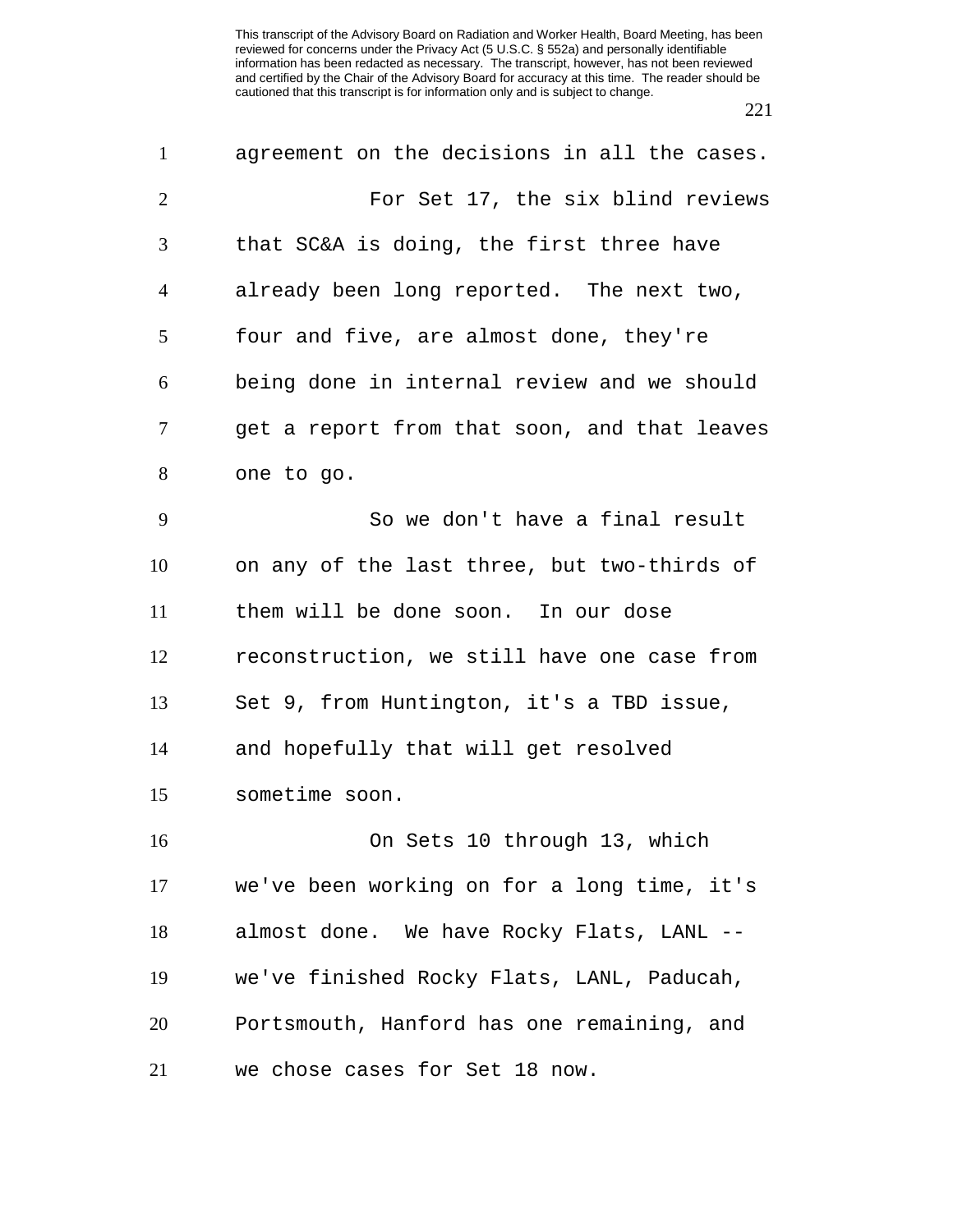1 at our next meeting we expect to go over the five remaining, Oak Ridge National Laboratory, and we have twelve other ones scattered in seven plants and I don't know how many of those we'll get to go through or how many will be done by the time of next meeting. 8 So that, I think that completes our report. CHAIRMAN MELIUS: Okay. Thank you. I just had two things, one is that, you know, there are some concerns about the delays because of the government issue, you know, budget issues, in terms of awarding contracts and so forth. So, Dave, if you can keep in touch with Ted and we'll be in touch with SC&A. We've had a little juggling and trying to figure out what's appropriate, how to keep this process moving. 21 But there may be some, you know, delays or, just simply because of the

> **NEAL R. GROSS** COURT REPORTERS AND TRANSCRIBERS 1323 RHODE ISLAND AVE., N.W.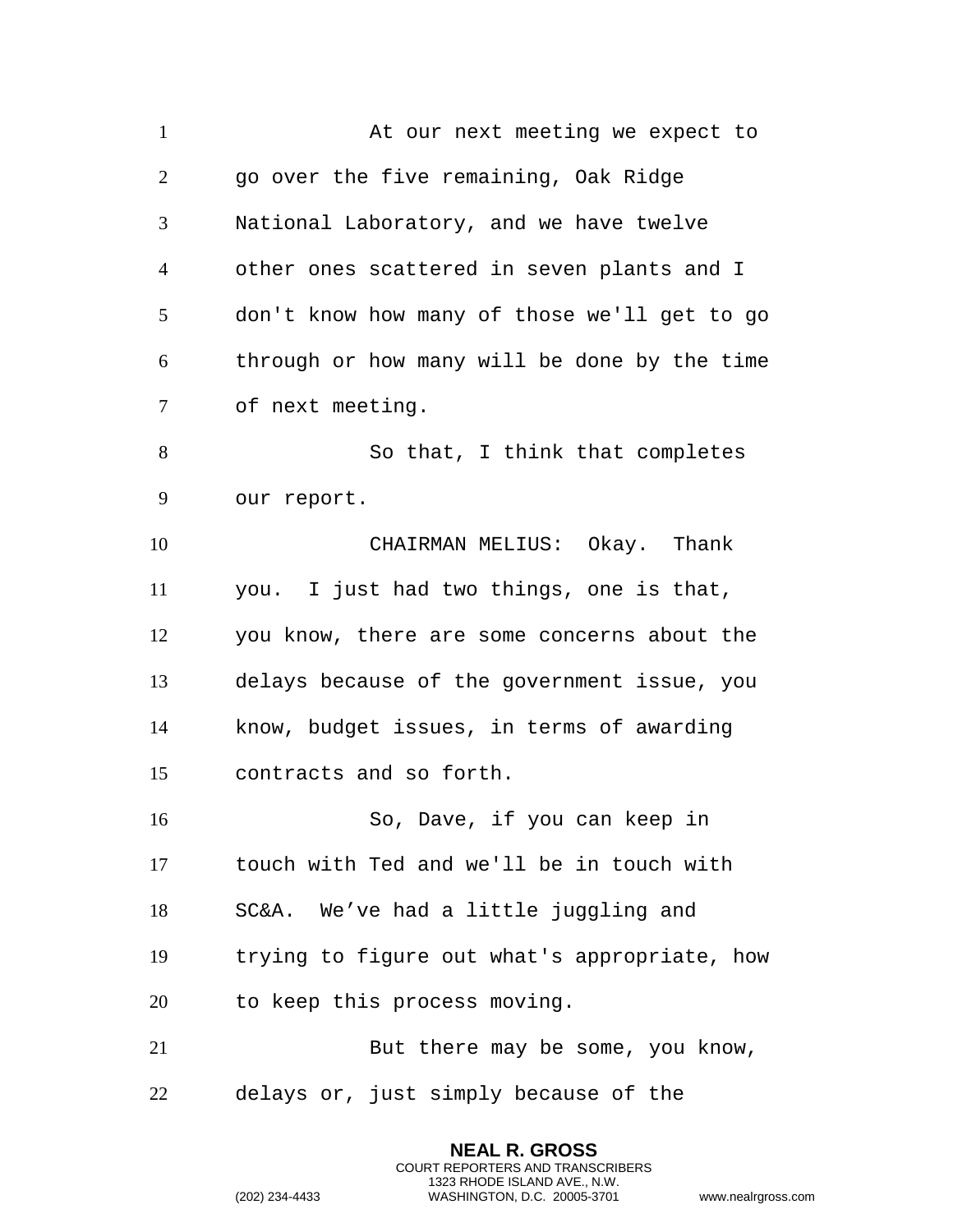contract process.

| 2              | MEMBER KOTELCHUCK: Right. We                 |
|----------------|----------------------------------------------|
| 3              | will keep track.                             |
| $\overline{4}$ | CHAIRMAN MELIUS: Yes.                        |
| 5              | MEMBER KOTELCHUCK: And stay in               |
| 6              | touch.                                       |
| $\overline{7}$ | CHAIRMAN MELIUS: Secondly, I                 |
| 8              | believe during this last set of, where the   |
| 9              | Board Members were reviewing, I believe it   |
| 10             | was Wanda brought up an issue where she was  |
| 11             | very concerned about an error that was,      |
| 12             | appeared to have been made in a dose         |
| 13             | reconstruction, and I think actually         |
| 14             | somebody else pointed out another error if I |
| 15             | recall correctly.                            |
| 16             | It was sort of a question on a,              |
| 17             | you know, procedurally what happens in that  |
| 18             | case and I think what we've said in that     |
| 19             | case was to bring it to the attention of,    |
| 20             | you know, DCAS, you know, leadership and get |
| 21             | it addressed at least so they know and can   |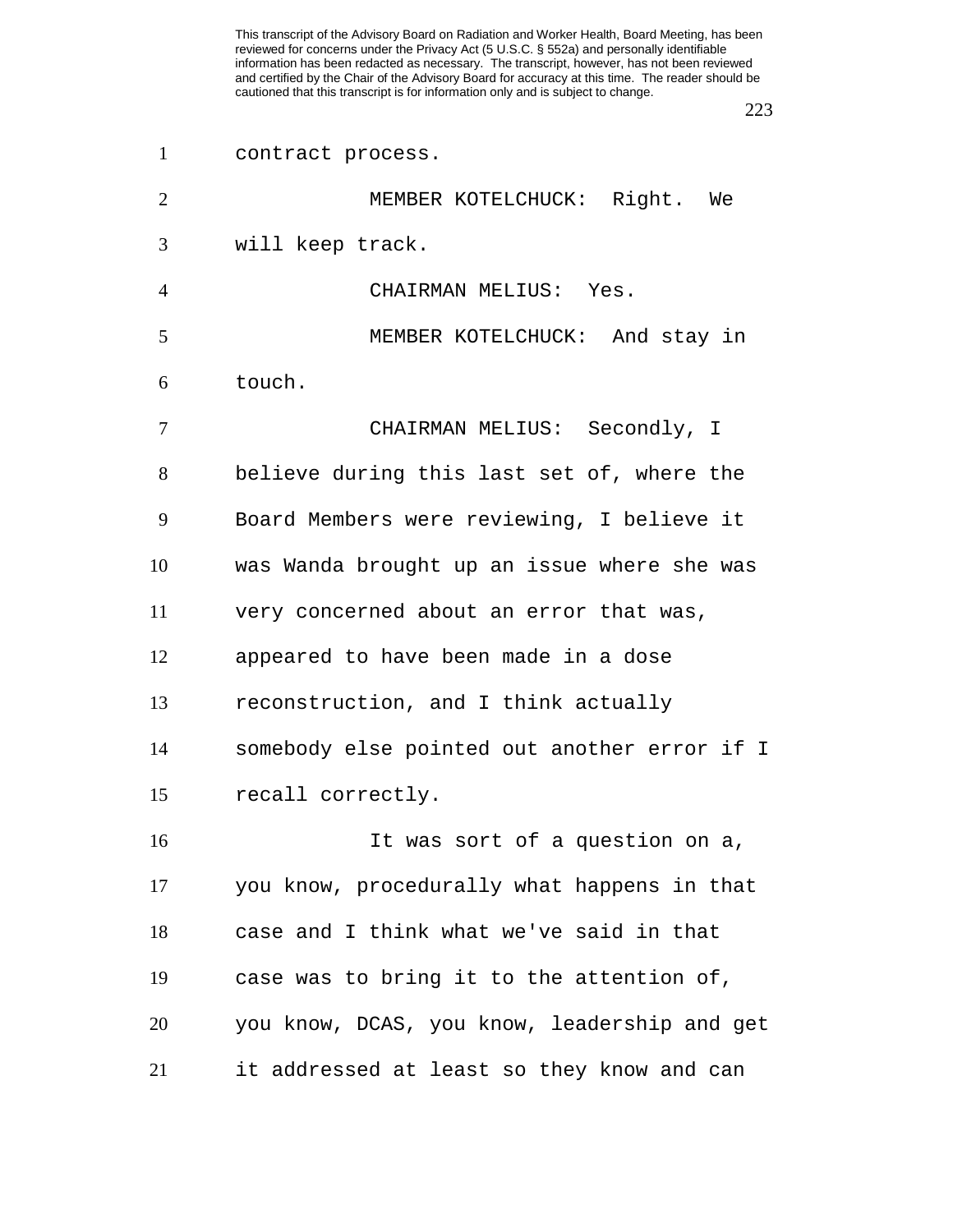follow up rather than waiting for it to go through the whole resolution process. My recollection going back a number of years, early on, is that we had a similar issue arise and that was the procedure the Board had approved and so forth. So for any other Board Members and for SC&A, when that does occur and, you know, let's, you know, move on it and get it addressed so we don't have to wait for the whole process to do that. MEMBER KOTELCHUCK: Yes, okay. CHAIRMAN MELIUS: Yes. MEMBER KOTELCHUCK: Also, in case there was -- I may have used the phrase next Thursday, it is, the next meeting of the Subcommittee is February 6th. I think I said that, but I may have also referred to it later as next Thursday and it is Thursday a week. MR. KATZ: This is Ted just

> **NEAL R. GROSS** COURT REPORTERS AND TRANSCRIBERS 1323 RHODE ISLAND AVE., N.W.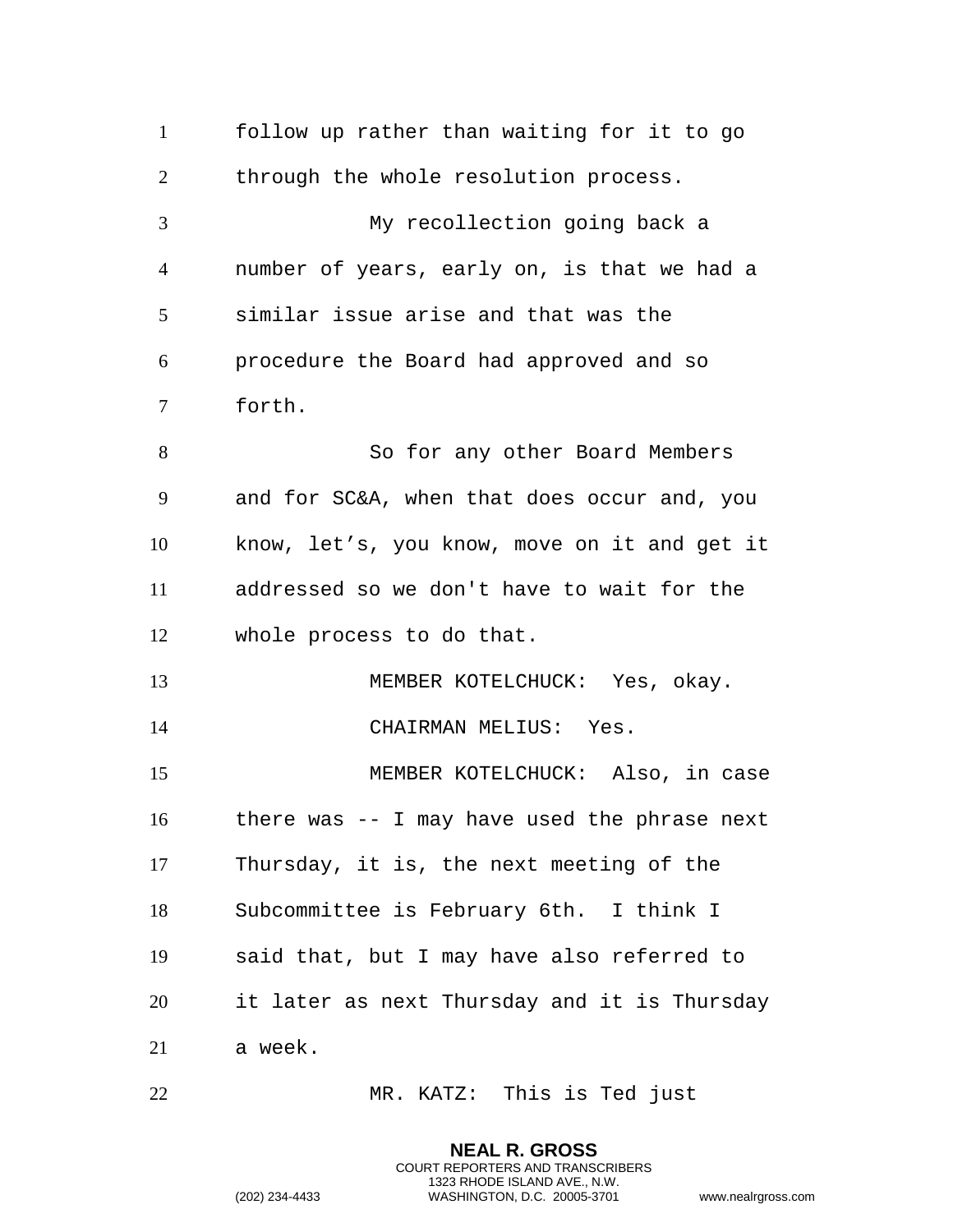| $\mathbf{1}$   | adding on to what Dr. Melius just explained. |
|----------------|----------------------------------------------|
| $\overline{2}$ | I have advised SC&A also, in addition to all |
| 3              | of what he just said, but for when they come |
| $\overline{4}$ | across these types of cases where they have  |
| 5              | concern that the decision might change, even |
| 6              | before they have even necessarily managed to |
| $\overline{7}$ | bring it to, you know, present it to the two |
| 8              | Board Members that review each of these      |
| 9              | cases, but to notify me up front and try to  |
| 10             | get this addressed sooner just for the sake  |
| 11             | of timeliness.                               |
| 12             | CHAIRMAN MELIUS: Yes. No,                    |
| 13             | again, these are very rare instances. I was  |
| 14             | not, and obviously because we didn't all     |
| 15             | recall the old procedure we had discussed,   |
| 16             | you know, probably seven or eight years ago  |
| 17             | or something.                                |
| 18             | I think it's some sign that it's             |
| 19             | not something that happens commonly, but     |
| 20             | when it does, let's move and get it          |
| 21             | addressed, so we'll do that.                 |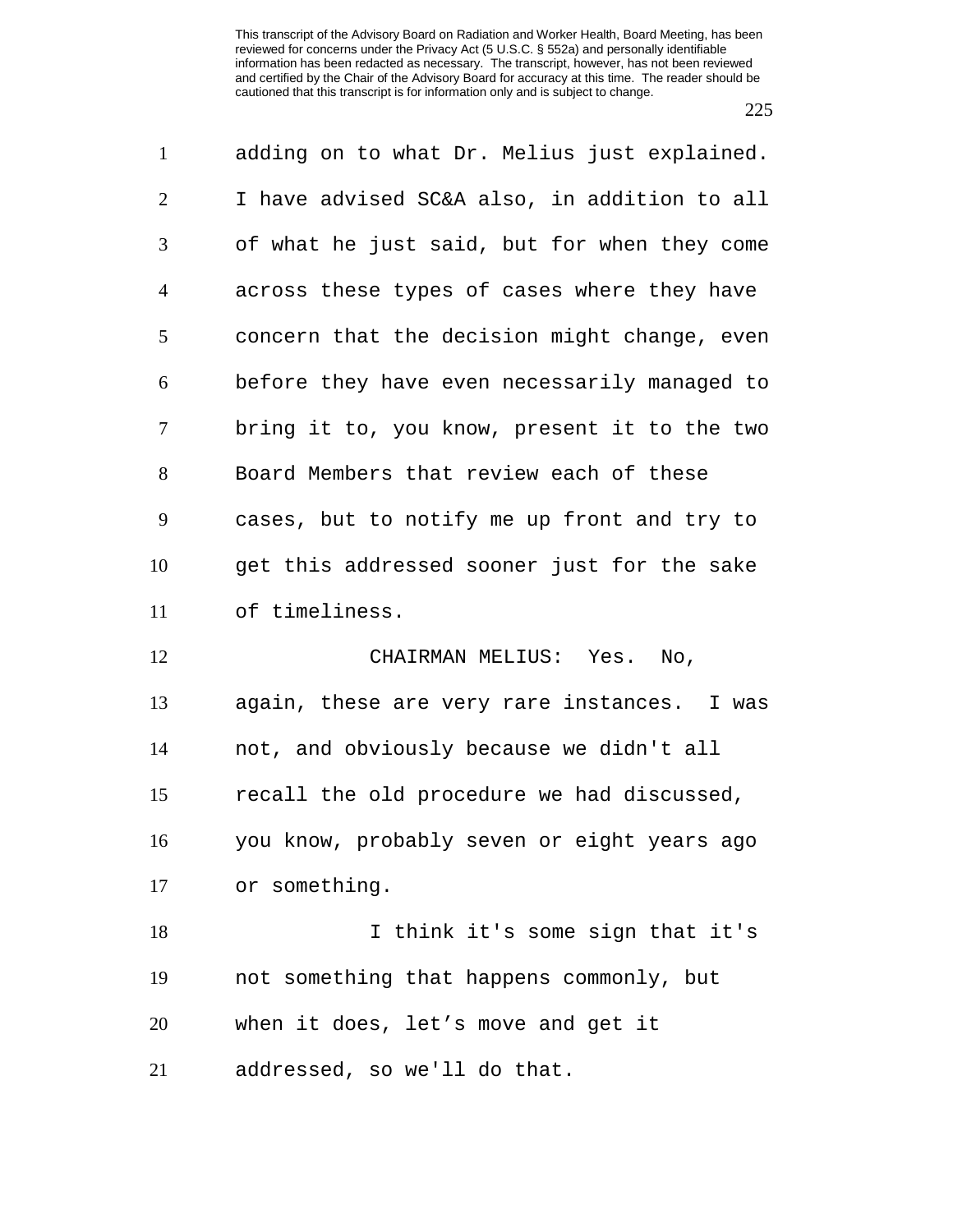| $\mathbf{1}$   | And probably by the time it                  |
|----------------|----------------------------------------------|
| 2              | happens again we'll have forgotten again,    |
| 3              | but what can you do? Wanda, Subcommittee on  |
| $\overline{4}$ | Procedures?                                  |
| 5              | MEMBER MUNN: We have not met                 |
| 6              | since our last Board teleconference and      |
| 7              | therefore I have nothing new to report.      |
| 8              | We're due to meet on February 13th for our   |
| 9              | next meeting.                                |
| 10             | The prior one on which I reported            |
| 11             | before was November 7th. Very quickly,       |
| 12             | broad brush, against what I have already     |
| 13             | spoken to you about, we are focusing much    |
| 14             | more currently on PERs than we have before.  |
| 15             | At the time of our last meeting              |
| 16             | there were 46 total PERs out there and 23 of |
| 17             | them had been assigned. We're covering       |
| 18             | quite a bit of material with those PERs.     |
| 19             | Y-12's TBD revision is attached              |
| 20             | to PER 31 and there are currently some --    |
| 21             | there's a thorium issue involved there       |
| 22             | that's still active.                         |

**NEAL R. GROSS** COURT REPORTERS AND TRANSCRIBERS 1323 RHODE ISLAND AVE., N.W.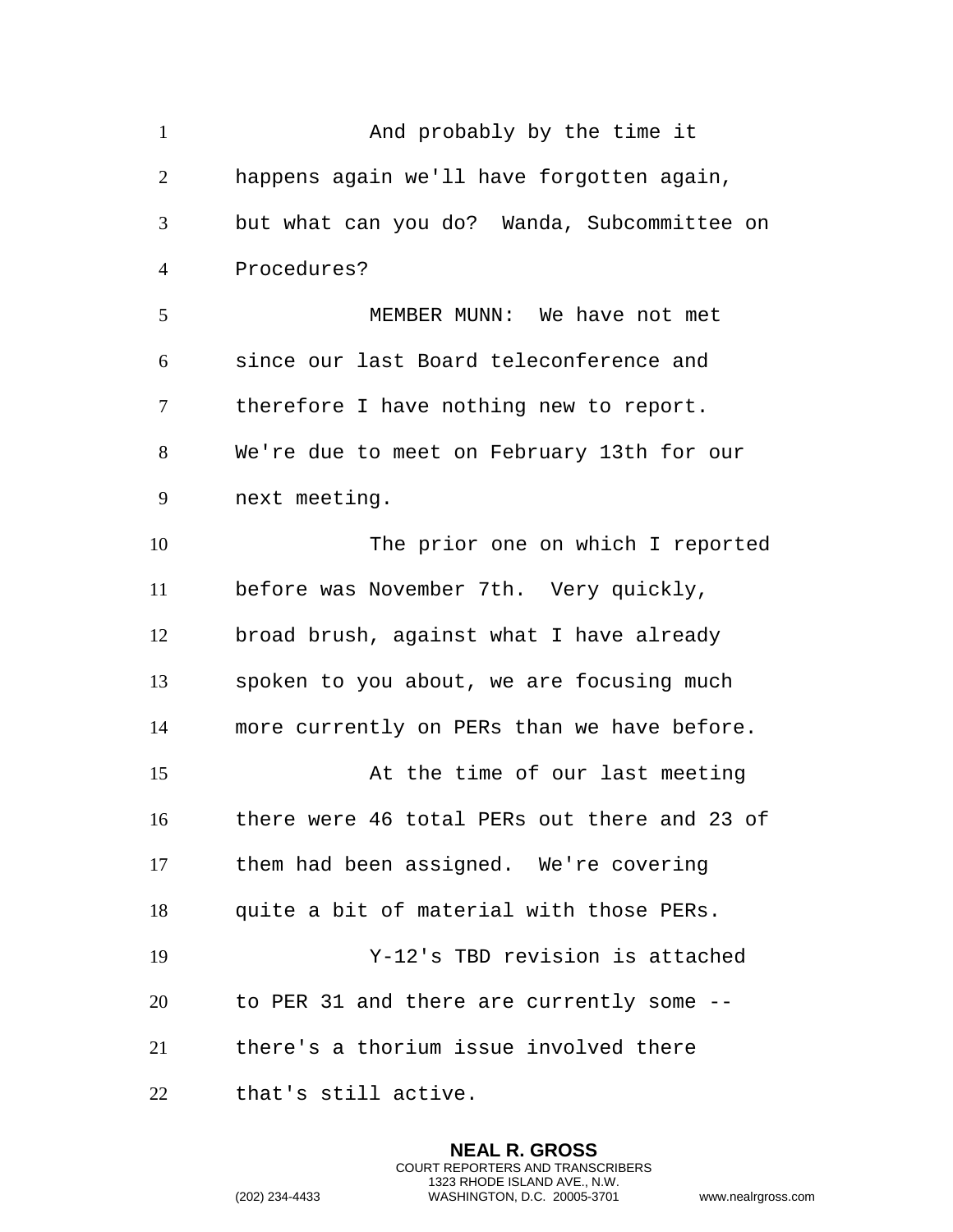| $\mathbf{1}$   | PER 30 was a Savannah River Site             |
|----------------|----------------------------------------------|
| 2              | TBD, and that's now done; it's completed.    |
| 3              | We have PER 14, that's the construction      |
| $\overline{4}$ | trade workers issue, still has several open  |
| 5              | items that we're dealing with.               |
| 6              | We have, both our Subcommittee               |
| $\tau$         | and the Dose Reconstruction Subcommittee has |
| 8              | had occasion to address issues with respect  |
| 9              | to skin exposure and particulate deposition. |
| 10             | You are going to see, I think, White Papers  |
| 11             | that will clear that up.                     |
| 12             | There was to be a technical call             |
| 13             | about that issue last month, I believe, but  |
| 14             | that didn't come to fruition simply because  |
| 15             | the parties had discussed this and it's my   |
| 16             | understanding that there is agreement on     |
| 17             | several items that were of concern.          |
| 18             | So we may have something new for             |
| 19             | you after our meeting on the 13th. PER 20,   |
| 20             | which was the Blockson TBD review has now    |
| 21             | been resolved and should be closed by the    |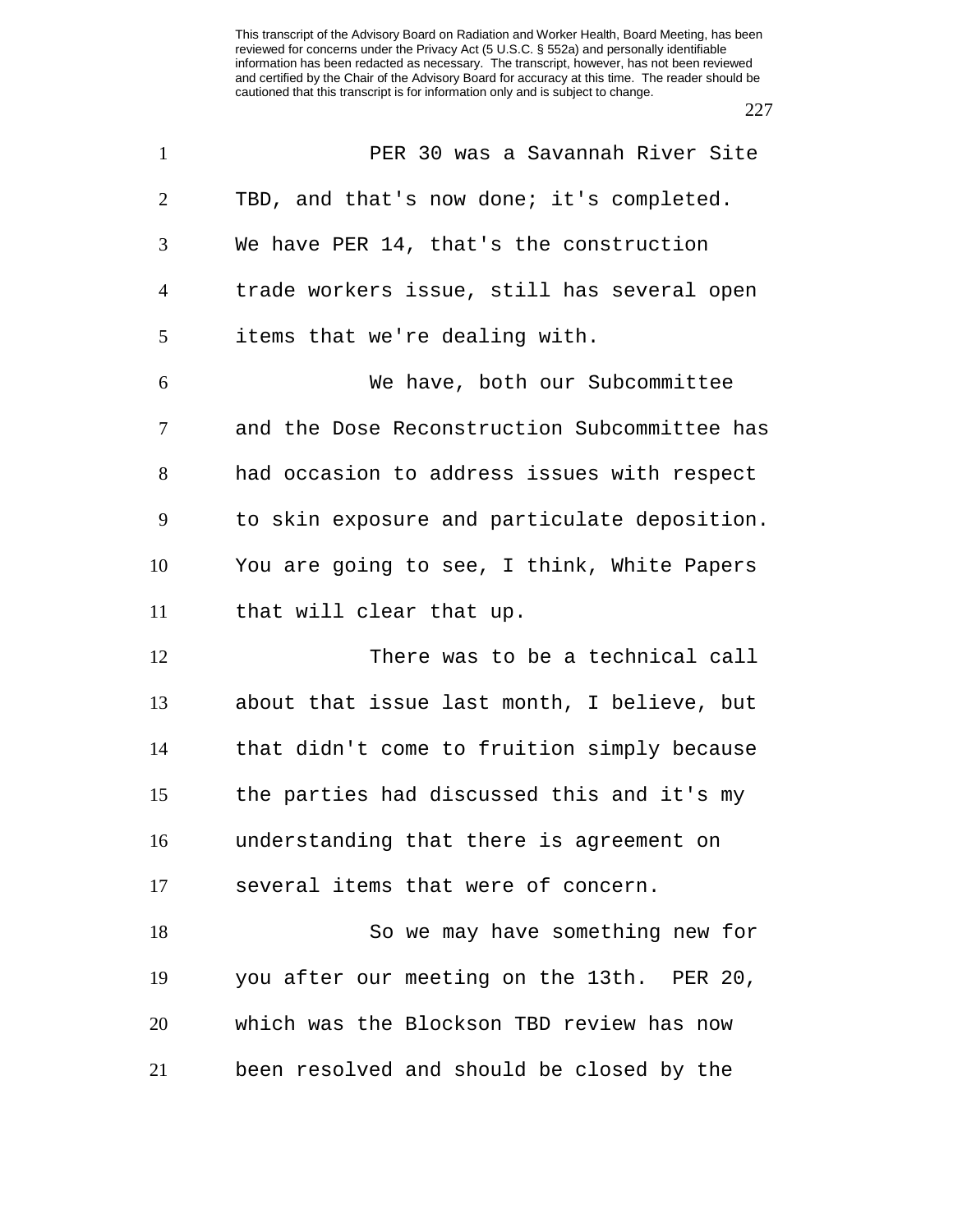time our next meeting comes around.

 There were a couple of responses that were still needed for, or two issues, we'll see how those go next time. K-25 TBD and TIB revisions are covered by PER 11 and we have several responses, I think, are going to resolve three of those, or two of those issues next time. The stratified coworker data sets issue out of Report 53 has been referred to the SEC Work Group and it's our understanding that there will be a report on that next time. So, I could go on individually, but I don't think it really gets us anywhere. We have OTIB-83 which we'll be addressing next time and 34 which is internal dosimetry coworker data sets for X- 10 that are coming up next time. 20 And we have, I hope, had the advantage of having a new look at SC&A's report for their coordination activities in

> **NEAL R. GROSS** COURT REPORTERS AND TRANSCRIBERS 1323 RHODE ISLAND AVE., N.W.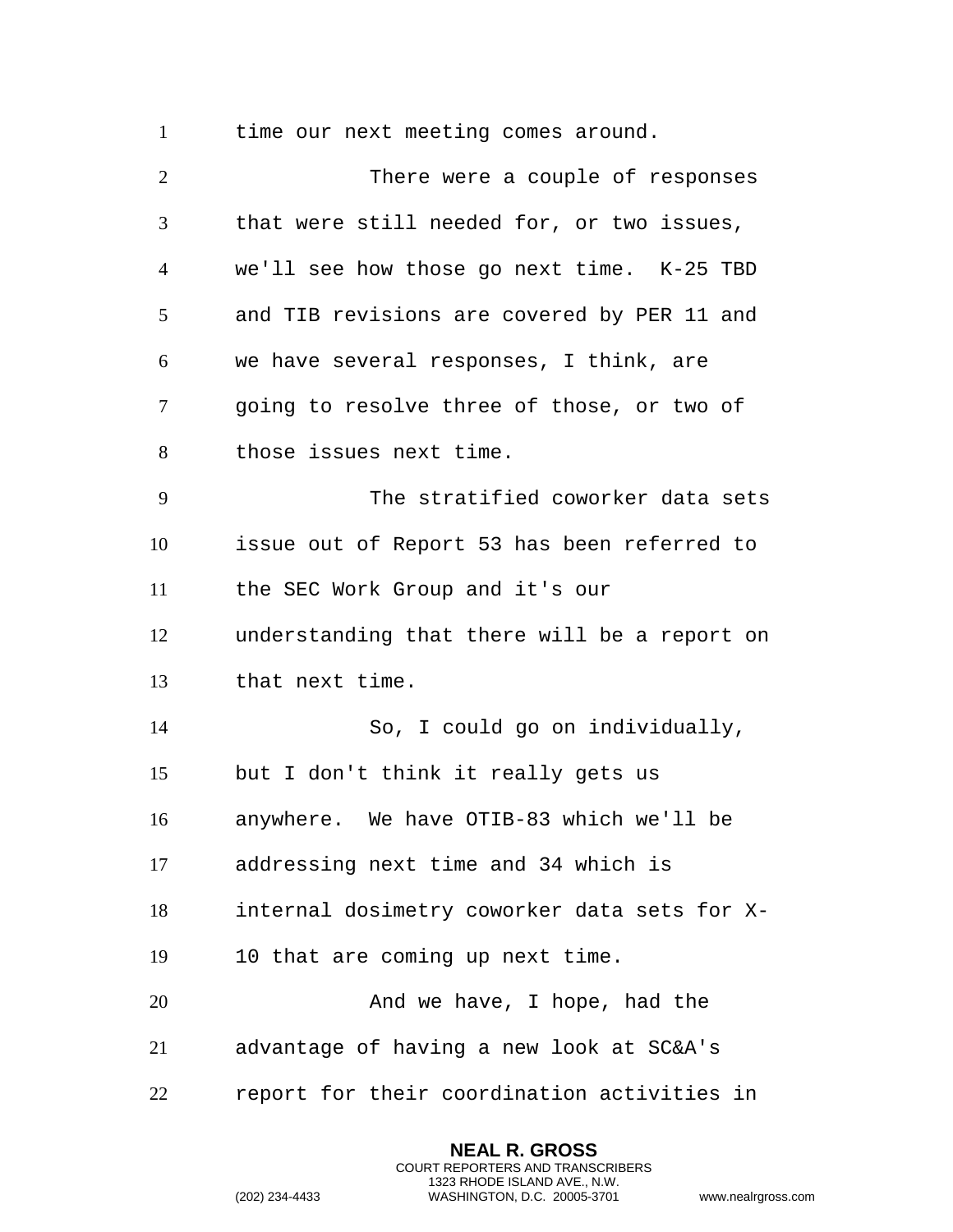## recent months.

| $\overline{2}$ | If you've seen that, then you've            |
|----------------|---------------------------------------------|
| 3              | seen the total report from where we are and |
| 4              | what we've done. We've addressed more than  |
| 5              | 600 individual findings and over 80 percent |
| 6              | of those are now complete.                  |
| $\tau$         | So we're doing well, depending              |
| 8              | upon what the next set of PERs bring for us |
| 9              | and how thorny the few remaining issues are |
| 10             | that we have. Thanks.                       |
| 11             | CHAIRMAN MELIUS: Thank you,                 |
| 12             | Wanda. Both Paul and I, who are on the SEC  |
| 13             | Review Group, appreciate some clarification |
| 14             | later about what you referred to us.        |
| 15             | MEMBER MUNN: Okay.                          |
| 16             | CHAIRMAN MELIUS: Because we're              |
| 17             | confused.                                   |
| 18             | MEMBER MUNN: All right.                     |
| 19             | CHAIRMAN MELIUS: Do that, but in            |
| 20             | the interest of time, let's move along.     |
| 21             | Next, TBD-6000?                             |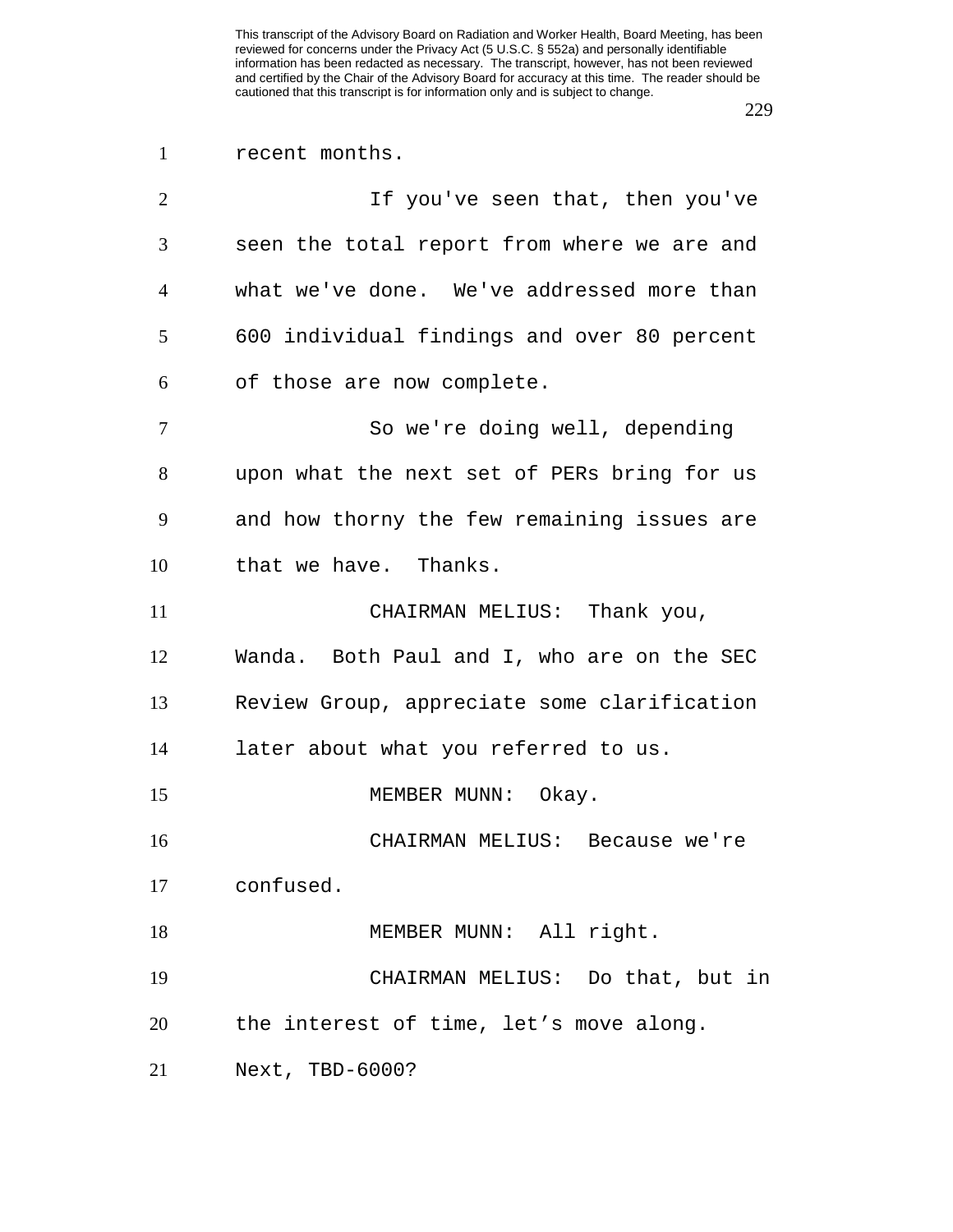MEMBER ZIEMER: Well we now have additional work for TBD-6000 based on the Board's action earlier today so we will be scheduling a meeting to deal with the Joslyn issues. The other thing we have on our agenda is Simonds Saw & Steel. We last dealt with them in the summer of last year during one of our meetings in June. 10 10 10 In the subsequent months, there have been some materials being prepared by NIOSH in response to the SC&A issues and questions. The last item we were awaiting was on Issue 7 from, I don't remember what it was exactly, but it's Issue 7 from NIOSH, and I believe that now has been completed. I'm trying to recall whether or not NIOSH has, or whether SC&A has received that. Jim is shaking his head no. I thought I got a report from Tom Tomes earlier that they were done or about done

> **NEAL R. GROSS** COURT REPORTERS AND TRANSCRIBERS 1323 RHODE ISLAND AVE., N.W.

```
(202) 234-4433 WASHINGTON, D.C. 20005-3701 www.nealrgross.com
```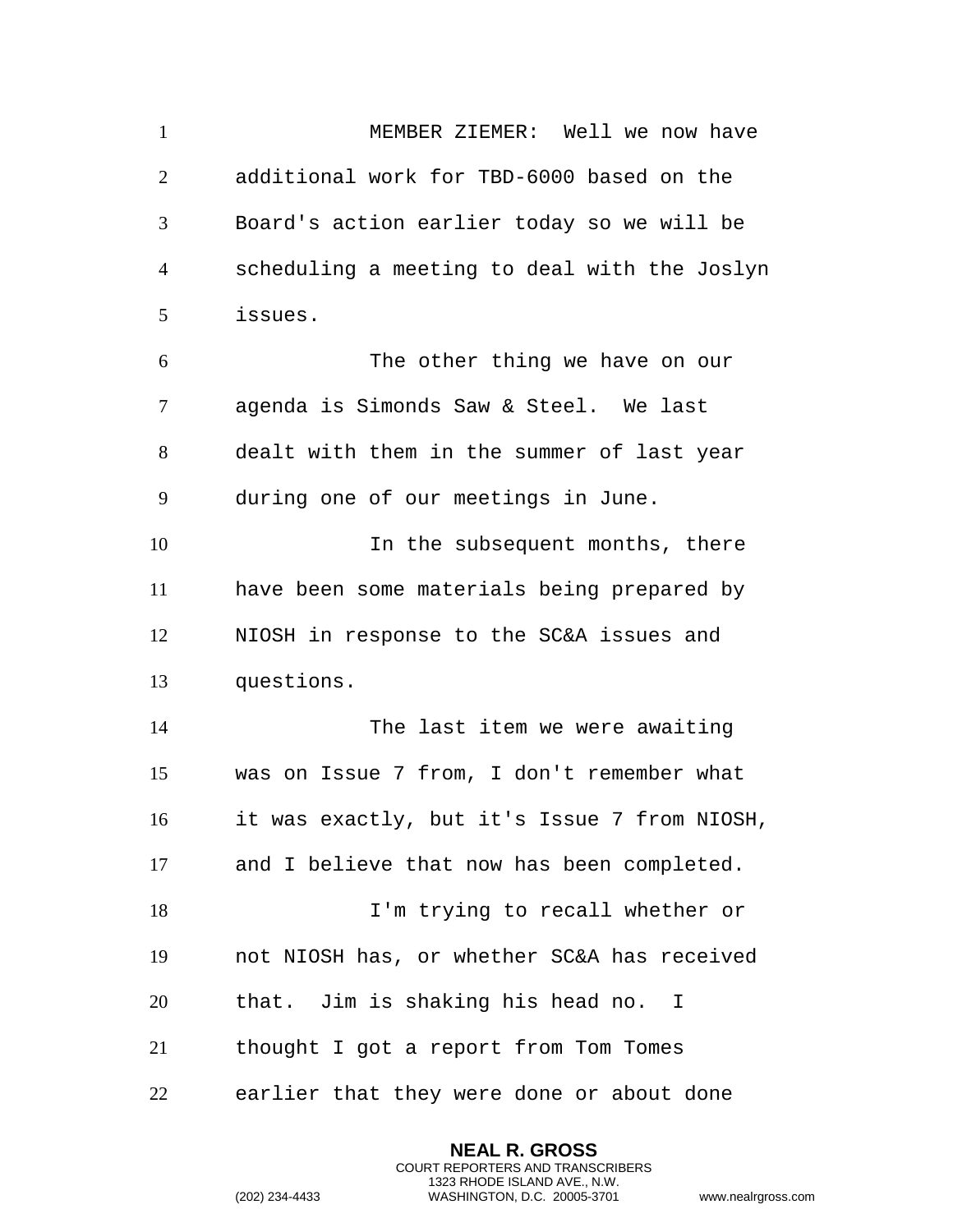| $\mathbf{1}$   | with Issue 7.                               |
|----------------|---------------------------------------------|
| $\overline{2}$ | DR. NETON: Tom Tomes has                    |
| 3              | finished his review of the response, but    |
| $\overline{4}$ | it's an internal review.                    |
| 5              | MEMBER ZIEMER: Oh, it's an                  |
| 6              | internal viewing going on, okay.            |
| 7              | DR. NETON: It should be out                 |
| 8              | shortly though.                             |
| 9              | MEMBER ZIEMER: Right.                       |
| 10             | DR. NETON: Very shortly.                    |
| 11             | MEMBER ZIEMER: So that will be              |
| 12             | going to SC&A very soon and once they are   |
| 13             | done with their review plus the review of   |
| 14             | the Joslyn issue, why, we'll schedule a     |
| 15             | meeting on those two items we need to deal  |
| 16             | with.                                       |
| 17             | Actually there's some other                 |
| 18             | issues at Simonds Saw & Steel. I think      |
| 19             | Issues 2 through 5 are basically agreed to  |
| 20             | already between SC&A and NIOSH and we'll be |
| 21             | able to close.                              |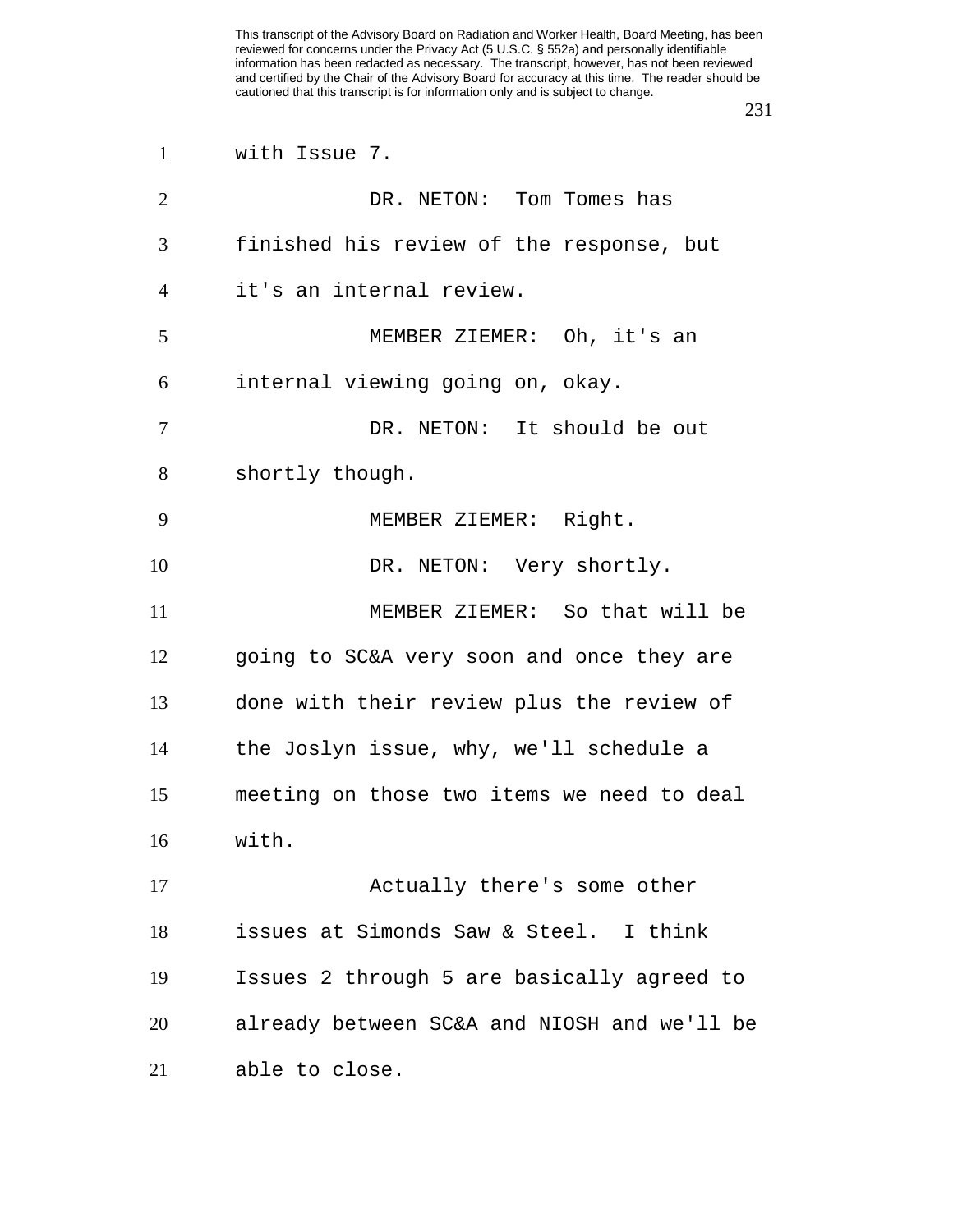| $\mathbf{1}$   | We still need to deal with I                 |
|----------------|----------------------------------------------|
| $\overline{2}$ | think Issues 6 and 7. In SC&A's Board        |
| 3              | Coordination Document, which I think was     |
| $\overline{4}$ | just referred to a moment ago by Wanda,      |
| 5              | there is a more detailed description of some |
| 6              | of these things including the Simonds Saw &  |
| 7              | Steel.                                       |
| 8              | So I appreciate SC&A, your work              |
| 9              | on that document because it helps us, too,   |
| 10             | on the Work Groups.                          |
| 11             | CHAIRMAN MELIUS: I appreciate                |
| 12             | the SC&A document also, and by submitting it |
| 13             | late, I get it just as I'm leaving the       |
| 14             | office to go to the airport, so I had to     |
| 15             | print out and, you know, read it. That was   |
| 16             | good timing. I was forced to pay attention   |
| 17             | to it.                                       |
| 18             | I had actually missed it. I                  |
| 19             | emailed Ted the night before, I think, to    |
| 20             | ask him where it was because I hadn't seen   |
| 21             | it, but anyway thank you. It is helpful to   |
| 22             | have that and the effort involved.<br>Son of |

**NEAL R. GROSS** COURT REPORTERS AND TRANSCRIBERS 1323 RHODE ISLAND AVE., N.W.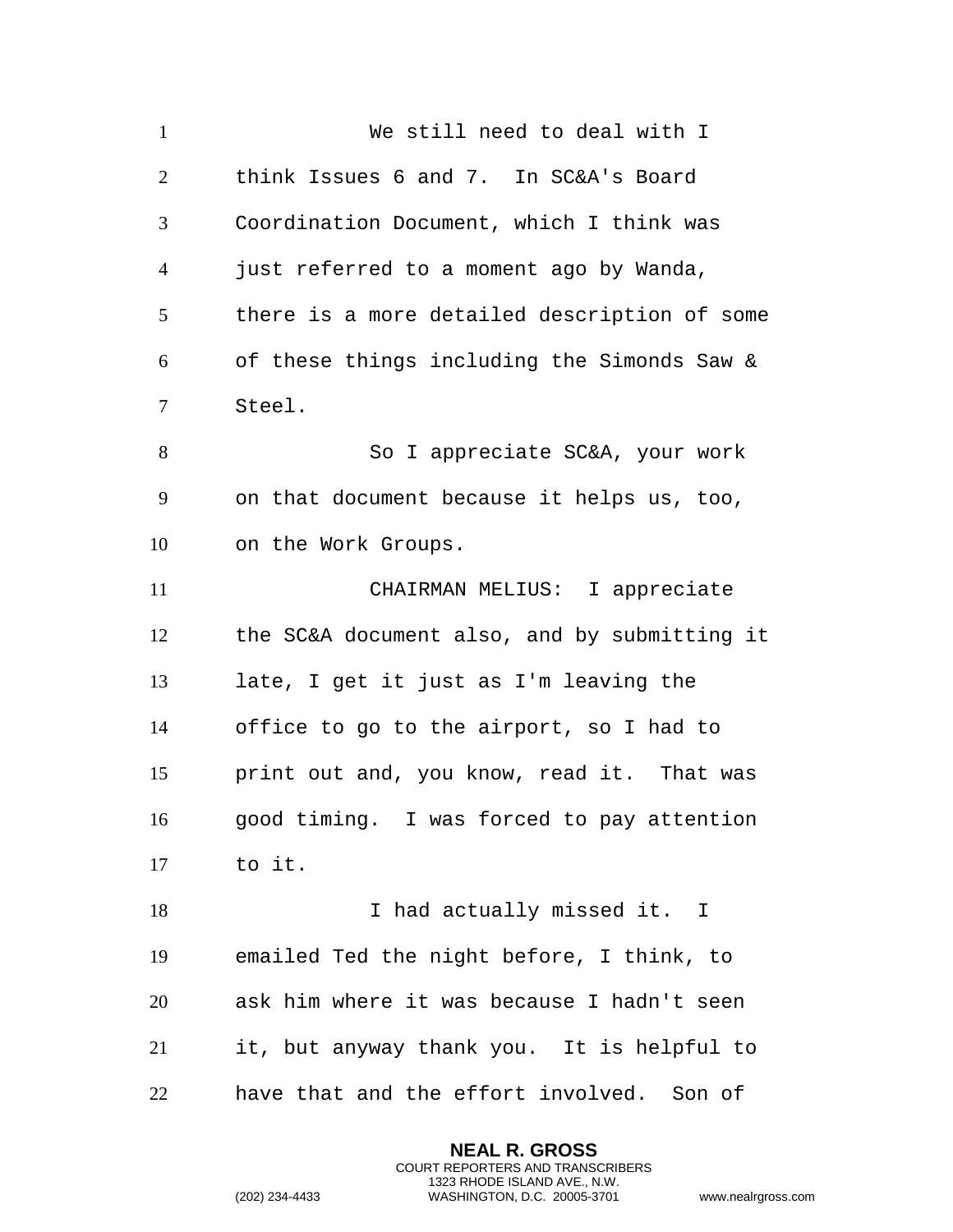| $\overline{2}$ | (Laughter.)                                 |
|----------------|---------------------------------------------|
| 3              | MEMBER ANDERSON: We are                     |
| $\overline{4}$ | currently in abeyance. So where we have     |
| 5              | completed most of our active reviews, I     |
| 6              | think we're waiting for some information at |
| 7              | new sites to come to us, but Site Profiles  |
| 8              | have been reviewed and we're basically      |
| 9              | waiting to close those out when the         |
| 10             | revisions are written and in place.         |
| 11             | CHAIRMAN MELIUS: Okay. Thank                |
| 12             | you. Surrogate data is, so maybe it's in    |
| 13             | abeyance?                                   |
| 14             | MEMBER ANDERSON: Yes.                       |
| 15             | CHAIRMAN MELIUS: And Weldon                 |
| 16             | Spring I believe the same, want to do that? |
| 17             | MEMBER ANDERSON:<br>Yes.                    |
| 18             | CHAIRMAN MELIUS: Worker                     |
| 19             | outreach?                                   |
| 20             | MEMBER BEACH: I actually have a             |
| 21             | report this time.                           |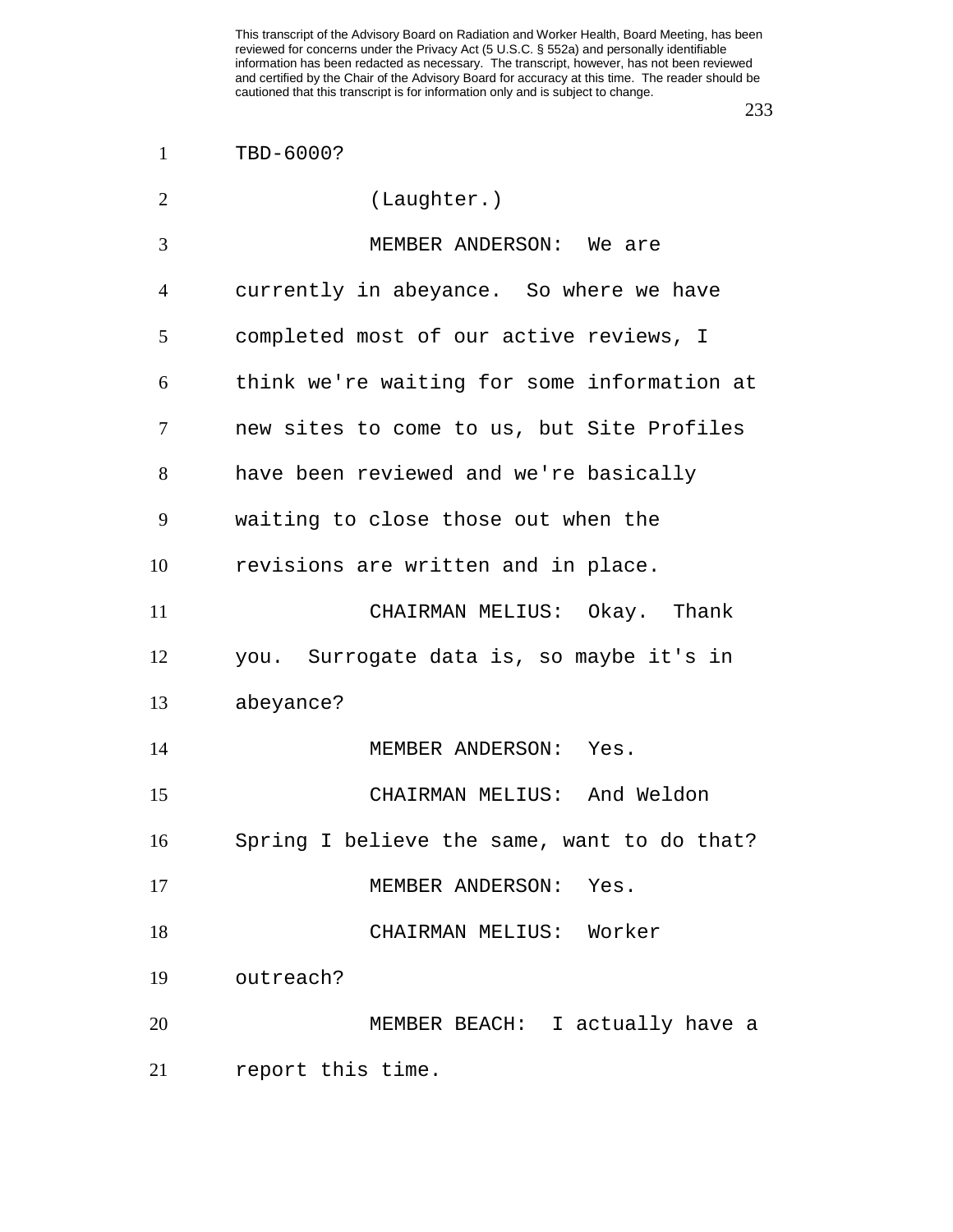| $\mathbf{1}$   | CHAIRMAN MELIUS: Okay.                       |
|----------------|----------------------------------------------|
| $\overline{2}$ | MEMBER BEACH: So last year, SC&A             |
| 3              | completed their review of Objective 3 for    |
| $\overline{4}$ | LANL. That review was completed by NIOSH     |
| 5              | and the report given to the Work Group on    |
| 6              | the 7th of January.                          |
| $\tau$         | So we just received that. SC&A               |
| 8              | should have their review completed mid-March |
| 9              | and back to the Work Group. There may be a   |
| 10             | technical call if needed to discuss any      |
| 11             | clarification issues there.                  |
| 12             | That has not been scheduled, but             |
| 13             | should be done within SC&A and NIOSH if      |
| 14             | that's needed. When that is complete, then   |
| 15             | we will look for a, either Work Group call   |
| 16             | and/or meeting.                              |
| 17             | Also, moving forward, the Work               |
| 18             | Group needs to think about and decide what   |
| 19             | this Work Group's mission's going to be      |
| 20             | moving forward, whether we're going to take  |
| 21             | the two reviews that are completed now,      |
| 22             | remember Rocky and LANL, and look at those   |

**NEAL R. GROSS** COURT REPORTERS AND TRANSCRIBERS 1323 RHODE ISLAND AVE., N.W.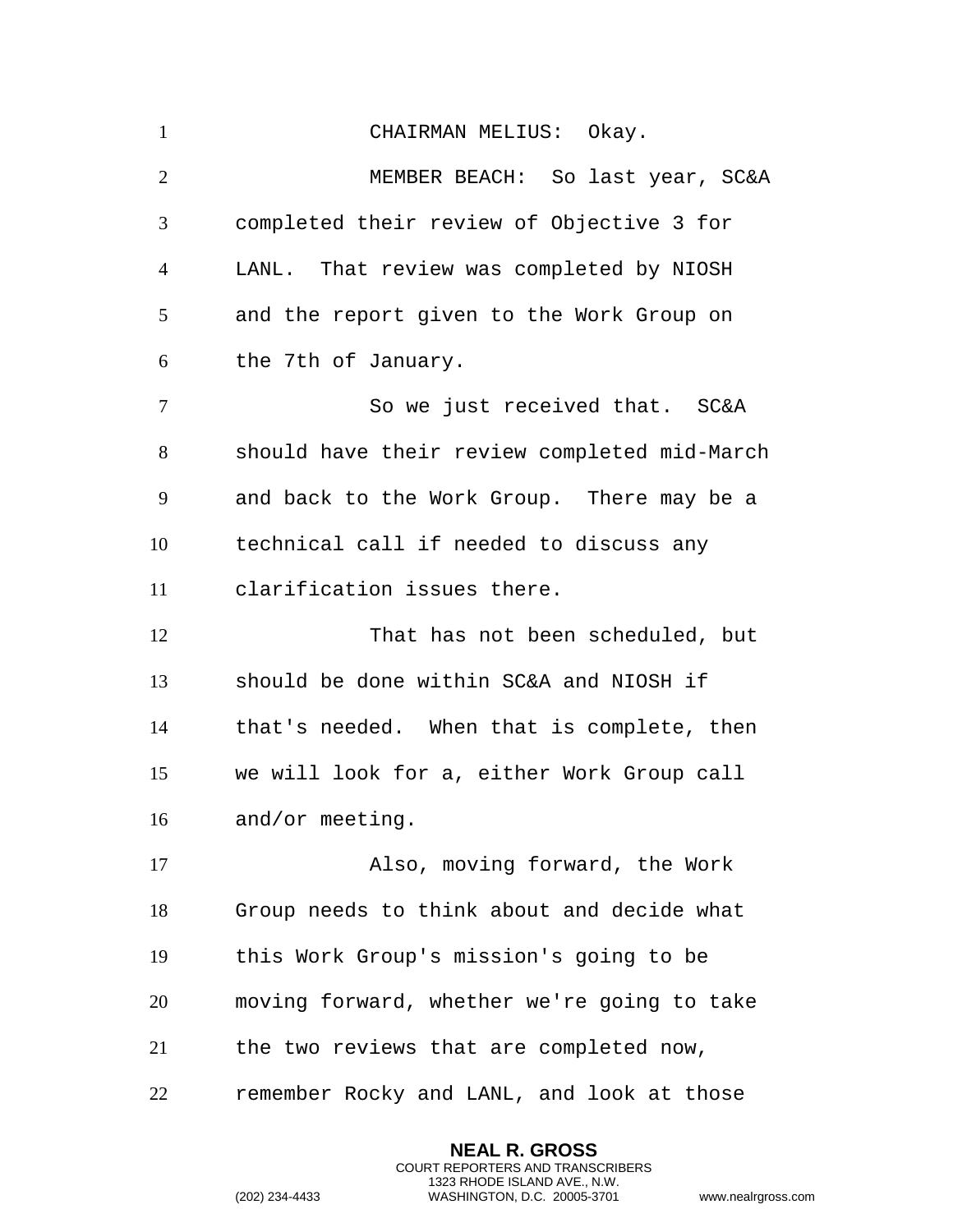| $\mathbf{1}$   | two reviews and decide what we learned to    |
|----------------|----------------------------------------------|
| $\overline{2}$ | give us a path forward potentially, maybe a  |
| 3              | third site or to focus on something else.    |
| $\overline{4}$ | We did have some 10-year review              |
| 5              | items that we haven't addressed and I'm not  |
| 6              | sure really what the path forward on those   |
| 7              | will be.                                     |
| 8              | And then the Worker Outreach                 |
| 9              | meetings, you know, how involved we want to  |
| 10             | be in reviewing those. So we have some       |
| 11             | questions and some things to work out in the |
| 12             | future here.                                 |
| 13             | CHAIRMAN MELIUS: I think if you              |
| 14             | could prepare either a short document or     |
| 15             | maybe even a short PowerPoint to, for our    |
| 16             | next meeting where we could just, so we      |
| 17             | could talk about what makes sense to do in   |
| 18             | terms of follow-up.                          |
| 19             | I mean something to work off of              |
| 20             | so people can think about it rather than --  |
| 21             | MEMBER BEACH: Yes, and $I$ --                |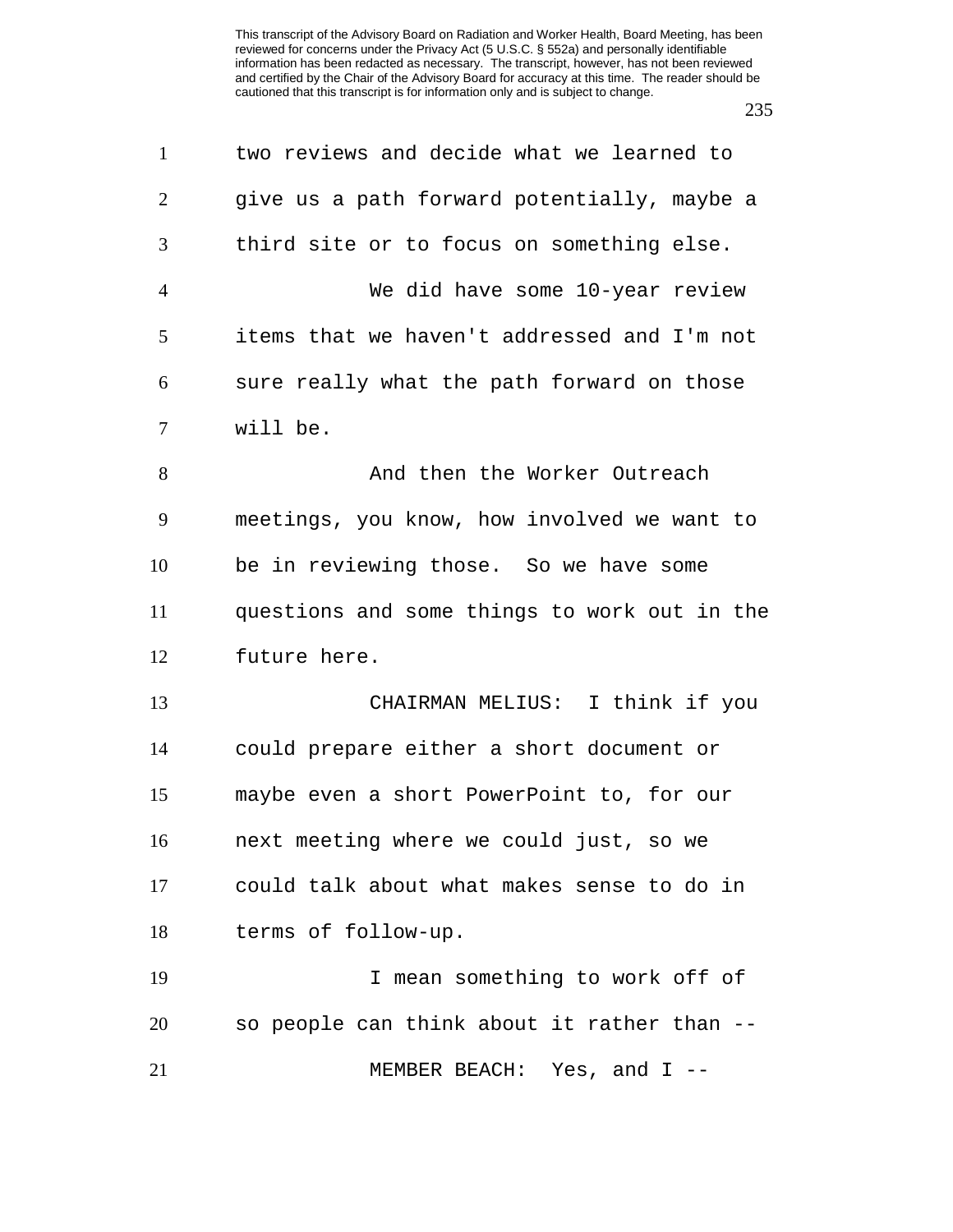these are just, I have just been thinking out loud on these. I don't know if that PowerPoint will come after we finish the review and the Work Group discusses the LANL report, but, yes, I agree that's a good idea. Thank you. CHAIRMAN MELIUS: Yes, whenever you think it's appropriate, that's all. MEMBER BEACH: Okay. CHAIRMAN MELIUS: I just don't want to leave it to sort of -- so it's -- MEMBER BEACH: No, I won't do that. 14 CHAIRMAN MELIUS: -- be left undone, yes. MEMBER BEACH: It will really be done. CHAIRMAN MELIUS: Yes, that's all so we can -- yes. No, I know you will do it. I just was -- I think do it, you know, sooner, but when you think it's ready and we can keep active.

> **NEAL R. GROSS** COURT REPORTERS AND TRANSCRIBERS 1323 RHODE ISLAND AVE., N.W.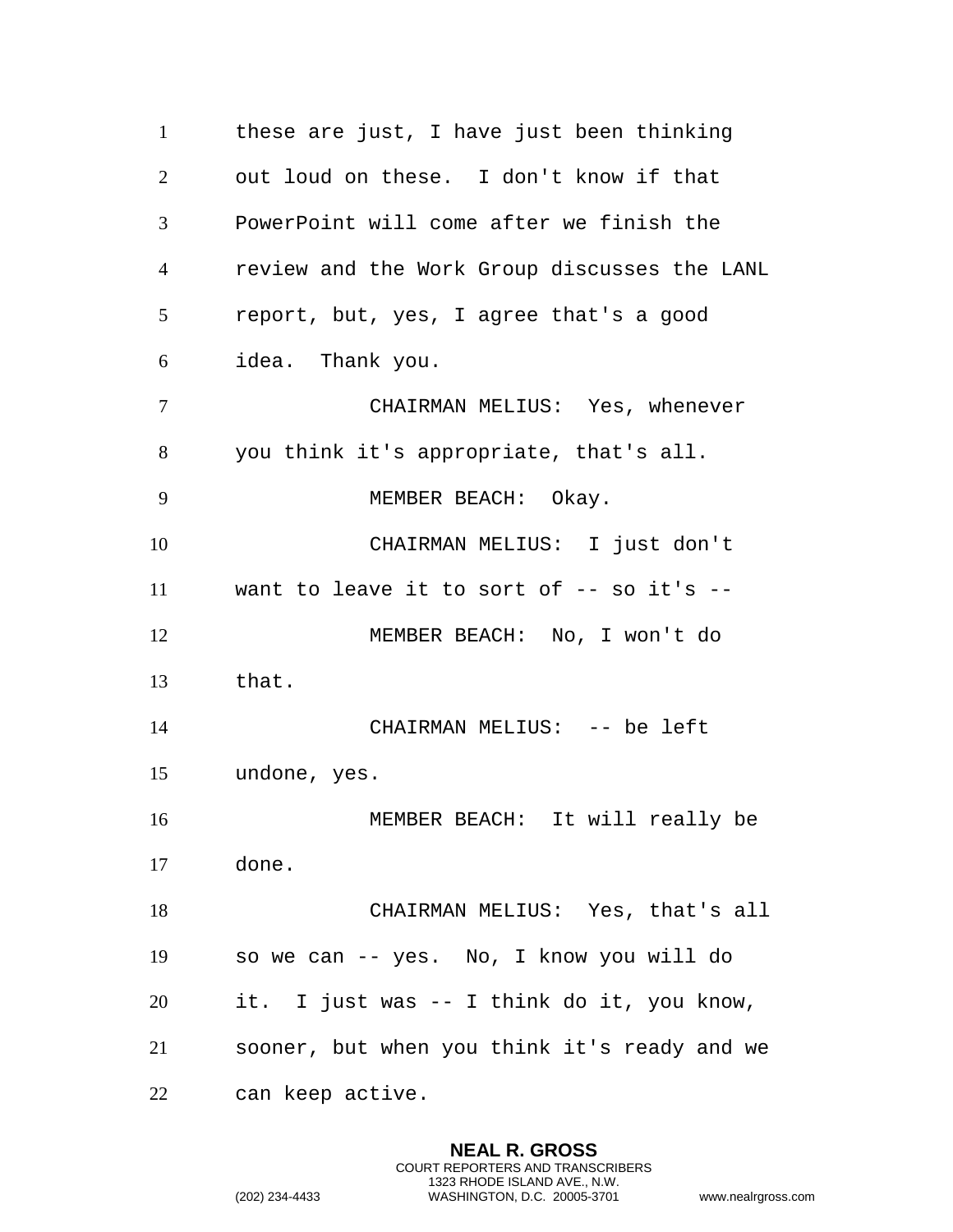| 1              | MEMBER BEACH: Okay.                         |
|----------------|---------------------------------------------|
| 2              | CHAIRMAN MELIUS: It's an                    |
| 3              | important Work Group, but it is tricky in   |
| $\overline{4}$ | terms of its charge --                      |
| 5              | MEMBER BEACH: I agree.                      |
| 6              | CHAIRMAN MELIUS: -- and what to             |
| $\tau$         | do and so forth, okay.                      |
| 8              | MEMBER BEACH: Thank you.                    |
| 9              | CHAIRMAN MELIUS: Good. Dave,                |
| 10             | you had your hand --                        |
| 11             | MEMBER KOTELCHUCK: Yes. I was               |
| 12             | just wondering. We, the Dose Reconstruction |
| 13             | Subcommittee sent a Huntington case, our    |
| 14             | last case in Set 9, sent it in a while ago. |
| 15             | I wondered where it is. I didn't            |
| 16             | hear it mentioned in the TBD Reports. I do  |
| 17             | not remember what the details of it were in |
| 18             | terms of what was the issue.                |
| 19             | It's been sitting around for a              |
| 20             | long time, months. Does anybody have, do    |
| 21             | the TBD people know that we sent in?<br>I.  |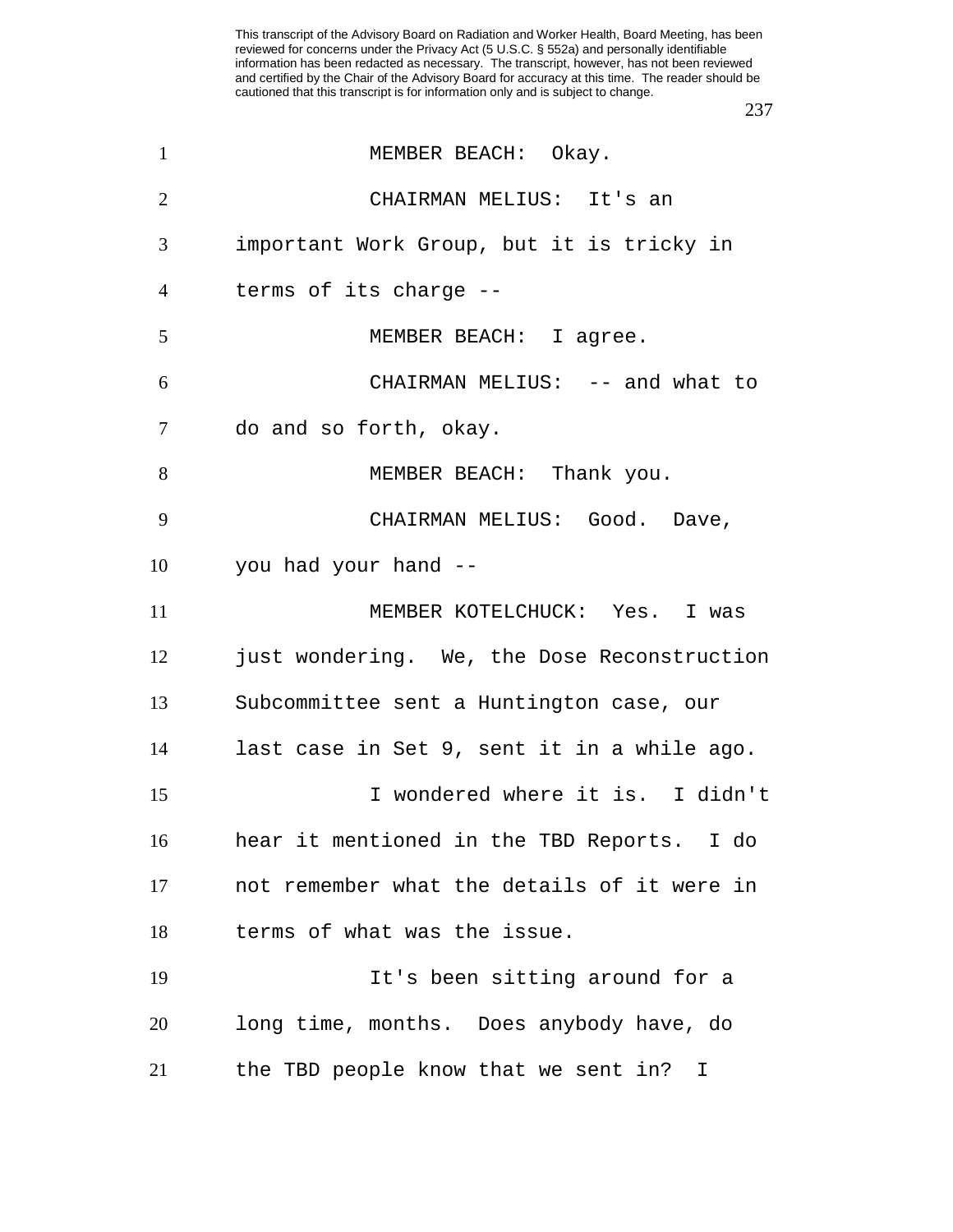think Mark was still Chair when we sent it in if I'm not mistaken. MEMBER MUNN: Well we had a PER on Huntington, 25 I think, but there was others. MEMBER KOTELCHUCK: Ah. There's a PER on Huntington. 8 MEMBER MUNN: Twenty-five and 33. MEMBER KOTELCHUCK: Okay. Is that completed? MEMBER MUNN: It's completed and 12 I believe there were no findings. 13 MEMBER KOTELCHUCK: Oh. MEMBER MUNN: I mean I'd have to double check to make absolutely sure there are. MEMBER KOTELCHUCK: And we would follow up, too. Thank you. 19 MEMBER MUNN: You bet. CHAIRMAN MELIUS: Yes, John? MR. STIVER: Can everybody hear me? Yes, this is John Stiver. I just

> **NEAL R. GROSS** COURT REPORTERS AND TRANSCRIBERS 1323 RHODE ISLAND AVE., N.W.

```
(202) 234-4433 WASHINGTON, D.C. 20005-3701 www.nealrgross.com
```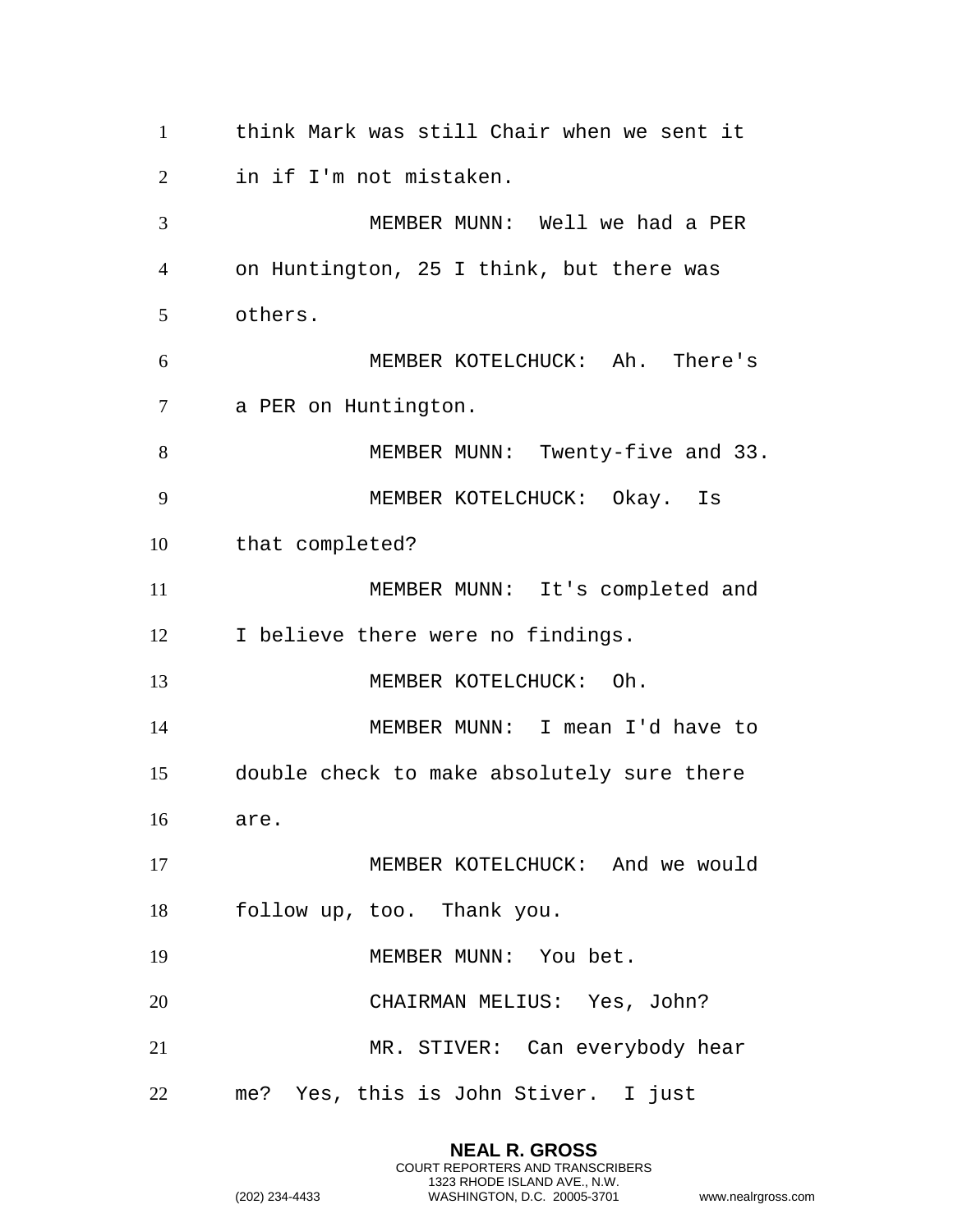| $\mathbf{1}$   | wanted to get an elaborate on this         |
|----------------|--------------------------------------------|
| $\overline{2}$ | Huntington issue. I think there are two    |
| 3              | different things.                          |
| $\overline{4}$ | There was one finding left in Set          |
| 5              | 9 for Huntington that still hasn't been    |
| 6              | closed out yet. There's also a PER, 25 and |
| 7              | 33 combined, which are delivered.          |
| 8              | We've got the Sub Task 4 Review            |
| 9              | completed for 25, which has been delivered |
| 10             | in December, and also for 33, that was     |
| 11             | delivered in January.                      |
| 12             | And there was also, kind of                |
| 13             | concurrent with the discussion in DRSC, we |
| 14             | had a matrix of our Huntington Pilot Plant |
| 15             | Site Profile update review, which were     |
| 16             | addressed within that particular venue.    |
| 17             | So there's sort of three                   |
| 18             | different aspects of the Huntington that   |
| 19             | came to play in this. That's all I have to |
| 20             | say.                                       |
| 21             | MEMBER KOTELCHUCK: Good.                   |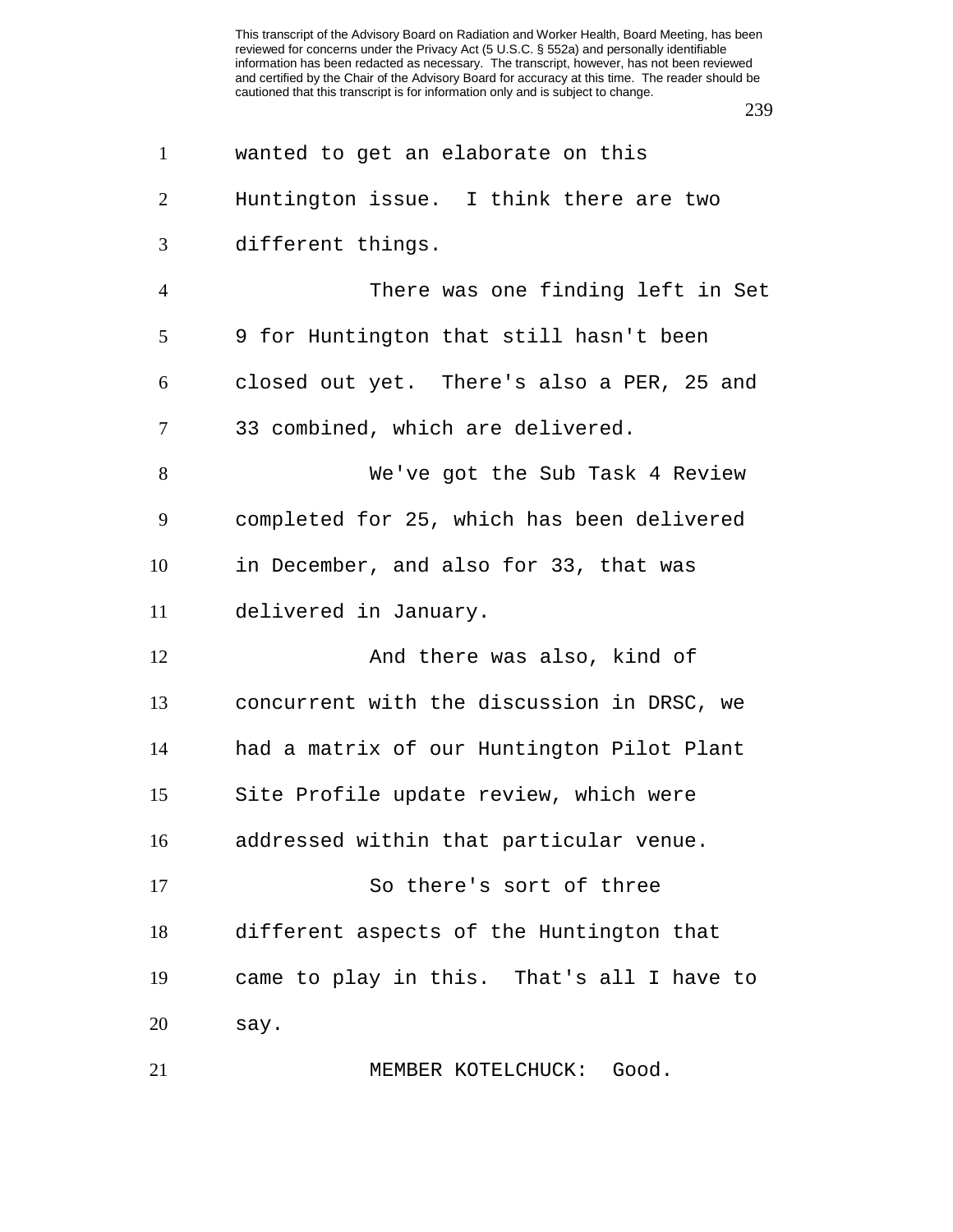| $\mathbf{1}$   | FEMALE PARTICIPANT: Thank you,             |
|----------------|--------------------------------------------|
| 2              | John.                                      |
| 3              | MEMBER KOTELCHUCK: Thanks.                 |
| $\overline{4}$ | CHAIRMAN MELIUS: Yes, Paul?                |
| 5              | MEMBER ZIEMER: As long as, and             |
| 6              | Dave, you're still sort of on the hot seat |
| $\tau$         | there, Dave Kotelchuck --                  |
| 8              | MEMBER KOTELCHUCK: Surely.                 |
| 9              | MEMBER ZIEMER: -- I'm going to             |
| 10             | ask you a question, or maybe Mark can help |
| 11             | answer it.                                 |
| 12             | MEMBER KOTELCHUCK: Okay.                   |
| 13             | MEMBER ZIEMER: About when is the           |
| 14             | last time that we have reported to the     |
| 15             | Secretary of Health and Human Services on  |
| 16             | the findings of our dose reconstruction    |
| 17             | audits?                                    |
| 18             | MEMBER KOTELCHUCK: I'm glad you            |
| 19             | asked that question because I forgot to    |
| 20             | address it in my report. First, it was a   |
| 21             | long time ago and $I$ --                   |
| 22             | MEMBER ZIEMER: That's what I               |

**NEAL R. GROSS** COURT REPORTERS AND TRANSCRIBERS 1323 RHODE ISLAND AVE., N.W.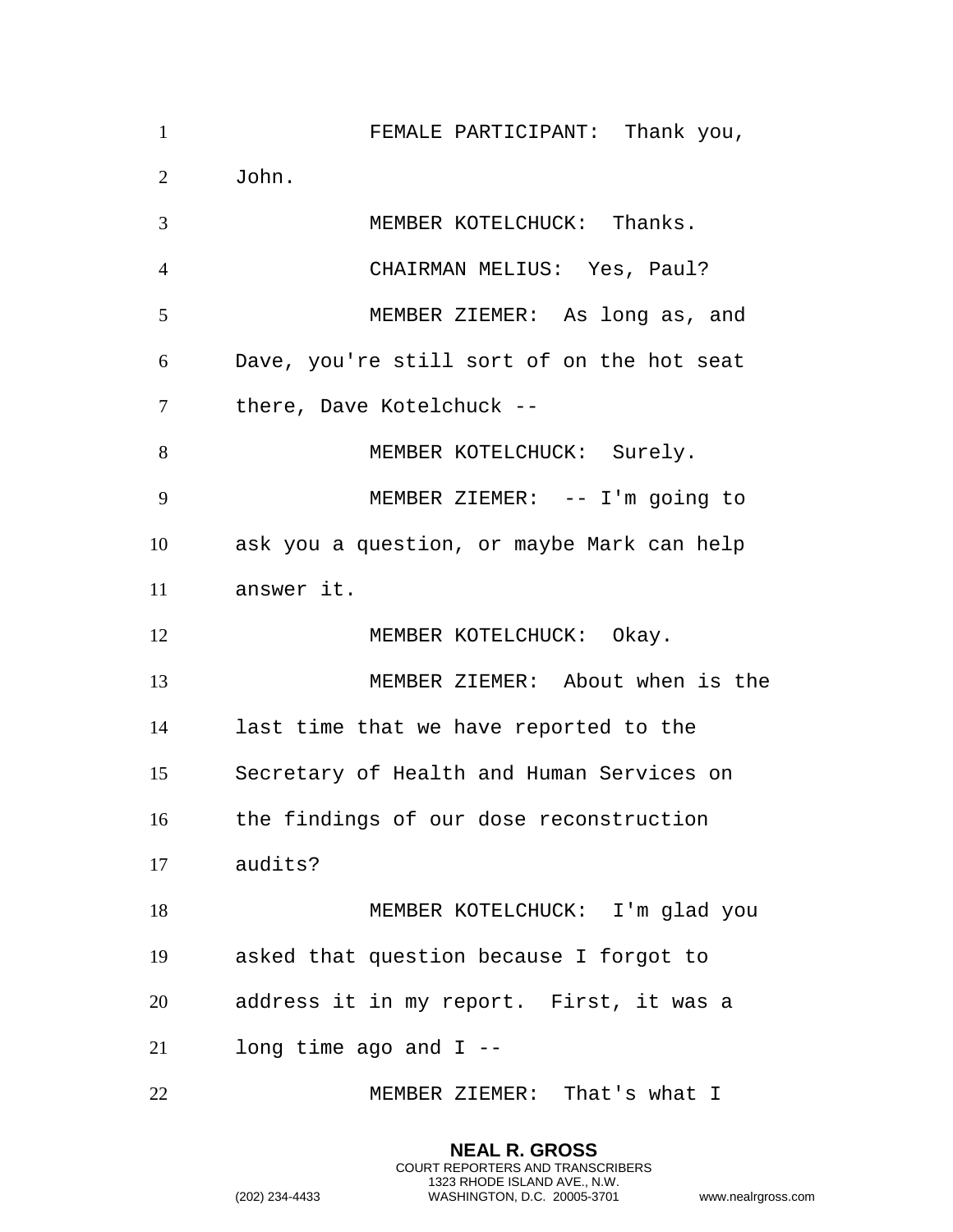thought.

| $\overline{2}$ | MEMBER KOTELCHUCK: But we are               |
|----------------|---------------------------------------------|
| 3              | preparing to send in a report and at the    |
| $\overline{4}$ | last meeting we agreed that we would start  |
| 5              | working on the, reviewing the last report   |
| 6              | and get set to put out a report from our    |
| 7              | committee, subcommittee.                    |
| 8              | I don't have a sense of date on             |
| 9              | that, we're just starting that now, but we  |
| 10             | definitely have begun.                      |
| 11             | MEMBER ZIEMER: Okay. All right,             |
| 12             | thank you very much.                        |
| 13             | MEMBER KOTELCHUCK: Yes.                     |
| 14             | MEMBER ZIEMER: One of the                   |
| 15             | primary responsibilities of this Board in   |
| 16             | addition to handling the SECs, for example, |
| 17             | and the other things we do is informing the |
| 18             | Secretary as to whether or not the dose     |
| 19             | reconstructions are, I forget the exact     |
| 20             | phrase, but basically scientifically sound  |
| 21             | is what the words I'll use. I don't think   |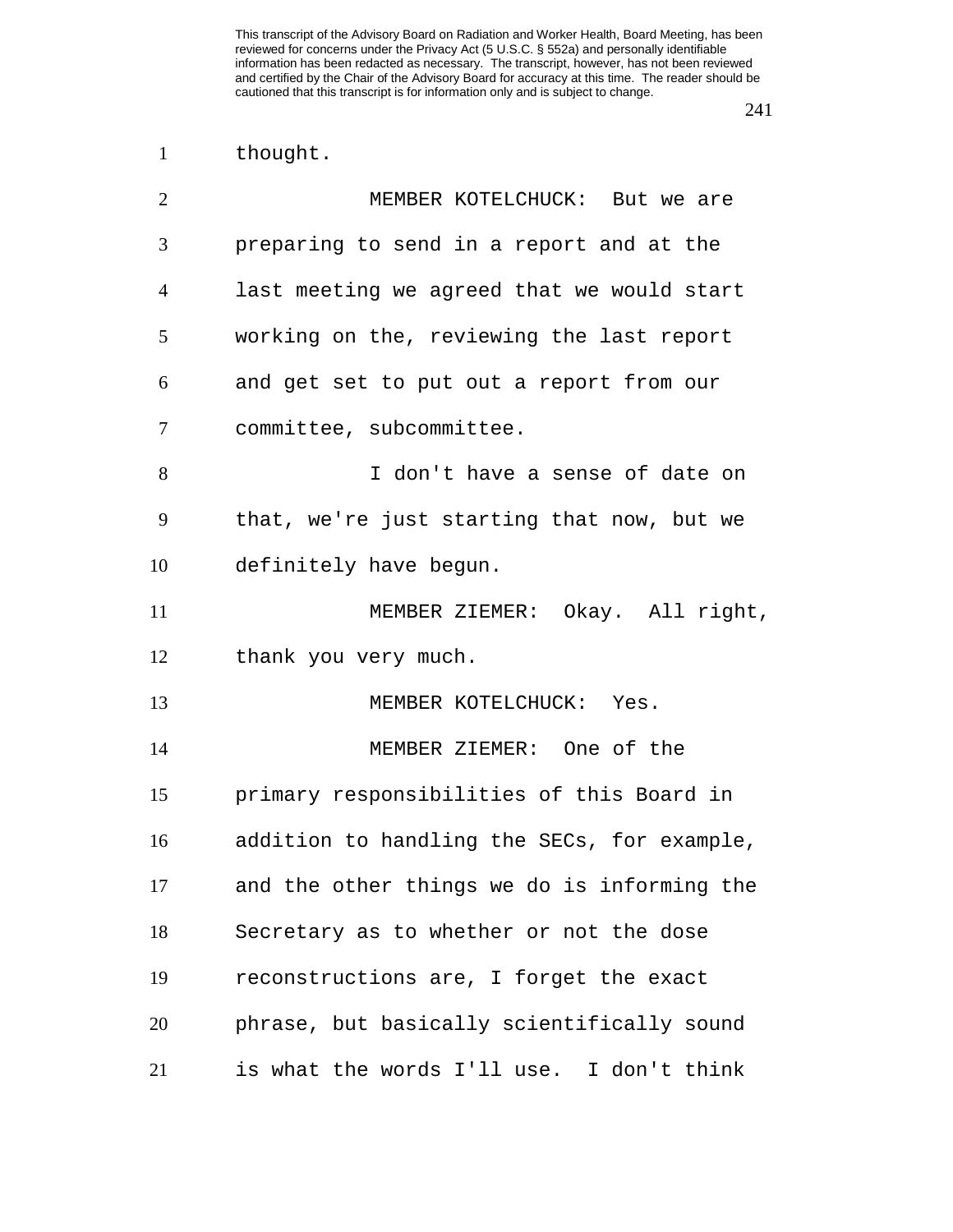that's the exact words from the legislature, or legislation.

 But in any event, it seemed to me it's been a long time and wouldn't it be appropriate, and it sounds like you're getting there, that when we reach Meeting 100 that we're ready to give a status report on that question because that's one of our prime responsibilities. MEMBER KOTELCHUCK: Well that sets us a good, a timeframe for trying to get it done. I'm sure we'll make. MEMBER ZIEMER: That's just my opinion, but -- MEMBER KOTELCHUCK: No, no, but - 17 MEMBER ZIEMER: The Chairman may have a different idea. He may want it sooner than that. CHAIRMAN MELIUS: No. My comment was going to be that we probably should start, one is I agree we need to do that

> **NEAL R. GROSS** COURT REPORTERS AND TRANSCRIBERS 1323 RHODE ISLAND AVE., N.W.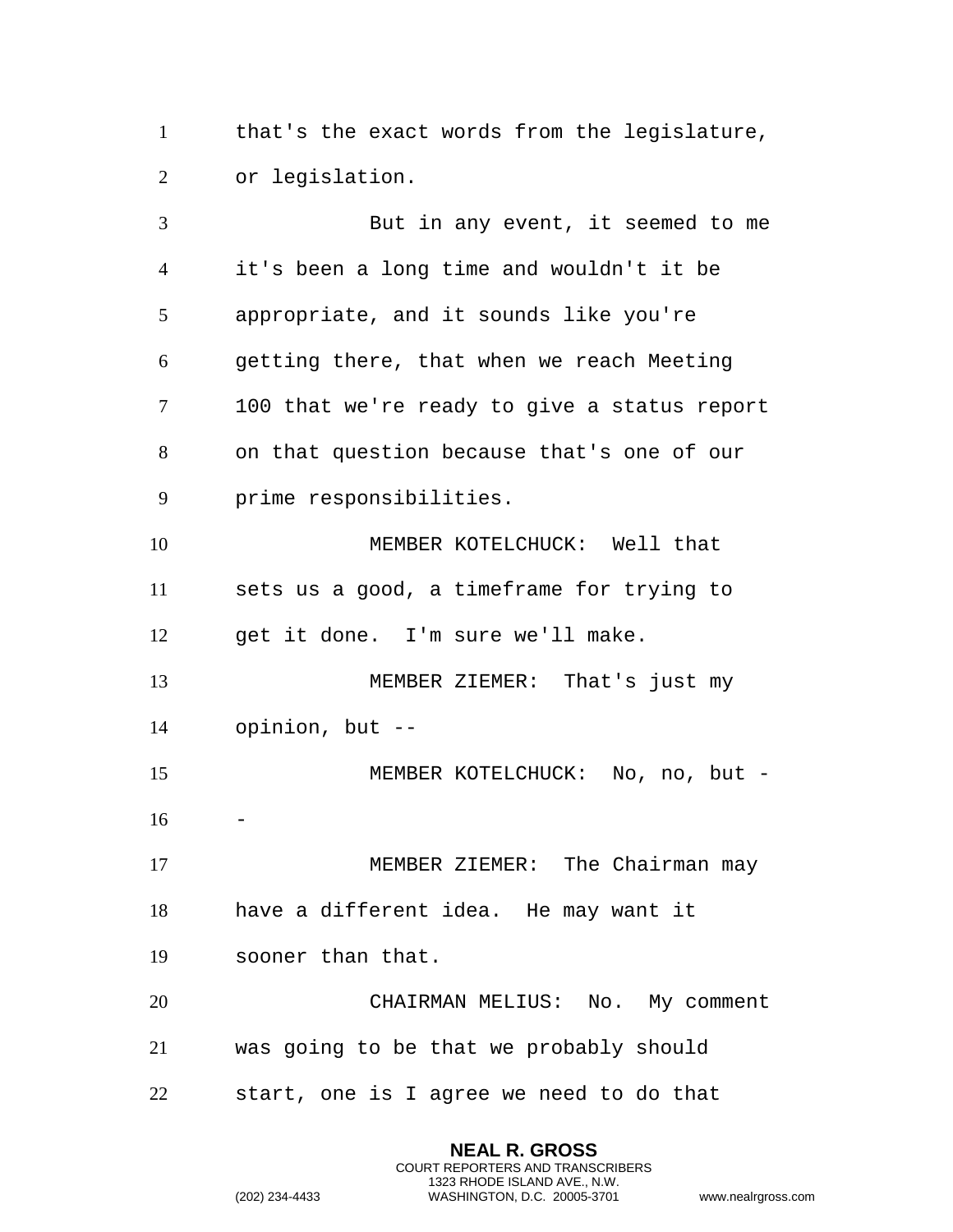| $\mathbf{1}$   | report. One is we probably should start      |
|----------------|----------------------------------------------|
| $\overline{2}$ | sooner rather thank later because the Board  |
| 3              | has taken awhile to wordsmith and figure out |
| $\overline{4}$ | the wording and reach an agreement on how    |
| 5              | the information should be reported and       |
| 6              | portrayed.                                   |
| 7              | And it's not just simple                     |
| 8              | wordsmithing, so it's --                     |
| 9              | MEMBER KOTELCHUCK: Yes.                      |
| 10             | CHAIRMAN MELIUS: I think it's                |
| 11             | more, you know, sort of half full, half      |
| 12             | empty glass issues, you know, and I think    |
| 13             | it's important.                              |
| 14             | Now maybe it'll be easier now                |
| 15             | that we've done more. It's harder at first   |
| 16             | because the sample was smaller, but it's not |
| 17             | an easy report to do because this whole      |
| 18             | program is so interconnected between dose    |
| 19             | reconstruction, Site Profile, SECs, it's     |
| 20             | that.                                        |
| 21             | MEMBER KOTELCHUCK: Good.                     |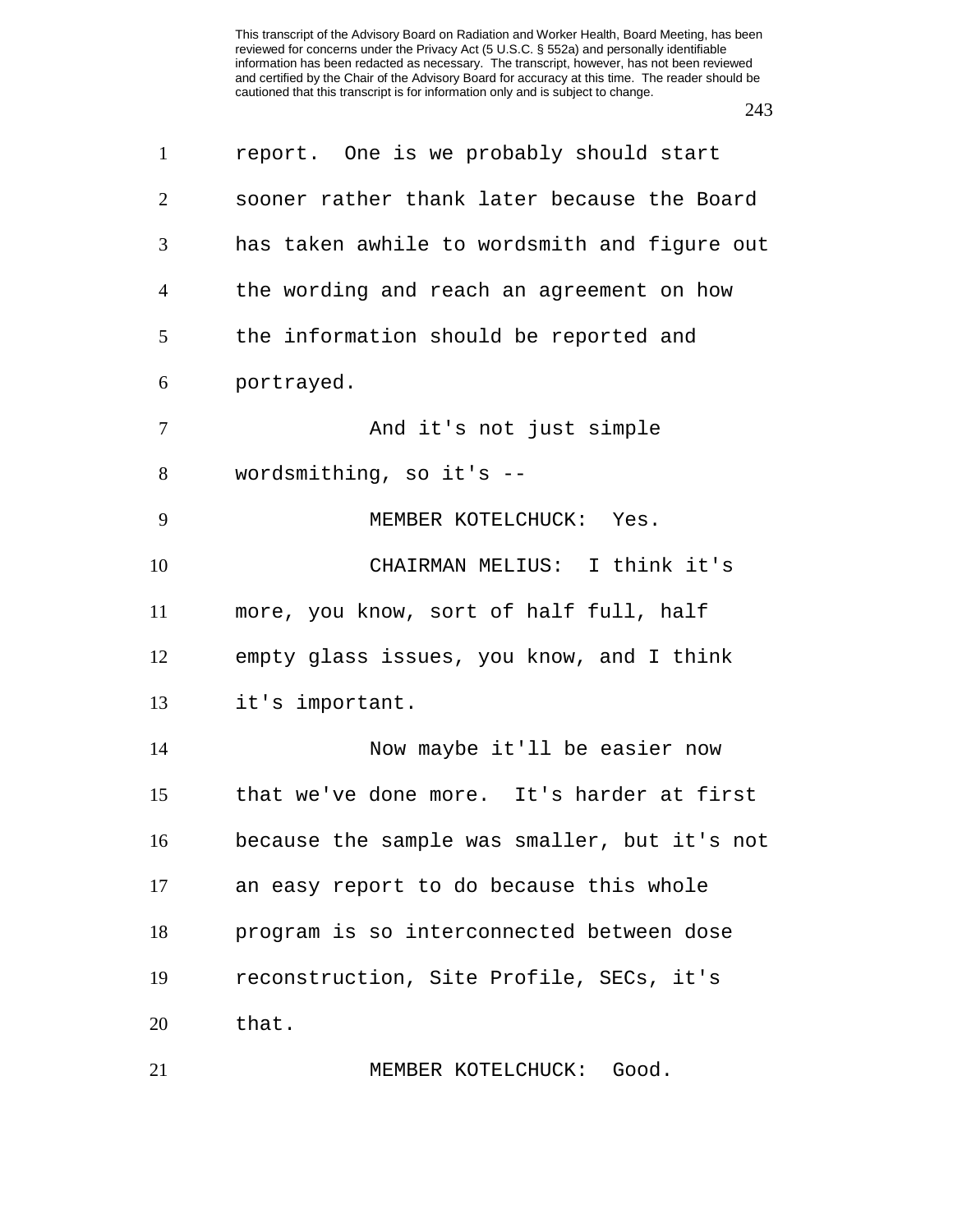CHAIRMAN MELIUS: So anyway, Jim, talk to Mark, and he's here today -- MEMBER KOTELCHUCK: Yes, and good advice. And I've never been a participant in developing one of these reports, or participating in it, so I have not a clear sense of deadline or -- CHAIRMAN MELIUS: Well you -- MEMBER KOTELCHUCK: But this is helpful and we will move along. CHAIRMAN MELIUS: Yes. I will tell you, compiling the data is the easy part. 14 MEMBER KOTELCHUCK: Yes. CHAIRMAN MELIUS: But then again maybe you'll bring a new perspective and who knows. But just in case -- 18 MEMBER KOTELCHUCK: Yes. CHAIRMAN MELIUS: And, again, I'm not faulting anybody on the Board or anything for that, it is a difficult, trying to, you know, summarize the program and a

> **NEAL R. GROSS** COURT REPORTERS AND TRANSCRIBERS 1323 RHODE ISLAND AVE., N.W.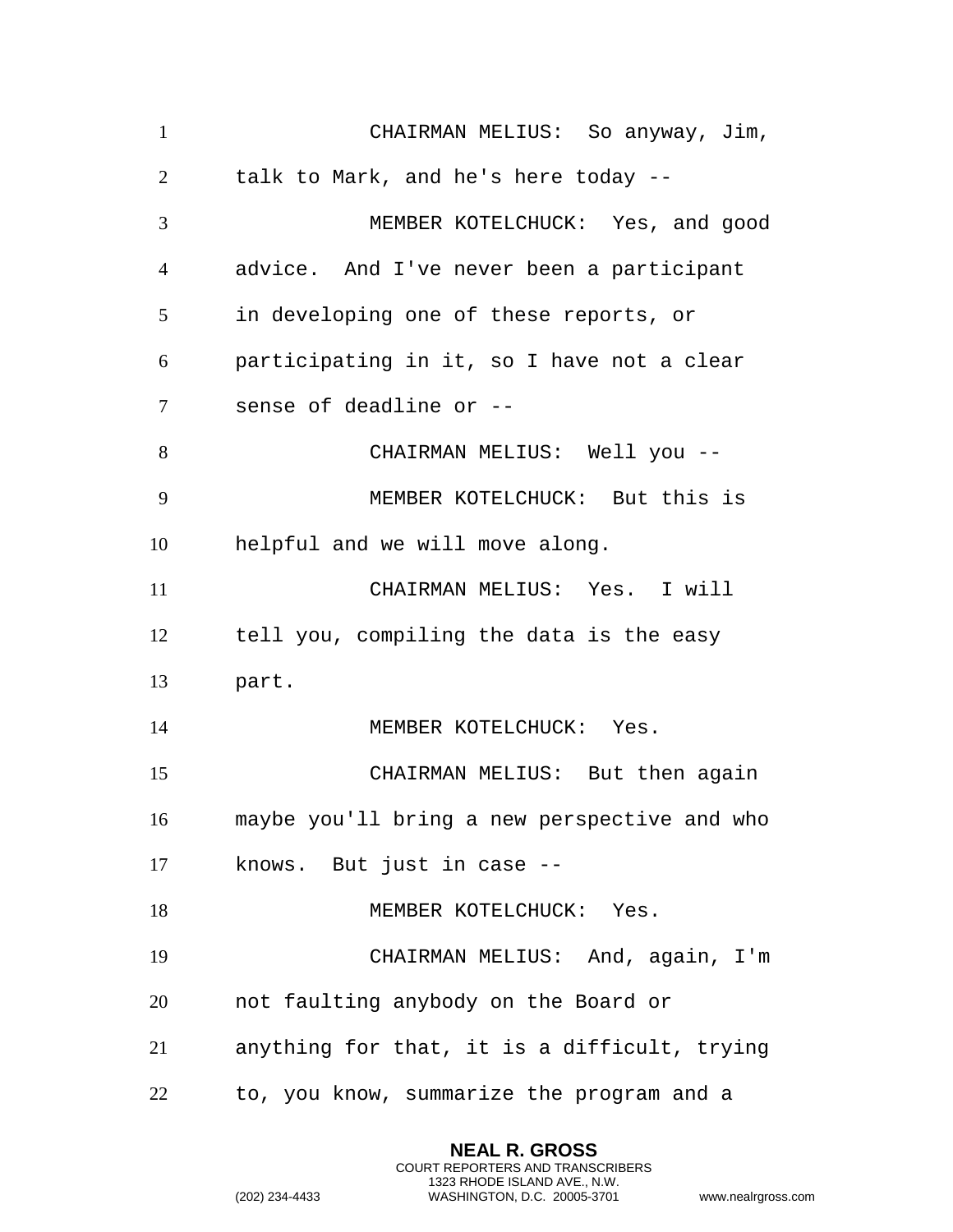| $\mathbf{1}$   | lot of work in a relatively short and       |
|----------------|---------------------------------------------|
| $\overline{2}$ | straightforward, you know, letter --        |
| 3              | MEMBER KOTELCHUCK: Right. And I             |
| $\overline{4}$ | will be leaning on Mark who was the Chair   |
| 5              | most of the period in which the report will |
| 6              | cover.                                      |
| 7              | CHAIRMAN MELIUS: Okay. And that             |
| 8              | concludes our Work Group Reports unless I   |
| 9              | skipped somebody. I hope I didn't. And any  |
| 10             | other Board business we need to do?         |
| 11             | MEMBER BEACH: Jim, what about               |
| 12             | tasking? Can we do that now or do we need   |
| 13             | to wait on that?                            |
| 14             | CHAIRMAN MELIUS: Tasking what?              |
| 15             | MEMBER BEACH: For Kansas City,              |
| 16             | for                                         |
| 17             | CHAIRMAN MELIUS: We do that                 |
| 18             | after it, I think.                          |
| 19             | MEMBER BEACH: After the, okay.              |
| 20             | CHAIRMAN MELIUS: Yes, yes.                  |
| 21             | That's the only one we have.                |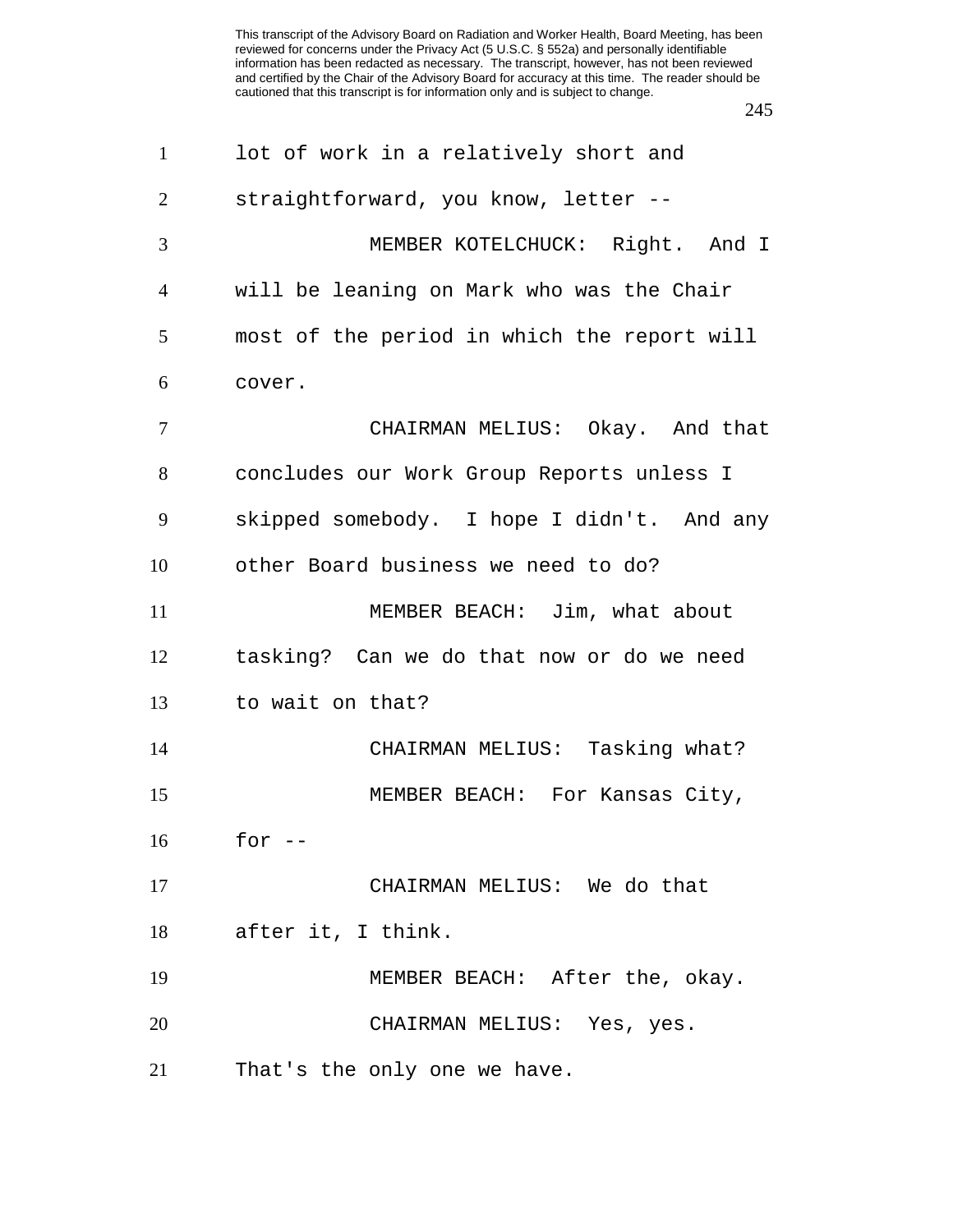| $\mathbf{1}$   | MEMBER BEACH: Okay, thank you.               |
|----------------|----------------------------------------------|
| 2              | CHAIRMAN MELIUS: I think it's                |
| 3              | more appropriate until we could do it now.   |
| $\overline{4}$ | Okay. So it's a quarter of four, why don't   |
| 5              | we take a break. We're scheduled to start    |
| 6              | with presentations on the Kansas City SEC at |
| $\tau$         | 4:15, and so we will reconvene, you know,    |
| 8              | sharply at 4:15 and do that.                 |
| 9              | That's what we're scheduling, and            |
| 10             | some people are here all ready, more I       |
| 11             | suspect will be coming in, so let's go from  |
| 12             | there. Thank you.                            |
| 13             | (Whereupon, the above-entitled               |
| 14             | matter went off the record at 3:46 p.m. and  |
| 15             | resumed at $4:13$ p.m.)                      |
| 16             | CHAIRMAN MELIUS: Good afternoon,             |
| 17             |                                              |
|                | everybody. My name is Jim Melius. I am the   |
| 18             | Chair of the Advisory Board on Radiation and |
| 19             | Worker Health.                               |
| 20             | A couple of sort of housekeeping             |
| 21             | items and so forth. We will do a series of   |

**NEAL R. GROSS** COURT REPORTERS AND TRANSCRIBERS 1323 RHODE ISLAND AVE., N.W.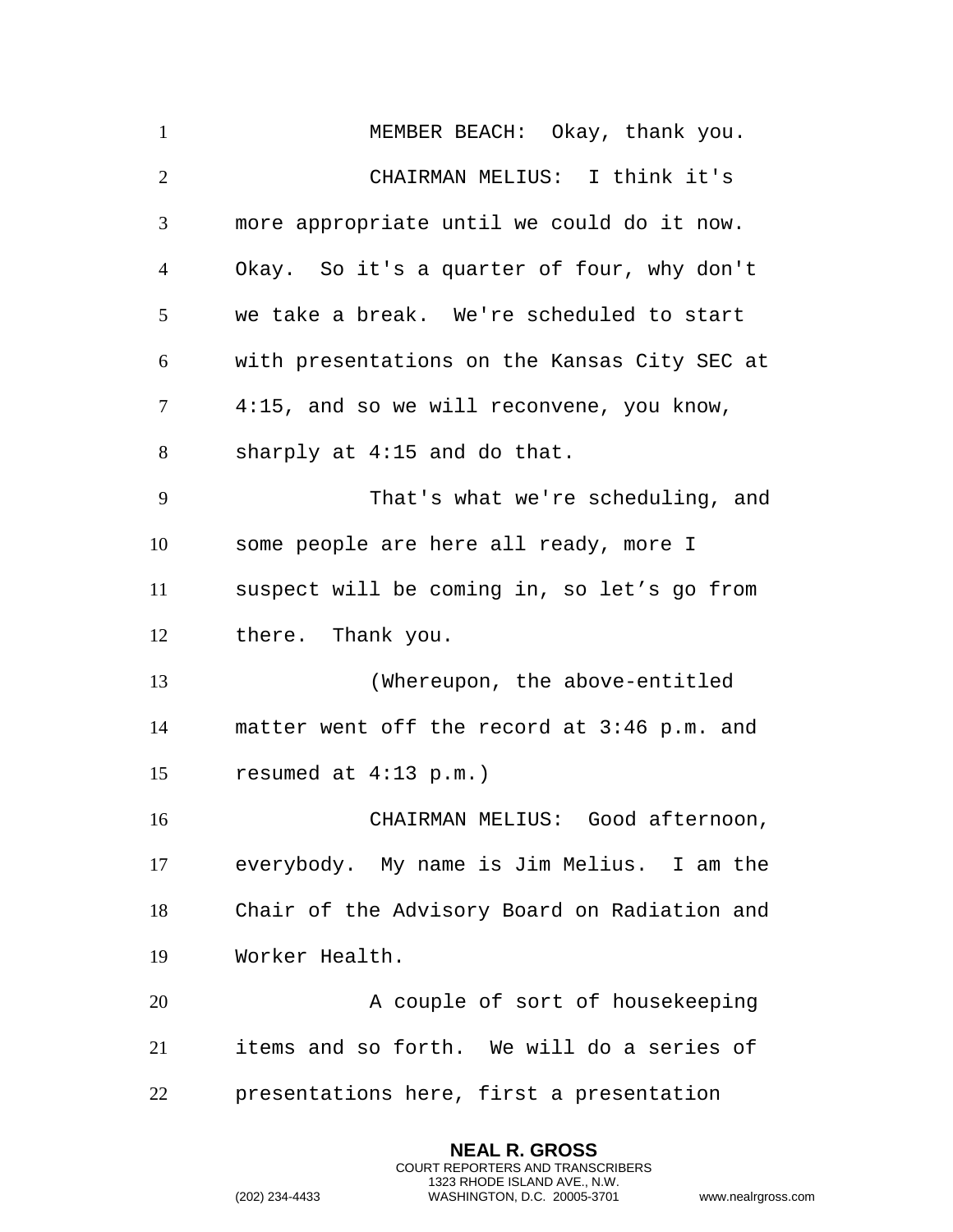| $\mathbf{1}$   | from NIOSH on their review of the Special    |
|----------------|----------------------------------------------|
| 2              | Exposure Cohort petition related to the      |
| 3              | Kansas City facility. We'll hear from them.  |
| $\overline{4}$ | The Board Members will then ask questions of |
| 5              | them about the report and so forth.          |
| 6              | Then we will hear from the                   |
| $\tau$         | petitioners about that. Then we will take    |
| 8              | any time for, the Board Members may have     |
| 9              | questions for the petitioners.               |
| 10             | Board Members may have comments.             |
| 11             | They may want to take some action, I suspect |
| 12             | in terms of referring the report for further |
| 13             | evaluation.                                  |
| 14             | That'll be up to the Board Member            |
| 15             | but that's our usual practice so I don't     |
| 16             | think we'll be reaching any final judgments  |
| 17             | on the report or the recommendation from     |
| 18             | NIOSH at this meeting.                       |
| 19             | Then we will go into what we call            |
| 20             | the public comment period and we'll go into  |
| 21             | that directly. We're not going to wait till  |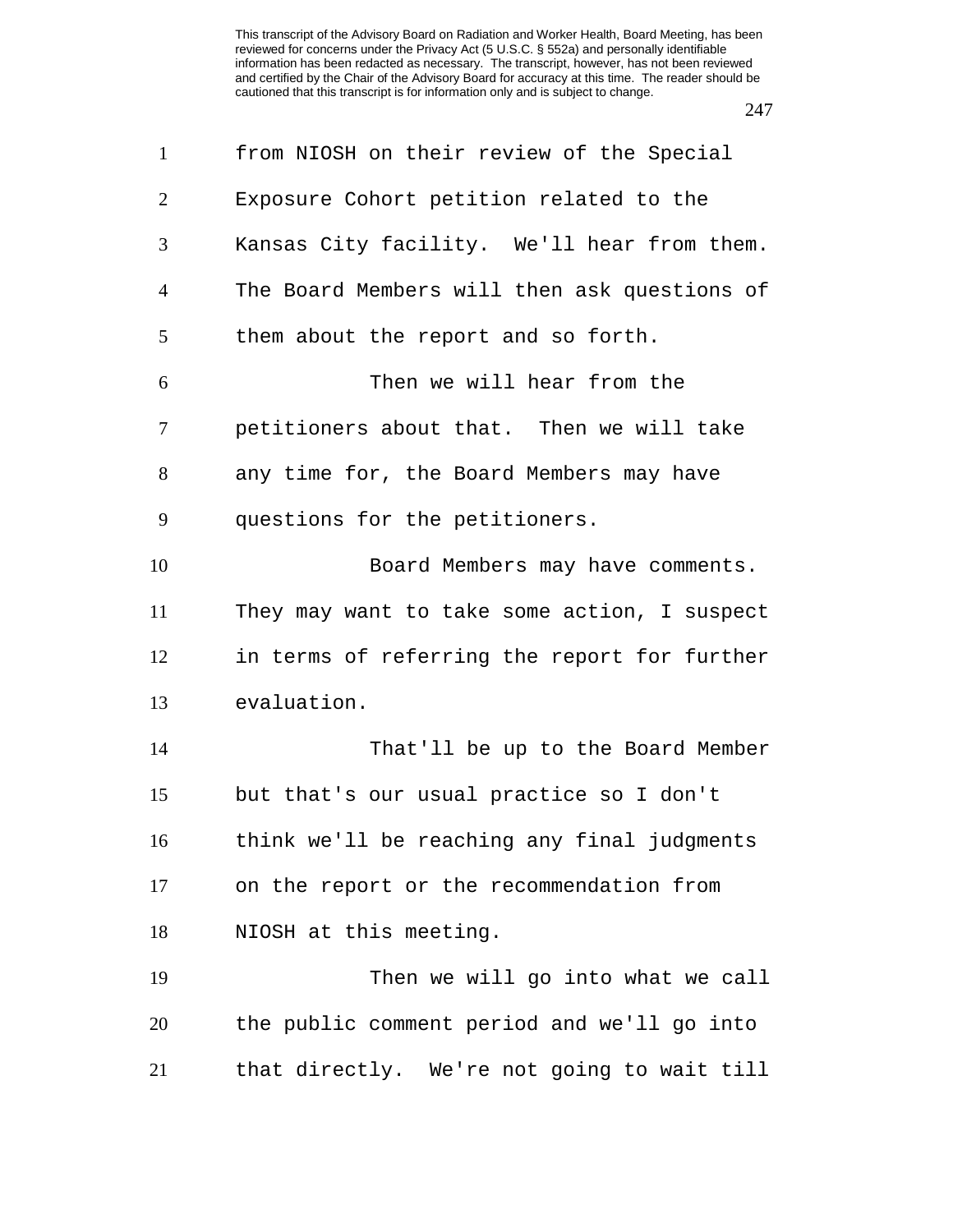5:30. I think there are a significant number of people here and it doesn't make sense to take a break or split up that. So it is important, helpful I should say, though not absolutely necessary, that if you do wish to make public comments that you do sign up at the front desk there. 8 Again, it helps us. I use the list just to call people in order and so forth, you know, which order of people comment. Gives us something to work off of. But if you didn't get a chance to sign up, there'll be time, you know, at the end to make those. If you do sign up, decide you don't wish to make public comments, you're welcome not to speak. So as, you know, we go through this process and as you understand the process, there will be additional time for public input into this process and into our decision, what we recommend. So I don't think you need to, you

> **NEAL R. GROSS** COURT REPORTERS AND TRANSCRIBERS 1323 RHODE ISLAND AVE., N.W.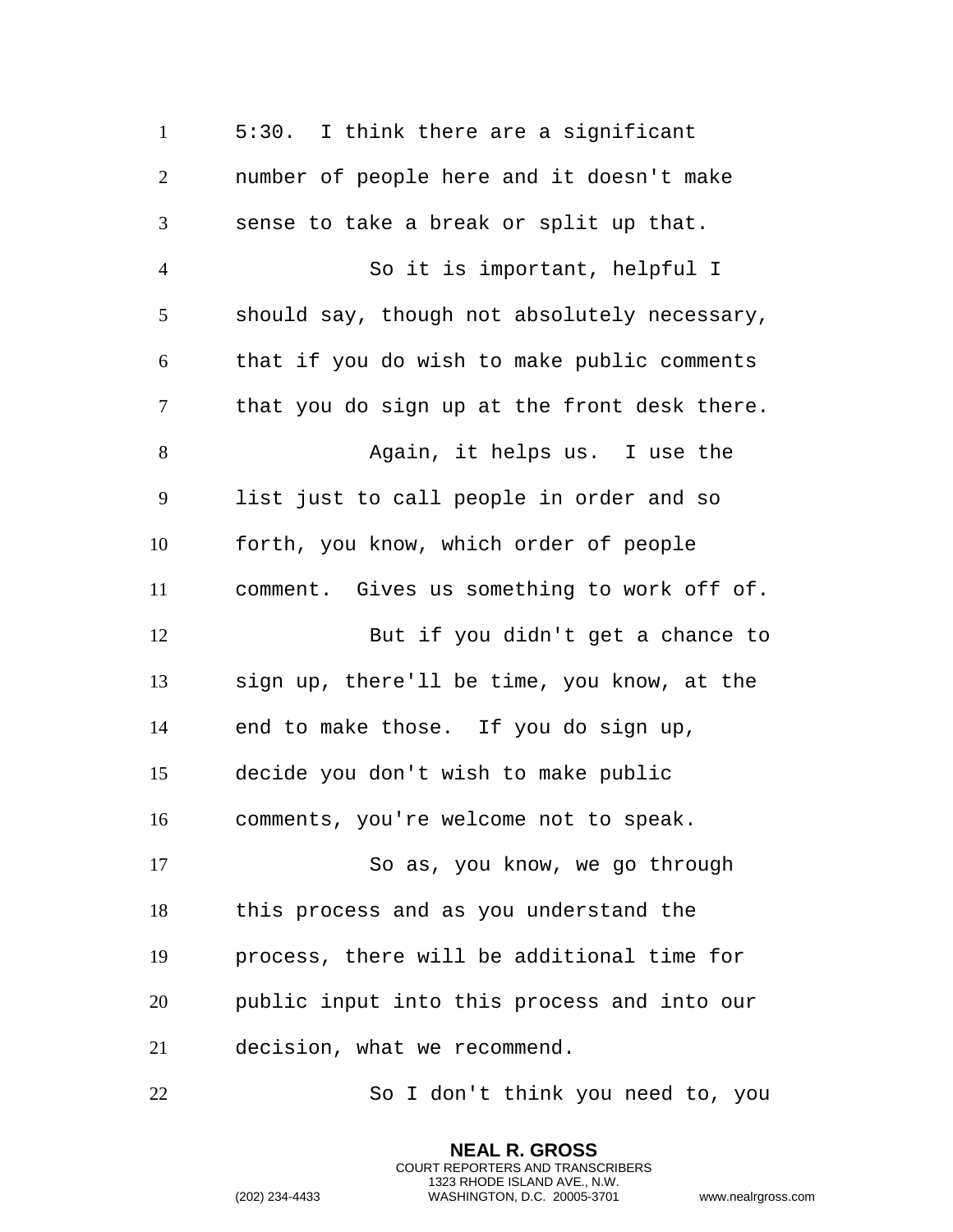| $\mathbf{1}$   | know, be concerned this is the only          |
|----------------|----------------------------------------------|
| $\overline{2}$ | opportunity. You may want to think about     |
| 3              | it. You may have other information that you  |
| $\overline{4}$ | know and can come back with at a later point |
| 5              | in time or wish to contact people about so   |
| 6              | go from there.                               |
| 7              | So we will start with the                    |
| 8              | presentation from NIOSH and Grady Calhoun    |
| 9              | from NIOSH will be presenting the NIOSH      |
| 10             | Evaluation Report.                           |
| 11             | I believe copies of that report,             |
| 12             | a full report, are over on the table there.  |
| 13             | You can get them now or that's also          |
| 14             | available on the website.                    |
| 15             | I think, as you may or may not               |
| 16             | know, all the information on what we do as a |
| 17             | Board, including our Work Groups and all our |
| 18             | Evaluation Reports and so forth, are         |
| 19             | publicly available.                          |
| 20             | So they will be available through            |
| 21             | the NIOSH website and the people at the      |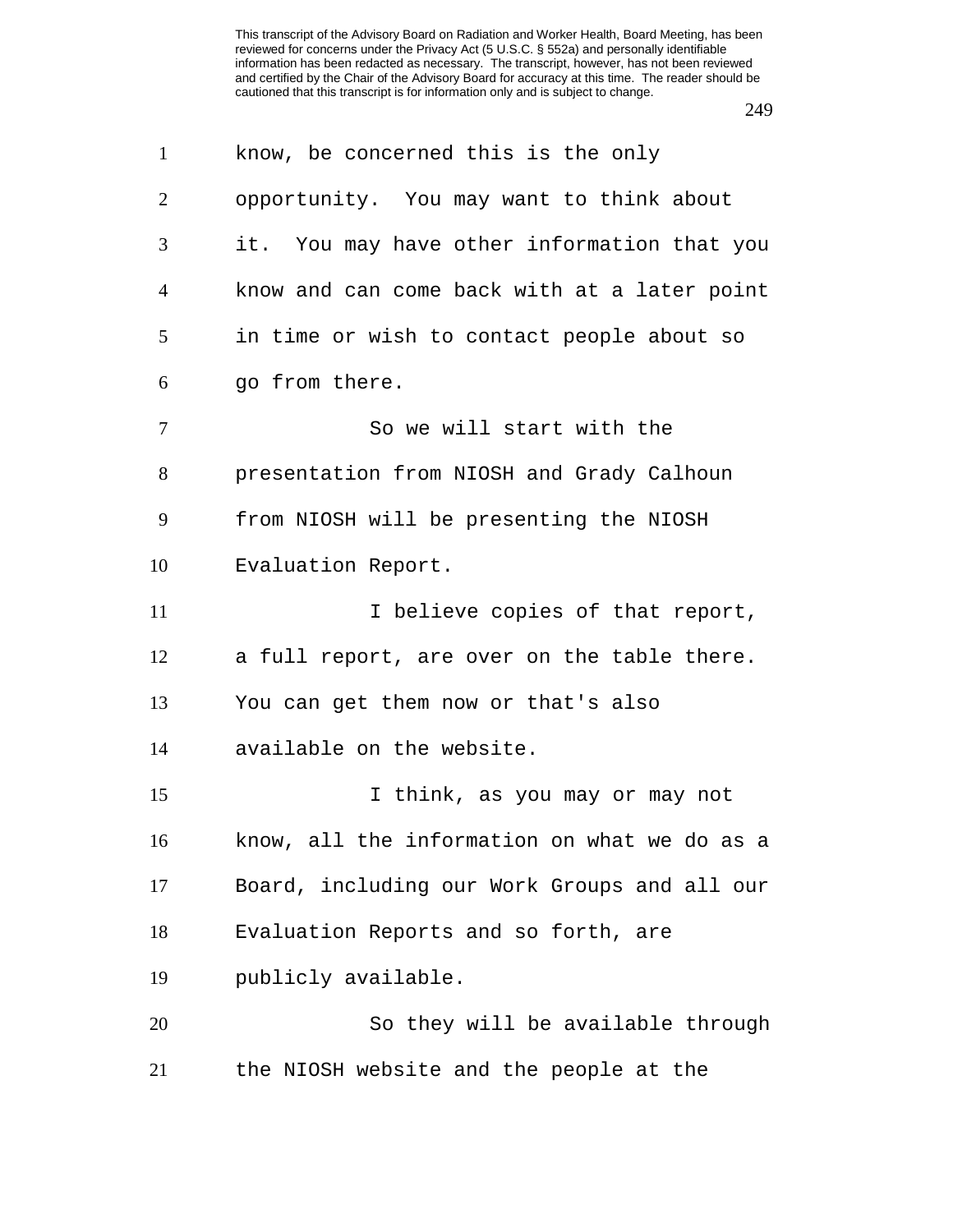front desk, other people here can help you if you're not aware of how to access this with that. So go ahead, Grady. MR. CALHOUN: All right. I guess do I sound okay? CHAIRMAN MELIUS: Yes. MR. CALHOUN: All right, I'll try to stay close to this. CHAIRMAN MELIUS: And just also for people that, excuse me, Grady, but, you know, we do have some Board Members that couldn't be here today but are on the phone so you'll hear people on the phone asking questions at some point or commenting, so. MR. CALHOUN: All right. Okay, as far as an overview goes, we received the petition on March 12th, 2013. The requested Class Definition was all Bannister Federal Complex employees who worked at the site from 1949 to present. We qualified the petition for

> **NEAL R. GROSS** COURT REPORTERS AND TRANSCRIBERS 1323 RHODE ISLAND AVE., N.W.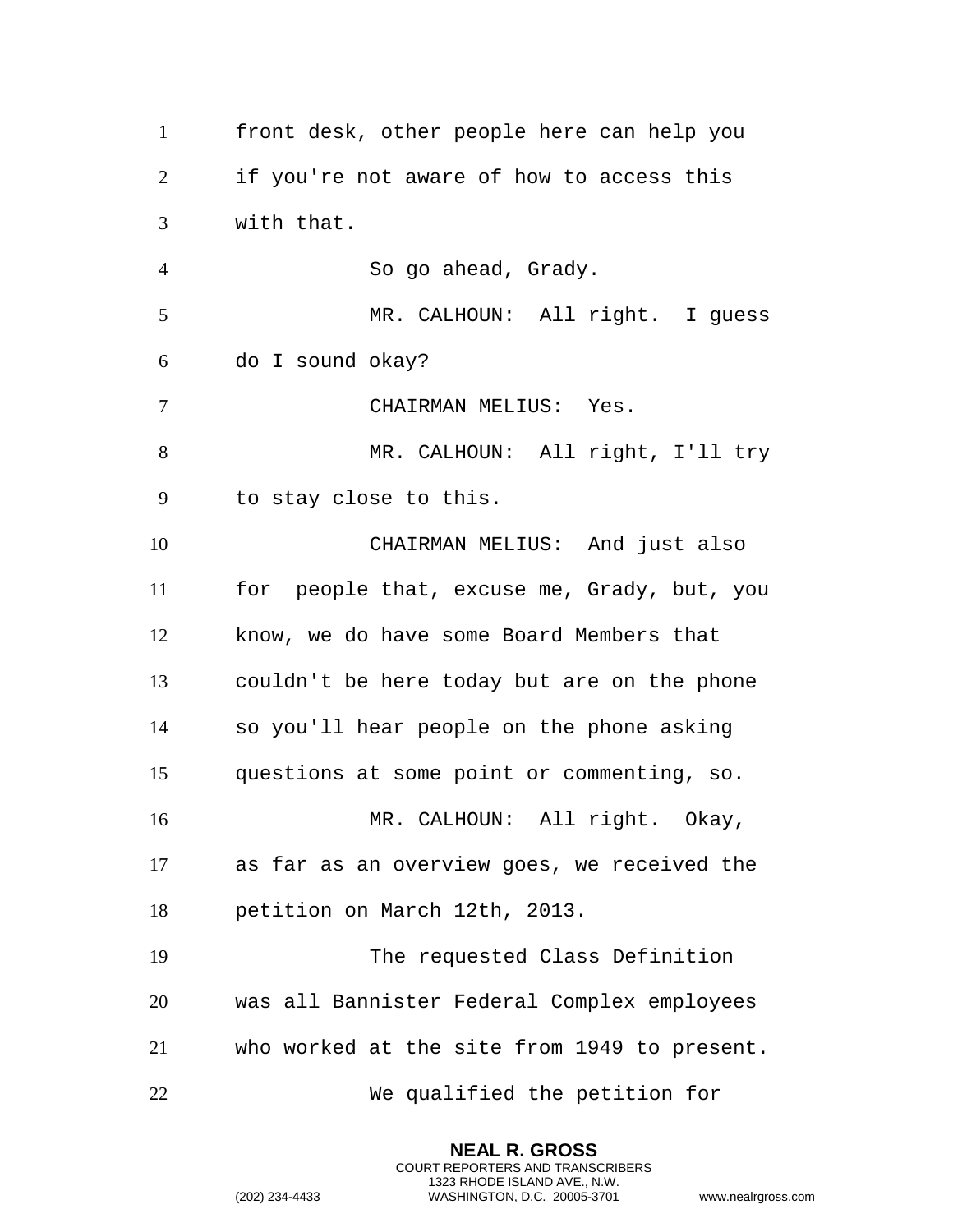| $\mathbf{1}$   | review July 1st, 2013, based on radiation    |
|----------------|----------------------------------------------|
| $\overline{2}$ | exposures and doses potentially incurred by  |
| 3              | members of the proposed Class were not       |
| $\overline{4}$ | monitored either through personal or area    |
| 5              | monitoring.                                  |
| 6              | Okay, we started the Evaluation              |
| $\overline{7}$ | Report evaluation period consistent with the |
| 8              | start of AEC operations.                     |
| 9              | Then we looked back at 160 claims            |
| 10             | with employment of 1994 or later and that    |
| 11             | coincides with implementation of 10 CFR 835  |
| 12             | to determine a potential end date for the    |
| 13             | evaluation.                                  |
| 14             | We found no apparent or                      |
| 15             | potentially inadequately monitored exposures |
| 16             | after 1993.                                  |
| 17             | So the Class that was ultimately             |
| 18             | evaluated was all employees who worked in    |
| 19             | any area of the Kansas City Plant in Kansas  |
| 20             | City, Missouri, from January 1st, 1949       |
| 21             | through December 31st, 1993.                 |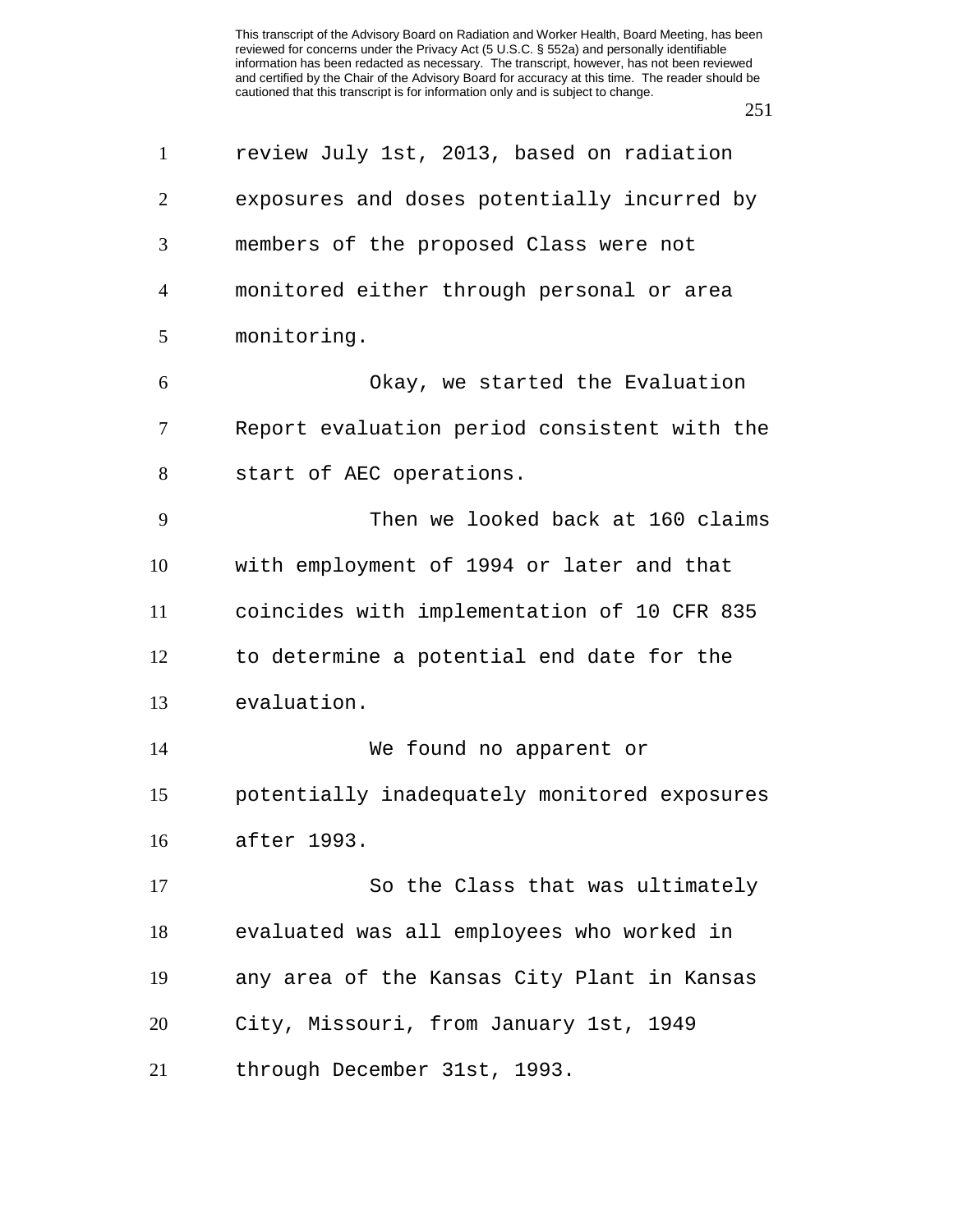Okay, as far as some background goes, there's a Main Manufacturing Building. It's the main structure. Has about 2.7 million square feet of space and it houses 5 the primary KCP manufacturing operations. From the beginning, the principal operation at the plant was to make non- nuclear components of nuclear weapons. That involved machining and fabrication of metals and plastics, plating, microelectronics and electrical and mechanical assembly. 12 They currently make about 85 percent of the non-nuclear components for the U.S. atomic stockpile. 15 As far as the work with radioactive material goes, they did work with natural uranium. They machined some uranium slugs and handled billets from February '51 to December 1952. This work was performed in the Main Manufacturing Building.

22 A total of just a little bit more

**NEAL R. GROSS** COURT REPORTERS AND TRANSCRIBERS 1323 RHODE ISLAND AVE., N.W.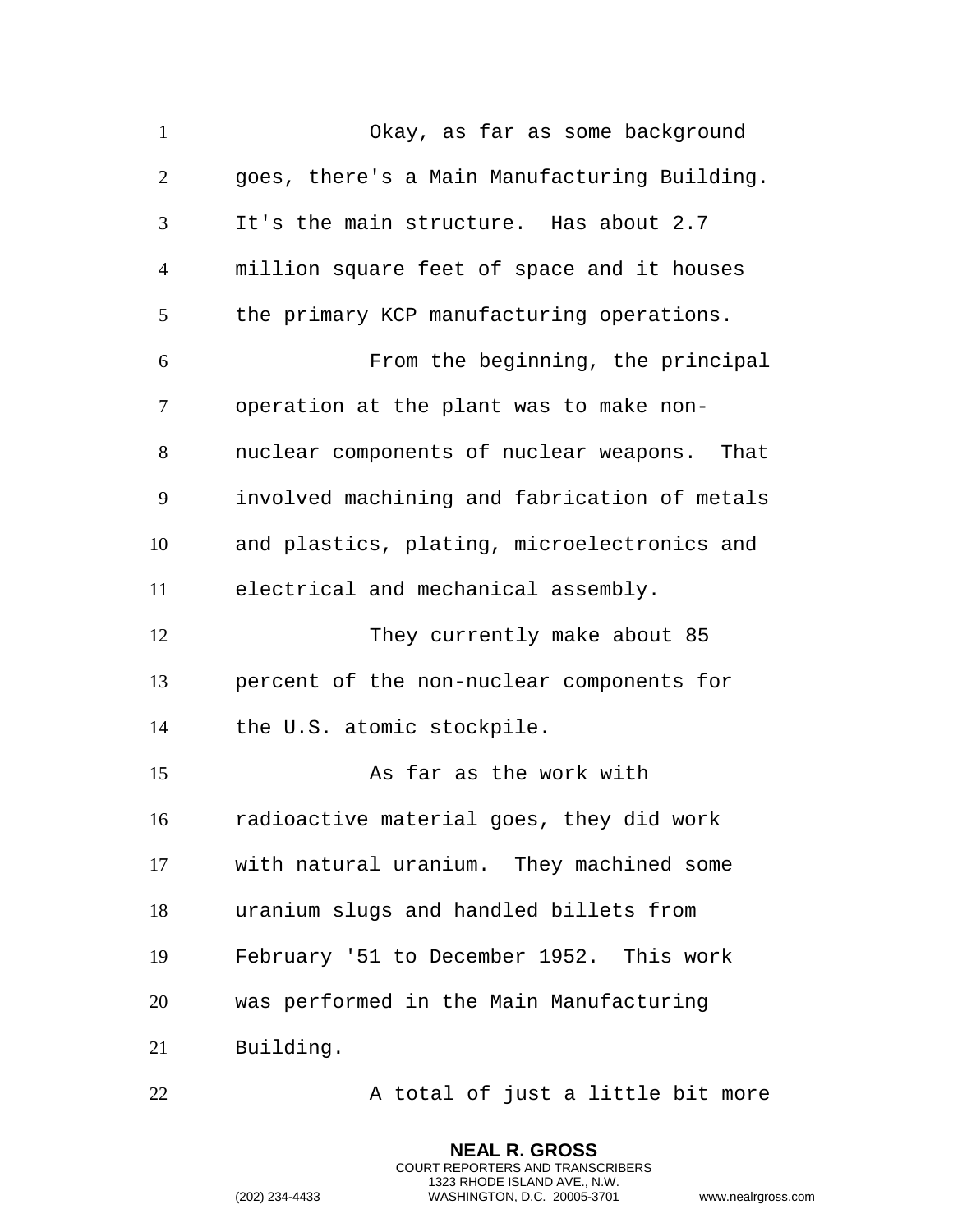| $\mathbf{1}$   | than 313,000 pounds of natural uranium was |
|----------------|--------------------------------------------|
| $\overline{2}$ | machined into slugs and they had the       |
| 3              | capacity to produce 1,000 slugs a day.     |
| $\overline{4}$ | In addition to the machining,              |
| 5              | they also inspected and assembled uranium  |
| 6              | components from May 1950 to February 1955, |
| 7              | also in the Main Manufacturing Building,   |
| 8              | Department 3A.                             |
| 9              | As far as depleted uranium work            |
| 10             | goes, that took place from 1958 to about   |
| 11             | 1971. They machined and inspected DU       |
| 12             | products in Department 20.                 |
| 13             | And that's the primary source of           |
| 14             | radiological exposure, was associated with |
| 15             | machining these items that contained DU    |
| 16             | oxide. The program using the depleted      |
| 17             | uranium oxide ended in 1972.               |
| 18             | Also did some magnesium-thorium            |
| 19             | alloy work. It was supplied by Dow. It was |
| 20             | HK-31 alloy, which is approximately three  |
| 21             | percent thorium.                           |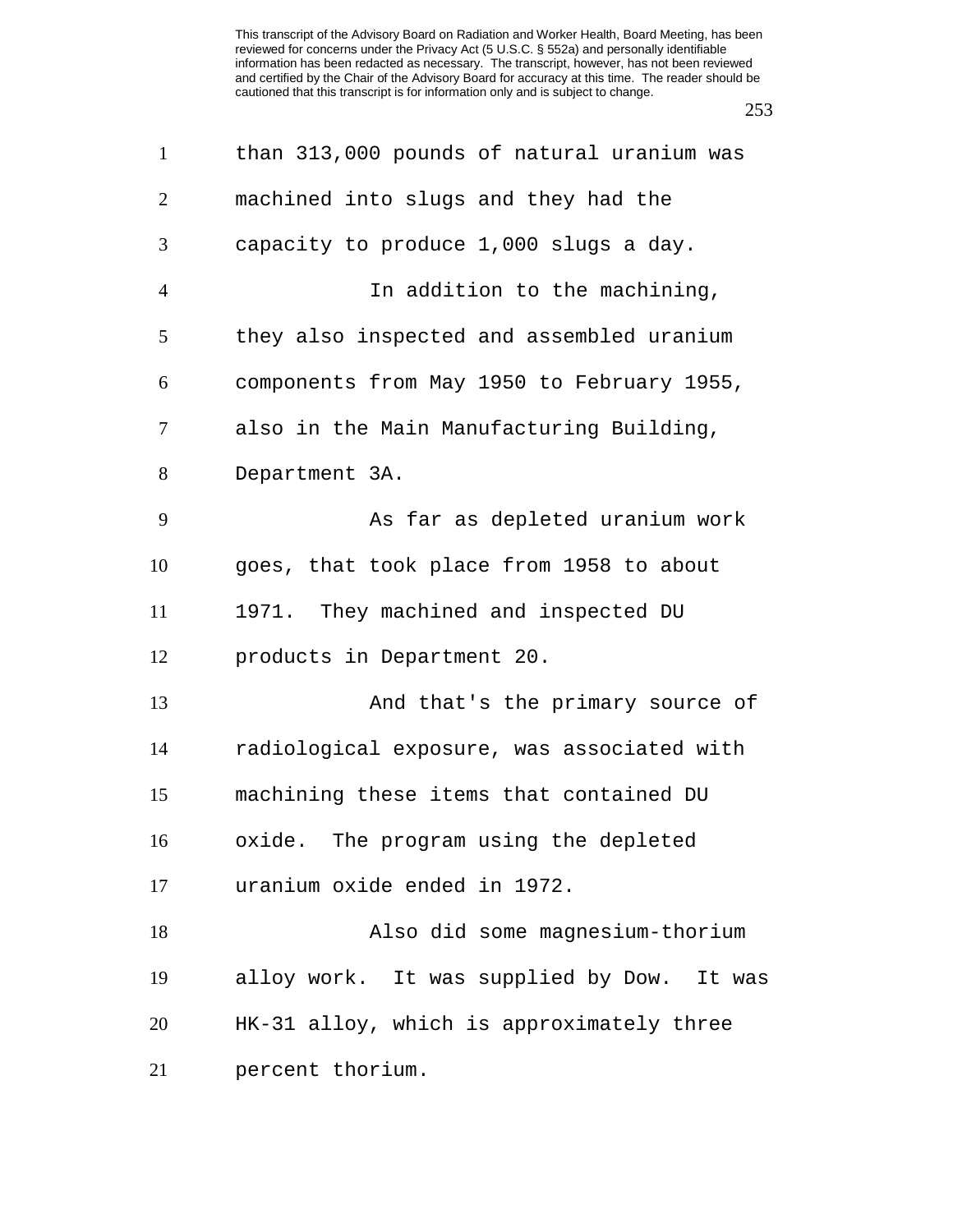This work went on from May 1st, 1957 to April 5th, 1979. They machined and fabricated classified items that contained the magnesium-thorium alloy in two areas of the Main Manufacturing Building, Department 20 and the Model Shop. 7 They did have operational controls in place that we found in documents to prevent and control airborne generation. Thorium oxide powder work, we found a document that said that there was some work with thorium oxide powder and so we looked into that a little bit further to find out what that was and it was very small quantities. After we looked into it more, turns out that they had about 100 grams on site and they would make solutions as needed throughout one year and they used about 20 grams of the material. Okay, we have a couple incidents of note that occurred at the site. The

> **NEAL R. GROSS** COURT REPORTERS AND TRANSCRIBERS 1323 RHODE ISLAND AVE., N.W.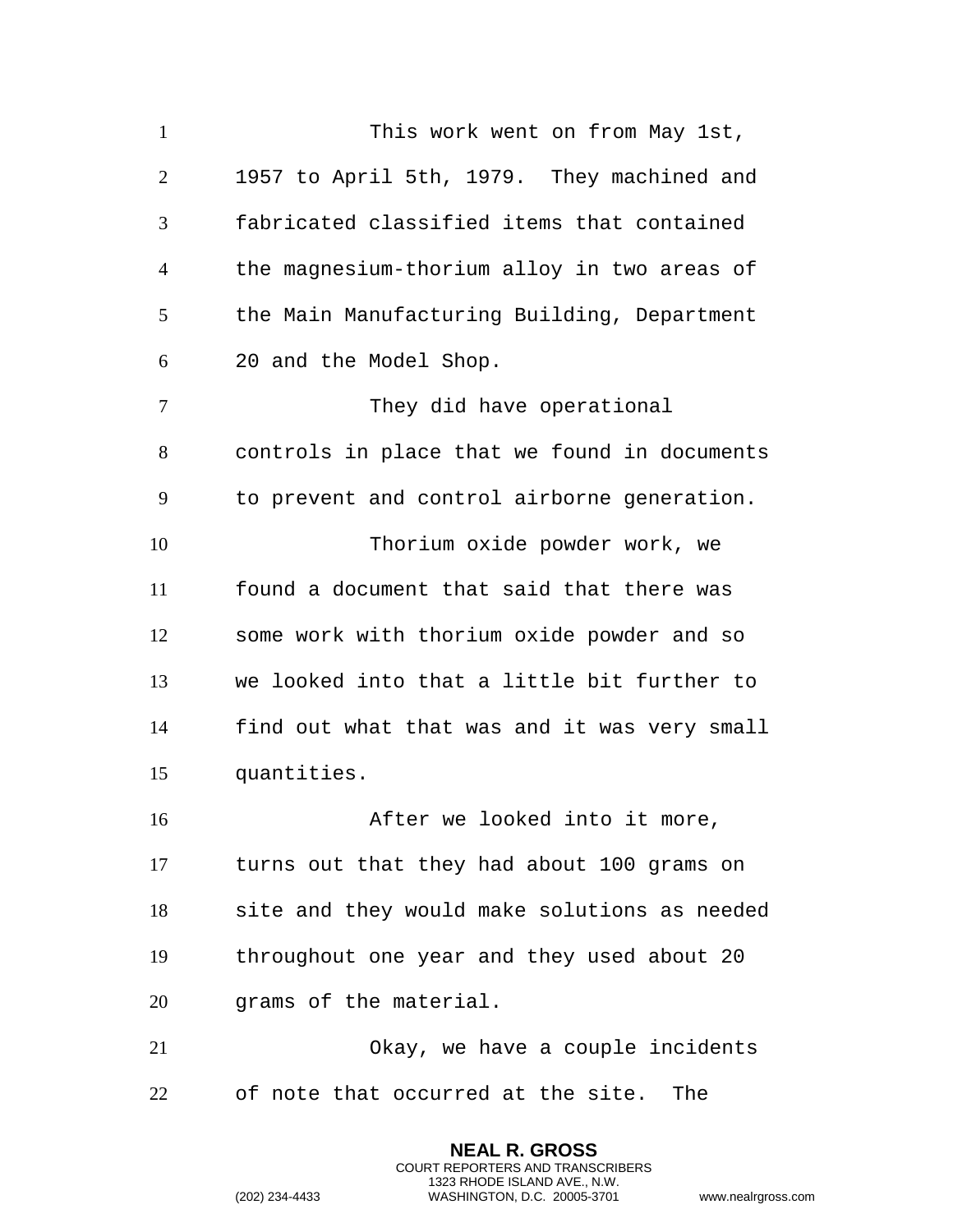| $\mathbf{1}$   | first one that I'll go through is the erbium |
|----------------|----------------------------------------------|
| $\overline{2}$ | tritide. That happened in September 30th,    |
| 3              | 1987.                                        |
| $\overline{4}$ | A worker removed the cover of a              |
| 5              | W80 Data Analyzer and noticed that the       |
| 6              | interior was not decontaminated as required  |
| 7              | and he replaced the cover.                   |
| 8              | They surveyed the analyzer and               |
| 9              | the work area and the contamination was only |
| 10             | detected inside of the unit, not on the      |
| 11             | outside of the unit, and it was 986 dpm per  |
| 12             | 100 square centimeters tritium.              |
| 13             | The analyzer was returned to                 |
| 14             | Sandia National Laboratory for               |
| 15             | decontamination.                             |
| 16             | Urinalysis was performed for that            |
| 17             | worker who removed the cover and the results |
| 18             | indicated no detectable activity for tritium |
| 19             | as erbium tritide, solubility Class M if     |
| 20             | anyone's interested. This was an isolated,   |
| 21             | one-time incident.                           |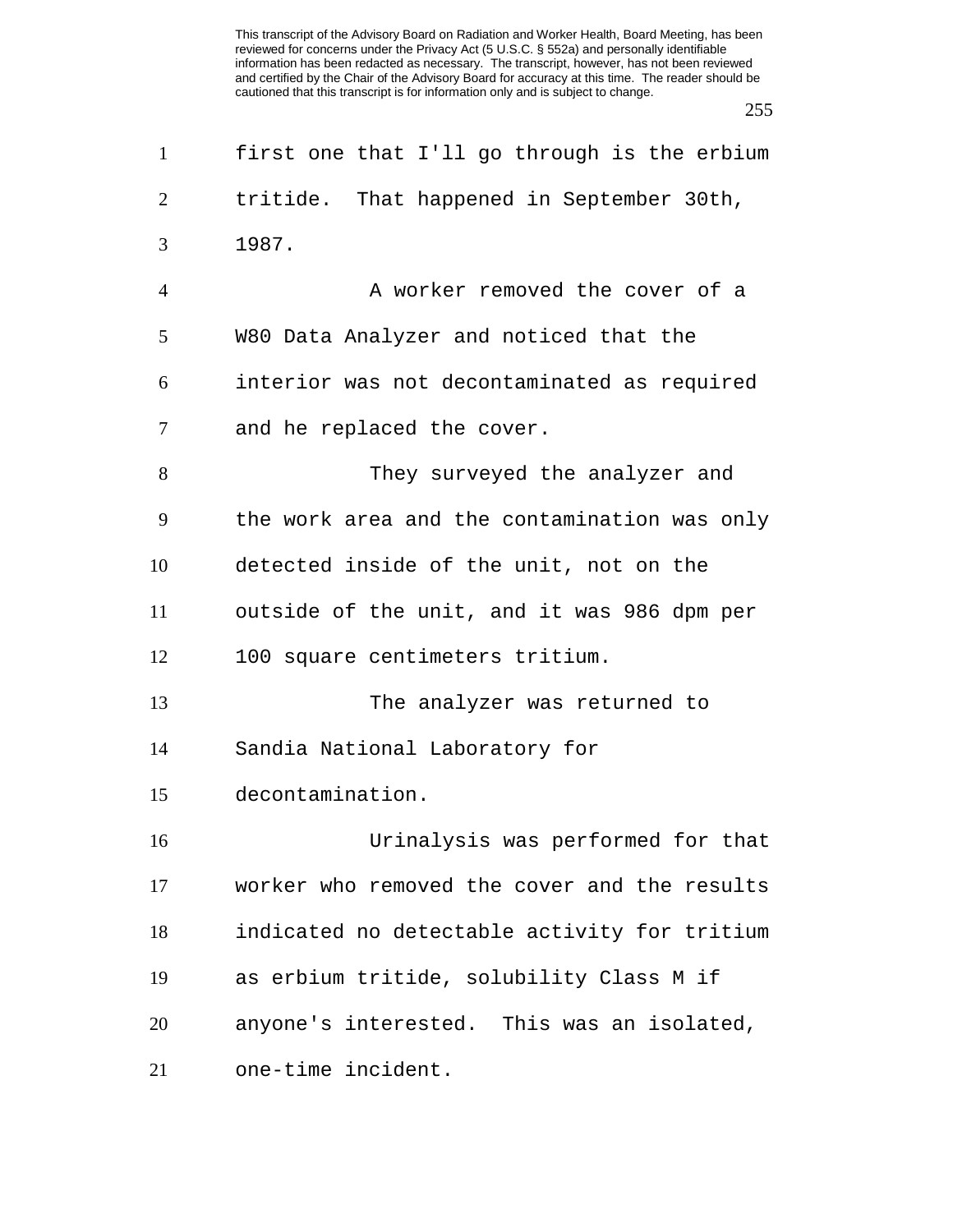| $\mathbf{1}$   | Okay, the other one is                      |
|----------------|---------------------------------------------|
| $\overline{2}$ | promethium-147. This was at least started   |
| 3              | in February 10th, 1989. It's 100 percent    |
| $\overline{4}$ | beta-emitting radionuclide, 224 keV max.    |
| 5              | Basically it was a failure of a             |
| 6              | source integrity and it spread              |
| $\tau$         | contaminations to multiple locations inside |
| 8              | and outside of the facility.                |
| 9              | There was quite an extensive                |
| 10             | investigation into this incident. They      |
| 11             | ended up monitoring 97 individuals          |
| 12             | internally to find out if there was any     |
| 13             | intakes. No intakes were discovered.        |
| 14             | They also inspected several                 |
| 15             | workers' homes. In one actually they found  |
| 16             | contamination that needed to be             |
| 17             | decontaminated.                             |
| 18             | Okay, sources of available                  |
| 19             | information are the Site Profile TBD-6000   |
| 20             | used to model internal doses for natural    |
| 21             | uranium during machining operations.<br>We  |
| 22             | have the KCP Site Profile used to describe  |

**NEAL R. GROSS** COURT REPORTERS AND TRANSCRIBERS 1323 RHODE ISLAND AVE., N.W.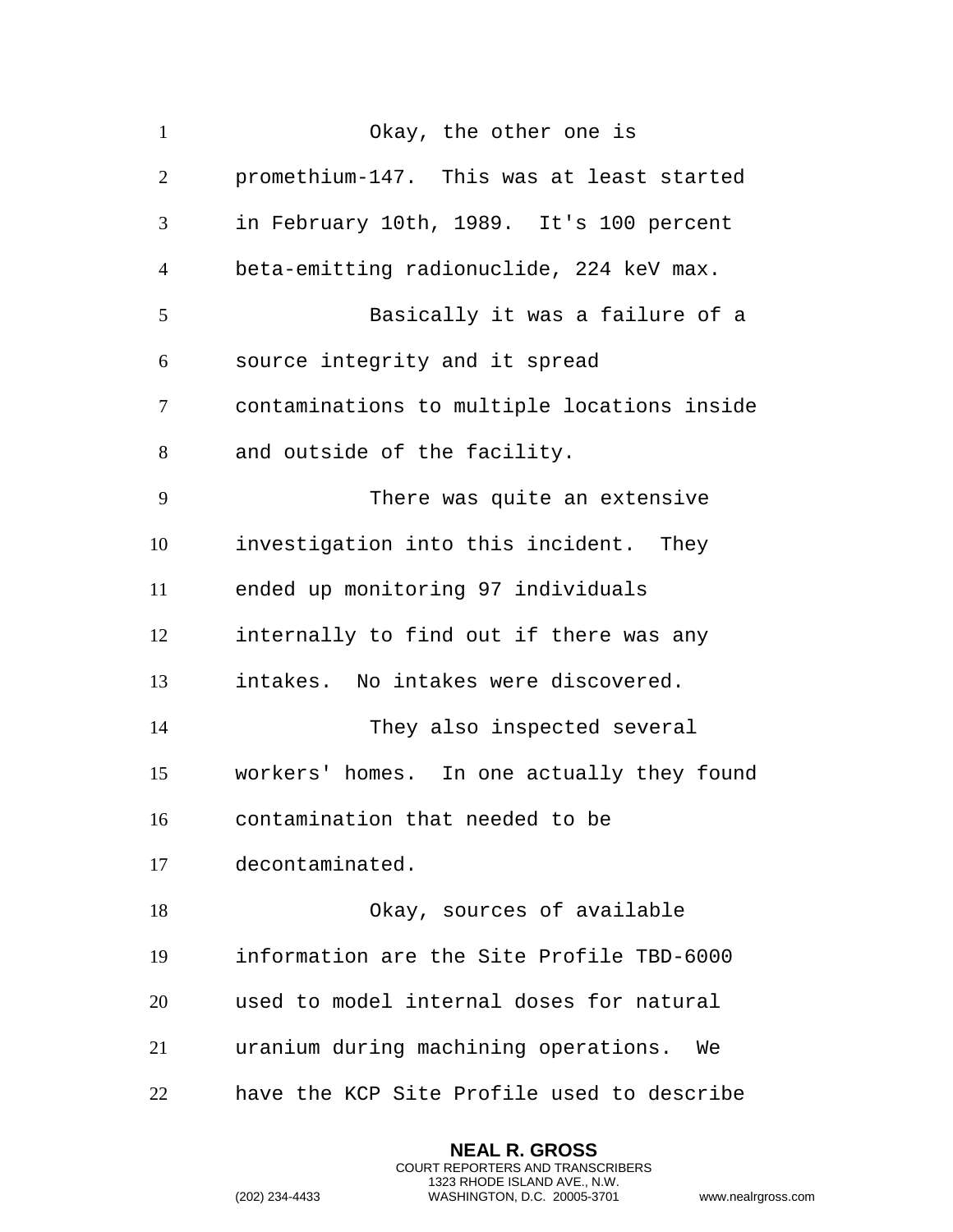| $\mathbf{1}$   | DU internal doses and external doses.        |
|----------------|----------------------------------------------|
| $\overline{2}$ | We reviewed approximately 1,645              |
| 3              | Research Database documents, conducted 19    |
| $\overline{4}$ | interviews with people, on site for the most |
| 5              | part, and we did our normal cadre of         |
| 6              | standard data searches.                      |
| $\tau$         | Okay, as far as the dose                     |
| 8              | reconstructions that we've done at this      |
| 9              | site, we have 672 cases were submitted for   |
| 10             | dose reconstruction. Six hundred and sixty-  |
| 11             | five of those were in the period that we're  |
| 12             | evaluating for the SEC.                      |
| 13             | Six hundred and eight of those               |
| 14             | have been completed, sent on to Department   |
| 15             | of Labor. Thirty-five of those had internal  |
| 16             | dosimetry records supplied with the case and |
| 17             | 103 of those had external dosimetry records  |
| 18             | supplied with the case.                      |
| 19             | Okay, as far as personal                     |
| 20             | monitoring data that we have, as far as      |
| 21             | internal monitoring data, routine bioassay   |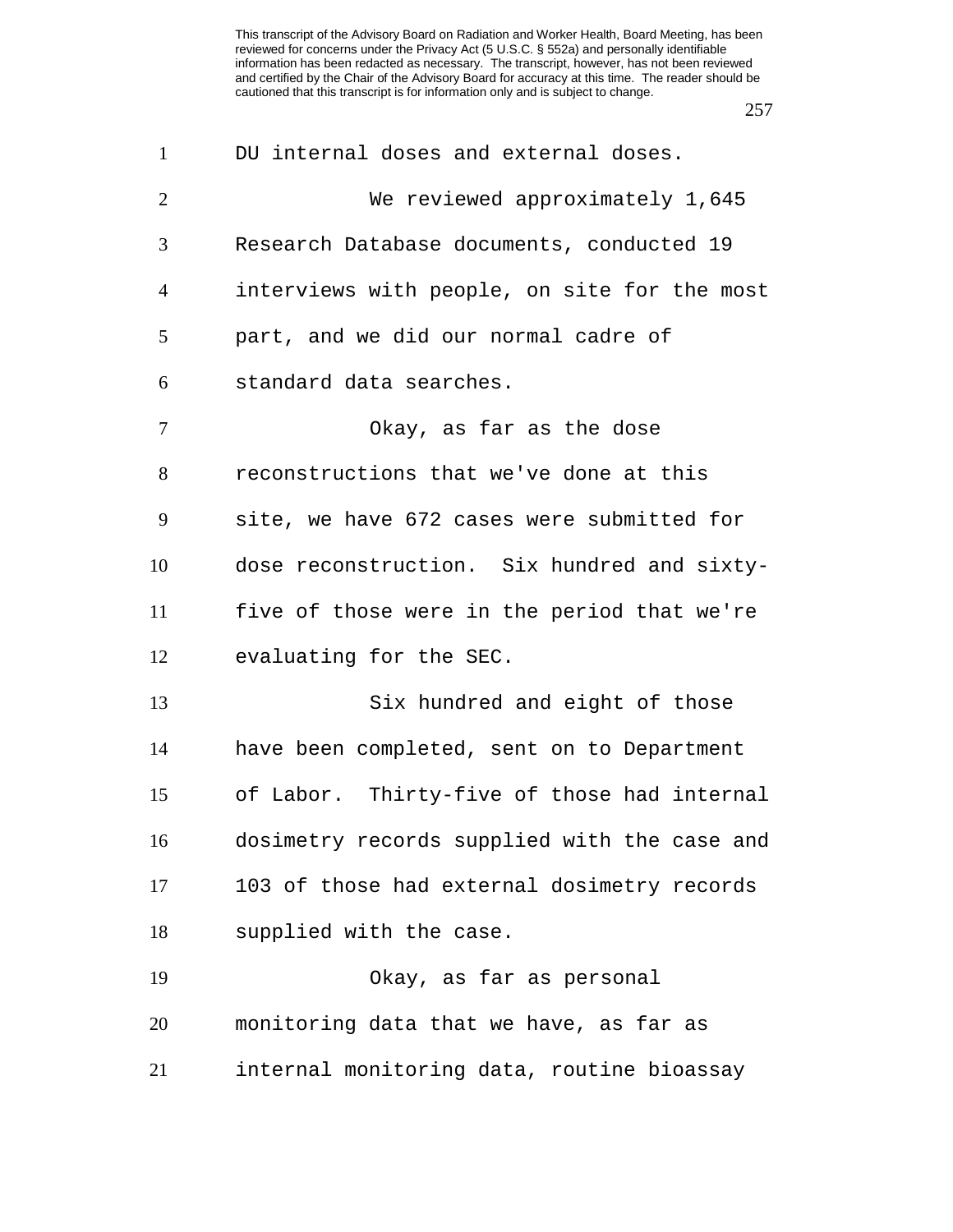data, which was urinalysis, was available for the DU work. It started in 1959 until 1971.

 We have air sample data, one dust sample analysis in 1952 and then we get into routine, fixed-air gross alpha counts monitoring from 1958 to 1971 in the Main Manufacturing Building. Okay, also we have air sampling data for the magnesium-thorium operations. The gross alpha was being done throughout the Main Building as I said earlier. But in 1970 they did an

 evaluation of all the magnesium-thorium machining operations in the model shop and this was more of a breathing zone type

approach.

18 And basically what they found is that the long-lived contaminants in the air that they were finding, which would be the thorium, was at background levels and the short-lived activity was less than E minus 9

> **NEAL R. GROSS** COURT REPORTERS AND TRANSCRIBERS 1323 RHODE ISLAND AVE., N.W.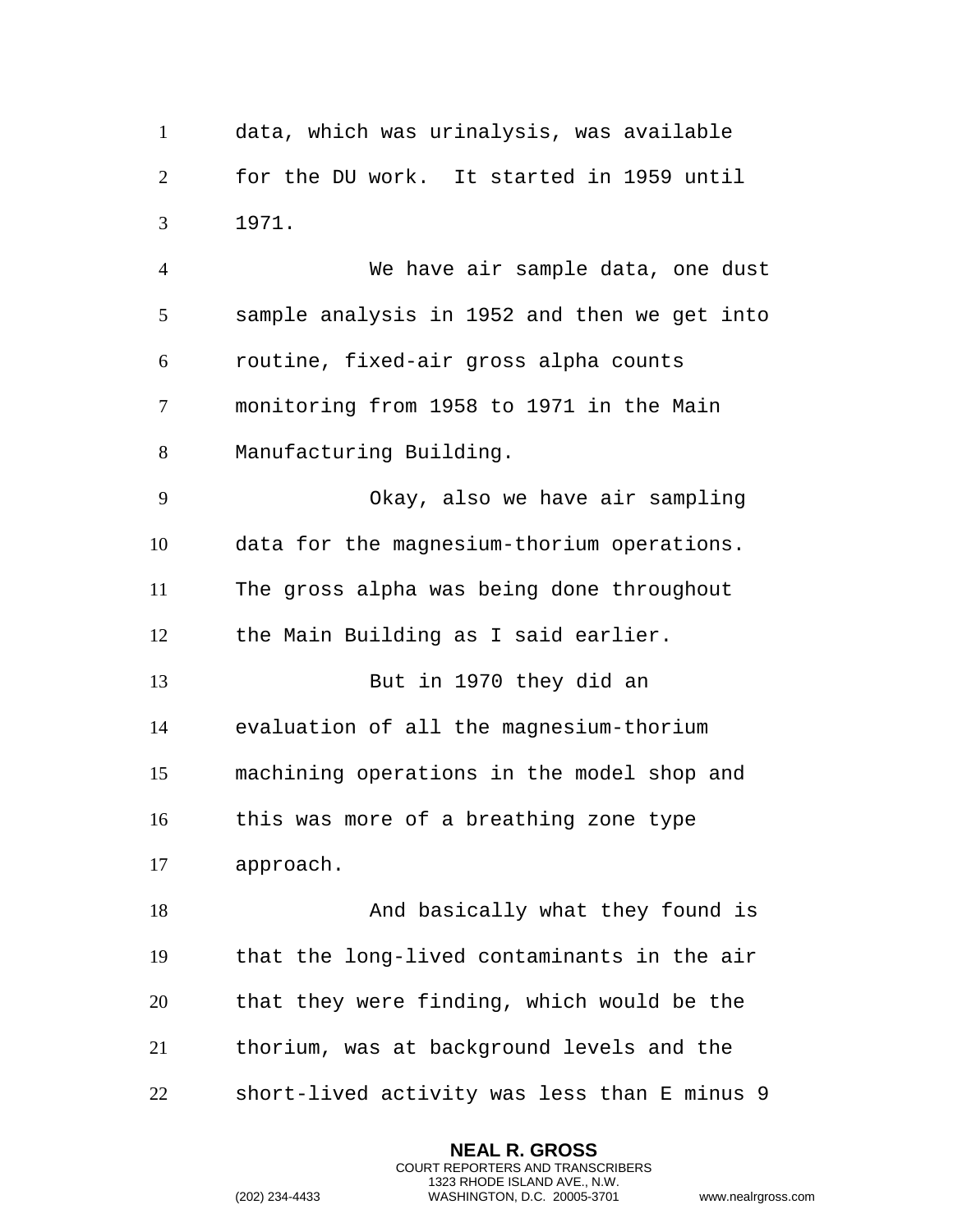| $\mathbf{1}$   | microcuries per mil air and that's generally |
|----------------|----------------------------------------------|
| $\overline{2}$ | attributed to radon/thoron.                  |
| 3              | As far as external monitoring                |
| 4              | data goes, we have accessed a little bit     |
| 5              | fewer than 14,000 records that include       |
| 6              | monitoring data for deep dose, shallow dose, |
| 7              | extremity dose and neutron dose and that's   |
| 8              | from 1950 to 1993.                           |
| 9              | KCP participated in the DOELAP               |
| 10             | performance testing using Landauer-provided  |
| 11             | services beginning in October of 1992.       |
| 12             | Okay, we've recently obtained                |
| 13             | copies of routine contamination surveys from |
| 14             | 1959 to 1969 and 1990 to 1993. There's some  |
| 15             | radiation surveys in there as well.          |
| 16             | We also have contamination survey            |
| 17             | and some volumetric sampling data from the   |
| 18             | '84 to '86 decontamination activities.       |
| 19             | Okay, as far as sources of                   |
| 20             | exposure at the site, we could have          |
| 21             | inhalation and ingestion of uranium and      |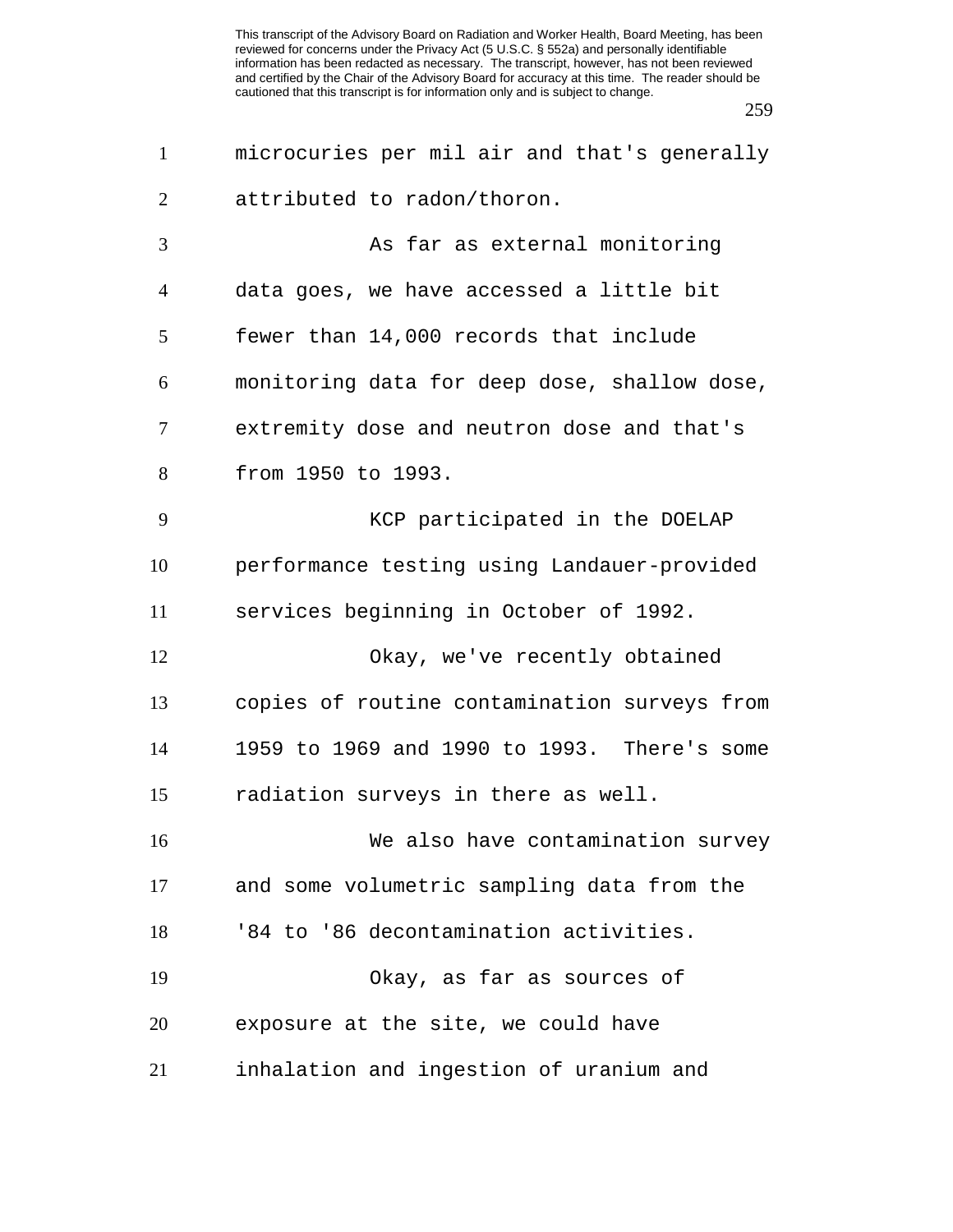| $\mathbf{1}$   | thorium by workers. We have residual         |
|----------------|----------------------------------------------|
| $\overline{2}$ | airborne radioactive contaminants that may   |
| 3              | have been present after operations ceased.   |
| $\overline{4}$ | External sources include                     |
| 5              | photon/beta exposure from uranium and        |
| 6              | thorium and small amounts of surface         |
| $\tau$         | contaminations that was present after        |
| 8              | operations ceased as well.                   |
| 9              | We also have neutron radiation               |
| 10             | sources there. It's a pulsed-neutron         |
| 11             | generator that we have, and we also have     |
| 12             | some plutonium-beryllium sources there and   |
| 13             | that started after 1965.                     |
| 14             | Additional external sources                  |
| 15             | include just isotopic sources that they used |
| 16             | for a variety of different things. They      |
| 17             | used for manufacturing quality control, like |
| 18             | measuring thickness. And they also have      |
| 19             | some radiography-type devices, x-rays and    |
| 20             | electron generators. Accelerators I mean,    |
| 21             | sorry.                                       |
|                |                                              |

Okay, from all this information

**NEAL R. GROSS** COURT REPORTERS AND TRANSCRIBERS 1323 RHODE ISLAND AVE., N.W.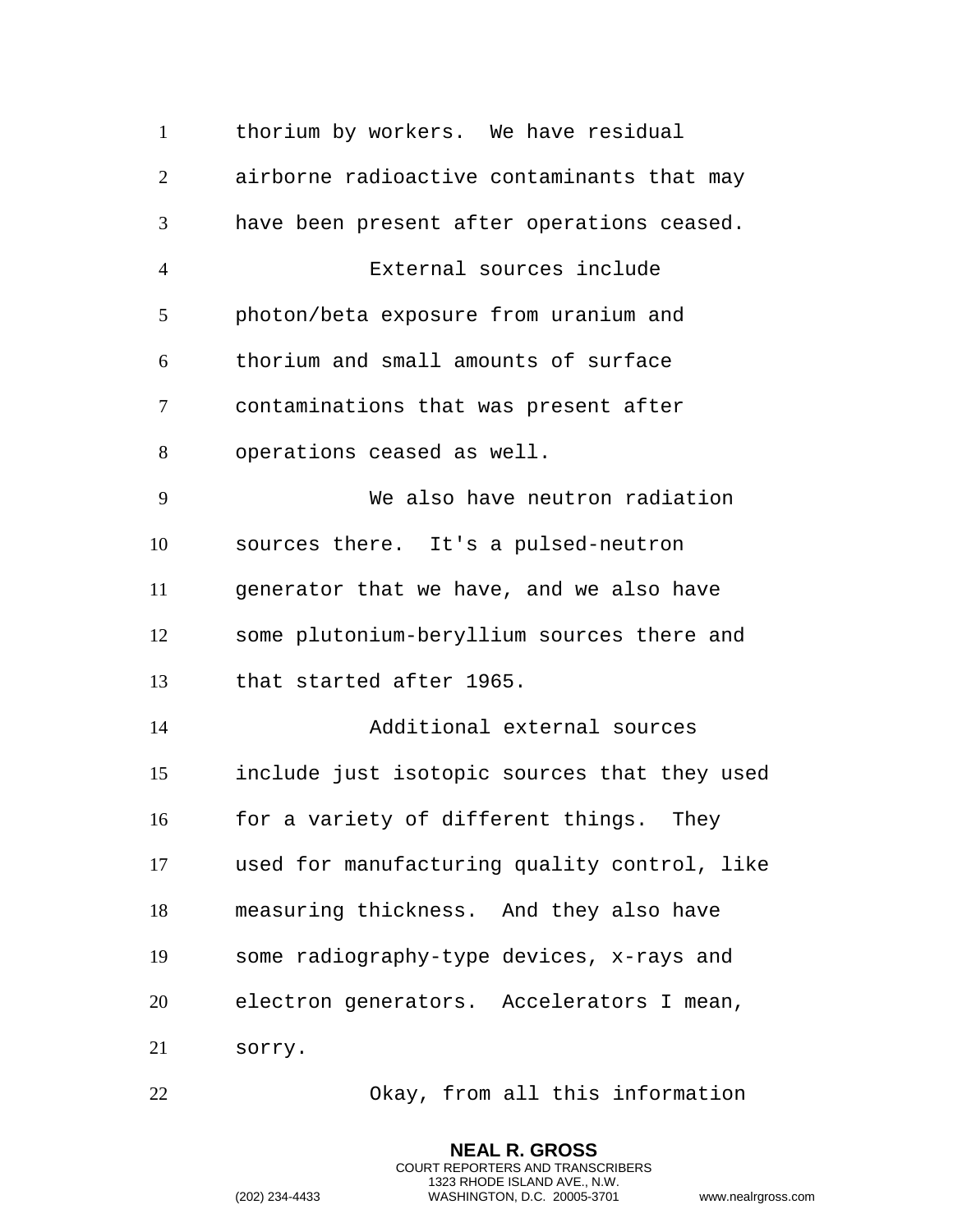| $\mathbf{1}$   | we believe that the available monitoring     |
|----------------|----------------------------------------------|
| $\overline{2}$ | records, process descriptions and source-    |
| 3              | term data are adequate to complete dose      |
| 4              | reconstructions with sufficient accuracy for |
| 5              | the evaluated worker Class.                  |
| 6              | And the approach is going to be              |
| 7              | that for the natural uranium operations      |
| 8              | we're going to use TBD-6000 to estimate the  |
| 9              | KCP internal exposures when dosimetry is not |
| 10             | available.                                   |
| 11             | After the natural uranium                    |
| 12             | operations but before the actual DU internal |
| 13             | monitoring started, which is the period      |
| 14             | March 1st, '55 through August 11th, 1959,    |
| 15             | we're going to use the maximum measured      |
| 16             | gross alpha air sample during the post-      |
| 17             | operation period that was done when handling |
| 18             | uranium.                                     |
| 19             | And TBD-6000 methodology will be             |
| 20             | used to bound air concentrations for workers |
| 21             | with less exposure potential than the        |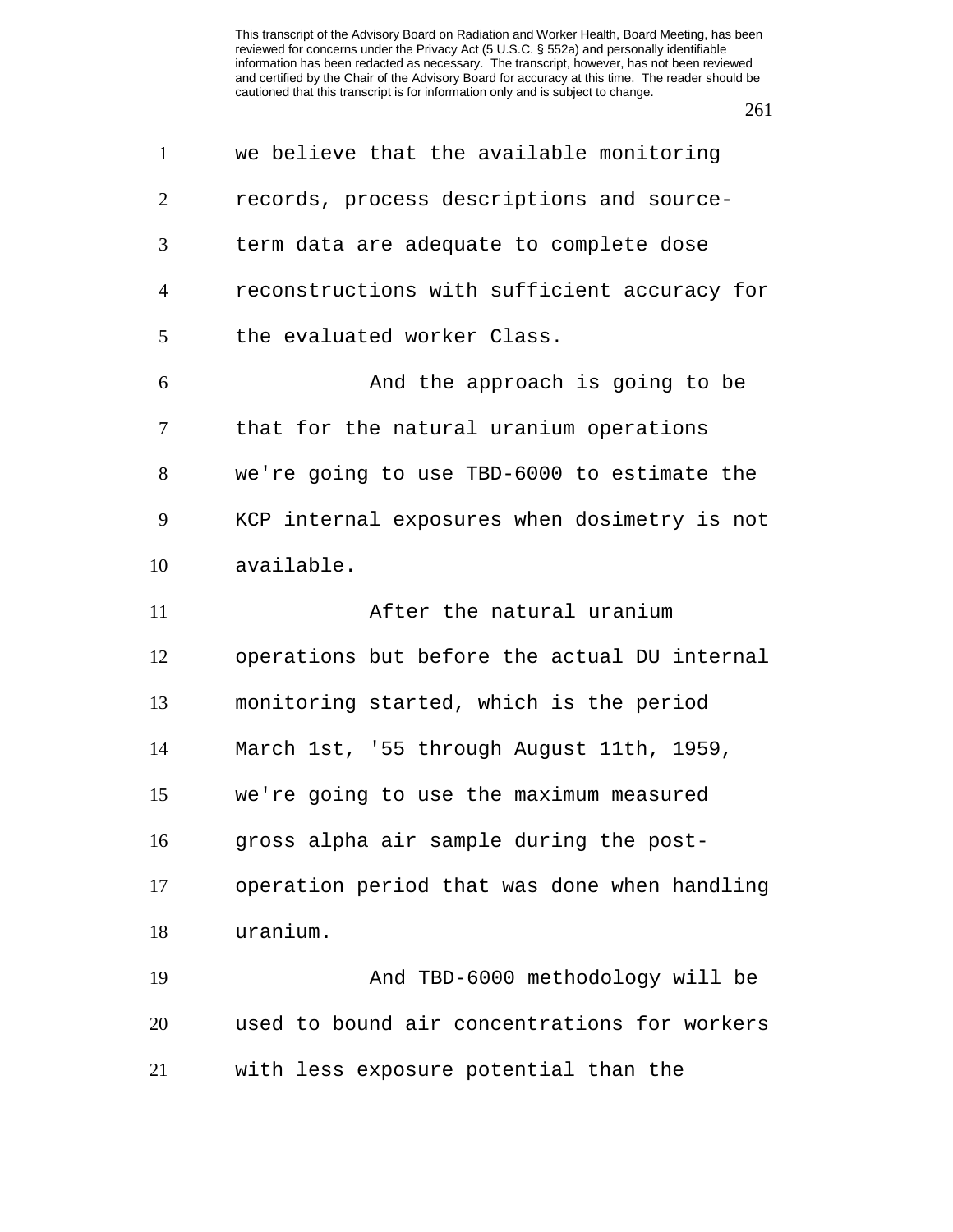machine operators.

 As far as the magnesium-thorium operations, we have a couple different control levels that were instituted at the site. At the beginning of operations in '57, we had a control level of 9E to the minus 11 microcuries per ml. In October of 1959, they lowered that limit to 3E to the negative 11 microcuries per ml. Gross alpha fixed air monitoring was done in the Main Manufacturing Building during the first 13 years of this operation and they maintained operations at 2.85E to the negative 12 microcuries per ml on average and less than 8.55 10 to the negative 11 microcuries per ml maximum over that time frame. Okay, just as a little note here, the limit of 9E to the negative 11 would equate to about 27 milligrams per meter cubed of total dust in air and that's not a

> **NEAL R. GROSS** COURT REPORTERS AND TRANSCRIBERS 1323 RHODE ISLAND AVE., N.W.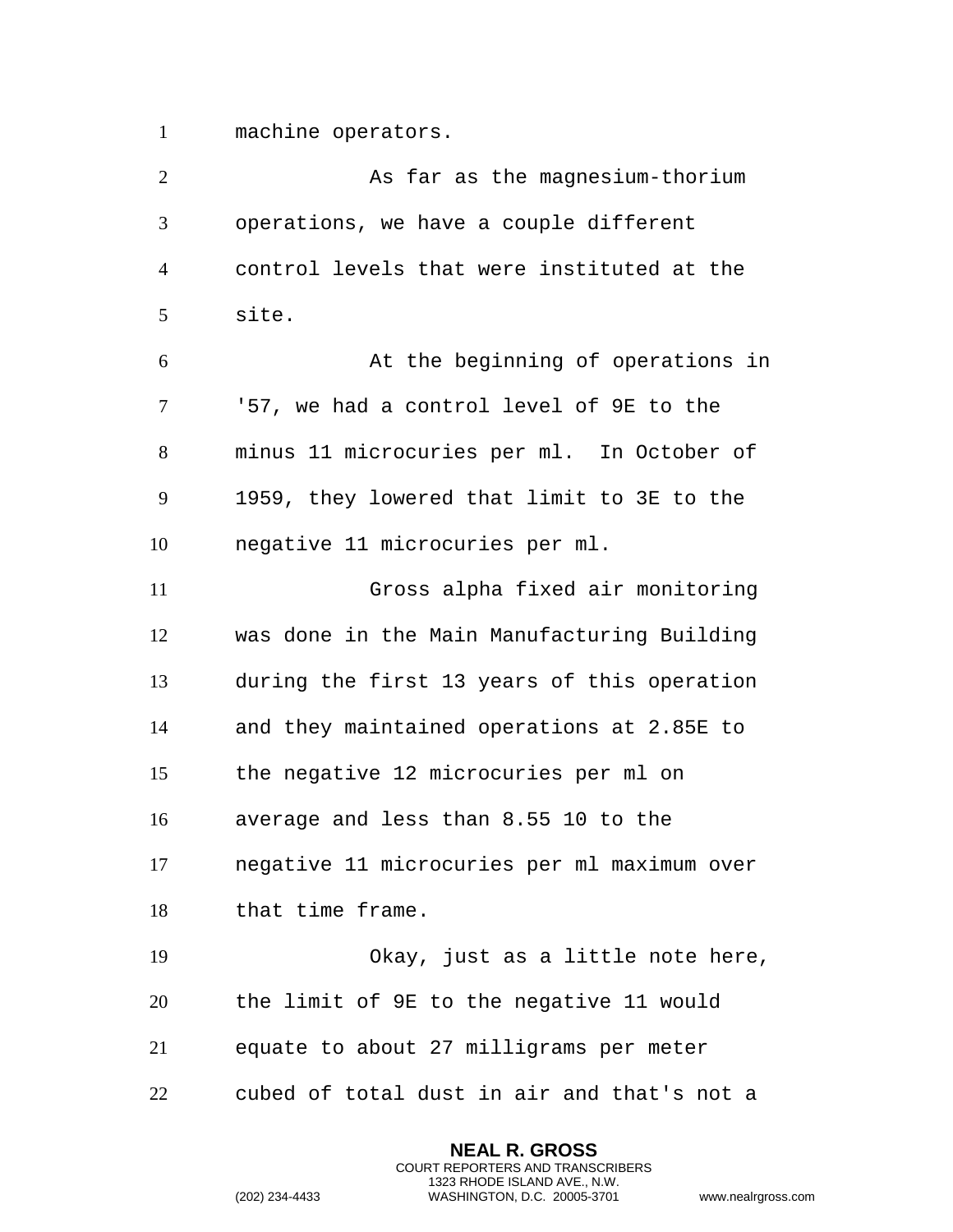| $\mathbf{1}$   | very well-tolerated concentration of dust    |
|----------------|----------------------------------------------|
| 2              | for a full shift.                            |
| 3              | In 1970 they actually performed a            |
| $\overline{4}$ | work site, breathing-zone air sampling. It   |
| 5              | was also gross alpha and validated that      |
| 6              | their process doesn't generate, I'd say      |
| 7              | significant airborne radioactivity than      |
| 8              | none.                                        |
| 9              | This validation was performed                |
| 10             | prior to the cessation of fixed air          |
| 11             | monitoring in 1971.                          |
| 12             | Okay, during the mag-thorium                 |
| 13             | operations, to bound the internal exposures  |
| 14             | for machine operators, we'll use their       |
| 15             | initial engineering limit of 9E minus 11 and |
| 16             | apply it as a constant for 5-1-57 through    |
| 17             | $10 - 31 - 1959.$                            |
| 18             | We'll use the lower engineered               |
| 19             | limit, 3E to the minus 11 microcuries per    |
| 20             | ml, and apply it as a constant distribution  |
| 21             | from 11-1-59 through 4-30-1979.              |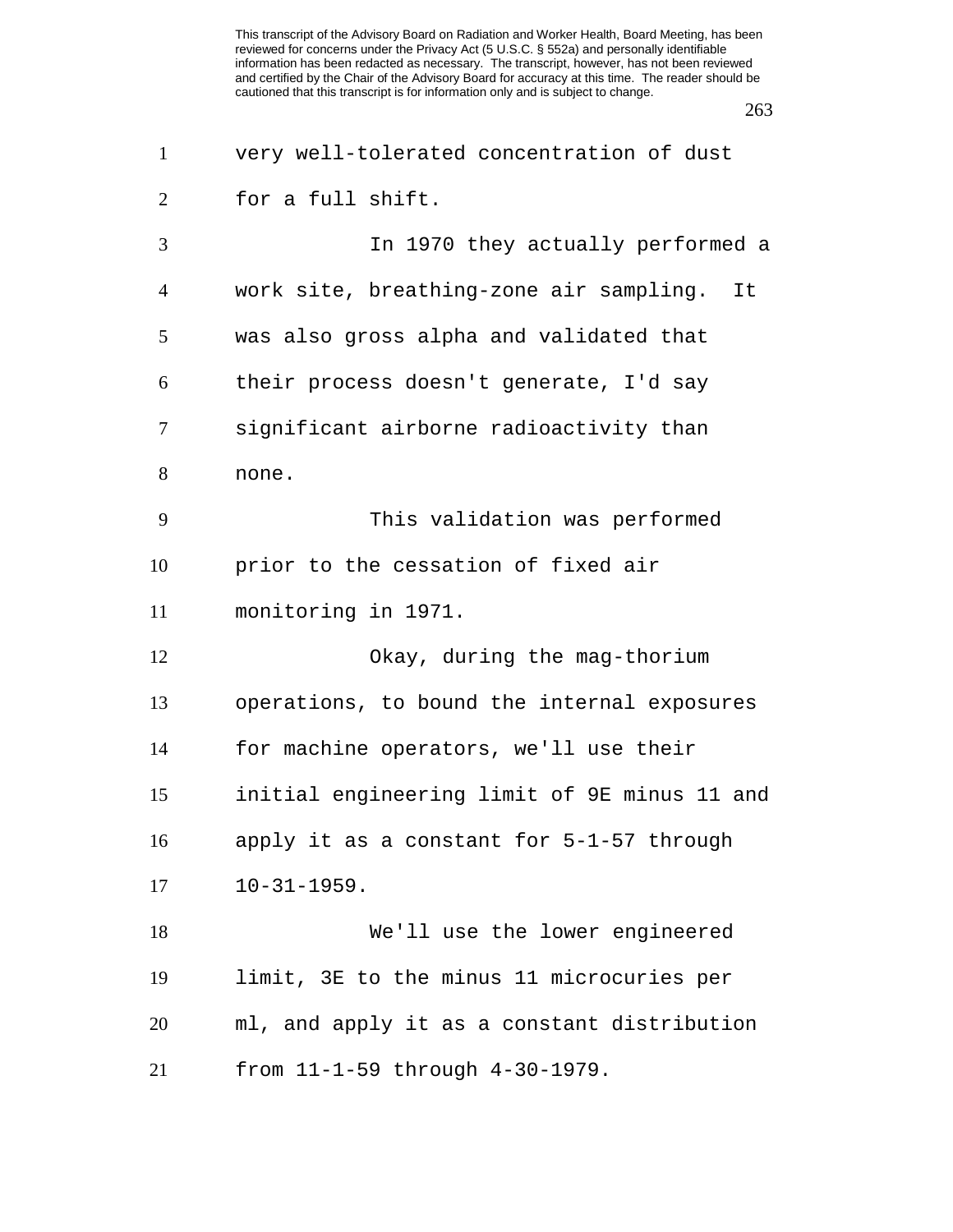| $\mathbf{1}$   | Any ingestion doses we'll assume             |
|----------------|----------------------------------------------|
| $\overline{2}$ | and calculate those through our OCAS-TIB-    |
| 3              | 009, and we'll also be assigning thoron      |
| $\overline{4}$ | doses and those we're going to use the       |
| 5              | highest 1970 short-lived sample that we've   |
| 6              | got, which is 5.1 working level months per   |
| 7              | year.                                        |
| 8              | TBD-6000 methodology will be used            |
| 9              | to bound air concentrations for Classes of   |
| 10             | workers with less exposure potential or that |
| 11             | spent less time in the machining areas than  |
| 12             | the machine operators.                       |
| 13             | Okay, after magnesium-thorium                |
| 14             | operations ceased but before the facility    |
| 15             | D&D, we'll assume that the air concentration |
| 16             | at the end of the operation was the lower    |
| 17             | limit, the 3E to the negative 11.            |
| 18             | And then we'll use the                       |
| 19             | deposition, resuspension and depletion       |
| 20             | models to assign intakes after that point,   |
| 21             | and then we'll still assign ingestion doses  |
| 22             | derived using our OCAS-TIB-009.              |

**NEAL R. GROSS** COURT REPORTERS AND TRANSCRIBERS 1323 RHODE ISLAND AVE., N.W.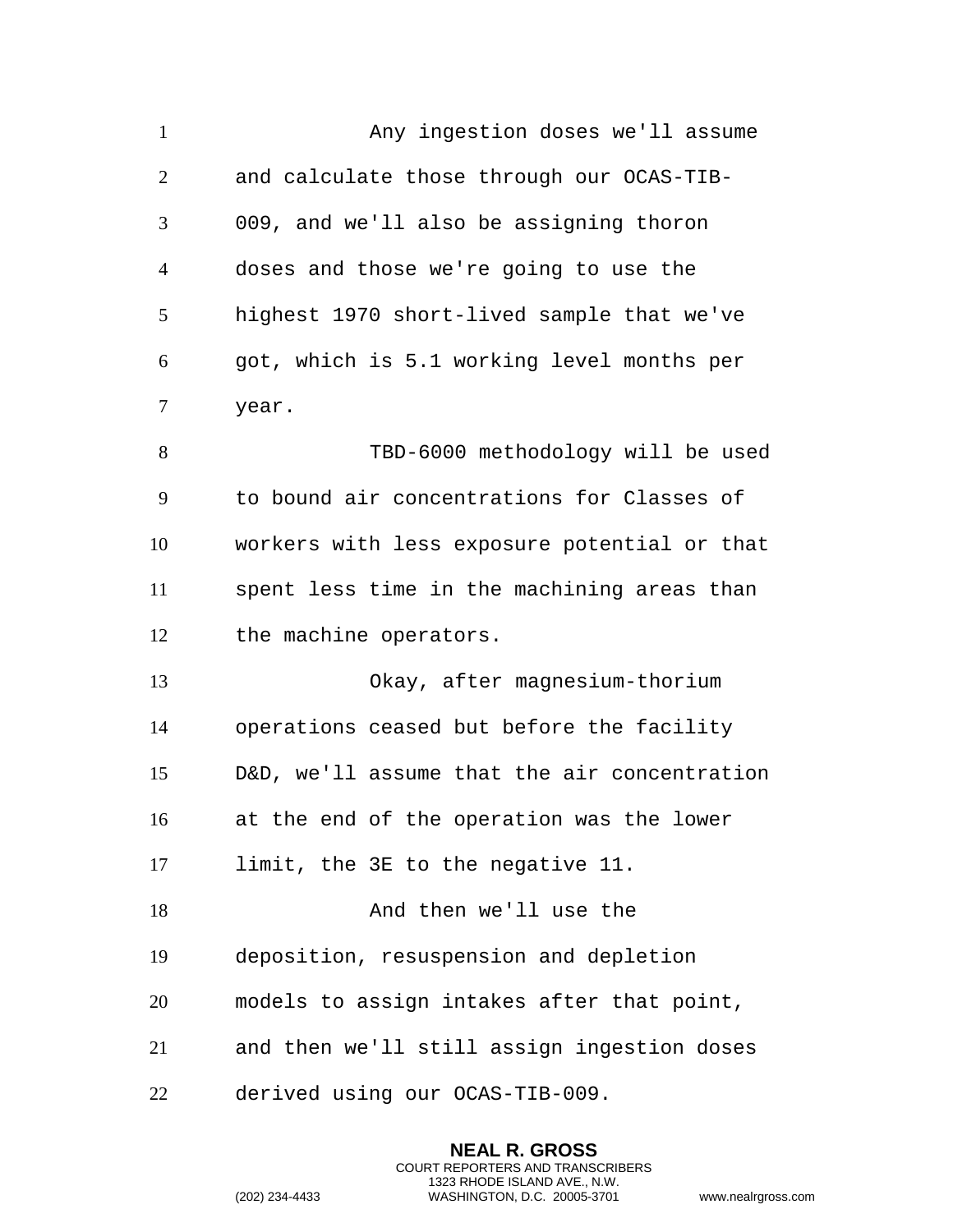| $\mathbf{1}$   | The thoron dose basis for this               |
|----------------|----------------------------------------------|
| $\overline{2}$ | period will start at the 5.1 working level   |
| 3              | months, which was our maximum per year, and  |
| $\overline{4}$ | we'll use the same depletion rate as we      |
| 5              | depleted the thorium to determine exposure   |
| 6              | for each year of this period.                |
| 7              | And, again, TBD-6000 will be used            |
| 8              | to bound air concentrations for Classes of   |
| 9              | workers with less exposure than that of the  |
| 10             | machine operators.                           |
| 11             | Okay, bounding uranium intakes               |
| 12             | after the magnesium-thorium operation        |
| 13             | ceased, what we'll do is we'll use the       |
| 14             | maximum measured surface contamination       |
| 15             | survey taken during DU, which is depleted    |
| 16             | uranium, machining operations and it's going |
| 17             | to be used to model a starting point air     |
| 18             | concentration for the post-operational       |
| 19             | period.                                      |
| 20             | We'll apply a resuspension factor            |
| 21             | of 1E neg 5 and that yields a concentration  |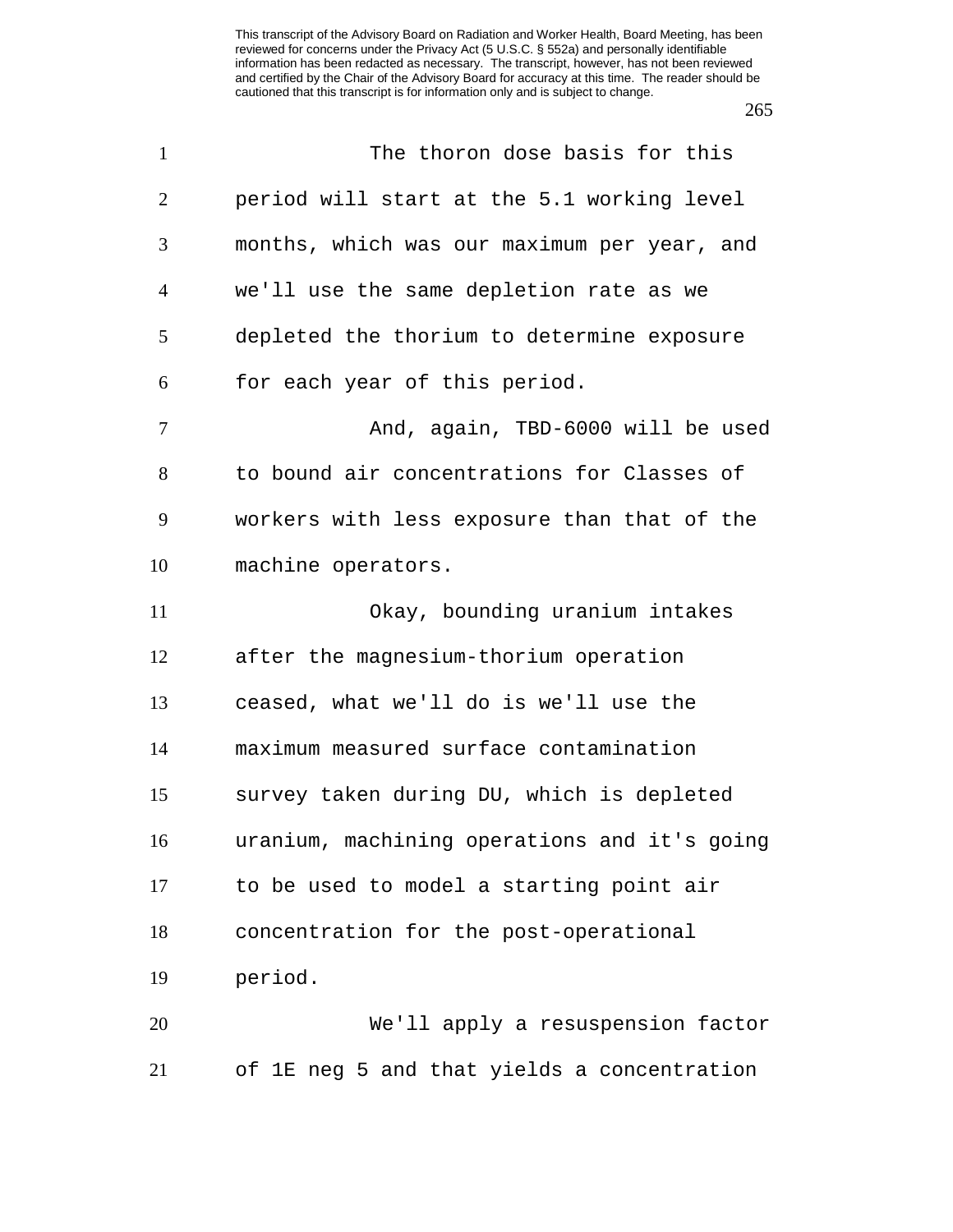of 0.27 picocuries per meter cubed for the end of the post-operation period May 31st, 1984. Depletion rate will be applied to the initial air concentration to determine the remaining activity available for inhalation and ingestion for machine operators during each year of this post- operation period. 10 Bounding uranium intakes -- Okay, I got that still. Okay, TBD-6000 methodology will be used to bound air concentrations for Classes of workers, as with the other ones, with less exposure potential than those of the machine operators. Okay, there were D&D activities took place June 1st, 1984 through September 3rd, 1986. Rockwell employees were monitored. Barriers were set up around the work areas and continuous air monitoring was

> **NEAL R. GROSS** COURT REPORTERS AND TRANSCRIBERS 1323 RHODE ISLAND AVE., N.W.

```
(202) 234-4433 WASHINGTON, D.C. 20005-3701 www.nealrgross.com
```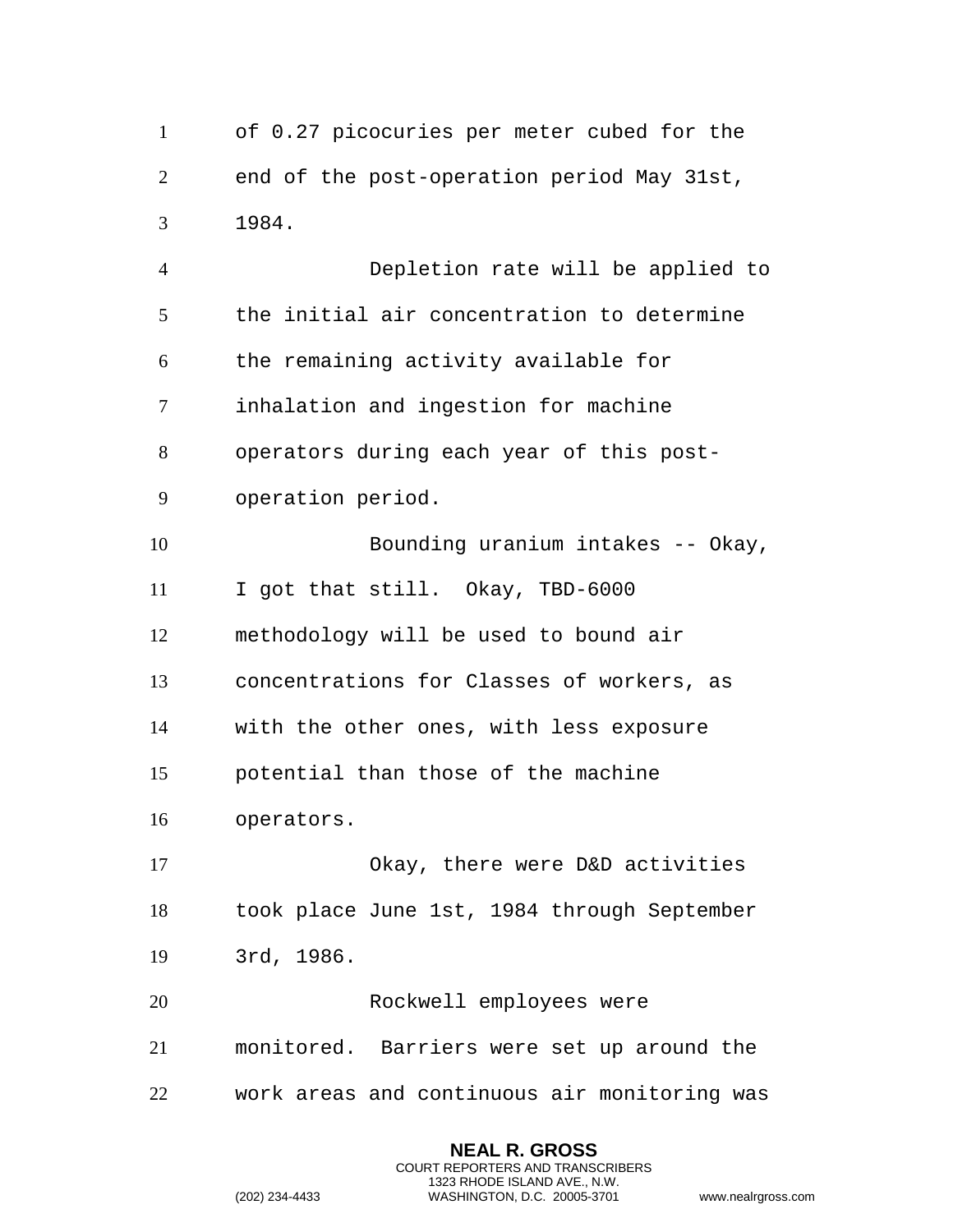| $\mathbf{1}$   | performed outside the perimeter so we will  |
|----------------|---------------------------------------------|
| $\overline{2}$ | use the dosimetry for those individuals.    |
| 3              | They monitored uranium-238 at 1E            |
| $\overline{4}$ | minus 12 microcurie per ml control level,   |
| 5              | and we will assume that the Kansas City     |
| 6              | Plant employees were exposed at the         |
| $\tau$         | perimeter air concentrations during the     |
| 8              | decontamination period.                     |
| 9              | So the summary is that from                 |
| 10             | January 1st, '49 through December 31st,     |
| 11             | 1993, we determined that the external dose  |
| 12             | reconstruction is feasible and the internal |
| 13             | dose reconstruction is feasible, and that's |
| 14             | all I have.                                 |
| 15             | CHAIRMAN MELIUS: Okay, thank                |
| 16             | you. Board Members with questions. Paul.    |
| 17             | MEMBER ZIEMER: Grady, just for              |
| 18             | the record, you didn't mention medical x-   |
| 19             | rays or annual chest x-rays or whatever.    |
| 20             | MR. CALHOUN: Right, but we do               |
| 21             | have those and we will include those in the |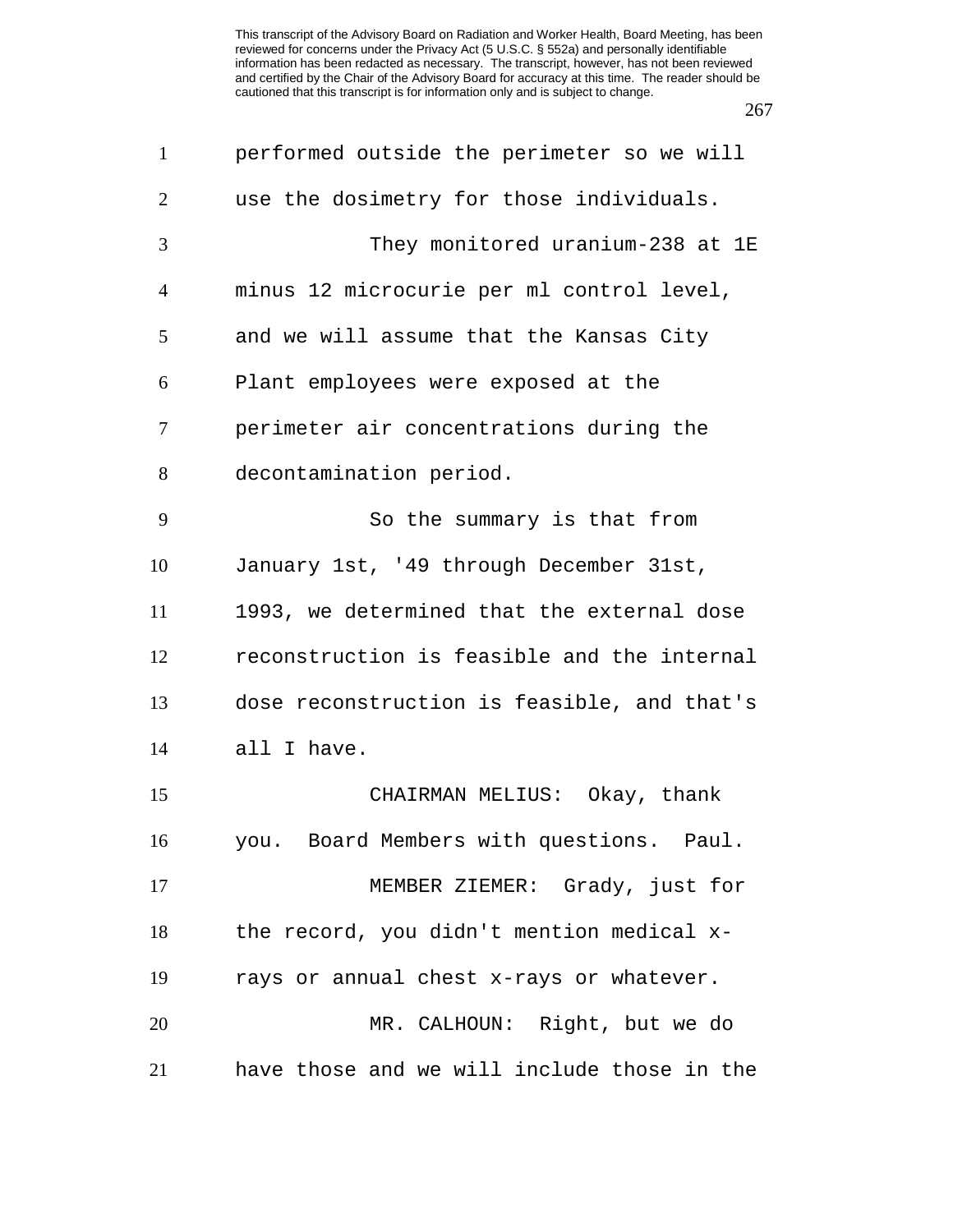dose reconstruction.

 MEMBER ZIEMER: Thank you. MR. CALHOUN: I'm sorry about that. Those will be included. CHAIRMAN MELIUS: Josie, then Brad. MEMBER BEACH: I just had a question on your personal monitoring data. You said KCP participated in DOELAP starting in '92, and it's always been my understanding that when sites were in that program it's because they were forced to based on lack of, they weren't monitoring -- MR. CALHOUN: No, it wasn't because of lack of performance. All sites had to come into compliance with DOELAP standards according to -- I think the DOE RadCon Manual then 10 CFR 835 were the drivers behind that. It was everybody had to that was in a DOE complex unless you got a waiver.

MEMBER ZIEMER: Can I also

**NEAL R. GROSS** COURT REPORTERS AND TRANSCRIBERS 1323 RHODE ISLAND AVE., N.W.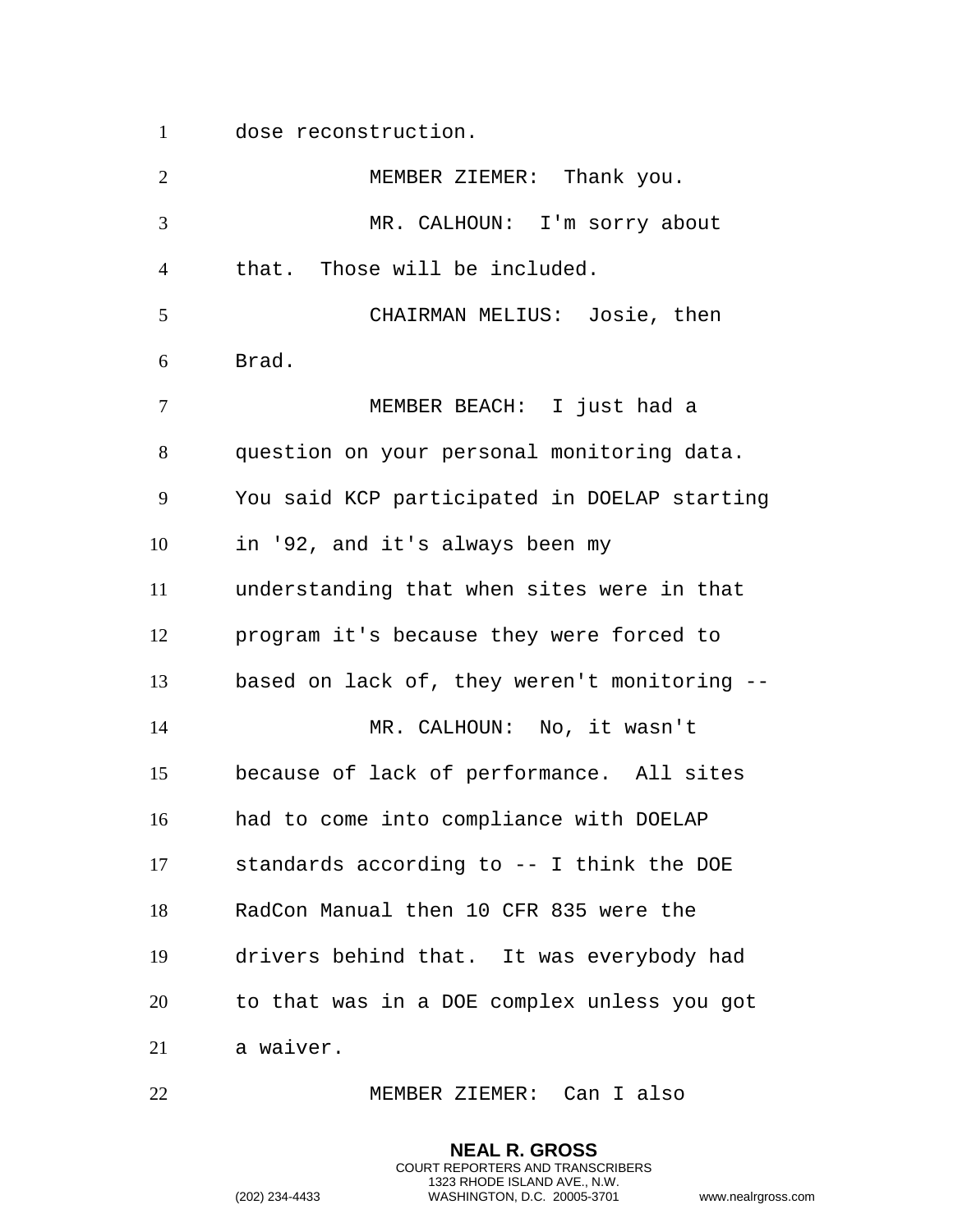| $\mathbf{1}$   | respond to that? You're exactly correct      |
|----------------|----------------------------------------------|
| 2              | because that was right after the Tiger Teams |
| 3              | visited virtually all of the sites and the   |
| $\overline{4}$ | RadCon Manual went into effect as did Part   |
| 5              | 835 of the Code of Federal Regulations which |
| 6              | required this of all the DOE sites.          |
| $\overline{7}$ | CHAIRMAN MELIUS: Yes, Brad.                  |
| 8              | MEMBER CLAWSON: You were                     |
| 9              | speaking earlier of, I believe it was        |
| 10             | '51/'52, the machining of the uranium and so |
| 11             | forth. How are you going to handle the fire  |
| 12             | that they had?                               |
| 13             | MR. CALHOUN: I don't know that               |
| 14             | off the top of my head. I don't have that    |
| 15             | detail.                                      |
| 16             | MEMBER CLAWSON: Okay, because                |
| 17             | it's in the Site Profile there and there was |
| 18             | fire in that and it was fairly well          |
| 19             | documented. I guess we'll address that down  |
| 20             | the road but we need to keep that in mind    |
| 21             | then.                                        |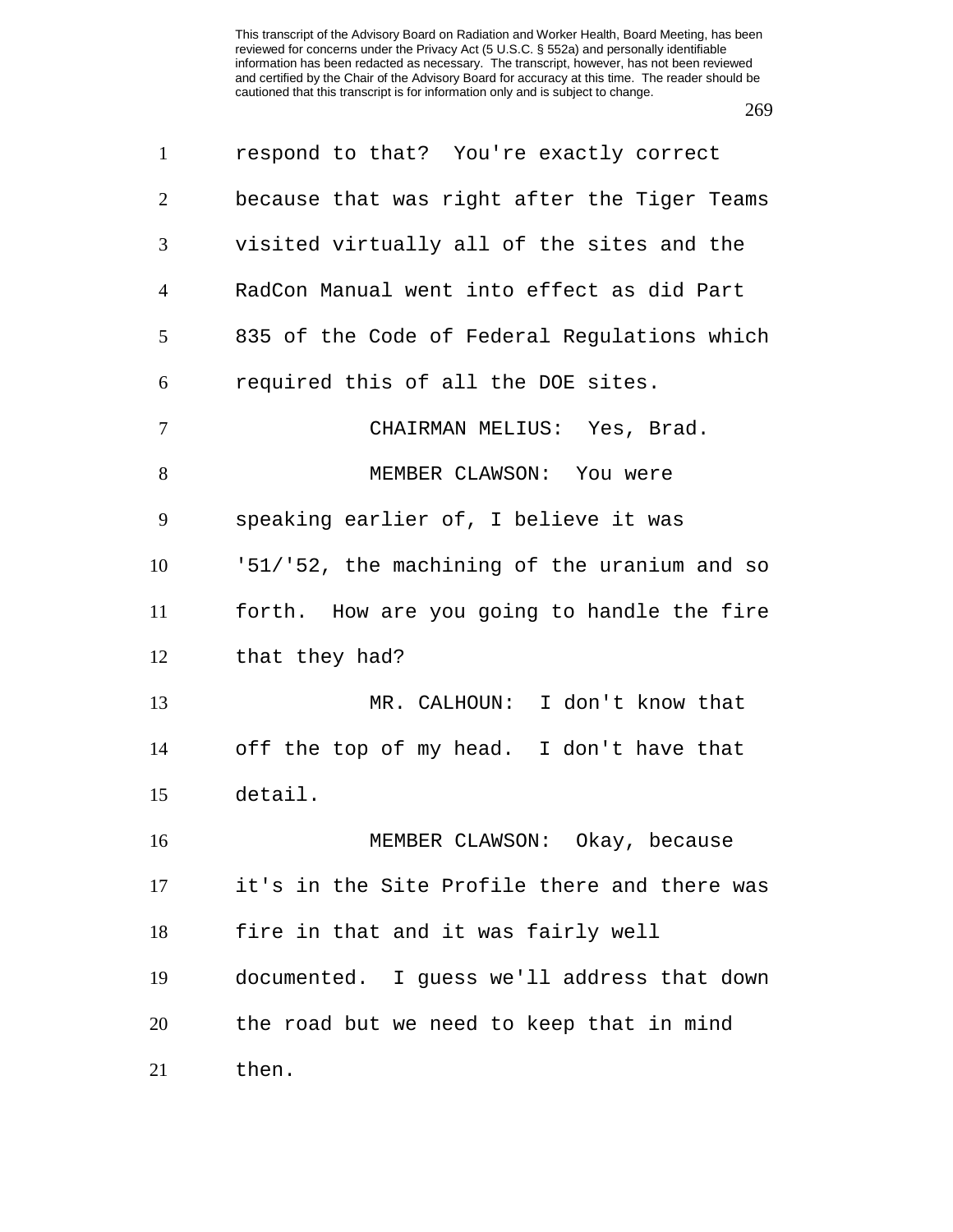| $\mathbf{1}$   | MR. CALHOUN: Sure, sure.                     |
|----------------|----------------------------------------------|
| $\overline{2}$ | CHAIRMAN MELIUS: Yes, Henry.                 |
| 3              | MEMBER ANDERSON: Yes, I noticed              |
| $\overline{4}$ | at the start that there were quite a number  |
| 5              | of claims that have been already processed   |
| 6              | but most of them had no dosimetry records.   |
| $\tau$         | What methodology was used for those earlier  |
| 8              | cases to do dose reconstruction?             |
| 9              | MR. CALHOUN: When we had                     |
| 10             | dosimetry, we used it. When we didn't have   |
| 11             | dosimetry, we assigned some degree of        |
| 12             | ambient as well as x-rays, medical x-rays.   |
| 13             | MEMBER ANDERSON: Okay.                       |
| 14             | CHAIRMAN MELIUS: Yes, it's Jim               |
| 15             | Melius. Just to follow up on that, I'm       |
| 16             | trying to understand some of the same        |
| 17             | issues, and in a couple places here you      |
| 18             | refer to using TBD-6000 methodology for the  |
| 19             | non-machine operators, people that were not  |
| 20             | machine operators.                           |
| 21             | I'm trying to understand exactly             |
| 22             | what you mean by TBD-6000 methodology, where |

**NEAL R. GROSS** COURT REPORTERS AND TRANSCRIBERS 1323 RHODE ISLAND AVE., N.W.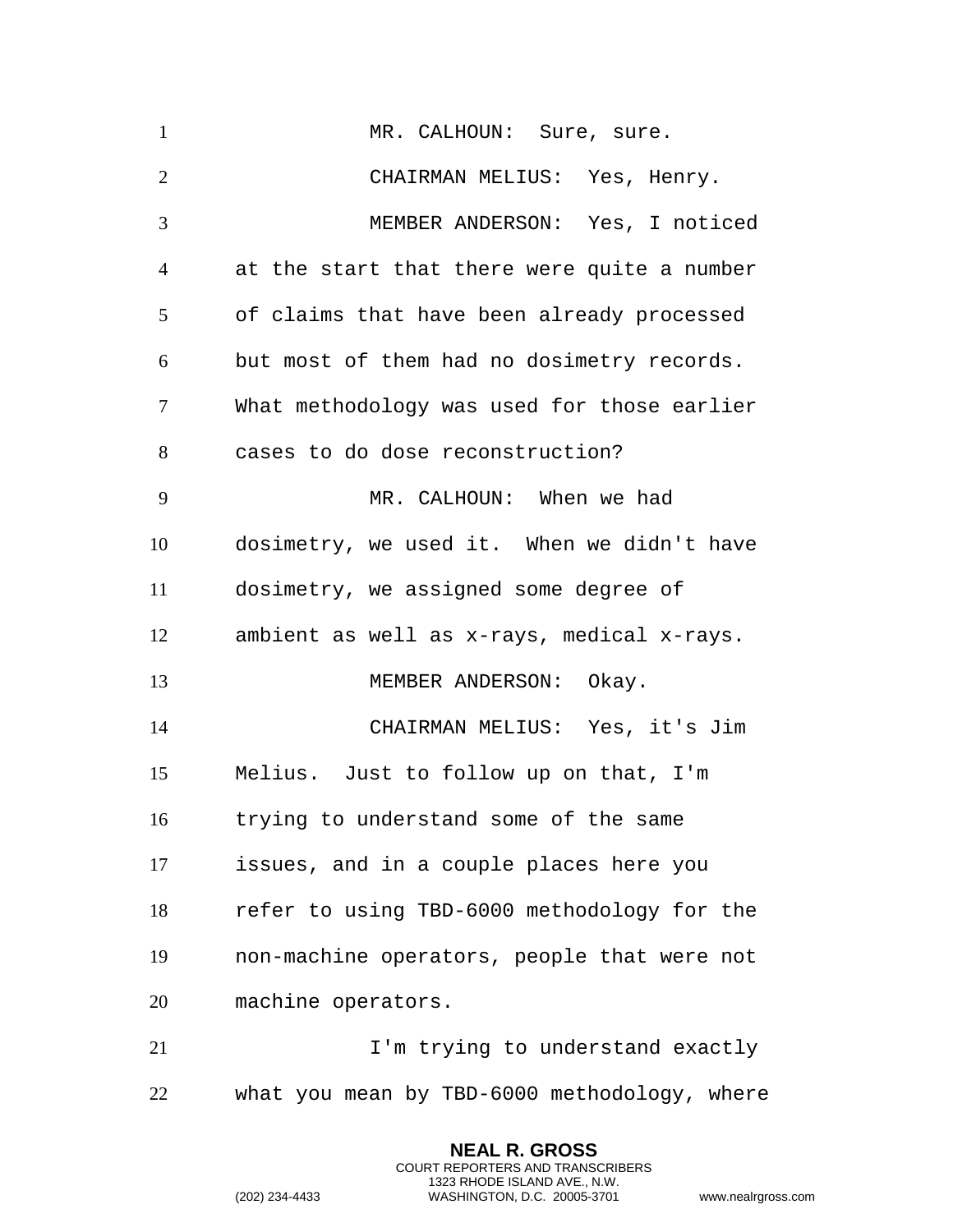| $\mathbf{1}$   | that data would be coming from and, second,  |
|----------------|----------------------------------------------|
| 2              | the rationale for, you know, distinguishing, |
| 3              | you know, people didn't operate machines     |
| $\overline{4}$ | from people that did in terms of sources of  |
| 5              | data and why that differential is justified. |
| 6              | MR. CALHOUN: Right. The                      |
| $\tau$         | methodology's outlined in the ER and it's    |
| 8              | like a scaling factor that's done for the    |
| 9              | people who have a lower potential of being   |
| 10             | exposed.                                     |
| 11             | And we would determine that by               |
| 12             | looking at job category, looking at plant    |
| 13             | history and we may even be able to get our   |
| 14             | hands on some of the access control logs.    |
| 15             | CHAIRMAN MELIUS: So that's how               |
| 16             | you would determine who fell into the        |
| 17             | categories, correct?                         |
| 18             | MR. CALHOUN: Yes.                            |
| 19             | CHAIRMAN MELIUS: And my question             |
| 20             | was what was the methodology? So it would    |
| 21             | be based on using Kansas City data or based  |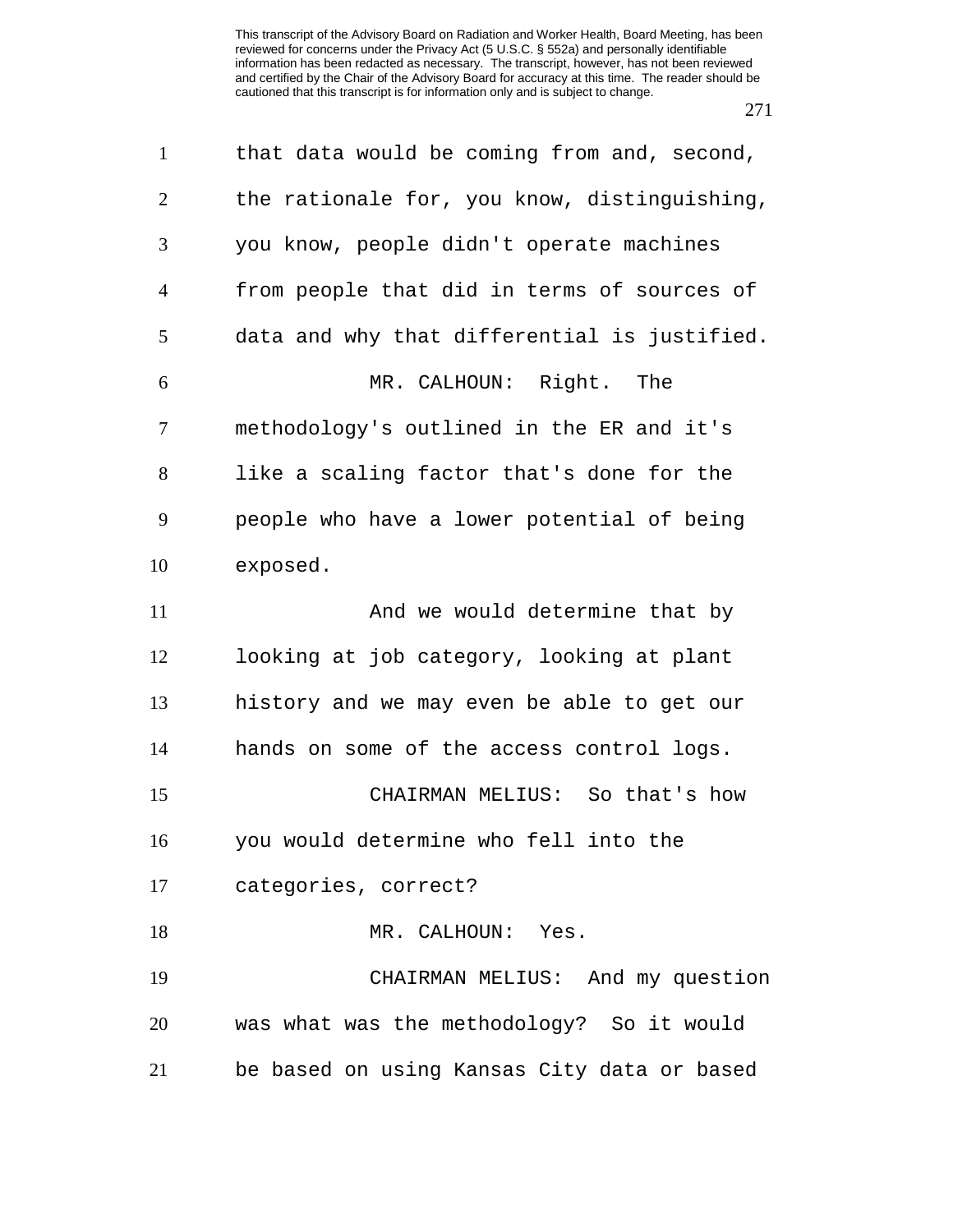| $\mathbf{1}$   |                                             |
|----------------|---------------------------------------------|
| $\overline{2}$ | MR. CALHOUN: And individual data            |
| 3              | as well from the CATIs.                     |
| $\overline{4}$ | CHAIRMAN MELIUS: Yes. Okay, no,             |
| 5              | no. I'm talking about the actual dose       |
| 6              | reconstruction methodology, not how you     |
| 7              | placed people into those categories.        |
| 8              | MR. CALHOUN: What we do is we               |
| 9              | end up using the airborne that we would use |
| 10             | for the machine operators and it's scaled   |
| 11             | down to the others.                         |
| 12             | CHAIRMAN MELIUS: Okay. That's               |
| 13             | the clarification I was looking for, okay.  |
| 14             | Anybody else with questions at this point?  |
| 15             | On the phone, any of our Board Members on   |
| 16             | the phone have questions?                   |
| 17             | MEMBER FIELD: This is Bill.                 |
| 18             | CHAIRMAN MELIUS: What did he                |
| 19             | say?                                        |
| 20             | MALE PARTICIPANT: This is Bill.             |
| 21             | CHAIRMAN MELIUS: I know it's                |
| 22             | Bill. Bill, did you have questions or, I    |

**NEAL R. GROSS** COURT REPORTERS AND TRANSCRIBERS 1323 RHODE ISLAND AVE., N.W.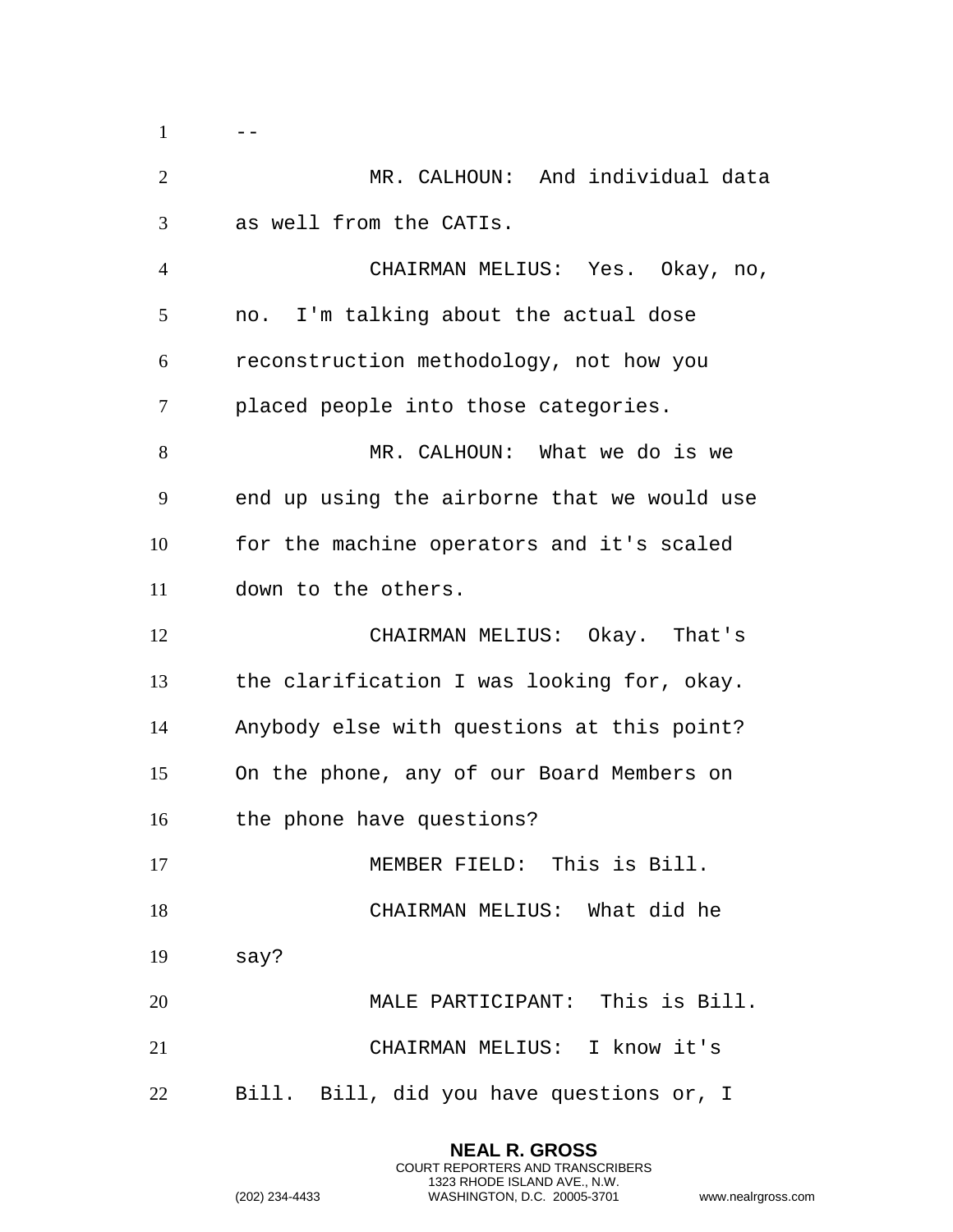| $\mathbf{1}$   | had trouble hearing you then.               |
|----------------|---------------------------------------------|
| $\overline{2}$ | MEMBER FIELD: Yes, I said no                |
| 3              | questions.                                  |
| $\overline{4}$ | CHAIRMAN MELIUS: Oh, okay. I'm              |
| 5              | sorry, I couldn't hear that. Okay, do that. |
| 6              | Okay, we'll move on and I'd like to hear    |
| 7              | from our petitioners now, Mr. Copeland.     |
| 8              | Whoever wants to go first can go first, Mr. |
| 9              | Copeland or Mr. Knox.                       |
| 10             | MR. COPELAND: Yes, I'm Maurice              |
| 11             | Copeland. One thing, I'd like to start, you |
| 12             | know, where the iron is hot. He just        |
| 13             | mentioned access control. This is a way of  |
| 14             | judging the exposures of people around the  |
| 15             | materials.                                  |
| 16             | Everyone should know that access            |
| 17             | control, I think the committee should know, |
| 18             | they did the investigation, that we did not |
| 19             | have access control in that plant for       |
| 20             | decades.                                    |
| 21             | The access control did not start            |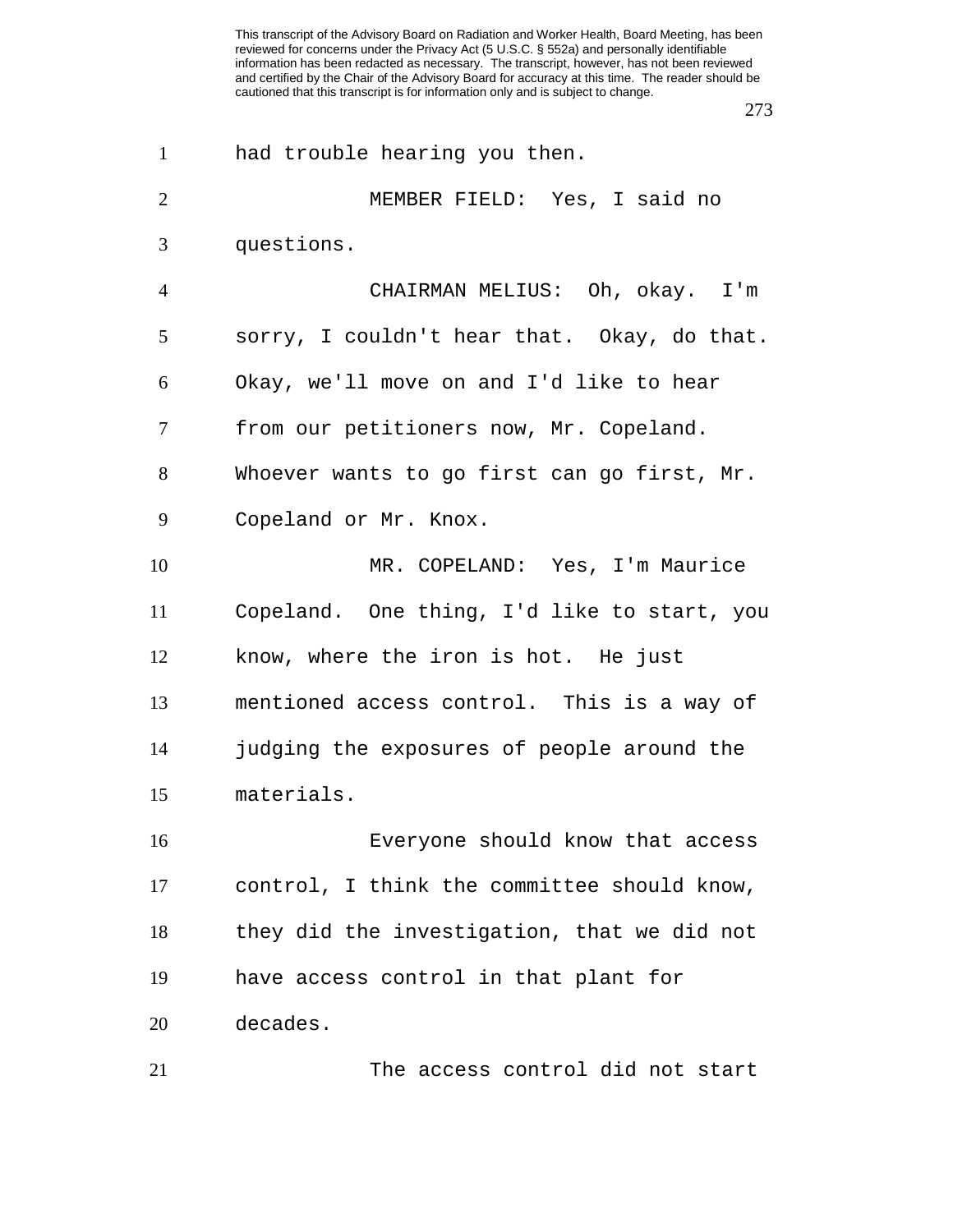until the late '90s or mid '90s, so when they're basing this information to judge whether the exposures on the people were proper, you're only going for a few years there. We're not going back to 1949. Nowhere in that plant did I have to sign anything but an x-ray to get into when I was in the apprenticeship program and I was apprentice for six years as a tool and die maker. I'd like to find out how they're going to do the dose reconstruction on the model of me, a tool and die maker. Now, let me first tell you why I'm here. I'm here to put a face, a human, flesh and bones person that worked in that plant, in front of you, to let you know that I am no fool. And, no, I do not think that as our petition says that they can't do dose reconstruction or even can do dose reconstruction on all personnel. I don't believe that what I asked for is possible.

> **NEAL R. GROSS** COURT REPORTERS AND TRANSCRIBERS 1323 RHODE ISLAND AVE., N.W.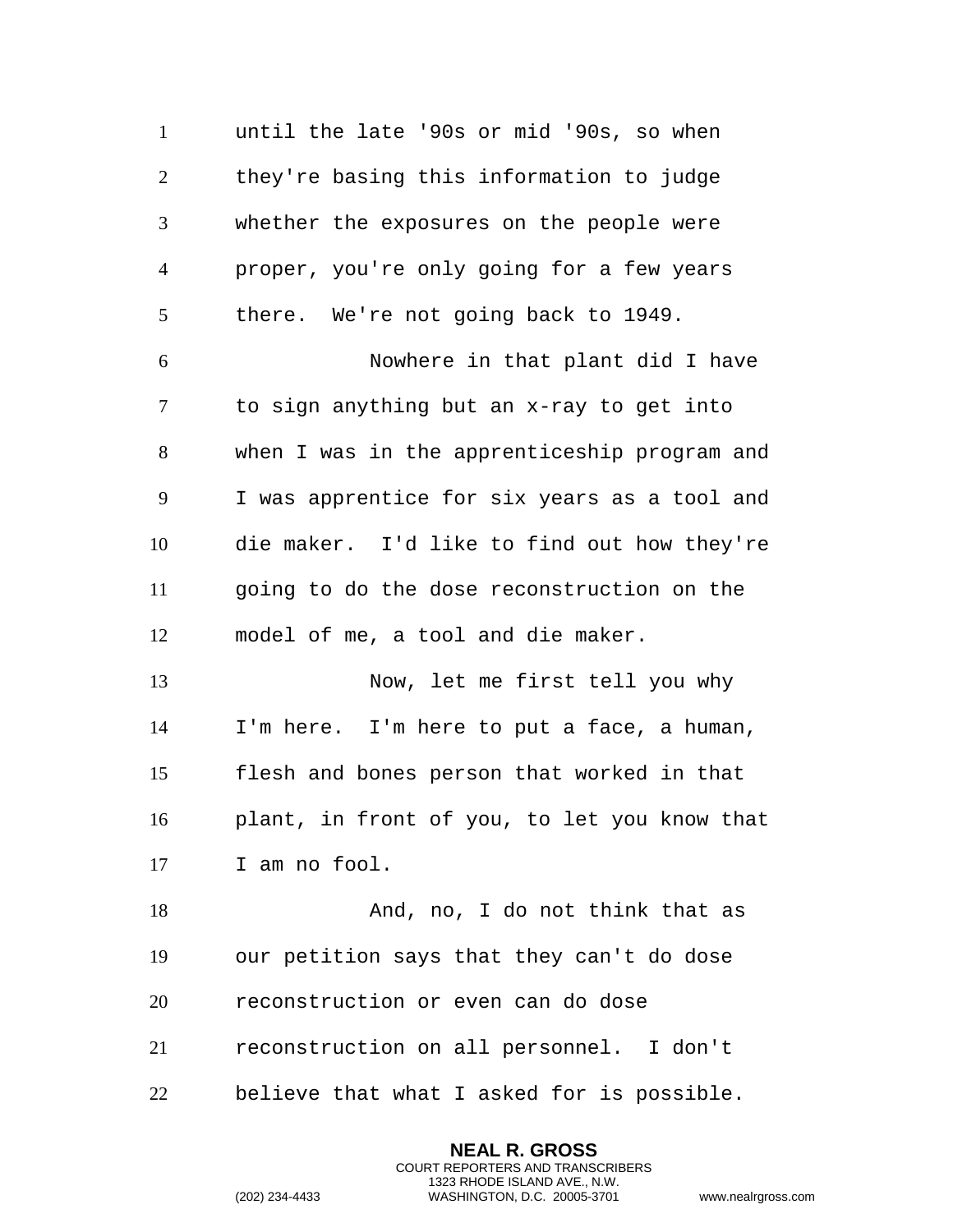| $\mathbf{1}$   | But I also do not believe that              |
|----------------|---------------------------------------------|
| $\overline{2}$ | what they're saying, that they can do dose  |
| 3              | reconstruction on all personnel. They can't |
| $\overline{4}$ | do it. It's impossible.                     |
| 5              | They do not know what went on in            |
| 6              | that plant. That plant went from 2,000      |
| 7              | people to 8,000 or 9,000 people overnight.  |
| 8              | You got 100 machines for 100 machinists and |
| 9              | you got 300 machinists walking around. What |
| 10             | are you going to do with these people?      |
| 11             | Now, the government always finds            |
| 12             | something for people to do. I'm a Vietnam   |
| 13             | veteran, okay? And before I went to         |
| 14             | Vietnam, my MOS was a personnel management  |
| 15             | specialist. I went to the best school so I  |
| 16             | know how to burn papers too and know how to |
| 17             | lose documents. I went to Fort Benjamin     |
| 18             | Harrison and I got the best, okay?          |
| 19             | Now, when we deal with what went            |
| 20             | on at that plant, I'm a machinist. I'm a    |
| 21             | tool and die maker. You're going to judge   |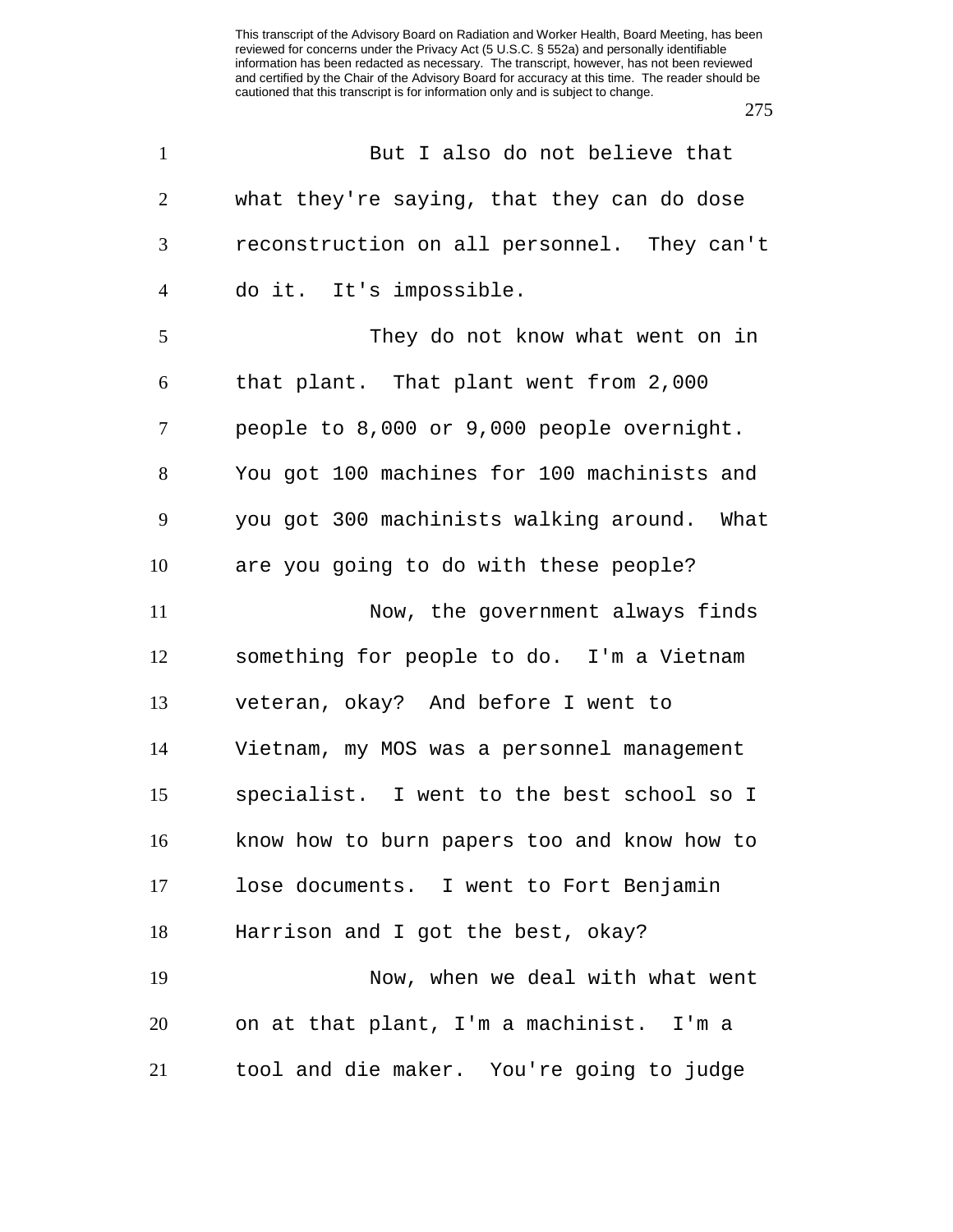my exposures. You don't know what I did. There's no way possible. The only way you know is I tell you and I've done it many times in sworn testimony and I've been on reviews also. When I was in Vietnam, you will see Maurice Copeland personnel management specialist and you're going to judge my movement by my MOS. I was not a personnel management specialist in Vietnam, okay? So my exposures or whatever happened to me in Vietnam is not what you're going to get on that paper, just like the documents that you've got. The work I did at that plant, and I want you all to understand it. When you 18 judge what I'm saying, you judge everybody else. When we went from 3,000 to 9,000 people, we loaned people out to every

section of that plant and every section of

**NEAL R. GROSS** COURT REPORTERS AND TRANSCRIBERS 1323 RHODE ISLAND AVE., N.W.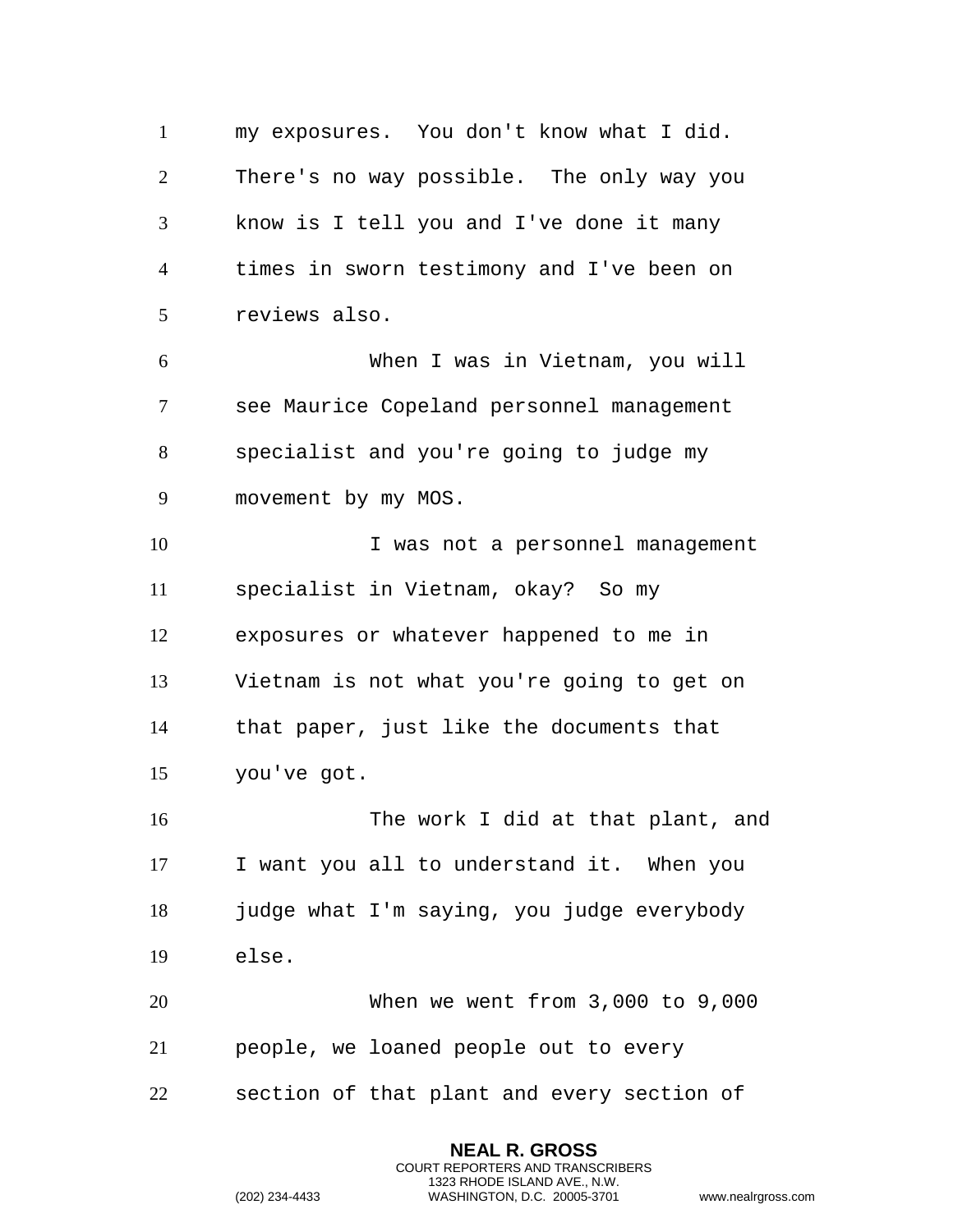| $\mathbf{1}$   | that facility, of that facility.             |
|----------------|----------------------------------------------|
| $\overline{2}$ | We had people that were                      |
| 3              | machinists for five years and never ran a    |
| $\overline{4}$ | machine while they were out there. They      |
| 5              | might have been out at the barrel lot, on    |
| 6              | the skid wash or out somewhere on the        |
| $\tau$         | buildings and grounds.                       |
| 8              | The classifications that you're              |
| 9              | dealing with, that you're classing and that  |
| 10             | you're dealing with people, some of the      |
| 11             | classifications you don't even have. We had  |
| 12             | a buildings and grounds when we first went   |
| 13             | there and those people handled the buildings |
| 14             | and grounds.                                 |
| 15             | Just to show you the scope of                |
| 16             | what I'm saying about the exposures, we      |
| 17             | dealt with Agent Orange at that complex      |
| 18             | every day. Do you have that? When we're      |
| 19             | able to talk about that, are you going to    |
| 20             | deal with the Agent Orange that people dealt |
| 21             | with that weren't trained to handle this     |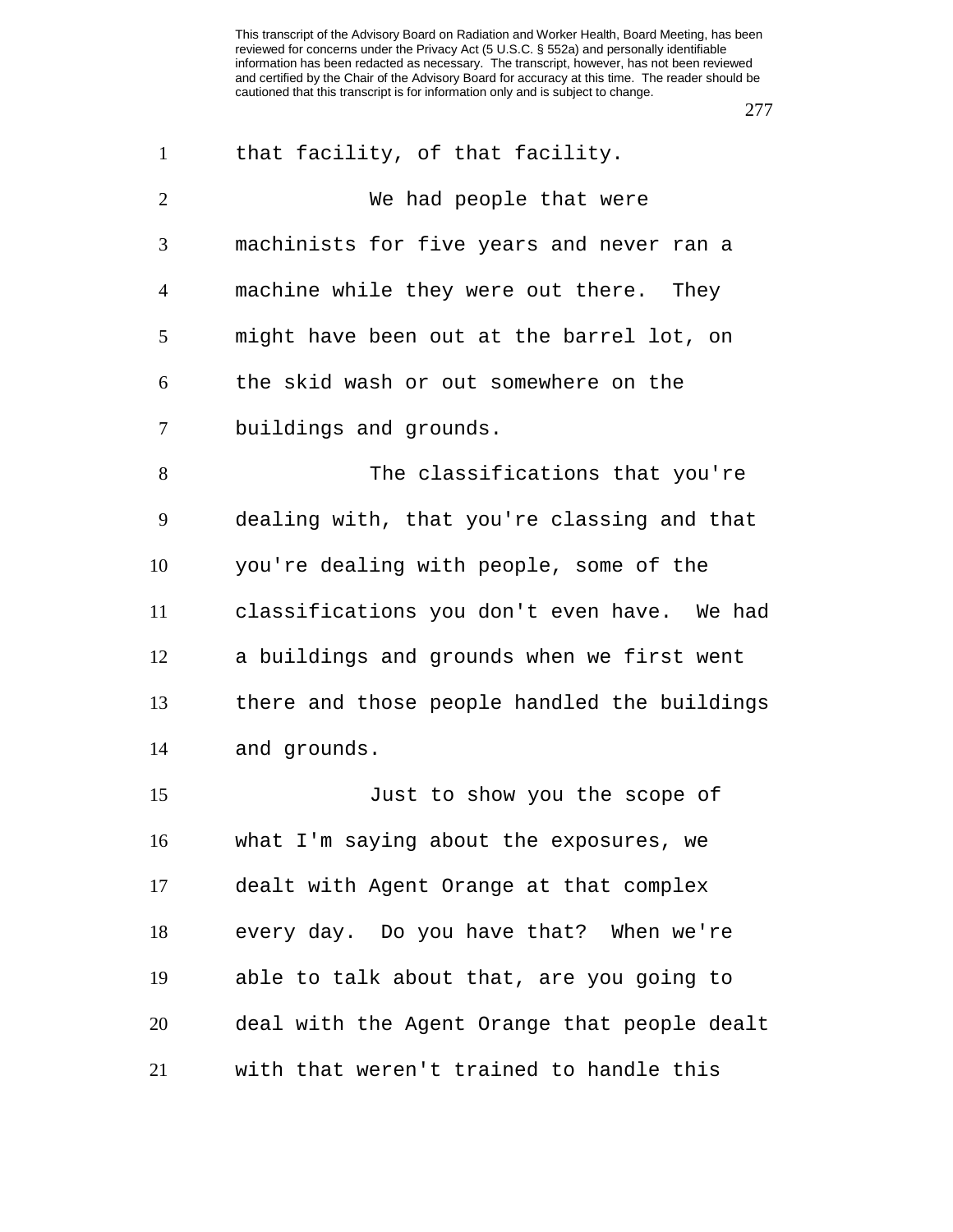stuff that took care of the buildings and grounds?

 Okay, so these things that I'm going to mention to you, I'm going to put a human face and let you know what went on in that plant.

 I see a lot of Department 20 and the Model Shop. Back in 2001, the Department of Labor came here and we had a town hall at Bartle Hall. Some people may remember that. In that town hall, they were laying out the program of the EEOICPA.

 In that town hall, one of the people got up and says, hey, my name is [identifying information redacted] and I worked in the Model Shop.

17 The man on the podium said hold it. Don't say another word. You people are special, the Model Shop, and I know they're special because I was a model maker. I was a model maker supervisor.

22 And he took those people off to

**NEAL R. GROSS** COURT REPORTERS AND TRANSCRIBERS 1323 RHODE ISLAND AVE., N.W.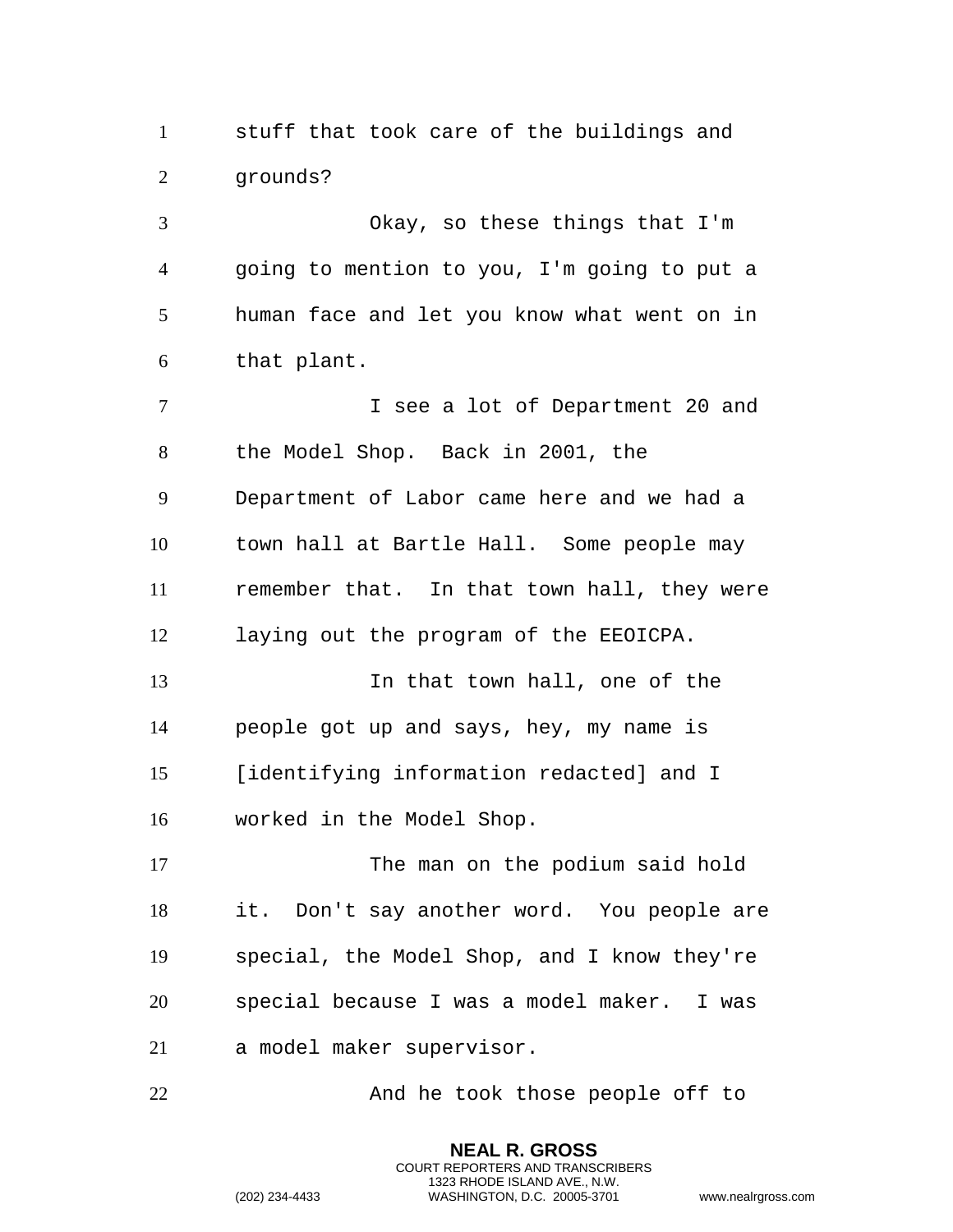| $\mathbf{1}$   | the side after the meeting was over with and |
|----------------|----------------------------------------------|
| $\mathbf{2}$   | he talked to them. I said can I talk to      |
| 3              | you? And he just looked at me. Well, he      |
| $\overline{4}$ | didn't know I was their supervisor but he    |
| 5              | would not let me have that conversation.     |
| 6              | I would like to know with your               |
| 7              | investigation and what you do to tell the    |
| 8              | people in the Model Shop, tell the people in |
| 9              | the tool room, tell the people in TEM, tell  |
| 10             | the people in Department 20, which I worked. |
| 11             | I ran those billets. I ran every machine     |
| 12             | that those billets were run on.              |
| 13             | Not only did I run them, during              |
| 14             | the time period that you state here they     |
| 15             | were doing remediation, when did that        |
| 16             | happen? I was in that department first,      |
| 17             | second and third shift and if he was doing   |
| 18             | it, fine. Remediating a machine while I'm    |
| 19             | on it, Maurice Copeland should have had a    |
| 20             | dosimeter badge on at some point.            |
| 21             | And you say that you was doing               |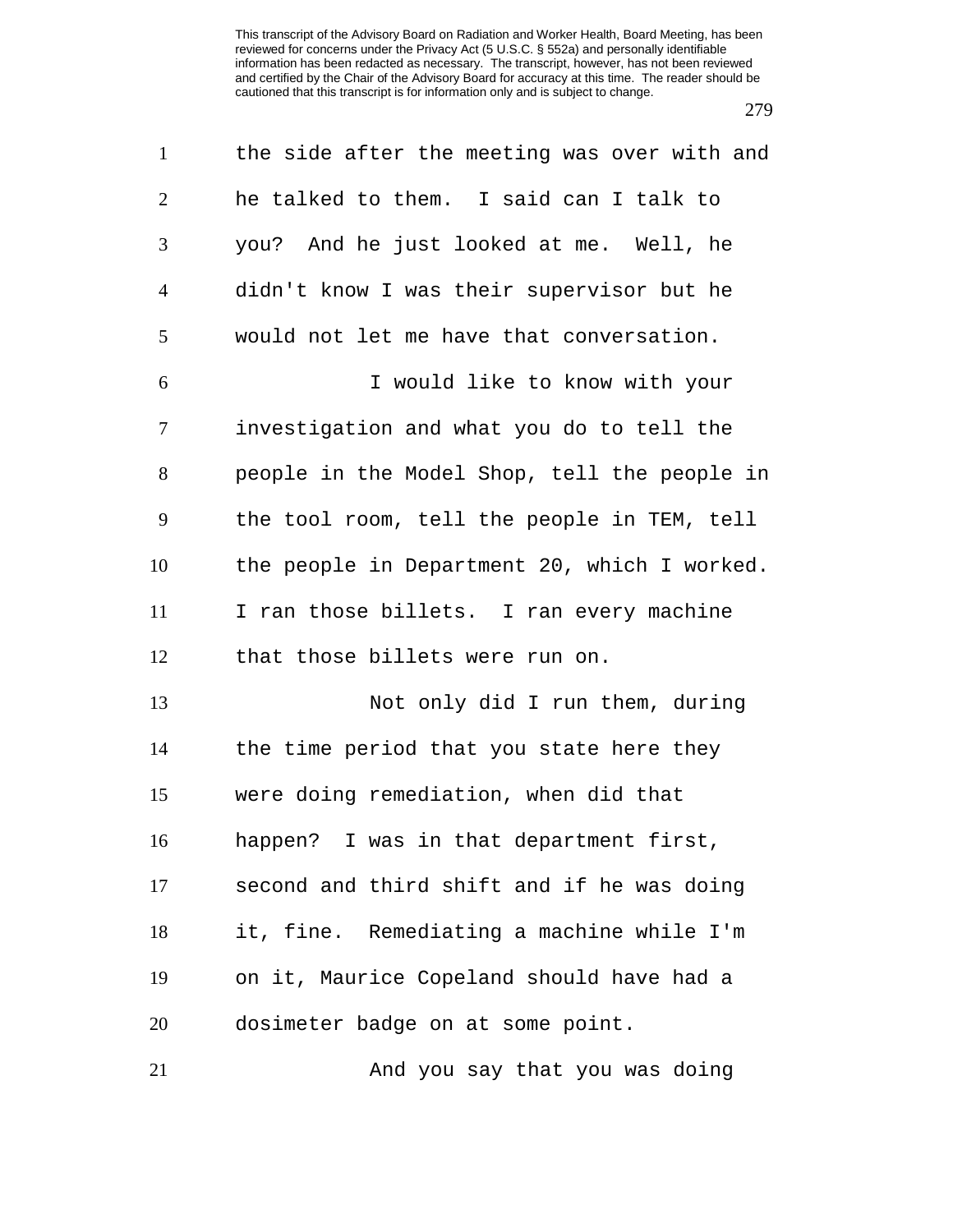medical evaluation from x-rays. All those years we took physicals every two to five years. We came in the plant on being hired taking a physical. We came in in a certain condition so we were fit to work. Throughout the process of those two- to five-year physicals, I think something was changing them folks and what we would hear on these changes was stop eating so much bacon. 11 11 It wasn't take care of yourself around the beryllium. Watch your benzene intake. It wasn't none of that stuff. It wasn't do you work in Department 20 or the Model Shop? 16 16 I think that the scrutiny that you're going on to measure or to do a real dose reconstruction is not on what actually happened. This is the cold war and cold war means one thing like any other war. It means casualties. That's what war is.

> **NEAL R. GROSS** COURT REPORTERS AND TRANSCRIBERS 1323 RHODE ISLAND AVE., N.W.

```
(202) 234-4433 WASHINGTON, D.C. 20005-3701 www.nealrgross.com
```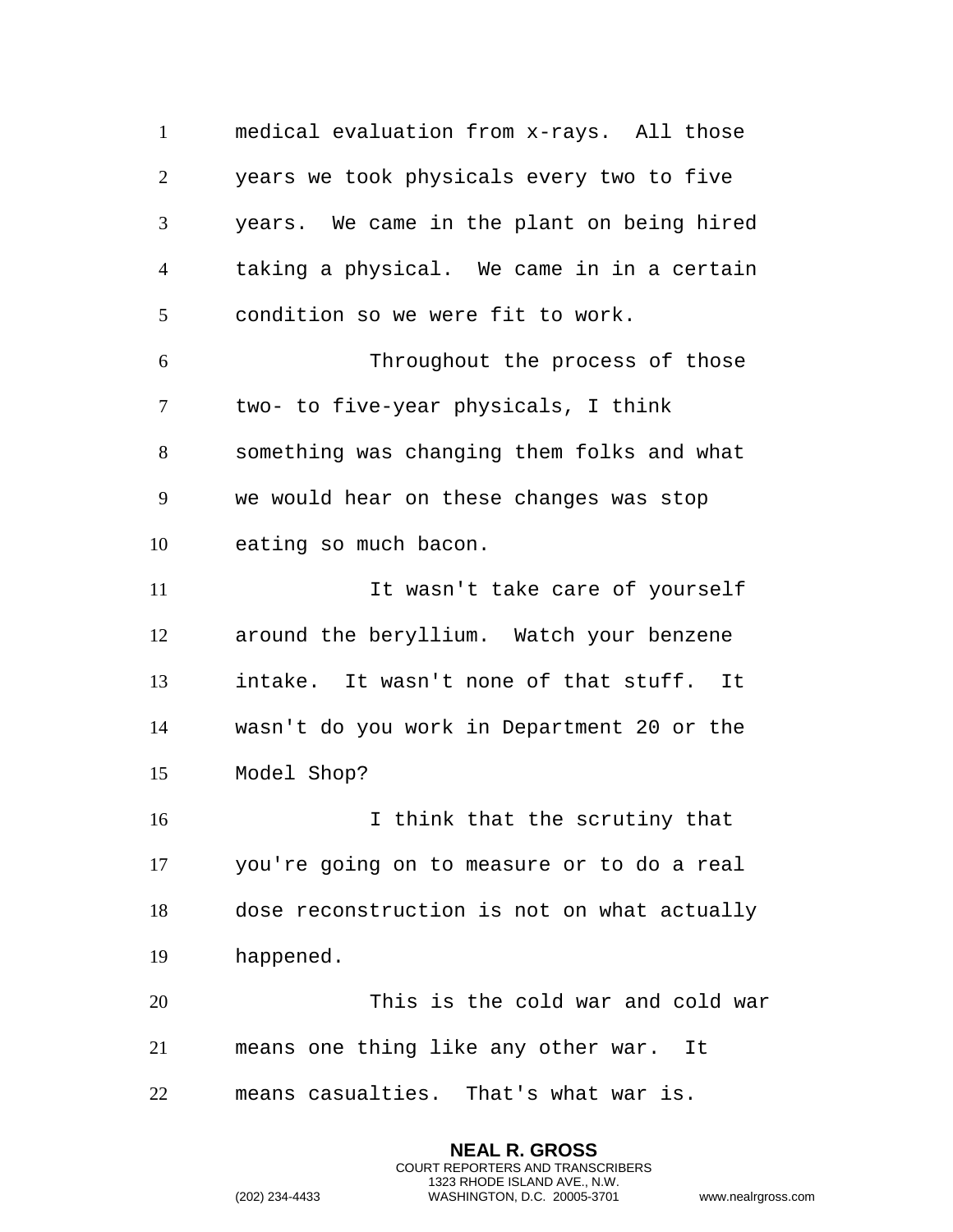| $\mathbf{1}$   | And it's funny that the United               |
|----------------|----------------------------------------------|
| $\overline{2}$ | States government has never mentioned the    |
| 3              | casualties of the cold war and the only      |
| 4              | reason I can suspect that that wasn't done   |
| 5              | is because the casualties of the cold war    |
| 6              | were in-house. The production of nuclear     |
| 7              | weapons is not pretty.                       |
| 8              | In the last year, in the last few            |
| 9              | months, you may even, I can get someone,     |
| 10             | [identifying information redacted] to say it |
| 11             | today, that the nuclear weapons industry and |
| 12             | what went on at Honeywell is no different    |
| 13             | than what goes on in any other manufacturing |
| 14             | company.                                     |
| 15             | Tell me, tell me, if it's no                 |
| 16             | different than what goes on at any other     |
| 17             | manufacturing company, I think the federal   |
| 18             | government ought to start going and          |
| 19             | scrutinizing these other places too.         |
| 20             | Now, we might as well be truthful            |
| 21             | about this thing flat out and just put it    |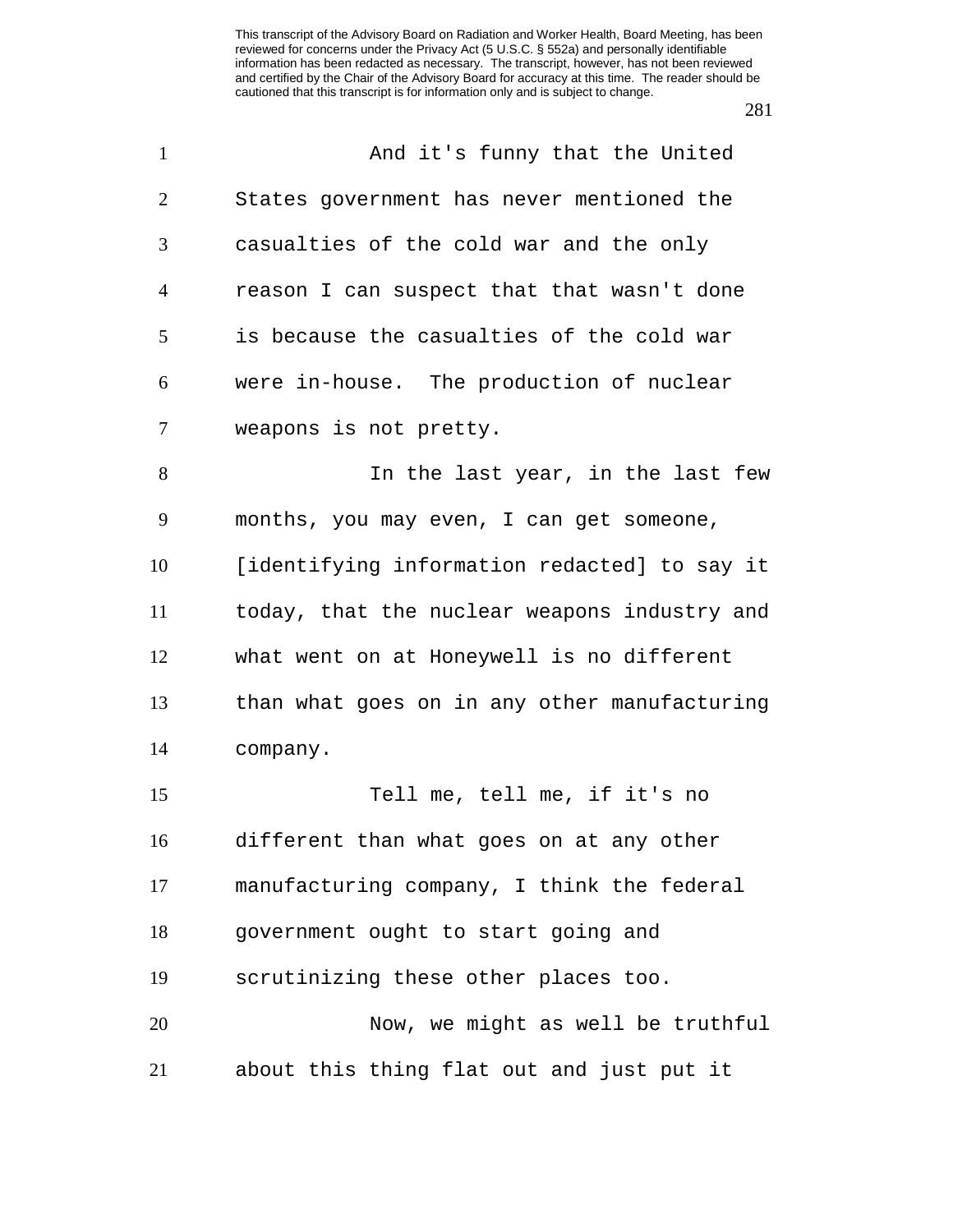out on, we cannot do a dose reconstruction on all classifications at that plant. It's no way possible. It's no way possible because you don't know the footsteps. It's no way possible for Honeywell to give you this information and expect for you to really believe it when our footsteps went outside of that plant all over Kansas City. 10 10 It went to GSA. We had garage sales at GSA where we sold equipment, machinery, no spark tooling, all types of -- we advertised all across Missouri for people to come in. They would sit out in that parking lot and have tailgate parties. This is back in the '60s. We advertised all over the country, all over the state of Missouri. We had people come in from St. Louis, Springfield to buy that equipment. Not only that, you're going to measure dose reconstruction, measure my

> **NEAL R. GROSS** COURT REPORTERS AND TRANSCRIBERS 1323 RHODE ISLAND AVE., N.W.

```
(202) 234-4433 WASHINGTON, D.C. 20005-3701 www.nealrgross.com
```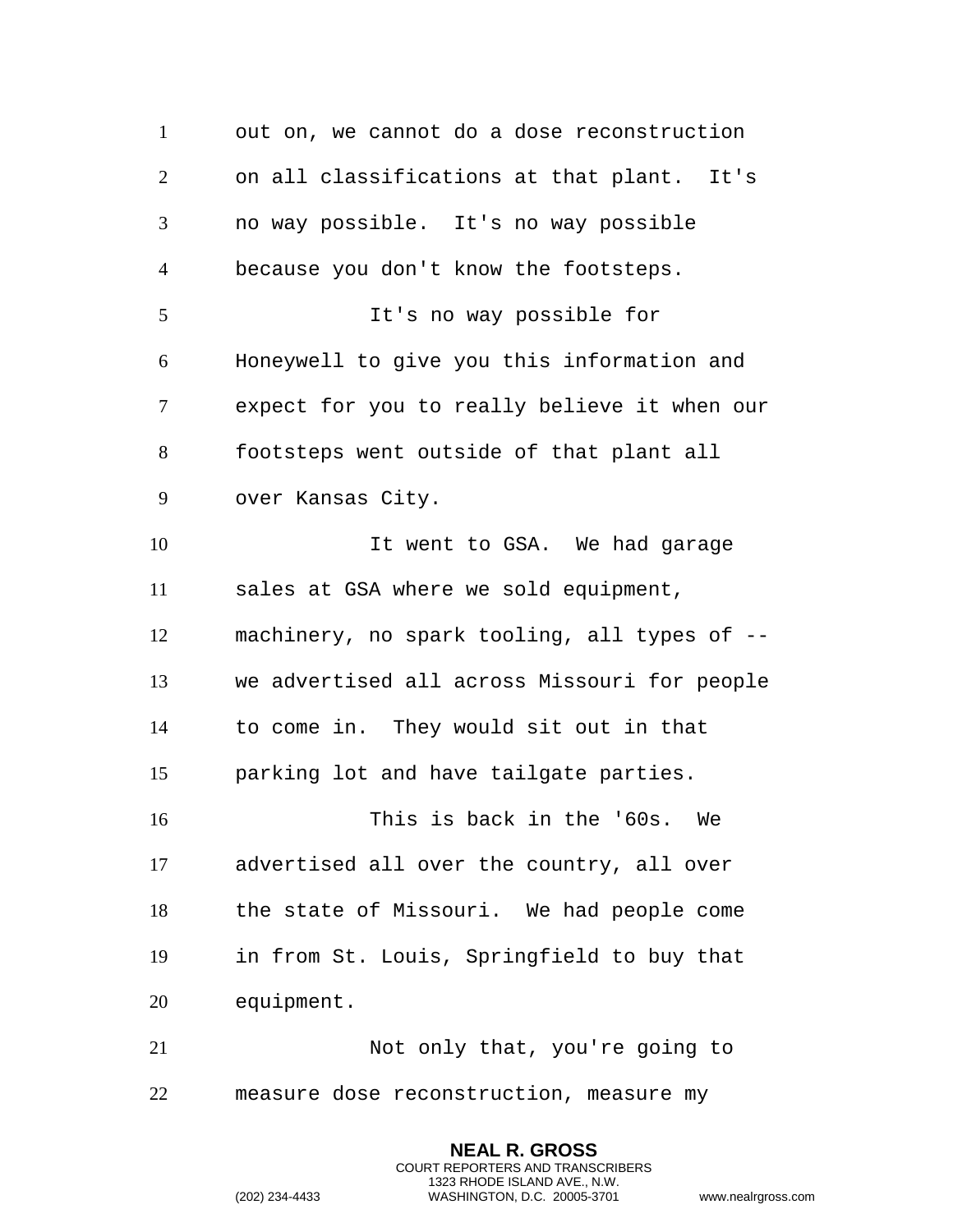| $\mathbf{1}$   | wife. The plant ordered us, ordered us, to   |
|----------------|----------------------------------------------|
| $\overline{2}$ | take our equipment home that we had worked   |
| 3              | with for 30 years, all the residue and       |
| $\overline{4}$ | anything else that we have been exposed to.  |
| 5              | And like I said, I worked in the             |
| 6              | Model Shop. I was a Model Shop supervisor.   |
| $\tau$         | I worked in Department 20. I ran those       |
| 8              | billets in that three-sided room with those  |
| 9              | big rubber, two-inch-thick flaps. I ran it.  |
| 10             | Did you know that? How you going             |
| 11             | to do a dose reconstruction on Maurice       |
| 12             | Copeland? How are you going to do a dose     |
| 13             | reconstruction on anybody that I worked with |
| 14             | doing that job?                              |
| 15             | Here, here is a good question to             |
| 16             | shut the whole thing down. Why hasn't the    |
| 17             | plant done an inspection like they did at    |
| 18             | GSA? That was very carefully done.           |
| 19             | The IG, CDC, EPA all did                     |
| 20             | investigations. Did a dose cluster, I mean,  |
| 21             | a cluster for illnesses over here at GSA and |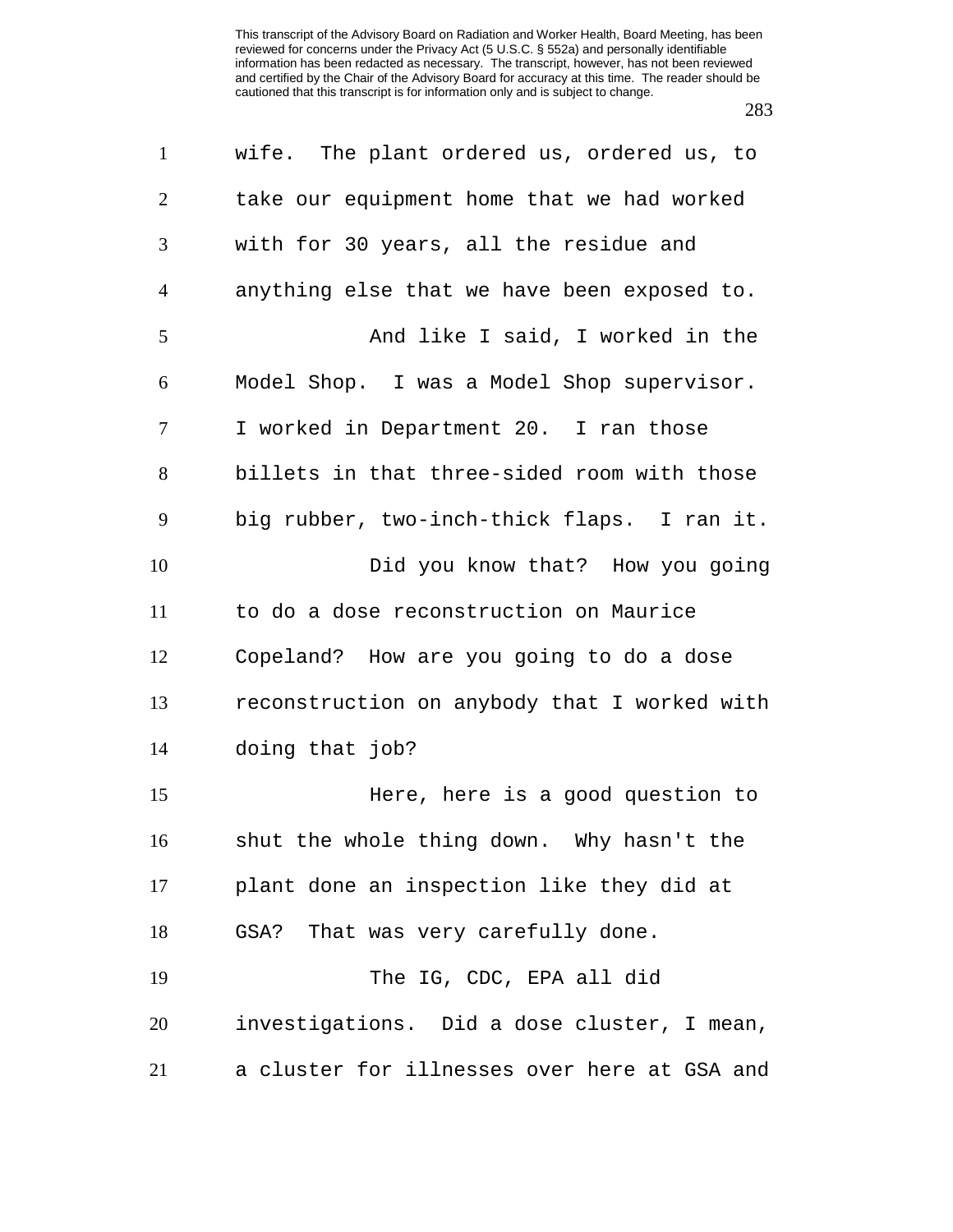did not go to the source of the contamination.

 And the only reason that they did not go to the source of the contamination, things smell around here, is because they said DOE did not invite them in. Invite them in? GSA owned the plant, own the facility and we got to be invited in? Why would they duck that? Why not go up and get the cluster investigation done to find out all of the pancreatic cancers and all the cancers that came out of Bendix, out of the side? We need that. In order for you to do the proper dose reconstruction, I think you ought to look for the cancer clusters, the brain cancers that came out of that plant. And people that are suffering from them right now, right now. You even had consultants that were hired in that plant in 2001. 2001, the company contracted with ex-employees to do a

> **NEAL R. GROSS** COURT REPORTERS AND TRANSCRIBERS 1323 RHODE ISLAND AVE., N.W.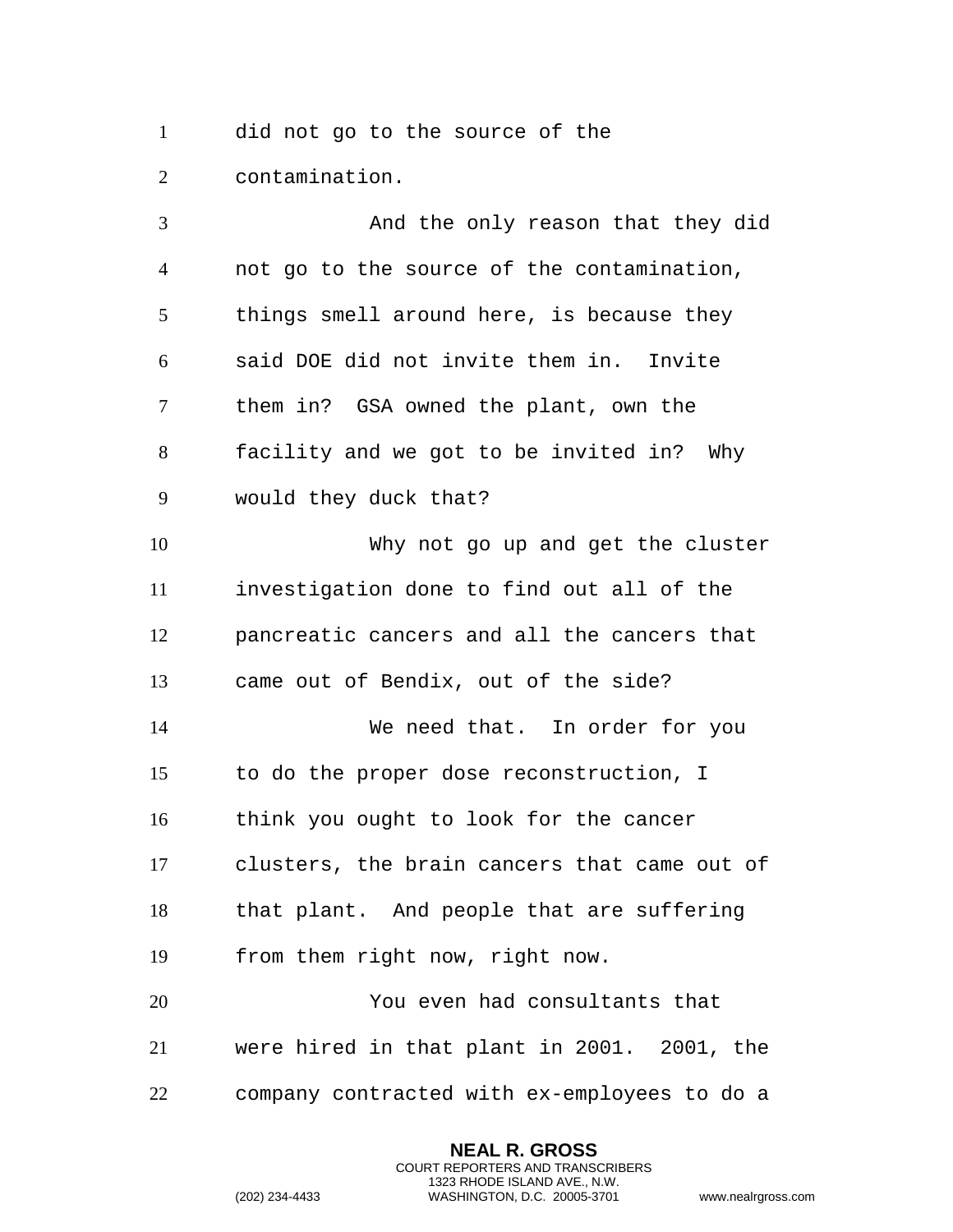| $\mathbf{1}$   | site analysis of that plant. I think you     |
|----------------|----------------------------------------------|
| $\overline{2}$ | ought to go back and look at what those      |
| 3              | people wrote about that plant.               |
| $\overline{4}$ | And when you look at what they               |
| 5              | wrote, note the names of the people that     |
| 6              | wrote it and then go back to NIOSH and see   |
| 7              | how many of them filed a claim after writing |
| 8              | what the company wanted about how clean the  |
| 9              | place was but they filed claims for how      |
| 10             | dirty it caused them, the illnesses that it  |
| 11             | caused them.                                 |
| 12             | We might as well look at this for            |
| 13             | what it really is. You know for a fact that  |
| 14             | you cannot do a credible dose reconstruction |
| 15             | on everybody in that plant. There are        |
| 16             | certain classifications, it's no way, no way |

you can do a credible dose reconstruction.

18 Like I said, you can pull it up in any record from Bendix, from that place. I'm the one that was running those billets in Department 20. I am one of them.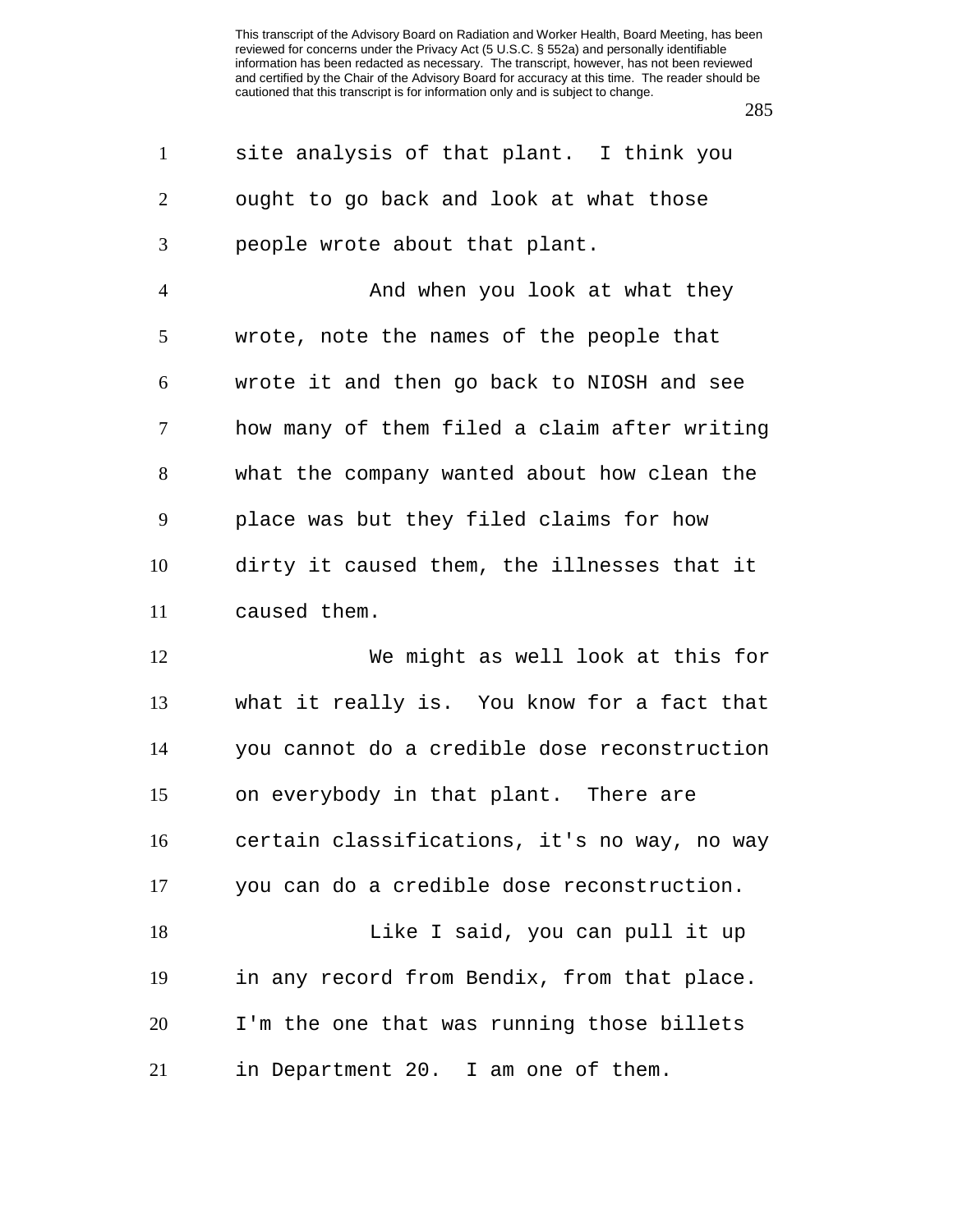I ran the same equipment and if they were remediating that equipment they were remediating it while I was running it and never told me. They should have gave me a dosimeter badge. Not only that, get your President Christian Tilly, who I have given you many names, many names, to talk to, get your President Christian Tilly to see why dose reconstruction wasn't done on Maurice Copeland when I took a box that I had received to him and had him open the box and inside the box was a unit. Under all of the popcorn and the packing was a sticker that says radioactive material inside. Well, wait a minute. I think that should have been on the outside of the box instead of the inside of the box. And I gave it to the S&H Director Christian Tilly personally, personally, and they never said a word to me about it. I think that that is very irresponsible and

> **NEAL R. GROSS** COURT REPORTERS AND TRANSCRIBERS 1323 RHODE ISLAND AVE., N.W.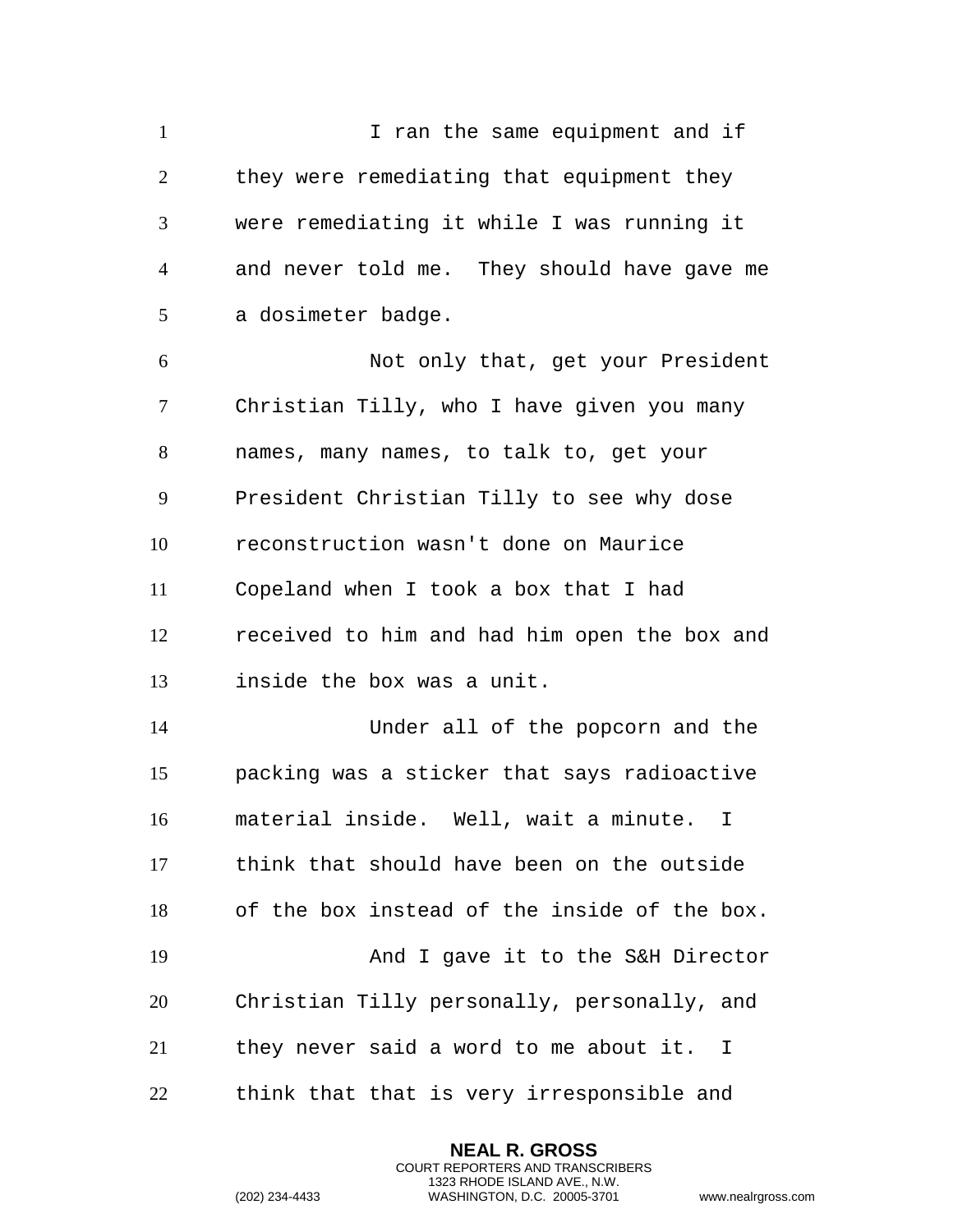| $\mathbf{1}$   | I'm still walking around waiting for the     |
|----------------|----------------------------------------------|
| $\overline{2}$ | answer as to what was in that box. Did I     |
| 3              | get contaminated?                            |
| $\overline{4}$ | Also, understand, dose                       |
| 5              | reconstruction, I worked in the Model Shop.  |
| 6              | It's a lot of things in national security    |
| $\overline{7}$ | that we can't say, will never say. Even      |
| 8              | people that hate this process, they're loyal |
| 9              | to this country and loyal to what they say,  |
| 10             | just like me.                                |
| 11             | I'm a fourth-generation veteran,             |
| 12             | fourth generation, and I want you to see the |
| 13             | human side of this. I'm a Vietnam veteran.   |
| 14             | My brother was a Vietnam veteran. My         |
| 15             | brother suffered from three cancers. VA      |
| 16             | never gave him a shot, never gave him the    |
| 17             | consideration of his time in Vietnam and in  |
| 18             | Cambodia because we weren't there.           |
| 19             | My father was a veteran. He came             |
| 20             | out disabled and they did not pay him a      |
| 21             | benefit until 1999 when I found out that     |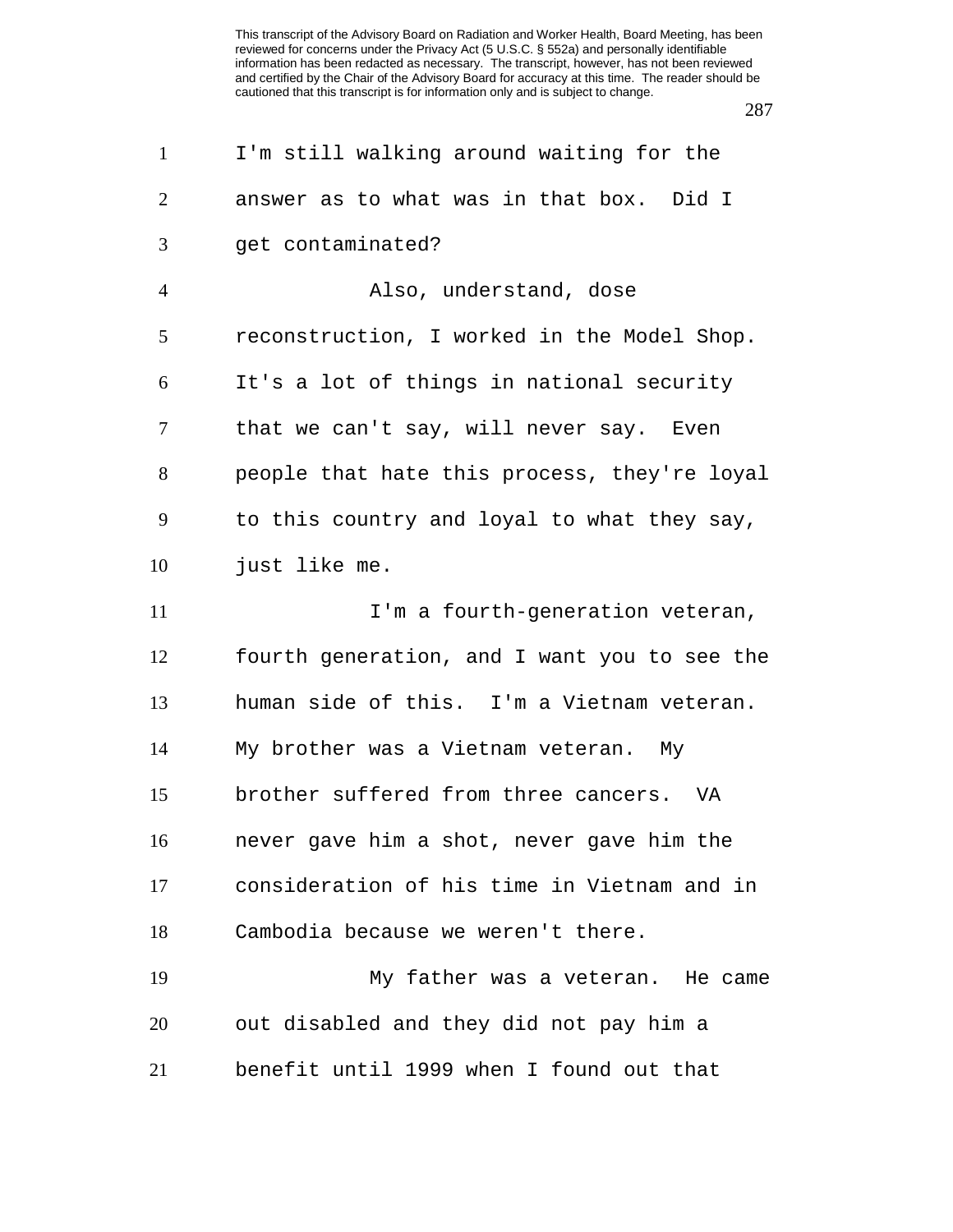1 they cut his benefit off in 1959. So for, what, 40-some years they cut him off and I got it started back up at 100 percent. So this is what we're dealing with. We're dealing with a government and a situation and a process that seems like it's meant to deny, deny, deny until we die. I want to put a human face on this but I wanted to give you the plain, simple facts. It's no way that this company can have engineering controls on how to handle material in that plant. 13 And every last one of these engineering process controls on this paper were never, never followed, never. I never took a shower out there. I wore the same clothes to work that I wore home. I used the air hose. Everybody did. The movements and what actually goes on out there in the war, out there on the field, is not what's done on that paper. This is human, baby.

> **NEAL R. GROSS** COURT REPORTERS AND TRANSCRIBERS 1323 RHODE ISLAND AVE., N.W.

```
(202) 234-4433 WASHINGTON, D.C. 20005-3701 www.nealrgross.com
```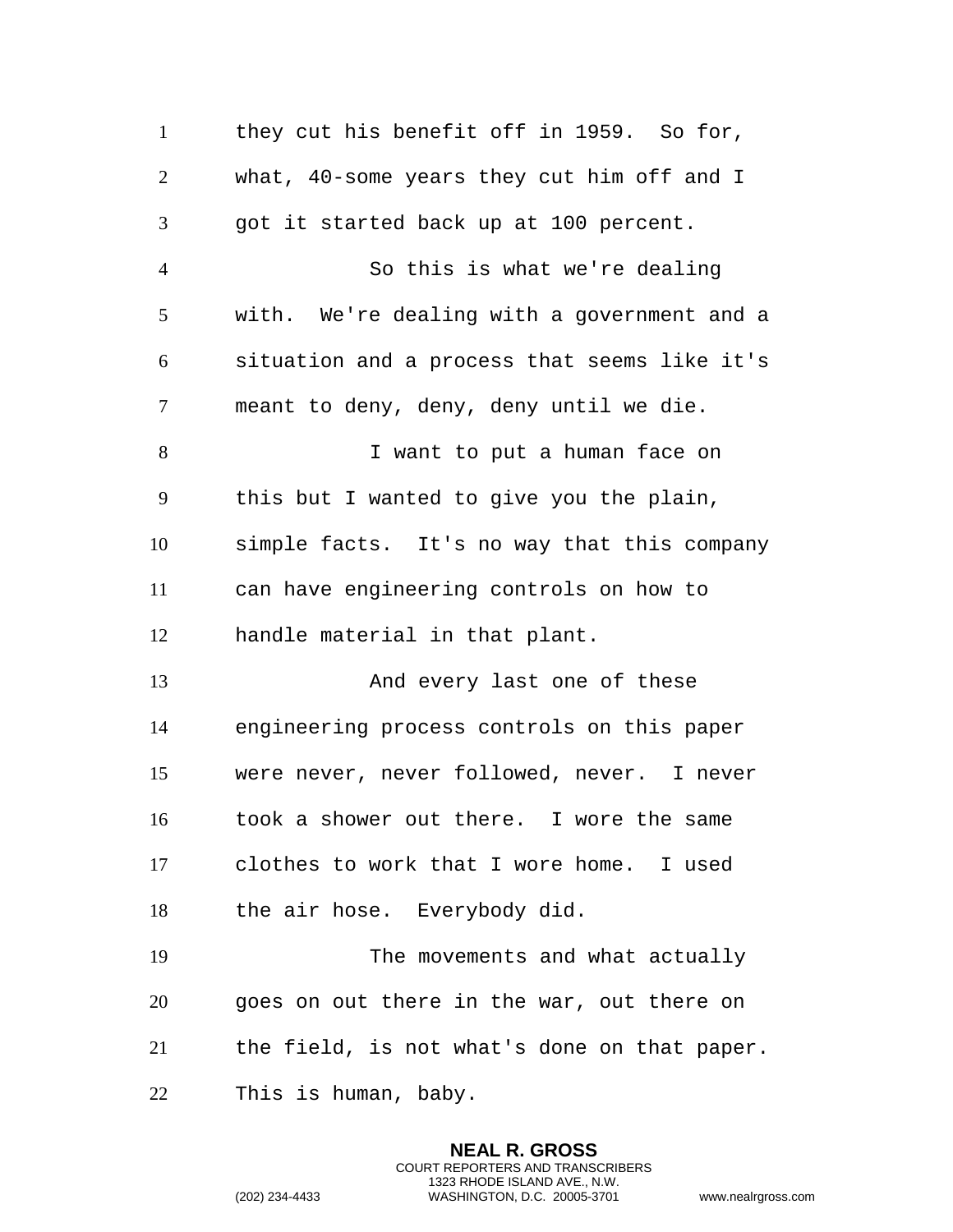| $\mathbf{1}$   | (Applause)                                   |
|----------------|----------------------------------------------|
| $\overline{2}$ | CHAIRMAN MELIUS: Thank you very              |
| 3              | much, Mr. Copeland. Hello again. Welcome.    |
| $\overline{4}$ | MR. KNOX: Hi, how are you doing?             |
| 5              | CHAIRMAN MELIUS: Good.                       |
| 6              | MR. KNOX: Good to see you again.             |
| 7              | Good to see you again, Dr. Poston. And, Dr.  |
| 8              | Ziemer, the last time I was here you let me  |
| 9              | sit up there, remember? Can I come back up   |
| 10             | there?                                       |
| 11             | (Off microphone discussion)                  |
| 12             | MR. KNOX: Before Rachel Leiton               |
| 13             | find out about it, I want to do a quick      |
| 14             | demonstration to answer your question how    |
| 15             | did they account for unmonitored exposures   |
| 16             | at the Kansas City Plant?                    |
| 17             | Now, bear in mind the Kansas City            |
| 18             | Plant was a non-nuclear plant. It didn't     |
| 19             | have any radioactive materials.              |
| 20             | These guys machined, polished and            |
| 21             | grind uranium, but that uranium was actually |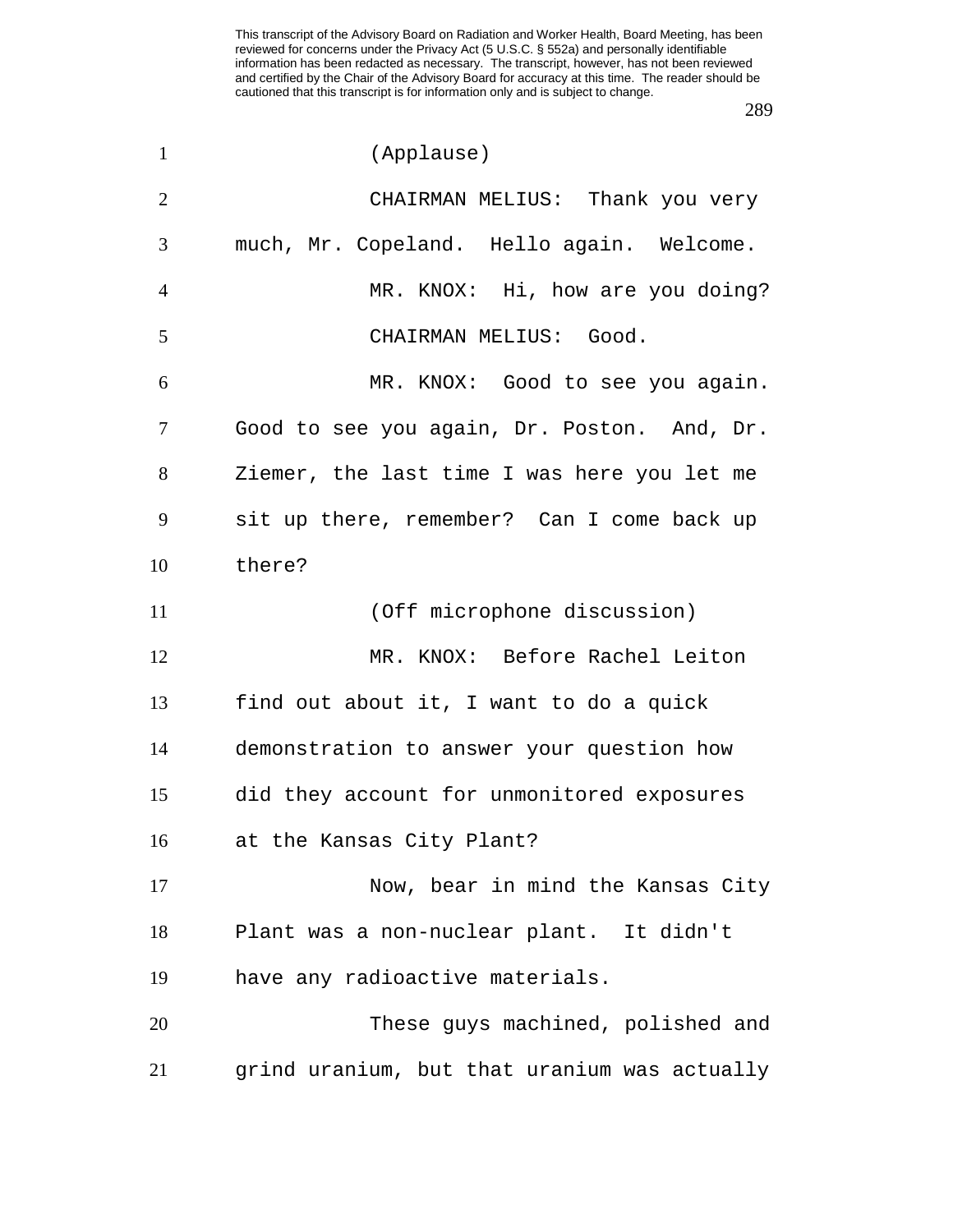recycled uranium containing plutonium. They received a tremendous amount of exposures as they held this stuff close to their body, machined it. In fact, that depleted uranium was actually recycled depleted uranium because it contained U-236. I talked to Stu about it and Stu agreed with me that it, indeed, was recycled, recycled now, depleted uranium which contained plutonium. 11 And that uranium was found in the urine samples of all Classes of workers, including administrative types. The material was found even outside of the facility. So they received a tremendous amount of radiation exposures that was unaccounted for based upon processing this uranium. Now, the question someone asked is, well, how did they monitor the unmonitored exposures? Well, what they did

> **NEAL R. GROSS** COURT REPORTERS AND TRANSCRIBERS 1323 RHODE ISLAND AVE., N.W.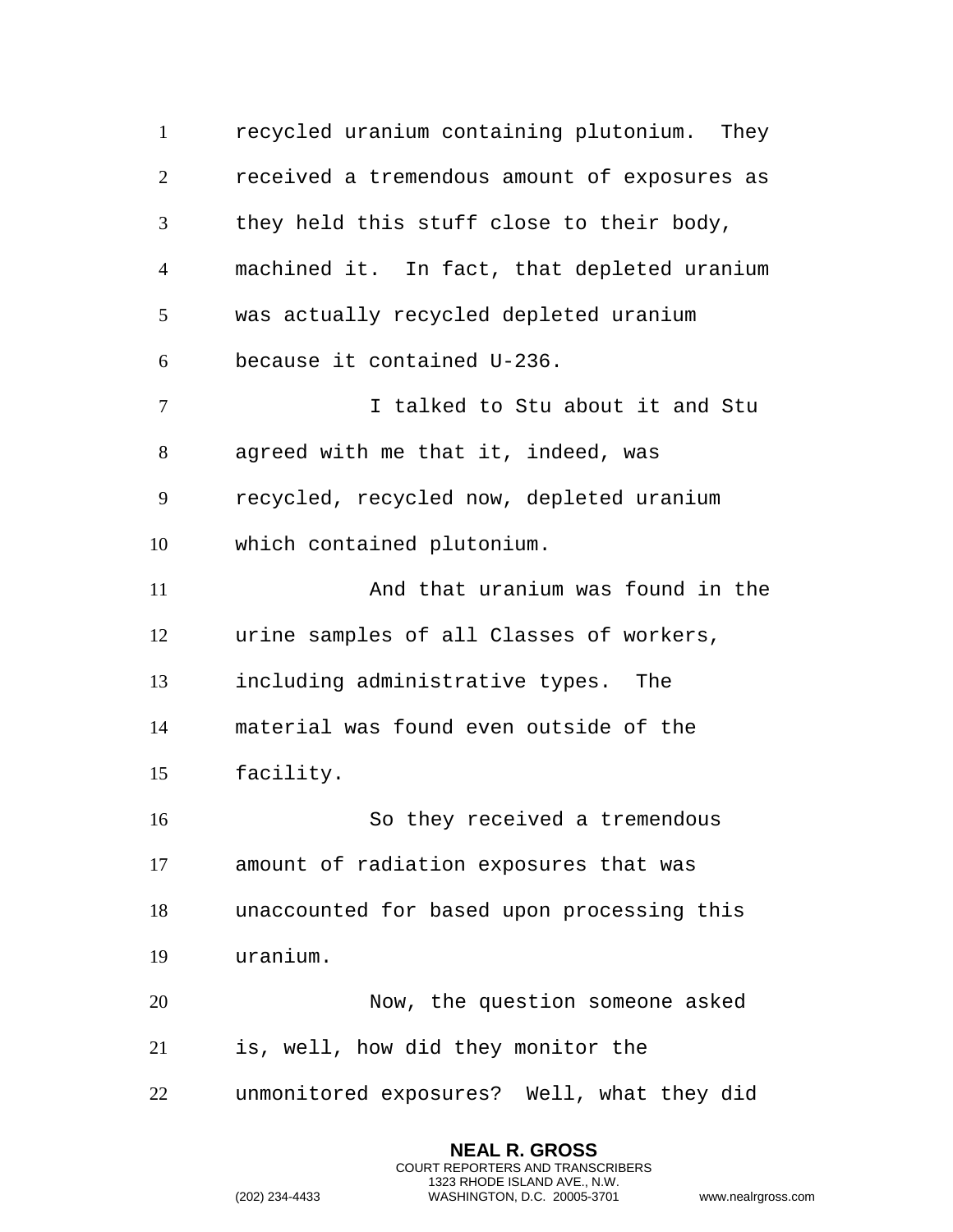| $\mathbf{1}$   | was to, and I have this cup. It's a Fiesta   |
|----------------|----------------------------------------------|
| $\overline{2}$ | cup. It contains uranium.                    |
| 3              | And Rachel Leiton now has banned             |
| 4              | me from going to any hearings demonstrating  |
| 5              | this because she consider this to represent  |
| 6              | a public safety menace so please don't tell  |
| 7              | her I'm doing this because she'll come after |
| 8              | me again, put me in jail.                    |
| 9              | But, anyway, this is what they               |
| 10             | did at the Kansas City Plant. But, first of  |
| 11             | all, keep in mind they had no health         |
| 12             | physicists at this plant. They didn't have   |
| 13             | the training.                                |
| 14             | Even the industrial hygienist                |
| 15             | that was responsible for this didn't even    |
| 16             | know they were processing uranium. They      |
| 17             | didn't know they had all of these            |
| 18             | radioactive materials, and we have one       |
| 19             | gentleman here that was an industrial        |
| 20             | hygienist and he'll tell you he didn't know. |
| 21             | But getting back to the question             |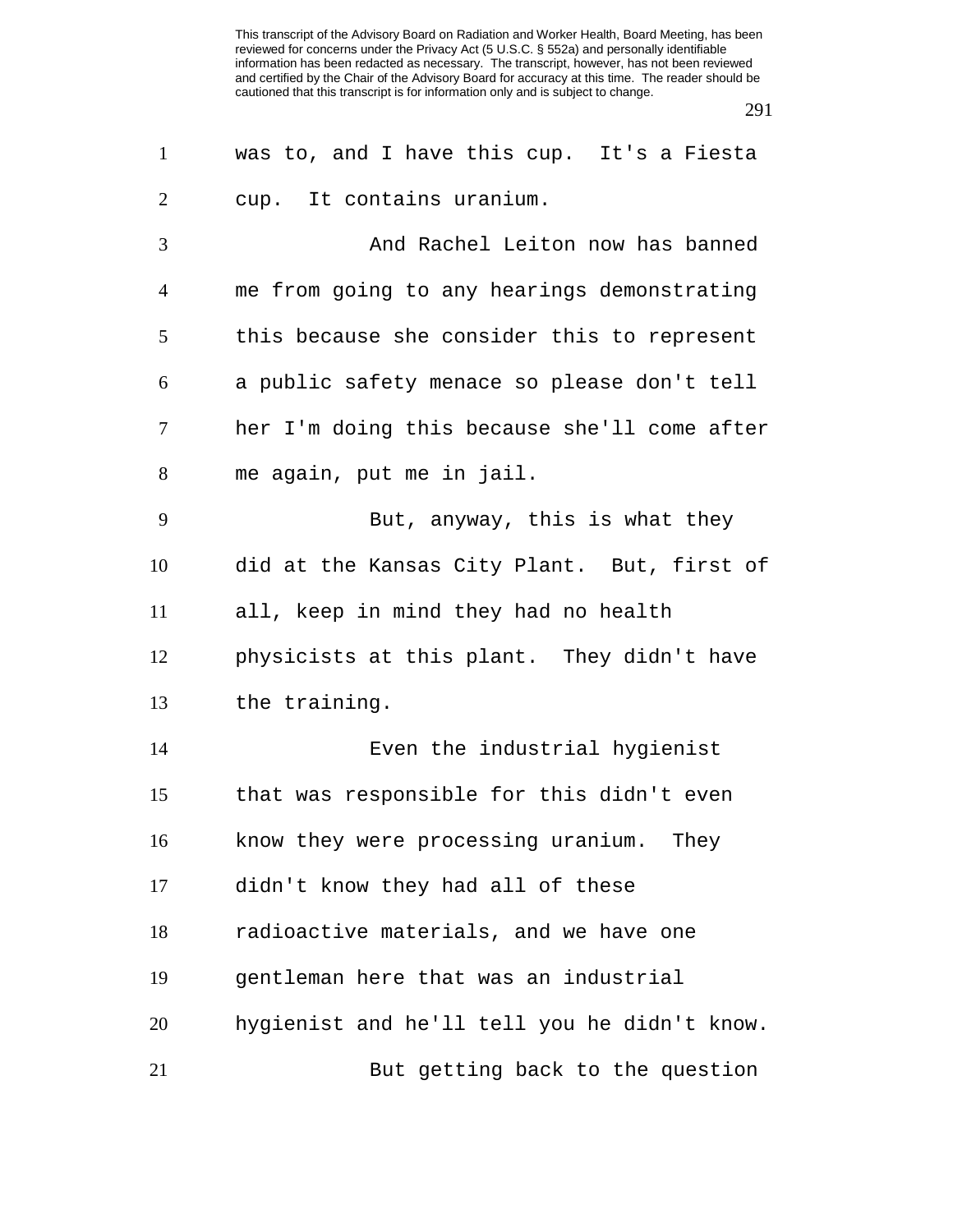you asked, how did they do it and keep in mind they have evaluated 600 cases, denied 95 percent of them based upon their bounding, if you will, of the radiation exposure of the workers while they processed this uranium. 7 This is how they did it. Everybody got a instrument, radiation detector. You hold radiation detector close to you. You get high radiation doses the closer you get to it, right? What they did was to use a control dosimeter and put it outside of it and say that -- (Off microphone discussion) MR. KNOX: Okay, pressed it. Why don't I just close it? (Laughter) 18 MR. KNOX: Anyway, the bottom line is that's how they got away denying all of these people their right to medical care and compensation for their cancers, simply by using the results of a control dosimeter.

> **NEAL R. GROSS** COURT REPORTERS AND TRANSCRIBERS 1323 RHODE ISLAND AVE., N.W.

```
(202) 234-4433 WASHINGTON, D.C. 20005-3701 www.nealrgross.com
```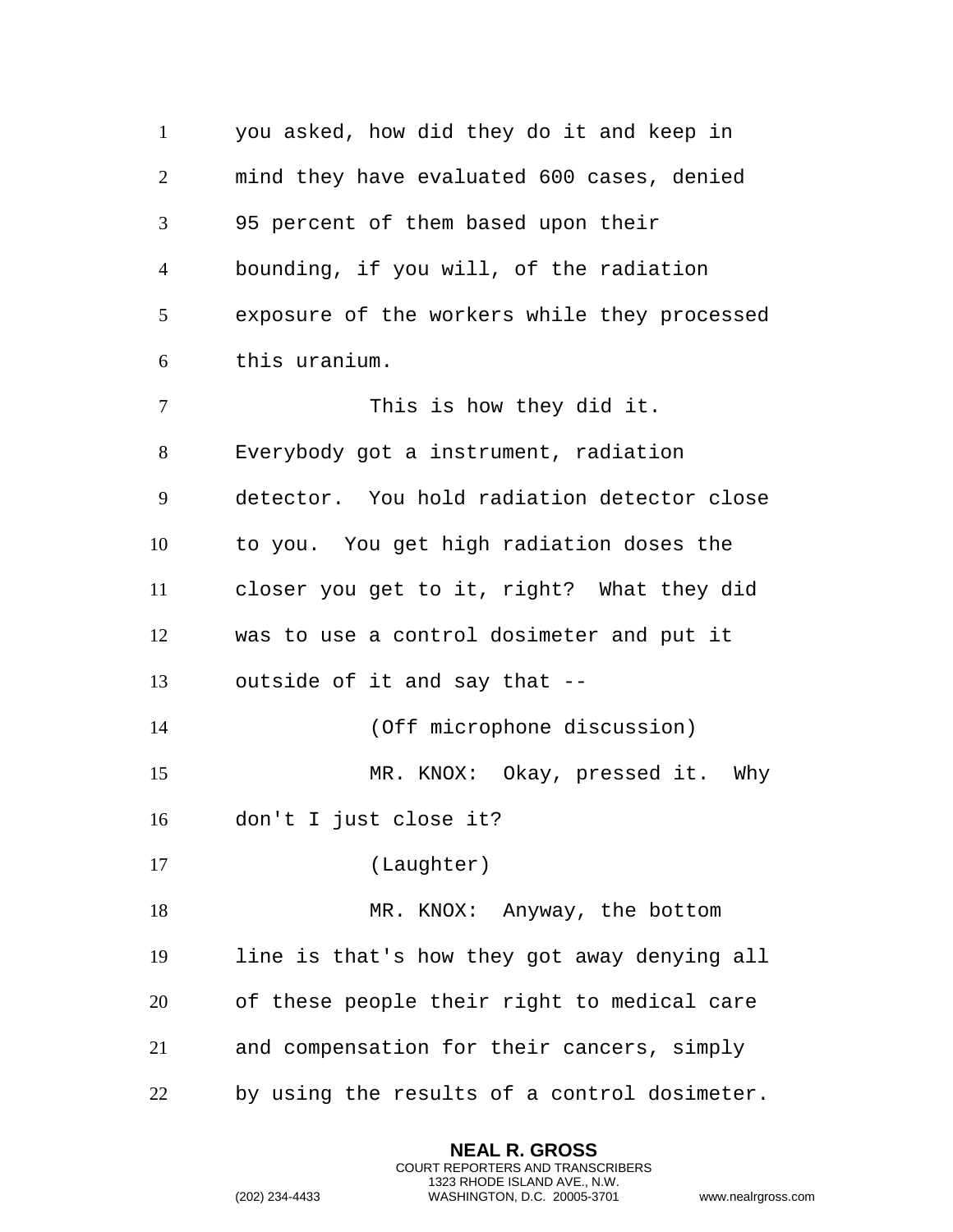| $\mathbf{1}$   | I tried to explain to the NIOSH              |
|----------------|----------------------------------------------|
| 2              | surrogate what a control dosimeter was       |
| 3              | because he was not a health physicist.       |
| $\overline{4}$ | NIOSH refuses to allow me to talk to a       |
| 5              | health physicist.                            |
| 6              | They have a surrogate there that             |
| 7              | I have to explain things to him or her and   |
| 8              | they won't even tell me their names and they |
| 9              | claim to go to a NIOSH health physicist and  |
| 10             | express my concerns and get back to me.      |
| 11             | When they do that, nothing changes because   |
| 12             | they don't even know what a control          |
| 13             | dosimeter is.                                |
| 14             | The bottom line to the question              |
| 15             | you asked is how did they record unmonitored |
| 16             | doses? What did they use and determine the   |
| 17             | Probability of Causation? It was that        |
| 18             | control dosimeter and it was not the dose    |
| 19             | rates coming from the work they were doing.  |
| 20             | Dr. Poston, good seeing you                  |
| 21             | again. Dr. Ziemer, same to you. Let me,      |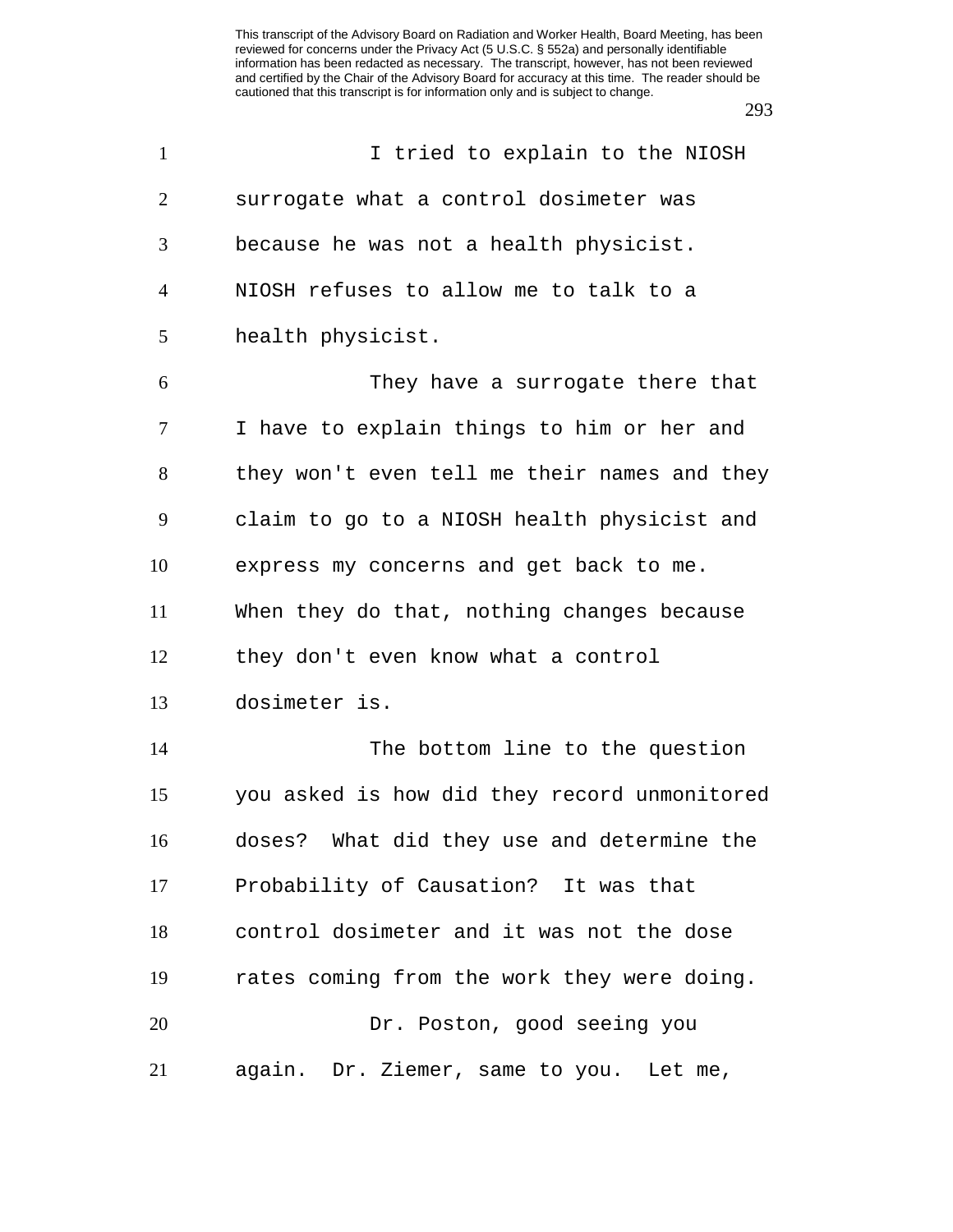one of the basic problems we had with this plant was that it was designed, it was defined as a non-nuclear facility. And we actually don't have any definitions of a non-nuclear facility. But you look at what they were doing. They had hundreds of different x-ray machines. They had PuBe sources that they were using without shielding, without proper shielding. They actually were developing and testing nuclear power reactors at that facility. I provided that information in the petition. In the petition it was provided, including the testimony of Ferguson who was the president of Bendix. During those 1993 hearings we had, he admitted that they were developing and testing commercial nuclear power reactors there. 21 I'm a nerd. Dr. Poston, you know me. Okay, I'm a nerd. I traced it all back

> **NEAL R. GROSS** COURT REPORTERS AND TRANSCRIBERS 1323 RHODE ISLAND AVE., N.W.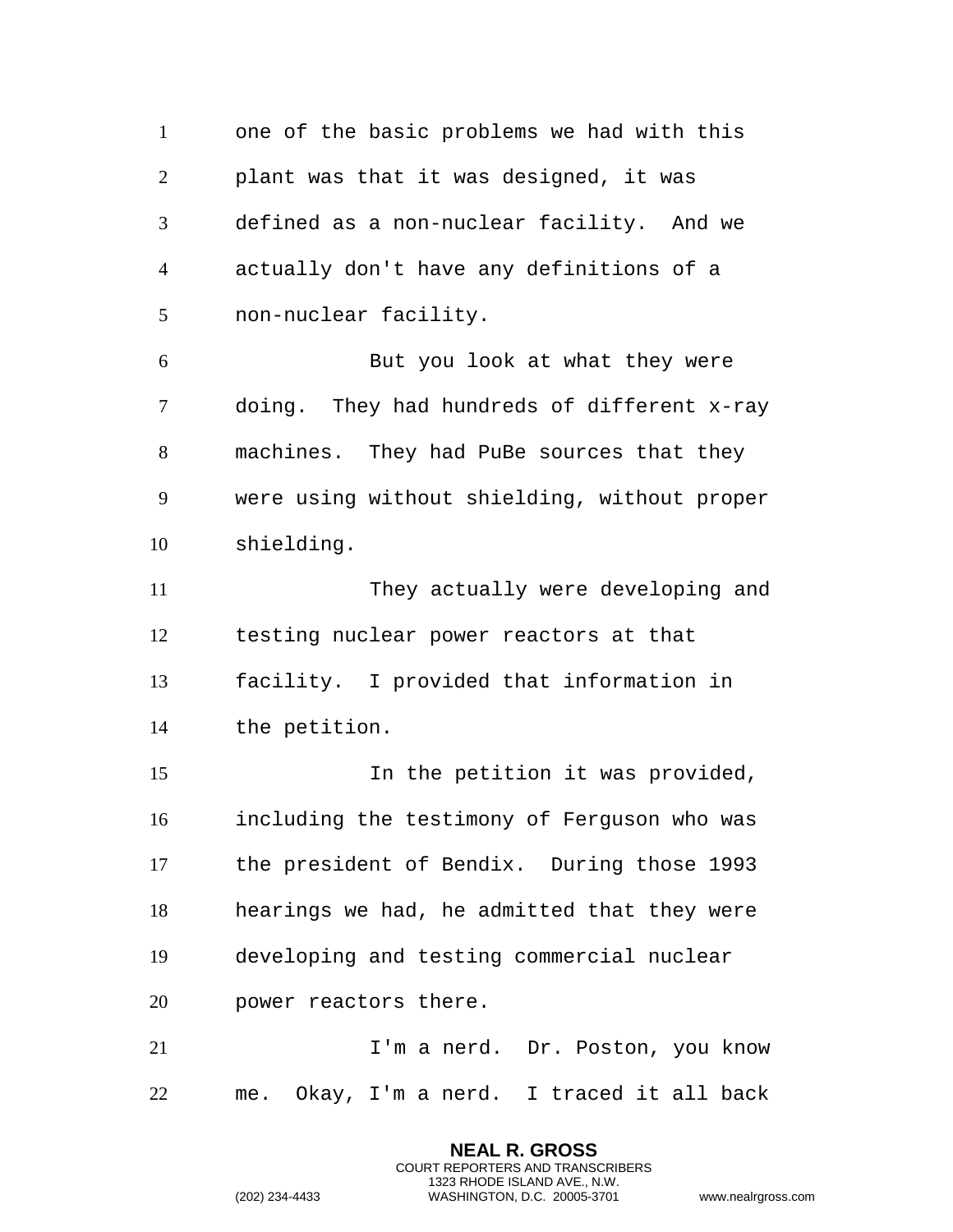| $\mathbf{1}$   | down. They got the fuel down from            |
|----------------|----------------------------------------------|
| $\overline{2}$ | Mallinckrodt. I got the shipping records.    |
| 3              | I'm filling in the package. I put            |
| $\overline{4}$ | Ferguson's testimony that that's what they   |
| 5              | were doing in the package.                   |
| 6              | But all of this is ignored by                |
| 7              | NIOSH because they don't think developing    |
| 8              | and testing nuclear reactors in the basement |
| 9              | over there was nothing. I mean, it was       |
| 10             | nothing. No big deal. All of the material    |
| 11             | that would have been released from that      |
| 12             | testing would have blanketed that whole      |
| 13             | site.                                        |
| 14             | And keep in mind they did not                |
| 15             | have the instrumentation to detect it. If    |
| 16             | you look at some of the instruments, they    |
| 17             | had one of this and one of that.             |
| 18             | And you said, well, what happens             |
| 19             | when you send the instrument back to a       |
| 20             | calibration? What happens if you get an      |
| 21             | instrument crapped up and you can't use it?  |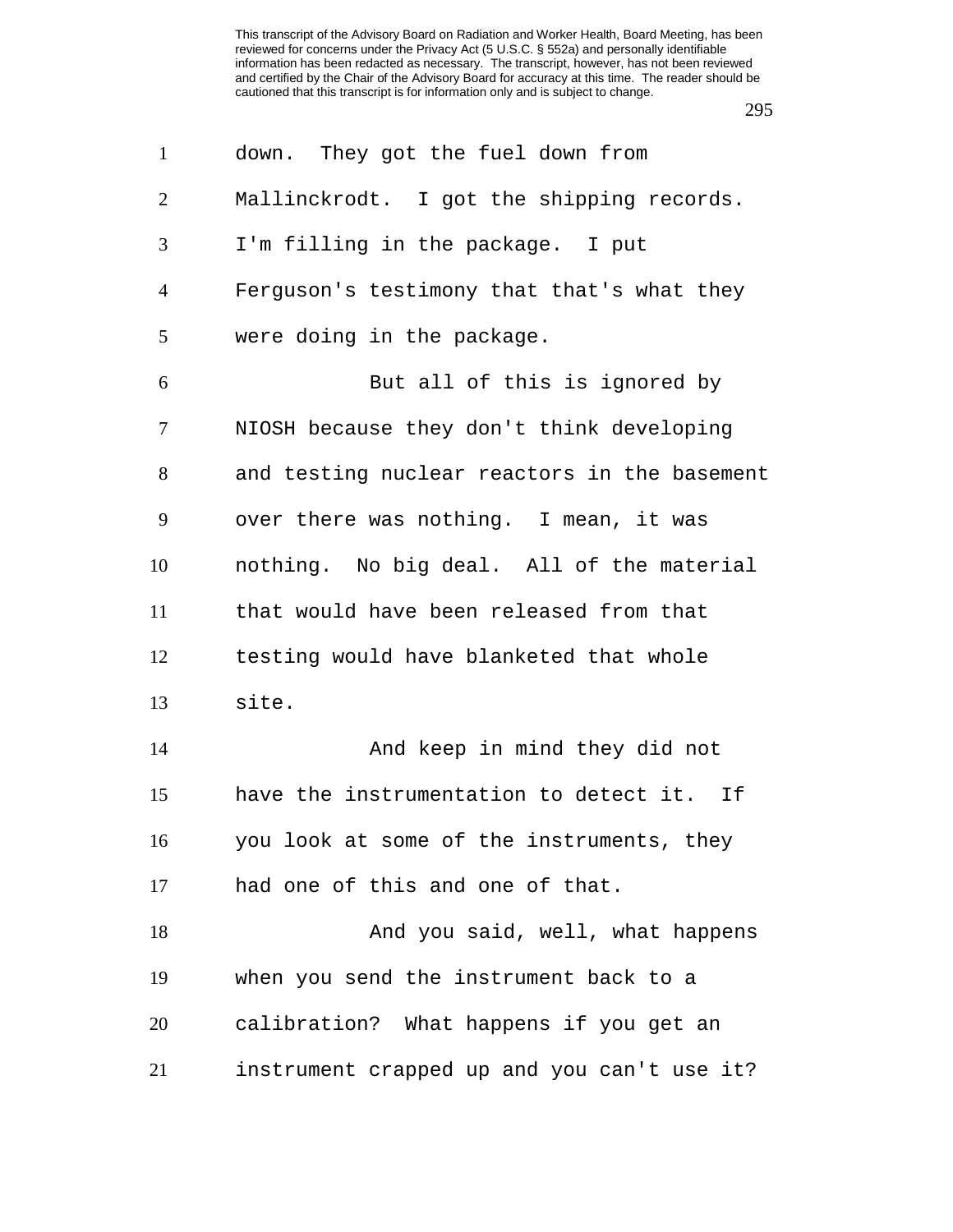It was an absurd health physics program to have testing reactor.

3 And I look around a little more. They have the material there, and keep in mind this is in Kansas City. This is not out on a desert. They have the material there to build two different types of atomic bombs. They had U-233 and all you know we used that in Teapot. That was our

 that U-233 would start building up high gamma emitters but that wasn't even considered in this report.

thorium cycle bomb. They had it there and

 They had the PuBe sources there and I was talking to one guy and he said, well, that's no big deal because plutonium is an alpha emitter and big deal, anything will stop an alpha. They ignore the fact that a PuBe source produces neutrons and you need hydrogenous materials in order to

shield.

**NEAL R. GROSS** COURT REPORTERS AND TRANSCRIBERS 1323 RHODE ISLAND AVE., N.W. (202) 234-4433 WASHINGTON, D.C. 20005-3701 www.nealrgross.com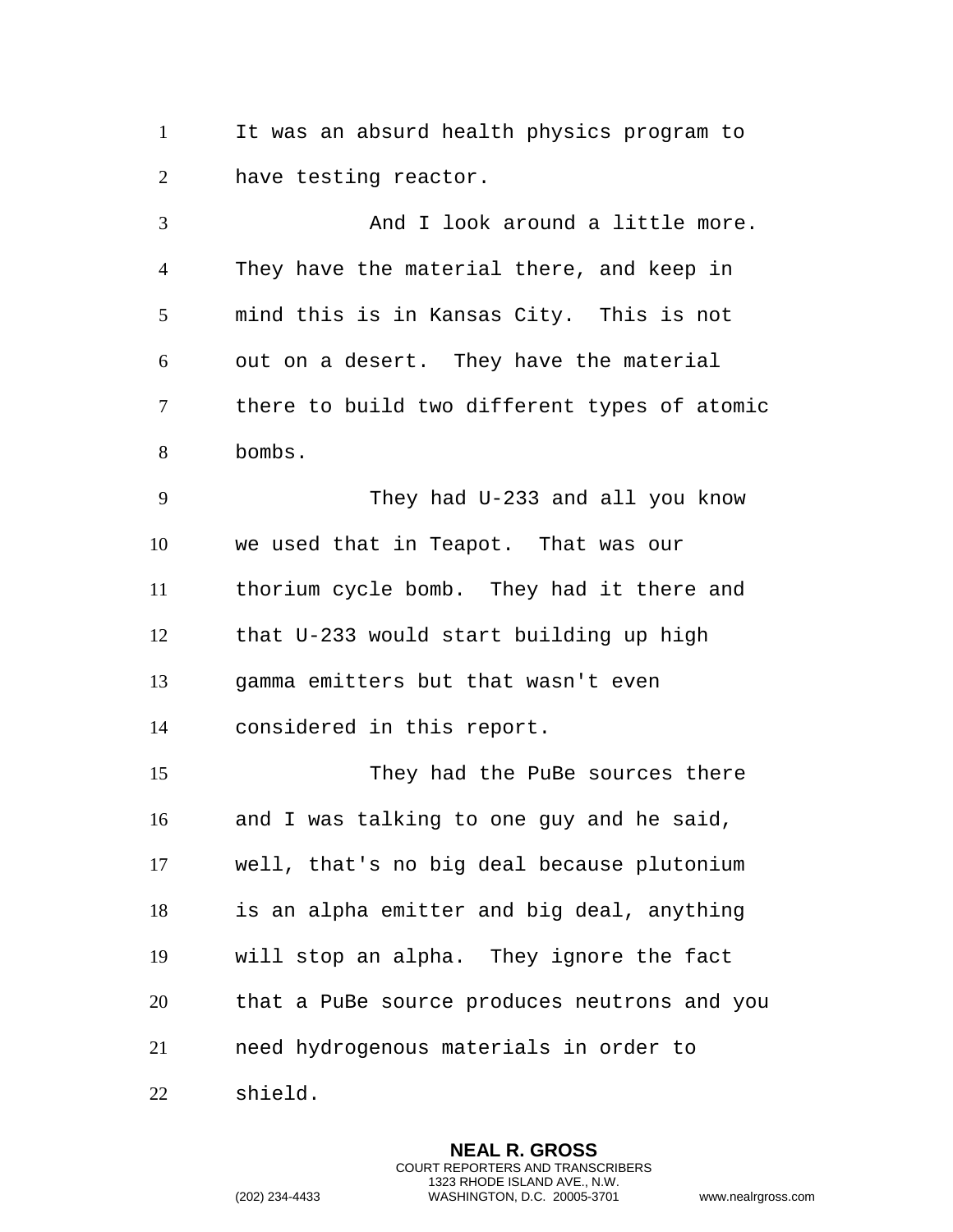| $\mathbf{1}$   | You read through these reports               |
|----------------|----------------------------------------------|
| $\overline{2}$ | and it is incredible that people are still   |
| 3              | alive today because of the fact that, number |
| $\overline{4}$ | one, the facility was not designed or        |
| 5              | staffed or documented to handle radioactive  |
| 6              | material because it was a non-nuclear        |
| 7              | facility. It was not. They had a daycare     |
| 8              | center there.                                |
| 9              | You had people that worked for               |
| 10             | GSA that would actually go into the spaces.  |
| 11             | A lot of the ventilation systems were on the |
| 12             | roof. They would go up there. GSA people     |
| 13             | would monitor the HVAC system and they would |
| 14             | do all of the repairs on it.                 |
| 15             | They could walk into the                     |
| 16             | facility, make these repairs with their      |
| 17             | instruments and equipment and walk right     |
| 18             | back out to the other side without any       |
| 19             | release surveys. These were crapped-up       |
| 20             | filters. How did they do this, is amazing    |
| 21             | to me.                                       |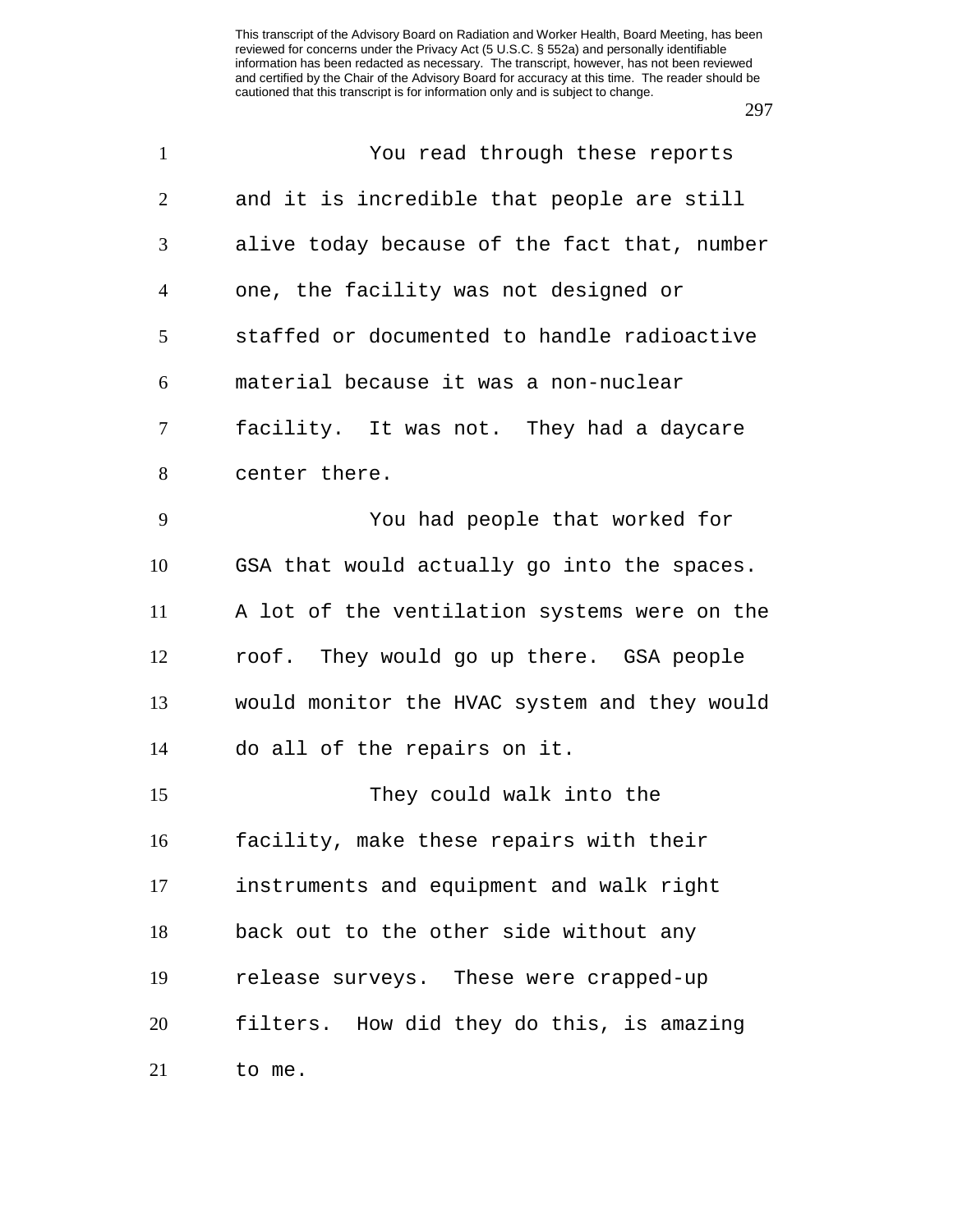I know I have a limited amount of time here but we had some discussion of this promethium-147 spill. I read all of the reports. It's nothing like was reported by NIOSH. Based upon the reports now, you had contamination spread to Mound, to Oak Ridge, even to Amersham, England, based upon the reports. And yet and still DOL and NIOSH said we didn't have any personnel, they said we had no personnel contamination. They said we had no environmental contamination. The spill lasted for over 12 years and they're going to tell me there was no personnel contamination? It was only found because someone at Sandia in New Mexico found it. They didn't have the capability to analyze anything. So you have all of this spill. You had not just one person. I've interviewed this lady, a little old lady,

> **NEAL R. GROSS** COURT REPORTERS AND TRANSCRIBERS 1323 RHODE ISLAND AVE., N.W.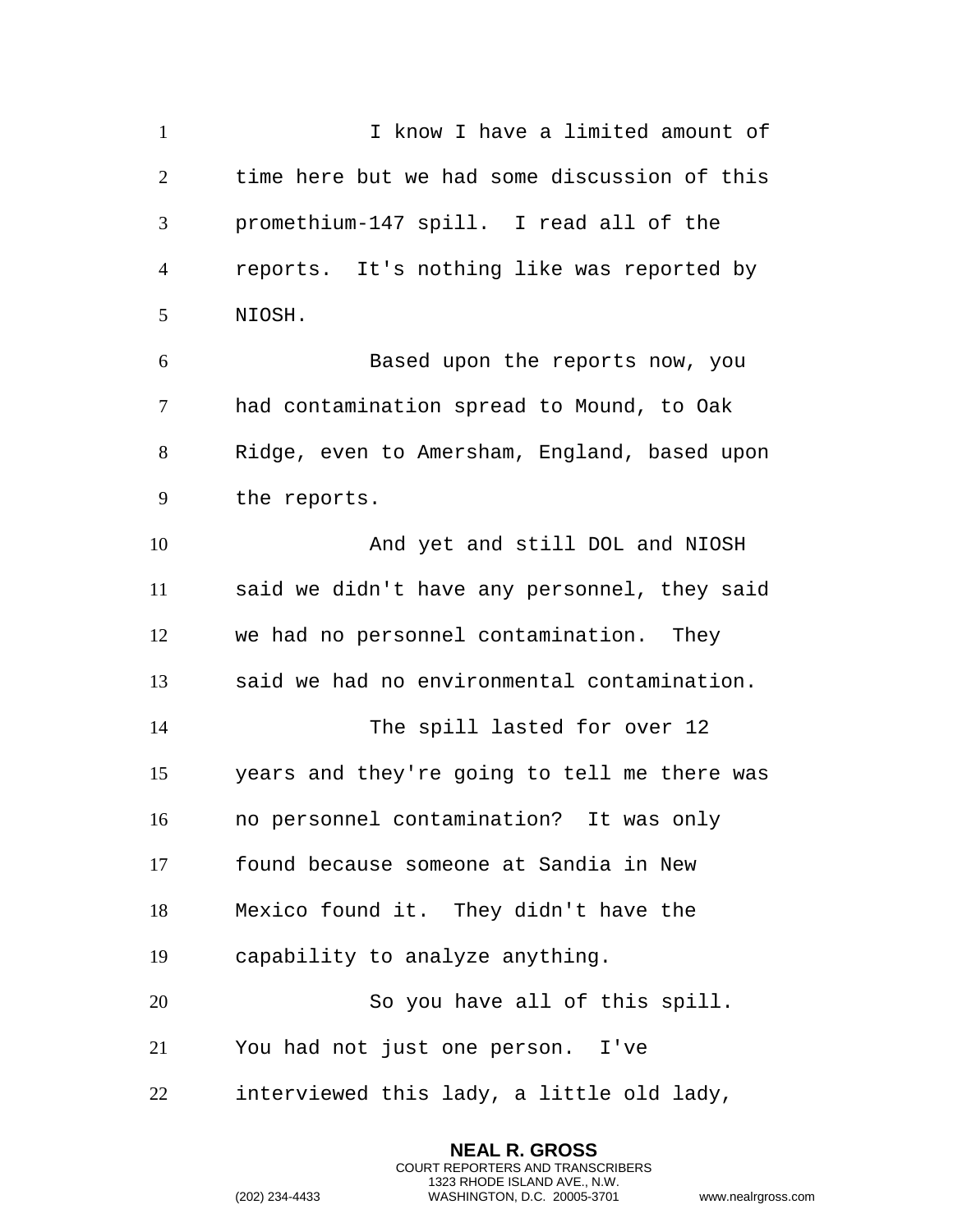| $\mathbf{1}$   | nice little lady. Went into her house and    |
|----------------|----------------------------------------------|
| $\overline{2}$ | talked about what happened.                  |
| 3              | She was a janitress. She spread              |
| $\overline{4}$ | the stuff all over the facility, other       |
| 5              | people, for 12 years undetected because they |
| 6              | did not have the training, the               |
| 7              | instrumentation to detect anything.          |
| 8              | Additionally there were more,                |
| 9              | based upon the reports, there were more      |
| 10             | leaking sources found. I provided all of     |
| 11             | this to NIOSH in my petition. All of this    |
| 12             | is ignored. I thought that was critical.     |
| 13             | The reactor development, and they            |
| 14             | got all, they had 100 engineers. I'm sure    |
| 15             | you remember the old airplane reactor deal.  |
| 16             | Dr. Poston, you remember out of Dalton,      |
| 17             | Georgia, right up there. Yes. They got       |
| 18             | those airplane reactor engineers.            |
| 19             | Again, Ferguson, in his                      |
| 20             | testimony, said they got about 100 of them   |
| 21             | to come up to Kansas City and work on that.  |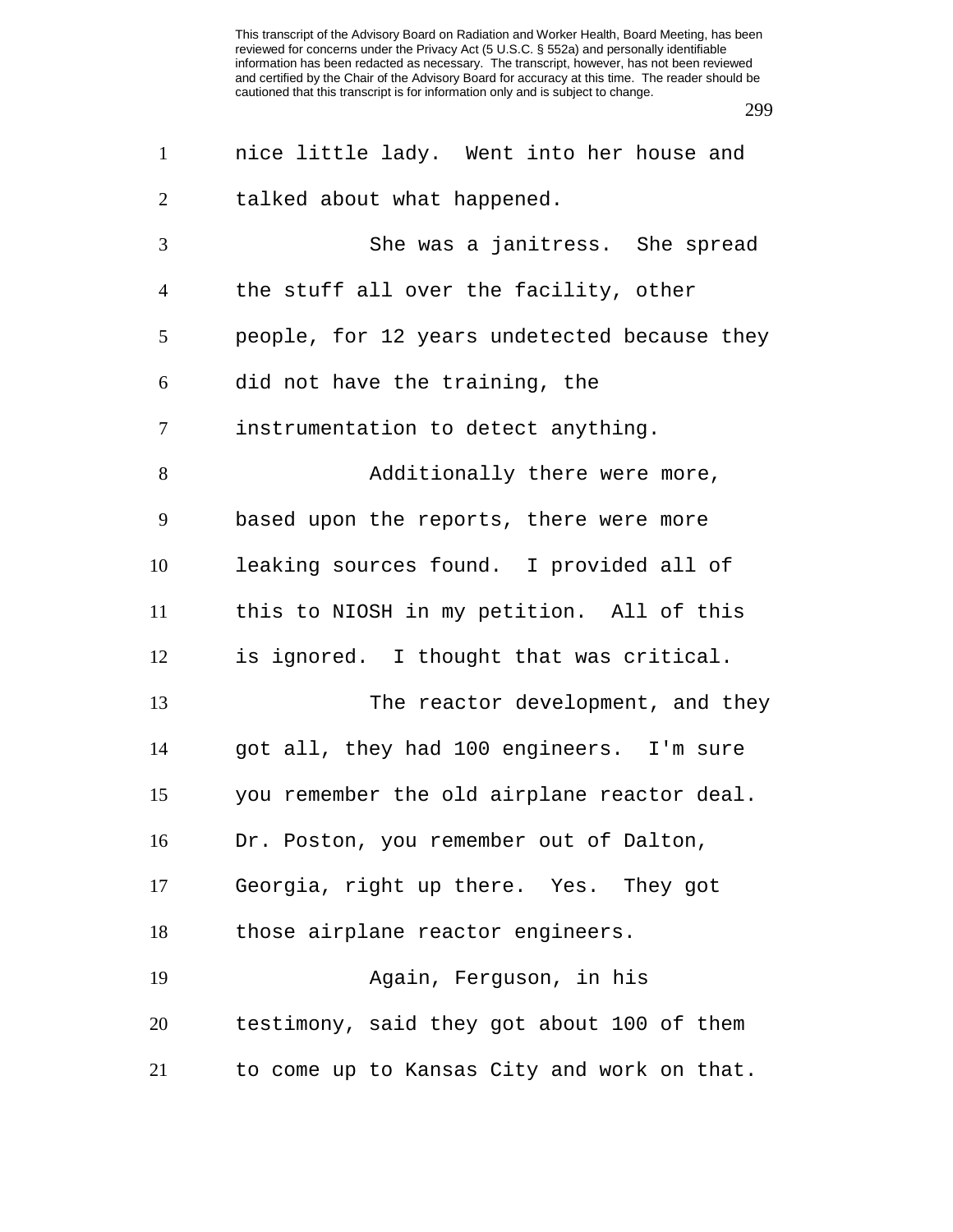I'm not so sure that those airplane reactor guys were that great. I'm not trying to insult anything but they crapped up a lot. The people here, that is the Bendix and the Honeywells, I'm going to call names, crapped up these facilities because they were held harmless, indemnified, by the Atomic Energy Commission. They could develop commercial nuclear power reactor under the cloak of national security for corporate interests. 12 Now, I supported the development of the atomic bomb. Yes, we should have done it and I don't think people would have enjoyed the world we live in today had we not. I supported the development of commercial nuclear power in our national interests. But things got a little skewed when corporate interests dominated the scene. 22 1t was not national security. It

> **NEAL R. GROSS** COURT REPORTERS AND TRANSCRIBERS 1323 RHODE ISLAND AVE., N.W.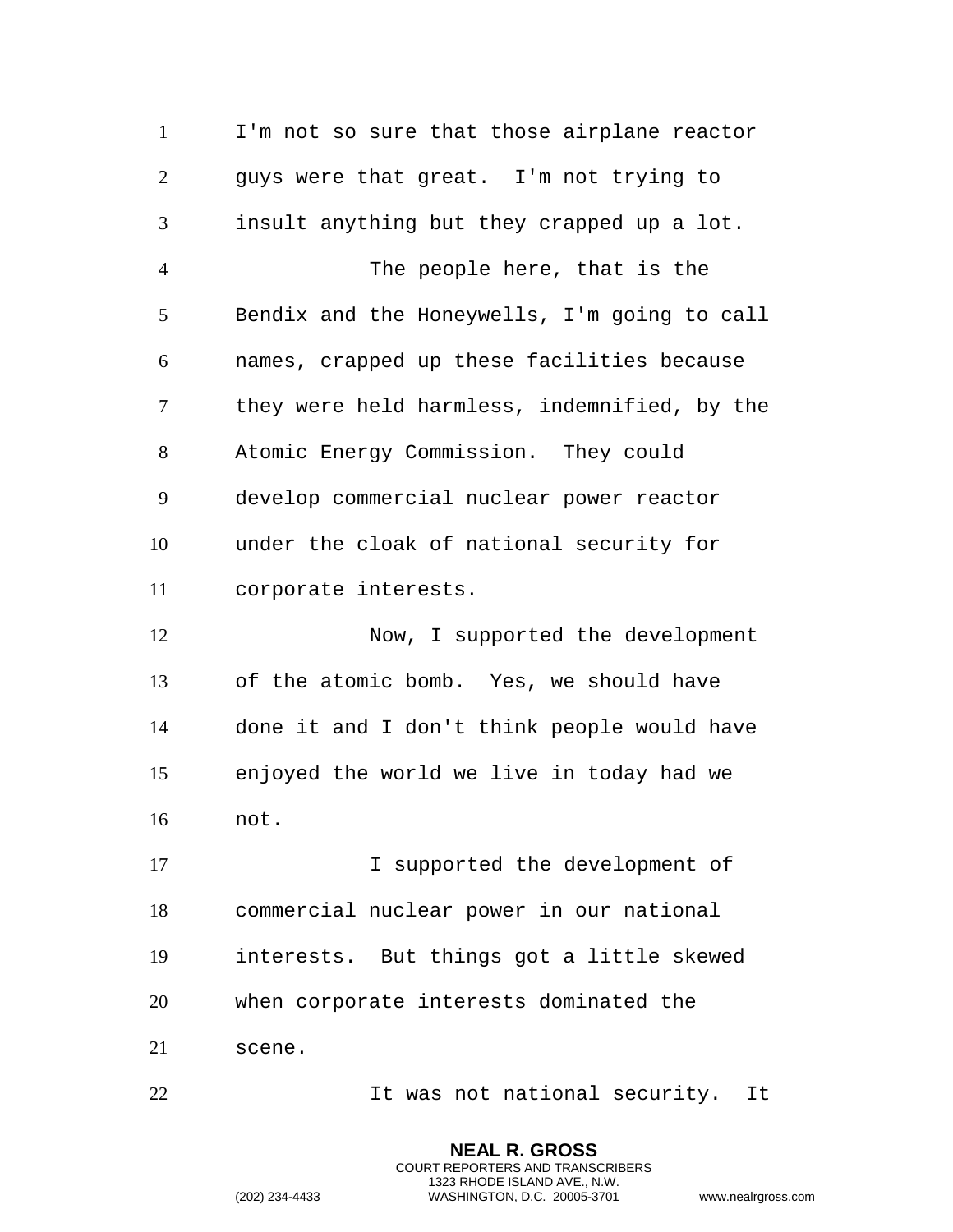| $\mathbf{1}$   | was not national interest but corporate      |
|----------------|----------------------------------------------|
| $\overline{2}$ | interest dominated the scene, where the      |
| 3              | corporations saw where they could develop    |
| $\overline{4}$ | all of this technology with a disposable     |
| 5              | source of people. We could kill them.        |
| 6              | It doesn't make any difference               |
| 7              | because we want to make money, we want to    |
| 8              | develop commercial nuclear power, we want to |
| 9              | develop all of the technology associated     |
| 10             | with nuclear materials but we don't want to  |
| 11             | pay the price for it.                        |
| 12             | Congress even said it. Congress              |
| 13             | said, in this act, it stated clearly that    |
| 14             | the corporations exposed all of these        |
| 15             | people. One of the reasons was they did not  |
| 16             | want to provide hazardous duty pay.          |
| 17             | That is a hell of a reason for               |
| 18             | exposing all of these people and causing     |
| 19             | death and illness and the contamination of   |
| 20             | all of these facilities. I did not wish to   |
| 21             | provide hazardous duty pay. Thank you.       |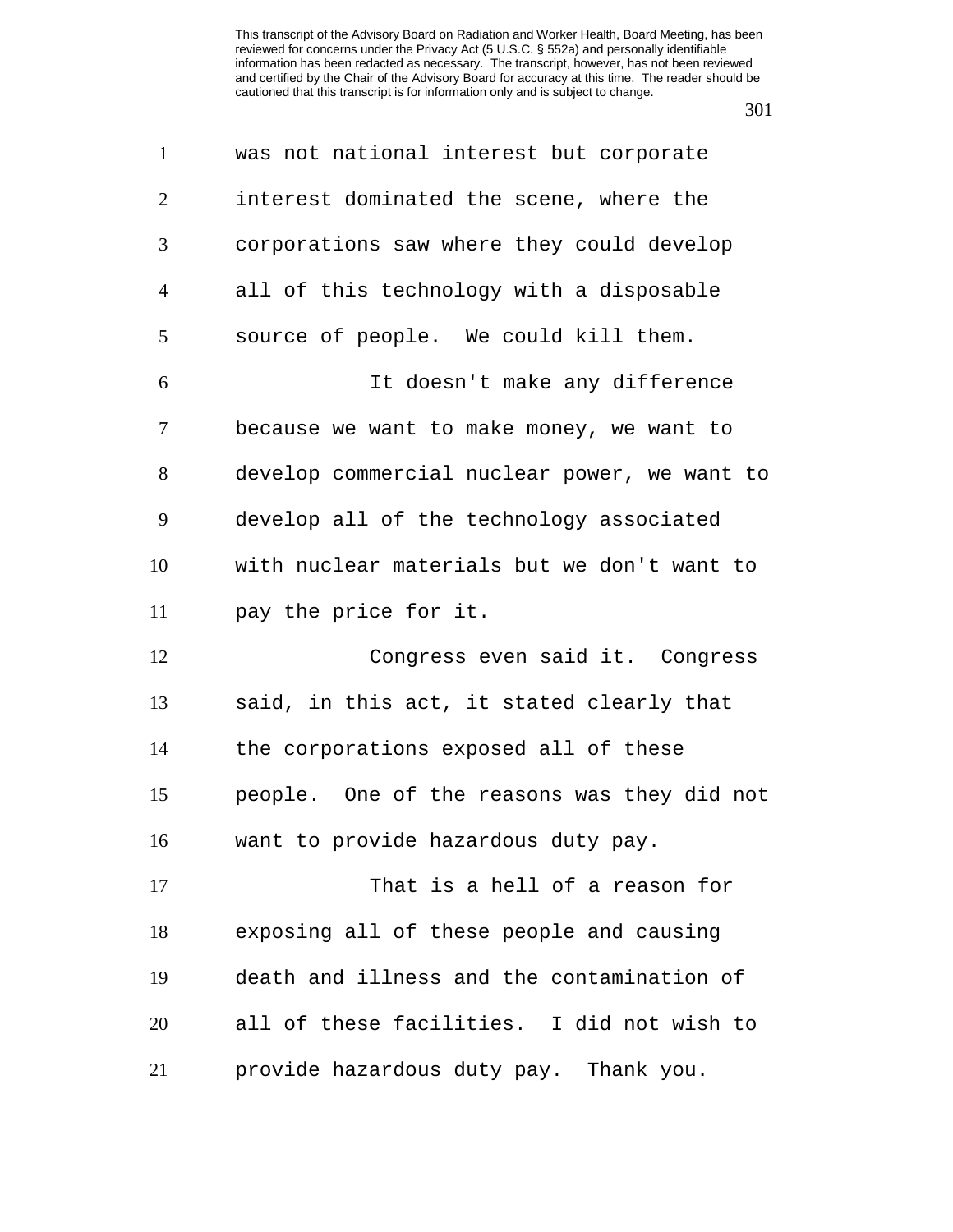I'll let you go. I know I ran over a little bit. CHAIRMAN MELIUS: You're fine. Thank you. (Applause) MR. JACKSON: I did sign the list. CHAIRMAN MELIUS: Give us a second. We will get to you, okay? 10 MR. JACKSON: Okay. CHAIRMAN MELIUS: We will go through the list. We just need to wrap up a little bit of our business here about this and then we'll start with the list and someone needs to get me the list also. Yes, do that, okay. Do that. Any comments or questions for the petitioners right now? 18 MR. KNOX: Well, how do we define a non-nuclear facility? MEMBER ZIEMER: I don't have the answer to that but I think the Board recognizes that there were radioactive

> **NEAL R. GROSS** COURT REPORTERS AND TRANSCRIBERS 1323 RHODE ISLAND AVE., N.W.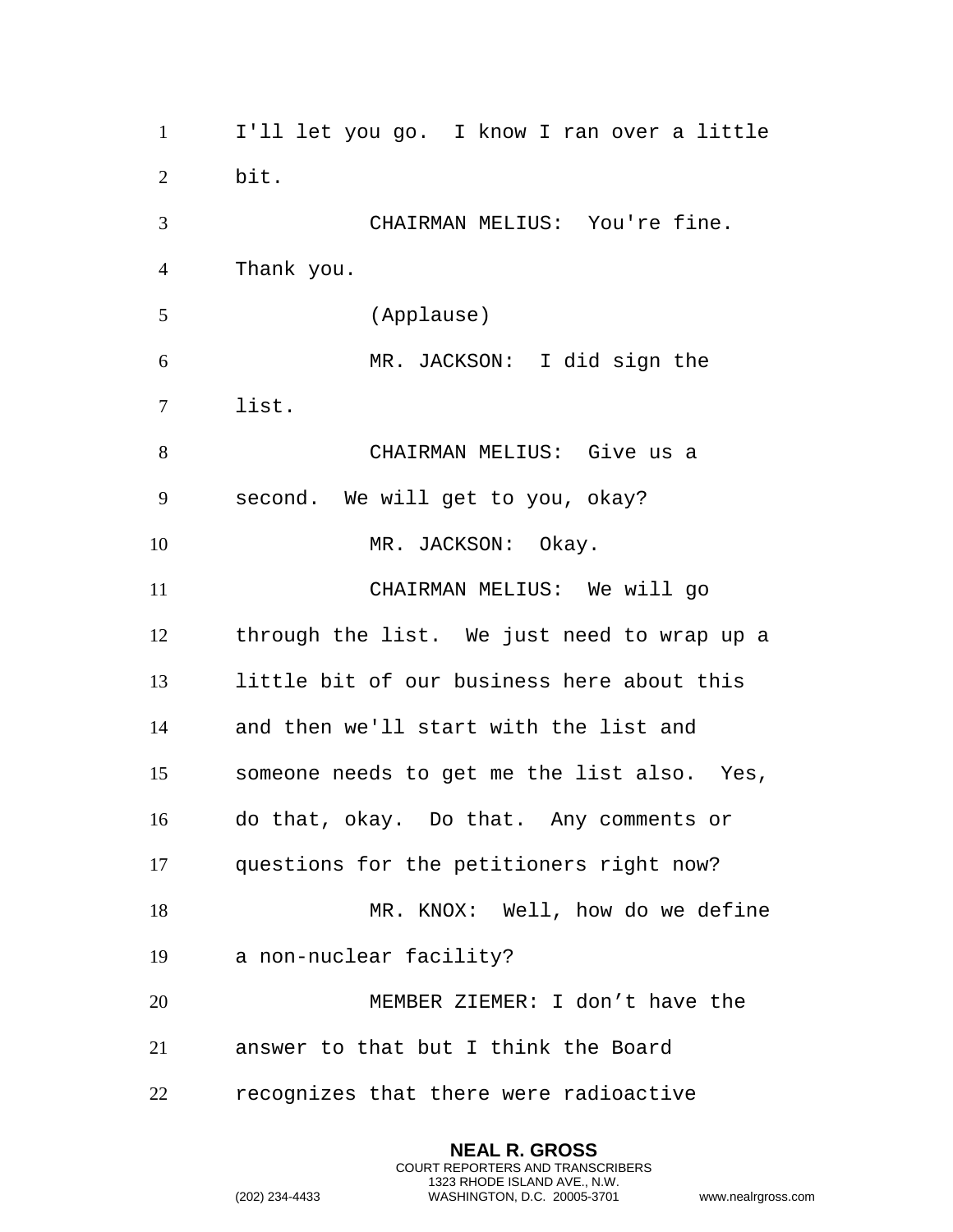| $\mathbf{1}$   | sources here so I think it's not an issue    |
|----------------|----------------------------------------------|
| $\overline{2}$ | for us.                                      |
| 3              | But would you clarify for me, I              |
| $\overline{4}$ | hadn't heard the issue of there being        |
| 5              | testing of reactors here at this site. Was   |
| 6              | it your understanding that they also had     |
| 7              | enriched uranium here of some sort, which is |
| 8              | normally what is used, low-enrichment        |
| 9              | uranium for reactors?                        |
| 10             | MR. KNOX: Yes, they got --                   |
| 11             | MEMBER ZIEMER: You'll need to                |
| 12             | use the mic, Wayne, if you would.            |
| 13             | MR. KNOX: They got the material              |
| 14             | from Mallinckrodt in St. Louis and that's in |
| 15             | Ferguson's testimony before Congress. And,   |
| 16             | again, I went through the records and I      |
| 17             | found the shipping papers where the material |
| 18             | was shipped from St. Louis up to here too.   |
| 19             | MEMBER ZIEMER: And is it your                |
| 20             | understanding they had critical masses of    |
| 21             | such material?                               |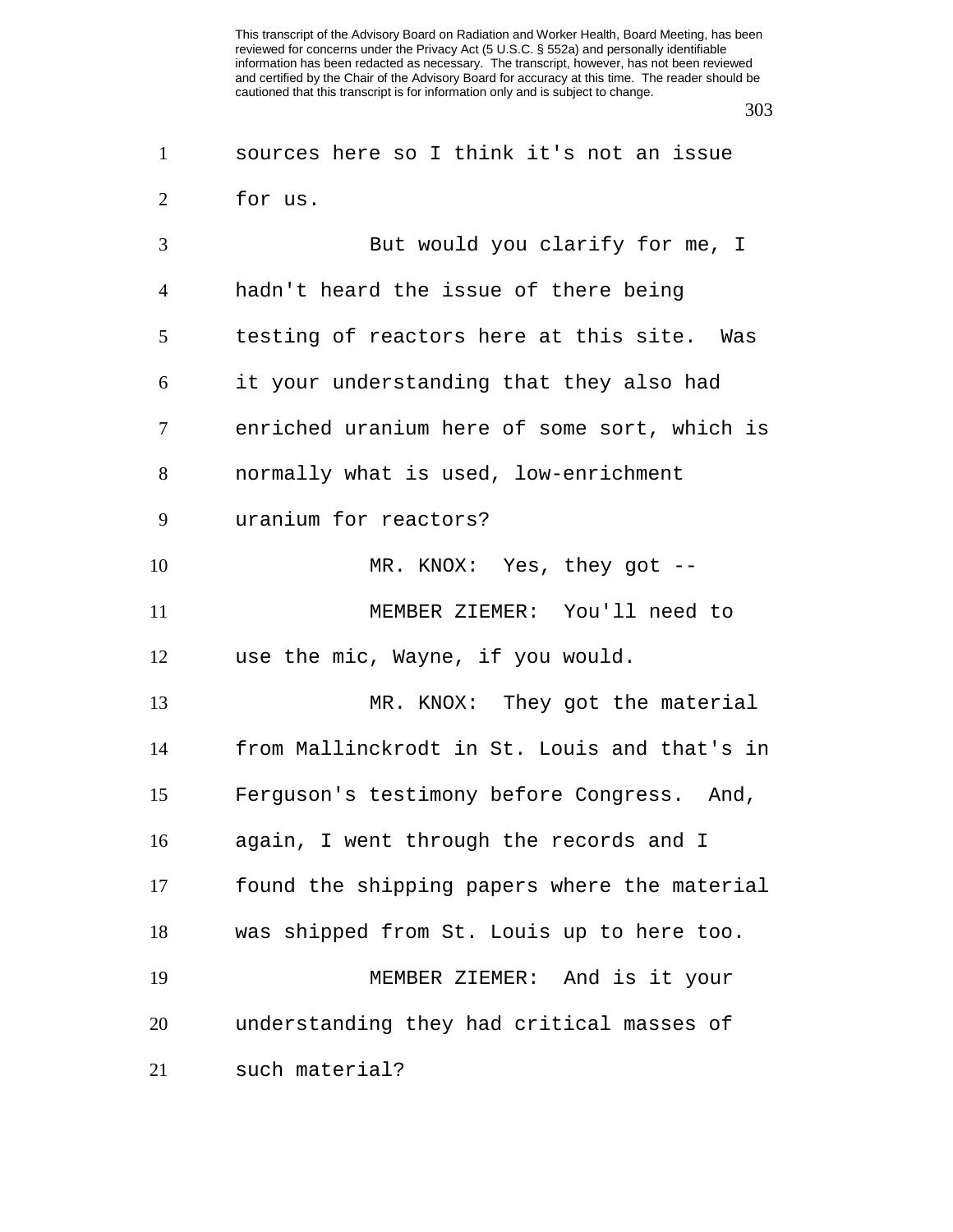| $\mathbf{1}$   | I could understand the                       |
|----------------|----------------------------------------------|
| 2              | possibility of them doing something with     |
| 3              | PuBe sources and looking at neutron          |
| $\overline{4}$ | multiplication with subcritical masses in    |
| 5              | order to provide some sort of neutronics     |
| 6              | data, which is not quite the same as         |
| $\tau$         | building a nuclear power reactor. I'm        |
| 8              | trying to understand what you were telling   |
| 9              | us on the reactor issue.                     |
| 10             | MR. KNOX: Yes, the reactor and,              |
| 11             | again, I traced it down as best I could.     |
| 12             | They built the reactor here downstairs, not  |
| 13             | here of course.                              |
| 14             | But then they transported it, one            |
| 15             | of them. I don't know how many they built    |
| 16             | but one of them was transported over to the  |
| 17             | University of Kansas City and installed in   |
| 18             | Burt Hall over there. That one I was able    |
| 19             | to trace down.                               |
| 20             | But they also had some                       |
| 21             | interesting materials. If you go through     |
| 22             | the material list there, they had that stuff |

**NEAL R. GROSS** COURT REPORTERS AND TRANSCRIBERS 1323 RHODE ISLAND AVE., N.W.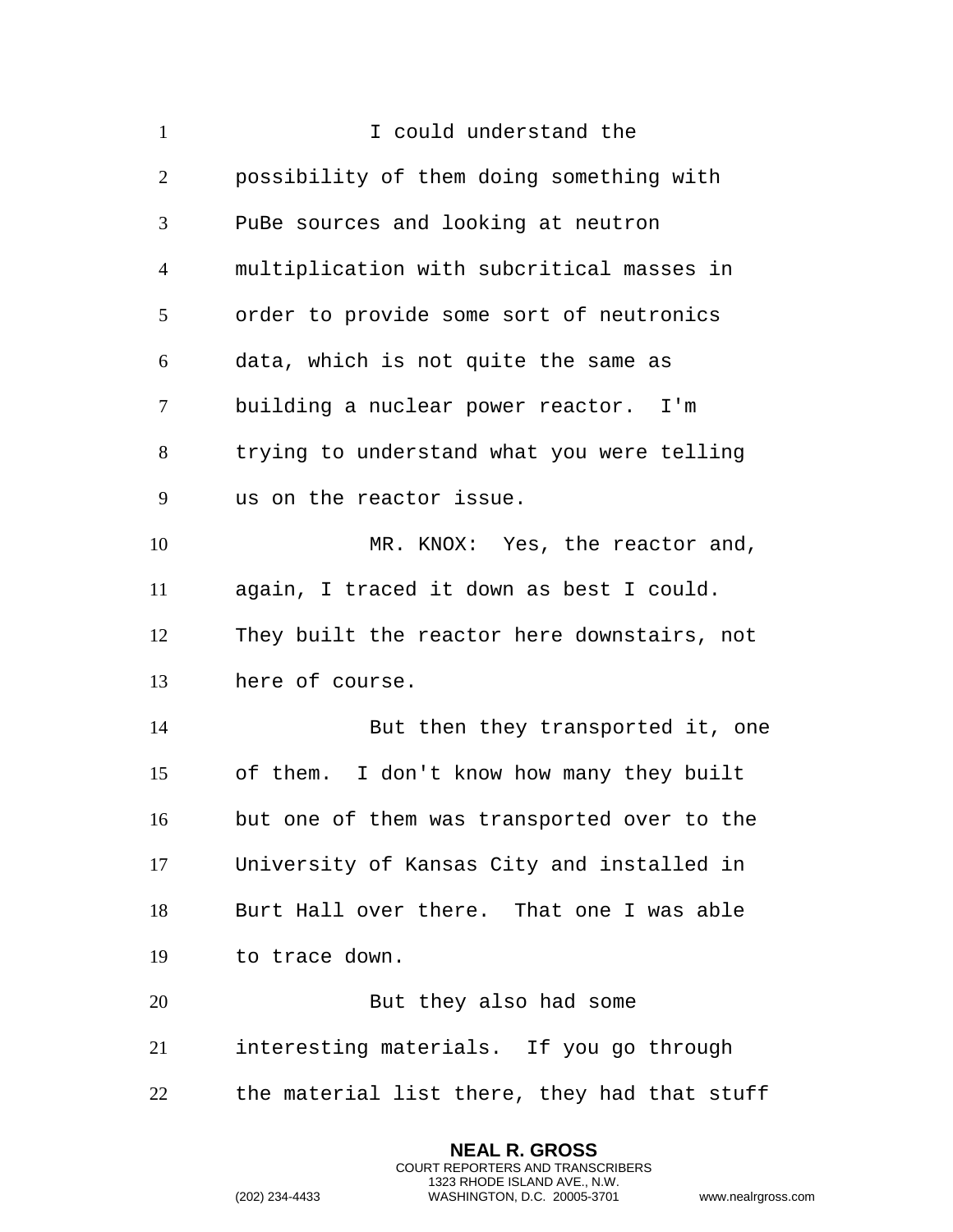| $\mathbf{1}$   | we used to coat the reactor with, coat fuel |
|----------------|---------------------------------------------|
| $\overline{2}$ | with. They had yellowcake here. They were   |
| 3              | trying to make fuel looks like.             |
| $\overline{4}$ | I don't know what all they were             |
| 5              | doing but it was one big experimental pool  |
| 6              | that was done under the cover of national   |
| 7              | security.                                   |
| 8              | And, again, the gentleman here              |
| 9              | that's an industrial hygienist, he'll tell  |
| 10             | you he didn't know. They didn't tell him.   |
| 11             | MEMBER ZIEMER: Thank you.                   |
| 12             | CHAIRMAN MELIUS: Any other                  |
| 13             | questions or comments? Okay. I think we     |
| 14             | need a recommendation for follow-up here.   |
| 15             | Josie, do you want to --                    |
| 16             | MEMBER BEACH: Yes. I'd like to              |
| 17             | make the recommendation that we task SC&A   |
| 18             | with Evaluation Report review and putting   |
| 19             | together a matrix. I know that follows      |
| 20             | hand-in-hand, but.                          |
| 21             | CHAIRMAN MELIUS: Yes, we have a             |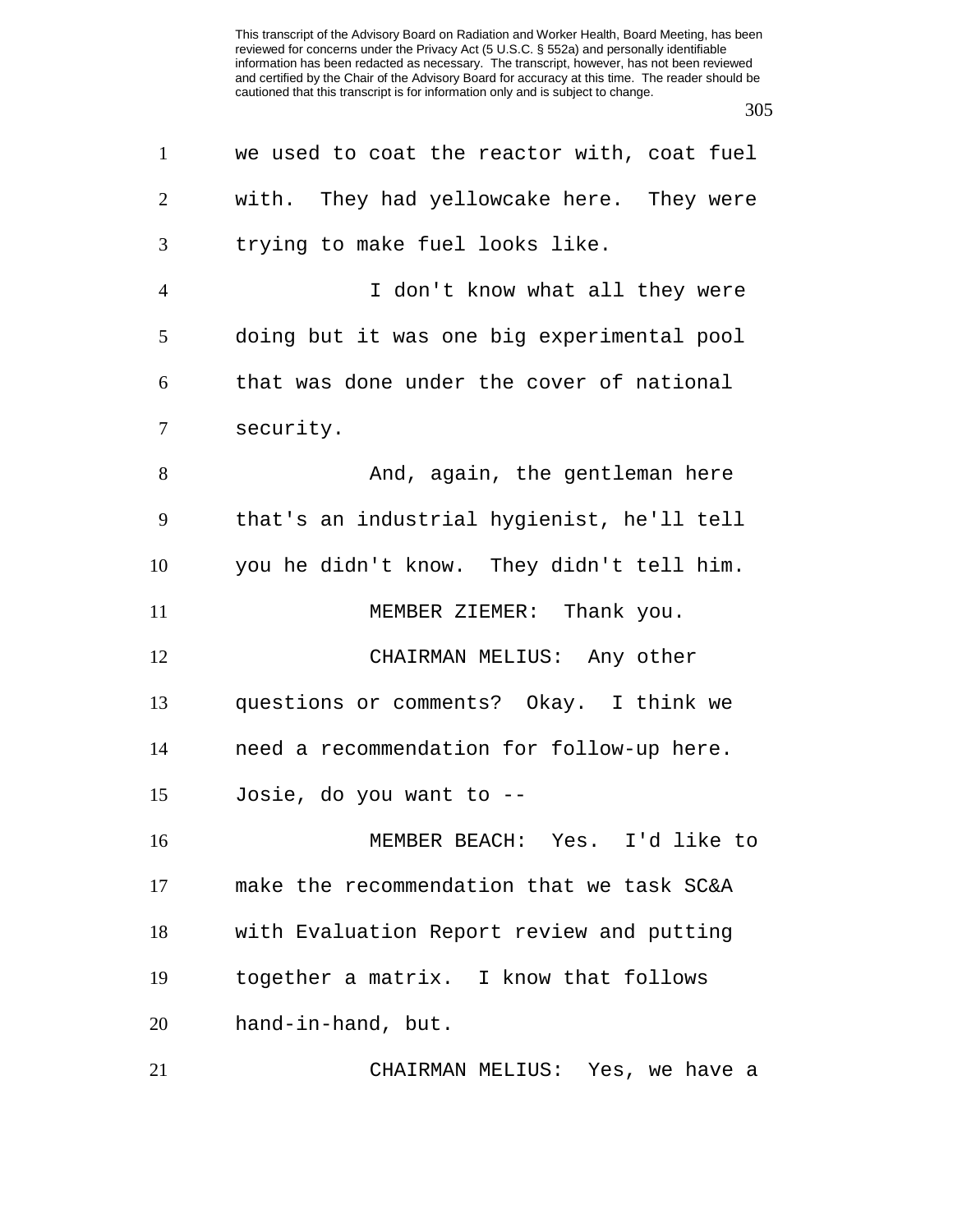Work Group and yes. Yes, Wayne, you had -- 2 MR. KNOX: May I make one other little comment? CHAIRMAN MELIUS: Yes, sure. MEMBER ZIEMER: Use the microphone. CHAIRMAN MELIUS: Yes, as long as you use the mic. That's -- MR. KNOX: This sort of reminds me of the good old days because I used to argue a lot with Dr. Morgan. You know, I did my graduate work under the father of health physics and we had a lot of different interesting arguments. 15 But I submit that we really cannot do the internal doses for an individual because everything is based upon standard man, right? There is no standard man if you look at -- and, in fact, EPA has said that in a letter, there ain't no standard man.

So all of your internal dosimetry

**NEAL R. GROSS** COURT REPORTERS AND TRANSCRIBERS 1323 RHODE ISLAND AVE., N.W.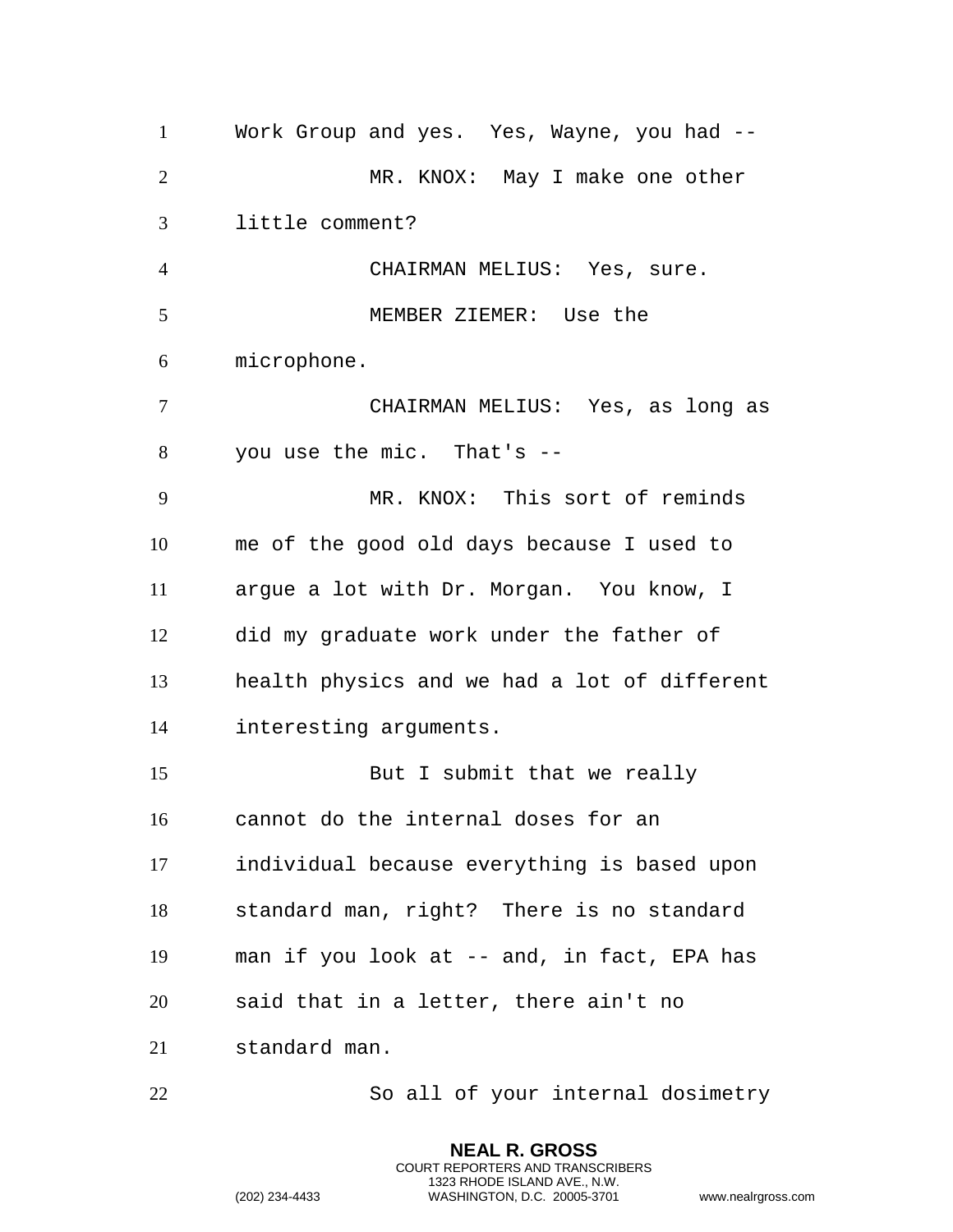| $\mathbf{1}$   | is based upon standard man and it's based   |
|----------------|---------------------------------------------|
| $\overline{2}$ | upon the fact that this man lives in a      |
| 3              | climate between 40 and 60 degrees. He's     |
| $\overline{4}$ | five feet, seven. Okay, okay, I meet that   |
| 5              | criteria.                                   |
| 6              | He's of Northern European                   |
| $\tau$         | ancestry. He's a white guy. And we know     |
| 8              | that there are physiological differences    |
| 9              | between the two, right? There are because   |
| 10             | when I was in the military I got extra      |
| 11             | credit because I was a black guy as far as  |
| 12             | pulmonary functions.                        |
| 13             | All of this difference. So the              |
| 14             | argument is if you compare any one of these |
| 15             | people in here to standard man, it doesn't  |
| 16             | matter.                                     |
| 17             | Now, the question I have is this            |
| 18             | regulation, this whole program of dose      |
| 19             | reconstruction is based upon sufficient --  |
| 20             | is it sufficient accuracy? So you're saying |
| 21             | that's a white man right there? No, it's    |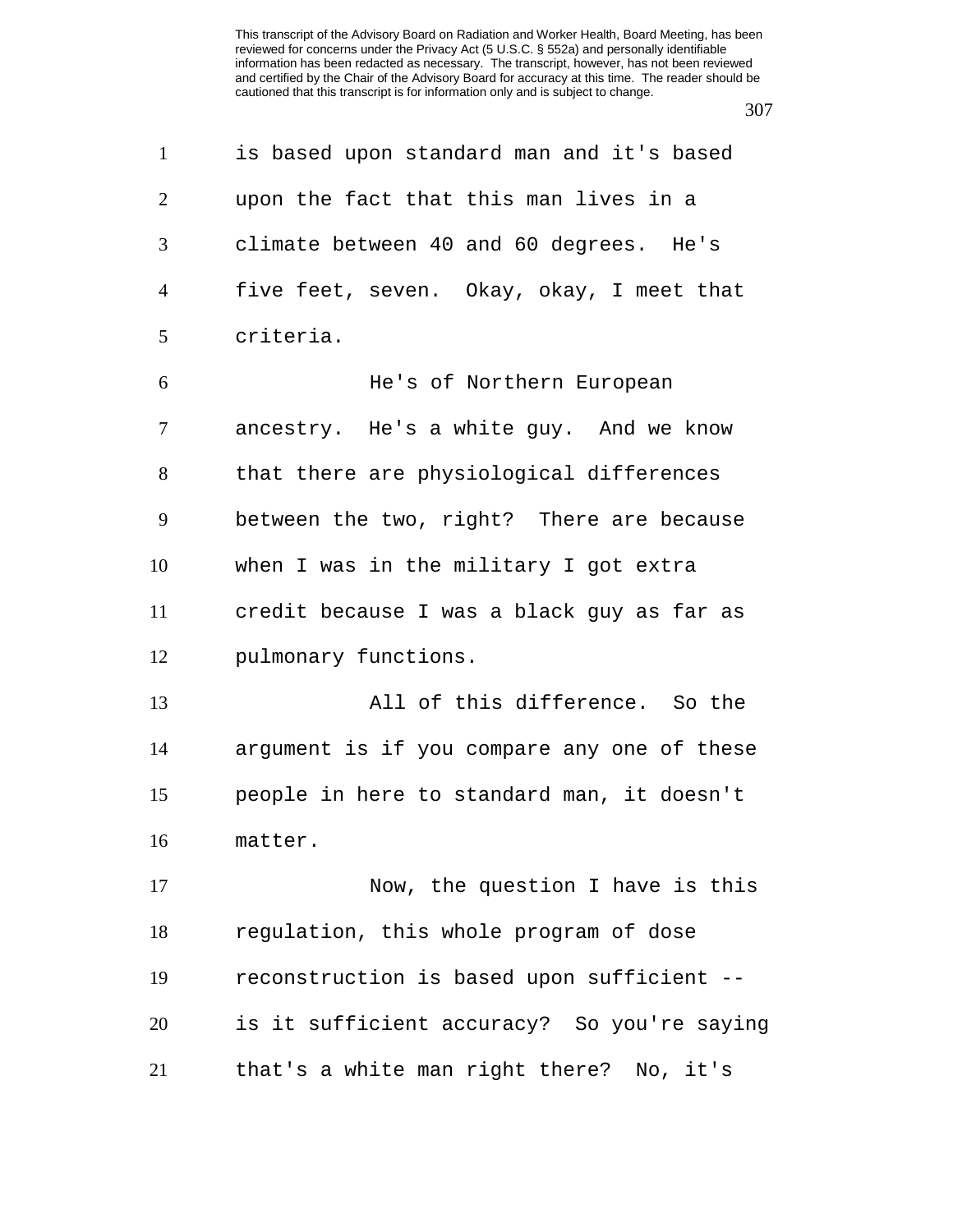not. Is it sufficiently accurate to say that that is a white man right there? No. All of these people have physiological differences so you cannot just use this data and come up with three decimal place accuracy. (Applause) CHAIRMAN MELIUS: Okay, we do have a Work Group. Okay, we can do that. So let me explain then. Oh, Dave, yes. MEMBER KOTELCHUCK: I wanted to ask one more question of the speaker who just spoke. As far as you know, about when did this commercial reactor work begin and about how long do you think it took place, over what period of time did it take place as far as you know? 18 MR. KNOX: Well, Ferguson made the testimony in 1953, so it started before 1953 because he spoke in there. And, again, I provided all of this information to NIOSH. Before 1953 they had started

> **NEAL R. GROSS** COURT REPORTERS AND TRANSCRIBERS 1323 RHODE ISLAND AVE., N.W.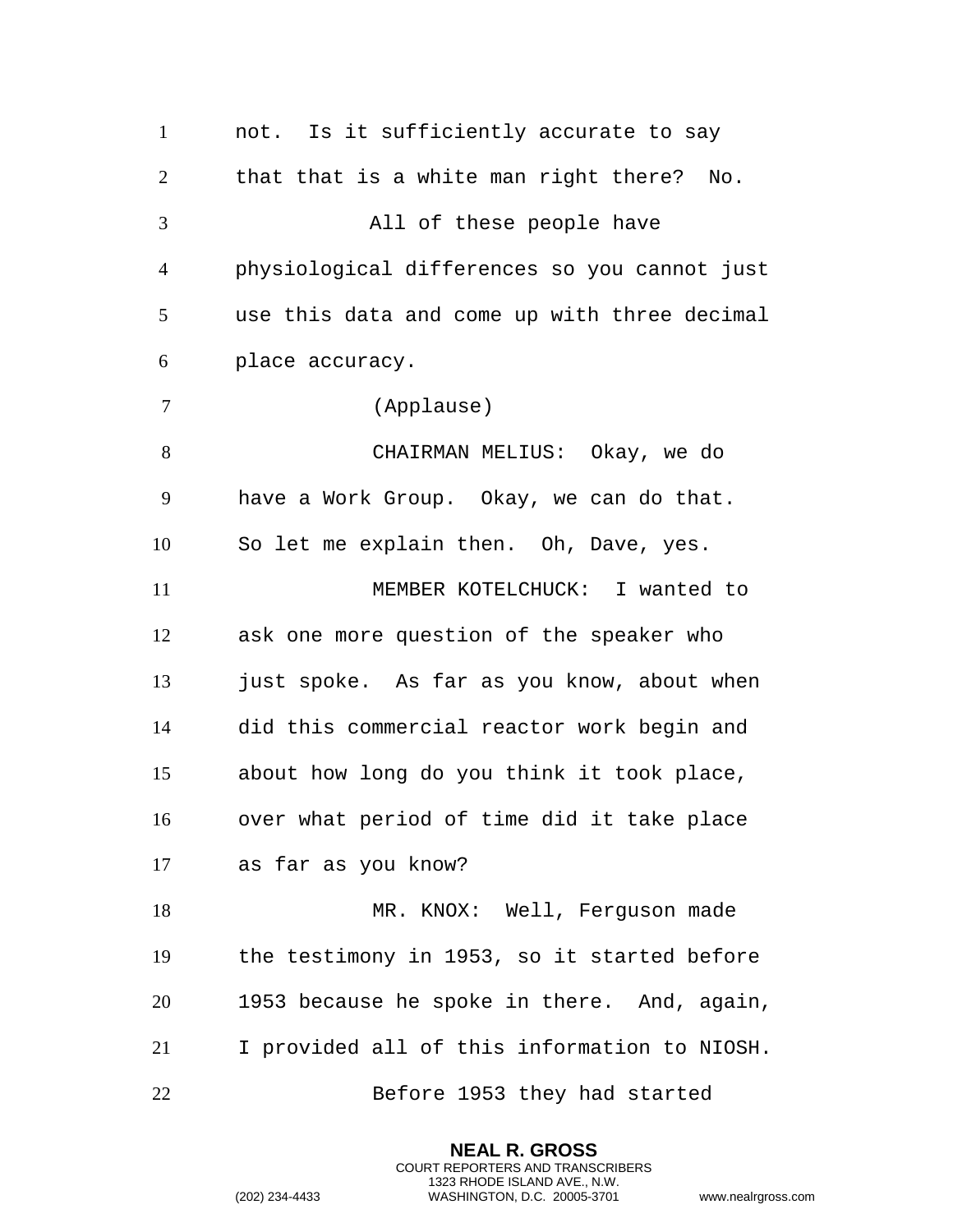testing and building reactors. They shipped the reactor over to Burt Hall in 1965. No, no, no, it was taken out in 1965. So I haven't been able to get all of the information because you guys want to charge so damn much for it. If I could get information under the Freedom of Information Act, I would have been able to give you a more detailed picture. The question I have, can someone help me get information under the Freedom of Information Act cheap? Did I answer your question, sir? MEMBER KOTELCHUCK: Yes, thank you. CHAIRMAN MELIUS: Yes. I think the government could get the information. Whether they can share it with you and how they can and without expense, we can't influence so, but we understand the concern. (Off microphone discussion) CHAIRMAN MELIUS: Yes, before we

> **NEAL R. GROSS** COURT REPORTERS AND TRANSCRIBERS 1323 RHODE ISLAND AVE., N.W.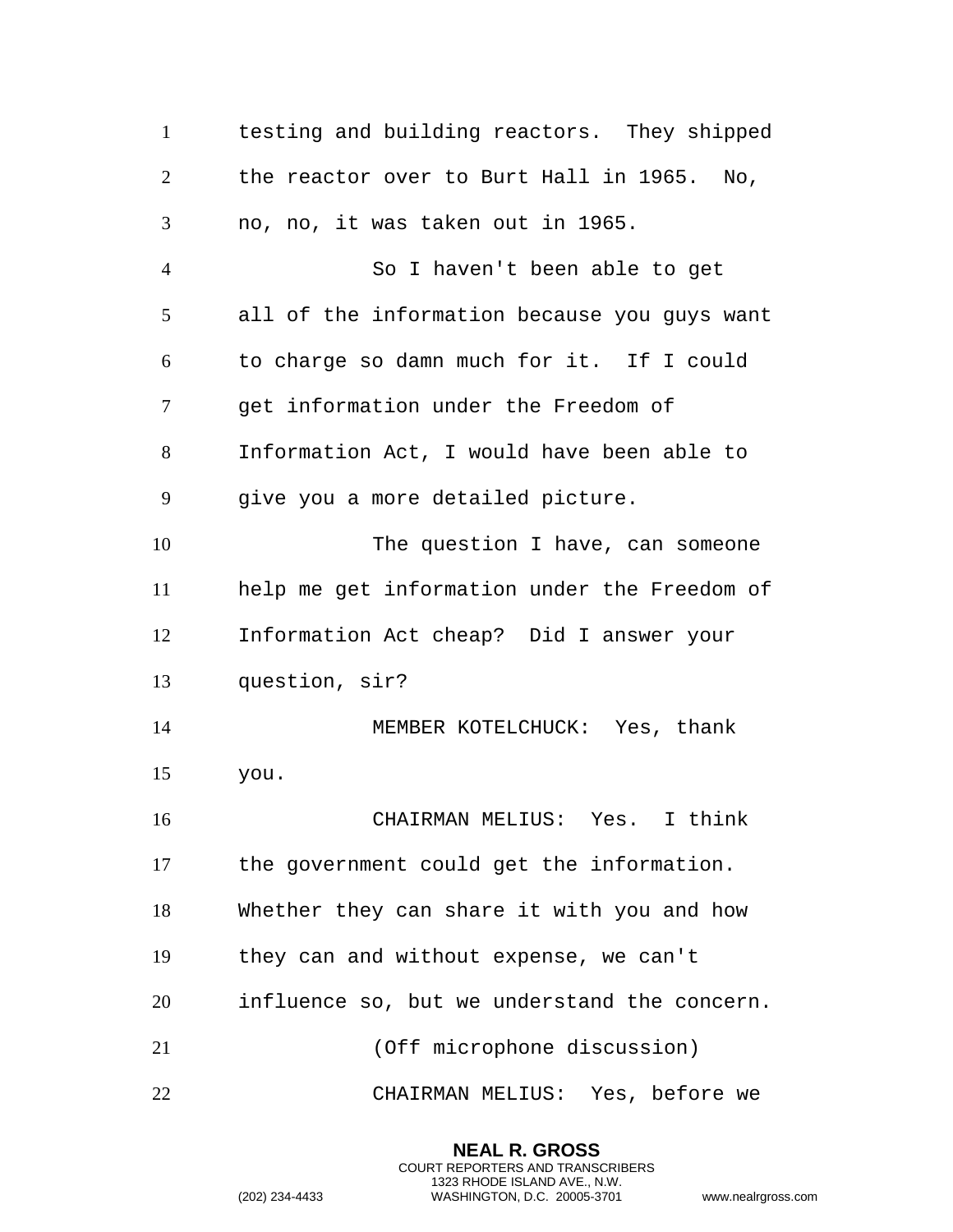get going with that. So I need a second on that.

 MEMBER ANDERSON: Second. CHAIRMAN MELIUS: Yes. And all in favor just say aye. (Multiple aye) CHAIRMAN MELIUS: Opposed? (No response) CHAIRMAN MELIUS: Okay. Let me just explain a little bit before we start the public comment period what we're doing here. What the EEOICPA Act charges us to do, this Advisory Board to do, is to do an independent evaluation of NIOSH's recommendation on the Special Exposure Cohort. So we've been doing this. Many of us have served on this Board for a long time, close to ten years. We're approaching our 100th meeting here to go over this so it takes a while. It's been a while and that.

> **NEAL R. GROSS** COURT REPORTERS AND TRANSCRIBERS 1323 RHODE ISLAND AVE., N.W.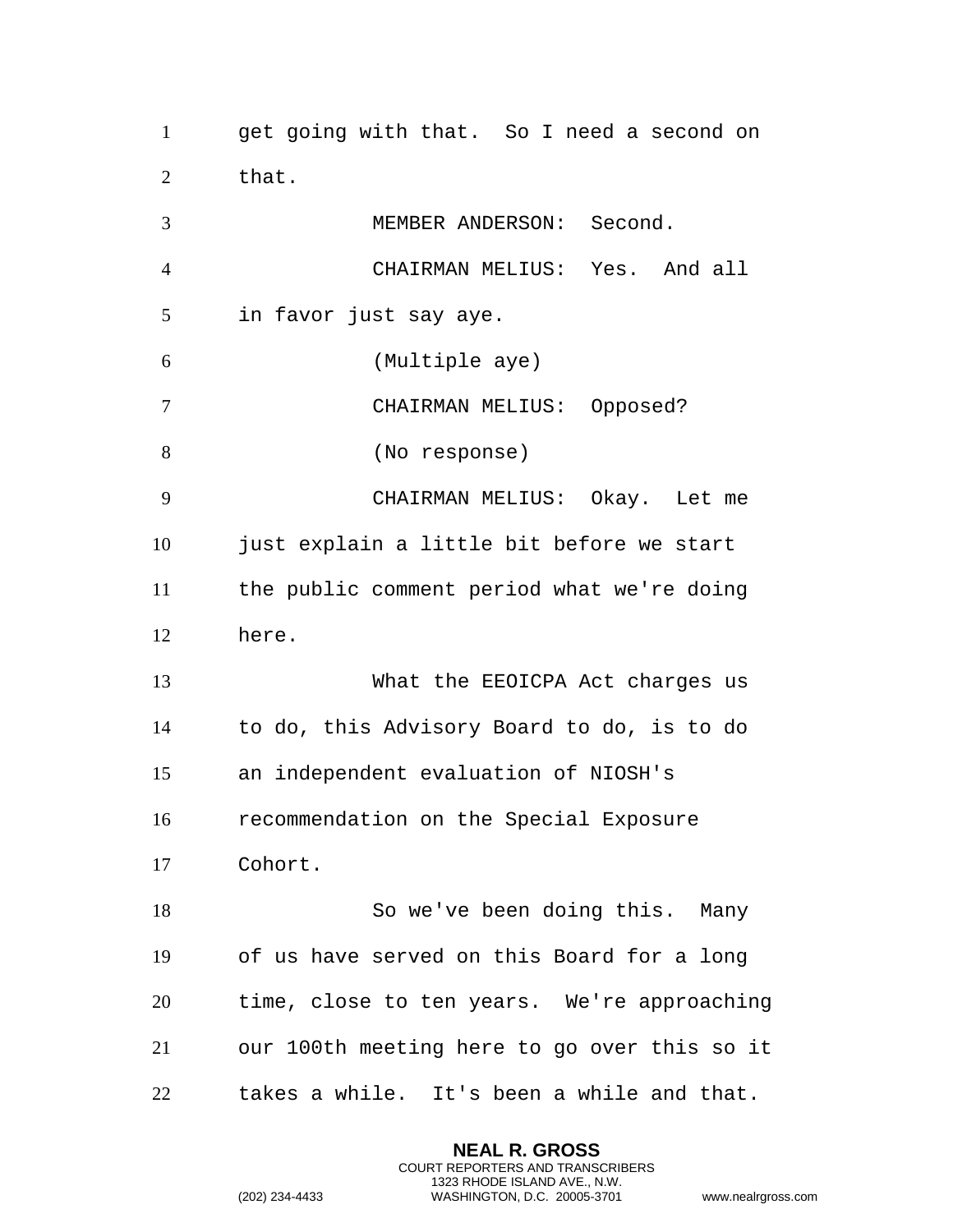What we do and we have, we'll do our own review. We have a Work Group that's set up that has, usually have four to five Members from the Board that focus on this particular site and this particular evaluation. We have a independent contractor that works for us, reports to the Board. That's SC&A and Joe Fitzgerald, John Stiver are here in the room from SC&A, okay, and they will conduct an independent evaluation. Our charge is to make a recommendation to the Secretary of Health and Human Services whether or not we support the NIOSH recommendation on the Special Exposure Cohort. Now, we can't do that just on the basis of whether we believe it or not or what our feelings are. If we're going to agree or disagree with the NIOSH report, we have to state, you know, the reasons for that, the

> **NEAL R. GROSS** COURT REPORTERS AND TRANSCRIBERS 1323 RHODE ISLAND AVE., N.W.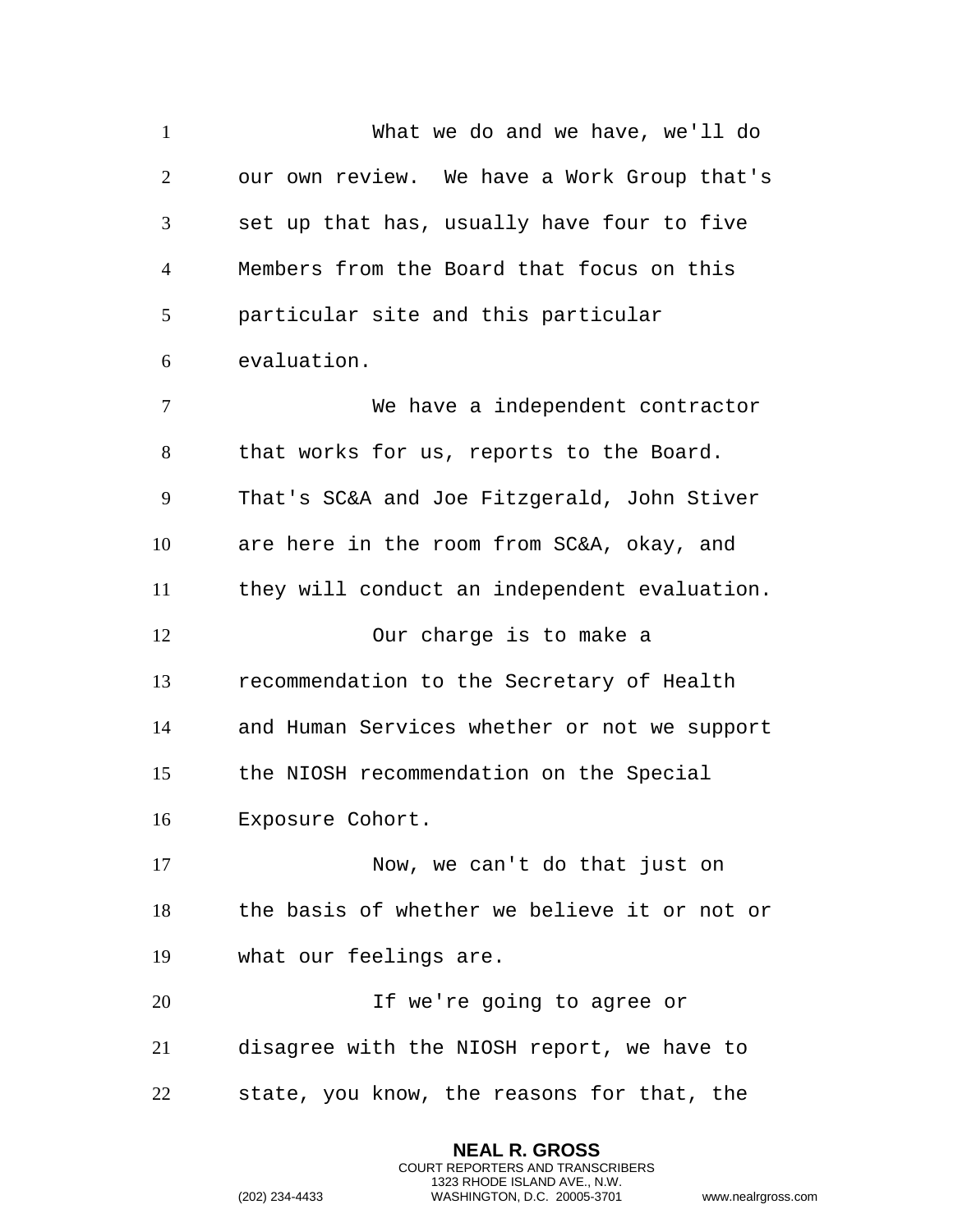technical reasons why we believe a dose cannot be reconstructed with sufficient accuracy. So that's the sort of technical issues there.

 There's very practical issues, some of which you've raised. You know, can we place where people worked, what type of work they did and that, is there adequate descriptions, adequate information to do that? And so that takes a little while. 11 1 I can tell you our track record is pretty good. Recommendations we make to the Secretary, the Secretary has followed so far, all of them. And we have, you know, disagreed with NIOSH's recommendation many times. I don't know the numbers and so forth, so I think it's fair to say we do our best to make an independent judgment.

20 And to do that, we need your help in terms of gathering information on that and information that helps us to

> **NEAL R. GROSS** COURT REPORTERS AND TRANSCRIBERS 1323 RHODE ISLAND AVE., N.W.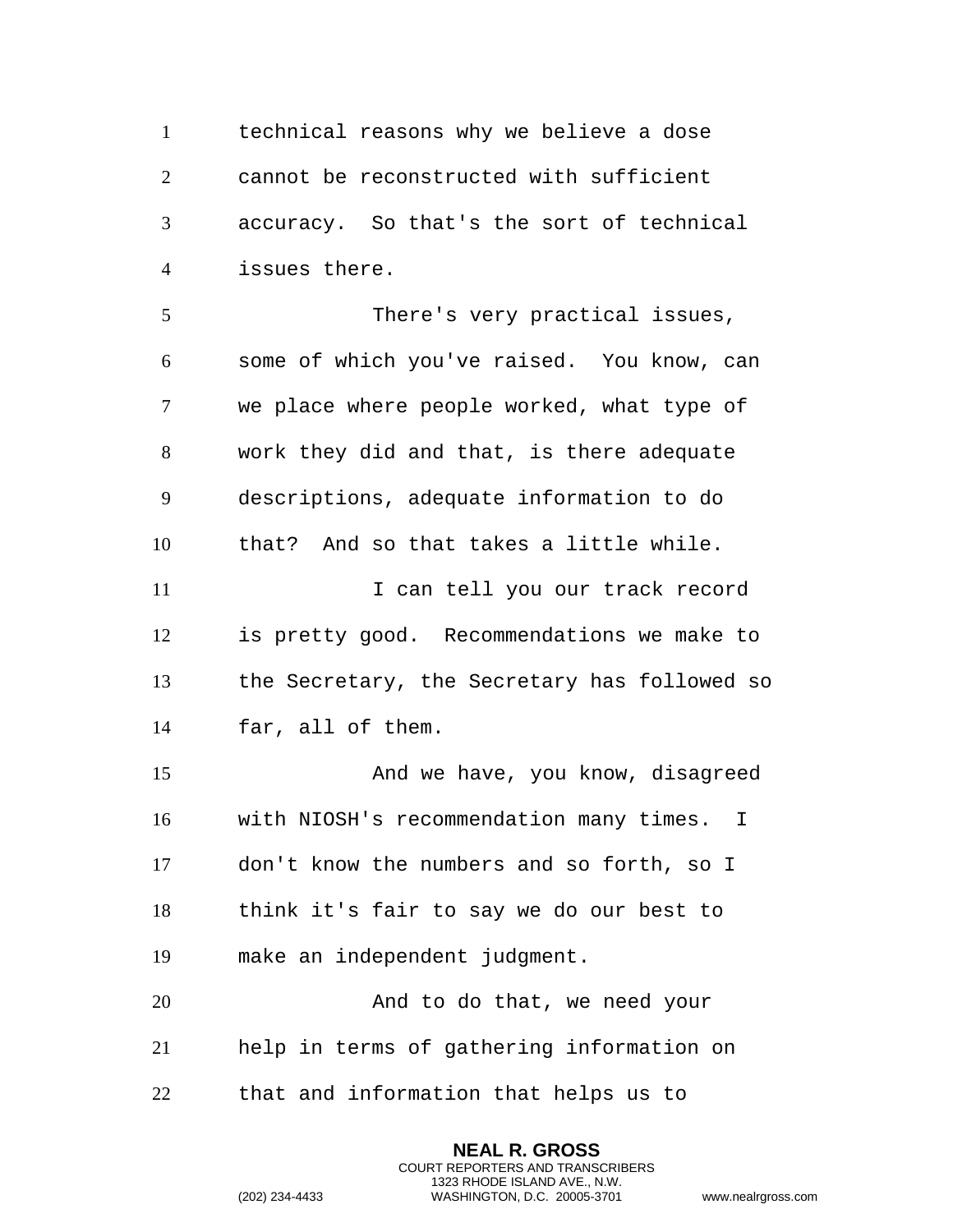evaluate that recommendation from NIOSH, the information from NIOSH.

 I can tell you we've had situations where as we've gone through this process where NIOSH has changed its mind and said, well, gee, we weren't aware of that information. When we look at it in more detail, it doesn't hold up and so forth. So there's some back and forth to this but we will go through a process. That process, the Work Group process, everything we do, the documents that are produced are all public record. We don't do this behind closed doors. We won't do every meeting here but we will do it. It's available on phone for people. We keep the petitioners fully informed. If other people want to be informed, you know, let us know or let NIOSH know. We'll, you know, keep you up to date on what goes on.

> **NEAL R. GROSS** COURT REPORTERS AND TRANSCRIBERS 1323 RHODE ISLAND AVE., N.W.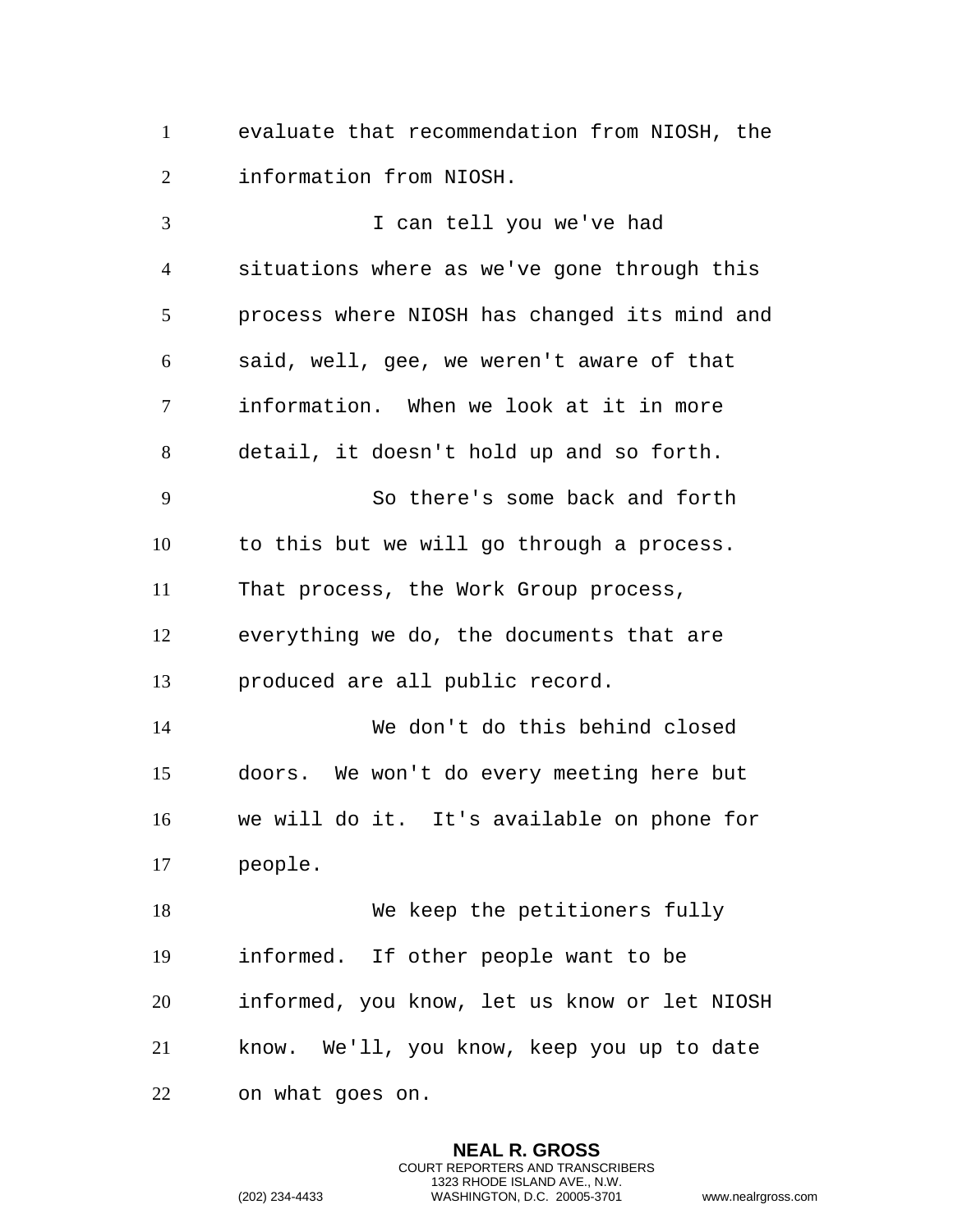| $\mathbf{1}$   | But what really is important is              |
|----------------|----------------------------------------------|
| $\overline{2}$ | to get information from you. We may not      |
| 3              | even know what information we need now it    |
| $\overline{4}$ | may become as we go through this process.    |
| 5              | So knowing who has information, we may ask   |
| 6              | the petitioners, we may ask other people, do |
| 7              | that.                                        |
| 8              | We understand that there are                 |
| 9              | some, you know, classified information       |
| 10             | that's involved in this process. We have     |
| 11             | people that have Q clearance from our        |
| 12             | contractor, on our Board.                    |
| 13             | We can do classified interviews.             |
| 14             | We get good cooperation from Department of   |
| 15             | Energy for being able to do that and for     |
| 16             | getting, you know, classified information    |
| 17             | that can be, you know, utilized to           |
| 18             | confirm/not confirm information.             |
| 19             | But, again, what I would really              |
| 20             | emphasize to you is, you know, you can       |
| 21             | really be a big help to us by providing      |
| 22             | information. I'm not going to fool you,      |

**NEAL R. GROSS** COURT REPORTERS AND TRANSCRIBERS 1323 RHODE ISLAND AVE., N.W.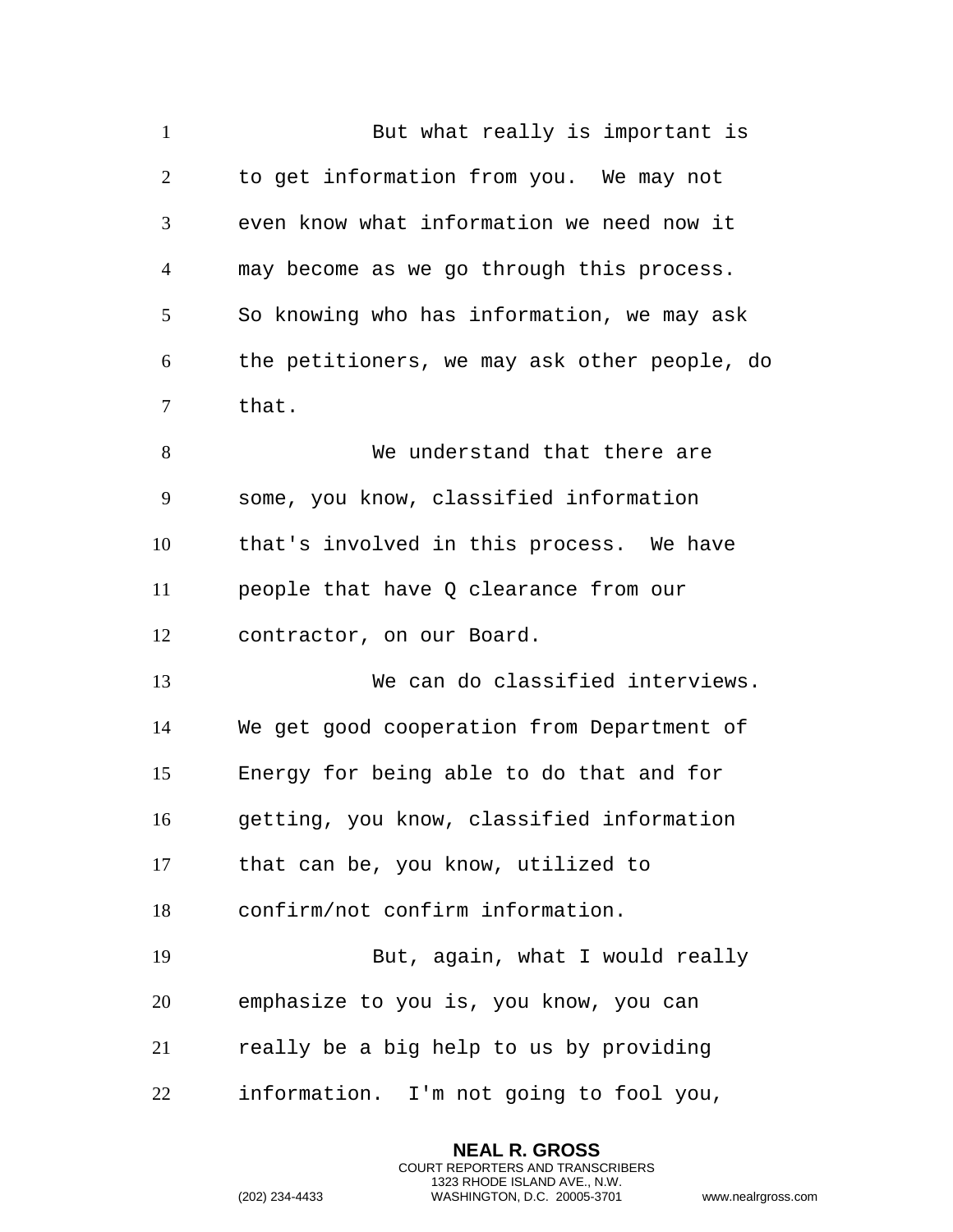that we know all about this facility from reading a few reports.

 You people worked in it or you had relatives that worked in it and can help us, you know, understand what went on there, provide information and that's usually what will let us, you know, agree or disagree with the decision in this report but it is something that you can really be helpful on as we go through that process. So what we will do now, we'll open it up for -- yes, Wayne. Go ahead. MR. KNOX: I just have one other quick thing. 15 CHAIRMAN MELIUS: Sure. 16 MR. KNOX: Use the mic? 17 MEMBER ZIEMER: Use the mic. CHAIRMAN MELIUS: Use the mic. That's all. 20 MR. KNOX: I have been on the outside pissing into this tent all this time now, over, how long it started, 1997 when I

> **NEAL R. GROSS** COURT REPORTERS AND TRANSCRIBERS 1323 RHODE ISLAND AVE., N.W.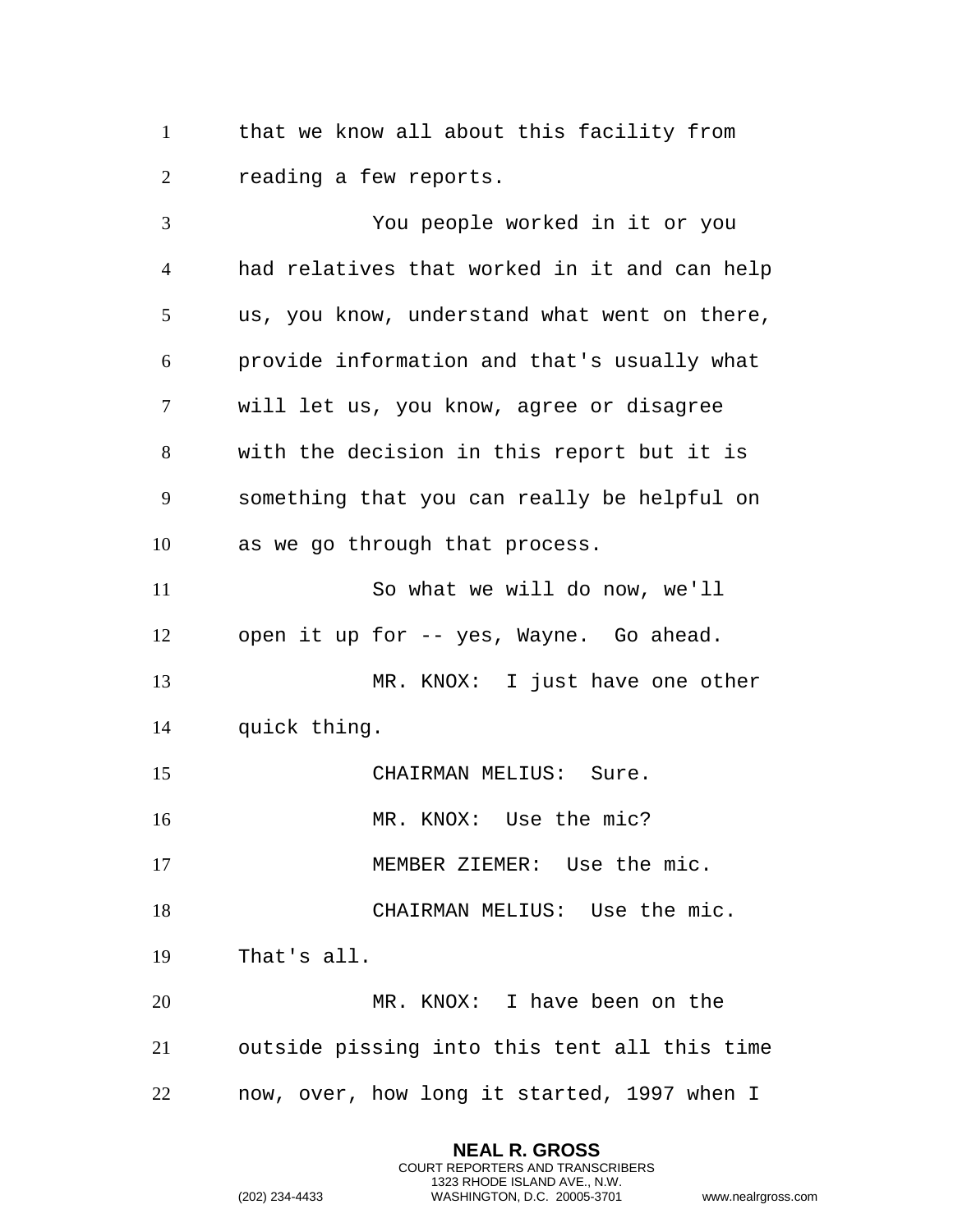first made that presentation to the CDC. I don't know if you were there, Dr. Poston. But we got into the argument as to whether NIOSH could accurately reconstruct these doses and I proved that they could not accurately do it so they changed it to sufficiently accurate. But what I'm trying to say is that I can do it. I can provide the information to support you. I'm a dirty hands guy, dirty hands. I worked directly under Wally Howe, which was the father of operational health physics and I can support them. In addition to that, as far as clearances are concerned, I maintain the highest levels of security clearances in DOE, Nuclear Regulatory Commission and, what else, Department of Defense. I was actually a top secret control officer. I had all of those special access authorizations. And I've been clean

> **NEAL R. GROSS** COURT REPORTERS AND TRANSCRIBERS 1323 RHODE ISLAND AVE., N.W.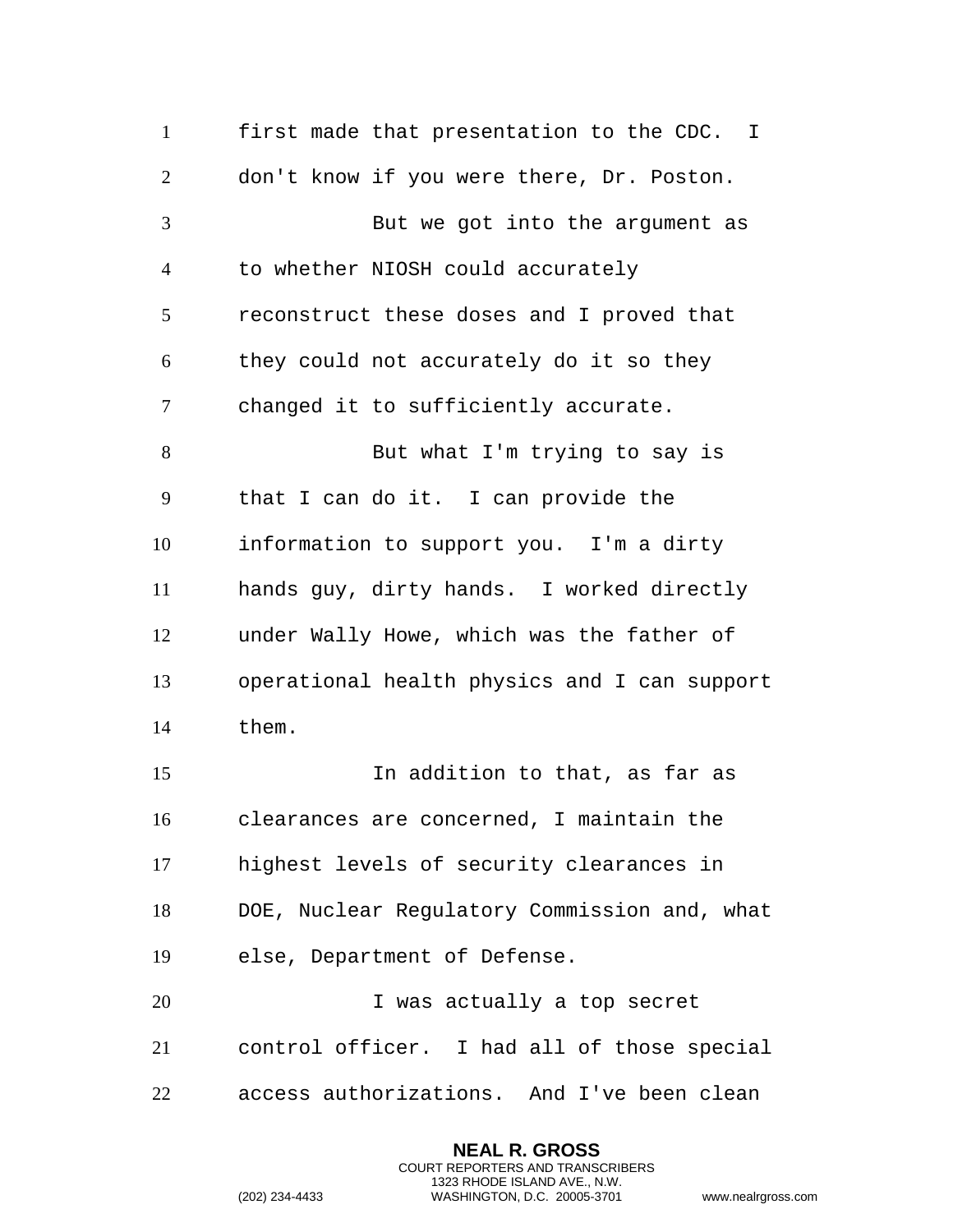all this time. I swear. Could you get me reinstated? I haven't done anything, much. CHAIRMAN MELIUS: Well, I want to ask about that part but -- (Laughter) CHAIRMAN MELIUS: -- all I can say is we can look into it. I don't know the criteria for that and so forth. But, again, yes, we do work closely with the petitioners and people involved and, you know, involve you in the process to the extent that we can. (Off microphone discussion) CHAIRMAN MELIUS: Okay, and do that. Ted has a few words to say about the rules for public comment. MR. KATZ: Yes, it's really just to advise you what to expect in terms of when you comment to the Board. We have a court reporter there so all of our discussions are transcribed and reported verbatim. They end up on the

> **NEAL R. GROSS** COURT REPORTERS AND TRANSCRIBERS 1323 RHODE ISLAND AVE., N.W.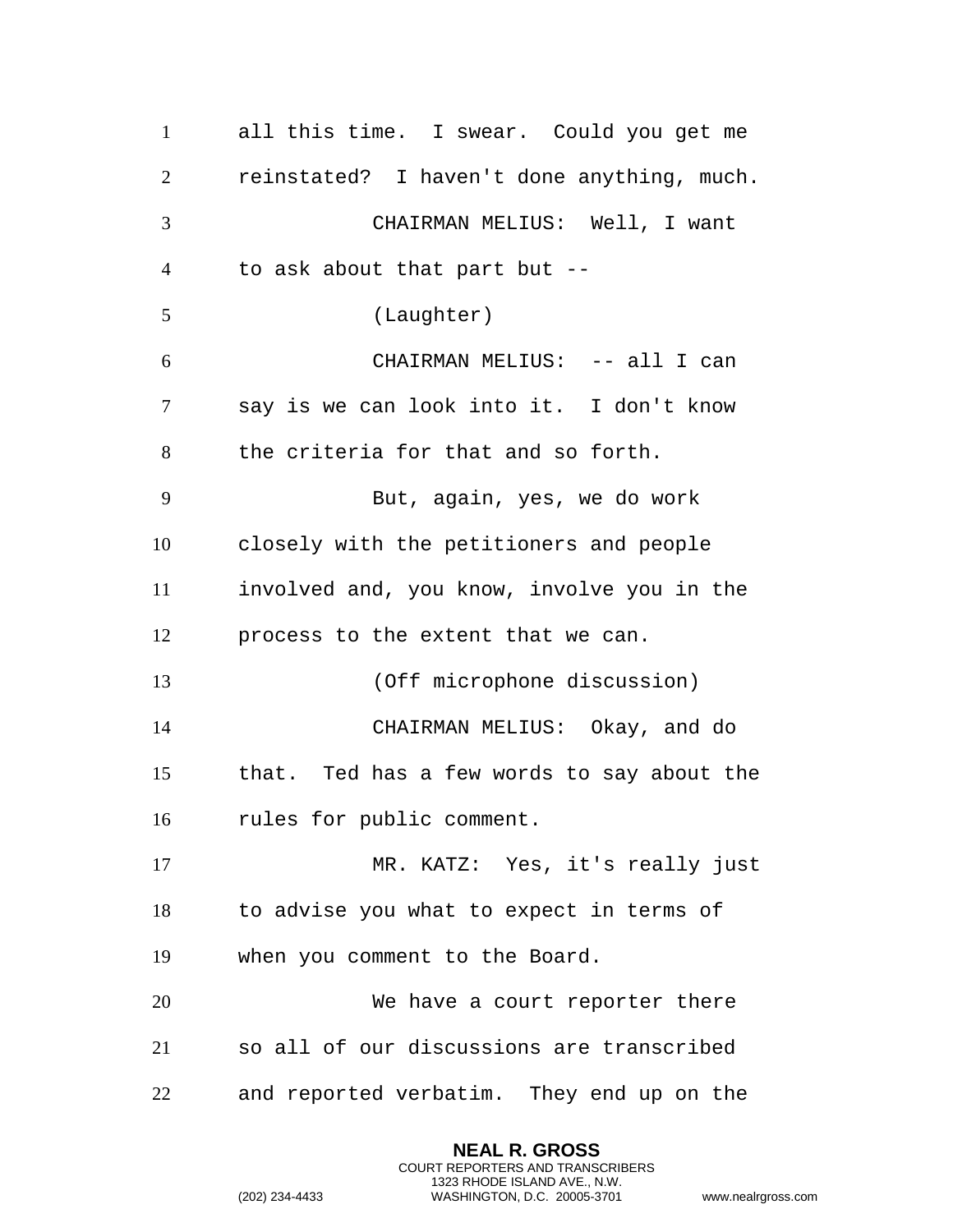NIOSH website in a report that includes every word of everything that was said unless something has to be redacted. I mean, and as far as you folks are concerned, when you get up here and speak for yourself, everything you say for yourself will be recorded and reported. So if there's anything you don't want to say about yourself, that you don't want to end up in public domain, don't say it. But if you do talk about other people, what you say about other people will be looked at to consider their privacy concerns and there will be redactions if necessary to protect their privacy. So whatever you say in your statement about other people, we'll look at that and possibly take out information that's necessary to take out to keep their privacy. That's sort of the basic nuts and bolts of the rules of how that works.

> **NEAL R. GROSS** COURT REPORTERS AND TRANSCRIBERS 1323 RHODE ISLAND AVE., N.W.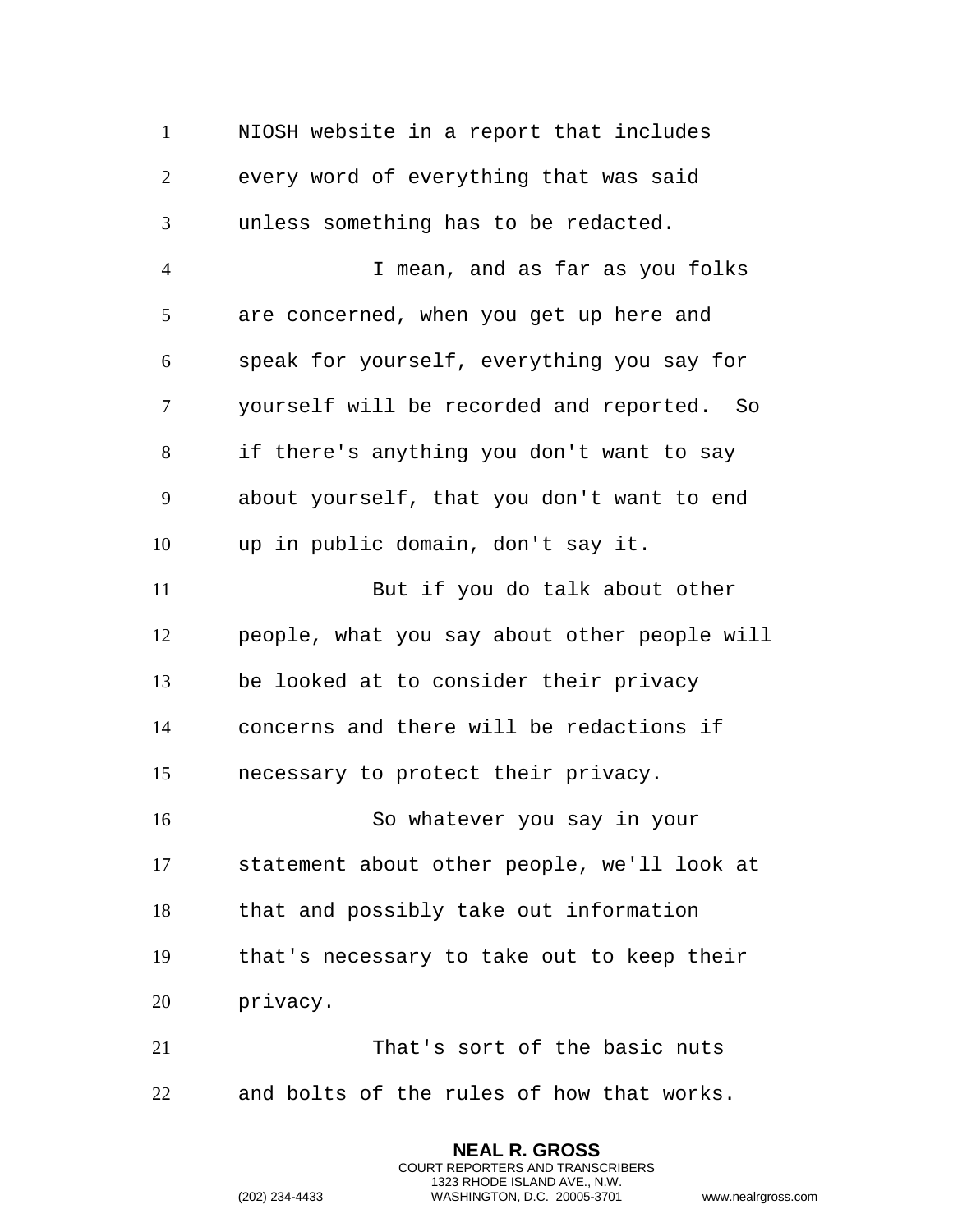There's a much longer explanation of it that's on the NIOSH website. It should be somewhere up there on the table too called the Redaction Policy. But I've told you everything that you probably need to know, and that takes care of that. 8 CHAIRMAN MELIUS: Okay. And I would just add to that again that if you would prefer not to make public comments or you make public comments and have some additional information you want to provide or we may ask you for that, we may refer you to give us some information, talk to either one of the NIOSH people here or the SC&A people. Yes, and for the people on the telephone who are either listening in or participating, can you please mute your phones? If you don't have a mute button on your phone, please just \*6. I guess that's their answer, but -- okay, there we go.

> **NEAL R. GROSS** COURT REPORTERS AND TRANSCRIBERS 1323 RHODE ISLAND AVE., N.W.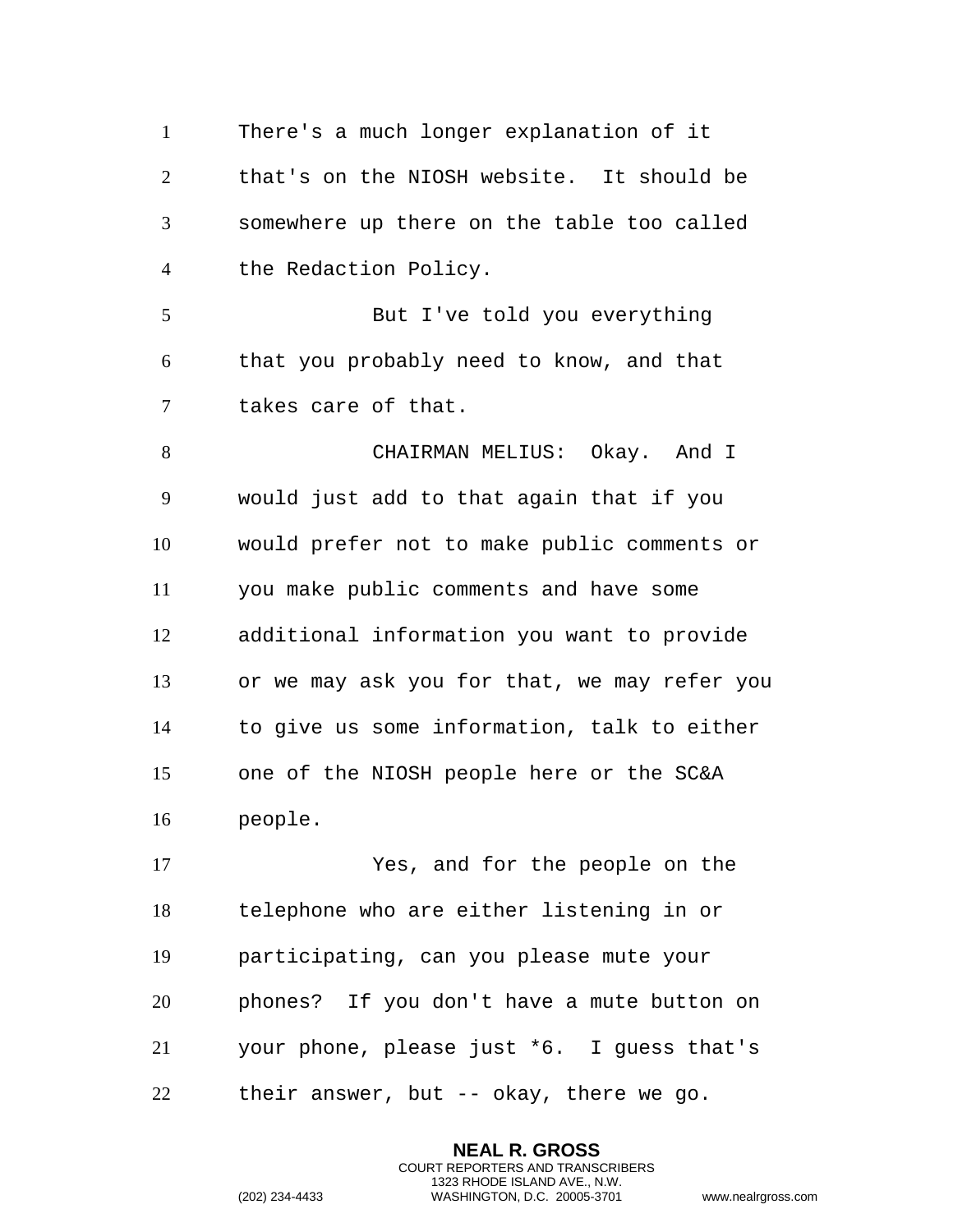1 MALE PARTICIPANT: Mute on. CHAIRMAN MELIUS: That worked. Okay. We try to make these open by phone so we have this problem every time, but thanks for that. And, sir, you've been waiting patiently. I think I said you could be -- yes, you wanted to make public comments. Go ahead and then I'll start going through the list. 11 And when you get up to make public comment, please identify yourself. That's all we ask. MR. JACKSON: My name is Willie Jackson. I want to thank the Board for allowing me to make this comment. I'm not a nuclear scientist. I'm not a physicist or engineer. I was hired in at Bendix in 1977 as a mechanical inspection supervisor and the reason I want to make comment, because I'm concerned about this reconstruction

> **NEAL R. GROSS** COURT REPORTERS AND TRANSCRIBERS 1323 RHODE ISLAND AVE., N.W.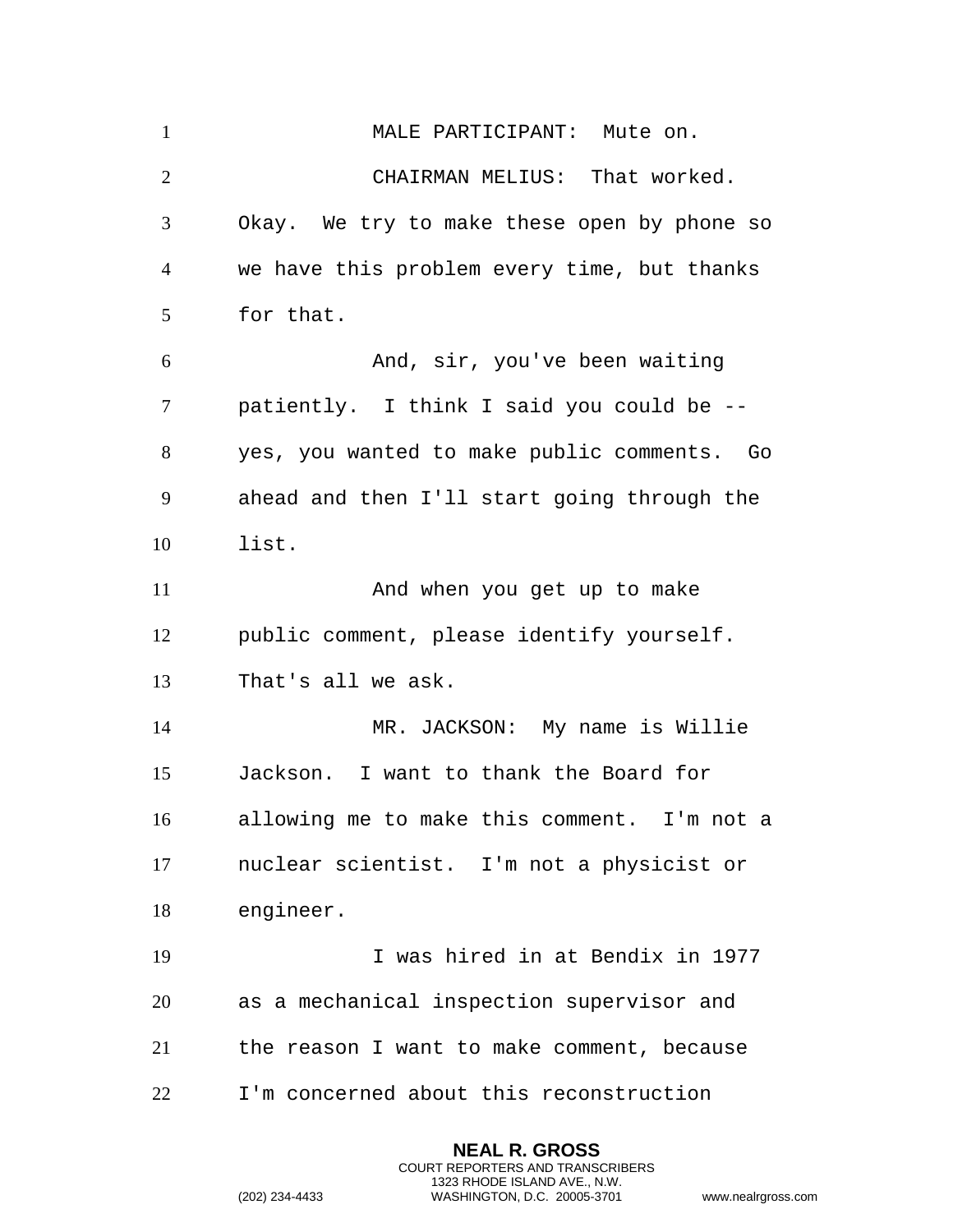exposure to radiation.

| $\overline{2}$ | My first assignment was given to              |
|----------------|-----------------------------------------------|
| 3              | I had several departments out there to<br>me. |
| $\overline{4}$ | supervise them, mechanical inspection         |
| 5              | supervisor. I had people working with me as   |
| 6              | employees.                                    |
| $\tau$         | X-ray was one of my departments               |
| 8              | as well as the Paint Shop. I worked in x-     |
| 9              | ray because I had employees working in        |
| 10             | there. Their job was to examine material,     |
| 11             | x-ray it, find out the thickness, et cetera,  |
| 12             | et cetera.                                    |
| 13             | Of course, I have to talk to                  |
| 14             | them and train them and monitor them so I     |
| 15             | was exposed to whatever is going on in there  |
| 16             | as well.                                      |
| 17             | This dosimetry meter they                     |
| 18             | talking about here, I was given one six       |
| 19             | months after I was employed there in          |
| 20             | radiation, in x-ray.                          |
| 21             | So I'm just kind of concerned.                |
| 22             | How could they, you know, reconstruct that    |
|                |                                               |

**NEAL R. GROSS** COURT REPORTERS AND TRANSCRIBERS 1323 RHODE ISLAND AVE., N.W.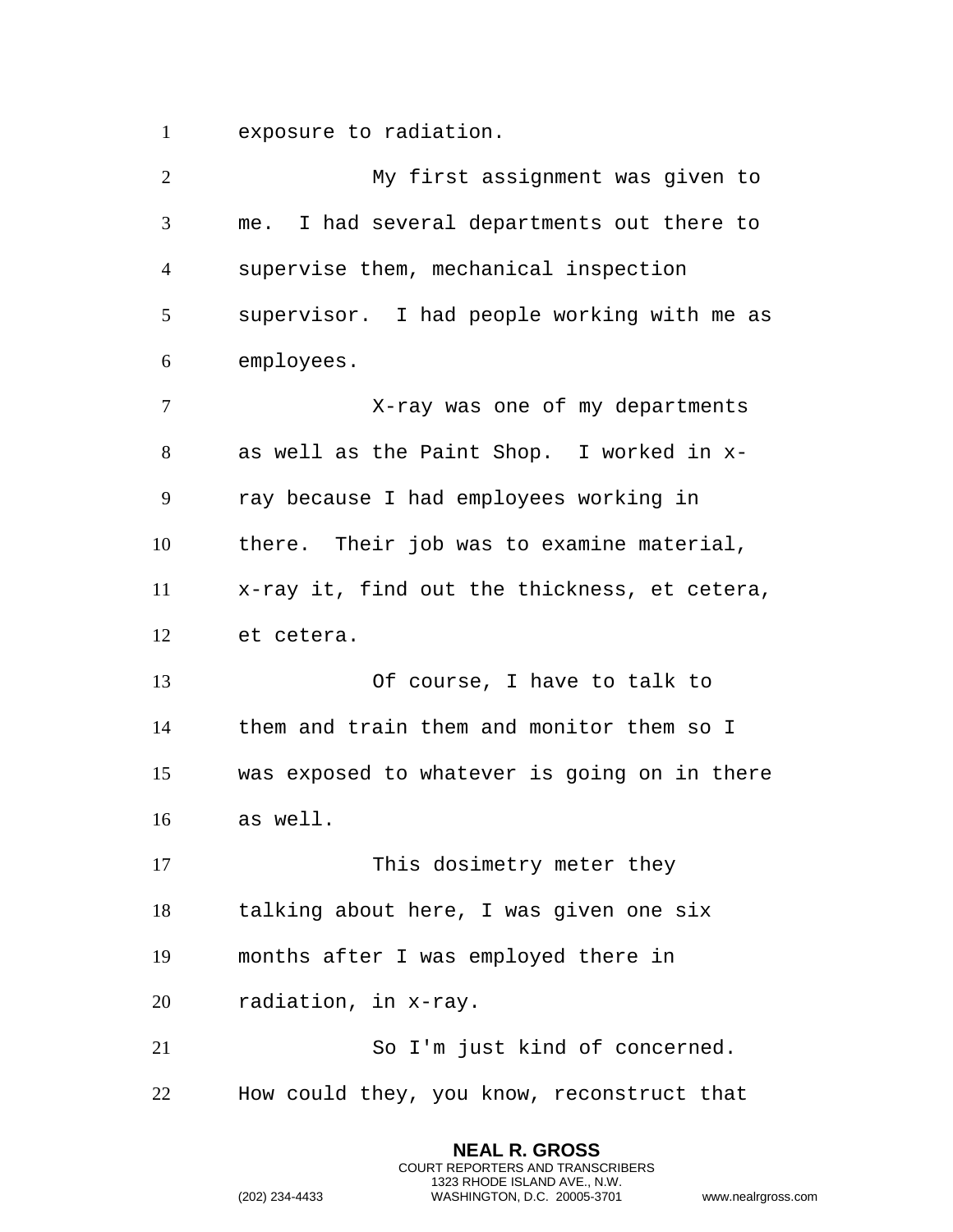when I wasn't even given a dosimeter until six months after I was there? So how they going to know what I was exposed to and how much? It's impossible. So I'm not angry but I did file several claims. I retired in, well, actually I was let go in 1993, sort of retirement, after about 17 years. So I filed a claim in 2007 after I was diagnosed by a pulmonology specialist, a doctor who determined that I had occupational asthma. So through Wayne recommending him, he talked to me and I filed a claim with DOE, the DOL, Department of Labor. **And the response I got**  immediately was, well, you can't really file a claim with us because you retired in 1993. Now, it's 2007. It's too late. That kind of threw me for a loop. You know, I didn't even know I had asthma until I was diagnosed by a trained

> **NEAL R. GROSS** COURT REPORTERS AND TRANSCRIBERS 1323 RHODE ISLAND AVE., N.W.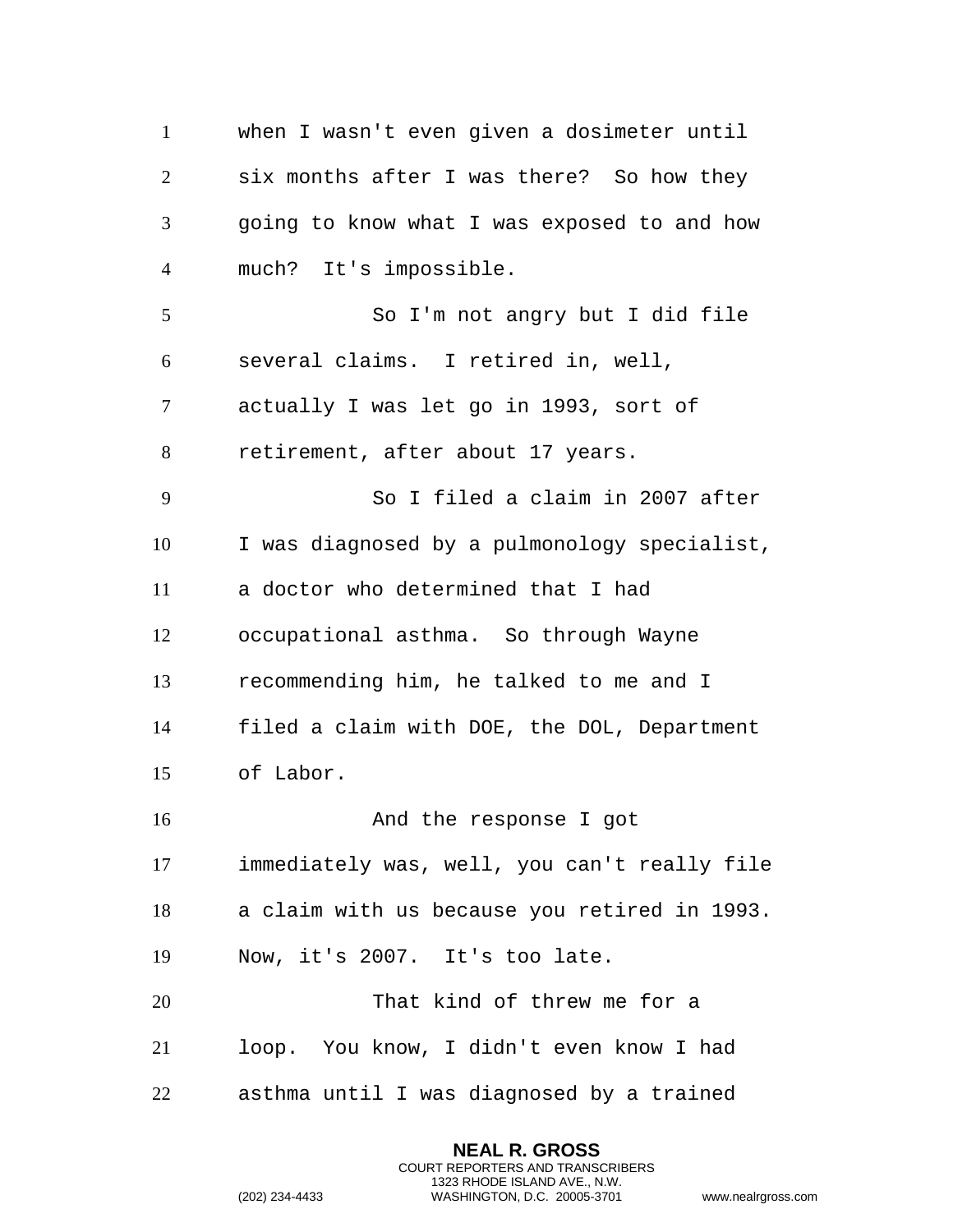| $\mathbf{1}$   | physician known as a pulmonologist. Yet      |
|----------------|----------------------------------------------|
| $\overline{2}$ | they say, well, you can't file a suit or     |
| 3              | even consider it because I reported the      |
| 4              | asthma in 2007.                              |
| 5              | Anyway, so go on. Since I have               |
| 6              | been diagnosed with occupational asthma      |
| 7              | (telephonic interference) care for           |
| 8              | occupational asthma.                         |
| 9              | The Department of Labor,                     |
| 10             | Department of Energy, whoever been           |
| 11             | communicating with me, have not offered me   |
| 12             | anything but denial, denial, denial. They    |
| 13             | said there is no relationship --             |
| 14             | MALE PARTICIPANT: Hello.                     |
| 15             | MR. JACKSON: -- between me                   |
| 16             | having occupational asthma and what I was    |
| 17             | exposed to out there, all these chemicals in |
| 18             | the Paint Shop and in particular x-ray, that |
| 19             | nothing exposed me to that so, therefore,    |
| 20             | I'm not qualified for any compensation or    |
| 21             | any medical card or anything.                |
| 22             | I don't know what other evidence             |

**NEAL R. GROSS** COURT REPORTERS AND TRANSCRIBERS 1323 RHODE ISLAND AVE., N.W.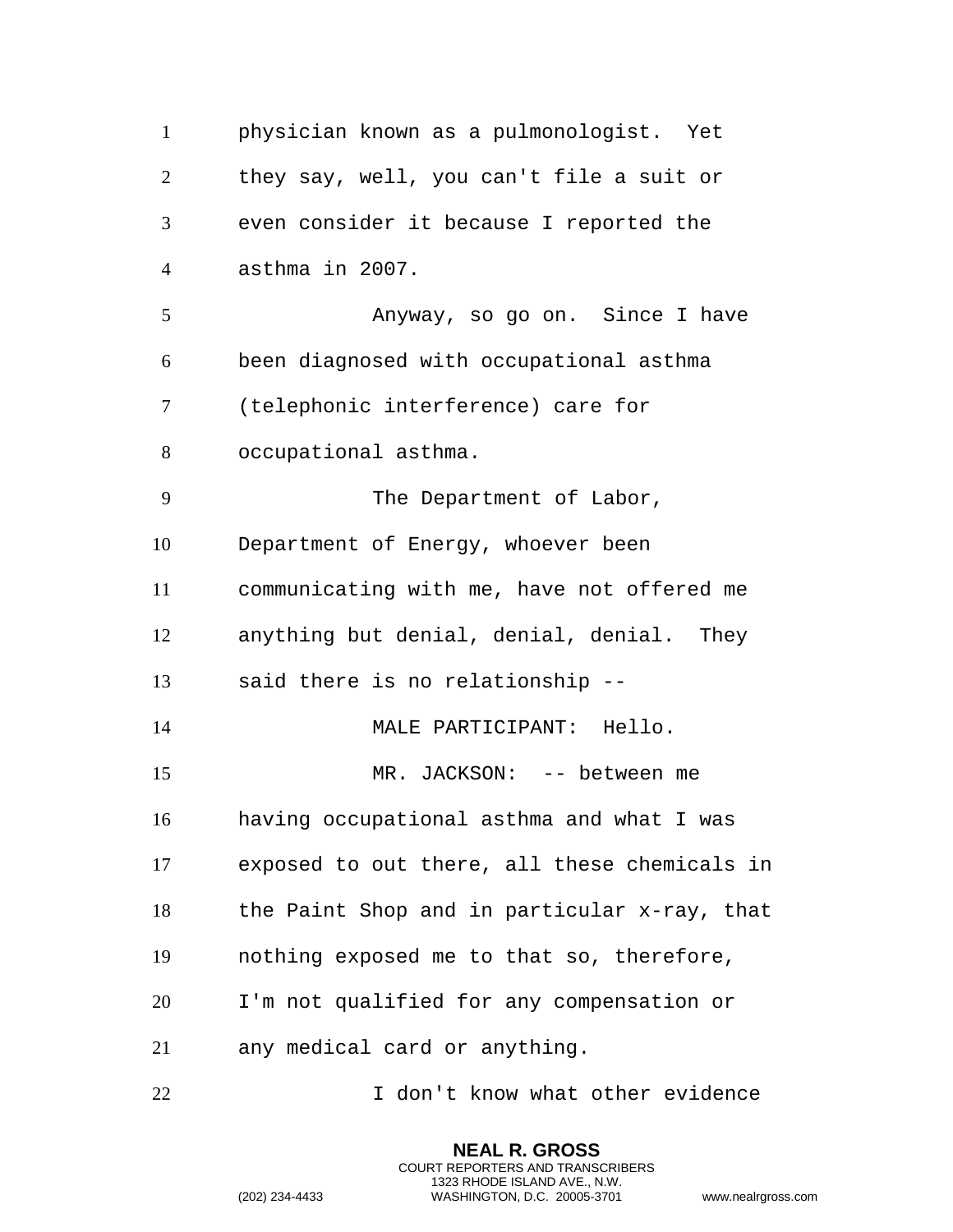they want. My doctor has sent them everything he can as a professional pulmonologist and my regular medical doctor, that I have asthma, that it either contributed to it, either caused it or irritated. It's not hereditary. 7 But yet they deny me, deny me, deny me, deny. I have been to court. I've been to three hearings. They denied my hearing. They denied my three or four claims. And even beryllium, my people I had in Department 20, I had inspectors all over that place. They inspected the machine, stuff that came out of Department 20. They were machining beryllium. My people had to inspect it. I was exposed to that as well. Yet they say you were not exposed to beryllium enough to cause any problem so, therefore, you're denied. So, anyway, I just want the

> **NEAL R. GROSS** COURT REPORTERS AND TRANSCRIBERS 1323 RHODE ISLAND AVE., N.W.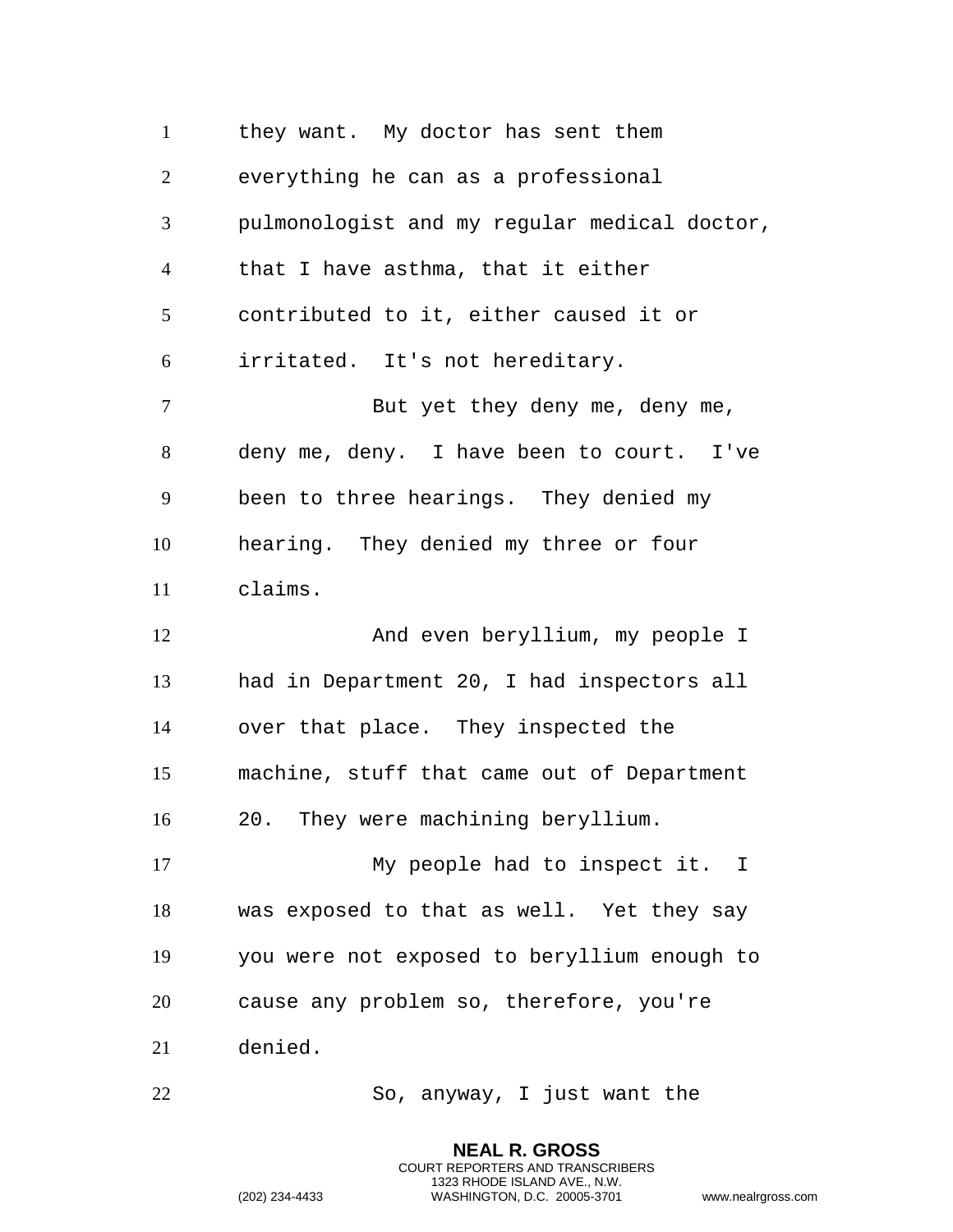Board to know that I'm not angry, I'm not upset, but I'm still in this fight. I'm here petitioning for this SEC and I want to help others as well as myself. 5 And I think the Department of Labor owe me something. Somebody owe me something. Now, whether it's Honeywell, it wasn't Honeywell when I left. It was AlliedSignal, Bendix AlliedSignal when I left there. Of course, I was laid off with 5,000 other people who were the engineers and, you know, given the red paper the doctors said. But this dose reconstruction, it seem to me it's impossible them to do that, particularly my case when I wasn't even given a dosimetry meter till six months after I was employed there in x-ray. And I was never given any x- rays, never called in for examination, although I tried. Petition, say, listen, I want to be x-rayed after I left. I never

> **NEAL R. GROSS** COURT REPORTERS AND TRANSCRIBERS 1323 RHODE ISLAND AVE., N.W.

```
(202) 234-4433 WASHINGTON, D.C. 20005-3701 www.nealrgross.com
```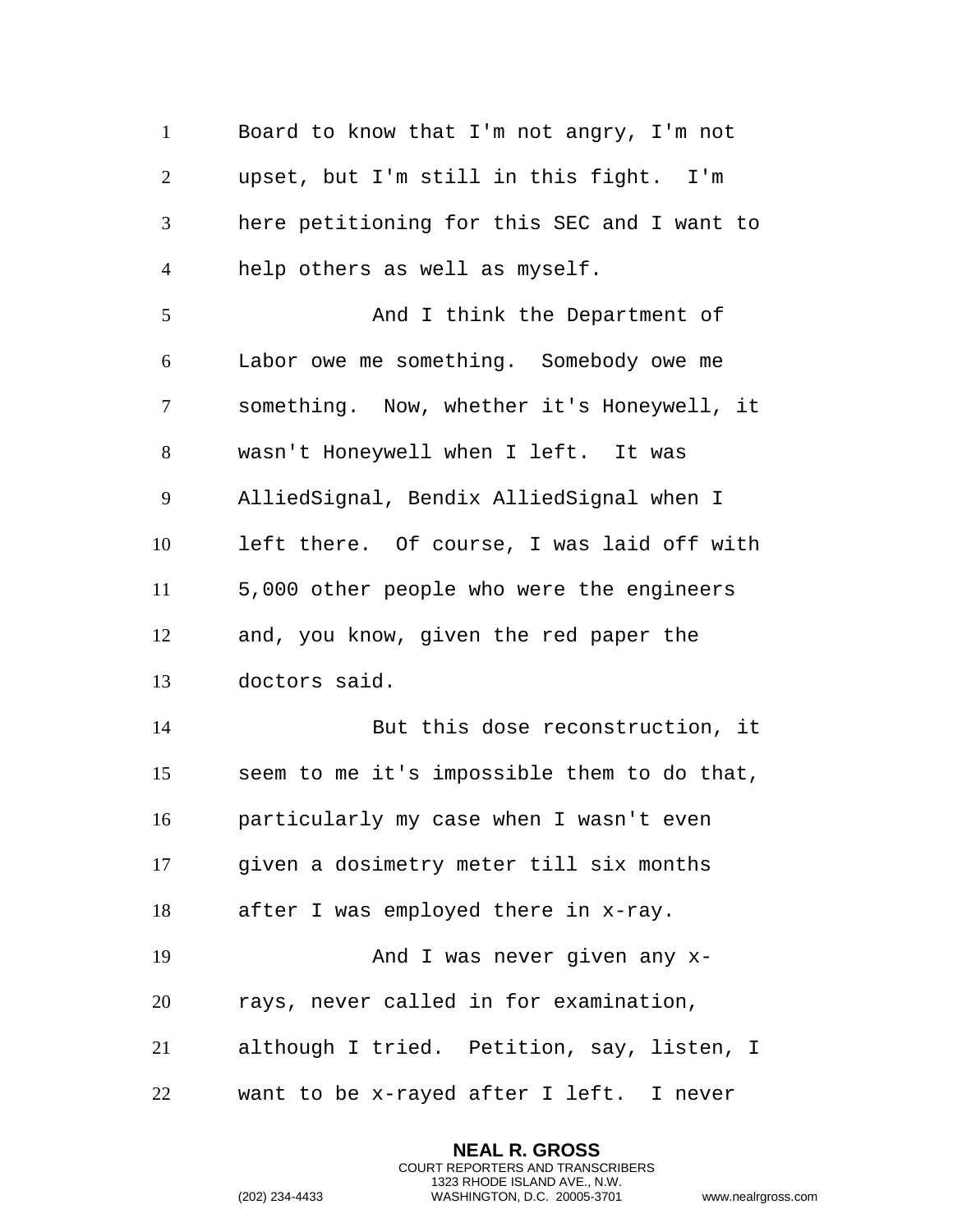got a chance to get an x-ray. They wasn't even contacting me, although I tried. But I'm still here but I talked to the NIOSH representative about two weeks ago when you all was in town, the Department of Labor as well. 7 And the Department of Labor approved my, get this now, they accepted my occupational asthma after about four or five different communications and all the document my doctor sent. They said, well, we accept the occupational asthma. 13 And then I got another letter a month later from Department of Labor, said, no, we rejecting it. You're denied again. So I just can't quite get my mind around that. Maybe someone else can. 18 But I want the Board to know that, that as a former employee for about 17 years there I did have all those areas, the x-ray, the beryllium machine. I had people doing deeper -- all kind of areas I was

> **NEAL R. GROSS** COURT REPORTERS AND TRANSCRIBERS 1323 RHODE ISLAND AVE., N.W.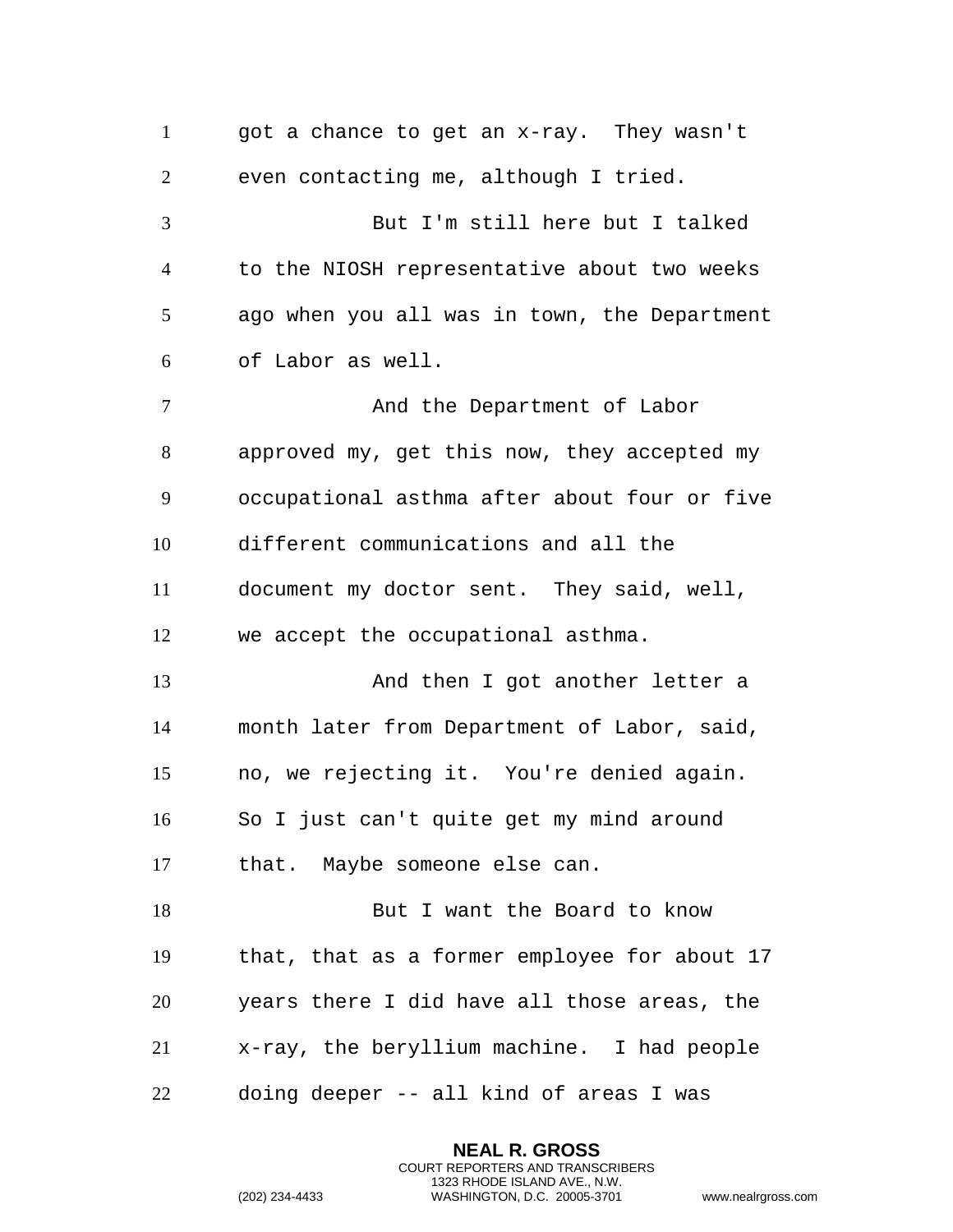exposed to.

2 So in that plant out there, many time, they would hang these big blue sheets, big blue sheets up to try to cover up the asbestos and everything else that's being exposed. 7 And, boy, they would fall down so we'd walk around the hall, yes, we walking around exposed to everything. And I had the Paint Shop too -- FEMALE PARTICIPANT: Are you going to get me in? MALE PARTICIPANT: Can't hear a thing. MR. JACKSON: -- chemicals used in there, for example trichloroethylene and many others, and we would go in to our supervisor -- MALE PARTICIPANT: I can't hear anything. 21 MR. JACKSON: -- to supervise my people, we were getting little masks you can

> **NEAL R. GROSS** COURT REPORTERS AND TRANSCRIBERS 1323 RHODE ISLAND AVE., N.W.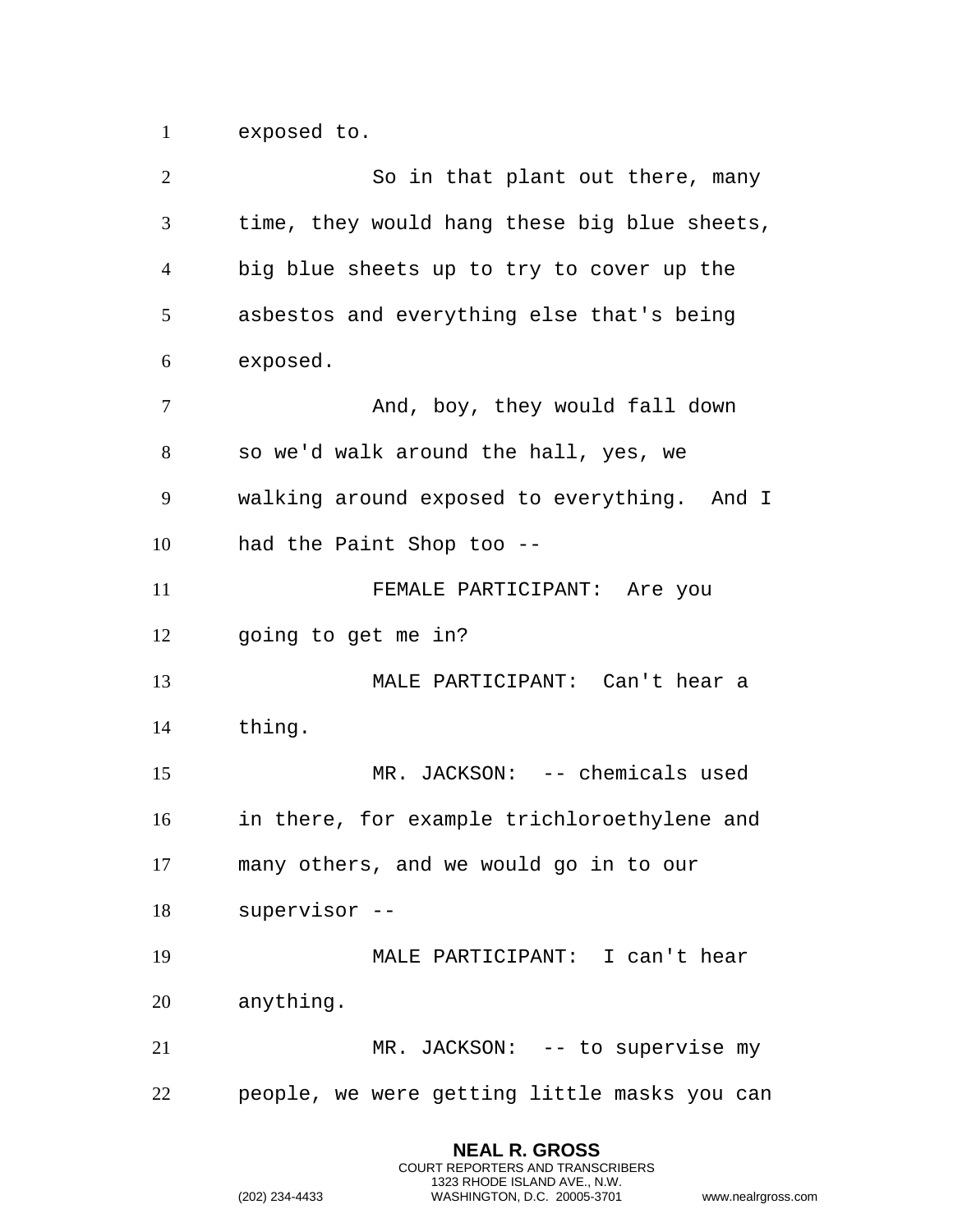buy at the dollar store, the little -- MALE PARTICIPANT: I just sent an email to Ted Katz. MR. JACKSON: And they don't protect anything, didn't protect. They had us put those on. That's all we had. And they said, well, you worked in the Paint Shop. You wasn't exposed to -- (Simultaneous speaking.) 10 MR. KATZ: Excuse me. Excuse me, Mr. Jackson. Let me interrupt a second. There are people on the phone who are carrying on conversations who are not muted and you're really disrupting everybody. It's disrespectful to Mr. Jackson. Can you please mute your phones, people on the line? MR. JACKSON: I don't have a phone. CHAIRMAN MELIUS: No, not you. MR. KATZ: I'm speaking to the people on the phone. CHAIRMAN MELIUS: And I think

> **NEAL R. GROSS** COURT REPORTERS AND TRANSCRIBERS 1323 RHODE ISLAND AVE., N.W.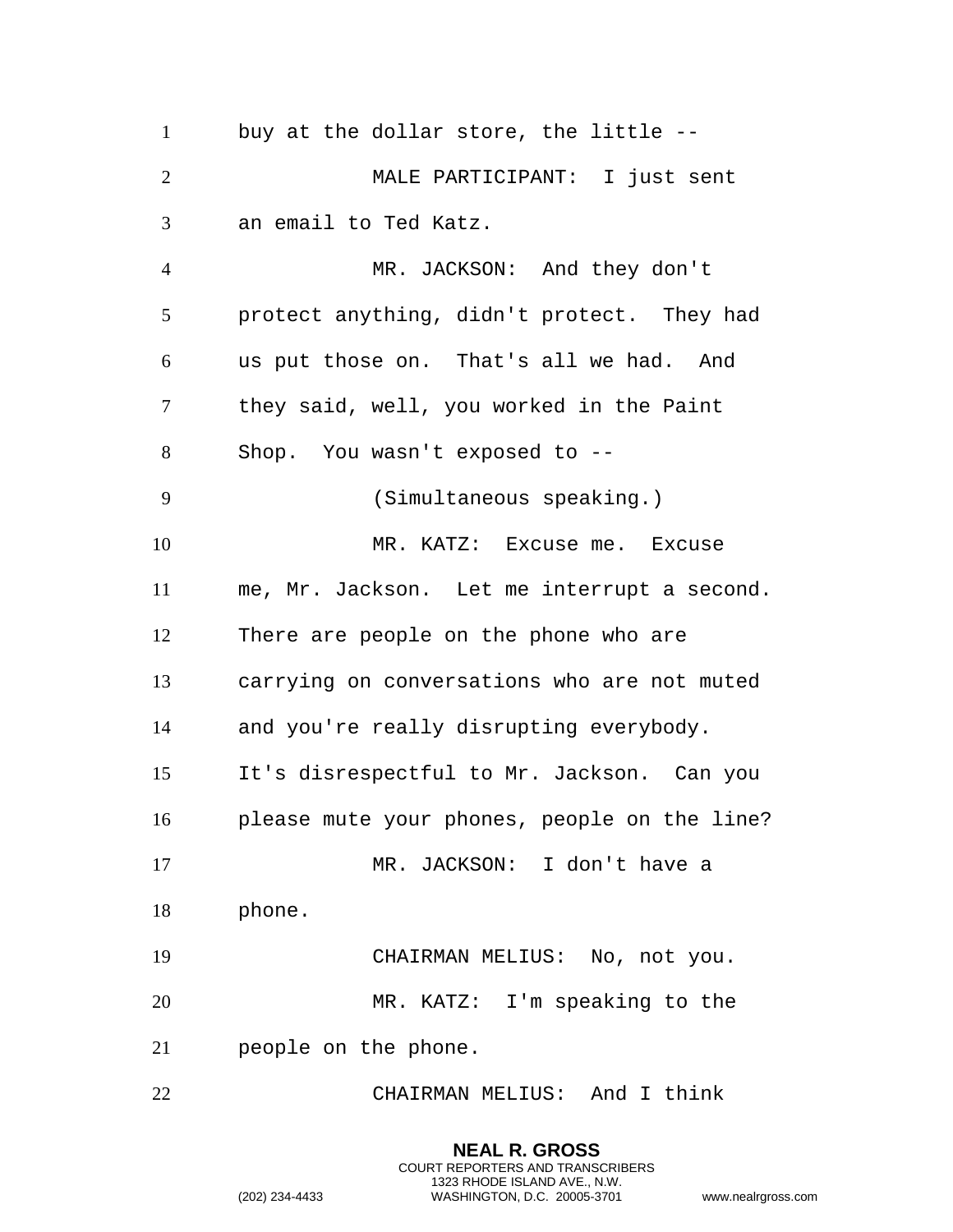they're having trouble hearing -- (Simultaneous speaking.) MR. KATZ: Folks on the phone, can you press \*6 to mute your phone? (Simultaneous speaking.) CHAIRMAN MELIUS: Okay, yes, I apologize, Mr. Jackson. Little technical problems here, but why don't you go ahead. MR. JACKSON: Okay, I only got one more thing to say and then I'm going to sit down anyway. But on this dose reconstruction on the radiation, that cannot happen. There's no way they can do that and they keep saying they can. It's impossible because, like I said, they couldn't do it on me and I wasn't even given a dosimetry meter till six months after I was in the x-ray department supervising and moving product out of there and my people inspecting the product. They was exposed as well and so was I.

> **NEAL R. GROSS** COURT REPORTERS AND TRANSCRIBERS 1323 RHODE ISLAND AVE., N.W.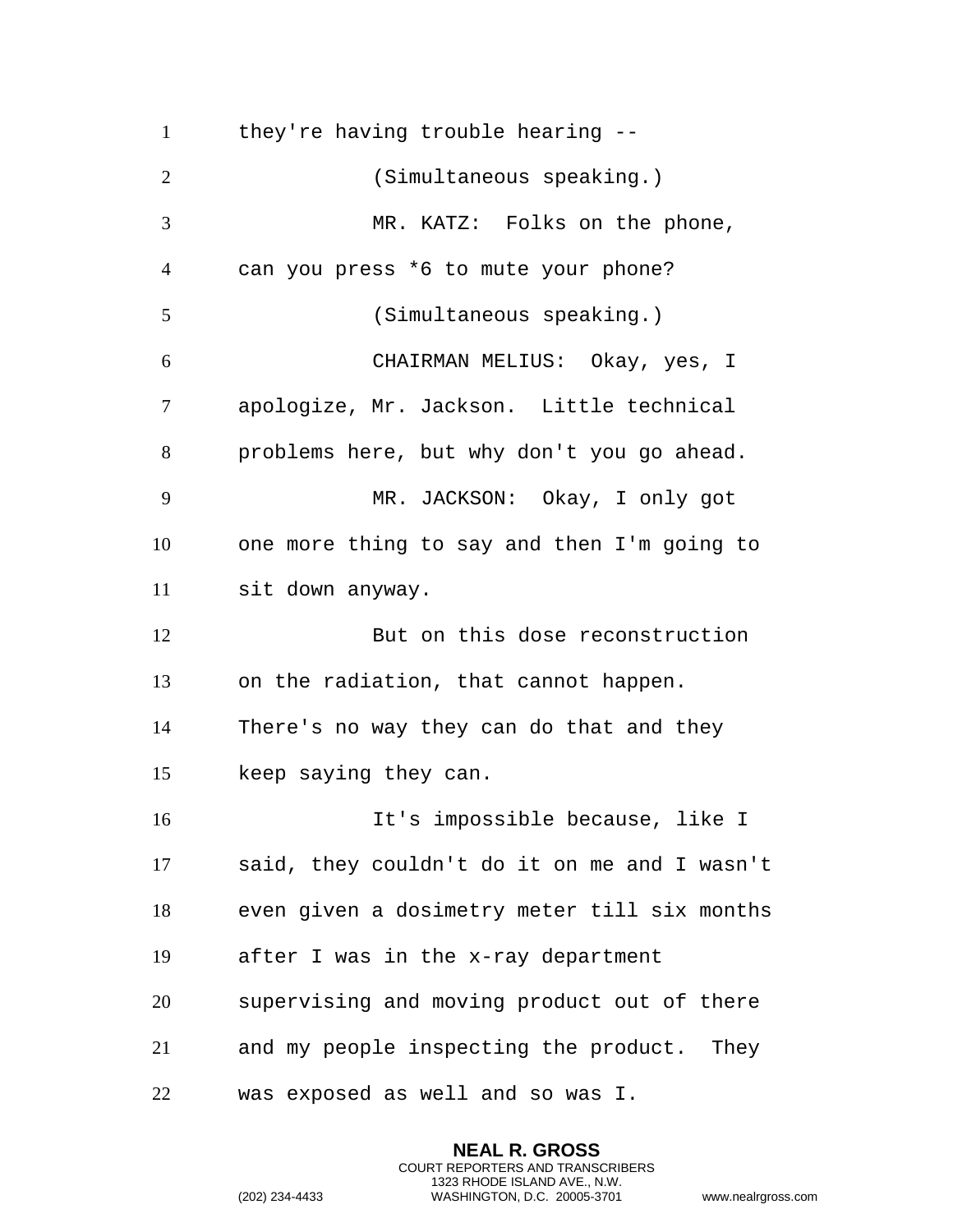1 And so when they did give me a dosimetry meter, they would take it. We'd never see the results. Never see the meter again or anything. Then I was given another one three or four months later. Meanwhile, I'm still supervising people in the x-ray department. So this dose reconstructions, I 10 just can't buy it. The feasibility in certain area is impossible. Like I said, I'm not a scientist but I'm not an idiot either. Thank you very much. CHAIRMAN MELIUS: Okay, thank you. (Applause) CHAIRMAN MELIUS: The first person I have listed is Gayla Burton. You can use this mic if you like or you can use the podium, either one. MS. BURTON: I will. Thank you. My name is Gayla Burton. I know there are a

> **NEAL R. GROSS** COURT REPORTERS AND TRANSCRIBERS 1323 RHODE ISLAND AVE., N.W.

```
(202) 234-4433 WASHINGTON, D.C. 20005-3701 www.nealrgross.com
```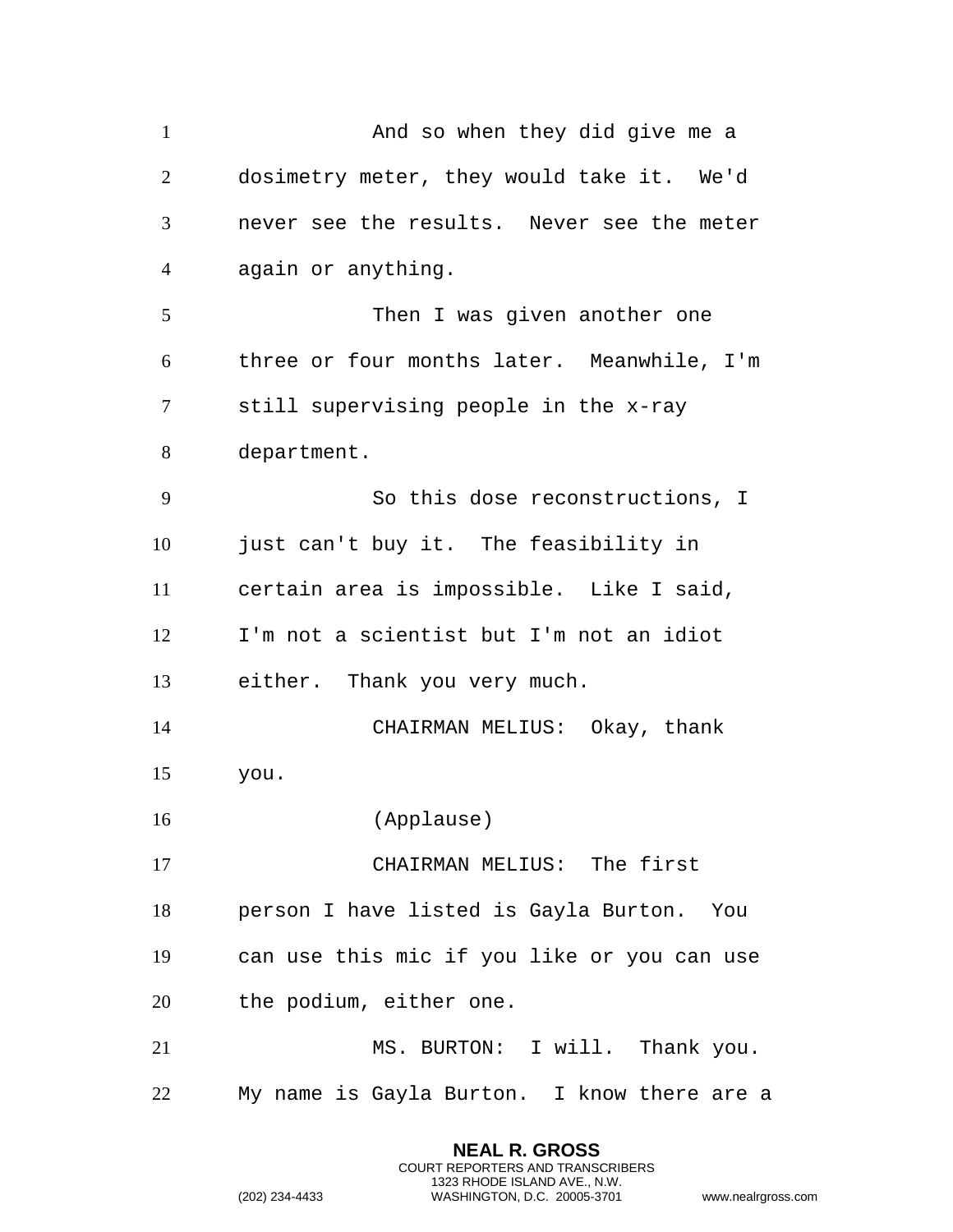1 lot of people here that are probably in my same situation so I'm going to try to be as brief as possible.

 My mother's Betty Burton who is deceased as of December 5th, 2013, which is last year, December 5th.

 My mother was in the top secret Kansas City Plant. She was told what she did was top secret and not to talk about it to anybody, even after she left there and continued on with her life. She was there from 1956, my dad will correct me if I'm wrong here, to 1961.

 She had two miscarriages before she had my brother. She had one miscarriage before she had me. She was pregnant with me at the time she left -- after she had me, she went back to work at the plant. My father convinced her to leave the plant. Her cancer started out as leukemia. She then got colon cancer. I have to count because I forget if I don't

> **NEAL R. GROSS** COURT REPORTERS AND TRANSCRIBERS 1323 RHODE ISLAND AVE., N.W.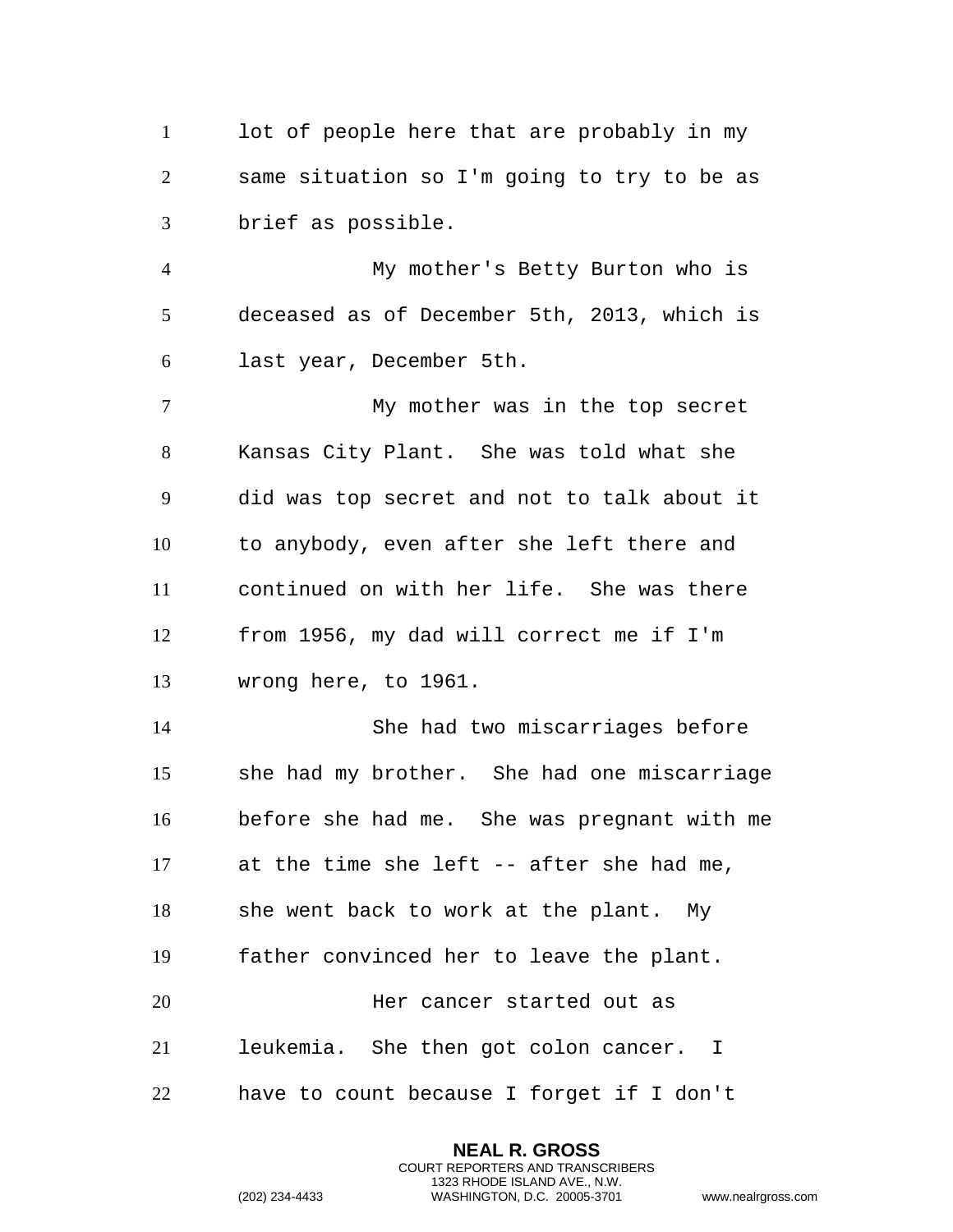count how many cancers she had.

 She started out with leukemia, colon cancer, ovary, bladder, adrenal gland to kidney, kidney and breast. She went from a grape to a raisin. If you've seen that, I feel for you. This dose reconstruction that they're talking about here today, her dose reconstruction was 6.2 percent. She got her medication and her mileage paid for, at least that's what we know of as of this point, which was in the area of \$7,000 a month in addition to mileage. To this day we have not seen any monetary, other than the medication and the mileage. It's unfortunate that she was asked to do an impairment rating. However, she wasn't physically able to do that so she didn't follow through with that which cuts - - of course, no amount of money will bring my mother back, give me another day with my

> **NEAL R. GROSS** COURT REPORTERS AND TRANSCRIBERS 1323 RHODE ISLAND AVE., N.W.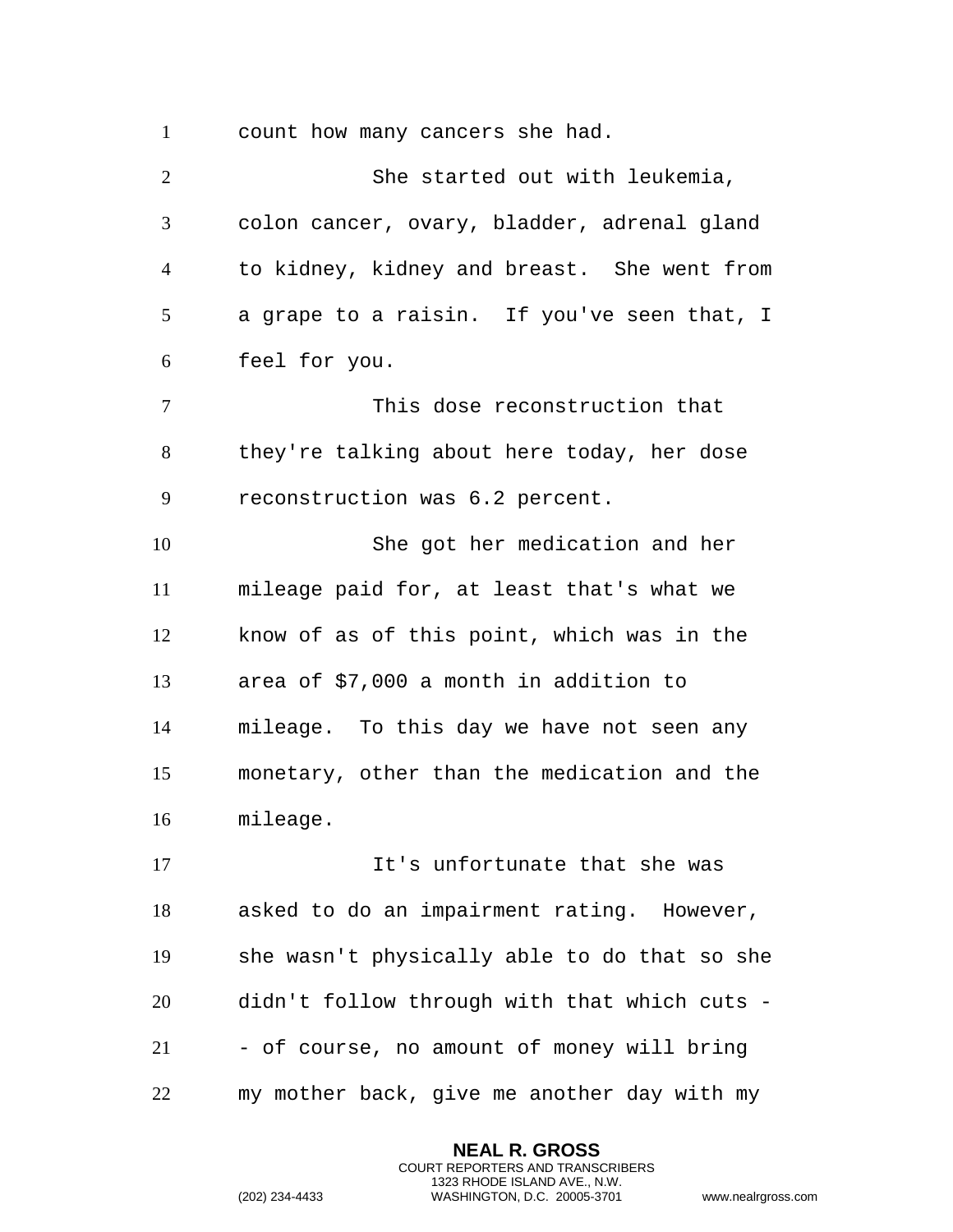mother. Excuse me.

| $\overline{2}$ | She wasn't physically able to do             |
|----------------|----------------------------------------------|
| 3              | the impairment rating and decided not to do  |
| $\overline{4}$ | the impairment rating because of her dose    |
| 5              | reconstruction.                              |
| 6              | She never saw any monetary                   |
| 7              | value. She saw no monetary or financial      |
| 8              | responsibility on the part of the Kansas     |
| 9              | City Plant, Bendix, Allied Signal,           |
| 10             | Honeywell, whoever you want to call it.      |
| 11             | We were not notified of this                 |
| 12             | meeting as some of you were. We were at the  |
| 13             | town hall meeting on the 14th and thank God  |
| 14             | for Denise Brock who made us aware that this |
| 15             | meeting was going on. We've been here since  |
| 16             | 9:00 this morning in order to speak.         |
| 17             | A lot of people we've                        |
| 18             | encountered in the month and a half since my |
| 19             | mother has been deceased, six people that    |
| 20             | worked at the plant in Kansas City that      |
| 21             | don't know anything about any of these       |
| 22             | claims that have cancer.                     |

**NEAL R. GROSS** COURT REPORTERS AND TRANSCRIBERS 1323 RHODE ISLAND AVE., N.W.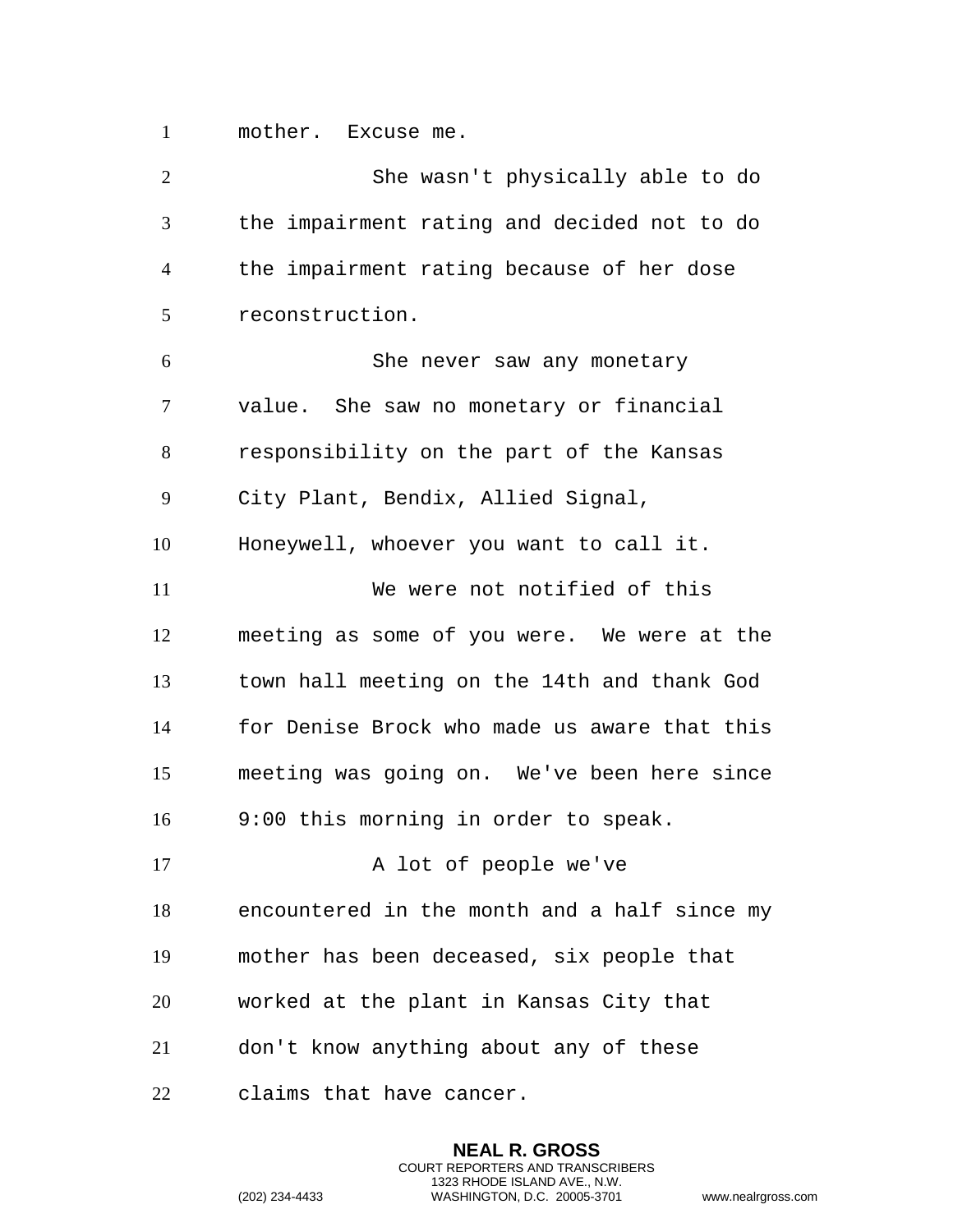There are also descendants of people that worked at the Kansas City Plant that have cancer. I'm one of those people. There are about 30,000 of them if I am accurate. I don't know, you know, how much accuracy there is in that, whether it be descendants or people who handled their clothing, did their laundry or any of those kind of things. 11 11 I guess it would be unfair to ask if any of the Board Members have family members, or they probably wouldn't be on the Board I guess if they had family members because that would prejudice you to your vote as far as the dose reconstruction. My mother never spoke of anyone she worked with that I'm aware of. Now, my father may say different. He's here as well today. 21 The thing that I find unfortunate in this situation is after

> **NEAL R. GROSS** COURT REPORTERS AND TRANSCRIBERS 1323 RHODE ISLAND AVE., N.W.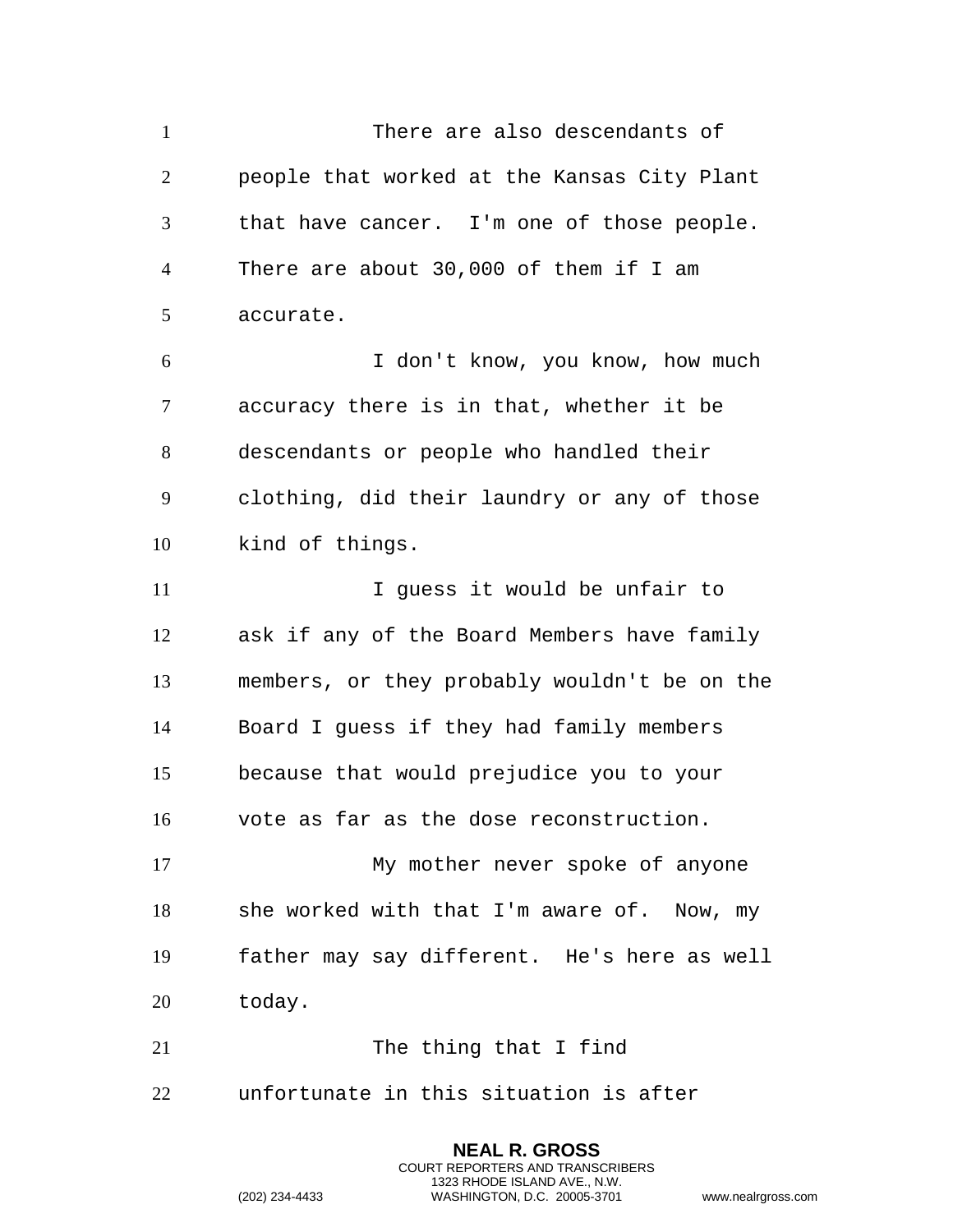talking with Denise and Amanda and Kim if, God forbid, something would happen to my father who's 80 years old I could not continue on with this claim. It would be done.

 So there is kind of a sense of urgency for me because that doesn't leave me as the survivor. My father is the survivor and the surviving spouse, even though I have two brothers and myself that survived my mother.

12 So I hope that the words that are being said here today are going to help with this procedure and that's the reason that I came here.

 I don't know if my father wants to say anything or not. I just know that I feel that it's sad that some of these people don't even know about it as of yet.

20 And what are we doing to get those communications out there, to let

people know that, hey, if there's a problem,

**NEAL R. GROSS** COURT REPORTERS AND TRANSCRIBERS 1323 RHODE ISLAND AVE., N.W.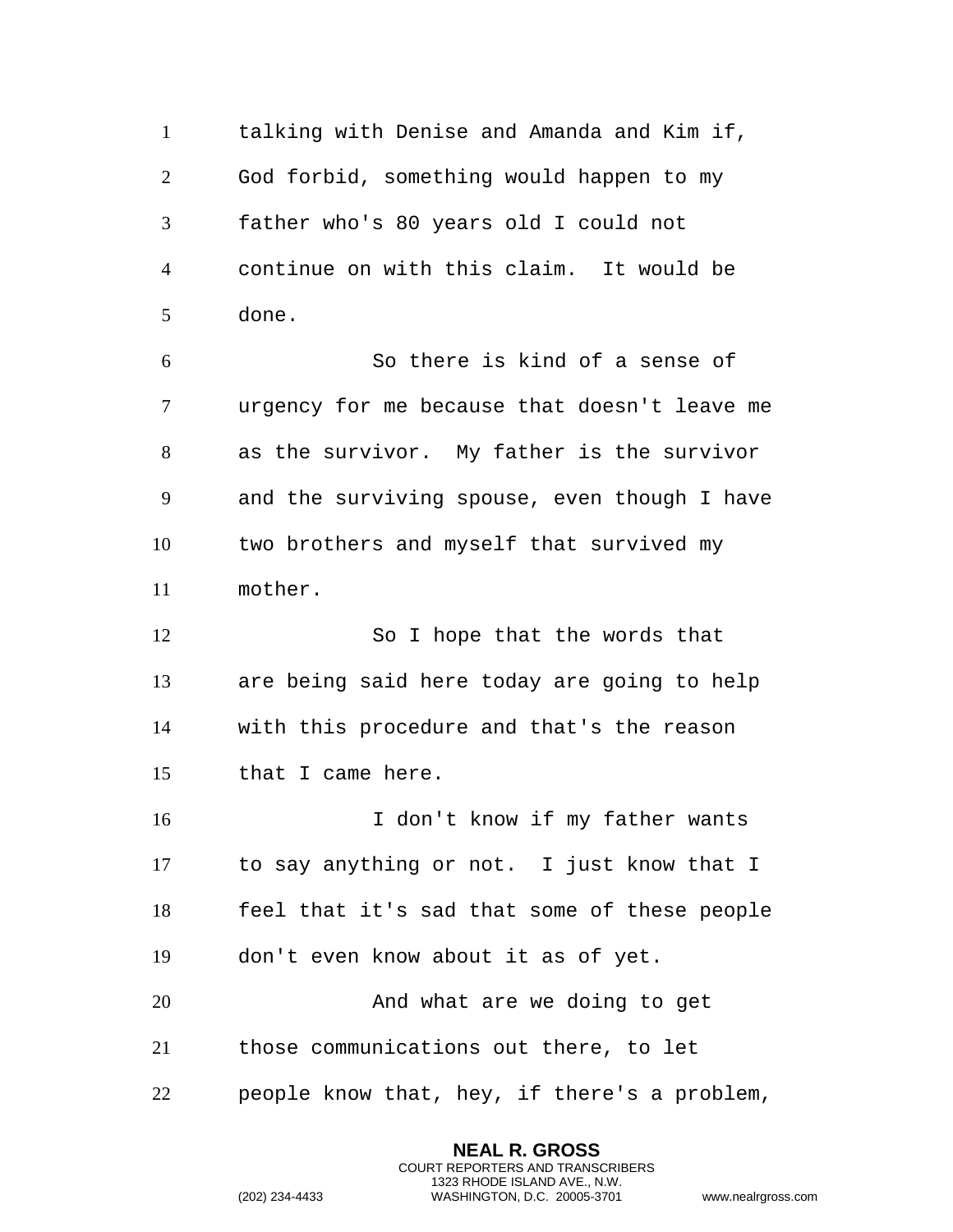if you've had a health problem -- one of the people that I encountered also has some health problems and she's a descendant of and her mother was pregnant with her when she worked there as well. So I appreciate the time. I appreciate. I'm not a nerd. I don't know all of those fancy things. I know it's been a long day for everybody. I appreciate your patience with the people here. 11 11 I know the emotions are high because of the feelings involved in the situation. It's a difficult situation. There is no way in my mind that the dose reconstruction is accurate. To me, it is a stall tactic, a stall tactic and in her case it stalled long enough for her to die and that's unfortunate. But, to me, it seems that there's somebody needs to be held accountable and responsible for the suffering that she went through.

> **NEAL R. GROSS** COURT REPORTERS AND TRANSCRIBERS 1323 RHODE ISLAND AVE., N.W.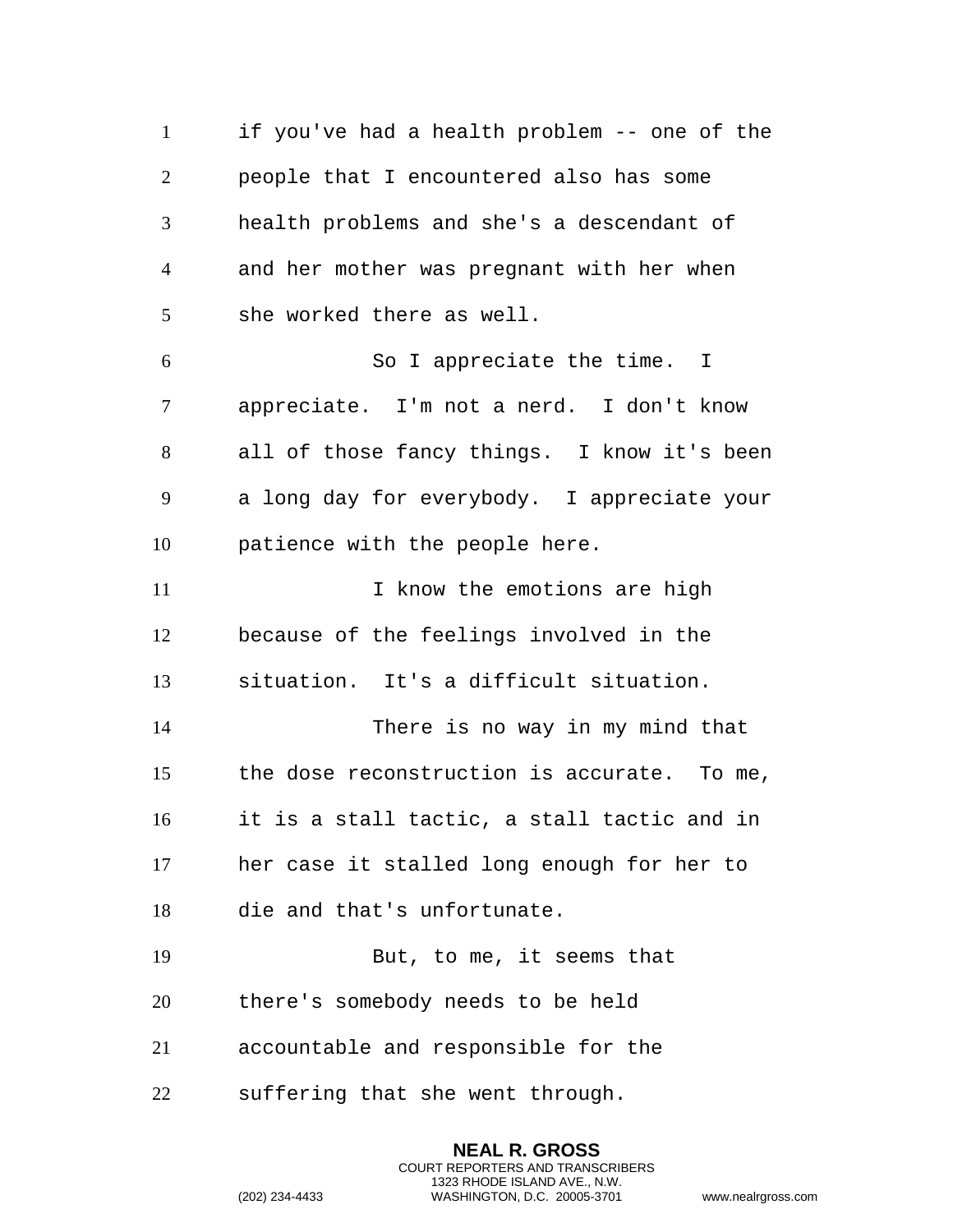| $\mathbf{1}$   | She would have said let it go,               |
|----------------|----------------------------------------------|
| $\overline{2}$ | but I'm unable to do that at this point.     |
| 3              | She gave her life for her country, just like |
| $\overline{4}$ | a vet. With no disrespect to any vets here,  |
| 5              | she gave her life for God and country by     |
| 6              | working at that plant so somebody needs to   |
| $\tau$         | be held accountable and responsible for      |
| 8              | that.                                        |
| 9              | And I appreciate, again, all the             |
| 10             | help that I've gotten from the people here   |
| 11             | and I hope that something or anything that I |
| 12             | said may help someone else as well as help   |
| 13             | with the decisions on the petition. Thank    |
| 14             | you.                                         |
| 15             | CHAIRMAN MELIUS:<br>Thank you.               |
| 16             | Mr. Burton, do you want to make comments or  |
| 17             |                                              |
| 18             | (No response)                                |
| 19             | CHAIRMAN MELIUS: Okay. Again,                |
| 20             | we appreciate both of you coming here and    |
| 21             | sure, we understand it's got to be hard      |
| 22             | given how recent -- yes. Yes.                |

**NEAL R. GROSS** COURT REPORTERS AND TRANSCRIBERS 1323 RHODE ISLAND AVE., N.W.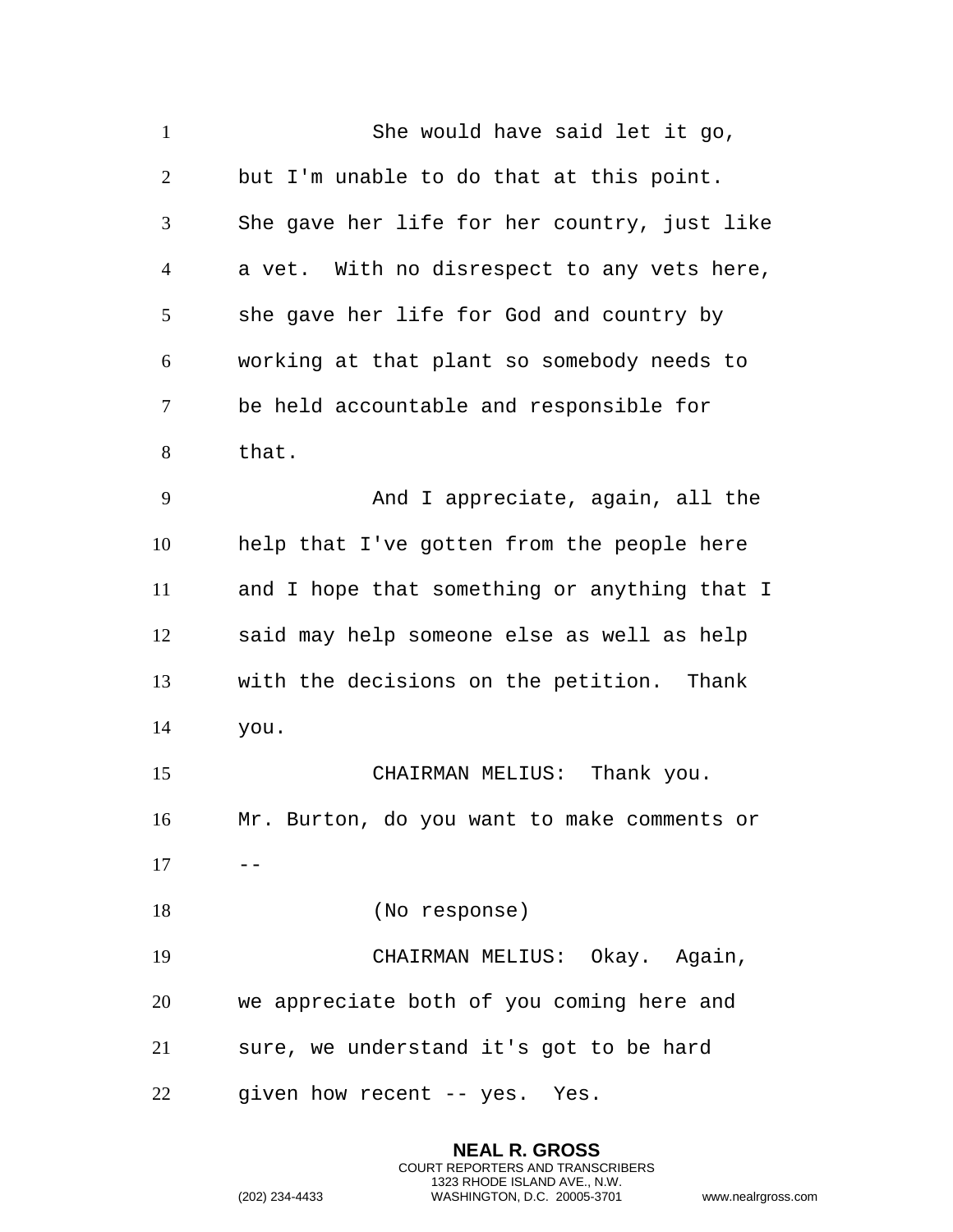| $\mathbf{1}$   | (Off microphone discussion)                  |
|----------------|----------------------------------------------|
| $\overline{2}$ | MS. BROCK: I'm Denise Brock and              |
| 3              | I just wanted to mention that the            |
| $\overline{4}$ | survivorship eligibility, in case there's    |
| 5              | some confusion, that you're referring to is  |
| 6              | under Subpart E.                             |
| $\overline{7}$ | So under B the survivorship                  |
| 8              | eligibility is different just for those of   |
| 9              | the audience that aren't familiar with that. |
| 10             | The law is split into two sections and if    |
| 11             | you're confused about that I can explain it  |
| 12             | so I don't use anybody else's time.          |
| 13             | But under E the survivorship                 |
| 14             | eligibility is completely different than B.  |
| 15             | It's the living worker, the surviving spouse |
| 16             | and then if there's children they had to     |
| 17             | have been a minor dependent upon that worker |
| 18             | at the time of death and that's what they    |
| 19             | were referring to. Thanks.                   |
| 20             | CHAIRMAN MELIUS: Yes. Thank                  |
| 21             | you. Okay, Sharon Long.                      |
| 22             | MS. LONG: Hi. My name is                     |

**NEAL R. GROSS** COURT REPORTERS AND TRANSCRIBERS 1323 RHODE ISLAND AVE., N.W. (202) 234-4433 WASHINGTON, D.C. 20005-3701 www.nealrgross.com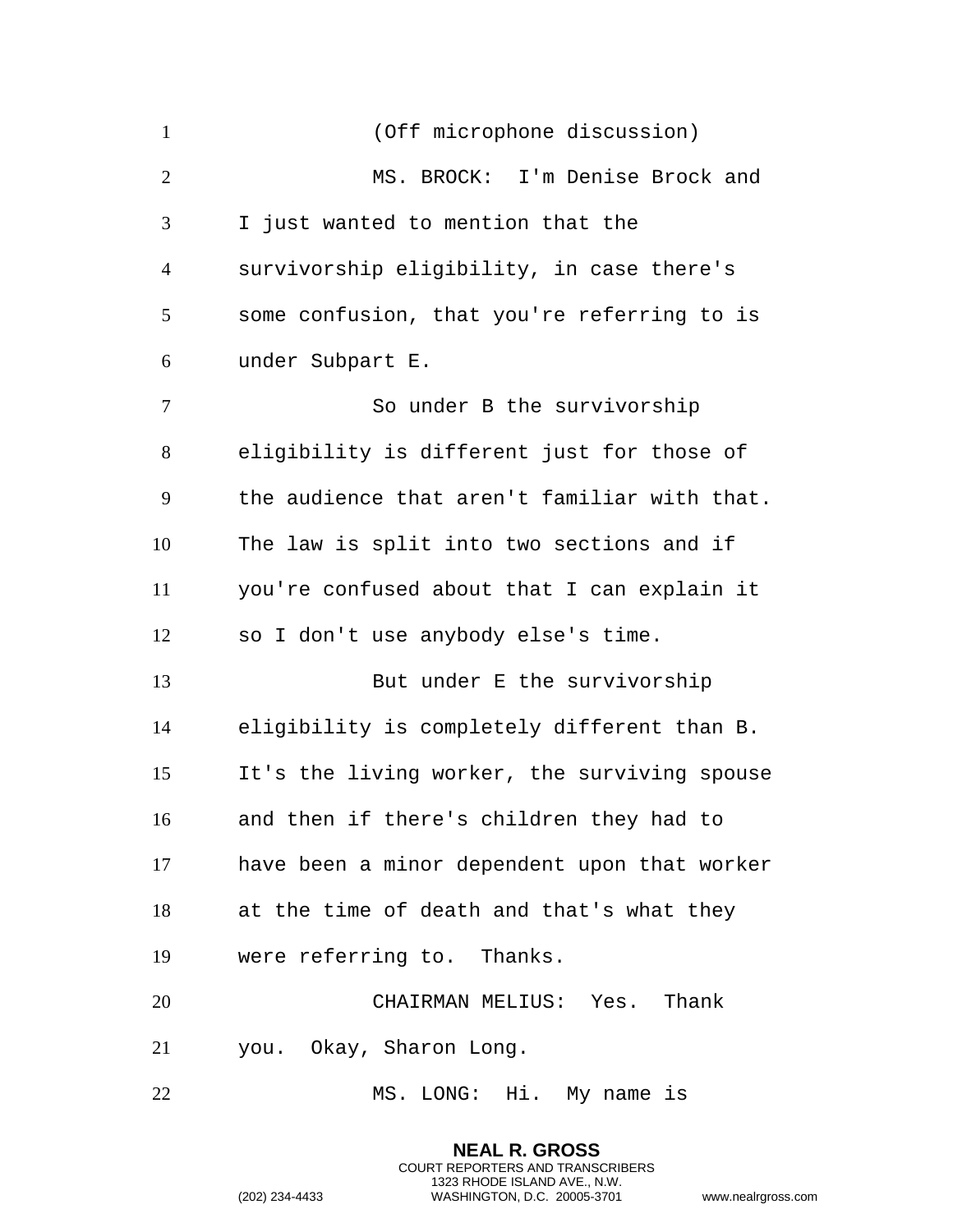Sharon Long and I'm kind of a different case actually. My husband was Donald Long who worked there at Bendix, Allied, whatever you want to call it. He started there when he was 20 years old, 1981, and he just recently passed away November 3rd of 2013. 7 A lot of you may have known him but I can't introduce him but I would like to bring up a picture of him to show that he was a very handsome, young man at the age of 52. This is my husband. I hope you guys all can see just by my face and by my youth here I'm very young to be a widow. And my husband passed away from liver cancer and he was a non-drinker, he was a non-smoker, he was a wonderful man, great husband, great dad, was a very dedicated man. And I just want to let you know that I cry still every day. My life is just totally upside down. My husband wanted to live to May 10th of 2014 to watch his son

> **NEAL R. GROSS** COURT REPORTERS AND TRANSCRIBERS 1323 RHODE ISLAND AVE., N.W.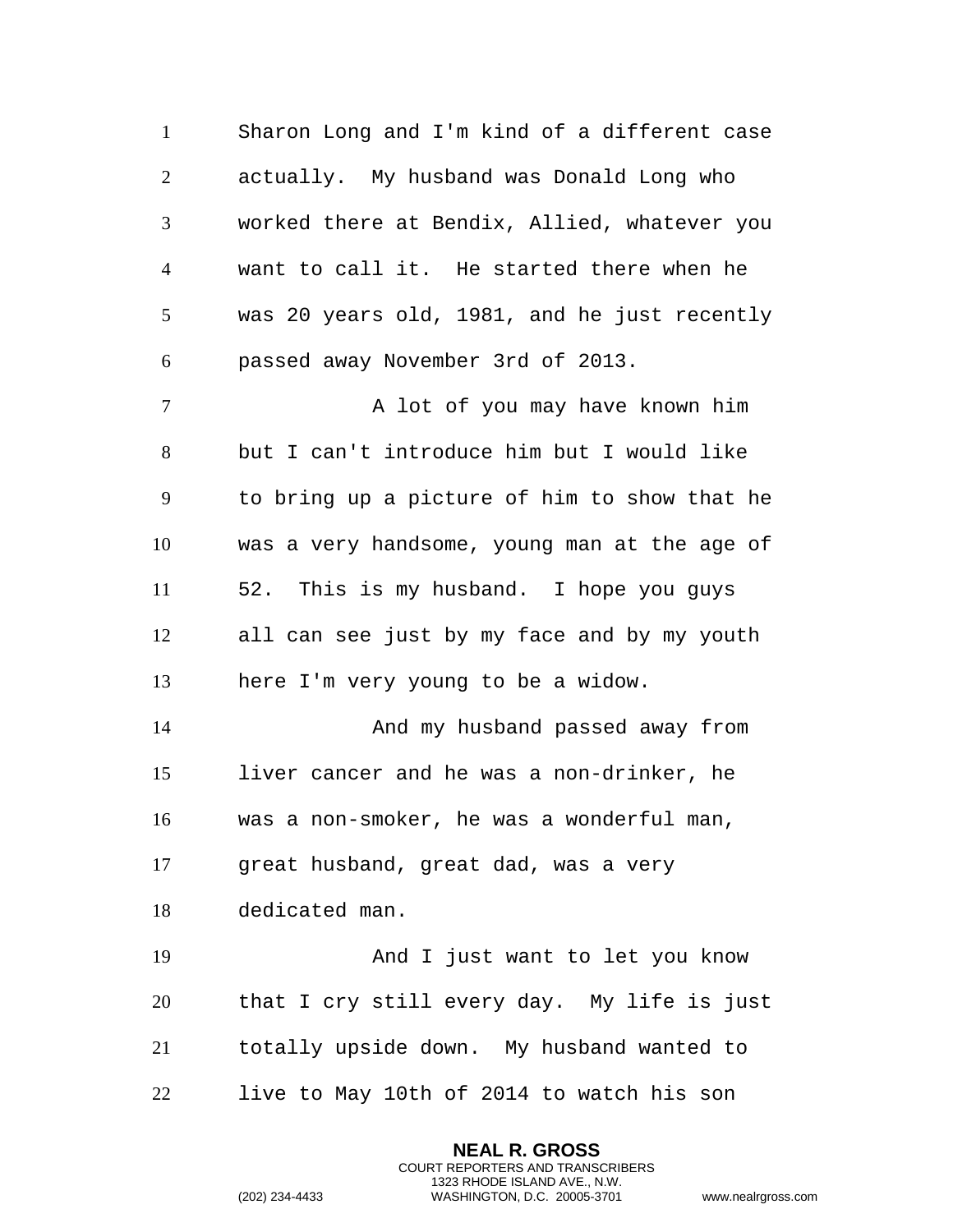graduate college but he didn't make it. 2 And I just want to let you know that my world is totally upside down and I didn't work there. I don't know. I just hear the stories. I retired from UPS just recently so I could take care of my husband. 7 And I just want to kind of let you know the effect on my life as being a young, older woman. Our son wants to go to law school after he graduates. Well, because my husband passed away before his retirement age, my income from his retirement was 50 percent. So basically I'm entitled to \$750 a month for the rest of my life to take. And you let me know how that works to pay for law school. If you can figure that out, let me know the budget and I'll work with it. But not only that, my son and I lost our healthcare because he was 52 years old when he passed away so we lost our

> **NEAL R. GROSS** COURT REPORTERS AND TRANSCRIBERS 1323 RHODE ISLAND AVE., N.W.

```
(202) 234-4433 WASHINGTON, D.C. 20005-3701 www.nealrgross.com
```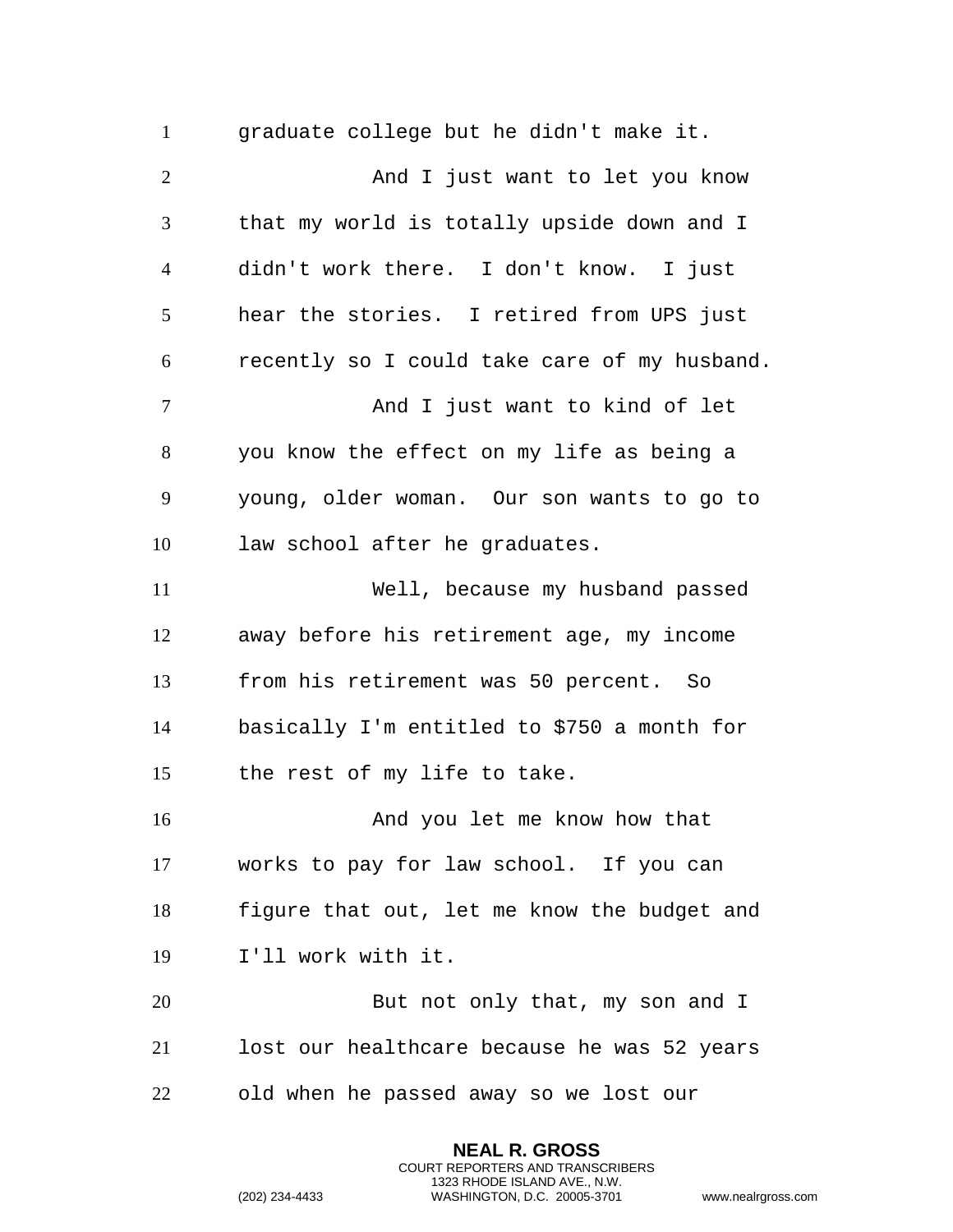healthcare and obviously lost a lot of income coming in to the home. So just wanted to let you know how it's affected my life and my family. 5 But he did have a claim, employee claim filled out and on November 30th you guys denied it and the denial form came in on November 2nd and I had already made funeral arrangements. I was told to by hospice. 11 And I could not tell my husband who had hours left to live that his claim was denied and, I don't know, he went to his grave not knowing. I didn't have the heart to tell him that his claim was denied. I'm sorry. It was just I gave it to Joe. But so, anyway, there was I'm sure more things that I wanted to say about my husband because he was a great man. You know, like, 52 is very young and when people ask my marital status, for me to say widow, it just tears me up.

> **NEAL R. GROSS** COURT REPORTERS AND TRANSCRIBERS 1323 RHODE ISLAND AVE., N.W.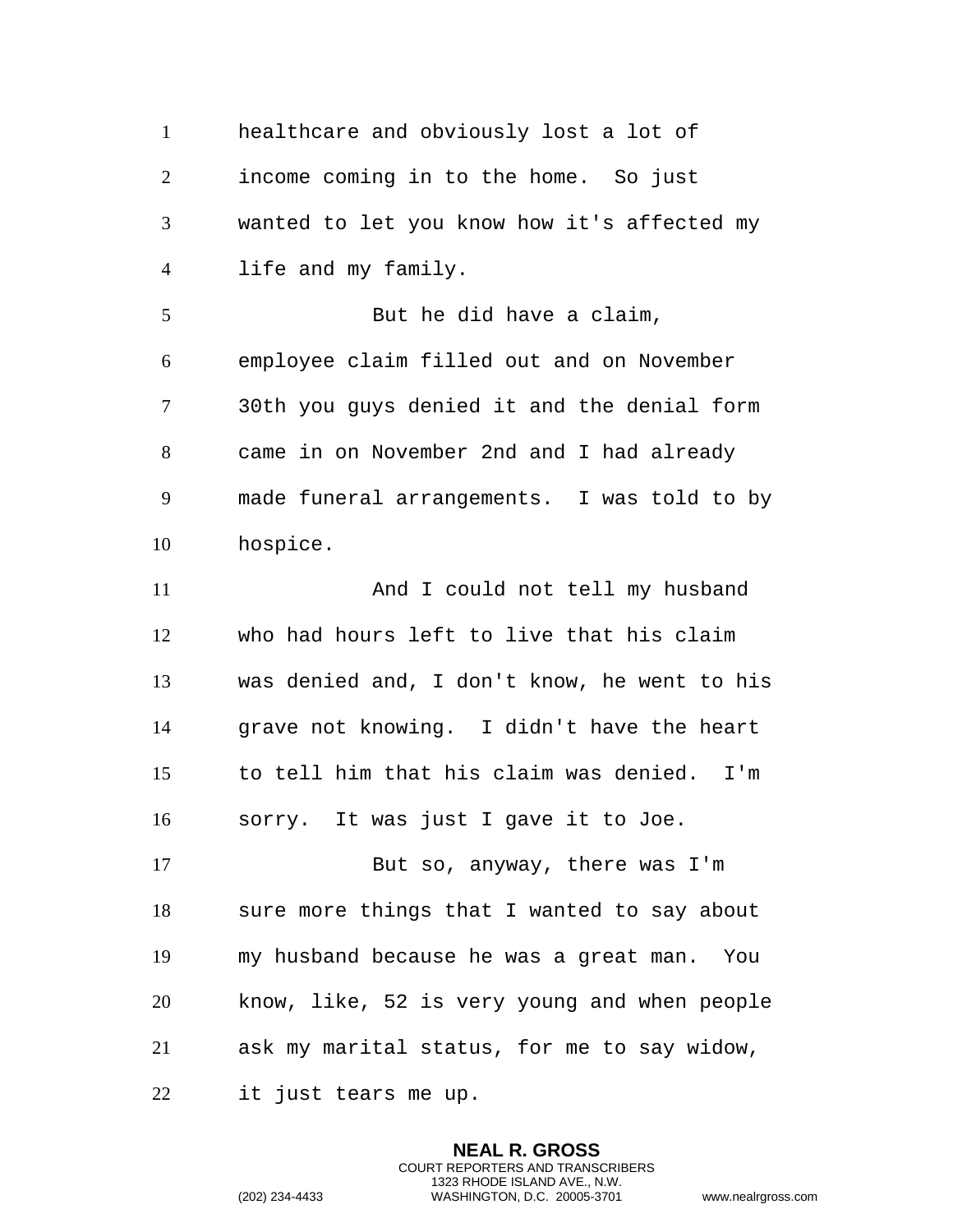But I don't know what else I can say but from listening to the people out there and to be here in front of all of you, you know, I don't know if I should beg on my knees or what you have to do to get something passed but it doesn't sound like from what I'm hearing from both sides and seeing, it just seems like it's a tug of war. But I just wanted to let you know that I'm a very young lady here that's lost her husband, my son's lost his dad and I have law school to pay for. So but I do know there is chemicals from out there that I know he was exposed to just from my own research. 17 I went to the meeting on the 14th and I do know that the young lady out there gave me the website of the chemicals that was on the website. We did get those pulled up. 22 And then just for my own

> **NEAL R. GROSS** COURT REPORTERS AND TRANSCRIBERS 1323 RHODE ISLAND AVE., N.W.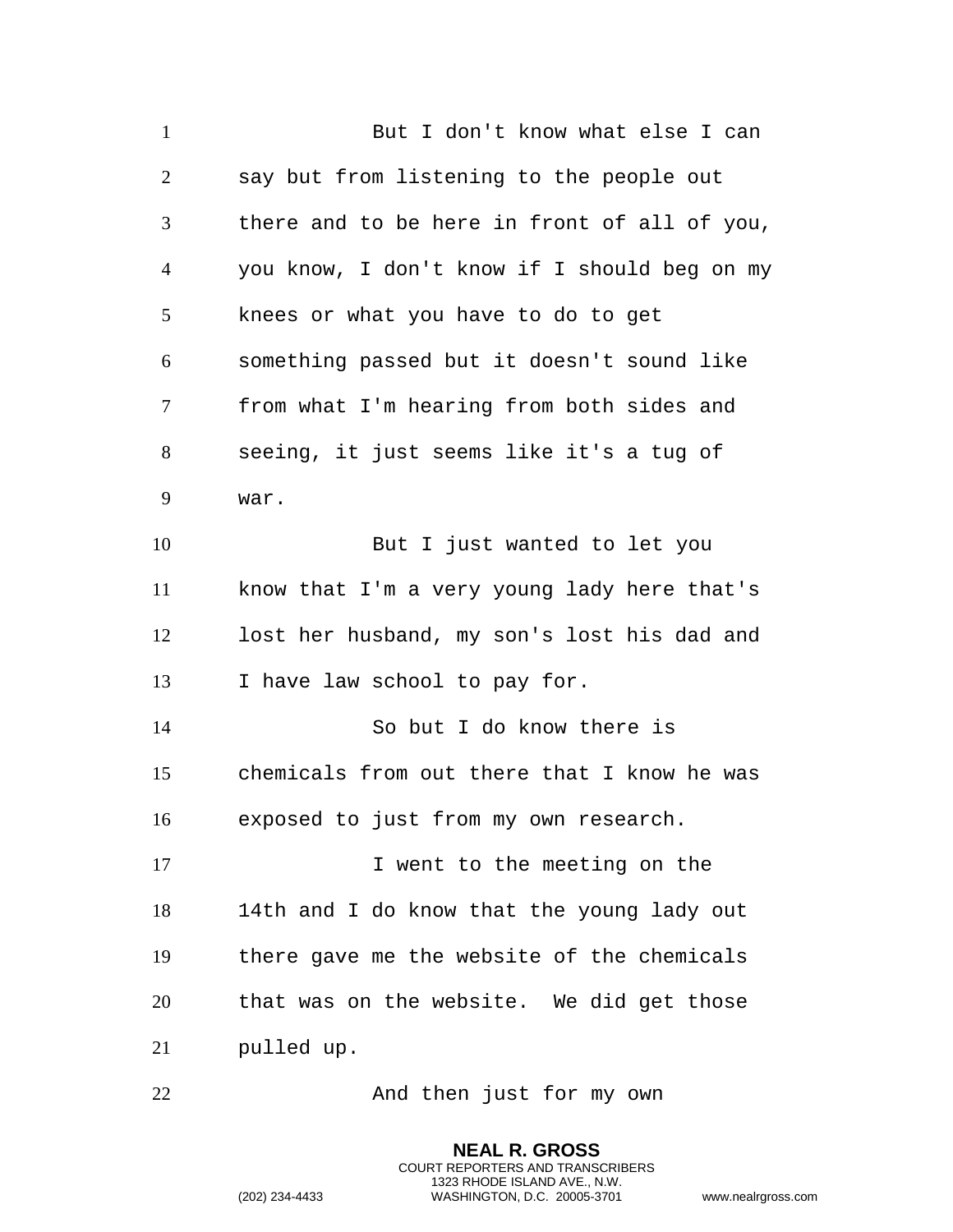curiosity I did go ahead and research toxic hepatitis due to chemical exposures and I just kind of highlighted, went back and forth. And 90 percent of the ones that do cause liver cancer are on this list and I just want to let you know there's no liver cancer in my husband's family. His 85-year-old dad is still alive and buried his 52-year-old son. His 56-year-old brother is still alive. His 76- year-old mother passed away from heart disease. And I have his death certificate with me. If you would like to see it, I have. I don't know. I'm just letting you know that I just think that there's common sense somewhere and I just don't see where playing tug of war is going to be common sense because people's lives are affected. 22 And believe me and everybody can

> **NEAL R. GROSS** COURT REPORTERS AND TRANSCRIBERS 1323 RHODE ISLAND AVE., N.W.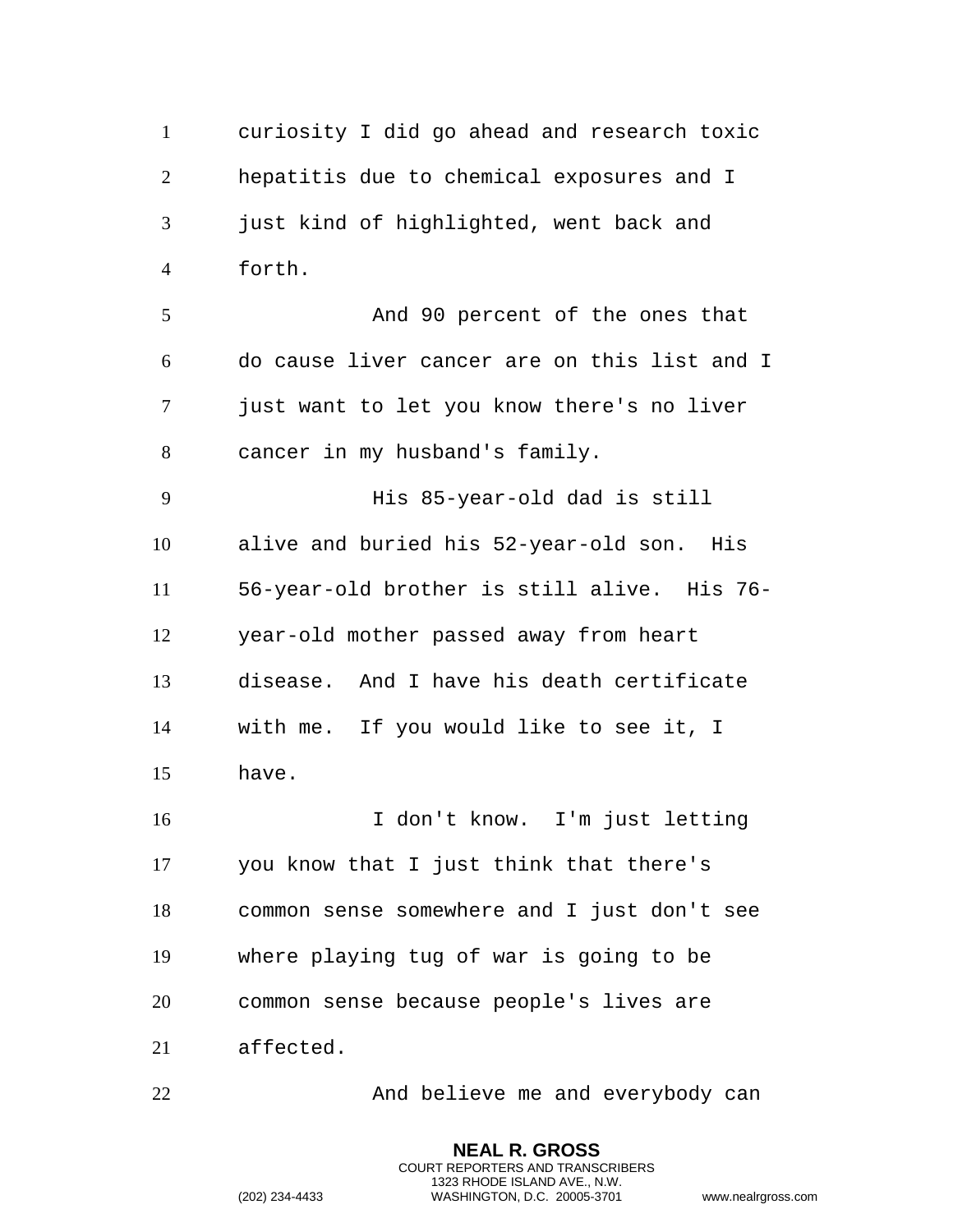tell you mine is affected and my kids call me and worry about me all the time because I just cry all the time. I miss him so terribly bad and there's no bringing him back. But I do want to let you know I do have to carry on. I do have to live and I do have a son that wants to be a lawyer, of all people, but I do have to financially take care of myself, my son. And losing health insurance, you know how that is today but my son is in college with no health insurance. So, anyway, but my name is Sharon Long and I wanted to stand up and say something for my husband. So, anyway, thank you for your time. 18 CHAIRMAN MELIUS: Thank you. Thank you. I just want to clarify one thing that may be actually helpful here also. There are two parts to this program for cancer.

> **NEAL R. GROSS** COURT REPORTERS AND TRANSCRIBERS 1323 RHODE ISLAND AVE., N.W.

```
(202) 234-4433 WASHINGTON, D.C. 20005-3701 www.nealrgross.com
```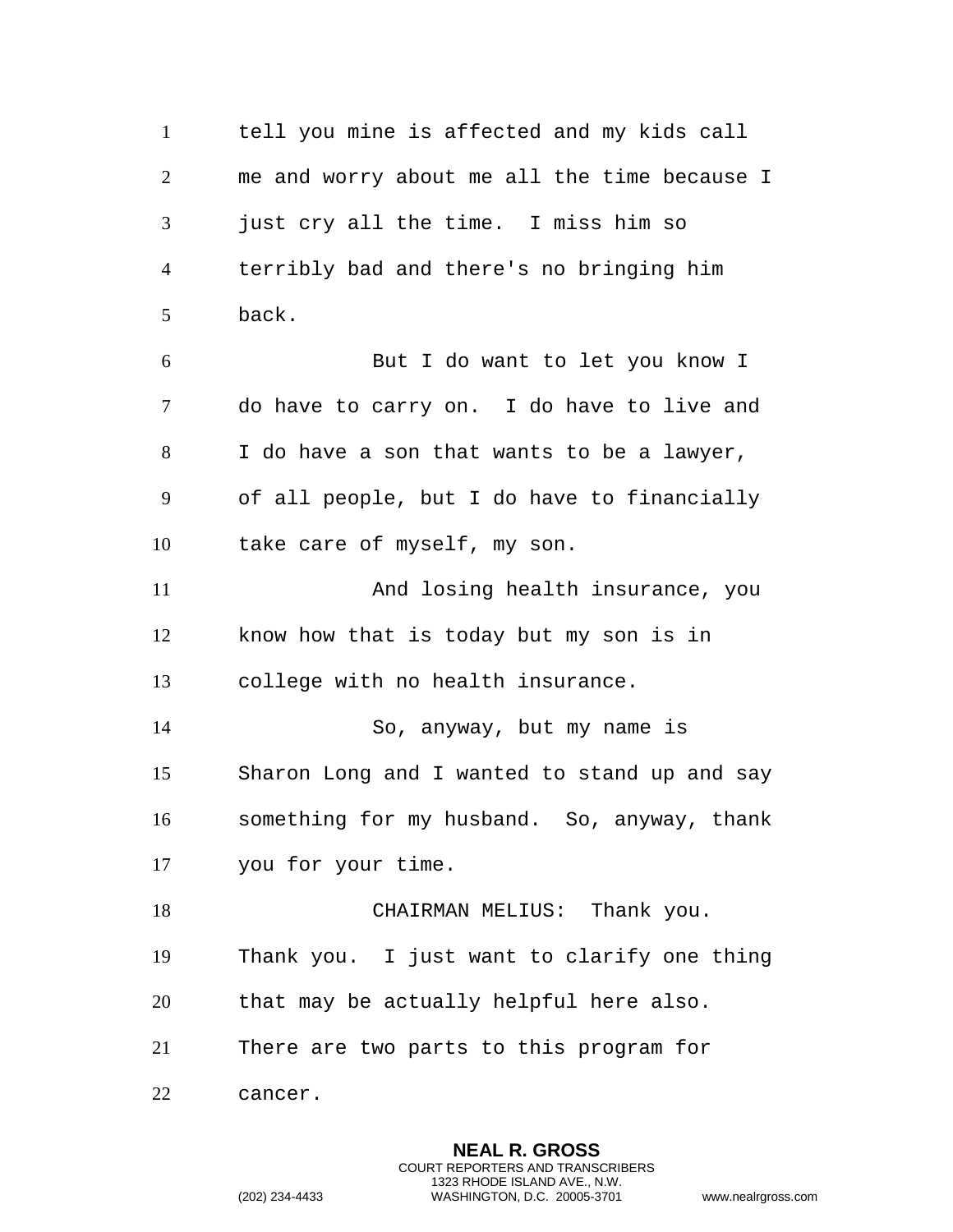1 I think as you may have known from the public meeting, there's a part under, Subpart E it's called under the Department of Labor that takes into account radiation exposures and chemical exposures also. 7 And then there's the Subpart B, which is the one we're involved in which is the dose reconstruction and the Special Exposure Cohorts. And all we can look at by law is the radiation exposure. That's our focus. I think it's clear from this facility that, you know, both are possibilities and you can apply for both. So it's not that one leaves out the other but the chemical part of it is part of the Department of Labor's program. And we refer people back and forth and so forth. I mean we'll work together, but. 21 The next person I have listed is Maggie Watts. Maggie Watts here? Okay.

> **NEAL R. GROSS** COURT REPORTERS AND TRANSCRIBERS 1323 RHODE ISLAND AVE., N.W.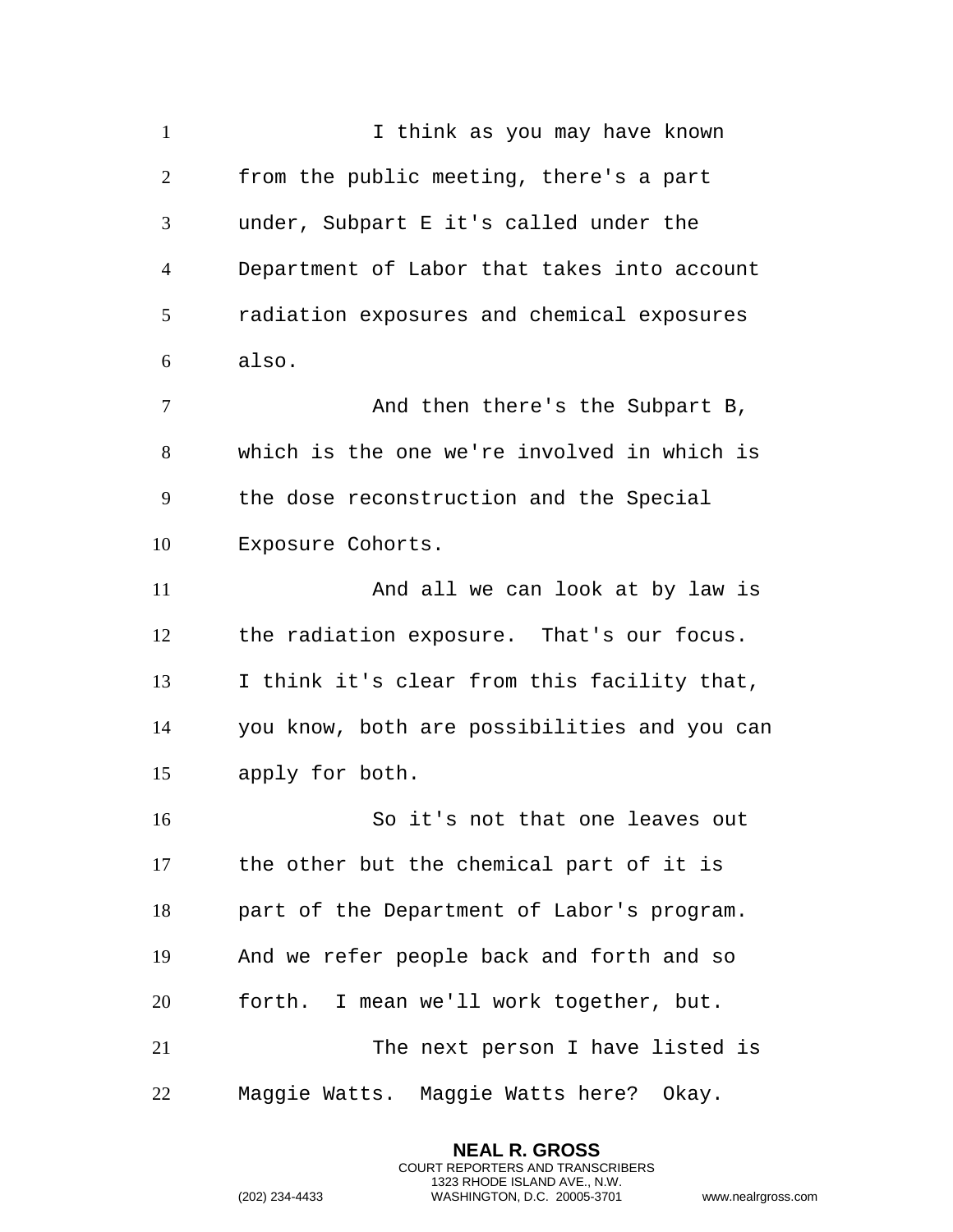Welcome and --

 MS. WATTS: Yes, my name is Maggie Watts and I worked -- CHAIRMAN MELIUS: Okay, can you pull that microphone down or -- MS. WATTS: Oh, down. CHAIRMAN MELIUS: Thank you, sir. MS. WATTS: Yes, my name is Maggie Watts and I worked at Allied Signal for several years and I worked in different departments. I was a solderer. I soldered all night. I worked night shift. And then the first year, I tell you, I didn't know what was going on. I had to be rushed to the nurse's office and I got sick many nights, just working in different chemicals because we worked in so many chemicals. 20 1 had to work in acetone, cleaning parts and then, you know, opening boxes where dust was and also I worked in

> **NEAL R. GROSS** COURT REPORTERS AND TRANSCRIBERS 1323 RHODE ISLAND AVE., N.W.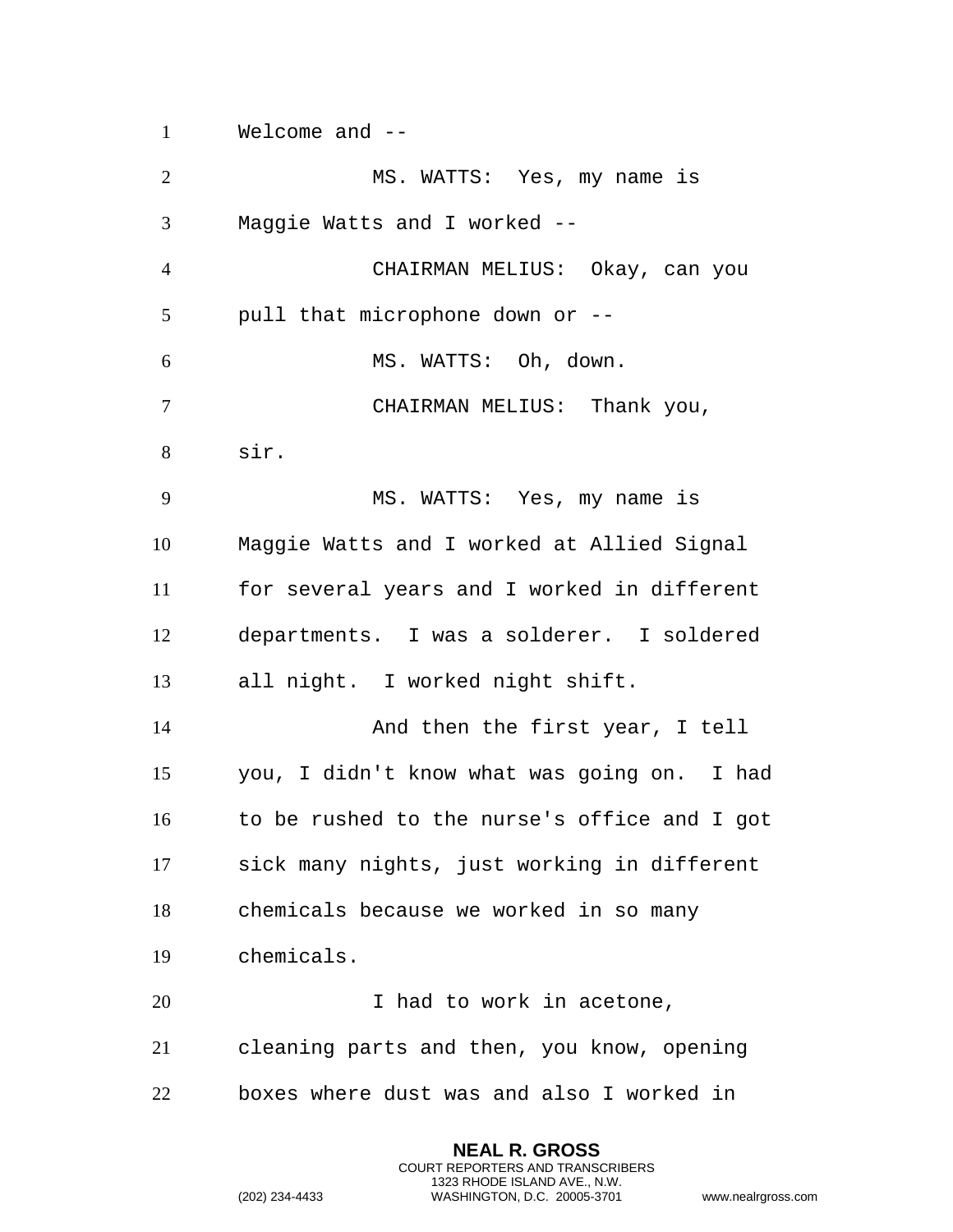the department where they were doing the ceiling, you know, where asbestos and things were falling.

 And like I said, they had to walk me to the nurse office many times. And one time I had to take a sick leave. I didn't know what was going on. I just got so weak and, you know, confused. 9 And I know right now I have that asthma real bad and I really can't just sleep at night, you know, breathing. I have to use my little inhaler. And I just want to let you know the clothes that we worked in, I had to wear them home and that's many, many chemicals

and things, you know, what we worked in.

 My family got exposed to those things and my husband and kids never suffered with asthma and, you know, chronic illness but they do have it. It's from the chemicals that I took home. And we had to wear our shoes. Didn't have no covering for

> **NEAL R. GROSS** COURT REPORTERS AND TRANSCRIBERS 1323 RHODE ISLAND AVE., N.W.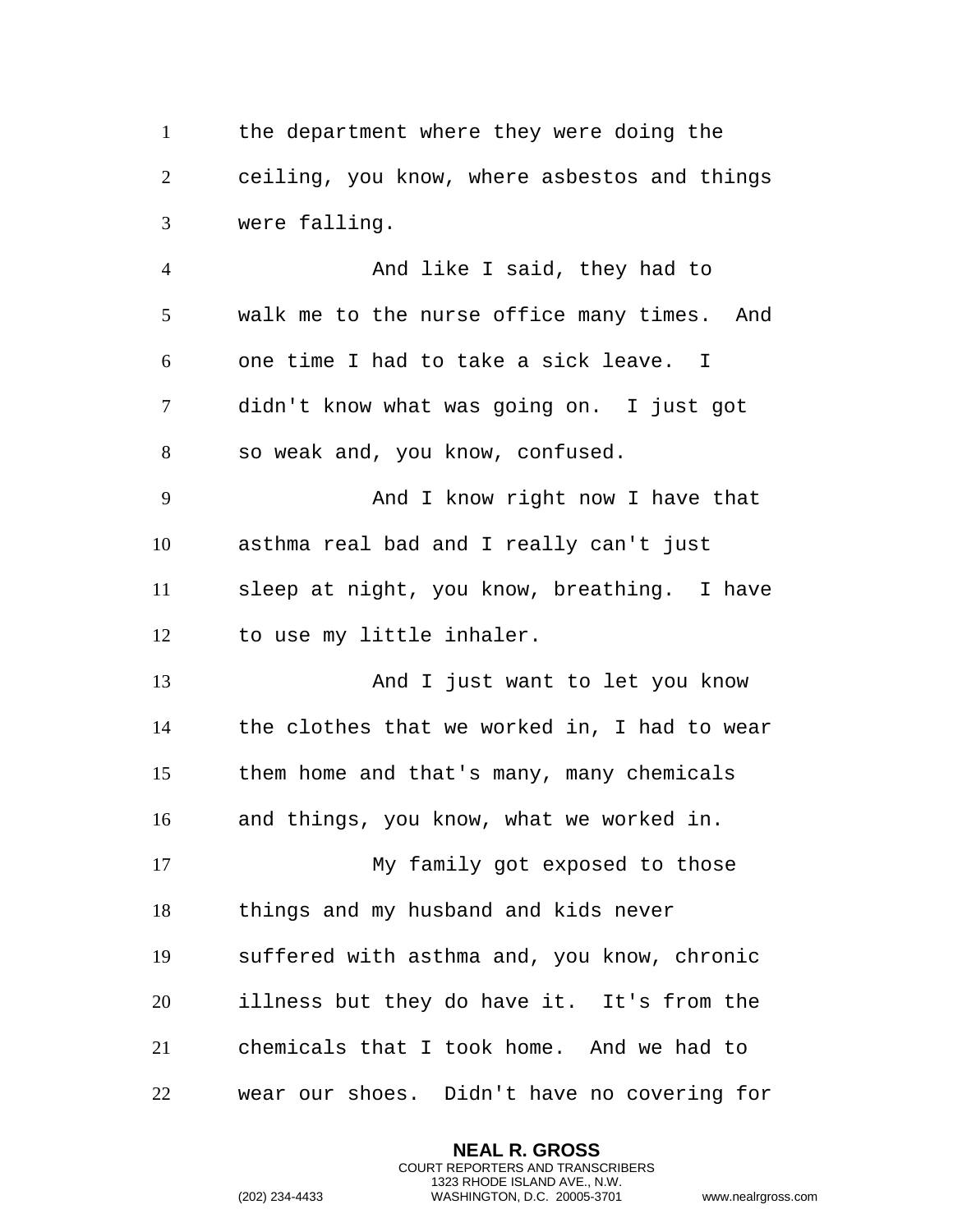our shoes where we went in different departments.

 And I just really do believe that the Department of Labor do owe some compensation to me and my family, that's all I want to say, because I worked in many, many departments and got very ill. Like I said, had to go to the nurse's office really just about every night. I didn't know what was going on until I went to, you know, a specialist, like the lung specialist and things, and they did say I have asthma and I can't hardly breathe. I just want to say that. MALE PARTICIPANT: Okay, thank you. CHAIRMAN MELIUS: Thank you very much. Next person I have is Sasteh Mosley. Oh there, okay. There you are. MR. MOSLEY: Hello. My name is Sasteh Mosley. I'm with a group called EMWOT, or East Meets West of Troost, here in

> **NEAL R. GROSS** COURT REPORTERS AND TRANSCRIBERS 1323 RHODE ISLAND AVE., N.W.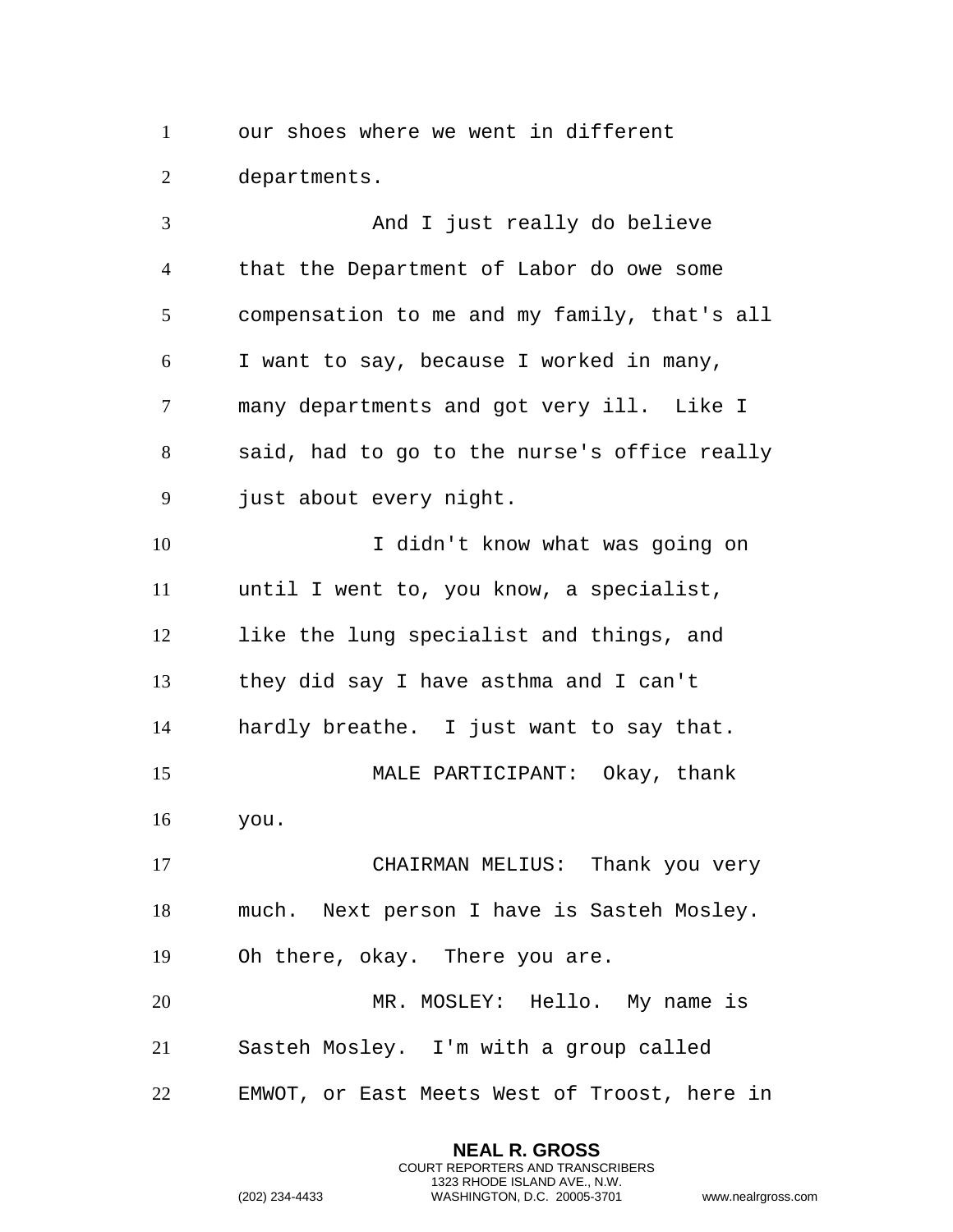Kansas City and I've been working with the Peace Planters movement and I'm glad we're at this point where we're dealing with the Special Exposure Cohort. I worked at the plant '83/'84 during the time that they were doing the D&D work and I was exposed to the beryllium and I have my, ready to file my claim under E for the aggravating so I'm going to limit my comment to the radiation component, okay? Specifically I looked this morning at the history of the Special Exposure Cohort program, all the claims you've processed and so forth and looked at the large amount that's involved with approving this thing here in Kansas City and that's really why I wanted to make my comments. I am a electrical engineer. I was a engineering intern when I worked at the plant and they try to expose you to as much as they can, literally.

> **NEAL R. GROSS** COURT REPORTERS AND TRANSCRIBERS 1323 RHODE ISLAND AVE., N.W.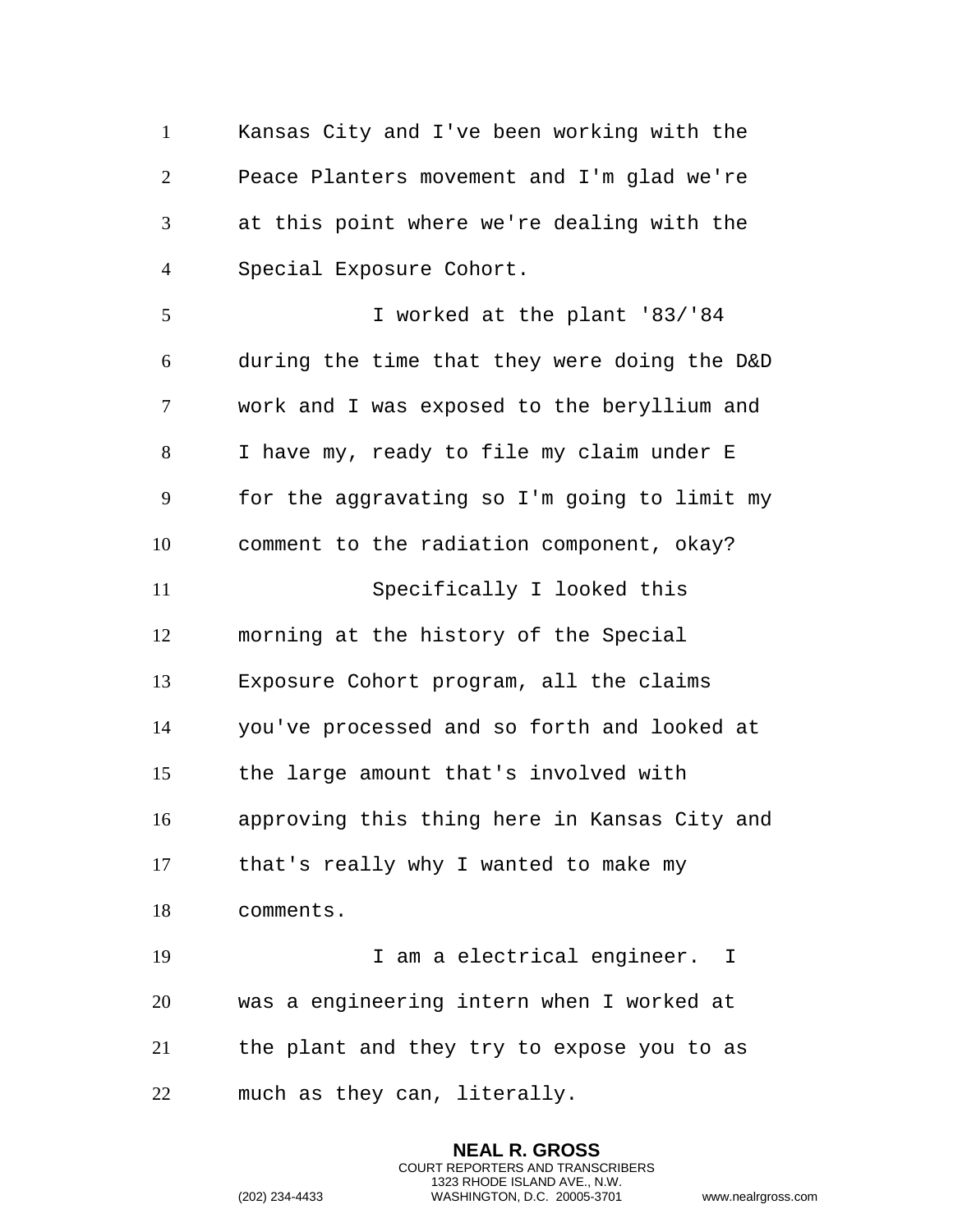| $\mathbf{1}$   | And I went on from there and                 |
|----------------|----------------------------------------------|
| $\overline{2}$ | joined the U.S. Navy, became a nuclear       |
| 3              | reactor operator on the USS James K. Polk.   |
| $\overline{4}$ | From there, when I got out of                |
| 5              | the Navy, I worked in the nuclear program at |
| 6              | Point Beach Power Plant and worked doing as  |
| $\overline{7}$ | built, doing redesign engineering.           |
| 8              | And I was responsible for                    |
| 9              | sending men and women into the actual        |
| 10             | reactor to do maintenance work in accordance |
| 11             | with this Nuclear Regulatory Commission      |
| 12             | correction they had to do to make sure all   |
| 13             | the drawings matched what was actually at    |
| 14             | the plant.                                   |
| 15             | So I've done lots of dose                    |
| 16             | predictions, reconstructions and so forth    |
| 17             | and so on relation to my job as a nuclear    |
| 18             | engineer.                                    |
| 19             | I do want to say to everyone                 |
| 20             | here, I know you said you had some people    |
| 21             | that do have Q clearance. I had my top       |
| 22             | secret clearance for about 15 years so if    |

**NEAL R. GROSS** COURT REPORTERS AND TRANSCRIBERS 1323 RHODE ISLAND AVE., N.W.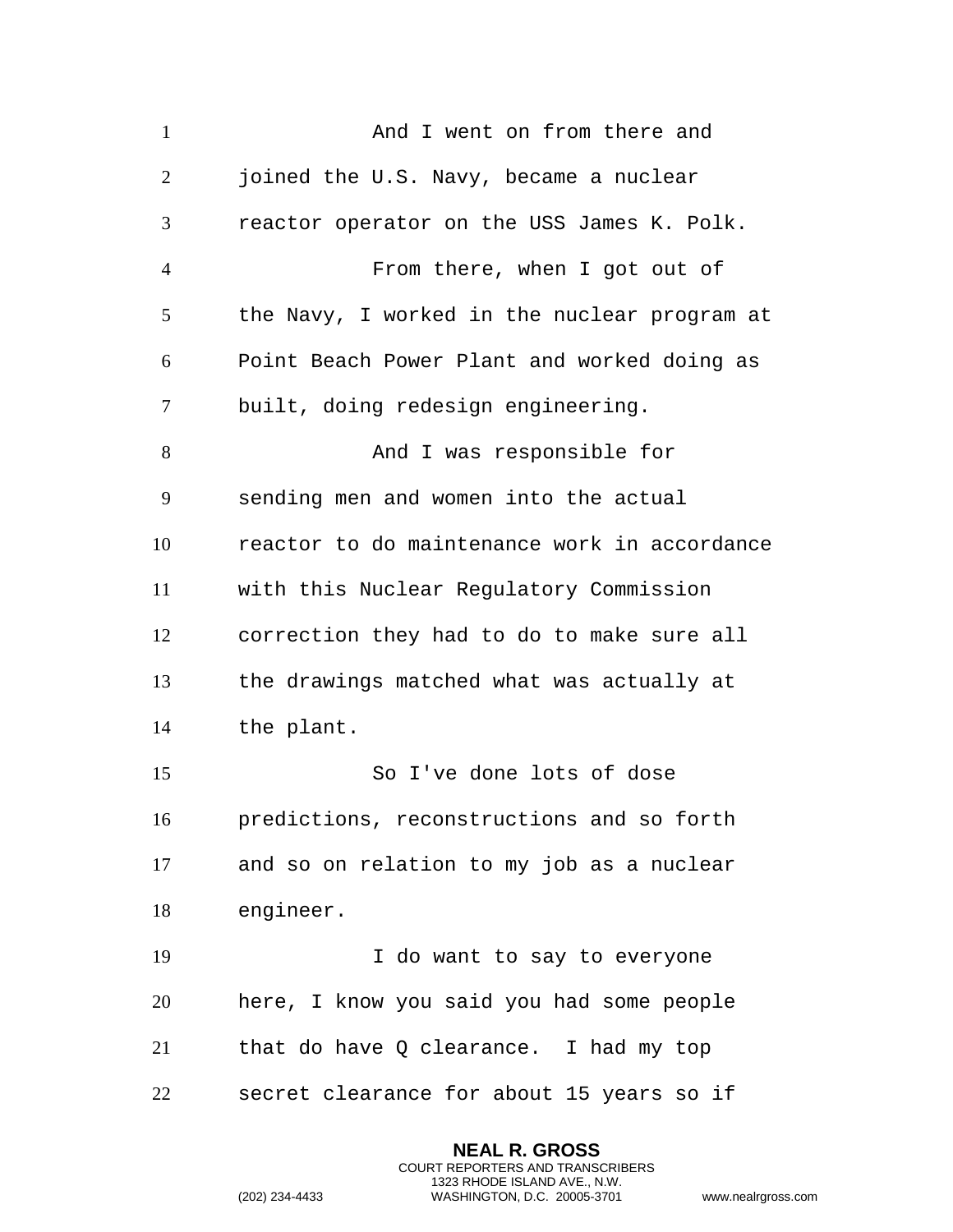| $\mathbf{1}$   | anybody, if I start talking about anything |
|----------------|--------------------------------------------|
| $\overline{2}$ | that's top secret just wave at me and I'll |
| 3              | go a different direction. I don't need to  |
| $\overline{4}$ | be redacted today, okay?                   |
| 5              | So I said that I'm just going to           |
| 6              | talk about the ability to do a dose        |
| 7              | reconstruction from the position of not a  |
| 8              | nuclear engineer but electrical engineer,  |
| 9              | nuclear reactor operator because after I   |
| 10             | left Bendix I went into the tight quality  |
| 11             | control that you have on a U.S. submarine, |
| 12             | okay?                                      |
| 13             | Our controls were dosimetry. We            |
| 14             | took as few chemicals as possible on the   |
| 15             | ship as one of the control mechanisms.     |
| 16             | This Exposure Matrix that you              |
| 17             | have at Bendix and not being able to take  |
| 18             | into effect the fact that these things     |
| 19             | multiply themselves and the additional     |
| 20             | effect of these things with radiation, my  |
| 21             | brain kind of stops right there.           |
| 22             | It would be no way I could                 |

**NEAL R. GROSS** COURT REPORTERS AND TRANSCRIBERS 1323 RHODE ISLAND AVE., N.W.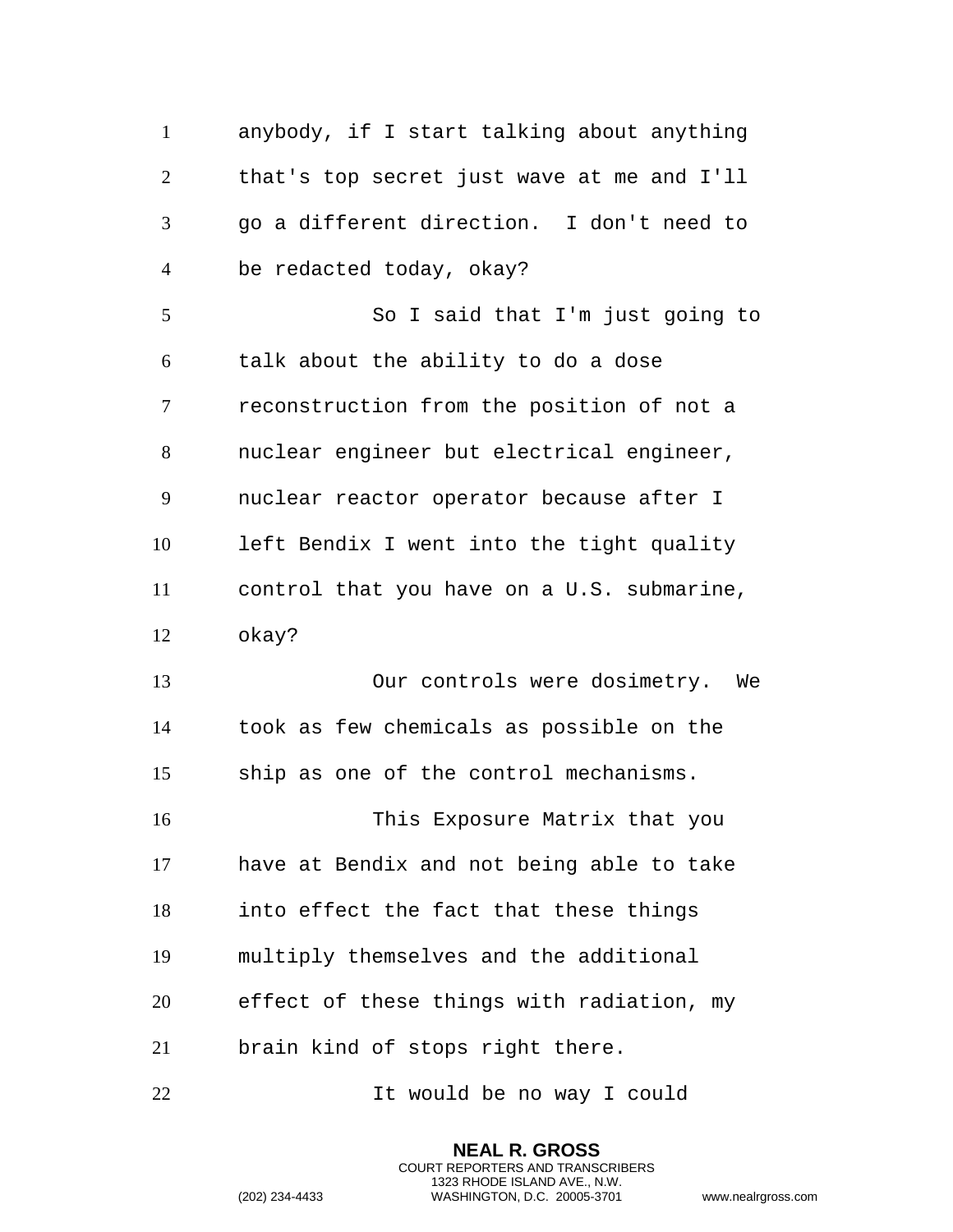calculate or send anybody into this place based on any calculation I could do, okay? So it's basically a nightmare calculation. But the controls, limiting the chemicals that we use, actually having dosimeter for all personnel, having actual testing, regular physical requirements, testing for all our personnel, that's the type of program that should be in place for anybody around these nuclear materials, that I was surprised that they did have an actual radiation Exposure Matrix at the plant. By it being non-nuclear, for them to actual have these levels where they say, you know, this much radiation is in the air, this much dust is in the air, I'm really shocked that I was exposed to that when I worked at the plant, okay? Remember, I came from a engineering college when I got to the plant and I specifically asked the management, the people that recruited me.

> **NEAL R. GROSS** COURT REPORTERS AND TRANSCRIBERS 1323 RHODE ISLAND AVE., N.W.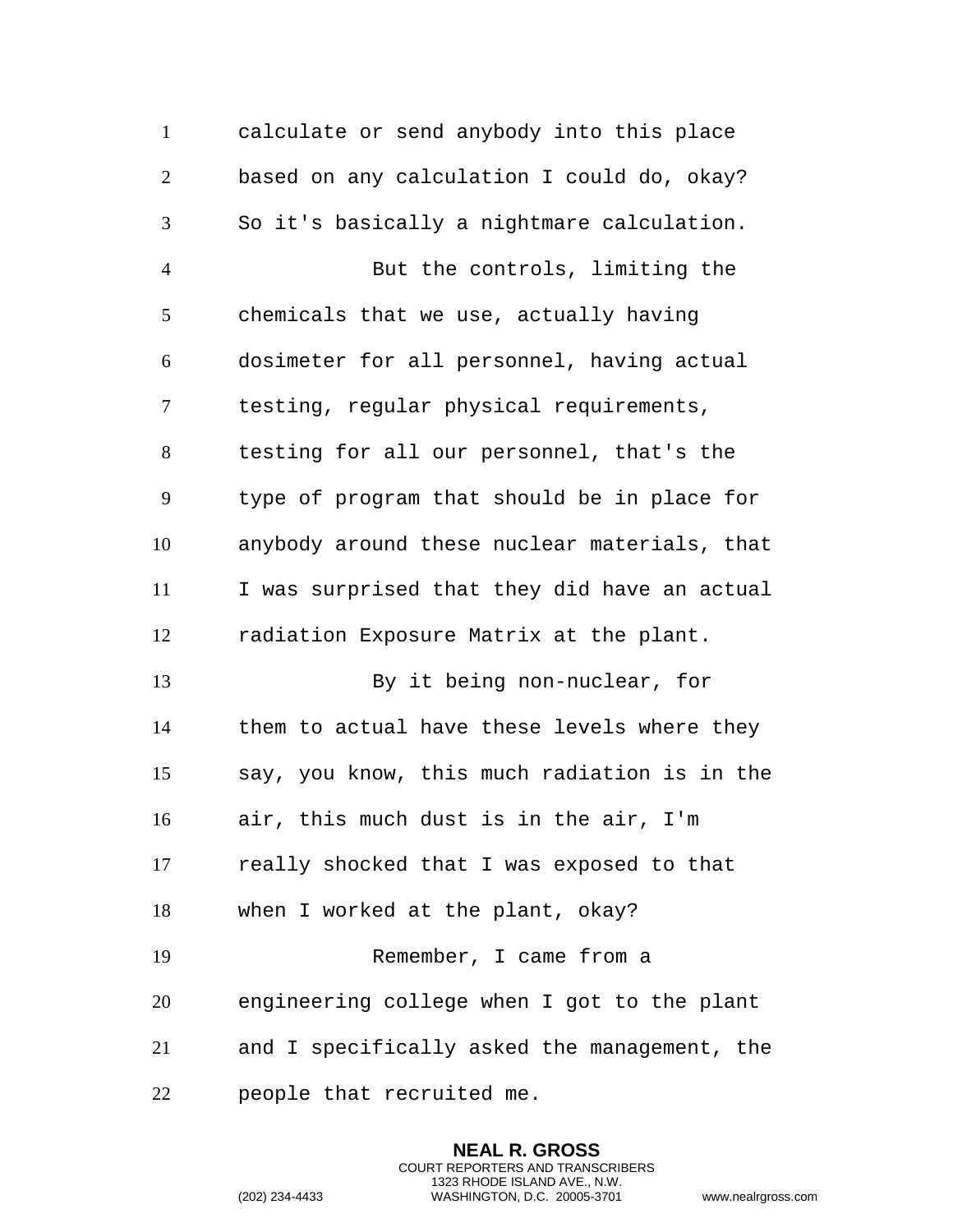I knew what a nuclear reactor was. We have one sitting down the University of Missouri-Rolla, and I specifically asked about my radiation exposure. And I was reassured by the management and the people at the plant that, oh, you don't have to worry about that and to my chagrin these years later to actually once I get involved find out that from '84 to '86 they were actually doing work for a cleanup during the time I was there. 13 As a worker asking other professionals -- I had a top secret clearance and I asked my fellow workers, my managers, the people that sent me in to work. So this is why doing a reconstruction, it's going to be really difficult to have an expectation that you're going to be told the truth because I can tell you that my coworkers lied to me

> **NEAL R. GROSS** COURT REPORTERS AND TRANSCRIBERS 1323 RHODE ISLAND AVE., N.W.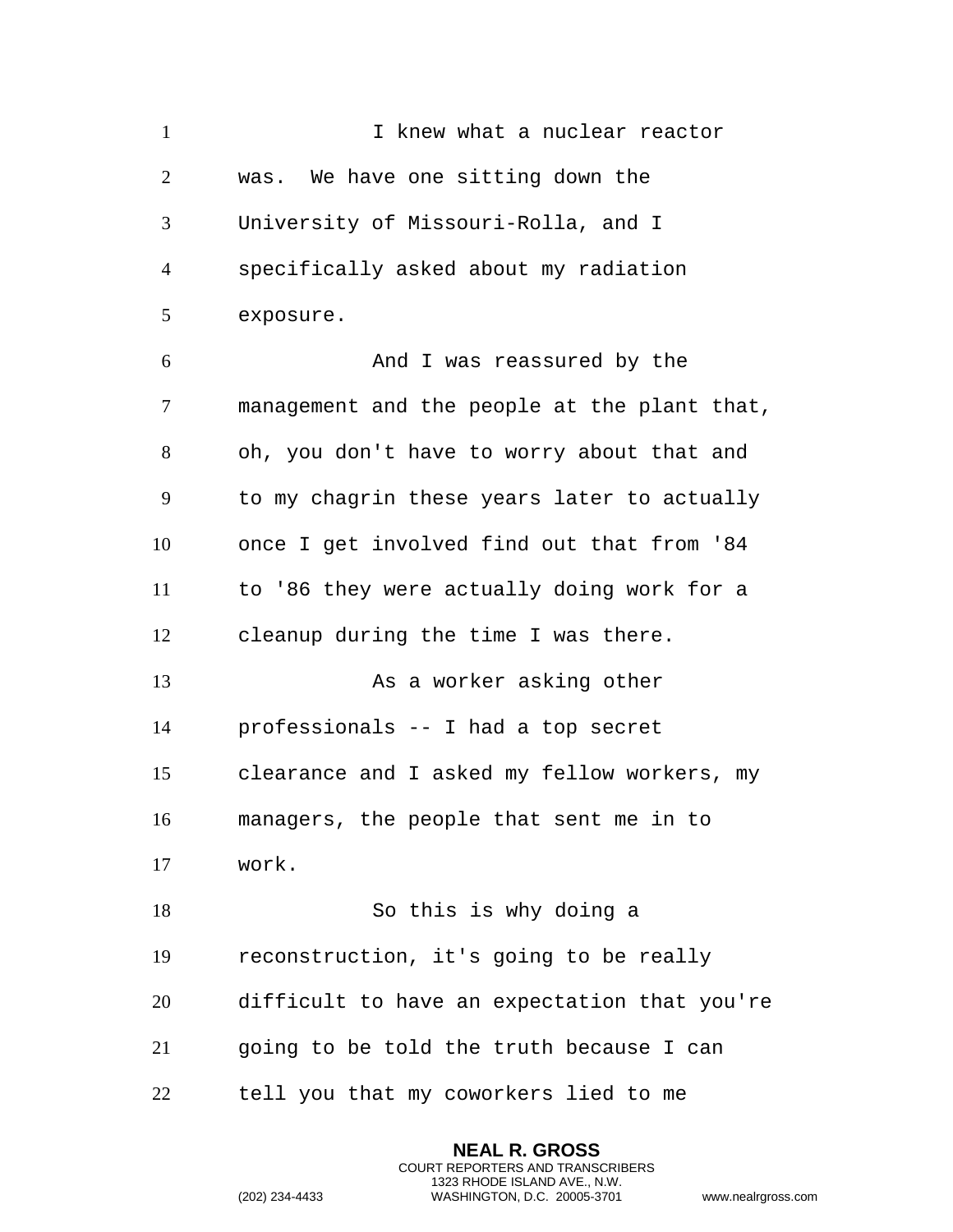because I know I asked.

2 The second piece I want to talk about from this reconstruction is when I worked in the nuclear engineering department, we had certain points that we had to verify. You couldn't just say, you know, wires go in here. We had to actually go into the reactor and if somebody got a certain amount of exposure they were no longer able to work the rest of the year in the exposed environment, okay? And you had intermediary cleanup areas between the reactor and you documented all of this, okay? You know, and I was responsible for setting up workloads and actually sending people in. 18 If you try to do a dose reconstruction with this, trusting these management that you have at Bendix and they are sending their people in under these circumstances, I would say the integrity of

> **NEAL R. GROSS** COURT REPORTERS AND TRANSCRIBERS 1323 RHODE ISLAND AVE., N.W.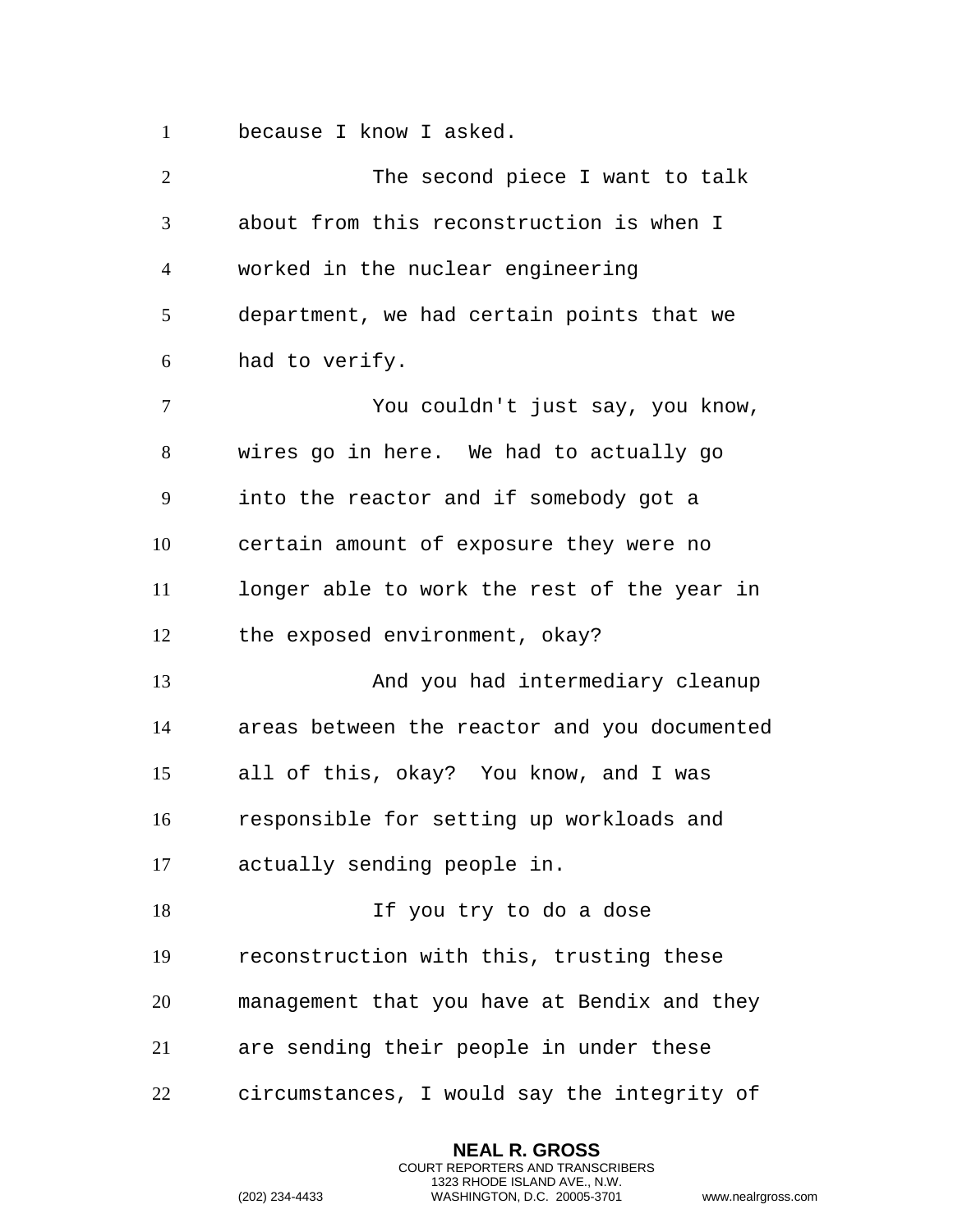your program with listening to the management report what they did, okay, I have to redact myself sometimes, okay? But as a engineer, as a actual nuclear worker around radiation, as this process goes along, okay, because right now my focus went from I call them Schedule E people who were influenced or whose condition was aggravated to actually -- Maurice and Wayne and I actually worked for years to make sure the people that were dying got their first shot and that's what we focused our time on. Now that we're looking at trying to get this Special Exposure Cohort done so that more people aren't going to die while we're trying to figure out this mess, okay? That was our next focus. There's going to be come a day after this is all done and said when we drill down and we get these final records, you're going to find more and more people

> **NEAL R. GROSS** COURT REPORTERS AND TRANSCRIBERS 1323 RHODE ISLAND AVE., N.W.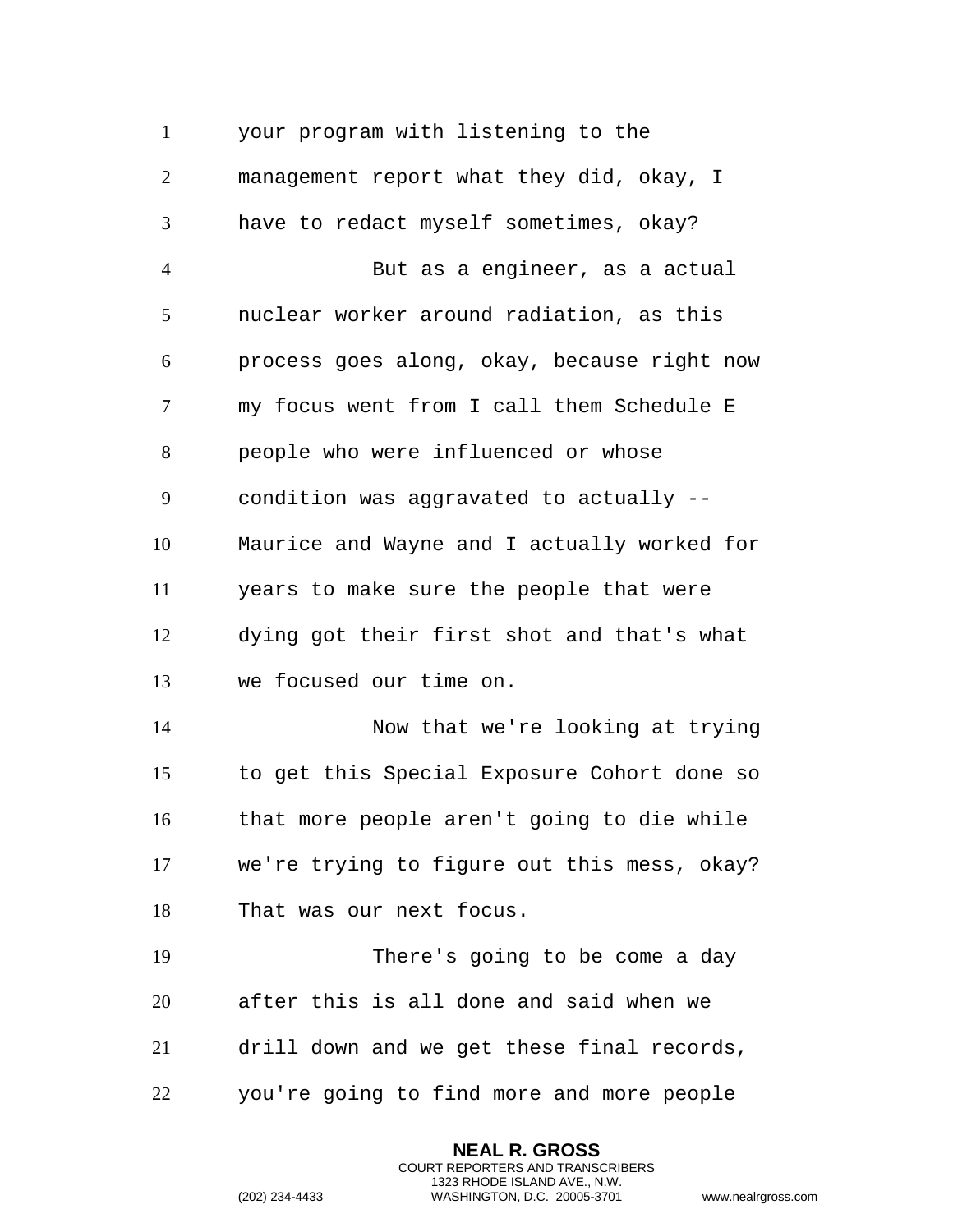that are going to come out and are going to add more of these little carets to the Exposure Matrix, you know.

 People that don't even know yet that they were ever exposed, they're still out there. We're still meeting these people today.

8 And when you start adding these testimonies like, oh, by golly, we did make a nuclear reactor, yes we forgot that, and we did have a fire, oh yes and we did dump that stuff out back, when you start putting these nuclear pieces in -- now is the time to, you know, I appreciate the work that, you know, that NIOSH has done saying that, yes, I can do it because I'm telling you when I worked as a engineer I would have given it my best shot and said this is to the best of my ability, like the pledge I took as a naval officer, to the best of my ability.

Yes, they have to do their job.

**NEAL R. GROSS** COURT REPORTERS AND TRANSCRIBERS 1323 RHODE ISLAND AVE., N.W.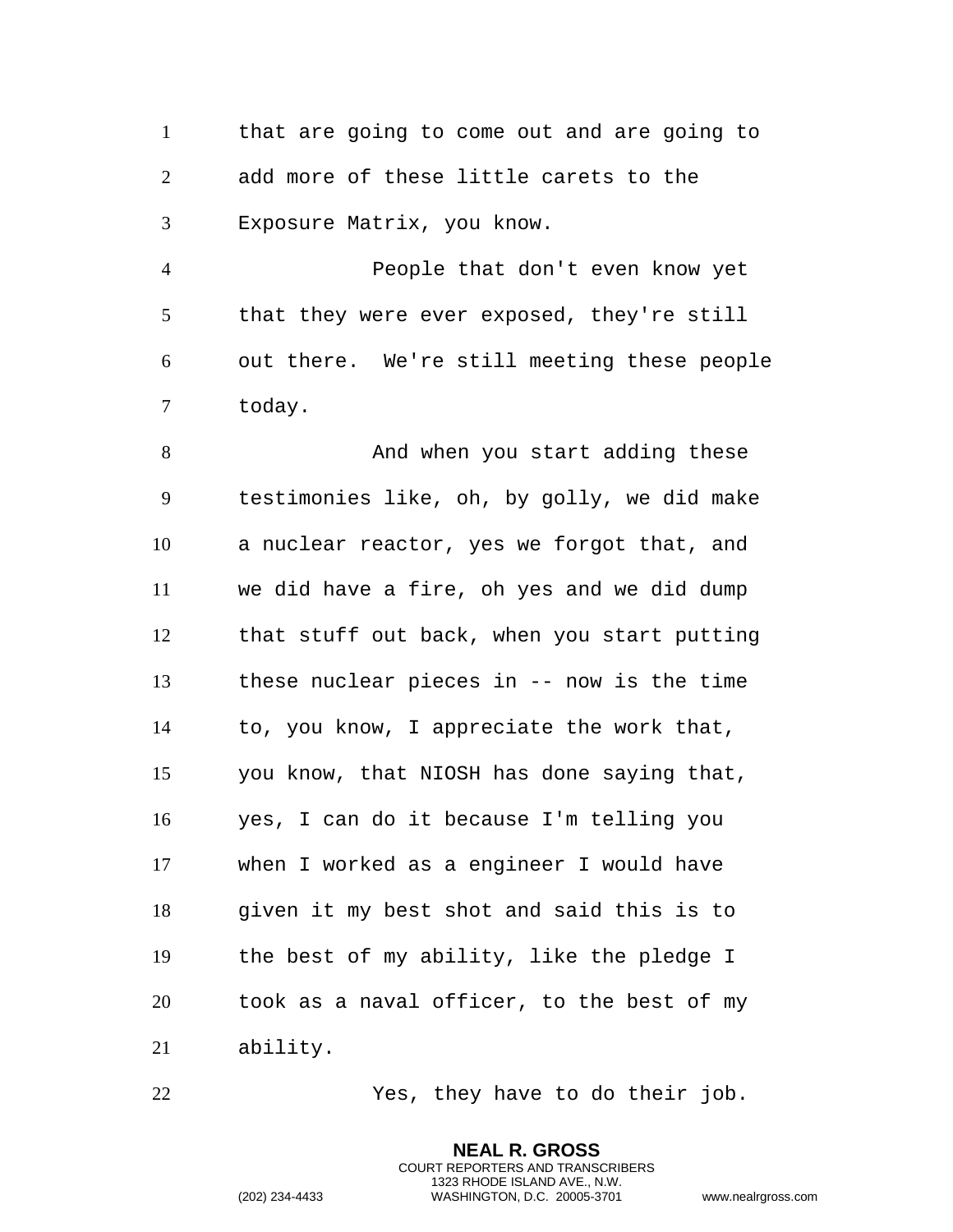But I'm telling you from reviewing the testimonies of some people who are dead now that you are not going to be able to come up with a reliable dose construction at this plant and that's my professional opinion. Thank you very much. CHAIRMAN MELIUS: Thank you. I am having a little trouble reading this handwriting so I apologize. It's either Marlon or Marlor? 11 MR. SMITH: Right here. 12 CHAIRMAN MELIUS: Okay. MR. SMITH: Marlon Smith. 14 CHAIRMAN MELIUS: Smith? MR. SMITH: Yes. Yes, I was a union roofer for a subcontractor, okay? CHAIRMAN MELIUS: Okay. Can you talk directly into the mic so we can -- MR. SMITH: I was a union contractor. My name's Marlon Smith. I worked in 2005. They say that it's an amount of exposure? No. I was there six

> **NEAL R. GROSS** COURT REPORTERS AND TRANSCRIBERS 1323 RHODE ISLAND AVE., N.W.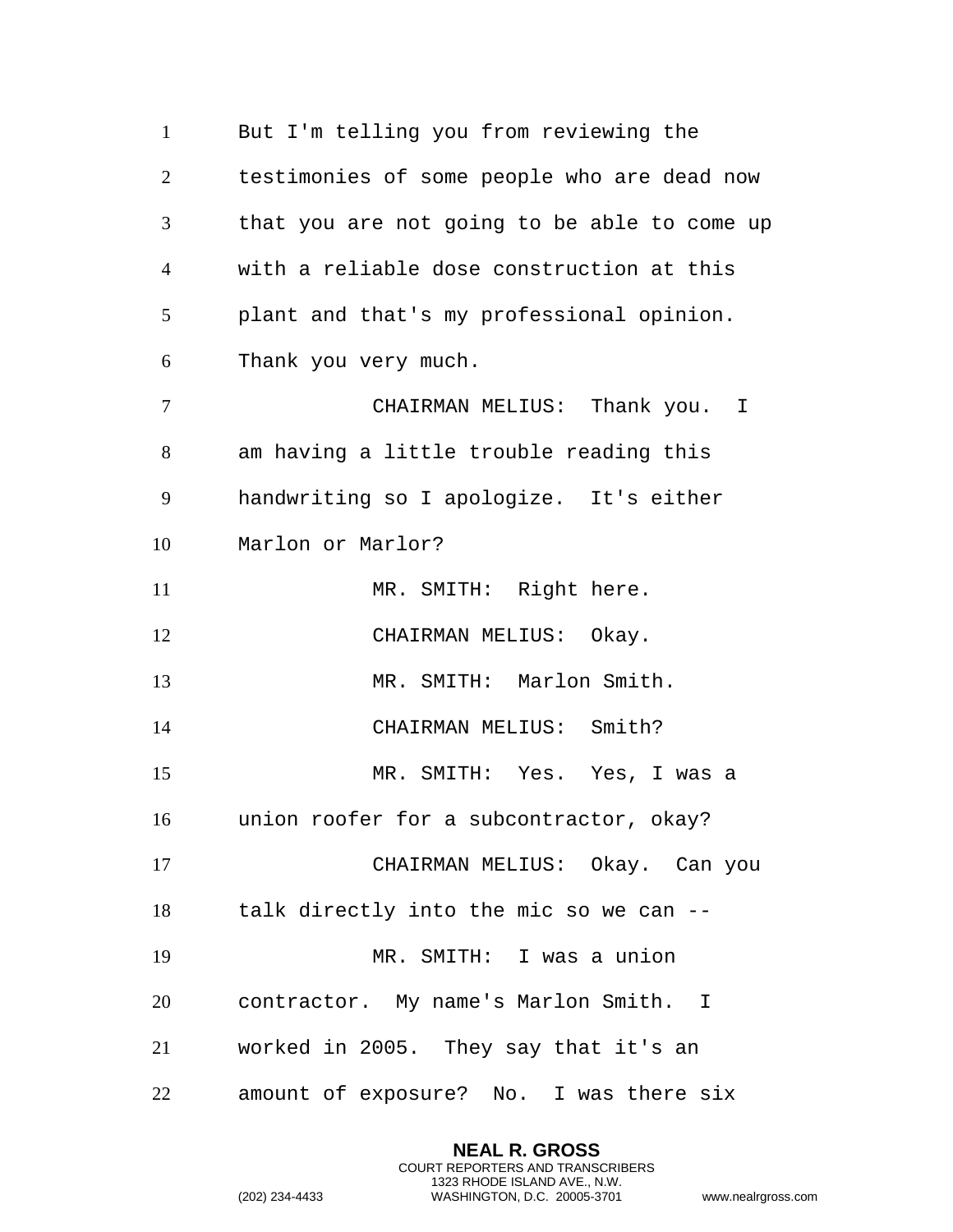month and I come up with beryllium, you know, positive, quite.

 And the conditions, vents, the dust and everything. It says capsulated. You could wet it down. When you take that roof down to the concrete from when the original roof was put on in 1949, what do you think was soaked into that roof? All kinds of chemicals, radiation, I don't know what all I got exposed to. I was up underneath units, soaked from head to toe. I mean, you could go through all kinds of precautions for people but it's like this, if you know it's that toxic, that place, why don't you take the proper precautions and suit them out and put them in a mask and everything? You know, it's simple. I mean, but you're wasting an hour of somebody's time putting them in a suit, then to have them come and change

again. There's a hour for \$46 an hour. You

**NEAL R. GROSS** COURT REPORTERS AND TRANSCRIBERS 1323 RHODE ISLAND AVE., N.W.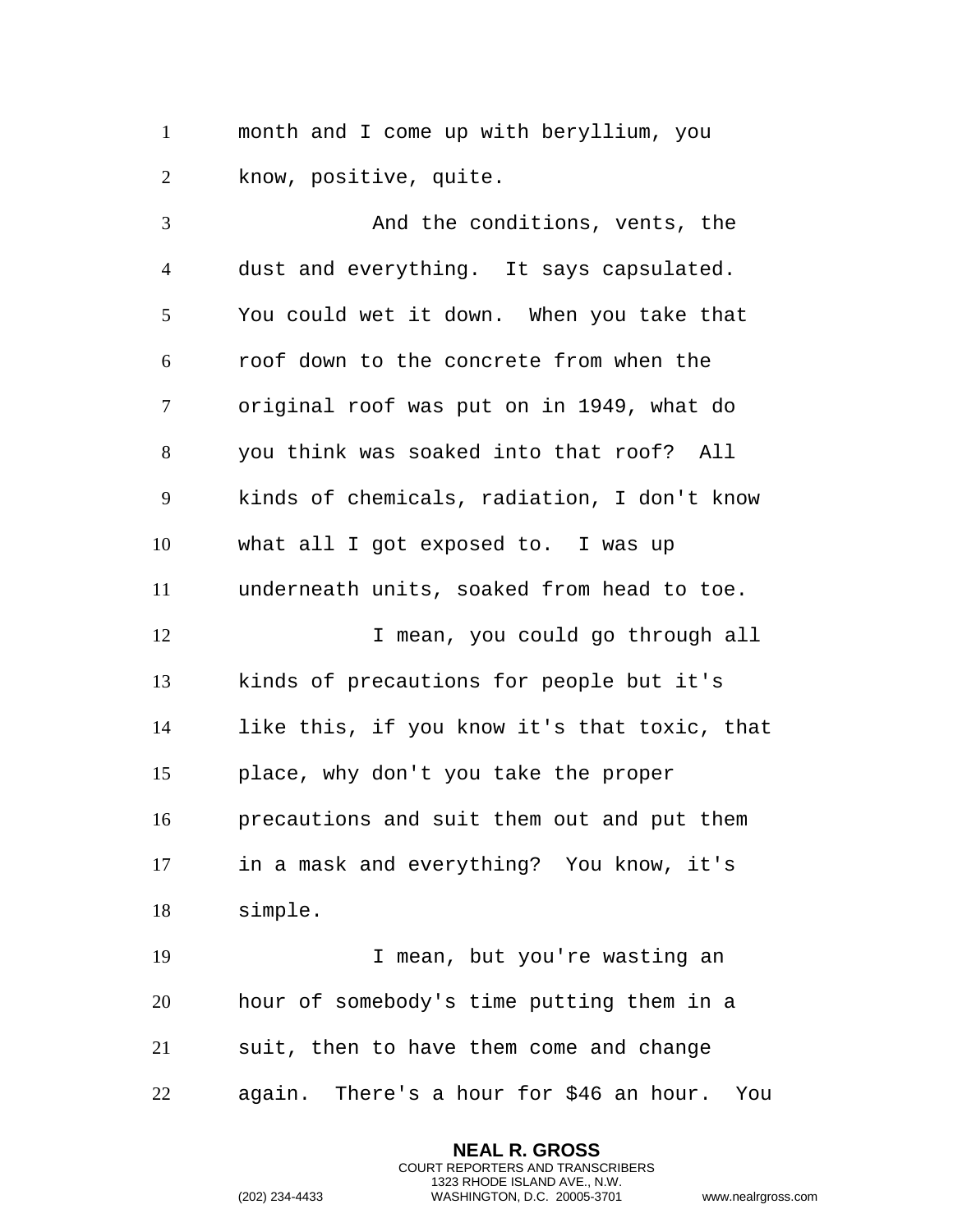calculate like that by about 40 people, what are you losing in six months? It's all about profit, you know? You know, I don't feel good, you know? I accepted what they exposed me to. Ain't no big deal. I mean, what they exposed me to is killing me. That's fine. But why don't they step up and take the responsibility for exposing me to this stuff? Every vent was blowing out dust. They say that it's capsulated, the asbestos. It's not a problem. Any time you hit asbestos with an axe or cut it with a saw, no matter if you do wet it down, what happens when it dries out? It's in the air for hours and hours. I was there six months. So it ain't about not even how many years you're there. Where was this stuff going on top of this roof? If I caught it in six months on top of the roof, what about the people on

> **NEAL R. GROSS** COURT REPORTERS AND TRANSCRIBERS 1323 RHODE ISLAND AVE., N.W.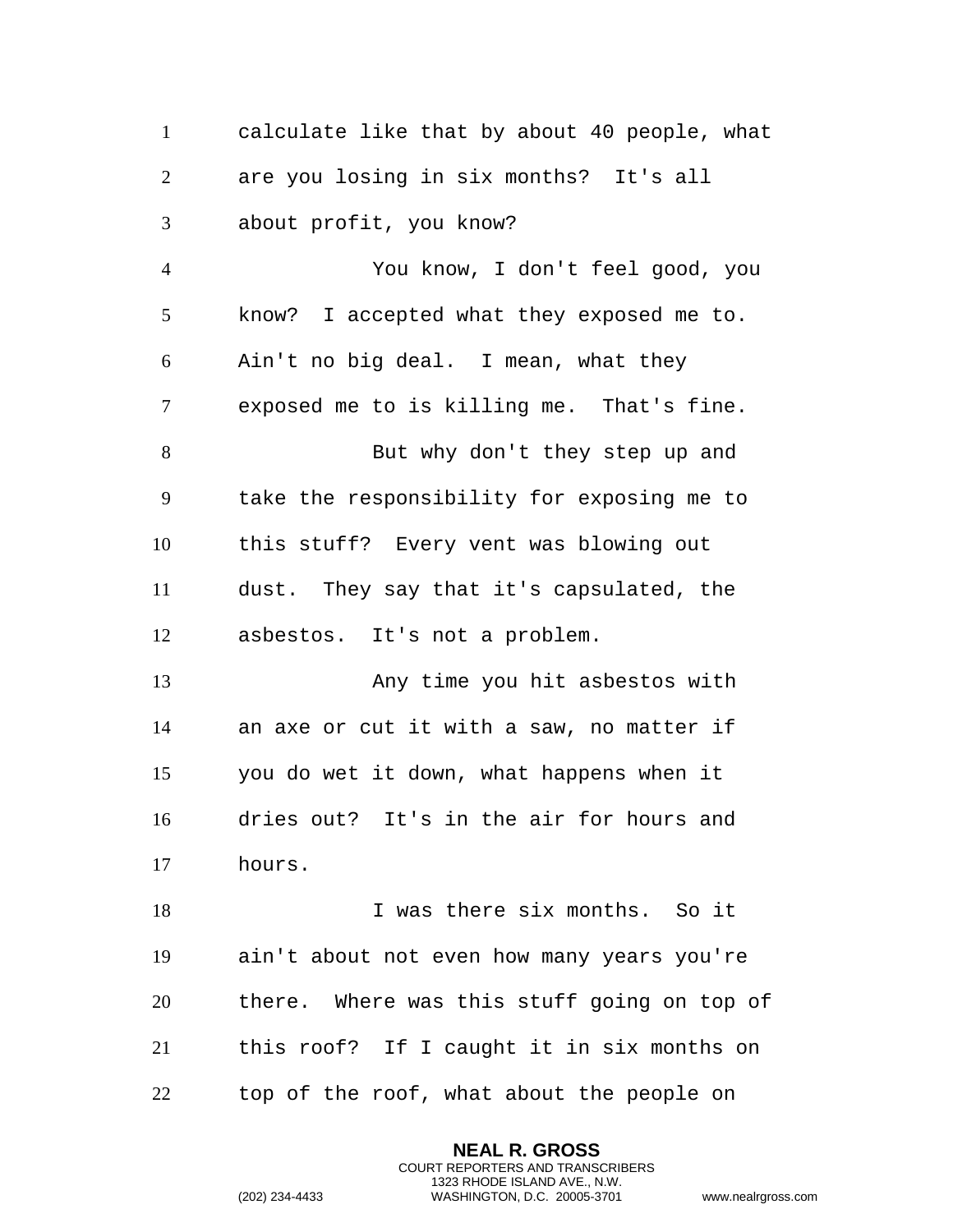the inside and the dust that was traveling from that place?

 You know, I just don't agree with what they're doing, you know, but I'll accept any responsibility I got on anything, you know, because I pay for that. 7 They need to step up and take responsibility for what they exposed everybody to. You know, that's the bottom line on everything. You know, I been through National Jewish. Did a biopsy. Okay, but that facility, I just ain't comfortable with it for the simple fact first time I went I was on medications, everything. They did the biopsy on me. Flew me out the next day. 17 17 I got home. My leg swelled up. I had a blood clot in my leg, okay? You know, I think they should have proper monitoring when they do biopsies on people and have them in a hospital monitoring them before they send them home on flight and

> **NEAL R. GROSS** COURT REPORTERS AND TRANSCRIBERS 1323 RHODE ISLAND AVE., N.W.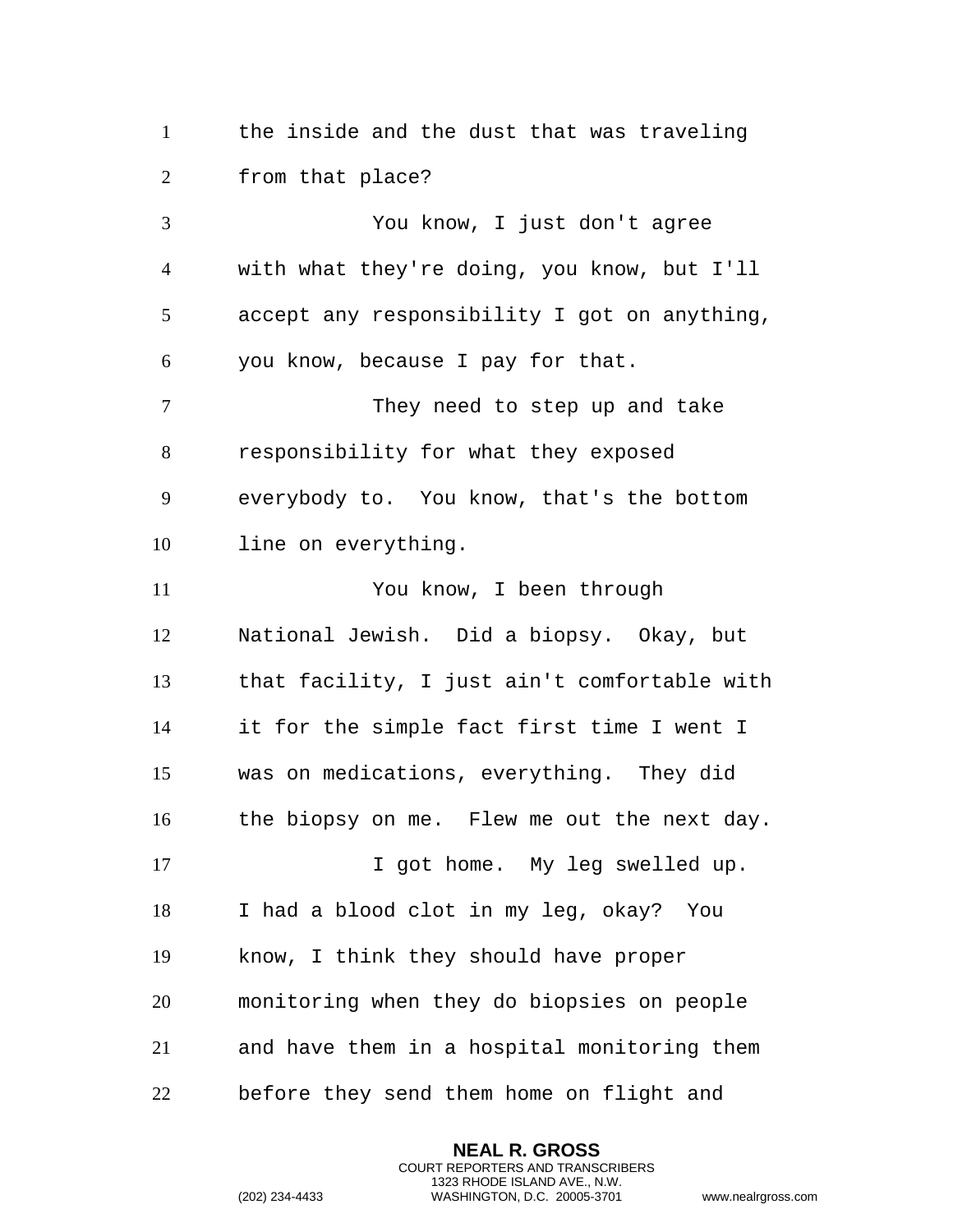stuff.

 They don't tell you nothing until after the fact that you're having a problem. And, you know, that's pretty much all I got to say. And, you know, it ain't a matter of years or anything. I was there six months so what's that tell you? Okay, thank you. CHAIRMAN MELIUS: Thank you, Mr. Smith. James Reed, yes. MR. REED: Good, evening. I'd like to thank everybody for being here to this evening and especially all the workers because you all helped win the cold war. I do have a handout that I'd like to hand everybody here. This is going to be a set of questions and observations. FEMALE PARTICIPANT: You can just drop them and we'll pass them on if you like. MR. REED: This is a set of

> **NEAL R. GROSS** COURT REPORTERS AND TRANSCRIBERS 1323 RHODE ISLAND AVE., N.W.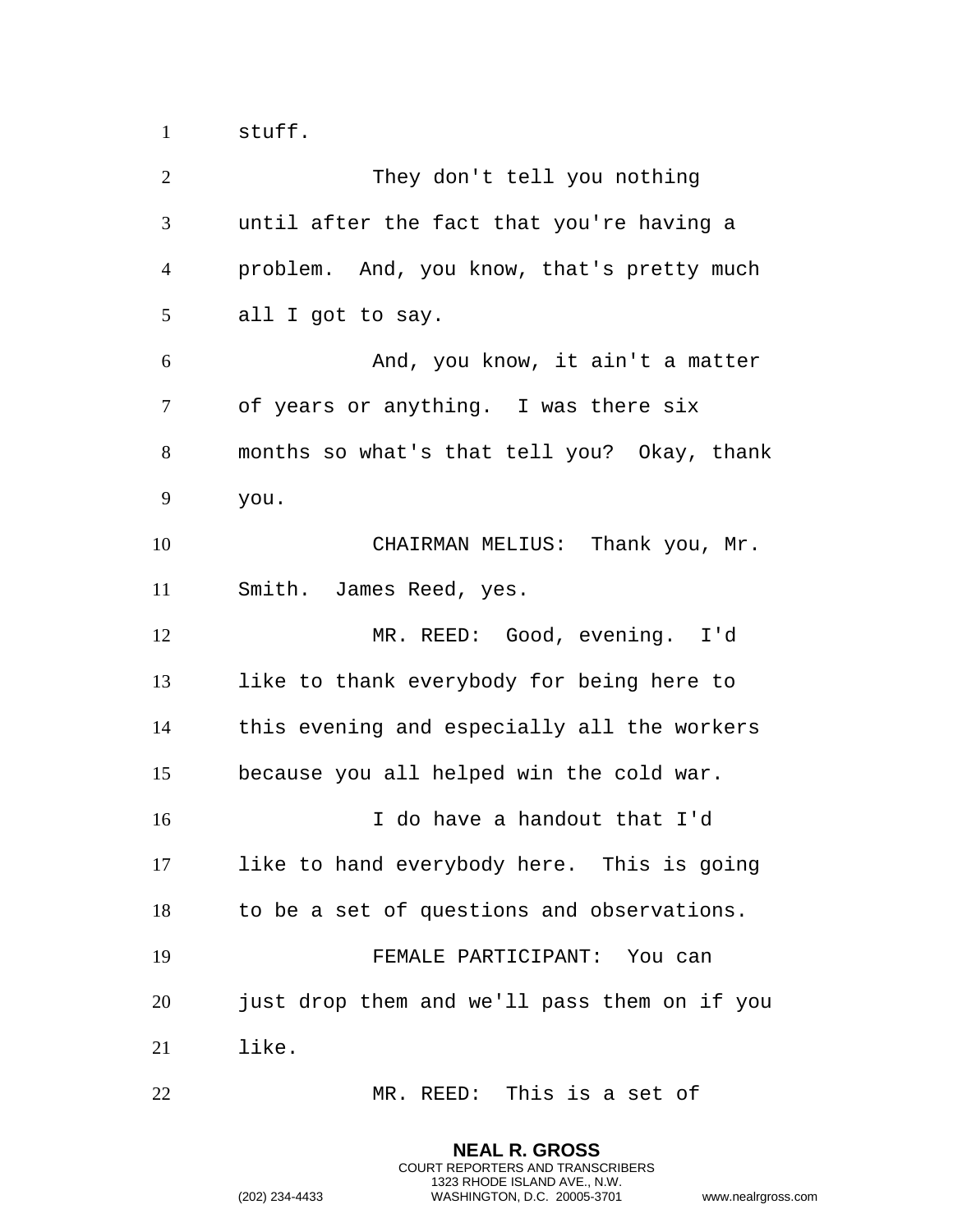questions and observations. The goal is to show that there are, at minimum, a specific part of the petitioned work Class that the dose reconstruction process is not feasible for. And so the reason I'm here today, of course, my parents both worked at the plant in the late '60s. I just want to go through. I can kind of skip through the questions real quick because I know, you know, we're running short on time and really this is more kind of for the Work Group in the end. But I would really like to make sure to, at minimum, voice some of the concerns that my mother had put on here as basically she ended up with renal cell carcinoma and had a coconut-sized cancer taken out of her. And the questions, starting from the beginning, "Was there a real effort in the dose reconstruction process to contact

> **NEAL R. GROSS** COURT REPORTERS AND TRANSCRIBERS 1323 RHODE ISLAND AVE., N.W.

```
(202) 234-4433 WASHINGTON, D.C. 20005-3701 www.nealrgross.com
```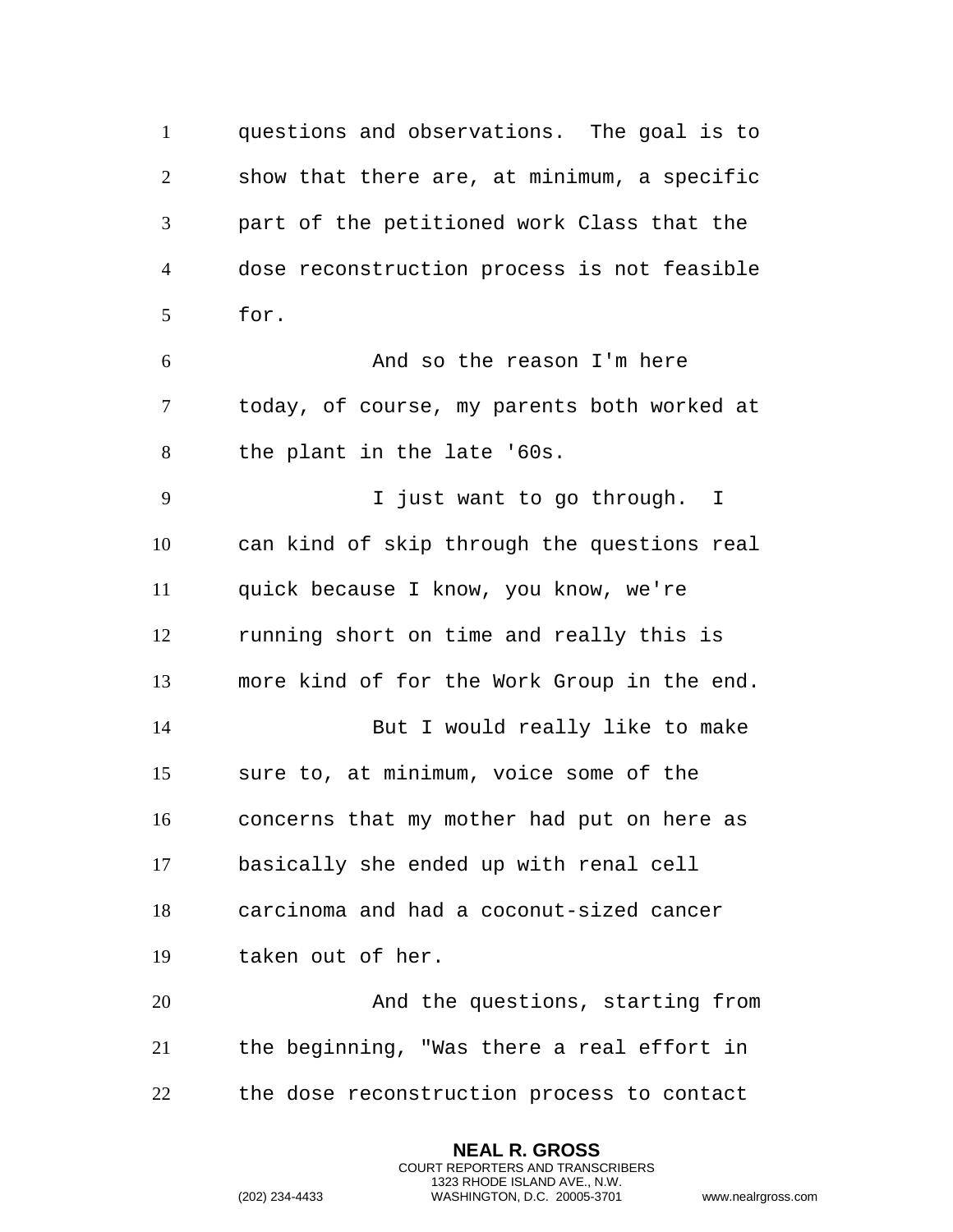people who worked with me? If so, who was found and what happened to my coworkers?" Is the coworker model just a math, is just math based or based on actually people I worked with? And then truly the question is how many of these people are dead and from what and was she a part of a disease cluster? "What was the dust on my clothes I took home most days? Where did it come from and what types of particles did it contain? "If the dose reconstruction staff was aware of depleted uranium being present, why did I have to bring it up and have it listed as other? "Why does the interview ask so many specific questions which I have no way of answering due to the secrecy of the plant and the lack of hazard communication by my employer?" 22 And, "If I was kept in the dark

> **NEAL R. GROSS** COURT REPORTERS AND TRANSCRIBERS 1323 RHODE ISLAND AVE., N.W.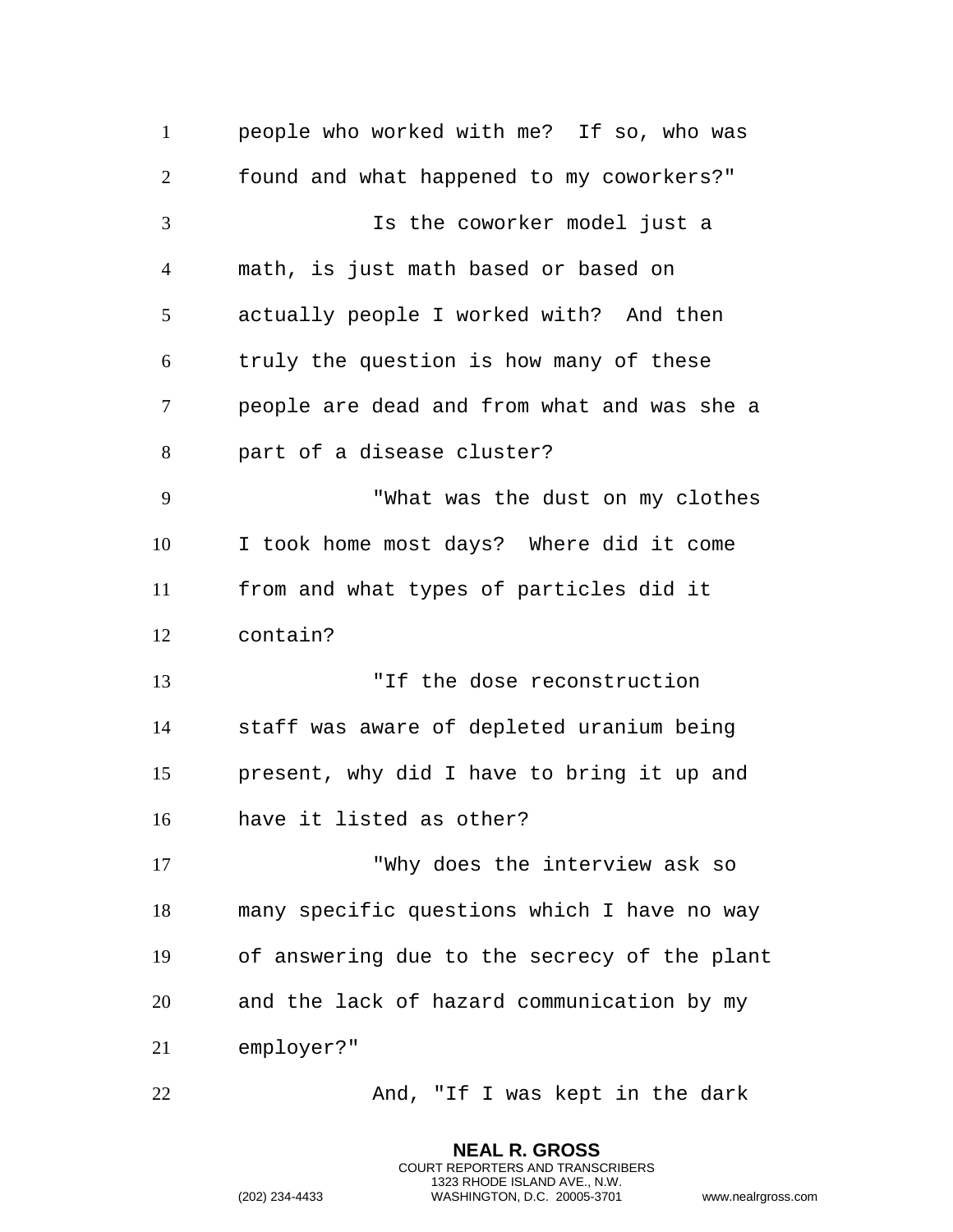| $\mathbf{1}$   | regarding depleted uranium/beryllium as a    |
|----------------|----------------------------------------------|
| $\overline{2}$ | technical writer of the plant, what else was |
| 3              | I not told of or what I was exposed to?"     |
| $\overline{4}$ | And so just kind of skipping                 |
| 5              | ahead, what I've made sure to do is look at  |
| 6              | the Class of all employees in the years of   |
| 7              | 1968 and 1969 because if you really look at  |
| 8              | the Petition Evaluation and look at the data |
| 9              | that's available for those years there's     |
| 10             | basically a significant lack of data for     |
| 11             | those years.                                 |
|                |                                              |
| 12             | And then specifically I wanted               |
| 13             | to bring up the position of technical        |
| 14             | writers, which was the position my mother    |
| 15             | was in.                                      |
| 16             | What your technical writer,                  |
| 17             | generally their job description was          |
| 18             | interfacing with engineers and production    |
| 19             | staff, observing specific production         |
| 20             | processes in the plant while they were       |
| 21             | operating, producing documents according to  |

**NEAL R. GROSS** COURT REPORTERS AND TRANSCRIBERS 1323 RHODE ISLAND AVE., N.W.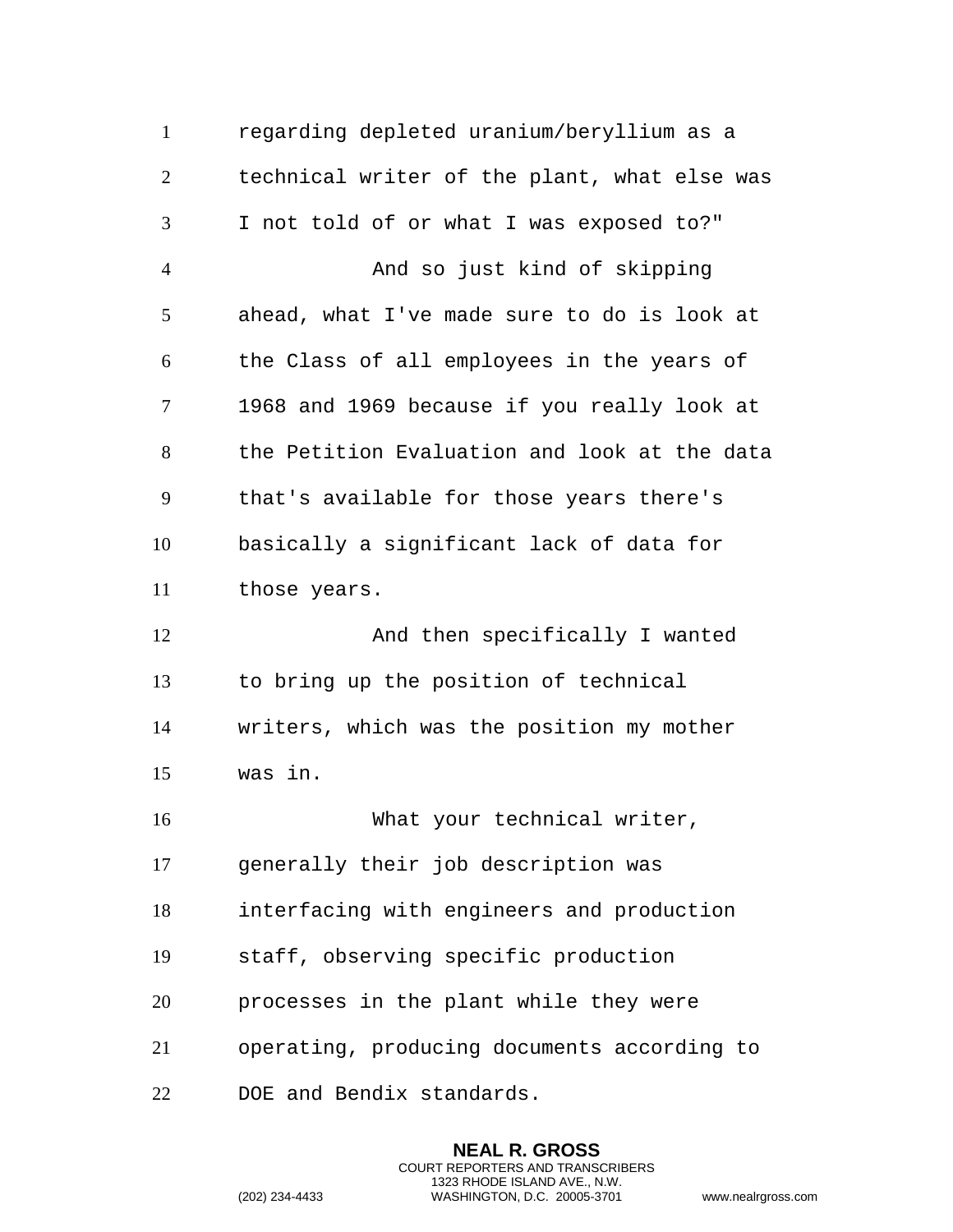And so in order to really track where she went in the plant, it seems that it would require knowing what document she was creating. What was she writing about? That would have actually guided her path through the plant during her work history. And so there is a serious potential for her to be misaligned as a Class. And so just because there's occupational codes and then there's estimated locations of where somebody worked in the plant has nothing to do with where she would have been as a technical writer or anybody on the technical writing staff. And then also the limitations of the secrecy of the work due to, you know, what were they writing about? There's no way to know exactly who wrote what document. Where was she going? What was she touching? What was she observing? You know, these are all unknowns and there's uncertainty that's not accounted

> **NEAL R. GROSS** COURT REPORTERS AND TRANSCRIBERS 1323 RHODE ISLAND AVE., N.W.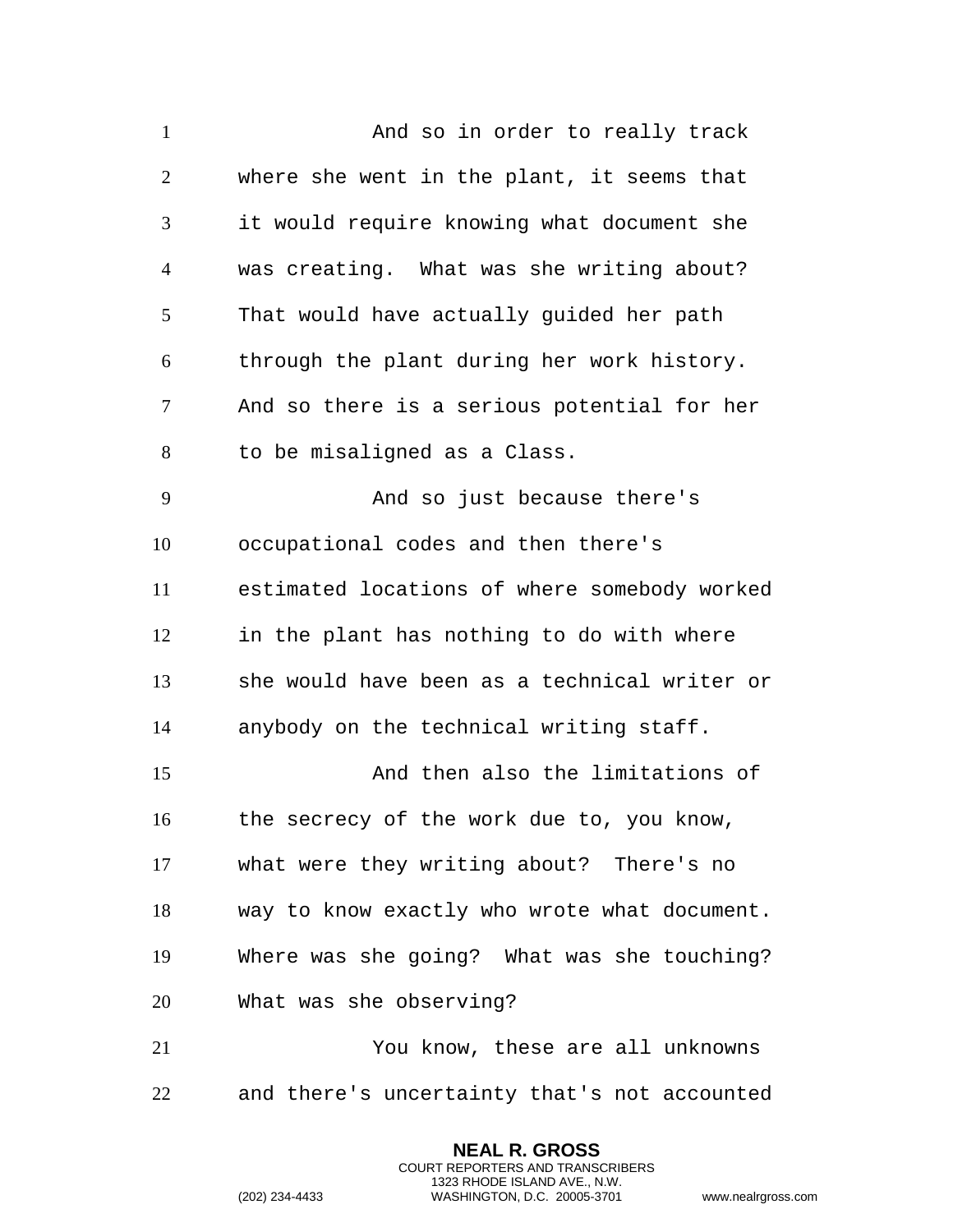| $\mathbf{1}$   | for in the dose reconstruction process,      |
|----------------|----------------------------------------------|
| $\overline{2}$ | specifically for technical writers.          |
| 3              | And then so basically they lack              |
| $\overline{4}$ | the ability for sufficient accuracy due to   |
| 5              | the inability to estimate where the work     |
| 6              | locations were, inappropriate application of |
| $\tau$         | the coworker model because as her coworker   |
| 8              | model, if she was interfacing with           |
| 9              | engineers, production people and anybody in  |
| 10             | the plant related to her technical writing,  |
| 11             | how is the coworker model applied to that    |
| 12             | job set?                                     |
| 13             | And so potentially this Class is             |
| 14             | misaligned and the dose reconstruction       |
| 15             | process cannot be directly applied.          |
| 16             | Actually, everybody, here you can pass these |
| 17             | out. I made plenty of copies.                |
| 18             | (Off microphone discussion)                  |
| 19             | MR. REED: Oh, please. And                    |
| 20             | please make sure the guys from SC&A, that's  |
| 21             | who I want to make sure you get them too.    |
| 22             | Going on to the last three pages             |

**NEAL R. GROSS** COURT REPORTERS AND TRANSCRIBERS 1323 RHODE ISLAND AVE., N.W.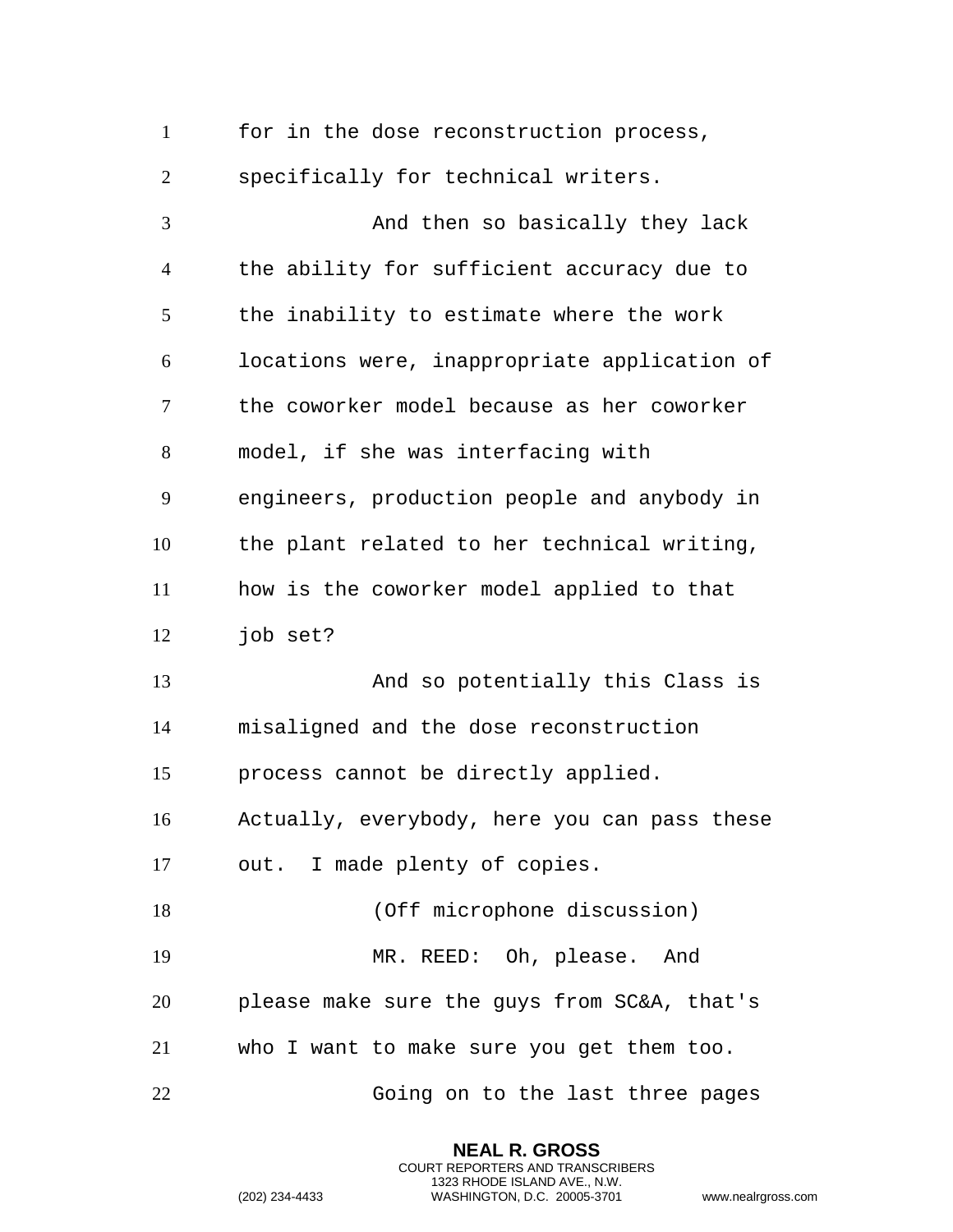looking specifically at the SEC petition, the Evaluation Report, SEC-00210, regarding the internal doses of depleted uranium, basically from my understanding -- and all this information is taken directly from the report. It's all cited on there, you know, according to, you know, the information. Basically we're looking at under 700 people were requesting help through the dose reconstruction process. 11 The number where the internal exposure records were available was I guess, according to Table 4.1, less than six percent. Okay, and so is that a sufficient amount of information in order to recreate those doses for the overall Class, much less when you look at the low percentage of workers found just by -- then basically in the report it basically says that, you know, generally everybody was given urinalysis samples and bioassay data

> **NEAL R. GROSS** COURT REPORTERS AND TRANSCRIBERS 1323 RHODE ISLAND AVE., N.W.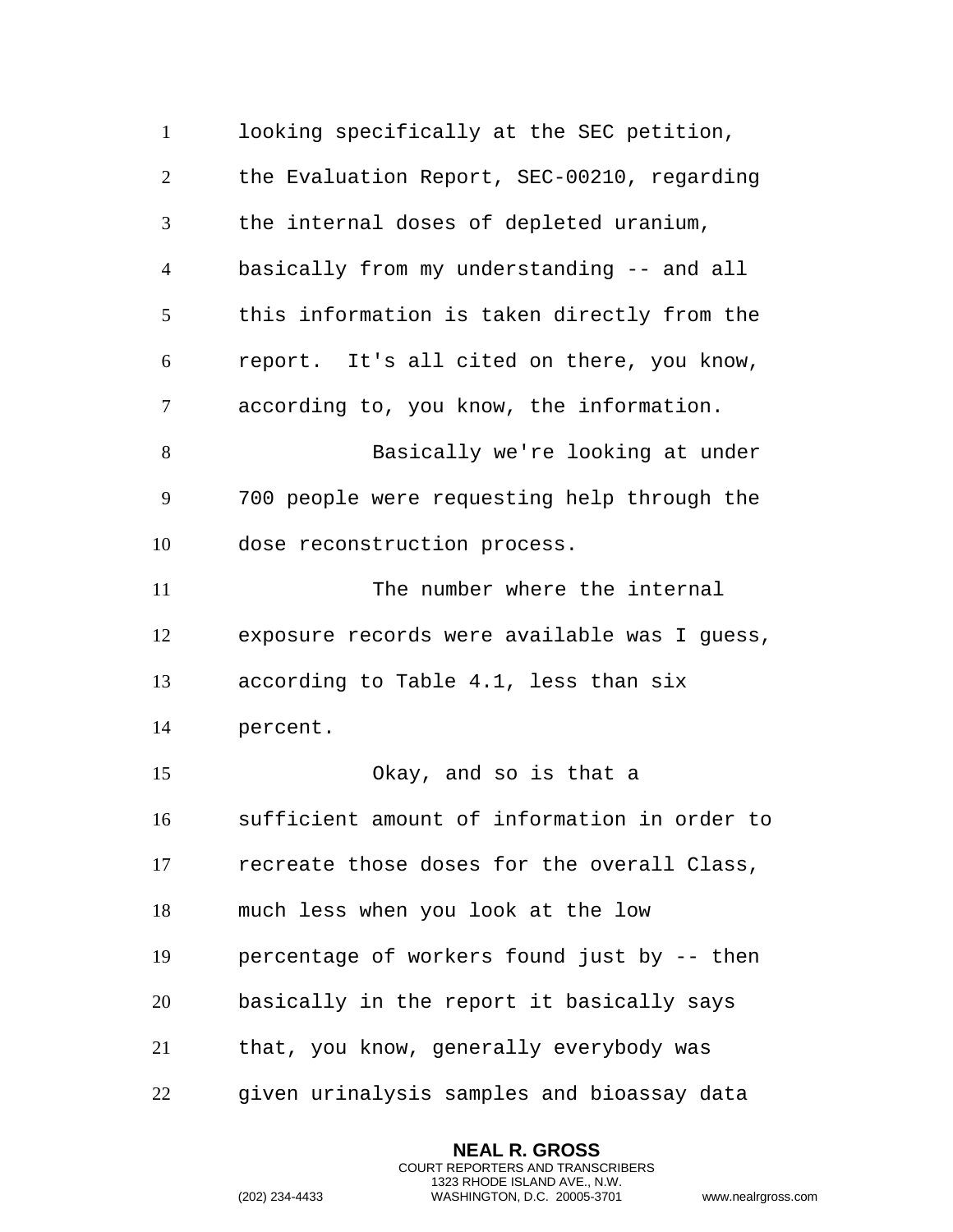was recorded either on their film badge, I mean, basically it says broadly, hey, we can find all this information, but yet there was only six percent of the data found for the dose reconstruction workers. Now, specifically related to the years 1959 to 1971, there's a total of 13 reported years. An average number of workers reported per year was 143 workers, yet in 1968 and 1969 there was basically 11 or ten or less workers reported. And so statistically for those specific years, 1968 and 1969, the dose reconstruction process has significant flaws in its lack of data and potential lack of accuracy. 17 And so the idea that bounding this or, and I'm not sure about all the statistical portion of it but bounding that and especially for people, for example my mother worked there during only those three years, '68, '69 and '70, and so taking data

> **NEAL R. GROSS** COURT REPORTERS AND TRANSCRIBERS 1323 RHODE ISLAND AVE., N.W.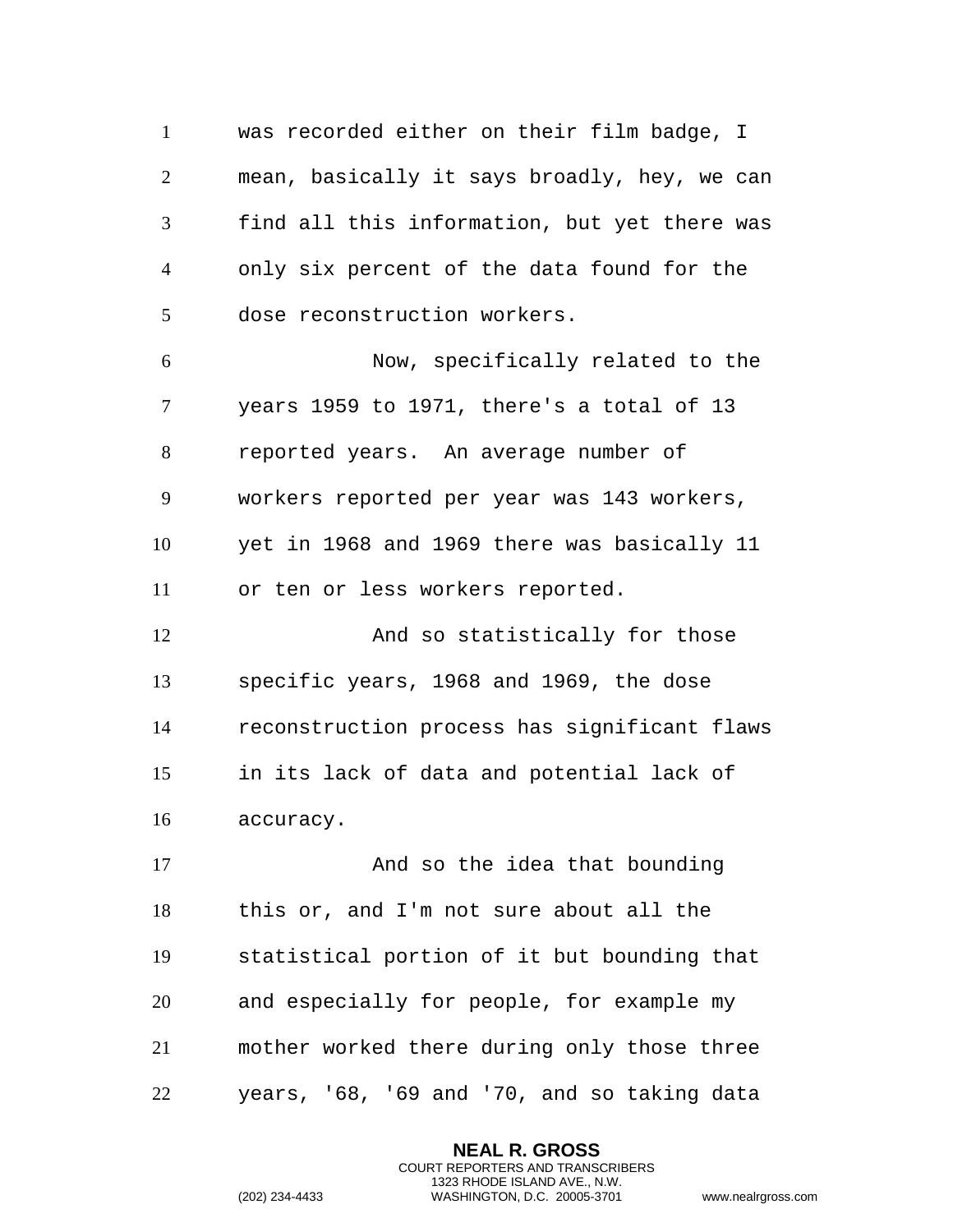from other years does not apply to her at all.

 And so also the other fact that seemed interesting and I didn't understand quite was basically when you look at the depleted uranium in the workplace air, Table 6.2, basically the highest measured years were in 1968, 1965 and 1969 when you're looking at the highest measurements. And so if there was only ten or 11 11 people tested or their records are found but yet they're the highest years of depleted uranium in the air, where did that depleted uranium come from? What is the potential event or probable causation? Or I think there's a specific term for that that I would have to look up. What would be the plausible circumstance for such a high level of depleted uranium in the air, yet only ten or 11 workers were they able to find urinalysis

> **NEAL R. GROSS** COURT REPORTERS AND TRANSCRIBERS 1323 RHODE ISLAND AVE., N.W.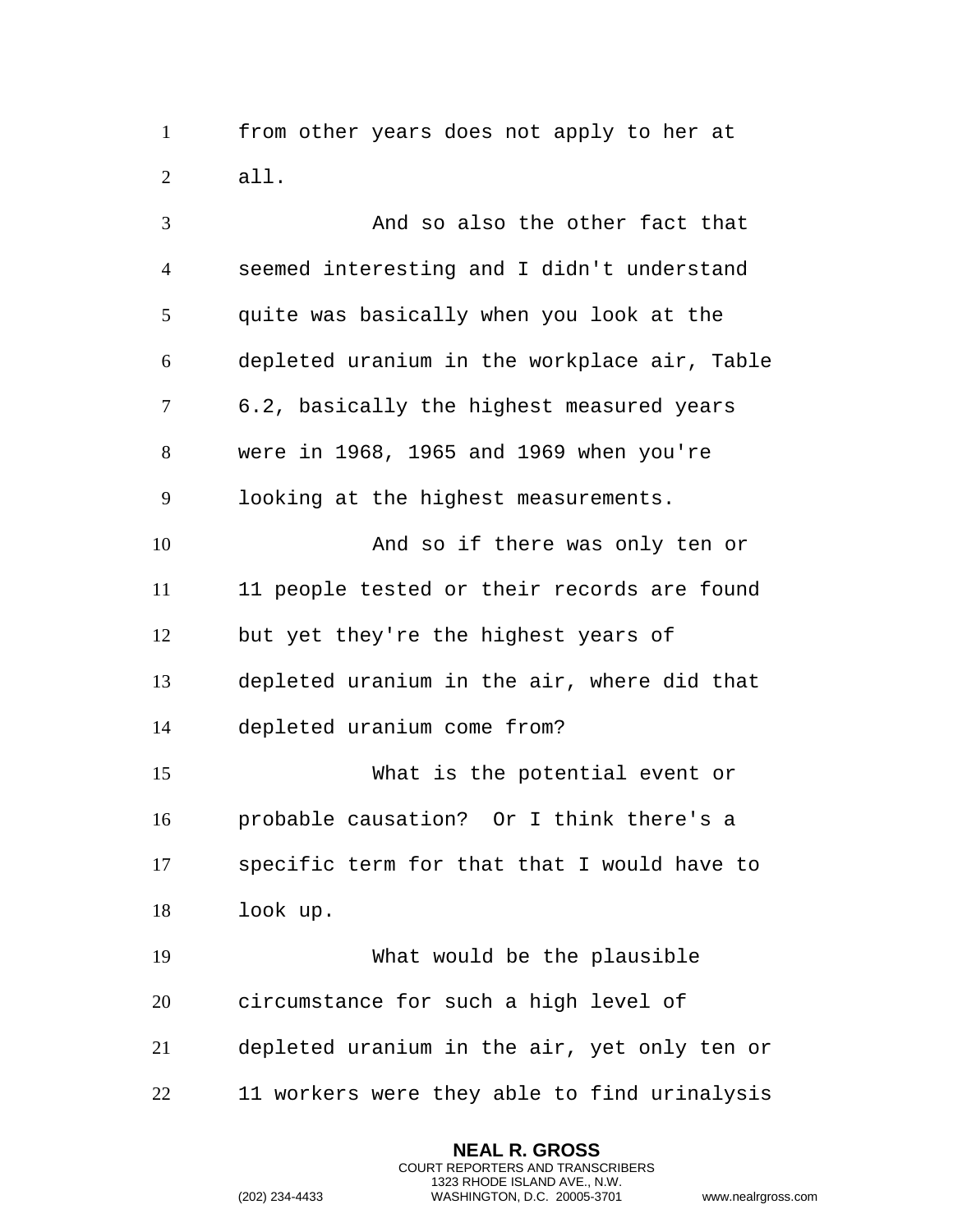for?

| $\overline{2}$ | Moving on to external doses of               |
|----------------|----------------------------------------------|
| 3              | radiation, basically related to the external |
| $\overline{4}$ | doses of radiation. This would mainly apply  |
| 5              | to the dosimetry.                            |
| 6              | I believe there was less than 16             |
| 7              | percent of the records found for this, you   |
| 8              | know, less than 700 workers. Again, is this  |
| 9              | a sufficient amount of information for the   |
| 10             | overall Class, the low percentage? I mean,   |
| 11             | it's really about the same thing.            |
| 12             | But this actually, there's even              |
| 13             | a greater issue here when we look at 1969    |
| 14             | which basically all records of the doses     |
| 15             | were written in as zero from my              |
| 16             | understanding in the data, you know, the     |
| 17             | report.                                      |
| 18             | And then this is my                          |
| 19             | understanding in trying to read through the  |
| 20             | dose reconstruction processes. Once they     |
| 21             | found all records, or here let me, I guess I |
| 22             | should, "All 1969 recorded doses equal zero. |

**NEAL R. GROSS** COURT REPORTERS AND TRANSCRIBERS 1323 RHODE ISLAND AVE., N.W.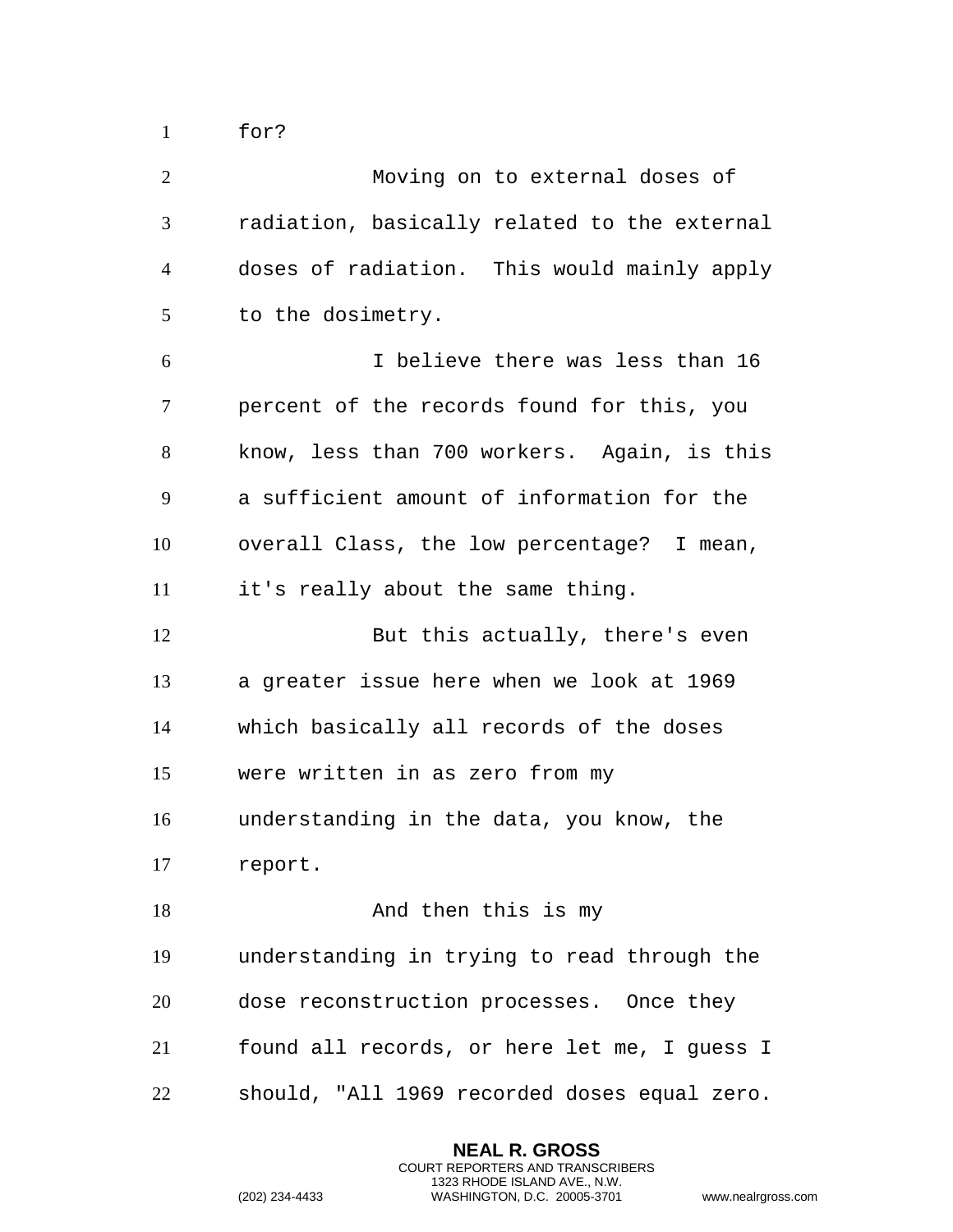However, NIOSH can bound these doses using Section 2.1.2 of," you know, it's noted here, which basically the method they used was to take half of the, what, LOD, the limit of the -- CHAIRMAN MELIUS: Limit of detection. MR. REED: The limit of detection. So basically they took the maximum the badge could find and cut it in half and that's what they used for the whole year. And so, first off, is a whole year being noted as zero a plausible circumstance? And how can that be utilized as justification for a dose reconstruction process specifically for anybody who was there for 250 days in 1969? That's basically what I have to say and so -- CHAIRMAN MELIUS: Thank you. 21 MR. REED: Thank you. CHAIRMAN MELIUS: You know,

> **NEAL R. GROSS** COURT REPORTERS AND TRANSCRIBERS 1323 RHODE ISLAND AVE., N.W.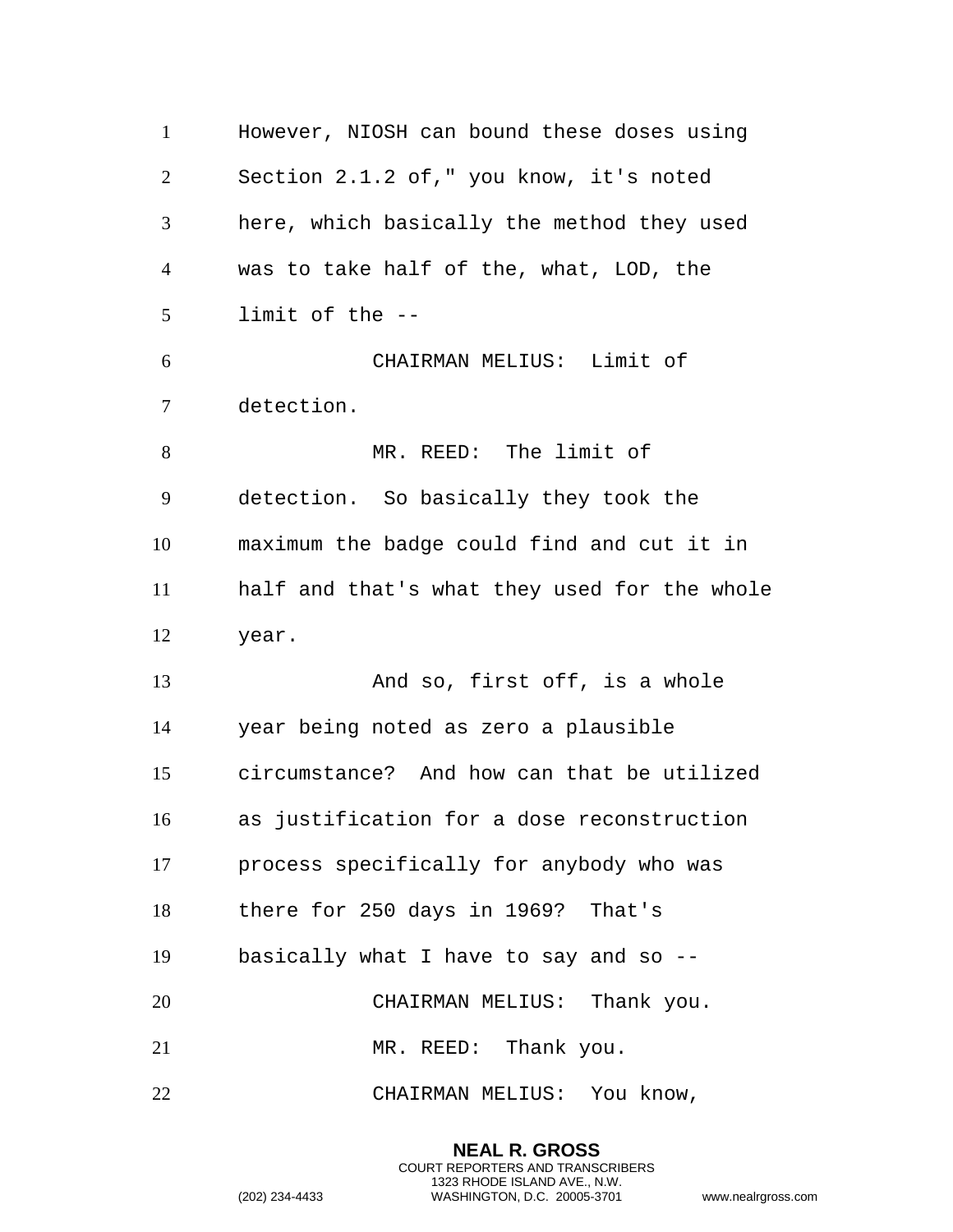thank you. I think you're doing our job for us here. Those are all the right questions to focus on and the same types of things that we look for in the report and follow up on. I think what's also very helpful to us is knowing different groups of people in the plant. Technical writers, what did they do? Where were they? Where did they move around in the facility? 11 The part about their temporary offices being put in an area that, you know, that might not be readily available from the records we look at so that kind of information can be very helpful to us and we appreciate your effort and we will keep looking for that. The next person I have listed is Belinda Gollowsky I believe. There's a Belinda and a Mae. I may be mispronouncing names here. I apologize. Gollowsky? (Off microphone discussion)

> **NEAL R. GROSS** COURT REPORTERS AND TRANSCRIBERS 1323 RHODE ISLAND AVE., N.W.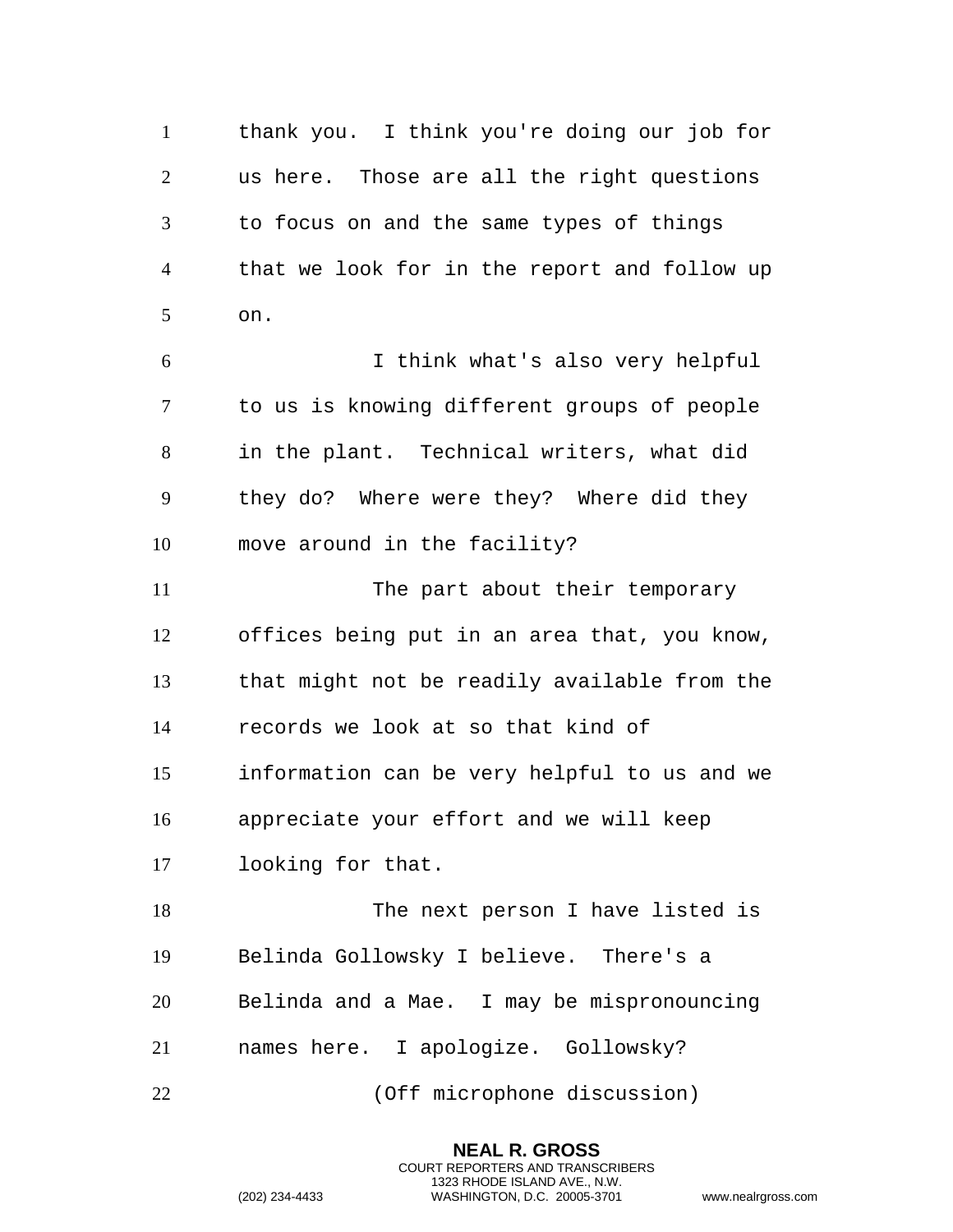| $\mathbf{1}$   | CHAIRMAN MELIUS: See, I knew I               |
|----------------|----------------------------------------------|
| $\overline{2}$ |                                              |
| 3              | MS. GOOLSBY: They had us sign                |
| $\overline{4}$ | the wrong thing. We didn't sign the sheet.   |
| 5              | CHAIRMAN MELIUS: Oh, okay.                   |
| 6              | That's fine then. You don't have to.         |
| 7              | (Off microphone discussion)                  |
| 8              | MS. WASHAM: Well as my sister                |
| 9              | said, we signed the wrong paper but good     |
| 10             | afternoon and good afternoon to everyone.    |
| 11             | My name is Norma Washam and our              |
| 12             | father's name and my mother's husband's name |
| 13             | was Mr. Goolsby and he worked at Bendix from |
| 14             | 1968 to 1991.                                |
| 15             | And he had a blood disease                   |
| 16             | that's not on your paper. No one ever could  |
| 17             | figure out why he -- it was called           |
| 18             | thrombocytopenia. He just kept having a low  |
| 19             | platelet count. He would bleed and so forth  |
| 20             | and so on.                                   |
| 21             | And he ended up with a cancer.               |
| 22             | He had renal cell carcinoma also. No one in  |

**NEAL R. GROSS** COURT REPORTERS AND TRANSCRIBERS 1323 RHODE ISLAND AVE., N.W.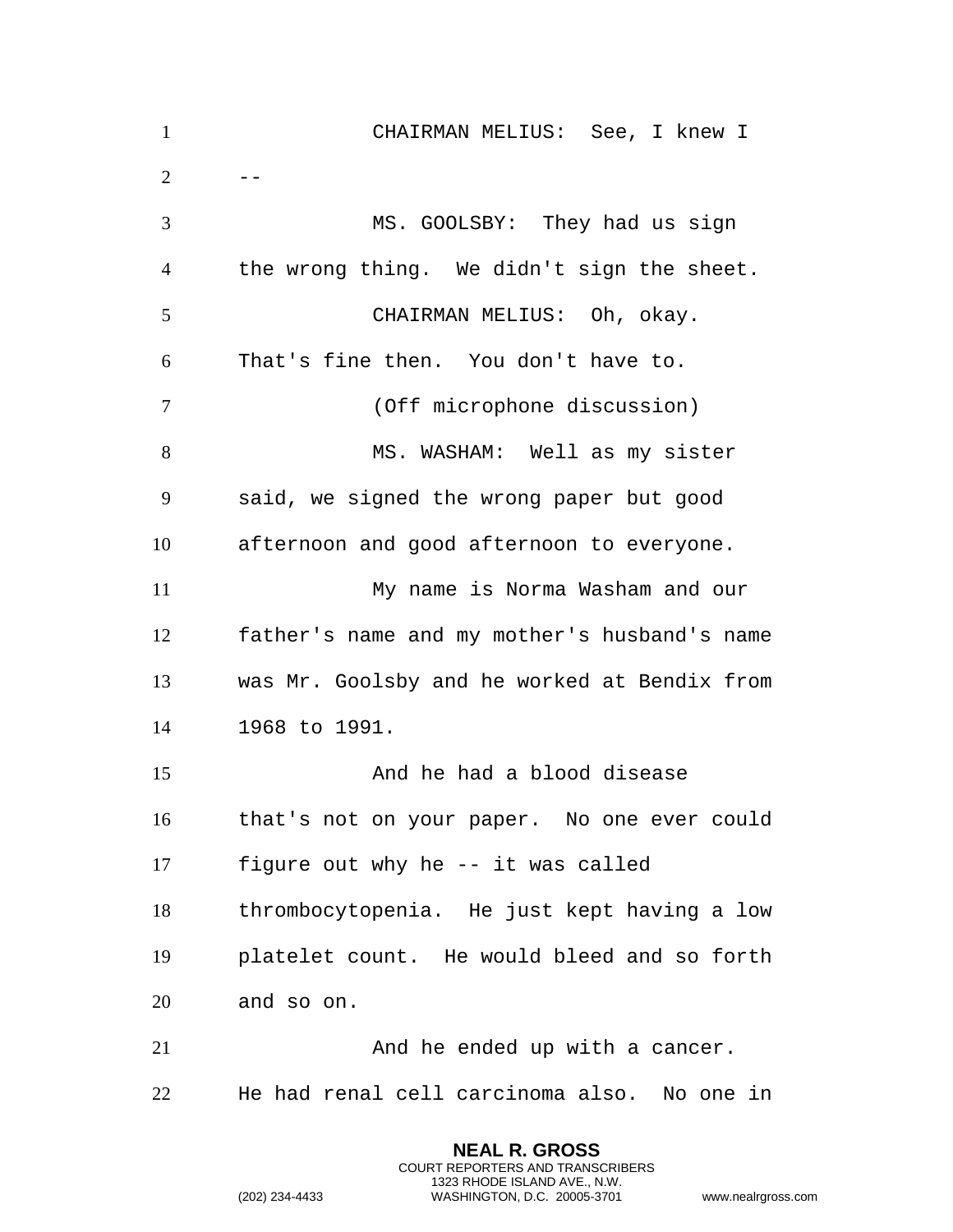his family ever had that.

| But my question was about the                |
|----------------------------------------------|
| dose reconstruction. I had typed up          |
| something but I can't find what I typed up   |
| but, to me, I don't understand it because    |
| there's no tissue sample, there's no blood   |
|                                              |
| I mean, how can you really, it's             |
| kind of like a formulation that you          |
| formulated to figure out how a person's dose |
|                                              |
|                                              |
| And then if a person's deceased              |
| like our father, you can't do a dose on him  |
| because he's deceased. I mean, you know,     |
| doesn't make any sense to me.                |
| But I'm glad that you do have a              |
| program for the people who are still alive   |
| that work so that they can be tested and see |
|                                              |
| But it still leaves a unanswered             |
| question for us because our father also said |
|                                              |

**NEAL R. GROSS** COURT REPORTERS AND TRANSCRIBERS 1323 RHODE ISLAND AVE., N.W.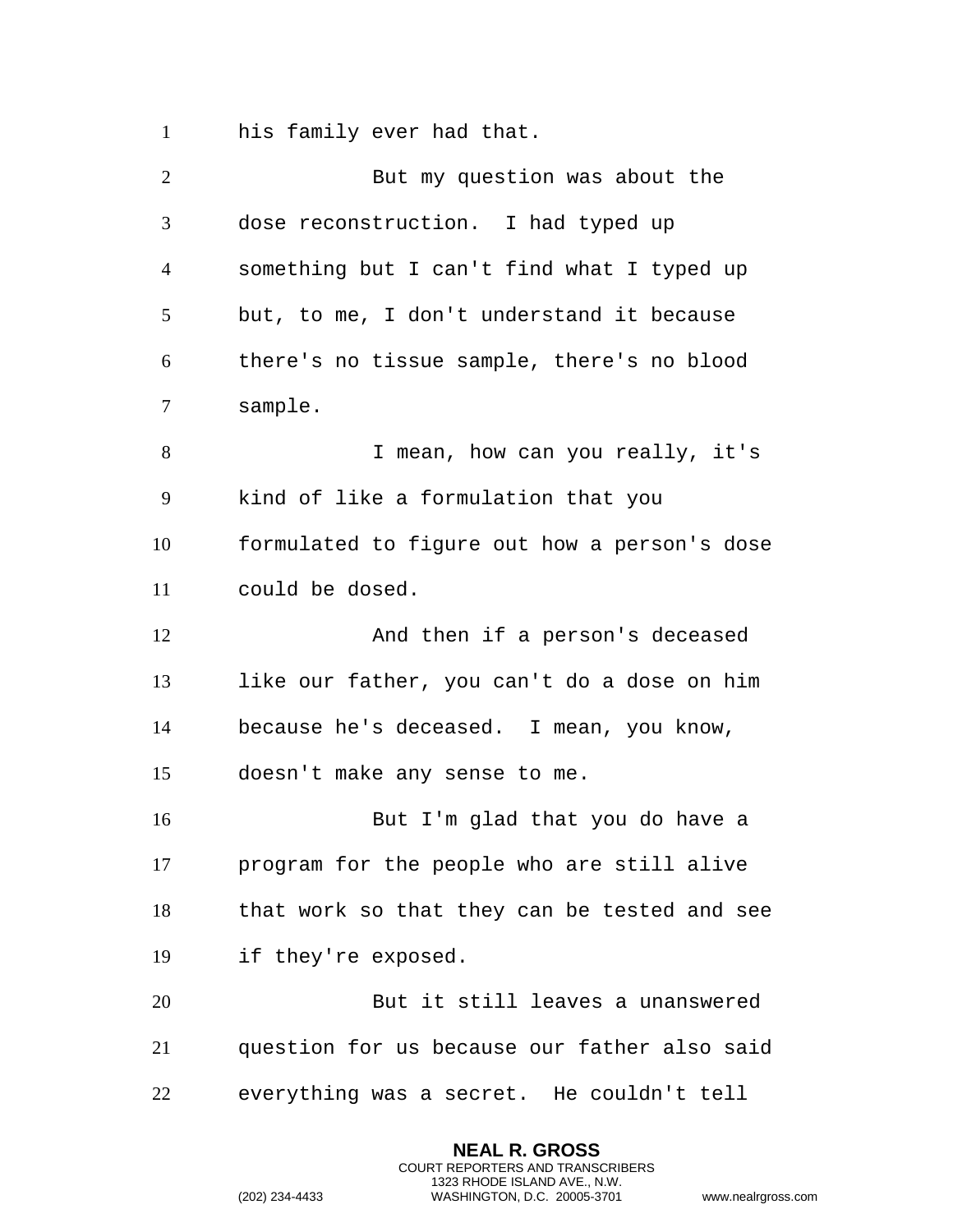us anything.

| $\overline{2}$ | Until he got sick we didn't even             |
|----------------|----------------------------------------------|
| 3              | know, actually after he passed away, we      |
| $\overline{4}$ | didn't even know this program even existed   |
| 5              | so we never had him tested for anything so   |
| 6              | we have a lot of unanswered questions.       |
| $\tau$         | I hope that you guys consider                |
| 8              | this information that people have brought to |
| 9              | you because it's very hard to watch someone  |
| 10             | dwindle away, a strong man just waste away   |
| 11             | to nothing.                                  |
| 12             | And then you don't know what                 |
| 13             | happened to him and then you find out about  |
| 14             | this and you're wondering, well, did this    |
| 15             | have anything to do with it?                 |
| 16             | So the dose reconstruction                   |
| 17             | thing, to me, I wish you guys would look at  |
| 18             | it a little bit more because it makes no     |
| 19             | sense to me.                                 |
| 20             | You don't have any -- I'm a                  |
| 21             | nurse so I look at stuff like blood, tissue. |
| 22             | I mean, how are you determining a person     |

**NEAL R. GROSS** COURT REPORTERS AND TRANSCRIBERS 1323 RHODE ISLAND AVE., N.W.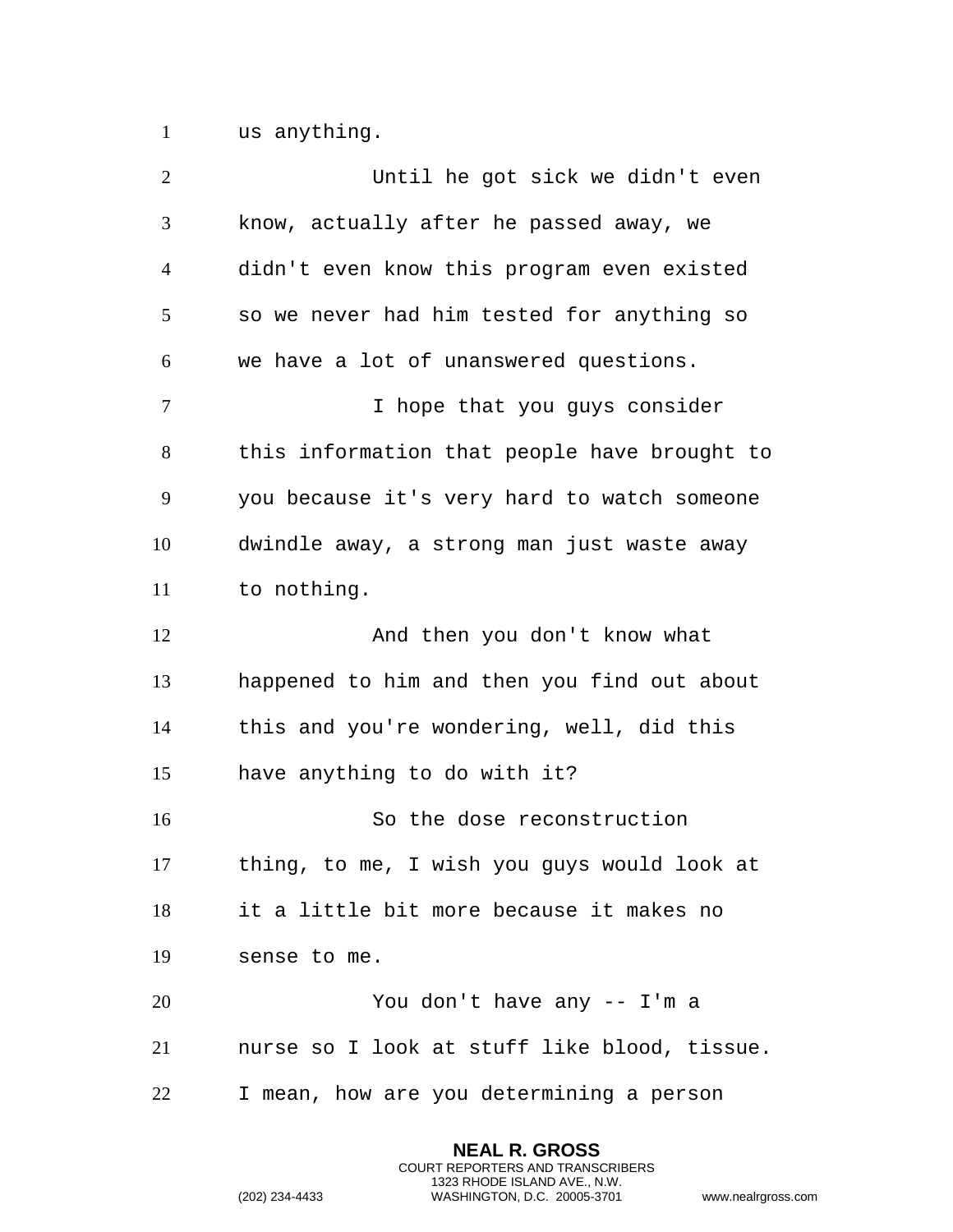who's passed away what percentage of dose they have in them when you really can't, you know, do it without any tissue or anything like that? So I don't know if that makes any sense to you but I thank you for letting me speak. I hope I said whatever my mother had on her heart. Again, my father just, and I'm sure some of your loved ones just suffered and it was very hard to watch the suffering that he went through and I can only imagine what your loved ones have gone through. So I pray that you guys reconsider or think about what's being said here and find a solution or help those of us who have unanswered questions to find an answer. Thank you. CHAIRMAN MELIUS: Thank you. Donna Murphy. Is Donna here? MS. MURPHY: Good afternoon to the ladies and gentlemen of the Board. My

> **NEAL R. GROSS** COURT REPORTERS AND TRANSCRIBERS 1323 RHODE ISLAND AVE., N.W.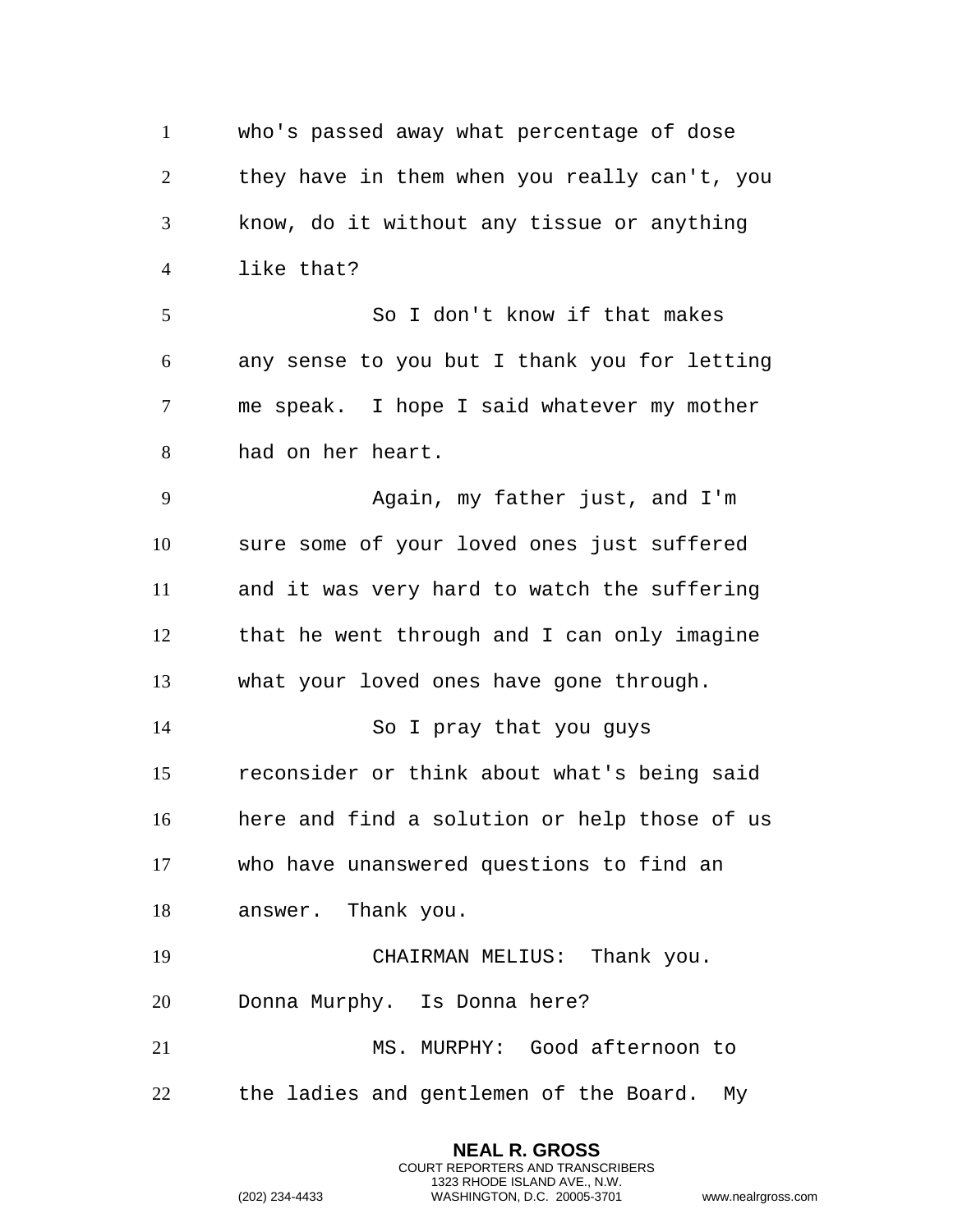name is Donna Murphy. I'm a United States Air Force disabled veteran.

 I had the opportunity to work at the Bannister Federal Complex. The job that I held in the United States Air Force was a emergency room shift leader. And the reason I felt it was necessary for me to speak, in the area where I worked we had active duty Marines, we had Army individuals. 11 And we were on the administrative side of the house, bean counters. The office that we were moved into had formerly stored beryllium, but no one told us. And I think my dismay is sitting in a office with active duty military and I'm a vet myself, knowing that I was trained to evaluate individuals with illnesses, be able to see it, document it and relay it to the MOD of the day, which was the medic of

the day.

**NEAL R. GROSS** COURT REPORTERS AND TRANSCRIBERS 1323 RHODE ISLAND AVE., N.W. (202) 234-4433 WASHINGTON, D.C. 20005-3701 www.nealrgross.com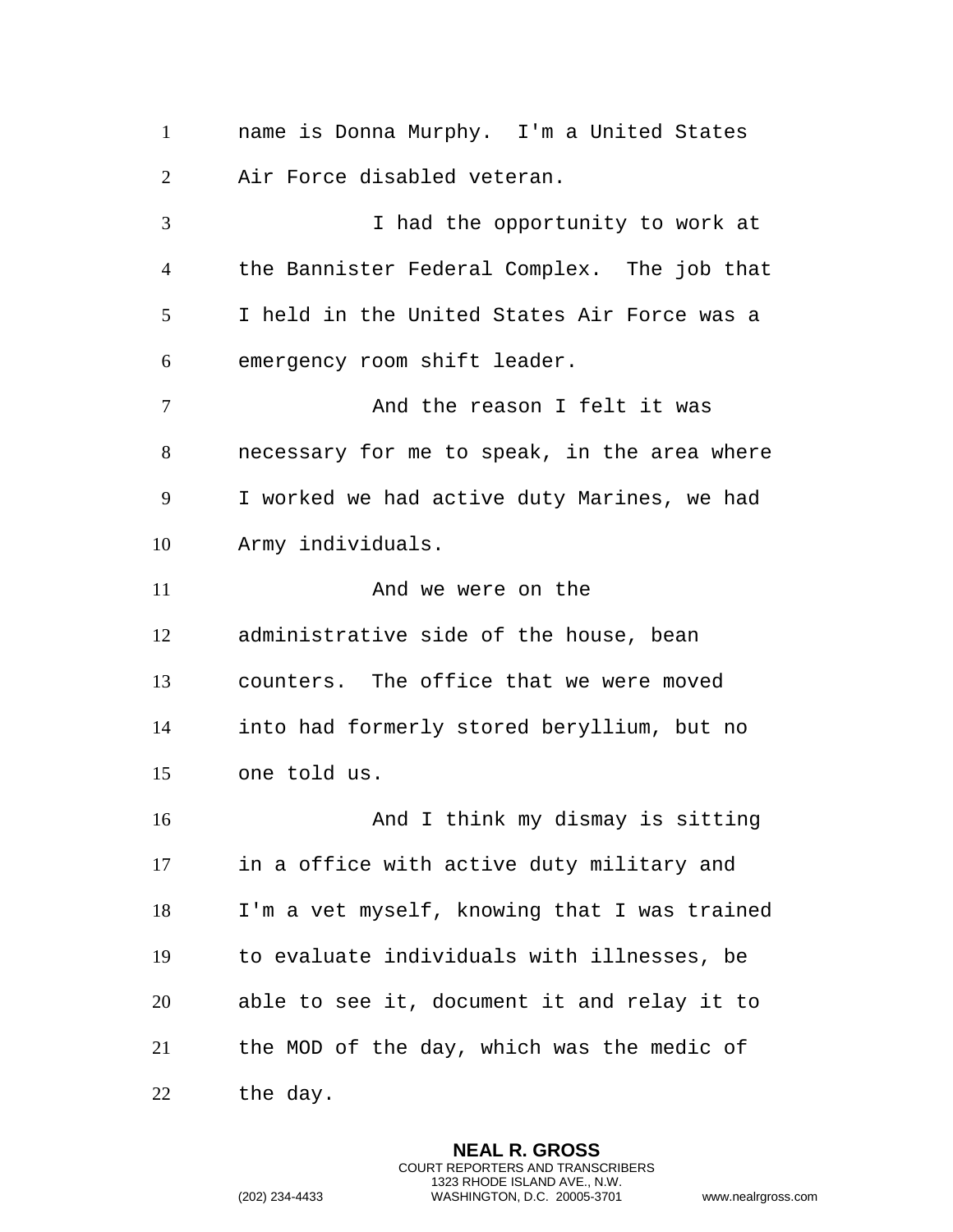1 and so to be in a area where you're doing accounting and you see your colleagues and coworkers literally dying around you, anything from breast cancer to brain cancer to eye cancer to skin cancer, ladies in their late 50s and 60s coming to work complaining about they felt they had adult acne but it wasn't adult acne. These were polyps and some of the women were diagnosed with rosacea. There was a problem with the female coworkers holding their urine. At a certain point in time when the weather would heat up, our entire area would have the stench of urine. The women were having issues with their kidneys or bladders. Or you'd hear a group of ladies discussing their miscarriages in the ladies' room or going bald. But we're on the bean side of the house. We're their accountants, accounting technicians.

And even when we had our

**NEAL R. GROSS** COURT REPORTERS AND TRANSCRIBERS 1323 RHODE ISLAND AVE., N.W.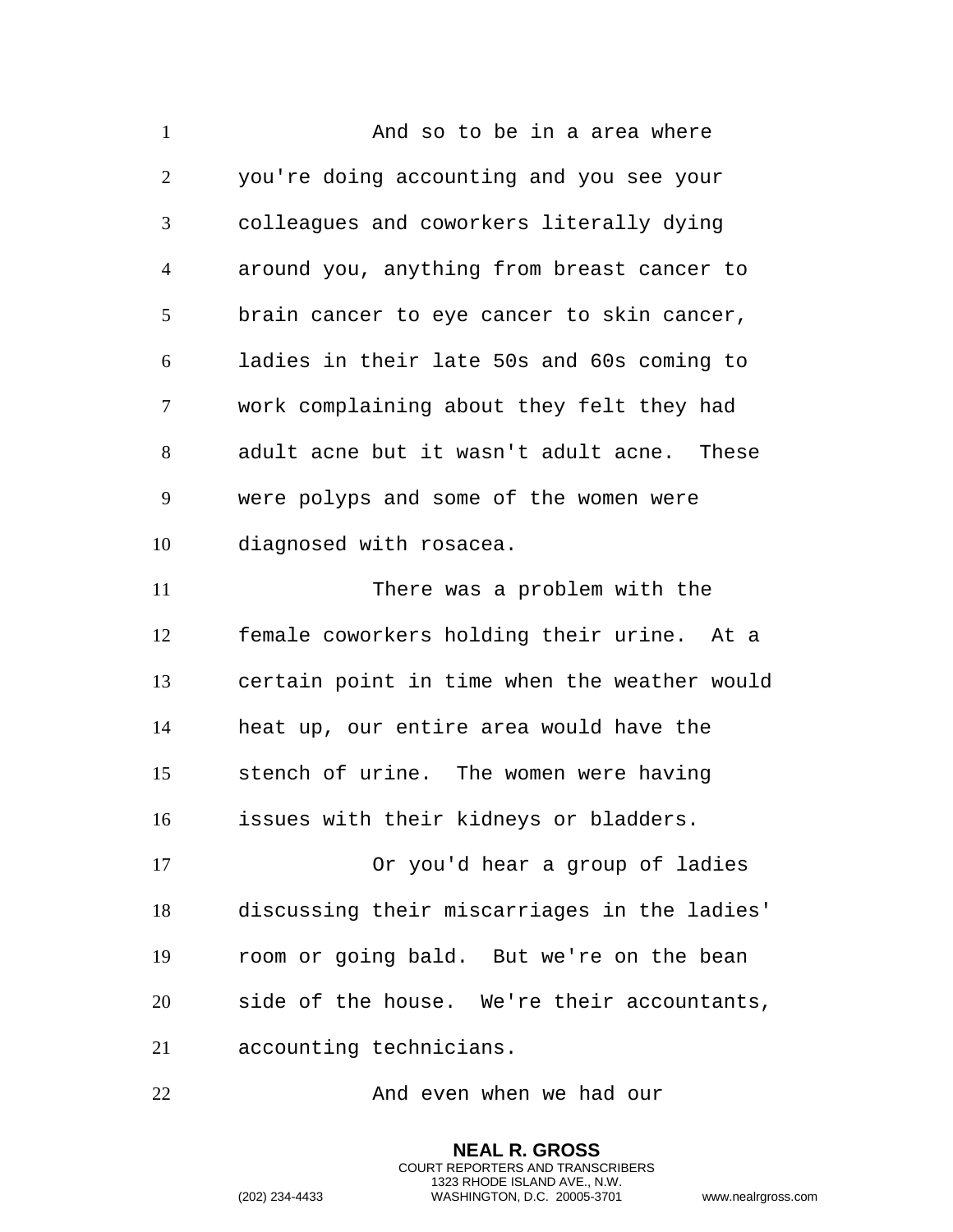customers come in from 8th and I, Marine Corps headquarters, those were my customers, and one particular incidence the guys came to town. They were working on the roof. The entire directorate became ill, nauseous smells. When you see a group of hard-core marines holding their hair and upchucking, you know something's not right. These are Devil Dogs. And so I just ask think about all of us. We love our country. We served our country. We've loved America, but sometimes I think maybe America hasn't loved us. We were not derelict. We were not callous with our work. Individuals came to work every day, every day, thinking and feeling they were doing something that was significant. I'm not 60 but I've had so many cancer scares, polyps, biopsies done. I eventually told my doctors I feel like a

> **NEAL R. GROSS** COURT REPORTERS AND TRANSCRIBERS 1323 RHODE ISLAND AVE., N.W.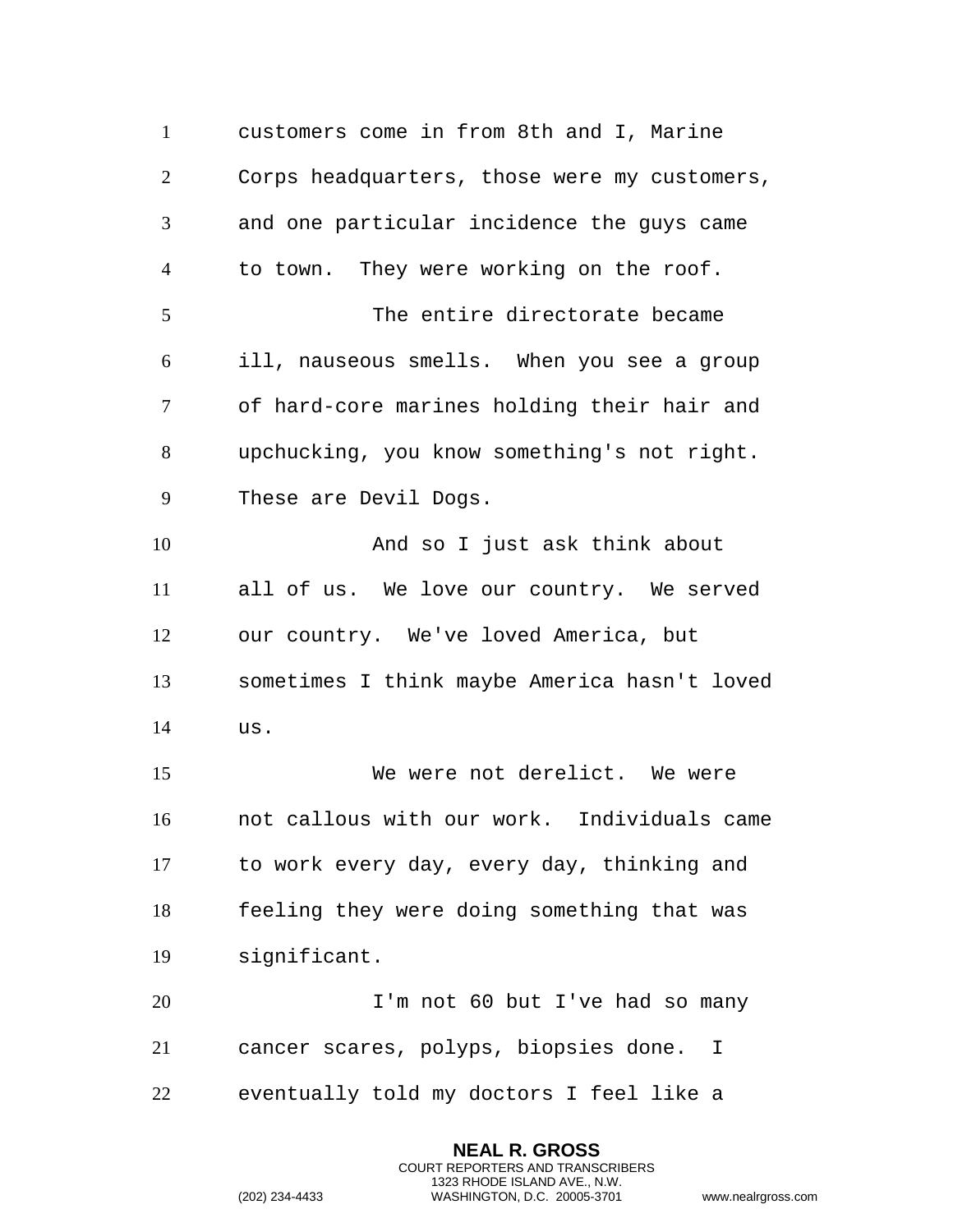walking, talking guinea pig. How many times can they slice and dice on me? It's unbelievable.

 All I ask is that you all see us as humans. We're not a tick on a letter. We're not a column. We're not a category. 7 1 I lost my mother to pancreatic cancer, to see your parent wither away and die. Her paranoia was she didn't want anyone else helping her. She was scared someone would hurt her. So we turned her dining room into a hospital room and let her die where she wanted to die. 14 And I've told my sons the same thing. I've prepared them. If you come in in the morning and I don't respond, you all do what you need to do. Now, that's something, that you tell your children if I don't wake up in the morning, do what you need to do. No human being should have to live with that every day.

> **NEAL R. GROSS** COURT REPORTERS AND TRANSCRIBERS 1323 RHODE ISLAND AVE., N.W.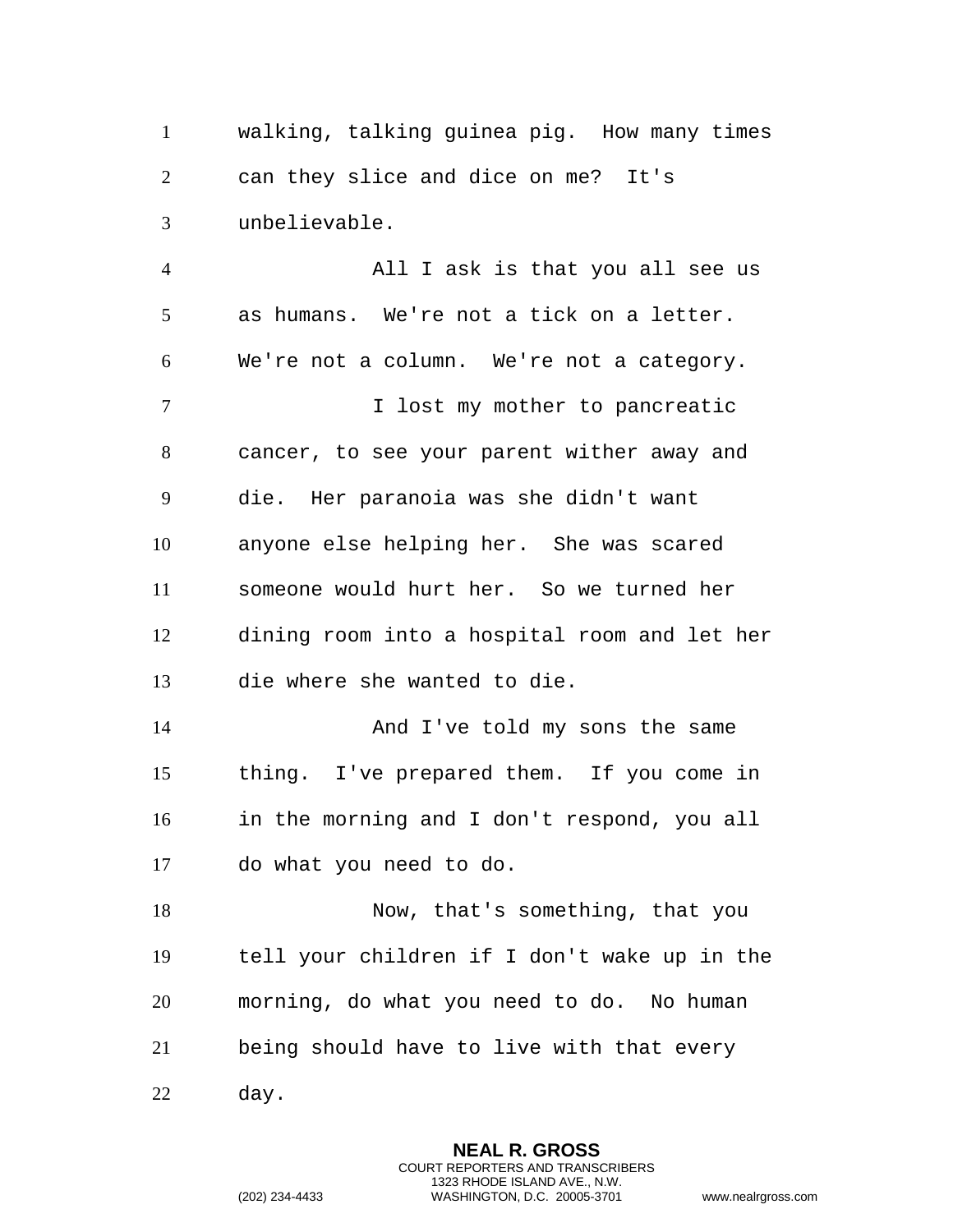1 and that's all I ask. Please, please, if you have a conscience, we're not a number. The majority of the people out there worked. They were veterans, trying to continue on that type of work ethic. Well, I have military service and I'll just go right into a federal government job. Our community has economically been devastated. It's like a bomb went off. Why? Because the majority of the people within the community, family oriented, they're gone. The homes are empty. They're derelict. They're boarded up because the people that worked for the federal government, they have died off. Please, please help us. We did not collectively get together with a, everybody in here, I don't know many of these people, but we did not collectively get together and come up with a scheme to defraud the government. We did not do that. And if you're sitting at home

> **NEAL R. GROSS** COURT REPORTERS AND TRANSCRIBERS 1323 RHODE ISLAND AVE., N.W.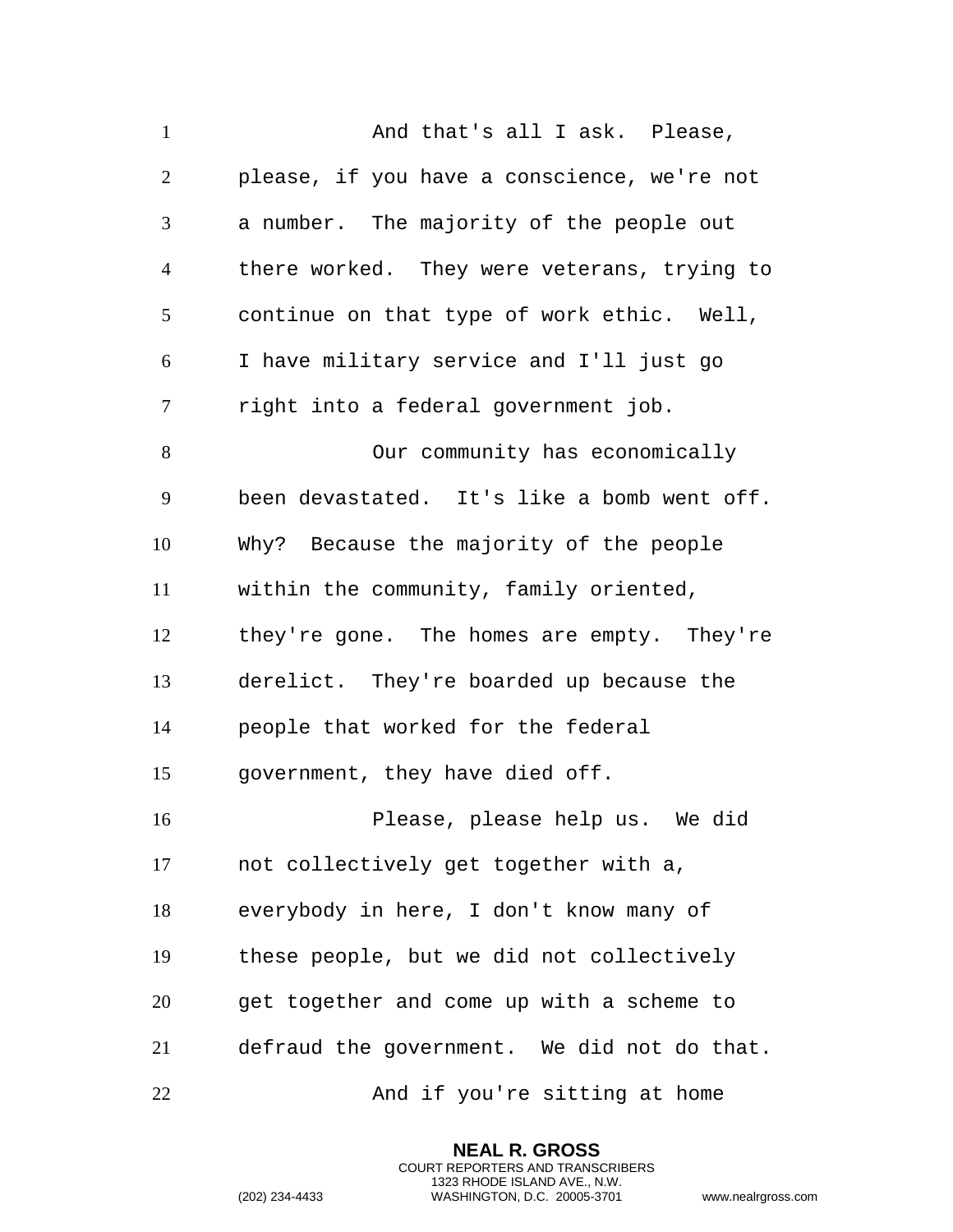and you've been off your job for ten years or 14 years, not because you got laid off or retired but because of illnesses, we want to work. You can't work. You're too ill to work. House need a roof. Can't get it. Need extra groceries. What do you do? Do you have enough gas money to even get down here to this meeting? It's that dire. It is that dire. What do you tell a claimant when they say I've got three kids, Donna, and I don't have money to get groceries? What do you do? You share. Share what I got. I don't have a lot but I share. Please help us. No one should be left out. No one. No one. And that's all I have to say. Thank you very much for your time. CHAIRMAN MELIUS: Thank you.

The next person I have listed is Montano

Shaw.

**NEAL R. GROSS** COURT REPORTERS AND TRANSCRIBERS 1323 RHODE ISLAND AVE., N.W. (202) 234-4433 WASHINGTON, D.C. 20005-3701 www.nealrgross.com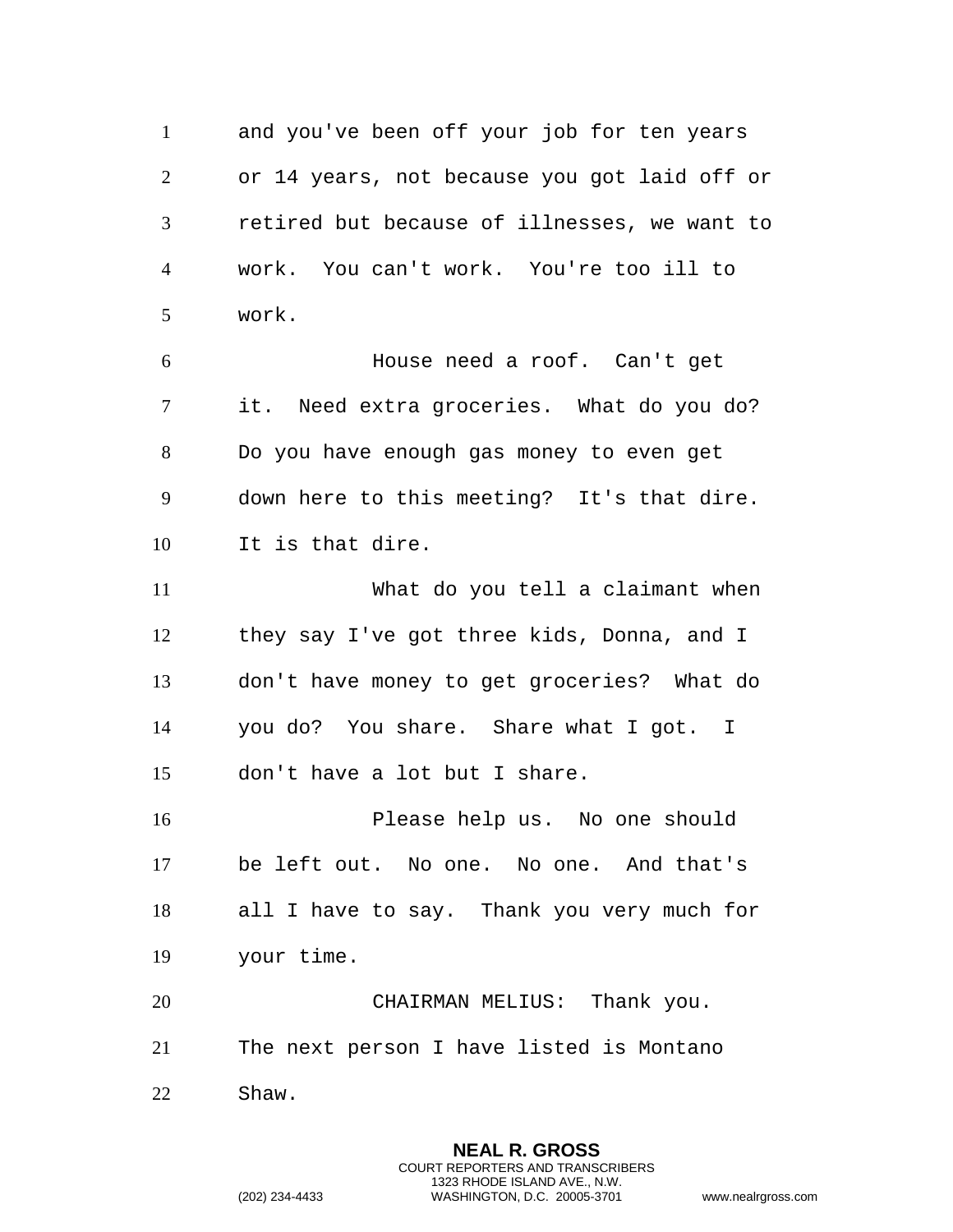1 MS. SHAW: My name is Montano Shaw and I was just diagnosed with a autoimmune disease and they told me it was lupus. And I worked in Building 41 and I'm here to represent how far out this contamination has reached and so I don't know what else to say except I'm here to represent the people over there who got sick as well. You know, we have miscarriages. As you can see, I got friends, other friends with lupus. I have other friends with the illnesses that they have. We are just discussing now body welts. I have rashes all over my body. 17 And I don't even know where to start, listening to everybody else. My mother, her name is Cynthia Kelly. She just died in April from cancer. She had lymphoma, lymphoma, cancer. Me and my mother got sick around

> **NEAL R. GROSS** COURT REPORTERS AND TRANSCRIBERS 1323 RHODE ISLAND AVE., N.W.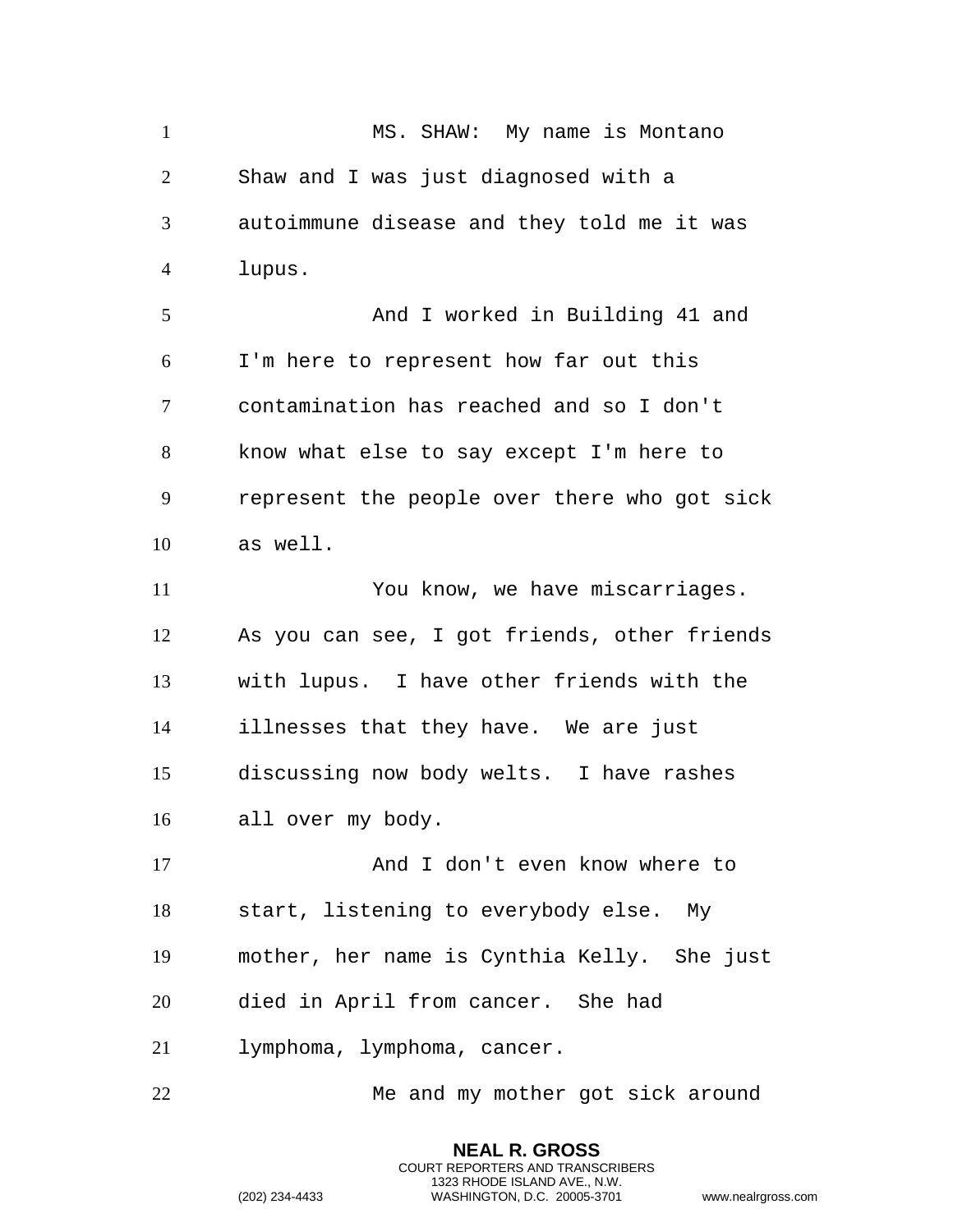the same time. When I say that, I mean that she had other illnesses as well but she really started going downhill.

 We got sick in November of 2007, where we both went into the hospital and we both became very, very ill and that's when I got diagnosed with the lupus and my body locked up and I couldn't move or anything. I don't know, I guess with this dose reconstruction, however it's going to reach out to us, over to us I don't know but I'm going to say that it is not an effective tool to use to determine how and who should get compensated for the illnesses that we are experiencing.

16 I'm a stay-at-home mother and I did not look like this, I'm going to say two years ago. I'm 44 years old and it's devastating.

 I got two babies. I have a 8- year-old and 11-year-old that I have to worry about now because I planned on going

> **NEAL R. GROSS** COURT REPORTERS AND TRANSCRIBERS 1323 RHODE ISLAND AVE., N.W.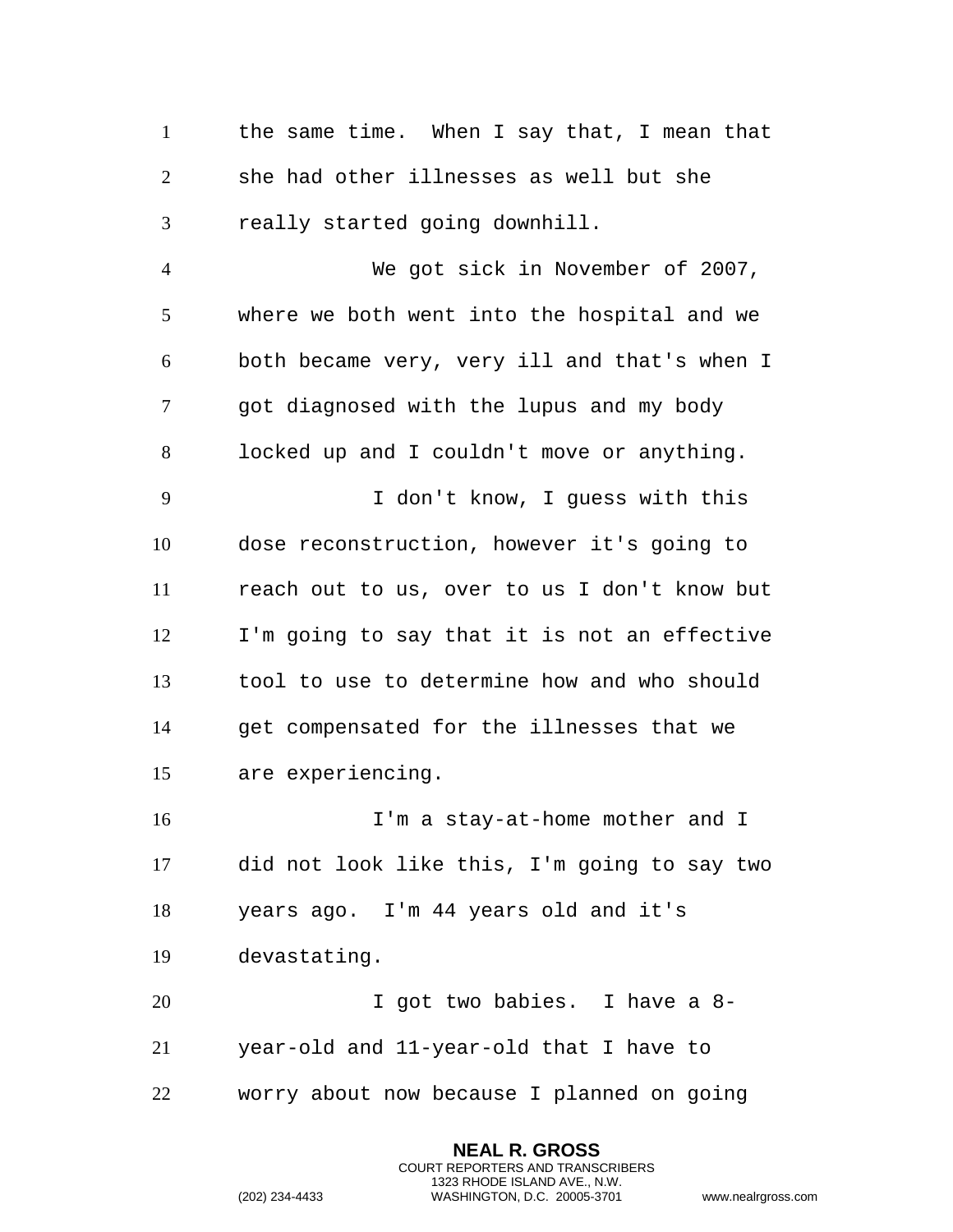1 back to work when they got in school and, you know, start moving on and now I can't even do that because I'm sick and I got so many things going on.

 And things are developing in me that, you know, if you determine me today that, no, I'm not sick enough, well, in a few minutes I will be. That's what they're telling me. It's coming and it's coming because of the things that I was exposed to. Let me see, those were a couple of the points I wanted to make. So I think that if you reduce us to all this testing that is not appropriate or effective or, you know, accurate, it's not giving you what you need for the people who are real going through these things, really going through. 18 So we appreciate you, again, allowing us a chance to come forward and you see our faces and you hear our voices. That's pretty much what I want to say. Thank you so much.

> **NEAL R. GROSS** COURT REPORTERS AND TRANSCRIBERS 1323 RHODE ISLAND AVE., N.W.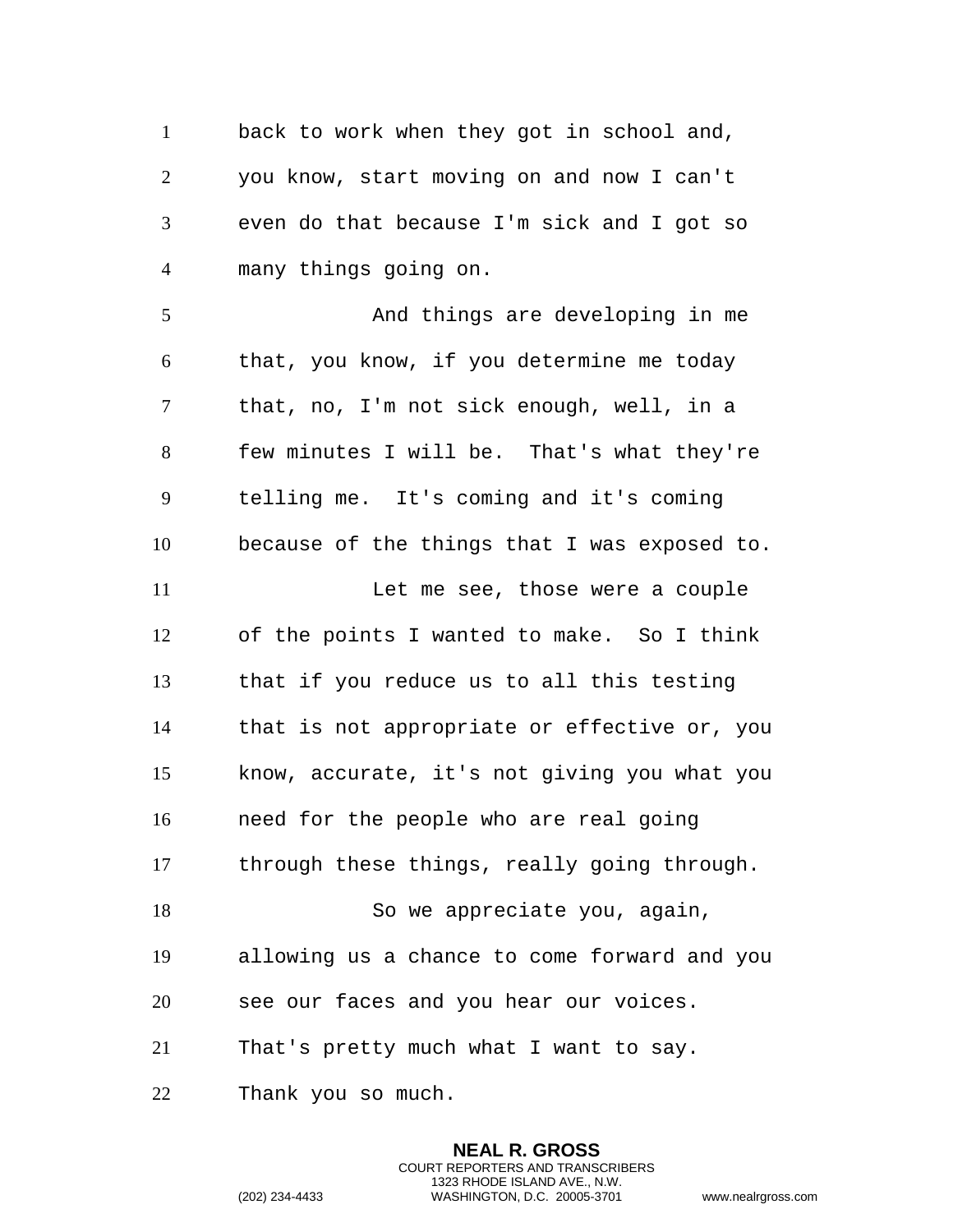CHAIRMAN MELIUS: Thank you. The next person I have listed is Elizabeth Cody. Is there an Elizabeth Cody here that wishes to speak? Okay. Can't see through the pillar, okay. MS. CODY: Hi, I'm, whoa. Sorry. I'm Elizabeth Cody. My mom was Mary Cohen. She worked at Bendix, Allied Signal, Honeywell from 1977 to '82 and then from about 1983 to 2008. 11 The '82 to '83 was because she had me and decided not to be around what she was exposed to while she had a baby in her, but then she came back. I have, I can pass around. This was her before she was sick. This was her three days before she died. She died August 13th, 2011. (Off microphone discussion) MS. CODY: So anyways, I won't keep much of your time. I know you've gone past the time you wanted this meeting. I

> **NEAL R. GROSS** COURT REPORTERS AND TRANSCRIBERS 1323 RHODE ISLAND AVE., N.W.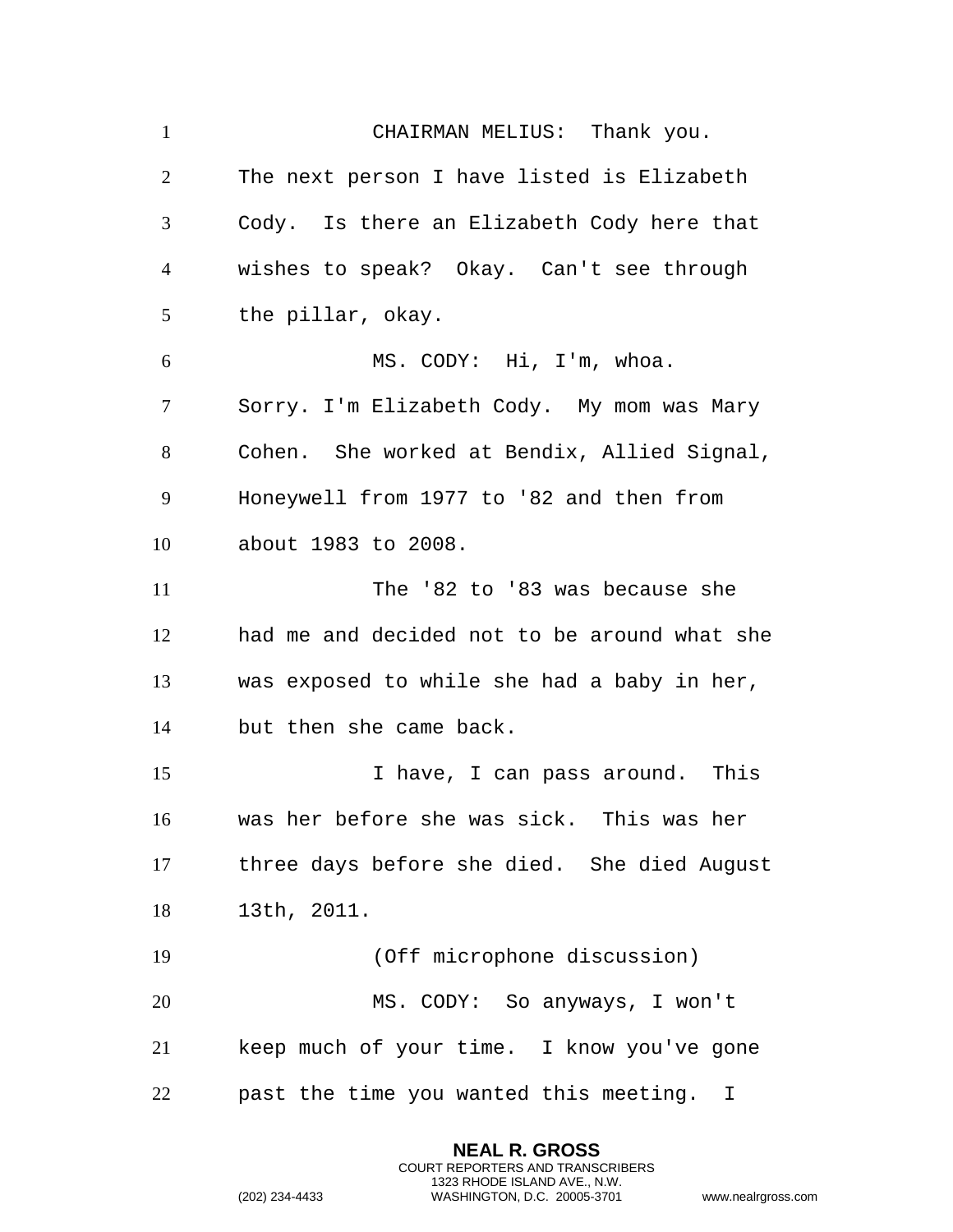1 just wanted to tell you about one incident 2 that I know she talked about. When she got diagnosed in January 2011 with Stage 4 lung cancer, it was too late for her really to do anything. She did do some research. Filed a claim for both Part B and E. Unfortunately, because it took too long, neither one was really done much before she died in August. They did at one point ask her if they could get a sample from her lungs. By that point she had had radiation and it was too late to get a sample, which is another thing to take into consideration for reconstruction. If these people have had treatment, you can't get anything which I'm 18 sure you guys are smart and you know that. But anyways, the story that she told was one time she was having to clean up a room, document everything in that room on paperwork and she was having to document.

> **NEAL R. GROSS** COURT REPORTERS AND TRANSCRIBERS 1323 RHODE ISLAND AVE., N.W.

```
(202) 234-4433 WASHINGTON, D.C. 20005-3701 www.nealrgross.com
```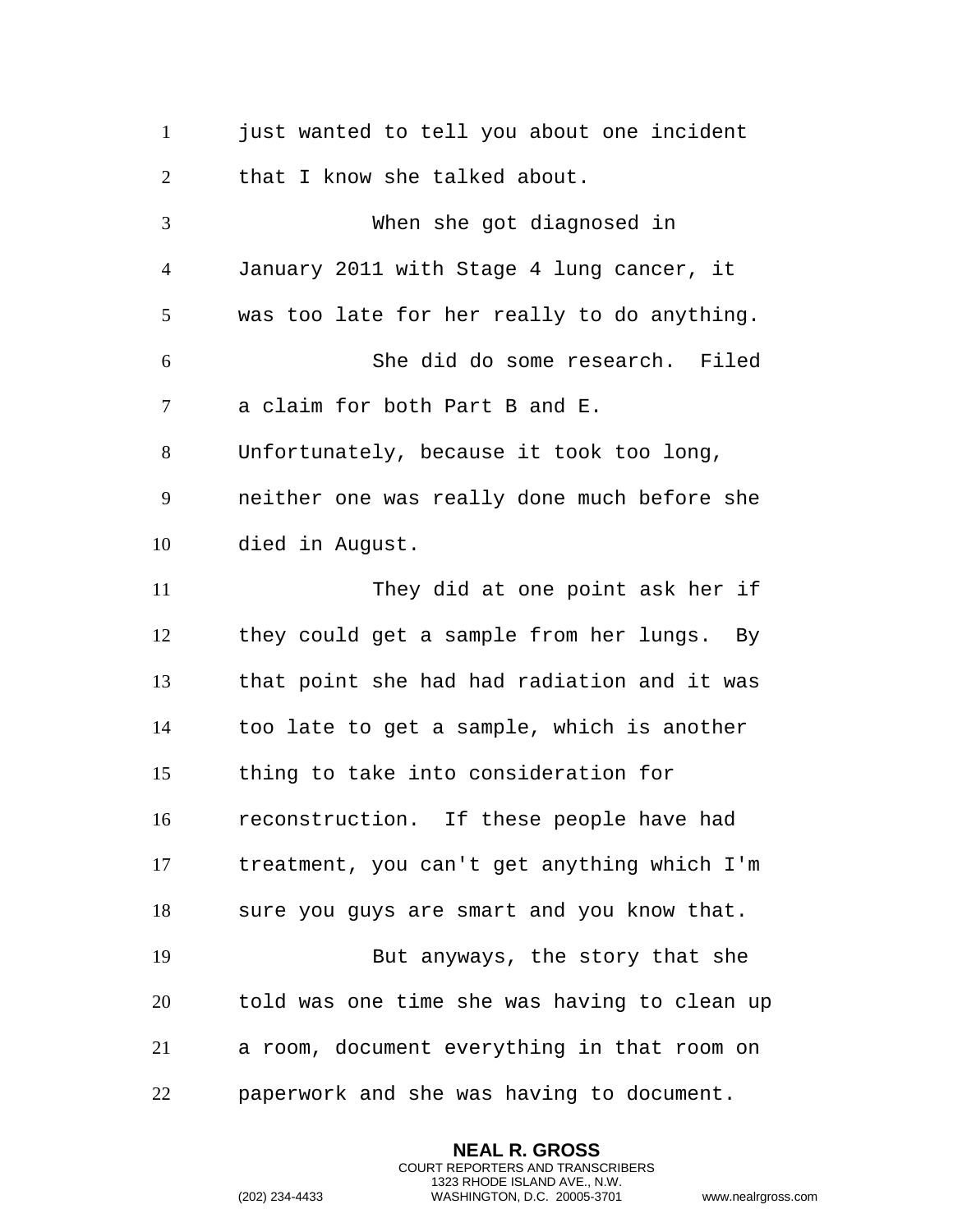1 The next time she saw the documentation that she wrote it was by a person behind glass wearing a hazmat suit. So what she was documenting was highly contaminated, so much the paperwork she wrote on got contaminated. Did she have a badge? No, because she was an engineer. She wasn't a worker on the line. So, you know, she was engineer but there is a prime example of 11 just one day and I know there was other days that she had documented. I haven't gone through a lot of her paperwork because since she passed away I've gotten married. I have a 6-month-old daughter that turned 6 months today she never got to see. 18 But I just wanted you to know that at least that one incident that I know of for sure. I am sure there's plenty of other days like that. Thank you. CHAIRMAN MELIUS: Thank you very

> **NEAL R. GROSS** COURT REPORTERS AND TRANSCRIBERS 1323 RHODE ISLAND AVE., N.W.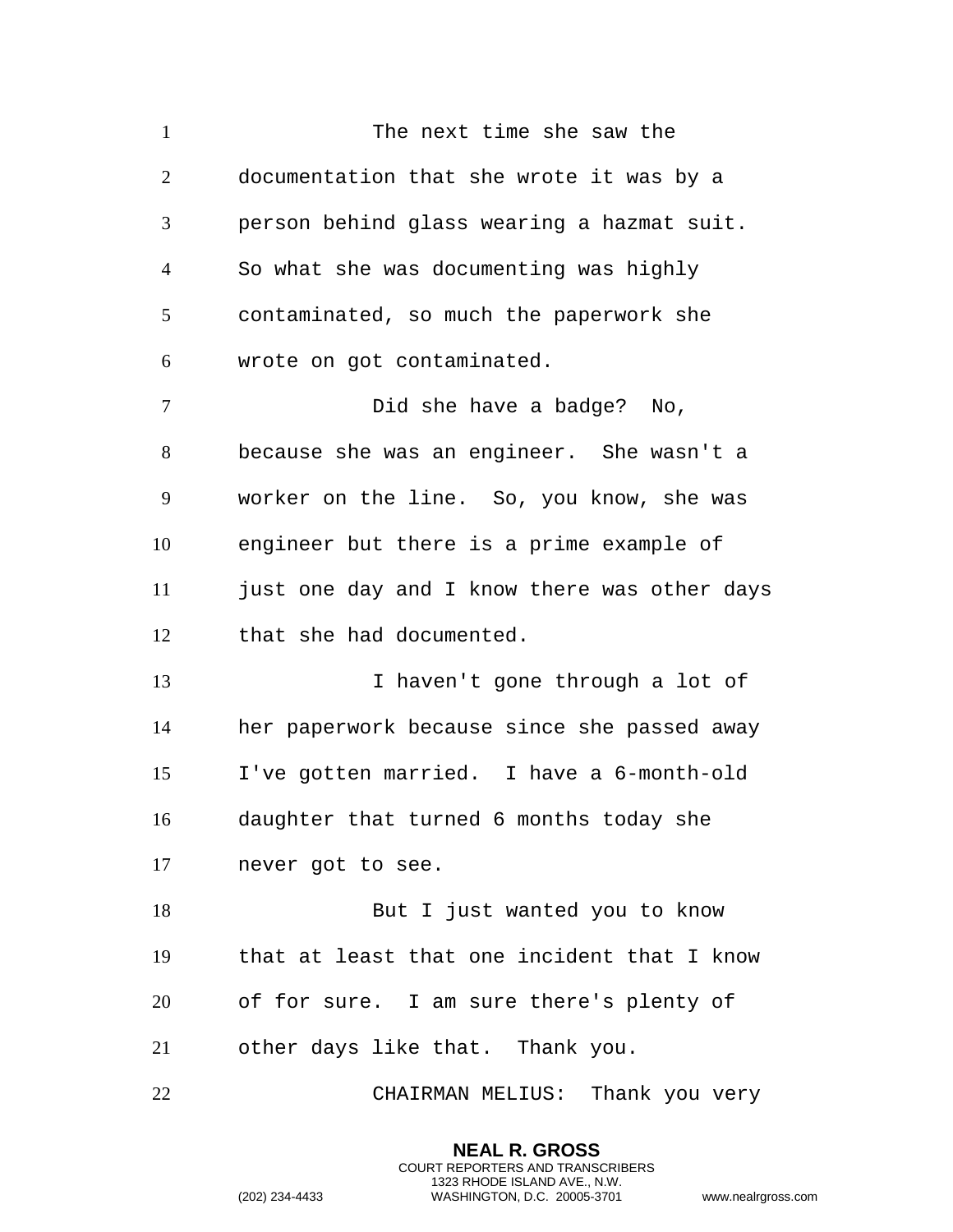much. The next person I have signed up is East Meets West. I'm not sure who the -- their email is the address. MALE PARTICIPANT: She's gone. CHAIRMAN MELIUS: What? MALE PARTICIPANT: She's gone. CHAIRMAN MELIUS: Oh, is she? Okay. She didn't put down her name, just the organization so. Okay, there's a, I believe it's Johnny, it's either Hegins or - 12 MR. FIGGOUS: Figgous. CHAIRMAN MELIUS: Ferguson, okay. Welcome. MR. FIGGOUS: Good evening. My name is Johnny Figgous and I was employed at Allied Signal from 1977 to 1985. 18 I worked at ground zero so to speak, Department 48, where we did the experimental department for those who're not familiar with it. It was an experimental

> **NEAL R. GROSS** COURT REPORTERS AND TRANSCRIBERS 1323 RHODE ISLAND AVE., N.W.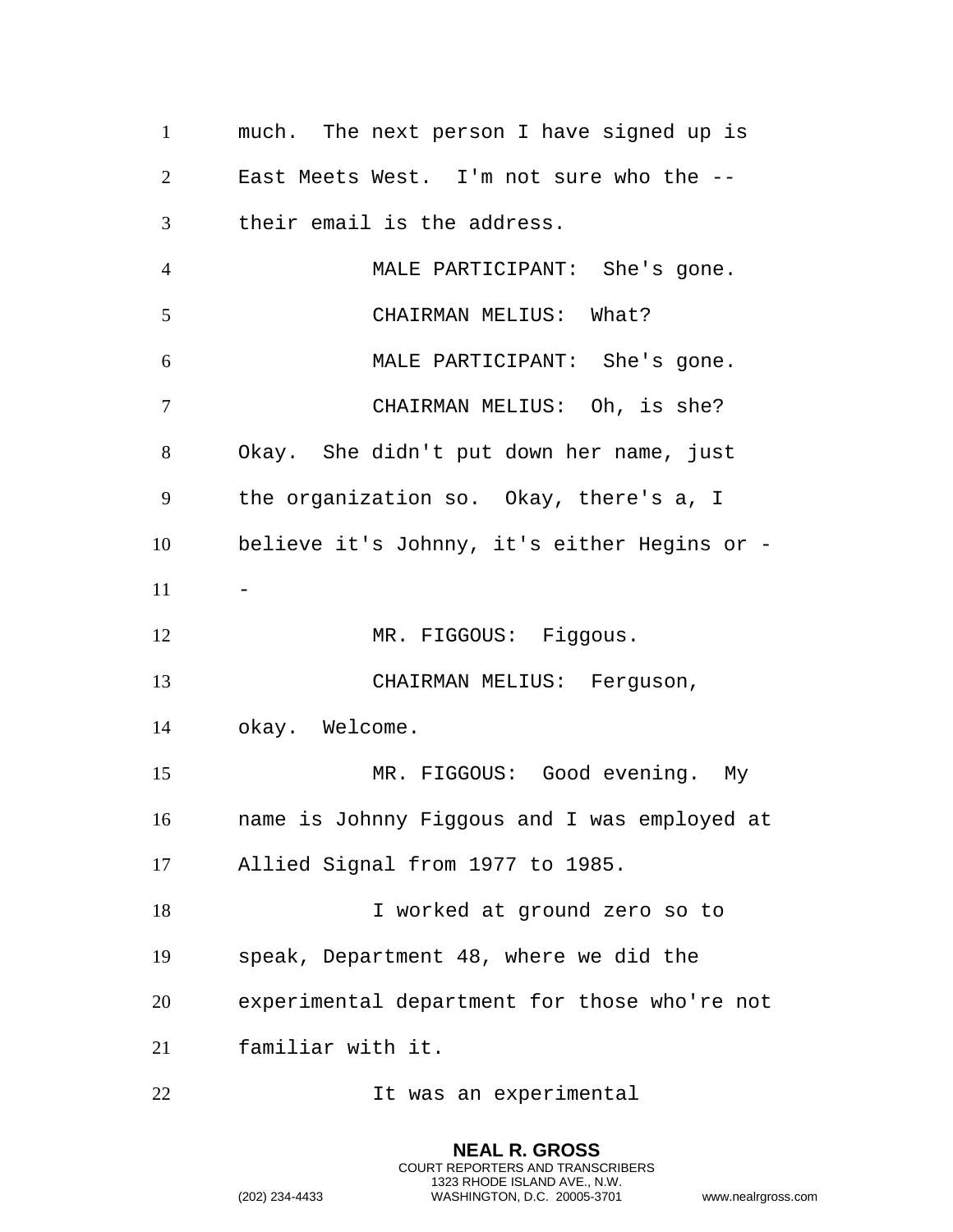department and these were the departments that most the beryllium was machined into powder form, beryllium along with other toxic, boron, things like that, all that. It was all machined in that particular department. 7 And throughout that time we worked in the machining, I would take that air hose, from the time we run the machine, time we get in there. It would cling, cling to the air hose. **I'll explain how dust got on the**  roof. We had 30-foot-high ceilings in there and when we blow that air hose, the clouds just go up. When it comes down, we sweep it. Well, we scoop whatever we got up because the janitor no longer worked there. They pulled him out of there. He since has died. Some of the other people that worked in the laser room with me, they've

> **NEAL R. GROSS** COURT REPORTERS AND TRANSCRIBERS 1323 RHODE ISLAND AVE., N.W.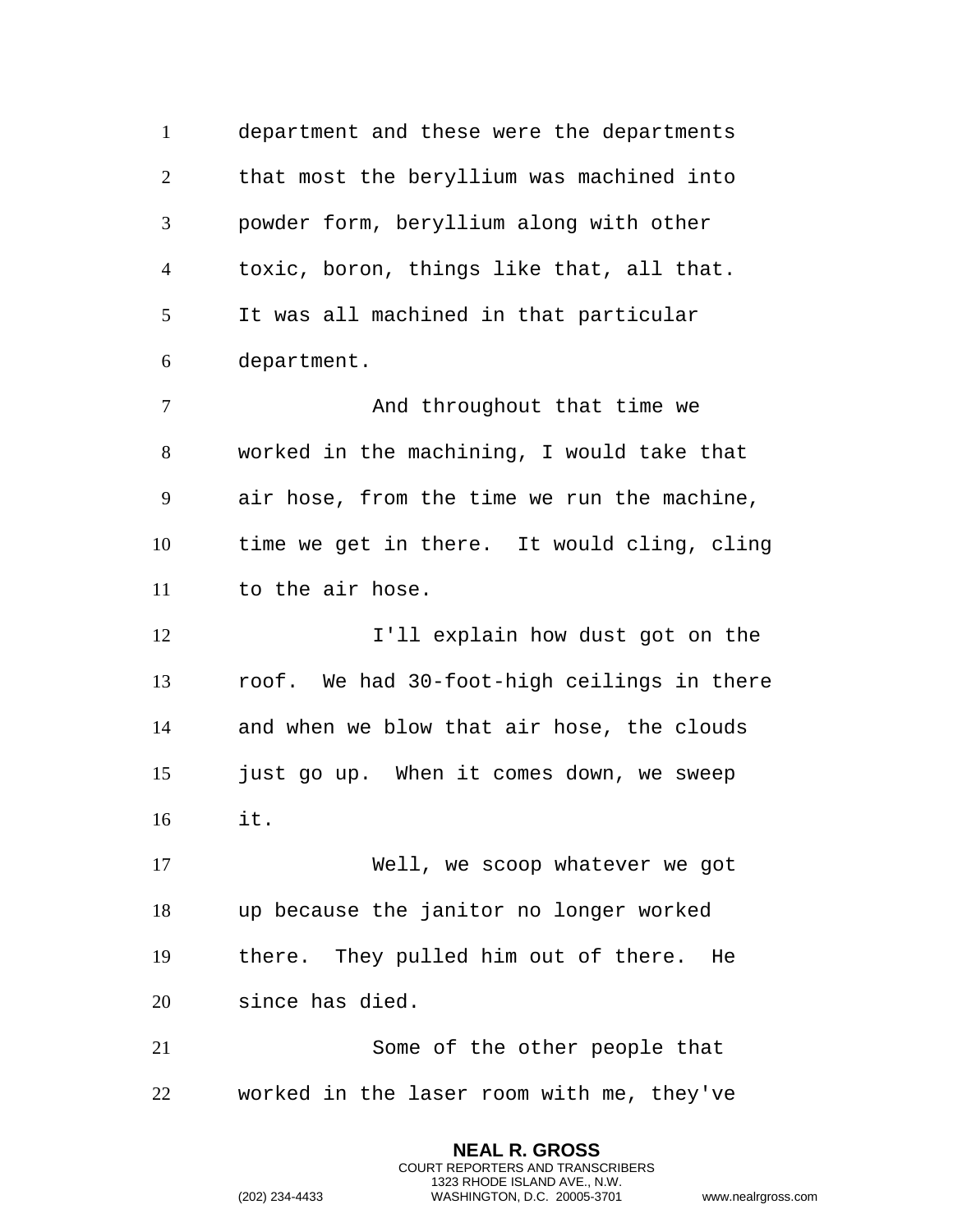died, E.L. Miller, Ella Tolliver. They all passed. They all worked in that laser room. Inside the laser room, we've got doors open. We weren't properly equipped.

 Even the supervisors didn't have the ability to even know what we were doing in there when it came to them ordering the parts or measuring.

 Had no idea what their equipment was, the test equipment, the gauges, had no idea many of them. Many of them were what you might say were production planners that they made supervisors in order to get this job done.

 So from my point of view, with all this beryllium be going on in there in my particular department, I can't speak for all the rest of them because I only worked in 95 with it again, when I worked in Department 95, but I'm sure that stuff, it went through the floors and it's probably over there in that Blue River because it

> **NEAL R. GROSS** COURT REPORTERS AND TRANSCRIBERS 1323 RHODE ISLAND AVE., N.W.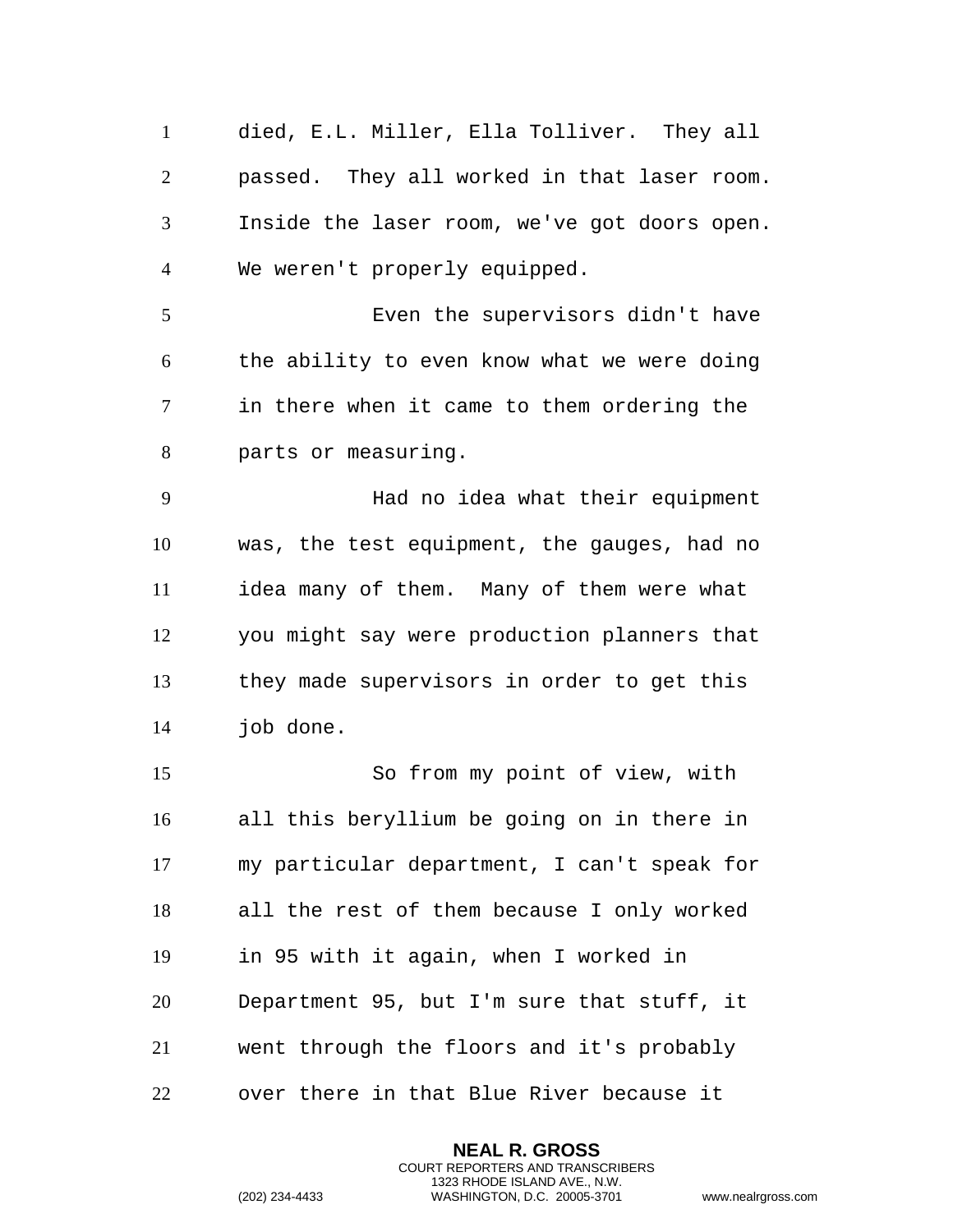runs along there.

| $\overline{2}$ | The floor stayed packed with the            |
|----------------|---------------------------------------------|
| 3              | stuff. The hotel vacuum system didn't work  |
| 4              | half the time, and on top of that we had to |
| 5              | eat at our work station sometimes.          |
| 6              | See, nobody's mentioned that we             |
| 7              | had a cafeteria, that many of us have went  |
| $8\,$          | down to the cafeteria, some with washed     |
| 9              | hands, some without washed hands. They'd go |
| 10             | in that cafeteria and touch food and then   |
| 11             | pass that stuff throughout the building.    |
| 12             | But to say where the beryllium              |
| 13             | goes, when we blew the beryllium, it went   |
| 14             | all on the fixtures, then left out of       |
| 15             | storage, went to some other part of the     |
| 16             | plant.                                      |
| 17             | Many times it sit in the hallway            |
| 18             | with the same substance on there. Sit on    |
| 19             | the dock, sit in the hallway so just about  |
| 20             | everybody's exposed to it.                  |
| 21             | I'm asking that you not consider            |
| 22             | the process you're using to deal with these |
|                |                                             |

**NEAL R. GROSS** COURT REPORTERS AND TRANSCRIBERS 1323 RHODE ISLAND AVE., N.W.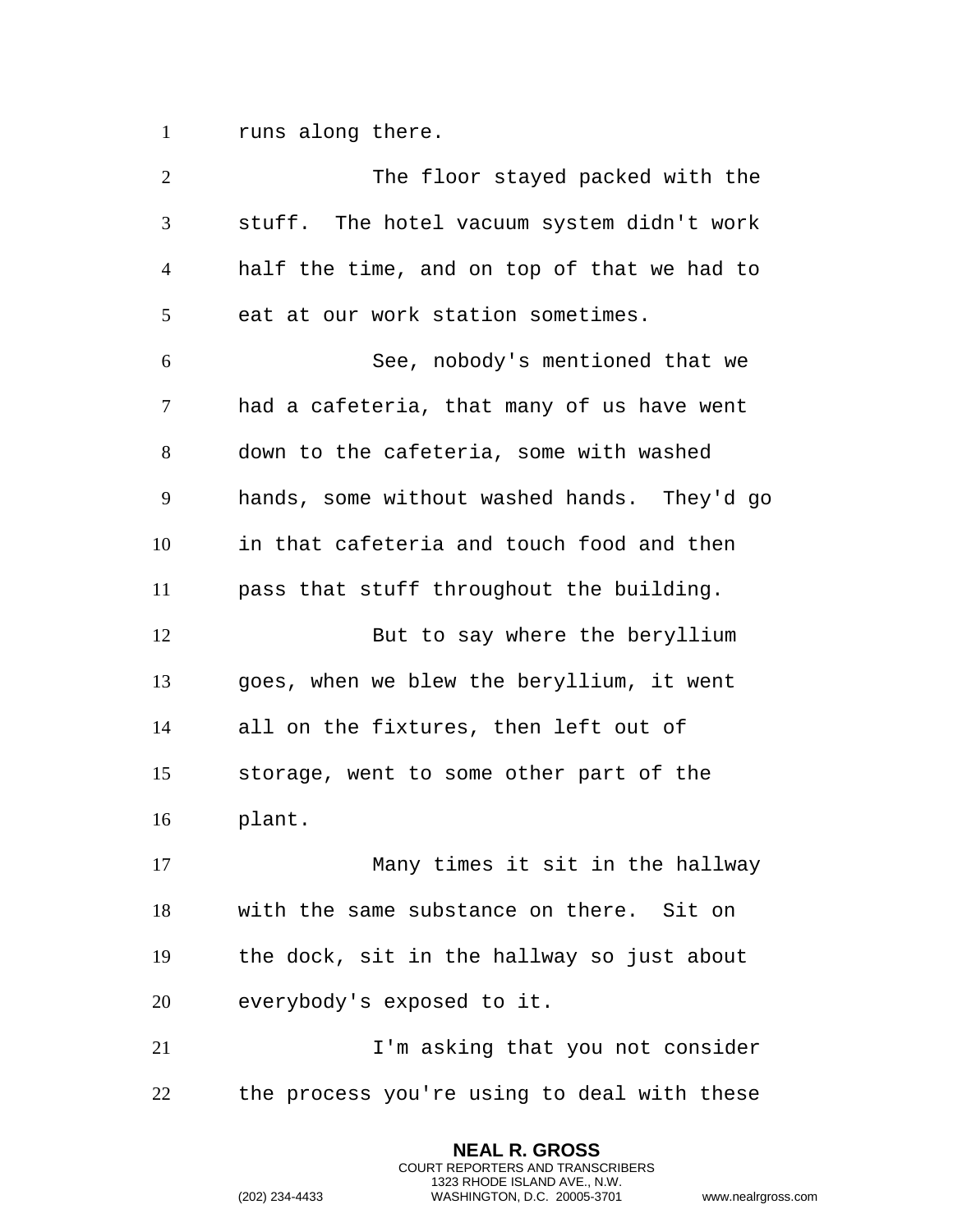people. I was at ground zero. I know what it's like there and I'm probably the only living employee out of Department 48. 4 As for the showers, this man painted a picture that he never took a shower. Well, I did. I took a shower in Department 26. You know what they did after I took a shower? They took it out of there. They made me go all the way to the front end to where the security guards took showers, which is about 800 or 900 feet from our work station. This is the kind of thing that went on out there at Bendix. So for them to say they had showers, for them to say they had protective clothing, that didn't happen. I am probably the only living witness as to what went on in Department 48. And I'm going to thank you guys for your time and I hope you consider what these people had to say to you because you can consider me as a hostile witness but I'm

> **NEAL R. GROSS** COURT REPORTERS AND TRANSCRIBERS 1323 RHODE ISLAND AVE., N.W.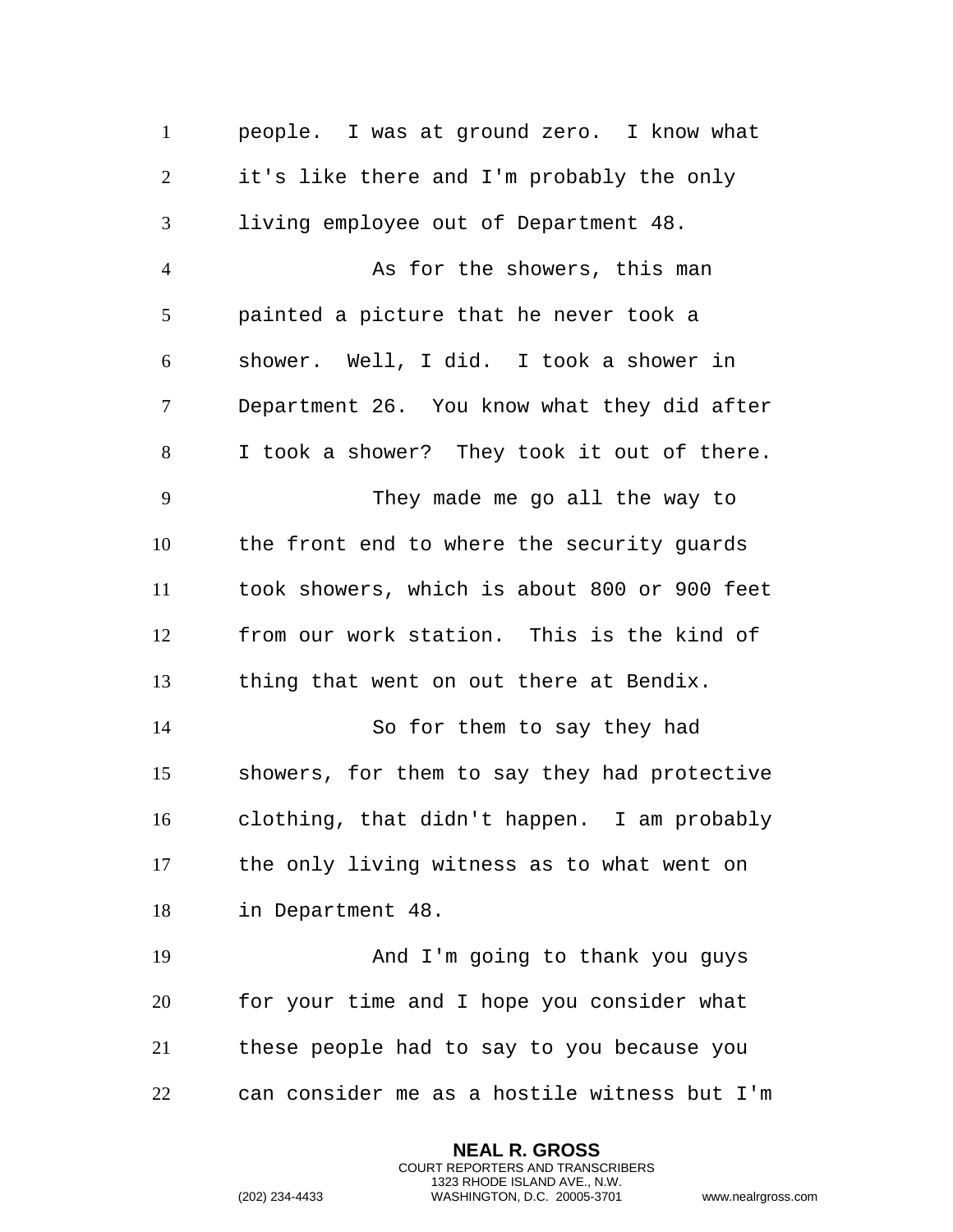going to tell you how it is and I got everything to prove what I have to say to you today and thank you. CHAIRMAN MELIUS: Thank you. Is there anybody else here that didn't sign up that wishes to make comments? Okay. You, sir. MR. TAYLOR: Yes, my name is John Taylor. How are you all doing? 10 CHAIRMAN MELIUS: Good. MR. TAYLOR: I was a subcontractor and I worked out there for, it was several days and I was a broom man. We laid asphalt and no one ever told me to mask up. So on the back side of the plant, we put that road in and so I'm the one that sweep it. 18 And now I have asbestosis and I have chest pains and I don't sleep too good and shortness of breath and I can't run from here to that wall without running completely out of air.

> **NEAL R. GROSS** COURT REPORTERS AND TRANSCRIBERS 1323 RHODE ISLAND AVE., N.W.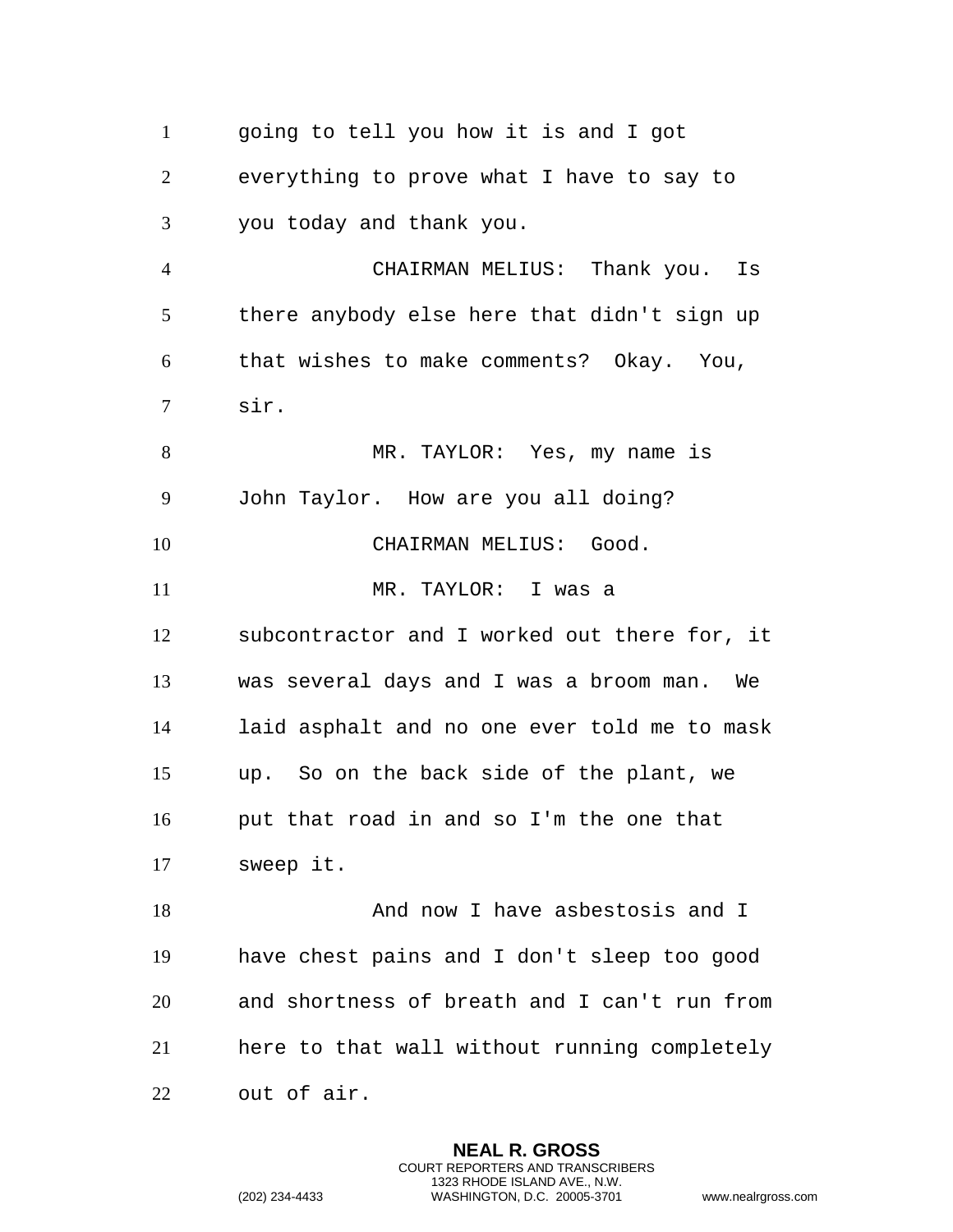| $\mathbf{1}$   | So but they have denied me twice             |
|----------------|----------------------------------------------|
| $\overline{2}$ | but I never had asbestosis until I worked at |
| 3              | Bendix. Thanks.                              |
| $\overline{4}$ | CHAIRMAN MELIUS: Thank you,                  |
| 5              | sir. Anybody else that, I think you wanted   |
| 6              | to make comments, sir?                       |
| 7              | MALE PARTICIPANT: I do.                      |
| 8              | CHAIRMAN MELIUS: We'll get to                |
| 9              | people on the phone in a second, so.         |
| 10             | JUDGE CHAMBERS: I'd like to                  |
| 11             | speak from here because I have some          |
| 12             | documents to pass to the Board because some  |
| 13             | things that I'm about to say may be a little |
| 14             | bit controversial.                           |
| 15             | CHAIRMAN MELIUS: Okay, can you               |
| 16             | just introduce yourself first so we have it  |
| 17             | for the record?                              |
| 18             | JUDGE CHAMBERS: Sure. I'm                    |
| 19             | Judge Reed A. Chambers the Second and for    |
| 20             | credibility purposes I'm passing to the      |
| 21             | Board now documents that are my certificates |
| 22             | of having been nominated to be county        |

**NEAL R. GROSS** COURT REPORTERS AND TRANSCRIBERS 1323 RHODE ISLAND AVE., N.W.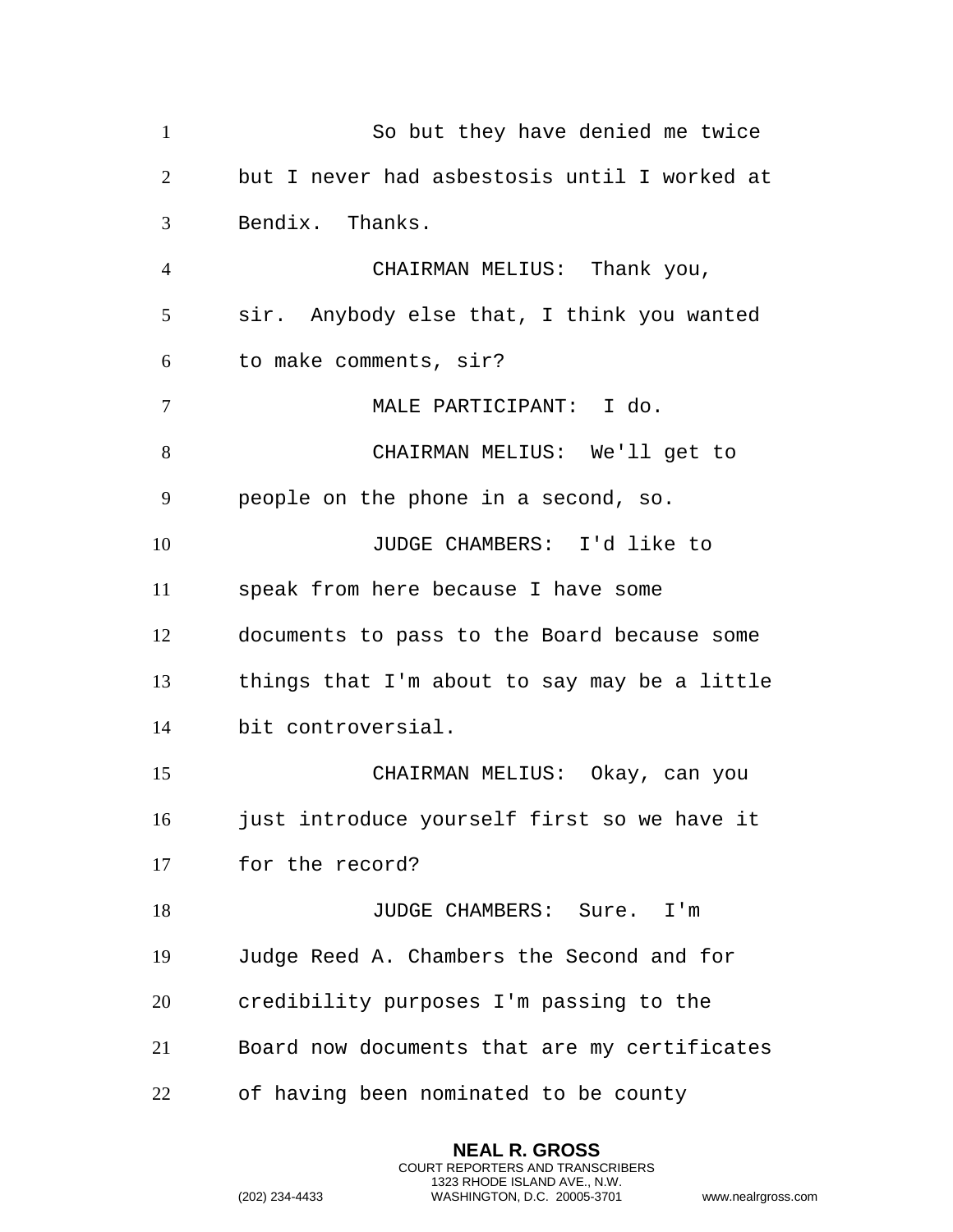executive of Jackson County, Missouri and twice to be state senator.

 I'm the adopted son of [identifying information redacted] and he used to play keyboard jazz before World War II and his stage name was [identifying information redacted] so everybody knew [identifying information redacted]. He was a machinist at Bendix. He filed a claim under EEOICPA and encountered federal inertia where nothing happens for a long period of time and then they make demands of senior citizens to remember specifics that happened decades ago. 16 And then we encountered, as the booklet here that was passed out, the 2012 Annual Report to Congress from the Ombudsman's Office. Just as an example, on Page 49, yes, under C, "As noted above, under Part B the statute outlines specific criteria for

> **NEAL R. GROSS** COURT REPORTERS AND TRANSCRIBERS 1323 RHODE ISLAND AVE., N.W.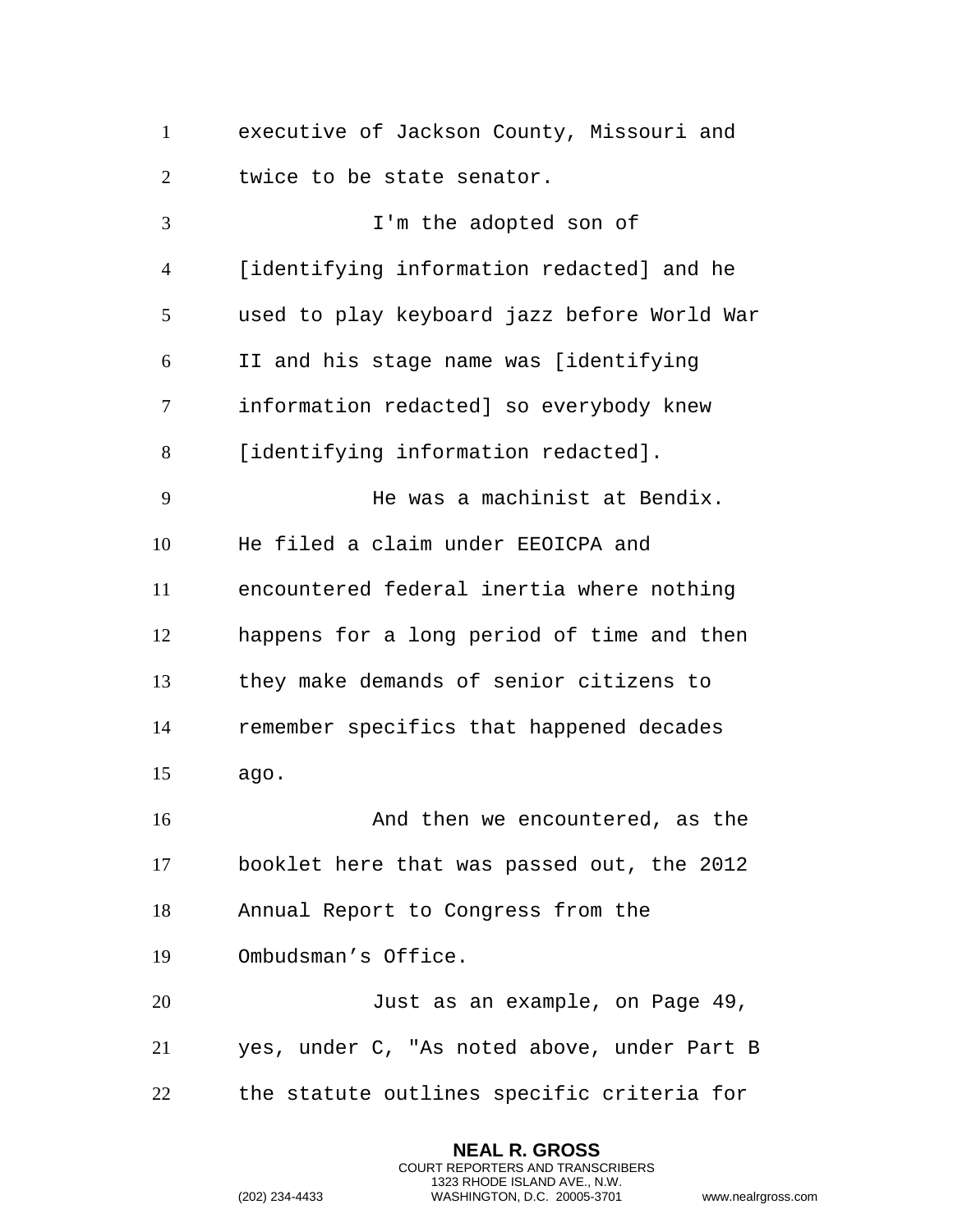diagnosing both pre 1993 and post 1993 chronic beryllium disease. "With respect to diagnosing CBD under Part E, the statute does not set forth similar specific criteria. "In 2011, DEEOIC informed the Office that a positive or abnormal BeLPT test was now necessary in order to prevent a claim for CBD under Part B. This determination by DEEOIC continues to generate comments." One of the comments, "Claimants question DEEOIC's authority to impose new specific criteria for CBD under Part E, especially since Congress did not set forth any specific criteria in the statute." By show of hands, I'd like to see the Board. Did each of you take an oath to support and defend the Constitution of the United States and to well and faithfully execute the office you're about to enter when you began service on this Board? Raise

> **NEAL R. GROSS** COURT REPORTERS AND TRANSCRIBERS 1323 RHODE ISLAND AVE., N.W.

```
(202) 234-4433 WASHINGTON, D.C. 20005-3701 www.nealrgross.com
```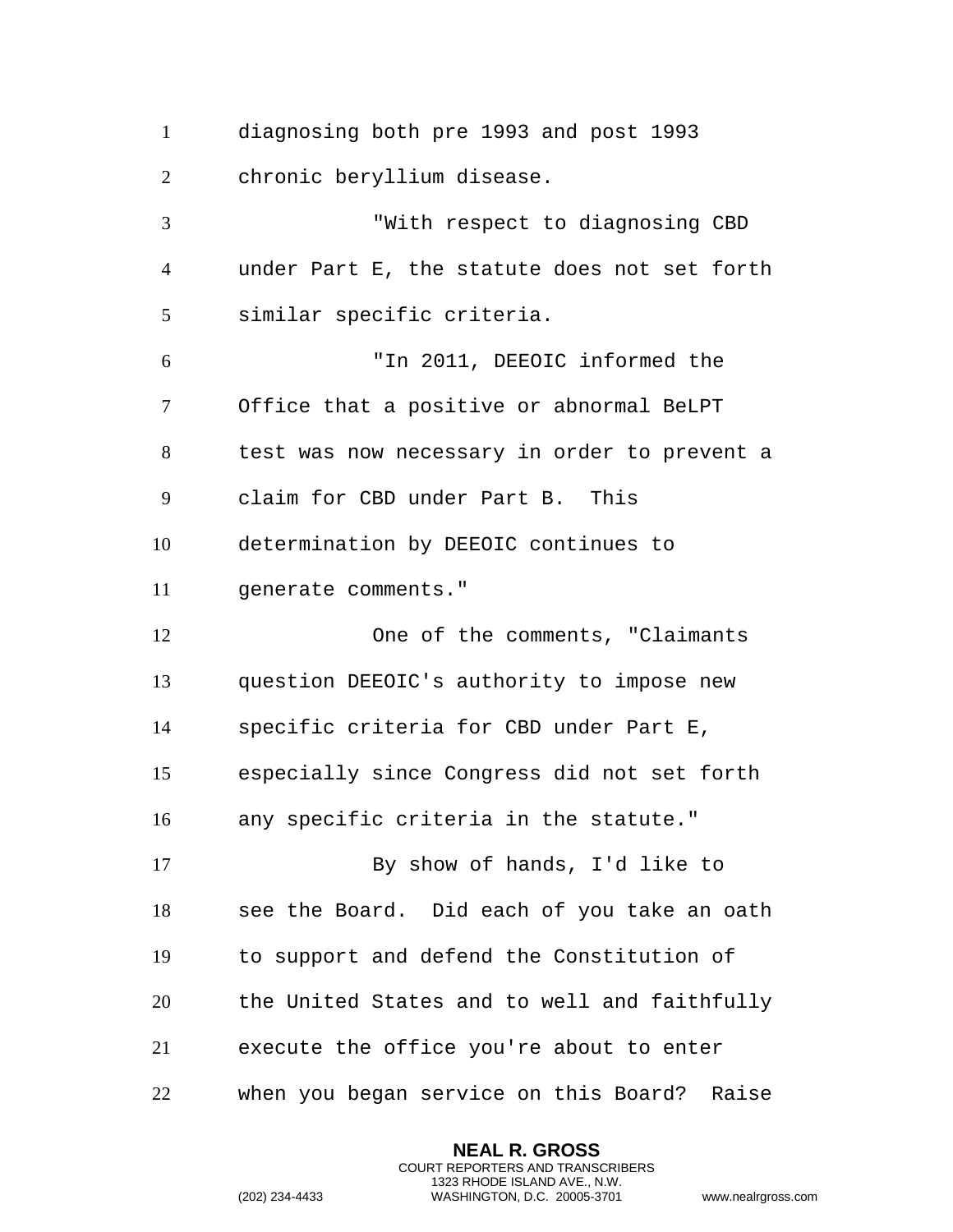your hands if you did.

| $\overline{2}$ | I asked the Board if they took               |
|----------------|----------------------------------------------|
| 3              | an oath to support and defend the            |
| $\overline{4}$ | Constitution and to well and faithfully      |
| 5              | execute the office you're about to enter.    |
| 6              | CHAIRMAN MELIUS: Yes.                        |
| 7              | JUDGE CHAMBERS: Okay. The                    |
| 8              | importance of that is that the United States |
| 9              | Constitution specifically forbids Congress   |
| 10             | to having any power whatsoever to impinge on |
| 11             | the law of contracts.                        |
| 12             | And yet the reason that we're                |
| 13             | all here today, because of the subcontractor |
| 14             | contract between the Department of Labor and |
| 15             | private business corporations that purports  |
| 16             | to indemnify and to hold harmless these      |
| 17             | corporations for acts.                       |
| 18             | One of the five elements of a                |
| 19             | contract is lawful purpose, and yet as a     |
| 20             | direct result of this contract, over 400 of  |
| 21             | my dad's coworkers have died.                |
| 22             | And why did they die? I just am              |

**NEAL R. GROSS** COURT REPORTERS AND TRANSCRIBERS 1323 RHODE ISLAND AVE., N.W.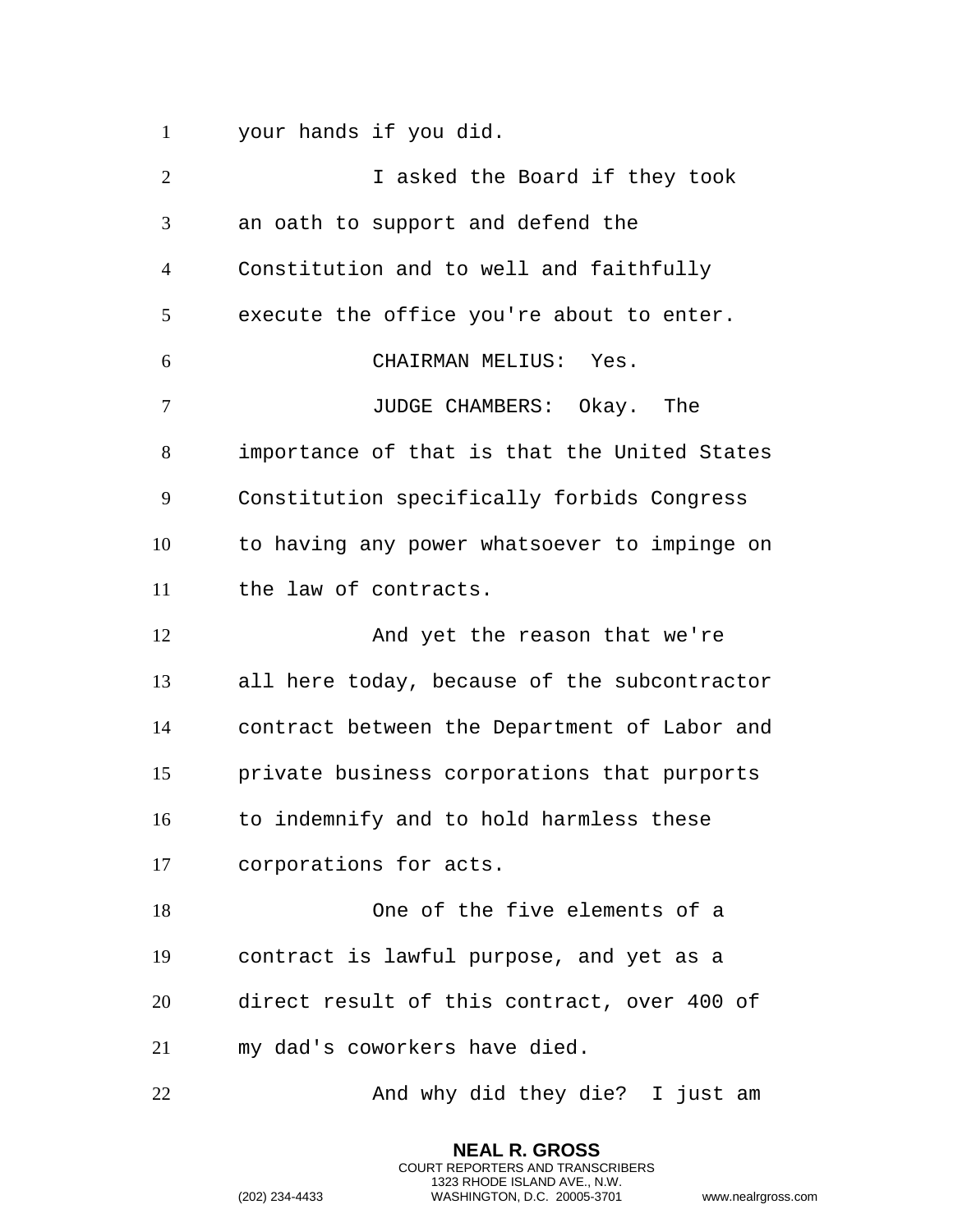a latecomer to all this, but it seems to me as though the corporate contractors were engaged in conduct that would otherwise be called negligent homicide. Now, in addition to the compensation law that we're all here today for, I want to tell everybody here that you have to exhaust your administrative remedies before you could sue but that's only in respect to the EEOICPA. 11 11 If you have a cause other than that, such as conspiracy to deprive an American citizen of their civil rights which arises, in my view, when administrative agency deprives you of due process of law rights by taking beyond its limits of the statute and starting to say you have to do this and have to do that in order to comply to get your compensation. Worse, if there are three instances that can be proved of any number of specific criminal acts, including

> **NEAL R. GROSS** COURT REPORTERS AND TRANSCRIBERS 1323 RHODE ISLAND AVE., N.W.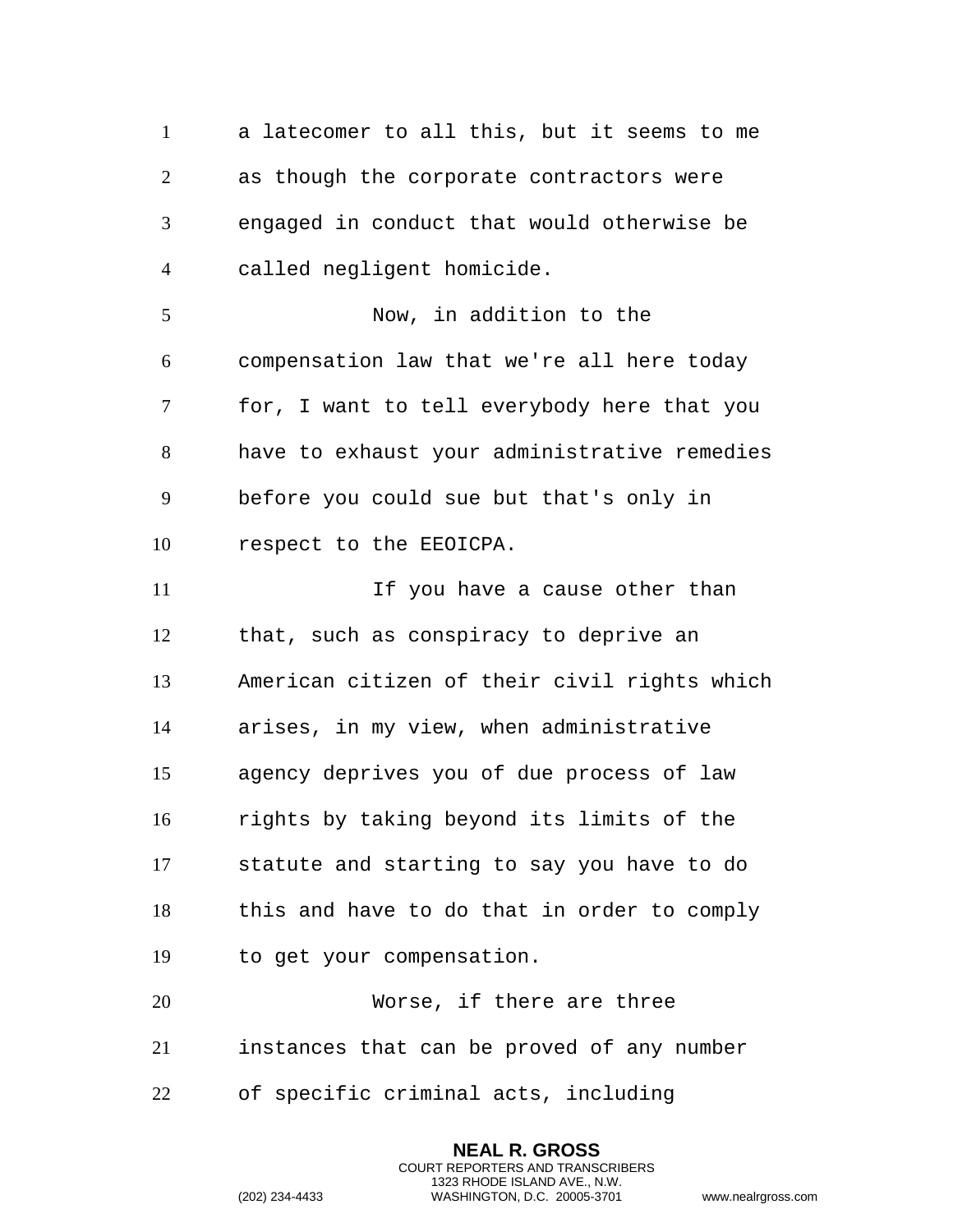negligent homicide, you might have a case for RICO, racketeering, for which you get triple damages and your attorneys' fees paid.

 Now, has everybody seen the movie, Al Pacino's movie Scent of a Woman? In that he made a speech before a college ethics board and he was a blind combat marine colonel and he said to his board if I was half the man I used to be I'd take a flamethrower to this place. Well, I'm not here to infer any sort of threat like that, but to associate myself with his anger. My father has cancer. He's had over 100 cancer operations to remove tumors. The question before this body is about this Special Exposure Cohort that NIOSH, who can't find its butt with both hands, has determined that there is not enough evidence to determine that there was an inability to measure exposures.

Well, one of the things I

**NEAL R. GROSS** COURT REPORTERS AND TRANSCRIBERS 1323 RHODE ISLAND AVE., N.W.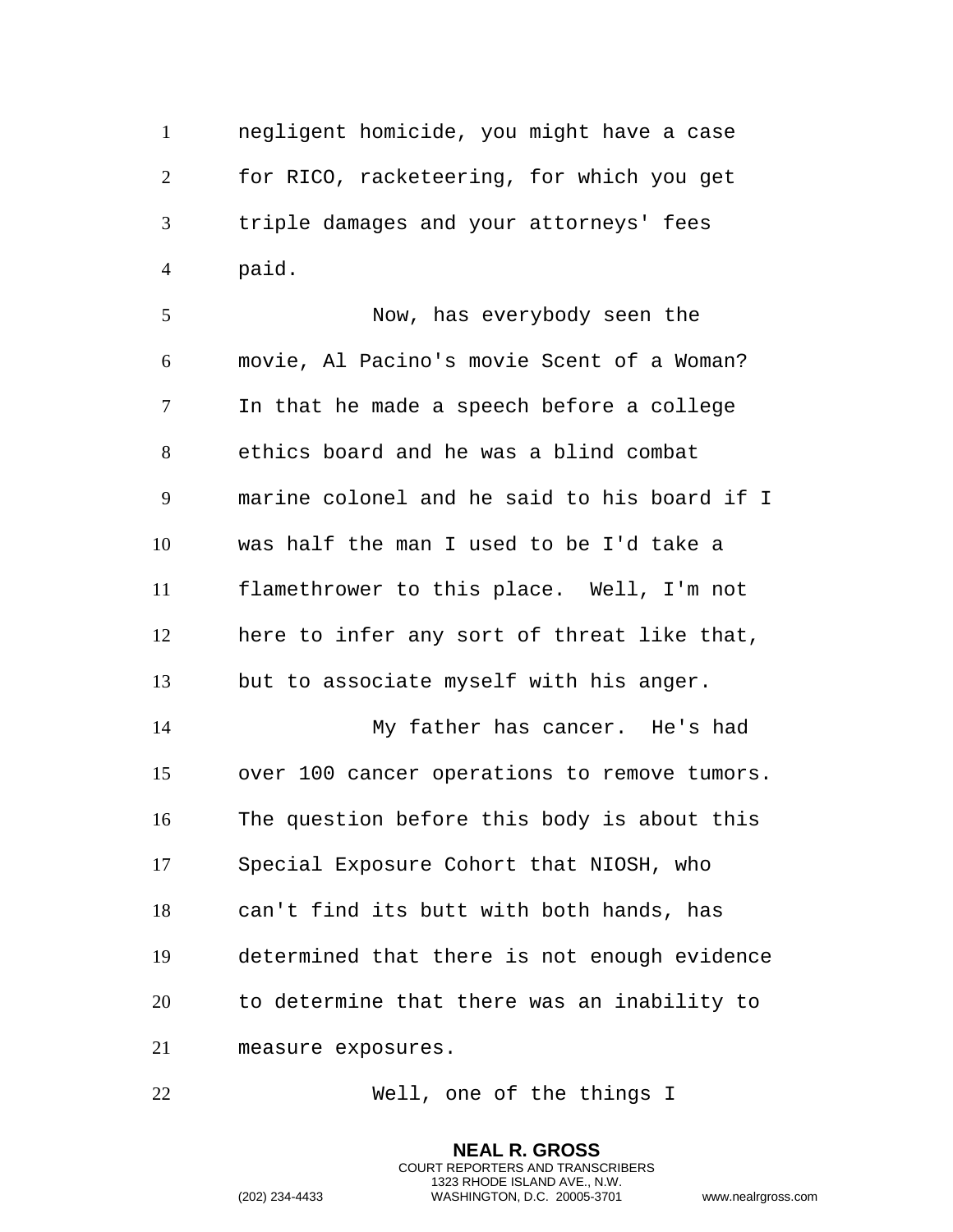noticed on my dad's medical report, that for one whole year there was a missing reconstruction of exposures. Well, in Missouri we have something called badges of fraud. Was that missing records because they were shredded, or what? Now, in the documents that were just passed out a minute ago, years all recorded doses equaling zero is 1969. And measured depleted uranium in the workplace air 1958 to 1970, Table 6.2, the highest measured years, highest to lowest, 1968, 1965 and the missing year 1969. You can infer that to be a badge of fraud that the records are missing and I'd so argue that before a jury. Now, NIOSH claims that it can make a dosage reconstruction for everybody. We got the average man rule and yet one roofer after six months, not even the 250

> **NEAL R. GROSS** COURT REPORTERS AND TRANSCRIBERS 1323 RHODE ISLAND AVE., N.W.

```
(202) 234-4433 WASHINGTON, D.C. 20005-3701 www.nealrgross.com
```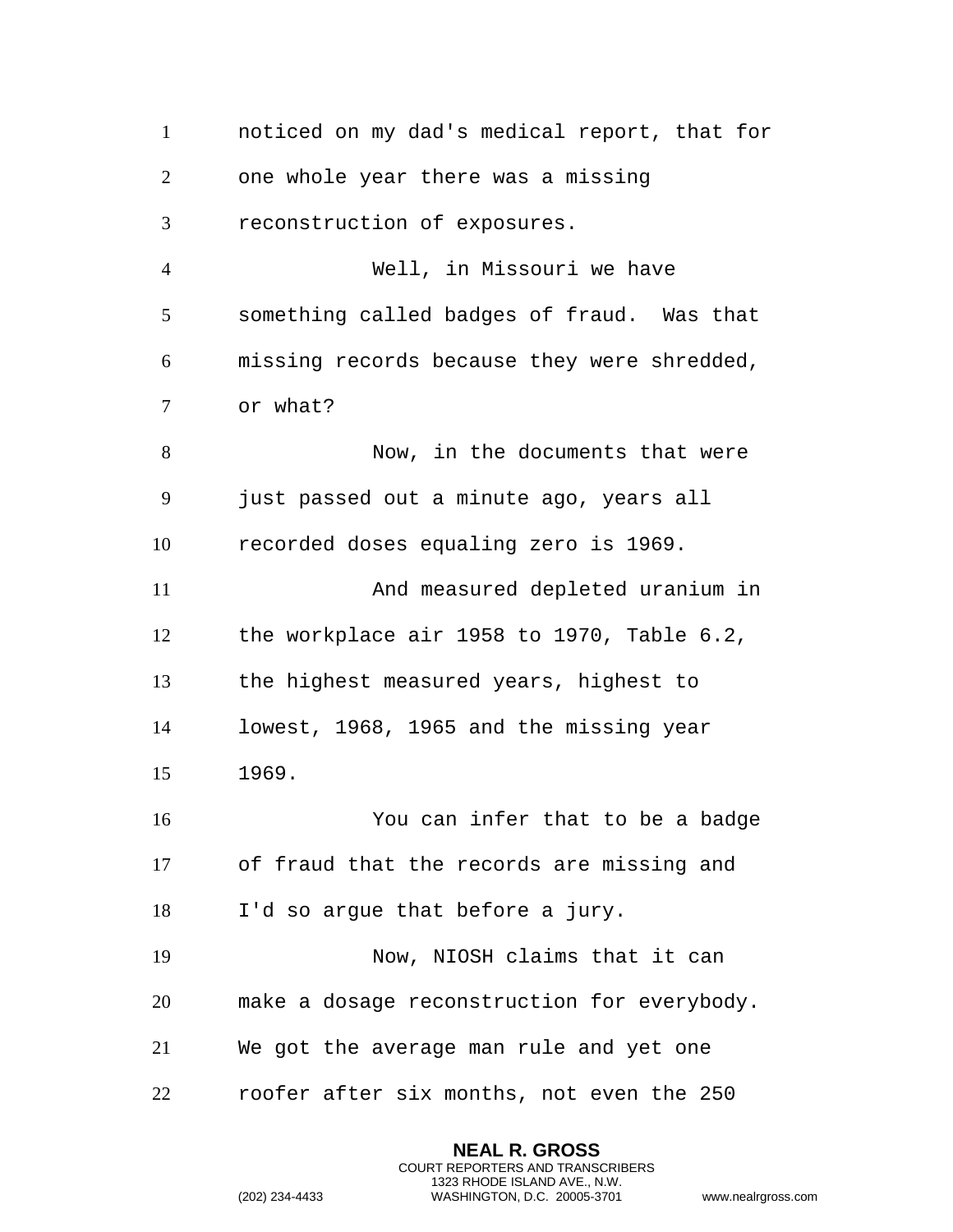days' exposure, comes down with all kinds of problems.

 My dad was a machinist and he worked on that roof. He worked in all areas of the plant. He was a specialist on repairing the pumps that the grinding machines had, the wet grinders for the beryllium, okay? I have seen my father waste. He's losing weight. He's lost his appetite. He's going blind. He's got cancer. He's got lung scarring in his lungs proven by x- rays, shortness of breath, lots of health problems. I'm given to understand that more Americans have died as nuclear weapon workers than all the Japanese who died in both Hiroshima and Nagasaki added together. 19 10 I believe that the corporate interest put profit over safety. Yes, they were making nuclear reactors in Kansas City. I personally saw on the Internet

> **NEAL R. GROSS** COURT REPORTERS AND TRANSCRIBERS 1323 RHODE ISLAND AVE., N.W.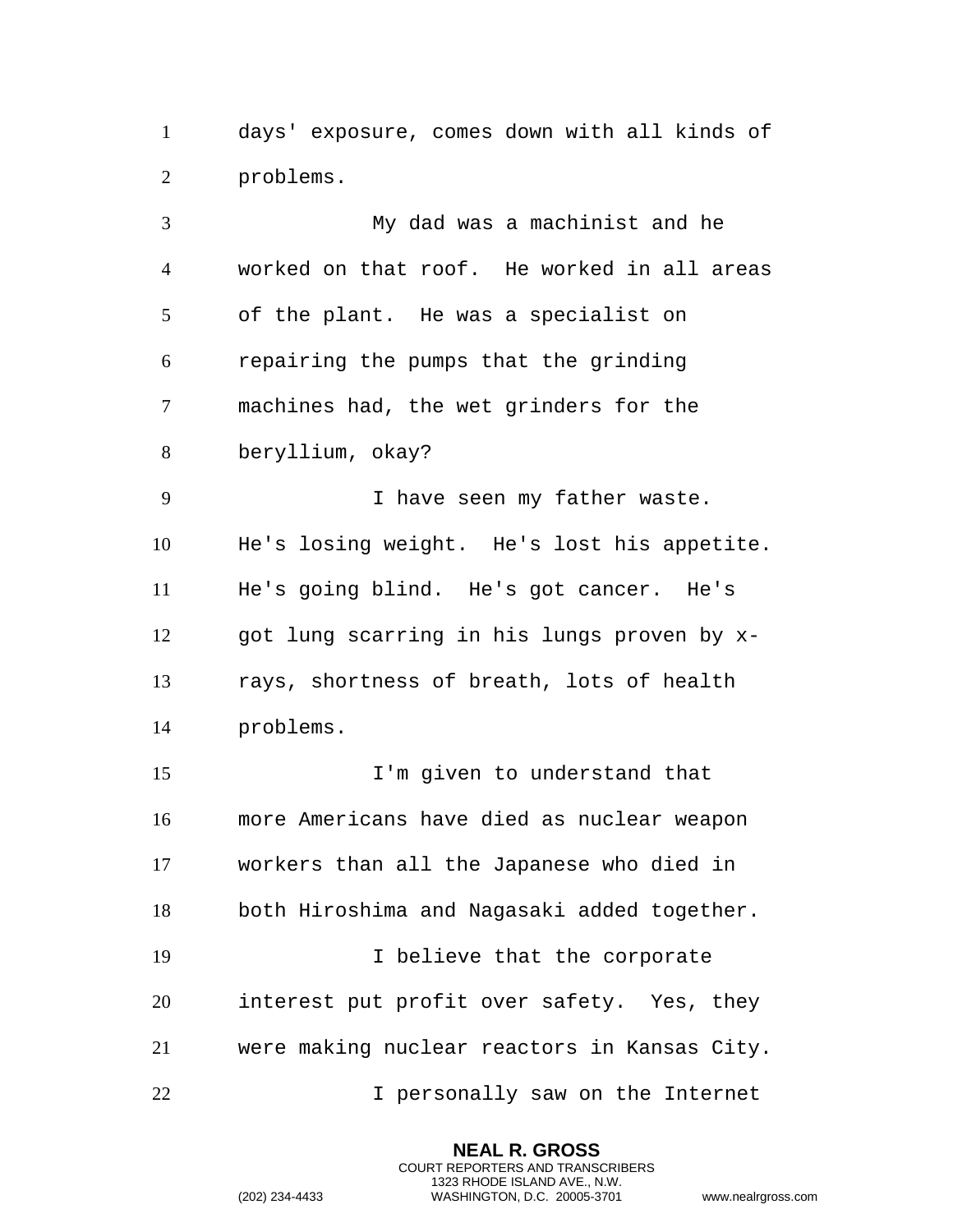a newspaper article about the transport of the nuclear reactor that went to the University. It's there.

 They weren't licensed to manufacture nuclear reactors. I believe these reactors were, in fact, unlicensed, rogue construction projects to enhance the pockets of the corporate interests, nothing to do with national security.

 Speaking of national security, it was President Clinton that gave the nuclear reactor to North Korea saying that it's only going to be used for peaceful purposes. They'll never make an atomic bomb. Oh, yes.

16 And yet when our people, and I associate myself with the claimants, want to have information to assist them in their claims, it's national security reasons that they seal the records and don't share them with you, that they freely gave to the North Koreans. Absurd.

> **NEAL R. GROSS** COURT REPORTERS AND TRANSCRIBERS 1323 RHODE ISLAND AVE., N.W.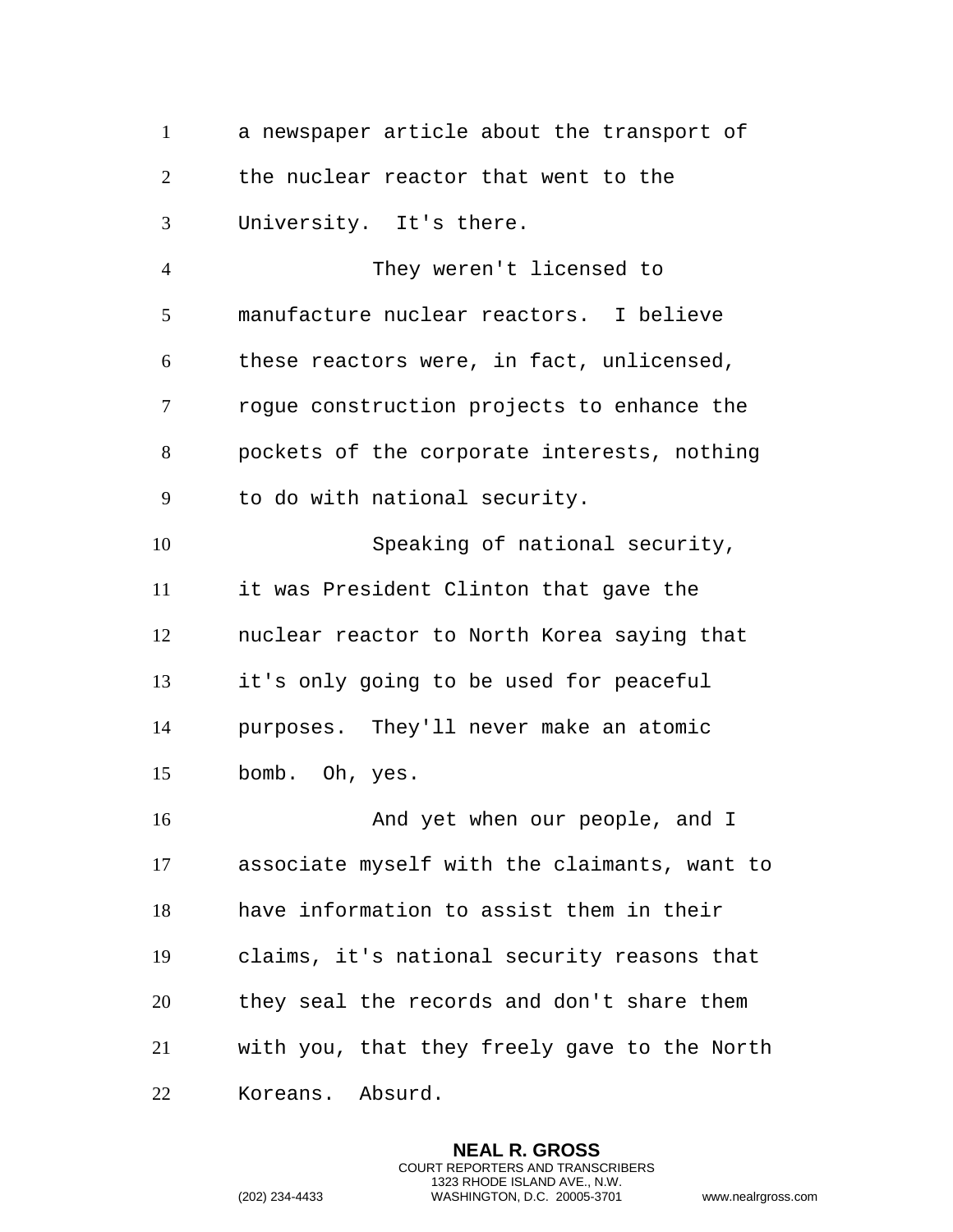| $\mathbf{1}$   | I see footsteps leading to                   |
|----------------|----------------------------------------------|
| $\overline{2}$ | conspiracies, civil and criminal. Yes, we    |
| 3              | do have a heartfelt recommendation that the  |
| $\overline{4}$ | Special Exposure Cohort be included for the  |
| 5              | Kansas City people.                          |
| 6              | We have histories of floods in               |
| 7              | Kansas City. The Bannister Plant was         |
| 8              | flooded. They've got markers on the          |
| 9              | entrance of the gates showing the high water |
| 10             | marks. During the flooding, nuclear          |
| 11             | materials were buttered across the universe  |
| 12             | in all departments.                          |
| 13             | I understand from the nuclear                |
| 14             | physicist we have here, Wayne Knox, that the |
| 15             | depleted uranium is actually plutonium.      |
| 16             | Yes, they lost plutonium in Kansas City.     |
| 17             | So how could NIOSH under oath                |
| 18             | affirm that they have ways to measure the    |
| 19             | radiation exposure for everybody, given the  |
| 20             | fact that they lost plutonium and everything |
| 21             | was scattered throughout the plant?          |
| 22             | I urge the Board to not be                   |

**NEAL R. GROSS** COURT REPORTERS AND TRANSCRIBERS 1323 RHODE ISLAND AVE., N.W.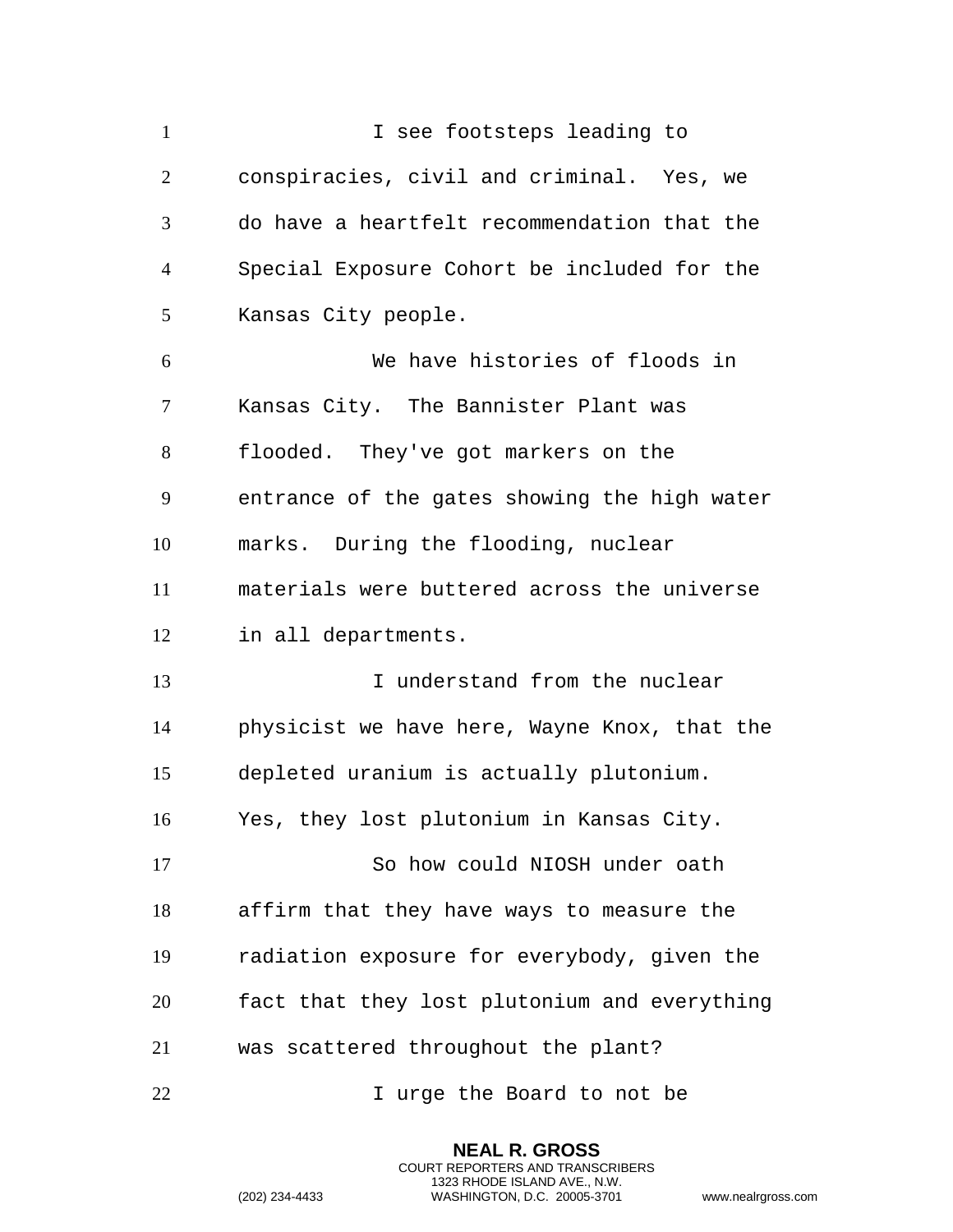puppets of a conspiracy to deprive American citizens of their civil rights, just so they can't get their measly compensation. \$100,000 to trade for a life is not a lot of money. And yet the inertia that we see in the bureaucracy leads one to believe that one of the intents is to delay granting or making a decision until the claimant dies. Justice delayed is justice denied. So the Special Exposure Cohort Petition Evaluation Report Petition SEC- 00210 states, "NIOSH found no part of the Class under evaluation for which it cannot estimate radiation doses with sufficient accuracy." 17 10 I direct the Board to take notice of the missing words that should appear at the beginning of this statement. The missing words are once upon a time. Let me tell you a little bit about federal inertia.

> **NEAL R. GROSS** COURT REPORTERS AND TRANSCRIBERS 1323 RHODE ISLAND AVE., N.W.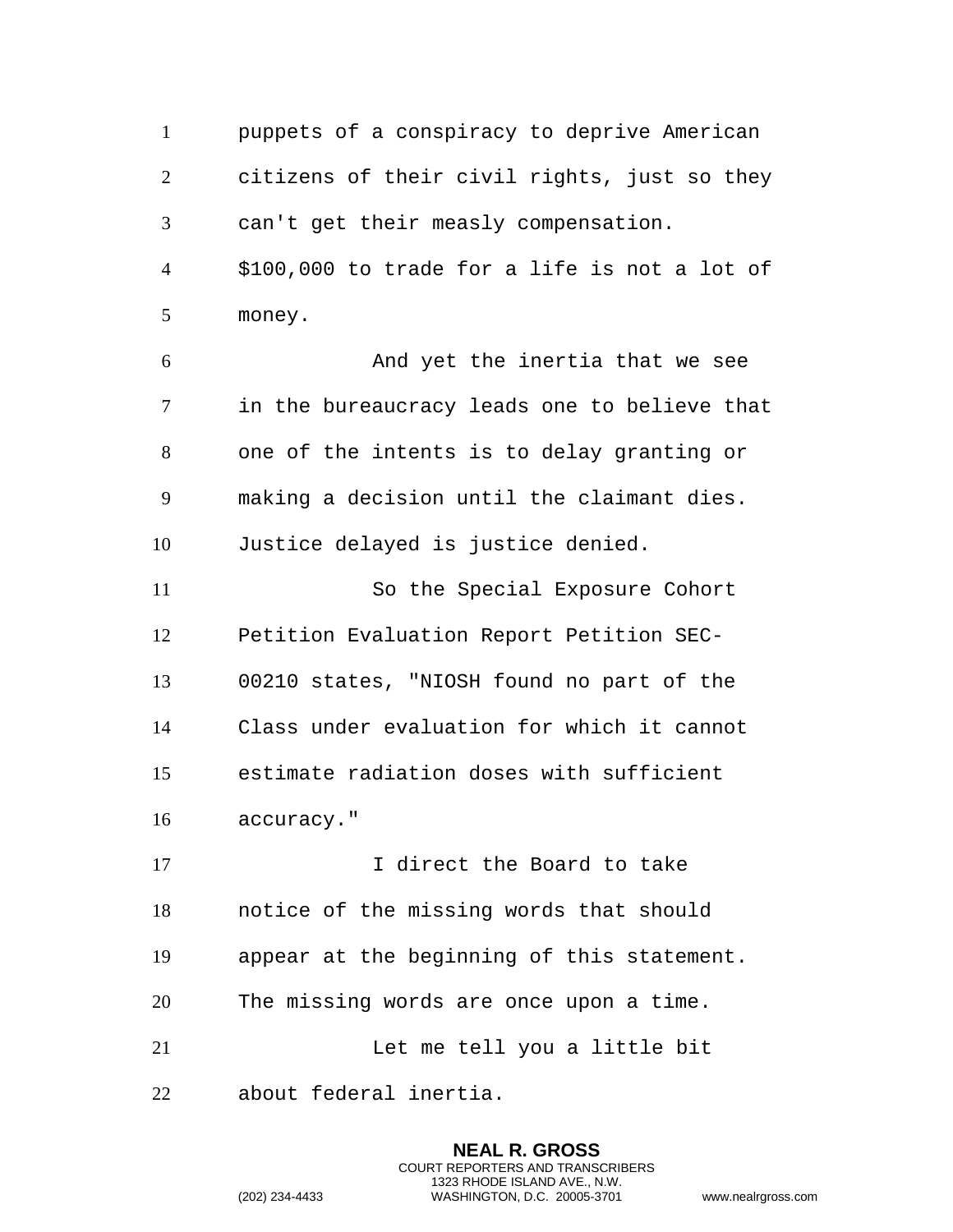| $\mathbf{1}$   | CHAIRMAN MELIUS: Could you                   |
|----------------|----------------------------------------------|
| $\overline{2}$ | please wrap up shortly?                      |
| 3              | JUDGE CHAMBERS: I will. This                 |
| $\overline{4}$ | is my last comment.                          |
| 5              | CHAIRMAN MELIUS: Okay, fine.                 |
| 6              | Thank you, sir.                              |
| $\tau$         | JUDGE CHAMBERS: [Identifying                 |
| 8              | information redacted] , World War II Army,   |
| 9              | landed at Utah Beach. He was wounded by      |
| 10             | Nazi artillery fire in the Battle of         |
| 11             | Northern France, fought under General Patton |
| 12             | in the Battle of the Bulge.                  |
| 13             | His U.S. Army unit was the first             |
| 14             | military unit of the United States Army to   |
| 15             | penetrate and invade Germany. Everyone in    |
| 16             | front of him was a German soldier. Everyone  |
| 17             | behind him was an American, but they were    |
| 18             | the first to stand on German soil.           |
| 19             | He was awarded for heroism a                 |
| 20             | Bronze Star Medal and a Purple Heart for     |
| 21             | being combat wounded.                        |
| 22             | On February 22nd, 2010, a long               |

**NEAL R. GROSS** COURT REPORTERS AND TRANSCRIBERS 1323 RHODE ISLAND AVE., N.W.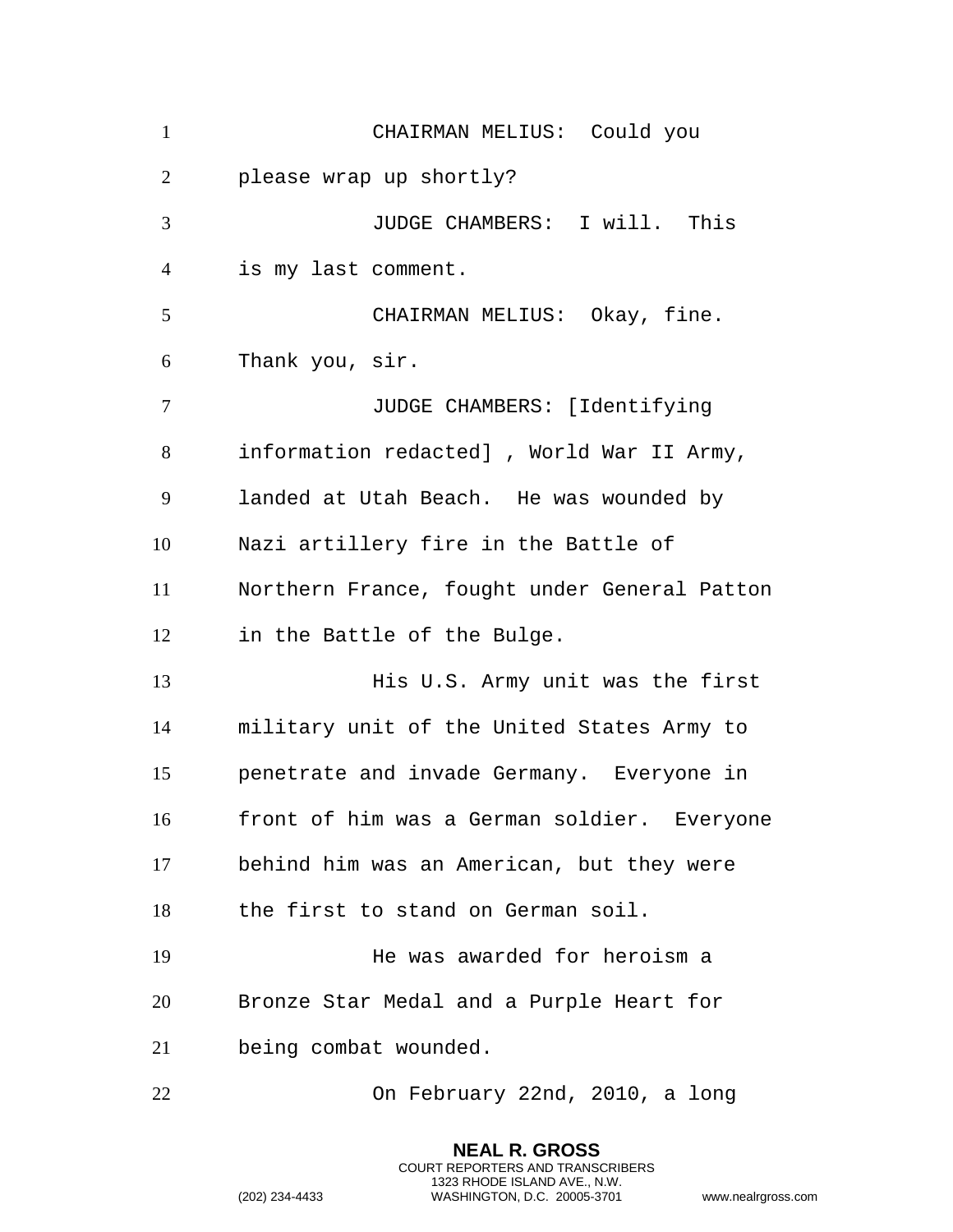time after his 1945 discharge date, the Congressional Record shows that he was finally awarded his second Bronze Star by order of the Secretary of the Army. I don't think that these people can wait as long for the recognition of their claims for just compensation. 8 And I'm going to conclude my remarks right now by saying in a court of law people address the judge as Your Honor. Well, I'm going to amend that for the purpose of this hearing and appeal your conscience. Thank you very much. CHAIRMAN MELIUS: Thank you. Now, does anybody else here in the audience wish to make public comments before I turn to the telephone? 18 MR. COPELAND: Excuse me. I was on the list for public comment. CHAIRMAN MELIUS: Okay. I'm sorry. I thought you just -- MR. COPELAND: Yes, and I just

> **NEAL R. GROSS** COURT REPORTERS AND TRANSCRIBERS 1323 RHODE ISLAND AVE., N.W.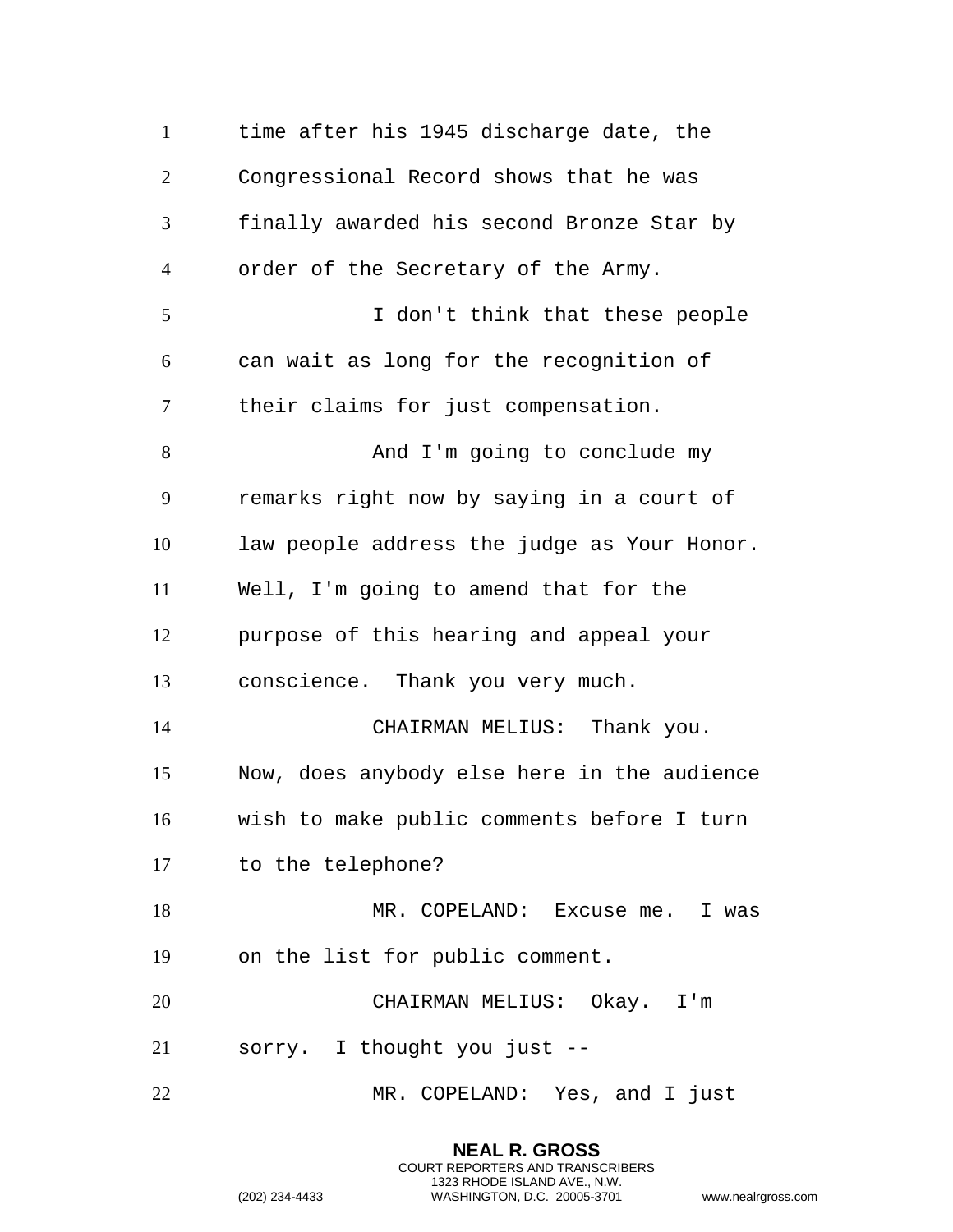want to hit on a couple --

 CHAIRMAN MELIUS: That's fine. That's fine, go ahead.

 MR. COPELAND: I'm not going to take long at all. I just want to hit on a couple of things that I want the Board and the President to understand since the President is going to be making his State of the Union tonight and that is our direct appeal according to the Act. According to the Act, our direct appeal is to the President of the United States of America. Like some people have related and are related, this was a cold war, no doubt about it. It was declared a cold war. We are veterans. These people are veterans. 17 Any war, no matter how you cut it, has casualties. For some reason, the United States of America does not want to count the casualties of the Cold War, because it is us. We, the people. In order to reach this plateau

> **NEAL R. GROSS** COURT REPORTERS AND TRANSCRIBERS 1323 RHODE ISLAND AVE., N.W.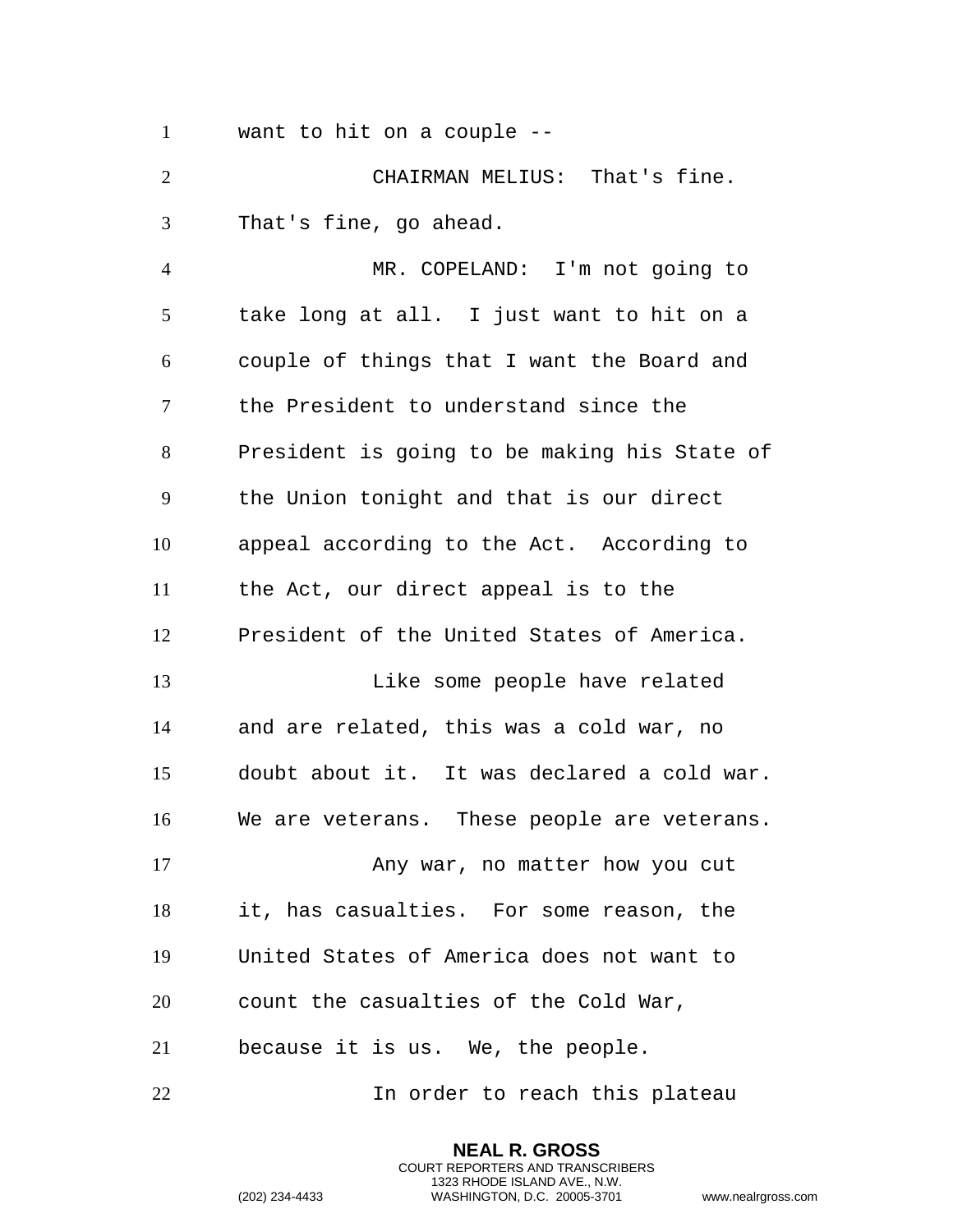that we are the most powerful nation in the world, you all have been considered an acceptable risk and you will lie in between the pages of the Cold War as an acceptable risk and not a casualty. Now I am, like I said, a fourth- generation veteran, combat veteran from Vietnam. My brother was a combat veteran. Many people that went to work with me at Bendix in 1968 were veterans, Purple Heart winners. They couldn't come here tonight, and the reason they couldn't come here tonight is because of their illnesses. But I want you all to understand and I want the President to understand that when he speaks tonight to this nation, what you're going to get out of it, with the problems that we have in society, there has to be more personal accountability. People have to do things right that problems don't turn on their self.

> **NEAL R. GROSS** COURT REPORTERS AND TRANSCRIBERS 1323 RHODE ISLAND AVE., N.W.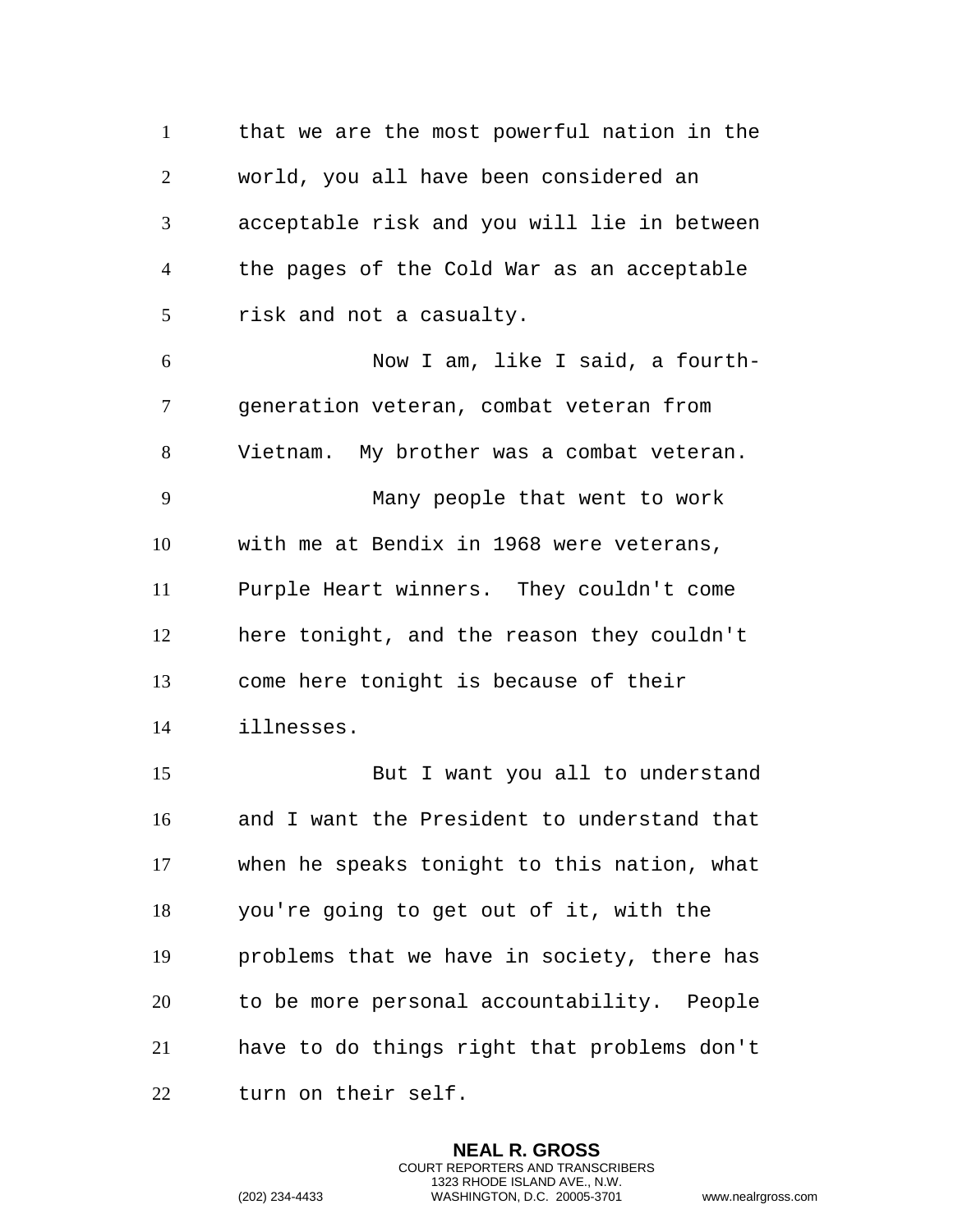The government, all we ask for is for the personal responsibility. You know, we know what we did. We know exactly, and Honeywell knows it. You did not protect the people, plain and simple. I worked in Department 20. And I was a manager, a supervisor. I was on the ethics committee at Honeywell. I was the human rights committeeperson in my union. I found out in 2013, 2013, that I was running the equipment that was being remediated in Department 20. I had no idea from all the way up to 1968. Is that responsible? Is it responsible not to inform these people, to inform these people that you had a lady at Honeywell that stepped in promethium, took it home, found it on her carpet, on her drapes, on her pillow and, ladies, this went on for years, and they found it on her toilet stool. **Is it not responsible for this** 

> **NEAL R. GROSS** COURT REPORTERS AND TRANSCRIBERS 1323 RHODE ISLAND AVE., N.W.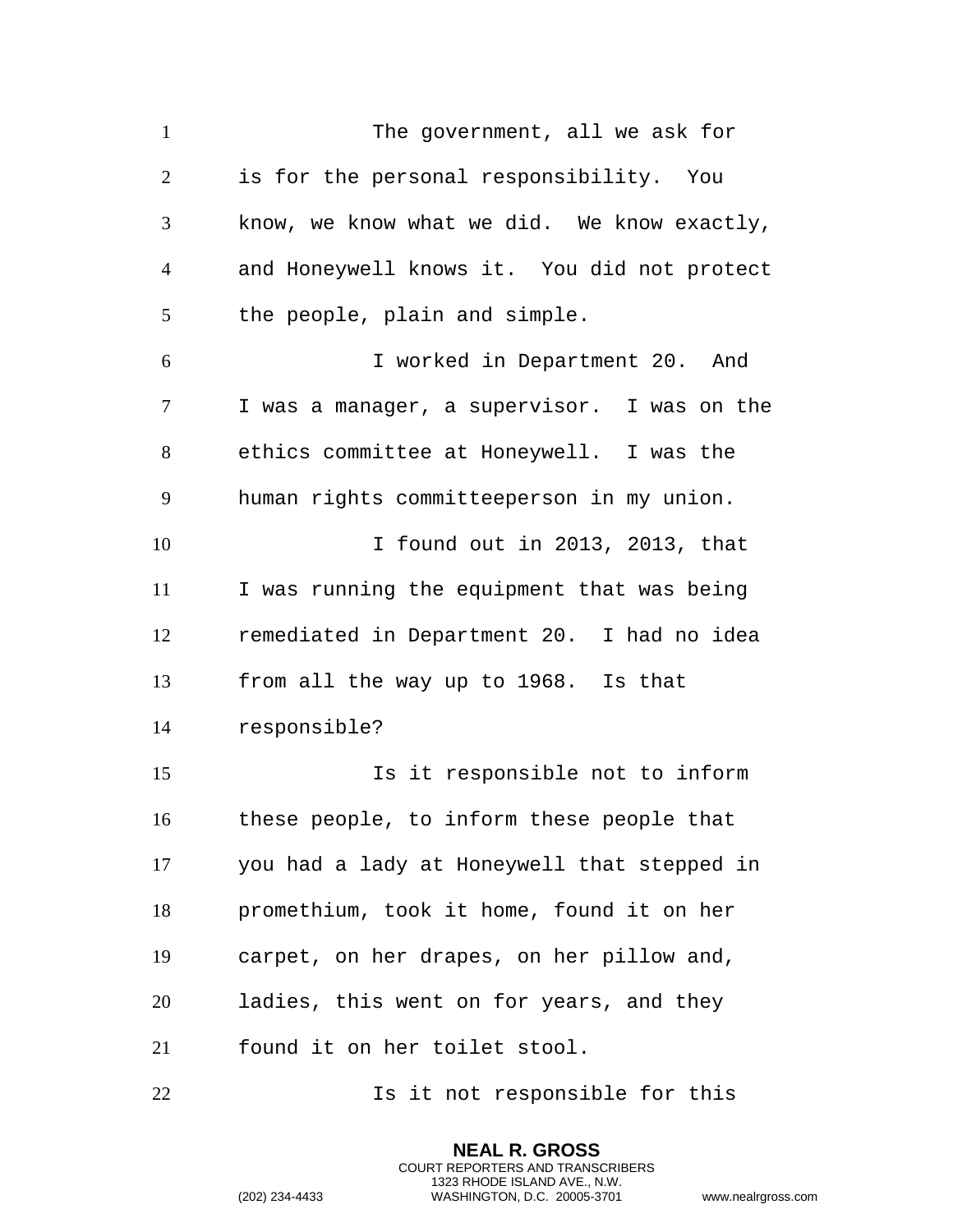| $\mathbf{1}$   | company to know that they've filed and      |
|----------------|---------------------------------------------|
| $\overline{2}$ | they've had many settlements in court,      |
| 3              | settlements over the years in court from    |
| $\overline{4}$ | people that were contaminated and they      |
| 5              | turned around and filed lawsuits which were |
| 6              | settled in court and they settled them. And |
| 7              | you knew, they knew that they made people   |
| 8              | sick and they did not tell them.            |
| 9              | [Identifying information                    |
| 10             | redacted] has bone cancer, okay? And a lot  |
| 11             | of other people are sitting in the same     |
| 12             | situation.                                  |
| 13             | Had two ladies, two, that their             |
| 14             | children at the same age had brain cancer,  |
| 15             | brain cancer, one died, in the same         |
| 16             | department working with the same chemicals  |
| 17             | related to that brain cancer. They knew     |
| 18             | that, and they also know all of the other   |
| 19             | cases out there.                            |
| 20             | Why don't we do a study to find             |
| 21             | out about the clusters out there at Bendix? |
| 22             | You did it on GSA side and once you found   |

**NEAL R. GROSS** COURT REPORTERS AND TRANSCRIBERS 1323 RHODE ISLAND AVE., N.W.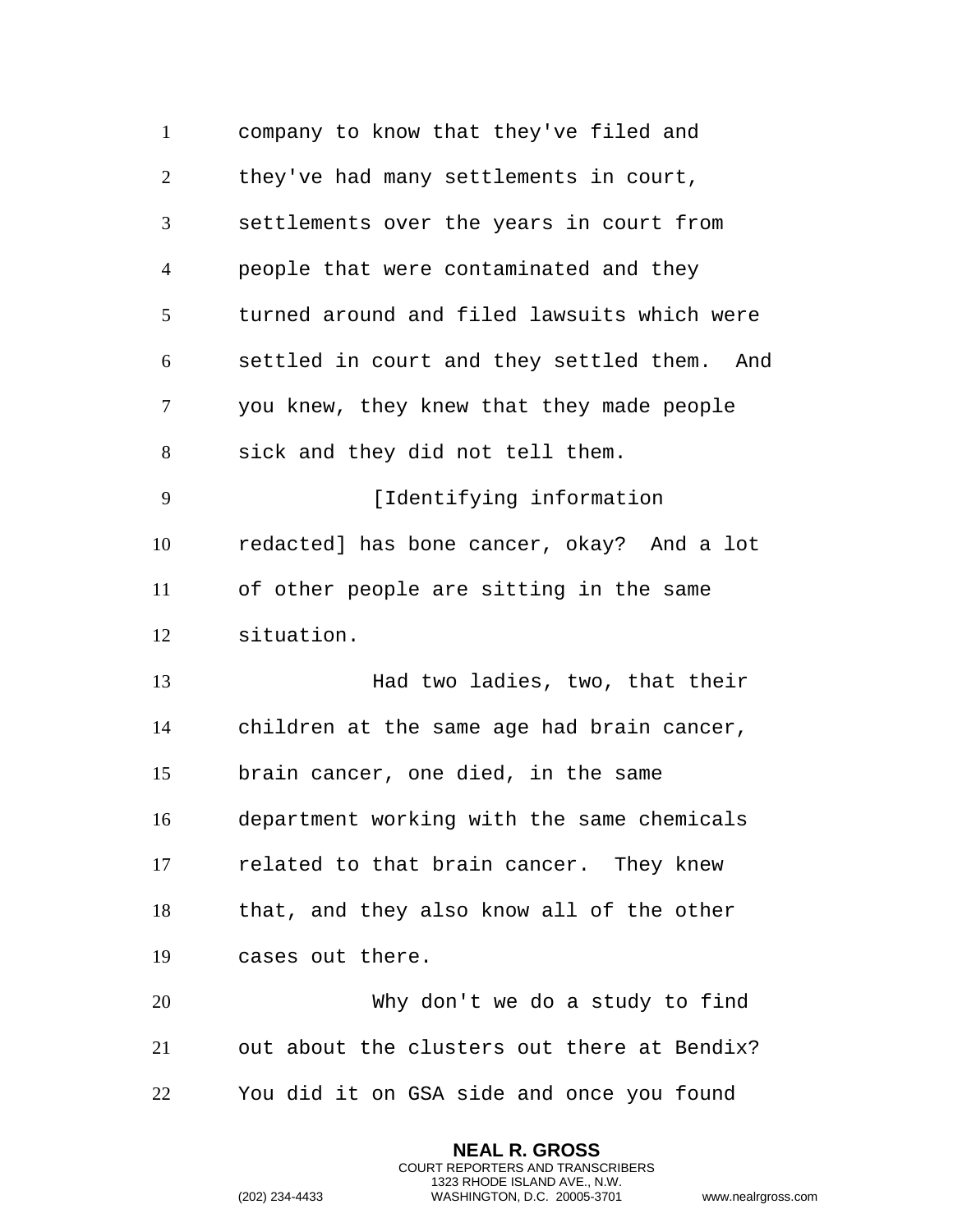those pancreatic cancers on GSA side in the same area, six cancers, then the government throws in the whole population of the whole complex on the GSA side. It's wrong. It's wrong what you did to the Vietnam veteran and what you're doing to the nuclear war veterans is doubly wrong because we know for a fact. Bring someone from Honeywell, from DOE to stand in front of me and tell me to my face that I protected my people in the Model Shop as a supervisor. It'll never happen. They'll never do it. Why haven't they had one, just one? Think about this. They may have talked to you in a back room, but they've never done it in public. 18 Not only that, I want to say this. I understand that Councilman Cleaver, Representative Cleaver, McCaskill and Blunt have representation here that have been in the crowd. I understand that. And I want

> **NEAL R. GROSS** COURT REPORTERS AND TRANSCRIBERS 1323 RHODE ISLAND AVE., N.W.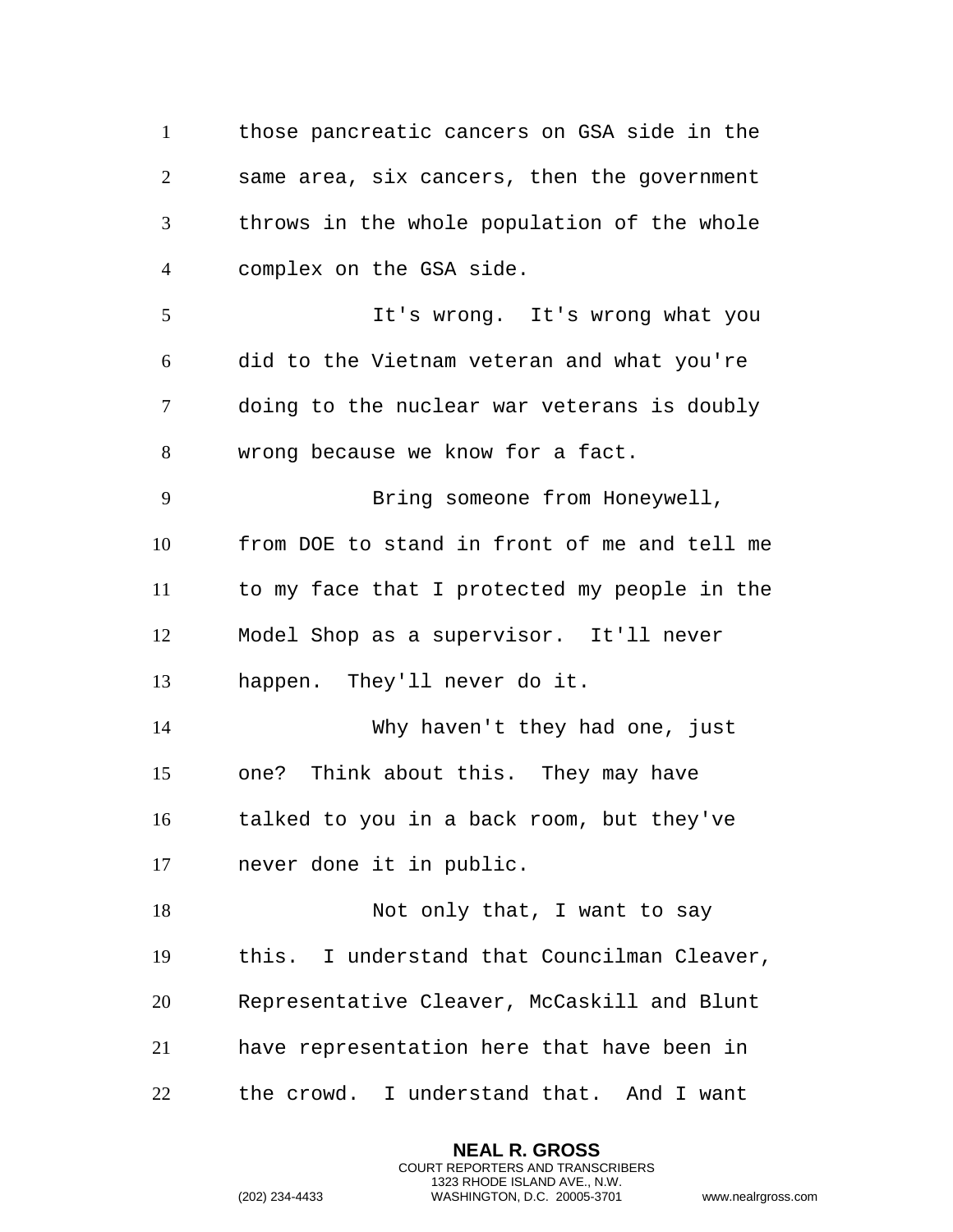them also to do their job.

| $\overline{2}$ | Councilman Cleaver,                         |
|----------------|---------------------------------------------|
| 3              | Representative Cleaver was also an employee |
| $\overline{4}$ | at Honeywell, Bendix, and I want him to do  |
| 5              | his job. McCaskill called for an            |
| 6              | investigation that we've never had from the |
| 7              | floor, that we've never had. Have that      |
| 8              | investigation, make the wrong decision and  |
| 9              | it's going to look very bad to some people. |
| 10             | CHAIRMAN MELIUS: Thank you very             |
| 11             | much.                                       |
| 12             | If you can be -- I am holding up            |
| 13             | people on the phone. That's all I'm --      |
| 14             | MR. KNOX: I would like to                   |
| 15             | highlight a couple of things. My position   |
| 16             | on the recycled uranium was that it         |
| 17             | contained plutonium.                        |
| 18             | Based upon our national                     |
| 19             | security, we will not tell you how much     |
| 20             | plutonium was in that because that recycled |
| 21             | uranium was readily available to other      |
| 22             | people that could perhaps get that recycled |

**NEAL R. GROSS** COURT REPORTERS AND TRANSCRIBERS 1323 RHODE ISLAND AVE., N.W.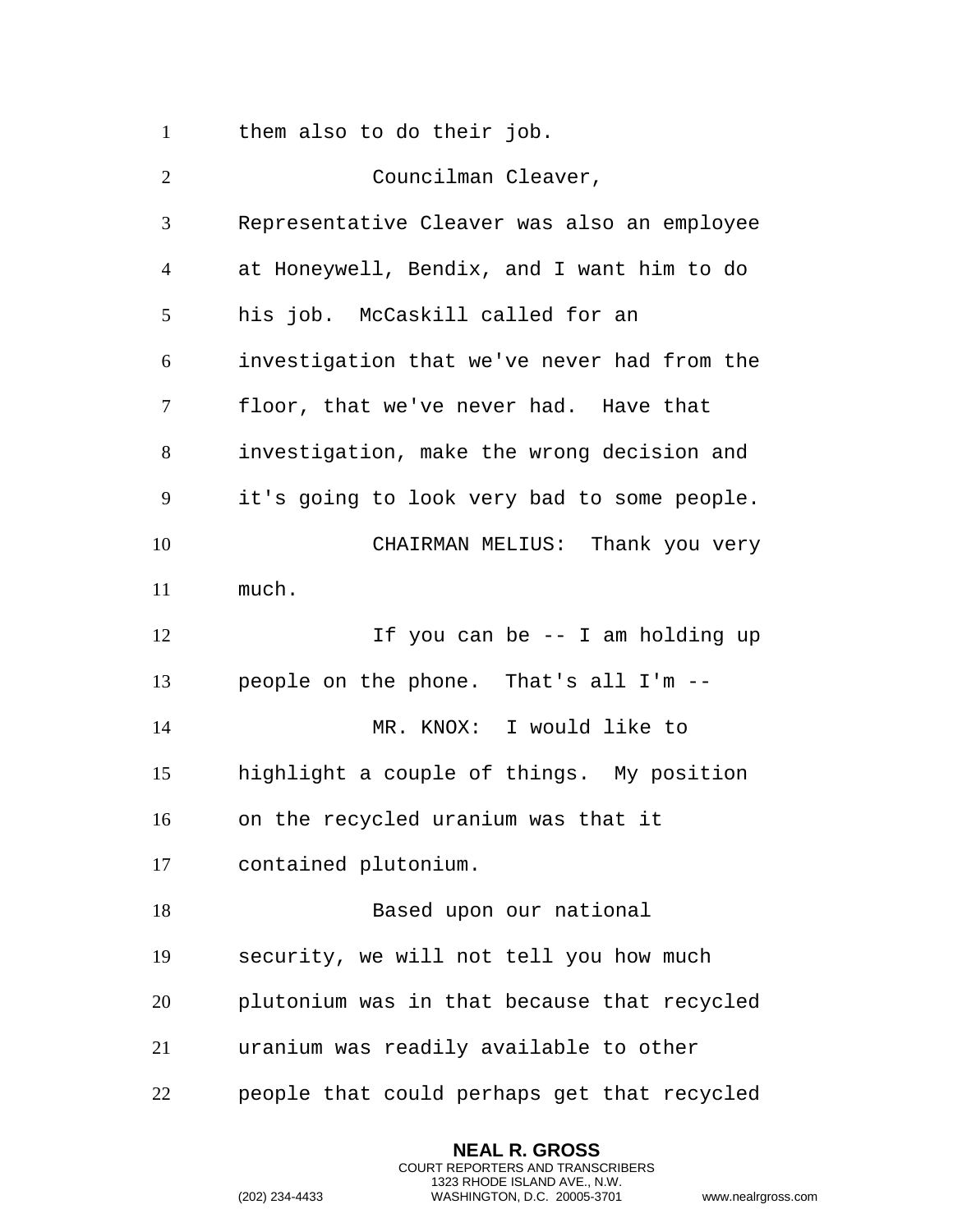plutonium and get the plutonium out of it. 2 The other quick one is that I did analysis on the promethium-147 spill. They just screwed it up. That promethium-147 would have had promethium-146. It would have also, I agree, in small amounts, it would have had samarium, 146 and 147. Those are alpha emitters, alpha emitters. I did the analysis here. They found a flea. 11 11 I did the cleanup, at least responsible for the cleanup of Building 125 at Hanford where we had a large promethium- 147 spill. I know the analysis of it. I know about nuclear fleas. We probably coined that because you could clean up that stuff one day and come back the next day and it's there again. So them cleaning up this lady's house in 45 minutes after a 12-year spill, contamination is incredible. Now, also there's one other

> **NEAL R. GROSS** COURT REPORTERS AND TRANSCRIBERS 1323 RHODE ISLAND AVE., N.W.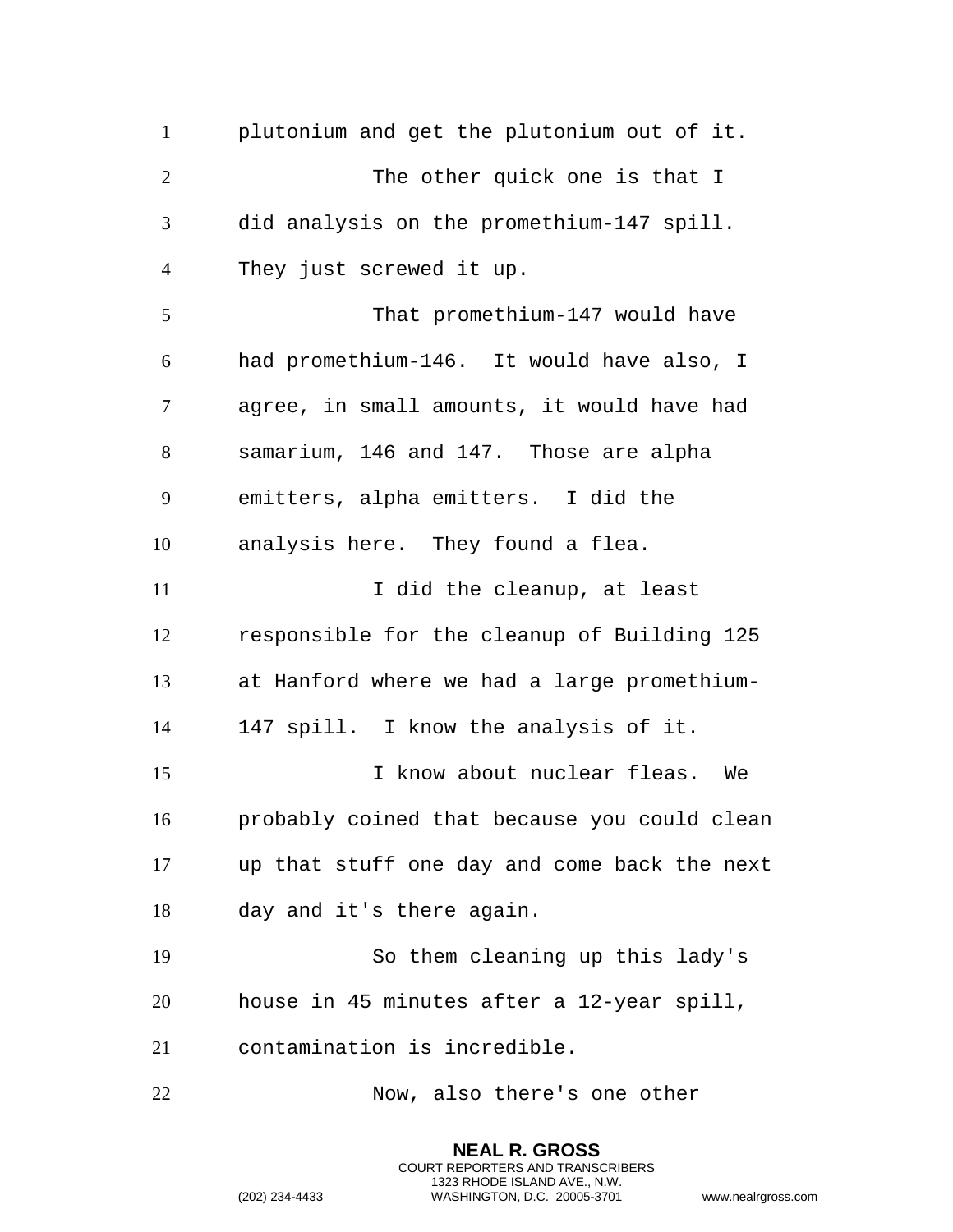| $\mathbf{1}$   | quick point. No one has talked about the     |
|----------------|----------------------------------------------|
| $\overline{2}$ | injection pathway which is prominent.        |
| 3              | These people were machining                  |
| $\overline{4}$ | that. They have cuts all over their hand so  |
| 5              | you had actually since it was uranium        |
| 6              | containing plutonium, you had the            |
| 7              | possibility of plutonium being injected into |
| 8              | the skin.                                    |
| 9              | That's one of the reasons why                |
| 10             | Judge Reed's [identifying information        |
| 11             | redacted] has so many cancers on his body,   |
| 12             | because of those injection wounds.           |
| 13             | The other point is, and I'll                 |
| 14             | shut up, the synergistic effect. If you      |
| 15             | have all of these, they had 900 different    |
| 16             | types of chemicals. They had beryllium.      |
| 17             | If you have that in your lungs,              |
| 18             | you can take that model that we use and      |
| 19             | throw it out the window because if you have  |
| 20             | any kind of radioactive deposits in your     |
| 21             | lungs, the residency times have changed and  |
| 22             | you cannot reconstruct that. I'll shut up.   |

**NEAL R. GROSS** COURT REPORTERS AND TRANSCRIBERS 1323 RHODE ISLAND AVE., N.W.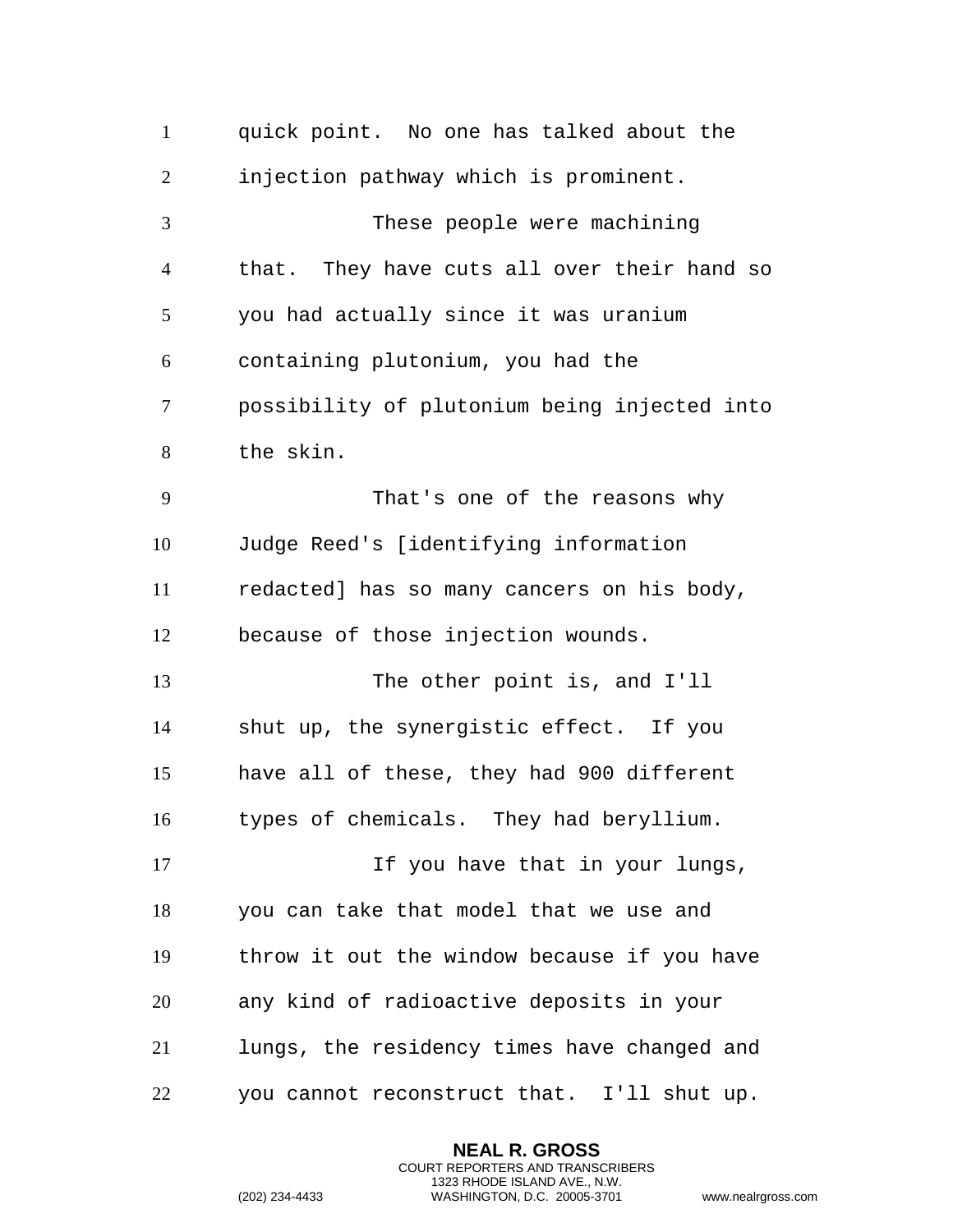Thank you.

| $\overline{2}$ | CHAIRMAN MELIUS: Thank you.                  |
|----------------|----------------------------------------------|
| 3              | Okay, well, I will point out that President  |
| $\overline{4}$ | Obama when he was Senator Obama actually did |
| 5              | come to one of our Advisory Board meetings   |
| 6              | and asked for, I think, fair and rapid       |
| $\tau$         | follow-up on a Special Exposure Cohort that  |
| $8\,$          | had been brought to his attention of that so |
| 9              | he's aware of this program and has been      |
| 10             | involved, so.                                |
| 11             | We have some people on the                   |
| 12             | phone. We do allow people to call in if      |
| 13             | they wish to make public comments. I have    |
| 14             | one person signed up and I believe there's   |
| 15             | maybe another person. I'm not sure if        |
| 16             | people are still there but, go ahead.        |
| 17             | MR. BLACK: My name is Thomas.                |
| 18             | May I speak now?                             |
| 19             | CHAIRMAN MELIUS: Yes, you may.               |
| 20             | MR. BLACK: My name is Thomas                 |
| 21             | Dan Black. My father (telephonic             |
| 22             | interference) died January of 2013 of        |

**NEAL R. GROSS** COURT REPORTERS AND TRANSCRIBERS 1323 RHODE ISLAND AVE., N.W.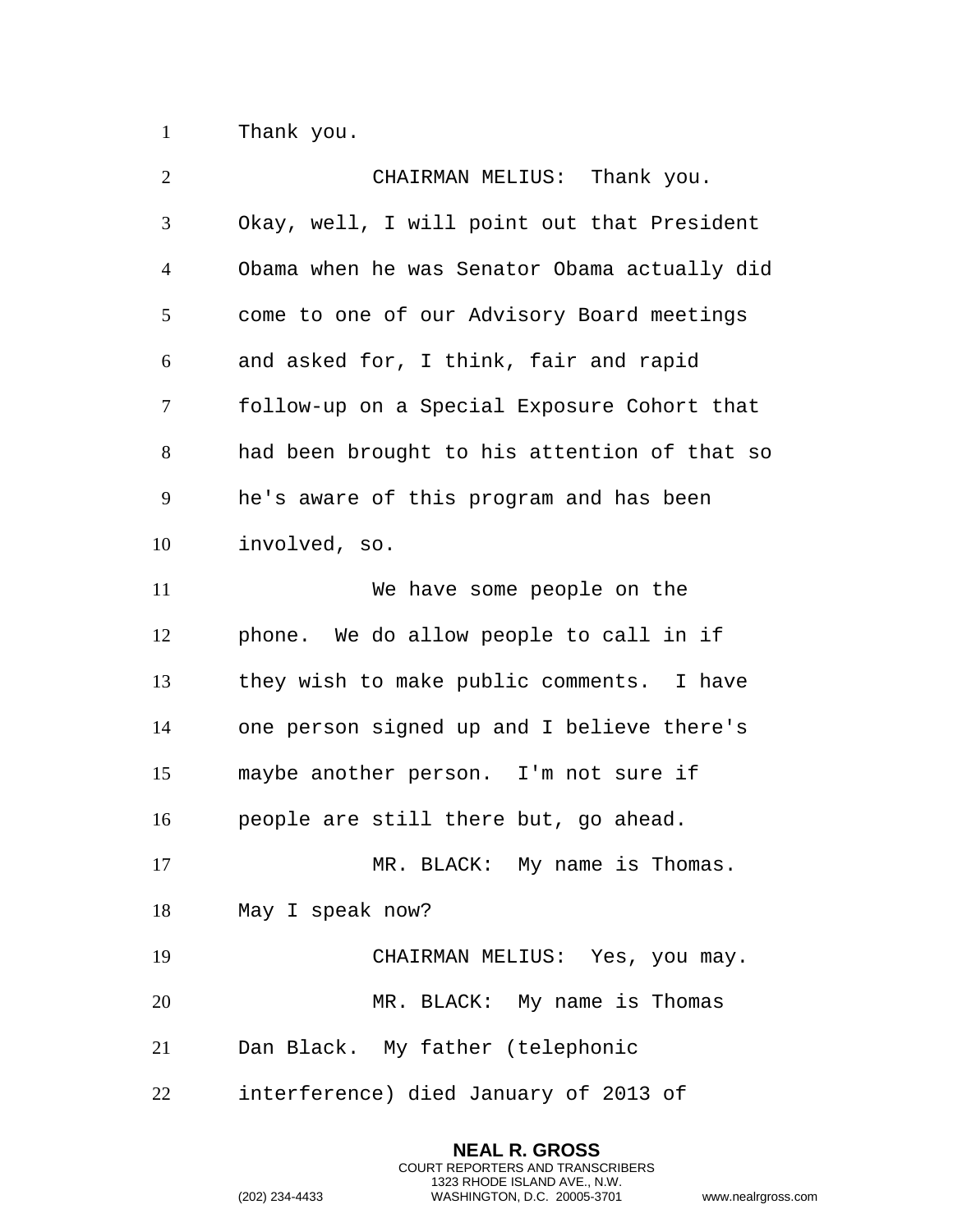cancer. He had cancer in his pancreas that had spread to his liver and his colon. It was a painful and ugly death.

 Dad worked at the Kansas City Plant from 1981 to 1997 as a maintenance electrician. He serviced and cleaned the exit lights, light fixtures, he conducted maintenance on exhaust fans, electric motors, he changed batteries in forklifts that went all over the plant, he maintained and troubleshooted various machines all across the plant.

 Dad had a wide range of skills and when there was a need, he was asked to work outside his assigned area but there was no record of that.

17 11 It is really impossible for NIOSH to do a dose reconstruction because there's no records of places he went in the plant.

 During the mid to late 1980s, Dad was involved in an accident. I don't

> **NEAL R. GROSS** COURT REPORTERS AND TRANSCRIBERS 1323 RHODE ISLAND AVE., N.W.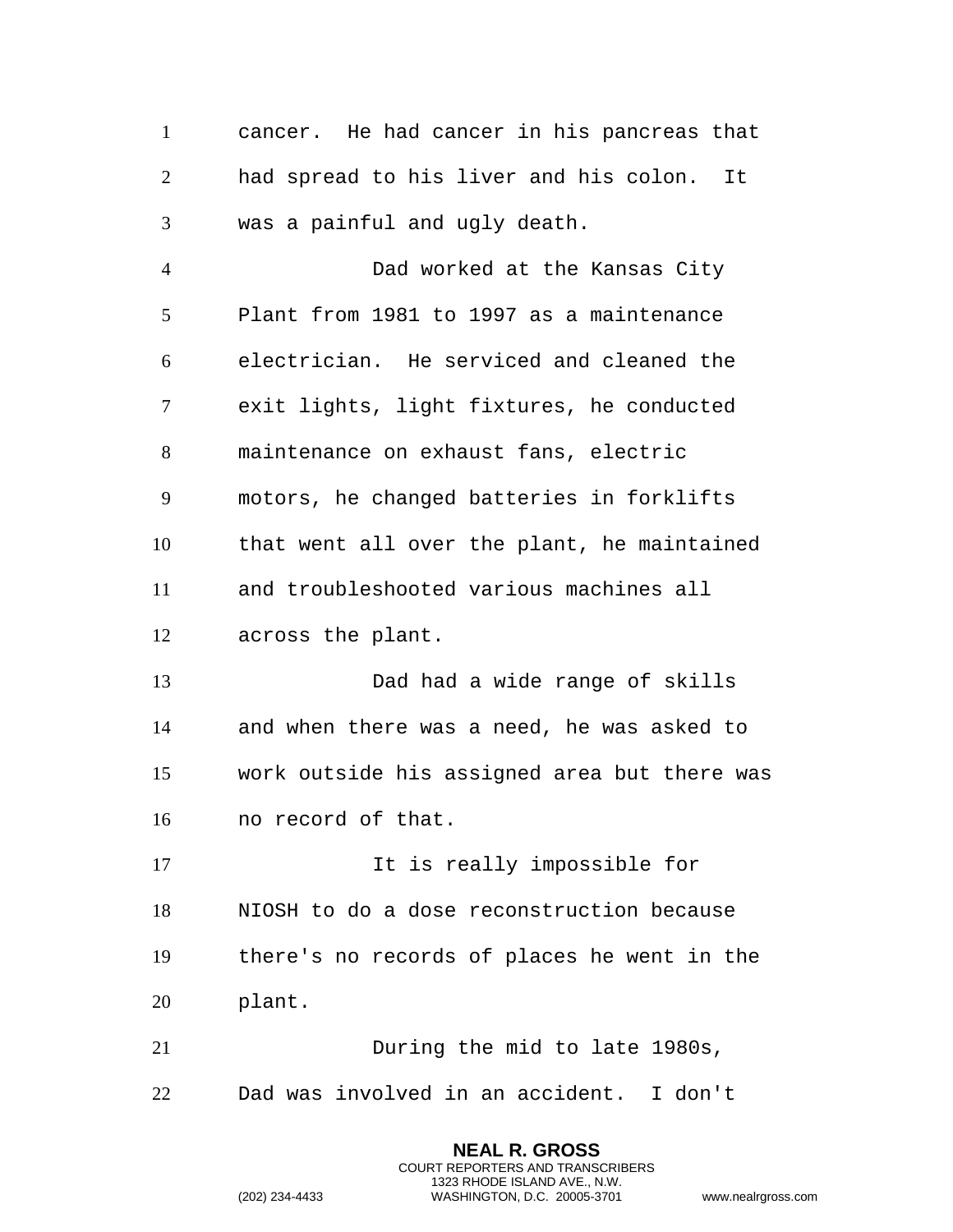know exactly what happened but I do know there was a dangerous light bulb that was broken in the incident.

 I also know that that day he came home without his clothes. He was wearing white coveralls. He had no shoes. They had taken them for testing. He was wearing medical shoe covers to cover his feet. He didn't have shoes on. 10 They had taken a urine test. They gave him a chest x-ray and he was taking some kind of medicine. I don't know what it was. But there's no records of any of these things that I mentioned. Dad told me that people were afraid for their jobs, that the incident was probably going to disappear. There was a time when he wore a dosimeter badge and once it was taken for testing for possible exposure. There's no

record that he ever wore a dosimeter badge.

**NEAL R. GROSS** COURT REPORTERS AND TRANSCRIBERS 1323 RHODE ISLAND AVE., N.W.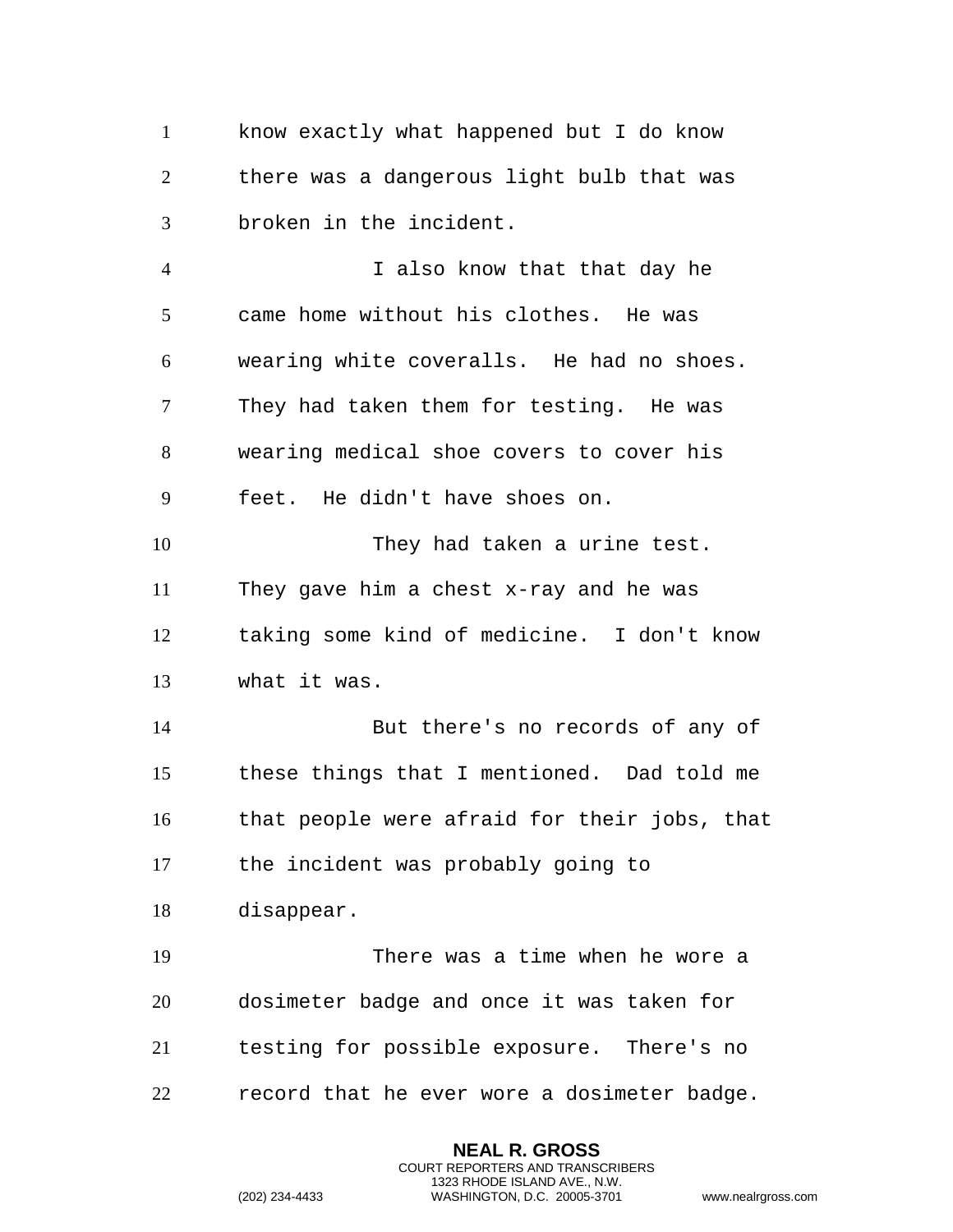1 I just don't understand how they can do a dose reconstruction with such poor records or missing records. Dad's case is still at NIOSH. It seems obvious what the result's going to be. Without the approval of the Special Exposure Cohort, the claim for survivor benefits will probably be denied. I pray that you guys will approve the Special Exposure Cohort. Thank you very much. 12 CHAIRMAN MELIUS: Thank you, sir. MR. KATZ: Sir, were you reading from something just then? MR. BLACK: I made a few notes. MR. KATZ: Just wondering, you were difficult to hear. I wonder if you wouldn't mind sending it in actually. MR. BLACK: I could email it. Where do I send it to? MR. KATZ: Go ahead and send it

> **NEAL R. GROSS** COURT REPORTERS AND TRANSCRIBERS 1323 RHODE ISLAND AVE., N.W.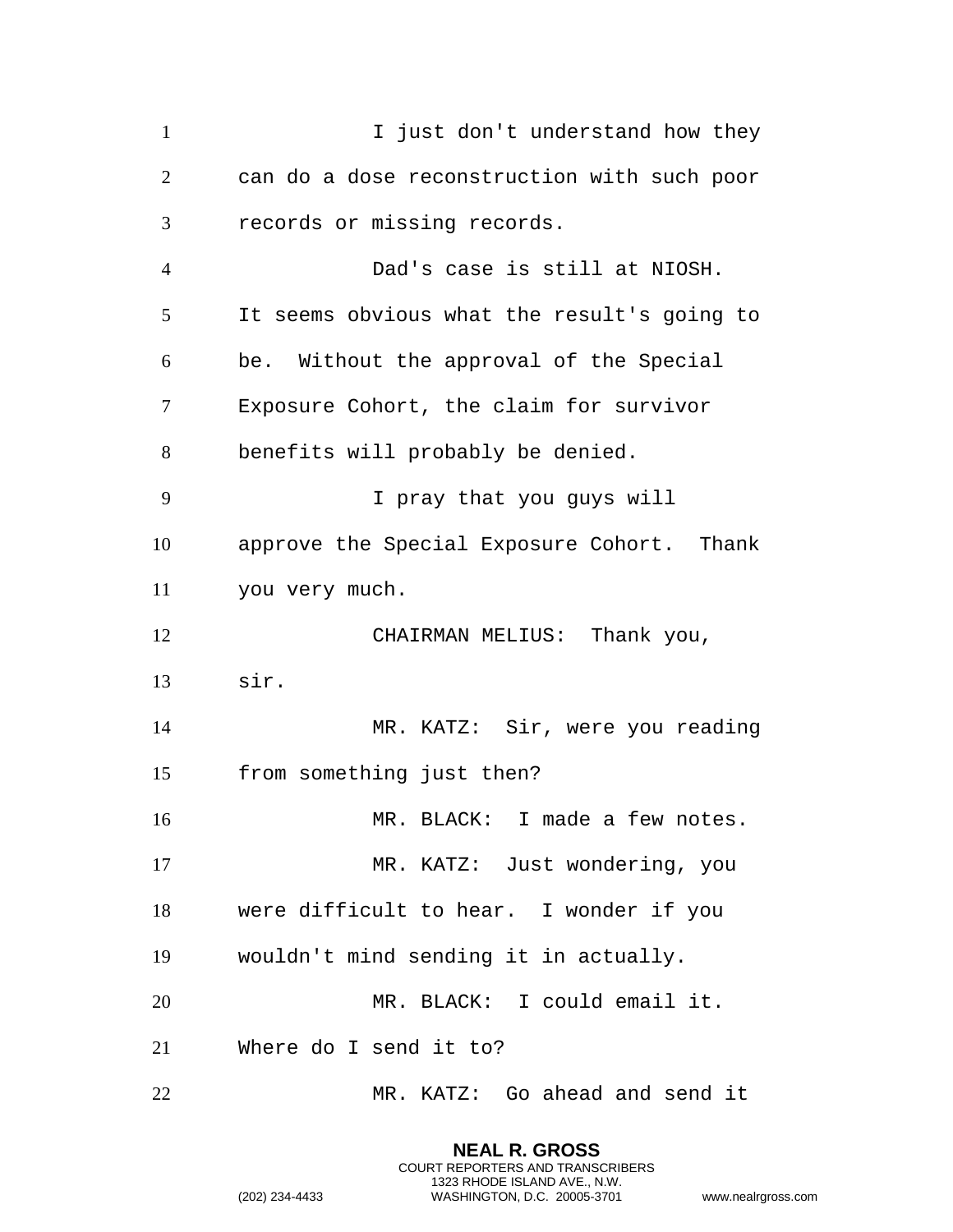| $\mathbf{1}$   |                     |                 | to me. I'll give you my email address right |
|----------------|---------------------|-----------------|---------------------------------------------|
| $\overline{2}$ |                     |                 | now if you want to write it down.           |
| 3              |                     |                 | MR. BLACK: I will. I'll write               |
| $\overline{4}$ | it down.            |                 |                                             |
| 5              |                     |                 | MR. KATZ: Are you ready?                    |
| 6              |                     | MR. BLACK: Yes. |                                             |
| $\tau$         |                     |                 | MR. KATZ: Okay. T as in Ted, M              |
| 8              | as in Michael, K -- |                 |                                             |
| 9              |                     |                 | MR. BLACK: Okay, I'm sorry. I               |
| 10             |                     |                 |                                             |
| 11             |                     |                 | MR. KATZ: I'll try again.                   |
| 12             |                     |                 | MR. BLACK: Start over, please.              |
| 13             |                     |                 | MR. KATZ: Sorry. T --                       |
| 14             |                     | MR. BLACK: T.   |                                             |
| 15             |                     |                 | MR. KATZ: -- as in Ted, M as in             |
| 16             | Michael, K --       |                 |                                             |
| 17             |                     |                 | MR. BLACK: K as in kite?                    |
| 18             |                     |                 | MR. KATZ: Yes, 1.                           |
| 19             |                     | MR. BLACK: 1?   |                                             |
| 20             |                     |                 | MR. KATZ: Yes, at cdc.gov.                  |
| 21             |                     |                 | MR. BLACK: cdc.gov.                         |
| 22             |                     |                 | MR. KATZ: Thanks. If you'd                  |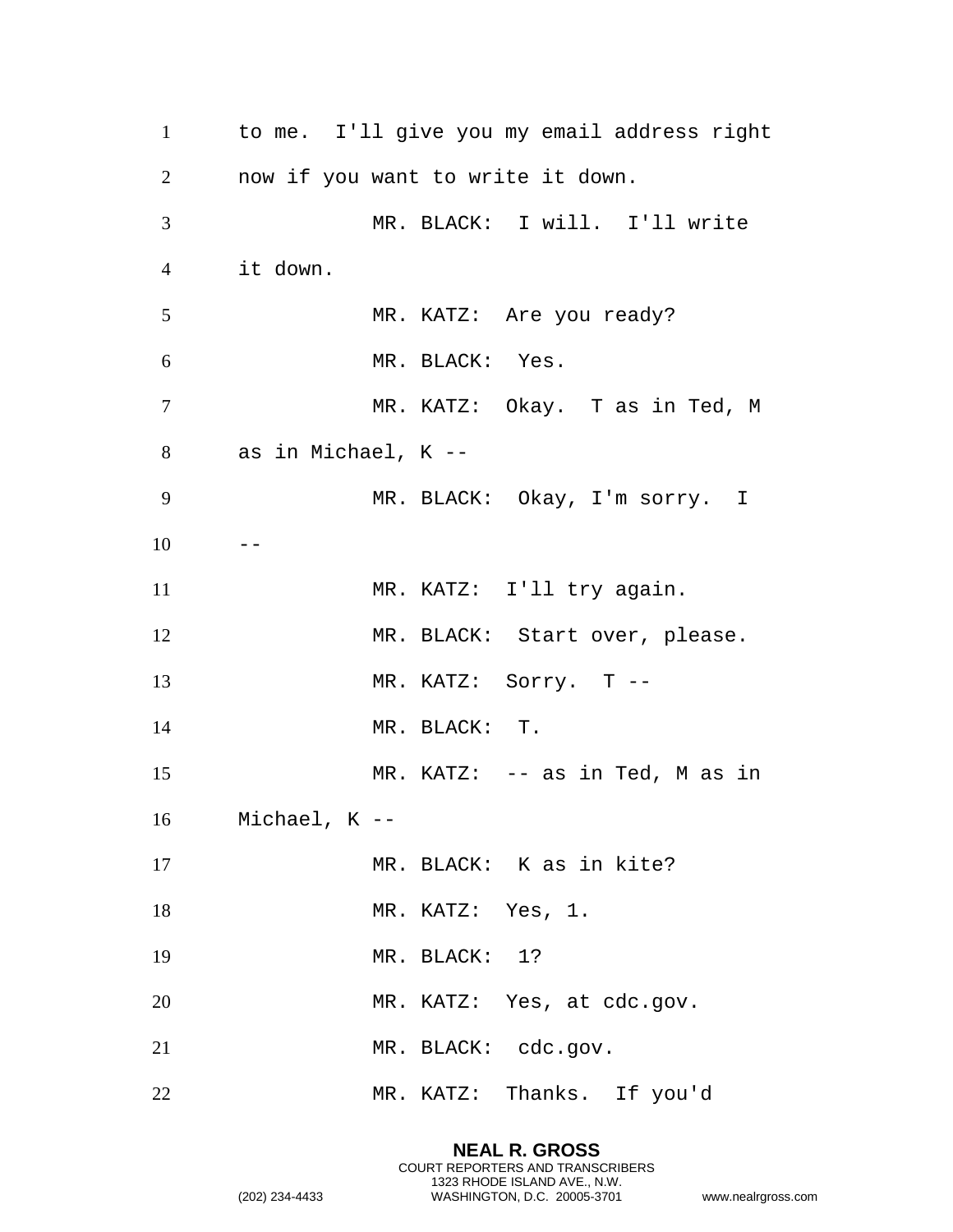email me, that would be great. I appreciate it. 3 MR. BLACK: TMK1@cdc.gov. MR. KATZ: You got it. MR. BLACK: I'll do it. I'll send it in. 7 MR. KATZ: Thank you. CHAIRMAN MELIUS: Thank you very much, sir. 10 MR. BLACK: You bet. Bye. CHAIRMAN MELIUS: Anybody else? I believe Dan McKeel is on the phone. Maybe not. DR. MCKEEL: Yes, Dr. Melius. Can you hear me? CHAIRMAN MELIUS: Okay. Yes, now I can, yes. Go ahead, Dan. 18 DR. MCKEEL: Okay. There is some very loud noise on the telephone right now that's feeding back and it makes it very hard to hear and talk. CHAIRMAN MELIUS: We understand

> **NEAL R. GROSS** COURT REPORTERS AND TRANSCRIBERS 1323 RHODE ISLAND AVE., N.W.

```
(202) 234-4433 WASHINGTON, D.C. 20005-3701 www.nealrgross.com
```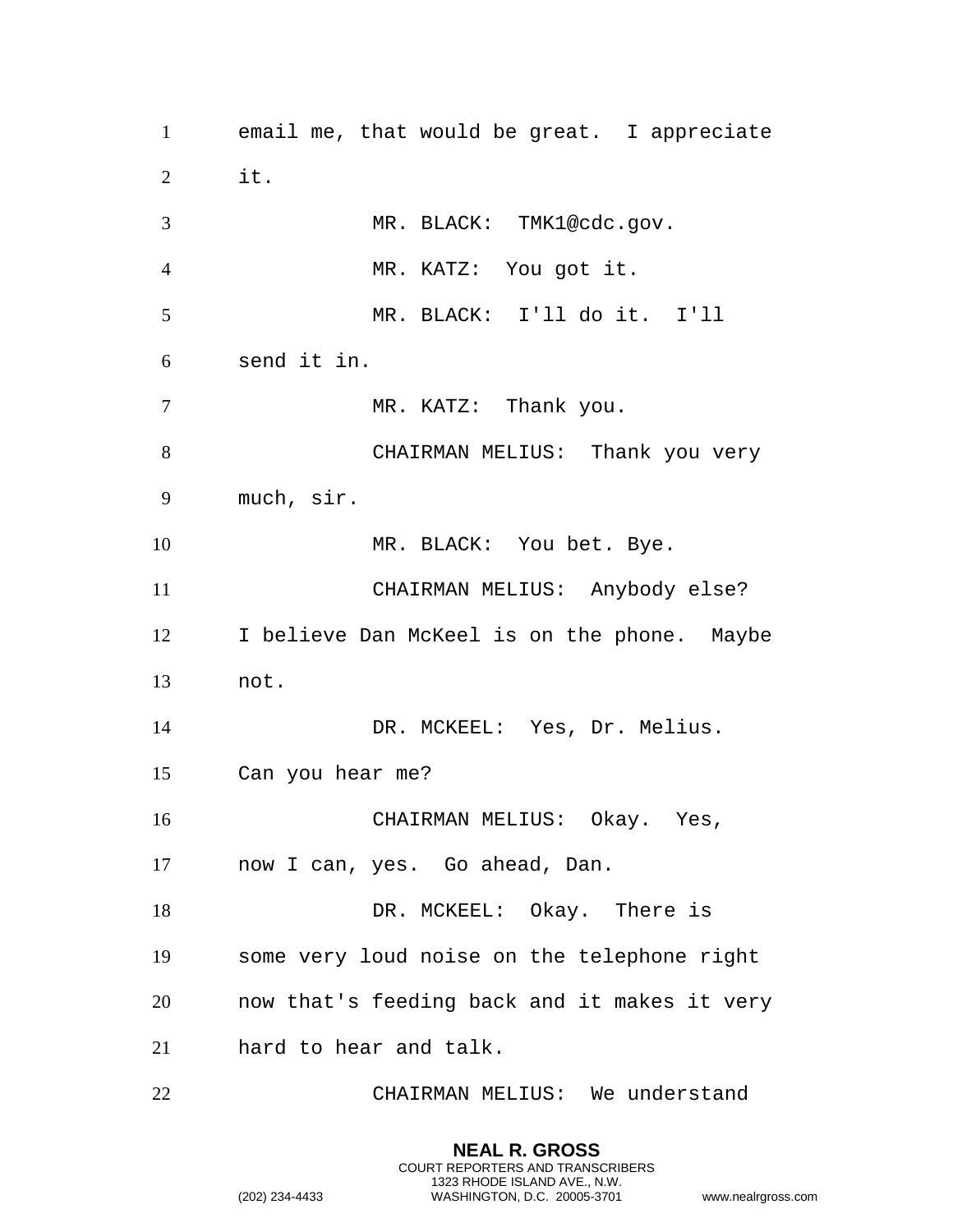and we apologize. It's just at this hour, we've been doing our best but it's -- DR. MCKEEL: I understand. I'll go ahead then and speak up. Anyway, good evening to the Board. I'm Dan McKeel. I'm the SEC-105 co-petitioner who has addressed General Steel Industries dose reconstruction and SEC matters with this Board since 2005. This evening I want to comment on several specific slides and matters from today's Board meeting. This ABRWH meeting is especially important in the GSI saga because the TBD- 6000 Work Group now has settled all major issues. However, NIOSH has proceeded to issue Appendix BB, Revision 1. This development comes to fruition after seven plus years of the TBD- 6000 Work Group negotiating with NIOSH and SC&A on the first revision of the June 2007 GSI Appendix BB to fulfill TBD-6000. My first point is I want to talk

> **NEAL R. GROSS** COURT REPORTERS AND TRANSCRIBERS 1323 RHODE ISLAND AVE., N.W.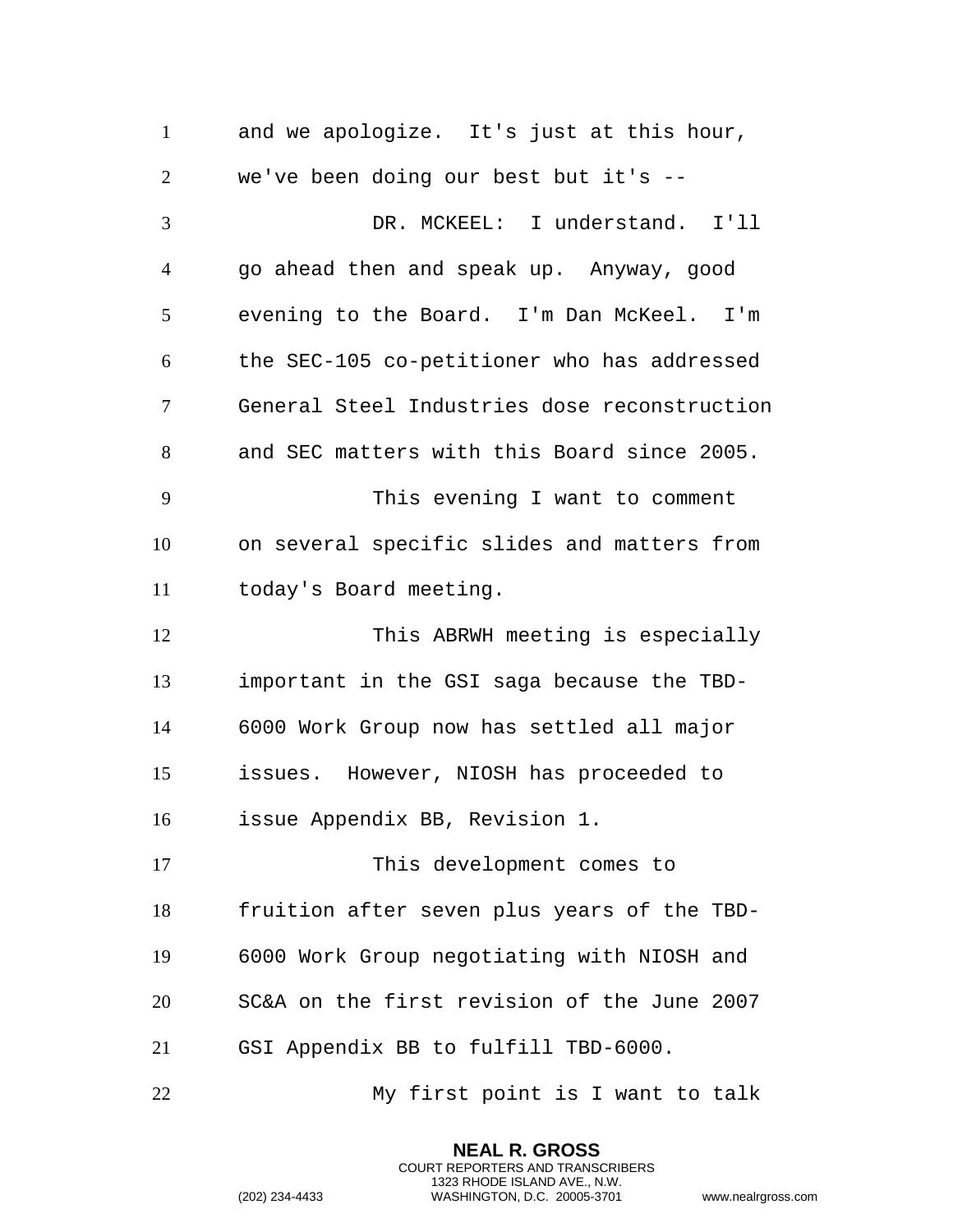about Slide 11 which was shown by NIOSH and Director Stuart Hinnefeld this morning showing that four SEC Administrative Reviews are under way at HHS. The GSI AR for SEC-105, Slide 44, has specific errors. It was submitted to HHS on 4-17-13 and was qualified on May 17th, 2013 to be reviewed by three independent HHS review panel members who were to be appointed by the HHS Secretary's designee Assistant Secretary of Health, Howard Koh. The SEC AR policy cloaks all review panel deliberations in utmost secrecy. For example, I am prevented to know the review panel members' identities or their professional credentials. I cannot know how many times they have met or exactly what GSI material they were provided to review. I am not allowed to share with them any of the 17 GSI White Papers and 48

> **NEAL R. GROSS** COURT REPORTERS AND TRANSCRIBERS 1323 RHODE ISLAND AVE., N.W.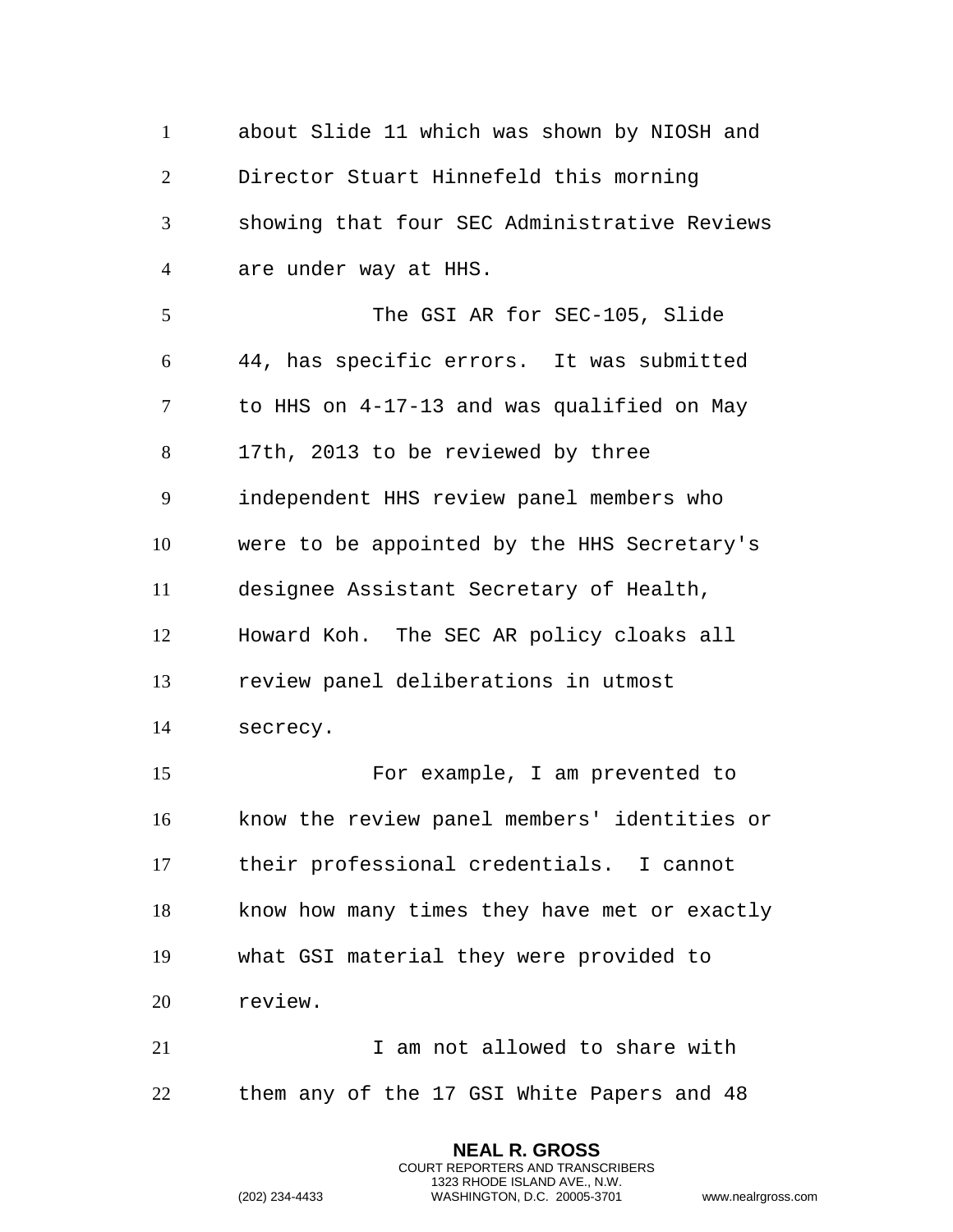additional errors I have identified since last May 17th. They cannot review any new material. How could such a secretive process possibly be claimant-favorable? To promote more transparency in the AR review process, I have posted on the DCAS website under Docket 140, 1-4-0, the complete 185-page GSI SEC-105 AR application and an addendum to it that lists more of the post-May 17th errors, the total 92 to date. Until this meeting today, I was under the mistaken impression that the GSI SEC-105 AR had been under deliberation by the HHS panel for eight months and 11 days. During his presentation earlier today, coincident with the slide I mentioned and thereafter, Stuart Hinnefeld replied to a Board Member question that the GSI SEC AR was started being processed, in his words, very recently. **Hearing that, I asked Mr.** 

Hinnefeld by email during the first break

**NEAL R. GROSS** COURT REPORTERS AND TRANSCRIBERS 1323 RHODE ISLAND AVE., N.W.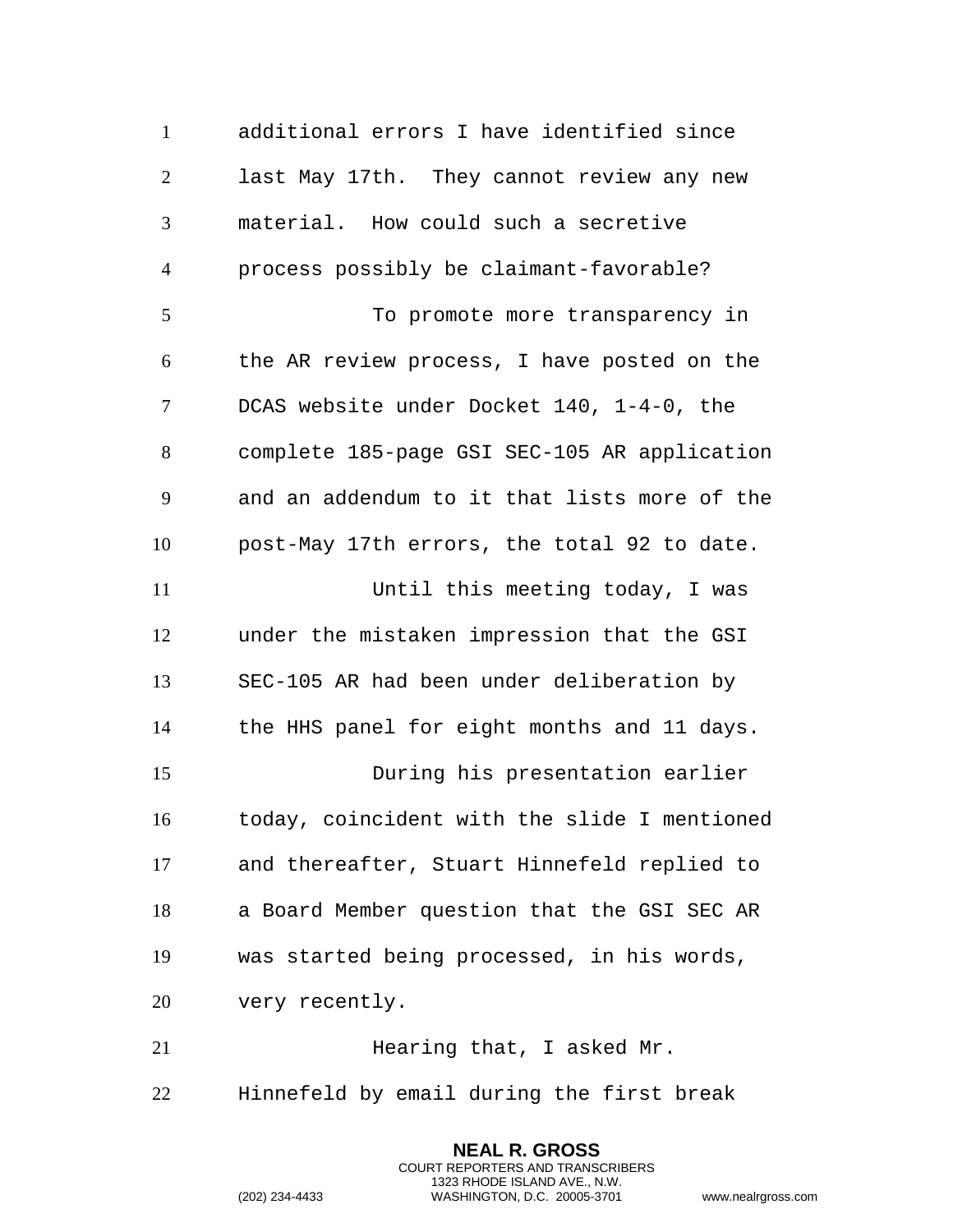today to please correct the record. Stuart explained that NIOSH had taken until sometime in December of 2013 to deliver all the requisite GSI records including, as he put it, many meetings to HHS. I believe openness and transparency dictates I should have been informed of this month-long delay. This frightening and highly disturbing revelation suggests that NIOSH Director Howard and HHS Secretary Sebelius could not have had all the necessary GSI records they needed to decide to deny SEC- 105 as the Secretary announced in her March 6, 2013, SE-105 denial letter. **I** was permitted only 30 days to submit my 185-page administrative review application along with a CD-ROM containing the transcript of every TBD-6000 Work Group transcript that has occurred to date. And I assembled all that work myself.

> **NEAL R. GROSS** COURT REPORTERS AND TRANSCRIBERS 1323 RHODE ISLAND AVE., N.W.

```
(202) 234-4433 WASHINGTON, D.C. 20005-3701 www.nealrgross.com
```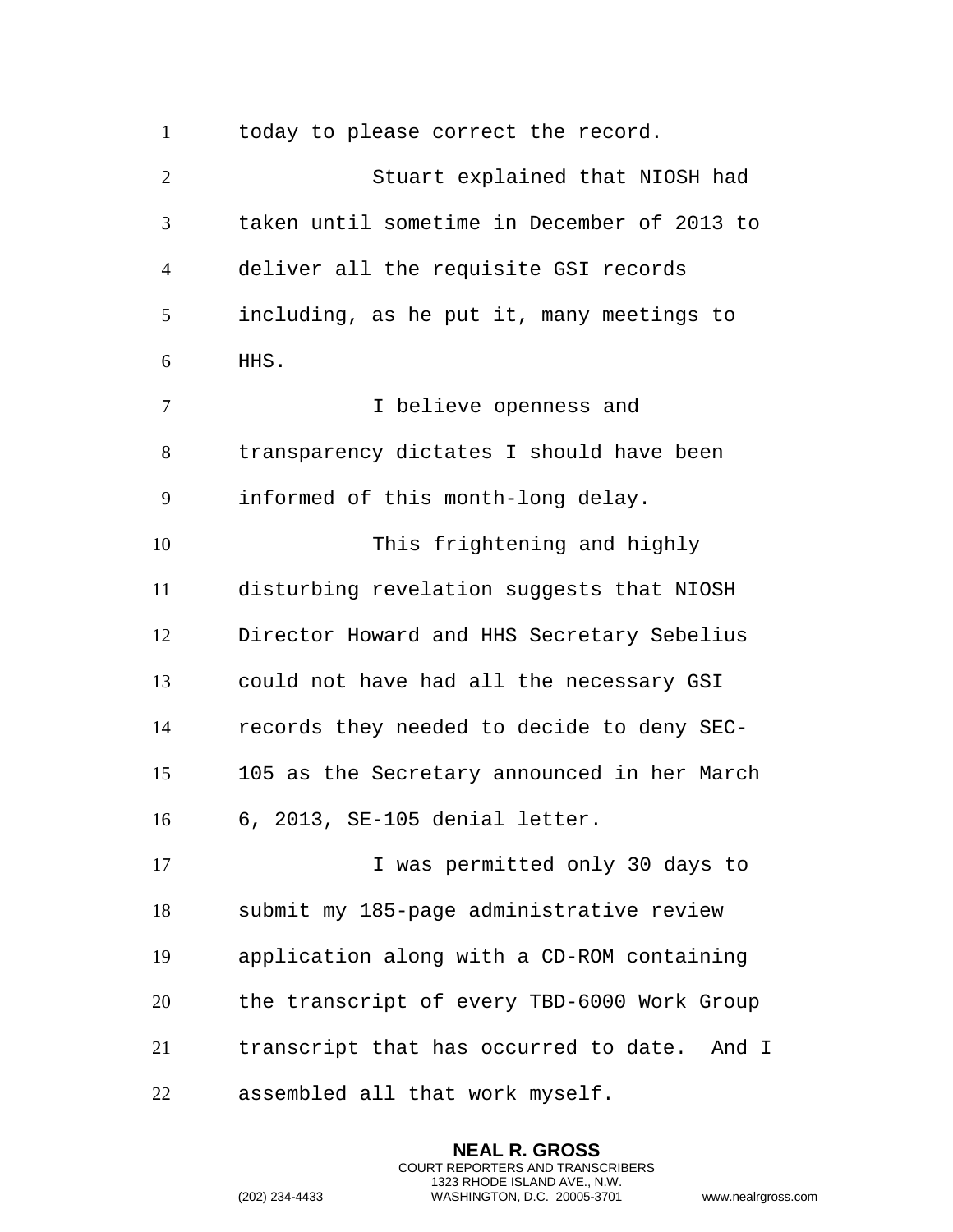| $\mathbf{1}$   | NIOSH, according to Mr.                      |
|----------------|----------------------------------------------|
| $\overline{2}$ | Hinnefeld today, allowed itself over eight   |
| 3              | months to accomplish the same task.          |
| $\overline{4}$ | So based on this, I will have to             |
| 5              | move immediately to notify the HHS Secretary |
| 6              | of my concerns directly about this matter.   |
| 7              | A second point I'd like to make              |
| 8              | is that I have a comment that I'd like to    |
| 9              | make of several Dr. Ziemer's GSI Site        |
| 10             | Profile review slides from his presentation  |
| 11             | earlier this morning.                        |
| 12             | I made some of these points                  |
| 13             | yesterday in an email to Dr. Ziemer and had  |
| 14             | them circulated by Ted Katz, the DFO, to the |
| 15             | full Board.                                  |
| 16             | Dr. Ziemer's Slide 3 titled                  |
| 17             | Activities Since the Last Board meeting, the |
| 18             | Jim Neton memo regarding negotiations DCAS   |
| 19             | Director Hinnefeld had with Landauer VP      |
| 20             | Craig Yoder about GSI control film badge     |
| 21             | procedures was also discussed at the January |
| 22             | 16th, 2014, TBD-6000 Work Group meeting.     |

**NEAL R. GROSS** COURT REPORTERS AND TRANSCRIBERS 1323 RHODE ISLAND AVE., N.W.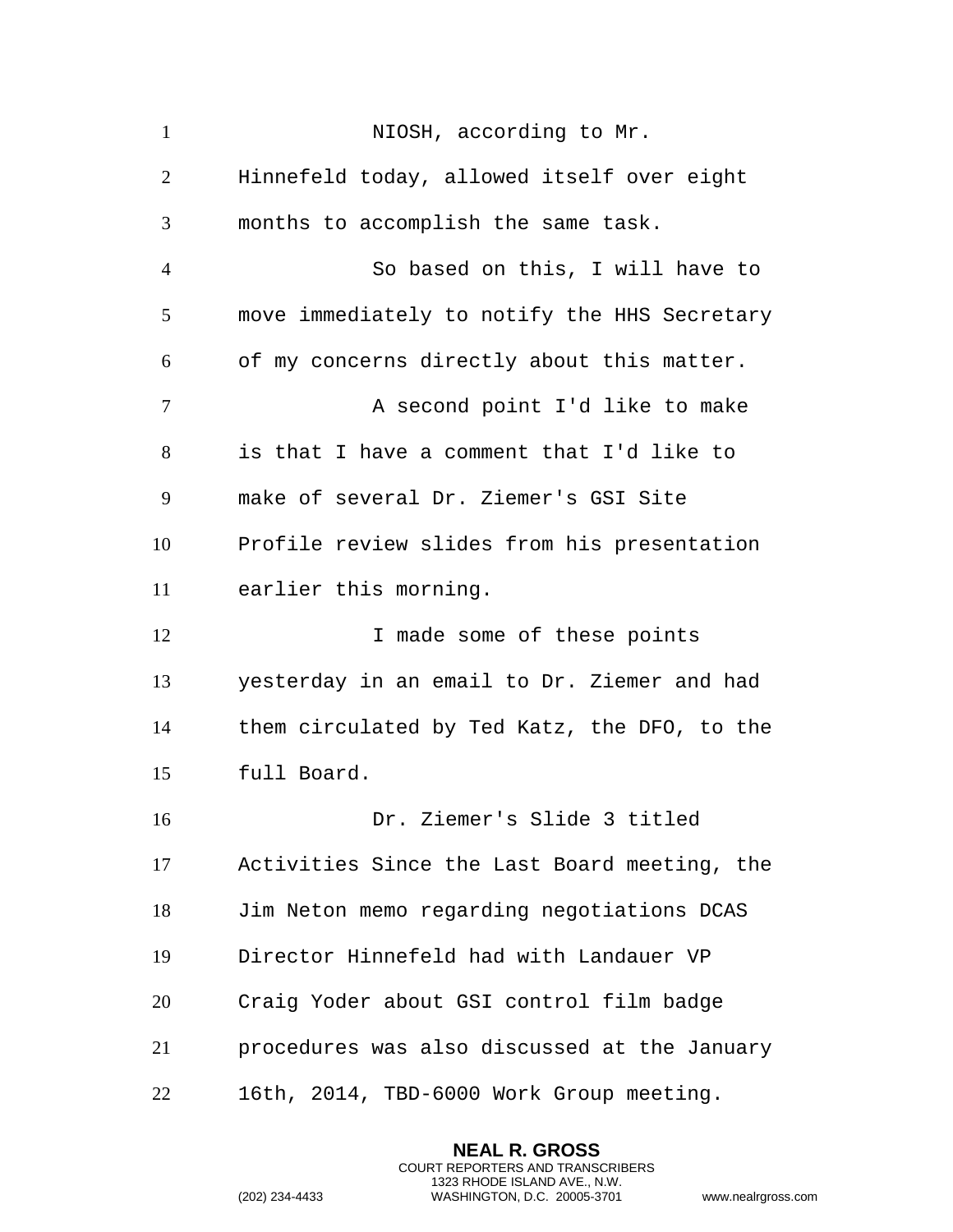NIOSH has decided to abandon use of GSI Landauer film badge data as you all heard just today.

 The need for the full Board to review this rationale, including the co- petitioner's point of view, is underscored. Dr. Ziemer's Slide 4 titled Status of Appendix BB Issues Matrix omits the co-petitioner's strong objections to closing many of the original and transferred SEC issues that occurred on January 16th. For example, all GSI sources have not been bounded by NIOSH with sufficient accuracy. Also, some of the closed issues involved the very film badge data that NIOSH has now decided to abandon. 17 10 11 It is scientifically unacceptable for NIOSH to simply say, as they did on the 16th, we agree to use SC&A's data that does not rely on film badges. These issues closures by the TBD-6000 Work Group on January the 16th were

> **NEAL R. GROSS** COURT REPORTERS AND TRANSCRIBERS 1323 RHODE ISLAND AVE., N.W.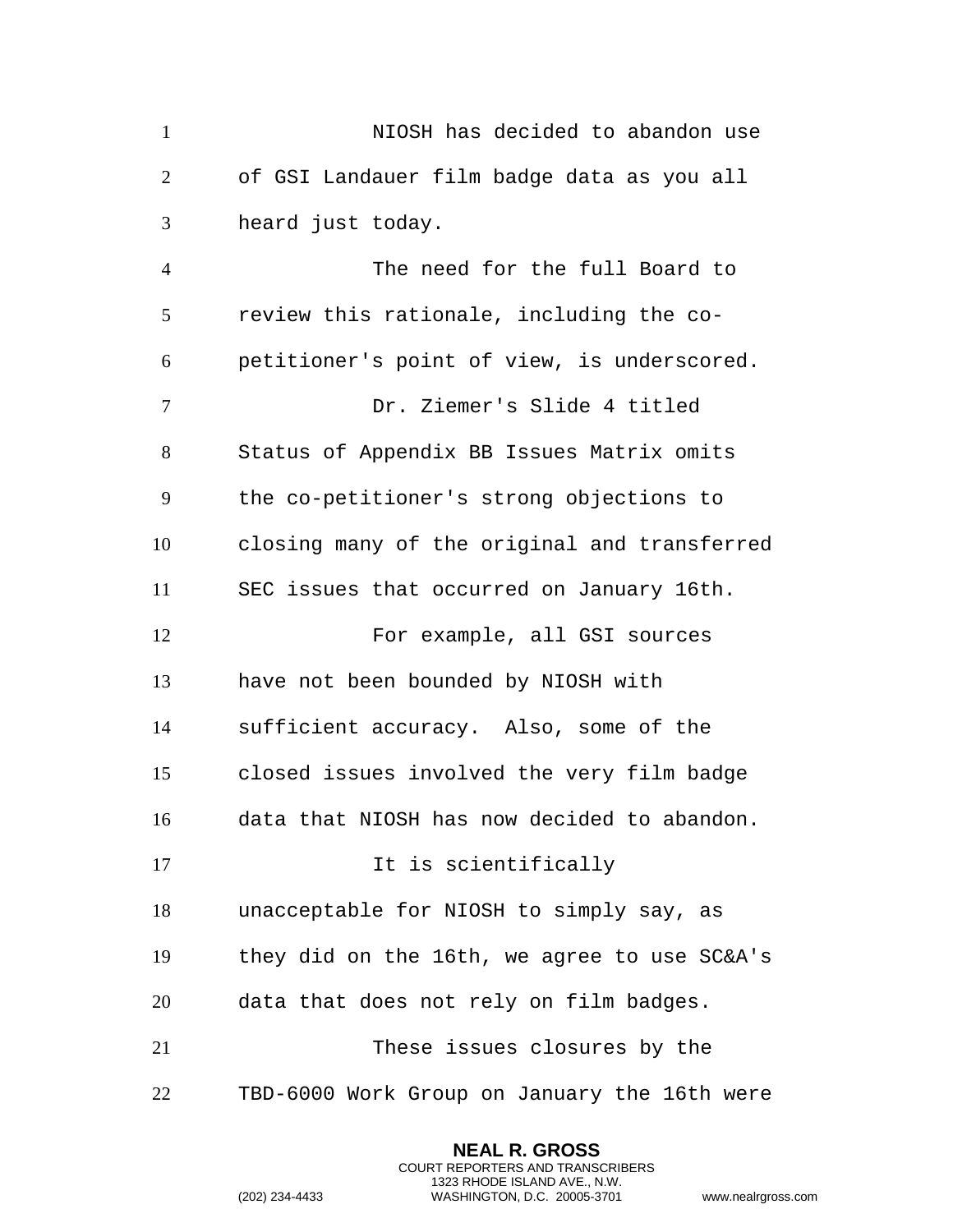premature in my opinion.

| $\overline{2}$ | The badges factor into why SC&A              |
|----------------|----------------------------------------------|
| 3              | in 2012 modeled a higher external dose for   |
| $\overline{4}$ | layout personnel than for betatron           |
| 5              | radiographers, while the reverse was true in |
| 6              | 2008.                                        |
| $\tau$         | Dr. Ziemer's Slide 5 omits the               |
| 8              | co-petitioner's objection and Dr. Ziemer's   |
| 9              | shared concern and NIOSH's agreement to      |
| 10             | prove it can bound the different betatron    |
| 11             | work practices in the extended 1952 order    |
| 12             | for GSI operational period.                  |
| 13             | This has not been done to date.              |
| 14             | This omission is misleading to the full      |
| 15             | Board, which again needs to view the January |
| 16             | 16th TBD-6000 Work Group transcript.         |
| 17             | Dr. Ziemer's Slide 6 shows Issue             |
| 18             | 8, work hours, was closed. This should be    |
| 19             | in abeyance. They are going to be placed in  |
| 20             | Rev 1 of Appendix BB.                        |
| 21             | Work practices, Issue 9, to                  |
| 22             | include the 1952 extended period.<br>Dose    |
|                |                                              |

**NEAL R. GROSS** COURT REPORTERS AND TRANSCRIBERS 1323 RHODE ISLAND AVE., N.W.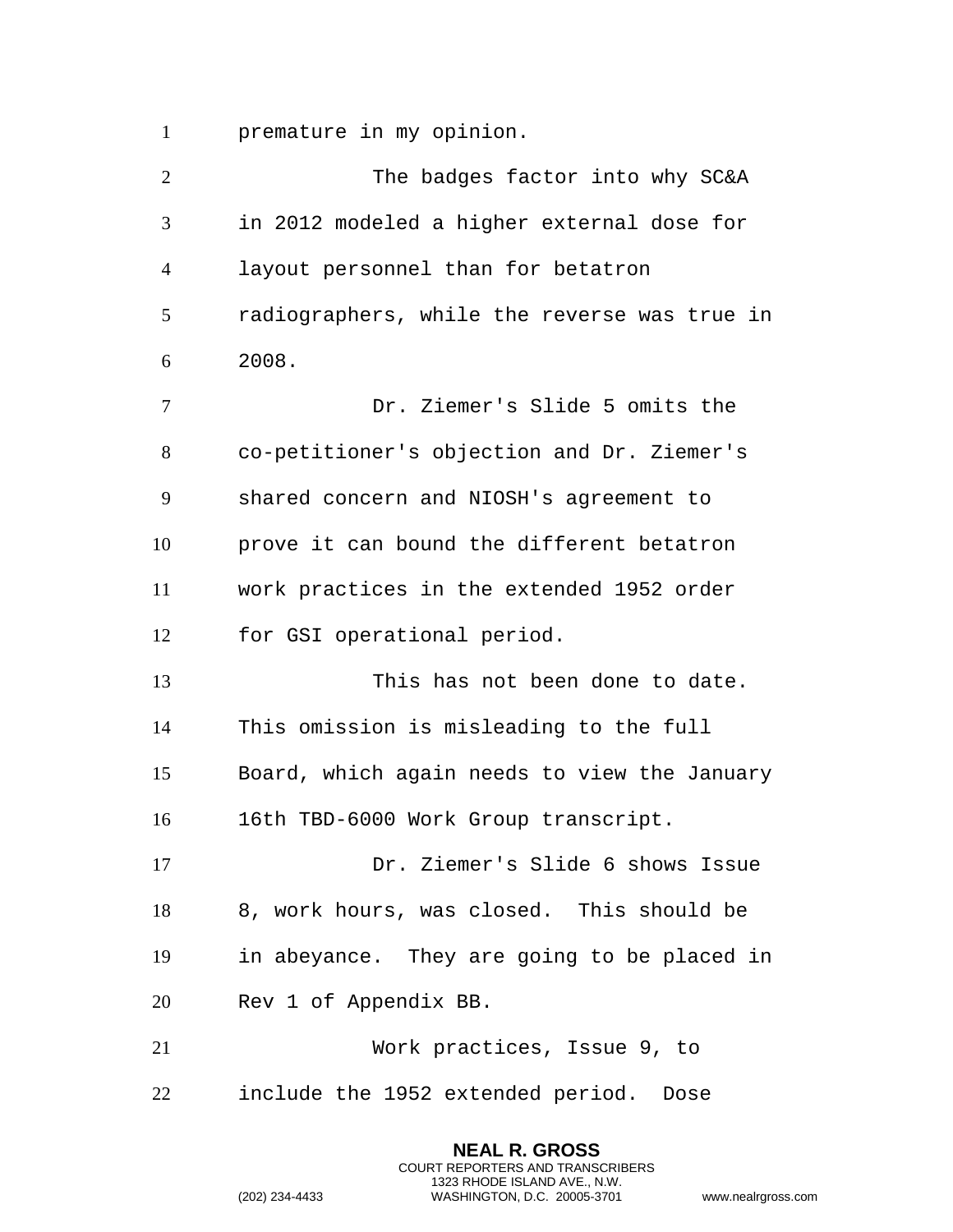rates from uranium, Issue 10, ignore more recent testimony and cite expert and co- petitioner documentation on uranium NDT betatron practices during 1952-66 that differ from the values NIOSH uses. And finally, Dr. Ziemer's last Slide 7 that was titled Lost Radium Source Issue. Bullet Point 3 mentions an ongoing search and this sentence should add the words within the plant. 11 No one knows how many of the nine days the radium source was on or off site at GSI. We do know as being inaccurate SC&A's assertion that a part-time GSI radiographer tested at the October the 9th, '07, GSI worker outreach meeting that an airplane radiologic survey had led to recovery of the removed GSI radium source. We believe that refers to a different incident than the one in 1953. In Bullet Point 4 the site

> **NEAL R. GROSS** COURT REPORTERS AND TRANSCRIBERS 1323 RHODE ISLAND AVE., N.W.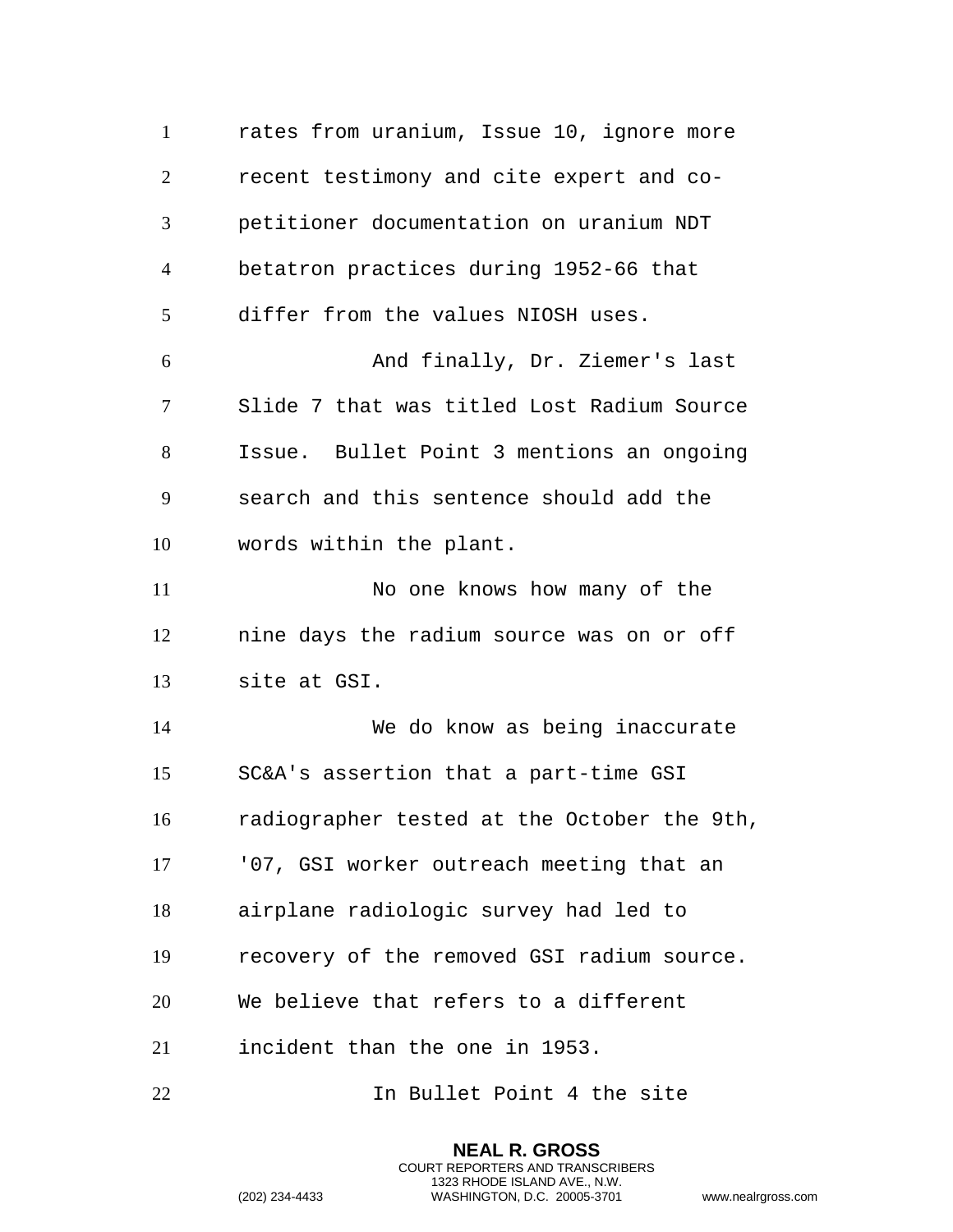expert believes that GSI timekeeper made these observations and, well, that's the point about the person dying as a result of radiation sickness. 5 And my statement is that no one, the co-petitioner, myself, the timekeeper or the site expert, ever said, quote, died as a result of radiation sickness, end quote. This statement, reiterated by Dr. Ziemer again today, is a quote by me of a worker needs to be retracted and the record set free. I never mentioned radiation sickness. That would be pure speculation. And I am a pathologist and a physician and I know very well what radiation sickness of the acute variety would involve. Bullet Point Number 5, the reason for the stated NIOSH response that Dr. Ziemer gives, that the news account of the finding of the source was not available, is not accurate.

> **NEAL R. GROSS** COURT REPORTERS AND TRANSCRIBERS 1323 RHODE ISLAND AVE., N.W.

```
(202) 234-4433 WASHINGTON, D.C. 20005-3701 www.nealrgross.com
```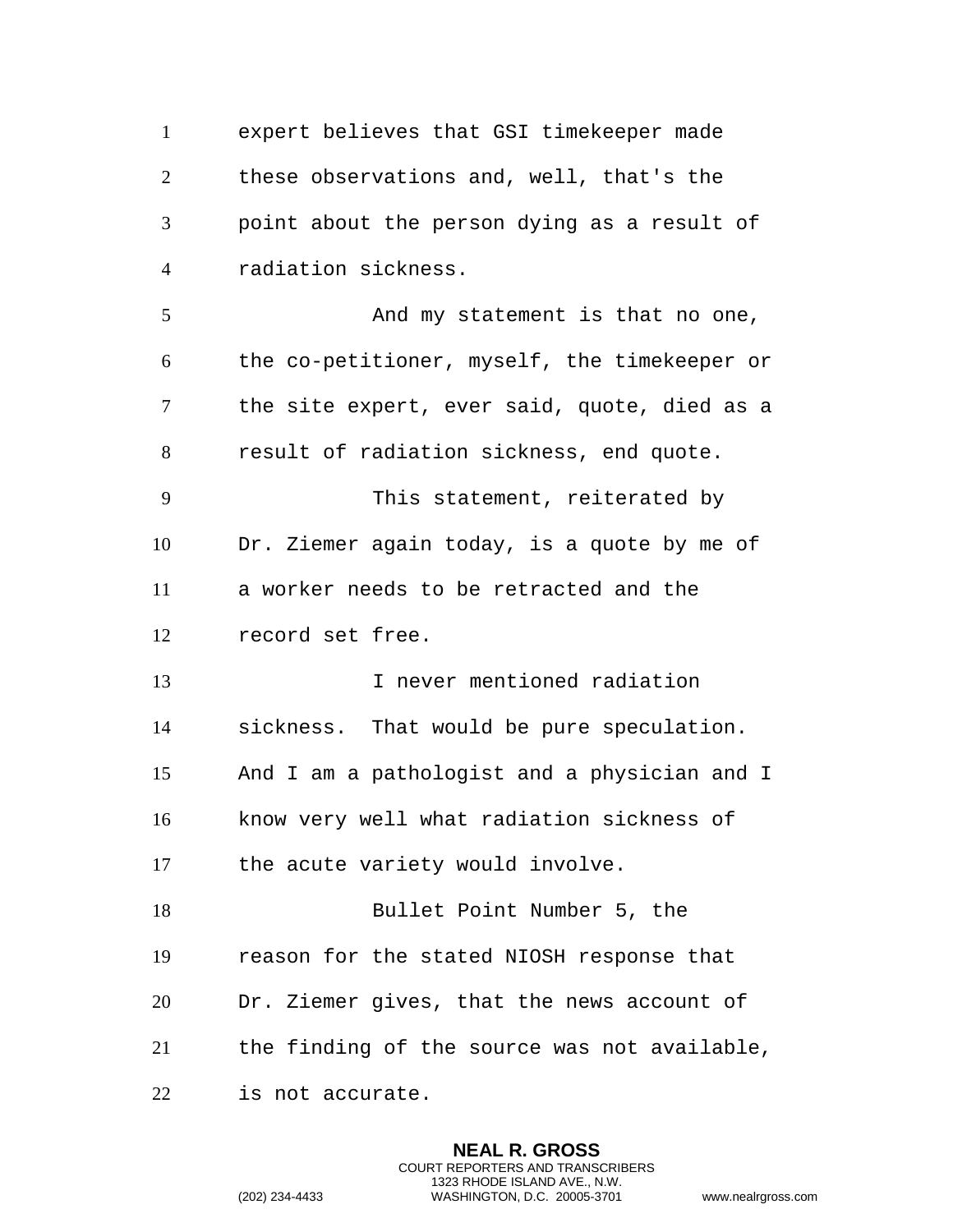| $\mathbf{1}$   | Dr. Neton did not believe that               |
|----------------|----------------------------------------------|
| $\overline{2}$ | any harm from the source had been proven.    |
| 3              | That was the reason he indicated on January  |
| 4              | 16th that NIOSH was unwilling to do any more |
| 5              | about this matter.                           |
| 6              | The co-petitioner had, in fact,              |
| 7              | distributed to the TBD-6000 Work Group and   |
| 8              | the Board the missing news story and it's    |
| 9              | finding in a April 5th, 2013, GSI White      |
| 10             | Paper a full nine months previously.         |
| 11             | And also it placed this material             |
| 12             | in his data field to the site expert January |
| 13             | 2014 email on the subject to Dr. Neton and   |
| 14             | the full Board. Bounding this radium         |
| 15             | incident remains as a viable issue for GSI.  |
| 16             | So my summary of Dr. Ziemer's                |
| 17             | seven slides and Dr. Neton's brief 128 dose  |
| 18             | summary is that before NIOSH proceeds to     |
| 19             | revise Appendix BB, the full Board needs to  |
| 20             | see an updated single GSI dose table in      |
| 21             | writing that displays all external and       |
| 22             | internal photon, beta and neutron doses for  |

**NEAL R. GROSS** COURT REPORTERS AND TRANSCRIBERS 1323 RHODE ISLAND AVE., N.W.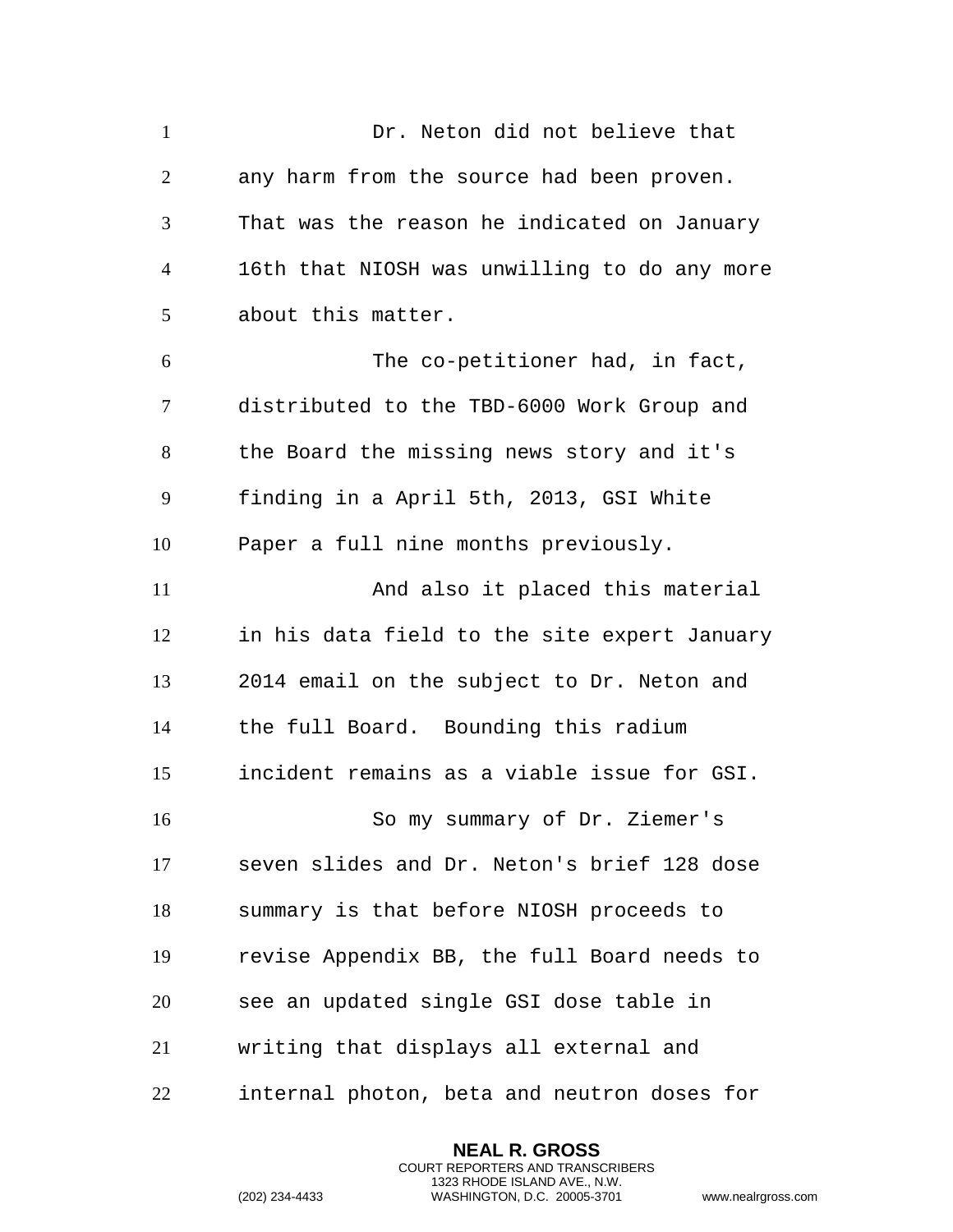all three classes of workers, the radiographers, the layout and the administrative, from October the 1st, 1952 through the end of 1973. My question is, if NIOSH abandons GSI Landauer film badge data and substitutes instead SC&A methods and data, then who oversees the scientific validity of SC&A's work? Does the Board review SC&A's work? My final comment pertains to Slide 9 by NIOSH and, again, this was a Stuart Hinnefeld slide and it states that 21 of 151 dosimetry records requests are greater than 60 days overdue. I represent for film badge matters only a well-known to this Board part-time GSI radiographer who is seeking his own personal weekly GSI Landauer program 208 for film badge data through the Privacy Act and FOIA mechanism. This person's initial request to

> **NEAL R. GROSS** COURT REPORTERS AND TRANSCRIBERS 1323 RHODE ISLAND AVE., N.W.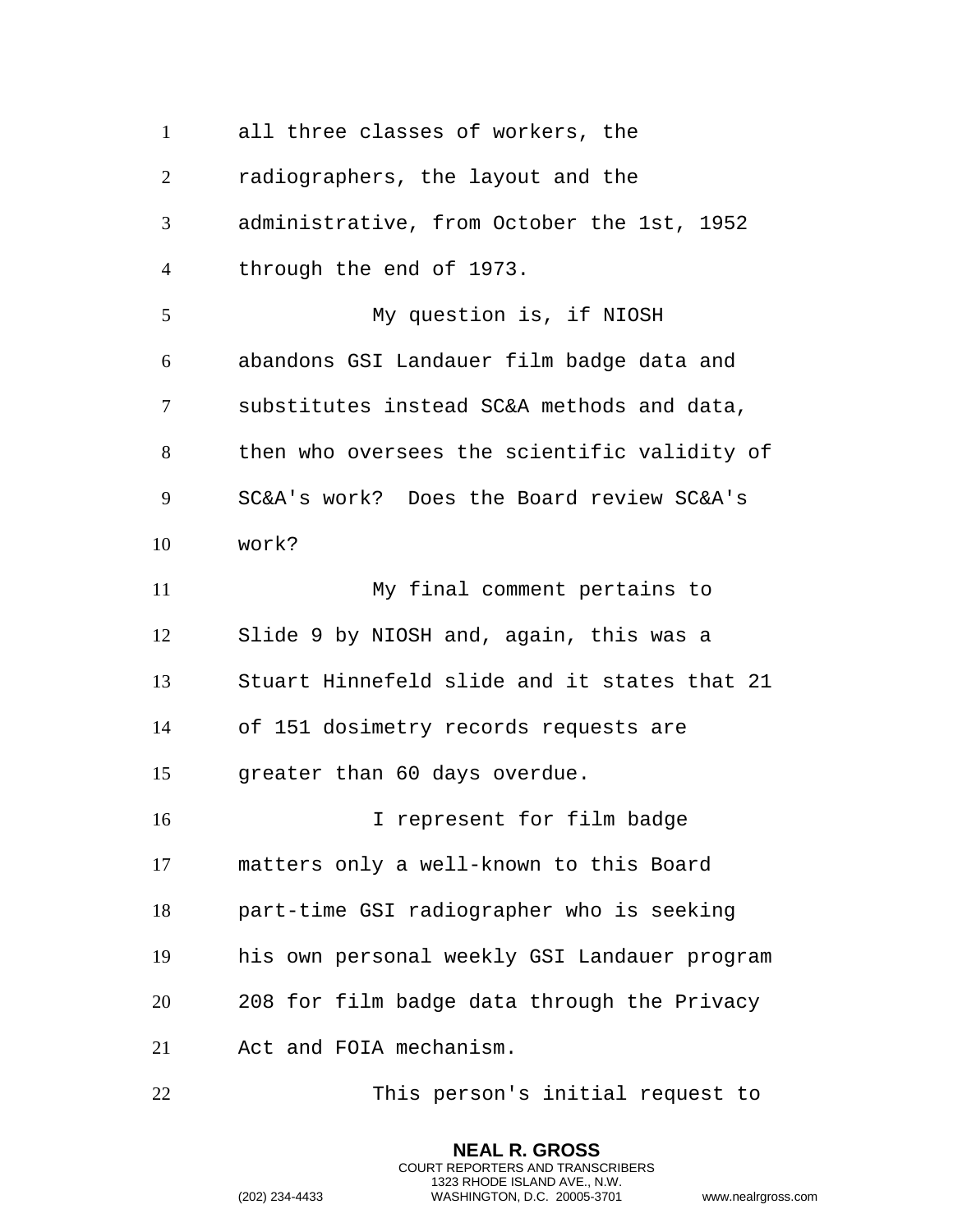the CDC/ATSDR FOIA PA Office was on June the 19th, 2013. Today he still lacks any record for the GSI operational period years 1964 and 1966. CDC has agreed it possesses these records, yet it will not release them and will not state the exact reason. I deeply appreciate you letting me address you and I thank you for hearing my concerns. 11 MR. KATZ: Thank you, Dr. McKeel. Would you mind also because of audibility issues just to be safe, if you would email me your statement if you have it written. DR. MCKEEL: I sure will. I'll send it to you tonight. 18 MR. KATZ: Thank you, sir. CHAIRMAN MELIUS: Thank you. 20 DR. MCKEEL: Yes. CHAIRMAN MELIUS: Anybody else on the phone wish to make public comments?

> **NEAL R. GROSS** COURT REPORTERS AND TRANSCRIBERS 1323 RHODE ISLAND AVE., N.W.

(202) 234-4433 WASHINGTON, D.C. 20005-3701 www.nealrgross.com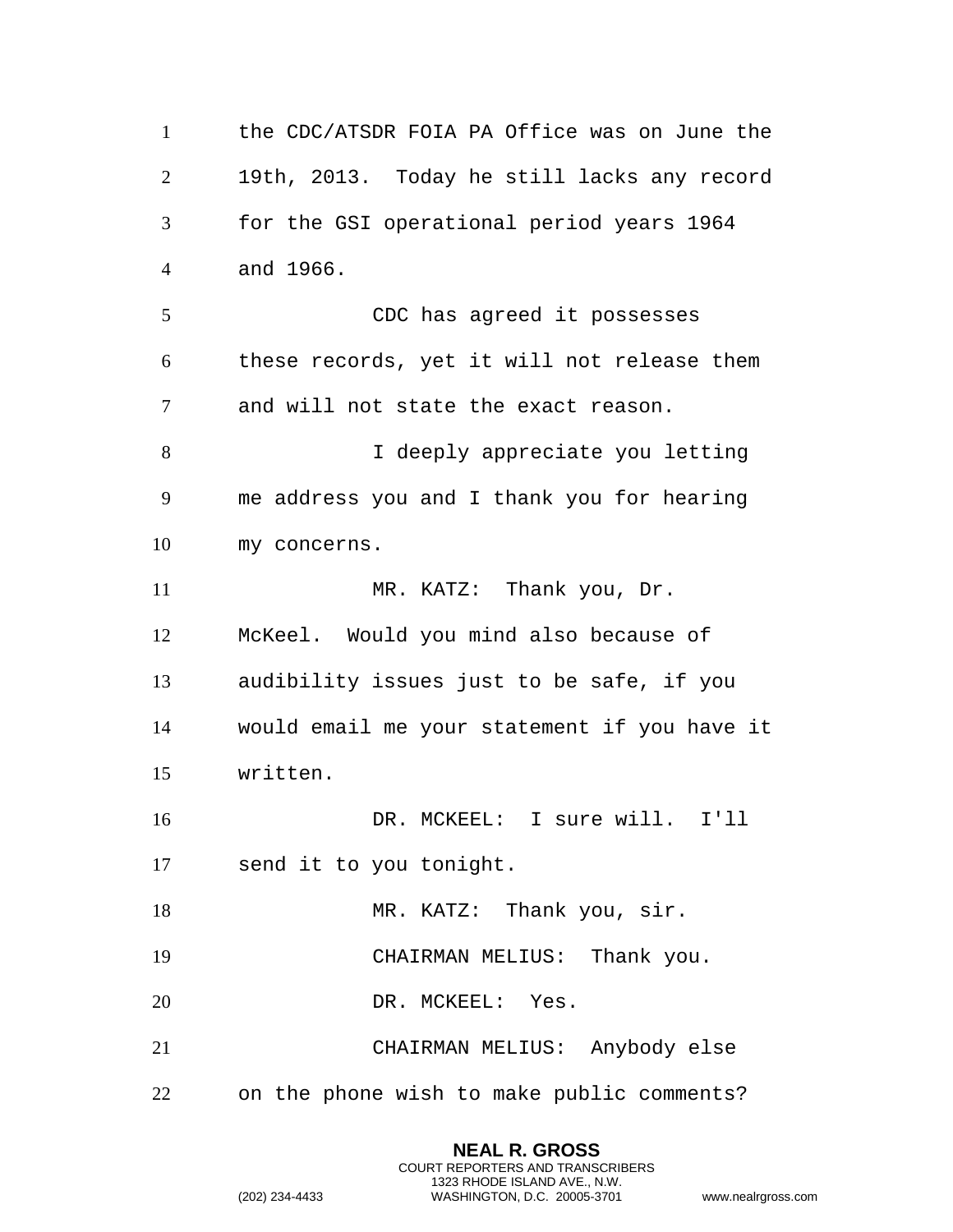| $\mathbf{1}$   | MS. HAND: Yes. This is Donna                 |
|----------------|----------------------------------------------|
| 2              | Hand. Can you hear me?                       |
| 3              | CHAIRMAN MELIUS: Yes.                        |
| $\overline{4}$ | MS. HAND: Okay, I will make                  |
| 5              | this short because it is running very late.  |
| 6              | I just want to point out that the Evaluation |
| 7              | Report has stated in the very first pages on |
| 8              | the Kansas City that the NIOSH operations    |
| 9              | monitoring data was not found complete.      |
| 10             | It also stated that NIOSH                    |
| 11             | determined internal monitoring records are   |
| 12             | not complete for all time periods or for all |
| 13             | radionuclides.                               |
| 14             | And it is strange that only 35               |
| 15             | internal monitoring results were found out   |
| 16             | of the 608 and then they never mention what  |
| 17             | year that the 35 was at.                     |
| 18             | It also is in on the Technical               |
| 19             | Basis Document, Page 19, there's a document  |
| 20             | 0031, no definitive statement of detection   |
| 21             | limit achieved by KCP was found, was not     |
| 22             | found, so they don't know what was the       |

**NEAL R. GROSS** COURT REPORTERS AND TRANSCRIBERS 1323 RHODE ISLAND AVE., N.W.

```
(202) 234-4433 WASHINGTON, D.C. 20005-3701 www.nealrgross.com
```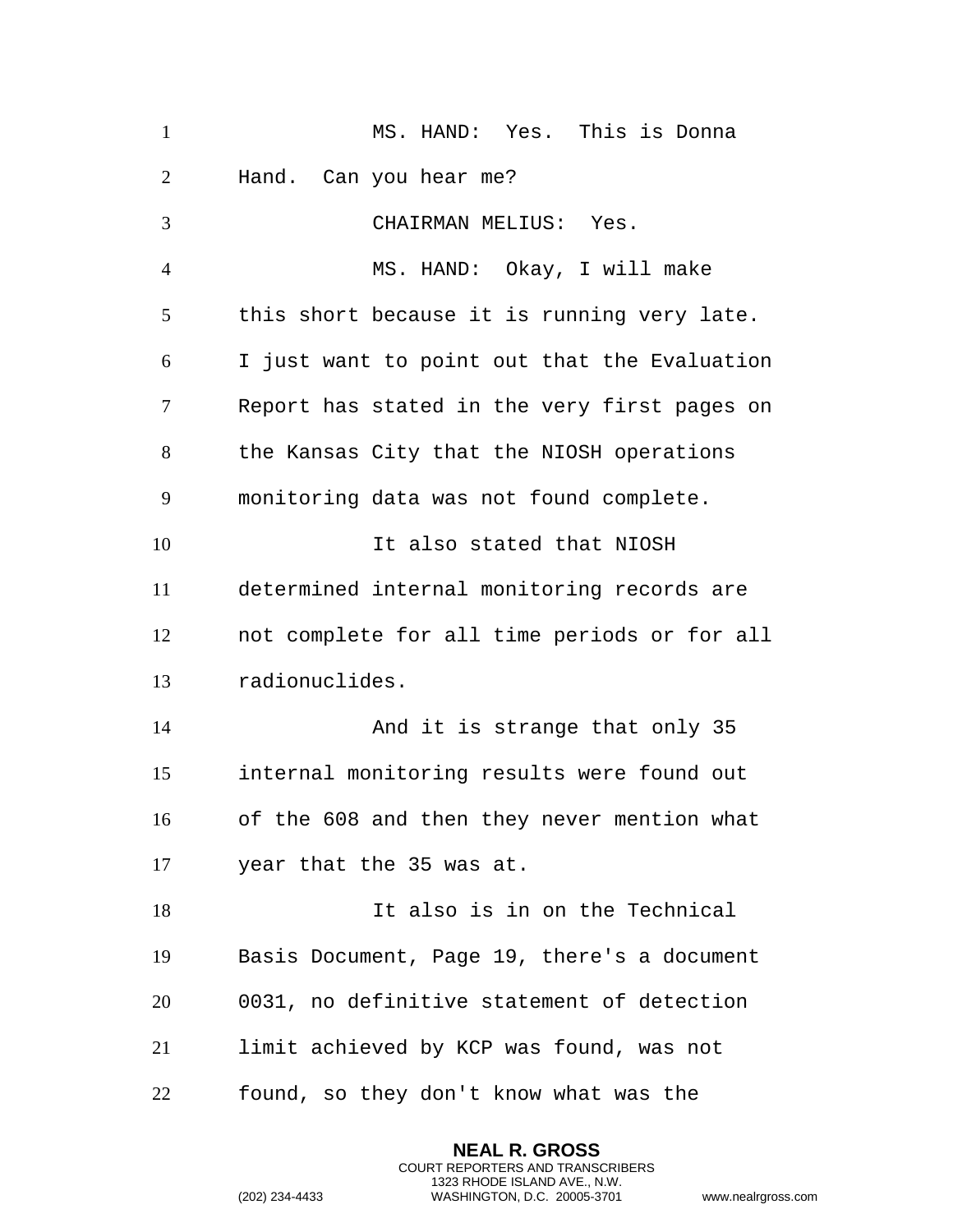detection limit for Kansas City workers. 2 The frequency of bioassay analysis for KCP with depleted uranium powders is not known. So, again, there's documentation that is not there. And according to 42 CFR 83, if the data is not there, then you must give it, even though you may get the data later on. 10 Right now do you have that information? If you don't, then the regulations require you to go ahead and issue a Special Exposure Cohort. It also should be noted that on Page 21, Table 13, it lists a number of recorded bioassay measurements and even managers and administrators were having bioassay, sheet metal workers bioassay, production workers bioassay. So to limit it to just the machinists is being more restrictive than the regulation and the statute require and

> **NEAL R. GROSS** COURT REPORTERS AND TRANSCRIBERS 1323 RHODE ISLAND AVE., N.W.

```
(202) 234-4433 WASHINGTON, D.C. 20005-3701 www.nealrgross.com
```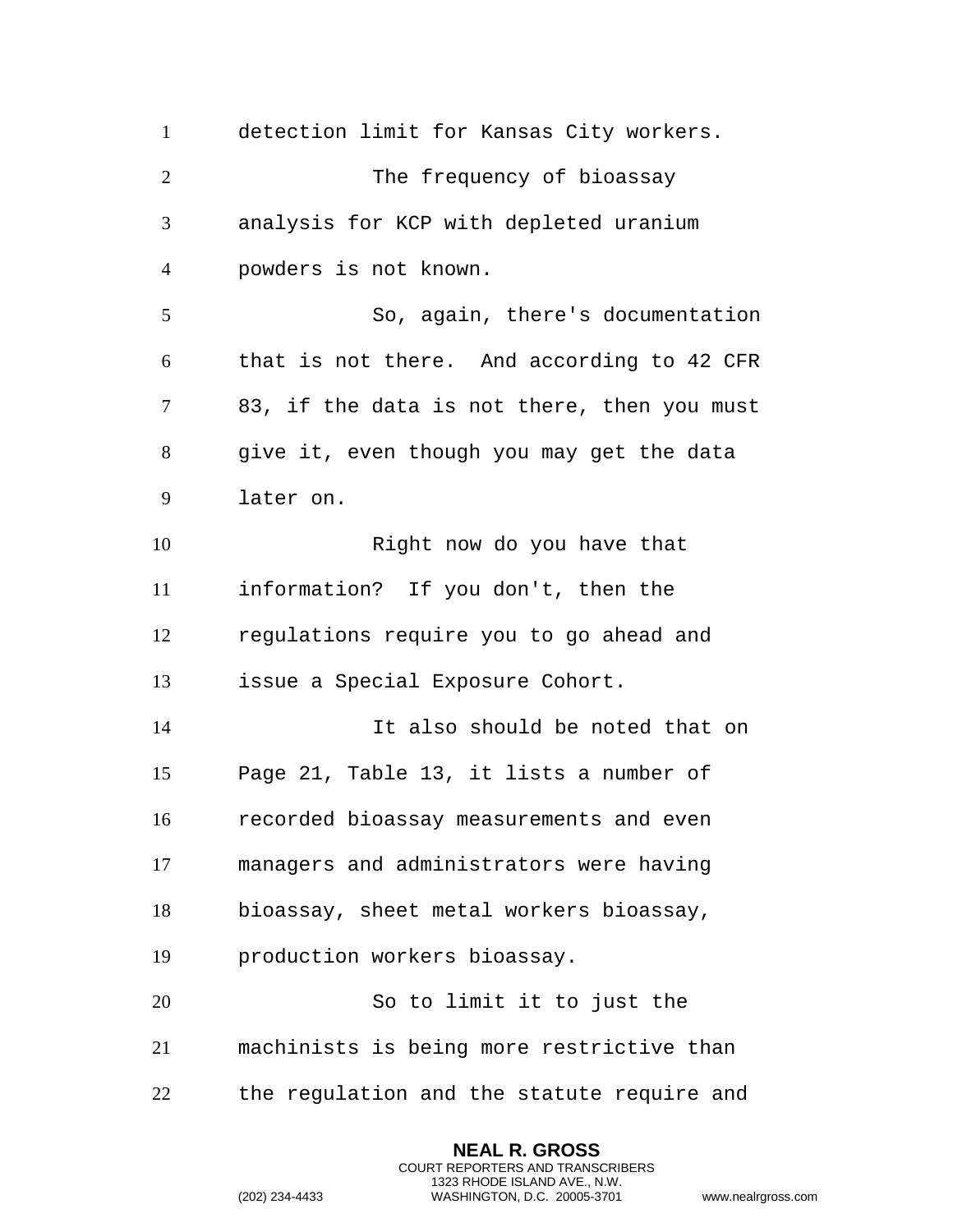that you cannot do, otherwise you're violating the Administrative Procedure Act as well as constitutional rights.

 In essence, I will be informing, you know, writing up a little summary of the discrepancies between the Technical Basis Document and the evaluation and as well as to remind you that you have to have access to sufficient information to estimate the maximum radiation dose for every type of cancer, not every type of job category. It says every type of cancer or to estimate dose of members, such as the workers, more precisely than the estimate of maximum dose. And if you do do the dose, it must be scientific valid. And right now, with the information that you have, you do not have the proper scientific valid information to do the dose reconstruction as required by the statute and the regulation and the guideline as it stands right now today. Thank you very much.

> **NEAL R. GROSS** COURT REPORTERS AND TRANSCRIBERS 1323 RHODE ISLAND AVE., N.W.

(202) 234-4433 WASHINGTON, D.C. 20005-3701 www.nealrgross.com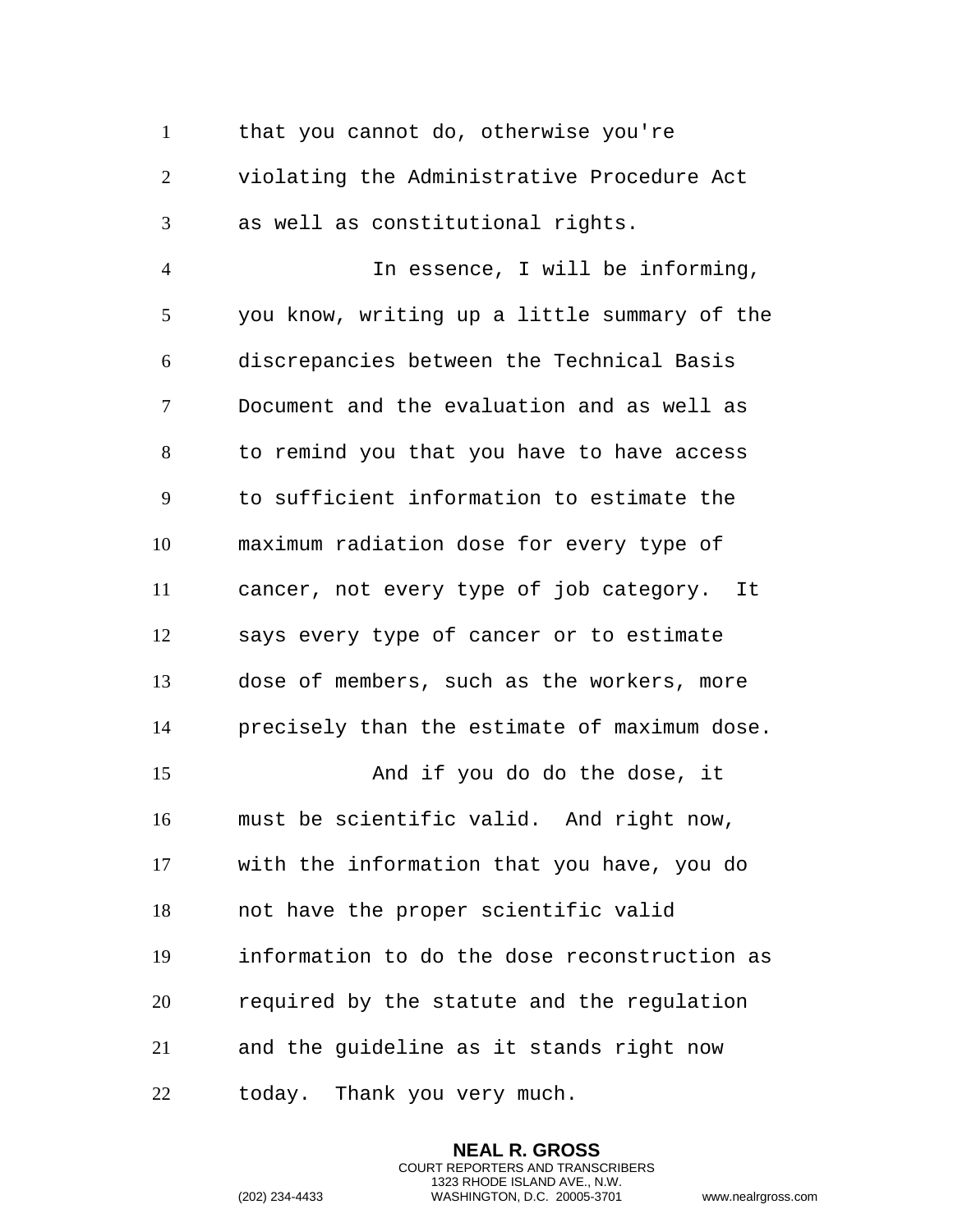CHAIRMAN MELIUS: Thank you, Donna. Anybody else? I think we're running late here and I think we will close the public comment period unless somebody else here in the audience wishes to say anything. If not, we thank you all, those of you who are left, for your patience and we'll be following up and if you have questions please contact us or the people involved in doing this evaluation. Thank you. MR. KATZ: All right, thank you everyone on the phone call, too. (Whereupon, the above-entitled matter went off the record at 7:41 p.m.)